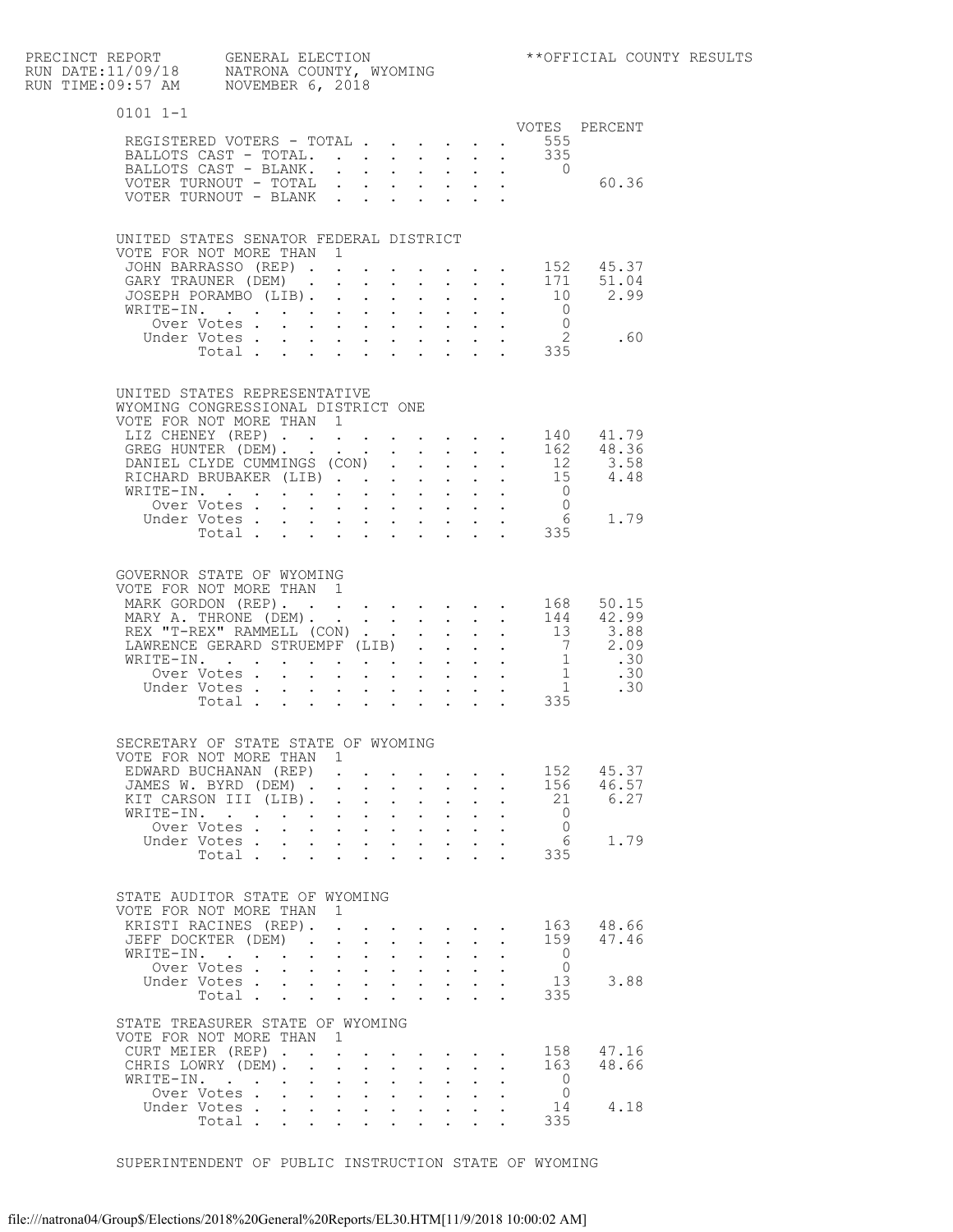| VOTE FOR NOT MORE THAN 1                             |                                |                      |                                                                             |                                                                           |                                                                 |                               |                                                                                              |                                                             |                                              |                       |                                                                                                |
|------------------------------------------------------|--------------------------------|----------------------|-----------------------------------------------------------------------------|---------------------------------------------------------------------------|-----------------------------------------------------------------|-------------------------------|----------------------------------------------------------------------------------------------|-------------------------------------------------------------|----------------------------------------------|-----------------------|------------------------------------------------------------------------------------------------|
| JILLIAN BALOW (REP)                                  |                                |                      |                                                                             |                                                                           |                                                                 |                               |                                                                                              |                                                             |                                              |                       | 233 69.55                                                                                      |
| WRITE-IN.                                            |                                |                      |                                                                             |                                                                           | $\mathbf{r}$ $\mathbf{r}$                                       |                               |                                                                                              | $\mathcal{L}^{\text{max}}$ , and $\mathcal{L}^{\text{max}}$ |                                              | 18                    | 5.37                                                                                           |
|                                                      | Over Votes .                   |                      | $\mathbf{r} = \mathbf{r} + \mathbf{r} + \mathbf{r} + \mathbf{r}$ .          |                                                                           | $\bullet$ .                                                     |                               | $\mathbf{z} = \mathbf{z} + \mathbf{z}$                                                       |                                                             |                                              | $\overline{0}$        |                                                                                                |
|                                                      | Under Votes.                   |                      | $\mathbf{r}$ , $\mathbf{r}$ , $\mathbf{r}$ , $\mathbf{r}$ , $\mathbf{r}$    |                                                                           |                                                                 |                               |                                                                                              |                                                             |                                              |                       | $\begin{array}{cccc} . & . & . & 0 \\ . & . & . & 84 & 25.07 \\ . & . & . & 335 & \end{array}$ |
|                                                      | Total.                         | $\sim$ 10 $\pm$      | $\sim$                                                                      | $\mathbf{L}$ and $\mathbf{L}$                                             | $\ddot{\phantom{0}}$                                            | $\ddot{\phantom{0}}$          | $\sim$                                                                                       |                                                             |                                              |                       |                                                                                                |
|                                                      |                                |                      |                                                                             |                                                                           |                                                                 |                               |                                                                                              |                                                             |                                              |                       |                                                                                                |
| STATE HOUSE 58 HOUSE DISTRICT 58                     |                                |                      |                                                                             |                                                                           |                                                                 |                               |                                                                                              |                                                             |                                              |                       |                                                                                                |
| VOTE FOR NOT MORE THAN 1                             |                                |                      |                                                                             |                                                                           |                                                                 |                               |                                                                                              |                                                             |                                              |                       |                                                                                                |
| PATRICK "PAT" SWEENEY (REP)                          |                                |                      |                                                                             |                                                                           |                                                                 |                               |                                                                                              |                                                             |                                              |                       | $\cdot$ $\cdot$ $\cdot$ $\cdot$ $\cdot$ 239 71.34                                              |
| WRITE-IN.                                            |                                |                      |                                                                             | $\mathcal{L}^{\text{max}}$ , $\mathcal{L}^{\text{max}}$                   |                                                                 |                               |                                                                                              | <b>Service Control</b>                                      |                                              | 22                    | 6.57                                                                                           |
|                                                      | Over Votes .                   |                      | $\mathbf{L}$                                                                | $\mathbf{L} = \mathbf{L} \mathbf{L}$                                      |                                                                 |                               | $\mathcal{L}^{\text{max}}$ , and $\mathcal{L}^{\text{max}}$ , and $\mathcal{L}^{\text{max}}$ |                                                             |                                              | $\overline{0}$        |                                                                                                |
|                                                      | Under Votes                    |                      |                                                                             |                                                                           |                                                                 |                               |                                                                                              |                                                             |                                              | 74                    | 22.09                                                                                          |
|                                                      |                                |                      |                                                                             |                                                                           |                                                                 |                               |                                                                                              |                                                             |                                              | Votes 74<br>Total 335 |                                                                                                |
|                                                      |                                |                      |                                                                             |                                                                           |                                                                 |                               |                                                                                              |                                                             |                                              |                       |                                                                                                |
|                                                      |                                |                      |                                                                             |                                                                           |                                                                 |                               |                                                                                              |                                                             |                                              |                       |                                                                                                |
| NATRONA COUNTY COMMISSIONERS                         |                                |                      |                                                                             |                                                                           |                                                                 |                               |                                                                                              |                                                             |                                              |                       |                                                                                                |
| VOTE FOR NOT MORE THAN 3                             |                                |                      |                                                                             |                                                                           |                                                                 |                               |                                                                                              |                                                             |                                              |                       |                                                                                                |
| ROBERT L. HENDRY (REP)                               |                                |                      |                                                                             |                                                                           |                                                                 |                               |                                                                                              |                                                             |                                              | 120                   | 11.94                                                                                          |
| JIM MILNE (REP)                                      |                                |                      |                                                                             |                                                                           |                                                                 | $\mathbf{L}$ and $\mathbf{L}$ | $\sim$                                                                                       |                                                             |                                              | 129                   | 12.84                                                                                          |
| PAUL C. BERTOGLIO (REP). .                           |                                |                      |                                                                             |                                                                           | $\ddot{\phantom{0}}$                                            | $\bullet$ .                   | $\sim 10^{-11}$                                                                              |                                                             |                                              | 134                   | 13.33                                                                                          |
| TERRY WINGERTER (DEM)<br>RICHARD "RICK" YOUNG (IND). |                                |                      |                                                                             |                                                                           | $\ddot{\phantom{0}}$                                            |                               | $\mathbf{L} = \mathbf{L}$                                                                    |                                                             |                                              | 107                   | 175 17.41<br>10.65                                                                             |
| WRITE-IN.                                            |                                |                      |                                                                             |                                                                           |                                                                 | $\sim$ $-$                    | $\sim$ $-$<br>$\mathbf{1}$ $\mathbf{1}$ $\mathbf{1}$ $\mathbf{1}$ $\mathbf{1}$               |                                                             | $\mathbf{r} = \mathbf{r} \cdot \mathbf{r}$ . | $4\overline{4}$       |                                                                                                |
|                                                      | Over Votes.                    | $\mathbf{L}$         | $\mathbf{L}$                                                                | $\mathbf{z} = \mathbf{z} + \mathbf{z}$ .<br>$\mathbf{L}$ and $\mathbf{L}$ |                                                                 |                               |                                                                                              |                                                             |                                              |                       | $\begin{array}{ccc} 4 & .40 \\ 3 & .30 \\ 333 & 33.13 \end{array}$                             |
|                                                      | Under Votes                    |                      |                                                                             | $\mathbf{r} = \mathbf{r} + \mathbf{r} + \mathbf{r} + \mathbf{r}$          | $\mathbf{L}^{\text{max}}$                                       |                               | $\mathbf{v} = \mathbf{v} \mathbf{v}$ .                                                       | $\mathbf{A}^{(1)}$ and                                      |                                              |                       |                                                                                                |
|                                                      | Total                          |                      |                                                                             | $\mathbf{z} = \mathbf{z} + \mathbf{z}$ .                                  | $\ddot{\phantom{0}}$                                            | $\ddot{\phantom{0}}$          | $\ddot{\phantom{a}}$                                                                         |                                                             | $\mathcal{L}^{\text{max}}$                   | 1005                  |                                                                                                |
|                                                      |                                |                      |                                                                             |                                                                           |                                                                 |                               |                                                                                              |                                                             |                                              |                       |                                                                                                |
|                                                      |                                |                      |                                                                             |                                                                           |                                                                 |                               |                                                                                              |                                                             |                                              |                       |                                                                                                |
| NATRONA COUNTY CORONER                               |                                |                      |                                                                             |                                                                           |                                                                 |                               |                                                                                              |                                                             |                                              |                       |                                                                                                |
| VOTE FOR NOT MORE THAN 1                             |                                |                      |                                                                             |                                                                           |                                                                 |                               |                                                                                              |                                                             |                                              |                       |                                                                                                |
| CONNIE JACOBSON (REP) 257 76.72                      |                                |                      |                                                                             |                                                                           |                                                                 |                               |                                                                                              |                                                             |                                              |                       |                                                                                                |
| WRITE-IN.                                            |                                |                      |                                                                             | $\mathbf{u} = \mathbf{u} + \mathbf{u}$ , where                            |                                                                 |                               | $\mathbf{L}^{\text{max}}$ , $\mathbf{L}^{\text{max}}$                                        |                                                             |                                              | 11                    | 3.28                                                                                           |
|                                                      | Over Votes .                   |                      | $\ddot{\phantom{a}}$ . $\ddot{\phantom{a}}$                                 |                                                                           | $\mathbf{L}$ and $\mathbf{L}$                                   |                               |                                                                                              |                                                             |                                              | $\overline{0}$        |                                                                                                |
|                                                      | Under Votes                    |                      |                                                                             |                                                                           | $\ddot{\phantom{0}}$                                            | $\bullet$ .                   |                                                                                              |                                                             |                                              | 67                    | 20.00                                                                                          |
|                                                      | Total                          |                      |                                                                             |                                                                           |                                                                 |                               |                                                                                              |                                                             |                                              | . 335                 |                                                                                                |
|                                                      |                                |                      |                                                                             |                                                                           |                                                                 |                               |                                                                                              |                                                             |                                              |                       |                                                                                                |
|                                                      |                                |                      |                                                                             |                                                                           |                                                                 |                               |                                                                                              |                                                             |                                              |                       |                                                                                                |
| SEVENTH JUDICIAL DISTRICT ATTORNEY NATRONA           |                                |                      |                                                                             |                                                                           |                                                                 |                               |                                                                                              |                                                             |                                              |                       |                                                                                                |
|                                                      |                                |                      |                                                                             |                                                                           |                                                                 |                               |                                                                                              |                                                             |                                              |                       |                                                                                                |
| VOTE FOR NOT MORE THAN 1                             |                                |                      |                                                                             |                                                                           |                                                                 |                               |                                                                                              |                                                             |                                              |                       |                                                                                                |
| DAN ITZEN (REP)                                      |                                | $\mathbf{L}$         | $\ddot{\phantom{a}}$                                                        |                                                                           |                                                                 |                               |                                                                                              |                                                             |                                              |                       | 231 68.96                                                                                      |
| WRITE-IN.                                            |                                |                      | $\ddot{\phantom{a}}$                                                        | $\ddot{\phantom{a}}$                                                      | $\sim$                                                          | $\ddot{\phantom{0}}$          |                                                                                              |                                                             |                                              | 14                    | 4.18                                                                                           |
|                                                      | Over Votes                     |                      | $\mathbf{L}^{\text{max}}$                                                   | $\mathbf{r} = \mathbf{r} \cdot \mathbf{r}$                                | $\bullet$ .                                                     |                               |                                                                                              |                                                             |                                              | $\overline{0}$        |                                                                                                |
|                                                      | Under Votes                    |                      |                                                                             |                                                                           | $\mathbf{L}$                                                    |                               | $\begin{array}{ccc} \star & \star & \star \\ \star & \star & \star \end{array}$              |                                                             |                                              |                       | 26.87                                                                                          |
|                                                      | Total                          |                      |                                                                             | $\mathbf{L}^{\text{max}}$ , and $\mathbf{L}^{\text{max}}$                 |                                                                 |                               |                                                                                              |                                                             |                                              | 90<br>335             |                                                                                                |
|                                                      |                                |                      |                                                                             |                                                                           |                                                                 |                               |                                                                                              |                                                             |                                              |                       |                                                                                                |
| NATRONA COUNTY SHERIFF                               |                                |                      |                                                                             |                                                                           |                                                                 |                               |                                                                                              |                                                             |                                              |                       |                                                                                                |
| VOTE FOR NOT MORE THAN 1                             |                                |                      |                                                                             |                                                                           |                                                                 |                               |                                                                                              |                                                             |                                              |                       |                                                                                                |
|                                                      |                                |                      |                                                                             |                                                                           |                                                                 |                               |                                                                                              |                                                             |                                              |                       | 240 71.64                                                                                      |
| GUS HOLBROOK (REP)<br>WRITE-IN.                      |                                |                      |                                                                             |                                                                           |                                                                 |                               |                                                                                              |                                                             |                                              | 14                    | 4.18                                                                                           |
|                                                      | Over Votes                     |                      | $\sim$                                                                      | $\mathbf{L}^{\text{max}}$ , $\mathbf{L}^{\text{max}}$                     | $\bullet$ .                                                     | $\bullet$ .                   |                                                                                              |                                                             |                                              | $\circ$ 0             |                                                                                                |
|                                                      | Under Votes                    |                      |                                                                             |                                                                           |                                                                 | $\sim$                        | $\sim$                                                                                       |                                                             |                                              | 81                    | 24.18                                                                                          |
|                                                      | Total                          |                      |                                                                             |                                                                           |                                                                 |                               |                                                                                              |                                                             |                                              | 335                   |                                                                                                |
|                                                      |                                |                      |                                                                             |                                                                           |                                                                 |                               |                                                                                              |                                                             |                                              |                       |                                                                                                |
|                                                      |                                |                      |                                                                             |                                                                           |                                                                 |                               |                                                                                              |                                                             |                                              |                       |                                                                                                |
| NATRONA COUNTY CLERK                                 |                                |                      |                                                                             |                                                                           |                                                                 |                               |                                                                                              |                                                             |                                              |                       |                                                                                                |
| VOTE FOR NOT MORE THAN 1                             |                                |                      |                                                                             |                                                                           |                                                                 |                               |                                                                                              |                                                             |                                              |                       |                                                                                                |
| TRACY GOOD (REP).                                    |                                |                      |                                                                             |                                                                           |                                                                 |                               |                                                                                              | $\ddot{\phantom{0}}$                                        |                                              | 246                   | 73.43                                                                                          |
| WRITE-IN.                                            | $\sim$ $\sim$                  |                      | $\ddot{\phantom{0}}$                                                        | $\mathbf{z} = \mathbf{z} + \mathbf{z}$ .                                  |                                                                 |                               |                                                                                              |                                                             |                                              | 11                    | 3.28                                                                                           |
|                                                      | Over Votes.                    |                      | $\mathbf{L}$                                                                | $\mathbf{L} = \mathbf{L}$                                                 | $\ddot{\phantom{a}}$                                            |                               |                                                                                              |                                                             |                                              | $\overline{0}$        |                                                                                                |
|                                                      | Under Votes                    |                      | $\ddot{\phantom{0}}$                                                        | $\mathbf{A}^{\text{max}}$ , and $\mathbf{A}^{\text{max}}$                 | $\bullet$ .                                                     | $\sim 10^{-11}$               | $\sim$ $-$                                                                                   |                                                             |                                              | - 78                  | 23.28                                                                                          |
|                                                      | Total                          |                      |                                                                             |                                                                           |                                                                 |                               |                                                                                              |                                                             |                                              | 335                   |                                                                                                |
|                                                      |                                |                      |                                                                             |                                                                           |                                                                 |                               |                                                                                              |                                                             |                                              |                       |                                                                                                |
|                                                      |                                |                      |                                                                             |                                                                           |                                                                 |                               |                                                                                              |                                                             |                                              |                       |                                                                                                |
| NATRONA COUNTY TREASURER<br>VOTE FOR NOT MORE THAN   |                                |                      | $\overline{1}$                                                              |                                                                           |                                                                 |                               |                                                                                              |                                                             |                                              |                       |                                                                                                |
|                                                      |                                |                      |                                                                             |                                                                           |                                                                 |                               |                                                                                              |                                                             |                                              |                       |                                                                                                |
| TOM DOYLE (REP)                                      |                                |                      |                                                                             |                                                                           |                                                                 |                               |                                                                                              |                                                             |                                              | 250                   | 74.63                                                                                          |
| WRITE-IN.                                            | Over Votes .                   | $\ddot{\phantom{0}}$ | $\ddot{\phantom{a}}$                                                        | $\ddot{\phantom{a}}$                                                      | $\sim$                                                          |                               |                                                                                              |                                                             |                                              | 10<br>$\overline{0}$  | 2.99                                                                                           |
|                                                      | Under Votes .                  |                      | $\ddot{\phantom{0}}$<br>$\mathbf{r} = \mathbf{r} + \mathbf{r} + \mathbf{r}$ | $\mathbf{L}^{\text{max}}$ , and $\mathbf{L}^{\text{max}}$                 | $\mathbb{Z}^{\mathbb{Z}^{\times}}$<br>$\mathbf{L}^{\text{max}}$ | $\bullet$ .                   | $\mathbf{L} = \mathbf{L}$                                                                    |                                                             |                                              | 75                    | 22.39                                                                                          |
|                                                      | Total .                        | $\sim$ $-$           | $\ddot{\phantom{0}}$<br>$\ddot{\phantom{0}}$                                | $\ddot{\phantom{0}}$                                                      |                                                                 |                               |                                                                                              |                                                             |                                              | 335                   |                                                                                                |
|                                                      |                                |                      |                                                                             |                                                                           |                                                                 |                               |                                                                                              |                                                             |                                              |                       |                                                                                                |
|                                                      |                                |                      |                                                                             |                                                                           |                                                                 |                               |                                                                                              |                                                             |                                              |                       |                                                                                                |
| NATRONA COUNTY ASSESSOR                              |                                |                      |                                                                             |                                                                           |                                                                 |                               |                                                                                              |                                                             |                                              |                       |                                                                                                |
| VOTE FOR NOT MORE THAN 1                             |                                |                      |                                                                             |                                                                           |                                                                 |                               |                                                                                              |                                                             |                                              |                       |                                                                                                |
| MATTHEW KEATING (REP)                                |                                |                      |                                                                             |                                                                           |                                                                 |                               |                                                                                              |                                                             |                                              | 227                   | 67.76                                                                                          |
| WRITE-IN.                                            |                                |                      | $\bullet$ .<br><br><br><br><br><br><br><br><br><br><br><br>                 | $\ddot{\phantom{0}}$                                                      |                                                                 |                               |                                                                                              |                                                             |                                              | 29                    | 8.66                                                                                           |
|                                                      | Over Votes.                    |                      | $\sim$ $-$<br>$\mathbf{L}$                                                  |                                                                           |                                                                 |                               |                                                                                              |                                                             |                                              | $\overline{0}$        |                                                                                                |
|                                                      | Under Votes.<br>Total $\cdots$ |                      | $\bullet$ .                                                                 |                                                                           |                                                                 |                               |                                                                                              |                                                             |                                              | 79<br>335             | 23.58                                                                                          |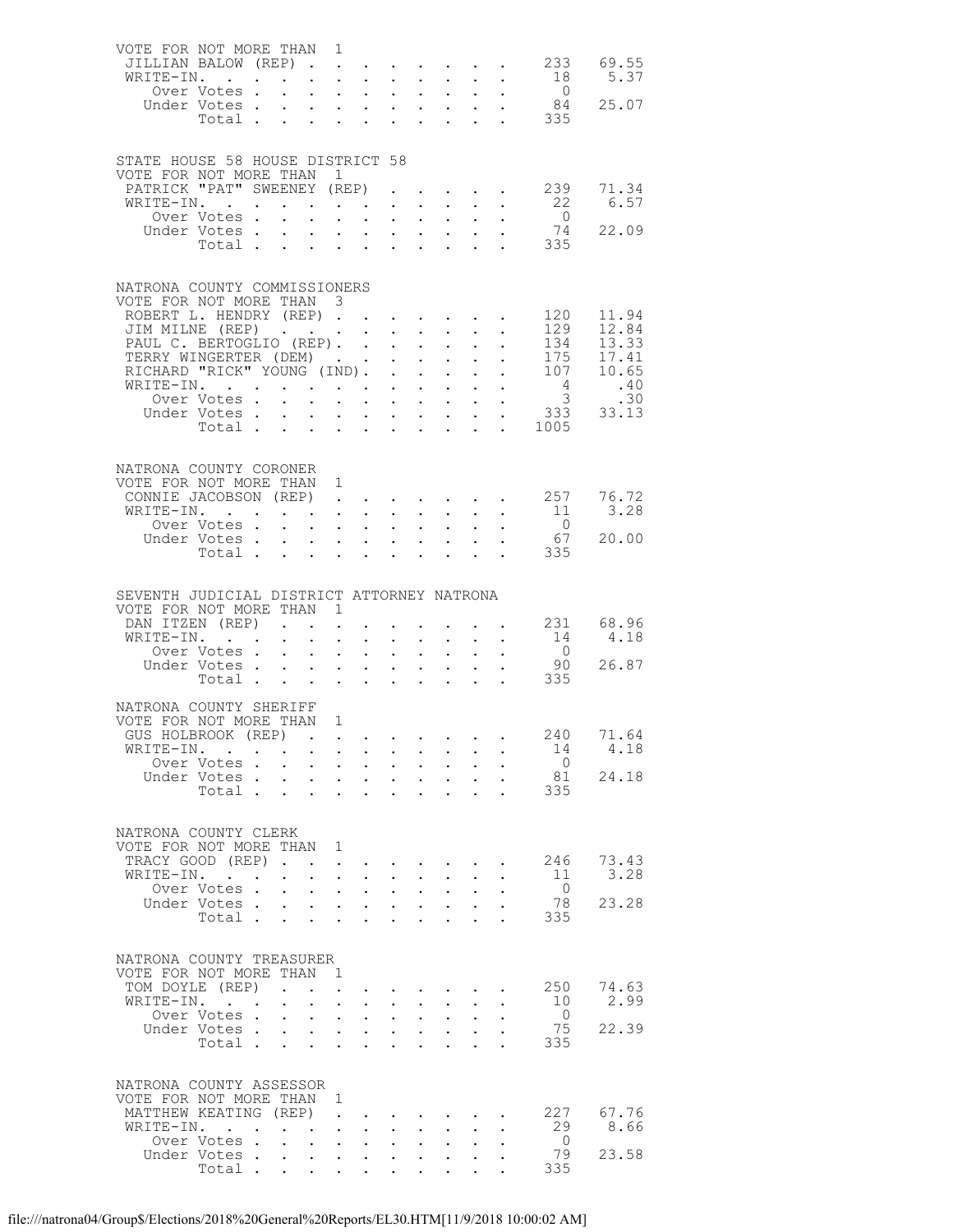| NATRONA COUNTY CLERK OF DISTRICT COURT           |                                                                       |                                                           |                                                                                                        |                           |                                                                                                 |                                                                 |                                                                                                                    |                           |                                                                      |                                                             |                                                                                                                                                                                                                                           |                                                   |                                                                  |
|--------------------------------------------------|-----------------------------------------------------------------------|-----------------------------------------------------------|--------------------------------------------------------------------------------------------------------|---------------------------|-------------------------------------------------------------------------------------------------|-----------------------------------------------------------------|--------------------------------------------------------------------------------------------------------------------|---------------------------|----------------------------------------------------------------------|-------------------------------------------------------------|-------------------------------------------------------------------------------------------------------------------------------------------------------------------------------------------------------------------------------------------|---------------------------------------------------|------------------------------------------------------------------|
| VOTE FOR NOT MORE THAN 1<br>ANNE VOLIN (REP).    |                                                                       |                                                           |                                                                                                        |                           |                                                                                                 |                                                                 |                                                                                                                    |                           |                                                                      |                                                             |                                                                                                                                                                                                                                           | $\cdot$ 247 73.73                                 |                                                                  |
| WRITE-IN.                                        |                                                                       |                                                           |                                                                                                        | $\ddot{\phantom{a}}$      | $\ddot{\phantom{a}}$<br>$\ddot{\phantom{a}}$                                                    |                                                                 |                                                                                                                    | $\sim$                    |                                                                      |                                                             | $\cdot$ $\cdot$ $\cdot$ $\cdot$                                                                                                                                                                                                           |                                                   | 11 3.28                                                          |
|                                                  | Over Votes .                                                          |                                                           | $\mathbf{L}$                                                                                           | $\sim$                    | $\sim 10^{-11}$                                                                                 | $\sim$                                                          | $\ddot{\phantom{0}}$                                                                                               |                           | $\mathbf{L}^{\text{max}}$ , and $\mathbf{L}^{\text{max}}$            | $\bullet$ .<br><br><br><br><br><br><br><br><br><br><br><br> | $\mathcal{L}_{\text{max}}$                                                                                                                                                                                                                | $\overline{0}$                                    |                                                                  |
|                                                  | Under Votes.                                                          |                                                           |                                                                                                        | $\mathbf{L}$              | $\ddot{\phantom{a}}$                                                                            | $\sim$                                                          | $\mathbf{L}^{\text{max}}$                                                                                          |                           | $\mathbf{L} = \mathbf{L}$                                            |                                                             | $\ddot{\phantom{0}}$                                                                                                                                                                                                                      |                                                   |                                                                  |
|                                                  | Total                                                                 |                                                           |                                                                                                        | $\sim$                    | $\ddot{\phantom{0}}$                                                                            | $\sim$                                                          | $\ddot{\phantom{0}}$                                                                                               | $\ddot{\phantom{0}}$      | $\sim$                                                               |                                                             |                                                                                                                                                                                                                                           |                                                   | $\begin{bmatrix} 0 \\ 77 & 22.99 \end{bmatrix}$                  |
|                                                  |                                                                       |                                                           |                                                                                                        |                           |                                                                                                 |                                                                 |                                                                                                                    |                           |                                                                      |                                                             |                                                                                                                                                                                                                                           |                                                   |                                                                  |
|                                                  |                                                                       |                                                           |                                                                                                        |                           |                                                                                                 |                                                                 |                                                                                                                    |                           |                                                                      |                                                             |                                                                                                                                                                                                                                           |                                                   |                                                                  |
| DISTRICT COURT JUDGE                             |                                                                       |                                                           |                                                                                                        |                           |                                                                                                 |                                                                 |                                                                                                                    |                           |                                                                      |                                                             |                                                                                                                                                                                                                                           |                                                   |                                                                  |
| VOTE FOR NOT MORE THAN 1                         |                                                                       |                                                           |                                                                                                        |                           |                                                                                                 |                                                                 |                                                                                                                    |                           |                                                                      |                                                             |                                                                                                                                                                                                                                           |                                                   |                                                                  |
| Yes                                              | $\mathbf{r}$ , and $\mathbf{r}$ , and $\mathbf{r}$ , and $\mathbf{r}$ |                                                           |                                                                                                        |                           |                                                                                                 |                                                                 |                                                                                                                    |                           |                                                                      |                                                             |                                                                                                                                                                                                                                           | $\cdot$ 227 67.76                                 |                                                                  |
| No. .                                            | $\sim$ $\sim$<br>Over Votes                                           | $\mathbf{L}^{\text{max}}$ , and $\mathbf{L}^{\text{max}}$ | $\bullet$ .                                                                                            | $\ddot{\phantom{0}}$      | $\mathbf{r}$ , $\mathbf{r}$ , $\mathbf{r}$ , $\mathbf{r}$                                       |                                                                 |                                                                                                                    |                           | $\mathbf{L}$                                                         |                                                             | $\mathcal{A}=\mathcal{A}=\mathcal{A}=\mathcal{A}=\mathcal{A}=\mathcal{A}=\mathcal{A}=\mathcal{A}$ .<br>$\cdot$ $\cdot$ $\cdot$                                                                                                            | $\overline{0}$                                    | 69 20.60                                                         |
|                                                  | Under Votes                                                           |                                                           |                                                                                                        | $\sim 10$                 | $\mathcal{A}^{\mathcal{A}}$ and $\mathcal{A}^{\mathcal{A}}$ and $\mathcal{A}^{\mathcal{A}}$     |                                                                 | $\mathbf{L}^{\text{max}}$                                                                                          |                           | $\mathbf{a} = \mathbf{a} \cdot \mathbf{a}$                           | $\bullet$ .                                                 |                                                                                                                                                                                                                                           | 39                                                | 11.64                                                            |
|                                                  | Total                                                                 |                                                           |                                                                                                        |                           |                                                                                                 |                                                                 |                                                                                                                    |                           |                                                                      |                                                             |                                                                                                                                                                                                                                           | . 335                                             |                                                                  |
|                                                  |                                                                       |                                                           |                                                                                                        |                           |                                                                                                 |                                                                 |                                                                                                                    |                           |                                                                      |                                                             |                                                                                                                                                                                                                                           |                                                   |                                                                  |
|                                                  |                                                                       |                                                           |                                                                                                        |                           |                                                                                                 |                                                                 |                                                                                                                    |                           |                                                                      |                                                             |                                                                                                                                                                                                                                           |                                                   |                                                                  |
| CIRCUIT COURT JUDGE                              |                                                                       |                                                           |                                                                                                        |                           |                                                                                                 |                                                                 |                                                                                                                    |                           |                                                                      |                                                             |                                                                                                                                                                                                                                           |                                                   |                                                                  |
| VOTE FOR NOT MORE THAN 1                         |                                                                       |                                                           |                                                                                                        |                           |                                                                                                 |                                                                 |                                                                                                                    |                           |                                                                      |                                                             |                                                                                                                                                                                                                                           |                                                   |                                                                  |
| Yes                                              |                                                                       |                                                           |                                                                                                        |                           |                                                                                                 |                                                                 |                                                                                                                    |                           |                                                                      |                                                             | $\mathcal{A}^{\mathcal{A}}$ . The contribution of the contribution of the contribution of the contribution of the contribution of the contribution of the contribution of the contribution of the contribution of the contribution of the |                                                   | 227 67.76<br>68 20.30                                            |
| $\mathbb{N} \circ \cdot \cdot \cdot$             |                                                                       |                                                           |                                                                                                        |                           | $\mathbf{1}$ $\mathbf{1}$ $\mathbf{1}$ $\mathbf{1}$ $\mathbf{1}$ $\mathbf{1}$                   |                                                                 | $\mathbf{L}$                                                                                                       |                           | $\mathbf{L} = \mathbf{L}$                                            |                                                             | $\mathbf{L} = \mathbf{L}$                                                                                                                                                                                                                 | $\bigcirc$                                        |                                                                  |
|                                                  | Over Votes<br>Under Votes                                             |                                                           |                                                                                                        | $\bullet$ .               |                                                                                                 | $\bullet$ .<br><br><br><br><br><br><br><br><br><br><br><br><br> | $\ddot{\phantom{0}}$<br>$\mathbf{1}$ $\mathbf{1}$ $\mathbf{1}$ $\mathbf{1}$ $\mathbf{1}$ $\mathbf{1}$ $\mathbf{1}$ | $\sim 10^{-10}$           | $\mathbf{z} = \mathbf{z} + \mathbf{z}$ .                             | $\mathbf{L}^{\text{max}}$                                   | $\bullet$ .                                                                                                                                                                                                                               | 40                                                | 11.94                                                            |
|                                                  | Total                                                                 |                                                           |                                                                                                        | $\sim$                    |                                                                                                 | $\mathbf{z} = \mathbf{z} + \mathbf{z}$ .                        | $\ddot{\phantom{0}}$                                                                                               | $\sim 10^{-10}$           |                                                                      |                                                             |                                                                                                                                                                                                                                           | 335                                               |                                                                  |
|                                                  |                                                                       |                                                           |                                                                                                        |                           |                                                                                                 |                                                                 |                                                                                                                    |                           |                                                                      |                                                             |                                                                                                                                                                                                                                           |                                                   |                                                                  |
| CASPER CITY COUNCIL WARD I CASPER CITY WARD 1    |                                                                       |                                                           |                                                                                                        |                           |                                                                                                 |                                                                 |                                                                                                                    |                           |                                                                      |                                                             |                                                                                                                                                                                                                                           |                                                   |                                                                  |
| VOTE FOR NOT MORE THAN 1                         |                                                                       |                                                           |                                                                                                        |                           |                                                                                                 |                                                                 |                                                                                                                    |                           |                                                                      |                                                             |                                                                                                                                                                                                                                           |                                                   |                                                                  |
| JACOUIE R. ANDERSON.                             |                                                                       |                                                           |                                                                                                        |                           | $\mathbf{L}$                                                                                    |                                                                 |                                                                                                                    |                           |                                                                      |                                                             |                                                                                                                                                                                                                                           | $\cdot$ $\cdot$ $\cdot$ $\cdot$ $\cdot$ 141 42.09 |                                                                  |
| KHRYSTYN LUTZ                                    |                                                                       |                                                           |                                                                                                        |                           | $\ddot{\phantom{a}}$                                                                            | $\mathbf{r}$                                                    |                                                                                                                    | $\ddot{\phantom{0}}$      |                                                                      |                                                             | $\mathcal{L}^{\text{max}}$ , $\mathcal{L}^{\text{max}}$                                                                                                                                                                                   |                                                   | $126$ $37.61$                                                    |
| WRITE-IN.                                        |                                                                       |                                                           |                                                                                                        | $\ddot{\phantom{0}}$      |                                                                                                 | $\mathcal{L}^{\text{max}}$ , where $\mathcal{L}^{\text{max}}$   | $\bullet$ .                                                                                                        |                           | $\mathbf{z} = \mathbf{z} + \mathbf{z}$ .                             | $\mathbf{L}^{\text{max}}$                                   | $\epsilon_{\rm{max}}$                                                                                                                                                                                                                     |                                                   |                                                                  |
|                                                  | Over Votes .                                                          |                                                           | $\mathbf{L} = \mathbf{L}$                                                                              |                           | $\sim$                                                                                          | $\sim$                                                          | $\mathbf{L}$                                                                                                       | $\sim$                    | $\sim$                                                               |                                                             |                                                                                                                                                                                                                                           |                                                   | $\begin{array}{r} 4 & 1.19 \\ 2 & .60 \\ 62 & 18.51 \end{array}$ |
|                                                  | Under Votes<br>Total                                                  |                                                           |                                                                                                        |                           | <b>All Carl Carl Control</b>                                                                    |                                                                 | $\ddot{\phantom{0}}$                                                                                               |                           | $\mathbf{z} = \mathbf{z} + \mathbf{z}$ .                             |                                                             |                                                                                                                                                                                                                                           | 335                                               |                                                                  |
|                                                  |                                                                       |                                                           |                                                                                                        |                           | $\ddot{\phantom{a}}$                                                                            | $\sim$                                                          | <b>Contract Contract</b>                                                                                           | $\mathbf{L} = \mathbf{L}$ |                                                                      |                                                             |                                                                                                                                                                                                                                           |                                                   |                                                                  |
|                                                  |                                                                       |                                                           |                                                                                                        |                           |                                                                                                 |                                                                 |                                                                                                                    |                           |                                                                      |                                                             |                                                                                                                                                                                                                                           |                                                   |                                                                  |
| CASPER CITY COUNCIL WARD I (UNEXPIRED)           |                                                                       |                                                           |                                                                                                        |                           |                                                                                                 |                                                                 |                                                                                                                    |                           |                                                                      |                                                             |                                                                                                                                                                                                                                           |                                                   |                                                                  |
| CASPER CITY WARD 1                               |                                                                       |                                                           |                                                                                                        |                           |                                                                                                 |                                                                 |                                                                                                                    |                           |                                                                      |                                                             |                                                                                                                                                                                                                                           |                                                   |                                                                  |
| VOTE FOR NOT MORE THAN 1                         |                                                                       |                                                           |                                                                                                        |                           |                                                                                                 |                                                                 |                                                                                                                    |                           |                                                                      |                                                             |                                                                                                                                                                                                                                           |                                                   |                                                                  |
| MICHAEL E. HUBER                                 |                                                                       |                                                           |                                                                                                        |                           |                                                                                                 |                                                                 |                                                                                                                    |                           |                                                                      |                                                             | and a strong control of the strong                                                                                                                                                                                                        |                                                   | 163 48.66                                                        |
| AIMEE KIDD                                       |                                                                       |                                                           |                                                                                                        | $\ddot{\phantom{0}}$      | $\mathcal{L}(\mathcal{A})$ and $\mathcal{A}(\mathcal{A})$ .                                     |                                                                 | $\mathbf{L}^{\text{max}}$                                                                                          |                           | $\mathbf{z} = \mathbf{z} + \mathbf{z}$ .                             |                                                             | $\mathbf{L} = \mathbf{L} \mathbf{L}$ .                                                                                                                                                                                                    | 120                                               | 35.82                                                            |
| WRITE-IN. .                                      |                                                                       |                                                           |                                                                                                        | $\ddot{\phantom{0}}$      | $\ddot{\phantom{a}}$                                                                            | $\ddot{\phantom{a}}$                                            | $\mathbf{L}$                                                                                                       | $\mathbf{L}$              |                                                                      |                                                             |                                                                                                                                                                                                                                           | $\overline{7}$                                    | 2.09                                                             |
|                                                  | Over Votes                                                            |                                                           |                                                                                                        | $\bullet$ .               | $\sim 10^{-11}$                                                                                 | $\sim$ $-$                                                      | $\ddot{\phantom{0}}$                                                                                               |                           | $\mathbf{z} = \mathbf{z} + \mathbf{z}$ .                             |                                                             | $\ddot{\phantom{0}}$                                                                                                                                                                                                                      | $\overline{0}$                                    | $45$ 13.43                                                       |
|                                                  | Under Votes.                                                          |                                                           | $\cdot$ $\cdot$                                                                                        |                           | $\ddot{\phantom{a}}$                                                                            | $\ddot{\phantom{a}}$                                            | $\mathbf{L}$                                                                                                       | $\ddot{\phantom{a}}$      |                                                                      |                                                             |                                                                                                                                                                                                                                           |                                                   |                                                                  |
|                                                  | Total                                                                 |                                                           |                                                                                                        | $\sim$                    | $\ddot{\phantom{a}}$                                                                            | $\sim$                                                          |                                                                                                                    | $\ddot{\phantom{0}}$      | $\ddot{\phantom{0}}$                                                 | $\sim$                                                      |                                                                                                                                                                                                                                           | 335                                               |                                                                  |
|                                                  |                                                                       |                                                           |                                                                                                        |                           |                                                                                                 |                                                                 |                                                                                                                    |                           |                                                                      |                                                             |                                                                                                                                                                                                                                           |                                                   |                                                                  |
| CASPER COLLEGE DISTRICT BOARD OF TRUSTEE NATRONA |                                                                       |                                                           |                                                                                                        |                           |                                                                                                 |                                                                 |                                                                                                                    |                           |                                                                      |                                                             |                                                                                                                                                                                                                                           |                                                   |                                                                  |
| VOTE FOR NOT MORE THAN 3                         |                                                                       |                                                           |                                                                                                        |                           |                                                                                                 |                                                                 |                                                                                                                    |                           |                                                                      |                                                             |                                                                                                                                                                                                                                           |                                                   |                                                                  |
| KATHY DOLAN.                                     |                                                                       |                                                           |                                                                                                        |                           |                                                                                                 |                                                                 |                                                                                                                    |                           |                                                                      |                                                             |                                                                                                                                                                                                                                           |                                                   | 188 18.71                                                        |
| TIM S. KUGLER .                                  |                                                                       |                                                           | $\mathcal{A}^{\mathcal{A}}$ . The contribution of the contribution of $\mathcal{A}^{\mathcal{A}}$      |                           |                                                                                                 |                                                                 |                                                                                                                    |                           |                                                                      |                                                             |                                                                                                                                                                                                                                           | 158                                               | 15.72                                                            |
| SUE SCHILLING                                    |                                                                       |                                                           |                                                                                                        |                           |                                                                                                 |                                                                 |                                                                                                                    |                           |                                                                      |                                                             |                                                                                                                                                                                                                                           |                                                   | 199 19.80                                                        |
| WRITE-IN.                                        |                                                                       |                                                           |                                                                                                        | $\bullet$ .               | $\mathcal{L}(\mathcal{A})$ and $\mathcal{A}(\mathcal{A})$ .                                     |                                                                 | $\bullet$ .                                                                                                        |                           | $\mathbf{z} = \mathbf{z} + \mathbf{z}$ .                             |                                                             |                                                                                                                                                                                                                                           | 8 <sup>1</sup>                                    | .80                                                              |
|                                                  | Over Votes.                                                           |                                                           | $\mathbf{r}$ , $\mathbf{r}$ , $\mathbf{r}$ , $\mathbf{r}$ , $\mathbf{r}$ , $\mathbf{r}$ , $\mathbf{r}$ |                           |                                                                                                 |                                                                 |                                                                                                                    |                           |                                                                      |                                                             |                                                                                                                                                                                                                                           | $\overline{0}$                                    |                                                                  |
|                                                  | Under Votes                                                           |                                                           |                                                                                                        |                           | $\mathbf{r} = \mathbf{r} \times \mathbf{r}$ , where $\mathbf{r} = \mathbf{r} \times \mathbf{r}$ |                                                                 |                                                                                                                    |                           | $\mathbf{A}^{(1)}$ and $\mathbf{A}^{(2)}$ and $\mathbf{A}^{(3)}$ and |                                                             |                                                                                                                                                                                                                                           | 452<br>$\cdot$ 1005                               | 44.98                                                            |
|                                                  | Total                                                                 |                                                           |                                                                                                        |                           | $\mathbf{r}$                                                                                    |                                                                 |                                                                                                                    |                           |                                                                      |                                                             |                                                                                                                                                                                                                                           |                                                   |                                                                  |
|                                                  |                                                                       |                                                           |                                                                                                        |                           |                                                                                                 |                                                                 |                                                                                                                    |                           |                                                                      |                                                             |                                                                                                                                                                                                                                           |                                                   |                                                                  |
| CASPER COLLEGE DISTRICT BOARD OF TRUSTEE NATRONA |                                                                       |                                                           |                                                                                                        |                           |                                                                                                 |                                                                 |                                                                                                                    |                           |                                                                      |                                                             |                                                                                                                                                                                                                                           |                                                   |                                                                  |
| VOTE FOR NOT MORE THAN 1                         |                                                                       |                                                           |                                                                                                        |                           |                                                                                                 |                                                                 |                                                                                                                    |                           |                                                                      |                                                             |                                                                                                                                                                                                                                           |                                                   |                                                                  |
| STEVE DEGENFELDER.                               |                                                                       |                                                           |                                                                                                        |                           |                                                                                                 |                                                                 |                                                                                                                    |                           |                                                                      |                                                             |                                                                                                                                                                                                                                           | 220                                               | 65.67                                                            |
| WRITE-IN.                                        |                                                                       |                                                           |                                                                                                        |                           | $\ddot{\phantom{a}}$                                                                            | $\ddot{\phantom{a}}$                                            |                                                                                                                    |                           |                                                                      |                                                             |                                                                                                                                                                                                                                           | 3                                                 | .90                                                              |
|                                                  | Over Votes .                                                          |                                                           |                                                                                                        | $\ddot{\phantom{0}}$      |                                                                                                 | $\mathbf{z} = \mathbf{z} + \mathbf{z}$ .                        | $\mathbf{L}^{\text{max}}$                                                                                          |                           | $\mathbf{z} = \mathbf{z} + \mathbf{z}$                               |                                                             |                                                                                                                                                                                                                                           | $\circ$                                           |                                                                  |
|                                                  | Under Votes .                                                         |                                                           |                                                                                                        | $\mathbf{L} = \mathbf{L}$ |                                                                                                 |                                                                 | $\mathbf{r}$ and $\mathbf{r}$ and $\mathbf{r}$ and $\mathbf{r}$                                                    |                           |                                                                      |                                                             |                                                                                                                                                                                                                                           | 112                                               | 33.43                                                            |
|                                                  | Total                                                                 |                                                           |                                                                                                        | $\ddot{\phantom{0}}$      | $\ddot{\phantom{0}}$                                                                            | $\sim$                                                          | $\ddot{\phantom{0}}$                                                                                               | $\ddot{\phantom{a}}$      | $\sim$                                                               | $\ddot{\phantom{0}}$                                        |                                                                                                                                                                                                                                           | 335                                               |                                                                  |
|                                                  |                                                                       |                                                           |                                                                                                        |                           |                                                                                                 |                                                                 |                                                                                                                    |                           |                                                                      |                                                             |                                                                                                                                                                                                                                           |                                                   |                                                                  |
| COUNTY SCHOOL DISTRICT #1 BOARD OF TRUST         |                                                                       |                                                           |                                                                                                        |                           |                                                                                                 |                                                                 |                                                                                                                    |                           |                                                                      |                                                             |                                                                                                                                                                                                                                           |                                                   |                                                                  |
| SCHOOL DISTRICT 1                                |                                                                       |                                                           |                                                                                                        |                           |                                                                                                 |                                                                 |                                                                                                                    |                           |                                                                      |                                                             |                                                                                                                                                                                                                                           |                                                   |                                                                  |
| VOTE FOR NOT MORE THAN 4                         |                                                                       |                                                           |                                                                                                        |                           |                                                                                                 |                                                                 |                                                                                                                    |                           |                                                                      |                                                             |                                                                                                                                                                                                                                           |                                                   |                                                                  |
| CAMERON ALLEN.                                   |                                                                       |                                                           |                                                                                                        |                           |                                                                                                 |                                                                 |                                                                                                                    |                           |                                                                      |                                                             |                                                                                                                                                                                                                                           | 112                                               | 8.36                                                             |
| DAVID APPLEGATE                                  |                                                                       |                                                           |                                                                                                        |                           | $\mathbf{r}$                                                                                    | $\mathbf{r}$                                                    | $\mathbf{r}$                                                                                                       | $\mathbf{L}^{\text{max}}$ |                                                                      |                                                             |                                                                                                                                                                                                                                           | 114                                               | 8.51                                                             |
| CLARK JENSEN.                                    |                                                                       |                                                           |                                                                                                        |                           | $\bullet$ .                                                                                     | $\mathcal{L}^{\text{max}}$                                      |                                                                                                                    | $\mathbf{L}^{\text{max}}$ |                                                                      |                                                             |                                                                                                                                                                                                                                           | 98                                                | 7.31                                                             |
| GERALD "DOC" KING.                               |                                                                       |                                                           |                                                                                                        |                           | $\ddot{\phantom{a}}$                                                                            | $\mathbf{r}$                                                    | $\mathbf{r}$                                                                                                       | $\mathbf{L}$              |                                                                      |                                                             |                                                                                                                                                                                                                                           | 79                                                | 5.90                                                             |
| TRAVIS MARSHALL .                                |                                                                       |                                                           |                                                                                                        |                           | $\mathcal{A}^{\mathcal{A}}$ and $\mathcal{A}^{\mathcal{A}}$ and $\mathcal{A}^{\mathcal{A}}$     |                                                                 | $\ddot{\phantom{0}}$                                                                                               |                           | $\mathbf{z} = \mathbf{z} + \mathbf{z}$ .                             |                                                             |                                                                                                                                                                                                                                           | 93                                                | 6.94                                                             |
| DEBBIE MCCULLAR                                  |                                                                       |                                                           |                                                                                                        |                           | $\mathbf{r}$ , and $\mathbf{r}$ , and $\mathbf{r}$ , and $\mathbf{r}$                           |                                                                 |                                                                                                                    |                           | $\ddot{\phantom{0}}$                                                 |                                                             |                                                                                                                                                                                                                                           | 126                                               | 9.40                                                             |
| KIANNA SMITH                                     |                                                                       |                                                           |                                                                                                        |                           |                                                                                                 |                                                                 |                                                                                                                    |                           | $\mathbf{r} = \mathbf{r} + \mathbf{r}$ .                             | $\mathbf{L}^{\text{max}}$                                   | $\sim$                                                                                                                                                                                                                                    | 136                                               | 10.15                                                            |
| WRITE-IN.                                        | <b>Contract Contract</b><br>Over Votes .                              |                                                           |                                                                                                        | $\cdot$ $\cdot$ $\cdot$   |                                                                                                 | $\cdot$ $\cdot$ $\cdot$                                         | $\ddot{\phantom{0}}$                                                                                               | $\ddot{\phantom{0}}$      |                                                                      |                                                             |                                                                                                                                                                                                                                           | 6                                                 | .45                                                              |
|                                                  |                                                                       |                                                           |                                                                                                        |                           | and a straightful control of the state of                                                       |                                                                 |                                                                                                                    |                           |                                                                      |                                                             |                                                                                                                                                                                                                                           | $\Omega$                                          |                                                                  |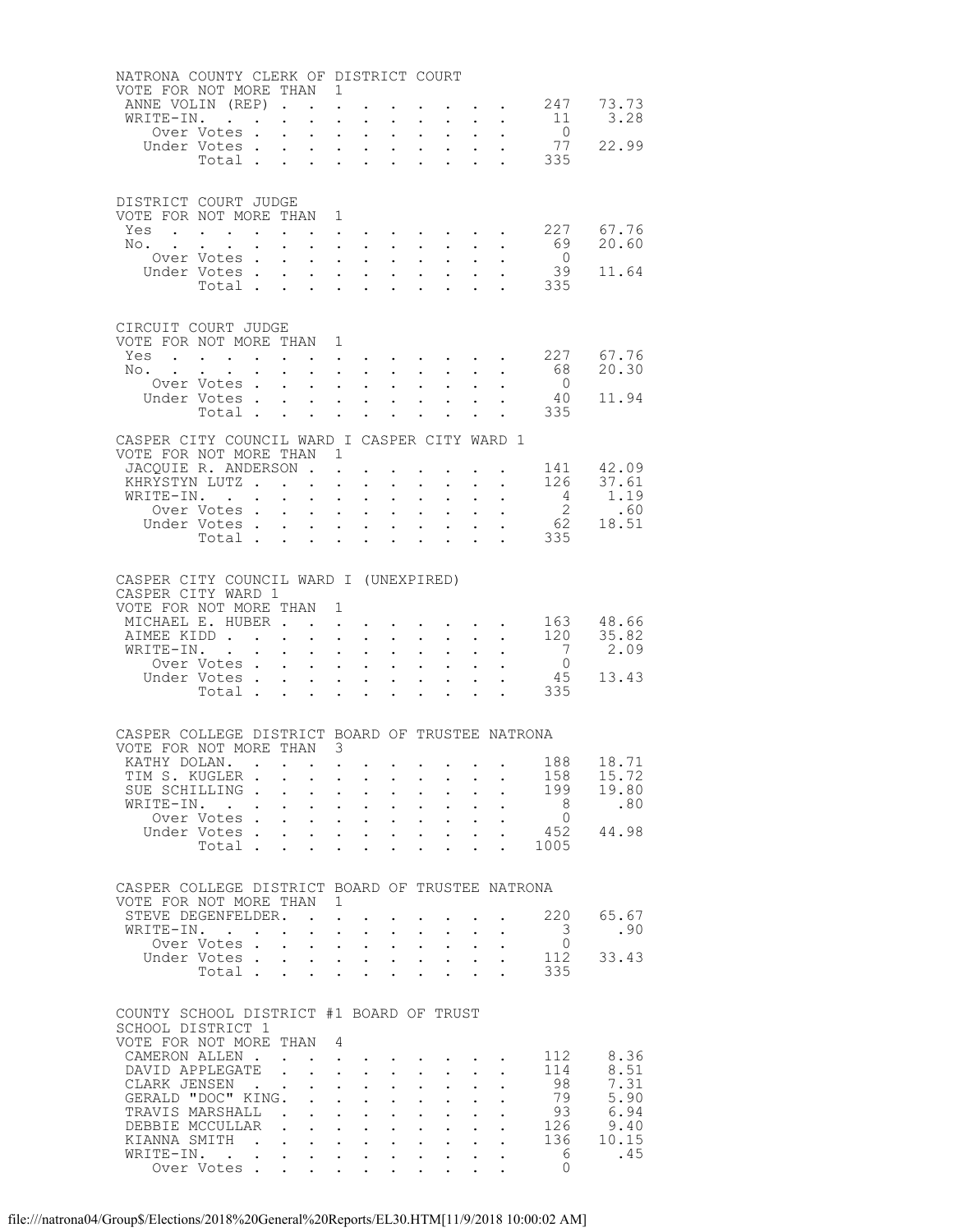|                                                                                                |                               |  |                                                                               |  |                           |                           |                           | 576<br>Under Votes 576<br>Total 1340 | 42.99                                                                                                                                           |  |
|------------------------------------------------------------------------------------------------|-------------------------------|--|-------------------------------------------------------------------------------|--|---------------------------|---------------------------|---------------------------|--------------------------------------|-------------------------------------------------------------------------------------------------------------------------------------------------|--|
| COUNTY FIRE PROTECTION DISTRICT DIRECTOR<br>FIRE DISTRICT CO                                   |                               |  |                                                                               |  |                           |                           |                           |                                      |                                                                                                                                                 |  |
| VOTE FOR NOT MORE THAN 2                                                                       |                               |  |                                                                               |  |                           |                           |                           |                                      |                                                                                                                                                 |  |
| DEAN A. JACKETT<br>WRITE-IN.                                                                   |                               |  |                                                                               |  |                           |                           |                           | 0                                    |                                                                                                                                                 |  |
|                                                                                                |                               |  |                                                                               |  |                           |                           |                           | 0<br>$\circ$                         |                                                                                                                                                 |  |
|                                                                                                |                               |  |                                                                               |  |                           |                           |                           | $\Omega$                             |                                                                                                                                                 |  |
| COUNTY RURAL CONSERVATION DISTRICT SUPER                                                       |                               |  |                                                                               |  |                           |                           |                           |                                      |                                                                                                                                                 |  |
| NATRONA COUNTY CONSERVATION DISTRICT<br>VOTE FOR NOT MORE THAN 2                               |                               |  |                                                                               |  |                           |                           |                           |                                      |                                                                                                                                                 |  |
| ANDREW C. ANDERSON 160 23.88                                                                   |                               |  |                                                                               |  |                           |                           |                           |                                      |                                                                                                                                                 |  |
|                                                                                                |                               |  |                                                                               |  |                           |                           |                           |                                      | TAMMY COBB 192 28.66<br>WRITE-IN. 6 .90                                                                                                         |  |
|                                                                                                |                               |  |                                                                               |  |                           |                           |                           |                                      |                                                                                                                                                 |  |
|                                                                                                |                               |  |                                                                               |  |                           |                           |                           |                                      |                                                                                                                                                 |  |
|                                                                                                |                               |  |                                                                               |  |                           |                           |                           |                                      |                                                                                                                                                 |  |
| 1 CENT SALES TAX                                                                               |                               |  |                                                                               |  |                           |                           |                           |                                      |                                                                                                                                                 |  |
| VOTE FOR NOT MORE THAN 1                                                                       |                               |  |                                                                               |  |                           |                           |                           |                                      |                                                                                                                                                 |  |
|                                                                                                |                               |  |                                                                               |  |                           |                           |                           |                                      | For the County Sales and Use Ta. 234 69.85<br>Against the County Sales and Use Ta. 83 24.78<br>Over Votes 1 .30<br>Under Votes 17 5.07<br>Total |  |
|                                                                                                |                               |  |                                                                               |  |                           |                           |                           |                                      |                                                                                                                                                 |  |
|                                                                                                |                               |  |                                                                               |  |                           |                           |                           |                                      |                                                                                                                                                 |  |
|                                                                                                |                               |  |                                                                               |  |                           |                           |                           |                                      |                                                                                                                                                 |  |
| LODGING TAX<br>VOTE FOR NOT MORE THAN 1                                                        |                               |  |                                                                               |  |                           |                           |                           |                                      |                                                                                                                                                 |  |
|                                                                                                |                               |  |                                                                               |  |                           |                           |                           |                                      | TOTE FOR NOT MORE THAN 1<br>For the County Lodging Tax. 228 68.06<br>Against the County Lodging Tax 91 27.16                                    |  |
|                                                                                                |                               |  |                                                                               |  |                           |                           |                           |                                      |                                                                                                                                                 |  |
|                                                                                                |                               |  |                                                                               |  |                           |                           |                           |                                      |                                                                                                                                                 |  |
|                                                                                                |                               |  |                                                                               |  |                           |                           |                           |                                      | 0<br>0<br>0<br>Under Votes 16<br>Total 335                                                                                                      |  |
|                                                                                                |                               |  |                                                                               |  |                           |                           |                           |                                      | **OFFICIAL COUNTY RESULTS                                                                                                                       |  |
| $0102$ 1-2                                                                                     |                               |  |                                                                               |  |                           |                           |                           |                                      | VOTES PERCENT                                                                                                                                   |  |
| REGISTERED VOTERS - TOTAL 628                                                                  |                               |  |                                                                               |  |                           |                           |                           |                                      |                                                                                                                                                 |  |
| BALLOTS CAST - TOTAL.                                                                          |                               |  |                                                                               |  |                           |                           |                           | 439                                  |                                                                                                                                                 |  |
| BALLOTS CAST - BLANK. 0<br>VOTER TURNOUT - TOTAL                                               |                               |  |                                                                               |  |                           |                           |                           |                                      | 69.90                                                                                                                                           |  |
| VOTER TURNOUT - BLANK                                                                          |                               |  |                                                                               |  |                           |                           |                           |                                      |                                                                                                                                                 |  |
|                                                                                                |                               |  |                                                                               |  |                           |                           |                           |                                      |                                                                                                                                                 |  |
| UNITED STATES SENATOR FEDERAL DISTRICT<br>VOTE FOR NOT MORE THAN 1                             |                               |  |                                                                               |  |                           |                           |                           |                                      |                                                                                                                                                 |  |
| JOHN BARRASSO (REP)                                                                            |                               |  |                                                                               |  |                           |                           |                           |                                      | $\cdot$ 218 49.66                                                                                                                               |  |
|                                                                                                |                               |  |                                                                               |  |                           |                           |                           |                                      | GARY TRAUNER (DEM) $\cdot \cdot \cdot \cdot \cdot \cdot \cdot \cdot \cdot \cdot \cdot 205$ 46.70                                                |  |
| JOSEPH PORAMBO (LIB).                                                                          |                               |  |                                                                               |  | $\mathbf{L} = \mathbf{L}$ | $\sim$                    |                           |                                      | 10 2.28                                                                                                                                         |  |
| WRITE-IN.                                                                                      | Over Votes                    |  | $\mathbf{r} = \mathbf{r} + \mathbf{r} + \mathbf{r} + \mathbf{r} + \mathbf{r}$ |  |                           | $\sim$ $-$                | $\mathbf{L}^{\text{max}}$ | $\overline{0}$<br>$\bigcirc$         |                                                                                                                                                 |  |
|                                                                                                | Under Votes                   |  |                                                                               |  |                           |                           |                           | $6\overline{6}$                      | 1.37                                                                                                                                            |  |
|                                                                                                |                               |  |                                                                               |  |                           |                           |                           | Votes 6<br>Total 439                 |                                                                                                                                                 |  |
| UNITED STATES REPRESENTATIVE<br>WYOMING CONGRESSIONAL DISTRICT ONE<br>VOTE FOR NOT MORE THAN 1 |                               |  |                                                                               |  |                           |                           |                           |                                      |                                                                                                                                                 |  |
| LIZ CHENEY (REP) 199 45.33                                                                     |                               |  |                                                                               |  |                           |                           |                           |                                      |                                                                                                                                                 |  |
| GREG HUNTER (DEM).<br>DANIEL CLYDE CUMMINGS (CON)                                              |                               |  |                                                                               |  |                           | $\mathbf{L}$              |                           |                                      | . 202 46.01<br>12 2.73                                                                                                                          |  |
| RICHARD BRUBAKER (LIB)                                                                         |                               |  |                                                                               |  |                           | $\mathbf{L}^{\text{max}}$ | $\sim$ $-$                |                                      | 18 4.10                                                                                                                                         |  |
| WRITE-IN.                                                                                      |                               |  |                                                                               |  |                           | $\sim$                    |                           | $\overline{0}$                       |                                                                                                                                                 |  |
|                                                                                                | Over Votes                    |  | $\mathbf{r} = \mathbf{r} + \mathbf{r} + \mathbf{r} + \mathbf{r} + \mathbf{r}$ |  |                           | $\mathbf{L}^{\text{max}}$ | $\sim$                    | $\overline{0}$                       |                                                                                                                                                 |  |
|                                                                                                | Under Votes<br>Total $\cdots$ |  |                                                                               |  | $\cdot$ $\cdot$ $\cdot$   | $\mathbf{L}$              |                           | 8 <sup>8</sup><br>439                | 1.82                                                                                                                                            |  |
|                                                                                                |                               |  |                                                                               |  |                           |                           |                           |                                      |                                                                                                                                                 |  |
| GOVERNOR STATE OF WYOMING<br>VOTE FOR NOT MORE THAN 1                                          |                               |  |                                                                               |  |                           |                           |                           |                                      |                                                                                                                                                 |  |
| MARK GORDON (REP). 222 50.57<br>MARY A. THRONE (DEM). 192 43.74                                |                               |  |                                                                               |  |                           |                           |                           |                                      |                                                                                                                                                 |  |
|                                                                                                |                               |  |                                                                               |  |                           |                           |                           |                                      |                                                                                                                                                 |  |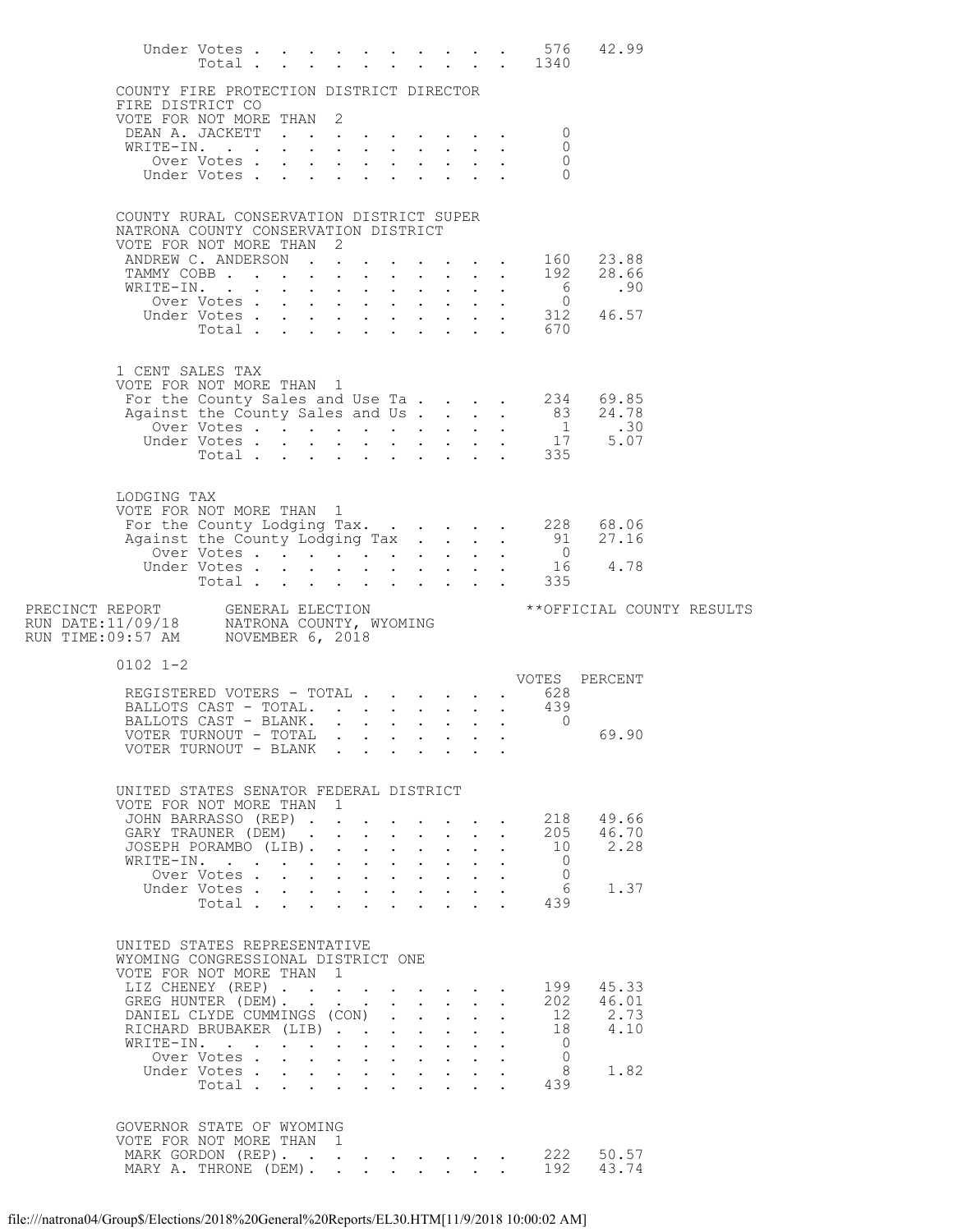|                                                                        |           | WRITE-IN.<br>Over Votes                                                                       |                                                     | $\ddot{\phantom{0}}$                                                                            | $\mathbf{L}^{\text{max}}$ , and $\mathbf{L}^{\text{max}}$                                       |                                                                  |                            | $\mathbf{u} = \mathbf{u} \cdot \mathbf{u}$ .                                                                          |                                                   |                                                           | REX "T-REX" RAMMELL (CON) 9<br>TAWRENCE GERARD STRUEMPF (LIB) 10<br>$\begin{array}{cccc} . & . & . & . & 4 \\ . & . & . & 0 \\ . & . & . & 2 \\ . & . & . & 439 \end{array}$ | 2.05<br>2.28<br>.91                                    |
|------------------------------------------------------------------------|-----------|-----------------------------------------------------------------------------------------------|-----------------------------------------------------|-------------------------------------------------------------------------------------------------|-------------------------------------------------------------------------------------------------|------------------------------------------------------------------|----------------------------|-----------------------------------------------------------------------------------------------------------------------|---------------------------------------------------|-----------------------------------------------------------|------------------------------------------------------------------------------------------------------------------------------------------------------------------------------|--------------------------------------------------------|
|                                                                        |           | Under Votes<br>Total .                                                                        | $\sim 10$                                           | $\bullet$ .                                                                                     |                                                                                                 | $\sim$ $-$                                                       |                            | $\mathbf{L} = \mathbf{L}$                                                                                             |                                                   |                                                           |                                                                                                                                                                              | .46                                                    |
| SECRETARY OF STATE STATE OF WYOMING<br>VOTE FOR NOT MORE THAN 1        |           |                                                                                               |                                                     |                                                                                                 |                                                                                                 |                                                                  |                            |                                                                                                                       |                                                   |                                                           |                                                                                                                                                                              |                                                        |
|                                                                        |           | JAMES W. BYRD (DEM).                                                                          |                                                     |                                                                                                 |                                                                                                 |                                                                  |                            |                                                                                                                       | $\sim$ $\sim$                                     | $\mathbf{L}$                                              | 188                                                                                                                                                                          | EDWARD BUCHANAN (REP) 216 49.20<br>42.82               |
|                                                                        |           | KIT CARSON III (LIB).                                                                         |                                                     | $\sim$ $-$                                                                                      | $\sim$                                                                                          | $\ddot{\phantom{0}}$                                             |                            | $\mathbf{L}^{\text{max}}$ , and $\mathbf{L}^{\text{max}}$<br>$\mathbf{L} = \mathbf{L} \times \mathbf{L}$              |                                                   |                                                           |                                                                                                                                                                              | $\cdot$ . 25 5.69                                      |
|                                                                        |           | WRITE-IN.                                                                                     |                                                     |                                                                                                 |                                                                                                 |                                                                  |                            |                                                                                                                       |                                                   |                                                           |                                                                                                                                                                              | $\begin{bmatrix} 1 & .23 \\ 0 & 2.05 \end{bmatrix}$    |
|                                                                        |           | Under Votes                                                                                   |                                                     | $\mathbf{L}^{\text{max}}$                                                                       | $\mathcal{A}^{\mathcal{A}}$ , and $\mathcal{A}^{\mathcal{A}}$ , and $\mathcal{A}^{\mathcal{A}}$ |                                                                  |                            | $\mathbf{L}^{\text{max}}$ , and $\mathbf{L}^{\text{max}}$                                                             |                                                   |                                                           |                                                                                                                                                                              |                                                        |
|                                                                        |           |                                                                                               |                                                     |                                                                                                 |                                                                                                 |                                                                  |                            |                                                                                                                       |                                                   |                                                           | Total 439                                                                                                                                                                    |                                                        |
| STATE AUDITOR STATE OF WYOMING                                         |           |                                                                                               |                                                     |                                                                                                 |                                                                                                 |                                                                  |                            |                                                                                                                       |                                                   |                                                           |                                                                                                                                                                              |                                                        |
| VOTE FOR NOT MORE THAN 1                                               |           | KRISTI RACINES (REP). .                                                                       |                                                     |                                                                                                 |                                                                                                 |                                                                  |                            |                                                                                                                       |                                                   |                                                           |                                                                                                                                                                              | $\cdot$ 230 52.39                                      |
|                                                                        |           |                                                                                               |                                                     |                                                                                                 |                                                                                                 |                                                                  |                            |                                                                                                                       |                                                   |                                                           |                                                                                                                                                                              | JEFF DOCKTER (DEM) 188 42.82                           |
|                                                                        |           | WRITE-IN.                                                                                     |                                                     | $\mathcal{L}^{\text{max}}$                                                                      | $\mathbf{L}^{\text{max}}$ , and $\mathbf{L}^{\text{max}}$                                       | $\bullet$ .                                                      | $\mathcal{L}^{\text{max}}$ | $\sim$ $-$                                                                                                            |                                                   |                                                           | $\overline{0}$                                                                                                                                                               |                                                        |
|                                                                        |           | Over Votes<br>Under Votes                                                                     |                                                     |                                                                                                 |                                                                                                 |                                                                  |                            |                                                                                                                       | $\mathcal{L}^{\text{max}}$                        | $\ddot{\phantom{a}}$                                      |                                                                                                                                                                              | $\begin{matrix}0\\21\end{matrix}\qquad 4.78$           |
|                                                                        |           |                                                                                               |                                                     | $\mathbf{r} = \mathbf{r} \times \mathbf{r}$ , where $\mathbf{r} = \mathbf{r} \times \mathbf{r}$ |                                                                                                 |                                                                  |                            | $\mathbf{u} = \mathbf{u} \cdot \mathbf{u}$ .                                                                          |                                                   |                                                           | Total 439                                                                                                                                                                    |                                                        |
|                                                                        |           |                                                                                               |                                                     |                                                                                                 |                                                                                                 |                                                                  |                            |                                                                                                                       |                                                   |                                                           |                                                                                                                                                                              |                                                        |
| STATE TREASURER STATE OF WYOMING<br>VOTE FOR NOT MORE THAN 1           |           |                                                                                               |                                                     |                                                                                                 |                                                                                                 |                                                                  |                            |                                                                                                                       |                                                   |                                                           |                                                                                                                                                                              |                                                        |
|                                                                        |           | CHRIS LOWRY (DEM). .                                                                          |                                                     | $\sim$ $-$                                                                                      | $\sim$                                                                                          | $\ddot{\phantom{0}}$                                             |                            | $\mathbf{L}^{\text{max}}$ , and $\mathbf{L}^{\text{max}}$                                                             | $\mathcal{L}^{\text{max}}$                        | $\mathbf{L}$                                              | 201                                                                                                                                                                          | CURT MEIER (REP) 225 51.25<br>45.79                    |
| WRITE-IN.                                                              |           |                                                                                               | the contract of the contract of the                 |                                                                                                 |                                                                                                 |                                                                  |                            |                                                                                                                       |                                                   | $\mathbf{L}^{\text{max}}$ , and $\mathbf{L}^{\text{max}}$ | $\overline{O}$                                                                                                                                                               |                                                        |
|                                                                        |           | Over Votes                                                                                    |                                                     | $\mathcal{L}^{\text{max}}$                                                                      | $\mathbf{A}^{(1)}$ and $\mathbf{A}^{(2)}$ and $\mathbf{A}^{(3)}$                                |                                                                  |                            | $\mathbf{L}^{\text{max}}$ , and $\mathbf{L}^{\text{max}}$                                                             |                                                   |                                                           | $\overline{0}$                                                                                                                                                               |                                                        |
|                                                                        |           | Under Votes<br>Total                                                                          |                                                     | $\mathcal{L}^{\text{max}}$                                                                      | $\mathbf{L} = \mathbf{L} \times \mathbf{L}$                                                     |                                                                  |                            | $\mathbf{L} = \mathbf{L}$                                                                                             |                                                   |                                                           | 439                                                                                                                                                                          | 13 2.96                                                |
|                                                                        |           |                                                                                               |                                                     |                                                                                                 |                                                                                                 |                                                                  |                            |                                                                                                                       |                                                   |                                                           |                                                                                                                                                                              |                                                        |
|                                                                        |           |                                                                                               |                                                     |                                                                                                 |                                                                                                 |                                                                  |                            |                                                                                                                       |                                                   |                                                           |                                                                                                                                                                              |                                                        |
| VOTE FOR NOT MORE THAN 1                                               |           |                                                                                               |                                                     |                                                                                                 |                                                                                                 |                                                                  |                            |                                                                                                                       |                                                   |                                                           | SUPERINTENDENT OF PUBLIC INSTRUCTION STATE OF WYOMING                                                                                                                        |                                                        |
|                                                                        |           | JILLIAN BALOW (REP)                                                                           |                                                     |                                                                                                 |                                                                                                 |                                                                  |                            |                                                                                                                       |                                                   |                                                           | $\cdot$ $\cdot$ $\cdot$ $\cdot$ $\cdot$ 292                                                                                                                                  | 66.51                                                  |
|                                                                        |           | WRITE-IN.                                                                                     |                                                     | $\sim 100$                                                                                      | $\sim 10$                                                                                       | $\mathbf{L}^{\text{max}}$                                        |                            | $\mathbf{z} = \mathbf{z} + \mathbf{z}$ .                                                                              | $\mathcal{L}^{\text{max}}$                        | $\sim$ $-$                                                | 15                                                                                                                                                                           | 3.42                                                   |
|                                                                        |           | Over Votes                                                                                    |                                                     |                                                                                                 |                                                                                                 |                                                                  |                            |                                                                                                                       |                                                   |                                                           |                                                                                                                                                                              | $\begin{array}{cc} 1 & .23 \\ 131 & 29.84 \end{array}$ |
|                                                                        |           | Under Votes<br>Total                                                                          |                                                     | $\mathcal{L}^{\text{max}}$                                                                      | $\mathcal{A}^{\mathcal{A}}$ , and $\mathcal{A}^{\mathcal{A}}$ , and $\mathcal{A}^{\mathcal{A}}$ |                                                                  |                            | $\mathbf{1}^{\prime}$ , $\mathbf{1}^{\prime}$ , $\mathbf{1}^{\prime}$ , $\mathbf{1}^{\prime}$ , $\mathbf{1}^{\prime}$ |                                                   |                                                           | 439                                                                                                                                                                          |                                                        |
|                                                                        |           |                                                                                               |                                                     |                                                                                                 |                                                                                                 |                                                                  |                            |                                                                                                                       |                                                   |                                                           |                                                                                                                                                                              |                                                        |
| STATE HOUSE 56 HOUSE DISTRICT 56                                       |           |                                                                                               |                                                     |                                                                                                 |                                                                                                 |                                                                  |                            |                                                                                                                       |                                                   |                                                           |                                                                                                                                                                              |                                                        |
| VOTE FOR NOT MORE THAN 1<br>JERRY OBERMUELLER (REP).                   |           |                                                                                               |                                                     |                                                                                                 |                                                                                                 |                                                                  |                            |                                                                                                                       |                                                   |                                                           |                                                                                                                                                                              |                                                        |
|                                                                        |           |                                                                                               |                                                     |                                                                                                 |                                                                                                 |                                                                  |                            |                                                                                                                       |                                                   |                                                           |                                                                                                                                                                              |                                                        |
|                                                                        | WRITE-IN. |                                                                                               |                                                     |                                                                                                 |                                                                                                 |                                                                  |                            |                                                                                                                       |                                                   |                                                           |                                                                                                                                                                              | 295 67.20<br>4.10                                      |
|                                                                        |           | . The contract of the contract of the contract of the contract of $\mathcal{A}$<br>Over Votes |                                                     | $\mathbf{L}^{\text{max}}$                                                                       | $\mathcal{A}^{\mathcal{A}}$ , and $\mathcal{A}^{\mathcal{A}}$ , and $\mathcal{A}^{\mathcal{A}}$ |                                                                  |                            | $\mathbf{u} = \mathbf{u} \cdot \mathbf{u}$ .                                                                          |                                                   | $\mathbf{A}$ and $\mathbf{A}$ and $\mathbf{A}$            | 18<br>1                                                                                                                                                                      | .23                                                    |
|                                                                        |           | Under Votes                                                                                   |                                                     |                                                                                                 |                                                                                                 |                                                                  |                            |                                                                                                                       |                                                   | $\frac{1}{2}$                                             |                                                                                                                                                                              | 125 28.47                                              |
|                                                                        |           | Total                                                                                         |                                                     |                                                                                                 | $\mathbf{L}$ and $\mathbf{L}$                                                                   | $\mathcal{L}^{\text{max}}$                                       |                            | $\mathbf{r}$ and $\mathbf{r}$                                                                                         |                                                   | $\mathbf{L}$                                              | 439                                                                                                                                                                          |                                                        |
|                                                                        |           |                                                                                               |                                                     |                                                                                                 |                                                                                                 |                                                                  |                            |                                                                                                                       |                                                   |                                                           |                                                                                                                                                                              |                                                        |
| NATRONA COUNTY COMMISSIONERS                                           |           |                                                                                               |                                                     |                                                                                                 |                                                                                                 |                                                                  |                            |                                                                                                                       |                                                   |                                                           |                                                                                                                                                                              |                                                        |
| VOTE FOR NOT MORE THAN 3                                               |           |                                                                                               |                                                     |                                                                                                 |                                                                                                 |                                                                  |                            |                                                                                                                       |                                                   |                                                           |                                                                                                                                                                              |                                                        |
|                                                                        |           | ROBERT L. HENDRY (REP)                                                                        |                                                     |                                                                                                 |                                                                                                 |                                                                  |                            | $\mathbf{r} = \mathbf{r} \cdot \mathbf{r}$                                                                            |                                                   |                                                           | 153<br>176                                                                                                                                                                   | 11.62<br>13.36                                         |
|                                                                        |           | JIM MILNE (REP)<br>PAUL C. BERTOGLIO (REP).                                                   |                                                     |                                                                                                 |                                                                                                 |                                                                  |                            |                                                                                                                       | $\sim$ $-$                                        | $\ddot{\phantom{0}}$                                      | 180                                                                                                                                                                          | 13.67                                                  |
|                                                                        |           | TERRY WINGERTER (DEM)                                                                         |                                                     |                                                                                                 |                                                                                                 |                                                                  |                            | $\mathbf{L}^{\text{max}}$ , $\mathbf{L}^{\text{max}}$                                                                 | $\mathcal{L}^{\text{max}}$                        |                                                           | 225                                                                                                                                                                          | 17.08                                                  |
|                                                                        |           | RICHARD "RICK" YOUNG (IND).                                                                   |                                                     |                                                                                                 |                                                                                                 | $\mathbf{L}^{\text{max}}$                                        |                            | $\mathbf{r}$ .<br>$\mathbf{r} = \mathbf{r} + \mathbf{r}$ .                                                            | $\mathbf{L}^{\text{max}}$<br>$\ddot{\phantom{0}}$ | $\ddot{\phantom{0}}$                                      | 100<br>10                                                                                                                                                                    | 7.59<br>.76                                            |
|                                                                        |           | WRITE-IN.<br>Over Votes                                                                       |                                                     |                                                                                                 |                                                                                                 | $\mathbf{L}^{\text{max}}$                                        |                            |                                                                                                                       |                                                   |                                                           | 12                                                                                                                                                                           | .91                                                    |
|                                                                        |           | Under Votes                                                                                   |                                                     | $\mathcal{L}^{\text{max}}$                                                                      | $\mathbf{r} = \mathbf{r} + \mathbf{r}$ , $\mathbf{r} = \mathbf{r}$                              |                                                                  |                            | $\mathbf{L}^{\text{max}}$ , and $\mathbf{L}^{\text{max}}$                                                             | $\mathbf{L}^{\text{max}}$                         |                                                           | 461                                                                                                                                                                          | 35.00                                                  |
|                                                                        |           | Total                                                                                         |                                                     |                                                                                                 |                                                                                                 |                                                                  |                            |                                                                                                                       | $\sim$ $\sim$                                     | $\ddot{\phantom{0}}$                                      | 1317                                                                                                                                                                         |                                                        |
|                                                                        |           |                                                                                               |                                                     |                                                                                                 |                                                                                                 |                                                                  |                            |                                                                                                                       |                                                   |                                                           |                                                                                                                                                                              |                                                        |
| NATRONA COUNTY CORONER                                                 |           |                                                                                               |                                                     |                                                                                                 |                                                                                                 |                                                                  |                            |                                                                                                                       |                                                   |                                                           |                                                                                                                                                                              |                                                        |
| VOTE FOR NOT MORE THAN 1                                               |           | CONNIE JACOBSON (REP).                                                                        |                                                     |                                                                                                 |                                                                                                 |                                                                  |                            |                                                                                                                       |                                                   |                                                           | 327                                                                                                                                                                          | 74.49                                                  |
| WRITE-IN.                                                              |           |                                                                                               | the contract of the contract of the contract of the |                                                                                                 |                                                                                                 | $\mathbf{r} = \mathbf{r} + \mathbf{r} + \mathbf{r} + \mathbf{r}$ |                            |                                                                                                                       |                                                   |                                                           | 7                                                                                                                                                                            | 1.59                                                   |
|                                                                        |           | Over Votes                                                                                    |                                                     | $\mathcal{L}^{\mathcal{L}}$                                                                     | $\mathcal{L}^{\text{max}}$ , $\mathcal{L}^{\text{max}}$                                         | $\sim$                                                           |                            | $\mathbf{L}^{\text{max}}$ , and $\mathbf{L}^{\text{max}}$                                                             |                                                   |                                                           | $\overline{0}$                                                                                                                                                               |                                                        |
|                                                                        |           | Under Votes<br>Total                                                                          |                                                     |                                                                                                 | $\mathbf{L}$                                                                                    | $\mathcal{L}^{\text{max}}$                                       |                            |                                                                                                                       | $\sim$ $-$                                        | $\ddot{\phantom{0}}$                                      | 105<br>439                                                                                                                                                                   | 23.92                                                  |
|                                                                        |           |                                                                                               |                                                     | $\mathcal{L}^{\text{max}}$                                                                      |                                                                                                 |                                                                  |                            |                                                                                                                       |                                                   |                                                           |                                                                                                                                                                              |                                                        |
|                                                                        |           |                                                                                               |                                                     |                                                                                                 |                                                                                                 |                                                                  |                            |                                                                                                                       |                                                   |                                                           |                                                                                                                                                                              |                                                        |
| SEVENTH JUDICIAL DISTRICT ATTORNEY NATRONA<br>VOTE FOR NOT MORE THAN 1 |           |                                                                                               |                                                     |                                                                                                 |                                                                                                 |                                                                  |                            |                                                                                                                       |                                                   |                                                           |                                                                                                                                                                              |                                                        |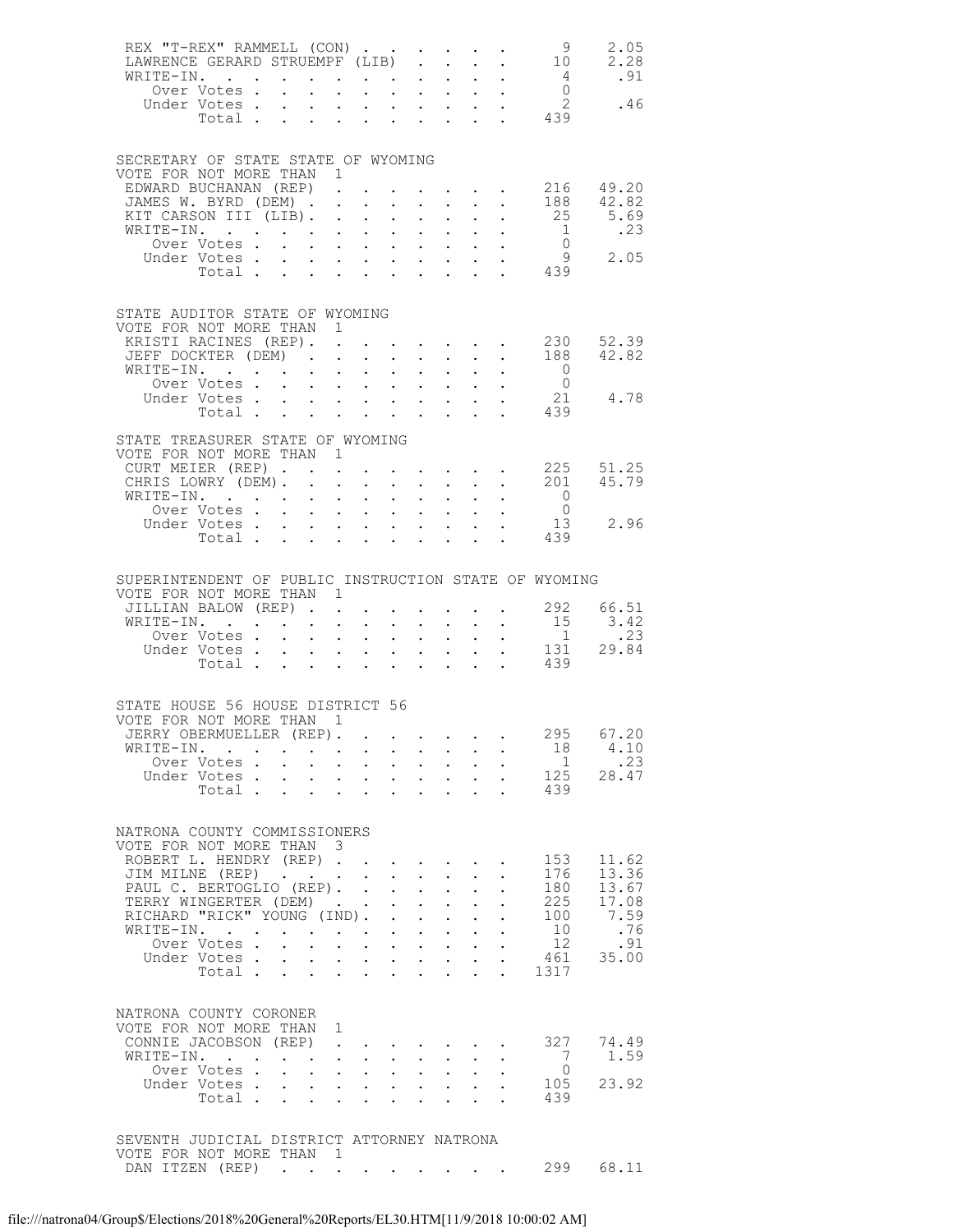| WRITE-IN.                                                    |                                                                          |                           |                                        |                                                                                                                                                                                                      |                           |                                                                 |                                                                               |                                                                              |                      |                                      | 10                    | 2.28      |
|--------------------------------------------------------------|--------------------------------------------------------------------------|---------------------------|----------------------------------------|------------------------------------------------------------------------------------------------------------------------------------------------------------------------------------------------------|---------------------------|-----------------------------------------------------------------|-------------------------------------------------------------------------------|------------------------------------------------------------------------------|----------------------|--------------------------------------|-----------------------|-----------|
|                                                              | Over Votes                                                               |                           | $\mathbf{L}$                           | $\sim$                                                                                                                                                                                               | $\sim$                    | $\mathbf{L}$                                                    |                                                                               | $\mathbf{r}$ $\mathbf{r}$                                                    |                      |                                      | $\overline{0}$<br>130 | 29.61     |
|                                                              | Under Votes<br>Total                                                     |                           |                                        |                                                                                                                                                                                                      |                           | $\mathbf{1}$ and $\mathbf{1}$ and $\mathbf{1}$ and $\mathbf{1}$ |                                                                               | $\mathbf{A}^{(1)}$ and $\mathbf{A}^{(2)}$ .<br>$\mathbf{r}$ and $\mathbf{r}$ | $\sim$ $-$           | $\ddot{\phantom{a}}$<br>$\mathbf{L}$ | 439                   |           |
|                                                              |                                                                          |                           |                                        |                                                                                                                                                                                                      |                           |                                                                 |                                                                               |                                                                              |                      |                                      |                       |           |
| NATRONA COUNTY SHERIFF                                       |                                                                          |                           |                                        |                                                                                                                                                                                                      |                           |                                                                 |                                                                               |                                                                              |                      |                                      |                       |           |
| VOTE FOR NOT MORE THAN 1<br>GUS HOLBROOK (REP).              |                                                                          |                           |                                        |                                                                                                                                                                                                      |                           |                                                                 |                                                                               |                                                                              |                      |                                      | 314                   | 71.53     |
| WRITE-IN.                                                    |                                                                          |                           |                                        | $\mathbf{r} = \left( \mathbf{r} \right) \left( \mathbf{r} \right) \left( \mathbf{r} \right) \left( \mathbf{r} \right) \left( \mathbf{r} \right) \left( \mathbf{r} \right) \left( \mathbf{r} \right)$ |                           |                                                                 |                                                                               |                                                                              | $\sim 10^{-10}$      | $\bullet$                            | 10                    | 2.28      |
|                                                              | Over Votes.                                                              | $\sim$                    | $\mathbf{L}$                           | $\mathbf{r}$ , $\mathbf{r}$ , $\mathbf{r}$                                                                                                                                                           |                           |                                                                 |                                                                               | $\mathbf{r}$ $\mathbf{r}$                                                    |                      |                                      | $\overline{0}$        |           |
|                                                              | Under Votes                                                              |                           |                                        | $\mathbf{u}^{\prime}=\mathbf{u}^{\prime}$ , where $\mathbf{u}^{\prime}=\mathbf{u}^{\prime}$                                                                                                          |                           |                                                                 |                                                                               | $\mathbf{L}^{\text{max}}$ , and $\mathbf{L}^{\text{max}}$                    | $\sim$ $-$           |                                      | 115                   | 26.20     |
|                                                              | $Total \cdot \cdot \cdot \cdot \cdot \cdot \cdot \cdot \cdot$            |                           |                                        |                                                                                                                                                                                                      |                           |                                                                 |                                                                               |                                                                              |                      |                                      | 439                   |           |
|                                                              |                                                                          |                           |                                        |                                                                                                                                                                                                      |                           |                                                                 |                                                                               |                                                                              |                      |                                      |                       |           |
| NATRONA COUNTY CLERK                                         |                                                                          |                           |                                        |                                                                                                                                                                                                      |                           |                                                                 |                                                                               |                                                                              |                      |                                      |                       |           |
| VOTE FOR NOT MORE THAN 1<br>TRACY GOOD (REP)                 |                                                                          |                           |                                        |                                                                                                                                                                                                      |                           |                                                                 |                                                                               |                                                                              |                      |                                      | 310                   | 70.62     |
| WRITE-IN.                                                    |                                                                          |                           | $\ddot{\phantom{a}}$                   | $\mathbf{r}$ , $\mathbf{r}$                                                                                                                                                                          |                           | $\mathbf{L}$                                                    | $\sim$                                                                        |                                                                              |                      |                                      | 8                     | 1.82      |
|                                                              | Over Votes.                                                              | $\sim$ $-$                |                                        | $\mathbf{r} = \mathbf{r} \cdot \mathbf{r}$ , where $\mathbf{r} = \mathbf{r} \cdot \mathbf{r}$                                                                                                        |                           | $\mathcal{L}^{\text{max}}$                                      |                                                                               | $\mathbf{L}^{\text{max}}$ , and $\mathbf{L}^{\text{max}}$                    | $\ddot{\phantom{0}}$ | $\bullet$                            | $\bigcirc$            |           |
|                                                              | Under Votes                                                              |                           |                                        | $\mathbf{r}$ , $\mathbf{r}$ , $\mathbf{r}$ , $\mathbf{r}$                                                                                                                                            |                           |                                                                 |                                                                               | $\cdot$ $\cdot$ $\cdot$                                                      |                      |                                      |                       | 121 27.56 |
|                                                              | Total $\cdots$                                                           |                           |                                        |                                                                                                                                                                                                      |                           |                                                                 |                                                                               | $\mathbf{L} = \mathbf{L}$                                                    | $\mathbf{L}$         | $\mathbf{L}$                         | 439                   |           |
|                                                              |                                                                          |                           |                                        |                                                                                                                                                                                                      |                           |                                                                 |                                                                               |                                                                              |                      |                                      |                       |           |
| NATRONA COUNTY TREASURER                                     |                                                                          |                           |                                        |                                                                                                                                                                                                      |                           |                                                                 |                                                                               |                                                                              |                      |                                      |                       |           |
| VOTE FOR NOT MORE THAN 1<br>TOM DOYLE (REP)                  |                                                                          |                           |                                        | $\sim$                                                                                                                                                                                               |                           |                                                                 | $\mathbf{r} = \mathbf{r} + \mathbf{r} + \mathbf{r} + \mathbf{r} + \mathbf{r}$ |                                                                              |                      |                                      | 312                   | 71.07     |
| WRITE-IN.                                                    |                                                                          |                           |                                        |                                                                                                                                                                                                      |                           |                                                                 |                                                                               |                                                                              |                      | $\Box$                               | $\overline{9}$        | 2.05      |
|                                                              | Over Votes .                                                             | $\sim$ $-$                | $\mathbf{L}$                           | $\mathbf{r}$ , $\mathbf{r}$                                                                                                                                                                          |                           | $\mathbf{r}$                                                    | $\mathbf{A}$                                                                  | $\mathbf{L}$                                                                 |                      |                                      | $\overline{0}$        |           |
|                                                              | Under Votes<br>Total                                                     |                           |                                        | $\mathbf{r}$ , $\mathbf{r}$ , $\mathbf{r}$ , $\mathbf{r}$                                                                                                                                            |                           | $\mathbf{L}^{\text{max}}$                                       | $\mathbf{L}$                                                                  | $\mathbf{L} = \mathbf{L}$<br>$\mathbf{L}$                                    | $\bullet$ .          | $\ddot{\phantom{a}}$                 | 118<br>439            | 26.88     |
|                                                              |                                                                          |                           |                                        |                                                                                                                                                                                                      | <b>Service Control</b>    |                                                                 |                                                                               |                                                                              |                      | $\ddot{\phantom{a}}$                 |                       |           |
|                                                              |                                                                          |                           |                                        |                                                                                                                                                                                                      |                           |                                                                 |                                                                               |                                                                              |                      |                                      |                       |           |
| NATRONA COUNTY ASSESSOR                                      |                                                                          |                           |                                        |                                                                                                                                                                                                      |                           |                                                                 |                                                                               |                                                                              |                      |                                      |                       |           |
| VOTE FOR NOT MORE THAN 1<br>MATTHEW KEATING (REP)            |                                                                          |                           |                                        |                                                                                                                                                                                                      |                           |                                                                 |                                                                               |                                                                              |                      |                                      | 287                   | 65.38     |
| WRITE-IN.                                                    |                                                                          | $\mathbf{r}$ $\mathbf{r}$ |                                        |                                                                                                                                                                                                      | $\cdot$ $\cdot$ $\cdot$   | $\ddot{\phantom{0}}$                                            | $\mathcal{L}^{\text{max}}$                                                    | $\ddot{\phantom{0}}$                                                         |                      |                                      | 28                    | 6.38      |
|                                                              | Over Votes .                                                             |                           |                                        | $\mathbf{r} = \mathbf{r} + \mathbf{r} + \mathbf{r} + \mathbf{r}$                                                                                                                                     |                           | $\sim$                                                          |                                                                               | $\mathbf{L} = \mathbf{L}$                                                    |                      |                                      | $\overline{0}$        |           |
|                                                              | Under Votes                                                              |                           | $\sim$                                 | $\mathbf{r}$ , $\mathbf{r}$                                                                                                                                                                          |                           |                                                                 |                                                                               | $\mathbf{L} = \mathbf{L}$                                                    |                      |                                      | 124<br>439            | 28.25     |
|                                                              | Total $\cdots$                                                           |                           |                                        |                                                                                                                                                                                                      |                           |                                                                 | $\bullet$                                                                     | $\mathcal{L}^{\text{max}}$                                                   | $\sim$ $-$           | $\ddot{\phantom{0}}$                 |                       |           |
|                                                              |                                                                          |                           |                                        |                                                                                                                                                                                                      |                           |                                                                 |                                                                               |                                                                              |                      |                                      |                       |           |
| NATRONA COUNTY CLERK OF DISTRICT COURT                       |                                                                          |                           |                                        | 1                                                                                                                                                                                                    |                           |                                                                 |                                                                               |                                                                              |                      |                                      |                       |           |
| VOTE FOR NOT MORE THAN<br>ANNE VOLIN (REP).                  |                                                                          |                           |                                        | $\mathbf{L}$                                                                                                                                                                                         |                           |                                                                 |                                                                               |                                                                              |                      |                                      |                       | 311 70.84 |
| WRITE-IN.                                                    | and the state of the state                                               |                           | $\mathcal{L}^{\text{max}}$             | $\sim$ $-$                                                                                                                                                                                           |                           | $\mathbf{A}^{\text{max}}$ , and $\mathbf{A}^{\text{max}}$       |                                                                               | $\mathbf{A}^{(1)}$ and $\mathbf{A}^{(2)}$ .                                  |                      | $\bullet$ .                          | 10                    | 2.28      |
|                                                              | Over Votes.                                                              | $\sim$                    | $\ddot{\phantom{0}}$                   | $\sim$                                                                                                                                                                                               | $\sim$                    | $\ddot{\phantom{0}}$                                            | $\mathbf{L}^{\text{max}}$                                                     | $\ddot{\phantom{0}}$                                                         |                      |                                      | $\overline{0}$        |           |
|                                                              | Under Votes<br>Total .                                                   |                           | $\mathbf{L}$                           |                                                                                                                                                                                                      | $\mathbf{r} = \mathbf{r}$ | $\mathcal{L}^{\text{max}}$                                      |                                                                               | $\mathbf{L}^{\text{max}}$ , and $\mathbf{L}^{\text{max}}$                    | $\sim$               |                                      | 118<br>439            | 26.88     |
|                                                              |                                                                          |                           |                                        |                                                                                                                                                                                                      |                           |                                                                 |                                                                               |                                                                              |                      |                                      |                       |           |
|                                                              |                                                                          |                           |                                        |                                                                                                                                                                                                      |                           |                                                                 |                                                                               |                                                                              |                      |                                      |                       |           |
| DISTRICT COURT JUDGE<br>VOTE FOR NOT MORE THAN 1             |                                                                          |                           |                                        |                                                                                                                                                                                                      |                           |                                                                 |                                                                               |                                                                              |                      |                                      |                       |           |
| Yes                                                          | $\mathbf{r}$ , $\mathbf{r}$ , $\mathbf{r}$ , $\mathbf{r}$ , $\mathbf{r}$ |                           |                                        | and a strategic                                                                                                                                                                                      |                           |                                                                 |                                                                               |                                                                              |                      |                                      | 304                   | 69.25     |
| No.                                                          | $\mathbf{r} = \mathbf{r}$                                                |                           | $\ddot{\phantom{0}}$                   | $\mathbf{L}$ and $\mathbf{L}$                                                                                                                                                                        |                           | $\ddot{\phantom{0}}$                                            | $\sim$                                                                        | $\ddot{\phantom{0}}$                                                         |                      |                                      | 80                    | 18.22     |
|                                                              | Over Votes                                                               |                           | $\mathbf{L}^{\text{max}}$              | $\sim 10^{-11}$                                                                                                                                                                                      | $\sim$ $-$                | $\mathbf{L}$                                                    |                                                                               | $\mathbf{L}^{\text{max}}$ , and $\mathbf{L}^{\text{max}}$                    |                      |                                      | $\overline{0}$<br>55  |           |
|                                                              | Under Votes<br>Total                                                     |                           | $\mathbf{L}$<br>$\ddot{\phantom{a}}$   | $\sim$ $\sim$ $\sim$<br>$\ddot{\phantom{a}}$                                                                                                                                                         | $\ddot{\phantom{a}}$      | $\mathbf{r}$<br>$\ddot{\phantom{0}}$                            | $\ddot{\phantom{0}}$                                                          | $\mathbf{L} = \mathbf{L}$<br>$\ddot{\phantom{a}}$                            |                      |                                      | 439                   | 12.53     |
|                                                              |                                                                          |                           |                                        |                                                                                                                                                                                                      |                           |                                                                 |                                                                               |                                                                              |                      |                                      |                       |           |
|                                                              |                                                                          |                           |                                        |                                                                                                                                                                                                      |                           |                                                                 |                                                                               |                                                                              |                      |                                      |                       |           |
| CIRCUIT COURT JUDGE<br>VOTE FOR NOT MORE THAN 1              |                                                                          |                           |                                        |                                                                                                                                                                                                      |                           |                                                                 |                                                                               |                                                                              |                      |                                      |                       |           |
| Yes                                                          |                                                                          |                           |                                        |                                                                                                                                                                                                      |                           |                                                                 |                                                                               |                                                                              |                      |                                      | 291                   | 66.29     |
| No.                                                          |                                                                          |                           | $\ddot{\phantom{0}}$                   | $\mathcal{L}^{\text{max}}$ , and $\mathcal{L}^{\text{max}}$                                                                                                                                          |                           |                                                                 | $\sim 10^{-10}$                                                               | $\sim$ $-$                                                                   |                      |                                      | 83                    | 18.91     |
|                                                              | Over Votes                                                               |                           | $\mathbf{L}$                           | $\sim$ $\sim$                                                                                                                                                                                        | $\mathbf{L}$              | $\mathbf{L}$                                                    | $\mathbf{L}$                                                                  | $\mathbf{L}$                                                                 |                      |                                      | $\overline{0}$<br>65  | 14.81     |
|                                                              | Under Votes<br>Total                                                     |                           |                                        | $\mathbf{L}^{\text{max}}$ , $\mathbf{L}^{\text{max}}$<br>$\mathbf{r}$                                                                                                                                | $\sim$ $-$                | $\ddotsc$                                                       | $\ddot{\phantom{a}}$                                                          | $\mathbf{L}$                                                                 |                      |                                      | 439                   |           |
|                                                              |                                                                          |                           |                                        |                                                                                                                                                                                                      |                           |                                                                 |                                                                               |                                                                              |                      |                                      |                       |           |
| CASPER CITY COUNCIL WARD I CASPER CITY WARD 1                |                                                                          |                           |                                        |                                                                                                                                                                                                      |                           |                                                                 |                                                                               |                                                                              |                      |                                      |                       |           |
| VOTE FOR NOT MORE THAN<br>JACOUIE R. ANDERSON                |                                                                          |                           |                                        | $\mathbf{1}$                                                                                                                                                                                         |                           |                                                                 |                                                                               |                                                                              |                      |                                      | 157                   | 35.76     |
| KHRYSTYN LUTZ.                                               |                                                                          |                           | $\mathbf{r}$ . The set of $\mathbf{r}$ | $\sim$ $-$                                                                                                                                                                                           | $\ddot{\phantom{0}}$      | $\ddot{\phantom{0}}$                                            | $\ddot{\phantom{0}}$                                                          | $\ddot{\phantom{a}}$                                                         |                      |                                      | 171                   | 38.95     |
| WRITE-IN.                                                    |                                                                          |                           | $\ddot{\phantom{0}}$                   | $\sim$                                                                                                                                                                                               | $\ddot{\phantom{a}}$      | $\mathbf{L}$                                                    | $\mathbf{L}$                                                                  |                                                                              |                      |                                      | $\overline{9}$        | 2.05      |
|                                                              | Over Votes.<br>Under Votes                                               | $\mathbf{L}^{\text{max}}$ | $\mathbf{L}^{\text{max}}$              | $\sim$ $-$<br>$\cdot$ $\cdot$ $\cdot$ $\cdot$                                                                                                                                                        | $\sim$ $-$                | $\ddot{\phantom{0}}$<br>$\mathbf{r}$                            | $\mathbf{L}^{\text{max}}$<br>$\mathbf{L}$                                     | $\sim$ $-$<br>$\mathbf{L}$                                                   |                      |                                      | $\Omega$<br>102       | 23.23     |
|                                                              | Total                                                                    |                           | $\mathbf{L}^{\text{max}}$              | $\mathcal{L}^{\text{max}}$                                                                                                                                                                           | $\ddot{\phantom{0}}$      | $\ddot{\phantom{0}}$                                            | $\ddot{\phantom{a}}$                                                          | $\mathbf{L}$                                                                 | $\ddot{\phantom{0}}$ | $\ddot{\phantom{a}}$                 | 439                   |           |
|                                                              |                                                                          |                           |                                        |                                                                                                                                                                                                      |                           |                                                                 |                                                                               |                                                                              |                      |                                      |                       |           |
|                                                              |                                                                          |                           |                                        |                                                                                                                                                                                                      |                           |                                                                 |                                                                               |                                                                              |                      |                                      |                       |           |
|                                                              |                                                                          |                           |                                        |                                                                                                                                                                                                      |                           |                                                                 |                                                                               |                                                                              |                      |                                      |                       |           |
| CASPER CITY COUNCIL WARD I (UNEXPIRED)<br>CASPER CITY WARD 1 |                                                                          |                           |                                        |                                                                                                                                                                                                      |                           |                                                                 |                                                                               |                                                                              |                      |                                      |                       |           |
| VOTE FOR NOT MORE THAN 1<br>MICHAEL E. HUBER                 |                                                                          |                           |                                        |                                                                                                                                                                                                      |                           |                                                                 |                                                                               |                                                                              |                      |                                      | 209                   | 47.61     |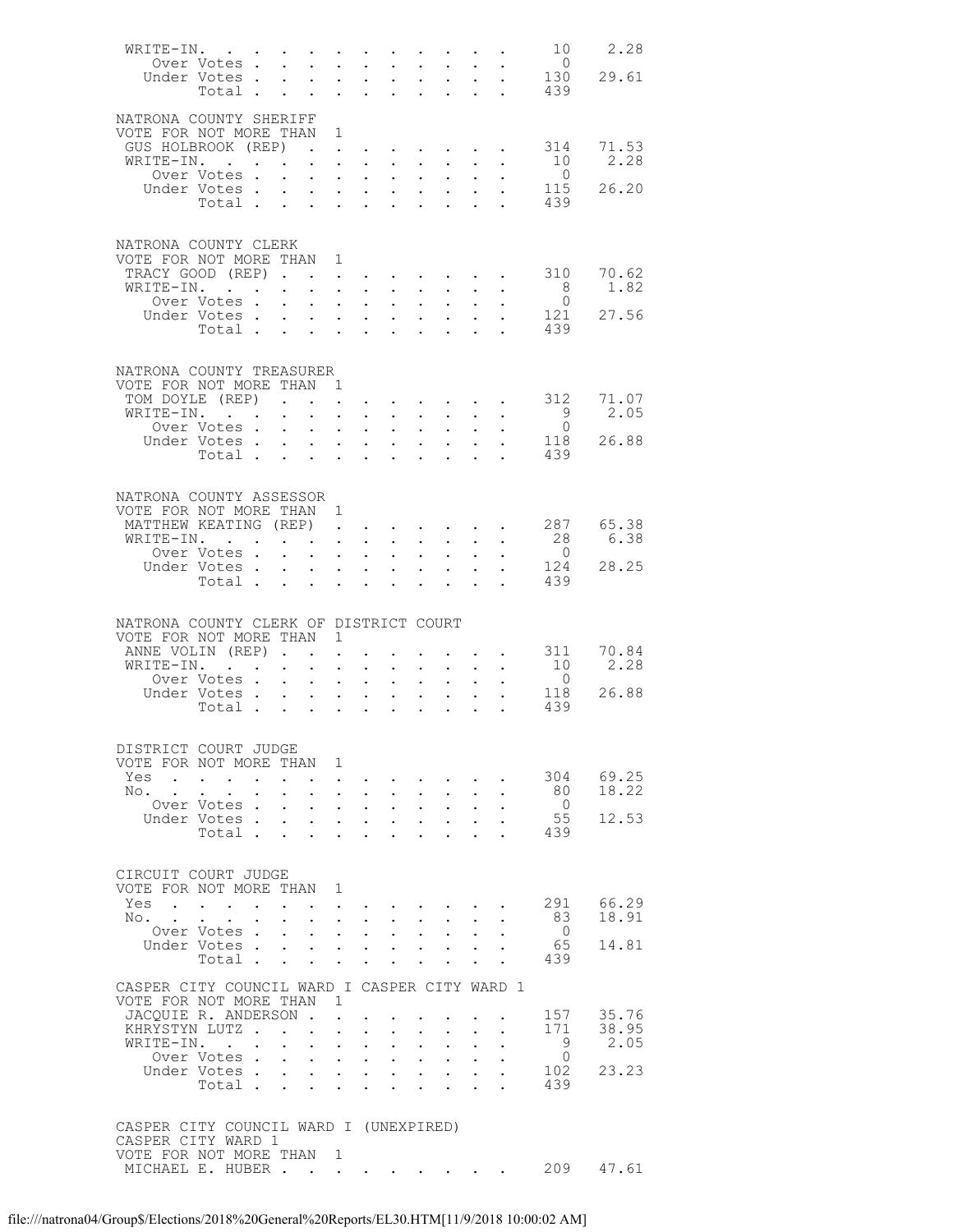| AIMEE KIDD 151<br>WRITE-IN. 5                                                                                                               |                           |  |                 |  |                                                                                                         |                            |                      |                                              | 34.40<br>1.14      |     |                           |
|---------------------------------------------------------------------------------------------------------------------------------------------|---------------------------|--|-----------------|--|---------------------------------------------------------------------------------------------------------|----------------------------|----------------------|----------------------------------------------|--------------------|-----|---------------------------|
|                                                                                                                                             | Over Votes                |  |                 |  | $\mathbf{r} = \mathbf{r} \times \mathbf{r}$ , where $\mathbf{r} = \mathbf{r} \times \mathbf{r}$ , where |                            |                      | $\overline{0}$                               |                    |     |                           |
|                                                                                                                                             |                           |  |                 |  |                                                                                                         |                            |                      | Under Votes 74<br>Total 439                  | 16.86              |     |                           |
|                                                                                                                                             |                           |  |                 |  |                                                                                                         |                            |                      |                                              |                    |     |                           |
| CASPER COLLEGE DISTRICT BOARD OF TRUSTEE NATRONA                                                                                            |                           |  |                 |  |                                                                                                         |                            |                      |                                              |                    |     |                           |
| VOTE FOR NOT MORE THAN 3                                                                                                                    |                           |  |                 |  |                                                                                                         |                            |                      |                                              |                    |     |                           |
| KATHY DOLAN. 220                                                                                                                            |                           |  |                 |  |                                                                                                         |                            |                      |                                              | 16.70<br>196 14.88 |     |                           |
| TIM S. KUGLER<br>SUE SCHILLING 225                                                                                                          |                           |  |                 |  | $\mathbf{r}$ , $\mathbf{r}$ , $\mathbf{r}$ , $\mathbf{r}$ , $\mathbf{r}$                                | $\sim$                     |                      |                                              | 17.08              |     |                           |
| WRITE-IN.                                                                                                                                   |                           |  |                 |  | $\mathbf{r} = \mathbf{r} + \mathbf{r} + \mathbf{r} + \mathbf{r} + \mathbf{r}$                           | $\mathcal{L}^{\text{max}}$ | $\ddot{\phantom{0}}$ | 12                                           | .91                |     |                           |
|                                                                                                                                             |                           |  |                 |  |                                                                                                         |                            |                      | Over Votes 0<br>Under Votes 664              | 50.42              |     |                           |
|                                                                                                                                             |                           |  |                 |  |                                                                                                         |                            |                      | Total 1317                                   |                    |     |                           |
|                                                                                                                                             |                           |  |                 |  |                                                                                                         |                            |                      |                                              |                    |     |                           |
| CASPER COLLEGE DISTRICT BOARD OF TRUSTEE NATRONA                                                                                            |                           |  |                 |  |                                                                                                         |                            |                      |                                              |                    |     |                           |
| VOTE FOR NOT MORE THAN 1                                                                                                                    |                           |  |                 |  |                                                                                                         |                            |                      |                                              |                    |     |                           |
| STEVE DEGENFELDER. 260<br>WRITE-IN.                                                                                                         |                           |  |                 |  |                                                                                                         |                            |                      | $5^{\circ}$                                  | 59.23<br>1.14      |     |                           |
|                                                                                                                                             | Over Votes                |  |                 |  | $\mathbf{r} = \mathbf{r} + \mathbf{r} + \mathbf{r} + \mathbf{r} + \mathbf{r}$                           | $\sim 10^{-11}$            |                      | $\overline{0}$                               |                    |     |                           |
|                                                                                                                                             |                           |  |                 |  |                                                                                                         |                            |                      | Over Votes 0<br>Under Votes 174<br>Total 439 | 39.64              |     |                           |
|                                                                                                                                             |                           |  |                 |  |                                                                                                         |                            |                      |                                              |                    |     |                           |
|                                                                                                                                             |                           |  |                 |  |                                                                                                         |                            |                      |                                              |                    |     |                           |
| COUNTY SCHOOL DISTRICT #1 BOARD OF TRUST<br>SCHOOL DISTRICT 1                                                                               |                           |  |                 |  |                                                                                                         |                            |                      |                                              |                    |     |                           |
| VOTE FOR NOT MORE THAN 4                                                                                                                    |                           |  |                 |  |                                                                                                         |                            |                      |                                              |                    |     |                           |
| CAMERON ALLEN 93                                                                                                                            |                           |  |                 |  |                                                                                                         |                            |                      |                                              | 5.30               |     |                           |
| DAVID APPLEGATE 156<br>CLARK JENSEN 105                                                                                                     |                           |  |                 |  |                                                                                                         |                            |                      |                                              | 8.88               |     |                           |
| DAVID AFFLESSIN<br>CLARK JENSEN<br>GERALD "DOC" KING.<br>TRAVIS MARSHALL 92<br>TRAVIS MARSHALL 95<br>DEBBLE MCCULLAR 163<br>DEBBLE MCCULLAR |                           |  |                 |  |                                                                                                         |                            |                      |                                              |                    |     |                           |
|                                                                                                                                             |                           |  |                 |  |                                                                                                         |                            |                      |                                              |                    |     |                           |
|                                                                                                                                             |                           |  |                 |  |                                                                                                         |                            |                      |                                              |                    |     |                           |
| WRITE-IN. 15<br>Over Votes 4                                                                                                                |                           |  |                 |  |                                                                                                         |                            |                      |                                              | .85                |     |                           |
|                                                                                                                                             |                           |  |                 |  |                                                                                                         |                            |                      |                                              |                    | .23 |                           |
|                                                                                                                                             |                           |  |                 |  |                                                                                                         |                            |                      | XITE-IN.<br>Over Votes 4<br>Under Votes 1756 | 50.51              |     |                           |
|                                                                                                                                             |                           |  |                 |  |                                                                                                         |                            |                      |                                              |                    |     |                           |
| COUNTY RURAL CONSERVATION DISTRICT SUPER<br>NATRONA COUNTY CONSERVATION DISTRICT                                                            |                           |  |                 |  |                                                                                                         |                            |                      |                                              |                    |     |                           |
| VOTE FOR NOT MORE THAN 2                                                                                                                    |                           |  |                 |  |                                                                                                         |                            |                      |                                              |                    |     |                           |
| ANDREW C. ANDERSON 185 21.07<br>TAMMY COBB 231 26.31                                                                                        |                           |  |                 |  |                                                                                                         |                            |                      |                                              |                    |     |                           |
|                                                                                                                                             |                           |  |                 |  |                                                                                                         |                            |                      |                                              |                    | .68 |                           |
| WRITE-IN. 6<br>Over Votes 0                                                                                                                 |                           |  |                 |  |                                                                                                         |                            |                      |                                              |                    |     |                           |
|                                                                                                                                             | Under Votes               |  |                 |  |                                                                                                         |                            |                      | 456                                          | 51.94              |     |                           |
|                                                                                                                                             | Total $\cdots$            |  |                 |  | $\mathbf{r}$ and $\mathbf{r}$ and $\mathbf{r}$ and $\mathbf{r}$                                         |                            |                      | 878                                          |                    |     |                           |
|                                                                                                                                             |                           |  |                 |  |                                                                                                         |                            |                      |                                              |                    |     |                           |
| 1 CENT SALES TAX<br>VOTE FOR NOT MORE THAN 1                                                                                                |                           |  |                 |  |                                                                                                         |                            |                      |                                              |                    |     |                           |
| For the County Sales and Use Ta                                                                                                             |                           |  |                 |  |                                                                                                         |                            |                      | 319                                          | 72.67              |     |                           |
| Against the County Sales and Us                                                                                                             |                           |  |                 |  |                                                                                                         |                            |                      | 98                                           | 22.32              |     |                           |
|                                                                                                                                             | Over Votes<br>Under Votes |  | $\sim 10^{-11}$ |  | $\mathbf{u} = \mathbf{u} + \mathbf{u} + \mathbf{u} + \mathbf{u} + \mathbf{u}$                           |                            |                      | $\overline{0}$<br>22                         | 5.01               |     |                           |
|                                                                                                                                             | Total                     |  |                 |  |                                                                                                         |                            |                      | 439                                          |                    |     |                           |
|                                                                                                                                             |                           |  |                 |  |                                                                                                         |                            |                      |                                              |                    |     |                           |
| LODGING TAX                                                                                                                                 |                           |  |                 |  |                                                                                                         |                            |                      |                                              |                    |     |                           |
| VOTE FOR NOT MORE THAN 1                                                                                                                    |                           |  |                 |  |                                                                                                         |                            |                      |                                              |                    |     |                           |
| For the County Lodging Tax.<br>Against the County Lodging Tax                                                                               |                           |  |                 |  |                                                                                                         |                            | $\sim$               | 111                                          | 307 69.93<br>25.28 |     |                           |
|                                                                                                                                             | Over Votes                |  |                 |  |                                                                                                         |                            |                      | $\overline{0}$                               |                    |     |                           |
|                                                                                                                                             | Under Votes<br>Total      |  |                 |  |                                                                                                         |                            |                      | 21<br>439                                    | 4.78               |     |                           |
|                                                                                                                                             |                           |  |                 |  |                                                                                                         |                            |                      |                                              |                    |     |                           |
| PRECINCT REPORT                                                                                                                             | GENERAL ELECTION          |  |                 |  |                                                                                                         |                            |                      |                                              |                    |     | **OFFICIAL COUNTY RESULTS |
| RUN DATE:11/09/18     NATRONA COUNTY, WYOMING<br>RUN TIME:09:57 AM     NOVEMBER 6, 2018                                                     |                           |  |                 |  |                                                                                                         |                            |                      |                                              |                    |     |                           |
|                                                                                                                                             |                           |  |                 |  |                                                                                                         |                            |                      |                                              |                    |     |                           |
| $0103$ 1-3                                                                                                                                  |                           |  |                 |  |                                                                                                         |                            |                      | VOTES PERCENT                                |                    |     |                           |
| REGISTERED VOTERS - TOTAL                                                                                                                   |                           |  |                 |  |                                                                                                         |                            |                      | 831                                          |                    |     |                           |
| BALLOTS CAST - TOTAL.                                                                                                                       |                           |  |                 |  |                                                                                                         | $\mathbf{L}^{\text{max}}$  | $\sim$ 100 $\pm$     | 613                                          |                    |     |                           |
| BALLOTS CAST - BLANK.<br>VOTER TURNOUT - TOTAL                                                                                              |                           |  |                 |  | $\mathbf{r} = \mathbf{r} + \mathbf{r} + \mathbf{r} + \mathbf{r} + \mathbf{r}$                           |                            |                      | $\overline{0}$                               | 73.77              |     |                           |
|                                                                                                                                             | VOTER TURNOUT - BLANK     |  |                 |  |                                                                                                         |                            |                      |                                              |                    |     |                           |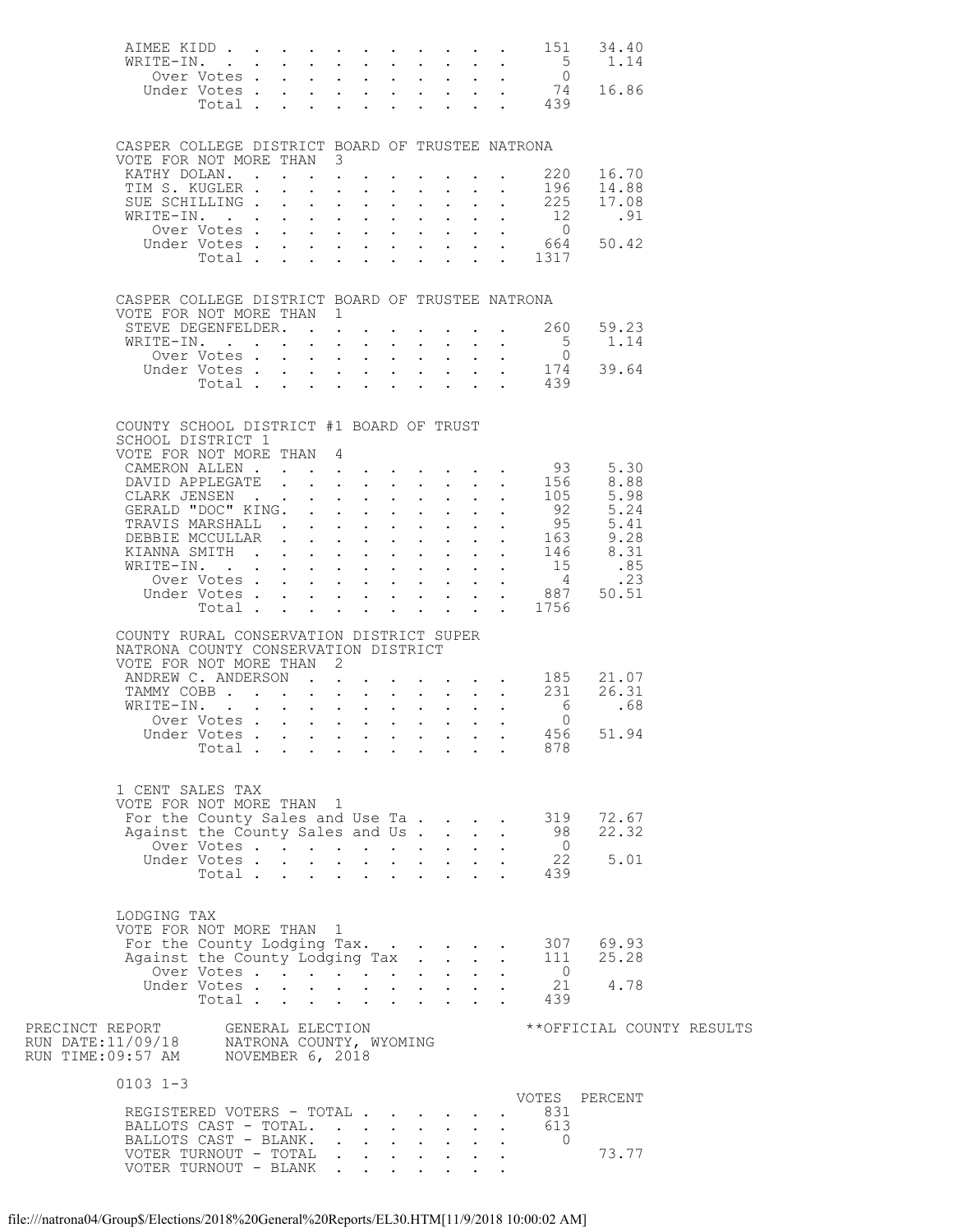| UNITED STATES SENATOR FEDERAL DISTRICT                                                                       |                                                                       |                                            |                                                           |                                                           |                                            |                                                                                                                                               |                            |                                                           |                                                                                               |                                             |                                                     |
|--------------------------------------------------------------------------------------------------------------|-----------------------------------------------------------------------|--------------------------------------------|-----------------------------------------------------------|-----------------------------------------------------------|--------------------------------------------|-----------------------------------------------------------------------------------------------------------------------------------------------|----------------------------|-----------------------------------------------------------|-----------------------------------------------------------------------------------------------|---------------------------------------------|-----------------------------------------------------|
| VOTE FOR NOT MORE THAN 1<br>JOHN BARRASSO (REP) 293 47.80                                                    |                                                                       |                                            |                                                           |                                                           |                                            |                                                                                                                                               |                            |                                                           |                                                                                               |                                             |                                                     |
| GARY TRAUNER (DEM)                                                                                           |                                                                       |                                            |                                                           |                                                           |                                            |                                                                                                                                               |                            |                                                           |                                                                                               |                                             |                                                     |
| JOSEPH PORAMBO (LIB).                                                                                        |                                                                       |                                            |                                                           |                                                           | $\bullet$ .                                | $\mathcal{L}^{\text{max}}$                                                                                                                    |                            |                                                           | $\sim 100$                                                                                    | 301 49.10<br>15 2.45                        |                                                     |
|                                                                                                              |                                                                       |                                            |                                                           |                                                           |                                            |                                                                                                                                               |                            |                                                           |                                                                                               |                                             |                                                     |
|                                                                                                              |                                                                       |                                            |                                                           |                                                           |                                            |                                                                                                                                               |                            |                                                           |                                                                                               |                                             |                                                     |
|                                                                                                              |                                                                       |                                            |                                                           |                                                           |                                            |                                                                                                                                               |                            |                                                           |                                                                                               |                                             |                                                     |
|                                                                                                              |                                                                       |                                            |                                                           |                                                           |                                            |                                                                                                                                               |                            |                                                           |                                                                                               |                                             |                                                     |
|                                                                                                              |                                                                       |                                            |                                                           |                                                           |                                            |                                                                                                                                               |                            |                                                           |                                                                                               |                                             |                                                     |
| UNITED STATES REPRESENTATIVE                                                                                 |                                                                       |                                            |                                                           |                                                           |                                            |                                                                                                                                               |                            |                                                           |                                                                                               |                                             |                                                     |
| WYOMING CONGRESSIONAL DISTRICT ONE                                                                           |                                                                       |                                            |                                                           |                                                           |                                            |                                                                                                                                               |                            |                                                           |                                                                                               |                                             |                                                     |
| VOTE FOR NOT MORE THAN 1                                                                                     |                                                                       |                                            |                                                           |                                                           |                                            |                                                                                                                                               |                            |                                                           |                                                                                               |                                             |                                                     |
| LIZ CHENEY (REP) 276 45.02                                                                                   |                                                                       |                                            |                                                           |                                                           |                                            |                                                                                                                                               |                            |                                                           |                                                                                               |                                             |                                                     |
| GREG HUNTER (DEM). 291                                                                                       |                                                                       |                                            |                                                           |                                                           |                                            |                                                                                                                                               |                            |                                                           |                                                                                               |                                             | 47.47                                               |
| DANIEL CLYDE CUMMINGS (CON)                                                                                  |                                                                       |                                            |                                                           |                                                           |                                            |                                                                                                                                               | $\sim$ $-$                 | $\mathcal{L}^{\text{max}}$                                |                                                                                               | 13                                          | 2.12                                                |
| RICHARD BRUBAKER (LIB) 20 3.26                                                                               |                                                                       |                                            |                                                           |                                                           |                                            |                                                                                                                                               |                            |                                                           |                                                                                               |                                             |                                                     |
| WRITE-IN.                                                                                                    |                                                                       |                                            |                                                           |                                                           |                                            |                                                                                                                                               |                            |                                                           |                                                                                               |                                             |                                                     |
| Under Votes                                                                                                  |                                                                       |                                            |                                                           |                                                           |                                            |                                                                                                                                               |                            |                                                           |                                                                                               |                                             |                                                     |
| Total 613                                                                                                    |                                                                       |                                            |                                                           |                                                           |                                            |                                                                                                                                               |                            |                                                           |                                                                                               |                                             |                                                     |
|                                                                                                              |                                                                       |                                            |                                                           |                                                           |                                            |                                                                                                                                               |                            |                                                           |                                                                                               |                                             |                                                     |
|                                                                                                              |                                                                       |                                            |                                                           |                                                           |                                            |                                                                                                                                               |                            |                                                           |                                                                                               |                                             |                                                     |
| GOVERNOR STATE OF WYOMING                                                                                    |                                                                       |                                            |                                                           |                                                           |                                            |                                                                                                                                               |                            |                                                           |                                                                                               |                                             |                                                     |
| VOTE FOR NOT MORE THAN 1                                                                                     |                                                                       |                                            |                                                           |                                                           |                                            |                                                                                                                                               |                            |                                                           |                                                                                               |                                             |                                                     |
| MARK GORDON (REP). 322<br>MARY A. THRONE (DEM). 259                                                          |                                                                       |                                            |                                                           |                                                           |                                            |                                                                                                                                               |                            |                                                           |                                                                                               |                                             | 52.53<br>42.25                                      |
| REX "T-REX" RAMMELL (CON)                                                                                    |                                                                       |                                            |                                                           |                                                           |                                            |                                                                                                                                               | $\sim$ $-$                 | $\mathcal{L}^{\text{max}}$                                |                                                                                               |                                             | 14 2.28                                             |
| LAWRENCE GERARD STRUEMPF (LIB)                                                                               |                                                                       |                                            |                                                           |                                                           |                                            |                                                                                                                                               |                            |                                                           |                                                                                               |                                             | $8 \t 1.31$                                         |
| WRITE-IN.                                                                                                    |                                                                       |                                            |                                                           |                                                           |                                            |                                                                                                                                               |                            |                                                           | $\mathbf{1}^{\prime}$ , $\mathbf{1}^{\prime}$ , $\mathbf{1}^{\prime}$ , $\mathbf{1}^{\prime}$ |                                             |                                                     |
| Over Votes                                                                                                   |                                                                       |                                            |                                                           |                                                           |                                            |                                                                                                                                               |                            |                                                           |                                                                                               |                                             | $\begin{array}{ccc} 4 & .65 \\ 0 & .98 \end{array}$ |
| Under Votes                                                                                                  |                                                                       |                                            |                                                           |                                                           |                                            | $\mathbf{1}^{\prime}$ , $\mathbf{1}^{\prime}$ , $\mathbf{1}^{\prime}$ , $\mathbf{1}^{\prime}$ , $\mathbf{1}^{\prime}$ , $\mathbf{1}^{\prime}$ |                            |                                                           | $\mathbf{u}^{\prime}=\mathbf{u}^{\prime}$ , where $\mathbf{u}^{\prime}$                       |                                             |                                                     |
| Total 613                                                                                                    |                                                                       |                                            |                                                           |                                                           |                                            |                                                                                                                                               |                            |                                                           |                                                                                               |                                             |                                                     |
|                                                                                                              |                                                                       |                                            |                                                           |                                                           |                                            |                                                                                                                                               |                            |                                                           |                                                                                               |                                             |                                                     |
|                                                                                                              |                                                                       |                                            |                                                           |                                                           |                                            |                                                                                                                                               |                            |                                                           |                                                                                               |                                             |                                                     |
| SECRETARY OF STATE STATE OF WYOMING<br>VOTE FOR NOT MORE THAN 1                                              |                                                                       |                                            |                                                           |                                                           |                                            |                                                                                                                                               |                            |                                                           |                                                                                               |                                             |                                                     |
| EDWARD BUCHANAN (REP).                                                                                       |                                                                       |                                            |                                                           |                                                           |                                            |                                                                                                                                               |                            |                                                           |                                                                                               | $\cdot$ $\cdot$ $\cdot$ $\cdot$ $\cdot$ 317 | 51.71                                               |
| JAMES W. BYRD (DEM) 247                                                                                      |                                                                       |                                            |                                                           |                                                           |                                            |                                                                                                                                               |                            |                                                           |                                                                                               |                                             | 40.29                                               |
| KIT CARSON III (LIB).                                                                                        |                                                                       |                                            |                                                           |                                                           |                                            | $\mathbf{L}^{\text{max}}$ , $\mathbf{L}^{\text{max}}$                                                                                         | $\mathcal{L}^{\text{max}}$ |                                                           | $\mathbf{L}^{\text{max}}$ , and $\mathbf{L}^{\text{max}}$                                     | 38                                          | 6.20                                                |
| WRITE-IN.                                                                                                    |                                                                       |                                            |                                                           |                                                           |                                            |                                                                                                                                               |                            |                                                           |                                                                                               | $\begin{matrix} 0 \\ 0 \end{matrix}$        |                                                     |
| Over Votes                                                                                                   |                                                                       |                                            |                                                           |                                                           |                                            | $\mathbf{u} = \mathbf{u} \mathbf{u}$ .                                                                                                        |                            |                                                           | $\mathbf{r} = \mathbf{r} \times \mathbf{r}$ .                                                 |                                             |                                                     |
| Under Votes                                                                                                  |                                                                       |                                            |                                                           |                                                           |                                            |                                                                                                                                               |                            |                                                           |                                                                                               | 11                                          | 1.79                                                |
| Total                                                                                                        |                                                                       |                                            |                                                           |                                                           | $\mathbf{r} = \mathbf{r} \cdot \mathbf{r}$ |                                                                                                                                               |                            |                                                           |                                                                                               | $\cdot$ $\cdot$ 613                         |                                                     |
|                                                                                                              |                                                                       |                                            |                                                           |                                                           |                                            |                                                                                                                                               |                            |                                                           |                                                                                               |                                             |                                                     |
| STATE AUDITOR STATE OF WYOMING                                                                               |                                                                       |                                            |                                                           |                                                           |                                            |                                                                                                                                               |                            |                                                           |                                                                                               |                                             |                                                     |
| VOTE FOR NOT MORE THAN 1                                                                                     |                                                                       |                                            |                                                           |                                                           |                                            |                                                                                                                                               |                            |                                                           |                                                                                               |                                             |                                                     |
| KRISTI RACINES (REP). 353 57.59                                                                              |                                                                       |                                            |                                                           |                                                           |                                            |                                                                                                                                               |                            |                                                           |                                                                                               |                                             |                                                     |
| JEFF DOCKTER (DEM)                                                                                           |                                                                       | $\mathbf{r}$ , $\mathbf{r}$ , $\mathbf{r}$ |                                                           | $\sim$ $-$                                                | $\sim$                                     | $\bullet$ .                                                                                                                                   |                            |                                                           |                                                                                               | 228                                         | 37.19                                               |
| WRITE-IN.<br>$\mathbf{r}$ . The set of $\mathbf{r}$                                                          | $\mathbf{r}$ , and $\mathbf{r}$ , and $\mathbf{r}$ , and $\mathbf{r}$ |                                            |                                                           |                                                           |                                            |                                                                                                                                               |                            | $\mathbf{L}^{\text{max}}$ , and $\mathbf{L}^{\text{max}}$ |                                                                                               | 1                                           | .16                                                 |
| Over Votes.                                                                                                  | $\mathbf{r}$                                                          | $\mathbf{L}^{\text{max}}$                  | $\mathbf{L}^{\text{max}}$ , $\mathbf{L}^{\text{max}}$     |                                                           | $\sim$                                     | $\mathcal{L}^{\text{max}}$                                                                                                                    |                            |                                                           |                                                                                               | $\overline{0}$                              |                                                     |
| Under Votes                                                                                                  |                                                                       |                                            |                                                           |                                                           |                                            |                                                                                                                                               | $\sim$ $-$                 | $\ddot{\phantom{0}}$                                      |                                                                                               | 31                                          | 5.06                                                |
| Total .                                                                                                      | $\mathbf{L}$                                                          | $\mathbf{L}$                               |                                                           | $\ddotsc$                                                 | $\mathbf{L}$                               |                                                                                                                                               |                            |                                                           |                                                                                               | 613                                         |                                                     |
| STATE TREASURER STATE OF WYOMING                                                                             |                                                                       |                                            |                                                           |                                                           |                                            |                                                                                                                                               |                            |                                                           |                                                                                               |                                             |                                                     |
| VOTE FOR NOT MORE THAN                                                                                       |                                                                       |                                            | $\mathbf{1}$                                              |                                                           |                                            |                                                                                                                                               |                            |                                                           |                                                                                               |                                             |                                                     |
| CURT MEIER (REP).                                                                                            |                                                                       |                                            | $\ddot{\phantom{0}}$                                      | $\ddot{\phantom{0}}$                                      |                                            | $\mathbf{r} = \mathbf{r} + \mathbf{r} + \mathbf{r} + \mathbf{r}$                                                                              |                            |                                                           |                                                                                               | 331                                         | 54.00                                               |
| CHRIS LOWRY (DEM). .                                                                                         |                                                                       |                                            | $\mathbf{L} = \mathbf{L} \mathbf{L}$                      |                                                           |                                            | $\mathbf{r} = \mathbf{r} + \mathbf{r} + \mathbf{r}$                                                                                           |                            |                                                           |                                                                                               | 250                                         | 40.78                                               |
| WRITE-IN.<br><b>Contract Contract</b>                                                                        |                                                                       | $\mathbf{L}^{\text{max}}$                  | $\sim$                                                    | $\sim$                                                    |                                            |                                                                                                                                               |                            |                                                           |                                                                                               | $\overline{2}$                              | .33                                                 |
| Over Votes.                                                                                                  | $\sim$ $\sim$                                                         | $\mathbf{L}^{\text{max}}$                  | $\mathbf{L}^{\text{max}}$ , $\mathbf{L}^{\text{max}}$     |                                                           | $\sim$ $-$                                 | $\sim$ $-$                                                                                                                                    | $\ddot{\phantom{0}}$       | $\mathbf{L}$                                              |                                                                                               | $\overline{0}$                              |                                                     |
| Under Votes                                                                                                  |                                                                       | $\ddot{\phantom{0}}$                       |                                                           | $\mathbf{L}^{\text{max}}$ , and $\mathbf{L}^{\text{max}}$ | $\sim$ $-$                                 | $\sim$ $-$                                                                                                                                    |                            |                                                           |                                                                                               | 30                                          | 4.89                                                |
| Total $\cdots$                                                                                               |                                                                       |                                            |                                                           |                                                           |                                            |                                                                                                                                               | $\sim$ $-$                 | $\ddot{\phantom{a}}$                                      |                                                                                               | 613                                         |                                                     |
|                                                                                                              |                                                                       |                                            |                                                           |                                                           |                                            |                                                                                                                                               |                            |                                                           |                                                                                               |                                             |                                                     |
| SUPERINTENDENT OF PUBLIC INSTRUCTION STATE OF WYOMING                                                        |                                                                       |                                            |                                                           |                                                           |                                            |                                                                                                                                               |                            |                                                           |                                                                                               |                                             |                                                     |
| VOTE FOR NOT MORE THAN                                                                                       |                                                                       |                                            | $\overline{1}$                                            |                                                           |                                            |                                                                                                                                               |                            |                                                           |                                                                                               |                                             |                                                     |
| JILLIAN BALOW (REP).                                                                                         |                                                                       |                                            | $\mathbf{L}$                                              | $\ddot{\phantom{0}}$                                      |                                            | $\ddot{\phantom{0}}$                                                                                                                          |                            |                                                           |                                                                                               | 428                                         | 69.82                                               |
| WRITE-IN.<br>$\mathcal{A}^{\mathcal{A}}$ , and $\mathcal{A}^{\mathcal{A}}$ , and $\mathcal{A}^{\mathcal{A}}$ |                                                                       |                                            | $\mathbf{L}^{\text{max}}$ , and $\mathbf{L}^{\text{max}}$ |                                                           |                                            | $\mathbf{A}^{(1)}$ and $\mathbf{A}^{(2)}$ and                                                                                                 | $\sim$ 100 $\pm$           | $\mathcal{L}^{\text{max}}$                                |                                                                                               | 21                                          | 3.43                                                |
| Over Votes.                                                                                                  | $\sim$                                                                | $\mathbf{L}$                               | $\sim$                                                    | $\sim$ $-$                                                | $\ddot{\phantom{0}}$                       | $\mathcal{L}^{\text{max}}$                                                                                                                    |                            |                                                           |                                                                                               | $\overline{0}$                              |                                                     |
| Under Votes                                                                                                  |                                                                       |                                            | $\mathbf{L}^{\text{max}}$ , and $\mathbf{L}^{\text{max}}$ |                                                           |                                            | $\mathbf{u} = \mathbf{u} \cdot \mathbf{u}$ .                                                                                                  | $\sim$ $\sim$              | $\ddot{\phantom{0}}$                                      |                                                                                               | 164                                         | 26.75                                               |
| Total .                                                                                                      | $\mathbf{L}$                                                          |                                            |                                                           | $\mathbf{L}$                                              |                                            |                                                                                                                                               |                            |                                                           |                                                                                               | 613                                         |                                                     |
|                                                                                                              |                                                                       |                                            |                                                           |                                                           |                                            |                                                                                                                                               |                            |                                                           |                                                                                               |                                             |                                                     |
| STATE HOUSE 56 HOUSE DISTRICT 56                                                                             |                                                                       |                                            |                                                           |                                                           |                                            |                                                                                                                                               |                            |                                                           |                                                                                               |                                             |                                                     |
| VOTE FOR NOT MORE THAN 1                                                                                     |                                                                       |                                            |                                                           |                                                           |                                            |                                                                                                                                               |                            |                                                           |                                                                                               |                                             |                                                     |
| JERRY OBERMUELLER (REP).                                                                                     |                                                                       |                                            |                                                           |                                                           |                                            |                                                                                                                                               |                            |                                                           | $\mathcal{L}(\mathbf{A})$ . The contribution of the contribution of $\mathcal{L}(\mathbf{A})$ | 424                                         | 69.17                                               |
| WRITE-IN.                                                                                                    |                                                                       |                                            |                                                           |                                                           |                                            |                                                                                                                                               | $\mathbf{L}$               |                                                           |                                                                                               | 29                                          | 4.73                                                |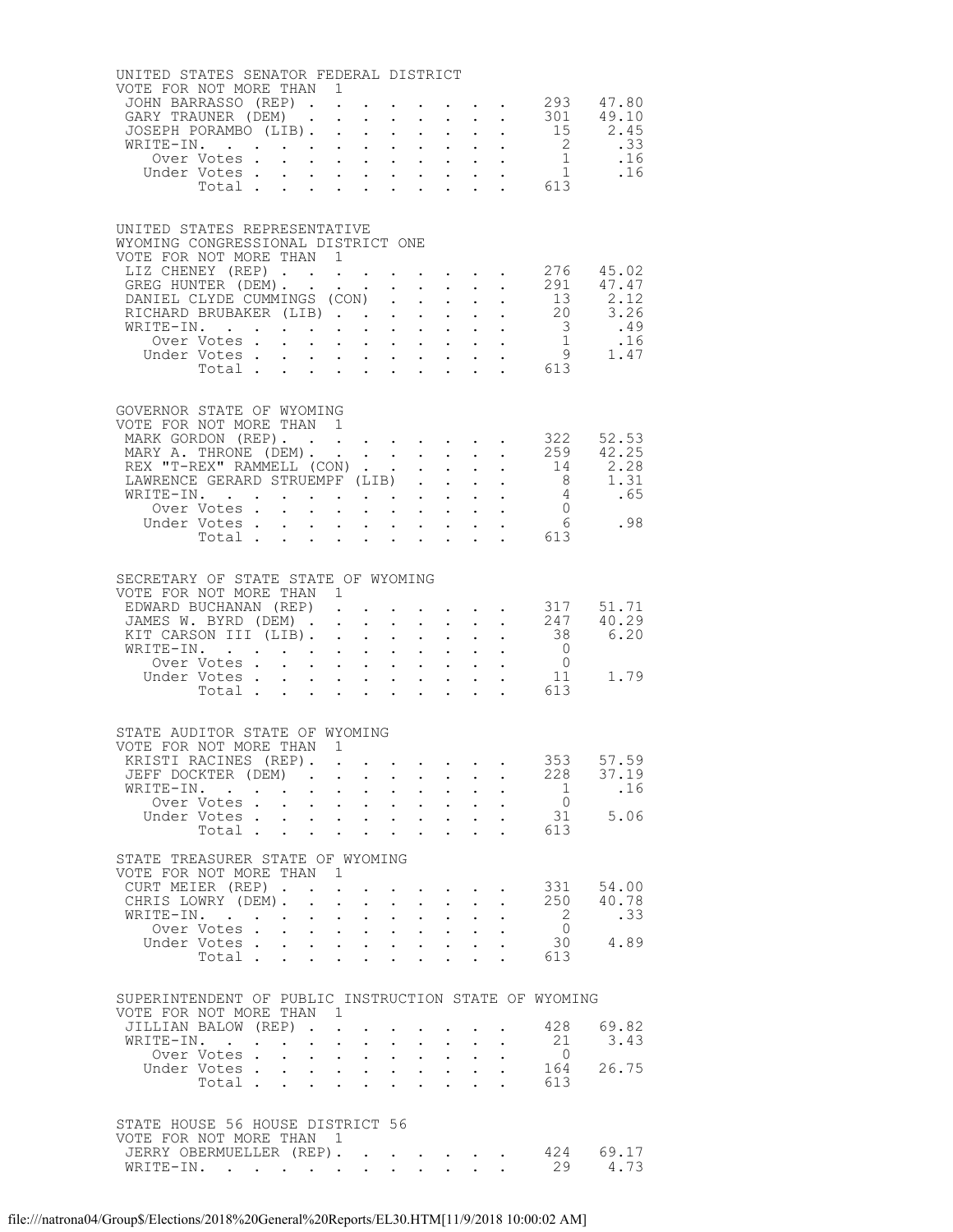|                                                    |                                                                                       |                      |                      |                                                                                                                                                                                                            |        |                                                                          |                                                             |                                                                                                                                                                                                                                                                                                                                                                                                                                                                  |                           |                                                                                                 | Over Votes 0                                                |                |
|----------------------------------------------------|---------------------------------------------------------------------------------------|----------------------|----------------------|------------------------------------------------------------------------------------------------------------------------------------------------------------------------------------------------------------|--------|--------------------------------------------------------------------------|-------------------------------------------------------------|------------------------------------------------------------------------------------------------------------------------------------------------------------------------------------------------------------------------------------------------------------------------------------------------------------------------------------------------------------------------------------------------------------------------------------------------------------------|---------------------------|-------------------------------------------------------------------------------------------------|-------------------------------------------------------------|----------------|
|                                                    |                                                                                       |                      |                      |                                                                                                                                                                                                            |        |                                                                          |                                                             |                                                                                                                                                                                                                                                                                                                                                                                                                                                                  |                           |                                                                                                 | Under Votes 160<br>Total 613                                | 26.10          |
|                                                    |                                                                                       |                      |                      |                                                                                                                                                                                                            |        |                                                                          |                                                             |                                                                                                                                                                                                                                                                                                                                                                                                                                                                  |                           |                                                                                                 |                                                             |                |
|                                                    |                                                                                       |                      |                      |                                                                                                                                                                                                            |        |                                                                          |                                                             |                                                                                                                                                                                                                                                                                                                                                                                                                                                                  |                           |                                                                                                 |                                                             |                |
| NATRONA COUNTY COMMISSIONERS                       |                                                                                       |                      |                      |                                                                                                                                                                                                            |        |                                                                          |                                                             |                                                                                                                                                                                                                                                                                                                                                                                                                                                                  |                           |                                                                                                 |                                                             |                |
| VOTE FOR NOT MORE THAN 3                           |                                                                                       |                      |                      |                                                                                                                                                                                                            |        |                                                                          |                                                             |                                                                                                                                                                                                                                                                                                                                                                                                                                                                  |                           |                                                                                                 |                                                             |                |
| ROBERT L. HENDRY (REP)<br>JIM MILNE (REP)          |                                                                                       |                      |                      |                                                                                                                                                                                                            |        |                                                                          |                                                             | $\mathbf{r}$ , $\mathbf{r}$ , $\mathbf{r}$                                                                                                                                                                                                                                                                                                                                                                                                                       |                           |                                                                                                 | 243<br>276                                                  | 13.21<br>15.01 |
| PAUL C. BERTOGLIO (REP).<br>TERRY WINGEPTER (REP). |                                                                                       |                      |                      |                                                                                                                                                                                                            |        |                                                                          |                                                             | $\mathbf{L}^{\text{max}}$ , and $\mathbf{L}^{\text{max}}$                                                                                                                                                                                                                                                                                                                                                                                                        | $\mathbf{L}^{\text{max}}$ | $\sim$                                                                                          | 294                                                         | 15.99          |
| TERRY WINGERTER (DEM)                              |                                                                                       |                      |                      |                                                                                                                                                                                                            |        |                                                                          |                                                             | $\mathbf{r}$ , and $\mathbf{r}$                                                                                                                                                                                                                                                                                                                                                                                                                                  |                           |                                                                                                 | 294                                                         | 15.99          |
| RICHARD "RICK" YOUNG (IND).                        |                                                                                       |                      |                      |                                                                                                                                                                                                            |        |                                                                          |                                                             |                                                                                                                                                                                                                                                                                                                                                                                                                                                                  |                           | $\mathbf{L}$ and $\mathbf{L}$                                                                   | 191                                                         | 10.39          |
| WRITE-IN.                                          |                                                                                       |                      |                      |                                                                                                                                                                                                            |        |                                                                          | $\cdot$ $\cdot$                                             | $\sim 10^{-11}$                                                                                                                                                                                                                                                                                                                                                                                                                                                  |                           |                                                                                                 | 14                                                          | .76            |
|                                                    | Over Votes.                                                                           |                      |                      |                                                                                                                                                                                                            |        |                                                                          |                                                             |                                                                                                                                                                                                                                                                                                                                                                                                                                                                  |                           | $\ddot{\phantom{a}}$                                                                            | $\overline{0}$<br>527                                       |                |
|                                                    | Under Votes.<br>Total.                                                                | $\mathbf{L}$         | $\sim$               |                                                                                                                                                                                                            |        |                                                                          |                                                             | $\mathbf{1} \qquad \qquad \mathbf{1} \qquad \qquad \mathbf{1} \qquad \qquad \mathbf{1} \qquad \qquad \mathbf{1} \qquad \qquad \mathbf{1} \qquad \qquad \mathbf{1} \qquad \mathbf{1} \qquad \mathbf{1} \qquad \mathbf{1} \qquad \mathbf{1} \qquad \mathbf{1} \qquad \mathbf{1} \qquad \mathbf{1} \qquad \mathbf{1} \qquad \mathbf{1} \qquad \mathbf{1} \qquad \mathbf{1} \qquad \mathbf{1} \qquad \mathbf{1} \qquad \mathbf{1} \qquad \mathbf{1} \qquad \mathbf{$ |                           | $\mathcal{L}^{\text{max}}$ , $\mathcal{L}^{\text{max}}$                                         | 1839                                                        | 28.66          |
|                                                    |                                                                                       |                      |                      |                                                                                                                                                                                                            |        |                                                                          |                                                             |                                                                                                                                                                                                                                                                                                                                                                                                                                                                  |                           |                                                                                                 |                                                             |                |
|                                                    |                                                                                       |                      |                      |                                                                                                                                                                                                            |        |                                                                          |                                                             |                                                                                                                                                                                                                                                                                                                                                                                                                                                                  |                           |                                                                                                 |                                                             |                |
| NATRONA COUNTY CORONER                             |                                                                                       |                      |                      |                                                                                                                                                                                                            |        |                                                                          |                                                             |                                                                                                                                                                                                                                                                                                                                                                                                                                                                  |                           |                                                                                                 |                                                             |                |
| VOTE FOR NOT MORE THAN<br>CONNIE JACOBSON (REP)    |                                                                                       |                      |                      | 1                                                                                                                                                                                                          |        |                                                                          |                                                             |                                                                                                                                                                                                                                                                                                                                                                                                                                                                  |                           |                                                                                                 | 482                                                         | 78.63          |
| WRITE-IN.                                          |                                                                                       |                      |                      |                                                                                                                                                                                                            |        |                                                                          |                                                             |                                                                                                                                                                                                                                                                                                                                                                                                                                                                  |                           | $\mathbf{r} = \mathbf{r} \times \mathbf{r}$ , where $\mathbf{r} = \mathbf{r} \times \mathbf{r}$ | 12                                                          | 1.96           |
|                                                    | Over Votes .                                                                          |                      |                      | $\mathbf{r}$ , $\mathbf{r}$ , $\mathbf{r}$ , $\mathbf{r}$ , $\mathbf{r}$                                                                                                                                   |        |                                                                          |                                                             | $\mathbf{r} = \mathbf{r} \cdot \mathbf{r}$                                                                                                                                                                                                                                                                                                                                                                                                                       |                           |                                                                                                 | $\overline{0}$                                              |                |
|                                                    | Under Votes<br>Total                                                                  |                      |                      |                                                                                                                                                                                                            |        |                                                                          |                                                             |                                                                                                                                                                                                                                                                                                                                                                                                                                                                  | $\mathbf{L}^{\text{max}}$ |                                                                                                 | 119                                                         | 19.41          |
|                                                    |                                                                                       |                      |                      |                                                                                                                                                                                                            |        |                                                                          |                                                             |                                                                                                                                                                                                                                                                                                                                                                                                                                                                  |                           |                                                                                                 | 613                                                         |                |
|                                                    |                                                                                       |                      |                      |                                                                                                                                                                                                            |        |                                                                          |                                                             |                                                                                                                                                                                                                                                                                                                                                                                                                                                                  |                           |                                                                                                 |                                                             |                |
| SEVENTH JUDICIAL DISTRICT ATTORNEY NATRONA         |                                                                                       |                      |                      |                                                                                                                                                                                                            |        |                                                                          |                                                             |                                                                                                                                                                                                                                                                                                                                                                                                                                                                  |                           |                                                                                                 |                                                             |                |
| VOTE FOR NOT MORE THAN 1                           |                                                                                       |                      |                      |                                                                                                                                                                                                            |        |                                                                          |                                                             |                                                                                                                                                                                                                                                                                                                                                                                                                                                                  |                           |                                                                                                 |                                                             |                |
| DAN ITZEN (REP)                                    |                                                                                       |                      |                      |                                                                                                                                                                                                            |        |                                                                          |                                                             |                                                                                                                                                                                                                                                                                                                                                                                                                                                                  |                           | the contract of the contract of the                                                             | 441                                                         | 71.94          |
| WRITE-IN.                                          |                                                                                       | $\ddot{\phantom{0}}$ | $\sim$ $\sim$        | $\mathcal{L}^{\text{max}}$                                                                                                                                                                                 | $\sim$ |                                                                          |                                                             | $\cdot$ $\cdot$ $\cdot$ $\cdot$                                                                                                                                                                                                                                                                                                                                                                                                                                  |                           |                                                                                                 | - 11                                                        | 1.79           |
|                                                    | Over Votes.                                                                           |                      |                      | $\mathbf{r} = \mathbf{r} + \mathbf{r} + \mathbf{r} + \mathbf{r}$                                                                                                                                           |        |                                                                          |                                                             | $\mathbf{r} = \mathbf{r} + \mathbf{r}$ .                                                                                                                                                                                                                                                                                                                                                                                                                         |                           | $\mathbf{L}^{\text{max}}$ , $\mathbf{L}^{\text{max}}$                                           | $\overline{0}$                                              |                |
|                                                    | Under Votes<br>Total                                                                  |                      |                      |                                                                                                                                                                                                            |        |                                                                          |                                                             | $\mathbf{r} = \mathbf{r} \times \mathbf{r}$ , where $\mathbf{r} = \mathbf{r} \times \mathbf{r}$<br>$\sim$ $-$                                                                                                                                                                                                                                                                                                                                                    |                           | $\cdot$ $\cdot$                                                                                 | 161<br>613                                                  | 26.26          |
|                                                    |                                                                                       |                      |                      |                                                                                                                                                                                                            |        |                                                                          |                                                             |                                                                                                                                                                                                                                                                                                                                                                                                                                                                  |                           |                                                                                                 |                                                             |                |
| NATRONA COUNTY SHERIFF                             |                                                                                       |                      |                      |                                                                                                                                                                                                            |        |                                                                          |                                                             |                                                                                                                                                                                                                                                                                                                                                                                                                                                                  |                           |                                                                                                 |                                                             |                |
| VOTE FOR NOT MORE THAN 1                           |                                                                                       |                      |                      |                                                                                                                                                                                                            |        |                                                                          |                                                             |                                                                                                                                                                                                                                                                                                                                                                                                                                                                  |                           |                                                                                                 |                                                             |                |
| GUS HOLBROOK (REP)                                 |                                                                                       |                      |                      |                                                                                                                                                                                                            |        |                                                                          |                                                             |                                                                                                                                                                                                                                                                                                                                                                                                                                                                  |                           |                                                                                                 | 445                                                         | 72.59          |
| WRITE-IN.                                          |                                                                                       |                      |                      | <b>All All Andrew</b>                                                                                                                                                                                      |        |                                                                          |                                                             | $\mathbf{r}$ , $\mathbf{r}$ , $\mathbf{r}$                                                                                                                                                                                                                                                                                                                                                                                                                       |                           |                                                                                                 | 12<br>$\overline{0}$                                        | 1.96           |
|                                                    | Over Votes<br>Under Votes.                                                            |                      | $\ddot{\phantom{a}}$ |                                                                                                                                                                                                            |        |                                                                          | $\mathbf{z} = \mathbf{z} + \mathbf{z}$ .                    | $\sim$ $-$<br>$\mathbf{r} = \mathbf{r} + \mathbf{r} + \mathbf{r} + \mathbf{r} + \mathbf{r}$                                                                                                                                                                                                                                                                                                                                                                      | $\ddot{\phantom{0}}$      | $\sim 10^{-1}$                                                                                  | 156                                                         | 25.45          |
|                                                    | Total $\cdots$                                                                        |                      |                      |                                                                                                                                                                                                            |        |                                                                          |                                                             | $\sim$ 100 $\pm$                                                                                                                                                                                                                                                                                                                                                                                                                                                 |                           | $\mathbf{L} = \mathbf{L} \mathbf{L}$                                                            | 613                                                         |                |
|                                                    |                                                                                       |                      |                      |                                                                                                                                                                                                            |        |                                                                          |                                                             |                                                                                                                                                                                                                                                                                                                                                                                                                                                                  |                           |                                                                                                 |                                                             |                |
|                                                    |                                                                                       |                      |                      |                                                                                                                                                                                                            |        |                                                                          |                                                             |                                                                                                                                                                                                                                                                                                                                                                                                                                                                  |                           |                                                                                                 |                                                             |                |
| NATRONA COUNTY CLERK                               |                                                                                       |                      |                      | 1                                                                                                                                                                                                          |        |                                                                          |                                                             |                                                                                                                                                                                                                                                                                                                                                                                                                                                                  |                           |                                                                                                 |                                                             |                |
| VOTE FOR NOT MORE THAN<br>TRACY GOOD (REP).        |                                                                                       |                      |                      | $\bullet$ .<br><br><br><br><br><br><br><br><br><br><br><br>                                                                                                                                                |        |                                                                          |                                                             |                                                                                                                                                                                                                                                                                                                                                                                                                                                                  |                           |                                                                                                 | $\cdot$ $\cdot$ $\cdot$ $\cdot$ $\cdot$ $\cdot$ $\cdot$ 450 | 73.41          |
| WRITE-IN.                                          | . The contract of the contract of the contract of the contract $\mathcal{L}_\text{c}$ |                      |                      |                                                                                                                                                                                                            |        |                                                                          |                                                             |                                                                                                                                                                                                                                                                                                                                                                                                                                                                  |                           |                                                                                                 | 16                                                          | 2.61           |
|                                                    | Over Votes                                                                            |                      |                      |                                                                                                                                                                                                            |        |                                                                          |                                                             |                                                                                                                                                                                                                                                                                                                                                                                                                                                                  |                           |                                                                                                 | $\overline{0}$                                              |                |
|                                                    | Under Votes                                                                           |                      |                      |                                                                                                                                                                                                            |        |                                                                          |                                                             |                                                                                                                                                                                                                                                                                                                                                                                                                                                                  |                           |                                                                                                 | 147                                                         | 23.98          |
|                                                    | Total                                                                                 |                      |                      |                                                                                                                                                                                                            |        |                                                                          |                                                             |                                                                                                                                                                                                                                                                                                                                                                                                                                                                  |                           |                                                                                                 | 613                                                         |                |
|                                                    |                                                                                       |                      |                      |                                                                                                                                                                                                            |        |                                                                          |                                                             |                                                                                                                                                                                                                                                                                                                                                                                                                                                                  |                           |                                                                                                 |                                                             |                |
| NATRONA COUNTY TREASURER                           |                                                                                       |                      |                      |                                                                                                                                                                                                            |        |                                                                          |                                                             |                                                                                                                                                                                                                                                                                                                                                                                                                                                                  |                           |                                                                                                 |                                                             |                |
| VOTE FOR NOT MORE THAN 1                           |                                                                                       |                      |                      |                                                                                                                                                                                                            |        |                                                                          |                                                             |                                                                                                                                                                                                                                                                                                                                                                                                                                                                  |                           |                                                                                                 |                                                             |                |
| TOM DOYLE (REP)                                    |                                                                                       |                      |                      | $\ddot{\phantom{a}}$                                                                                                                                                                                       |        |                                                                          |                                                             | $\mathcal{L}(\mathbf{z})$ . The contribution of $\mathcal{L}(\mathbf{z})$                                                                                                                                                                                                                                                                                                                                                                                        |                           |                                                                                                 | 463                                                         | 75.53          |
| WRITE-IN.                                          |                                                                                       |                      | $\sim$               | $\cdot$ $\cdot$ $\cdot$                                                                                                                                                                                    |        |                                                                          |                                                             | $\mathbf{L} = \mathbf{L} \mathbf{L} + \mathbf{L} \mathbf{L}$                                                                                                                                                                                                                                                                                                                                                                                                     |                           |                                                                                                 | 9                                                           | 1.47           |
|                                                    | Over Votes .<br>Under Votes.                                                          |                      |                      | $\mathbf{r} = \mathbf{r} + \mathbf{r} + \mathbf{r}$<br>$\mathbf{r} = \mathbf{r} \times \mathbf{r}$ , where $\mathbf{r} = \mathbf{r} \times \mathbf{r}$ , where $\mathbf{r} = \mathbf{r} \times \mathbf{r}$ |        |                                                                          | $\mathbf{z} = \mathbf{z} + \mathbf{z}$ .                    | $\sim$ $-$                                                                                                                                                                                                                                                                                                                                                                                                                                                       | $\ddot{\phantom{0}}$      |                                                                                                 | $\overline{0}$<br>141                                       | 23.00          |
|                                                    | Total                                                                                 |                      |                      | $\cdot$ $\cdot$ $\cdot$                                                                                                                                                                                    |        | $\sim$ 100 $\pm$                                                         |                                                             | $\cdot$ $\cdot$ $\cdot$                                                                                                                                                                                                                                                                                                                                                                                                                                          | $\mathbf{L}$              |                                                                                                 | 613                                                         |                |
|                                                    |                                                                                       |                      |                      |                                                                                                                                                                                                            |        |                                                                          |                                                             |                                                                                                                                                                                                                                                                                                                                                                                                                                                                  |                           |                                                                                                 |                                                             |                |
|                                                    |                                                                                       |                      |                      |                                                                                                                                                                                                            |        |                                                                          |                                                             |                                                                                                                                                                                                                                                                                                                                                                                                                                                                  |                           |                                                                                                 |                                                             |                |
| NATRONA COUNTY ASSESSOR                            |                                                                                       |                      |                      |                                                                                                                                                                                                            |        |                                                                          |                                                             |                                                                                                                                                                                                                                                                                                                                                                                                                                                                  |                           |                                                                                                 |                                                             |                |
| VOTE FOR NOT MORE THAN 1                           |                                                                                       |                      |                      |                                                                                                                                                                                                            |        |                                                                          |                                                             |                                                                                                                                                                                                                                                                                                                                                                                                                                                                  |                           |                                                                                                 | 387                                                         | 63.13          |
| MATTHEW KEATING (REP)<br>WRITE-IN.                 |                                                                                       |                      |                      | $\mathbf{L}$                                                                                                                                                                                               |        |                                                                          |                                                             | $\sim$ $-$                                                                                                                                                                                                                                                                                                                                                                                                                                                       | $\ddot{\phantom{0}}$      |                                                                                                 | - 63                                                        | 10.28          |
|                                                    | Over Votes.                                                                           | $\mathbf{r}$         |                      | $\mathbf{r}$ , $\mathbf{r}$ , $\mathbf{r}$                                                                                                                                                                 |        | $\mathbf{L} = \mathbf{L} \mathbf{L}$                                     |                                                             | $\sim$                                                                                                                                                                                                                                                                                                                                                                                                                                                           |                           |                                                                                                 | $\overline{0}$                                              |                |
|                                                    | Under Votes<br>Total                                                                  |                      |                      |                                                                                                                                                                                                            |        |                                                                          |                                                             |                                                                                                                                                                                                                                                                                                                                                                                                                                                                  | $\bullet$ .               |                                                                                                 | 163                                                         | 26.59          |
|                                                    |                                                                                       |                      |                      |                                                                                                                                                                                                            |        |                                                                          |                                                             |                                                                                                                                                                                                                                                                                                                                                                                                                                                                  |                           |                                                                                                 | 613                                                         |                |
|                                                    |                                                                                       |                      |                      |                                                                                                                                                                                                            |        |                                                                          |                                                             |                                                                                                                                                                                                                                                                                                                                                                                                                                                                  |                           |                                                                                                 |                                                             |                |
| NATRONA COUNTY CLERK OF DISTRICT COURT             |                                                                                       |                      |                      |                                                                                                                                                                                                            |        |                                                                          |                                                             |                                                                                                                                                                                                                                                                                                                                                                                                                                                                  |                           |                                                                                                 |                                                             |                |
| VOTE FOR NOT MORE THAN 1                           |                                                                                       |                      |                      |                                                                                                                                                                                                            |        |                                                                          |                                                             |                                                                                                                                                                                                                                                                                                                                                                                                                                                                  |                           |                                                                                                 |                                                             |                |
| ANNE VOLIN (REP).                                  |                                                                                       |                      | $\sim$ $\sim$        |                                                                                                                                                                                                            |        |                                                                          |                                                             |                                                                                                                                                                                                                                                                                                                                                                                                                                                                  |                           |                                                                                                 | 456                                                         | 74.39          |
| WRITE-IN.                                          |                                                                                       |                      | $\sim$               | $\ddot{\phantom{a}}$                                                                                                                                                                                       | $\sim$ |                                                                          |                                                             |                                                                                                                                                                                                                                                                                                                                                                                                                                                                  |                           |                                                                                                 | - 9                                                         | 1.47           |
|                                                    | Over Votes                                                                            |                      |                      | $\mathbf{r} = \mathbf{r} + \mathbf{r} + \mathbf{r} + \mathbf{r} + \mathbf{r}$                                                                                                                              |        |                                                                          |                                                             | $\sim$ $-$                                                                                                                                                                                                                                                                                                                                                                                                                                                       |                           |                                                                                                 | $\overline{0}$                                              |                |
|                                                    | Under Votes<br>Total                                                                  |                      | $\sim$ $-$           | $\cdot$ $\cdot$ $\cdot$                                                                                                                                                                                    |        | $\sim$                                                                   | $\ddot{\phantom{0}}$                                        |                                                                                                                                                                                                                                                                                                                                                                                                                                                                  |                           |                                                                                                 | 148<br>613                                                  | 24.14          |
|                                                    |                                                                                       |                      |                      |                                                                                                                                                                                                            |        | $\mathbf{z} = \mathbf{z} + \mathbf{z}$ , where $\mathbf{z} = \mathbf{z}$ | $\bullet$ .<br><br><br><br><br><br><br><br><br><br><br><br> | $\bullet$ .<br><br><br><br><br><br><br><br><br><br><br><br>                                                                                                                                                                                                                                                                                                                                                                                                      | $\ddot{\phantom{0}}$      |                                                                                                 |                                                             |                |

DISTRICT COURT JUDGE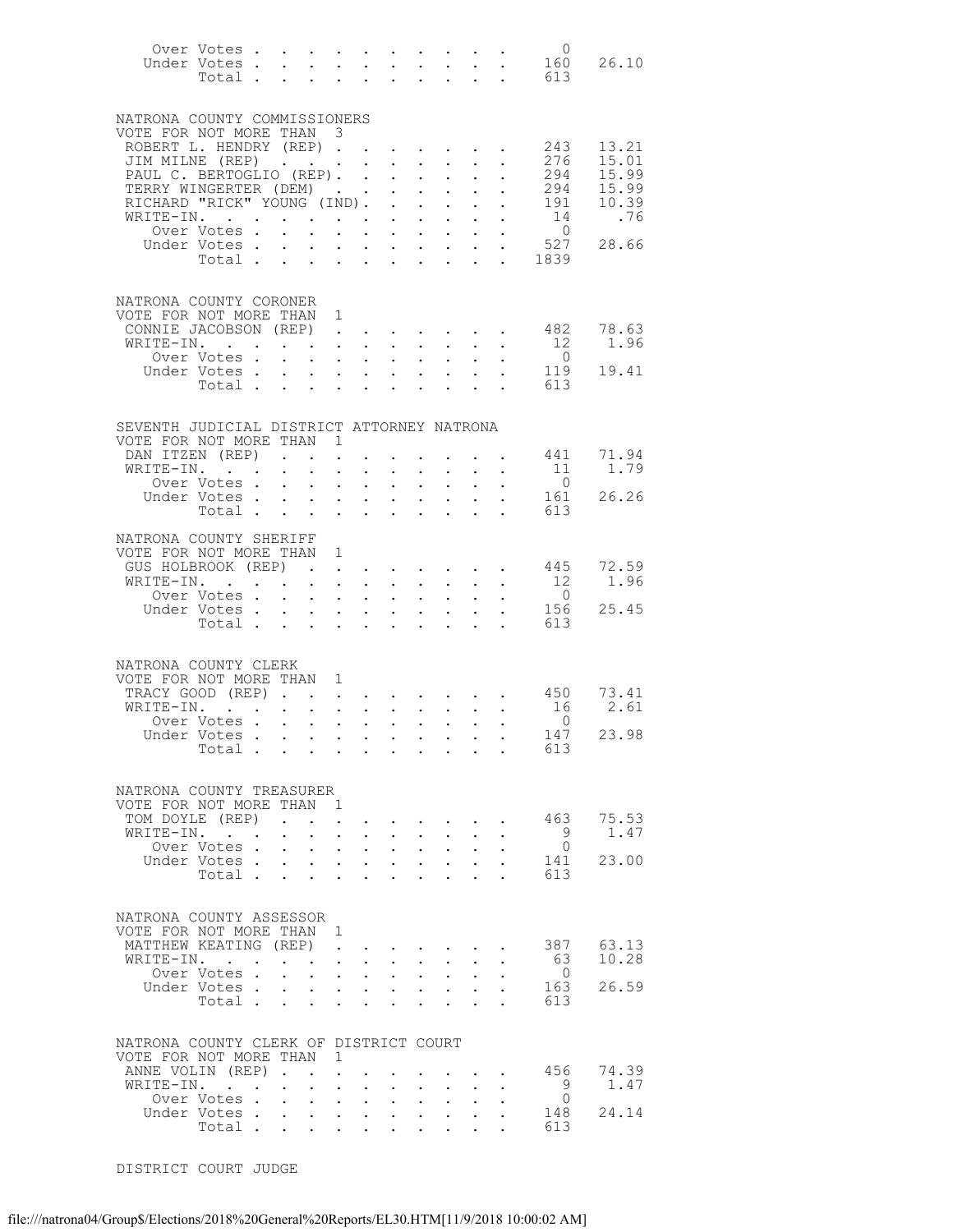| VOTE FOR NOT MORE THAN 1                         |                                    |                          |                                                                          |                      |                                                     |                                                       |                                                                                             |                                                                                                                                                                                                                                                                                                                                                                                                                              |                                                             |                                                                                         |                           |                                                                                  |                            |                        |
|--------------------------------------------------|------------------------------------|--------------------------|--------------------------------------------------------------------------|----------------------|-----------------------------------------------------|-------------------------------------------------------|---------------------------------------------------------------------------------------------|------------------------------------------------------------------------------------------------------------------------------------------------------------------------------------------------------------------------------------------------------------------------------------------------------------------------------------------------------------------------------------------------------------------------------|-------------------------------------------------------------|-----------------------------------------------------------------------------------------|---------------------------|----------------------------------------------------------------------------------|----------------------------|------------------------|
| Yes                                              |                                    |                          |                                                                          |                      |                                                     |                                                       |                                                                                             |                                                                                                                                                                                                                                                                                                                                                                                                                              |                                                             |                                                                                         |                           |                                                                                  | 439 71.62                  |                        |
|                                                  |                                    |                          |                                                                          |                      |                                                     |                                                       |                                                                                             |                                                                                                                                                                                                                                                                                                                                                                                                                              |                                                             |                                                                                         |                           |                                                                                  |                            |                        |
| No.                                              |                                    |                          | $\mathbf{r} = \mathbf{r} + \mathbf{r}$ , where $\mathbf{r} = \mathbf{r}$ |                      |                                                     |                                                       |                                                                                             |                                                                                                                                                                                                                                                                                                                                                                                                                              |                                                             |                                                                                         |                           | $\mathcal{L}_{\mathcal{A}}$ , and the set of the set of the $\mathcal{A}$        | 97                         | 15.82                  |
|                                                  | Over Votes                         |                          |                                                                          |                      |                                                     |                                                       | $\mathbf{r} = \mathbf{r}$ and $\mathbf{r} = \mathbf{r}$                                     |                                                                                                                                                                                                                                                                                                                                                                                                                              |                                                             |                                                                                         |                           | $\mathbf{r} = \mathbf{r} + \mathbf{r} + \mathbf{r} + \mathbf{r} + \mathbf{r}$    | $\overline{0}$             |                        |
|                                                  | Under Votes                        |                          |                                                                          |                      |                                                     |                                                       | $\mathbf{z} = \mathbf{z} + \mathbf{z} + \mathbf{z}$ .                                       | $\ddot{\phantom{0}}$                                                                                                                                                                                                                                                                                                                                                                                                         |                                                             |                                                                                         |                           | $\mathbf{u} = \mathbf{u} + \mathbf{u} + \mathbf{u} + \mathbf{u}$                 | 77                         | 12.56                  |
|                                                  | Total                              |                          |                                                                          |                      |                                                     |                                                       |                                                                                             |                                                                                                                                                                                                                                                                                                                                                                                                                              |                                                             |                                                                                         |                           |                                                                                  | $\cdot$ $\cdot$ 613        |                        |
|                                                  |                                    |                          |                                                                          |                      |                                                     |                                                       |                                                                                             |                                                                                                                                                                                                                                                                                                                                                                                                                              |                                                             |                                                                                         |                           |                                                                                  |                            |                        |
|                                                  |                                    |                          |                                                                          |                      |                                                     |                                                       |                                                                                             |                                                                                                                                                                                                                                                                                                                                                                                                                              |                                                             |                                                                                         |                           |                                                                                  |                            |                        |
| CIRCUIT COURT JUDGE                              |                                    |                          |                                                                          |                      |                                                     |                                                       |                                                                                             |                                                                                                                                                                                                                                                                                                                                                                                                                              |                                                             |                                                                                         |                           |                                                                                  |                            |                        |
| VOTE FOR NOT MORE THAN 1                         |                                    |                          |                                                                          |                      |                                                     |                                                       |                                                                                             |                                                                                                                                                                                                                                                                                                                                                                                                                              |                                                             |                                                                                         |                           |                                                                                  |                            |                        |
| Yes                                              | $\sim$ $\sim$ $\sim$ $\sim$ $\sim$ |                          |                                                                          |                      |                                                     |                                                       |                                                                                             |                                                                                                                                                                                                                                                                                                                                                                                                                              |                                                             |                                                                                         |                           | $\bullet$ . The second contribution of the second contribution $\bullet$         |                            | 426 69.49              |
| $NO2$ .                                          |                                    |                          |                                                                          |                      |                                                     |                                                       |                                                                                             | $\mathbf{r}$ , and $\mathbf{r}$ , and $\mathbf{r}$ , and $\mathbf{r}$                                                                                                                                                                                                                                                                                                                                                        |                                                             |                                                                                         |                           |                                                                                  | 98                         | 15.99                  |
|                                                  | Over Votes .                       |                          |                                                                          |                      |                                                     |                                                       | $\mathbf{z} = \mathbf{z} + \mathbf{z}$ , where $\mathbf{z} = \mathbf{z}$                    | $\ddot{\phantom{0}}$                                                                                                                                                                                                                                                                                                                                                                                                         |                                                             | $\mathbf{A}$ and $\mathbf{A}$ and $\mathbf{A}$                                          |                           |                                                                                  | $\overline{0}$             |                        |
|                                                  | Under Votes.                       |                          |                                                                          |                      |                                                     |                                                       |                                                                                             | $\mathbf{r}$ , $\mathbf{r}$ , $\mathbf{r}$ , $\mathbf{r}$ , $\mathbf{r}$ , $\mathbf{r}$                                                                                                                                                                                                                                                                                                                                      |                                                             |                                                                                         |                           |                                                                                  | 89                         | 14.52                  |
|                                                  | Total                              |                          |                                                                          |                      |                                                     |                                                       | $\cdot$ $\cdot$ $\cdot$ $\cdot$                                                             | $\ddot{\phantom{0}}$                                                                                                                                                                                                                                                                                                                                                                                                         | $\bullet$ .<br><br><br><br><br><br><br><br><br><br><br><br> | $\ddot{\phantom{0}}$                                                                    |                           |                                                                                  | . 613                      |                        |
|                                                  |                                    |                          |                                                                          |                      |                                                     |                                                       |                                                                                             |                                                                                                                                                                                                                                                                                                                                                                                                                              |                                                             |                                                                                         |                           |                                                                                  |                            |                        |
| CASPER CITY COUNCIL WARD I CASPER CITY WARD 1    |                                    |                          |                                                                          |                      |                                                     |                                                       |                                                                                             |                                                                                                                                                                                                                                                                                                                                                                                                                              |                                                             |                                                                                         |                           |                                                                                  |                            |                        |
| VOTE FOR NOT MORE THAN 1                         |                                    |                          |                                                                          |                      |                                                     |                                                       |                                                                                             |                                                                                                                                                                                                                                                                                                                                                                                                                              |                                                             |                                                                                         |                           |                                                                                  |                            |                        |
|                                                  |                                    |                          |                                                                          |                      |                                                     |                                                       |                                                                                             |                                                                                                                                                                                                                                                                                                                                                                                                                              |                                                             |                                                                                         |                           |                                                                                  |                            | 252 41.11              |
| JACOUIE R. ANDERSON                              |                                    |                          |                                                                          |                      |                                                     |                                                       |                                                                                             |                                                                                                                                                                                                                                                                                                                                                                                                                              |                                                             |                                                                                         |                           |                                                                                  |                            | 222 36.22              |
| KHRYSTYN LUTZ                                    |                                    |                          |                                                                          |                      |                                                     | $\ddot{\phantom{a}}$                                  | $\ddot{\phantom{a}}$                                                                        |                                                                                                                                                                                                                                                                                                                                                                                                                              | $\sim$                                                      |                                                                                         |                           | $\mathcal{L}^{\text{max}}$                                                       |                            |                        |
| WRITE-IN.                                        |                                    |                          |                                                                          |                      | $\bullet$ .                                         |                                                       | $\mathcal{A}^{\mathcal{A}}$ and $\mathcal{A}^{\mathcal{A}}$ and $\mathcal{A}^{\mathcal{A}}$ | $\mathbf{L}^{\text{max}}$                                                                                                                                                                                                                                                                                                                                                                                                    |                                                             | $\mathbf{z} = \mathbf{z} + \mathbf{z}$                                                  | $\bullet$ .               |                                                                                  | $\overline{1}$             | .16                    |
|                                                  | Over Votes .                       |                          |                                                                          | $\mathbf{r}$         |                                                     |                                                       |                                                                                             |                                                                                                                                                                                                                                                                                                                                                                                                                              |                                                             |                                                                                         |                           | $\mathbf{r}$ and $\mathbf{r}$ and $\mathbf{r}$ and $\mathbf{r}$ and $\mathbf{r}$ | $\overline{0}$             |                        |
|                                                  | Under Votes<br>Total               |                          |                                                                          |                      |                                                     |                                                       |                                                                                             |                                                                                                                                                                                                                                                                                                                                                                                                                              |                                                             |                                                                                         |                           |                                                                                  |                            | 138 22.51              |
|                                                  |                                    |                          |                                                                          |                      |                                                     |                                                       |                                                                                             |                                                                                                                                                                                                                                                                                                                                                                                                                              |                                                             |                                                                                         |                           |                                                                                  | 613                        |                        |
|                                                  |                                    |                          |                                                                          |                      |                                                     |                                                       |                                                                                             |                                                                                                                                                                                                                                                                                                                                                                                                                              |                                                             |                                                                                         |                           |                                                                                  |                            |                        |
|                                                  |                                    |                          |                                                                          |                      |                                                     |                                                       |                                                                                             |                                                                                                                                                                                                                                                                                                                                                                                                                              |                                                             |                                                                                         |                           |                                                                                  |                            |                        |
| CASPER CITY COUNCIL WARD I (UNEXPIRED)           |                                    |                          |                                                                          |                      |                                                     |                                                       |                                                                                             |                                                                                                                                                                                                                                                                                                                                                                                                                              |                                                             |                                                                                         |                           |                                                                                  |                            |                        |
| CASPER CITY WARD 1                               |                                    |                          |                                                                          |                      |                                                     |                                                       |                                                                                             |                                                                                                                                                                                                                                                                                                                                                                                                                              |                                                             |                                                                                         |                           |                                                                                  |                            |                        |
| VOTE FOR NOT MORE THAN 1                         |                                    |                          |                                                                          |                      |                                                     |                                                       |                                                                                             |                                                                                                                                                                                                                                                                                                                                                                                                                              |                                                             |                                                                                         |                           |                                                                                  |                            |                        |
| MICHAEL E. HUBER                                 |                                    |                          |                                                                          |                      |                                                     |                                                       |                                                                                             |                                                                                                                                                                                                                                                                                                                                                                                                                              |                                                             |                                                                                         |                           |                                                                                  | $\cdot$ 350 57.10          |                        |
| AIMEE KIDD                                       |                                    |                          |                                                                          | $\sim$               | $\sim$                                              | $\sim 10^{-10}$                                       | $\sim$ $-$                                                                                  | $\ddot{\phantom{0}}$                                                                                                                                                                                                                                                                                                                                                                                                         |                                                             | $\mathcal{A}^{\mathcal{A}}$ , $\mathcal{A}^{\mathcal{A}}$ , $\mathcal{A}^{\mathcal{A}}$ | $\mathbf{L}^{\text{max}}$ | $\sim$                                                                           |                            |                        |
| WRITE-IN.                                        |                                    |                          |                                                                          |                      | $\mathbf{L}$                                        | $\mathbf{L}$                                          | $\sim$                                                                                      |                                                                                                                                                                                                                                                                                                                                                                                                                              | $\mathbf{L} = \mathbf{L} \mathbf{L}$                        | $\ddot{\phantom{0}}$                                                                    |                           |                                                                                  |                            | $164$ $26.75$<br>2 .33 |
|                                                  | Over Votes .                       |                          |                                                                          |                      |                                                     |                                                       |                                                                                             |                                                                                                                                                                                                                                                                                                                                                                                                                              |                                                             |                                                                                         |                           | $\epsilon = \epsilon$ .                                                          | 1                          | .16                    |
|                                                  |                                    |                          |                                                                          | $\ddot{\phantom{0}}$ | $\sim$                                              |                                                       | <b>Contract Contract</b>                                                                    | $\ddotsc$                                                                                                                                                                                                                                                                                                                                                                                                                    |                                                             | $\mathbf{A}^{(1)}$ and $\mathbf{A}^{(2)}$ and                                           |                           |                                                                                  | $9\overline{6}$            | 15.66                  |
|                                                  | Under Votes .                      |                          |                                                                          |                      |                                                     |                                                       |                                                                                             | .                                                                                                                                                                                                                                                                                                                                                                                                                            |                                                             |                                                                                         |                           |                                                                                  |                            |                        |
|                                                  | Total                              |                          |                                                                          |                      | $\sim$                                              | $\ddot{\phantom{0}}$                                  | $\sim$                                                                                      | $\ddot{\phantom{0}}$                                                                                                                                                                                                                                                                                                                                                                                                         |                                                             | $\mathbf{L}$ and $\mathbf{L}$                                                           |                           |                                                                                  | 613                        |                        |
|                                                  |                                    |                          |                                                                          |                      |                                                     |                                                       |                                                                                             |                                                                                                                                                                                                                                                                                                                                                                                                                              |                                                             |                                                                                         |                           |                                                                                  |                            |                        |
|                                                  |                                    |                          |                                                                          |                      |                                                     |                                                       |                                                                                             |                                                                                                                                                                                                                                                                                                                                                                                                                              |                                                             |                                                                                         |                           |                                                                                  |                            |                        |
| CASPER COLLEGE DISTRICT BOARD OF TRUSTEE NATRONA |                                    |                          |                                                                          |                      |                                                     |                                                       |                                                                                             |                                                                                                                                                                                                                                                                                                                                                                                                                              |                                                             |                                                                                         |                           |                                                                                  |                            |                        |
| VOTE FOR NOT MORE THAN 3                         |                                    |                          |                                                                          |                      |                                                     |                                                       |                                                                                             |                                                                                                                                                                                                                                                                                                                                                                                                                              |                                                             |                                                                                         |                           |                                                                                  |                            |                        |
| KATHY DOLAN. .                                   |                                    |                          |                                                                          |                      |                                                     | $\ddot{\phantom{1}}$                                  |                                                                                             |                                                                                                                                                                                                                                                                                                                                                                                                                              |                                                             |                                                                                         |                           |                                                                                  | 323                        | 17.56                  |
| TIM S. KUGLER .                                  |                                    |                          |                                                                          | $\ddot{\phantom{0}}$ |                                                     |                                                       | $\mathbf{r} = \mathbf{r} \times \mathbf{r}$ , where                                         | $\mathbf{L}^{\text{max}}$                                                                                                                                                                                                                                                                                                                                                                                                    |                                                             | $\mathbf{L}^{\text{max}}$ , and $\mathbf{L}^{\text{max}}$                               | $\mathbf{L}^{\text{max}}$ |                                                                                  | 329                        | 17.89                  |
| SUE SCHILLING.                                   |                                    |                          |                                                                          | $\mathbf{L}$         |                                                     | $\mathbf{L}$ and $\mathbf{L}$                         | $\sim$ $-$                                                                                  | $\mathbf{L}$                                                                                                                                                                                                                                                                                                                                                                                                                 | $\sim$                                                      | $\ddot{\phantom{0}}$                                                                    |                           | $\mathbf{L}$ and $\mathbf{L}$                                                    | 324                        | 17.62                  |
| WRITE-IN.                                        |                                    |                          |                                                                          |                      |                                                     |                                                       | $\mathbf{z} = \mathbf{z} + \mathbf{z}$ , where $\mathbf{z} = \mathbf{z}$                    | $\ddot{\phantom{0}}$                                                                                                                                                                                                                                                                                                                                                                                                         |                                                             | $\mathbf{z} = \mathbf{z} + \mathbf{z}$ .                                                |                           | $\bullet$ .                                                                      | 8 <sup>8</sup>             | .44                    |
|                                                  | Over Votes .                       |                          |                                                                          |                      | $\mathbf{r} = \mathbf{r} + \mathbf{r} + \mathbf{r}$ |                                                       |                                                                                             |                                                                                                                                                                                                                                                                                                                                                                                                                              |                                                             | $\cdot$ $\cdot$ $\cdot$ $\cdot$                                                         |                           |                                                                                  | $\overline{0}$             |                        |
|                                                  | Under Votes.                       |                          |                                                                          |                      |                                                     |                                                       | $\mathbf{r} = \mathbf{r} + \mathbf{r}$ , where $\mathbf{r} = \mathbf{r}$                    | $\ddot{\phantom{0}}$                                                                                                                                                                                                                                                                                                                                                                                                         |                                                             | $\mathbf{A}^{(1)}$ and $\mathbf{A}^{(2)}$ and                                           |                           |                                                                                  | 855                        | 46.49                  |
|                                                  | Total.                             |                          |                                                                          | $\mathbf{r}$         | $\mathbf{L}$                                        |                                                       | $\sim$                                                                                      | $\mathbf{L}$                                                                                                                                                                                                                                                                                                                                                                                                                 |                                                             | $\mathbf{L} = \mathbf{L}$                                                               |                           |                                                                                  | 1839                       |                        |
|                                                  |                                    |                          |                                                                          |                      |                                                     |                                                       |                                                                                             |                                                                                                                                                                                                                                                                                                                                                                                                                              |                                                             |                                                                                         |                           |                                                                                  |                            |                        |
|                                                  |                                    |                          |                                                                          |                      |                                                     |                                                       |                                                                                             |                                                                                                                                                                                                                                                                                                                                                                                                                              |                                                             |                                                                                         |                           |                                                                                  |                            |                        |
| CASPER COLLEGE DISTRICT BOARD OF TRUSTEE NATRONA |                                    |                          |                                                                          |                      |                                                     |                                                       |                                                                                             |                                                                                                                                                                                                                                                                                                                                                                                                                              |                                                             |                                                                                         |                           |                                                                                  |                            |                        |
| VOTE FOR NOT MORE THAN 1                         |                                    |                          |                                                                          |                      |                                                     |                                                       |                                                                                             |                                                                                                                                                                                                                                                                                                                                                                                                                              |                                                             |                                                                                         |                           |                                                                                  |                            |                        |
| STEVE DEGENFELDER. .                             |                                    |                          |                                                                          |                      |                                                     |                                                       |                                                                                             |                                                                                                                                                                                                                                                                                                                                                                                                                              |                                                             |                                                                                         |                           |                                                                                  | 399                        | 65.09                  |
| WRITE-IN.                                        |                                    |                          |                                                                          |                      |                                                     |                                                       |                                                                                             | $\mathcal{A}=\mathcal{A}=\mathcal{A}=\mathcal{A}=\mathcal{A}=\mathcal{A}=\mathcal{A}$ .                                                                                                                                                                                                                                                                                                                                      |                                                             |                                                                                         |                           |                                                                                  | $\overline{\phantom{a}}$ 3 | .49                    |
|                                                  |                                    |                          |                                                                          |                      |                                                     |                                                       |                                                                                             | $\mathbf{r} = \mathbf{r} + \mathbf{r} + \mathbf{r} + \mathbf{r} + \mathbf{r} + \mathbf{r}$                                                                                                                                                                                                                                                                                                                                   |                                                             |                                                                                         |                           |                                                                                  | $\circ$                    |                        |
|                                                  | Over Votes                         |                          |                                                                          |                      |                                                     |                                                       |                                                                                             |                                                                                                                                                                                                                                                                                                                                                                                                                              |                                                             | $\mathcal{A}^{\mathcal{A}}$ , $\mathcal{A}^{\mathcal{A}}$ , $\mathcal{A}^{\mathcal{A}}$ |                           |                                                                                  |                            |                        |
|                                                  | Under Votes.                       |                          |                                                                          |                      |                                                     |                                                       |                                                                                             |                                                                                                                                                                                                                                                                                                                                                                                                                              |                                                             |                                                                                         |                           |                                                                                  | 211                        | 34.42                  |
|                                                  | Total                              |                          |                                                                          |                      |                                                     |                                                       |                                                                                             |                                                                                                                                                                                                                                                                                                                                                                                                                              |                                                             | $\mathbf{r} = \mathbf{r} + \mathbf{r}$                                                  | $\mathbf{L}^{\text{max}}$ |                                                                                  | 613                        |                        |
|                                                  |                                    |                          |                                                                          |                      |                                                     |                                                       |                                                                                             |                                                                                                                                                                                                                                                                                                                                                                                                                              |                                                             |                                                                                         |                           |                                                                                  |                            |                        |
|                                                  |                                    |                          |                                                                          |                      |                                                     |                                                       |                                                                                             |                                                                                                                                                                                                                                                                                                                                                                                                                              |                                                             |                                                                                         |                           |                                                                                  |                            |                        |
| COUNTY SCHOOL DISTRICT #1 BOARD OF TRUST         |                                    |                          |                                                                          |                      |                                                     |                                                       |                                                                                             |                                                                                                                                                                                                                                                                                                                                                                                                                              |                                                             |                                                                                         |                           |                                                                                  |                            |                        |
| SCHOOL DISTRICT 1                                |                                    |                          |                                                                          |                      |                                                     |                                                       |                                                                                             |                                                                                                                                                                                                                                                                                                                                                                                                                              |                                                             |                                                                                         |                           |                                                                                  |                            |                        |
| VOTE FOR NOT MORE THAN 4                         |                                    |                          |                                                                          |                      |                                                     |                                                       |                                                                                             |                                                                                                                                                                                                                                                                                                                                                                                                                              |                                                             |                                                                                         |                           |                                                                                  |                            |                        |
| CAMERON ALLEN.                                   |                                    |                          |                                                                          |                      |                                                     |                                                       |                                                                                             |                                                                                                                                                                                                                                                                                                                                                                                                                              |                                                             |                                                                                         |                           |                                                                                  | 136                        | 5.55                   |
| DAVID APPLEGATE .                                |                                    |                          |                                                                          |                      |                                                     |                                                       | $\mathbf{L} = \mathbf{L} \times \mathbf{L}$                                                 | $\mathbf{L}$                                                                                                                                                                                                                                                                                                                                                                                                                 | $\sim 100$                                                  |                                                                                         |                           |                                                                                  | 247                        | 10.07                  |
| CLARK JENSEN.                                    |                                    |                          |                                                                          |                      |                                                     |                                                       | $\mathbf{r} = \left\{ \mathbf{r}_1, \ldots, \mathbf{r}_n \right\}$                          | $\ddotsc$                                                                                                                                                                                                                                                                                                                                                                                                                    |                                                             | $\mathbf{u} = \mathbf{u} \cdot \mathbf{u}$ .                                            |                           |                                                                                  | 197                        | 8.03                   |
| GERALD "DOC" KING.                               |                                    |                          |                                                                          |                      |                                                     |                                                       |                                                                                             |                                                                                                                                                                                                                                                                                                                                                                                                                              |                                                             | $\ddot{\phantom{0}}$                                                                    |                           |                                                                                  | 125                        | 5.10                   |
| TRAVIS MARSHALL .                                |                                    |                          |                                                                          |                      |                                                     |                                                       | $\mathbf{z} = \mathbf{z} + \mathbf{z}$ , where $\mathbf{z} = \mathbf{z}$                    | $\mathbf{L}^{\text{max}}$                                                                                                                                                                                                                                                                                                                                                                                                    |                                                             | $\mathbf{A}^{(1)}$ and $\mathbf{A}^{(2)}$ .                                             |                           |                                                                                  | 157                        | 6.40                   |
| DEBBIE MCCULLAR                                  |                                    |                          |                                                                          |                      |                                                     |                                                       |                                                                                             |                                                                                                                                                                                                                                                                                                                                                                                                                              |                                                             | $\ddot{\phantom{0}}$                                                                    |                           |                                                                                  | 241                        | 9.83                   |
| KIANNA SMITH                                     |                                    |                          |                                                                          |                      |                                                     |                                                       | $\mathbf{A}^{(1)}$ and $\mathbf{A}^{(2)}$ and $\mathbf{A}^{(3)}$ and                        | $\mathbf{L}^{\text{max}}$                                                                                                                                                                                                                                                                                                                                                                                                    |                                                             | $\mathcal{L}^{\text{max}}$ , where $\mathcal{L}^{\text{max}}$                           |                           |                                                                                  | 206                        | 8.40                   |
| WRITE-IN.                                        |                                    |                          |                                                                          |                      |                                                     |                                                       |                                                                                             | $\mathbf{r}$ , $\mathbf{r}$ , $\mathbf{r}$ , $\mathbf{r}$ , $\mathbf{r}$                                                                                                                                                                                                                                                                                                                                                     |                                                             |                                                                                         |                           |                                                                                  | 9                          | .37                    |
|                                                  | Over Votes                         |                          |                                                                          |                      |                                                     |                                                       |                                                                                             | and a straightful contract to the                                                                                                                                                                                                                                                                                                                                                                                            |                                                             |                                                                                         |                           |                                                                                  | $\circ$                    |                        |
|                                                  | Under Votes                        |                          |                                                                          |                      |                                                     |                                                       |                                                                                             |                                                                                                                                                                                                                                                                                                                                                                                                                              |                                                             |                                                                                         |                           | $\ddot{\phantom{a}}$                                                             | 1134                       | 46.25                  |
|                                                  | Total                              |                          |                                                                          |                      |                                                     |                                                       |                                                                                             |                                                                                                                                                                                                                                                                                                                                                                                                                              |                                                             |                                                                                         |                           |                                                                                  | 2452                       |                        |
|                                                  |                                    |                          |                                                                          |                      |                                                     |                                                       |                                                                                             | $\mathbf{r} = \mathbf{r} + \mathbf{r} + \mathbf{r} + \mathbf{r} + \mathbf{r} + \mathbf{r} + \mathbf{r} + \mathbf{r} + \mathbf{r} + \mathbf{r} + \mathbf{r} + \mathbf{r} + \mathbf{r} + \mathbf{r} + \mathbf{r} + \mathbf{r} + \mathbf{r} + \mathbf{r} + \mathbf{r} + \mathbf{r} + \mathbf{r} + \mathbf{r} + \mathbf{r} + \mathbf{r} + \mathbf{r} + \mathbf{r} + \mathbf{r} + \mathbf{r} + \mathbf{r} + \mathbf{r} + \mathbf$ |                                                             |                                                                                         | $\sim$                    | $\sim$ 100 $\pm$                                                                 |                            |                        |
| COUNTY RURAL CONSERVATION DISTRICT SUPER         |                                    |                          |                                                                          |                      |                                                     |                                                       |                                                                                             |                                                                                                                                                                                                                                                                                                                                                                                                                              |                                                             |                                                                                         |                           |                                                                                  |                            |                        |
|                                                  |                                    |                          |                                                                          |                      |                                                     |                                                       |                                                                                             |                                                                                                                                                                                                                                                                                                                                                                                                                              |                                                             |                                                                                         |                           |                                                                                  |                            |                        |
| NATRONA COUNTY CONSERVATION DISTRICT             |                                    |                          |                                                                          |                      |                                                     |                                                       |                                                                                             |                                                                                                                                                                                                                                                                                                                                                                                                                              |                                                             |                                                                                         |                           |                                                                                  |                            |                        |
| VOTE FOR NOT MORE THAN 2                         |                                    |                          |                                                                          |                      |                                                     |                                                       |                                                                                             |                                                                                                                                                                                                                                                                                                                                                                                                                              |                                                             |                                                                                         |                           |                                                                                  |                            |                        |
| ANDREW C. ANDERSON                               |                                    |                          |                                                                          |                      | <b>Contract Contract Contract</b>                   |                                                       |                                                                                             |                                                                                                                                                                                                                                                                                                                                                                                                                              |                                                             |                                                                                         |                           |                                                                                  | 274                        | 22.35                  |
| TAMMY COBB                                       |                                    |                          |                                                                          |                      |                                                     | $\mathbf{L}^{\text{max}}$ , $\mathbf{L}^{\text{max}}$ | $\sim$ $-$                                                                                  |                                                                                                                                                                                                                                                                                                                                                                                                                              |                                                             |                                                                                         |                           |                                                                                  | 318                        | 25.94                  |
| WRITE-IN.                                        |                                    | <b>Contract Contract</b> |                                                                          |                      |                                                     | $\mathbf{L}$ and $\mathbf{L}$                         | $\sim 100$                                                                                  |                                                                                                                                                                                                                                                                                                                                                                                                                              | $\mathbf{L} = \mathbf{L} \mathbf{L}$                        |                                                                                         |                           |                                                                                  | 2                          | .16                    |
|                                                  |                                    |                          |                                                                          |                      |                                                     |                                                       |                                                                                             |                                                                                                                                                                                                                                                                                                                                                                                                                              |                                                             |                                                                                         |                           |                                                                                  |                            |                        |
|                                                  | Over Votes                         |                          |                                                                          |                      |                                                     |                                                       |                                                                                             | $\mathbf{a} = \mathbf{a} + \mathbf{a} + \mathbf{a} + \mathbf{a} + \mathbf{a} + \mathbf{a} + \mathbf{a}$                                                                                                                                                                                                                                                                                                                      |                                                             |                                                                                         |                           |                                                                                  | $\circ$                    |                        |
|                                                  | Under Votes<br>Total               |                          |                                                                          |                      |                                                     |                                                       |                                                                                             |                                                                                                                                                                                                                                                                                                                                                                                                                              |                                                             |                                                                                         |                           |                                                                                  | 632<br>1226                | 51.55                  |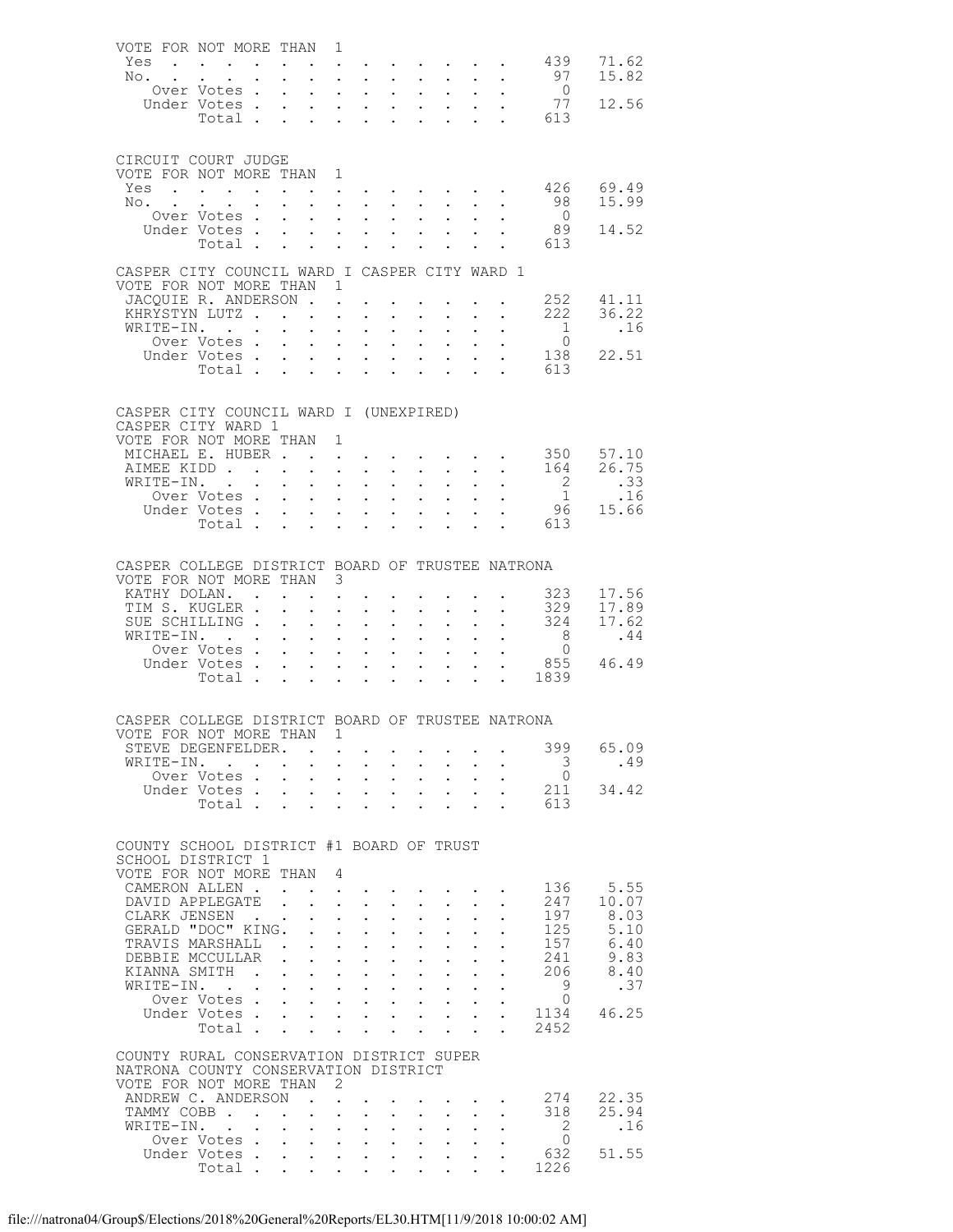| 1 CENT SALES TAX<br>VOTE FOR NOT MORE THAN 1                                                                                                                                      |                                             |  |                                                                                                                                |                                                                                        |                                              |                                                                       |                                                                                     |                                                                                   | For the County Sales and Use Ta. 496 80.91<br>Against the County Sales and Use Ta. 103 16.80<br>Over Votes 0<br>Under Votes 14 2.28<br>Total                         |  |
|-----------------------------------------------------------------------------------------------------------------------------------------------------------------------------------|---------------------------------------------|--|--------------------------------------------------------------------------------------------------------------------------------|----------------------------------------------------------------------------------------|----------------------------------------------|-----------------------------------------------------------------------|-------------------------------------------------------------------------------------|-----------------------------------------------------------------------------------|----------------------------------------------------------------------------------------------------------------------------------------------------------------------|--|
| LODGING TAX<br>VOTE FOR NOT MORE THAN 1<br>For the County Lodging Tax. 479 78.14<br>Against the County Lodging Tax. 113 18.43                                                     |                                             |  |                                                                                                                                |                                                                                        |                                              |                                                                       |                                                                                     | Total 613                                                                         | Over Votes 0<br>Under Votes 21 3.43                                                                                                                                  |  |
| PRECINCT REPORT       GENERAL ELECTION<br>RUN DATE:11/09/18     NATRONA COUNTY, WYOMING<br>RUN TIME:09:57 AM    NOVEMBER 6, 2018                                                  |                                             |  |                                                                                                                                |                                                                                        |                                              |                                                                       |                                                                                     |                                                                                   | ** OFFICIAL COUNTY RESULTS                                                                                                                                           |  |
| $0104$ $1-4$                                                                                                                                                                      |                                             |  |                                                                                                                                |                                                                                        |                                              |                                                                       |                                                                                     |                                                                                   |                                                                                                                                                                      |  |
| REGISTERED VOTERS - TOTAL 965<br>BALLOTS CAST - TOTAL 726<br>BALLOTS CAST - BLANK. 0<br>VOTER TURNOUT - TOTAL<br>VOTER TURNOUT - BLANK                                            |                                             |  |                                                                                                                                |                                                                                        |                                              |                                                                       |                                                                                     |                                                                                   | VOTES PERCENT<br>75.23                                                                                                                                               |  |
| UNITED STATES SENATOR FEDERAL DISTRICT<br>VOTE FOR NOT MORE THAN 1<br>GARY TRAUNER (DEM) 295 40.63<br>JOSEPH PORAMBO (LIB) 19 2.62                                                |                                             |  |                                                                                                                                |                                                                                        |                                              |                                                                       |                                                                                     |                                                                                   | JOHN BARRASSO (REP) 398 54.82                                                                                                                                        |  |
| UNITED STATES REPRESENTATIVE<br>WYOMING CONGRESSIONAL DISTRICT ONE<br>VOTE FOR NOT MORE THAN 1                                                                                    | Over Votes<br>Under Votes<br>Total $\cdots$ |  |                                                                                                                                |                                                                                        |                                              |                                                                       |                                                                                     | 14<br>726                                                                         | 70TE FOR NOT MORE THAN 1<br>LIZ CHENEY (REP) 394<br>GREG HUNTER (DEM) 278<br>DANIEL CLYDE CUMMINGS (CON) 12<br>RICHARD BRUBAKER (LIB) 23<br>3.17<br>WRITE-IN<br>1.93 |  |
| GOVERNOR STATE OF WYOMING<br>VOTE FOR NOT MORE THAN 1<br>MARK GORDON (REP).<br>MARY A. THRONE (DEM).<br>REX "T-REX" RAMMELL (CON)<br>LAWRENCE GERARD STRUEMPF (LIB).<br>WRITE-IN. | Over Votes<br>Under Votes<br>Total $\cdots$ |  | $\mathcal{A}$ . The set of the set of $\mathcal{A}$<br>$\mathbf{L}^{\text{max}}$<br>$\mathbf{r} = \mathbf{r} \cdot \mathbf{r}$ | $\mathbf{L}$<br>$\ddot{\phantom{0}}$<br>$\mathbf{r}$ and $\mathbf{r}$ and $\mathbf{r}$ | $\mathbf{L}$<br>$\mathbf{L}$<br>$\mathbf{L}$ | $\sim$ 100 $\pm$<br>$\ddot{\phantom{0}}$<br>$\ddot{\phantom{0}}$      | $\sim$<br>$\ddot{\phantom{0}}$<br>$\ddot{\phantom{0}}$<br>$\mathbf{r} = \mathbf{r}$ | 416<br>271<br>22<br>- 10<br>$\overline{4}$<br>0<br>$\overline{\mathbf{3}}$<br>726 | 57.30<br>37.33<br>3.03<br>1.38<br>.55<br>.41                                                                                                                         |  |
| SECRETARY OF STATE STATE OF WYOMING<br>VOTE FOR NOT MORE THAN 1<br>EDWARD BUCHANAN (REP)<br>JAMES W. BYRD (DEM)<br>KIT CARSON III (LIB).<br>WRITE-IN.                             | Over Votes<br>Under Votes<br>Total          |  | $1 - 1 - 1 = 1$<br>and a strong control of the strong strong<br>and a strong control of the strong strong                      | $\mathbf{L}$                                                                           | $\mathbf{L} = \mathbf{L}$<br>$\mathbf{r}$    | $\ddot{\phantom{0}}$<br>$\sim$<br>$\ddot{\phantom{0}}$<br>$\bullet$ . | $\ddot{\phantom{a}}$<br>$\ddot{\phantom{0}}$                                        | 433<br>238<br>- 36<br>$\overline{2}$<br>$\overline{0}$<br>17<br>726               | 59.64<br>32.78<br>4.96<br>.28<br>2.34                                                                                                                                |  |

 STATE AUDITOR STATE OF WYOMING VOTE FOR NOT MORE THAN 1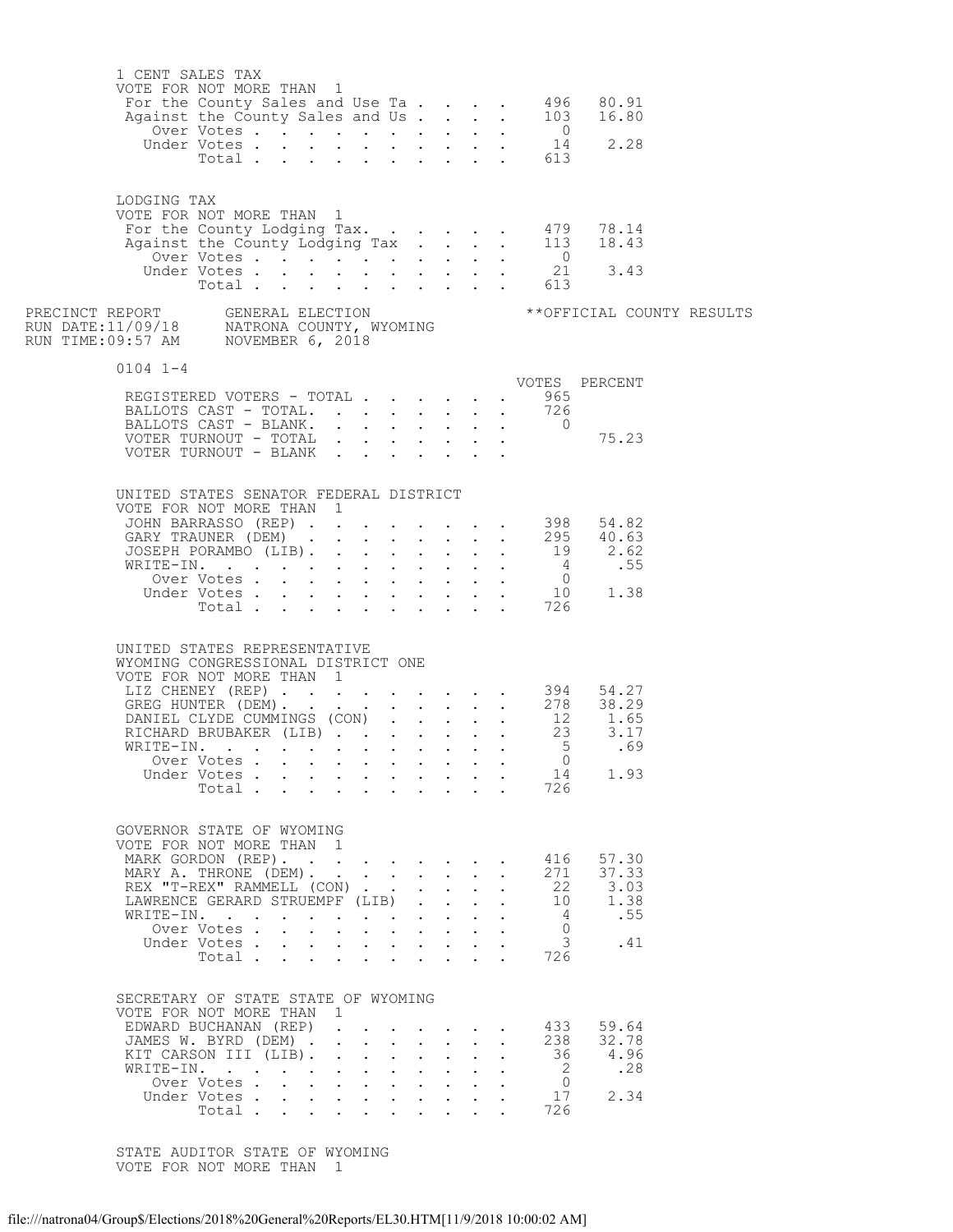|           | KRISTI RACINES (REP).                            |                               |              |                                                                          |                           |                                   |                                                             |                            |                                                                                 |                                                                                                 | JEFF DOCKTER (DEM) 225                                | 478 65.84<br>30.99                   |
|-----------|--------------------------------------------------|-------------------------------|--------------|--------------------------------------------------------------------------|---------------------------|-----------------------------------|-------------------------------------------------------------|----------------------------|---------------------------------------------------------------------------------|-------------------------------------------------------------------------------------------------|-------------------------------------------------------|--------------------------------------|
|           | WRITE-IN.                                        |                               |              |                                                                          |                           | $\sim$                            |                                                             |                            |                                                                                 | $\frac{1}{2}$ and $\frac{1}{2}$ and $\frac{1}{2}$                                               | $\overline{1}$                                        | .14                                  |
|           |                                                  |                               |              |                                                                          |                           |                                   |                                                             |                            |                                                                                 |                                                                                                 | $\frac{0}{22}$                                        |                                      |
|           | Under Votes 22<br>Total 726                      |                               |              |                                                                          |                           |                                   |                                                             |                            |                                                                                 |                                                                                                 |                                                       | 3.03                                 |
|           |                                                  |                               |              |                                                                          |                           |                                   |                                                             |                            |                                                                                 |                                                                                                 |                                                       |                                      |
|           | STATE TREASURER STATE OF WYOMING                 |                               |              |                                                                          |                           |                                   |                                                             |                            |                                                                                 |                                                                                                 |                                                       |                                      |
|           | VOTE FOR NOT MORE THAN 1                         |                               |              |                                                                          |                           |                                   |                                                             |                            |                                                                                 |                                                                                                 |                                                       |                                      |
|           | CURT MEIER (REP) 455                             |                               |              |                                                                          |                           |                                   |                                                             |                            |                                                                                 |                                                                                                 |                                                       | 62.67                                |
|           | CHRIS LOWRY (DEM).                               |                               |              |                                                                          | $\sim$ $-$                |                                   |                                                             |                            |                                                                                 | $\mathbf{r}$ , $\mathbf{r}$ , $\mathbf{r}$ , $\mathbf{r}$ , $\mathbf{r}$                        | 245                                                   | 33.75                                |
|           | WRITE-IN.                                        |                               |              |                                                                          | $\sim$ $\sim$             | $\mathbf{L}$ $\mathbf{L}$         |                                                             |                            |                                                                                 | $\mathbf{L} = \mathbf{L} \mathbf{L}$                                                            | $\overline{\phantom{0}}$                              |                                      |
|           | Over Votes                                       |                               |              |                                                                          |                           |                                   |                                                             |                            |                                                                                 | $\mathbf{r}$ , $\mathbf{r}$ , $\mathbf{r}$ , $\mathbf{r}$                                       | $\overline{0}$                                        |                                      |
|           | Under Votes                                      |                               |              |                                                                          |                           |                                   |                                                             |                            |                                                                                 |                                                                                                 |                                                       | 26 3.58                              |
|           | Total $\cdots$                                   |                               |              |                                                                          |                           |                                   |                                                             |                            |                                                                                 |                                                                                                 | 726                                                   |                                      |
|           |                                                  |                               |              |                                                                          |                           |                                   |                                                             |                            |                                                                                 |                                                                                                 |                                                       |                                      |
|           |                                                  |                               |              |                                                                          |                           |                                   |                                                             |                            |                                                                                 |                                                                                                 | SUPERINTENDENT OF PUBLIC INSTRUCTION STATE OF WYOMING |                                      |
|           | VOTE FOR NOT MORE THAN 1                         |                               |              |                                                                          |                           |                                   |                                                             |                            |                                                                                 |                                                                                                 |                                                       |                                      |
|           | JILLIAN BALOW (REP).                             |                               |              |                                                                          |                           |                                   |                                                             |                            |                                                                                 |                                                                                                 | . 553                                                 | 76.17                                |
|           | WRITE-IN.                                        |                               |              |                                                                          |                           | $\mathbf{L}^{\text{max}}$         |                                                             |                            | <b>Service Control</b>                                                          | $\sim$                                                                                          | 19                                                    | 2.62                                 |
|           | Over Votes                                       |                               |              |                                                                          |                           |                                   |                                                             |                            |                                                                                 |                                                                                                 | $\overline{0}$                                        |                                      |
|           | Under Votes 154<br>Total 726                     |                               |              |                                                                          |                           |                                   |                                                             |                            |                                                                                 |                                                                                                 | 154                                                   | 21.21                                |
|           |                                                  |                               |              |                                                                          |                           |                                   |                                                             |                            |                                                                                 |                                                                                                 |                                                       |                                      |
|           |                                                  |                               |              |                                                                          |                           |                                   |                                                             |                            |                                                                                 |                                                                                                 |                                                       |                                      |
|           | STATE HOUSE 56 HOUSE DISTRICT 56                 |                               |              |                                                                          |                           |                                   |                                                             |                            |                                                                                 |                                                                                                 |                                                       |                                      |
|           | VOTE FOR NOT MORE THAN 1                         |                               |              |                                                                          |                           |                                   |                                                             |                            |                                                                                 |                                                                                                 |                                                       |                                      |
|           | JERRY OBERMUELLER (REP).                         |                               |              |                                                                          |                           |                                   |                                                             |                            |                                                                                 |                                                                                                 | $\cdot$ $\cdot$ $\cdot$ $\cdot$ 536                   | 73.83                                |
|           | WRITE-IN.                                        |                               |              |                                                                          |                           |                                   |                                                             |                            |                                                                                 |                                                                                                 | 21                                                    | 2.89                                 |
|           | Over Votes                                       |                               |              | $\mathbf{r}$ , $\mathbf{r}$ , $\mathbf{r}$                               |                           |                                   |                                                             |                            |                                                                                 | $\mathbf{r} = \mathbf{r} \times \mathbf{r}$ , where $\mathbf{r} = \mathbf{r} \times \mathbf{r}$ | $\overline{0}$                                        |                                      |
|           | Under Votes 169                                  |                               |              |                                                                          |                           |                                   |                                                             |                            |                                                                                 |                                                                                                 |                                                       | 23.28                                |
|           | Total                                            |                               |              |                                                                          |                           |                                   |                                                             |                            |                                                                                 |                                                                                                 | 726                                                   |                                      |
|           |                                                  |                               |              |                                                                          |                           |                                   |                                                             |                            |                                                                                 |                                                                                                 |                                                       |                                      |
|           | NATRONA COUNTY COMMISSIONERS                     |                               |              |                                                                          |                           |                                   |                                                             |                            |                                                                                 |                                                                                                 |                                                       |                                      |
|           | VOTE FOR NOT MORE THAN 3                         |                               |              |                                                                          |                           |                                   |                                                             |                            |                                                                                 |                                                                                                 |                                                       |                                      |
|           |                                                  |                               |              |                                                                          |                           |                                   |                                                             |                            |                                                                                 |                                                                                                 | ROBERT L. HENDRY (REP) 327                            | 15.01                                |
|           |                                                  |                               |              |                                                                          |                           |                                   |                                                             |                            |                                                                                 |                                                                                                 | 350                                                   | 16.07                                |
|           | JIM MILNE (REP)<br>PAUL C. BERTOGLIO (REP).      |                               |              |                                                                          |                           |                                   |                                                             |                            |                                                                                 |                                                                                                 | 365                                                   | 16.76                                |
|           | TERRY WINGERTER (DEM)                            |                               |              |                                                                          |                           |                                   |                                                             |                            |                                                                                 |                                                                                                 | 338                                                   | 15.52                                |
|           |                                                  |                               |              |                                                                          |                           |                                   |                                                             |                            |                                                                                 |                                                                                                 |                                                       | RICHARD "RICK" YOUNG (IND). 184 8.45 |
|           | WRITE-IN.<br>Over Votes                          |                               |              |                                                                          |                           |                                   |                                                             |                            |                                                                                 |                                                                                                 | 13                                                    | .60                                  |
|           |                                                  |                               |              |                                                                          |                           |                                   |                                                             |                            |                                                                                 |                                                                                                 | 12                                                    | .55                                  |
|           | Under Votes                                      |                               |              | $\mathbf{z} = \left\{ \mathbf{z}_1, \ldots, \mathbf{z}_{n} \right\}$     |                           |                                   |                                                             |                            |                                                                                 | $\mathbf{r} = \mathbf{r} + \mathbf{r} + \mathbf{r} + \mathbf{r} + \mathbf{r}$                   | 589                                                   | 27.04                                |
|           | Total 2178                                       |                               |              |                                                                          |                           |                                   |                                                             |                            |                                                                                 |                                                                                                 |                                                       |                                      |
|           |                                                  |                               |              |                                                                          |                           |                                   |                                                             |                            |                                                                                 |                                                                                                 |                                                       |                                      |
|           | NATRONA COUNTY CORONER                           |                               |              |                                                                          |                           |                                   |                                                             |                            |                                                                                 |                                                                                                 |                                                       |                                      |
|           | VOTE FOR NOT MORE THAN 1                         |                               |              |                                                                          |                           |                                   |                                                             |                            |                                                                                 |                                                                                                 |                                                       |                                      |
|           | CONNIE JACOBSON (REP).                           |                               |              |                                                                          |                           | $\sim$                            |                                                             | <b>Contract Contract</b>   |                                                                                 |                                                                                                 | 592                                                   | 81.54                                |
| WRITE-IN. | $\cdot$ $\cdot$ $\cdot$                          |                               |              | $\cdot$ $\cdot$ $\cdot$                                                  |                           | $\ddot{\phantom{0}}$              | $\sim$ $-$                                                  | $\sim$ 100 $\pm$           | $\sim$                                                                          |                                                                                                 | 11                                                    | 1.52                                 |
|           | Over Votes.                                      | $\mathbf{L}^{\text{max}}$     |              | $\mathbf{z} = \mathbf{z} + \mathbf{z}$ .                                 | $\sim$                    | $\ddot{\phantom{0}}$              | $\bullet$ .<br><br><br><br><br><br><br><br><br><br><br><br> | $\sim$ 100 $\pm$           |                                                                                 |                                                                                                 | $\overline{0}$                                        |                                      |
|           | Under Votes                                      |                               |              |                                                                          |                           |                                   |                                                             | $\sim$ $\sim$ $\sim$       | $\ddot{\phantom{0}}$                                                            |                                                                                                 | 123                                                   | 16.94                                |
|           | Total .                                          | $\sim$                        | $\sim$       | $\cdot$ $\cdot$ $\cdot$                                                  |                           | $\ddot{\phantom{0}}$              | $\ddot{\phantom{a}}$                                        |                            | $\ddot{\phantom{0}}$                                                            |                                                                                                 | 726                                                   |                                      |
|           |                                                  |                               |              |                                                                          |                           |                                   |                                                             |                            |                                                                                 |                                                                                                 |                                                       |                                      |
|           | SEVENTH JUDICIAL DISTRICT ATTORNEY NATRONA       |                               |              |                                                                          |                           |                                   |                                                             |                            |                                                                                 |                                                                                                 |                                                       |                                      |
|           | VOTE FOR NOT MORE THAN                           |                               |              | $\overline{1}$                                                           |                           |                                   |                                                             |                            |                                                                                 |                                                                                                 |                                                       |                                      |
|           | DAN ITZEN (REP)                                  | $\mathbf{r}$ and $\mathbf{r}$ |              |                                                                          |                           |                                   |                                                             |                            |                                                                                 |                                                                                                 | 558                                                   | 76.86                                |
| WRITE-IN. | $\cdot$ $\cdot$ $\cdot$                          | $\bullet$ .                   | $\mathbf{L}$ | $\ddot{\phantom{a}}$                                                     | $\ddot{\phantom{0}}$      | $\ddot{\phantom{0}}$              | $\bullet$ .<br><br><br><br><br><br><br><br><br><br><br><br> | $\sim$                     | $\ddot{\phantom{0}}$                                                            |                                                                                                 | 17                                                    | 2.34                                 |
|           | Over Votes.                                      | $\sim$                        | $\sim$       | $\ddot{\phantom{a}}$                                                     | $\ddot{\phantom{a}}$      | $\ddot{\phantom{a}}$              | $\ddot{\phantom{a}}$                                        | $\ddot{\phantom{a}}$       | $\ddot{\phantom{0}}$                                                            |                                                                                                 | $\overline{0}$                                        |                                      |
|           | Under Votes                                      |                               |              | $\mathbf{r} = \mathbf{r} \cdot \mathbf{r}$                               |                           | $\bullet$ .                       |                                                             | <b>Service</b> State       | $\ddot{\phantom{0}}$                                                            |                                                                                                 | 151                                                   | 20.80                                |
|           | Total                                            |                               |              |                                                                          |                           | <b>Contract Contract Contract</b> | $\ddot{\phantom{a}}$                                        | $\mathbf{r}$               | $\mathbf{L}$                                                                    |                                                                                                 | 726                                                   |                                      |
|           | NATRONA COUNTY SHERIFF                           |                               |              |                                                                          |                           |                                   |                                                             |                            |                                                                                 |                                                                                                 |                                                       |                                      |
|           | VOTE FOR NOT MORE THAN                           |                               |              | 1                                                                        |                           |                                   |                                                             |                            |                                                                                 |                                                                                                 |                                                       |                                      |
|           | GUS HOLBROOK (REP)                               |                               |              |                                                                          |                           |                                   |                                                             |                            | the contract of the contract of the contract of the contract of the contract of |                                                                                                 | 560                                                   | 77.13                                |
| WRITE-IN. | $\sim$ $\sim$ $\sim$ $\sim$ $\sim$ $\sim$        |                               |              | $\mathbf{r} = \mathbf{r} + \mathbf{r}$                                   |                           | $\ddot{\phantom{0}}$              | $\sim 10^{-10}$                                             | $\sim$                     | $\ddot{\phantom{0}}$                                                            |                                                                                                 | 14                                                    | 1.93                                 |
|           | Over Votes                                       |                               | $\mathbf{L}$ |                                                                          | $\sim$ $\sim$             | $\mathbf{L}$                      | $\ddot{\phantom{a}}$                                        | $\mathbf{r}$               | $\ddot{\phantom{0}}$                                                            |                                                                                                 | $\overline{0}$                                        |                                      |
|           | Under Votes                                      |                               |              | <b>All Contracts</b>                                                     |                           | $\mathbf{L}^{\text{max}}$         |                                                             | <b>Service</b> State       |                                                                                 |                                                                                                 | 152                                                   | 20.94                                |
|           | Total                                            |                               |              |                                                                          |                           |                                   | $\ddot{\phantom{a}}$                                        | $\mathbf{r}$               | <b>Contract</b>                                                                 |                                                                                                 | 726                                                   |                                      |
|           |                                                  |                               |              |                                                                          |                           |                                   |                                                             |                            |                                                                                 |                                                                                                 |                                                       |                                      |
|           |                                                  |                               |              |                                                                          |                           |                                   |                                                             |                            |                                                                                 |                                                                                                 |                                                       |                                      |
|           | NATRONA COUNTY CLERK<br>VOTE FOR NOT MORE THAN 1 |                               |              |                                                                          |                           |                                   |                                                             |                            |                                                                                 |                                                                                                 |                                                       |                                      |
|           | TRACY GOOD (REP).                                |                               | $\mathbf{L}$ | $\ddot{\phantom{a}}$                                                     |                           |                                   |                                                             |                            |                                                                                 |                                                                                                 | 557                                                   | 76.72                                |
| WRITE-IN. | $\mathbf{r}$ $\mathbf{r}$                        | $\sim$ $\sim$                 | $\mathbf{L}$ |                                                                          | $\mathbf{L}^{\text{max}}$ |                                   | $\ddot{\phantom{0}}$                                        | $\mathcal{L}^{\text{max}}$ | $\ddot{\phantom{0}}$                                                            |                                                                                                 | 13                                                    | 1.79                                 |
|           | Over Votes                                       |                               |              | $\mathbf{r} = \mathbf{r} + \mathbf{r}$ , where $\mathbf{r} = \mathbf{r}$ |                           | $\ddot{\phantom{0}}$              | $\bullet$ .<br><br><br><br><br><br><br><br><br><br><br><br> | $\mathbf{L}^{\text{max}}$  |                                                                                 |                                                                                                 | $\overline{0}$                                        |                                      |
|           | Under Votes                                      |                               |              |                                                                          |                           |                                   |                                                             |                            | $\mathbf{L}$                                                                    |                                                                                                 | 156                                                   | 21.49                                |
|           | Total                                            |                               |              |                                                                          |                           |                                   |                                                             |                            | $\mathbf{L}^{\text{max}}$                                                       |                                                                                                 | 726                                                   |                                      |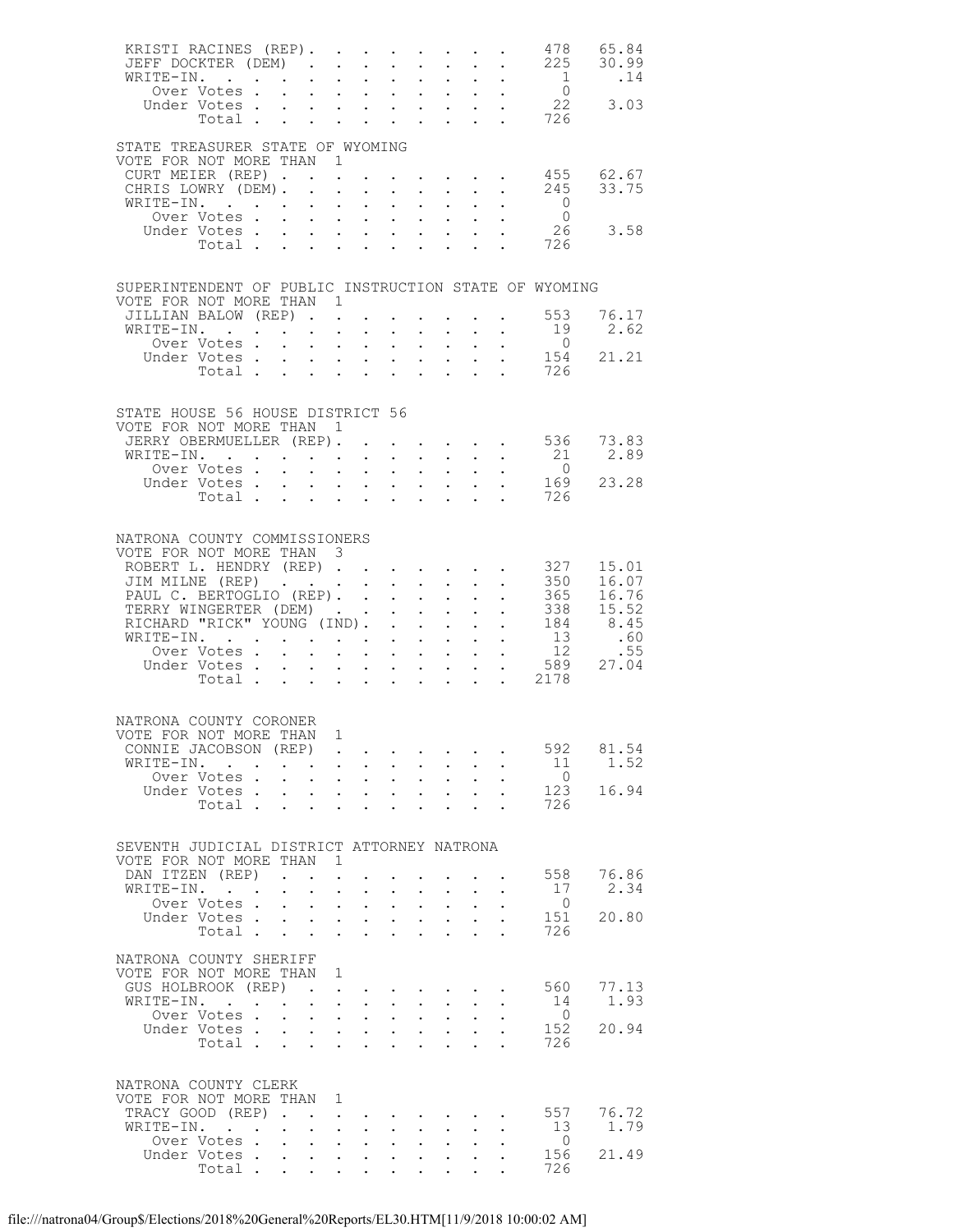| NATRONA COUNTY TREASURER                                                |                                                                                                 |                                                                                          |              |                                                                                             |                                     |                                            |                                                                                                         |                                                   |                           |                                                                               |                       |                |
|-------------------------------------------------------------------------|-------------------------------------------------------------------------------------------------|------------------------------------------------------------------------------------------|--------------|---------------------------------------------------------------------------------------------|-------------------------------------|--------------------------------------------|---------------------------------------------------------------------------------------------------------|---------------------------------------------------|---------------------------|-------------------------------------------------------------------------------|-----------------------|----------------|
| VOTE FOR NOT MORE THAN 1                                                |                                                                                                 |                                                                                          |              |                                                                                             |                                     |                                            |                                                                                                         |                                                   |                           |                                                                               | 577                   | 79.48          |
| TOM DOYLE (REP)<br>WRITE-IN.                                            |                                                                                                 | $\bullet$ .<br><br><br><br><br><br><br><br><br><br><br><br>                              |              | $\sim$                                                                                      |                                     |                                            | $\mathbf{r} = \mathbf{r} + \mathbf{r} + \mathbf{r} + \mathbf{r} + \mathbf{r} + \mathbf{r} + \mathbf{r}$ |                                                   |                           | $\mathbf{L}^{\text{max}}$ , and $\mathbf{L}^{\text{max}}$                     |                       | 1.24           |
|                                                                         | Over Votes.                                                                                     | $\sim$                                                                                   |              | $\mathbf{L} = \mathbf{L} \times \mathbf{L}$                                                 |                                     | $\mathbf{L}$                               | $\sim$                                                                                                  | $\sim$                                            |                           |                                                                               | $\frac{9}{0}$         |                |
|                                                                         | Under Votes<br>Votes<br>Total                                                                   |                                                                                          |              |                                                                                             |                                     |                                            |                                                                                                         |                                                   |                           | $\mathcal{L}^{(1)}$                                                           | 140                   | 19.28          |
|                                                                         |                                                                                                 |                                                                                          |              |                                                                                             |                                     |                                            |                                                                                                         |                                                   |                           |                                                                               | 726                   |                |
|                                                                         |                                                                                                 |                                                                                          |              |                                                                                             |                                     |                                            |                                                                                                         |                                                   |                           |                                                                               |                       |                |
| NATRONA COUNTY ASSESSOR                                                 |                                                                                                 |                                                                                          |              |                                                                                             |                                     |                                            |                                                                                                         |                                                   |                           |                                                                               |                       |                |
| VOTE FOR NOT MORE THAN 1<br>MATTHEW KEATING (REP)                       |                                                                                                 |                                                                                          |              |                                                                                             |                                     |                                            |                                                                                                         |                                                   |                           |                                                                               | 470                   | 64.74          |
| WRITE-IN.                                                               |                                                                                                 |                                                                                          |              |                                                                                             | $\mathbf{L} = \mathbf{L}$           | $\ddot{\phantom{0}}$                       | $\sim$                                                                                                  | $\sim$                                            |                           |                                                                               | 81                    | 11.16          |
|                                                                         | Over Votes.                                                                                     | $\mathbf{r}$ , and $\mathbf{r}$ , and $\mathbf{r}$                                       |              |                                                                                             |                                     | $\mathbb{Z}^{n+1}$                         |                                                                                                         | $\Delta \phi = \Delta \phi / \Delta \phi$         | $\mathbf{L}^{\text{max}}$ |                                                                               | $\overline{0}$        |                |
|                                                                         | Under Votes                                                                                     |                                                                                          |              | $\mathbf{A}^{\text{max}}$ , and $\mathbf{A}^{\text{max}}$                                   |                                     |                                            | $\mathbf{r} = \mathbf{r} \mathbf{r}$ , where $\mathbf{r} = \mathbf{r}$                                  |                                                   |                           |                                                                               | 175                   | 24.10          |
|                                                                         | Total $\cdots$                                                                                  |                                                                                          |              |                                                                                             |                                     |                                            |                                                                                                         |                                                   |                           |                                                                               | 726                   |                |
|                                                                         |                                                                                                 |                                                                                          |              |                                                                                             |                                     |                                            |                                                                                                         |                                                   |                           |                                                                               |                       |                |
| NATRONA COUNTY CLERK OF DISTRICT COURT<br>VOTE FOR NOT MORE THAN 1      |                                                                                                 |                                                                                          |              |                                                                                             |                                     |                                            |                                                                                                         |                                                   |                           |                                                                               |                       |                |
| ANNE VOLIN (REP)                                                        |                                                                                                 |                                                                                          |              |                                                                                             |                                     |                                            |                                                                                                         |                                                   |                           |                                                                               | 569                   | 78.37          |
| WRITE-IN.                                                               | . The contract of the contract of the contract of the contract of $\mathcal{O}(1)$              |                                                                                          |              |                                                                                             |                                     |                                            |                                                                                                         |                                                   |                           |                                                                               | 12                    | 1.65           |
|                                                                         | Over Votes.                                                                                     | $\mathbf{r}$ , $\mathbf{r}$ , $\mathbf{r}$ , $\mathbf{r}$                                |              |                                                                                             |                                     | $\mathbf{L}$                               | $\sim$ 100 $\pm$                                                                                        | $\sim$                                            |                           |                                                                               | $\overline{0}$<br>145 | 19.97          |
|                                                                         | Under Votes<br>Total                                                                            |                                                                                          |              |                                                                                             |                                     |                                            | $\mathbf{r} = \mathbf{r}$                                                                               | $\mathbf{L} = \mathbf{L}$<br>$\mathbf{L}$         | $\mathbf{L}^{\text{max}}$ | $\bullet$<br>$\sim$                                                           | 726                   |                |
|                                                                         |                                                                                                 |                                                                                          |              |                                                                                             |                                     |                                            |                                                                                                         |                                                   |                           |                                                                               |                       |                |
| DISTRICT COURT JUDGE                                                    |                                                                                                 |                                                                                          |              |                                                                                             |                                     |                                            |                                                                                                         |                                                   |                           |                                                                               |                       |                |
| VOTE FOR NOT MORE THAN 1                                                |                                                                                                 |                                                                                          |              |                                                                                             |                                     |                                            |                                                                                                         |                                                   |                           |                                                                               |                       |                |
| Yes                                                                     | . The contribution of the contribution of the contribution of the contribution of $\mathcal{A}$ |                                                                                          |              |                                                                                             |                                     |                                            |                                                                                                         |                                                   |                           |                                                                               | 540                   | 74.38          |
| No.                                                                     |                                                                                                 | $\sim$                                                                                   |              | $\mathbf{r} = \mathbf{r} \times \mathbf{r}$                                                 |                                     | $\mathcal{L}^{\text{max}}$                 | $\sim$ $-$                                                                                              | $\mathcal{L}^{\mathcal{L}}$                       |                           |                                                                               | 104                   | 14.33          |
|                                                                         | Over Votes<br>Under Votes                                                                       |                                                                                          |              |                                                                                             |                                     | $\mathcal{L}^{\text{max}}$<br>$\mathbf{L}$ | $\sim$                                                                                                  | $\mathbf{L}^{\text{max}}$                         |                           |                                                                               | $\overline{0}$<br>82  | 11.29          |
|                                                                         | Total                                                                                           |                                                                                          |              |                                                                                             |                                     | $\sim$ $-$                                 | $\mathcal{L}^{\text{max}}$<br>$\ddot{\phantom{a}}$                                                      | $\mathbf{L}^{\text{max}}$<br>$\ddot{\phantom{0}}$ | $\ddot{\phantom{0}}$      |                                                                               | 726                   |                |
|                                                                         |                                                                                                 |                                                                                          |              |                                                                                             |                                     |                                            |                                                                                                         |                                                   |                           |                                                                               |                       |                |
| CIRCUIT COURT JUDGE                                                     |                                                                                                 |                                                                                          |              |                                                                                             |                                     |                                            |                                                                                                         |                                                   |                           |                                                                               |                       |                |
| VOTE FOR NOT MORE THAN 1                                                |                                                                                                 |                                                                                          |              |                                                                                             |                                     |                                            |                                                                                                         |                                                   |                           |                                                                               |                       |                |
| Yes                                                                     |                                                                                                 |                                                                                          |              |                                                                                             | $\bullet$ . In the set of $\bullet$ |                                            |                                                                                                         |                                                   |                           |                                                                               | 530                   | 73.00          |
| No.                                                                     |                                                                                                 |                                                                                          |              |                                                                                             |                                     |                                            |                                                                                                         |                                                   |                           |                                                                               | - 96                  | 13.22          |
|                                                                         | Over Votes                                                                                      |                                                                                          |              |                                                                                             |                                     | $\mathbf{L}$                               |                                                                                                         | $\mathbf{r}$                                      |                           |                                                                               | $\overline{0}$        |                |
|                                                                         | Under Votes<br>Total                                                                            |                                                                                          |              |                                                                                             |                                     | $\mathcal{L}^{\text{max}}$                 | $\mathbf{A}^{(1)}$ and                                                                                  | $\mathbf{L}^{\text{max}}$                         | $\mathbf{L}^{\text{max}}$ |                                                                               | 100<br>726            | 13.77          |
|                                                                         |                                                                                                 |                                                                                          |              |                                                                                             |                                     |                                            |                                                                                                         |                                                   |                           |                                                                               |                       |                |
| CASPER CITY COUNCIL WARD I CASPER CITY WARD 1<br>VOTE FOR NOT MORE THAN |                                                                                                 |                                                                                          |              | 1                                                                                           |                                     |                                            |                                                                                                         |                                                   |                           |                                                                               |                       |                |
| JACQUIE R. ANDERSON                                                     |                                                                                                 |                                                                                          |              |                                                                                             | $\ddot{\phantom{a}}$                |                                            | $\mathbf{L} = \mathbf{L} \mathbf{L}$                                                                    |                                                   |                           |                                                                               |                       | 224 34.51      |
| KHRYSTYN LUTZ                                                           |                                                                                                 |                                                                                          |              |                                                                                             |                                     |                                            |                                                                                                         |                                                   |                           |                                                                               | 282                   | 43.45          |
| WRITE-IN.                                                               |                                                                                                 | $\mathbf{r}$ , and $\mathbf{r}$ , and $\mathbf{r}$ , and $\mathbf{r}$ , and $\mathbf{r}$ |              |                                                                                             |                                     |                                            |                                                                                                         |                                                   |                           |                                                                               | 8 <sup>8</sup>        | 1.23           |
|                                                                         | Over Votes<br>Under Votes                                                                       |                                                                                          |              |                                                                                             |                                     |                                            |                                                                                                         |                                                   |                           |                                                                               | $\mathbf{1}$<br>134   | .15<br>20.65   |
|                                                                         | Total                                                                                           |                                                                                          |              | $\ddot{\phantom{0}}$                                                                        | $\mathbf{L}$                        |                                            |                                                                                                         |                                                   |                           | $\mathbf{r} = \mathbf{r} + \mathbf{r} + \mathbf{r} + \mathbf{r} + \mathbf{r}$ | 649                   |                |
|                                                                         |                                                                                                 |                                                                                          |              |                                                                                             |                                     |                                            |                                                                                                         |                                                   |                           |                                                                               |                       |                |
| CASPER CITY COUNCIL WARD I (UNEXPIRED)                                  |                                                                                                 |                                                                                          |              |                                                                                             |                                     |                                            |                                                                                                         |                                                   |                           |                                                                               |                       |                |
| CASPER CITY WARD 1                                                      |                                                                                                 |                                                                                          |              |                                                                                             |                                     |                                            |                                                                                                         |                                                   |                           |                                                                               |                       |                |
| VOTE FOR NOT MORE THAN                                                  |                                                                                                 |                                                                                          |              | 1.                                                                                          |                                     |                                            |                                                                                                         |                                                   |                           |                                                                               |                       |                |
| MICHAEL E. HUBER.<br>AIMEE KIDD                                         |                                                                                                 |                                                                                          | $\mathbf{L}$ | <b>Allen Artists</b>                                                                        | $\mathbf{L} = \mathbf{L}$           |                                            |                                                                                                         |                                                   |                           |                                                                               | 391<br>159            | 60.25<br>24.50 |
| WRITE-IN.                                                               | <b>Contract Contract Contract</b>                                                               | $\mathbf{L}^{\text{max}}$                                                                |              | $\mathbf{z} = \mathbf{z} + \mathbf{z}$ , where $\mathbf{z}$                                 |                                     | $\ddot{\phantom{0}}$                       | $\mathcal{L}^{\text{max}}$                                                                              | $\mathbf{L}^{\text{max}}$                         |                           |                                                                               | 5                     | .77            |
|                                                                         | Over Votes                                                                                      |                                                                                          |              | $\mathbf{r}$ , $\mathbf{r}$ , $\mathbf{r}$                                                  |                                     | $\ddot{\phantom{0}}$                       | $\mathbf{r}$ , $\mathbf{r}$                                                                             |                                                   |                           |                                                                               | $\circ$               |                |
|                                                                         | Under Votes.                                                                                    | $\mathbf{L}^{\text{max}}$                                                                |              | $\mathbf{r} = \mathbf{r} \times \mathbf{r}$ . The set of $\mathbf{r}$                       |                                     | $\mathbf{L}^{\text{max}}$                  | $\bullet$ .                                                                                             | $\mathbf{A}^{(1)}$ .                              | $\sim$                    |                                                                               | 94                    | 14.48          |
|                                                                         | Total .                                                                                         | $\mathbf{r}$ and $\mathbf{r}$                                                            |              |                                                                                             | $\mathbf{r} = \mathbf{r}$           |                                            |                                                                                                         |                                                   |                           |                                                                               | 649                   |                |
|                                                                         |                                                                                                 |                                                                                          |              |                                                                                             |                                     |                                            |                                                                                                         |                                                   |                           |                                                                               |                       |                |
| CASPER COLLEGE DISTRICT BOARD OF TRUSTEE NATRONA                        |                                                                                                 |                                                                                          |              |                                                                                             |                                     |                                            |                                                                                                         |                                                   |                           |                                                                               |                       |                |
| VOTE FOR NOT MORE THAN 3<br>KATHY DOLAN.                                |                                                                                                 |                                                                                          |              |                                                                                             |                                     |                                            |                                                                                                         |                                                   |                           |                                                                               | 400                   | 18.37          |
| TIM S. KUGLER .                                                         |                                                                                                 |                                                                                          |              | $\mathbf{L}$                                                                                | $\mathbf{L}$                        |                                            |                                                                                                         |                                                   |                           |                                                                               | 398                   | 18.27          |
| SUE SCHILLING.                                                          |                                                                                                 | $\ddot{\phantom{0}}$                                                                     |              | $\mathbf{L}^{\text{max}}$ , and $\mathbf{L}^{\text{max}}$                                   | $\sim$                              | $\ddot{\phantom{0}}$                       | $\mathbf{L}^{\text{max}}$                                                                               | $\mathbf{L}^{\text{max}}$                         |                           |                                                                               | 421                   | 19.33          |
| WRITE-IN. .                                                             |                                                                                                 |                                                                                          |              | $\mathbf{r} = \mathbf{r} \cdot \mathbf{r}$ . The set of $\mathbf{r}$                        |                                     | $\ddot{\phantom{0}}$                       |                                                                                                         |                                                   |                           |                                                                               | 21                    | .96            |
|                                                                         | Over Votes.<br>Under Votes.                                                                     | $\mathbf{L}$<br>$\mathbf{r} = \mathbf{r} + \mathbf{r} + \mathbf{r}$                      |              | $\mathbf{u}^{\prime}=\mathbf{u}^{\prime}$ , where $\mathbf{u}^{\prime}=\mathbf{u}^{\prime}$ |                                     | $\mathcal{L}^{\text{max}}$                 | $\sim 10^{-11}$<br>$\mathbf{1}$ $\mathbf{1}$ $\mathbf{1}$ $\mathbf{1}$ $\mathbf{1}$ $\mathbf{1}$        | $\mathbf{L}^{\text{max}}$                         | $\ddot{\phantom{0}}$      |                                                                               | $\circ$<br>938        | 43.07          |
|                                                                         | Total                                                                                           |                                                                                          |              |                                                                                             | $\mathbf{L}$ and $\mathbf{L}$       | $\mathbf{L}$                               | $\mathbf{L}$                                                                                            | $\ddot{\phantom{0}}$                              | $\ddot{\phantom{0}}$      | $\sim$                                                                        | 2178                  |                |
|                                                                         |                                                                                                 |                                                                                          |              |                                                                                             |                                     |                                            |                                                                                                         |                                                   |                           |                                                                               |                       |                |
| CASPER COLLEGE DISTRICT BOARD OF TRUSTEE NATRONA                        |                                                                                                 |                                                                                          |              |                                                                                             |                                     |                                            |                                                                                                         |                                                   |                           |                                                                               |                       |                |
| VOTE FOR NOT MORE THAN 1                                                |                                                                                                 |                                                                                          |              |                                                                                             |                                     |                                            |                                                                                                         |                                                   |                           |                                                                               |                       |                |
| STEVE DEGENFELDER.                                                      |                                                                                                 |                                                                                          |              |                                                                                             |                                     |                                            |                                                                                                         |                                                   |                           |                                                                               | 481                   | 66.25          |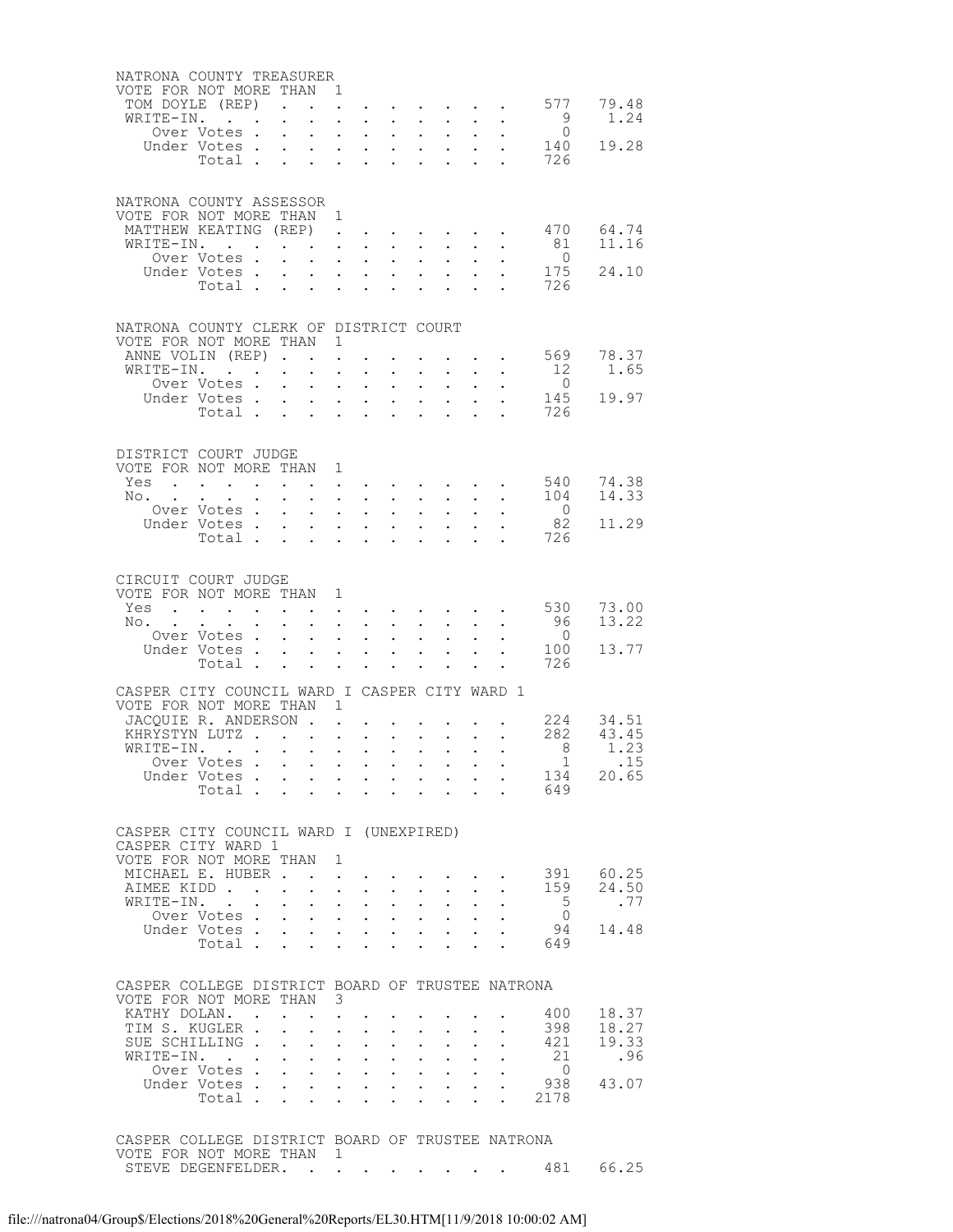| WRITE-IN.                                                                                                           |                            |  |                                             |              |                                            |                                             |              | $\cdot$ $\cdot$ $\cdot$ $\cdot$ 6                    | .83                                                                                                                         |  |
|---------------------------------------------------------------------------------------------------------------------|----------------------------|--|---------------------------------------------|--------------|--------------------------------------------|---------------------------------------------|--------------|------------------------------------------------------|-----------------------------------------------------------------------------------------------------------------------------|--|
|                                                                                                                     |                            |  |                                             |              |                                            |                                             |              |                                                      | 0<br>Under Votes 0<br>Under Votes 239 32.92<br>Total 726                                                                    |  |
|                                                                                                                     |                            |  |                                             |              |                                            |                                             |              |                                                      |                                                                                                                             |  |
| COUNTY SCHOOL DISTRICT #1 BOARD OF TRUST<br>SCHOOL DISTRICT 1                                                       |                            |  |                                             |              |                                            |                                             |              |                                                      |                                                                                                                             |  |
| VOTE FOR NOT MORE THAN 4                                                                                            |                            |  |                                             |              |                                            |                                             |              |                                                      |                                                                                                                             |  |
| CAMERON ALLEN 148<br>DAVID APPLEGATE 310                                                                            |                            |  |                                             |              |                                            |                                             |              | 310                                                  | 5.10<br>10.67                                                                                                               |  |
| CLARK JENSEN<br>GERALD "DOC" KING.                                                                                  |                            |  |                                             |              |                                            |                                             |              |                                                      |                                                                                                                             |  |
| TRAVIS MARSHALL                                                                                                     |                            |  |                                             |              |                                            |                                             |              |                                                      | $\begin{array}{cccc} . & . & . & 249 & 8.57 \\ . & . & 131 & 4.51 \\ . & . & 152 & 5.23 \\ . & . & 321 & 11.05 \end{array}$ |  |
| DEBBIE MCCULLAR                                                                                                     |                            |  |                                             |              |                                            |                                             |              |                                                      |                                                                                                                             |  |
|                                                                                                                     |                            |  |                                             |              |                                            |                                             |              |                                                      | XIANNA SMITH 224 7.71<br>WRITE-IN. 17 .59                                                                                   |  |
|                                                                                                                     |                            |  |                                             |              |                                            |                                             |              |                                                      | 0ver Votes 8 . 28<br>Under Votes 1344 46.28                                                                                 |  |
|                                                                                                                     | Total                      |  | $\mathbf{L} = \mathbf{L} \times \mathbf{L}$ | $\mathbf{L}$ | $\sim$                                     |                                             |              | $\,.\quad.\quad2904$                                 |                                                                                                                             |  |
| COUNTY FIRE PROTECTION DISTRICT DIRECTOR<br>FIRE DISTRICT CO                                                        |                            |  |                                             |              |                                            |                                             |              |                                                      |                                                                                                                             |  |
| VOTE FOR NOT MORE THAN 2                                                                                            |                            |  |                                             |              |                                            |                                             |              |                                                      |                                                                                                                             |  |
| DEAN A. JACKETT 53<br>WRITE-IN.                                                                                     |                            |  |                                             |              |                                            |                                             |              |                                                      | 34.42                                                                                                                       |  |
|                                                                                                                     |                            |  |                                             |              |                                            |                                             |              |                                                      | 65.58                                                                                                                       |  |
|                                                                                                                     |                            |  |                                             |              |                                            |                                             |              | XITE-IN. 0<br>Over Votes 0<br>Under Votes 101<br>154 |                                                                                                                             |  |
|                                                                                                                     |                            |  |                                             |              |                                            |                                             |              |                                                      |                                                                                                                             |  |
| COUNTY RURAL CONSERVATION DISTRICT SUPER<br>NATRONA COUNTY CONSERVATION DISTRICT                                    |                            |  |                                             |              |                                            |                                             |              |                                                      |                                                                                                                             |  |
| VOTE FOR NOT MORE THAN 2                                                                                            |                            |  |                                             |              |                                            |                                             |              |                                                      |                                                                                                                             |  |
| TAMMY COBB 381                                                                                                      |                            |  |                                             |              |                                            |                                             |              |                                                      | ANDREW C. ANDERSON 334 23.00<br>26.24                                                                                       |  |
| WRITE-IN.                                                                                                           | Over Votes                 |  |                                             |              |                                            |                                             |              | 9<br>$\overline{0}$                                  | .62                                                                                                                         |  |
|                                                                                                                     |                            |  |                                             |              |                                            |                                             |              |                                                      | Under Votes 728 50.14                                                                                                       |  |
|                                                                                                                     | Total                      |  |                                             |              |                                            |                                             |              | $\cdot$ $\cdot$ 1452                                 |                                                                                                                             |  |
| 1 CENT SALES TAX                                                                                                    |                            |  |                                             |              |                                            |                                             |              |                                                      |                                                                                                                             |  |
| VOTE FOR NOT MORE THAN 1                                                                                            |                            |  |                                             |              |                                            |                                             |              |                                                      |                                                                                                                             |  |
|                                                                                                                     |                            |  |                                             |              |                                            |                                             |              |                                                      | TOTE FOR NOT MORE THAN 1<br>For the County Sales and Use Ta 589 81.13<br>Against the County Sales and Us. 116 15.98         |  |
|                                                                                                                     | Under Votes                |  |                                             |              |                                            |                                             |              | 21                                                   | 2.89                                                                                                                        |  |
|                                                                                                                     | Total                      |  |                                             |              |                                            |                                             |              | 726                                                  |                                                                                                                             |  |
|                                                                                                                     |                            |  |                                             |              |                                            |                                             |              |                                                      |                                                                                                                             |  |
| LODGING TAX<br>VOTE FOR NOT MORE THAN 1                                                                             |                            |  |                                             |              |                                            |                                             |              |                                                      |                                                                                                                             |  |
| For the County Lodging Tax.<br>Against the County Lodging Tax                                                       |                            |  |                                             |              |                                            |                                             | $\mathbf{L}$ |                                                      | 603 83.06<br>93 12.81                                                                                                       |  |
|                                                                                                                     | Over Votes<br>Under Votes  |  |                                             |              |                                            |                                             |              | $\overline{0}$                                       |                                                                                                                             |  |
|                                                                                                                     | Total.                     |  |                                             |              |                                            |                                             |              | . 726                                                | $30 \t 4.13$                                                                                                                |  |
|                                                                                                                     |                            |  |                                             |              |                                            |                                             |              |                                                      | ** OFFICIAL COUNTY RESULTS                                                                                                  |  |
| PRECINCT REPORT GENERAL ELECTION<br>RUN DATE:11/09/18 NATRONA COUNTY, WYOMING<br>RUN TIME:09:57 AM NOVEMBER 6, 2018 |                            |  |                                             |              |                                            |                                             |              |                                                      |                                                                                                                             |  |
|                                                                                                                     |                            |  |                                             |              |                                            |                                             |              |                                                      |                                                                                                                             |  |
| $0105$ 1-5                                                                                                          |                            |  |                                             |              |                                            |                                             |              |                                                      | VOTES PERCENT                                                                                                               |  |
| REGISTERED VOTERS - TOTAL<br>BALLOTS CAST - TOTAL.                                                                  |                            |  |                                             |              |                                            |                                             |              | 582<br>447                                           |                                                                                                                             |  |
| BALLOTS CAST - BLANK. 0                                                                                             |                            |  |                                             |              |                                            |                                             |              |                                                      |                                                                                                                             |  |
| VOTER TURNOUT - TOTAL<br>VOTER TURNOUT - BLANK                                                                      |                            |  |                                             |              |                                            |                                             |              |                                                      | 76.80                                                                                                                       |  |
|                                                                                                                     |                            |  |                                             |              |                                            |                                             |              |                                                      |                                                                                                                             |  |
| UNITED STATES SENATOR FEDERAL DISTRICT                                                                              |                            |  |                                             |              |                                            |                                             |              |                                                      |                                                                                                                             |  |
| VOTE FOR NOT MORE THAN 1<br>JOHN BARRASSO (REP)                                                                     |                            |  |                                             |              |                                            | $\mathbf{L} = \mathbf{L} \times \mathbf{L}$ |              |                                                      | . 207 46.31                                                                                                                 |  |
| GARY TRAUNER (DEM)<br>JOSEPH PORAMBO (LIB).                                                                         |                            |  |                                             | $\mathbf{L}$ | $\mathcal{L}^{\text{max}}$<br>$\mathbf{L}$ | $\sim$ $-$<br>$\mathcal{L}^{\text{max}}$    | $\sim$       |                                                      | 225 50.34<br>9 2.01                                                                                                         |  |
| WRITE-IN.                                                                                                           |                            |  |                                             |              |                                            |                                             |              |                                                      | $\frac{1}{2}$ .22                                                                                                           |  |
|                                                                                                                     | Over Votes.<br>Under Votes |  |                                             |              |                                            |                                             |              | $\overline{0}$                                       | $5 \t 1.12$                                                                                                                 |  |
|                                                                                                                     | Total                      |  |                                             |              |                                            | $\mathbf{r} = \mathbf{r} + \mathbf{r}$      |              | 5<br>447                                             |                                                                                                                             |  |

file:///natrona04/Group\$/Elections/2018%20General%20Reports/EL30.HTM[11/9/2018 10:00:02 AM]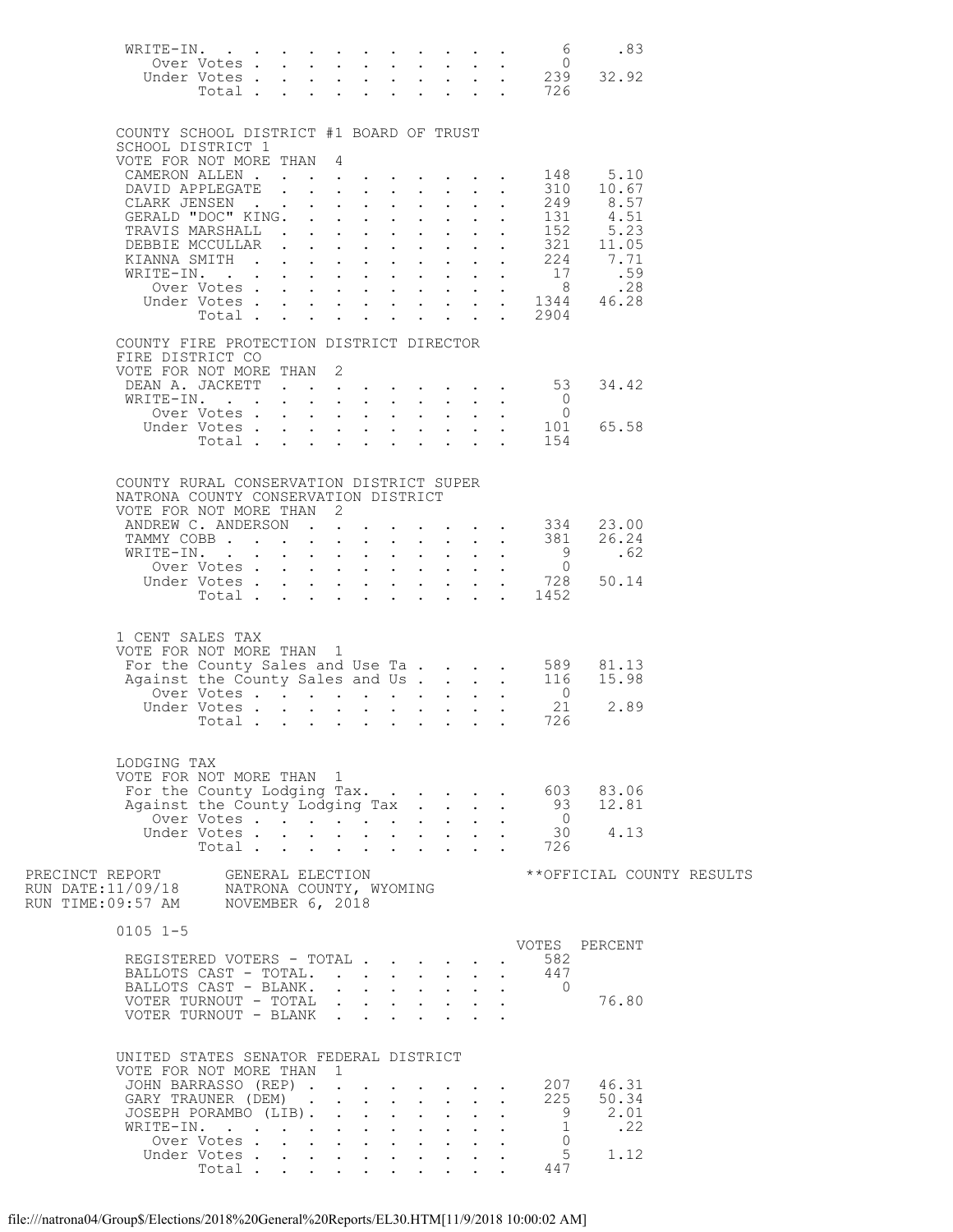| UNITED STATES REPRESENTATIVE<br>WYOMING CONGRESSIONAL DISTRICT ONE<br>VOTE FOR NOT MORE THAN 1<br>LIZ CHENEY (REP) |                            |                                                           |                      |                                                                  |                                                           |                           |                                                                                                                                                                     |                                          |                                                               |                                                         |                                                                                                                      | 199 44.52                                                 |
|--------------------------------------------------------------------------------------------------------------------|----------------------------|-----------------------------------------------------------|----------------------|------------------------------------------------------------------|-----------------------------------------------------------|---------------------------|---------------------------------------------------------------------------------------------------------------------------------------------------------------------|------------------------------------------|---------------------------------------------------------------|---------------------------------------------------------|----------------------------------------------------------------------------------------------------------------------|-----------------------------------------------------------|
| GREG HUNTER (DEM).                                                                                                 |                            |                                                           |                      |                                                                  |                                                           |                           |                                                                                                                                                                     |                                          | $\mathbf{r}$ , $\mathbf{r}$ , $\mathbf{r}$                    |                                                         | 220                                                                                                                  | 49.22                                                     |
| DANIEL CLYDE CUMMINGS (CON).<br>RICHARD BRUBAKER (LIB).                                                            |                            |                                                           |                      |                                                                  |                                                           |                           | $\mathbf{L}^{\text{max}}$<br>$1 - 1 - 1 = 1$                                                                                                                        |                                          |                                                               |                                                         | $\begin{array}{ccccccccc}\n\cdot & \cdot & \cdot & \cdot & & 6 \\ \cdot & \cdot & \cdot & \cdot & & 11\n\end{array}$ | $\frac{1.34}{2.46}$                                       |
| WRITE-IN.                                                                                                          |                            |                                                           |                      |                                                                  |                                                           |                           |                                                                                                                                                                     |                                          |                                                               |                                                         |                                                                                                                      | .22                                                       |
|                                                                                                                    | Over Votes.                |                                                           |                      |                                                                  |                                                           |                           | $\mathbf{r} = \mathbf{r} - \mathbf{r} = \mathbf{r} - \mathbf{r} = \mathbf{r} - \mathbf{r} = \mathbf{r} - \mathbf{r}$                                                |                                          |                                                               |                                                         | $\begin{matrix}1\\0\end{matrix}$                                                                                     |                                                           |
|                                                                                                                    |                            |                                                           |                      |                                                                  |                                                           |                           |                                                                                                                                                                     |                                          |                                                               |                                                         | Under Votes 10<br>Total 447                                                                                          | 2.24                                                      |
|                                                                                                                    |                            |                                                           |                      |                                                                  |                                                           |                           |                                                                                                                                                                     |                                          |                                                               |                                                         |                                                                                                                      |                                                           |
| GOVERNOR STATE OF WYOMING<br>VOTE FOR NOT MORE THAN 1<br>MARK GORDON (REP).                                        |                            |                                                           |                      |                                                                  |                                                           |                           |                                                                                                                                                                     |                                          |                                                               |                                                         |                                                                                                                      | 229 51.23                                                 |
| MARY A. THRONE (DEM).                                                                                              |                            |                                                           |                      |                                                                  |                                                           |                           |                                                                                                                                                                     |                                          |                                                               |                                                         | 198                                                                                                                  | 44.30                                                     |
| REX "T-REX" RAMMELL (CON)<br>LAWRENCE GERARD STRUEMPF (LIB)                                                        |                            |                                                           |                      |                                                                  |                                                           |                           |                                                                                                                                                                     |                                          |                                                               | $\mathbf{A}^{(1)}$ and $\mathbf{A}^{(2)}$ and           | 11<br>6                                                                                                              | 2.46<br>1.34                                              |
| WRITE-IN.                                                                                                          |                            |                                                           |                      |                                                                  |                                                           |                           |                                                                                                                                                                     |                                          |                                                               |                                                         |                                                                                                                      | $\begin{array}{cc} 2 & .45 \\ 0 & .45 \end{array}$        |
|                                                                                                                    | Over Votes                 |                                                           |                      |                                                                  |                                                           |                           | $\mathbf{r}$ , and $\mathbf{r}$ , and $\mathbf{r}$ , and $\mathbf{r}$                                                                                               |                                          |                                                               |                                                         |                                                                                                                      | $\frac{1}{17}$ .22                                        |
|                                                                                                                    |                            |                                                           |                      |                                                                  |                                                           |                           |                                                                                                                                                                     |                                          |                                                               |                                                         | Under Votes 1<br>Total 447                                                                                           |                                                           |
|                                                                                                                    |                            |                                                           |                      |                                                                  |                                                           |                           |                                                                                                                                                                     |                                          |                                                               |                                                         |                                                                                                                      |                                                           |
| SECRETARY OF STATE STATE OF WYOMING<br>VOTE FOR NOT MORE THAN 1                                                    |                            |                                                           |                      |                                                                  |                                                           |                           |                                                                                                                                                                     |                                          |                                                               |                                                         |                                                                                                                      |                                                           |
| EDWARD BUCHANAN (REP)<br>JAMES W. BYRD (DEM) .                                                                     |                            |                                                           |                      |                                                                  | $\mathbf{L} = \mathbf{L}$                                 |                           | $\mathbf{r}$ and $\mathbf{r}$ and $\mathbf{r}$ and $\mathbf{r}$                                                                                                     |                                          | $\mathcal{L}^{\text{max}}$ , where $\mathcal{L}^{\text{max}}$ |                                                         |                                                                                                                      | $219$ 48.99<br>190 42.51                                  |
| KIT CARSON III (LIB).                                                                                              |                            |                                                           |                      |                                                                  |                                                           |                           |                                                                                                                                                                     |                                          |                                                               |                                                         | $\cdot \cdot \cdot \cdot \cdot 12$                                                                                   | 2.68                                                      |
| WRITE-IN.                                                                                                          |                            |                                                           |                      |                                                                  |                                                           |                           |                                                                                                                                                                     |                                          |                                                               |                                                         | $\overline{1}$                                                                                                       | .22                                                       |
|                                                                                                                    | Over Votes<br>Under Votes. |                                                           |                      |                                                                  |                                                           |                           | $\mathcal{L}^{\text{max}}$<br>$\mathbf{1}^{\prime}$ , and $\mathbf{1}^{\prime}$ , and $\mathbf{1}^{\prime}$ , and $\mathbf{1}^{\prime}$ , and $\mathbf{1}^{\prime}$ |                                          | <b>Service Control</b>                                        |                                                         | $\overline{0}$                                                                                                       | $25$ $5.59$                                               |
|                                                                                                                    | Total                      |                                                           |                      |                                                                  |                                                           |                           |                                                                                                                                                                     | $\mathbf{z} = \mathbf{z} + \mathbf{z}$ . |                                                               | $\mathcal{L}^{\text{max}}$ , $\mathcal{L}^{\text{max}}$ | 447                                                                                                                  |                                                           |
| STATE AUDITOR STATE OF WYOMING                                                                                     |                            |                                                           |                      |                                                                  |                                                           |                           |                                                                                                                                                                     |                                          |                                                               |                                                         |                                                                                                                      |                                                           |
| VOTE FOR NOT MORE THAN 1                                                                                           |                            |                                                           |                      |                                                                  |                                                           |                           |                                                                                                                                                                     |                                          |                                                               |                                                         |                                                                                                                      |                                                           |
| JEFF DOCKTER (DEM)                                                                                                 |                            |                                                           |                      |                                                                  |                                                           |                           |                                                                                                                                                                     |                                          |                                                               |                                                         | KRISTI RACINES (REP). 250<br>179                                                                                     | 55.93<br>40.04                                            |
| WRITE-IN.                                                                                                          |                            |                                                           |                      |                                                                  |                                                           |                           | $\cdot$ $\cdot$ $\cdot$ $\cdot$                                                                                                                                     |                                          |                                                               | $\cdot$ $\cdot$                                         | $\overline{1}$                                                                                                       | .22                                                       |
|                                                                                                                    | Over Votes<br>Under Votes. |                                                           |                      |                                                                  |                                                           |                           |                                                                                                                                                                     |                                          |                                                               |                                                         | $\begin{array}{c} 0 \\ 17 \end{array}$                                                                               | 3.80                                                      |
|                                                                                                                    | Total                      |                                                           |                      |                                                                  |                                                           |                           |                                                                                                                                                                     |                                          |                                                               |                                                         | . 447                                                                                                                |                                                           |
|                                                                                                                    |                            |                                                           |                      |                                                                  |                                                           |                           |                                                                                                                                                                     |                                          |                                                               |                                                         |                                                                                                                      |                                                           |
| STATE TREASURER STATE OF WYOMING<br>VOTE FOR NOT MORE THAN 1                                                       |                            |                                                           |                      |                                                                  |                                                           |                           |                                                                                                                                                                     |                                          |                                                               |                                                         |                                                                                                                      |                                                           |
|                                                                                                                    |                            |                                                           |                      |                                                                  |                                                           |                           |                                                                                                                                                                     |                                          |                                                               |                                                         |                                                                                                                      | CURT MEIER (REP) 225 50.34<br>CHRIS LOWRY (DEM) 194 43.40 |
| WRITE-IN.                                                                                                          | Over Votes                 |                                                           |                      |                                                                  |                                                           |                           |                                                                                                                                                                     |                                          |                                                               |                                                         | $\sim$ 1<br>$\overline{0}$                                                                                           | .22                                                       |
|                                                                                                                    |                            |                                                           |                      |                                                                  |                                                           |                           |                                                                                                                                                                     |                                          |                                                               |                                                         | 27                                                                                                                   | 6.04                                                      |
|                                                                                                                    |                            |                                                           |                      |                                                                  |                                                           |                           |                                                                                                                                                                     |                                          |                                                               |                                                         | 447                                                                                                                  |                                                           |
|                                                                                                                    |                            |                                                           |                      |                                                                  |                                                           |                           |                                                                                                                                                                     |                                          |                                                               |                                                         | SUPERINTENDENT OF PUBLIC INSTRUCTION STATE OF WYOMING                                                                |                                                           |
| VOTE FOR NOT MORE THAN 1<br>JILLIAN BALOW (REP).                                                                   |                            |                                                           |                      |                                                                  |                                                           |                           |                                                                                                                                                                     |                                          |                                                               |                                                         | 272                                                                                                                  | 60.85                                                     |
| WRITE-IN.                                                                                                          |                            | $\ddot{\phantom{0}}$                                      | $\ddot{\phantom{0}}$ |                                                                  | $\cdot$ $\cdot$ $\cdot$                                   |                           |                                                                                                                                                                     |                                          |                                                               |                                                         | 16                                                                                                                   | 3.58                                                      |
|                                                                                                                    | Over Votes.                | $\mathbf{L}^{\text{max}}$ , and $\mathbf{L}^{\text{max}}$ |                      |                                                                  | $\mathbf{z} = \mathbf{z} + \mathbf{z}$                    | $\bullet$ .               | $\bullet$ .                                                                                                                                                         | $\sim$ $-$                               | $\bullet$ .                                                   |                                                         | $\overline{0}$                                                                                                       | 35.57                                                     |
|                                                                                                                    | Under Votes .<br>Total     |                                                           |                      |                                                                  |                                                           |                           | $\mathbf{r}$ , and $\mathbf{r}$ , and $\mathbf{r}$ , and $\mathbf{r}$<br>$\ddot{\phantom{0}}$                                                                       | $\bullet$ .                              | $\ddot{\phantom{0}}$<br>$\bullet$                             |                                                         | 159<br>447                                                                                                           |                                                           |
| STATE HOUSE 57 HOUSE DISTRICT 57                                                                                   |                            |                                                           |                      |                                                                  |                                                           |                           |                                                                                                                                                                     |                                          |                                                               |                                                         |                                                                                                                      |                                                           |
| VOTE FOR NOT MORE THAN 1                                                                                           |                            |                                                           |                      | $\mathbf{L}$                                                     |                                                           |                           |                                                                                                                                                                     |                                          |                                                               |                                                         | 191                                                                                                                  | 42.73                                                     |
| CHUCK GRAY (REP)<br>JANE IFLAND (DEM). .                                                                           |                            |                                                           |                      |                                                                  | $\mathbf{L}^{\text{max}}$ , and $\mathbf{L}^{\text{max}}$ |                           | $\mathbf{L}^{\text{max}}$ , $\mathbf{L}^{\text{max}}$                                                                                                               | $\mathbf{L}^{\text{max}}$                | $\bullet$ .                                                   |                                                         | 235                                                                                                                  | 52.57                                                     |
| WRITE-IN.                                                                                                          |                            |                                                           | $\ddot{\phantom{0}}$ |                                                                  | $\mathbf{L}$ and $\mathbf{L}$                             | $\ddot{\phantom{0}}$      | $\mathbf{L}^{\text{max}}$                                                                                                                                           |                                          |                                                               |                                                         | 2                                                                                                                    | .45                                                       |
|                                                                                                                    | Over Votes                 |                                                           |                      |                                                                  | $\mathbf{L}^{\text{max}}$ , and $\mathbf{L}^{\text{max}}$ | $\mathbf{L}^{\text{max}}$ | $\bullet$ .                                                                                                                                                         | $\mathbf{L}^{\text{max}}$                | $\bullet$ .                                                   |                                                         | $\overline{0}$<br>19                                                                                                 | 4.25                                                      |
|                                                                                                                    | Under Votes<br>Total       |                                                           |                      | $\mathbf{r} = \mathbf{r} + \mathbf{r} + \mathbf{r} + \mathbf{r}$ |                                                           |                           | $\ddot{\phantom{a}}$                                                                                                                                                | $\bullet$ .                              | $\bullet$                                                     |                                                         | 447                                                                                                                  |                                                           |
| NATRONA COUNTY COMMISSIONERS                                                                                       |                            |                                                           |                      |                                                                  |                                                           |                           |                                                                                                                                                                     |                                          |                                                               |                                                         |                                                                                                                      |                                                           |
| VOTE FOR NOT MORE THAN 3                                                                                           |                            |                                                           |                      |                                                                  |                                                           |                           |                                                                                                                                                                     |                                          |                                                               |                                                         |                                                                                                                      |                                                           |
| ROBERT L. HENDRY (REP)<br>JIM MILNE (REP)                                                                          |                            |                                                           |                      |                                                                  |                                                           |                           |                                                                                                                                                                     |                                          |                                                               |                                                         | 171<br>181                                                                                                           | 12.75<br>13.50                                            |
| PAUL C. BERTOGLIO (REP).                                                                                           |                            |                                                           |                      |                                                                  |                                                           |                           |                                                                                                                                                                     |                                          |                                                               |                                                         | 200                                                                                                                  | 14.91                                                     |
|                                                                                                                    |                            |                                                           |                      |                                                                  |                                                           |                           |                                                                                                                                                                     |                                          |                                                               |                                                         |                                                                                                                      |                                                           |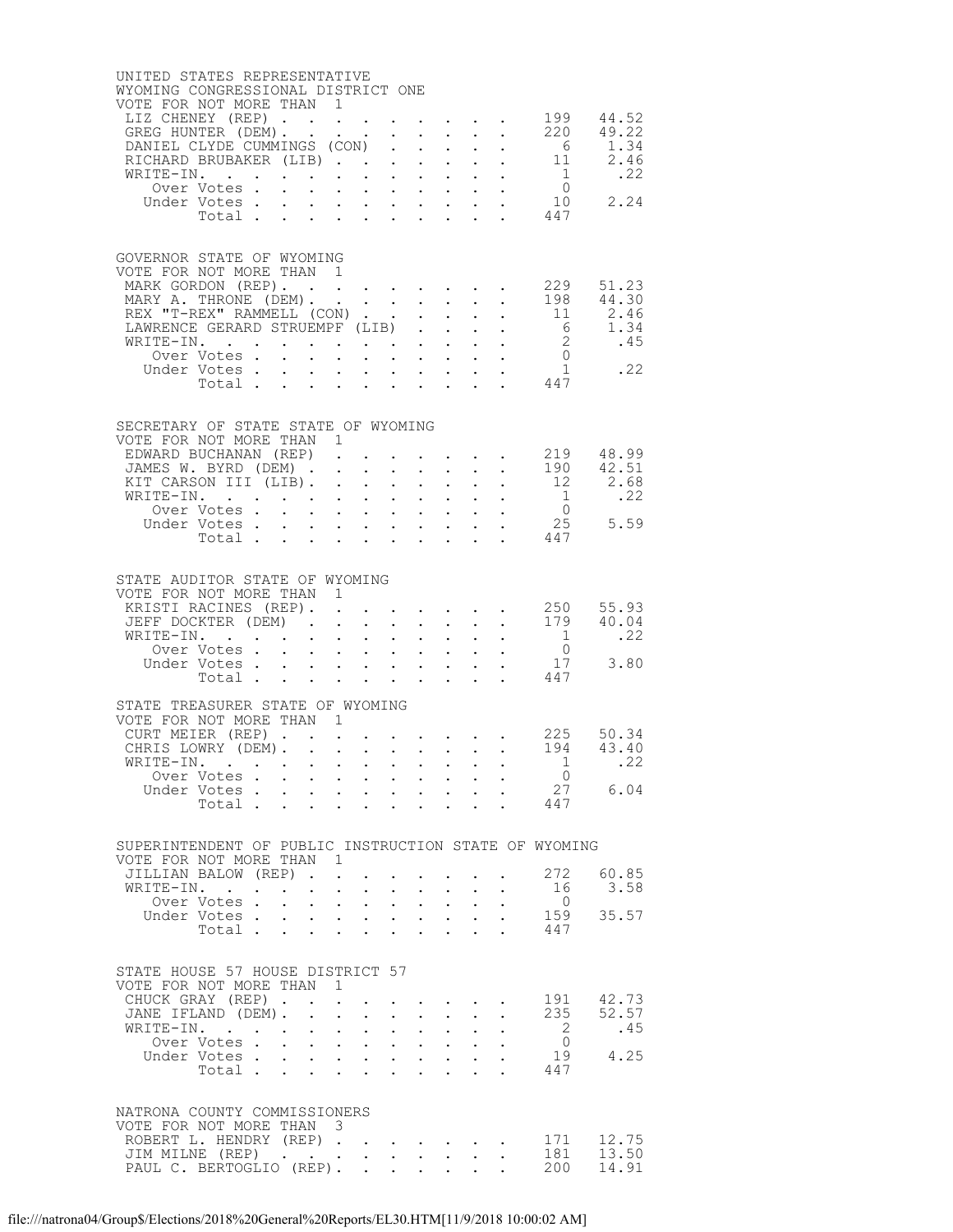|            | TERRY WINGERTER (DEM)<br>RICHARD "RICK" YOUNG (IND). .<br>WRITE-IN.                                                                                                                                                                |        |                                                    |                                                                                                                                                  |                                                            |                                                    | $\sim$ $\sim$                                 | $\mathbf{L}$                                                         |                      | $\mathbf{L}$ and $\mathbf{L}$<br>$\mathbf{A}^{\text{max}}$ , and $\mathbf{A}^{\text{max}}$ | 232<br>121<br>$\frac{3}{0}$                 | 17.30<br>9.02<br>.22 |
|------------|------------------------------------------------------------------------------------------------------------------------------------------------------------------------------------------------------------------------------------|--------|----------------------------------------------------|--------------------------------------------------------------------------------------------------------------------------------------------------|------------------------------------------------------------|----------------------------------------------------|-----------------------------------------------|----------------------------------------------------------------------|----------------------|--------------------------------------------------------------------------------------------|---------------------------------------------|----------------------|
|            | Over Votes<br>Under Votes<br>The Line Corporation of the Corporation of the Corporation of the Corporation of the Corporation of the Corporation of the Corporation of the Corporation of the Corporation of the Corporation of th |        |                                                    |                                                                                                                                                  |                                                            |                                                    |                                               |                                                                      |                      |                                                                                            |                                             |                      |
|            | NATRONA COUNTY CORONER<br>VOTE FOR NOT MORE THAN 1<br>CONNIE JACOBSON (REP)                                                                                                                                                        |        |                                                    |                                                                                                                                                  |                                                            |                                                    |                                               |                                                                      |                      |                                                                                            | 329                                         | 73.60                |
|            | WRITE-IN.<br>Over Votes .                                                                                                                                                                                                          |        | $\mathbf{r}$ , and $\mathbf{r}$ , and $\mathbf{r}$ |                                                                                                                                                  | $\mathbf{r} = \mathbf{r} + \mathbf{r}$ .                   | $\sim$<br>$\mathbf{z} = \mathbf{z} + \mathbf{z}$ . | $\sim$                                        | $\sim$ $-$<br>$\sim 10^{-11}$                                        |                      |                                                                                            | $4\overline{4}$<br>$\overline{0}$           | .89                  |
|            | Under Votes<br>Total $\cdots$                                                                                                                                                                                                      |        |                                                    |                                                                                                                                                  |                                                            |                                                    |                                               |                                                                      |                      |                                                                                            | 114<br>447                                  | 25.50                |
|            | SEVENTH JUDICIAL DISTRICT ATTORNEY NATRONA<br>VOTE FOR NOT MORE THAN 1                                                                                                                                                             |        |                                                    |                                                                                                                                                  |                                                            |                                                    |                                               |                                                                      |                      |                                                                                            |                                             |                      |
|            | DAN ITZEN (REP)<br>WRITE-IN.                                                                                                                                                                                                       |        |                                                    | $\mathbf{L}$                                                                                                                                     |                                                            |                                                    |                                               | $\mathbf{z} = \left\{ \mathbf{z}_1, \ldots, \mathbf{z}_n \right\}$ . |                      | $\mathbf{z} = \mathbf{z} + \mathbf{z}$                                                     | $\begin{matrix} 7 \\ 0 \end{matrix}$        | 290 64.88<br>1.57    |
|            | Over Votes                                                                                                                                                                                                                         |        |                                                    |                                                                                                                                                  | $\mathbf{L}$ and $\mathbf{L}$                              | $\ddot{\phantom{0}}$                               | $\sim$                                        | $\sim$ 100 $\pm$                                                     |                      |                                                                                            | 150<br>447                                  | 33.56                |
|            | NATRONA COUNTY SHERIFF                                                                                                                                                                                                             |        |                                                    |                                                                                                                                                  |                                                            |                                                    |                                               |                                                                      |                      |                                                                                            |                                             |                      |
|            | VOTE FOR NOT MORE THAN 1<br>GUS HOLBROOK (REP)                                                                                                                                                                                     |        |                                                    |                                                                                                                                                  |                                                            |                                                    |                                               |                                                                      |                      |                                                                                            | $\cdot$ $\cdot$ $\cdot$ $\cdot$ $\cdot$ 295 | 66.00                |
|            | WRITE-IN.<br>Over Votes                                                                                                                                                                                                            |        |                                                    |                                                                                                                                                  |                                                            | $\sim$                                             | $\sim$                                        | $\sim$ 100 $\pm$                                                     |                      | $\mathbf{u} = \mathbf{u} + \mathbf{u} + \mathbf{u} + \mathbf{u} + \mathbf{u}$              | $\begin{matrix} 6 \\ 0 \end{matrix}$        | 1.34                 |
|            |                                                                                                                                                                                                                                    |        |                                                    |                                                                                                                                                  |                                                            |                                                    |                                               |                                                                      |                      |                                                                                            | 146<br>447                                  | 32.66                |
|            | NATRONA COUNTY CLERK<br>VOTE FOR NOT MORE THAN 1                                                                                                                                                                                   |        |                                                    |                                                                                                                                                  |                                                            |                                                    |                                               |                                                                      |                      |                                                                                            |                                             |                      |
|            | TRACY GOOD (REP)<br>WRITE-IN.                                                                                                                                                                                                      |        | $\ddot{\phantom{0}}$                               | $\sim$ $\sim$                                                                                                                                    | $\mathbf{L}$ and $\mathbf{L}$                              | $\sim$                                             |                                               | <b>Contract Contract Contract</b>                                    |                      |                                                                                            | 296<br>$\begin{matrix} 8 \\ 0 \end{matrix}$ | 66.22<br>1.79        |
|            | Over Votes<br>Under Votes                                                                                                                                                                                                          |        |                                                    |                                                                                                                                                  |                                                            | $\mathcal{L}^{\text{max}}$                         | $\sim 10^{-11}$                               | $\sim 10^{-11}$                                                      |                      | $\mathbf{L}^{\text{max}}$ , $\mathbf{L}^{\text{max}}$                                      | 143                                         | 31.99                |
|            | Total $\cdots$                                                                                                                                                                                                                     |        |                                                    |                                                                                                                                                  |                                                            |                                                    |                                               |                                                                      |                      |                                                                                            | 447                                         |                      |
|            | NATRONA COUNTY TREASURER<br>VOTE FOR NOT MORE THAN 1                                                                                                                                                                               |        |                                                    |                                                                                                                                                  |                                                            |                                                    |                                               |                                                                      |                      |                                                                                            |                                             |                      |
|            | TOM DOYLE (REP)<br>WRITE-IN.                                                                                                                                                                                                       |        |                                                    |                                                                                                                                                  |                                                            |                                                    |                                               |                                                                      |                      | $\mathbf{z} = \mathbf{z} + \mathbf{z} + \mathbf{z} + \mathbf{z} + \mathbf{z}$              | $\cdot$ 309 69.13<br>$\overline{3}$         | .67                  |
|            | Over Votes<br>Under Votes<br>Total $\cdots$                                                                                                                                                                                        |        |                                                    |                                                                                                                                                  |                                                            | $\sim$                                             | $\sim 10^{-11}$                               | $\mathcal{L}^{\text{max}}$<br>$\sim$ 100 $\pm$                       |                      | $\mathbf{L}^{\text{max}}$ , where $\mathbf{L}^{\text{max}}$                                | $\overline{0}$<br>135<br>447                | 30.20                |
|            | NATRONA COUNTY ASSESSOR<br>VOTE FOR NOT MORE THAN 1                                                                                                                                                                                |        |                                                    |                                                                                                                                                  |                                                            |                                                    |                                               |                                                                      |                      |                                                                                            |                                             |                      |
|            | MATTHEW KEATING (REP)<br>WRITE-IN.                                                                                                                                                                                                 |        |                                                    |                                                                                                                                                  | $\mathbf{L}$ and $\mathbf{L}$<br>$\mathbf{L} = \mathbf{L}$ |                                                    |                                               |                                                                      |                      |                                                                                            | 246<br>45                                   | 55.03<br>10.07       |
|            | Over Votes.<br>Under Votes .                                                                                                                                                                                                       |        | $\mathbf{r}$                                       | $\mathbf{L}^{\text{max}}$ , and $\mathbf{L}^{\text{max}}$<br>$\mathbf{r}$ , and $\mathbf{r}$ , and $\mathbf{r}$ , and $\mathbf{r}$               |                                                            | $\ddot{\phantom{0}}$                               | $\sim 10$                                     | $\sim 10^{-11}$                                                      |                      |                                                                                            | $\overline{0}$<br>156                       | 34.90                |
|            | Total .                                                                                                                                                                                                                            |        | $\mathbf{L}$ and $\mathbf{L}$                      | $\mathbf{L}$                                                                                                                                     | $\sim$                                                     | $\ddot{\phantom{0}}$                               | $\ddot{\phantom{a}}$                          | $\sim$                                                               |                      |                                                                                            | 447                                         |                      |
|            | NATRONA COUNTY CLERK OF DISTRICT COURT<br>VOTE FOR NOT MORE THAN                                                                                                                                                                   |        |                                                    | -1                                                                                                                                               |                                                            |                                                    |                                               |                                                                      |                      |                                                                                            |                                             |                      |
|            | ANNE VOLIN (REP)<br>WRITE-IN. .                                                                                                                                                                                                    | $\sim$ | $\ddot{\phantom{0}}$                               | $\mathbf{A}^{\text{max}}$ , and $\mathbf{A}^{\text{max}}$                                                                                        |                                                            | $\ddot{\phantom{0}}$                               | $\sim$ $-$                                    |                                                                      |                      |                                                                                            | 306<br>3                                    | 68.46<br>.67         |
|            | Over Votes.<br>Under Votes                                                                                                                                                                                                         |        |                                                    | $\mathbf{r} = \mathbf{r} + \mathbf{r} + \mathbf{r} + \mathbf{r}$                                                                                 |                                                            | $\ddot{\phantom{0}}$<br>$\mathbf{L}^{\text{max}}$  | $\mathcal{L}^{\text{max}}$<br>$\sim 10^{-10}$ | $\sim$ $-$                                                           | $\ddot{\phantom{0}}$ |                                                                                            | $\overline{0}$<br>138                       | 30.87                |
|            | Total .                                                                                                                                                                                                                            |        | $\mathbb{R}^n$ and $\mathbb{R}^n$                  |                                                                                                                                                  |                                                            |                                                    |                                               |                                                                      |                      |                                                                                            | 447                                         |                      |
|            | DISTRICT COURT JUDGE<br>VOTE FOR NOT MORE THAN                                                                                                                                                                                     |        |                                                    | 1                                                                                                                                                |                                                            |                                                    |                                               |                                                                      |                      |                                                                                            |                                             |                      |
| Yes<br>No. | $\sim$ $\sim$ $\sim$ $\sim$ $\sim$                                                                                                                                                                                                 |        |                                                    | $\ddot{\phantom{0}}$                                                                                                                             | $\mathbf{L}$ and $\mathbf{L}$                              |                                                    |                                               |                                                                      |                      |                                                                                            | 325<br>54                                   | 72.71<br>12.08       |
|            | Over Votes.<br>Under Votes .                                                                                                                                                                                                       |        |                                                    | $\mathbf{r} = \mathbf{r} + \mathbf{r} + \mathbf{r}$ . The set of $\mathbf{r}$<br>$\mathbf{r}$ and $\mathbf{r}$ and $\mathbf{r}$ and $\mathbf{r}$ |                                                            | $\mathcal{L}^{\mathcal{L}}$<br>$\mathbf{L}$        | $\sim$ $-$<br>$\ddot{\phantom{0}}$            | $\mathcal{L}^{\text{max}}$                                           |                      |                                                                                            | $\overline{0}$<br>68                        | 15.21                |
|            | Total .                                                                                                                                                                                                                            |        | $\mathbf{L}$                                       | $\mathbf{L}$<br>$\sim$ 100 $\pm$                                                                                                                 | $\ddot{\phantom{0}}$                                       | $\ddot{\phantom{a}}$                               |                                               |                                                                      | $\sim$               |                                                                                            | 447                                         |                      |

CIRCUIT COURT JUDGE VOTE FOR NOT MORE THAN 1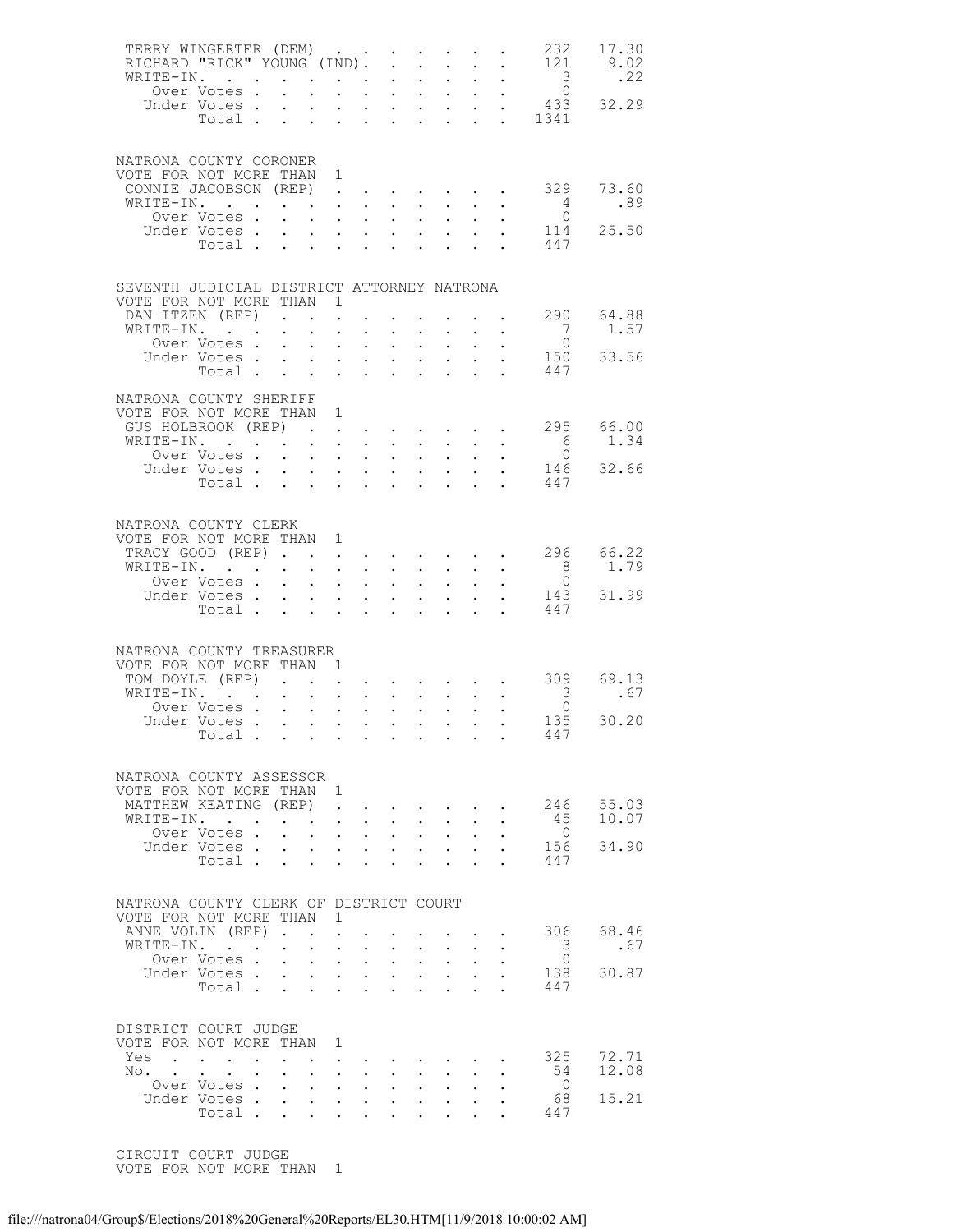| Yes<br>$\mathbb{N} \circ \cdot \cdot \cdot \cdot \cdot$                          |                             |                 |                                                                                                                         |                                                           | $\mathbf{u} = \mathbf{u} + \mathbf{u} + \mathbf{u} + \mathbf{u} + \mathbf{u} + \mathbf{u} + \mathbf{u} + \mathbf{u} + \mathbf{u}$ |                                                             |                           |                                                                                                                        |                           |                                                             | . 297                             | 66.44<br>12.08                                             |
|----------------------------------------------------------------------------------|-----------------------------|-----------------|-------------------------------------------------------------------------------------------------------------------------|-----------------------------------------------------------|-----------------------------------------------------------------------------------------------------------------------------------|-------------------------------------------------------------|---------------------------|------------------------------------------------------------------------------------------------------------------------|---------------------------|-------------------------------------------------------------|-----------------------------------|------------------------------------------------------------|
|                                                                                  | Over Votes                  |                 |                                                                                                                         |                                                           |                                                                                                                                   |                                                             |                           |                                                                                                                        |                           |                                                             | $\begin{matrix}54\\0\end{matrix}$ |                                                            |
|                                                                                  | Under Votes                 |                 |                                                                                                                         |                                                           | <b>All Contracts</b>                                                                                                              | $\mathbf{L}^{\text{max}}$                                   |                           | $\mathbf{z} = \mathbf{z} + \mathbf{z}$ .                                                                               | $\mathbf{L}^{\text{max}}$ |                                                             | - 96<br>447                       | 21.48                                                      |
|                                                                                  | Total .                     |                 | $\mathbf{r} = \mathbf{r}$                                                                                               |                                                           | $\mathbf{r}$ $\mathbf{r}$                                                                                                         |                                                             |                           |                                                                                                                        |                           |                                                             |                                   |                                                            |
| CASPER CITY COUNCIL WARD I CASPER CITY WARD 1                                    |                             |                 |                                                                                                                         |                                                           |                                                                                                                                   |                                                             |                           |                                                                                                                        |                           |                                                             |                                   |                                                            |
| VOTE FOR NOT MORE THAN 1<br>JACOUIE R. ANDERSON                                  |                             |                 |                                                                                                                         |                                                           |                                                                                                                                   |                                                             |                           |                                                                                                                        |                           |                                                             |                                   | 141 31.54                                                  |
| KHRYSTYN LUTZ                                                                    |                             |                 |                                                                                                                         |                                                           | $\sim 10^{-11}$                                                                                                                   | $\mathbf{L}^{\text{max}}$                                   |                           | $\mathbf{A}^{\text{max}}$ , and $\mathbf{A}^{\text{max}}$                                                              |                           | $\mathbf{z} = \mathbf{z} + \mathbf{z}$ , where $\mathbf{z}$ |                                   | 173 38.70                                                  |
| WRITE-IN.                                                                        |                             |                 | $\ddot{\phantom{0}}$                                                                                                    | $\ddot{\phantom{0}}$                                      | $\sim$ $-$                                                                                                                        | $\ddot{\phantom{0}}$                                        | $\mathbf{L}^{\text{max}}$ | $\ddot{\phantom{0}}$                                                                                                   |                           |                                                             | $\overline{\phantom{a}}$          | .45                                                        |
|                                                                                  | Over Votes.<br>Under Votes. |                 | $\mathcal{L}^{\mathcal{L}}$<br>$\ddot{\phantom{0}}$<br>$\mathbf{r} = \mathbf{r} + \mathbf{r} + \mathbf{r} + \mathbf{r}$ |                                                           | $\mathcal{L}(\mathbf{z})$ and $\mathcal{L}(\mathbf{z})$ .                                                                         | $\ddot{\phantom{a}}$                                        |                           | $\mathbf{L}^{\text{max}}$ , and $\mathbf{L}^{\text{max}}$<br>$\mathbf{L}^{\text{max}}$ , and $\mathbf{L}^{\text{max}}$ | $\ddot{\phantom{a}}$      |                                                             | $\bigcirc$                        | 131 29.31                                                  |
|                                                                                  | Total                       |                 |                                                                                                                         | $\mathbf{L} = \mathbf{L}$                                 | $\sim$ 100 $\pm$                                                                                                                  | $\ddot{\phantom{0}}$                                        | $\mathbf{L}$              | $\ddot{\phantom{0}}$                                                                                                   | $\ddot{\phantom{0}}$      |                                                             | 447                               |                                                            |
|                                                                                  |                             |                 |                                                                                                                         |                                                           |                                                                                                                                   |                                                             |                           |                                                                                                                        |                           |                                                             |                                   |                                                            |
| CASPER CITY COUNCIL WARD I (UNEXPIRED)                                           |                             |                 |                                                                                                                         |                                                           |                                                                                                                                   |                                                             |                           |                                                                                                                        |                           |                                                             |                                   |                                                            |
| CASPER CITY WARD 1                                                               |                             |                 |                                                                                                                         |                                                           |                                                                                                                                   |                                                             |                           |                                                                                                                        |                           |                                                             |                                   |                                                            |
| VOTE FOR NOT MORE THAN 1<br>MICHAEL E. HUBER.                                    |                             |                 |                                                                                                                         |                                                           |                                                                                                                                   |                                                             |                           |                                                                                                                        |                           |                                                             |                                   |                                                            |
| AIMEE KIDD                                                                       |                             |                 | $\mathbf{L}$                                                                                                            |                                                           | $\mathbf{z} = \mathbf{z} + \mathbf{z}$ .<br><b>Carl Carl Control</b>                                                              |                                                             |                           | $\mathcal{L}^{\text{max}}$                                                                                             |                           |                                                             |                                   | $\cdot$ 245 54.81<br>$\cdot$ 122 27.29                     |
| WRITE-IN.                                                                        |                             |                 | $\mathbf{L}^{\text{max}}$                                                                                               |                                                           | $\mathbf{z} = \mathbf{z} + \mathbf{z} + \mathbf{z}$                                                                               | $\bullet$ .                                                 |                           | $\mathbf{L}^{\text{max}}$ , and $\mathbf{L}^{\text{max}}$                                                              |                           |                                                             | $\frac{2}{0}$                     | .45                                                        |
|                                                                                  | Over Votes .<br>Under Votes |                 | $\sim$                                                                                                                  |                                                           | $\mathbf{r}$ , $\mathbf{r}$ , $\mathbf{r}$                                                                                        |                                                             |                           | $\ddot{\phantom{0}}$                                                                                                   |                           |                                                             | 78                                | 17.45                                                      |
|                                                                                  | Total                       |                 | $\mathbf{L}$                                                                                                            |                                                           | $\mathbf{u}^{\prime}=\mathbf{u}^{\prime}$ , where $\mathbf{u}^{\prime}=\mathbf{u}^{\prime}$<br>$\mathbf{r}$                       | $\mathbf{L}^{\text{max}}$                                   |                           | $\mathbf{A}^{(1)}$ and $\mathbf{A}^{(2)}$ and                                                                          |                           |                                                             | 447                               |                                                            |
|                                                                                  |                             |                 |                                                                                                                         |                                                           |                                                                                                                                   |                                                             |                           |                                                                                                                        |                           |                                                             |                                   |                                                            |
| CASPER COLLEGE DISTRICT BOARD OF TRUSTEE NATRONA                                 |                             |                 |                                                                                                                         |                                                           |                                                                                                                                   |                                                             |                           |                                                                                                                        |                           |                                                             |                                   |                                                            |
| VOTE FOR NOT MORE THAN 3                                                         |                             |                 |                                                                                                                         |                                                           |                                                                                                                                   |                                                             |                           |                                                                                                                        |                           |                                                             |                                   |                                                            |
| KATHY DOLAN.                                                                     |                             |                 |                                                                                                                         |                                                           | <b>All Carl Carl Control</b>                                                                                                      |                                                             |                           | $\mathbf{z} = \mathbf{z} + \mathbf{z} + \mathbf{z} + \mathbf{z}$                                                       |                           |                                                             |                                   | 222 16.55<br>$203$ $15.14$                                 |
| TIM S. KUGLER .<br>SUE SCHILLING.                                                |                             |                 | $\sim$<br>$\mathcal{L}^{\text{max}}$<br>$\ddot{\phantom{0}}$                                                            | $\ddot{\phantom{0}}$<br>$\sim 10^{-11}$                   | $\sim$<br>$\sim 10$                                                                                                               | $\ddot{\phantom{0}}$<br>$\ddot{\phantom{0}}$                |                           | $\ddot{\phantom{0}}$<br>$\mathbf{L}^{\text{max}}$ , $\mathbf{L}^{\text{max}}$                                          | $\mathbf{L}^{\text{max}}$ |                                                             | . 256                             | 19.09                                                      |
| WRITE-IN. .                                                                      |                             |                 |                                                                                                                         |                                                           | $\mathbf{r}$ and $\mathbf{r}$ and $\mathbf{r}$                                                                                    | $\ddot{\phantom{0}}$                                        | $\mathbf{L}^{\text{max}}$ | $\ddot{\phantom{0}}$                                                                                                   |                           |                                                             | $6\overline{6}$                   | .45                                                        |
|                                                                                  | Over Votes                  |                 | $\mathbf{L}^{\text{max}}$                                                                                               |                                                           | $\mathcal{L}(\mathcal{A})$ and $\mathcal{L}(\mathcal{A})$ .                                                                       | $\mathcal{L}^{\text{max}}$                                  |                           | $\mathbf{L}^{\text{max}}$ , and $\mathbf{L}^{\text{max}}$                                                              |                           |                                                             | $\bigcirc$                        | $\begin{array}{cccc} . & 0 \\ . & 654 & 48.77 \end{array}$ |
|                                                                                  | Under Votes<br>Total        |                 |                                                                                                                         |                                                           | $\mathbf{r}$ and $\mathbf{r}$ and $\mathbf{r}$<br>$\mathbf{r} = \mathbf{r} + \mathbf{r}$                                          | $\ddot{\phantom{0}}$                                        |                           | $\cdot$ $\cdot$ $\cdot$ $\cdot$<br>$\cdot$ $\cdot$ $\cdot$                                                             | $\ddot{\phantom{0}}$      |                                                             | . 1341                            |                                                            |
|                                                                                  |                             |                 |                                                                                                                         |                                                           |                                                                                                                                   |                                                             |                           |                                                                                                                        |                           |                                                             |                                   |                                                            |
| CASPER COLLEGE DISTRICT BOARD OF TRUSTEE NATRONA                                 |                             |                 |                                                                                                                         |                                                           |                                                                                                                                   |                                                             |                           |                                                                                                                        |                           |                                                             |                                   |                                                            |
| VOTE FOR NOT MORE THAN 1                                                         |                             |                 |                                                                                                                         |                                                           |                                                                                                                                   |                                                             |                           |                                                                                                                        |                           |                                                             |                                   |                                                            |
| STEVE DEGENFELDER.                                                               |                             |                 |                                                                                                                         |                                                           |                                                                                                                                   |                                                             |                           |                                                                                                                        |                           |                                                             | 257                               | 57.49                                                      |
| WRITE-IN. .                                                                      | Over Votes .                |                 | $\mathbf{z} = \mathbf{z} + \mathbf{z}$ , where $\mathbf{z} = \mathbf{z} + \mathbf{z}$<br>$\mathbf{r}$                   |                                                           | $\mathbf{r} = \mathbf{r} \cdot \mathbf{r}$ , where $\mathbf{r} = \mathbf{r} \cdot \mathbf{r}$                                     | $\bullet$ .<br>$\ddot{\phantom{0}}$                         |                           | $\mathbf{z} = \mathbf{z} + \mathbf{z}$<br>$\mathbf{L}^{\text{max}}$                                                    |                           |                                                             | 3<br>$\overline{0}$               | .67                                                        |
|                                                                                  | Under Votes                 |                 |                                                                                                                         |                                                           | $\mathbf{r} = \mathbf{r} + \mathbf{r}$                                                                                            | $\ddot{\phantom{0}}$                                        |                           | $\mathbf{L}^{\text{max}}$ , $\mathbf{L}^{\text{max}}$                                                                  | $\mathbf{L}^{\text{max}}$ | $\ddot{\phantom{0}}$                                        | 187                               | 41.83                                                      |
|                                                                                  | Total .                     |                 | $\mathbf{L}$<br>$\mathbf{L}$                                                                                            |                                                           | $\mathbf{L}$ $\mathbf{L}$                                                                                                         |                                                             |                           |                                                                                                                        |                           |                                                             | 447                               |                                                            |
|                                                                                  |                             |                 |                                                                                                                         |                                                           |                                                                                                                                   |                                                             |                           |                                                                                                                        |                           |                                                             |                                   |                                                            |
| COUNTY SCHOOL DISTRICT #1 BOARD OF TRUST                                         |                             |                 |                                                                                                                         |                                                           |                                                                                                                                   |                                                             |                           |                                                                                                                        |                           |                                                             |                                   |                                                            |
| SCHOOL DISTRICT 1<br>VOTE FOR NOT MORE THAN                                      |                             |                 |                                                                                                                         | -4                                                        |                                                                                                                                   |                                                             |                           |                                                                                                                        |                           |                                                             |                                   |                                                            |
| CAMERON ALLEN                                                                    |                             |                 |                                                                                                                         |                                                           |                                                                                                                                   |                                                             |                           |                                                                                                                        |                           |                                                             | 93                                | 5.20                                                       |
| DAVID APPLEGATE<br>CLARK JENSEN                                                  |                             | $\sim 10^{-10}$ | $\ddot{\phantom{a}}$<br>$\mathbf{L}$                                                                                    | $\sim 10^{-11}$                                           | $\sim$ $-$                                                                                                                        |                                                             | $\ddot{\phantom{0}}$      |                                                                                                                        |                           |                                                             | 174<br>87                         | 9.73<br>4.87                                               |
| GERALD "DOC" KING.                                                               |                             |                 |                                                                                                                         | $\mathbf{L}$<br>$\mathbf{L}^{\text{max}}$                 | $\sim$<br>$\sim$ $-$                                                                                                              |                                                             | $\bullet$ .               |                                                                                                                        |                           |                                                             | 55                                | 3.08                                                       |
| TRAVIS MARSHALL.                                                                 |                             |                 |                                                                                                                         | $\mathbf{L}$                                              | $\sim$                                                                                                                            |                                                             |                           |                                                                                                                        |                           |                                                             | 92                                | 5.15                                                       |
| DEBBIE MCCULLAR<br>KIANNA SMITH                                                  |                             | $\mathbf{r}$    | $\mathcal{L}^{\text{max}}$<br>$\ddot{\phantom{0}}$<br>$\sim$                                                            | $\sim 10^{-11}$<br>$\ddot{\phantom{a}}$                   | $\sim$ $-$<br>$\sim$                                                                                                              | $\ddot{\phantom{0}}$                                        | $\ddot{\phantom{0}}$      | $\ddot{\phantom{0}}$<br>$\ddot{\phantom{a}}$                                                                           |                           |                                                             | 177<br>146                        | 9.90<br>8.17                                               |
| WRITE-IN.                                                                        |                             |                 | $\mathbf{L}^{\text{max}}$                                                                                               |                                                           | $\mathcal{L}^{\text{max}}$ , where $\mathcal{L}^{\text{max}}$                                                                     | $\ddot{\phantom{0}}$                                        | $\mathbf{L}^{\text{max}}$ | $\mathbb{Z}^{\mathbb{Z}^{\times}}$                                                                                     |                           |                                                             | 7                                 | .39                                                        |
|                                                                                  | Over Votes                  |                 |                                                                                                                         |                                                           |                                                                                                                                   |                                                             |                           |                                                                                                                        |                           |                                                             | 4                                 | .22                                                        |
|                                                                                  | Under Votes.<br>Total.      |                 | $\mathcal{L}^{\text{max}}$                                                                                              | $\mathbf{L}^{\text{max}}$ , and $\mathbf{L}^{\text{max}}$ | $\sim$ $-$                                                                                                                        | $\ddot{\phantom{0}}$                                        | $\mathbf{z} = \mathbf{z}$ | $\mathbf{L}^{\text{max}}$                                                                                              | $\mathbf{L}^{\text{max}}$ |                                                             | 953<br>1788                       | 53.30                                                      |
|                                                                                  |                             |                 |                                                                                                                         |                                                           |                                                                                                                                   |                                                             |                           |                                                                                                                        |                           |                                                             |                                   |                                                            |
| COUNTY RURAL CONSERVATION DISTRICT SUPER<br>NATRONA COUNTY CONSERVATION DISTRICT |                             |                 |                                                                                                                         |                                                           |                                                                                                                                   |                                                             |                           |                                                                                                                        |                           |                                                             |                                   |                                                            |
| VOTE FOR NOT MORE THAN 2                                                         |                             |                 |                                                                                                                         |                                                           |                                                                                                                                   |                                                             |                           |                                                                                                                        |                           |                                                             |                                   |                                                            |
| ANDREW C. ANDERSON                                                               |                             |                 |                                                                                                                         | $\sim$ $-$                                                |                                                                                                                                   |                                                             |                           |                                                                                                                        |                           |                                                             | 168                               | 18.79                                                      |
| TAMMY COBB<br>WRITE-IN.                                                          |                             |                 | $\mathbf{L}^{\text{max}}$                                                                                               | $\bullet$ .                                               | $\sim$ $-$                                                                                                                        |                                                             |                           | $\mathbb{Z}^{\mathbb{Z}^{\times}}$                                                                                     |                           |                                                             | 187<br>2                          | 20.92<br>.22                                               |
|                                                                                  | Over Votes.                 |                 | $\mathbf{r}$ , $\mathbf{r}$ , $\mathbf{r}$ , $\mathbf{r}$                                                               |                                                           | $\Delta \sim 100$                                                                                                                 | $\mathcal{L}^{(1)}$<br>$\mathbf{L} = \mathbf{L}$            | $\mathcal{L}^{(1)}$       | $\ddot{\phantom{0}}$                                                                                                   |                           |                                                             | $\Omega$                          |                                                            |
|                                                                                  | Under Votes                 |                 |                                                                                                                         |                                                           |                                                                                                                                   | $\ddot{\phantom{0}}$                                        |                           | $\mathbf{L}^{\text{max}}$ , $\mathbf{L}^{\text{max}}$                                                                  |                           |                                                             | 537                               | 60.07                                                      |
|                                                                                  | Total                       |                 |                                                                                                                         |                                                           |                                                                                                                                   |                                                             |                           |                                                                                                                        |                           |                                                             | 894                               |                                                            |
|                                                                                  |                             |                 |                                                                                                                         |                                                           |                                                                                                                                   |                                                             |                           |                                                                                                                        |                           |                                                             |                                   |                                                            |
| 1 CENT SALES TAX                                                                 |                             |                 |                                                                                                                         |                                                           |                                                                                                                                   |                                                             |                           |                                                                                                                        |                           |                                                             |                                   |                                                            |
| VOTE FOR NOT MORE THAN 1<br>For the County Sales and Use Ta.                     |                             |                 |                                                                                                                         |                                                           |                                                                                                                                   |                                                             |                           |                                                                                                                        |                           | $\mathbf{r} = \mathbf{r} + \mathbf{r} + \mathbf{r}$ .       | 381                               | 85.23                                                      |
| Against the County Sales and Us.                                                 |                             |                 |                                                                                                                         |                                                           |                                                                                                                                   |                                                             |                           | $\mathbf{L}$                                                                                                           |                           |                                                             | 47                                | 10.51                                                      |
|                                                                                  | Over Votes<br>Under Votes.  |                 | $\sim$<br>$\mathbf{L}$                                                                                                  | $\sim$                                                    | $\bullet$ . $\bullet$<br>$\sim$                                                                                                   | $\bullet$ . In the set of $\bullet$<br>$\ddot{\phantom{0}}$ | $\mathbf{L}^{\text{max}}$ | $\mathbf{L}^{\text{max}}$<br>$\mathbf{L}^{\text{max}}$                                                                 |                           |                                                             | $\overline{0}$<br>19              | 4.25                                                       |
|                                                                                  | Total .                     |                 |                                                                                                                         |                                                           | $\mathbf{z} = \left\{ \mathbf{z}_1, \ldots, \mathbf{z}_n \right\}$ .                                                              |                                                             |                           |                                                                                                                        |                           |                                                             | 447                               |                                                            |
|                                                                                  |                             |                 |                                                                                                                         |                                                           |                                                                                                                                   |                                                             |                           |                                                                                                                        |                           |                                                             |                                   |                                                            |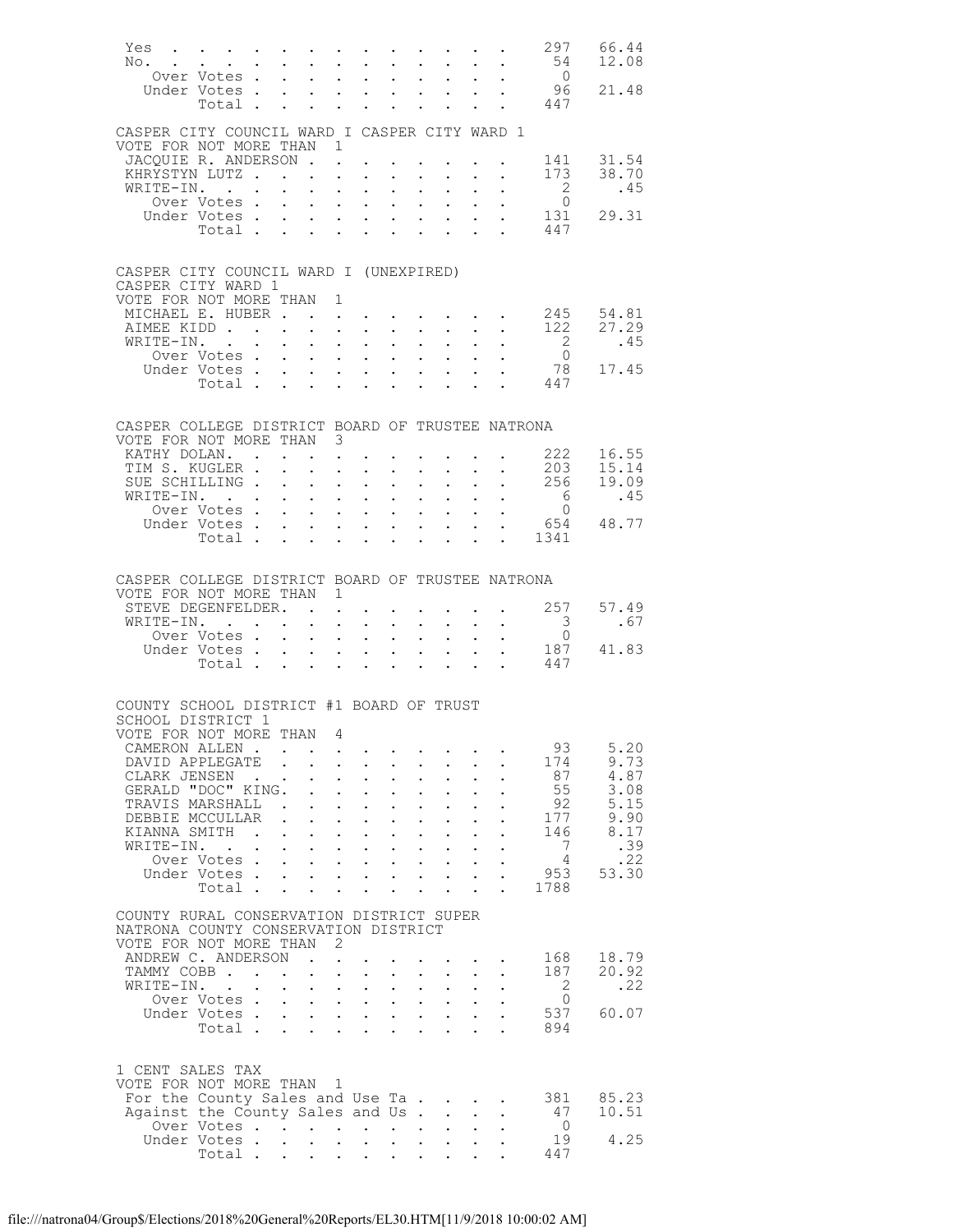| LODGING TAX<br>VOTE FOR NOT MORE THAN 1<br>For the County Lodging Tax. 351 78.52<br>Against the County Lodging Tax. 66 14.77<br>Over Votes 0                                      |                |                      |                                           |                                                                                                                                                                            |              |                                                                 |                  |                                      |                                            | Under Votes 30 6.71<br>Total 447 |  |
|-----------------------------------------------------------------------------------------------------------------------------------------------------------------------------------|----------------|----------------------|-------------------------------------------|----------------------------------------------------------------------------------------------------------------------------------------------------------------------------|--------------|-----------------------------------------------------------------|------------------|--------------------------------------|--------------------------------------------|----------------------------------|--|
|                                                                                                                                                                                   |                |                      |                                           |                                                                                                                                                                            |              |                                                                 |                  |                                      |                                            |                                  |  |
| $0106$ 1-6                                                                                                                                                                        |                |                      |                                           |                                                                                                                                                                            |              |                                                                 |                  |                                      |                                            |                                  |  |
| REGISTERED VOTERS - TOTAL                                                                                                                                                         |                |                      |                                           |                                                                                                                                                                            |              |                                                                 |                  |                                      | $\cdot$ $\cdot$ 1234                       | VOTES PERCENT                    |  |
| BALLOTS CAST - TOTAL. 818                                                                                                                                                         |                |                      |                                           |                                                                                                                                                                            |              |                                                                 |                  |                                      |                                            |                                  |  |
| BALLOTS CAST - BLANK.                                                                                                                                                             |                |                      |                                           |                                                                                                                                                                            |              |                                                                 |                  |                                      | $\overline{0}$                             |                                  |  |
| $\begin{tabular}{ccccccccc} VOTER TURNOUT & - TOTAL & . & . & . & . & . & . & . & . & 66.29 \\ VOTER TURNOUT & - BLANK & . & . & . & . & . & . & . & . & . & . & . \end{tabular}$ |                |                      |                                           |                                                                                                                                                                            |              |                                                                 |                  |                                      |                                            |                                  |  |
|                                                                                                                                                                                   |                |                      |                                           |                                                                                                                                                                            |              |                                                                 |                  |                                      |                                            |                                  |  |
| UNITED STATES SENATOR FEDERAL DISTRICT                                                                                                                                            |                |                      |                                           |                                                                                                                                                                            |              |                                                                 |                  |                                      |                                            |                                  |  |
| VOTE FOR NOT MORE THAN 1                                                                                                                                                          |                |                      |                                           |                                                                                                                                                                            |              |                                                                 |                  |                                      |                                            |                                  |  |
| JOHN BARRASSO (REP) 512 62.59<br>GARY TRAUNER (DEM) 265 32.40                                                                                                                     |                |                      |                                           |                                                                                                                                                                            |              |                                                                 |                  |                                      |                                            |                                  |  |
|                                                                                                                                                                                   |                |                      |                                           |                                                                                                                                                                            |              |                                                                 |                  |                                      |                                            |                                  |  |
|                                                                                                                                                                                   |                |                      |                                           |                                                                                                                                                                            |              |                                                                 |                  |                                      |                                            |                                  |  |
|                                                                                                                                                                                   |                |                      |                                           |                                                                                                                                                                            |              |                                                                 |                  |                                      |                                            |                                  |  |
|                                                                                                                                                                                   |                |                      |                                           |                                                                                                                                                                            |              |                                                                 |                  |                                      |                                            |                                  |  |
|                                                                                                                                                                                   |                |                      |                                           |                                                                                                                                                                            |              |                                                                 |                  |                                      |                                            |                                  |  |
| UNITED STATES REPRESENTATIVE<br>WYOMING CONGRESSIONAL DISTRICT ONE<br>VOTE FOR NOT MORE THAN 1                                                                                    |                |                      |                                           |                                                                                                                                                                            |              |                                                                 |                  |                                      |                                            |                                  |  |
| LIZ CHENEY (REP) 495 60.51<br>GREG HUNTER (DEM) 251 30.68                                                                                                                         |                |                      |                                           |                                                                                                                                                                            |              |                                                                 |                  |                                      |                                            |                                  |  |
|                                                                                                                                                                                   |                |                      |                                           |                                                                                                                                                                            |              |                                                                 |                  |                                      |                                            |                                  |  |
| DANIEL CLYDE CUMMINGS (CON) 32 3.91<br>RICHARD BRUBAKER (LIB) 27 3.30                                                                                                             |                |                      |                                           |                                                                                                                                                                            |              |                                                                 |                  |                                      |                                            |                                  |  |
|                                                                                                                                                                                   |                |                      |                                           |                                                                                                                                                                            |              |                                                                 |                  |                                      |                                            |                                  |  |
|                                                                                                                                                                                   |                |                      |                                           |                                                                                                                                                                            |              |                                                                 |                  |                                      |                                            |                                  |  |
|                                                                                                                                                                                   |                |                      |                                           |                                                                                                                                                                            |              |                                                                 |                  |                                      |                                            |                                  |  |
| GOVERNOR STATE OF WYOMING<br>VOTE FOR NOT MORE THAN 1                                                                                                                             |                |                      |                                           |                                                                                                                                                                            |              |                                                                 |                  |                                      |                                            |                                  |  |
| MARK GORDON (REP). 530 64.79<br>MARY A. THRONE (DEM). 238 29.10                                                                                                                   |                |                      |                                           |                                                                                                                                                                            |              |                                                                 |                  |                                      |                                            |                                  |  |
| REX "T-REX" RAMMELL (CON) 29                                                                                                                                                      |                |                      |                                           |                                                                                                                                                                            |              |                                                                 |                  |                                      |                                            | 3.55                             |  |
| LAWRENCE GERARD STRUEMPF (LIB)                                                                                                                                                    |                |                      |                                           |                                                                                                                                                                            |              |                                                                 |                  |                                      | 13                                         | 1.59                             |  |
| WRITE-IN.                                                                                                                                                                         |                |                      |                                           | <b>All Card Control</b>                                                                                                                                                    |              | $\mathbf{A}^{(1)}$ and $\mathbf{A}^{(2)}$ and                   |                  |                                      | 5                                          | .61                              |  |
| Under Votes                                                                                                                                                                       | Over Votes     |                      |                                           | $\mathbf{r} = \mathbf{r}$<br>and a strong control of the strong strong                                                                                                     |              | $\mathbf{L} = \mathbf{L} \mathbf{L}$                            |                  |                                      | $\overline{0}$<br>$\mathcal{S}$            | .37                              |  |
|                                                                                                                                                                                   | Total.         |                      |                                           |                                                                                                                                                                            |              |                                                                 |                  |                                      | 818                                        |                                  |  |
|                                                                                                                                                                                   |                |                      |                                           |                                                                                                                                                                            |              |                                                                 |                  |                                      |                                            |                                  |  |
| SECRETARY OF STATE STATE OF WYOMING<br>VOTE FOR NOT MORE THAN 1                                                                                                                   |                |                      |                                           |                                                                                                                                                                            |              |                                                                 |                  |                                      |                                            |                                  |  |
| EDWARD BUCHANAN (REP)<br>JAMES W. BYRD (DEM) .                                                                                                                                    |                |                      |                                           | $\mathbf{r} = \mathbf{r}$                                                                                                                                                  |              | $\sim$ $\sim$ $\sim$ $\sim$ $\sim$<br>$\mathbf{L} = \mathbf{L}$ |                  | $\mathbf{L}$ $\mathbf{L}$            | 527<br>226                                 | 64.43<br>27.63                   |  |
| KIT CARSON III (LIB).                                                                                                                                                             |                |                      | $\mathbf{L}^{\text{max}}$                 |                                                                                                                                                                            |              |                                                                 | $\mathbf{L}$     | $\sim$                               | 43                                         | 5.26                             |  |
| WRITE-IN.                                                                                                                                                                         |                |                      |                                           | $\mathbf{r} = \mathbf{r} + \mathbf{r}$                                                                                                                                     |              | $\mathbf{L}$                                                    |                  |                                      | $\mathbf{1}$                               | .12                              |  |
|                                                                                                                                                                                   | Over Votes     |                      |                                           | $\mathbf{r} = \left( \mathbf{r} \right) \left( \mathbf{r} \right) \left( \mathbf{r} \right) \left( \mathbf{r} \right) \left( \mathbf{r} \right) \left( \mathbf{r} \right)$ |              |                                                                 |                  |                                      | $\overline{0}$                             |                                  |  |
| Under Votes                                                                                                                                                                       | Total          |                      |                                           | <b>Allen Adams</b>                                                                                                                                                         |              | $\mathbf{L} = \mathbf{L} \mathbf{L}$<br>$\cdot$ $\cdot$ $\cdot$ |                  |                                      | 21<br>818<br>$\mathbf{L}$ and $\mathbf{L}$ | 2.57                             |  |
| STATE AUDITOR STATE OF WYOMING<br>VOTE FOR NOT MORE THAN 1                                                                                                                        |                |                      |                                           |                                                                                                                                                                            |              |                                                                 |                  |                                      |                                            |                                  |  |
| KRISTI RACINES (REP).                                                                                                                                                             |                |                      |                                           |                                                                                                                                                                            |              |                                                                 |                  |                                      | 555                                        | 67.85                            |  |
| JEFF DOCKTER (DEM).                                                                                                                                                               |                |                      |                                           |                                                                                                                                                                            |              |                                                                 | $\sim$ 100 $\pm$ | $\ddot{\phantom{0}}$                 | 229                                        | 28.00                            |  |
| WRITE-IN.                                                                                                                                                                         | Over Votes     | $\ddot{\phantom{0}}$ | $\mathbf{L}$ $\mathbf{L}$<br>$\mathbf{L}$ |                                                                                                                                                                            | $\mathbf{L}$ | $\mathbf{L}$                                                    | $\mathbf{L}$     |                                      | $\overline{2}$<br>$\overline{0}$           | .24                              |  |
| Under Votes                                                                                                                                                                       |                |                      |                                           |                                                                                                                                                                            |              |                                                                 | $\mathbf{r}$     |                                      | 32                                         | 3.91                             |  |
|                                                                                                                                                                                   | Total $\cdots$ |                      |                                           |                                                                                                                                                                            |              |                                                                 |                  | $\mathbf{L} = \mathbf{L} \mathbf{L}$ | 818                                        |                                  |  |
| STATE TREASURER STATE OF WYOMING<br>VOTE FOR NOT MORE THAN 1                                                                                                                      |                |                      |                                           |                                                                                                                                                                            |              |                                                                 |                  |                                      |                                            |                                  |  |
| CURT MEIER (REP) 547                                                                                                                                                              |                |                      |                                           |                                                                                                                                                                            |              |                                                                 |                  |                                      |                                            | 66.87                            |  |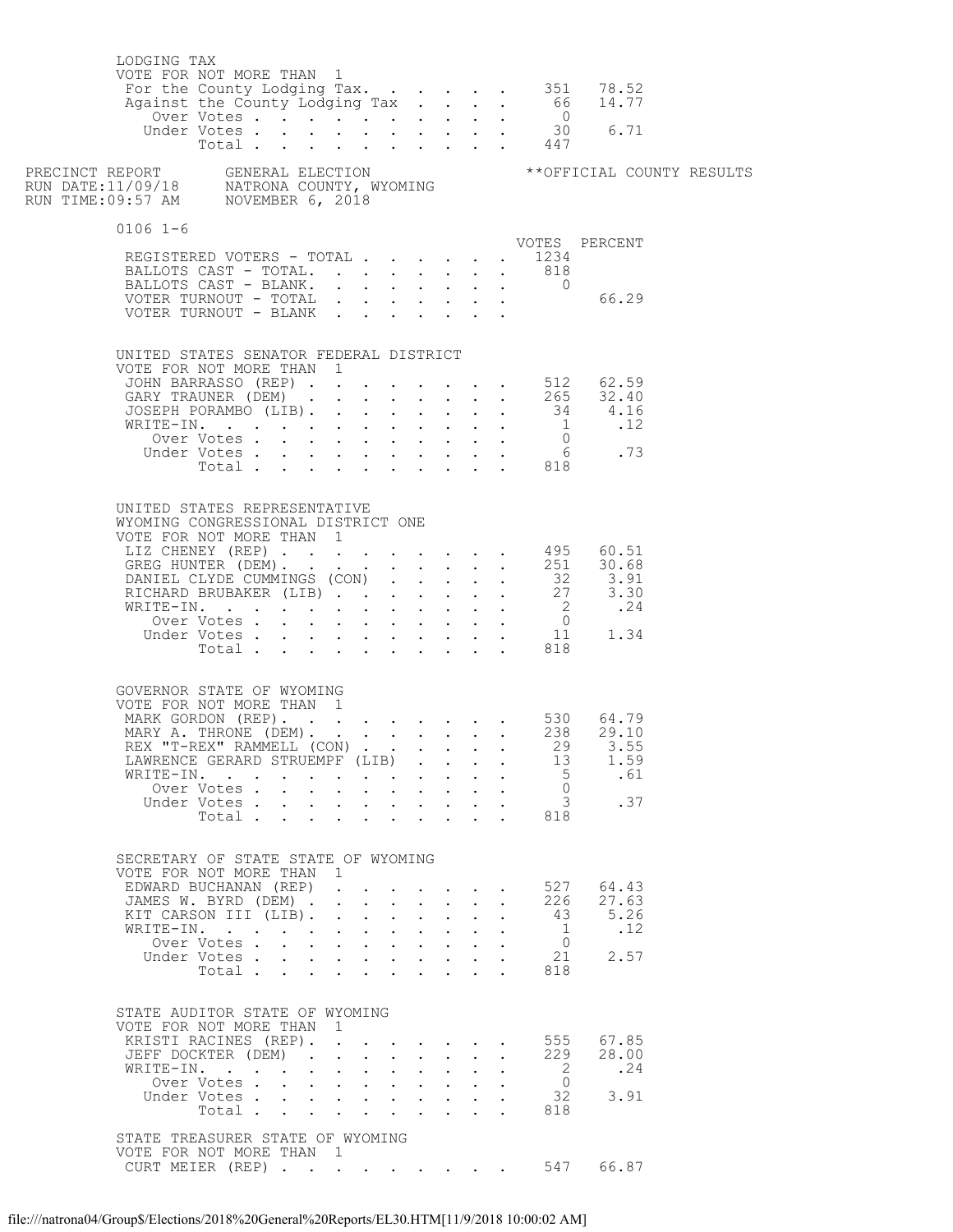| CHRIS LOWRY (DEM). 238<br>WRITE-IN.                          |                                                                                        |                                                                                   |                                                                                                                                                     |                      |                      |                                      |                                                                                          |                                                               |                                                                       |                                                                                                                                                                                                                                                                                                                                                                                                                        |                                                     | 29.10<br>.24                  |
|--------------------------------------------------------------|----------------------------------------------------------------------------------------|-----------------------------------------------------------------------------------|-----------------------------------------------------------------------------------------------------------------------------------------------------|----------------------|----------------------|--------------------------------------|------------------------------------------------------------------------------------------|---------------------------------------------------------------|-----------------------------------------------------------------------|------------------------------------------------------------------------------------------------------------------------------------------------------------------------------------------------------------------------------------------------------------------------------------------------------------------------------------------------------------------------------------------------------------------------|-----------------------------------------------------|-------------------------------|
|                                                              | Over Votes                                                                             |                                                                                   | <b>Service</b> State                                                                                                                                |                      | $\sim$               | $\ddot{\phantom{0}}$                 |                                                                                          |                                                               |                                                                       | $\mathbf{1}^{\prime}$ , $\mathbf{1}^{\prime}$ , $\mathbf{1}^{\prime}$ , $\mathbf{1}^{\prime}$ , $\mathbf{1}^{\prime}$ , $\mathbf{1}^{\prime}$                                                                                                                                                                                                                                                                          | $\overline{\phantom{a}}$<br>$\overline{0}$          |                               |
| Under Votes                                                  |                                                                                        |                                                                                   |                                                                                                                                                     |                      |                      |                                      |                                                                                          |                                                               |                                                                       |                                                                                                                                                                                                                                                                                                                                                                                                                        | 31                                                  | 3.79                          |
|                                                              | Total                                                                                  |                                                                                   | $\mathbf{r} = \mathbf{r} + \mathbf{r} + \mathbf{r}$                                                                                                 |                      |                      |                                      |                                                                                          | $\mathcal{L}^{\text{max}}$ , where $\mathcal{L}^{\text{max}}$ |                                                                       |                                                                                                                                                                                                                                                                                                                                                                                                                        | . 818                                               |                               |
|                                                              |                                                                                        |                                                                                   |                                                                                                                                                     |                      |                      |                                      |                                                                                          |                                                               |                                                                       |                                                                                                                                                                                                                                                                                                                                                                                                                        |                                                     |                               |
| SUPERINTENDENT OF PUBLIC INSTRUCTION STATE OF WYOMING        |                                                                                        |                                                                                   |                                                                                                                                                     |                      |                      |                                      |                                                                                          |                                                               |                                                                       |                                                                                                                                                                                                                                                                                                                                                                                                                        |                                                     |                               |
| VOTE FOR NOT MORE THAN 1                                     |                                                                                        |                                                                                   |                                                                                                                                                     |                      |                      |                                      |                                                                                          |                                                               |                                                                       |                                                                                                                                                                                                                                                                                                                                                                                                                        |                                                     |                               |
| JILLIAN BALOW (REP). 639                                     |                                                                                        |                                                                                   |                                                                                                                                                     |                      |                      |                                      |                                                                                          |                                                               |                                                                       |                                                                                                                                                                                                                                                                                                                                                                                                                        |                                                     | 78.12                         |
| WRITE-IN.                                                    | the contract of the contract of the<br>Over Votes.                                     |                                                                                   |                                                                                                                                                     |                      |                      |                                      |                                                                                          |                                                               |                                                                       | and a strong control of the state of                                                                                                                                                                                                                                                                                                                                                                                   | 21<br>$\overline{0}$                                | 2.57                          |
| Under Votes                                                  |                                                                                        |                                                                                   |                                                                                                                                                     |                      |                      |                                      |                                                                                          |                                                               |                                                                       | $\mathbf{r}$ , $\mathbf{r}$                                                                                                                                                                                                                                                                                                                                                                                            | 158                                                 | 19.32                         |
|                                                              | Votes 158<br>Total 818                                                                 |                                                                                   |                                                                                                                                                     |                      |                      |                                      |                                                                                          |                                                               |                                                                       |                                                                                                                                                                                                                                                                                                                                                                                                                        |                                                     |                               |
|                                                              |                                                                                        |                                                                                   |                                                                                                                                                     |                      |                      |                                      |                                                                                          |                                                               |                                                                       |                                                                                                                                                                                                                                                                                                                                                                                                                        |                                                     |                               |
| STATE SENATOR 27 SENATE DISTRICT 27                          |                                                                                        |                                                                                   |                                                                                                                                                     |                      |                      |                                      |                                                                                          |                                                               |                                                                       |                                                                                                                                                                                                                                                                                                                                                                                                                        |                                                     |                               |
| VOTE FOR NOT MORE THAN 1                                     |                                                                                        |                                                                                   |                                                                                                                                                     |                      |                      |                                      |                                                                                          |                                                               |                                                                       |                                                                                                                                                                                                                                                                                                                                                                                                                        |                                                     |                               |
| BILL LANDEN (REP).                                           |                                                                                        |                                                                                   |                                                                                                                                                     |                      |                      |                                      |                                                                                          |                                                               |                                                                       | $\mathbf{1}=\mathbf{1}=\mathbf{1}=\mathbf{1}=\mathbf{1}=\mathbf{1}=\mathbf{1}=\mathbf{1}=\mathbf{1}=\mathbf{1}=\mathbf{1}=\mathbf{1}=\mathbf{1}=\mathbf{1}=\mathbf{1}=\mathbf{1}=\mathbf{1}=\mathbf{1}=\mathbf{1}=\mathbf{1}=\mathbf{1}=\mathbf{1}=\mathbf{1}=\mathbf{1}=\mathbf{1}=\mathbf{1}=\mathbf{1}=\mathbf{1}=\mathbf{1}=\mathbf{1}=\mathbf{1}=\mathbf{1}=\mathbf{1}=\mathbf{1}=\mathbf{1}=\mathbf{1}=\mathbf{$ | 633                                                 | 77.38                         |
| WRITE-IN.                                                    |                                                                                        | $\mathcal{A}^{\mathcal{A}}$ . The contribution of the $\mathcal{A}^{\mathcal{A}}$ |                                                                                                                                                     |                      | $\sim$ $-$           |                                      |                                                                                          |                                                               |                                                                       | $\mathbf{r} = \mathbf{r} + \mathbf{r} + \mathbf{r} + \mathbf{r} + \mathbf{r}$                                                                                                                                                                                                                                                                                                                                          | 18                                                  | 2.20                          |
|                                                              | Over Votes                                                                             |                                                                                   | <b>Service Control</b>                                                                                                                              |                      |                      | $\bullet$ .                          |                                                                                          |                                                               |                                                                       | $\mathbf{u} = \mathbf{u} \mathbf{u} + \mathbf{u} \mathbf{u} + \mathbf{u} \mathbf{u}$                                                                                                                                                                                                                                                                                                                                   | $\overline{0}$                                      | 20.42                         |
| Under Votes 167                                              | Total                                                                                  |                                                                                   | $\mathbf{r} = \mathbf{r} \times \mathbf{r}$ , where $\mathbf{r} = \mathbf{r} \times \mathbf{r}$ , where $\mathbf{r} = \mathbf{r} \times \mathbf{r}$ |                      |                      |                                      |                                                                                          |                                                               |                                                                       |                                                                                                                                                                                                                                                                                                                                                                                                                        | 818                                                 |                               |
|                                                              |                                                                                        |                                                                                   |                                                                                                                                                     |                      |                      |                                      |                                                                                          |                                                               |                                                                       |                                                                                                                                                                                                                                                                                                                                                                                                                        |                                                     |                               |
|                                                              |                                                                                        |                                                                                   |                                                                                                                                                     |                      |                      |                                      |                                                                                          |                                                               |                                                                       |                                                                                                                                                                                                                                                                                                                                                                                                                        |                                                     |                               |
| STATE HOUSE 35 HOUSE DISTRICT 35<br>VOTE FOR NOT MORE THAN 1 |                                                                                        |                                                                                   |                                                                                                                                                     |                      |                      |                                      |                                                                                          |                                                               |                                                                       |                                                                                                                                                                                                                                                                                                                                                                                                                        |                                                     |                               |
| JOE MACGUIRE (REP)                                           |                                                                                        |                                                                                   |                                                                                                                                                     |                      |                      |                                      |                                                                                          |                                                               |                                                                       |                                                                                                                                                                                                                                                                                                                                                                                                                        | $\cdot$ $\cdot$ $\cdot$ $\cdot$ $\cdot$ $\cdot$ 635 | 77.63                         |
| WRITE-IN.                                                    |                                                                                        |                                                                                   |                                                                                                                                                     |                      |                      | $\sim$ $-$                           |                                                                                          |                                                               |                                                                       | $\mathbf{L}^{\text{max}}$ , and $\mathbf{L}^{\text{max}}$ , and $\mathbf{L}^{\text{max}}$                                                                                                                                                                                                                                                                                                                              | 21                                                  | 2.57                          |
|                                                              | Over Votes                                                                             |                                                                                   |                                                                                                                                                     |                      |                      |                                      |                                                                                          |                                                               |                                                                       |                                                                                                                                                                                                                                                                                                                                                                                                                        | $\overline{0}$                                      |                               |
| Under Votes                                                  | Votes<br>Total                                                                         |                                                                                   |                                                                                                                                                     |                      |                      |                                      |                                                                                          |                                                               |                                                                       |                                                                                                                                                                                                                                                                                                                                                                                                                        | 162                                                 | 19.80                         |
|                                                              |                                                                                        |                                                                                   |                                                                                                                                                     |                      |                      |                                      |                                                                                          |                                                               |                                                                       |                                                                                                                                                                                                                                                                                                                                                                                                                        | 818                                                 |                               |
|                                                              |                                                                                        |                                                                                   |                                                                                                                                                     |                      |                      |                                      |                                                                                          |                                                               |                                                                       |                                                                                                                                                                                                                                                                                                                                                                                                                        |                                                     |                               |
| NATRONA COUNTY COMMISSIONERS                                 |                                                                                        |                                                                                   |                                                                                                                                                     |                      |                      |                                      |                                                                                          |                                                               |                                                                       |                                                                                                                                                                                                                                                                                                                                                                                                                        |                                                     |                               |
| VOTE FOR NOT MORE THAN 3                                     |                                                                                        |                                                                                   |                                                                                                                                                     |                      |                      |                                      |                                                                                          |                                                               |                                                                       |                                                                                                                                                                                                                                                                                                                                                                                                                        |                                                     | 16.34                         |
| ROBERT L. HENDRY (REP)                                       |                                                                                        |                                                                                   |                                                                                                                                                     |                      |                      |                                      |                                                                                          |                                                               |                                                                       |                                                                                                                                                                                                                                                                                                                                                                                                                        | 401                                                 | 18.74                         |
| JIM MILNE (REP) 460<br>PAUL C. BERTOGLIO (REP). 397          |                                                                                        |                                                                                   |                                                                                                                                                     |                      |                      |                                      |                                                                                          |                                                               | $\mathbf{u} = \mathbf{u} + \mathbf{u}$ , where                        |                                                                                                                                                                                                                                                                                                                                                                                                                        |                                                     | 397 16.18                     |
| TERRY WINGERTER (DEM)                                        |                                                                                        |                                                                                   |                                                                                                                                                     |                      |                      |                                      |                                                                                          |                                                               |                                                                       |                                                                                                                                                                                                                                                                                                                                                                                                                        |                                                     | $\frac{333}{13.57}$           |
| RICHARD "RICK" YOUNG (IND).                                  |                                                                                        |                                                                                   |                                                                                                                                                     |                      |                      |                                      |                                                                                          |                                                               |                                                                       | $\mathcal{L}^{\text{max}}$ , and $\mathcal{L}^{\text{max}}$                                                                                                                                                                                                                                                                                                                                                            |                                                     | $202$ 8.23<br>14 .57<br>3 .12 |
| WRITE-IN.                                                    | Over Votes                                                                             |                                                                                   |                                                                                                                                                     |                      |                      |                                      |                                                                                          |                                                               |                                                                       | $\mathbf{r}$ , $\mathbf{r}$                                                                                                                                                                                                                                                                                                                                                                                            | $\overline{\mathbf{3}}$                             | .12                           |
|                                                              |                                                                                        |                                                                                   | $\mathbf{r} = \mathbf{r} \cdot \mathbf{r}$                                                                                                          |                      |                      | $\mathcal{L}^{\text{max}}$           |                                                                                          |                                                               |                                                                       | $\mathcal{L}^{\mathcal{A}}(\mathcal{A})$ . The $\mathcal{L}^{\mathcal{A}}(\mathcal{A})$                                                                                                                                                                                                                                                                                                                                | Under Votes 644                                     | 26.24                         |
|                                                              | Total $\cdots$ $\cdots$                                                                |                                                                                   |                                                                                                                                                     |                      |                      |                                      |                                                                                          |                                                               | $\mathbf{L}^{\text{max}}$ , and $\mathbf{L}^{\text{max}}$             |                                                                                                                                                                                                                                                                                                                                                                                                                        | . 2454                                              |                               |
|                                                              |                                                                                        |                                                                                   |                                                                                                                                                     |                      |                      |                                      |                                                                                          |                                                               |                                                                       |                                                                                                                                                                                                                                                                                                                                                                                                                        |                                                     |                               |
| NATRONA COUNTY CORONER                                       |                                                                                        |                                                                                   |                                                                                                                                                     |                      |                      |                                      |                                                                                          |                                                               |                                                                       |                                                                                                                                                                                                                                                                                                                                                                                                                        |                                                     |                               |
| VOTE FOR NOT MORE THAN 1                                     |                                                                                        |                                                                                   |                                                                                                                                                     |                      |                      |                                      |                                                                                          |                                                               |                                                                       |                                                                                                                                                                                                                                                                                                                                                                                                                        |                                                     |                               |
| CONNIE JACOBSON (REP)                                        |                                                                                        |                                                                                   |                                                                                                                                                     |                      |                      |                                      |                                                                                          |                                                               |                                                                       |                                                                                                                                                                                                                                                                                                                                                                                                                        |                                                     | 679 83.01                     |
| WRITE-IN.                                                    |                                                                                        |                                                                                   |                                                                                                                                                     |                      |                      |                                      |                                                                                          |                                                               |                                                                       |                                                                                                                                                                                                                                                                                                                                                                                                                        | 12                                                  | 1.47                          |
|                                                              | Over Votes                                                                             |                                                                                   |                                                                                                                                                     |                      |                      |                                      |                                                                                          |                                                               | $\mathbf{r}$ , $\mathbf{r}$ , $\mathbf{r}$ , $\mathbf{r}$             |                                                                                                                                                                                                                                                                                                                                                                                                                        | $\overline{0}$<br>127                               | 15.53                         |
| Under Votes                                                  | Total                                                                                  |                                                                                   | $\mathbf{z} = \mathbf{z} + \mathbf{z}$ .                                                                                                            |                      | $\sim$ $-$           | $\ddot{\phantom{0}}$                 | $\ddot{\phantom{a}}$                                                                     | $\mathbf{z} = \mathbf{z} + \mathbf{z}$ .                      | $\mathbf{L} = \mathbf{L}$                                             |                                                                                                                                                                                                                                                                                                                                                                                                                        | 818                                                 |                               |
|                                                              |                                                                                        |                                                                                   |                                                                                                                                                     |                      |                      |                                      |                                                                                          |                                                               |                                                                       |                                                                                                                                                                                                                                                                                                                                                                                                                        |                                                     |                               |
| SEVENTH JUDICIAL DISTRICT ATTORNEY NATRONA                   |                                                                                        |                                                                                   |                                                                                                                                                     |                      |                      |                                      |                                                                                          |                                                               |                                                                       |                                                                                                                                                                                                                                                                                                                                                                                                                        |                                                     |                               |
| VOTE FOR NOT MORE THAN<br>DAN ITZEN (REP)                    |                                                                                        | $\mathbf{r}$ , $\mathbf{r}$ , $\mathbf{r}$                                        | $\blacksquare$                                                                                                                                      | $\ddot{\phantom{a}}$ |                      |                                      |                                                                                          |                                                               |                                                                       |                                                                                                                                                                                                                                                                                                                                                                                                                        | 631                                                 | 77.14                         |
| WRITE-IN.                                                    | $\mathbf{r}$ . The set of $\mathbf{r}$                                                 |                                                                                   | $\sim$                                                                                                                                              | $\sim$ $-$           | $\ddot{\phantom{0}}$ |                                      |                                                                                          |                                                               |                                                                       |                                                                                                                                                                                                                                                                                                                                                                                                                        | 25                                                  | 3.06                          |
|                                                              | Over Votes.                                                                            | $\ddot{\phantom{a}}$                                                              | $\mathbf{L} = \mathbf{L}$                                                                                                                           |                      | $\sim$ $\sim$        | $\mathbf{L}$                         |                                                                                          | $\mathbf{L} = \mathbf{L}$                                     | $\mathbf{L}$                                                          |                                                                                                                                                                                                                                                                                                                                                                                                                        | $\overline{0}$                                      |                               |
| Under Votes                                                  |                                                                                        |                                                                                   | $\mathbf{z} = \mathbf{z} + \mathbf{z}$ . The set of $\mathbf{z}$                                                                                    |                      |                      | $\sim$                               |                                                                                          | $\mathbf{L}^{\text{max}}$ , $\mathbf{L}^{\text{max}}$         | $\sim$                                                                |                                                                                                                                                                                                                                                                                                                                                                                                                        | 162                                                 | 19.80                         |
|                                                              | Total $\cdots$                                                                         |                                                                                   |                                                                                                                                                     |                      |                      |                                      |                                                                                          | $\sim$                                                        | $\sim$                                                                | $\ddot{\phantom{a}}$                                                                                                                                                                                                                                                                                                                                                                                                   | 818                                                 |                               |
|                                                              |                                                                                        |                                                                                   |                                                                                                                                                     |                      |                      |                                      |                                                                                          |                                                               |                                                                       |                                                                                                                                                                                                                                                                                                                                                                                                                        |                                                     |                               |
| NATRONA COUNTY SHERIFF                                       |                                                                                        |                                                                                   |                                                                                                                                                     |                      |                      |                                      |                                                                                          |                                                               |                                                                       |                                                                                                                                                                                                                                                                                                                                                                                                                        |                                                     |                               |
| VOTE FOR NOT MORE THAN 1<br>GUS HOLBROOK (REP)               |                                                                                        |                                                                                   |                                                                                                                                                     |                      |                      |                                      |                                                                                          |                                                               |                                                                       |                                                                                                                                                                                                                                                                                                                                                                                                                        |                                                     | 79.34                         |
| WRITE-IN.                                                    | $\sim$ $\sim$ $\sim$ $\sim$                                                            | <b>Contract Contract</b>                                                          | $\sim 100$<br>$\cdot$ $\cdot$                                                                                                                       | $\mathbf{L}$         | $\mathbf{L}$         | $\mathbf{L}$                         | $\mathbf{L}$                                                                             | $\mathbf{L}$                                                  | $\sim$                                                                | $\ddot{\phantom{a}}$                                                                                                                                                                                                                                                                                                                                                                                                   | 649<br>13                                           | 1.59                          |
|                                                              | Over Votes.                                                                            | $\mathbf{L}^{\text{max}}$                                                         |                                                                                                                                                     | $\sim$ $-$           | $\bullet$ .          | $\bullet$ .                          | $\mathcal{L}^{\text{max}}$                                                               | $\ddot{\phantom{0}}$                                          |                                                                       |                                                                                                                                                                                                                                                                                                                                                                                                                        | $\overline{0}$                                      |                               |
| Under Votes                                                  |                                                                                        |                                                                                   | $\cdot$ $\cdot$ $\cdot$ $\cdot$                                                                                                                     |                      |                      | $\mathcal{L}^{\text{max}}$           |                                                                                          | $\mathbf{L} = \mathbf{L}$                                     | $\mathbf{L}^{\text{max}}$                                             |                                                                                                                                                                                                                                                                                                                                                                                                                        | 156                                                 | 19.07                         |
|                                                              | Total .                                                                                | $\sim 10^{-11}$                                                                   | $\sim$                                                                                                                                              | $\sim$               | $\sim$               | $\ddot{\phantom{0}}$                 | $\ddot{\phantom{a}}$                                                                     |                                                               |                                                                       |                                                                                                                                                                                                                                                                                                                                                                                                                        | 818                                                 |                               |
|                                                              |                                                                                        |                                                                                   |                                                                                                                                                     |                      |                      |                                      |                                                                                          |                                                               |                                                                       |                                                                                                                                                                                                                                                                                                                                                                                                                        |                                                     |                               |
| NATRONA COUNTY CLERK                                         |                                                                                        |                                                                                   |                                                                                                                                                     |                      |                      |                                      |                                                                                          |                                                               |                                                                       |                                                                                                                                                                                                                                                                                                                                                                                                                        |                                                     |                               |
| VOTE FOR NOT MORE THAN                                       |                                                                                        |                                                                                   |                                                                                                                                                     | 1                    |                      |                                      |                                                                                          |                                                               |                                                                       |                                                                                                                                                                                                                                                                                                                                                                                                                        |                                                     |                               |
| TRACY GOOD (REP)                                             |                                                                                        |                                                                                   |                                                                                                                                                     |                      |                      |                                      |                                                                                          |                                                               | $\mathbf{r}$ , and $\mathbf{r}$ , and $\mathbf{r}$ , and $\mathbf{r}$ |                                                                                                                                                                                                                                                                                                                                                                                                                        | 636<br>10                                           | 77.75<br>1.22                 |
| WRITE-IN.                                                    | $\mathbf{r}$ , $\mathbf{r}$ , $\mathbf{r}$ , $\mathbf{r}$ , $\mathbf{r}$<br>Over Votes |                                                                                   | $\mathbf{z} = \mathbf{z} + \mathbf{z}$ .                                                                                                            |                      | $\sim$               | $\ddot{\phantom{0}}$<br>$\mathbf{L}$ | $\bullet$ .<br><br><br><br><br><br><br><br><br><br><br><br><br>$\mathbf{L}^{\text{max}}$ | $\ddot{\phantom{0}}$<br>$\mathbf{L}$                          | $\ddot{\phantom{0}}$<br>$\ddot{\phantom{0}}$                          |                                                                                                                                                                                                                                                                                                                                                                                                                        | $\overline{0}$                                      |                               |
| Under Votes.                                                 |                                                                                        | $\sim$ $\sim$                                                                     | $\mathbf{r} = \mathbf{r} + \mathbf{r}$                                                                                                              |                      |                      | $\ddot{\phantom{0}}$                 |                                                                                          | $\mathbf{z} = \mathbf{z} + \mathbf{z}$ .                      | $\ddot{\phantom{0}}$                                                  |                                                                                                                                                                                                                                                                                                                                                                                                                        | 172                                                 | 21.03                         |
|                                                              | Total                                                                                  |                                                                                   |                                                                                                                                                     |                      |                      |                                      |                                                                                          |                                                               |                                                                       |                                                                                                                                                                                                                                                                                                                                                                                                                        | 818                                                 |                               |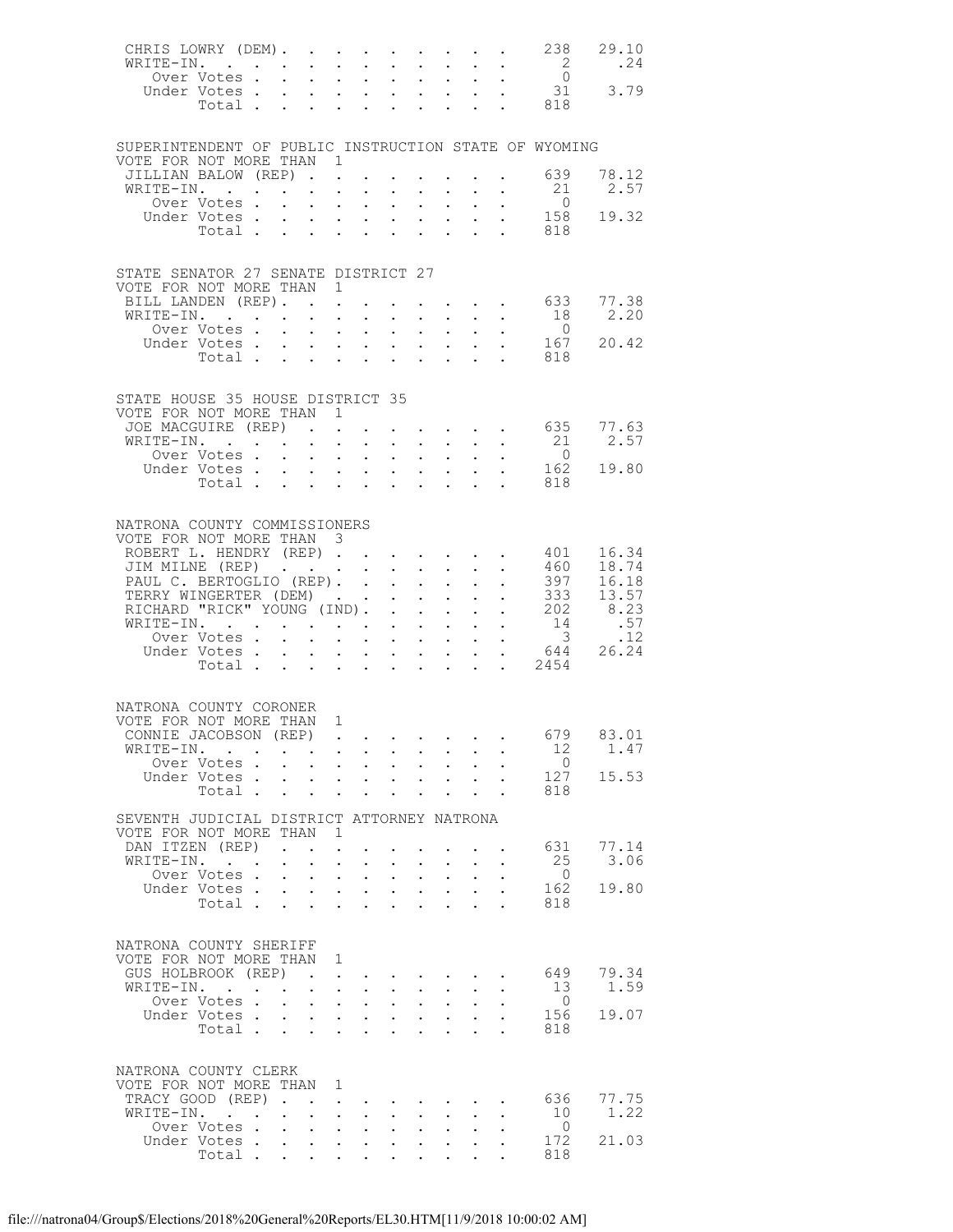| NATRONA COUNTY TREASURER                                                     |                                        |                                          |                            |                                                           |                      |                                                                                                                                                    |                                                             |                            |                                                                             |              |                                                                                                                                                                                                                                                                                                                                                                                                                                     |                               |                |
|------------------------------------------------------------------------------|----------------------------------------|------------------------------------------|----------------------------|-----------------------------------------------------------|----------------------|----------------------------------------------------------------------------------------------------------------------------------------------------|-------------------------------------------------------------|----------------------------|-----------------------------------------------------------------------------|--------------|-------------------------------------------------------------------------------------------------------------------------------------------------------------------------------------------------------------------------------------------------------------------------------------------------------------------------------------------------------------------------------------------------------------------------------------|-------------------------------|----------------|
| VOTE FOR NOT MORE THAN 1<br>TOM DOYLE (REP).                                 |                                        |                                          |                            |                                                           |                      | $\mathbf{L}$ and $\mathbf{L}$                                                                                                                      |                                                             |                            |                                                                             |              | $\mathbf{r}$ , and $\mathbf{r}$ , and $\mathbf{r}$ , and $\mathbf{r}$                                                                                                                                                                                                                                                                                                                                                               | 658                           | 80.44          |
| WRITE-IN.                                                                    |                                        |                                          | $\ddot{\phantom{0}}$       | $\sim$                                                    | $\ddot{\phantom{a}}$ | $\sim$ $\sim$                                                                                                                                      |                                                             |                            |                                                                             |              | $\mathbf{r}$ , $\mathbf{r}$ , $\mathbf{r}$ , $\mathbf{r}$ , $\mathbf{r}$                                                                                                                                                                                                                                                                                                                                                            | 13                            | 1.59           |
|                                                                              | Over Votes .                           |                                          | $\ddot{\phantom{a}}$       | $\ddot{\phantom{0}}$                                      |                      | $\mathbf{L} = \mathbf{L}$                                                                                                                          | $\ddot{\phantom{0}}$                                        | $\ddot{\phantom{0}}$       | $\sim$ $-$                                                                  |              | $\mathbf{z} = \mathbf{z} + \mathbf{z}$ .                                                                                                                                                                                                                                                                                                                                                                                            | $\overline{0}$                |                |
|                                                                              | Under Votes.                           |                                          | $\mathbf{L}$               | $\mathbf{L}$                                              |                      | $\mathbf{r}$ , $\mathbf{r}$ , $\mathbf{r}$ , $\mathbf{r}$                                                                                          |                                                             |                            |                                                                             |              |                                                                                                                                                                                                                                                                                                                                                                                                                                     | $\cdot$ $\cdot$ 147           | 17.97          |
|                                                                              | Total .                                |                                          | $\sim$                     | $\sim$                                                    |                      | $\mathbf{L}$ and $\mathbf{L}$                                                                                                                      | $\sim$                                                      | $\ddot{\phantom{0}}$       | $\mathcal{L}^{\text{max}}$                                                  |              | $\cdot$ $\cdot$                                                                                                                                                                                                                                                                                                                                                                                                                     | 818                           |                |
|                                                                              |                                        |                                          |                            |                                                           |                      |                                                                                                                                                    |                                                             |                            |                                                                             |              |                                                                                                                                                                                                                                                                                                                                                                                                                                     |                               |                |
| NATRONA COUNTY ASSESSOR<br>VOTE FOR NOT MORE THAN 1                          |                                        |                                          |                            |                                                           |                      |                                                                                                                                                    |                                                             |                            |                                                                             |              |                                                                                                                                                                                                                                                                                                                                                                                                                                     |                               |                |
| MATTHEW KEATING (REP) 606                                                    |                                        |                                          |                            |                                                           |                      |                                                                                                                                                    |                                                             |                            |                                                                             |              |                                                                                                                                                                                                                                                                                                                                                                                                                                     |                               | 74.08          |
| WRITE-IN.                                                                    |                                        |                                          |                            |                                                           |                      | $\mathbf{r} = \mathbf{r} \cdot \mathbf{r}$ .                                                                                                       |                                                             |                            | $\mathbf{r}$ and $\mathbf{r}$ and $\mathbf{r}$                              |              | $\mathbf{z} = \mathbf{z} + \mathbf{z}$                                                                                                                                                                                                                                                                                                                                                                                              | 62                            | 7.58           |
|                                                                              | Over Votes.                            |                                          |                            | $\mathbf{L} = \mathbf{L} \mathbf{L}$                      |                      |                                                                                                                                                    |                                                             |                            |                                                                             |              | $\mathbf{r}$ , and $\mathbf{r}$ , and $\mathbf{r}$ , and $\mathbf{r}$                                                                                                                                                                                                                                                                                                                                                               | $\overline{0}$                |                |
|                                                                              | Under Votes                            |                                          |                            |                                                           |                      |                                                                                                                                                    |                                                             |                            |                                                                             |              |                                                                                                                                                                                                                                                                                                                                                                                                                                     | 150<br>Votes 150<br>Total 818 | 18.34          |
|                                                                              |                                        |                                          |                            |                                                           |                      |                                                                                                                                                    |                                                             |                            |                                                                             |              |                                                                                                                                                                                                                                                                                                                                                                                                                                     |                               |                |
| NATRONA COUNTY CLERK OF DISTRICT COURT                                       |                                        |                                          |                            |                                                           |                      |                                                                                                                                                    |                                                             |                            |                                                                             |              |                                                                                                                                                                                                                                                                                                                                                                                                                                     |                               |                |
| VOTE FOR NOT MORE THAN 1                                                     |                                        |                                          |                            |                                                           |                      |                                                                                                                                                    |                                                             |                            |                                                                             |              |                                                                                                                                                                                                                                                                                                                                                                                                                                     |                               |                |
| ANNE VOLIN (REP).<br>WRITE-IN.                                               |                                        |                                          |                            |                                                           |                      | $\ddot{\phantom{0}}$                                                                                                                               | $\mathbf{r}$                                                |                            |                                                                             |              | $\mathbf{1}$ $\mathbf{1}$ $\mathbf{1}$ $\mathbf{1}$ $\mathbf{1}$ $\mathbf{1}$ $\mathbf{1}$<br>$\mathbf{r} = \mathbf{r} + \mathbf{r} + \mathbf{r}$                                                                                                                                                                                                                                                                                   | 653<br>$\overline{9}$         | 79.83<br>1.10  |
|                                                                              | Over Votes.                            |                                          | $\mathbf{A}$               | $\mathbf{r} = \mathbf{r} + \mathbf{r}$ .<br>$\sim$ $\sim$ | $\ddot{\phantom{0}}$ | $\bullet$ .                                                                                                                                        | $\bullet$ .<br><br><br><br><br><br><br><br><br><br><br><br> | $\bullet$ .                | $\sim$                                                                      |              | $\mathbf{L} = \mathbf{L} \mathbf{L}$ .                                                                                                                                                                                                                                                                                                                                                                                              | $\overline{0}$                |                |
|                                                                              | Under Votes                            |                                          |                            |                                                           |                      | $\mathbf{L} = \mathbf{L} \mathbf{L}$                                                                                                               | $\sim$ 100 $\pm$                                            | $\ddot{\phantom{a}}$       | $\sim$ $\sim$ $\sim$                                                        |              | $\ddot{\phantom{1}}$                                                                                                                                                                                                                                                                                                                                                                                                                | 156                           | 19.07          |
|                                                                              | Total                                  |                                          |                            |                                                           |                      | $\mathbf{L}$ and $\mathbf{L}$                                                                                                                      | $\sim$                                                      | $\ddot{\phantom{0}}$       | $\sim$                                                                      |              | $\cdot$ $\cdot$ $\cdot$                                                                                                                                                                                                                                                                                                                                                                                                             | 818                           |                |
|                                                                              |                                        |                                          |                            |                                                           |                      |                                                                                                                                                    |                                                             |                            |                                                                             |              |                                                                                                                                                                                                                                                                                                                                                                                                                                     |                               |                |
| DISTRICT COURT JUDGE                                                         |                                        |                                          |                            |                                                           |                      |                                                                                                                                                    |                                                             |                            |                                                                             |              |                                                                                                                                                                                                                                                                                                                                                                                                                                     |                               |                |
| VOTE FOR NOT MORE THAN 1<br>Yes                                              |                                        |                                          |                            |                                                           |                      |                                                                                                                                                    |                                                             |                            |                                                                             |              |                                                                                                                                                                                                                                                                                                                                                                                                                                     | 583                           | 71.27          |
| No. .                                                                        |                                        | $\mathbf{r} = \mathbf{r} + \mathbf{r}$ . | $\ddot{\phantom{0}}$       | $\sim$ $-$                                                |                      | $\mathbf{L} = \mathbf{L}$                                                                                                                          |                                                             |                            | <b>All All Andrew</b>                                                       |              | $\mathbf{z} = \mathbf{z} + \mathbf{z}$                                                                                                                                                                                                                                                                                                                                                                                              | 131                           | 16.01          |
|                                                                              | Over Votes                             |                                          |                            |                                                           | $\ddot{\phantom{a}}$ | $\sim$ $\sim$                                                                                                                                      | $\mathbf{L}$                                                | $\ddot{\phantom{0}}$       | $\sim$                                                                      | $\mathbf{L}$ | $\ddot{\phantom{0}}$                                                                                                                                                                                                                                                                                                                                                                                                                | $\overline{0}$                |                |
|                                                                              | Under Votes                            |                                          |                            |                                                           |                      | $\mathbf{u} = \mathbf{u} + \mathbf{u}$ , where $\mathbf{u} = \mathbf{u}$                                                                           |                                                             |                            | <b>All Carried Control</b>                                                  |              | $\mathbf{L} = \mathbf{L}$                                                                                                                                                                                                                                                                                                                                                                                                           | 104                           | 12.71          |
|                                                                              | Total                                  |                                          |                            |                                                           |                      |                                                                                                                                                    |                                                             |                            |                                                                             |              | $\sim$ $\sim$ $\sim$ $\sim$ $\sim$ $\sim$                                                                                                                                                                                                                                                                                                                                                                                           | 818                           |                |
| CIRCUIT COURT JUDGE                                                          |                                        |                                          |                            |                                                           |                      |                                                                                                                                                    |                                                             |                            |                                                                             |              |                                                                                                                                                                                                                                                                                                                                                                                                                                     |                               |                |
| VOTE FOR NOT MORE THAN 1                                                     |                                        |                                          |                            |                                                           |                      |                                                                                                                                                    |                                                             |                            |                                                                             |              |                                                                                                                                                                                                                                                                                                                                                                                                                                     |                               |                |
| Yes                                                                          |                                        |                                          |                            |                                                           |                      |                                                                                                                                                    |                                                             |                            |                                                                             |              |                                                                                                                                                                                                                                                                                                                                                                                                                                     | 554                           | 67.73<br>17.36 |
| No. .                                                                        | Over Votes                             | $\bullet$ . In the set of $\bullet$      | $\ddot{\phantom{0}}$       | $\sim$ $-$<br>$\sim$                                      |                      | $\mathbf{L} = \mathbf{L}$<br>$\mathbf{L}$ and $\mathbf{L}$                                                                                         | $\ddot{\phantom{0}}$                                        | $\ddot{\phantom{0}}$       | <b>All All Andrew</b><br>$\sim$                                             | $\mathbf{L}$ | $\mathbf{L} = \mathbf{L}$<br>$\ddot{\phantom{0}}$                                                                                                                                                                                                                                                                                                                                                                                   | 142<br>$\overline{0}$         |                |
|                                                                              | Under Votes.                           |                                          | $\mathcal{L}^{\text{max}}$ | $\sim$ 100 $\pm$                                          |                      | $\mathbf{z} = \mathbf{z} + \mathbf{z}$ .                                                                                                           | $\sim$ $-$                                                  | $\mathcal{L}^{\text{max}}$ | $\mathcal{L}^{\text{max}}$                                                  |              | $\mathbf{L} = \mathbf{L}$                                                                                                                                                                                                                                                                                                                                                                                                           | 122                           | 14.91          |
|                                                                              | Total .                                |                                          |                            |                                                           |                      | $\mathbf{r}$ , $\mathbf{r}$ , $\mathbf{r}$ , $\mathbf{r}$ , $\mathbf{r}$                                                                           |                                                             |                            |                                                                             |              | $\mathbf{r}$ , $\mathbf{r}$ , $\mathbf{r}$                                                                                                                                                                                                                                                                                                                                                                                          | 818                           |                |
|                                                                              |                                        |                                          |                            |                                                           |                      |                                                                                                                                                    |                                                             |                            |                                                                             |              |                                                                                                                                                                                                                                                                                                                                                                                                                                     |                               |                |
| CASPER CITY COUNCIL WARD I CASPER CITY WARD 1                                |                                        |                                          |                            |                                                           |                      |                                                                                                                                                    |                                                             |                            |                                                                             |              |                                                                                                                                                                                                                                                                                                                                                                                                                                     |                               |                |
| VOTE FOR NOT MORE THAN 1<br>JACOUIE R. ANDERSON                              |                                        |                                          |                            |                                                           |                      |                                                                                                                                                    |                                                             |                            |                                                                             |              | $\sim$                                                                                                                                                                                                                                                                                                                                                                                                                              |                               | 307 38.28      |
| KHRYSTYN LUTZ                                                                |                                        |                                          |                            |                                                           |                      | $\ddot{\phantom{0}}$                                                                                                                               |                                                             | $\sim$                     | $\sim$                                                                      |              | $\mathbf{r} = \mathbf{r} + \mathbf{r} + \mathbf{r} + \mathbf{r} + \mathbf{r}$                                                                                                                                                                                                                                                                                                                                                       |                               | 318 39.65      |
| WRITE-IN.                                                                    |                                        |                                          |                            |                                                           |                      |                                                                                                                                                    |                                                             |                            |                                                                             |              |                                                                                                                                                                                                                                                                                                                                                                                                                                     | 10                            | 1.25           |
| Over Votes 0                                                                 |                                        |                                          |                            |                                                           |                      |                                                                                                                                                    |                                                             |                            |                                                                             |              |                                                                                                                                                                                                                                                                                                                                                                                                                                     |                               |                |
|                                                                              | Under Votes<br>Total                   |                                          |                            |                                                           |                      | $\mathbf{L} = \mathbf{L}$                                                                                                                          |                                                             |                            |                                                                             |              | $\begin{array}{cccccccccc} \mathbf{1} & \mathbf{1} & \mathbf{1} & \mathbf{1} & \mathbf{1} & \mathbf{1} & \mathbf{1} & \mathbf{1} & \mathbf{1} & \mathbf{1} & \mathbf{1} & \mathbf{1} & \mathbf{1} & \mathbf{1} & \mathbf{1} & \mathbf{1} & \mathbf{1} & \mathbf{1} & \mathbf{1} & \mathbf{1} & \mathbf{1} & \mathbf{1} & \mathbf{1} & \mathbf{1} & \mathbf{1} & \mathbf{1} & \mathbf{1} & \mathbf{1} & \mathbf{1} & \mathbf{1} & \$ | 167<br>802                    | 20.82          |
|                                                                              |                                        |                                          |                            |                                                           |                      |                                                                                                                                                    |                                                             |                            |                                                                             |              |                                                                                                                                                                                                                                                                                                                                                                                                                                     |                               |                |
| CASPER CITY COUNCIL WARD I (UNEXPIRED)                                       |                                        |                                          |                            |                                                           |                      |                                                                                                                                                    |                                                             |                            |                                                                             |              |                                                                                                                                                                                                                                                                                                                                                                                                                                     |                               |                |
| CASPER CITY WARD 1                                                           |                                        |                                          |                            |                                                           |                      |                                                                                                                                                    |                                                             |                            |                                                                             |              |                                                                                                                                                                                                                                                                                                                                                                                                                                     |                               |                |
| VOTE FOR NOT MORE THAN                                                       |                                        |                                          |                            |                                                           | 1                    |                                                                                                                                                    |                                                             |                            |                                                                             |              |                                                                                                                                                                                                                                                                                                                                                                                                                                     |                               |                |
| MICHAEL E. HUBER.<br>AIMEE KIDD                                              |                                        |                                          |                            |                                                           | $\sim$               |                                                                                                                                                    |                                                             |                            |                                                                             |              |                                                                                                                                                                                                                                                                                                                                                                                                                                     | 424<br>231                    | 52.87<br>28.80 |
| WRITE-IN.                                                                    | $\mathbf{r}$ . The set of $\mathbf{r}$ |                                          |                            | $\mathbf{L}$<br>$\mathbf{L}^{\text{max}}$                 | $\ddot{\phantom{a}}$ | $\mathbf{L}$ and $\mathbf{L}$<br>$\sim$ 100 $\sim$                                                                                                 | $\mathbf{L}$                                                | $\ddot{\phantom{0}}$       | $\mathbf{r}$ and $\mathbf{r}$ and $\mathbf{r}$<br>$\mathbf{L}^{\text{max}}$ | $\mathbf{L}$ |                                                                                                                                                                                                                                                                                                                                                                                                                                     | 9                             | 1.12           |
|                                                                              | Over Votes.                            |                                          | $\ddot{\phantom{a}}$       | $\sim$ 100 $\pm$                                          |                      | $\mathbf{z} = \mathbf{z} + \mathbf{z}$ .                                                                                                           | $\sim$ 100 $\pm$                                            | $\mathbf{L}^{\text{max}}$  | $\bullet$ .                                                                 |              |                                                                                                                                                                                                                                                                                                                                                                                                                                     | $\overline{0}$                |                |
|                                                                              | Under Votes.                           |                                          | $\mathbf{L}$               |                                                           |                      | $\mathbf{r}$ , and $\mathbf{r}$ , and $\mathbf{r}$ , and $\mathbf{r}$                                                                              |                                                             |                            |                                                                             |              |                                                                                                                                                                                                                                                                                                                                                                                                                                     | 138                           | 17.21          |
|                                                                              | Total .                                |                                          | $\ddot{\phantom{a}}$       | $\sim$                                                    | $\sim$               | $\sim$                                                                                                                                             | $\ddot{\phantom{0}}$                                        |                            |                                                                             |              | $\ddot{\phantom{a}}$                                                                                                                                                                                                                                                                                                                                                                                                                | 802                           |                |
|                                                                              |                                        |                                          |                            |                                                           |                      |                                                                                                                                                    |                                                             |                            |                                                                             |              |                                                                                                                                                                                                                                                                                                                                                                                                                                     |                               |                |
| CASPER COLLEGE DISTRICT BOARD OF TRUSTEE NATRONA<br>VOTE FOR NOT MORE THAN 3 |                                        |                                          |                            |                                                           |                      |                                                                                                                                                    |                                                             |                            |                                                                             |              |                                                                                                                                                                                                                                                                                                                                                                                                                                     |                               |                |
| KATHY DOLAN.                                                                 |                                        | $\sim$ $\sim$                            |                            |                                                           |                      |                                                                                                                                                    |                                                             |                            |                                                                             |              | $\mathbf{r}$ , $\mathbf{r}$ , $\mathbf{r}$                                                                                                                                                                                                                                                                                                                                                                                          | 464                           | 18.91          |
| TIM S. KUGLER .                                                              |                                        |                                          | $\mathbf{r}$               | $\mathbf{L}$                                              | $\sim$               | $\sim$                                                                                                                                             | $\ddot{\phantom{0}}$                                        | $\sim$ $-$                 | $\sim$                                                                      |              | $\sim$                                                                                                                                                                                                                                                                                                                                                                                                                              | 431                           | 17.56          |
| SUE SCHILLING.                                                               |                                        |                                          | $\ddot{\phantom{0}}$       | $\mathbf{L}^{\text{max}}$                                 |                      | $\mathbf{L}$ and $\mathbf{L}$                                                                                                                      | $\mathbf{L}$                                                | $\ddot{\phantom{a}}$       | $\mathbf{L}$                                                                |              |                                                                                                                                                                                                                                                                                                                                                                                                                                     | 474                           | 19.32          |
| WRITE-IN.                                                                    |                                        |                                          |                            |                                                           |                      | $\mathbf{u} = \mathbf{u} \mathbf{u} + \mathbf{u} \mathbf{u}$ .                                                                                     | $\sim$ 100 $\pm$                                            | $\bullet$ .                | $\bullet$ .                                                                 |              | $\sim$ $\sim$                                                                                                                                                                                                                                                                                                                                                                                                                       | 25                            | 1.02           |
|                                                                              | Over Votes .<br>Under Votes.           |                                          | $\sim$                     | $\sim$ $-$                                                |                      | $\mathbf{r}$ , $\mathbf{r}$ , $\mathbf{r}$ , $\mathbf{r}$ , $\mathbf{r}$ , $\mathbf{r}$<br>$\mathcal{A}^{\text{max}}$ , $\mathcal{A}^{\text{max}}$ |                                                             |                            | $\mathbf{u} = \mathbf{u} \times \mathbf{u}$ , $\mathbf{u} = \mathbf{u}$     | $\sim$       | $\ddot{\phantom{0}}$<br>$\ddot{\phantom{0}}$                                                                                                                                                                                                                                                                                                                                                                                        | $\overline{0}$<br>1060        | 43.19          |
|                                                                              | Total                                  |                                          |                            |                                                           |                      |                                                                                                                                                    |                                                             |                            |                                                                             |              |                                                                                                                                                                                                                                                                                                                                                                                                                                     | 2454                          |                |
|                                                                              |                                        |                                          |                            |                                                           |                      |                                                                                                                                                    |                                                             |                            |                                                                             |              |                                                                                                                                                                                                                                                                                                                                                                                                                                     |                               |                |
| CASPER COLLEGE DISTRICT BOARD OF TRUSTEE NATRONA                             |                                        |                                          |                            |                                                           |                      |                                                                                                                                                    |                                                             |                            |                                                                             |              |                                                                                                                                                                                                                                                                                                                                                                                                                                     |                               |                |
| VOTE FOR NOT MORE THAN 1                                                     |                                        |                                          |                            |                                                           |                      |                                                                                                                                                    |                                                             |                            |                                                                             |              |                                                                                                                                                                                                                                                                                                                                                                                                                                     |                               |                |
| STEVE DEGENFELDER.<br>WRITE-IN.                                              |                                        |                                          |                            |                                                           |                      |                                                                                                                                                    |                                                             |                            |                                                                             |              |                                                                                                                                                                                                                                                                                                                                                                                                                                     | 582<br>8                      | 71.15<br>.98   |
|                                                                              |                                        |                                          |                            |                                                           |                      |                                                                                                                                                    |                                                             |                            |                                                                             |              |                                                                                                                                                                                                                                                                                                                                                                                                                                     |                               |                |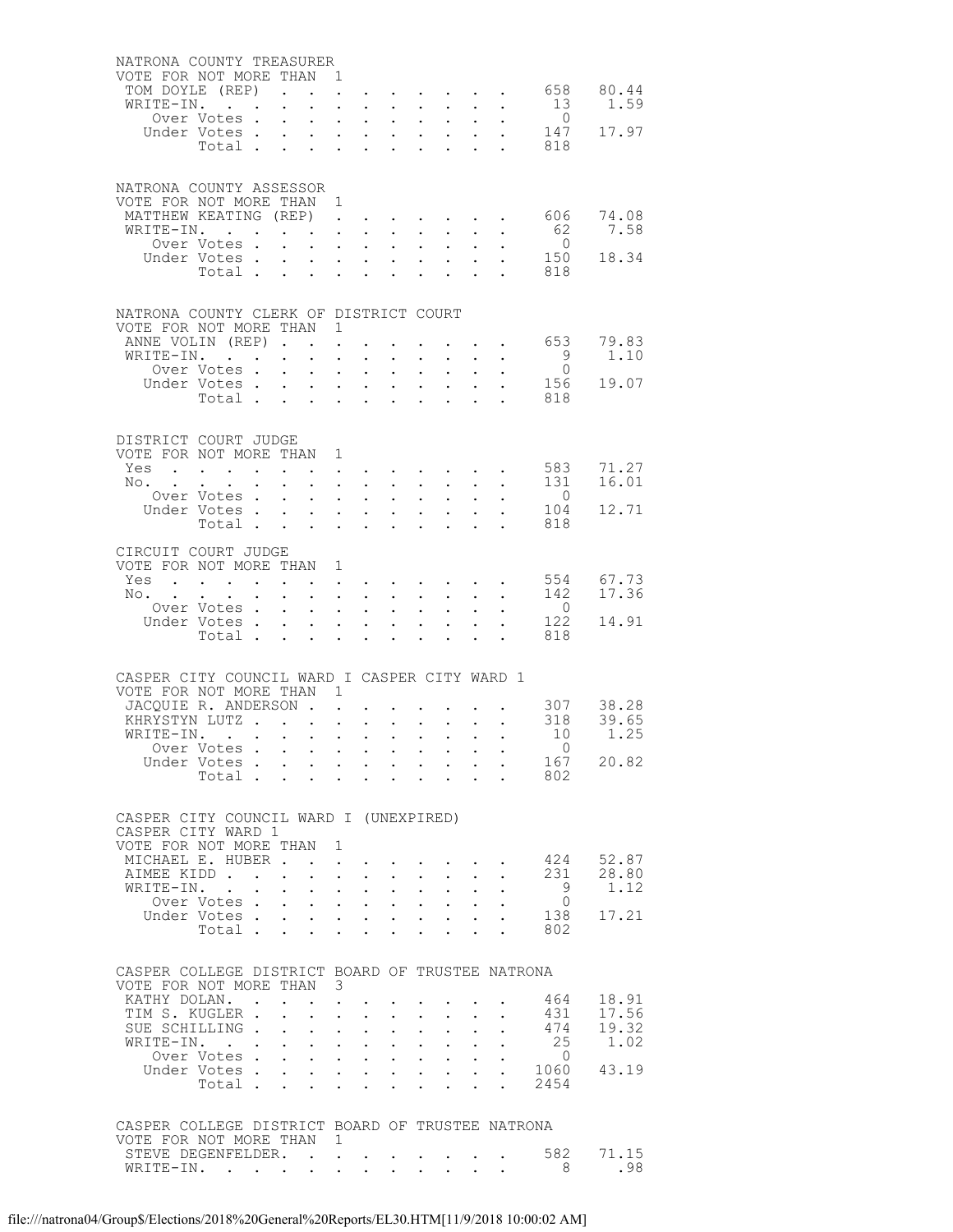|                                                                                                                                          | Over Votes<br>Total           |  |  |              |                                                           |                            |                                | $\overline{0}$<br>Under Votes 228<br>$\cdot$ $\cdot$ $\cdot$ $\cdot$ $\cdot$ $\cdot$ 818 | 27.87                                                                                      |  |
|------------------------------------------------------------------------------------------------------------------------------------------|-------------------------------|--|--|--------------|-----------------------------------------------------------|----------------------------|--------------------------------|------------------------------------------------------------------------------------------|--------------------------------------------------------------------------------------------|--|
| COUNTY SCHOOL DISTRICT #1 BOARD OF TRUST                                                                                                 |                               |  |  |              |                                                           |                            |                                |                                                                                          |                                                                                            |  |
| SCHOOL DISTRICT 1<br>VOTE FOR NOT MORE THAN 4                                                                                            |                               |  |  |              |                                                           |                            |                                |                                                                                          |                                                                                            |  |
| DAVID APPLEGATE                                                                                                                          |                               |  |  |              | $\mathbf{r}$ , $\mathbf{r}$ , $\mathbf{r}$ , $\mathbf{r}$ |                            |                                | CAMERON ALLEN 230<br>319                                                                 | 7.03<br>9.75                                                                               |  |
| CLARK JENSEN                                                                                                                             |                               |  |  |              |                                                           | $\mathcal{L}^{\text{max}}$ | $\ddot{\phantom{0}}$           |                                                                                          | 261 7.98                                                                                   |  |
| GERALD "DOC" KING.                                                                                                                       |                               |  |  |              | $\cdot$ $\cdot$ $\cdot$                                   |                            |                                | 177                                                                                      | 5.41                                                                                       |  |
| TRAVIS MARSHALL<br>DEBBIE MCCULLAR                                                                                                       |                               |  |  | $\mathbf{r}$ | $\mathbf{L}$<br>$\cdot$ $\cdot$ $\cdot$                   |                            | $\mathbf{L}^{\text{max}}$      |                                                                                          | $\frac{233}{112}$<br>374 11.43                                                             |  |
| KIANNA SMITH                                                                                                                             |                               |  |  | $\mathbf{L}$ | $\mathbf{L}$                                              |                            |                                |                                                                                          | $\frac{277}{18}$ 8.47                                                                      |  |
| WRITE-IN.                                                                                                                                |                               |  |  |              | $\mathbf{r}$ , $\mathbf{r}$ , $\mathbf{r}$ , $\mathbf{r}$ |                            |                                |                                                                                          |                                                                                            |  |
|                                                                                                                                          |                               |  |  |              |                                                           |                            |                                |                                                                                          | 0ver Votes 8 . 24<br>Under Votes 1375 42.02                                                |  |
|                                                                                                                                          |                               |  |  |              |                                                           |                            |                                | Total 3272                                                                               |                                                                                            |  |
|                                                                                                                                          |                               |  |  |              |                                                           |                            |                                |                                                                                          |                                                                                            |  |
| COUNTY FIRE PROTECTION DISTRICT DIRECTOR<br>FIRE DISTRICT CO                                                                             |                               |  |  |              |                                                           |                            |                                |                                                                                          |                                                                                            |  |
| VOTE FOR NOT MORE THAN 2                                                                                                                 |                               |  |  |              |                                                           |                            |                                |                                                                                          |                                                                                            |  |
|                                                                                                                                          |                               |  |  |              |                                                           |                            |                                | DEAN A. JACKETT 14                                                                       | 43.75                                                                                      |  |
| WRITE-IN.                                                                                                                                | Over Votes                    |  |  |              |                                                           |                            | $\mathbf{L} = \mathbf{L}$      | $\begin{matrix}0\\0\\18\end{matrix}$                                                     |                                                                                            |  |
|                                                                                                                                          | Under Votes                   |  |  |              |                                                           |                            | $\Delta \sim 100$ km s $^{-1}$ |                                                                                          | 56.25                                                                                      |  |
|                                                                                                                                          |                               |  |  |              |                                                           |                            |                                | Total 32                                                                                 |                                                                                            |  |
| COUNTY RURAL CONSERVATION DISTRICT SUPER<br>NATRONA COUNTY CONSERVATION DISTRICT<br>VOTE FOR NOT MORE THAN 2                             |                               |  |  |              |                                                           |                            |                                |                                                                                          |                                                                                            |  |
|                                                                                                                                          |                               |  |  |              |                                                           |                            |                                |                                                                                          | ANDREW C. ANDERSON 417 25.49<br>TAMMY COBB 474 28.97                                       |  |
|                                                                                                                                          |                               |  |  |              |                                                           |                            |                                |                                                                                          |                                                                                            |  |
|                                                                                                                                          |                               |  |  |              |                                                           |                            |                                |                                                                                          |                                                                                            |  |
|                                                                                                                                          |                               |  |  |              |                                                           |                            |                                | Under Votes 737<br>Total 1636                                                            | 45.05                                                                                      |  |
|                                                                                                                                          |                               |  |  |              |                                                           |                            |                                |                                                                                          |                                                                                            |  |
| 1 CENT SALES TAX<br>VOTE FOR NOT MORE THAN 1                                                                                             |                               |  |  |              |                                                           |                            |                                | Votes 19<br>Total 818                                                                    | 74.45<br>23.23<br>2.32                                                                     |  |
| LODGING TAX<br>VOTE FOR NOT MORE THAN 1                                                                                                  |                               |  |  |              |                                                           |                            |                                | For the County Lodging Tax. 618                                                          | 75.55<br>Against the County Lodging Tax 181 22.13<br>Under Votes 1 22.13<br>Total 818 2.20 |  |
|                                                                                                                                          |                               |  |  |              |                                                           |                            |                                |                                                                                          |                                                                                            |  |
| $0107$ $1-7$                                                                                                                             |                               |  |  |              |                                                           |                            |                                |                                                                                          | VOTES PERCENT                                                                              |  |
| REGISTERED VOTERS - TOTAL                                                                                                                |                               |  |  |              |                                                           |                            |                                | 538                                                                                      |                                                                                            |  |
| BALLOTS CAST - TOTAL.                                                                                                                    |                               |  |  |              |                                                           |                            |                                | . 365                                                                                    |                                                                                            |  |
| BALLOTS CAST - BLANK.                                                                                                                    |                               |  |  |              |                                                           | $\sim 10^{-11}$            | $\sim$ $-$                     | $\overline{0}$                                                                           |                                                                                            |  |
| VOTER TURNOUT - TOTAL<br>VOTER TURNOUT - BLANK                                                                                           |                               |  |  |              |                                                           |                            |                                |                                                                                          | 67.84                                                                                      |  |
| UNITED STATES SENATOR FEDERAL DISTRICT<br>VOTE FOR NOT MORE THAN 1<br>JOHN BARRASSO (REP)<br>GARY TRAUNER (DEM)<br>JOSEPH PORAMBO (LIB). |                               |  |  |              |                                                           |                            |                                | 143                                                                                      | 203 55.62<br>39.18<br>17 4.66                                                              |  |
| WRITE-IN.                                                                                                                                |                               |  |  |              |                                                           |                            |                                | $\overline{0}$                                                                           |                                                                                            |  |
|                                                                                                                                          | Over Votes                    |  |  |              |                                                           |                            |                                | $\frac{1}{1}$                                                                            | .27                                                                                        |  |
|                                                                                                                                          | Under Votes<br>Total $\cdots$ |  |  |              |                                                           |                            |                                | 365                                                                                      | .27                                                                                        |  |
|                                                                                                                                          |                               |  |  |              |                                                           |                            |                                |                                                                                          |                                                                                            |  |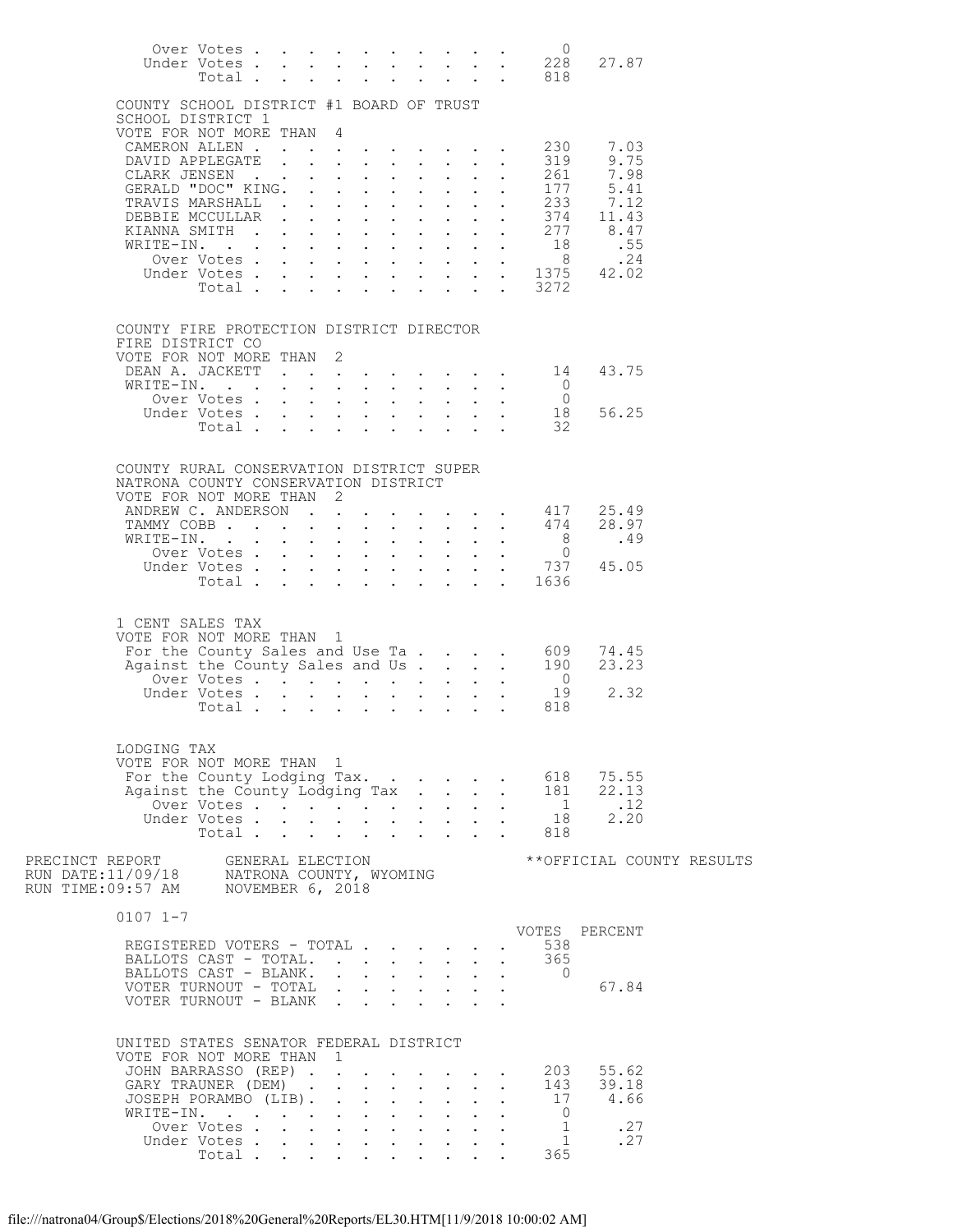| UNITED STATES REPRESENTATIVE<br>WYOMING CONGRESSIONAL DISTRICT ONE<br>VOTE FOR NOT MORE THAN 1           |                              |                         |              |                                                                                         |                                                                                         |                                                                                                                         |                               |                                                                            |                           |                                                                                                                    |                                                    |
|----------------------------------------------------------------------------------------------------------|------------------------------|-------------------------|--------------|-----------------------------------------------------------------------------------------|-----------------------------------------------------------------------------------------|-------------------------------------------------------------------------------------------------------------------------|-------------------------------|----------------------------------------------------------------------------|---------------------------|--------------------------------------------------------------------------------------------------------------------|----------------------------------------------------|
| LIZ CHENEY (REP) 176 48.22                                                                               |                              |                         |              |                                                                                         |                                                                                         |                                                                                                                         |                               |                                                                            |                           |                                                                                                                    |                                                    |
|                                                                                                          |                              |                         |              |                                                                                         |                                                                                         |                                                                                                                         |                               |                                                                            |                           |                                                                                                                    |                                                    |
|                                                                                                          |                              |                         |              |                                                                                         |                                                                                         |                                                                                                                         |                               |                                                                            |                           |                                                                                                                    |                                                    |
|                                                                                                          |                              |                         |              |                                                                                         |                                                                                         |                                                                                                                         |                               |                                                                            |                           |                                                                                                                    |                                                    |
|                                                                                                          |                              |                         |              |                                                                                         |                                                                                         |                                                                                                                         |                               |                                                                            |                           |                                                                                                                    |                                                    |
|                                                                                                          |                              |                         |              |                                                                                         |                                                                                         |                                                                                                                         |                               |                                                                            |                           |                                                                                                                    |                                                    |
| GOVERNOR STATE OF WYOMING<br>VOTE FOR NOT MORE THAN 1<br>MARK GORDON (REP). 203 55.62                    |                              |                         |              |                                                                                         |                                                                                         |                                                                                                                         |                               |                                                                            |                           |                                                                                                                    |                                                    |
| MARY A. THRONE (DEM).                                                                                    |                              |                         |              |                                                                                         |                                                                                         |                                                                                                                         |                               | <b>Contract Contract Contract</b>                                          |                           |                                                                                                                    | 142 38.90                                          |
| REX "T-REX" RAMMELL (CON)<br>LAWRENCE GERARD STRUEMPF (LIB).                                             |                              |                         |              |                                                                                         |                                                                                         |                                                                                                                         |                               | $\mathbf{L}$                                                               | $\mathbf{L} = \mathbf{L}$ |                                                                                                                    | $\frac{112}{10}$ 2.74                              |
| WRITE-IN.                                                                                                |                              |                         |              |                                                                                         |                                                                                         |                                                                                                                         |                               |                                                                            |                           |                                                                                                                    |                                                    |
|                                                                                                          | Over Votes .<br>Under Votes. | $\cdot$ $\cdot$ $\cdot$ | $\mathbf{L}$ |                                                                                         |                                                                                         |                                                                                                                         |                               |                                                                            |                           |                                                                                                                    |                                                    |
|                                                                                                          | Total $\cdots$ $\cdots$      |                         |              |                                                                                         |                                                                                         |                                                                                                                         |                               |                                                                            |                           |                                                                                                                    |                                                    |
| SECRETARY OF STATE STATE OF WYOMING<br>VOTE FOR NOT MORE THAN 1<br>EDWARD BUCHANAN (REP).                |                              |                         |              |                                                                                         |                                                                                         |                                                                                                                         |                               |                                                                            |                           | $\cdot$ $\cdot$ $\cdot$ $\cdot$ $\cdot$ 194 53.15                                                                  |                                                    |
| JAMES W. BYRD (DEM)<br>KIT CARSON III (LIB).                                                             |                              |                         |              |                                                                                         |                                                                                         | $\mathbf{L}^{\text{max}}$<br>$\mathbf{1}$ $\mathbf{1}$ $\mathbf{1}$ $\mathbf{1}$ $\mathbf{1}$ $\mathbf{1}$ $\mathbf{1}$ |                               | $\mathbf{z} = \mathbf{z} + \mathbf{z} + \mathbf{z} + \mathbf{z}$           |                           | $\frac{132}{29}$ 36.16<br>$\frac{16}{29}$ 7.95                                                                     |                                                    |
| WRITE-IN.                                                                                                |                              |                         |              | rin rana masa                                                                           |                                                                                         |                                                                                                                         |                               |                                                                            |                           |                                                                                                                    | $\begin{bmatrix} 1 & 27 \\ 0 & 2.47 \end{bmatrix}$ |
|                                                                                                          | Over Votes .                 |                         |              |                                                                                         |                                                                                         |                                                                                                                         |                               |                                                                            |                           |                                                                                                                    |                                                    |
|                                                                                                          | Under Votes<br>Total.        |                         |              |                                                                                         |                                                                                         |                                                                                                                         |                               | $\mathbf{r} = \mathbf{r} \times \mathbf{r} = \mathbf{r} \times \mathbf{r}$ |                           | $\frac{1}{2}$ 365                                                                                                  |                                                    |
| STATE AUDITOR STATE OF WYOMING<br>VOTE FOR NOT MORE THAN 1<br>KRISTI RACINES (REP).                      |                              |                         |              | $\ddot{\phantom{a}}$                                                                    |                                                                                         | $\mathcal{A}(\mathcal{A})$ , and $\mathcal{A}(\mathcal{A})$ , and $\mathcal{A}(\mathcal{A})$                            |                               |                                                                            |                           |                                                                                                                    |                                                    |
| JEFF DOCKTER (DEM).                                                                                      |                              |                         |              |                                                                                         | $\ddot{\phantom{a}}$                                                                    |                                                                                                                         |                               |                                                                            |                           | $\begin{array}{cccccccccc} . & . & . & . & . & . & 214 & 58.63 \\ . & . & . & . & . & . & 135 & 36.99 \end{array}$ |                                                    |
|                                                                                                          |                              |                         |              |                                                                                         |                                                                                         |                                                                                                                         |                               |                                                                            |                           |                                                                                                                    | 2 .55                                              |
|                                                                                                          |                              |                         |              |                                                                                         |                                                                                         |                                                                                                                         |                               |                                                                            |                           |                                                                                                                    |                                                    |
|                                                                                                          |                              |                         |              |                                                                                         |                                                                                         |                                                                                                                         |                               |                                                                            |                           |                                                                                                                    |                                                    |
| STATE TREASURER STATE OF WYOMING<br>VOTE FOR NOT MORE THAN 1<br>CURT MEIER (REP)                         |                              |                         |              |                                                                                         |                                                                                         |                                                                                                                         |                               |                                                                            |                           | $\cdot$ 212 58.08                                                                                                  |                                                    |
| CHRIS LOWRY (DEM).                                                                                       |                              |                         |              |                                                                                         |                                                                                         |                                                                                                                         |                               |                                                                            |                           | 141 38.63                                                                                                          |                                                    |
| WRITE-IN.                                                                                                | Over Votes                   |                         |              |                                                                                         |                                                                                         |                                                                                                                         |                               |                                                                            |                           | $\cdot$ 2 .55<br>$\overline{0}$                                                                                    |                                                    |
|                                                                                                          | Under Votes                  |                         |              |                                                                                         |                                                                                         |                                                                                                                         |                               |                                                                            |                           |                                                                                                                    | 10 2.74                                            |
|                                                                                                          | Total $\cdots$               |                         |              |                                                                                         |                                                                                         |                                                                                                                         | $\mathbf{L}$ and $\mathbf{L}$ |                                                                            |                           | 365                                                                                                                |                                                    |
| SUPERINTENDENT OF PUBLIC INSTRUCTION STATE OF WYOMING<br>VOTE FOR NOT MORE THAN 1<br>JILLIAN BALOW (REP) |                              |                         |              |                                                                                         |                                                                                         |                                                                                                                         |                               |                                                                            |                           | 271                                                                                                                | 74.25                                              |
| WRITE-IN.                                                                                                |                              |                         |              |                                                                                         | $\mathcal{A}^{\mathcal{A}}$ , $\mathcal{A}^{\mathcal{A}}$ , $\mathcal{A}^{\mathcal{A}}$ | $\bullet$ .                                                                                                             | $\bullet$ .                   |                                                                            |                           | 11                                                                                                                 | 3.01                                               |
|                                                                                                          | Over Votes .                 |                         |              | $\mathbf{r}$ , $\mathbf{r}$ , $\mathbf{r}$ , $\mathbf{r}$ , $\mathbf{r}$ , $\mathbf{r}$ |                                                                                         |                                                                                                                         |                               |                                                                            | $\sim$                    | $\overline{0}$<br>83                                                                                               | 22.74                                              |
|                                                                                                          | Under Votes<br>Total         |                         |              |                                                                                         |                                                                                         |                                                                                                                         |                               |                                                                            |                           | 365                                                                                                                |                                                    |
| STATE HOUSE 57 HOUSE DISTRICT 57<br>VOTE FOR NOT MORE THAN 1                                             |                              |                         |              |                                                                                         |                                                                                         |                                                                                                                         |                               |                                                                            |                           |                                                                                                                    |                                                    |
| CHUCK GRAY (REP).<br>JANE IFLAND (DEM).                                                                  |                              |                         | $\mathbf{L}$ | $\sim$ $-$                                                                              | $\ddot{\phantom{0}}$                                                                    | and a strong control of the state of<br>$\sim$<br>$\sim$                                                                |                               |                                                                            |                           |                                                                                                                    | 202 55.34<br>151 41.37                             |
| WRITE-IN.                                                                                                |                              |                         |              | $\mathbf{r}=(\mathbf{r}_1,\ldots,\mathbf{r}_n)$ .                                       |                                                                                         | $\bullet$ .                                                                                                             | $\bullet$ .                   |                                                                            |                           | $\overline{2}$                                                                                                     | .55                                                |
|                                                                                                          | Over Votes<br>Under Votes    |                         |              | <b>All Contracts</b>                                                                    |                                                                                         | $\mathbf{L}^{\text{max}}$                                                                                               | $\sim$ $-$                    | <b>Contract Contract</b>                                                   |                           | $\overline{0}$                                                                                                     | 10 2.74                                            |
|                                                                                                          | Total                        |                         |              |                                                                                         |                                                                                         | $\mathbf{L} = \mathbf{L}$                                                                                               |                               |                                                                            |                           | 365                                                                                                                |                                                    |
| NATRONA COUNTY COMMISSIONERS                                                                             |                              |                         |              |                                                                                         |                                                                                         |                                                                                                                         |                               |                                                                            |                           |                                                                                                                    |                                                    |
| VOTE FOR NOT MORE THAN 3<br>ROBERT L. HENDRY (REP).                                                      |                              |                         |              |                                                                                         |                                                                                         |                                                                                                                         |                               | $\mathcal{A}^{\mathcal{A}}$ and $\mathcal{A}^{\mathcal{A}}$                |                           | 153                                                                                                                | 13.97                                              |
| JIM MILNE (REP)                                                                                          |                              |                         |              |                                                                                         |                                                                                         | $\ddot{\phantom{0}}$                                                                                                    |                               | $\sim$                                                                     |                           |                                                                                                                    | 197 17.99                                          |
| PAUL C. BERTOGLIO (REP).<br>TERRY WINGERTER (DEM)                                                        |                              |                         |              |                                                                                         |                                                                                         | $\bullet$ .<br>$\ddot{\phantom{0}}$                                                                                     | $\bullet$ .                   |                                                                            |                           | 174                                                                                                                | 15.89<br>158 14.43                                 |
|                                                                                                          |                              |                         |              |                                                                                         |                                                                                         |                                                                                                                         |                               |                                                                            |                           |                                                                                                                    |                                                    |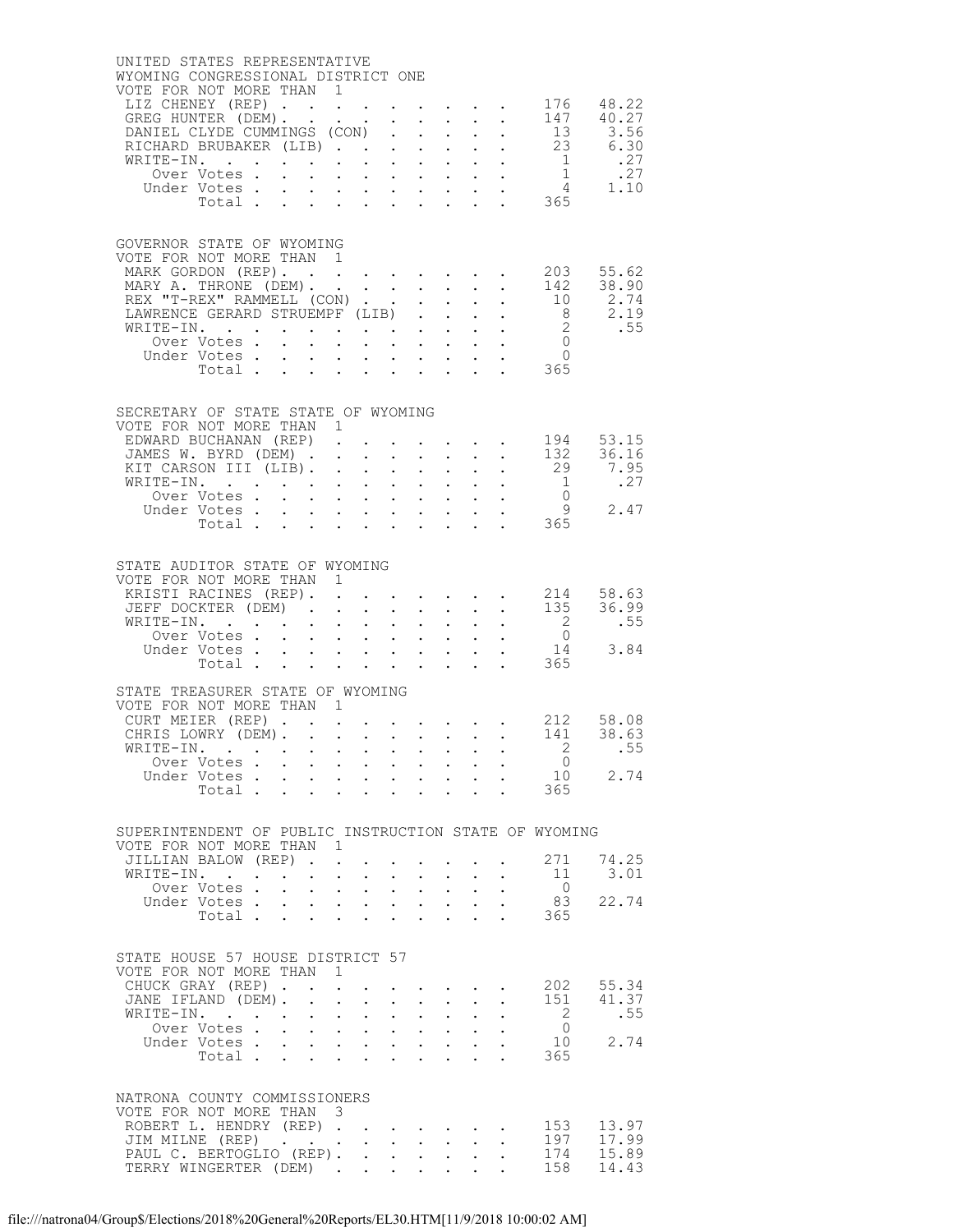|       | RICHARD "RICK" YOUNG (IND).                |                                             |                                                                                            |                                                               | $\sim$ $\sim$ $\sim$ $\sim$ $\sim$ $\sim$ $\sim$                              |                             |                                                                          |                      | $\sim 100$ km s $^{-1}$ | 109                  | 9.95                                                                |
|-------|--------------------------------------------|---------------------------------------------|--------------------------------------------------------------------------------------------|---------------------------------------------------------------|-------------------------------------------------------------------------------|-----------------------------|--------------------------------------------------------------------------|----------------------|-------------------------|----------------------|---------------------------------------------------------------------|
|       | WRITE-IN.                                  |                                             |                                                                                            | $\mathbf{L} = \mathbf{L}$                                     |                                                                               | $\mathbb{Z}^{\mathbb{Z}^2}$ |                                                                          |                      |                         | $4\overline{4}$      | .37                                                                 |
|       | Over Votes .                               |                                             | $\mathbf{L}^{\text{max}}$                                                                  | $\mathbf{L} = \mathbf{L}$                                     | $\mathbf{L}^{\text{max}}$                                                     | $\mathbf{L}^{\text{max}}$   | $\sim$ $-$                                                               |                      |                         |                      | $\frac{4}{3}$ $\frac{3}{27}$<br>$\frac{27}{297}$ $\frac{27}{27.12}$ |
|       | Under Votes.                               |                                             |                                                                                            |                                                               | $\cdot$ $\cdot$ $\cdot$ $\cdot$                                               |                             | $\mathbf{L}$ and $\mathbf{L}$                                            |                      |                         |                      |                                                                     |
|       | Total                                      |                                             |                                                                                            | $\mathbf{L}^{\text{max}}$ , and $\mathbf{L}^{\text{max}}$     | $\sim$                                                                        |                             | $\mathbf{r} = \mathbf{r} \cdot \mathbf{r}$ .                             |                      |                         | $\frac{1}{2}$ . 1095 |                                                                     |
|       |                                            |                                             |                                                                                            |                                                               |                                                                               |                             |                                                                          |                      |                         |                      |                                                                     |
|       | NATRONA COUNTY CORONER                     |                                             |                                                                                            |                                                               |                                                                               |                             |                                                                          |                      |                         |                      |                                                                     |
|       | VOTE FOR NOT MORE THAN 1                   |                                             |                                                                                            |                                                               |                                                                               |                             |                                                                          |                      |                         |                      |                                                                     |
|       | CONNIE JACOBSON (REP).                     |                                             |                                                                                            |                                                               | $\mathbf{r} = \mathbf{r} + \mathbf{r} + \mathbf{r} + \mathbf{r} + \mathbf{r}$ |                             |                                                                          |                      |                         | 299                  | 81.92                                                               |
|       | WRITE-IN.                                  |                                             |                                                                                            |                                                               |                                                                               |                             |                                                                          |                      |                         |                      | 2.47                                                                |
|       | Over Votes.                                |                                             | $\mathbf{1}$ $\mathbf{1}$ $\mathbf{1}$ $\mathbf{1}$ $\mathbf{1}$ $\mathbf{1}$ $\mathbf{1}$ |                                                               | $\mathbf{L}$                                                                  |                             | $\mathbf{L} = \mathbf{L}$                                                |                      |                         | $\frac{9}{0}$        |                                                                     |
|       | Under Votes                                |                                             |                                                                                            |                                                               | $\mathbf{L}^{\text{max}}$                                                     |                             | $\cdot$ $\cdot$                                                          |                      |                         | 57                   | 15.62                                                               |
|       | Total .                                    |                                             | $\mathcal{L}^{\text{max}}(\mathcal{L}^{\text{max}}(\mathcal{L}^{\text{max}}))$             |                                                               |                                                                               |                             |                                                                          |                      |                         | 365                  |                                                                     |
|       |                                            |                                             |                                                                                            |                                                               |                                                                               |                             |                                                                          |                      |                         |                      |                                                                     |
|       |                                            |                                             |                                                                                            |                                                               |                                                                               |                             |                                                                          |                      |                         |                      |                                                                     |
|       | SEVENTH JUDICIAL DISTRICT ATTORNEY NATRONA |                                             |                                                                                            |                                                               |                                                                               |                             |                                                                          |                      |                         |                      |                                                                     |
|       | VOTE FOR NOT MORE THAN                     |                                             | $\overline{1}$                                                                             |                                                               |                                                                               |                             |                                                                          |                      |                         | 284                  | 77.81                                                               |
|       | DAN ITZEN (REP)<br>WRITE-IN.               |                                             |                                                                                            |                                                               |                                                                               |                             | $\mathbf{r} = \mathbf{r} + \mathbf{r}$ , where $\mathbf{r} = \mathbf{r}$ |                      | $\sim$ $\sim$           | 9                    | 2.47                                                                |
|       | Over Votes .                               | $\mathbf{A}^{(1)}$ and $\mathbf{A}^{(2)}$ . | $\ddot{\phantom{0}}$                                                                       | $\ddot{\phantom{0}}$<br>$\sim 10^{-1}$<br>$\sim$ $-$          | $\mathbf{L}^{\text{max}}$                                                     | $\sim$ $-$                  | $\mathbf{L}^{\text{max}}$ , and $\mathbf{L}^{\text{max}}$                |                      |                         | $\bigcirc$           |                                                                     |
|       | Under Votes                                |                                             |                                                                                            |                                                               | $\mathbf{L}$                                                                  |                             | $\cdot$ $\cdot$ $\cdot$                                                  |                      |                         | 72                   | 19.73                                                               |
|       | Total                                      |                                             |                                                                                            |                                                               | $\ddot{\phantom{0}}$                                                          | $\ddot{\phantom{a}}$        | $\mathbf{L}$                                                             | $\ddot{\phantom{a}}$ |                         | 365                  |                                                                     |
|       |                                            |                                             |                                                                                            |                                                               |                                                                               |                             |                                                                          |                      |                         |                      |                                                                     |
|       | NATRONA COUNTY SHERIFF                     |                                             |                                                                                            |                                                               |                                                                               |                             |                                                                          |                      |                         |                      |                                                                     |
|       | VOTE FOR NOT MORE THAN 1                   |                                             |                                                                                            |                                                               |                                                                               |                             |                                                                          |                      |                         |                      |                                                                     |
|       | GUS HOLBROOK (REP)                         |                                             |                                                                                            |                                                               |                                                                               |                             |                                                                          |                      | <b>Contractor</b>       | 285                  | 78.08                                                               |
|       | WRITE-IN.                                  |                                             | $\mathbf{L}$ and $\mathbf{L}$                                                              | $\sim$                                                        | $\ddot{\phantom{0}}$                                                          | $\sim 10^{-11}$             |                                                                          |                      |                         | 14                   | 3.84                                                                |
|       | Over Votes .                               | $\sim$                                      | $\mathbf{r} = \mathbf{r} + \mathbf{r} + \mathbf{r}$ .                                      |                                                               | $\mathbf{L}^{\text{max}}$                                                     | $\mathbf{L}^{\text{max}}$   | $\sim$ $-$                                                               |                      |                         | $\overline{0}$       |                                                                     |
|       | Under Votes.                               | $\sim$                                      | $\mathbf{L}$                                                                               | $\mathcal{L}^{\text{max}}$ , where $\mathcal{L}^{\text{max}}$ | $\mathbf{L}$                                                                  |                             | $\mathbf{L} = \mathbf{L}$                                                |                      |                         | 66                   | 18.08                                                               |
|       | Total                                      |                                             |                                                                                            |                                                               | $\sim$                                                                        | $\ddot{\phantom{a}}$        | $\mathbf{L}$                                                             | $\ddot{\phantom{a}}$ |                         | 365                  |                                                                     |
|       |                                            |                                             |                                                                                            |                                                               |                                                                               |                             |                                                                          |                      |                         |                      |                                                                     |
|       | NATRONA COUNTY CLERK                       |                                             |                                                                                            |                                                               |                                                                               |                             |                                                                          |                      |                         |                      |                                                                     |
|       | VOTE FOR NOT MORE THAN 1                   |                                             |                                                                                            |                                                               |                                                                               |                             |                                                                          |                      |                         |                      |                                                                     |
|       | TRACY GOOD (REP)                           |                                             |                                                                                            | $\mathcal{L}^{\text{max}}$                                    |                                                                               |                             |                                                                          |                      |                         |                      | 287 78.63                                                           |
|       | WRITE-IN.                                  |                                             |                                                                                            |                                                               | $\mathbf{r} = \mathbf{r} + \mathbf{r} + \mathbf{r} + \mathbf{r}$              |                             | $\mathbf{L}^{\text{max}}$ , and $\mathbf{L}^{\text{max}}$                |                      |                         | $\overline{7}$       | 1.92                                                                |
|       | Over Votes.                                | $\sim$                                      | $\mathbf{L}$<br>$\sim$                                                                     | $\sim$                                                        | $\mathbf{L}$                                                                  | $\mathbf{L}$                |                                                                          |                      |                         | $\overline{0}$       |                                                                     |
|       |                                            |                                             |                                                                                            |                                                               |                                                                               |                             | $\mathbf{L}^{\text{max}}$ , $\mathbf{L}^{\text{max}}$                    | $\sim 10^{-11}$      |                         | 71                   | 19.45                                                               |
|       | Under Votes<br>Total                       |                                             |                                                                                            |                                                               | $\mathbf{L}^{\text{max}}$                                                     |                             | $\mathbf{L}$                                                             |                      |                         | 365                  |                                                                     |
|       |                                            |                                             |                                                                                            |                                                               |                                                                               |                             |                                                                          |                      |                         |                      |                                                                     |
|       |                                            |                                             |                                                                                            |                                                               |                                                                               |                             |                                                                          |                      |                         |                      |                                                                     |
|       | NATRONA COUNTY TREASURER                   |                                             |                                                                                            |                                                               |                                                                               |                             |                                                                          |                      |                         |                      |                                                                     |
|       | VOTE FOR NOT MORE THAN 1                   |                                             |                                                                                            |                                                               |                                                                               |                             |                                                                          |                      |                         |                      |                                                                     |
|       | TOM DOYLE (REP)                            |                                             |                                                                                            |                                                               |                                                                               |                             |                                                                          |                      |                         | 294                  | 80.55                                                               |
|       | WRITE-IN.                                  |                                             | $\ddot{\phantom{0}}$                                                                       | $\ddot{\phantom{0}}$<br>$\ddot{\phantom{0}}$                  | $\mathbf{L}$                                                                  | $\mathbf{L}^{\text{max}}$   |                                                                          |                      |                         | $6\overline{6}$      | 1.64                                                                |
|       | Over Votes<br>Under Votes                  |                                             | $\mathbf{L}$ and $\mathbf{L}$<br>$\mathcal{L}^{\text{max}}$<br>$\sim 10^{-11}$             | $\sim$ $-$<br>$\sim$                                          | $\ddot{\phantom{0}}$<br>$\mathbf{L}$                                          | $\mathbf{r}$                | $\mathbf{L}$ and $\mathbf{L}$                                            |                      |                         | $\frac{1}{64}$       | .27<br>17.53                                                        |
|       | Total                                      |                                             | $\mathbf{1}$ $\mathbf{1}$ $\mathbf{1}$ $\mathbf{1}$ $\mathbf{1}$ $\mathbf{1}$ $\mathbf{1}$ |                                                               | $\ddot{\phantom{0}}$                                                          | $\ddot{\phantom{0}}$        | $\ddotsc$                                                                |                      |                         | 365                  |                                                                     |
|       |                                            |                                             |                                                                                            |                                                               |                                                                               |                             |                                                                          | $\ddot{\phantom{a}}$ |                         |                      |                                                                     |
|       |                                            |                                             |                                                                                            |                                                               |                                                                               |                             |                                                                          |                      |                         |                      |                                                                     |
|       | NATRONA COUNTY ASSESSOR                    |                                             |                                                                                            |                                                               |                                                                               |                             |                                                                          |                      |                         |                      |                                                                     |
|       | VOTE FOR NOT MORE THAN                     |                                             | $\overline{1}$                                                                             |                                                               |                                                                               |                             |                                                                          |                      |                         |                      |                                                                     |
|       | MATTHEW KEATING (REP)                      |                                             | $\ddot{\phantom{a}}$                                                                       |                                                               |                                                                               |                             |                                                                          |                      |                         |                      | 268 73.42                                                           |
|       | WRITE-IN. .                                | $\ddot{\phantom{0}}$<br>$\bullet$           | $\bullet$                                                                                  | $\sim$                                                        | $\ddot{\phantom{0}}$                                                          | $\sim$ $-$                  | $\sim$                                                                   |                      |                         | 20                   | 5.48                                                                |
|       | Over Votes.                                |                                             | $\mathbf{L}$<br>$\sim$                                                                     | $\sim$                                                        | $\ddot{\phantom{0}}$                                                          |                             | $\mathbf{L}^{\text{max}}$<br>$\sim$                                      |                      |                         | $\bigcirc$           |                                                                     |
|       | Under Votes.                               | $\ddot{\phantom{0}}$                        | $\ddot{\phantom{0}}$                                                                       | $\mathbf{L}^{\text{max}}$<br>$\ddot{\phantom{a}}$             | $\ddot{\phantom{0}}$                                                          | $\ddot{\phantom{a}}$        | $\ddot{\phantom{0}}$                                                     |                      |                         | 77                   | 21.10                                                               |
|       | Total .                                    |                                             |                                                                                            |                                                               |                                                                               |                             |                                                                          |                      |                         | 365                  |                                                                     |
|       |                                            |                                             |                                                                                            |                                                               |                                                                               |                             |                                                                          |                      |                         |                      |                                                                     |
|       | NATRONA COUNTY CLERK OF DISTRICT COURT     |                                             |                                                                                            |                                                               |                                                                               |                             |                                                                          |                      |                         |                      |                                                                     |
|       | VOTE FOR NOT MORE THAN 1                   |                                             |                                                                                            |                                                               |                                                                               |                             |                                                                          |                      |                         |                      |                                                                     |
|       | ANNE VOLIN (REP).                          |                                             |                                                                                            |                                                               |                                                                               |                             |                                                                          |                      |                         | 280                  | 76.71                                                               |
|       | WRITE-IN. .                                |                                             |                                                                                            | $\ddot{\phantom{0}}$                                          |                                                                               |                             |                                                                          |                      |                         | 12                   | 3.29                                                                |
|       | Over Votes.                                | $\ddot{\phantom{0}}$                        | $\ddot{\phantom{a}}$                                                                       | $\bullet$ .                                                   | $\ddot{\phantom{0}}$                                                          | $\bullet$ .                 | $\mathbf{L}^{\text{max}}$                                                |                      |                         | $\bigcirc$           |                                                                     |
|       | Under Votes .                              |                                             | $\mathcal{L}^{\text{max}}$                                                                 | $\ddot{\phantom{0}}$<br>$\sim$                                | $\ddot{\phantom{0}}$                                                          |                             | $\mathbf{L}^{\text{max}}$<br>$\mathbf{L}$                                |                      |                         | 73                   | 20.00                                                               |
|       | Total                                      |                                             | $\ddot{\phantom{a}}$                                                                       | $\ddot{\phantom{a}}$<br>$\sim$                                | $\ddot{\phantom{0}}$                                                          | $\ddot{\phantom{0}}$        |                                                                          |                      |                         | 365                  |                                                                     |
|       |                                            |                                             |                                                                                            |                                                               |                                                                               |                             |                                                                          |                      |                         |                      |                                                                     |
|       |                                            |                                             |                                                                                            |                                                               |                                                                               |                             |                                                                          |                      |                         |                      |                                                                     |
|       | DISTRICT COURT JUDGE                       |                                             |                                                                                            |                                                               |                                                                               |                             |                                                                          |                      |                         |                      |                                                                     |
|       | VOTE FOR NOT MORE THAN                     |                                             | 1                                                                                          |                                                               |                                                                               |                             |                                                                          |                      |                         |                      |                                                                     |
| Yes   | $\sim$                                     |                                             |                                                                                            |                                                               |                                                                               |                             |                                                                          |                      |                         | 277                  | 75.89                                                               |
| No. . | $\sim$                                     |                                             | $\ddot{\phantom{0}}$                                                                       | $\sim$ $-$<br>$\sim$                                          | $\mathbf{L}^{\text{max}}$                                                     | $\mathcal{L}^{\text{max}}$  | $\mathcal{L}^{\text{max}}$                                               |                      |                         | 56                   | 15.34                                                               |
|       | Over Votes.                                |                                             |                                                                                            | $\mathbf{L}$<br>$\ddot{\phantom{a}}$                          |                                                                               |                             |                                                                          |                      |                         | $\mathbf{1}$<br>31   | .27<br>8.49                                                         |
|       | Under Votes .<br>Total .                   | $\ddot{\phantom{0}}$                        | $\ddot{\phantom{0}}$                                                                       | $\sim$<br>$\sim$                                              | $\ddot{\phantom{0}}$                                                          | $\ddot{\phantom{a}}$        | $\sim$                                                                   |                      |                         | 365                  |                                                                     |
|       |                                            |                                             |                                                                                            |                                                               |                                                                               |                             |                                                                          |                      |                         |                      |                                                                     |
|       |                                            |                                             |                                                                                            |                                                               |                                                                               |                             |                                                                          |                      |                         |                      |                                                                     |
|       | CIRCUIT COURT JUDGE                        |                                             |                                                                                            |                                                               |                                                                               |                             |                                                                          |                      |                         |                      |                                                                     |
|       | VOTE FOR NOT MORE THAN 1                   |                                             |                                                                                            |                                                               |                                                                               |                             |                                                                          |                      |                         |                      |                                                                     |
|       | Yes                                        |                                             |                                                                                            |                                                               |                                                                               |                             |                                                                          |                      |                         | 252                  | 69.04                                                               |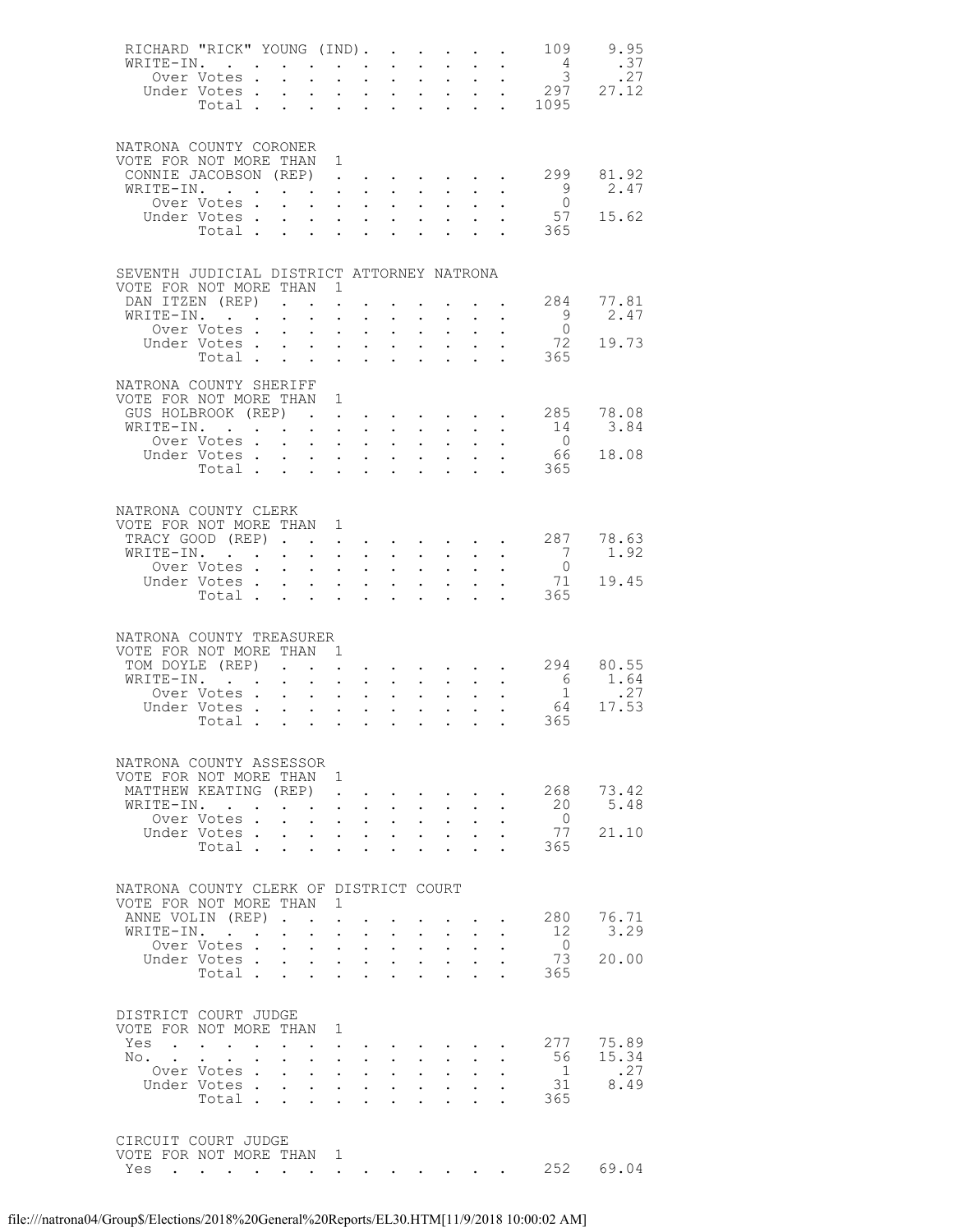| No. 73                                                                    |                                          |                         |                                                         |                                              |                                                                                                    |                            |                            |                                                                                                                                 |                                           |                                                                           | 20.00                       |
|---------------------------------------------------------------------------|------------------------------------------|-------------------------|---------------------------------------------------------|----------------------------------------------|----------------------------------------------------------------------------------------------------|----------------------------|----------------------------|---------------------------------------------------------------------------------------------------------------------------------|-------------------------------------------|---------------------------------------------------------------------------|-----------------------------|
|                                                                           | Over Votes<br>Inder Votes<br>Under Votes |                         |                                                         |                                              |                                                                                                    |                            |                            |                                                                                                                                 |                                           | $\begin{array}{c} 0 \\ 40 \end{array}$                                    | 10.96                       |
|                                                                           | Total $\cdots$                           |                         |                                                         |                                              |                                                                                                    | $\mathbf{L}^{\text{max}}$  | $\mathcal{L}^{\text{max}}$ |                                                                                                                                 |                                           | $\cdot$ $\cdot$ 365                                                       |                             |
|                                                                           |                                          |                         |                                                         |                                              |                                                                                                    |                            |                            |                                                                                                                                 |                                           |                                                                           |                             |
| CASPER CITY COUNCIL WARD I CASPER CITY WARD 1<br>VOTE FOR NOT MORE THAN 1 |                                          |                         |                                                         |                                              |                                                                                                    |                            |                            |                                                                                                                                 |                                           |                                                                           |                             |
| JACOUIE R. ANDERSON                                                       |                                          |                         |                                                         |                                              |                                                                                                    |                            |                            |                                                                                                                                 |                                           |                                                                           | 175 47.95                   |
| KHRYSTYN LUTZ                                                             |                                          |                         |                                                         |                                              | $\sim$<br>$\mathbf{L}^{\text{max}}$                                                                |                            |                            |                                                                                                                                 |                                           | 129                                                                       | 35.34                       |
| WRITE-IN.                                                                 |                                          |                         |                                                         |                                              |                                                                                                    |                            |                            |                                                                                                                                 | $\mathbf{A}^{(1)}$ and $\mathbf{A}^{(2)}$ | $\frac{2}{0}$                                                             | .55                         |
|                                                                           | Over Votes                               |                         |                                                         |                                              | $\mathbf{z} = \left( \mathbf{z} \right) \left( \mathbf{z} \right)$ , where                         | $\mathbf{L}^{\text{max}}$  |                            | $\mathbf{z} = \mathbf{z} + \mathbf{z}$ , where $\mathbf{z}$<br>$\mathbf{z} = \mathbf{z} + \mathbf{z} + \mathbf{z} + \mathbf{z}$ |                                           |                                                                           | 16.16                       |
|                                                                           | Under Votes<br>Total                     |                         |                                                         |                                              |                                                                                                    |                            |                            |                                                                                                                                 |                                           | $\begin{array}{cc} . & 59 \\ . & 365 \end{array}$                         |                             |
|                                                                           |                                          |                         |                                                         |                                              |                                                                                                    |                            |                            |                                                                                                                                 |                                           |                                                                           |                             |
|                                                                           |                                          |                         |                                                         |                                              |                                                                                                    |                            |                            |                                                                                                                                 |                                           |                                                                           |                             |
| CASPER CITY COUNCIL WARD I (UNEXPIRED)<br>CASPER CITY WARD 1              |                                          |                         |                                                         |                                              |                                                                                                    |                            |                            |                                                                                                                                 |                                           |                                                                           |                             |
| VOTE FOR NOT MORE THAN 1                                                  |                                          |                         |                                                         |                                              |                                                                                                    |                            |                            |                                                                                                                                 |                                           |                                                                           |                             |
| MICHAEL E. HUBER                                                          |                                          |                         |                                                         |                                              | $\mathbf{L}^{\text{max}}$                                                                          |                            |                            | and a strong control of the state of                                                                                            |                                           |                                                                           | 185 50.68                   |
| WRITE-IN. .                                                               |                                          |                         |                                                         |                                              |                                                                                                    |                            |                            |                                                                                                                                 |                                           | $\overline{\mathbf{3}}$                                                   | AIMEE KIDD 135 36.99<br>.82 |
|                                                                           | --- ----<br>TE-IN.<br>Over Votes         |                         |                                                         |                                              |                                                                                                    |                            |                            |                                                                                                                                 |                                           |                                                                           |                             |
|                                                                           | Under Votes<br>Votes<br>Total            |                         |                                                         |                                              |                                                                                                    | $\mathcal{L}^{(1)}$        |                            | $\mathbf{L}^{\text{max}}$ , $\mathbf{L}^{\text{max}}$                                                                           |                                           | $\begin{array}{c} 0 \\ 42 \end{array}$                                    | 11.51                       |
|                                                                           |                                          |                         |                                                         |                                              |                                                                                                    |                            |                            | $1 - 1 - 1 = 1$                                                                                                                 |                                           | $\cdot$ $\cdot$ 365                                                       |                             |
|                                                                           |                                          |                         |                                                         |                                              |                                                                                                    |                            |                            |                                                                                                                                 |                                           |                                                                           |                             |
| CASPER COLLEGE DISTRICT BOARD OF TRUSTEE NATRONA                          |                                          |                         |                                                         |                                              |                                                                                                    |                            |                            |                                                                                                                                 |                                           |                                                                           |                             |
| VOTE FOR NOT MORE THAN 3                                                  |                                          |                         |                                                         |                                              |                                                                                                    |                            |                            |                                                                                                                                 |                                           |                                                                           |                             |
| KATHY DOLAN.                                                              |                                          |                         |                                                         |                                              | $\mathbf{L}^{\text{max}}$                                                                          |                            |                            |                                                                                                                                 |                                           | . 210                                                                     | 19.18                       |
| TIM S. KUGLER .<br>SUE SCHILLING                                          |                                          |                         |                                                         |                                              |                                                                                                    |                            |                            |                                                                                                                                 |                                           |                                                                           |                             |
| WRITE-IN.                                                                 |                                          |                         |                                                         |                                              | $\mathbf{z} = \mathbf{z} + \mathbf{z}$ , where                                                     | $\mathcal{L}^{\text{max}}$ |                            | $\mathbf{L}^{\text{max}}$ , $\mathbf{L}^{\text{max}}$                                                                           |                                           |                                                                           | .46                         |
|                                                                           | Over Votes                               |                         |                                                         |                                              | $\mathbf{z} = \mathbf{z} + \mathbf{z}$ , where $\mathbf{z} = \mathbf{z}$                           |                            |                            | $\mathbf{z} = \mathbf{z} + \mathbf{z}$ , where $\mathbf{z} = \mathbf{z}$                                                        |                                           | $\begin{array}{cccc} . & . & . & . & .5 \\ . & . & . & . & 0 \end{array}$ |                             |
|                                                                           | Under Votes<br>Total                     |                         |                                                         |                                              |                                                                                                    |                            |                            | $\mathbf{u}^{\prime}=\mathbf{u}^{\prime}=\mathbf{u}^{\prime}$ , where                                                           |                                           | $\cdot$ 458 41.83<br>. 1095                                               |                             |
|                                                                           |                                          |                         |                                                         |                                              |                                                                                                    |                            |                            |                                                                                                                                 |                                           |                                                                           |                             |
|                                                                           |                                          |                         |                                                         |                                              |                                                                                                    |                            |                            |                                                                                                                                 |                                           |                                                                           |                             |
| CASPER COLLEGE DISTRICT BOARD OF TRUSTEE NATRONA                          |                                          |                         |                                                         |                                              |                                                                                                    |                            |                            |                                                                                                                                 |                                           |                                                                           |                             |
| VOTE FOR NOT MORE THAN 1                                                  |                                          |                         |                                                         |                                              |                                                                                                    |                            |                            |                                                                                                                                 |                                           | 254                                                                       | 69.59                       |
| STEVE DEGENFELDER.<br>WRITE-IN.                                           |                                          |                         |                                                         | $\mathbf{L}^{\text{max}}$                    | <b>Contract Contract Contract</b><br>$\mathbf{L}^{\text{max}}$ , and $\mathbf{L}^{\text{max}}$     |                            |                            |                                                                                                                                 |                                           | $\overline{\mathbf{3}}$                                                   | .82                         |
|                                                                           | Over Votes                               |                         |                                                         |                                              |                                                                                                    |                            |                            | $\mathbf{u} = \mathbf{u} \mathbf{u} + \mathbf{u} \mathbf{u}$ .                                                                  | $\frac{1}{2}$                             | $\overline{0}$                                                            |                             |
|                                                                           | Under Votes<br>Votes<br>Total            |                         |                                                         |                                              |                                                                                                    |                            |                            |                                                                                                                                 |                                           |                                                                           | 108 29.59                   |
|                                                                           |                                          |                         |                                                         |                                              |                                                                                                    |                            |                            |                                                                                                                                 |                                           | 365                                                                       |                             |
|                                                                           |                                          |                         |                                                         |                                              |                                                                                                    |                            |                            |                                                                                                                                 |                                           |                                                                           |                             |
| COUNTY SCHOOL DISTRICT #1 BOARD OF TRUST                                  |                                          |                         |                                                         |                                              |                                                                                                    |                            |                            |                                                                                                                                 |                                           |                                                                           |                             |
| SCHOOL DISTRICT 1                                                         |                                          |                         |                                                         |                                              |                                                                                                    |                            |                            |                                                                                                                                 |                                           |                                                                           |                             |
| VOTE FOR NOT MORE THAN 4<br>CAMERON ALLEN                                 |                                          |                         |                                                         |                                              |                                                                                                    |                            |                            |                                                                                                                                 |                                           | 113                                                                       | 7.74                        |
| DAVID APPLEGATE                                                           |                                          |                         |                                                         |                                              |                                                                                                    |                            |                            |                                                                                                                                 |                                           | 151                                                                       | 10.34                       |
| CLARK JENSEN                                                              |                                          |                         | <b>Contract Contract</b>                                |                                              | $\mathbf{L}$                                                                                       |                            |                            |                                                                                                                                 |                                           | 109                                                                       | 7.47                        |
| GERALD "DOC" KING.                                                        |                                          |                         |                                                         |                                              | $\ddot{\phantom{0}}$                                                                               |                            |                            |                                                                                                                                 |                                           | 100<br>97                                                                 | 6.85<br>6.64                |
| TRAVIS MARSHALL .<br>DEBBIE MCCULLAR                                      |                                          |                         |                                                         | $\mathbf{r}$                                 | $\mathbf{L}^{\text{max}}$<br>$\ddot{\phantom{0}}$<br>$\ddot{\phantom{0}}$<br>$\ddot{\phantom{a}}$  |                            | $\ddot{\phantom{0}}$       |                                                                                                                                 |                                           | 165                                                                       | 11.30                       |
| KIANNA SMITH                                                              |                                          | $\sim$                  | $\ddot{\phantom{0}}$                                    | $\ddot{\phantom{0}}$                         | $\ddot{\phantom{a}}$<br>$\ddot{\phantom{a}}$                                                       | $\ddot{\phantom{0}}$       | $\ddot{\phantom{a}}$       |                                                                                                                                 |                                           | 145                                                                       | 9.93                        |
| WRITE-IN.                                                                 | $\sim$ $\sim$                            |                         |                                                         |                                              | $\ddot{\phantom{0}}$<br>$\ddot{\phantom{a}}$                                                       |                            |                            |                                                                                                                                 |                                           | - 8                                                                       | .55                         |
|                                                                           | Over Votes.<br>Under Votes.              |                         |                                                         | $\mathcal{L}^{\text{max}}$                   | $\mathbf{L}^{\text{max}}$<br>$\ddot{\phantom{0}}$                                                  | $\ddot{\phantom{0}}$       | $\mathbf{L}^{\text{max}}$  | $\ddot{\phantom{0}}$                                                                                                            |                                           | $\overline{4}$<br>568                                                     | .27<br>38.90                |
|                                                                           | Total .                                  |                         | $\mathbf{L}$                                            | $\ddot{\phantom{0}}$<br>$\ddot{\phantom{a}}$ | $\mathbf{L}$<br>$\mathcal{L}^{\text{max}}$                                                         | $\ddot{\phantom{0}}$       |                            | $\mathbf{L}^{\text{max}}$                                                                                                       |                                           | 1460                                                                      |                             |
|                                                                           |                                          |                         |                                                         |                                              |                                                                                                    |                            |                            |                                                                                                                                 |                                           |                                                                           |                             |
| COUNTY RURAL CONSERVATION DISTRICT SUPER                                  |                                          |                         |                                                         |                                              |                                                                                                    |                            |                            |                                                                                                                                 |                                           |                                                                           |                             |
| NATRONA COUNTY CONSERVATION DISTRICT<br>VOTE FOR NOT MORE THAN            |                                          |                         |                                                         | 2                                            |                                                                                                    |                            |                            |                                                                                                                                 |                                           |                                                                           |                             |
| ANDREW C. ANDERSON                                                        |                                          |                         |                                                         | $\sim$ $\sim$                                |                                                                                                    |                            |                            |                                                                                                                                 |                                           | 197                                                                       | 26.99                       |
| TAMMY COBB.                                                               |                                          | $\cdot$ $\cdot$ $\cdot$ |                                                         | $\Box$<br>$\mathcal{L}^{\text{max}}$         | $\ddot{\phantom{0}}$                                                                               |                            | $\bullet$ .                |                                                                                                                                 |                                           | 205                                                                       | 28.08                       |
| WRITE-IN. .                                                               |                                          |                         |                                                         |                                              | $\mathcal{L}^{\text{max}}$<br>$\ddot{\phantom{0}}$                                                 |                            |                            |                                                                                                                                 |                                           | 3                                                                         | .41                         |
|                                                                           | Over Votes.<br>Under Votes.              |                         | $\mathcal{L}^{\text{max}}$<br>$\mathbf{L}^{\text{max}}$ | $\mathcal{L}^{\text{max}}$                   | $\mathbf{L}^{\text{max}}$ , $\mathbf{L}^{\text{max}}$<br>$\mathbf{L}$<br>$\mathbf{L}^{\text{max}}$ | $\mathcal{L}^{(1)}$        | $\mathcal{L}^{(1)}$ .      | $\ddot{\phantom{0}}$                                                                                                            |                                           | 0<br>325                                                                  | 44.52                       |
|                                                                           | Total                                    |                         |                                                         | $\ddot{\phantom{0}}$<br>$\ddot{\phantom{a}}$ |                                                                                                    |                            |                            |                                                                                                                                 |                                           | 730                                                                       |                             |
|                                                                           |                                          |                         |                                                         |                                              |                                                                                                    |                            |                            |                                                                                                                                 |                                           |                                                                           |                             |
|                                                                           |                                          |                         |                                                         |                                              |                                                                                                    |                            |                            |                                                                                                                                 |                                           |                                                                           |                             |
| 1 CENT SALES TAX<br>VOTE FOR NOT MORE THAN                                |                                          |                         |                                                         | $\mathbf{1}$                                 |                                                                                                    |                            |                            |                                                                                                                                 |                                           |                                                                           |                             |
| For the County Sales and Use Ta                                           |                                          |                         |                                                         |                                              |                                                                                                    |                            |                            |                                                                                                                                 |                                           | 290                                                                       | 79.45                       |
| Against the County Sales and Us.                                          |                                          |                         |                                                         |                                              |                                                                                                    |                            |                            | $\ddot{\phantom{0}}$                                                                                                            |                                           | 68                                                                        | 18.63                       |
|                                                                           | Over Votes<br>Under Votes.               |                         |                                                         |                                              |                                                                                                    | $\mathcal{L}^{\text{max}}$ |                            |                                                                                                                                 |                                           | - 0<br>7                                                                  | 1.92                        |
|                                                                           | Total .                                  |                         | $\mathbf{L}^{\text{max}}$                               | $\bullet$ .                                  | $\mathcal{L}^{\text{max}}$                                                                         | $\ddotsc$                  |                            |                                                                                                                                 |                                           | 365                                                                       |                             |
|                                                                           |                                          |                         |                                                         |                                              |                                                                                                    |                            |                            |                                                                                                                                 |                                           |                                                                           |                             |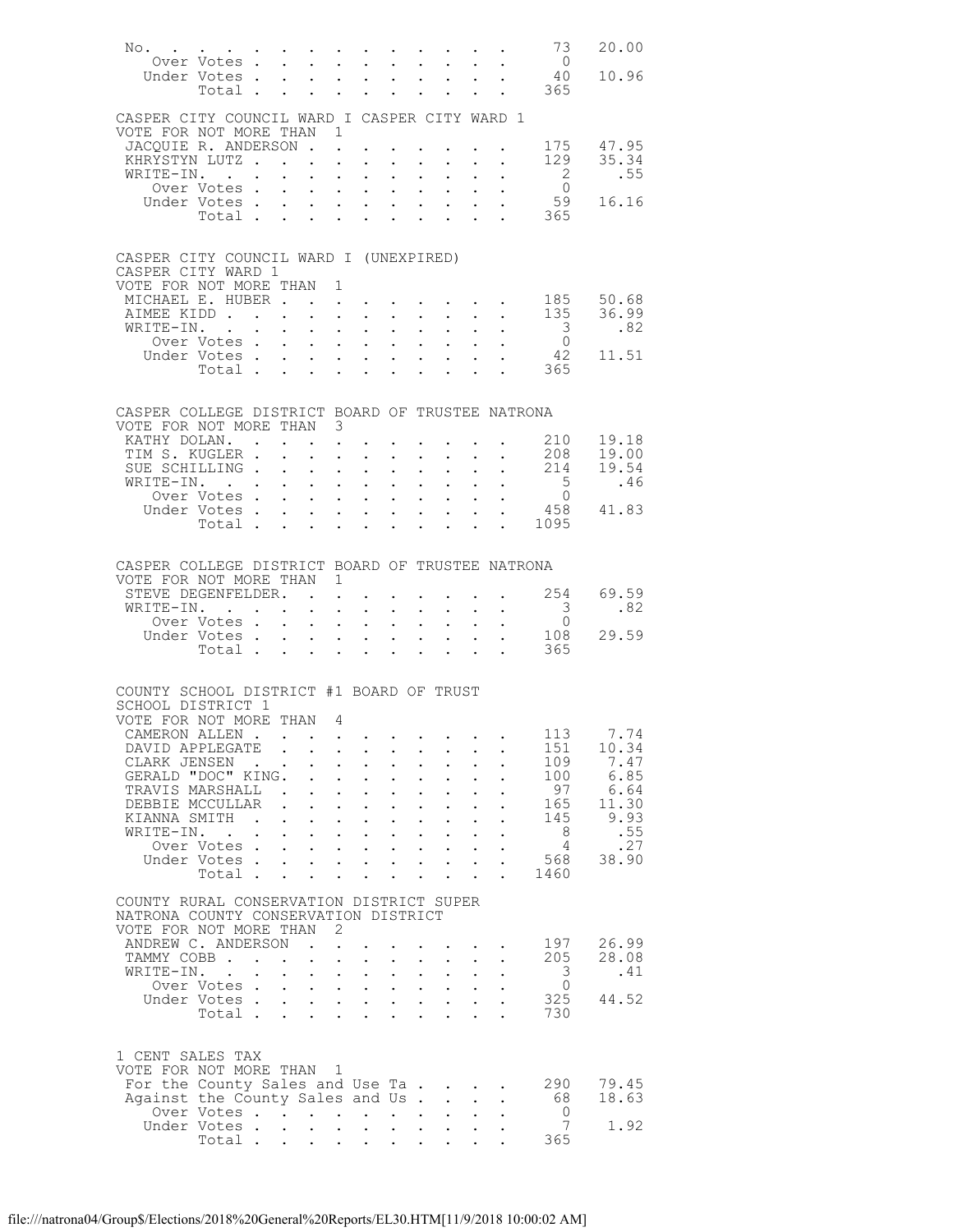| LODGING TAX  | VOTE FOR NOT MORE THAN 1                                                                             |                      |                                                                           |                                                                                                  |              |                                                                  |                           |                           |                      |                                  |               |  |
|--------------|------------------------------------------------------------------------------------------------------|----------------------|---------------------------------------------------------------------------|--------------------------------------------------------------------------------------------------|--------------|------------------------------------------------------------------|---------------------------|---------------------------|----------------------|----------------------------------|---------------|--|
|              |                                                                                                      |                      |                                                                           |                                                                                                  |              |                                                                  |                           |                           |                      |                                  |               |  |
| $0109$ $1-9$ |                                                                                                      |                      |                                                                           |                                                                                                  |              |                                                                  |                           |                           |                      |                                  |               |  |
|              | REGISTERED VOTERS - TOTAL                                                                            |                      |                                                                           |                                                                                                  |              |                                                                  |                           |                           |                      | . 1164                           | VOTES PERCENT |  |
|              | BALLOTS CAST - TOTAL.                                                                                |                      |                                                                           |                                                                                                  |              |                                                                  |                           |                           |                      | 848                              |               |  |
|              | BALLOTS CAST - BLANK.                                                                                |                      |                                                                           |                                                                                                  |              |                                                                  |                           |                           |                      | $\overline{0}$                   |               |  |
|              |                                                                                                      |                      |                                                                           |                                                                                                  |              |                                                                  |                           |                           |                      |                                  |               |  |
|              | UNITED STATES SENATOR FEDERAL DISTRICT                                                               |                      |                                                                           |                                                                                                  |              |                                                                  |                           |                           |                      |                                  |               |  |
|              | VOTE FOR NOT MORE THAN 1                                                                             |                      |                                                                           |                                                                                                  |              |                                                                  |                           |                           |                      |                                  |               |  |
|              | JOHN BARRASSO (REP) 608 71.70<br>GARY TRAUNER (DEM) 215 25.35                                        |                      |                                                                           |                                                                                                  |              |                                                                  |                           |                           |                      |                                  |               |  |
|              |                                                                                                      |                      |                                                                           |                                                                                                  |              |                                                                  |                           |                           |                      |                                  |               |  |
|              |                                                                                                      |                      |                                                                           |                                                                                                  |              |                                                                  |                           |                           |                      |                                  |               |  |
|              |                                                                                                      |                      |                                                                           |                                                                                                  |              |                                                                  |                           |                           |                      |                                  |               |  |
|              |                                                                                                      |                      |                                                                           |                                                                                                  |              |                                                                  |                           |                           |                      |                                  |               |  |
|              | UNITED STATES REPRESENTATIVE                                                                         |                      |                                                                           |                                                                                                  |              |                                                                  |                           |                           |                      |                                  |               |  |
|              | WYOMING CONGRESSIONAL DISTRICT ONE<br>VOTE FOR NOT MORE THAN 1                                       |                      |                                                                           |                                                                                                  |              |                                                                  |                           |                           |                      |                                  |               |  |
|              | UTE FURNUI MURE IRAN 1<br>LIZ CHENEY (REP) 591 69.69<br>GREG HUNTER (DEM) 188 22.17                  |                      |                                                                           |                                                                                                  |              |                                                                  |                           |                           |                      |                                  |               |  |
|              |                                                                                                      |                      |                                                                           |                                                                                                  |              |                                                                  |                           |                           |                      |                                  |               |  |
|              |                                                                                                      |                      |                                                                           |                                                                                                  |              |                                                                  |                           |                           |                      |                                  |               |  |
|              |                                                                                                      |                      |                                                                           |                                                                                                  |              |                                                                  |                           |                           |                      |                                  |               |  |
|              |                                                                                                      |                      |                                                                           |                                                                                                  |              |                                                                  |                           |                           |                      |                                  |               |  |
|              |                                                                                                      |                      |                                                                           |                                                                                                  |              |                                                                  |                           |                           |                      |                                  |               |  |
|              |                                                                                                      |                      |                                                                           |                                                                                                  |              |                                                                  |                           |                           |                      |                                  |               |  |
|              | GOVERNOR STATE OF WYOMING                                                                            |                      |                                                                           |                                                                                                  |              |                                                                  |                           |                           |                      |                                  |               |  |
|              | VOTE FOR NOT MORE THAN 1                                                                             |                      |                                                                           |                                                                                                  |              |                                                                  |                           |                           |                      |                                  |               |  |
|              | MARK GORDON (REP). 624 73.58<br>MARY A. THRONE (DEM). 182 21.46<br>REX "T-REX" RAMMELL (CON) 20 2.36 |                      |                                                                           |                                                                                                  |              |                                                                  |                           |                           |                      |                                  |               |  |
|              |                                                                                                      |                      |                                                                           |                                                                                                  |              |                                                                  |                           |                           |                      |                                  |               |  |
|              | LAWRENCE GERARD STRUEMPF (LIB).                                                                      |                      |                                                                           |                                                                                                  |              |                                                                  |                           |                           |                      | 10                               | 1.18          |  |
|              | WRITE-IN.<br>Over Votes                                                                              |                      |                                                                           |                                                                                                  |              | $\mathbf{z} = \mathbf{z} + \mathbf{z} + \mathbf{z} + \mathbf{z}$ |                           |                           |                      | $\sim$ 4<br>$\bigcirc$           | .47           |  |
|              | Under Votes                                                                                          |                      |                                                                           |                                                                                                  |              |                                                                  |                           |                           |                      | 8                                | .94           |  |
|              | $Total \cdot \cdot \cdot \cdot \cdot \cdot \cdot \cdot$                                              |                      |                                                                           |                                                                                                  |              |                                                                  |                           |                           |                      | 848                              |               |  |
|              |                                                                                                      |                      |                                                                           |                                                                                                  |              |                                                                  |                           |                           |                      |                                  |               |  |
|              | SECRETARY OF STATE STATE OF WYOMING<br>VOTE FOR NOT MORE THAN 1                                      |                      |                                                                           |                                                                                                  |              |                                                                  |                           |                           |                      |                                  |               |  |
|              | EDWARD BUCHANAN (REP)                                                                                |                      |                                                                           |                                                                                                  |              |                                                                  |                           |                           |                      | 636                              | 75.00         |  |
|              | JAMES W. BYRD (DEM) .                                                                                |                      |                                                                           | $\mathbf{r} = \mathbf{r} \cdot \mathbf{r}$ , where $\mathbf{r} = \mathbf{r} \cdot \mathbf{r}$    |              |                                                                  |                           |                           | $\ddot{\phantom{a}}$ | 163                              | 19.22         |  |
|              | KIT CARSON III (LIB).                                                                                |                      |                                                                           | $\mathbf{r}$ and $\mathbf{r}$ and $\mathbf{r}$ and $\mathbf{r}$                                  |              |                                                                  |                           |                           | $\ddot{\phantom{0}}$ | 24                               | 2.83          |  |
|              | WRITE-IN.<br>Over Votes                                                                              | $\ddot{\phantom{1}}$ |                                                                           | $\ddot{\phantom{a}}$<br>$\mathbf{r}$ , $\mathbf{r}$ , $\mathbf{r}$ , $\mathbf{r}$ , $\mathbf{r}$ |              | <b>Contract Contract Contract</b>                                |                           |                           |                      | $\overline{0}$<br>1              | .12           |  |
|              | Under Votes                                                                                          |                      |                                                                           |                                                                                                  |              |                                                                  |                           |                           |                      | 24                               | 2.83          |  |
|              | Total                                                                                                |                      |                                                                           | $\ddot{\phantom{a}}$                                                                             |              | $\sim$ $\sim$                                                    |                           |                           |                      | 848                              |               |  |
|              | STATE AUDITOR STATE OF WYOMING                                                                       |                      |                                                                           |                                                                                                  |              |                                                                  |                           |                           |                      |                                  |               |  |
|              | VOTE FOR NOT MORE THAN 1                                                                             |                      |                                                                           |                                                                                                  |              |                                                                  |                           |                           |                      |                                  |               |  |
|              | KRISTI RACINES (REP).                                                                                |                      |                                                                           |                                                                                                  |              |                                                                  |                           |                           |                      | 665                              | 78.42         |  |
|              | JEFF DOCKTER (DEM).                                                                                  |                      |                                                                           | $\mathbf{r}$ , $\mathbf{r}$ , $\mathbf{r}$ , $\mathbf{r}$ , $\mathbf{r}$                         |              |                                                                  |                           | $\mathbf{L}^{\text{max}}$ | $\mathbf{L}$         | 153                              | 18.04         |  |
|              | WRITE-IN.<br>Over Votes                                                                              |                      | $\mathbf{L} = \mathbf{L} \times \mathbf{L}$<br>$\mathcal{L}^{\text{max}}$ |                                                                                                  | $\mathbf{r}$ | $\cdot$ $\cdot$ $\cdot$ $\cdot$ $\cdot$                          | $\mathbf{L} = \mathbf{L}$ |                           |                      | $\overline{1}$<br>$\overline{0}$ | .12           |  |
|              | Under Votes                                                                                          |                      |                                                                           |                                                                                                  |              |                                                                  |                           |                           |                      | 29                               | 3.42          |  |
|              | Total                                                                                                |                      |                                                                           |                                                                                                  |              |                                                                  |                           | $\mathbf{L}$              |                      | 848                              |               |  |
|              | STATE TREASURER STATE OF WYOMING                                                                     |                      |                                                                           |                                                                                                  |              |                                                                  |                           |                           |                      |                                  |               |  |
|              | VOTE FOR NOT MORE THAN 1                                                                             |                      |                                                                           |                                                                                                  |              |                                                                  |                           |                           |                      |                                  |               |  |
|              | CURT MEIER (REP) 639<br>CHRIS LOWRY (DEM) 163                                                        |                      |                                                                           |                                                                                                  |              |                                                                  |                           |                           |                      | 639                              | 75.35         |  |
|              |                                                                                                      |                      |                                                                           |                                                                                                  |              |                                                                  |                           |                           |                      |                                  | 19.22         |  |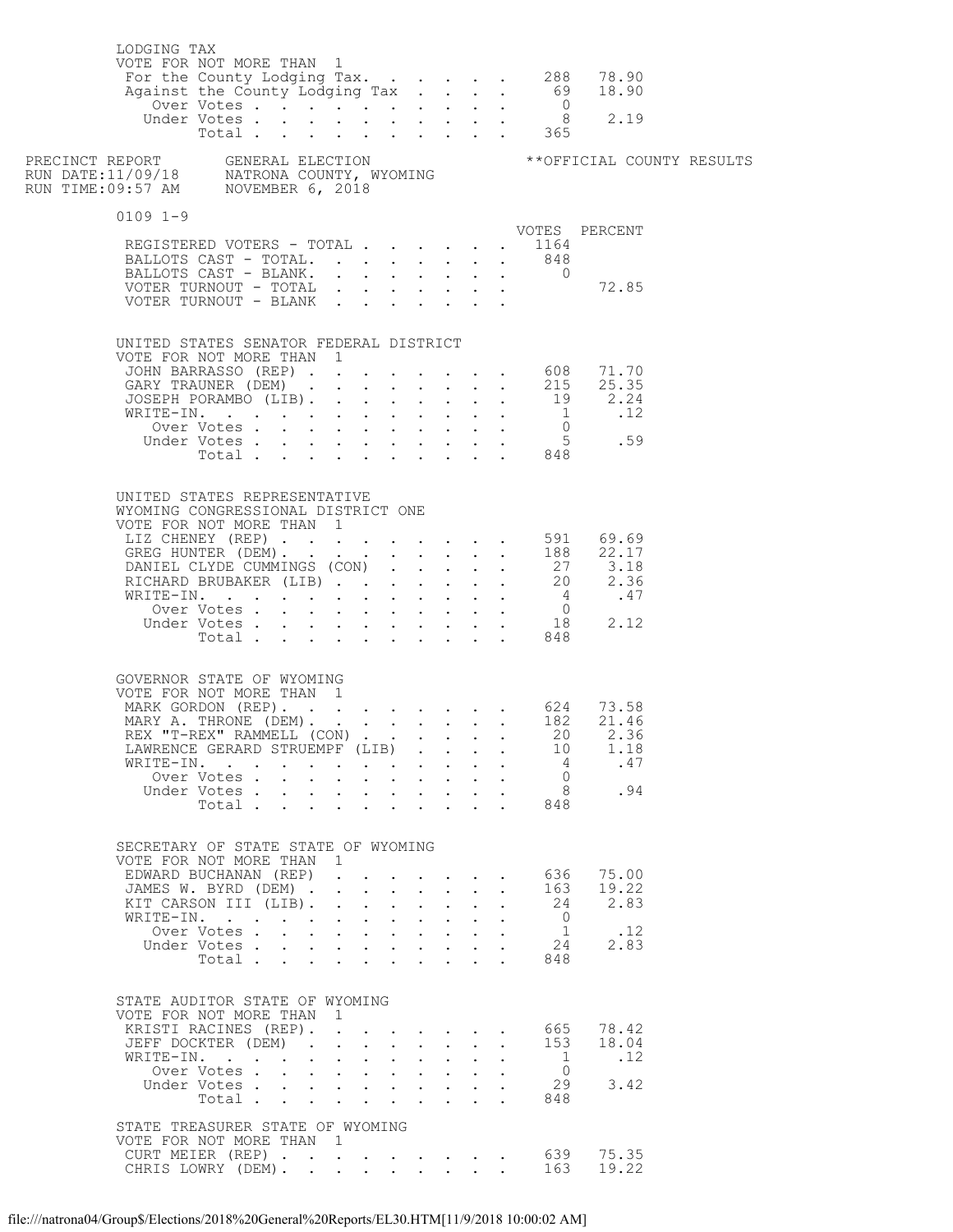| WRITE-IN.                                                                         |                                        |                                                                                                                                                                                                                                                                                                                                                                                                                                     |                                                                                |                                                                                                                                                                         |                                           |                                                                                                                                     |                                              |                                                                                             |                                                                                                         | $\sim$ 1                                  | .12           |
|-----------------------------------------------------------------------------------|----------------------------------------|-------------------------------------------------------------------------------------------------------------------------------------------------------------------------------------------------------------------------------------------------------------------------------------------------------------------------------------------------------------------------------------------------------------------------------------|--------------------------------------------------------------------------------|-------------------------------------------------------------------------------------------------------------------------------------------------------------------------|-------------------------------------------|-------------------------------------------------------------------------------------------------------------------------------------|----------------------------------------------|---------------------------------------------------------------------------------------------|---------------------------------------------------------------------------------------------------------|-------------------------------------------|---------------|
| Over Votes<br>Under Votes.                                                        |                                        |                                                                                                                                                                                                                                                                                                                                                                                                                                     |                                                                                | and a strategic control<br>$\mathbf{r} = \mathbf{r} \cdot \mathbf{r}$ , and $\mathbf{r} = \mathbf{r} \cdot \mathbf{r}$ , and $\mathbf{r} = \mathbf{r} \cdot \mathbf{r}$ |                                           |                                                                                                                                     |                                              |                                                                                             | $\mathbf{a} = \mathbf{a} \cdot \mathbf{a} + \mathbf{a} \cdot \mathbf{a}$ .                              | $\begin{array}{c} 0 \\ 45 \end{array}$    | 5.31          |
|                                                                                   | Total .                                | $\ddot{\phantom{a}}$                                                                                                                                                                                                                                                                                                                                                                                                                | $\mathbf{A} = \mathbf{A} \mathbf{A}$                                           | $\mathbf{z} = \mathbf{z} + \mathbf{z}$ .                                                                                                                                | $\mathbf{L}^{\text{max}}$                 |                                                                                                                                     | $\mathbf{u} = \mathbf{u} \cdot \mathbf{u}$ . |                                                                                             |                                                                                                         | . 848                                     |               |
|                                                                                   |                                        |                                                                                                                                                                                                                                                                                                                                                                                                                                     |                                                                                |                                                                                                                                                                         |                                           |                                                                                                                                     |                                              |                                                                                             |                                                                                                         |                                           |               |
|                                                                                   |                                        |                                                                                                                                                                                                                                                                                                                                                                                                                                     |                                                                                |                                                                                                                                                                         |                                           |                                                                                                                                     |                                              |                                                                                             |                                                                                                         |                                           |               |
| SUPERINTENDENT OF PUBLIC INSTRUCTION STATE OF WYOMING<br>VOTE FOR NOT MORE THAN 1 |                                        |                                                                                                                                                                                                                                                                                                                                                                                                                                     |                                                                                |                                                                                                                                                                         |                                           |                                                                                                                                     |                                              |                                                                                             |                                                                                                         |                                           |               |
| JILLIAN BALOW (REP)                                                               |                                        |                                                                                                                                                                                                                                                                                                                                                                                                                                     |                                                                                |                                                                                                                                                                         |                                           |                                                                                                                                     |                                              |                                                                                             | $\mathbf{r} = \mathbf{r} + \mathbf{r} + \mathbf{r} + \mathbf{r} + \mathbf{r}$                           | 672                                       | 79.25         |
| WRITE-IN.                                                                         |                                        |                                                                                                                                                                                                                                                                                                                                                                                                                                     |                                                                                |                                                                                                                                                                         |                                           |                                                                                                                                     |                                              |                                                                                             | $\mathbf{z} = \mathbf{z} + \mathbf{z} + \mathbf{z} + \mathbf{z} + \mathbf{z} + \mathbf{z}$              | 14                                        | 1.65          |
| Over Votes.<br>Under Votes                                                        |                                        |                                                                                                                                                                                                                                                                                                                                                                                                                                     |                                                                                | $\mathbf{r}$ , and $\mathbf{r}$ , and $\mathbf{r}$ , and $\mathbf{r}$ , and $\mathbf{r}$                                                                                |                                           |                                                                                                                                     |                                              |                                                                                             |                                                                                                         | $\overline{0}$<br>162                     | 19.10         |
|                                                                                   | Total.                                 |                                                                                                                                                                                                                                                                                                                                                                                                                                     |                                                                                |                                                                                                                                                                         |                                           |                                                                                                                                     |                                              |                                                                                             |                                                                                                         | 848                                       |               |
|                                                                                   |                                        |                                                                                                                                                                                                                                                                                                                                                                                                                                     |                                                                                |                                                                                                                                                                         |                                           |                                                                                                                                     |                                              |                                                                                             |                                                                                                         |                                           |               |
|                                                                                   |                                        |                                                                                                                                                                                                                                                                                                                                                                                                                                     |                                                                                |                                                                                                                                                                         |                                           |                                                                                                                                     |                                              |                                                                                             |                                                                                                         |                                           |               |
| STATE SENATOR 29 SENATE DISTRICT 29<br>VOTE FOR NOT MORE THAN 1                   |                                        |                                                                                                                                                                                                                                                                                                                                                                                                                                     |                                                                                |                                                                                                                                                                         |                                           |                                                                                                                                     |                                              |                                                                                             |                                                                                                         |                                           |               |
| DREW PERKINS (REP)                                                                |                                        |                                                                                                                                                                                                                                                                                                                                                                                                                                     |                                                                                |                                                                                                                                                                         |                                           | $\mathbf{r} = \mathbf{r} + \mathbf{r} + \mathbf{r} + \mathbf{r} + \mathbf{r}$                                                       |                                              |                                                                                             |                                                                                                         | 20                                        | 86.96         |
| WRITE-IN.                                                                         |                                        |                                                                                                                                                                                                                                                                                                                                                                                                                                     | $\mathbf{L}$ and $\mathbf{L}$                                                  | $\sim$                                                                                                                                                                  |                                           | $\cdot$ $\cdot$ $\cdot$ $\cdot$ $\cdot$ $\cdot$ $\cdot$                                                                             |                                              |                                                                                             |                                                                                                         | $\bigcirc$                                |               |
| Over Votes .                                                                      |                                        |                                                                                                                                                                                                                                                                                                                                                                                                                                     |                                                                                | $\mathbf{r} = \mathbf{r} + \mathbf{r} + \mathbf{r} + \mathbf{r}$                                                                                                        |                                           | $\bullet$ , and $\bullet$ , and $\bullet$ , and $\bullet$                                                                           |                                              |                                                                                             | $\mathbf{z} = \mathbf{z} + \mathbf{z}$ .                                                                | $\overline{0}$<br>$\overline{\mathbf{3}}$ |               |
| Under Votes                                                                       |                                        | Total                                                                                                                                                                                                                                                                                                                                                                                                                               |                                                                                |                                                                                                                                                                         |                                           |                                                                                                                                     |                                              |                                                                                             |                                                                                                         | 23                                        | 13.04         |
|                                                                                   |                                        |                                                                                                                                                                                                                                                                                                                                                                                                                                     |                                                                                |                                                                                                                                                                         |                                           |                                                                                                                                     |                                              |                                                                                             |                                                                                                         |                                           |               |
|                                                                                   |                                        |                                                                                                                                                                                                                                                                                                                                                                                                                                     |                                                                                |                                                                                                                                                                         |                                           |                                                                                                                                     |                                              |                                                                                             |                                                                                                         |                                           |               |
| STATE HOUSE 37 HOUSE DISTRICT 37<br>VOTE FOR NOT MORE THAN 1                      |                                        |                                                                                                                                                                                                                                                                                                                                                                                                                                     |                                                                                |                                                                                                                                                                         |                                           |                                                                                                                                     |                                              |                                                                                             |                                                                                                         |                                           |               |
| STEVE HARSHMAN (REP).                                                             |                                        |                                                                                                                                                                                                                                                                                                                                                                                                                                     |                                                                                |                                                                                                                                                                         |                                           |                                                                                                                                     |                                              |                                                                                             |                                                                                                         | $\cdot$ 17                                | 73.91         |
| WRITE-IN.                                                                         |                                        |                                                                                                                                                                                                                                                                                                                                                                                                                                     |                                                                                |                                                                                                                                                                         |                                           |                                                                                                                                     |                                              |                                                                                             | and a strong control of the strong                                                                      | $\overline{\phantom{a}}$                  | 13.04         |
| Over Votes                                                                        |                                        |                                                                                                                                                                                                                                                                                                                                                                                                                                     |                                                                                |                                                                                                                                                                         |                                           |                                                                                                                                     |                                              |                                                                                             |                                                                                                         | $\overline{0}$                            |               |
| Under Votes<br>Total                                                              |                                        |                                                                                                                                                                                                                                                                                                                                                                                                                                     |                                                                                |                                                                                                                                                                         |                                           |                                                                                                                                     |                                              |                                                                                             |                                                                                                         | $\mathcal{S}$<br>$\frac{3}{23}$           | 13.04         |
|                                                                                   |                                        |                                                                                                                                                                                                                                                                                                                                                                                                                                     |                                                                                |                                                                                                                                                                         |                                           |                                                                                                                                     |                                              |                                                                                             |                                                                                                         |                                           |               |
|                                                                                   |                                        |                                                                                                                                                                                                                                                                                                                                                                                                                                     |                                                                                |                                                                                                                                                                         |                                           |                                                                                                                                     |                                              |                                                                                             |                                                                                                         |                                           |               |
| STATE HOUSE 56 HOUSE DISTRICT 56                                                  |                                        |                                                                                                                                                                                                                                                                                                                                                                                                                                     |                                                                                |                                                                                                                                                                         |                                           |                                                                                                                                     |                                              |                                                                                             |                                                                                                         |                                           |               |
| VOTE FOR NOT MORE THAN 1<br>JERRY OBERMUELLER (REP).                              |                                        |                                                                                                                                                                                                                                                                                                                                                                                                                                     |                                                                                | $\ddot{\phantom{a}}$                                                                                                                                                    |                                           |                                                                                                                                     |                                              |                                                                                             | $\mathcal{L}^{\text{max}}(\mathcal{L}^{\text{max}}(\mathcal{L}^{\text{max}}(\mathcal{L}^{\text{max}}))$ | 667                                       | 80.85         |
| WRITE-IN.                                                                         |                                        |                                                                                                                                                                                                                                                                                                                                                                                                                                     |                                                                                | $\sim$                                                                                                                                                                  |                                           | $\cdot$ $\cdot$ $\cdot$ $\cdot$ $\cdot$ $\cdot$                                                                                     |                                              |                                                                                             |                                                                                                         | $\overline{7}$                            | .85           |
| Over Votes                                                                        |                                        |                                                                                                                                                                                                                                                                                                                                                                                                                                     |                                                                                | $\mathbf{z} = \mathbf{z} + \mathbf{z} + \mathbf{z}$ .                                                                                                                   | $\bullet$ .                               |                                                                                                                                     |                                              | $\mathbf{u} = \mathbf{u} \cdot \mathbf{u}$ , and $\mathbf{u} = \mathbf{u} \cdot \mathbf{u}$ |                                                                                                         | $\overline{0}$                            |               |
| Under Votes                                                                       |                                        | Total                                                                                                                                                                                                                                                                                                                                                                                                                               |                                                                                |                                                                                                                                                                         |                                           |                                                                                                                                     |                                              |                                                                                             | $\sim$ 100 $\sim$                                                                                       | 151<br>825                                | 18.30         |
|                                                                                   |                                        |                                                                                                                                                                                                                                                                                                                                                                                                                                     |                                                                                |                                                                                                                                                                         |                                           |                                                                                                                                     |                                              | $\bullet$ .<br><br><br><br><br><br><br><br><br><br><br><br>                                 |                                                                                                         |                                           |               |
|                                                                                   |                                        |                                                                                                                                                                                                                                                                                                                                                                                                                                     |                                                                                |                                                                                                                                                                         |                                           |                                                                                                                                     |                                              |                                                                                             |                                                                                                         |                                           |               |
| NATRONA COUNTY COMMISSIONERS                                                      |                                        |                                                                                                                                                                                                                                                                                                                                                                                                                                     |                                                                                |                                                                                                                                                                         |                                           |                                                                                                                                     |                                              |                                                                                             |                                                                                                         |                                           |               |
| VOTE FOR NOT MORE THAN 3<br>ROBERT L. HENDRY (REP) 484                            |                                        |                                                                                                                                                                                                                                                                                                                                                                                                                                     |                                                                                |                                                                                                                                                                         |                                           |                                                                                                                                     |                                              |                                                                                             |                                                                                                         |                                           | 19.03         |
| JIM MILNE (REP)                                                                   |                                        |                                                                                                                                                                                                                                                                                                                                                                                                                                     |                                                                                |                                                                                                                                                                         |                                           |                                                                                                                                     |                                              |                                                                                             |                                                                                                         | 500                                       | 19.65         |
| PAUL C. BERTOGLIO (REP).                                                          |                                        |                                                                                                                                                                                                                                                                                                                                                                                                                                     |                                                                                |                                                                                                                                                                         |                                           |                                                                                                                                     |                                              |                                                                                             |                                                                                                         | 478                                       | 18.79         |
| TERRY WINGERTER (DEM)<br>RICHARD "RICK" YOUNG (IND).                              |                                        |                                                                                                                                                                                                                                                                                                                                                                                                                                     |                                                                                |                                                                                                                                                                         |                                           |                                                                                                                                     |                                              |                                                                                             |                                                                                                         | 297<br>185                                | 11.67<br>7.27 |
| WRITE-IN.                                                                         |                                        | $\mathbf{a} = \mathbf{a} + \mathbf{a} + \mathbf{a} + \mathbf{a} + \mathbf{a} + \mathbf{a} + \mathbf{a} + \mathbf{a} + \mathbf{a} + \mathbf{a} + \mathbf{a} + \mathbf{a} + \mathbf{a} + \mathbf{a} + \mathbf{a} + \mathbf{a} + \mathbf{a} + \mathbf{a} + \mathbf{a} + \mathbf{a} + \mathbf{a} + \mathbf{a} + \mathbf{a} + \mathbf{a} + \mathbf{a} + \mathbf{a} + \mathbf{a} + \mathbf{a} + \mathbf{a} + \mathbf{a} + \mathbf$        |                                                                                |                                                                                                                                                                         |                                           |                                                                                                                                     |                                              |                                                                                             |                                                                                                         | 12                                        | .47           |
| Over Votes                                                                        |                                        |                                                                                                                                                                                                                                                                                                                                                                                                                                     |                                                                                |                                                                                                                                                                         |                                           |                                                                                                                                     |                                              |                                                                                             |                                                                                                         | $\overline{\mathbf{3}}$                   | .12           |
| Under Votes                                                                       |                                        | $\begin{array}{cccccccccc} \mathbf{1} & \mathbf{1} & \mathbf{1} & \mathbf{1} & \mathbf{1} & \mathbf{1} & \mathbf{1} & \mathbf{1} & \mathbf{1} & \mathbf{1} & \mathbf{1} & \mathbf{1} & \mathbf{1} & \mathbf{1} & \mathbf{1} & \mathbf{1} & \mathbf{1} & \mathbf{1} & \mathbf{1} & \mathbf{1} & \mathbf{1} & \mathbf{1} & \mathbf{1} & \mathbf{1} & \mathbf{1} & \mathbf{1} & \mathbf{1} & \mathbf{1} & \mathbf{1} & \mathbf{1} & \$ |                                                                                |                                                                                                                                                                         |                                           |                                                                                                                                     |                                              |                                                                                             |                                                                                                         | 585                                       | 23.00         |
|                                                                                   | Total .                                |                                                                                                                                                                                                                                                                                                                                                                                                                                     |                                                                                |                                                                                                                                                                         |                                           |                                                                                                                                     |                                              |                                                                                             |                                                                                                         | 2544                                      |               |
| NATRONA COUNTY CORONER                                                            |                                        |                                                                                                                                                                                                                                                                                                                                                                                                                                     |                                                                                |                                                                                                                                                                         |                                           |                                                                                                                                     |                                              |                                                                                             |                                                                                                         |                                           |               |
| VOTE FOR NOT MORE THAN 1                                                          |                                        |                                                                                                                                                                                                                                                                                                                                                                                                                                     |                                                                                |                                                                                                                                                                         |                                           |                                                                                                                                     |                                              |                                                                                             |                                                                                                         |                                           |               |
| CONNIE JACOBSON (REP).                                                            |                                        |                                                                                                                                                                                                                                                                                                                                                                                                                                     |                                                                                |                                                                                                                                                                         |                                           |                                                                                                                                     |                                              |                                                                                             |                                                                                                         | 722                                       | 85.14         |
| WRITE-IN.<br>Over Votes .                                                         |                                        | $\mathbf{L}^{\text{max}}$ , and $\mathbf{L}^{\text{max}}$                                                                                                                                                                                                                                                                                                                                                                           |                                                                                | $\mathcal{A}^{\mathcal{A}}$ and $\mathcal{A}^{\mathcal{A}}$ and<br>$\mathbf{r} = \mathbf{r} \times \mathbf{r}$                                                          | $\mathbf{L}^{\text{max}}$<br>$\mathbf{L}$ | $\sim 100$<br>$\sim$                                                                                                                | $\bullet$ .<br>$\ddot{\phantom{a}}$          |                                                                                             |                                                                                                         | 7<br>$\circ$                              | .83           |
| Under Votes.                                                                      |                                        | $\bullet$ .<br><br><br><br><br><br><br><br><br><br><br><br>                                                                                                                                                                                                                                                                                                                                                                         | $\sim 10$                                                                      | $\mathcal{A}(\mathcal{A})$ , and $\mathcal{A}(\mathcal{A})$                                                                                                             | $\bullet$ .                               |                                                                                                                                     | $\mathbf{z} = \mathbf{z} + \mathbf{z}$       |                                                                                             |                                                                                                         | 119                                       | 14.03         |
|                                                                                   | Total .                                | $\mathbf{r}$ , $\mathbf{r}$ , $\mathbf{r}$ , $\mathbf{r}$ , $\mathbf{r}$ , $\mathbf{r}$                                                                                                                                                                                                                                                                                                                                             |                                                                                |                                                                                                                                                                         |                                           |                                                                                                                                     |                                              | <b>Contract Contract Contract</b>                                                           |                                                                                                         | 848                                       |               |
|                                                                                   |                                        |                                                                                                                                                                                                                                                                                                                                                                                                                                     |                                                                                |                                                                                                                                                                         |                                           |                                                                                                                                     |                                              |                                                                                             |                                                                                                         |                                           |               |
| SEVENTH JUDICIAL DISTRICT ATTORNEY NATRONA                                        |                                        |                                                                                                                                                                                                                                                                                                                                                                                                                                     |                                                                                |                                                                                                                                                                         |                                           |                                                                                                                                     |                                              |                                                                                             |                                                                                                         |                                           |               |
| VOTE FOR NOT MORE THAN 1                                                          |                                        |                                                                                                                                                                                                                                                                                                                                                                                                                                     |                                                                                |                                                                                                                                                                         |                                           |                                                                                                                                     |                                              |                                                                                             |                                                                                                         |                                           |               |
| DAN ITZEN (REP)                                                                   |                                        | $\mathbf{L}$                                                                                                                                                                                                                                                                                                                                                                                                                        |                                                                                |                                                                                                                                                                         |                                           |                                                                                                                                     |                                              |                                                                                             |                                                                                                         | 669                                       | 78.89         |
| WRITE-IN.<br>Over Votes .                                                         |                                        | $\ddot{\phantom{0}}$                                                                                                                                                                                                                                                                                                                                                                                                                | $\sim$<br>$\sim$ $\sim$<br>$\mathbf{L}^{\text{max}}$<br>$\sim$ $-$             | $\sim$<br>$\sim 100$                                                                                                                                                    | $\ddot{\phantom{0}}$                      | $\bullet$ .                                                                                                                         | $\bullet$ .                                  | $\mathcal{L}^{\text{max}}$                                                                  |                                                                                                         | 16<br>$\overline{0}$                      | 1.89          |
| Under Votes .                                                                     |                                        |                                                                                                                                                                                                                                                                                                                                                                                                                                     |                                                                                | $\mathbf{r}$ , $\mathbf{r}$ , $\mathbf{r}$                                                                                                                              | $\mathbf{L}$                              | $\mathbf{L}^{\text{max}}$                                                                                                           | $\mathbf{L}$                                 | $\sim$                                                                                      |                                                                                                         | 163                                       | 19.22         |
|                                                                                   |                                        | Total                                                                                                                                                                                                                                                                                                                                                                                                                               |                                                                                |                                                                                                                                                                         | $\ddot{\phantom{0}}$                      | $\sim$ 100 $\pm$                                                                                                                    | $\bullet$ .                                  | $\ddot{\phantom{0}}$                                                                        | $\ddot{\phantom{a}}$                                                                                    | 848                                       |               |
|                                                                                   |                                        |                                                                                                                                                                                                                                                                                                                                                                                                                                     |                                                                                |                                                                                                                                                                         |                                           |                                                                                                                                     |                                              |                                                                                             |                                                                                                         |                                           |               |
| NATRONA COUNTY SHERIFF                                                            |                                        |                                                                                                                                                                                                                                                                                                                                                                                                                                     |                                                                                |                                                                                                                                                                         |                                           |                                                                                                                                     |                                              |                                                                                             |                                                                                                         |                                           |               |
| VOTE FOR NOT MORE THAN                                                            |                                        |                                                                                                                                                                                                                                                                                                                                                                                                                                     | $\mathbf{1}$                                                                   |                                                                                                                                                                         |                                           |                                                                                                                                     |                                              |                                                                                             |                                                                                                         |                                           |               |
| GUS HOLBROOK (REP)                                                                |                                        |                                                                                                                                                                                                                                                                                                                                                                                                                                     | $\mathbf{r}$ , $\mathbf{r}$ , $\mathbf{r}$                                     |                                                                                                                                                                         |                                           | $\begin{array}{cccccccccccccc} \bullet & \bullet & \bullet & \bullet & \bullet & \bullet & \bullet & \bullet & \bullet \end{array}$ |                                              |                                                                                             |                                                                                                         | 694                                       | 81.84         |
| WRITE-IN.<br>Over Votes.                                                          | $\mathbf{r}$ . The set of $\mathbf{r}$ | $\bullet$ .<br><br><br><br><br><br><br><br><br><br><br><br><br>$\sim$                                                                                                                                                                                                                                                                                                                                                               | $\mathbf{A}^{(1)}$ and $\mathbf{A}^{(2)}$ and<br>$\mathbf{L}$ and $\mathbf{L}$ | $\sim$ $-$<br>$\sim$ $-$                                                                                                                                                |                                           | $\mathbf{L}^{\text{max}}$<br>$\ddot{\phantom{a}}$                                                                                   | $\sim$                                       |                                                                                             |                                                                                                         | 11<br>$\overline{0}$                      | 1.30          |
| Under Votes.                                                                      |                                        | $\bullet$ .<br><br><br><br><br><br><br><br><br><br><br><br>                                                                                                                                                                                                                                                                                                                                                                         | $\sim 10^{-11}$<br>$\sim$ $-$                                                  | $\sim$ $-$                                                                                                                                                              | $\ddot{\phantom{0}}$                      | $\bullet$                                                                                                                           |                                              |                                                                                             |                                                                                                         | 143                                       | 16.86         |
|                                                                                   |                                        | Total                                                                                                                                                                                                                                                                                                                                                                                                                               |                                                                                |                                                                                                                                                                         |                                           |                                                                                                                                     |                                              |                                                                                             |                                                                                                         | 848                                       |               |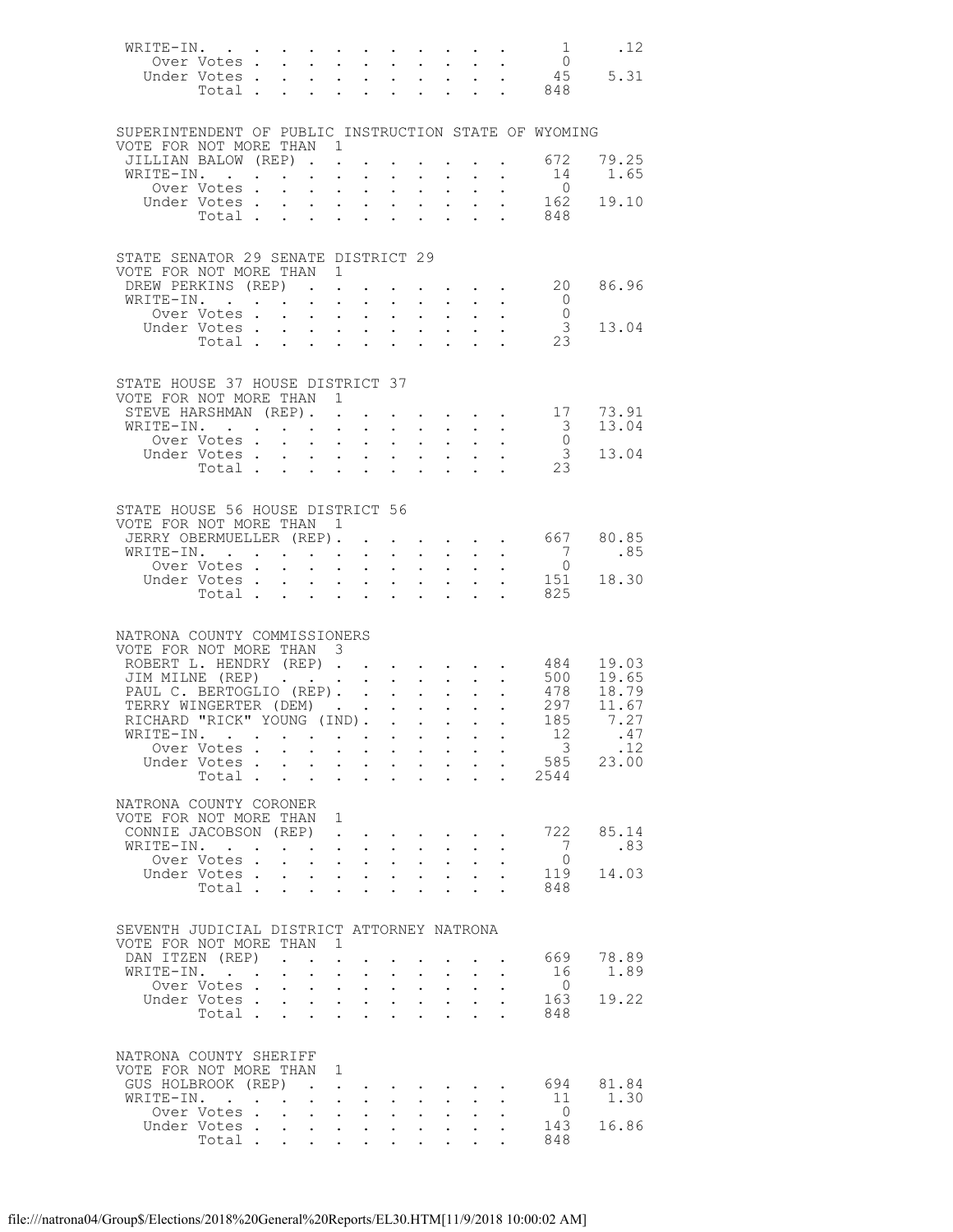| NATRONA COUNTY CLERK<br>VOTE FOR NOT MORE THAN 1<br>WRITE-IN.                     | TRACY GOOD (REP).<br>Over Votes .                                                                                                                                 |                                                                     | $\ddot{\phantom{0}}$<br>$\ddot{\phantom{0}}$                                                                                      | $\mathbf{a}^{\prime}$ , $\mathbf{a}^{\prime}$ , $\mathbf{a}^{\prime}$ , $\mathbf{a}^{\prime}$ , $\mathbf{a}^{\prime}$ | $\cdot$ $\cdot$ $\cdot$                                               | $\mathbf{u}^{\prime}$ , $\mathbf{u}^{\prime}$ , $\mathbf{u}^{\prime}$ , $\mathbf{u}^{\prime}$ , $\mathbf{u}^{\prime}$ , $\mathbf{u}^{\prime}$ , $\mathbf{u}^{\prime}$<br>$\mathbf{L}$<br>$\bullet$ . | $\sim$ $-$<br>$\mathbf{A}^{\mathrm{max}}$            | $\ddot{\phantom{0}}$<br>$\sim$                                                        |                                | $\bullet$ .<br><br><br><br><br><br><br><br><br><br><br><br><br>                                                                   | 9<br>$\bigcirc$                      | 691 81.49<br>1.06      |
|-----------------------------------------------------------------------------------|-------------------------------------------------------------------------------------------------------------------------------------------------------------------|---------------------------------------------------------------------|-----------------------------------------------------------------------------------------------------------------------------------|-----------------------------------------------------------------------------------------------------------------------|-----------------------------------------------------------------------|------------------------------------------------------------------------------------------------------------------------------------------------------------------------------------------------------|------------------------------------------------------|---------------------------------------------------------------------------------------|--------------------------------|-----------------------------------------------------------------------------------------------------------------------------------|--------------------------------------|------------------------|
|                                                                                   | Under Votes.<br>Total                                                                                                                                             |                                                                     | $\mathbf{L}$<br>$\sim 10^{-10}$                                                                                                   | $\ddot{\phantom{0}}$                                                                                                  | $\mathbf{L}^{\text{max}}$ , where $\mathbf{L}^{\text{max}}$<br>$\sim$ | $\ddot{\phantom{0}}$                                                                                                                                                                                 | $\cdot$ $\cdot$ $\cdot$<br>$\ddot{\phantom{0}}$      | $\sim 10^7$<br>$\ddot{\phantom{0}}$                                                   |                                |                                                                                                                                   | 848                                  | 148 17.45              |
| NATRONA COUNTY TREASURER<br>VOTE FOR NOT MORE THAN 1                              | TOM DOYLE (REP)                                                                                                                                                   |                                                                     |                                                                                                                                   | $\ddot{\phantom{0}}$                                                                                                  |                                                                       |                                                                                                                                                                                                      |                                                      |                                                                                       |                                |                                                                                                                                   | 709                                  | 83.61                  |
| WRITE-IN.                                                                         | Over Votes.                                                                                                                                                       | $\mathbf{L}$                                                        | $\mathbf{L}^{\text{max}}$<br>$\mathbf{r}$                                                                                         | and a strategic state                                                                                                 | $\mathbf{L} = \mathbf{L}$                                             | $\mathcal{L}^{\text{max}}$<br>$\ddot{\phantom{0}}$                                                                                                                                                   | $\sim$                                               | $\mathcal{A}^{\mathcal{A}}$ and $\mathcal{A}^{\mathcal{A}}$ .<br>$\ddot{\phantom{a}}$ |                                |                                                                                                                                   | $\begin{matrix} 7 \\ 0 \end{matrix}$ | .83                    |
|                                                                                   | Under Votes<br>Total                                                                                                                                              |                                                                     |                                                                                                                                   | <b>All Carl Adams</b>                                                                                                 | $\mathbf{r} = \mathbf{r}$                                             | $\mathcal{L}^{\text{max}}$                                                                                                                                                                           |                                                      | $\mathbf{L}^{\text{max}}$ , $\mathbf{L}^{\text{max}}$<br>and a straight               |                                |                                                                                                                                   | 132<br>848                           | 15.57                  |
| NATRONA COUNTY ASSESSOR<br>VOTE FOR NOT MORE THAN 1<br>MATTHEW KEATING (REP)      |                                                                                                                                                                   |                                                                     |                                                                                                                                   |                                                                                                                       |                                                                       |                                                                                                                                                                                                      |                                                      |                                                                                       |                                |                                                                                                                                   | 582                                  | 68.63                  |
|                                                                                   | WRITE-IN.                                                                                                                                                         |                                                                     | $\sim$ $\sim$ $\sim$                                                                                                              |                                                                                                                       | $\cdot$ $\cdot$                                                       | $\ddot{\phantom{0}}$                                                                                                                                                                                 | $\sim$                                               | $\bullet$ , $\bullet$ , $\bullet$ , $\bullet$ , $\bullet$<br>$\ddot{\phantom{0}}$     |                                |                                                                                                                                   | 95                                   | 11.20                  |
|                                                                                   | Over Votes .<br>Under Votes.                                                                                                                                      |                                                                     | $\sim$<br>$\ddot{\phantom{0}}$<br>$\mathbf{L}^{\text{max}}$<br>$\mathbf{L}$                                                       | <b>Carl Carl Control</b>                                                                                              | $\cdot$ $\cdot$ $\cdot$                                               | $\bullet$ .                                                                                                                                                                                          | $\mathbf{z} = \mathbf{z}$<br>$\cdot$ $\cdot$ $\cdot$ | $\sim$<br>$\mathcal{L}^{\text{max}}$                                                  |                                |                                                                                                                                   | $\overline{0}$<br>171                | 20.17                  |
|                                                                                   | Total                                                                                                                                                             |                                                                     |                                                                                                                                   |                                                                                                                       | $\ddot{\phantom{a}}$                                                  |                                                                                                                                                                                                      |                                                      | $\mathbf{r} = \mathbf{r} + \mathbf{r}$ .                                              |                                | $\sim$                                                                                                                            | 848                                  |                        |
| NATRONA COUNTY CLERK OF DISTRICT COURT<br>VOTE FOR NOT MORE THAN 1                |                                                                                                                                                                   |                                                                     |                                                                                                                                   |                                                                                                                       |                                                                       |                                                                                                                                                                                                      |                                                      |                                                                                       |                                |                                                                                                                                   |                                      |                        |
| ANNE VOLIN (REP). .                                                               |                                                                                                                                                                   |                                                                     |                                                                                                                                   | $\mathbb{Z}^{\mathbb{Z}^2}$                                                                                           |                                                                       |                                                                                                                                                                                                      |                                                      |                                                                                       |                                | $\mathbf{r} = \mathbf{r} + \mathbf{r}$                                                                                            |                                      | 686 80.90              |
| WRITE-IN. .                                                                       | Over Votes .                                                                                                                                                      | $\mathbf{L}^{\text{max}}$ , and $\mathbf{L}^{\text{max}}$<br>$\sim$ | $\mathbf{r}$                                                                                                                      | $\mathbf{A}^{(1)}$ and $\mathbf{A}^{(2)}$ and $\mathbf{A}^{(3)}$<br>$\ddot{\phantom{0}}$                              | $\sim$                                                                | $\mathbf{L}^{\text{max}}$<br>$\mathbf{L}$                                                                                                                                                            | $\mathcal{L}^{\text{max}}$                           | $\mathcal{L}^{\text{max}}$ , where $\mathcal{L}^{\text{max}}$<br>$\ddot{\phantom{0}}$ |                                |                                                                                                                                   | 12<br>$\overline{0}$                 | 1.42                   |
|                                                                                   | Under Votes<br>Total .                                                                                                                                            |                                                                     | <b>Carl Carl Corporation</b>                                                                                                      | <b>All Contracts</b><br>$\ddot{\phantom{a}}$                                                                          | $\sim$                                                                | $\mathcal{L}^{\mathcal{L}}$                                                                                                                                                                          | $\mathbf{L}^{\text{max}}$                            | $\mathcal{L}^{\mathcal{L}}$                                                           | $\ddot{\phantom{0}}$           | $\mathbf{r}$                                                                                                                      | 150<br>848                           | 17.69                  |
| DISTRICT COURT JUDGE                                                              |                                                                                                                                                                   |                                                                     |                                                                                                                                   |                                                                                                                       |                                                                       |                                                                                                                                                                                                      |                                                      |                                                                                       |                                |                                                                                                                                   |                                      |                        |
| VOTE FOR NOT MORE THAN 1<br>$Yes \cdot \cdot \cdot \cdot \cdot \cdot \cdot \cdot$ |                                                                                                                                                                   |                                                                     |                                                                                                                                   |                                                                                                                       |                                                                       |                                                                                                                                                                                                      |                                                      |                                                                                       |                                |                                                                                                                                   |                                      | 634 74.76              |
| No.                                                                               | $\bullet$ .<br><br><br><br><br><br><br><br><br><br><br><br><br>Over Votes .                                                                                       | $\sim$ $-$<br>$\sim$ $\sim$                                         | $\mathbf{z} = \mathbf{z}$<br>$\mathbf{r}$                                                                                         | $\mathbf{z} = \mathbf{z} + \mathbf{z}$ , where                                                                        | $\mathbf{L} = \mathbf{L}$                                             | $\ddot{\phantom{0}}$<br>$\ddot{\phantom{0}}$                                                                                                                                                         | $\ddot{\phantom{0}}$                                 | $\mathbf{L}^{\text{max}}$ , $\mathbf{L}^{\text{max}}$<br>$\ddot{\phantom{0}}$         |                                | $\bullet$                                                                                                                         | 109<br>$\overline{0}$                | 12.85                  |
|                                                                                   | Under Votes<br>Total                                                                                                                                              |                                                                     |                                                                                                                                   | $\mathbf{A}^{(i)}$ and $\mathbf{A}^{(i)}$ and $\mathbf{A}^{(i)}$ and<br>$\ddot{\phantom{a}}$                          | $\sim$                                                                | $\bullet$ .                                                                                                                                                                                          | $\mathbf{L}^{\text{max}}$                            | $\bullet$ .<br>$\sim$                                                                 | $\mathbf{L}^{\text{max}}$      | $\mathbf{r}$                                                                                                                      | 105<br>848                           | 12.38                  |
|                                                                                   |                                                                                                                                                                   |                                                                     |                                                                                                                                   |                                                                                                                       |                                                                       |                                                                                                                                                                                                      |                                                      |                                                                                       |                                |                                                                                                                                   |                                      |                        |
| CIRCUIT COURT JUDGE<br>VOTE FOR NOT MORE THAN 1<br>Yes                            |                                                                                                                                                                   |                                                                     |                                                                                                                                   |                                                                                                                       |                                                                       |                                                                                                                                                                                                      |                                                      |                                                                                       |                                |                                                                                                                                   | 632                                  | 74.53                  |
| No.                                                                               | $\mathbf{u}^{\prime}$ , and $\mathbf{u}^{\prime}$ , and $\mathbf{u}^{\prime}$ , and $\mathbf{u}^{\prime}$ , and $\mathbf{u}^{\prime}$ , and $\mathbf{u}^{\prime}$ |                                                                     |                                                                                                                                   | $\mathbf{L}$ and $\mathbf{L}$                                                                                         | $\sim$ 100 $\pm$                                                      |                                                                                                                                                                                                      | $\ddot{\phantom{0}}$                                 | $\ddot{\phantom{a}}$                                                                  |                                |                                                                                                                                   | 95                                   | 11.20                  |
|                                                                                   | Over Votes<br>Under Votes                                                                                                                                         |                                                                     | $\sim 10^{-11}$                                                                                                                   | $\mathbf{L}^{\text{max}}$                                                                                             | $\sim$ 100 $\pm$                                                      | $\bullet$ .                                                                                                                                                                                          | $\bullet$ .                                          | $\ddot{\phantom{0}}$                                                                  |                                | $\ddot{\phantom{0}}$                                                                                                              | $\overline{0}$<br>121                | 14.27                  |
|                                                                                   | Total                                                                                                                                                             |                                                                     |                                                                                                                                   |                                                                                                                       |                                                                       |                                                                                                                                                                                                      |                                                      |                                                                                       |                                |                                                                                                                                   | 848                                  |                        |
| CASPER CITY COUNCIL WARD I CASPER CITY WARD 1<br>VOTE FOR NOT MORE THAN 1         |                                                                                                                                                                   |                                                                     |                                                                                                                                   |                                                                                                                       |                                                                       |                                                                                                                                                                                                      |                                                      |                                                                                       |                                |                                                                                                                                   |                                      |                        |
|                                                                                   | JACOUIE R. ANDERSON<br>KHRYSTYN LUTZ                                                                                                                              |                                                                     |                                                                                                                                   |                                                                                                                       |                                                                       |                                                                                                                                                                                                      |                                                      | $\mathbf{r} = \mathbf{r} \mathbf{r}$ , where $\mathbf{r} = \mathbf{r} \mathbf{r}$     | $\mathbf{L}^{\text{max}}$      | $\sim$ $-$                                                                                                                        |                                      | 291 34.36<br>336 39.67 |
|                                                                                   | WRITE-IN.<br>Over Votes .                                                                                                                                         |                                                                     | $\bullet$ .<br><br><br><br><br><br><br><br><br><br><br><br>                                                                       | $\mathbf{r} = \mathbf{r} \times \mathbf{r}$ , where $\mathbf{r} = \mathbf{r}$<br><b>All Carl Adams</b>                |                                                                       | $\mathbf{L}^{\text{max}}$                                                                                                                                                                            | $\mathbf{L}$ and $\mathbf{L}$                        | $\mathcal{L}^{\text{max}}$<br>$\mathbf{L} = \mathbf{L} \mathbf{L}$                    | $\ddot{\phantom{0}}$<br>$\sim$ |                                                                                                                                   | $6\overline{6}$<br>$\bigcirc$        | .71                    |
|                                                                                   |                                                                                                                                                                   |                                                                     |                                                                                                                                   |                                                                                                                       |                                                                       |                                                                                                                                                                                                      |                                                      |                                                                                       |                                | $\sim$ 100 $\pm$                                                                                                                  |                                      | 214 25.27              |
|                                                                                   |                                                                                                                                                                   |                                                                     |                                                                                                                                   |                                                                                                                       |                                                                       |                                                                                                                                                                                                      |                                                      |                                                                                       |                                | $\mathbf{L}$ and $\mathbf{L}$                                                                                                     | 847                                  |                        |
| CASPER CITY COUNCIL WARD I (UNEXPIRED)<br>CASPER CITY WARD 1                      |                                                                                                                                                                   |                                                                     |                                                                                                                                   |                                                                                                                       |                                                                       |                                                                                                                                                                                                      |                                                      |                                                                                       |                                |                                                                                                                                   |                                      |                        |
| VOTE FOR NOT MORE THAN 1<br>MICHAEL E. HUBER.                                     |                                                                                                                                                                   |                                                                     |                                                                                                                                   |                                                                                                                       |                                                                       |                                                                                                                                                                                                      |                                                      |                                                                                       |                                | $\mathbf{u} = \mathbf{u} + \mathbf{u} + \mathbf{u} + \mathbf{u} + \mathbf{u} + \mathbf{u} + \mathbf{u} + \mathbf{u} + \mathbf{u}$ |                                      | 501 59.15              |
| AIMEE KIDD                                                                        |                                                                                                                                                                   |                                                                     |                                                                                                                                   | $\mathbf{L} = \mathbf{L} \mathbf{L} + \mathbf{L} \mathbf{L}$                                                          |                                                                       |                                                                                                                                                                                                      | $\mathbf{L}$ and $\mathbf{L}$                        | $\sim$                                                                                |                                |                                                                                                                                   | 197                                  | 23.26                  |
|                                                                                   | WRITE-IN.<br>Over Votes                                                                                                                                           |                                                                     |                                                                                                                                   | $\mathbf{1}=\mathbf{1}=\mathbf{1}=\mathbf{1}=\mathbf{1}=\mathbf{1}$                                                   |                                                                       | $\bullet$ .                                                                                                                                                                                          |                                                      | $\mathcal{L}(\mathcal{A})$ and $\mathcal{A}(\mathcal{A})$ .                           |                                |                                                                                                                                   | 3<br>$\overline{0}$                  | .35                    |
|                                                                                   | Under Votes<br>Total                                                                                                                                              |                                                                     |                                                                                                                                   |                                                                                                                       | $\mathbf{L} = \mathbf{L}$                                             |                                                                                                                                                                                                      |                                                      | $\mathbf{1}$ $\mathbf{1}$ $\mathbf{1}$ $\mathbf{1}$                                   | $\mathbf{L}^{\text{max}}$      |                                                                                                                                   | 146<br>847                           | 17.24                  |
| CASPER COLLEGE DISTRICT BOARD OF TRUSTEE NATRONA                                  |                                                                                                                                                                   |                                                                     |                                                                                                                                   |                                                                                                                       |                                                                       |                                                                                                                                                                                                      |                                                      |                                                                                       |                                |                                                                                                                                   |                                      |                        |
| VOTE FOR NOT MORE THAN 3                                                          | KATHY DOLAN. .                                                                                                                                                    |                                                                     |                                                                                                                                   | $\mathbf{r} = \mathbf{r} \cdot \mathbf{r}$ , where $\mathbf{r} = \mathbf{r} \cdot \mathbf{r}$                         |                                                                       |                                                                                                                                                                                                      |                                                      |                                                                                       |                                |                                                                                                                                   | 449                                  | 17.65                  |
|                                                                                   | TIM S. KUGLER .<br>SUE SCHILLING                                                                                                                                  |                                                                     | $\ddot{\phantom{0}}$                                                                                                              | $\mathbf{r} = \mathbf{r} + \mathbf{r}$ .                                                                              | $\sim$ 100 $\pm$                                                      |                                                                                                                                                                                                      | $\mathbf{z} = \mathbf{z} + \mathbf{z}$ .             | $\sim$ $-$                                                                            |                                |                                                                                                                                   | 473<br>$\overline{452}$              | 18.59<br>17.77         |
|                                                                                   | WRITE-IN.<br>Over Votes .                                                                                                                                         |                                                                     | $\mathbf{r} = \mathbf{r} + \mathbf{r} + \mathbf{r} + \mathbf{r} + \mathbf{r} + \mathbf{r} + \mathbf{r} + \mathbf{r} + \mathbf{r}$ |                                                                                                                       |                                                                       |                                                                                                                                                                                                      |                                                      |                                                                                       |                                | $\mathcal{L}^{\text{max}}$                                                                                                        | 18                                   | .71                    |
|                                                                                   |                                                                                                                                                                   |                                                                     | $\mathbf{L}^{\text{max}}$                                                                                                         | $\mathbf{1}=\mathbf{1}=\mathbf{1}=\mathbf{1}=\mathbf{1}=\mathbf{1}$                                                   |                                                                       |                                                                                                                                                                                                      |                                                      | $\mathbf{1}=\mathbf{1}=\mathbf{1}=\mathbf{1}=\mathbf{1}$                              |                                |                                                                                                                                   | $\Omega$                             |                        |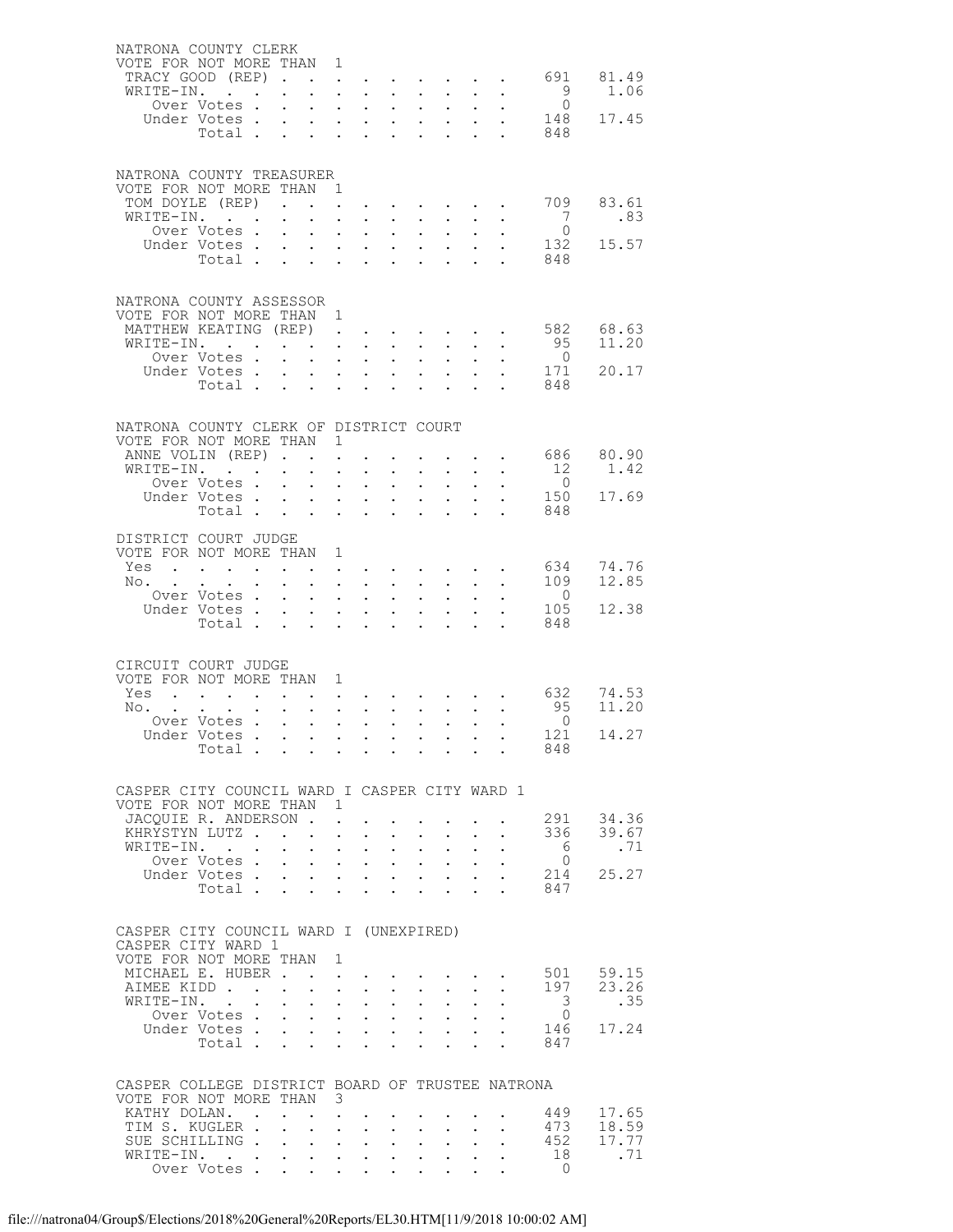|                                                                                                            | Under Votes<br>Total        |                                        |                      |                                                                                            | $\mathbf{L} = \mathbf{L} \mathbf{L}$                        | $\ddot{\phantom{0}}$                                      |                                                       |                           |              | 1152<br>$\cdot$ $\cdot$ $\cdot$ 2544                                                           | 45.28                     |  |
|------------------------------------------------------------------------------------------------------------|-----------------------------|----------------------------------------|----------------------|--------------------------------------------------------------------------------------------|-------------------------------------------------------------|-----------------------------------------------------------|-------------------------------------------------------|---------------------------|--------------|------------------------------------------------------------------------------------------------|---------------------------|--|
| CASPER COLLEGE DISTRICT BOARD OF TRUSTEE NATRONA<br>VOTE FOR NOT MORE THAN 1                               |                             |                                        |                      |                                                                                            |                                                             |                                                           |                                                       |                           |              |                                                                                                |                           |  |
| STEVE DEGENFELDER.<br>WRITE-IN.                                                                            |                             |                                        |                      | $\mathcal{L}^{\text{max}}$                                                                 |                                                             |                                                           |                                                       |                           |              | 547<br>- 7                                                                                     | 64.50<br>.83              |  |
|                                                                                                            | Over Votes                  |                                        | $\ddot{\phantom{a}}$ | $\mathbf{r}$ and $\mathbf{r}$ and $\mathbf{r}$                                             |                                                             | $\mathbf{L}^{\text{max}}$ , and $\mathbf{L}^{\text{max}}$ | $\mathbf{L}^{\text{max}}$                             | $\mathbf{L} = \mathbf{L}$ |              | $\overline{0}$                                                                                 |                           |  |
|                                                                                                            | Under Votes<br>Total        |                                        |                      | $\mathbf{L}$<br>$\ddot{\phantom{0}}$                                                       | $\mathbf{L}^{\text{max}}$<br>$\ddot{\phantom{a}}$           |                                                           | $\mathbf{L}^{\text{max}}$                             |                           |              | $\begin{array}{cccc}\n\cdot & \cdot & \cdot & 294 \\ \cdot & \cdot & \cdot & 848\n\end{array}$ | 34.67                     |  |
|                                                                                                            |                             |                                        |                      |                                                                                            |                                                             |                                                           |                                                       |                           |              |                                                                                                |                           |  |
| COUNTY SCHOOL DISTRICT #1 BOARD OF TRUST<br>SCHOOL DISTRICT 1                                              |                             |                                        |                      |                                                                                            |                                                             |                                                           |                                                       |                           |              |                                                                                                |                           |  |
| VOTE FOR NOT MORE THAN 4<br>CAMERON ALLEN.                                                                 |                             |                                        |                      | $\mathbf{r} = \mathbf{r} + \mathbf{r}$ , where                                             |                                                             |                                                           |                                                       |                           |              | 224                                                                                            | 6.60                      |  |
| DAVID APPLEGATE                                                                                            |                             | $\mathbf{L}$ . The set of $\mathbf{L}$ |                      | $\mathbf{r}$ , $\mathbf{r}$ , $\mathbf{r}$ , $\mathbf{r}$                                  |                                                             |                                                           | $\mathbf{L}$                                          |                           |              | 330                                                                                            | 9.73                      |  |
| CLARK JENSEN<br>GERALD "DOC" KING.                                                                         |                             |                                        | $\sim$ $\sim$ $\sim$ | $\ddot{\phantom{0}}$<br><b>Contract Contract Contract</b>                                  | $\mathcal{L}^{\text{max}}$<br>$\ddot{\phantom{a}}$          | $\ddot{\phantom{0}}$                                      | $\ddot{\phantom{0}}$                                  |                           |              | 293<br>149                                                                                     | 8.64<br>4.39              |  |
| TRAVIS MARSHALL .                                                                                          |                             |                                        |                      | $\mathbf{r} = \mathbf{r} + \mathbf{r}$                                                     | $\ddot{\phantom{0}}$                                        | $\sim$                                                    | $\mathcal{L}^{\text{max}}$                            |                           |              | 190<br>311                                                                                     | 5.60                      |  |
| DEBBIE MCCULLAR<br>KIANNA SMITH                                                                            |                             |                                        |                      |                                                                                            | $\ddot{\phantom{0}}$                                        | $\mathbf{L} = \mathbf{L} \mathbf{L}$<br>$\mathbf{L}$      | $\mathbf{r}$<br>$\sim$                                |                           |              | $\mathbf{L}$                                                                                   | 9.17<br>6.87              |  |
| WRITE-IN.                                                                                                  |                             |                                        |                      | <b>Contract Contract Contract</b>                                                          |                                                             |                                                           |                                                       |                           |              | $\begin{array}{c} 233 \\ 22 \end{array}$<br>$\overline{4}$                                     | .65<br>.12                |  |
|                                                                                                            | Over Votes<br>Under Votes . |                                        |                      | $\mathbf{L}$<br>$\ddot{\phantom{0}}$<br>$\mathbf{L}^{\text{max}}$<br>$\mathbf{L}$          | $\ddot{\phantom{0}}$<br>$\mathbf{L}^{\text{max}}$           | $\sim$<br>$\sim$                                          |                                                       |                           |              |                                                                                                | $\frac{4}{1636}$ 48.23    |  |
|                                                                                                            | Total .                     | $\sim$                                 |                      | $\sim$<br>$\mathbf{L}$                                                                     | $\ddot{\phantom{a}}$                                        | $\ddot{\phantom{a}}$                                      | $\ddot{\phantom{a}}$                                  |                           | $\mathbf{r}$ | 3392<br>$\mathbf{L}$                                                                           |                           |  |
| COUNTY FIRE PROTECTION DISTRICT DIRECTOR                                                                   |                             |                                        |                      |                                                                                            |                                                             |                                                           |                                                       |                           |              |                                                                                                |                           |  |
| FIRE DISTRICT CO<br>VOTE FOR NOT MORE THAN                                                                 |                             |                                        | 2                    |                                                                                            |                                                             |                                                           |                                                       |                           |              |                                                                                                |                           |  |
| DEAN A. JACKETT                                                                                            |                             |                                        |                      |                                                                                            |                                                             |                                                           |                                                       |                           |              | 1                                                                                              | 50.00                     |  |
| WRITE-IN.                                                                                                  | Over Votes                  |                                        | $\sim$               | $\mathbf{r}$ and $\mathbf{r}$ and $\mathbf{r}$<br>$\sim$ 100 $\pm$<br>$\ddot{\phantom{0}}$ | $\mathbf{L}^{\text{max}}$                                   | $\mathbf{L}$                                              | $\mathbf{L}$                                          |                           |              | $\Omega$<br>0                                                                                  |                           |  |
|                                                                                                            | Under Votes .               |                                        |                      | $\mathbf{L} = \mathbf{L}$                                                                  |                                                             |                                                           |                                                       |                           |              | $\mathbf{1}$                                                                                   | 50.00                     |  |
|                                                                                                            | Total                       |                                        |                      | $\sim$                                                                                     |                                                             |                                                           |                                                       |                           |              |                                                                                                |                           |  |
| COUNTY RURAL CONSERVATION DISTRICT SUPER<br>NATRONA COUNTY CONSERVATION DISTRICT<br>VOTE FOR NOT MORE THAN |                             |                                        | 2                    |                                                                                            |                                                             |                                                           |                                                       |                           |              |                                                                                                |                           |  |
| ANDREW C. ANDERSON<br>TAMMY COBB                                                                           |                             |                                        |                      | $\mathbf{L}$<br>$\mathbf{L}$                                                               |                                                             | $\ddot{\phantom{a}}$                                      | $\mathbf{L}$                                          |                           |              | 379<br>. 422                                                                                   | 22.35<br>24.88            |  |
| WRITE-IN.                                                                                                  | Over Votes .                |                                        |                      | $\sim$<br>$\bullet$ .<br><b>Contract Contract Contract</b>                                 | $\mathbf{L}^{\text{max}}$<br>$\ddot{\phantom{a}}$           |                                                           | $\mathbf{L}^{\text{max}}$                             |                           |              | 5<br>$\overline{0}$                                                                            | .29                       |  |
|                                                                                                            | Under Votes                 |                                        |                      |                                                                                            | $\mathcal{L}_{\text{max}}$                                  | $\mathbf{a} = \mathbf{b}$                                 | $\mathcal{L}_{\text{max}}$                            |                           |              | 890                                                                                            | 52.48                     |  |
|                                                                                                            | Total                       |                                        |                      | $\mathbf{r}$ and $\mathbf{r}$ and $\mathbf{r}$ and $\mathbf{r}$                            |                                                             |                                                           | $\mathbf{r}$                                          | $\sim$ $\sim$             |              | 1696                                                                                           |                           |  |
| 1 CENT SALES TAX<br>VOTE FOR NOT MORE THAN 1<br>For the County Sales and Use Ta                            |                             |                                        |                      |                                                                                            |                                                             |                                                           |                                                       |                           |              | 664                                                                                            | 78.30                     |  |
| Against the County Sales and Us                                                                            | Over Votes                  |                                        |                      | $\mathbf{L}^{\text{max}}$                                                                  |                                                             |                                                           | $\mathbf{z} = \mathbf{z} + \mathbf{z} + \mathbf{z}$ . |                           |              | 154<br>$\overline{0}$                                                                          | 18.16                     |  |
|                                                                                                            | Under Votes<br>Total        |                                        |                      | $\ddot{\phantom{0}}$                                                                       |                                                             |                                                           |                                                       |                           |              | 30<br>848                                                                                      | 3.54                      |  |
|                                                                                                            |                             |                                        |                      |                                                                                            | $\bullet$ .<br><br><br><br><br><br><br><br><br><br><br><br> |                                                           |                                                       |                           |              |                                                                                                |                           |  |
| LODGING TAX<br>VOTE FOR NOT MORE THAN 1<br>For the County Lodging Tax.<br>Against the County Lodging Tax   |                             |                                        |                      |                                                                                            |                                                             |                                                           |                                                       |                           |              | 698<br>120                                                                                     | 82.31<br>14.15            |  |
|                                                                                                            | Over Votes<br>Under Votes   |                                        |                      |                                                                                            |                                                             |                                                           |                                                       |                           |              | $\overline{0}$<br>30                                                                           | 3.54                      |  |
|                                                                                                            | Total                       |                                        |                      |                                                                                            |                                                             |                                                           |                                                       |                           |              | 848                                                                                            |                           |  |
| PRECINCT REPORT                                                                                            |                             | GENERAL ELECTION                       |                      |                                                                                            |                                                             |                                                           |                                                       |                           |              |                                                                                                | **OFFICIAL COUNTY RESULTS |  |
| 0111 1-11                                                                                                  |                             |                                        |                      |                                                                                            |                                                             |                                                           |                                                       |                           |              |                                                                                                | VOTES PERCENT             |  |
| REGISTERED VOTERS - TOTAL<br>BALLOTS CAST - TOTAL.<br>BALLOTS CAST - BLANK.<br>VOTER TURNOUT - TOTAL       |                             |                                        |                      |                                                                                            |                                                             |                                                           |                                                       |                           |              | 686<br>512<br>$\bigcirc$                                                                       | 74.64                     |  |
| VOTER TURNOUT - BLANK                                                                                      |                             |                                        |                      |                                                                                            |                                                             |                                                           | $\mathbf{r} = \mathbf{r} \times \mathbf{r}$ , where   |                           |              |                                                                                                |                           |  |

 UNITED STATES SENATOR FEDERAL DISTRICT VOTE FOR NOT MORE THAN 1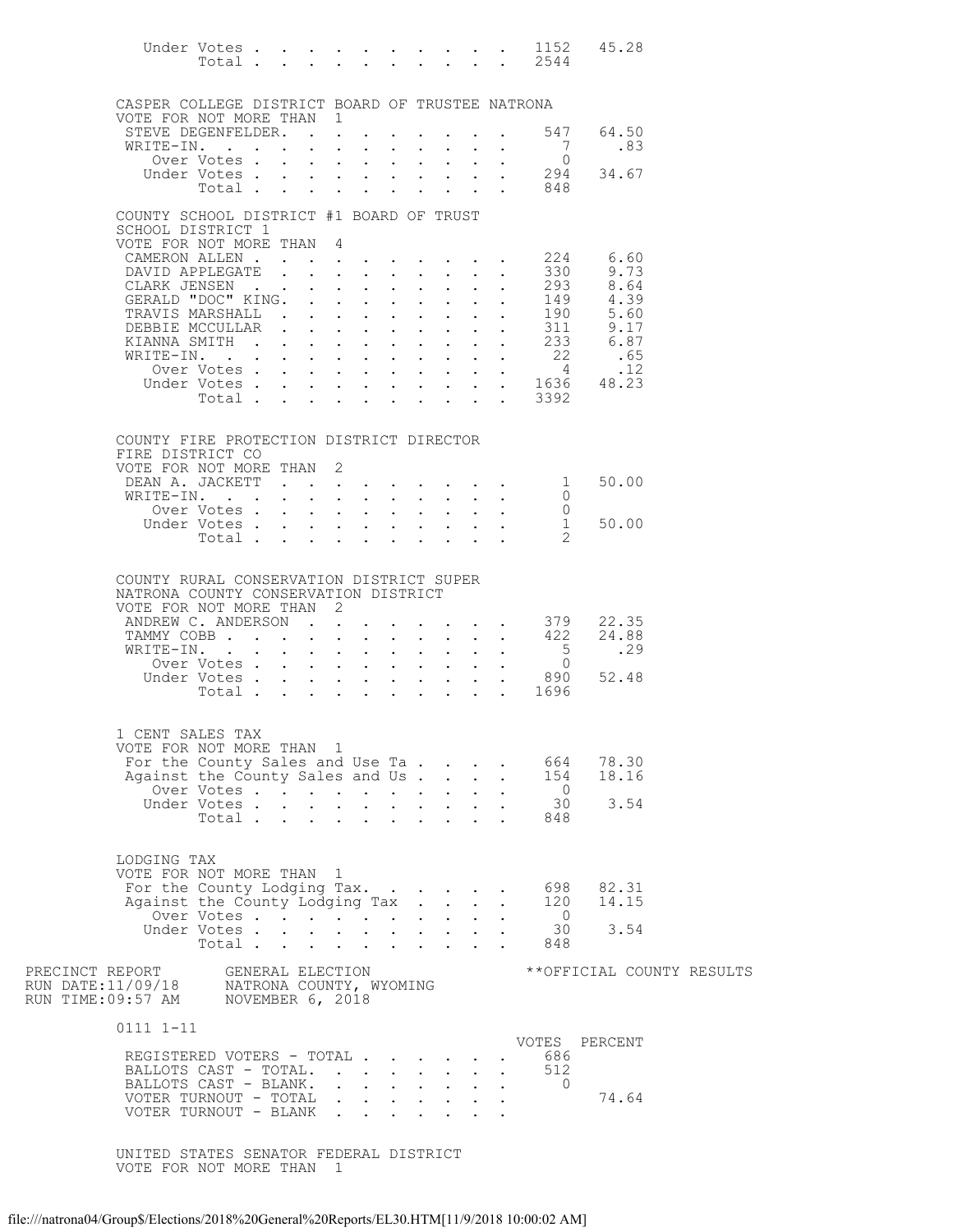| JOHN BARRASSO (REP) 334 65.23<br>GARY TRAUNER (DEM) 163 31.84<br>JOSEPH PORAMBO (LIB) 10 1.95 |                                                    |                                                                  |                                          |                                                                                               |                                             |                                    |                                                                           |  |                                                   |               |
|-----------------------------------------------------------------------------------------------|----------------------------------------------------|------------------------------------------------------------------|------------------------------------------|-----------------------------------------------------------------------------------------------|---------------------------------------------|------------------------------------|---------------------------------------------------------------------------|--|---------------------------------------------------|---------------|
| UNITED STATES REPRESENTATIVE                                                                  |                                                    |                                                                  |                                          |                                                                                               |                                             |                                    |                                                                           |  |                                                   |               |
| WYOMING CONGRESSIONAL DISTRICT ONE<br>VOTE FOR NOT MORE THAN 1<br>LIZ CHENEY (REP)            |                                                    |                                                                  |                                          |                                                                                               |                                             |                                    |                                                                           |  | $\cdot$ 328 64.06                                 |               |
| GREG HUNTER (DEM) 148 28.91<br>DANIEL CLYDE CUMMINGS (CON) 13 2.54                            |                                                    |                                                                  |                                          |                                                                                               |                                             |                                    |                                                                           |  |                                                   |               |
|                                                                                               |                                                    |                                                                  |                                          |                                                                                               |                                             |                                    |                                                                           |  |                                                   |               |
| WRITE-IN.<br>Over Votes                                                                       |                                                    |                                                                  |                                          |                                                                                               |                                             |                                    |                                                                           |  |                                                   |               |
|                                                                                               |                                                    |                                                                  |                                          |                                                                                               |                                             |                                    |                                                                           |  | . 512                                             |               |
| GOVERNOR STATE OF WYOMING<br>VOTE FOR NOT MORE THAN                                           |                                                    |                                                                  | $\overline{1}$                           |                                                                                               |                                             |                                    |                                                                           |  |                                                   |               |
| MARK GORDON (REP). 360 70.31                                                                  |                                                    |                                                                  |                                          |                                                                                               |                                             |                                    |                                                                           |  |                                                   |               |
| MARY A. THRONE (DEM). 130<br>REX "T-REX" RAMMELL (CON) 13                                     |                                                    |                                                                  |                                          |                                                                                               |                                             |                                    |                                                                           |  |                                                   | 25.39<br>2.54 |
|                                                                                               |                                                    |                                                                  |                                          |                                                                                               |                                             |                                    |                                                                           |  | $\frac{5}{0}$                                     | .98           |
|                                                                                               |                                                    |                                                                  |                                          |                                                                                               |                                             |                                    |                                                                           |  | $\begin{array}{c} 0 \\ 4 \end{array}$             |               |
| Under Votes<br>Total                                                                          |                                                    | $\mathbf{L}$                                                     |                                          | $\mathcal{A}^{\mathcal{A}}$ . The set of the set of the set of $\mathcal{A}^{\mathcal{A}}$    |                                             |                                    |                                                                           |  | . 512                                             | .78           |
|                                                                                               |                                                    |                                                                  |                                          |                                                                                               |                                             |                                    |                                                                           |  |                                                   |               |
| SECRETARY OF STATE STATE OF WYOMING<br>VOTE FOR NOT MORE THAN 1                               |                                                    |                                                                  |                                          |                                                                                               |                                             |                                    |                                                                           |  |                                                   |               |
| EDWARD BUCHANAN (REP).                                                                        |                                                    |                                                                  |                                          |                                                                                               |                                             |                                    |                                                                           |  | $\cdot$ $\cdot$ $\cdot$ $\cdot$ $\cdot$ 357 69.73 |               |
| JAMES W. BYRD (DEM) 130 25.39<br>KIT CARSON III (LIB) 12 2.34                                 |                                                    |                                                                  |                                          |                                                                                               |                                             |                                    |                                                                           |  |                                                   |               |
| WRITE-IN.<br>Over Votes                                                                       |                                                    |                                                                  |                                          |                                                                                               |                                             |                                    |                                                                           |  | $\begin{matrix}0\\0\end{matrix}$                  |               |
| Under Votes 13<br>Total 512                                                                   |                                                    |                                                                  |                                          |                                                                                               |                                             |                                    |                                                                           |  |                                                   | 2.54          |
|                                                                                               |                                                    |                                                                  |                                          |                                                                                               |                                             |                                    |                                                                           |  |                                                   |               |
| STATE AUDITOR STATE OF WYOMING<br>VOTE FOR NOT MORE THAN 1                                    |                                                    |                                                                  |                                          |                                                                                               |                                             |                                    |                                                                           |  |                                                   |               |
| XRISTI RACINES (REP). 365 71.29<br>JEFF DOCKTER (DEM) 119 23.24                               |                                                    |                                                                  |                                          |                                                                                               |                                             |                                    |                                                                           |  |                                                   |               |
| WRITE-IN. 1                                                                                   |                                                    |                                                                  |                                          |                                                                                               |                                             |                                    |                                                                           |  |                                                   | .20           |
| Over Votes                                                                                    |                                                    |                                                                  |                                          |                                                                                               |                                             |                                    |                                                                           |  | $\overline{0}$                                    |               |
| Under Votes Total                                                                             |                                                    |                                                                  |                                          |                                                                                               |                                             |                                    |                                                                           |  | 27<br>512                                         | 5.27          |
| STATE TREASURER STATE OF WYOMING                                                              |                                                    |                                                                  |                                          |                                                                                               |                                             |                                    |                                                                           |  |                                                   |               |
| VOTE FOR NOT MORE THAN 1<br>CURT MEIER (REP).                                                 |                                                    |                                                                  |                                          |                                                                                               |                                             |                                    |                                                                           |  |                                                   | 359 70.12     |
| CHRIS LOWRY (DEM).                                                                            |                                                    | $\ddot{\phantom{0}}$                                             | $\sim$ $-$                               | $\bullet$ .                                                                                   | $\ddotsc$                                   | $\sim$ $-$                         | $\mathbf{L}^{\text{max}}$                                                 |  | 124                                               | 24.22         |
| WRITE-IN. .<br>Over Votes                                                                     |                                                    | $\mathbf{L}^{\text{max}}$                                        | $\bullet$ .                              | $\sim$<br>$\mathbf{u} = \mathbf{u} \cdot \mathbf{u}$ .                                        | $\ddot{\phantom{0}}$<br>$\mathcal{L}^{(1)}$ | $\mathbf{L}$                       | $\mathbf{z} = \mathbf{z} + \mathbf{z}$ .                                  |  | $\bigcirc$<br>$\Omega$                            |               |
| Under Votes                                                                                   |                                                    |                                                                  |                                          |                                                                                               |                                             |                                    | $\mathbf{L} = \mathbf{L}$                                                 |  | 29                                                | 5.66          |
| Total                                                                                         |                                                    | $\mathbf{L}^{\text{max}}$                                        | $\mathbf{L}^{\text{max}}$                | $\sim$                                                                                        | $\ddot{\phantom{0}}$                        | $\ddot{\phantom{0}}$               |                                                                           |  | 512                                               |               |
| SUPERINTENDENT OF PUBLIC INSTRUCTION STATE OF WYOMING                                         |                                                    |                                                                  |                                          |                                                                                               |                                             |                                    |                                                                           |  |                                                   |               |
| VOTE FOR NOT MORE THAN 1<br>JILLIAN BALOW (REP)                                               |                                                    |                                                                  |                                          |                                                                                               |                                             |                                    |                                                                           |  | 403                                               | 78.71         |
| WRITE-IN.                                                                                     |                                                    | $\mathbf{r} = \mathbf{r} \times \mathbf{r}$ , where $\mathbf{r}$ |                                          |                                                                                               | $\mathbf{L}^{\text{max}}$                   |                                    | $\mathbf{z} = \mathbf{z} + \mathbf{z}$                                    |  | 8                                                 | 1.56          |
| Over Votes.<br>Under Votes                                                                    |                                                    | $\ddot{\phantom{0}}$<br>$\bullet$ .                              | $\mathbf{L}$ and $\mathbf{L}$            | $\mathcal{L}^{\text{max}}$ , $\mathcal{L}^{\text{max}}$                                       | $\sim$<br>$\sim$                            | $\sim 10^{-10}$                    | $\mathbf{L}$<br>$\mathbf{L}^{\text{max}}$ , and $\mathbf{L}^{\text{max}}$ |  | $\overline{0}$<br>101                             | 19.73         |
|                                                                                               | Total                                              | $\mathbf{L}^{\text{max}}$                                        |                                          |                                                                                               |                                             |                                    |                                                                           |  | 512                                               |               |
| STATE SENATOR 29 SENATE DISTRICT 29                                                           |                                                    |                                                                  |                                          |                                                                                               |                                             |                                    |                                                                           |  |                                                   |               |
| VOTE FOR NOT MORE THAN<br>DREW PERKINS (REP)                                                  |                                                    |                                                                  | $\overline{1}$                           |                                                                                               |                                             |                                    |                                                                           |  | 407                                               | 79.49         |
| WRITE-IN.<br>$\mathbf{r}$ . The set of $\mathbf{r}$                                           |                                                    |                                                                  | $\ddot{\phantom{a}}$                     |                                                                                               |                                             |                                    |                                                                           |  | - 8                                               | 1.56          |
| Over Votes.<br>Under Votes.                                                                   | $\mathcal{L}^{\text{max}}$<br>$\ddot{\phantom{0}}$ | $\mathcal{L}^{\text{max}}$                                       | $\mathbf{z} = \mathbf{z} + \mathbf{z}$ . | $\mathbf{L}$<br>$\mathbf{r}$ , $\mathbf{r}$                                                   | $\bullet$ .<br>$\sim$                       | $\mathbb{Z}^{\mathbb{Z}^{\times}}$ |                                                                           |  | $\Omega$<br>97                                    | 18.95         |
| Total .                                                                                       |                                                    |                                                                  |                                          | $\mathbf{r} = \mathbf{r} \cdot \mathbf{r}$ , where $\mathbf{r} = \mathbf{r} \cdot \mathbf{r}$ |                                             |                                    |                                                                           |  | 512                                               |               |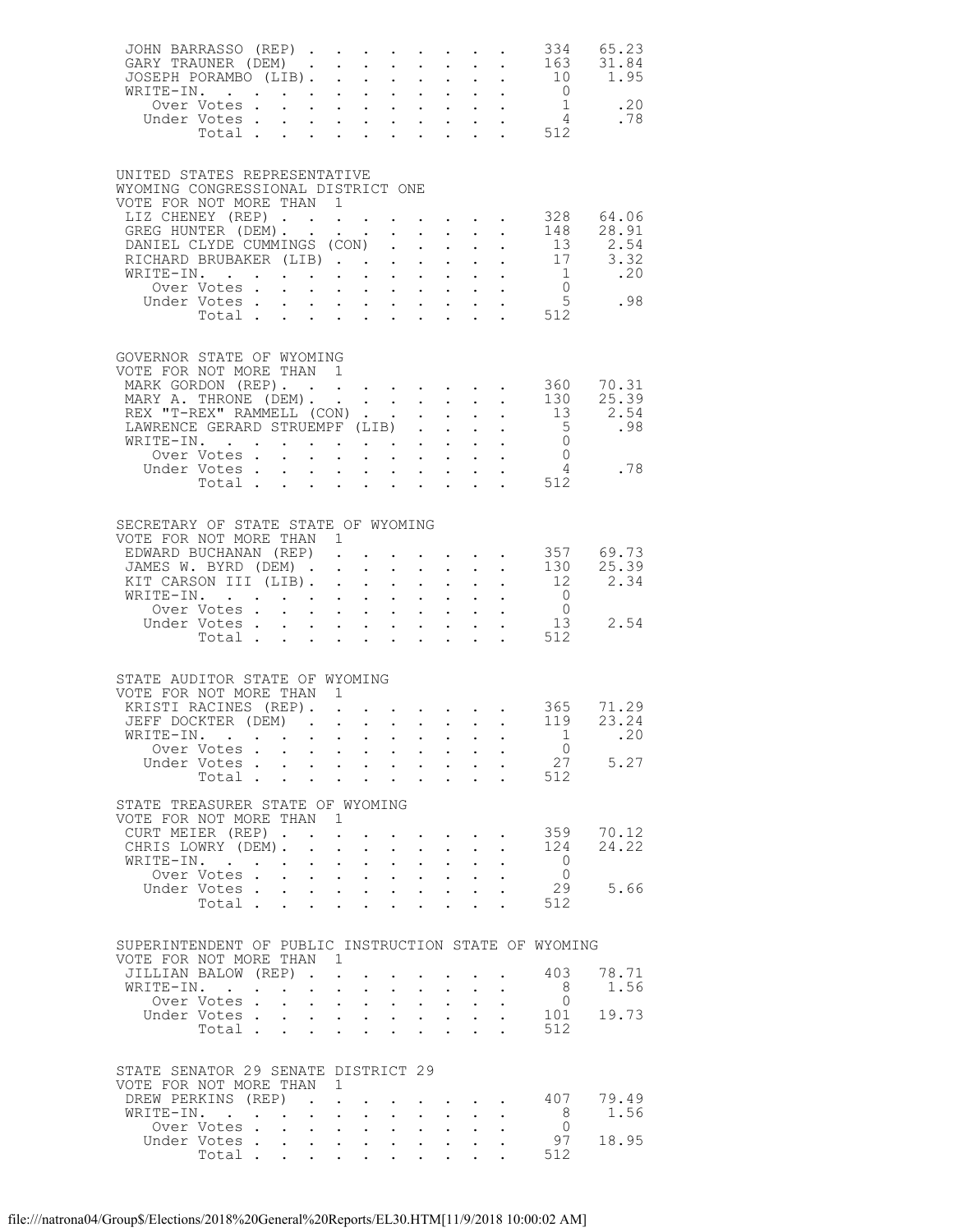| STATE HOUSE 37 HOUSE DISTRICT 37                       |              |                      |                                                             |                                                              |                                                                                             |                                           |                                                                    |                                                    |                                                                                         |                           |                            |                                                                            |                                                   |
|--------------------------------------------------------|--------------|----------------------|-------------------------------------------------------------|--------------------------------------------------------------|---------------------------------------------------------------------------------------------|-------------------------------------------|--------------------------------------------------------------------|----------------------------------------------------|-----------------------------------------------------------------------------------------|---------------------------|----------------------------|----------------------------------------------------------------------------|---------------------------------------------------|
| VOTE FOR NOT MORE THAN<br>STEVE HARSHMAN (REP).        |              |                      |                                                             | $\overline{1}$                                               | $\mathbf{L}$                                                                                |                                           |                                                                    |                                                    |                                                                                         |                           |                            |                                                                            | $\cdot$ $\cdot$ $\cdot$ $\cdot$ $\cdot$ 407 79.49 |
| WRITE-IN.                                              |              |                      |                                                             | $\ddot{\phantom{a}}$                                         |                                                                                             | $\mathbf{L}$                              | $\ddot{\phantom{0}}$                                               | $\sim$ 100 $\pm$                                   | $\sim$                                                                                  |                           | $\ddot{\phantom{a}}$       | 9                                                                          | 1.76                                              |
|                                                        | Over Votes . |                      |                                                             | $\ddot{\phantom{0}}$                                         | $\mathbf{L}^{\text{max}}$                                                                   | $\sim$                                    | $\bullet$ .                                                        |                                                    | $\mathbf{z} = \mathbf{z} + \mathbf{z}$ .                                                |                           |                            | $\bigcirc$                                                                 |                                                   |
|                                                        | Under Votes. |                      | $\mathbf{L}$                                                | $\mathbf{L} = \mathbf{L} \mathbf{L} + \mathbf{L} \mathbf{L}$ |                                                                                             |                                           | $\mathcal{L}^{\text{max}}$                                         |                                                    | $\mathbf{L} = \mathbf{L}$                                                               |                           |                            | $\cdot$ $\cdot$ 96                                                         | 18.75                                             |
|                                                        | Total        |                      |                                                             | $\sim$                                                       | $\ddot{\phantom{a}}$                                                                        |                                           | $\ddot{\phantom{0}}$                                               |                                                    |                                                                                         |                           |                            | . 512                                                                      |                                                   |
|                                                        |              |                      |                                                             |                                                              |                                                                                             |                                           |                                                                    |                                                    |                                                                                         |                           |                            |                                                                            |                                                   |
| NATRONA COUNTY COMMISSIONERS                           |              |                      |                                                             |                                                              |                                                                                             |                                           |                                                                    |                                                    |                                                                                         |                           |                            |                                                                            |                                                   |
| VOTE FOR NOT MORE THAN 3<br>ROBERT L. HENDRY (REP) 258 |              |                      |                                                             |                                                              |                                                                                             |                                           |                                                                    |                                                    |                                                                                         |                           |                            |                                                                            | 16.80                                             |
| JIM MILNE (REP)                                        |              |                      |                                                             |                                                              |                                                                                             |                                           |                                                                    | $\sim$ $-$                                         | $\sim$ $-$                                                                              | $\ddot{\phantom{0}}$      |                            | 285                                                                        | 18.55                                             |
| PAUL C. BERTOGLIO (REP). .                             |              |                      |                                                             |                                                              |                                                                                             |                                           | $\mathcal{L}^{\text{max}}$                                         |                                                    | $\mathbf{L} = \mathbf{L}$                                                               | $\mathbf{L}^{\text{max}}$ | $\mathcal{L}^{\text{max}}$ |                                                                            | 306 19.92                                         |
| TERRY WINGERTER (DEM)                                  |              |                      |                                                             |                                                              |                                                                                             |                                           | $\bullet$ .<br><br><br><br><br><br><br><br><br><br><br><br>        |                                                    | $\mathbf{r} = \mathbf{r} + \mathbf{r}$ .                                                |                           |                            | 200                                                                        | 13.02                                             |
| RICHARD "RICK" YOUNG (IND).<br>WRITE-IN.               |              |                      |                                                             |                                                              |                                                                                             |                                           | $\ddot{\phantom{0}}$                                               | $\mathbf{L}$                                       | $\mathbf{L}$<br>$\sim$ $-$                                                              | $\mathbf{L}^{\text{max}}$ |                            | $\overline{2}$                                                             | $\cdot$ $\cdot$ 104 6.77<br>$\ldots$ 13           |
|                                                        | Over Votes . |                      |                                                             | $\ddot{\phantom{0}}$                                         |                                                                                             |                                           | $\ddot{\phantom{0}}$                                               | $\sim$                                             | $\mathbf{r}$ , $\mathbf{r}$ , $\mathbf{r}$ , $\mathbf{r}$ , $\mathbf{r}$ , $\mathbf{r}$ |                           | $\bullet$ .                | $\overline{0}$                                                             |                                                   |
|                                                        | Under Votes  |                      |                                                             |                                                              |                                                                                             |                                           | $\mathbf{r} = \left\{ \mathbf{r}_1, \ldots, \mathbf{r}_n \right\}$ |                                                    | $\mathbf{z} = \mathbf{z} + \mathbf{z}$ .                                                | $\mathbf{L}^{\text{max}}$ | $\ddot{\phantom{0}}$       |                                                                            | 381 24.80                                         |
|                                                        | Total        |                      |                                                             |                                                              |                                                                                             |                                           |                                                                    |                                                    | $\mathbf{r}$ , $\mathbf{r}$ , $\mathbf{r}$ , $\mathbf{r}$ , $\mathbf{r}$                |                           |                            | $\frac{1536}{1536}$                                                        |                                                   |
|                                                        |              |                      |                                                             |                                                              |                                                                                             |                                           |                                                                    |                                                    |                                                                                         |                           |                            |                                                                            |                                                   |
| NATRONA COUNTY CORONER                                 |              |                      |                                                             |                                                              |                                                                                             |                                           |                                                                    |                                                    |                                                                                         |                           |                            |                                                                            |                                                   |
| VOTE FOR NOT MORE THAN                                 |              |                      |                                                             | 1                                                            |                                                                                             |                                           |                                                                    |                                                    |                                                                                         |                           |                            |                                                                            |                                                   |
| CONNIE JACOBSON (REP).<br>WRITE-IN.                    |              |                      |                                                             |                                                              |                                                                                             | $\ddot{\phantom{0}}$<br>$\sim$ $-$        | $\sim$<br>$\sim$                                                   |                                                    | <b>All Andre</b><br>$\mathbf{L}$ and $\mathbf{L}$                                       |                           | $\ddot{\phantom{0}}$       | $\cdot$ $\cdot$ 428<br>$\overline{4}$                                      | 83.59<br>.78                                      |
|                                                        | Over Votes.  |                      | $\sim$                                                      | $\mathbf{L}^{\text{max}}$                                    | $\bullet$ .                                                                                 | $\sim$ $-$                                | $\ddot{\phantom{0}}$                                               | $\sim$                                             | $\sim$                                                                                  |                           |                            | $\overline{0}$                                                             |                                                   |
|                                                        | Under Votes  |                      |                                                             |                                                              |                                                                                             |                                           |                                                                    | $\mathbf{L}$                                       | $\mathbf{L}$                                                                            |                           |                            | 80                                                                         | 15.63                                             |
|                                                        | Total        |                      |                                                             | $\sim$                                                       | $\sim$ 100 $\mu$                                                                            | $\sim$                                    | $\ddot{\phantom{a}}$                                               |                                                    |                                                                                         |                           |                            | 512                                                                        |                                                   |
| SEVENTH JUDICIAL DISTRICT ATTORNEY NATRONA             |              |                      |                                                             |                                                              |                                                                                             |                                           |                                                                    |                                                    |                                                                                         |                           |                            |                                                                            |                                                   |
| VOTE FOR NOT MORE THAN                                 |              |                      |                                                             | $\overline{1}$                                               |                                                                                             |                                           |                                                                    |                                                    |                                                                                         |                           |                            |                                                                            |                                                   |
| DAN ITZEN (REP).                                       |              |                      |                                                             |                                                              | $\ddot{\phantom{0}}$                                                                        |                                           |                                                                    |                                                    |                                                                                         |                           |                            | 388                                                                        | 75.78                                             |
| WRITE-IN.                                              | Over Votes . |                      | $\mathbf{L} = \mathbf{L} \times \mathbf{L}$<br>$\mathbf{L}$ | $\sim$                                                       | $\mathbf{L}^{\text{max}}$                                                                   | $\mathcal{L}^{\text{max}}$<br>$\bullet$ . | $\ddot{\phantom{0}}$<br>$\mathbf{L}^{\text{max}}$                  | $\mathbf{L}^{\text{max}}$                          | $\mathbf{L} = \mathbf{L}$<br>$\sim 10$                                                  |                           |                            | $4\overline{4}$<br>$\overline{0}$                                          | .78                                               |
|                                                        | Under Votes  |                      |                                                             | $\mathcal{L}^{\text{max}}$                                   | $\mathbf{L} = \mathbf{L}$                                                                   |                                           | $\mathcal{L}^{\text{max}}$                                         |                                                    | $\cdot$ $\cdot$                                                                         |                           |                            | 120                                                                        | 23.44                                             |
|                                                        | Total        |                      |                                                             | $\sim$                                                       | $\Delta \phi = \Delta \phi$ .                                                               |                                           | $\ddot{\phantom{0}}$                                               | $\ddot{\phantom{0}}$                               |                                                                                         |                           |                            | 512                                                                        |                                                   |
|                                                        |              |                      |                                                             |                                                              |                                                                                             |                                           |                                                                    |                                                    |                                                                                         |                           |                            |                                                                            |                                                   |
| NATRONA COUNTY SHERIFF                                 |              |                      |                                                             |                                                              |                                                                                             |                                           |                                                                    |                                                    |                                                                                         |                           |                            |                                                                            |                                                   |
| VOTE FOR NOT MORE THAN 1                               |              |                      |                                                             |                                                              |                                                                                             |                                           |                                                                    |                                                    |                                                                                         |                           |                            |                                                                            |                                                   |
| GUS HOLBROOK (REP)                                     |              |                      |                                                             |                                                              |                                                                                             |                                           |                                                                    |                                                    |                                                                                         |                           |                            | $\cdot$ $\cdot$ $\cdot$ $\cdot$ $\cdot$ $\cdot$ $\cdot$ 412<br>$5^{\circ}$ | 80.47<br>.98                                      |
| WRITE-IN.                                              | Over Votes   |                      |                                                             | $\bullet$ .<br>$\mathbf{L}$ $\mathbf{L}$                     | $\sim$ $-$                                                                                  | $\sim$ $-$<br>$\ddot{\phantom{a}}$        | $\ddotsc$<br>$\ddot{\phantom{0}}$                                  | $\mathcal{L}^{\text{max}}$<br>$\ddot{\phantom{0}}$ | $\mathcal{L}^{\text{max}}$<br>$\ddot{\phantom{0}}$                                      |                           |                            |                                                                            |                                                   |
|                                                        | Under Votes  |                      |                                                             | $\ddot{\phantom{0}}$                                         | $\mathcal{A}^{\mathcal{A}}$ and $\mathcal{A}^{\mathcal{A}}$ and $\mathcal{A}^{\mathcal{A}}$ |                                           | $\ddot{\phantom{0}}$                                               |                                                    | $\mathbf{L}^{\text{max}}$ , and $\mathbf{L}^{\text{max}}$                               |                           |                            | $\frac{0}{95}$                                                             | 18.55                                             |
|                                                        | Total        |                      |                                                             |                                                              |                                                                                             |                                           | $\mathbf{L}$                                                       | $\mathbf{L}$                                       | $\ddot{\phantom{a}}$                                                                    |                           |                            | . 512                                                                      |                                                   |
|                                                        |              |                      |                                                             |                                                              |                                                                                             |                                           |                                                                    |                                                    |                                                                                         |                           |                            |                                                                            |                                                   |
| NATRONA COUNTY CLERK                                   |              |                      |                                                             |                                                              |                                                                                             |                                           |                                                                    |                                                    |                                                                                         |                           |                            |                                                                            |                                                   |
| VOTE FOR NOT MORE THAN                                 |              |                      |                                                             | $\mathbf{1}$                                                 |                                                                                             |                                           |                                                                    |                                                    |                                                                                         |                           |                            |                                                                            |                                                   |
| TRACY GOOD (REP).                                      |              |                      |                                                             | $\ddot{\phantom{a}}$                                         | $\sim$ $-$                                                                                  |                                           |                                                                    |                                                    |                                                                                         |                           |                            | 394<br>5                                                                   | 76.95                                             |
| WRITE-IN. .                                            | Over Votes.  | $\ddot{\phantom{0}}$ | $\mathbf{L}$                                                | $\mathcal{L}^{\text{max}}$<br>$\ddot{\phantom{0}}$           | $\sim$ $-$<br>$\mathbf{L}^{\text{max}}$                                                     | $\sim$ $-$<br>$\sim$                      | $\ddot{\phantom{0}}$<br>$\ddot{\phantom{0}}$                       | $\sim$                                             | $\mathbf{L} = \mathbf{L}$<br>$\sim$ $-$                                                 |                           |                            | $\overline{0}$                                                             | .98                                               |
|                                                        | Under Votes  |                      |                                                             | $\mathbf{L}^{\text{max}}$                                    | $\sim 10^{-11}$                                                                             | $\mathbf{L}$                              | $\mathbf{L}^{\text{max}}$                                          |                                                    | $\cdot$ $\cdot$                                                                         |                           |                            | 113                                                                        | 22.07                                             |
|                                                        | Total        |                      |                                                             |                                                              | $\blacksquare$                                                                              |                                           |                                                                    |                                                    |                                                                                         |                           |                            | 512                                                                        |                                                   |
|                                                        |              |                      |                                                             |                                                              |                                                                                             |                                           |                                                                    |                                                    |                                                                                         |                           |                            |                                                                            |                                                   |
| NATRONA COUNTY TREASURER                               |              |                      |                                                             |                                                              |                                                                                             |                                           |                                                                    |                                                    |                                                                                         |                           |                            |                                                                            |                                                   |
| VOTE FOR NOT MORE THAN                                 |              |                      |                                                             | $\mathbf{1}$                                                 |                                                                                             |                                           |                                                                    |                                                    |                                                                                         |                           |                            |                                                                            |                                                   |
| TOM DOYLE (REP)<br>WRITE-IN.                           |              |                      | $\mathcal{L}$ and $\mathcal{L}$ and $\mathcal{L}$           |                                                              |                                                                                             |                                           |                                                                    |                                                    | and a series of the series of the series of                                             |                           |                            | 420<br>2                                                                   | 82.03<br>.39                                      |
|                                                        | Over Votes.  |                      | $\ddot{\phantom{a}}$                                        | $\ddot{\phantom{0}}$<br>$\mathcal{L}^{\text{max}}$           | $\mathbf{L}^{\text{max}}$<br>$\mathcal{L}^{\text{max}}$                                     | $\sim$ $-$<br>$\ddot{\phantom{0}}$        | $\ddot{\phantom{0}}$<br>$\mathcal{L}^{\text{max}}$                 | $\sim$<br>$\mathcal{L}^{\text{max}}$               | $\sim$<br>$\ddot{\phantom{0}}$                                                          |                           |                            | $\bigcirc$                                                                 |                                                   |
|                                                        | Under Votes. |                      | $\ddot{\phantom{0}}$                                        | $\mathbf{L}^{\text{max}}$                                    | <b>Service</b> State                                                                        |                                           | $\ddot{\phantom{0}}$                                               |                                                    | $\mathbf{L}^{\text{max}}$ , $\mathbf{L}^{\text{max}}$                                   |                           |                            | 90                                                                         | 17.58                                             |
|                                                        | Total        |                      |                                                             |                                                              |                                                                                             | $\mathbf{r}$                              | $\sim$                                                             | $\ddot{\phantom{a}}$                               | $\ddot{\phantom{a}}$                                                                    | $\ddot{\phantom{a}}$      |                            | 512                                                                        |                                                   |
|                                                        |              |                      |                                                             |                                                              |                                                                                             |                                           |                                                                    |                                                    |                                                                                         |                           |                            |                                                                            |                                                   |
| NATRONA COUNTY ASSESSOR                                |              |                      |                                                             |                                                              |                                                                                             |                                           |                                                                    |                                                    |                                                                                         |                           |                            |                                                                            |                                                   |
| VOTE FOR NOT MORE THAN                                 |              |                      |                                                             | 1                                                            |                                                                                             |                                           |                                                                    |                                                    |                                                                                         |                           |                            |                                                                            |                                                   |
| MATTHEW KEATING (REP)<br>WRITE-IN.                     |              |                      | $\sim$ $\sim$                                               |                                                              | $\ddot{\phantom{a}}$                                                                        | $\ddot{\phantom{0}}$                      | $\bullet$ .                                                        | $\mathbf{L}^{\text{max}}$                          | $\ddot{\phantom{0}}$                                                                    |                           |                            | 334<br>60                                                                  | 65.23<br>11.72                                    |
|                                                        | Over Votes . |                      |                                                             | $\ddot{\phantom{0}}$                                         | $\bullet$<br>$\mathbf{L}^{\text{max}}$                                                      | $\sim$                                    | $\ddot{\phantom{0}}$                                               | $\sim$                                             | $\sim$                                                                                  |                           |                            | $\overline{0}$                                                             |                                                   |
|                                                        | Under Votes. |                      | $\mathcal{L}^{\text{max}}$                                  | $\mathcal{L}^{\text{max}}$                                   | $\mathbf{L}$ and $\mathbf{L}$                                                               |                                           | $\mathcal{L}^{\text{max}}$                                         |                                                    | $\mathbf{L}$ and $\mathbf{L}$                                                           |                           |                            | 118                                                                        | 23.05                                             |
|                                                        | Total .      |                      | $\ddot{\phantom{0}}$                                        | $\ddot{\phantom{0}}$                                         | $\bullet$                                                                                   | $\mathbf{L}$                              | $\ddot{\phantom{0}}$                                               |                                                    | $\ddot{\phantom{a}}$                                                                    |                           |                            | 512                                                                        |                                                   |
|                                                        |              |                      |                                                             |                                                              |                                                                                             |                                           |                                                                    |                                                    |                                                                                         |                           |                            |                                                                            |                                                   |
| NATRONA COUNTY CLERK OF DISTRICT COURT                 |              |                      |                                                             |                                                              |                                                                                             |                                           |                                                                    |                                                    |                                                                                         |                           |                            |                                                                            |                                                   |
| VOTE FOR NOT MORE THAN 1                               |              |                      |                                                             |                                                              |                                                                                             |                                           |                                                                    |                                                    |                                                                                         |                           |                            |                                                                            |                                                   |
| ANNE VOLIN (REP)<br>WRITE-IN.                          |              |                      |                                                             | $\sim$                                                       | $\mathbf{L}^{\text{max}}$                                                                   | $\mathbf{L}^{\text{max}}$                 |                                                                    |                                                    | $\mathbf{z} = \mathbf{z} + \mathbf{z}$ .                                                |                           | <b>Contract</b>            | 398<br>$\overline{2}$                                                      | 77.73<br>.39                                      |
|                                                        | Over Votes   |                      |                                                             | $\ddot{\phantom{a}}$                                         | $\ddot{\phantom{a}}$                                                                        | $\ddot{\phantom{a}}$                      | $\ddot{\phantom{0}}$                                               | $\mathbf{r}$                                       |                                                                                         |                           |                            | $\Omega$                                                                   |                                                   |
|                                                        |              |                      |                                                             |                                                              |                                                                                             |                                           |                                                                    |                                                    |                                                                                         |                           |                            |                                                                            |                                                   |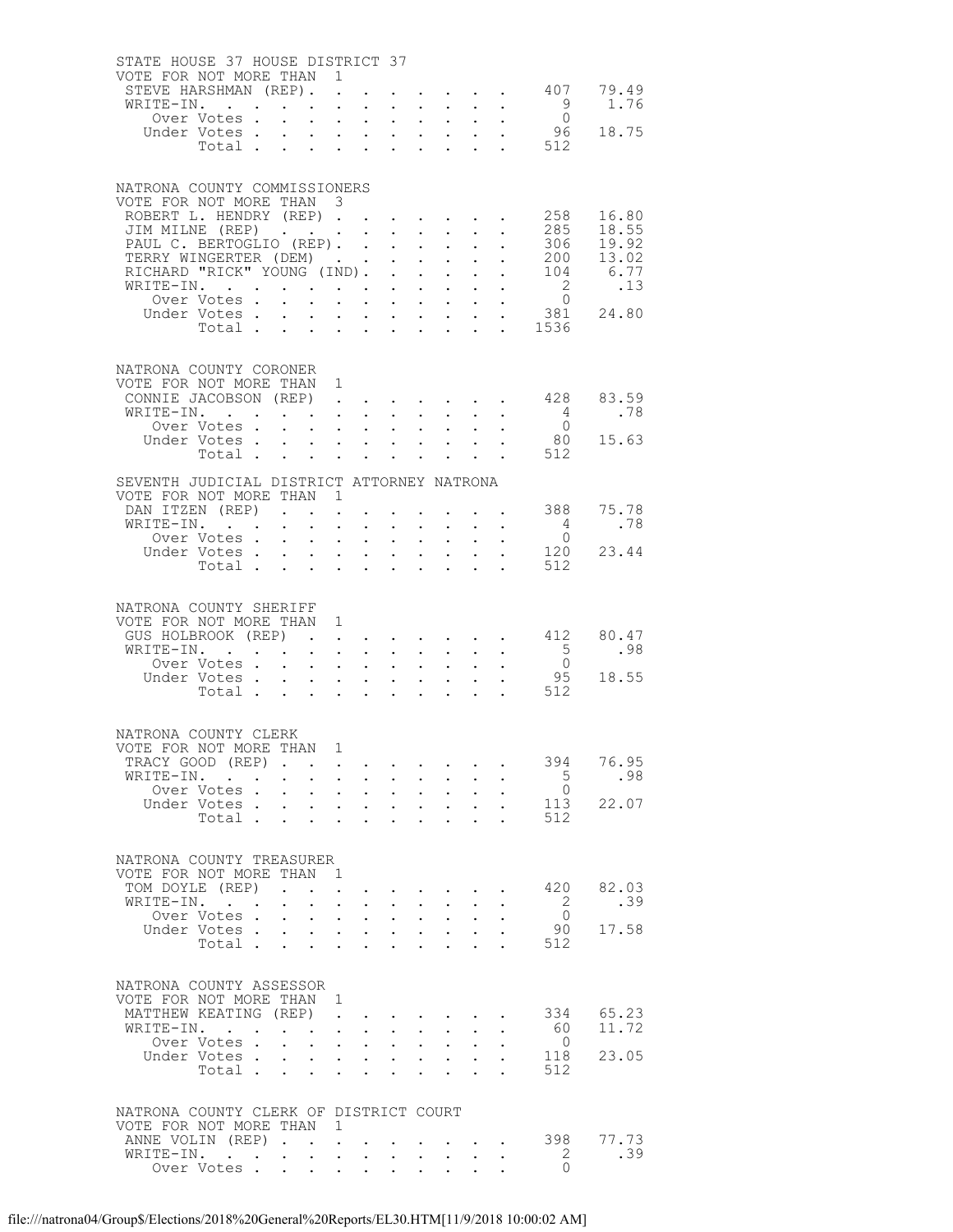|                                                                           | Under Votes<br>Total .                                                                                                                                                                                                            |               | $\mathbf{r}$ , and $\mathbf{r}$ , and $\mathbf{r}$ , and $\mathbf{r}$ , and $\mathbf{r}$ |                                |                                                                                                                                                           |                                      |                                                   |                                                       |                            |                                          | 112<br>512                      | 21.88         |
|---------------------------------------------------------------------------|-----------------------------------------------------------------------------------------------------------------------------------------------------------------------------------------------------------------------------------|---------------|------------------------------------------------------------------------------------------|--------------------------------|-----------------------------------------------------------------------------------------------------------------------------------------------------------|--------------------------------------|---------------------------------------------------|-------------------------------------------------------|----------------------------|------------------------------------------|---------------------------------|---------------|
| DISTRICT COURT JUDGE<br>VOTE FOR NOT MORE THAN 1                          |                                                                                                                                                                                                                                   |               |                                                                                          |                                |                                                                                                                                                           |                                      |                                                   |                                                       |                            |                                          |                                 |               |
| Yes                                                                       | $\mathbf{r}$ , $\mathbf{r}$ , $\mathbf{r}$ , $\mathbf{r}$ , $\mathbf{r}$                                                                                                                                                          |               |                                                                                          | $\ddot{\phantom{0}}$           |                                                                                                                                                           |                                      |                                                   |                                                       |                            |                                          | 403                             | 78.71         |
| $\mathbb{N} \circ \cdot \cdot \cdot \cdot$                                |                                                                                                                                                                                                                                   |               | $\ddotsc$                                                                                |                                |                                                                                                                                                           |                                      |                                                   |                                                       |                            |                                          | 63                              | 12.30         |
|                                                                           | Over Votes<br>Under Votes                                                                                                                                                                                                         |               |                                                                                          | $\cdot$ $\cdot$ $\cdot$        | $\sim$                                                                                                                                                    | $\ddot{\phantom{0}}$                 | $\ddot{\phantom{0}}$                              |                                                       |                            |                                          | $\overline{0}$<br>46            | 8.98          |
|                                                                           | Votes<br>Total                                                                                                                                                                                                                    |               |                                                                                          |                                |                                                                                                                                                           |                                      |                                                   |                                                       |                            |                                          | 512                             |               |
|                                                                           |                                                                                                                                                                                                                                   |               |                                                                                          |                                |                                                                                                                                                           |                                      |                                                   |                                                       |                            |                                          |                                 |               |
| CIRCUIT COURT JUDGE<br>VOTE FOR NOT MORE THAN 1                           |                                                                                                                                                                                                                                   |               |                                                                                          |                                |                                                                                                                                                           |                                      |                                                   |                                                       |                            |                                          |                                 |               |
| Yes                                                                       | $\mathbf{r}$ . The set of the set of the set of the set of the set of the set of the set of the set of the set of the set of the set of the set of the set of the set of the set of the set of the set of the set of the set of t |               | $\ddot{\phantom{0}}$                                                                     |                                | $\mathbf{z} = \mathbf{z} + \mathbf{z}$ .                                                                                                                  |                                      |                                                   |                                                       |                            |                                          | 380                             | 74.22         |
| No.                                                                       |                                                                                                                                                                                                                                   |               |                                                                                          | $\mathbf{L}^{\text{max}}$      | $\mathbf{u} = \mathbf{u} + \mathbf{u} + \mathbf{u} + \mathbf{u} + \mathbf{u}$                                                                             |                                      |                                                   |                                                       |                            | <b>All Andre</b>                         | 68                              | 13.28         |
|                                                                           | Over Votes                                                                                                                                                                                                                        |               |                                                                                          |                                | $\cdot$ $\cdot$ $\cdot$ $\cdot$                                                                                                                           | $\ddot{\phantom{0}}$                 | $\ddot{\phantom{0}}$                              |                                                       |                            |                                          | $\overline{0}$                  | 12.50         |
|                                                                           | Under Votes<br>Total                                                                                                                                                                                                              |               |                                                                                          |                                |                                                                                                                                                           |                                      |                                                   |                                                       |                            |                                          | 64<br>512                       |               |
|                                                                           |                                                                                                                                                                                                                                   |               |                                                                                          |                                |                                                                                                                                                           |                                      |                                                   |                                                       |                            |                                          |                                 |               |
|                                                                           |                                                                                                                                                                                                                                   |               |                                                                                          |                                |                                                                                                                                                           |                                      |                                                   |                                                       |                            |                                          |                                 |               |
| CASPER CITY COUNCIL WARD I CASPER CITY WARD 1<br>VOTE FOR NOT MORE THAN 1 |                                                                                                                                                                                                                                   |               |                                                                                          |                                |                                                                                                                                                           |                                      |                                                   |                                                       |                            |                                          |                                 |               |
| JACOUIE R. ANDERSON.                                                      |                                                                                                                                                                                                                                   |               |                                                                                          |                                | $\mathbf{L}^{\text{max}}$ , and $\mathbf{L}^{\text{max}}$                                                                                                 |                                      |                                                   |                                                       |                            |                                          | 204                             | 39.84         |
| KHRYSTYN LUTZ                                                             |                                                                                                                                                                                                                                   |               |                                                                                          | $\ddot{\phantom{0}}$           | $\sim$                                                                                                                                                    |                                      |                                                   |                                                       |                            |                                          | 164                             | 32.03         |
| WRITE-IN.                                                                 | Over Votes                                                                                                                                                                                                                        |               |                                                                                          |                                | $\mathcal{L}^{\text{max}}$ , $\mathcal{L}^{\text{max}}$<br>and a strategic con-                                                                           | $\mathcal{L}^{\text{max}}$<br>$\sim$ | $\bullet$ .<br>$\ddot{\phantom{0}}$               | $\sim$ $-$                                            |                            | $\mathbf{z} = \mathbf{z} + \mathbf{z}$ . | $\frac{3}{1}$                   | .59<br>.20    |
|                                                                           | Under Votes                                                                                                                                                                                                                       |               |                                                                                          |                                |                                                                                                                                                           | $\sim 10$                            | $\mathbf{L}^{\text{max}}$                         | $\sim$ $-$                                            | $\mathbf{a} = \mathbf{a}$  | $\ddot{\phantom{0}}$                     | 140                             | 27.34         |
|                                                                           | Total                                                                                                                                                                                                                             |               |                                                                                          |                                | $\mathcal{L}^{\text{max}}$ , where $\mathcal{L}^{\text{max}}$                                                                                             |                                      |                                                   |                                                       |                            | <b>Contract</b>                          | 512                             |               |
| CASPER CITY COUNCIL WARD I (UNEXPIRED)                                    |                                                                                                                                                                                                                                   |               |                                                                                          |                                |                                                                                                                                                           |                                      |                                                   |                                                       |                            |                                          |                                 |               |
| CASPER CITY WARD 1                                                        |                                                                                                                                                                                                                                   |               |                                                                                          |                                |                                                                                                                                                           |                                      |                                                   |                                                       |                            |                                          |                                 |               |
| VOTE FOR NOT MORE THAN<br>MICHAEL E. HUBER                                |                                                                                                                                                                                                                                   |               |                                                                                          | 1<br>$\sim$                    |                                                                                                                                                           |                                      |                                                   |                                                       |                            |                                          |                                 | 339 66.21     |
| AIMEE KIDD                                                                |                                                                                                                                                                                                                                   |               |                                                                                          | $\mathcal{L}^{\text{max}}$     | $\mathbf{u} = \mathbf{u} + \mathbf{u} + \mathbf{u} + \mathbf{u} + \mathbf{u}$                                                                             |                                      |                                                   |                                                       |                            | $\mathbf{L} = \mathbf{L}$                | 90                              | 17.58         |
| WRITE-IN. .                                                               |                                                                                                                                                                                                                                   |               |                                                                                          | $\mathbf{L}$                   | $\mathbf{L}$ and $\mathbf{L}$                                                                                                                             | $\ddot{\phantom{0}}$                 | $\ddot{\phantom{0}}$                              |                                                       |                            |                                          | $\overline{1}$                  | .20           |
|                                                                           | Over Votes<br>Under Votes                                                                                                                                                                                                         |               |                                                                                          |                                | $\mathbf{u} = \mathbf{u} \cdot \mathbf{u}$ .                                                                                                              | $\sim 10$                            | $\mathbf{L}^{\text{max}}$<br>$\sim$               | $\mathbf{L}^{\text{max}}$                             |                            |                                          | $\overline{0}$<br>82            | 16.02         |
|                                                                           | Total                                                                                                                                                                                                                             |               |                                                                                          |                                | $\cdot$ $\cdot$ $\cdot$ $\cdot$                                                                                                                           | $\mathbf{L}^{\text{max}}$            | $\mathbf{L}^{\text{max}}$                         | $\ddot{\phantom{a}}$                                  | $\ddot{\phantom{a}}$       | <b>Contract Contract</b>                 | 512                             |               |
|                                                                           |                                                                                                                                                                                                                                   |               |                                                                                          |                                |                                                                                                                                                           |                                      |                                                   |                                                       |                            |                                          |                                 |               |
|                                                                           |                                                                                                                                                                                                                                   |               |                                                                                          |                                |                                                                                                                                                           |                                      |                                                   |                                                       |                            |                                          |                                 |               |
| CASPER COLLEGE DISTRICT BOARD OF TRUSTEE NATRONA                          |                                                                                                                                                                                                                                   |               |                                                                                          |                                |                                                                                                                                                           |                                      |                                                   |                                                       |                            |                                          |                                 |               |
| VOTE FOR NOT MORE THAN 3<br>KATHY DOLAN.                                  |                                                                                                                                                                                                                                   | $\sim$ $\sim$ |                                                                                          | $\ddot{\phantom{0}}$           |                                                                                                                                                           |                                      |                                                   |                                                       |                            |                                          | 289                             | 18.82         |
| TIM S. KUGLER .                                                           |                                                                                                                                                                                                                                   |               | $\mathbf{L}$                                                                             | $\mathcal{L}^{\text{max}}$     | $\mathbf{A}^{\text{max}}$ , and $\mathbf{A}^{\text{max}}$                                                                                                 |                                      |                                                   | $\mathbf{z} = \mathbf{z} + \mathbf{z}$ , where        |                            |                                          | 294                             | 19.14         |
| SUE SCHILLING                                                             |                                                                                                                                                                                                                                   |               |                                                                                          | $\mathbf{L}$<br>$\sim$ $\sim$  | $\mathbf{L}$                                                                                                                                              | $\mathbf{L}$                         | $\mathbf{L}^{\text{max}}$                         |                                                       |                            |                                          | 295                             | 19.21<br>.20  |
| WRITE-IN.                                                                 | Over Votes                                                                                                                                                                                                                        |               | the contract of the contract of the contract of the contract of the contract of          |                                |                                                                                                                                                           |                                      | $\mathcal{L}^{\text{max}}$                        | $\sim 10$                                             | $\mathcal{L}^{\text{max}}$ |                                          | $\mathcal{S}$<br>3 <sup>7</sup> | .20           |
|                                                                           | Under Votes                                                                                                                                                                                                                       |               |                                                                                          |                                |                                                                                                                                                           |                                      |                                                   |                                                       |                            |                                          | 652                             | 42.45         |
|                                                                           | Total                                                                                                                                                                                                                             |               |                                                                                          |                                |                                                                                                                                                           |                                      |                                                   |                                                       |                            |                                          | 1536                            |               |
|                                                                           |                                                                                                                                                                                                                                   |               |                                                                                          |                                |                                                                                                                                                           |                                      |                                                   |                                                       |                            |                                          |                                 |               |
| CASPER COLLEGE DISTRICT BOARD OF TRUSTEE NATRONA                          |                                                                                                                                                                                                                                   |               |                                                                                          |                                |                                                                                                                                                           |                                      |                                                   |                                                       |                            |                                          |                                 |               |
| VOTE FOR NOT MORE THAN 1                                                  |                                                                                                                                                                                                                                   |               |                                                                                          |                                |                                                                                                                                                           |                                      |                                                   |                                                       |                            |                                          |                                 |               |
| STEVE DEGENFELDER.<br>WRITE-IN.                                           |                                                                                                                                                                                                                                   |               |                                                                                          | $\ddot{\phantom{a}}$<br>$\sim$ | $\sim$                                                                                                                                                    |                                      | $\bullet$                                         |                                                       |                            |                                          | 359<br>3                        | 70.12<br>.59  |
|                                                                           | Over Votes.                                                                                                                                                                                                                       |               | $\sim$ $\sim$                                                                            | $\sim$                         | $\mathbf{L} = \mathbf{L}$                                                                                                                                 | $\sim 10^{-11}$                      |                                                   | $\mathbf{L}^{\text{max}}$ , $\mathbf{L}^{\text{max}}$ |                            |                                          | $\circ$                         |               |
|                                                                           | Under Votes                                                                                                                                                                                                                       |               |                                                                                          |                                | $\mathbf{r} = \mathbf{r} + \mathbf{r} + \mathbf{r}$                                                                                                       |                                      |                                                   | $\mathbf{L}$ and $\mathbf{L}$                         |                            |                                          | 150                             | 29.30         |
|                                                                           | Total                                                                                                                                                                                                                             |               |                                                                                          | $\mathbf{L}$<br>$\sim$         | $\ddot{\phantom{0}}$                                                                                                                                      | $\ddot{\phantom{0}}$                 |                                                   | $\ddot{\phantom{a}}$                                  | $\sim$                     |                                          | 512                             |               |
| COUNTY SCHOOL DISTRICT #1 BOARD OF TRUST                                  |                                                                                                                                                                                                                                   |               |                                                                                          |                                |                                                                                                                                                           |                                      |                                                   |                                                       |                            |                                          |                                 |               |
| SCHOOL DISTRICT 1                                                         |                                                                                                                                                                                                                                   |               |                                                                                          |                                |                                                                                                                                                           |                                      |                                                   |                                                       |                            |                                          |                                 |               |
| VOTE FOR NOT MORE THAN<br>CAMERON ALLEN.                                  |                                                                                                                                                                                                                                   |               |                                                                                          | 4                              |                                                                                                                                                           |                                      |                                                   |                                                       |                            |                                          | 145                             | 7.08          |
| DAVID APPLEGATE                                                           |                                                                                                                                                                                                                                   |               |                                                                                          | $\mathbf{r}$                   | $\mathbf{L}$ and $\mathbf{L}$                                                                                                                             | $\mathbf{L}^{\text{max}}$            | $\mathbf{L}^{\text{max}}$                         | $\sim 10^{-11}$                                       |                            |                                          | 229                             | 11.18         |
| CLARK JENSEN.                                                             |                                                                                                                                                                                                                                   |               |                                                                                          |                                | $\ddot{\phantom{0}}$                                                                                                                                      |                                      |                                                   |                                                       |                            |                                          | 173                             | 8.45          |
| GERALD "DOC" KING.<br>TRAVIS MARSHALL .                                   |                                                                                                                                                                                                                                   |               |                                                                                          | $\mathbf{L}$                   | $\mathcal{L}^{\text{max}}$ , and $\mathcal{L}^{\text{max}}$<br>$\mathbf{1}$ $\mathbf{1}$ $\mathbf{1}$ $\mathbf{1}$ $\mathbf{1}$ $\mathbf{1}$ $\mathbf{1}$ | $\bullet$ .<br>$\ddot{\phantom{0}}$  | $\mathbf{L}^{\text{max}}$<br>$\ddot{\phantom{0}}$ | $\mathbf{L}^{\text{max}}$                             |                            |                                          | 76<br>113                       | 3.71          |
| DEBBIE MCCULLAR                                                           |                                                                                                                                                                                                                                   |               | $\mathbf{L}$                                                                             |                                | $\mathbf{1}$ $\mathbf{1}$ $\mathbf{1}$ $\mathbf{1}$ $\mathbf{1}$                                                                                          | $\bullet$ .                          | $\mathbf{L}^{\text{max}}$                         | $\bullet$ .                                           |                            |                                          | 208                             | 5.52<br>10.16 |
| KIANNA SMITH .                                                            |                                                                                                                                                                                                                                   |               |                                                                                          |                                | $\mathbf{1}$ $\mathbf{1}$ $\mathbf{1}$ $\mathbf{1}$ $\mathbf{1}$ $\mathbf{1}$                                                                             | $\sim$                               | $\ddot{\phantom{0}}$                              |                                                       |                            |                                          | 154                             | 7.52          |
| WRITE-IN.                                                                 |                                                                                                                                                                                                                                   |               | $\mathbf{r} = \mathbf{r} + \mathbf{r} + \mathbf{r} + \mathbf{r}$                         |                                |                                                                                                                                                           | $\mathbf{A}^{\text{max}}$            | $\bullet$ .                                       | $\sim 10^{-11}$                                       |                            |                                          | 7                               | .34           |
|                                                                           | Over Votes<br>Under Votes                                                                                                                                                                                                         |               |                                                                                          |                                | $\cdot$ $\cdot$ $\cdot$ $\cdot$                                                                                                                           | $\mathbf{L}^{\text{max}}$            | $\ddot{\phantom{0}}$                              | $\mathbf{L}$ and $\mathbf{L}$<br>$\sim 10^{-10}$      | $\bullet$ .                |                                          | $\overline{0}$<br>943           | 46.04         |
|                                                                           | Total .                                                                                                                                                                                                                           |               |                                                                                          | $\mathbf{r}$                   |                                                                                                                                                           |                                      |                                                   |                                                       |                            |                                          | 2048                            |               |
|                                                                           |                                                                                                                                                                                                                                   |               |                                                                                          |                                |                                                                                                                                                           |                                      |                                                   |                                                       |                            |                                          |                                 |               |
| COUNTY RURAL CONSERVATION DISTRICT SUPER                                  |                                                                                                                                                                                                                                   |               |                                                                                          |                                |                                                                                                                                                           |                                      |                                                   |                                                       |                            |                                          |                                 |               |
| NATRONA COUNTY CONSERVATION DISTRICT                                      |                                                                                                                                                                                                                                   |               |                                                                                          |                                |                                                                                                                                                           |                                      |                                                   |                                                       |                            |                                          |                                 |               |
| VOTE FOR NOT MORE THAN 2<br>ANDREW C. ANDERSON                            |                                                                                                                                                                                                                                   |               |                                                                                          |                                |                                                                                                                                                           |                                      |                                                   |                                                       |                            |                                          |                                 | 256 25.00     |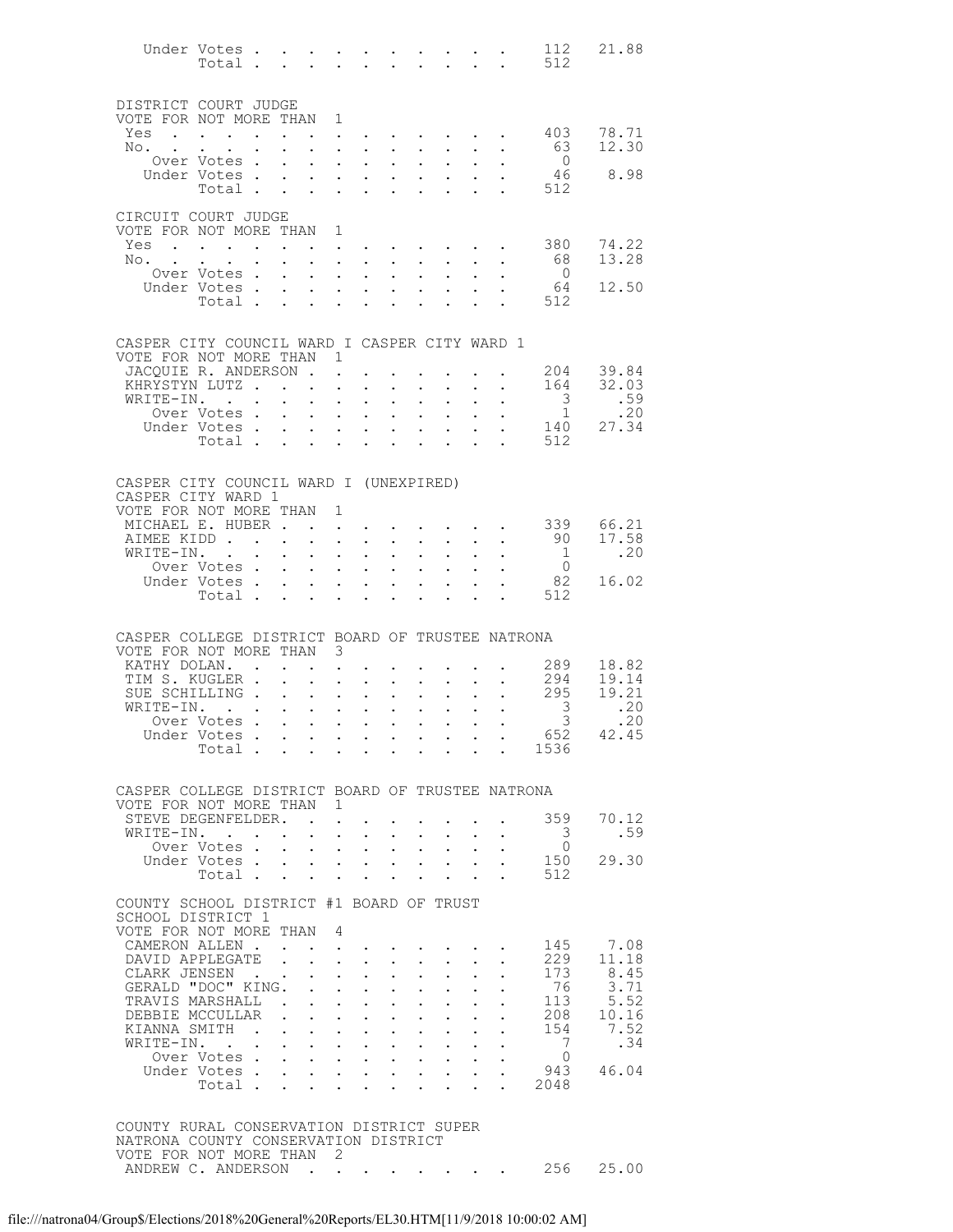| TAMMY COBB 263<br>WRITE-IN.                                        |                           |        |              |                                                                 |                          |                                         |                                                        |                                            | 25.68                                                                                        |  |
|--------------------------------------------------------------------|---------------------------|--------|--------------|-----------------------------------------------------------------|--------------------------|-----------------------------------------|--------------------------------------------------------|--------------------------------------------|----------------------------------------------------------------------------------------------|--|
|                                                                    |                           |        |              |                                                                 |                          |                                         |                                                        |                                            |                                                                                              |  |
|                                                                    |                           |        |              |                                                                 |                          |                                         |                                                        |                                            |                                                                                              |  |
|                                                                    |                           |        |              |                                                                 |                          |                                         |                                                        |                                            |                                                                                              |  |
| 1 CENT SALES TAX                                                   |                           |        |              |                                                                 |                          |                                         |                                                        |                                            |                                                                                              |  |
| VOTE FOR NOT MORE THAN 1                                           |                           |        |              |                                                                 |                          |                                         |                                                        |                                            | For the County Sales and Use Ta 416 81.25                                                    |  |
|                                                                    |                           |        |              |                                                                 |                          |                                         |                                                        |                                            |                                                                                              |  |
|                                                                    |                           |        |              |                                                                 |                          |                                         |                                                        |                                            | Against the County Sales and Us 85 16.60<br>Over Votes 0<br>Under Votes 11 2.15<br>Total 512 |  |
|                                                                    |                           |        |              |                                                                 |                          |                                         |                                                        |                                            |                                                                                              |  |
|                                                                    |                           |        |              |                                                                 |                          |                                         |                                                        |                                            |                                                                                              |  |
| LODGING TAX                                                        |                           |        |              |                                                                 |                          |                                         |                                                        |                                            |                                                                                              |  |
| VOTE FOR NOT MORE THAN 1                                           |                           |        |              |                                                                 |                          |                                         |                                                        |                                            |                                                                                              |  |
|                                                                    |                           |        |              |                                                                 |                          |                                         |                                                        |                                            |                                                                                              |  |
|                                                                    |                           |        |              |                                                                 |                          |                                         |                                                        |                                            |                                                                                              |  |
|                                                                    |                           |        |              |                                                                 |                          |                                         |                                                        |                                            |                                                                                              |  |
|                                                                    |                           |        |              |                                                                 |                          |                                         |                                                        |                                            |                                                                                              |  |
|                                                                    |                           |        |              |                                                                 |                          |                                         |                                                        |                                            |                                                                                              |  |
| $0112$ $1-12$                                                      |                           |        |              |                                                                 |                          |                                         |                                                        |                                            | VOTES PERCENT                                                                                |  |
| VOTES<br>REGISTERED VOTERS - TOTAL 371                             |                           |        |              |                                                                 |                          |                                         |                                                        |                                            |                                                                                              |  |
| BALLOTS CAST - TOTAL. 256                                          |                           |        |              |                                                                 |                          |                                         |                                                        |                                            | BALLOTS CAST - BLANK. 0<br>"COMER MITENGUIT - TOTAL" 0                                       |  |
|                                                                    |                           |        |              |                                                                 |                          |                                         |                                                        |                                            |                                                                                              |  |
| VOTER TURNOUT - BLANK                                              |                           |        |              |                                                                 |                          |                                         |                                                        |                                            |                                                                                              |  |
| UNITED STATES SENATOR FEDERAL DISTRICT                             |                           |        |              |                                                                 |                          |                                         |                                                        |                                            |                                                                                              |  |
| VOTE FOR NOT MORE THAN 1                                           |                           |        |              |                                                                 |                          |                                         |                                                        |                                            |                                                                                              |  |
|                                                                    |                           |        |              |                                                                 |                          |                                         |                                                        |                                            | JOHN BARRASSO (REP) 153 59.77                                                                |  |
|                                                                    |                           |        |              |                                                                 |                          |                                         |                                                        |                                            | 36.72<br>2.73                                                                                |  |
| WRITE-IN. 0<br>Over Votes 0<br>Under Votes 2<br>Total 256          |                           |        |              |                                                                 |                          |                                         |                                                        |                                            |                                                                                              |  |
|                                                                    |                           |        |              |                                                                 |                          |                                         |                                                        |                                            | .78                                                                                          |  |
|                                                                    |                           |        |              |                                                                 |                          |                                         |                                                        |                                            |                                                                                              |  |
|                                                                    |                           |        |              |                                                                 |                          |                                         |                                                        |                                            |                                                                                              |  |
| UNITED STATES REPRESENTATIVE<br>WYOMING CONGRESSIONAL DISTRICT ONE |                           |        |              |                                                                 |                          |                                         |                                                        |                                            |                                                                                              |  |
| VOTE FOR NOT MORE THAN 1                                           |                           |        |              |                                                                 |                          |                                         |                                                        |                                            |                                                                                              |  |
| LIZ CHENEY (REP)                                                   |                           |        |              |                                                                 |                          |                                         |                                                        | 145                                        | 56.64<br>33.98                                                                               |  |
| GREG HUNTER (DEM).<br>DANIEL CLYDE CUMMINGS (CON).                 |                           |        |              |                                                                 |                          | $\mathbf{L} = \mathbf{L}$               | $\mathbf{L} = \mathbf{L}$<br>$\mathbf{r} = \mathbf{r}$ | 87<br>$\overline{7}$                       | 2.73                                                                                         |  |
| RICHARD BRUBAKER (LIB)                                             |                           |        |              |                                                                 |                          | $\mathbf{L}$                            |                                                        | 7<br>$\sim$                                | 2.73                                                                                         |  |
| WRITE-IN.                                                          | Over Votes                |        |              | $\mathbf{r}$ and $\mathbf{r}$ and $\mathbf{r}$ and $\mathbf{r}$ |                          |                                         | $\mathbf{L} = \mathbf{L}$<br>$\ddot{\phantom{0}}$      | $\overline{0}$<br>$\overline{0}$           |                                                                                              |  |
|                                                                    | Under Votes               |        |              |                                                                 |                          |                                         |                                                        | 10                                         | 3.91                                                                                         |  |
|                                                                    | Total                     |        |              | $\mathbf{L} = \mathbf{L}$                                       | <b>Contract Contract</b> |                                         |                                                        | 256                                        |                                                                                              |  |
|                                                                    |                           |        |              |                                                                 |                          |                                         |                                                        |                                            |                                                                                              |  |
| GOVERNOR STATE OF WYOMING<br>VOTE FOR NOT MORE THAN 1              |                           |        |              |                                                                 |                          |                                         |                                                        |                                            |                                                                                              |  |
| MARK GORDON (REP).                                                 |                           |        |              |                                                                 |                          |                                         |                                                        | 157                                        | 61.33                                                                                        |  |
| MARY A. THRONE (DEM).                                              |                           |        |              |                                                                 |                          |                                         | $\mathbf{L} = \mathbf{L} \mathbf{L}$                   | 88                                         | 34.38                                                                                        |  |
| REX "T-REX" RAMMELL (CON)<br>LAWRENCE GERARD STRUEMPF (LIB)        |                           |        |              |                                                                 |                          |                                         | $\ddot{\phantom{a}}$                                   | 8 <sup>8</sup><br>$\overline{\phantom{a}}$ | 3.13<br>.78                                                                                  |  |
| WRITE-IN.                                                          |                           |        |              |                                                                 |                          |                                         | $\mathbf{L}$                                           | $\Omega$                                   |                                                                                              |  |
|                                                                    | Over Votes<br>Under Votes |        |              | $\mathbf{r}$ and $\mathbf{r}$ and $\mathbf{r}$ and $\mathbf{r}$ |                          |                                         |                                                        | $\Omega$<br>$\mathbf{1}$                   | .39                                                                                          |  |
|                                                                    | Total                     | $\sim$ | $\mathbf{L}$ |                                                                 |                          | $\cdot$ $\cdot$ $\cdot$ $\cdot$ $\cdot$ |                                                        | 256                                        |                                                                                              |  |
|                                                                    |                           |        |              |                                                                 |                          |                                         |                                                        |                                            |                                                                                              |  |
| SECRETARY OF STATE STATE OF WYOMING<br>VOTE FOR NOT MORE THAN 1    |                           |        |              |                                                                 |                          |                                         |                                                        |                                            |                                                                                              |  |
| EDWARD BUCHANAN (REP)                                              |                           |        |              |                                                                 |                          |                                         |                                                        | 148                                        | 57.81                                                                                        |  |
| JAMES W. BYRD (DEM)                                                |                           |        |              |                                                                 |                          |                                         | $\ddot{\phantom{0}}$                                   | 83                                         | 32.42                                                                                        |  |
| KIT CARSON III (LIB).<br>WRITE-IN.                                 |                           |        |              |                                                                 |                          |                                         | $\mathbf{L} = \mathbf{L}$                              | 16<br>$\overline{1}$                       | 6.25<br>.39                                                                                  |  |
|                                                                    | Over Votes                |        |              |                                                                 |                          |                                         |                                                        | $\bigcirc$                                 |                                                                                              |  |
|                                                                    | Under Votes               |        |              |                                                                 |                          |                                         |                                                        | 8                                          | 3.13                                                                                         |  |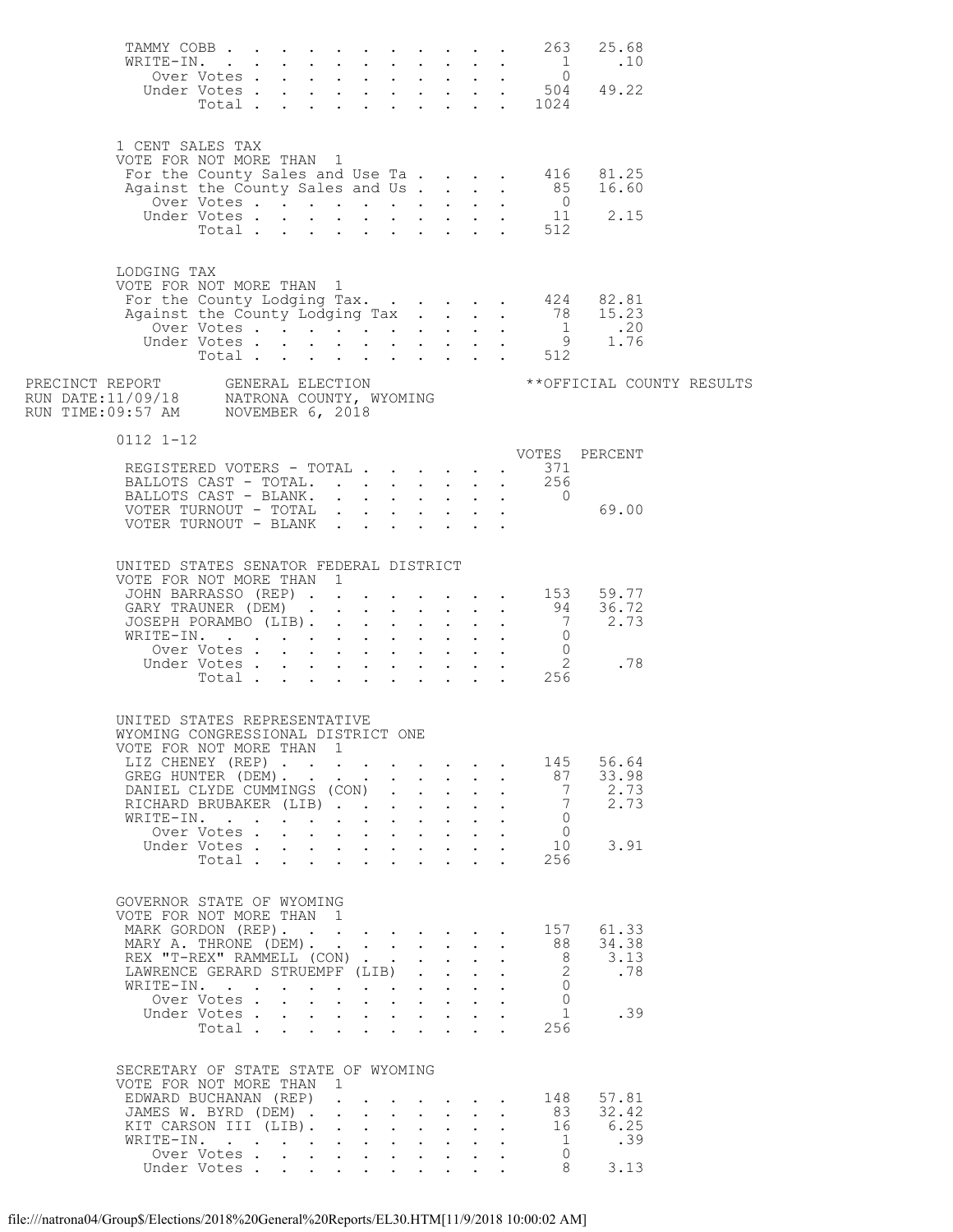| Total $\ldots$                                        |                                                                                            |                                                                 |                                                                                   |                                                   |                      |                                                            |                                                             |                                                                                                                       | 256                                                   |                                        |
|-------------------------------------------------------|--------------------------------------------------------------------------------------------|-----------------------------------------------------------------|-----------------------------------------------------------------------------------|---------------------------------------------------|----------------------|------------------------------------------------------------|-------------------------------------------------------------|-----------------------------------------------------------------------------------------------------------------------|-------------------------------------------------------|----------------------------------------|
|                                                       |                                                                                            |                                                                 |                                                                                   |                                                   |                      |                                                            |                                                             |                                                                                                                       |                                                       |                                        |
| STATE AUDITOR STATE OF WYOMING                        |                                                                                            |                                                                 |                                                                                   |                                                   |                      |                                                            |                                                             |                                                                                                                       |                                                       |                                        |
| VOTE FOR NOT MORE THAN 1<br>KRISTI RACINES (REP). .   |                                                                                            |                                                                 |                                                                                   |                                                   |                      |                                                            |                                                             | $\mathcal{L}(\mathcal{A})$ . The contribution of $\mathcal{A}(\mathcal{A})$                                           |                                                       | 158 61.72                              |
| JEFF DOCKTER (DEM).                                   |                                                                                            |                                                                 |                                                                                   |                                                   |                      | $\cdot$ $\cdot$ $\cdot$ $\cdot$                            |                                                             | $\mathbf{r}$ . The set of $\mathbf{r}$                                                                                | 85                                                    | 33.20                                  |
| WRITE-IN.                                             |                                                                                            | $\sim$ $-$                                                      | $\sim$                                                                            |                                                   |                      | $\mathbf{L}^{\text{max}}$ , and $\mathbf{L}^{\text{max}}$  | $\bullet$ .<br><br><br><br><br><br><br><br><br><br><br><br> | $\mathcal{L}^{\text{max}}$                                                                                            |                                                       |                                        |
| Over Votes                                            |                                                                                            | $\mathbf{L} = \mathbf{L} \mathbf{L} + \mathbf{L} \mathbf{L}$    |                                                                                   | $\mathbf{L}$                                      |                      |                                                            |                                                             | $\mathbf{r}$ , $\mathbf{r}$ , $\mathbf{r}$                                                                            | $\begin{matrix}0\\0\\13\end{matrix}$                  |                                        |
| Under Votes                                           |                                                                                            |                                                                 | $\mathbf{L} = \mathbf{L}$                                                         | $\bullet$ .                                       |                      |                                                            |                                                             | $\mathbf{r} = \mathbf{r} + \mathbf{r} + \mathbf{r} + \mathbf{r}$                                                      | Total 256                                             | 5.08                                   |
|                                                       |                                                                                            |                                                                 |                                                                                   |                                                   |                      |                                                            |                                                             |                                                                                                                       |                                                       |                                        |
| STATE TREASURER STATE OF WYOMING                      |                                                                                            |                                                                 |                                                                                   |                                                   |                      |                                                            |                                                             |                                                                                                                       |                                                       |                                        |
| VOTE FOR NOT MORE THAN 1                              |                                                                                            |                                                                 |                                                                                   |                                                   |                      |                                                            |                                                             |                                                                                                                       |                                                       |                                        |
| CURT MEIER (REP)<br>CHRIS LOWRY (DEM).                |                                                                                            | $\ddot{\phantom{0}}$<br>$\sim$ $\sim$                           | $\sim$                                                                            | $\ddot{\phantom{0}}$                              |                      | $\mathbf{L} = \mathbf{L}$                                  |                                                             | $\mathbf{L}$ and $\mathbf{L}$                                                                                         | 78                                                    | . 161 62.89<br>30.47                   |
| WRITE-IN.                                             | $\mathcal{L}(\mathcal{A})$ and $\mathcal{L}(\mathcal{A})$ . The $\mathcal{L}(\mathcal{A})$ | $\ddot{\phantom{0}}$                                            | $\sim$                                                                            | $\mathbf{L}$                                      |                      | $\mathbf{L} = \mathbf{L}$                                  |                                                             | $\mathbf{L}$ $\mathbf{L}$                                                                                             | 1                                                     | .39                                    |
| Over Votes                                            |                                                                                            | $\mathcal{L}^{\text{max}}$                                      | $\mathbf{L}^{\text{max}}$ , and $\mathbf{L}^{\text{max}}$                         | $\ddot{\phantom{0}}$                              |                      | $\mathbf{z} = \mathbf{z} + \mathbf{z}$ .                   |                                                             |                                                                                                                       |                                                       |                                        |
| Under Votes                                           |                                                                                            |                                                                 |                                                                                   |                                                   |                      | $\mathbf{L} = \mathbf{L}$                                  |                                                             |                                                                                                                       | 256                                                   | $\begin{matrix}0\\16\end{matrix}$ 6.25 |
| Total .                                               | $\mathbf{r}$                                                                               | $\ddot{\phantom{a}}$                                            | $\sim$                                                                            | $\ddot{\phantom{a}}$                              |                      |                                                            |                                                             |                                                                                                                       |                                                       |                                        |
|                                                       |                                                                                            |                                                                 |                                                                                   |                                                   |                      |                                                            |                                                             |                                                                                                                       |                                                       |                                        |
| SUPERINTENDENT OF PUBLIC INSTRUCTION STATE OF WYOMING |                                                                                            |                                                                 |                                                                                   |                                                   |                      |                                                            |                                                             |                                                                                                                       |                                                       |                                        |
| VOTE FOR NOT MORE THAN 1<br>JILLIAN BALOW (REP).      |                                                                                            |                                                                 |                                                                                   |                                                   |                      |                                                            |                                                             |                                                                                                                       | $\cdot$ 188                                           | 73.44                                  |
| WRITE-IN.                                             | $\mathbf{L}^{\text{max}}$ , and $\mathbf{L}^{\text{max}}$                                  | $\sim$ $-$                                                      |                                                                                   | $\ddot{\phantom{0}}$                              |                      | $\mathbf{z} = \mathbf{z} + \mathbf{z}$ .                   |                                                             | $\mathcal{L}^{\text{max}}$                                                                                            | 9                                                     | 3.52                                   |
| Over Votes .                                          |                                                                                            |                                                                 | $\mathbf{L}$ $\mathbf{L}$                                                         | $\mathcal{L}^{\text{max}}$                        |                      | $\mathbf{L} = \mathbf{L}$                                  | $\mathbf{L}$                                                |                                                                                                                       | $\overline{0}$                                        |                                        |
| Under Votes                                           |                                                                                            |                                                                 | $\mathbf{u} = \mathbf{u} \mathbf{u}$ .                                            | $\sim$ 100 $\pm$                                  |                      | $\mathbf{L} = \mathbf{L} \mathbf{L}$                       | $\mathbf{A}^{\text{max}}$                                   | $\ddot{\phantom{0}}$                                                                                                  |                                                       | 59 23.05                               |
| Total .                                               | $\mathbf{r}$                                                                               | $\mathbf{r}$ and $\mathbf{r}$ and $\mathbf{r}$ and $\mathbf{r}$ |                                                                                   |                                                   |                      |                                                            | $\mathbf{L}$                                                |                                                                                                                       | 256                                                   |                                        |
|                                                       |                                                                                            |                                                                 |                                                                                   |                                                   |                      |                                                            |                                                             |                                                                                                                       |                                                       |                                        |
| STATE HOUSE 56 HOUSE DISTRICT 56                      |                                                                                            |                                                                 |                                                                                   |                                                   |                      |                                                            |                                                             |                                                                                                                       |                                                       |                                        |
| VOTE FOR NOT MORE THAN 1                              |                                                                                            |                                                                 |                                                                                   |                                                   |                      |                                                            |                                                             |                                                                                                                       |                                                       |                                        |
| JERRY OBERMUELLER (REP).<br>WRITE-IN.                 |                                                                                            |                                                                 | $\sim$<br>$\sim$                                                                  | $\mathbf{L}^{\text{max}}$<br>$\sim$               |                      | $\mathbf{L}$ and $\mathbf{L}$                              |                                                             | $\mathbf{L} = \mathbf{L}$                                                                                             | $\cdot$ $\cdot$ $\cdot$ $\cdot$ 184<br>8 <sup>1</sup> | 71.88<br>3.13                          |
| Over Votes.                                           | $\mathbf{L}$                                                                               |                                                                 | $\mathbf{z} = \mathbf{z} + \mathbf{z}$ .                                          | $\bullet$ .                                       |                      | $\mathbf{z} = \mathbf{z} + \mathbf{z}$ .                   | $\ddot{\phantom{0}}$                                        |                                                                                                                       | $\overline{0}$                                        |                                        |
| Under Votes                                           |                                                                                            | $\mathbf{L} = \mathbf{L} \mathbf{L} + \mathbf{L} \mathbf{L}$    |                                                                                   | $\sim 10^{-11}$                                   |                      |                                                            |                                                             | $\mathbf{1}^{\prime}$ , $\mathbf{1}^{\prime}$ , $\mathbf{1}^{\prime}$ , $\mathbf{1}^{\prime}$ , $\mathbf{1}^{\prime}$ | 64                                                    | 25.00                                  |
| Total .                                               | $\sim$ $-$                                                                                 |                                                                 | $\mathbf{L} = \mathbf{L}$                                                         | $\ddot{\phantom{a}}$                              |                      | $\ddot{\phantom{a}}$                                       |                                                             |                                                                                                                       | 256                                                   |                                        |
|                                                       |                                                                                            |                                                                 |                                                                                   |                                                   |                      |                                                            |                                                             |                                                                                                                       |                                                       |                                        |
| NATRONA COUNTY COMMISSIONERS                          |                                                                                            |                                                                 |                                                                                   |                                                   |                      |                                                            |                                                             |                                                                                                                       |                                                       |                                        |
| VOTE FOR NOT MORE THAN 3                              |                                                                                            |                                                                 |                                                                                   |                                                   |                      |                                                            |                                                             |                                                                                                                       |                                                       |                                        |
| ROBERT L. HENDRY (REP)<br>JIM MILNE (REP)             |                                                                                            |                                                                 |                                                                                   |                                                   |                      | $\mathbf{r} = \mathbf{r} + \mathbf{r}$ .                   | $\sim$                                                      |                                                                                                                       | 108<br>139                                            | 14.06<br>18.10                         |
| PAUL C. BERTOGLIO (REP).                              |                                                                                            |                                                                 |                                                                                   |                                                   |                      |                                                            | $\ddot{\phantom{a}}$                                        |                                                                                                                       | 108                                                   | 14.06                                  |
| TERRY WINGERTER (DEM)                                 |                                                                                            |                                                                 |                                                                                   |                                                   |                      | $\mathbf{L} = \mathbf{L}$                                  | $\mathcal{L}^{\text{max}}$                                  |                                                                                                                       | 114                                                   | 14.84                                  |
| RICHARD "RICK" YOUNG (IND).                           |                                                                                            |                                                                 |                                                                                   |                                                   |                      |                                                            |                                                             | $\mathbf{L}$ and $\mathbf{L}$                                                                                         | 78                                                    | 10.16                                  |
| WRITE-IN.<br>TE-IN.<br>Over Votes                     |                                                                                            |                                                                 |                                                                                   |                                                   |                      |                                                            |                                                             | $\mathbf{1}=\mathbf{1}=\mathbf{1}=\mathbf{1}=\mathbf{1}=\mathbf{1}$                                                   |                                                       | $\frac{1}{6}$ . 13                     |
| Under Votes                                           |                                                                                            |                                                                 |                                                                                   |                                                   |                      |                                                            |                                                             |                                                                                                                       | 214                                                   | 27.86                                  |
| Total                                                 |                                                                                            |                                                                 |                                                                                   |                                                   |                      |                                                            |                                                             |                                                                                                                       | 768                                                   |                                        |
|                                                       |                                                                                            |                                                                 |                                                                                   |                                                   |                      |                                                            |                                                             |                                                                                                                       |                                                       |                                        |
| NATRONA COUNTY CORONER                                |                                                                                            |                                                                 |                                                                                   |                                                   |                      |                                                            |                                                             |                                                                                                                       |                                                       |                                        |
| VOTE FOR NOT MORE THAN                                |                                                                                            | 1                                                               |                                                                                   |                                                   |                      |                                                            |                                                             |                                                                                                                       |                                                       |                                        |
| CONNIE JACOBSON (REP)                                 |                                                                                            | $\ddot{\phantom{a}}$                                            |                                                                                   |                                                   |                      |                                                            |                                                             |                                                                                                                       | 202                                                   | 78.91                                  |
| WRITE-IN.<br>Over Votes.                              |                                                                                            | $\ddot{\phantom{a}}$                                            |                                                                                   |                                                   | $\ddot{\phantom{1}}$ | $\mathbf{L}$                                               |                                                             |                                                                                                                       | 4<br>$\bigcirc$                                       | 1.56                                   |
| Under Votes.                                          | $\mathbf{L}$                                                                               | $\ddot{\phantom{a}}$<br>$1 - 1 - 1 = 1$                         | <b>Service</b> State                                                              | $\ddot{\phantom{0}}$<br>$\sim 10^{-11}$           |                      | $\mathbf{L}$ and $\mathbf{L}$<br>$\mathbf{L} = \mathbf{L}$ | $\mathcal{L}^{\text{max}}$                                  |                                                                                                                       | 50                                                    | 19.53                                  |
| Total .                                               | $\ddot{\phantom{a}}$                                                                       | $\ddot{\phantom{a}}$                                            | $\ddot{\phantom{a}}$                                                              |                                                   |                      |                                                            |                                                             |                                                                                                                       | 256                                                   |                                        |
|                                                       |                                                                                            |                                                                 |                                                                                   |                                                   |                      |                                                            |                                                             |                                                                                                                       |                                                       |                                        |
| SEVENTH JUDICIAL DISTRICT ATTORNEY NATRONA            |                                                                                            |                                                                 |                                                                                   |                                                   |                      |                                                            |                                                             |                                                                                                                       |                                                       |                                        |
| VOTE FOR NOT MORE THAN                                |                                                                                            | $\overline{1}$                                                  |                                                                                   |                                                   |                      |                                                            |                                                             |                                                                                                                       |                                                       |                                        |
| DAN ITZEN (REP)                                       | $\sim$ $\sim$ $\sim$ $\sim$                                                                |                                                                 |                                                                                   |                                                   |                      |                                                            |                                                             |                                                                                                                       | 185                                                   | 72.27                                  |
| WRITE-IN.                                             |                                                                                            | $\ddot{\phantom{0}}$<br>$\bullet$                               |                                                                                   |                                                   |                      |                                                            |                                                             |                                                                                                                       | - 6                                                   | 2.34                                   |
| Over Votes .<br>Under Votes                           | $\ddot{\phantom{a}}$                                                                       | $\ddot{\phantom{a}}$<br>$\mathbf{L}$<br>$\ddot{\phantom{0}}$    | $\ddot{\phantom{a}}$<br>$\mathbf{L}^{\text{max}}$ , and $\mathbf{L}^{\text{max}}$ | $\mathbf{L}^{\text{max}}$<br>$\ddot{\phantom{0}}$ |                      | $\cdot$ $\cdot$<br>$\mathbf{L} = \mathbf{L} \mathbf{L}$    | $\mathbf{L}$                                                |                                                                                                                       | $\overline{0}$<br>65                                  | 25.39                                  |
| Total                                                 |                                                                                            | $\ddot{\phantom{a}}$                                            | $\sim$                                                                            | $\mathbf{L}$                                      |                      | $\mathbf{L} = \mathbf{L} \mathbf{L}$                       | $\sim$                                                      | $\mathbf{L}$                                                                                                          | 256                                                   |                                        |
|                                                       |                                                                                            |                                                                 |                                                                                   |                                                   |                      |                                                            |                                                             |                                                                                                                       |                                                       |                                        |
| NATRONA COUNTY SHERIFF                                |                                                                                            |                                                                 |                                                                                   |                                                   |                      |                                                            |                                                             |                                                                                                                       |                                                       |                                        |
| VOTE FOR NOT MORE THAN<br>GUS HOLBROOK (REP)          |                                                                                            | 1<br>$\sim$ $\sim$                                              |                                                                                   |                                                   |                      |                                                            |                                                             |                                                                                                                       | 187                                                   | 73.05                                  |
| WRITE-IN.                                             |                                                                                            | $\bullet$                                                       |                                                                                   |                                                   |                      |                                                            |                                                             |                                                                                                                       | 5                                                     | 1.95                                   |
| Over Votes                                            |                                                                                            | $\ddot{\phantom{0}}$                                            | $\sim$ $\sim$                                                                     | $\ddot{\phantom{0}}$                              | $\mathbf{L}$         |                                                            |                                                             |                                                                                                                       | $\bigcirc$                                            |                                        |
| Under Votes<br>Total .                                | $\mathbf{r}$ , $\mathbf{r}$ , $\mathbf{r}$ , $\mathbf{r}$ , $\mathbf{r}$ , $\mathbf{r}$    |                                                                 | $\sim 100$                                                                        |                                                   |                      |                                                            |                                                             |                                                                                                                       | 64<br>256                                             | 25.00                                  |
|                                                       |                                                                                            |                                                                 |                                                                                   |                                                   |                      |                                                            |                                                             |                                                                                                                       |                                                       |                                        |

 NATRONA COUNTY CLERK VOTE FOR NOT MORE THAN 1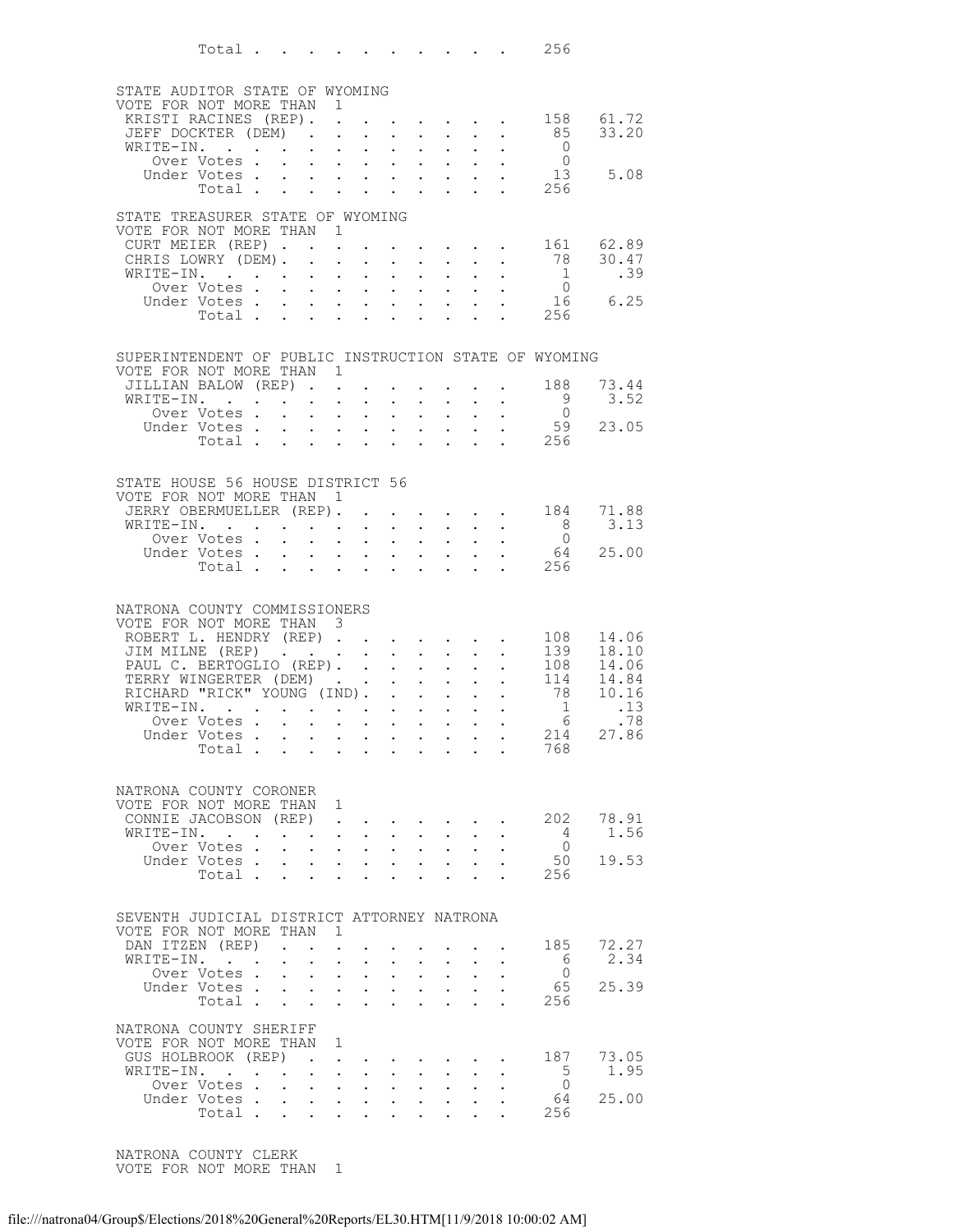| TRACY GOOD (REP)<br>WRITE-IN.                                                |                                                                                                                                                                                                                                   |                      |                                                             | $\bullet$ .                                                                                | $\ddot{\phantom{0}}$                                                                                  | $\ddot{\phantom{0}}$               | $\ddot{\phantom{0}}$                              | $\ddot{\phantom{0}}$                                                                      | $\ddot{\phantom{0}}$                                                                                         | $\bullet$ .<br><br><br><br><br><br><br><br><br><br><br><br> |                                                         | 190<br>$6\overline{6}$  | 74.22<br>2.34 |
|------------------------------------------------------------------------------|-----------------------------------------------------------------------------------------------------------------------------------------------------------------------------------------------------------------------------------|----------------------|-------------------------------------------------------------|--------------------------------------------------------------------------------------------|-------------------------------------------------------------------------------------------------------|------------------------------------|---------------------------------------------------|-------------------------------------------------------------------------------------------|--------------------------------------------------------------------------------------------------------------|-------------------------------------------------------------|---------------------------------------------------------|-------------------------|---------------|
|                                                                              | Over Votes.                                                                                                                                                                                                                       |                      | $\sim$                                                      | $\ddot{\phantom{a}}$                                                                       | $\ddot{\phantom{a}}$                                                                                  | $\ddot{\phantom{a}}$               | $\ddot{\phantom{a}}$                              | $\mathcal{L}^{\text{max}}$                                                                | $\ddot{\phantom{a}}$                                                                                         | $\mathcal{L}^{\text{max}}$                                  | $\ddot{\phantom{a}}$                                    | $\overline{0}$          |               |
|                                                                              | Under Votes                                                                                                                                                                                                                       |                      |                                                             | $\mathcal{L}^{\text{max}}$                                                                 | $\mathbf{L}^{\text{max}}$                                                                             | $\sim$ $-$                         | $\ddot{\phantom{0}}$                              | $\bullet$ .<br><br><br><br><br><br><br><br><br><br><br><br>                               | $\mathbb{Z}^{\mathbb{Z}^2}$                                                                                  |                                                             | $\ddot{\phantom{0}}$                                    |                         | 60 23.44      |
|                                                                              | Total                                                                                                                                                                                                                             |                      |                                                             |                                                                                            |                                                                                                       | <b>Contract Contract Contract</b>  | $\mathbf{L}$                                      | $\ddot{\phantom{a}}$                                                                      | $\ddot{\phantom{a}}$                                                                                         | $\mathbf{L}$                                                |                                                         | . 256                   |               |
|                                                                              |                                                                                                                                                                                                                                   |                      |                                                             |                                                                                            |                                                                                                       |                                    |                                                   |                                                                                           |                                                                                                              |                                                             |                                                         |                         |               |
| NATRONA COUNTY TREASURER                                                     |                                                                                                                                                                                                                                   |                      |                                                             |                                                                                            |                                                                                                       |                                    |                                                   |                                                                                           |                                                                                                              |                                                             |                                                         |                         |               |
| VOTE FOR NOT MORE THAN<br>TOM DOYLE (REP)                                    |                                                                                                                                                                                                                                   |                      |                                                             |                                                                                            | $\overline{1}$<br>$\mathcal{L}^{\text{max}}$                                                          |                                    |                                                   | $\sim 10^{-10}$                                                                           |                                                                                                              | $\ddot{\phantom{0}}$                                        |                                                         | 192                     | 75.00         |
| WRITE-IN.                                                                    |                                                                                                                                                                                                                                   |                      | $\bullet$ .<br><br><br><br><br><br><br><br><br><br><br><br> | $\mathbf{L}^{\text{max}}$                                                                  |                                                                                                       | $\mathbf{L}$                       | $\ddot{\phantom{0}}$                              | $\sim$ $-$                                                                                | $\sim$<br>$\ddot{\phantom{a}}$                                                                               |                                                             | $\mathbf{L} = \mathbf{L} \mathbf{L}$                    | $\overline{\mathbf{3}}$ | 1.17          |
|                                                                              | Over Votes .                                                                                                                                                                                                                      |                      | $\ddot{\phantom{0}}$                                        | $\ddot{\phantom{0}}$                                                                       | $\bullet$ .<br><br><br><br><br><br><br><br><br><br><br>                                               | $\bullet$ .                        | $\sim$                                            | $\bullet$ .                                                                               | $\ddot{\phantom{0}}$                                                                                         |                                                             |                                                         | $\overline{0}$          |               |
|                                                                              | Under Votes.<br>Total                                                                                                                                                                                                             |                      | $\mathcal{L}^{\text{max}}$                                  | $\mathbf{L}$                                                                               | $\ddot{\phantom{a}}$                                                                                  | $\ddot{\phantom{a}}$               | $\mathbf{L}^{\text{max}}$                         | $\mathbf{L}^{\text{max}}$                                                                 | $\ddot{\phantom{a}}$                                                                                         | $\mathcal{L}^{\text{max}}$                                  |                                                         | 61<br>256               | 23.83         |
|                                                                              |                                                                                                                                                                                                                                   |                      |                                                             | $\sim$ 100 $\pm$                                                                           | $\sim 10^{-11}$                                                                                       | $\sim$ $\sim$                      | $\ddot{\phantom{0}}$                              | $\bullet$                                                                                 | $\ddot{\phantom{a}}$                                                                                         |                                                             | $\mathbf{L}$                                            |                         |               |
|                                                                              |                                                                                                                                                                                                                                   |                      |                                                             |                                                                                            |                                                                                                       |                                    |                                                   |                                                                                           |                                                                                                              |                                                             |                                                         |                         |               |
| NATRONA COUNTY ASSESSOR                                                      |                                                                                                                                                                                                                                   |                      |                                                             |                                                                                            |                                                                                                       |                                    |                                                   |                                                                                           |                                                                                                              |                                                             |                                                         |                         |               |
| VOTE FOR NOT MORE THAN 1<br>MATTHEW KEATING (REP).                           |                                                                                                                                                                                                                                   |                      |                                                             |                                                                                            |                                                                                                       |                                    | the contract of the contract of the               |                                                                                           |                                                                                                              |                                                             |                                                         | 172                     | 67.19         |
| WRITE-IN.                                                                    |                                                                                                                                                                                                                                   |                      |                                                             | <b>Contract Contract Contract</b>                                                          |                                                                                                       | $\sim$ $-$                         | $\ddot{\phantom{0}}$                              | $\ddot{\phantom{0}}$                                                                      | $\mathbf{L}^{\text{max}}$                                                                                    | $\ddot{\phantom{0}}$                                        | $\ddot{\phantom{0}}$                                    | 20                      | 7.81          |
|                                                                              | Over Votes.                                                                                                                                                                                                                       |                      |                                                             | $\cdot$ $\cdot$ $\cdot$                                                                    |                                                                                                       | $\ddot{\phantom{a}}$               | $\ddot{\phantom{0}}$                              | $\ddot{\phantom{a}}$                                                                      | $\ddot{\phantom{a}}$                                                                                         | $\mathbf{L}$                                                |                                                         | $\overline{0}$          |               |
|                                                                              | Under Votes.<br>Total.                                                                                                                                                                                                            |                      | $\sim$                                                      |                                                                                            | $\mathbf{z} = \mathbf{z} + \mathbf{z}$ .                                                              | $\sim$ $-$                         | $\ddot{\phantom{0}}$                              | $\bullet$ .<br><br><br><br><br><br><br><br><br><br><br><br><br>$\ddot{\phantom{a}}$       | $\mathcal{L}^{\text{max}}$<br>$\ddot{\phantom{a}}$                                                           | $\mathbf{L}$                                                | $\mathbf{L}^{\text{max}}$ and $\mathbf{L}^{\text{max}}$ | 64<br>256               | 25.00         |
|                                                                              |                                                                                                                                                                                                                                   |                      |                                                             |                                                                                            |                                                                                                       |                                    |                                                   |                                                                                           |                                                                                                              |                                                             |                                                         |                         |               |
|                                                                              |                                                                                                                                                                                                                                   |                      |                                                             |                                                                                            |                                                                                                       |                                    |                                                   |                                                                                           |                                                                                                              |                                                             |                                                         |                         |               |
| NATRONA COUNTY CLERK OF DISTRICT COURT<br>VOTE FOR NOT MORE THAN             |                                                                                                                                                                                                                                   |                      |                                                             |                                                                                            | $\mathbf{1}$                                                                                          |                                    |                                                   |                                                                                           |                                                                                                              |                                                             |                                                         |                         |               |
| ANNE VOLIN (REP)                                                             |                                                                                                                                                                                                                                   |                      |                                                             |                                                                                            | $\ddot{\phantom{a}}$                                                                                  |                                    |                                                   |                                                                                           |                                                                                                              | $\ddot{\phantom{0}}$                                        | $\sim$ 100 $\pm$                                        | 188                     | 73.44         |
| WRITE-IN.                                                                    |                                                                                                                                                                                                                                   |                      |                                                             | $\mathbf{L}^{\text{max}}$                                                                  | $\ddot{\phantom{a}}$                                                                                  | $\ddot{\phantom{a}}$               | $\ddot{\phantom{0}}$                              | $\ddot{\phantom{0}}$                                                                      | $\ddot{\phantom{0}}$                                                                                         | $\ddot{\phantom{0}}$                                        | $\sim$                                                  | $\overline{\mathbf{3}}$ | 1.17          |
|                                                                              | Over Votes .<br>Under Votes                                                                                                                                                                                                       |                      | $\mathcal{L}^{\text{max}}$                                  | $\ddot{\phantom{0}}$<br>$\mathcal{L}^{\text{max}}$                                         | $\ddot{\phantom{0}}$<br>$\ddotsc$                                                                     | $\ddot{\phantom{0}}$               | $\sim$<br>$\mathbf{L}$                            | $\bullet$ .<br>$\ddot{\phantom{a}}$                                                       | $\mathbf{L}^{\text{max}}$<br>$\ddot{\phantom{a}}$                                                            | $\ddot{\phantom{a}}$                                        | $\ddot{\phantom{0}}$                                    | $\overline{0}$<br>65    | 25.39         |
|                                                                              | Total                                                                                                                                                                                                                             |                      |                                                             |                                                                                            | $\mathbf{r}$ , $\mathbf{r}$ , $\mathbf{r}$                                                            |                                    | $\ddot{\phantom{0}}$                              | $\ddot{\phantom{a}}$                                                                      |                                                                                                              |                                                             | $\ddot{\phantom{a}}$                                    | 256                     |               |
|                                                                              |                                                                                                                                                                                                                                   |                      |                                                             |                                                                                            |                                                                                                       |                                    |                                                   |                                                                                           |                                                                                                              |                                                             |                                                         |                         |               |
| DISTRICT COURT JUDGE                                                         |                                                                                                                                                                                                                                   |                      |                                                             |                                                                                            |                                                                                                       |                                    |                                                   |                                                                                           |                                                                                                              |                                                             |                                                         |                         |               |
| VOTE FOR NOT MORE THAN 1                                                     |                                                                                                                                                                                                                                   |                      |                                                             |                                                                                            |                                                                                                       |                                    |                                                   |                                                                                           |                                                                                                              |                                                             |                                                         |                         |               |
| Yes                                                                          | $\mathbf{r}$ . The contract of the contract of the contract of the contract of the contract of the contract of the contract of the contract of the contract of the contract of the contract of the contract of the contract of th |                      |                                                             | $\mathcal{L}(\mathcal{A})$ , and $\mathcal{L}(\mathcal{A})$ and $\mathcal{L}(\mathcal{A})$ |                                                                                                       |                                    |                                                   |                                                                                           |                                                                                                              |                                                             | and a strong control of the strong strong and           | 178                     | 69.53         |
| No.                                                                          |                                                                                                                                                                                                                                   |                      | $\ddot{\phantom{0}}$                                        | $\ddot{\phantom{0}}$                                                                       | $\sim$ $-$                                                                                            | $\sim$ $-$                         | $\ddot{\phantom{0}}$                              | $\mathbf{L}^{\text{max}}$                                                                 | $\ddot{\phantom{0}}$                                                                                         | $\ddot{\phantom{0}}$                                        | $\ddot{\phantom{0}}$                                    | 43                      | 16.80         |
|                                                                              | Over Votes .<br>Under Votes                                                                                                                                                                                                       |                      | $\mathbf{L}$                                                | $\mathbf{L}$<br>$\sim$                                                                     | $\bullet$<br>$\mathbf{A}^{\text{max}}$                                                                | $\ddot{\phantom{a}}$<br>$\sim 100$ | $\ddot{\phantom{a}}$<br>$\ddot{\phantom{0}}$      | $\mathcal{L}^{\text{max}}$<br>$\bullet$ .<br><br><br><br><br><br><br><br><br><br><br><br> | $\ddot{\phantom{0}}$<br>$\bullet$ .                                                                          | $\mathbf{L}$                                                | $\ddot{\phantom{a}}$                                    | $\overline{0}$<br>35    | 13.67         |
|                                                                              | Total.                                                                                                                                                                                                                            |                      |                                                             |                                                                                            |                                                                                                       |                                    |                                                   |                                                                                           | $\mathbf{r}$                                                                                                 | $\mathbf{L}$                                                |                                                         | 256                     |               |
|                                                                              |                                                                                                                                                                                                                                   |                      |                                                             |                                                                                            |                                                                                                       |                                    |                                                   |                                                                                           |                                                                                                              |                                                             |                                                         |                         |               |
| CIRCUIT COURT JUDGE                                                          |                                                                                                                                                                                                                                   |                      |                                                             |                                                                                            |                                                                                                       |                                    |                                                   |                                                                                           |                                                                                                              |                                                             |                                                         |                         |               |
| VOTE FOR NOT MORE THAN 1                                                     |                                                                                                                                                                                                                                   |                      |                                                             |                                                                                            |                                                                                                       |                                    |                                                   |                                                                                           |                                                                                                              |                                                             |                                                         |                         |               |
| Yes                                                                          | $\mathbf{L}$ and $\mathbf{L}$<br>$\sim$                                                                                                                                                                                           |                      |                                                             |                                                                                            | $\ddot{\phantom{0}}$                                                                                  |                                    |                                                   |                                                                                           |                                                                                                              |                                                             |                                                         | 169 66.02               |               |
| No.                                                                          |                                                                                                                                                                                                                                   | $\ddot{\phantom{a}}$ | $\sim$                                                      | $\mathbf{L} = \mathbf{L}$                                                                  |                                                                                                       | $\ddot{\phantom{a}}$               | $\ddot{\phantom{0}}$                              | $\mathbf{L}^{\text{max}}$                                                                 | $\mathbf{L}^{\text{max}}$                                                                                    | $\ddot{\phantom{0}}$                                        | $\mathcal{L}^{\text{max}}$                              | 46<br>$\overline{0}$    | 17.97         |
|                                                                              | Over Votes.<br>Under Votes                                                                                                                                                                                                        |                      | $\sim$                                                      | $\sim$                                                                                     | $\mathbf{L}^{\text{max}}$<br>$\mathbf{r} = \mathbf{r} \cdot \mathbf{r}$                               | $\ddot{\phantom{0}}$               | $\ddot{\phantom{0}}$<br>$\mathbf{L}^{\text{max}}$ | $\mathbf{L}^{\text{max}}$<br>$\ddot{\phantom{a}}$                                         | $\ddot{\phantom{0}}$<br>$\bullet$                                                                            |                                                             |                                                         | 41                      | 16.02         |
|                                                                              | Total                                                                                                                                                                                                                             |                      |                                                             |                                                                                            |                                                                                                       |                                    |                                                   |                                                                                           |                                                                                                              |                                                             |                                                         | 256                     |               |
| CASPER CITY COUNCIL WARD I CASPER CITY WARD 1                                |                                                                                                                                                                                                                                   |                      |                                                             |                                                                                            |                                                                                                       |                                    |                                                   |                                                                                           |                                                                                                              |                                                             |                                                         |                         |               |
| VOTE FOR NOT MORE THAN                                                       |                                                                                                                                                                                                                                   |                      |                                                             |                                                                                            | $\mathbf{1}$                                                                                          |                                    |                                                   |                                                                                           |                                                                                                              |                                                             |                                                         |                         |               |
| JACOUIE R. ANDERSON.                                                         |                                                                                                                                                                                                                                   |                      |                                                             |                                                                                            | $\mathbf{L}$                                                                                          |                                    |                                                   | $\bullet$ .<br><br><br><br><br><br><br><br><br><br><br><br>                               |                                                                                                              |                                                             |                                                         | 102                     | 39.84         |
| KHRYSTYN LUTZ<br>WRITE-IN.                                                   |                                                                                                                                                                                                                                   |                      |                                                             |                                                                                            |                                                                                                       | $\sim$ $-$                         |                                                   | $\mathbf{L}$ and $\mathbf{L}$                                                             | $\mathbf{L}^{\text{max}}$                                                                                    | $\ddot{\phantom{0}}$                                        | $\mathbf{L}$                                            | 94<br>$\overline{2}$    | 36.72<br>.78  |
|                                                                              | Over Votes .                                                                                                                                                                                                                      |                      | $\mathbf{L}^{\text{max}}$                                   |                                                                                            | $\ddotsc$<br>$\mathbf{L}^{\text{max}}$ , and $\mathbf{L}^{\text{max}}$                                | $\sim$ $-$                         | $\mathbf{L}^{\text{max}}$                         | $\mathbf{A}^{\mathrm{max}}$                                                               | $\mathcal{L}_{\mathcal{A}}$<br>$\mathbf{1}^{\prime}$ , and $\mathbf{1}^{\prime}$ , and $\mathbf{1}^{\prime}$ |                                                             | $\mathcal{L}^{\text{max}}$ , $\mathcal{L}^{\text{max}}$ | $\overline{0}$          |               |
|                                                                              | Under Votes                                                                                                                                                                                                                       |                      |                                                             |                                                                                            |                                                                                                       |                                    |                                                   |                                                                                           |                                                                                                              | $\mathbf{L}^{\text{max}}$                                   |                                                         | 58                      | 22.66         |
|                                                                              |                                                                                                                                                                                                                                   |                      |                                                             |                                                                                            |                                                                                                       |                                    |                                                   |                                                                                           |                                                                                                              | $\mathbf{L}$                                                | $\mathbf{L}$                                            | 256                     |               |
|                                                                              |                                                                                                                                                                                                                                   |                      |                                                             |                                                                                            |                                                                                                       |                                    |                                                   |                                                                                           |                                                                                                              |                                                             |                                                         |                         |               |
| CASPER CITY COUNCIL WARD I (UNEXPIRED)                                       |                                                                                                                                                                                                                                   |                      |                                                             |                                                                                            |                                                                                                       |                                    |                                                   |                                                                                           |                                                                                                              |                                                             |                                                         |                         |               |
| CASPER CITY WARD 1                                                           |                                                                                                                                                                                                                                   |                      |                                                             |                                                                                            |                                                                                                       |                                    |                                                   |                                                                                           |                                                                                                              |                                                             |                                                         |                         |               |
| VOTE FOR NOT MORE THAN<br>MICHAEL E. HUBER                                   |                                                                                                                                                                                                                                   |                      |                                                             |                                                                                            | 1                                                                                                     |                                    |                                                   |                                                                                           |                                                                                                              |                                                             |                                                         | 132                     | 51.56         |
| AIMEE KIDD                                                                   |                                                                                                                                                                                                                                   |                      |                                                             |                                                                                            | $\mathbf{z} = \mathbf{z} + \mathbf{z}$ .                                                              | $\sim$ $-$                         | $\ddot{\phantom{0}}$                              | $\mathbf{L}^{\text{max}}$                                                                 | $\mathcal{L}^{\mathcal{L}}$                                                                                  |                                                             |                                                         | 78                      | 30.47         |
| WRITE-IN.                                                                    |                                                                                                                                                                                                                                   |                      | $\sim 10^{-10}$                                             |                                                                                            | $\mathbf{L}^{\text{max}}$ , and $\mathbf{L}^{\text{max}}$                                             | $\ddot{\phantom{0}}$               | $\mathbb{Z}^{n-1}$                                | $\mathcal{L}^{\text{max}}$                                                                | $\ddot{\phantom{a}}$                                                                                         | $\ddot{\phantom{0}}$                                        |                                                         | $\overline{0}$          |               |
|                                                                              | Over Votes.<br>Under Votes                                                                                                                                                                                                        |                      | $\sim$                                                      |                                                                                            | $\mathbf{z} = \mathbf{z} + \mathbf{z} + \mathbf{z}$ .                                                 |                                    | $\ddot{\phantom{0}}$                              |                                                                                           | $\mathbf{z} = \mathbf{z} + \mathbf{z}$ .<br>$\mathbf{L} = \mathbf{L} \times \mathbf{L}$                      | $\mathbf{L}$                                                |                                                         | $\overline{0}$<br>46    | 17.97         |
|                                                                              | Total                                                                                                                                                                                                                             |                      |                                                             |                                                                                            | $\mathbf{L} = \mathbf{L}$                                                                             | $\sim$                             |                                                   | $\ddot{\phantom{0}}$                                                                      |                                                                                                              |                                                             |                                                         | 256                     |               |
|                                                                              |                                                                                                                                                                                                                                   |                      |                                                             |                                                                                            |                                                                                                       |                                    |                                                   |                                                                                           |                                                                                                              |                                                             |                                                         |                         |               |
|                                                                              |                                                                                                                                                                                                                                   |                      |                                                             |                                                                                            |                                                                                                       |                                    |                                                   |                                                                                           |                                                                                                              |                                                             |                                                         |                         |               |
| CASPER COLLEGE DISTRICT BOARD OF TRUSTEE NATRONA<br>VOTE FOR NOT MORE THAN 3 |                                                                                                                                                                                                                                   |                      |                                                             |                                                                                            |                                                                                                       |                                    |                                                   |                                                                                           |                                                                                                              |                                                             |                                                         |                         |               |
| KATHY DOLAN. .                                                               |                                                                                                                                                                                                                                   |                      |                                                             | $\mathbf{r}$ . The set of $\mathbf{r}$                                                     | $\sim$                                                                                                |                                    |                                                   |                                                                                           |                                                                                                              |                                                             |                                                         | 147                     | 19.14         |
| TIM S. KUGLER .                                                              |                                                                                                                                                                                                                                   |                      | $\mathbf{L}$                                                |                                                                                            | $\mathbf{L} = \mathbf{L}$                                                                             | $\sim$                             |                                                   | $\ddot{\phantom{0}}$                                                                      |                                                                                                              |                                                             |                                                         | 130                     | 16.93         |
| SUE SCHILLING<br>WRITE-IN.                                                   | $\mathcal{L}^{\text{max}}_{\text{max}}$                                                                                                                                                                                           |                      | $\mathbf{L}^{\text{max}}$                                   |                                                                                            | $\mathbf{L} = \mathbf{L}$<br>$\mathbf{z} = \mathbf{z} + \mathbf{z}$ , where $\mathbf{z} = \mathbf{z}$ | $\ddot{\phantom{0}}$               | $\mathbb{Z}^{n-1}$<br>$\ddot{\phantom{0}}$        | $\mathbf{L}^{\text{max}}$<br>$\ddot{\phantom{0}}$                                         | $\mathbb{Z}^{\mathbb{Z}^2}$<br>$\mathbf{L}^{\text{max}}$                                                     | $\ddot{\phantom{0}}$                                        |                                                         | 145<br>4                | 18.88<br>.52  |
|                                                                              | Over Votes .                                                                                                                                                                                                                      |                      |                                                             | $\mathbf{r}$ and $\mathbf{r}$ and $\mathbf{r}$ and $\mathbf{r}$                            |                                                                                                       |                                    | $\mathbf{L}^{\text{max}}$                         | $\sim 10^{-11}$                                                                           | $\mathcal{L}^{\mathcal{L}}$                                                                                  | $\ddot{\phantom{0}}$                                        |                                                         | $\circ$                 |               |
|                                                                              | Under Votes.                                                                                                                                                                                                                      |                      | $\mathcal{L}^{\text{max}}$                                  |                                                                                            | and a strategic state                                                                                 |                                    | $\sim$                                            |                                                                                           | $\mathbf{A}^{\text{max}}$ , and $\mathbf{A}^{\text{max}}$                                                    |                                                             |                                                         | 342                     | 44.53         |
|                                                                              | Total .                                                                                                                                                                                                                           |                      |                                                             |                                                                                            |                                                                                                       |                                    |                                                   |                                                                                           |                                                                                                              |                                                             |                                                         | 768                     |               |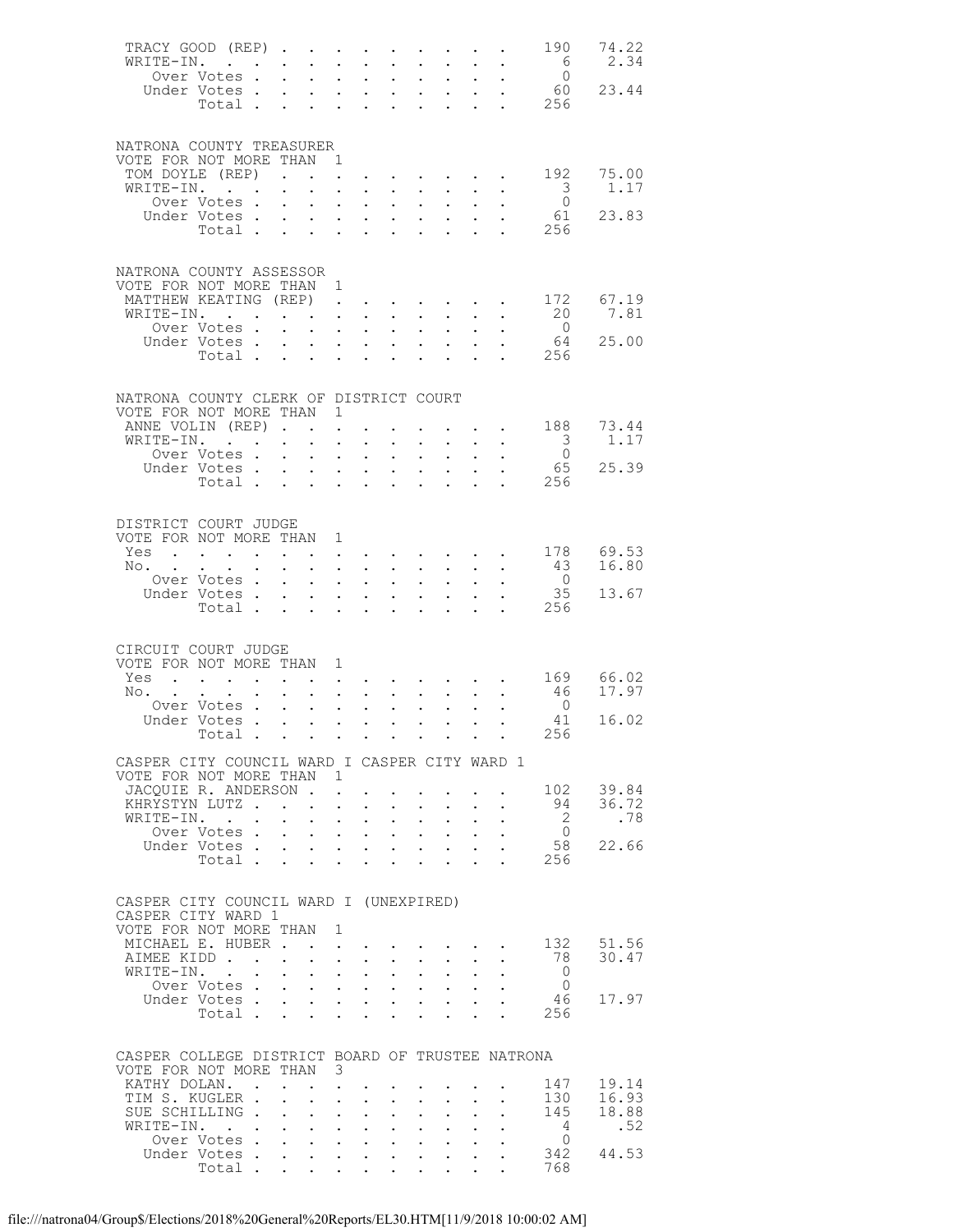| CASPER COLLEGE DISTRICT BOARD OF TRUSTEE NATRONA                                                                                |                      |  |                                         |  |  |                                                                  |                |                                                                                                                  |  |  |
|---------------------------------------------------------------------------------------------------------------------------------|----------------------|--|-----------------------------------------|--|--|------------------------------------------------------------------|----------------|------------------------------------------------------------------------------------------------------------------|--|--|
| VOTE FOR NOT MORE THAN 1                                                                                                        |                      |  |                                         |  |  |                                                                  |                | STEVE DEGENFELDER. 166 64.84                                                                                     |  |  |
|                                                                                                                                 |                      |  |                                         |  |  |                                                                  |                |                                                                                                                  |  |  |
|                                                                                                                                 |                      |  |                                         |  |  |                                                                  |                |                                                                                                                  |  |  |
|                                                                                                                                 |                      |  |                                         |  |  |                                                                  |                |                                                                                                                  |  |  |
|                                                                                                                                 |                      |  |                                         |  |  |                                                                  |                |                                                                                                                  |  |  |
| COUNTY SCHOOL DISTRICT #1 BOARD OF TRUST<br>SCHOOL DISTRICT 1                                                                   |                      |  |                                         |  |  |                                                                  |                |                                                                                                                  |  |  |
| VOTE FOR NOT MORE THAN 4                                                                                                        |                      |  |                                         |  |  |                                                                  |                |                                                                                                                  |  |  |
|                                                                                                                                 |                      |  |                                         |  |  |                                                                  |                |                                                                                                                  |  |  |
|                                                                                                                                 |                      |  |                                         |  |  |                                                                  |                |                                                                                                                  |  |  |
|                                                                                                                                 |                      |  |                                         |  |  |                                                                  |                |                                                                                                                  |  |  |
|                                                                                                                                 |                      |  |                                         |  |  |                                                                  |                | VOTE FOR NOT MORE THAN 4<br>CAMERON ALLEN 97<br>DAVID APPLEGATE 99<br>CLARK JENSEN 57<br>GERALD "DOC" KING.      |  |  |
|                                                                                                                                 |                      |  |                                         |  |  |                                                                  |                |                                                                                                                  |  |  |
|                                                                                                                                 |                      |  |                                         |  |  |                                                                  |                |                                                                                                                  |  |  |
|                                                                                                                                 |                      |  |                                         |  |  |                                                                  |                |                                                                                                                  |  |  |
|                                                                                                                                 |                      |  |                                         |  |  |                                                                  |                |                                                                                                                  |  |  |
| COUNTY RURAL CONSERVATION DISTRICT SUPER                                                                                        |                      |  |                                         |  |  |                                                                  |                |                                                                                                                  |  |  |
| NATRONA COUNTY CONSERVATION DISTRICT<br>VOTE FOR NOT MORE THAN 2                                                                |                      |  |                                         |  |  |                                                                  |                |                                                                                                                  |  |  |
|                                                                                                                                 |                      |  |                                         |  |  |                                                                  |                | ANDREW C. ANDERSON 119 23.24<br>TAMMY COBB 151 29.49                                                             |  |  |
|                                                                                                                                 |                      |  |                                         |  |  |                                                                  |                |                                                                                                                  |  |  |
|                                                                                                                                 |                      |  |                                         |  |  |                                                                  |                | WRITE-IN. 0<br>Over Votes 0<br>Under Votes 242 47.27<br>Total 512                                                |  |  |
|                                                                                                                                 |                      |  |                                         |  |  |                                                                  |                |                                                                                                                  |  |  |
|                                                                                                                                 |                      |  |                                         |  |  |                                                                  |                |                                                                                                                  |  |  |
| 1 CENT SALES TAX                                                                                                                |                      |  |                                         |  |  |                                                                  |                |                                                                                                                  |  |  |
| VOTE FOR NOT MORE THAN 1                                                                                                        |                      |  |                                         |  |  |                                                                  |                |                                                                                                                  |  |  |
|                                                                                                                                 |                      |  |                                         |  |  |                                                                  |                | OTE FOR NOT MORE THAN 1<br>For the County Sales and Use Ta 190 74.22<br>Against the County Sales and Us 52 20.31 |  |  |
|                                                                                                                                 |                      |  |                                         |  |  |                                                                  |                |                                                                                                                  |  |  |
|                                                                                                                                 |                      |  |                                         |  |  |                                                                  |                | 0<br>Voter Votes 0<br>Under Votes 14<br>Total 256                                                                |  |  |
|                                                                                                                                 |                      |  |                                         |  |  |                                                                  |                |                                                                                                                  |  |  |
| LODGING TAX                                                                                                                     |                      |  |                                         |  |  |                                                                  |                |                                                                                                                  |  |  |
| VOTE FOR NOT MORE THAN 1                                                                                                        |                      |  |                                         |  |  |                                                                  |                |                                                                                                                  |  |  |
|                                                                                                                                 |                      |  |                                         |  |  |                                                                  |                |                                                                                                                  |  |  |
|                                                                                                                                 |                      |  |                                         |  |  |                                                                  |                |                                                                                                                  |  |  |
|                                                                                                                                 |                      |  |                                         |  |  |                                                                  |                | Under Votes 18 7.03<br>Total 256                                                                                 |  |  |
|                                                                                                                                 |                      |  |                                         |  |  |                                                                  |                |                                                                                                                  |  |  |
| PRECINCT REPORT     GENERAL ELECTION<br>RUN DATE:11/09/18     NATRONA COUNTY, WYOMING<br>RUN TIME:09:57 AM     NOVEMBER 6, 2018 |                      |  |                                         |  |  |                                                                  |                | **OFFICIAL COUNTY RESULTS                                                                                        |  |  |
|                                                                                                                                 |                      |  |                                         |  |  |                                                                  |                |                                                                                                                  |  |  |
| $02012 - -1$                                                                                                                    |                      |  |                                         |  |  |                                                                  |                |                                                                                                                  |  |  |
| REGISTERED VOTERS - TOTAL                                                                                                       |                      |  |                                         |  |  |                                                                  | 896            | VOTES PERCENT                                                                                                    |  |  |
| BALLOTS CAST - TOTAL.                                                                                                           |                      |  |                                         |  |  |                                                                  | 614            |                                                                                                                  |  |  |
| BALLOTS CAST - BLANK.                                                                                                           |                      |  |                                         |  |  |                                                                  | $\overline{0}$ | 68.53                                                                                                            |  |  |
| VOTER TURNOUT - TOTAL<br>VOTER TURNOUT - BLANK                                                                                  |                      |  |                                         |  |  |                                                                  |                |                                                                                                                  |  |  |
|                                                                                                                                 |                      |  |                                         |  |  |                                                                  |                |                                                                                                                  |  |  |
| UNITED STATES SENATOR FEDERAL DISTRICT                                                                                          |                      |  |                                         |  |  |                                                                  |                |                                                                                                                  |  |  |
| VOTE FOR NOT MORE THAN 1<br>JOHN BARRASSO (REP).                                                                                |                      |  |                                         |  |  |                                                                  |                |                                                                                                                  |  |  |
| GARY TRAUNER (DEM).                                                                                                             |                      |  |                                         |  |  |                                                                  |                | $\cdot$ 345 56.19<br>. 237 38.60                                                                                 |  |  |
| JOSEPH PORAMBO (LIB).<br>WRITE-IN.                                                                                              |                      |  | $\cdot$ $\cdot$ $\cdot$ $\cdot$ $\cdot$ |  |  | $\mathbf{1}$ $\mathbf{1}$ $\mathbf{1}$ $\mathbf{1}$ $\mathbf{1}$ | 1              | $28$ $4.56$<br>.16                                                                                               |  |  |
|                                                                                                                                 | Over Votes           |  |                                         |  |  |                                                                  | $\overline{0}$ |                                                                                                                  |  |  |
|                                                                                                                                 | Under Votes<br>Total |  | $\cdot$ $\cdot$ $\cdot$                 |  |  |                                                                  | 614            | 3 .49                                                                                                            |  |  |
|                                                                                                                                 |                      |  |                                         |  |  |                                                                  |                |                                                                                                                  |  |  |
| UNITED STATES REPRESENTATIVE                                                                                                    |                      |  |                                         |  |  |                                                                  |                |                                                                                                                  |  |  |
| WYOMING CONGRESSIONAL DISTRICT ONE                                                                                              |                      |  |                                         |  |  |                                                                  |                |                                                                                                                  |  |  |

VOTE FOR NOT MORE THAN 1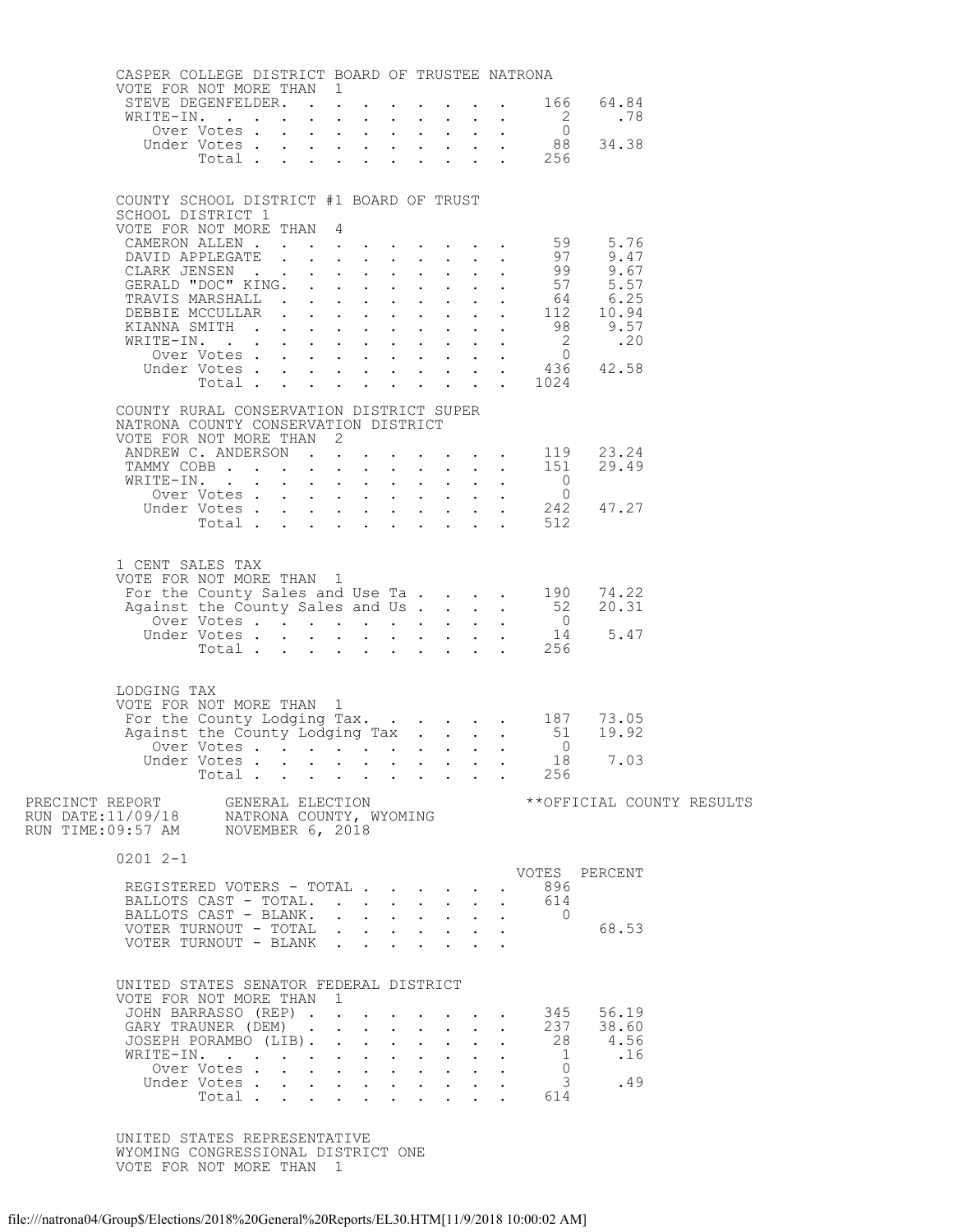| LIZ CHENEY (REP)                                                                                                           |                                    |                                           |                                                                          |                                                            |                                      |                                                                                       |                                                                                                                     |                           |                                                                                                                                                                                                                                                                                                                                                                                                                              | 328                                             | 53.42                     |
|----------------------------------------------------------------------------------------------------------------------------|------------------------------------|-------------------------------------------|--------------------------------------------------------------------------|------------------------------------------------------------|--------------------------------------|---------------------------------------------------------------------------------------|---------------------------------------------------------------------------------------------------------------------|---------------------------|------------------------------------------------------------------------------------------------------------------------------------------------------------------------------------------------------------------------------------------------------------------------------------------------------------------------------------------------------------------------------------------------------------------------------|-------------------------------------------------|---------------------------|
|                                                                                                                            |                                    |                                           |                                                                          |                                                            |                                      |                                                                                       |                                                                                                                     |                           |                                                                                                                                                                                                                                                                                                                                                                                                                              |                                                 |                           |
| GOVERNOR STATE OF WYOMING<br>VOTE FOR NOT MORE THAN 1<br>MARK GORDON (REP). 367 59.77<br>MARY A. THRONE (DEM). 206         |                                    |                                           |                                                                          |                                                            |                                      |                                                                                       |                                                                                                                     |                           |                                                                                                                                                                                                                                                                                                                                                                                                                              |                                                 | 33.55                     |
| REX "T-REX" RAMMELL (CON)<br>LAWRENCE GERARD STRUEMPF (LIB)<br>WRITE-IN.<br>Over Votes                                     |                                    |                                           |                                                                          |                                                            |                                      |                                                                                       |                                                                                                                     |                           |                                                                                                                                                                                                                                                                                                                                                                                                                              |                                                 | 20 3.26<br>10 1.63<br>.98 |
|                                                                                                                            | Under Votes                        |                                           |                                                                          |                                                            |                                      |                                                                                       |                                                                                                                     |                           |                                                                                                                                                                                                                                                                                                                                                                                                                              |                                                 | $\frac{5}{14}$ .81        |
| SECRETARY OF STATE STATE OF WYOMING<br>VOTE FOR NOT MORE THAN 1<br>EDWARD BUCHANAN (REP)<br>JAMES W. BYRD (DEM) 198 32.25  |                                    |                                           |                                                                          |                                                            |                                      |                                                                                       |                                                                                                                     |                           |                                                                                                                                                                                                                                                                                                                                                                                                                              | $\cdot \cdot \cdot \cdot \cdot 351$ 57.17       |                           |
| KIT CARSON III (LIB).<br>WRITE-IN.                                                                                         |                                    |                                           |                                                                          |                                                            |                                      |                                                                                       |                                                                                                                     |                           |                                                                                                                                                                                                                                                                                                                                                                                                                              |                                                 | 7.98<br>.33<br>2.28       |
| STATE AUDITOR STATE OF WYOMING                                                                                             | Total                              |                                           |                                                                          |                                                            |                                      |                                                                                       |                                                                                                                     |                           | $\mathbf{r}$ and $\mathbf{r}$ and $\mathbf{r}$ and $\mathbf{r}$                                                                                                                                                                                                                                                                                                                                                              | 614                                             |                           |
| VOTE FOR NOT MORE THAN 1<br>KRISTI RACINES (REP). 386<br>JEFF DOCKTER (DEM).<br>WRITE-IN.                                  |                                    |                                           |                                                                          |                                                            |                                      |                                                                                       |                                                                                                                     |                           | $\mathbf{r} = \mathbf{r} + \mathbf{r} + \mathbf{r} + \mathbf{r} + \mathbf{r} + \mathbf{r} + \mathbf{r} + \mathbf{r} + \mathbf{r} + \mathbf{r} + \mathbf{r} + \mathbf{r} + \mathbf{r} + \mathbf{r} + \mathbf{r} + \mathbf{r} + \mathbf{r} + \mathbf{r} + \mathbf{r} + \mathbf{r} + \mathbf{r} + \mathbf{r} + \mathbf{r} + \mathbf{r} + \mathbf{r} + \mathbf{r} + \mathbf{r} + \mathbf{r} + \mathbf{r} + \mathbf{r} + \mathbf$ | 210<br>$\overline{0}$                           | 62.87<br>34.20            |
|                                                                                                                            | Over Votes<br>Under Votes<br>Total |                                           |                                                                          |                                                            |                                      | $\mathcal{A}=\mathcal{A}=\mathcal{A}=\mathcal{A}=\mathcal{A}=\mathcal{A}=\mathcal{A}$ |                                                                                                                     |                           |                                                                                                                                                                                                                                                                                                                                                                                                                              | $\begin{array}{c} 0 \\ 18 \end{array}$<br>. 614 | 2.93                      |
| STATE TREASURER STATE OF WYOMING<br>VOTE FOR NOT MORE THAN 1<br>CURT MEIER (REP) 375 61.07<br>CHRIS LOWRY (DEM). 217 35.34 |                                    |                                           |                                                                          |                                                            |                                      |                                                                                       |                                                                                                                     |                           |                                                                                                                                                                                                                                                                                                                                                                                                                              |                                                 |                           |
| WRITE-IN. 1<br>Over Votes 1<br>Under Votes 20                                                                              | Total 614                          |                                           |                                                                          |                                                            |                                      |                                                                                       |                                                                                                                     |                           |                                                                                                                                                                                                                                                                                                                                                                                                                              |                                                 | .16<br>.16<br>3.26        |
| SUPERINTENDENT OF PUBLIC INSTRUCTION STATE OF WYOMING<br>VOTE FOR NOT MORE THAN 1                                          |                                    |                                           |                                                                          |                                                            |                                      |                                                                                       |                                                                                                                     |                           |                                                                                                                                                                                                                                                                                                                                                                                                                              |                                                 |                           |
| JILLIAN BALOW (REP).<br>WRITE-IN.                                                                                          | Over Votes.                        | $\mathbf{r} = \mathbf{r}$<br>$\mathbf{L}$ |                                                                          | $\mathbf{L}$ and $\mathbf{L}$<br>$\mathbf{L} = \mathbf{L}$ | $\mathbf{L}$<br>$\ddot{\phantom{0}}$ |                                                                                       | $\mathbf{L} = \mathbf{L} \mathbf{L}$<br>$\mathbf{z} = \mathbf{z} + \mathbf{z}$ .                                    | $\mathbf{L}$              | $\mathbf{L}$                                                                                                                                                                                                                                                                                                                                                                                                                 | 467<br>17<br>$\overline{0}$                     | 76.06<br>2.77             |
|                                                                                                                            | Under Votes<br>Total               |                                           | $\mathbf{L} = \mathbf{L} \mathbf{L}$<br>$\ddot{\phantom{a}}$             | $\sim$ $\sim$                                              | $\mathbf{L}$<br>$\sim$               |                                                                                       | $\mathbf{L}$ and $\mathbf{L}$                                                                                       | $\mathbf{L}^{\text{max}}$ |                                                                                                                                                                                                                                                                                                                                                                                                                              | 130<br>614                                      | 21.17                     |
| STATE SENATOR 29 SENATE DISTRICT 29<br>VOTE FOR NOT MORE THAN 1<br>DREW PERKINS (REP).<br>WRITE-IN.                        |                                    | $\sim$ $-$                                |                                                                          | $\mathbf{L} = \mathbf{L} \mathbf{L}$                       | $\ddot{\phantom{0}}$                 |                                                                                       | $\mathbf{L}^{\text{max}}$ , and $\mathbf{L}^{\text{max}}$                                                           |                           | $\mathbf{r}$ , $\mathbf{r}$ , $\mathbf{r}$ , $\mathbf{r}$                                                                                                                                                                                                                                                                                                                                                                    | 17                                              | 462 75.24<br>2.77         |
|                                                                                                                            | Over Votes<br>Under Votes<br>Total |                                           | $\mathbf{L} = \mathbf{L} \times \mathbf{L}$                              | <b>Contract Contract Contract</b>                          | $\ddot{\phantom{0}}$<br>$\mathbf{L}$ |                                                                                       | $\mathbf{L} = \mathbf{L}$<br>$\mathbf{L}^{\text{max}}$ , and $\mathbf{L}^{\text{max}}$<br>$\mathbf{L} = \mathbf{L}$ | $\mathbf{L}$              |                                                                                                                                                                                                                                                                                                                                                                                                                              | $\overline{0}$<br>135<br>614                    | 21.99                     |
| STATE HOUSE 59 HOUSE DISTRICT 59<br>VOTE FOR NOT MORE THAN<br>BUNKY LOUCKS (REP).                                          |                                    |                                           | $\sim$ 1                                                                 |                                                            |                                      |                                                                                       |                                                                                                                     |                           |                                                                                                                                                                                                                                                                                                                                                                                                                              | 374                                             | 60.91                     |
| LAURIE L. LONGTINE (DEM)<br>WRITE-IN.                                                                                      | Over Votes<br>Under Votes          |                                           | $\mathbf{r}$ , $\mathbf{r}$ , $\mathbf{r}$ , $\mathbf{r}$ , $\mathbf{r}$ | $\mathbf{z} = \mathbf{z} + \mathbf{z}$                     | $\mathbf{L}$<br>$\bullet$ .          |                                                                                       | $\mathbf{L}$ $\mathbf{L}$<br>$\mathbf{z} = \mathbf{z} + \mathbf{z}$ .                                               | $\ddot{\phantom{a}}$      |                                                                                                                                                                                                                                                                                                                                                                                                                              | 222<br>$\overline{4}$<br>$\overline{0}$<br>14   | 36.16<br>.65<br>2.28      |
|                                                                                                                            | Total                              |                                           |                                                                          |                                                            |                                      |                                                                                       |                                                                                                                     |                           |                                                                                                                                                                                                                                                                                                                                                                                                                              | 614                                             |                           |

NATRONA COUNTY COMMISSIONERS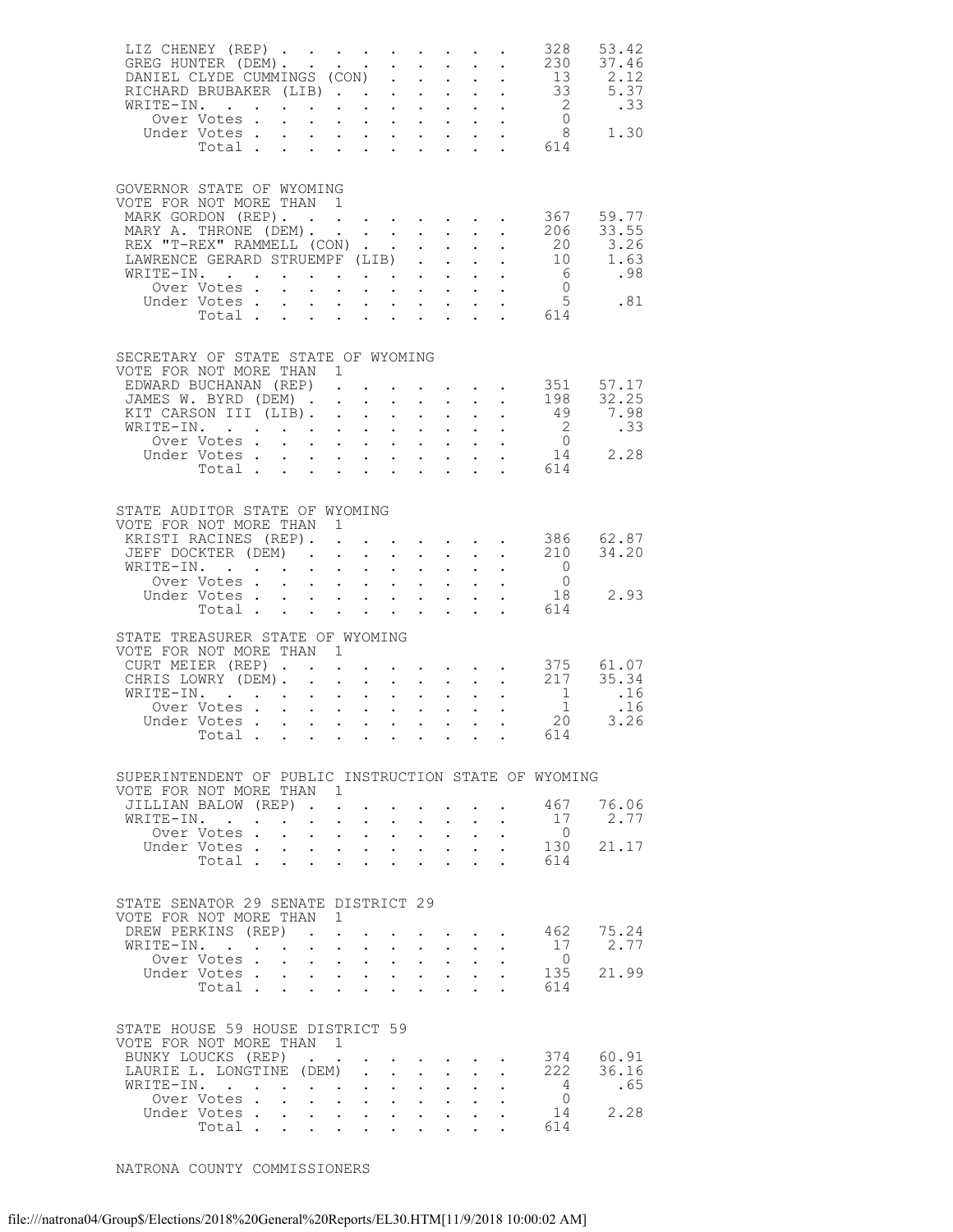|            | VOTE FOR NOT MORE THAN 3<br>ROBERT L. HENDRY (REP)<br>JIM MILNE (REP)<br>PAUL C. BERTOGLIO (REP).<br>PAUL C. BERTOGLIO (REP). 326<br>TERRY WINGERTER (DEM) 247<br>RICHARD "RICK" YOUNG (IND). 194<br>RICHARD "KIUR IOURS 31<br>Over Votes 517 28.07<br>Total |                                                                                                                                     |                                                                                                                                                         | $\ddot{\phantom{0}}$                                                                       |                                          | $\mathbf{L}^{\text{max}}$ , and $\mathbf{L}^{\text{max}}$<br>$\mathbf{L}^{\text{max}}$ , $\mathbf{L}^{\text{max}}$                                       |                      |              | 251<br>282<br>. 1842                                      | 13.63<br>15.31<br>326 17.70<br>13.41<br>10.53 |
|------------|--------------------------------------------------------------------------------------------------------------------------------------------------------------------------------------------------------------------------------------------------------------|-------------------------------------------------------------------------------------------------------------------------------------|---------------------------------------------------------------------------------------------------------------------------------------------------------|--------------------------------------------------------------------------------------------|------------------------------------------|----------------------------------------------------------------------------------------------------------------------------------------------------------|----------------------|--------------|-----------------------------------------------------------|-----------------------------------------------|
|            | NATRONA COUNTY CORONER<br>VOTE FOR NOT MORE THAN 1<br>CONNIE JACOBSON (REP).<br>WRITE-IN.<br>Over Votes .<br>Under Votes<br>Total                                                                                                                            | $\mathbf{L}^{\text{max}}$<br>$\mathbf{L}$<br>$\mathbf{L}$                                                                           | $\mathcal{L}^{\text{max}}$ , $\mathcal{L}^{\text{max}}$                                                                                                 | $\mathcal{L}^{(1)}$                                                                        |                                          | $\mathcal{L}^{\text{max}}(\mathcal{L}^{\text{max}}(\mathcal{L}^{\text{max}}(\mathcal{L}^{\text{max}}))$                                                  |                      |              | $\begin{matrix} 4 \\ 0 \end{matrix}$<br>93<br>614         | 517 84.20<br>.65<br>15.15                     |
|            | SEVENTH JUDICIAL DISTRICT ATTORNEY NATRONA<br>VOTE FOR NOT MORE THAN 1<br>DAN ITZEN (REP)<br>WRITE-IN.<br>Over Votes<br>Under Votes<br>Total                                                                                                                 | $\mathcal{L}^{\text{max}}$                                                                                                          | $\ddot{\phantom{0}}$<br>$\mathbf{L}^{\text{max}}$ , and $\mathbf{L}^{\text{max}}$                                                                       |                                                                                            |                                          | $\mathcal{L}^{\text{max}}$ , $\mathcal{L}^{\text{max}}$<br>$\mathbf{1}^{\prime}$ , $\mathbf{1}^{\prime}$ , $\mathbf{1}^{\prime}$ , $\mathbf{1}^{\prime}$ |                      |              | 470<br>$\begin{matrix}9\\0\end{matrix}$<br>135<br>614     | 76.55<br>1.47<br>21.99                        |
|            | NATRONA COUNTY SHERIFF<br>VOTE FOR NOT MORE THAN 1<br>GUS HOLBROOK (REP)<br>WRITE-IN.<br>Over Votes<br>Under Votes<br>Votes<br>Total                                                                                                                         | $\bullet$ .<br>$\mathcal{L}^{(1)}$                                                                                                  | $\mathbf{L}^{\text{max}}$ , and $\mathbf{L}^{\text{max}}$                                                                                               |                                                                                            |                                          | $\mathcal{L}^{\text{max}}$                                                                                                                               |                      | $\mathbf{r}$ | 491<br>$7\overline{)}$<br>$\overline{0}$<br>116<br>614    | 79.97<br>1.14<br>18.89                        |
|            | NATRONA COUNTY CLERK<br>VOTE FOR NOT MORE THAN 1<br>TRACY GOOD (REP)<br>WRITE-IN.<br>Over Votes<br>Under Votes<br>Total                                                                                                                                      | $\mathcal{L}^{\text{max}}$<br>$\mathbf{L}$                                                                                          | $\mathbf{L}^{\text{max}}$<br>$\mathbf{L}^{\text{max}}$ , $\mathbf{L}^{\text{max}}$<br>$\mathcal{L}^{\text{max}}$                                        | $\mathcal{L}^{(1)}$                                                                        |                                          | and a straight and a straight<br>$\mathbf{L}^{\text{max}}$                                                                                               |                      |              | 484<br>$\begin{matrix} 6 \\ 0 \end{matrix}$<br>124<br>614 | 78.83<br>.98<br>20.20                         |
|            | NATRONA COUNTY TREASURER<br>VOTE FOR NOT MORE THAN 1<br>TOM DOYLE (REP)<br>WRITE-IN.<br>Over Votes<br>Under Votes .<br>Total                                                                                                                                 | $\mathcal{L}^{\text{max}}$<br>$\mathbf{L}^{\text{max}}$                                                                             | $\sim 10^{-1}$<br>$\mathbf{L}^{\text{max}}$<br>$\mathbf{L}$                                                                                             | $\sim 10^{-11}$<br>$\bullet$ .<br>$\mathbf{L}^{\text{max}}$<br>$\ddot{\phantom{0}}$        | $\ddot{\phantom{a}}$                     | $\mathbf{L}^{\text{max}}$ , and $\mathbf{L}^{\text{max}}$<br>$\mathbf{r} = \mathbf{r} \cdot \mathbf{r}$                                                  | $\ddot{\phantom{0}}$ |              | 490<br>11<br>$\overline{0}$<br>113<br>614                 | 79.80<br>1.79<br>18.40                        |
| WRITE-IN.  | NATRONA COUNTY ASSESSOR<br>VOTE FOR NOT MORE THAN<br>MATTHEW KEATING (REP)<br>$\mathbf{r}$<br>$\ddot{\phantom{a}}$<br>Over Votes.<br>Under Votes .<br>Total .                                                                                                | $\ddot{\phantom{a}}$<br>$\ddot{\phantom{0}}$<br>$\ddot{\phantom{0}}$<br>$\mathbf{L}^{\text{max}}$                                   | -1<br>$\ddot{\phantom{a}}$<br>$\mathcal{L}^{\mathcal{L}}$<br>$\bullet$<br>$\ddot{\phantom{0}}$<br>$\mathbf{L}^{\text{max}}$                             | $\bullet$ .<br>$\ddot{\phantom{a}}$<br>$\mathbf{L}^{\text{max}}$<br>$\ddot{\phantom{0}}$   | $\bullet$ .<br>$\mathbf{L}^{\text{max}}$ | $\ddot{\phantom{0}}$<br>$\bullet$                                                                                                                        |                      |              | 405<br>80<br>$\overline{0}$<br>129<br>614                 | 65.96<br>13.03<br>21.01                       |
| WRITE-IN.  | NATRONA COUNTY CLERK OF DISTRICT COURT<br>VOTE FOR NOT MORE THAN<br>ANNE VOLIN (REP).<br><b>Contract Contract</b><br>$\ddot{\phantom{a}}$<br>Over Votes.<br>Under Votes .<br>Total                                                                           | $\ddot{\phantom{0}}$<br>$\mathbf{L}^{\text{max}}$<br>$\mathbf{L}^{\text{max}}$<br>$\ddot{\phantom{0}}$<br>$\mathbf{L}^{\text{max}}$ | 1<br>$\ddot{\phantom{a}}$<br>$\ddot{\phantom{a}}$<br>$\ddot{\phantom{a}}$<br>$\mathcal{L}^{\text{max}}$<br>$\ddot{\phantom{a}}$<br>$\ddot{\phantom{a}}$ | $\ddot{\phantom{0}}$<br>$\mathcal{L}^{\text{max}}$<br>$\mathbf{L}$<br>$\ddot{\phantom{0}}$ | $\mathcal{L}^{\mathcal{L}}$              | $\ddot{\phantom{0}}$<br>$\mathcal{L}^{\text{max}}$<br>$\ddot{\phantom{a}}$                                                                               |                      |              | 488<br>- 8<br>$\circ$<br>118<br>614                       | 79.48<br>1.30<br>19.22                        |
| Yes<br>No. | DISTRICT COURT JUDGE<br>VOTE FOR NOT MORE THAN<br>$\mathbf{r} = \mathbf{r}$<br>$\sim$<br>$\sim$ $-$<br>$\ddot{\phantom{0}}$<br>Over Votes.<br>Under Votes.<br>Total .                                                                                        | $\ddot{\phantom{0}}$<br>$\mathbf{L}^{\text{max}}$<br>$\bullet$ .                                                                    | 1<br>$\bullet$<br>$\ddot{\phantom{a}}$<br>$\bullet$<br>$\bullet$                                                                                        | $\ddot{\phantom{0}}$                                                                       |                                          |                                                                                                                                                          |                      |              | 441<br>108<br>$\circ$<br>65<br>614                        | 71.82<br>17.59<br>10.59                       |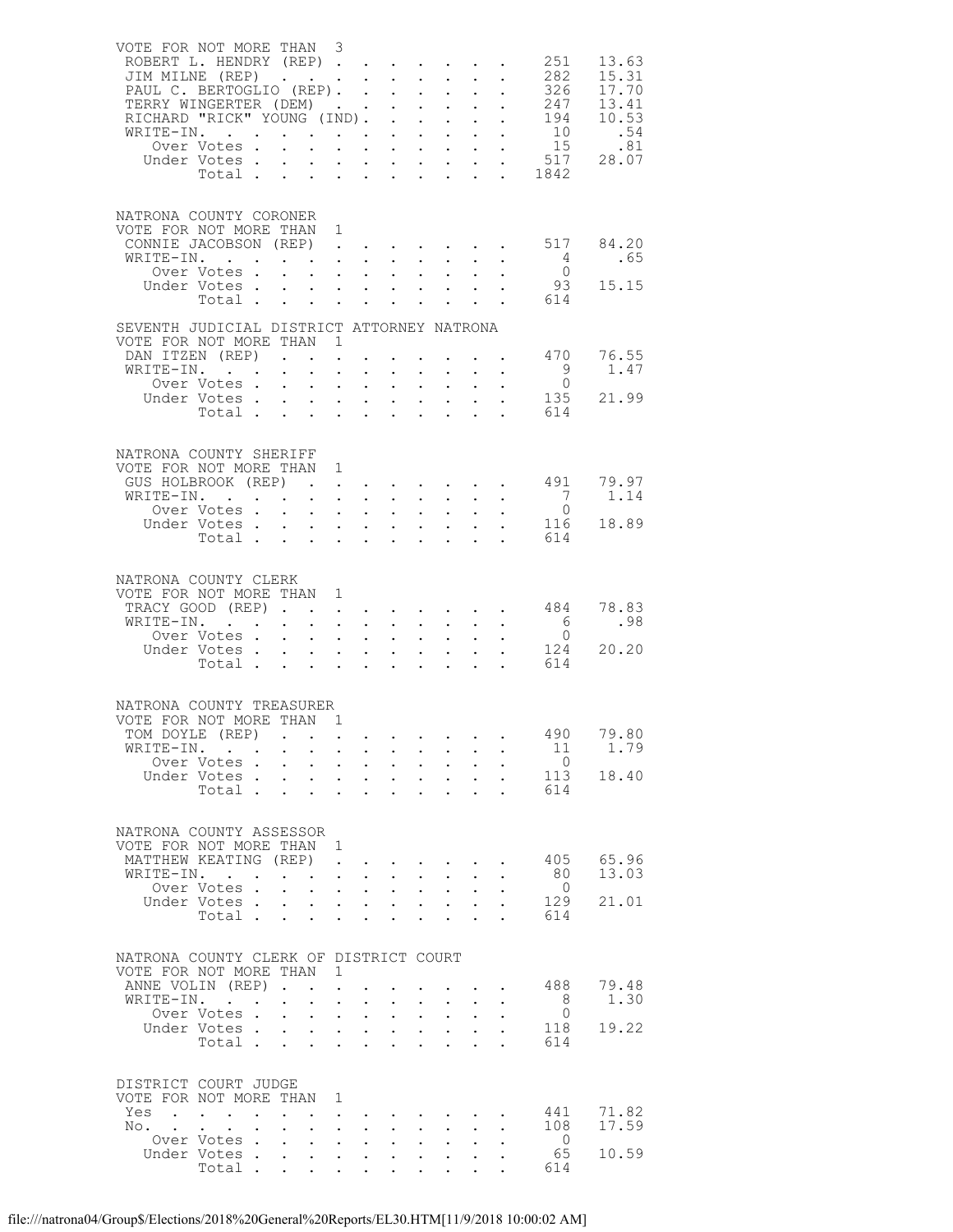|                                                                                                 |                              | CIRCUIT COURT JUDGE                      |                              |                                                                                                                                                                                                                                                                                                                                                                                                                                     |                                              |                                                                      |                                            |                                           |                                                                 |                                                                                               |                                                 |                                                                                                                                                                                                                                                                                                                                                                                                                |
|-------------------------------------------------------------------------------------------------|------------------------------|------------------------------------------|------------------------------|-------------------------------------------------------------------------------------------------------------------------------------------------------------------------------------------------------------------------------------------------------------------------------------------------------------------------------------------------------------------------------------------------------------------------------------|----------------------------------------------|----------------------------------------------------------------------|--------------------------------------------|-------------------------------------------|-----------------------------------------------------------------|-----------------------------------------------------------------------------------------------|-------------------------------------------------|----------------------------------------------------------------------------------------------------------------------------------------------------------------------------------------------------------------------------------------------------------------------------------------------------------------------------------------------------------------------------------------------------------------|
| VOTE FOR NOT MORE THAN 1<br>Yes                                                                 |                              |                                          |                              | $\mathbf{r}$ , $\mathbf{r}$ , $\mathbf{r}$ , $\mathbf{r}$                                                                                                                                                                                                                                                                                                                                                                           |                                              |                                                                      |                                            |                                           |                                                                 |                                                                                               | . 427 69.54                                     |                                                                                                                                                                                                                                                                                                                                                                                                                |
| No. .                                                                                           | $\sim$                       | $\mathbf{z} = \mathbf{z} + \mathbf{z}$ . | $\mathbf{L}^{\text{max}}$    | $\mathcal{L}^{\text{max}}(\mathcal{L}^{\text{max}}(\mathcal{L}^{\text{max}}(\mathcal{L}^{\text{max}}))$                                                                                                                                                                                                                                                                                                                             |                                              |                                                                      |                                            |                                           |                                                                 | $\mathbf{r} = \mathbf{r} + \mathbf{r} + \mathbf{r} + \mathbf{r}$                              |                                                 | 97 15.80                                                                                                                                                                                                                                                                                                                                                                                                       |
|                                                                                                 | Over Votes .                 |                                          |                              | $\mathbf{L} = \mathbf{L}$                                                                                                                                                                                                                                                                                                                                                                                                           | $\mathbf{L}$                                 | $\mathbf{L}$                                                         | $\mathbf{L}$                               | $\mathbf{L}$                              |                                                                 | $\cdot$ $\cdot$                                                                               | $\overline{0}$                                  |                                                                                                                                                                                                                                                                                                                                                                                                                |
|                                                                                                 | Under Votes.<br>Total .      |                                          | $\bullet$ .                  | <b>All Cards</b><br>$\mathbf{r} = \mathbf{r} \cdot \mathbf{r}$ , $\mathbf{r} = \mathbf{r} \cdot \mathbf{r}$                                                                                                                                                                                                                                                                                                                         | $\sim 10^{-11}$                              | $\mathbf{L}^{\text{max}}$                                            | $\sim$                                     |                                           |                                                                 | $\mathbf{1}^{\prime}$ , $\mathbf{1}^{\prime}$ , $\mathbf{1}^{\prime}$ , $\mathbf{1}^{\prime}$ | 614                                             | 90 14.66                                                                                                                                                                                                                                                                                                                                                                                                       |
|                                                                                                 |                              |                                          |                              |                                                                                                                                                                                                                                                                                                                                                                                                                                     |                                              |                                                                      |                                            |                                           |                                                                 |                                                                                               |                                                 |                                                                                                                                                                                                                                                                                                                                                                                                                |
|                                                                                                 |                              |                                          |                              |                                                                                                                                                                                                                                                                                                                                                                                                                                     |                                              |                                                                      |                                            |                                           |                                                                 |                                                                                               |                                                 |                                                                                                                                                                                                                                                                                                                                                                                                                |
| CASPER CITY COUNCIL WARD II CASPER CITY WARD 2<br>VOTE FOR NOT MORE THAN 1                      |                              |                                          |                              |                                                                                                                                                                                                                                                                                                                                                                                                                                     |                                              |                                                                      |                                            |                                           |                                                                 |                                                                                               |                                                 |                                                                                                                                                                                                                                                                                                                                                                                                                |
| SHAWN JOHNSON .                                                                                 |                              |                                          | $\mathbf{r}$                 | $\mathbf{L}$ and $\mathbf{L}$                                                                                                                                                                                                                                                                                                                                                                                                       |                                              | $\mathbf{A}^{(1)}$ and $\mathbf{A}^{(2)}$ and                        |                                            |                                           | $\mathcal{A}^{\mathcal{A}}$ and $\mathcal{A}^{\mathcal{A}}$ and | $\sim$                                                                                        |                                                 |                                                                                                                                                                                                                                                                                                                                                                                                                |
| MARK P. KAWA .                                                                                  |                              |                                          | $\mathbf{L}$                 | $\cdot$ $\cdot$ $\cdot$                                                                                                                                                                                                                                                                                                                                                                                                             | $\sim$                                       | $\sim$                                                               | $\ddot{\phantom{0}}$                       | $\ddot{\phantom{0}}$                      | $\ddot{\phantom{0}}$                                            | $\sim$                                                                                        |                                                 | 343 55.86<br>144 23.45                                                                                                                                                                                                                                                                                                                                                                                         |
| WRITE-IN.                                                                                       |                              |                                          | $\bullet$ .                  | $\mathbf{L} = \mathbf{L}$                                                                                                                                                                                                                                                                                                                                                                                                           | $\sim$ 100 $\pm$                             | $\bullet$ .                                                          | $\mathbf{L}^{\text{max}}$                  |                                           | $\mathbf{z} = \mathbf{z} + \mathbf{z}$ .                        | $\sim$                                                                                        |                                                 | $\begin{matrix} 6 \\ 0 \end{matrix} \qquad \qquad .98$                                                                                                                                                                                                                                                                                                                                                         |
|                                                                                                 | Over Votes .<br>Under Votes. |                                          | $\mathcal{L}^{\text{max}}$   | $\mathbf{r} = \mathbf{r} + \mathbf{r}$<br><b>Service</b> State                                                                                                                                                                                                                                                                                                                                                                      |                                              | <b>Service</b> State<br>$\mathbf{r} = \mathbf{r} \cdot \mathbf{r}$ . | $\mathbf{L}$<br>$\mathcal{L}^{\text{max}}$ | $\mathbf{L}$                              | $\mathbf{L}$ and $\mathbf{L}$                                   | $\ddot{\phantom{0}}$<br>$\sim$                                                                |                                                 |                                                                                                                                                                                                                                                                                                                                                                                                                |
|                                                                                                 | Total .                      |                                          |                              | $\mathbf{r} = \mathbf{r} \cdot \mathbf{r}$ , $\mathbf{r} = \mathbf{r} \cdot \mathbf{r}$                                                                                                                                                                                                                                                                                                                                             |                                              |                                                                      |                                            | $\mathbf{r} = \mathbf{r}$                 |                                                                 | $\mathbf{r} = \mathbf{r}$                                                                     |                                                 | $\begin{array}{cc} 121 & 19.71 \\ 614 & \end{array}$                                                                                                                                                                                                                                                                                                                                                           |
|                                                                                                 |                              |                                          |                              |                                                                                                                                                                                                                                                                                                                                                                                                                                     |                                              |                                                                      |                                            |                                           |                                                                 |                                                                                               |                                                 |                                                                                                                                                                                                                                                                                                                                                                                                                |
| CASPER CITY COUNCIL WARD II (UNEXPIRED)                                                         |                              |                                          |                              |                                                                                                                                                                                                                                                                                                                                                                                                                                     |                                              |                                                                      |                                            |                                           |                                                                 |                                                                                               |                                                 |                                                                                                                                                                                                                                                                                                                                                                                                                |
| CASPER CITY WARD 2                                                                              |                              |                                          |                              |                                                                                                                                                                                                                                                                                                                                                                                                                                     |                                              |                                                                      |                                            |                                           |                                                                 |                                                                                               |                                                 |                                                                                                                                                                                                                                                                                                                                                                                                                |
| VOTE FOR NOT MORE THAN 1<br>KENNETH BATES                                                       |                              |                                          |                              |                                                                                                                                                                                                                                                                                                                                                                                                                                     |                                              |                                                                      |                                            |                                           |                                                                 |                                                                                               | $\cdot \cdot \cdot \cdot \cdot \cdot 253$ 41.21 |                                                                                                                                                                                                                                                                                                                                                                                                                |
| WILLIAM P. KNIGHT JR. .                                                                         |                              |                                          |                              |                                                                                                                                                                                                                                                                                                                                                                                                                                     |                                              | $\mathcal{L}^{\text{max}}$ , $\mathcal{L}^{\text{max}}$              | $\mathbf{L}^{\text{max}}$                  |                                           |                                                                 | $\mathbf{A}^{(1)}$ and $\mathbf{A}^{(2)}$ and $\mathbf{A}^{(3)}$                              |                                                 |                                                                                                                                                                                                                                                                                                                                                                                                                |
| WRITE-IN.                                                                                       |                              |                                          |                              | $\mathbf{L} = \mathbf{L} \mathbf{L}$                                                                                                                                                                                                                                                                                                                                                                                                |                                              | $\cdot$ $\cdot$ $\cdot$                                              | $\mathbf{L}$                               | $\mathbf{L}$                              | $\ddot{\phantom{0}}$                                            |                                                                                               |                                                 | $218$ $35.50$<br>6 .98                                                                                                                                                                                                                                                                                                                                                                                         |
|                                                                                                 | Over Votes .                 |                                          | $\mathbf{L}$                 | $\mathbf{r} = \mathbf{r} + \mathbf{r}$                                                                                                                                                                                                                                                                                                                                                                                              |                                              | $\mathbf{L}^{\text{max}}$                                            | $\sim$ $-$                                 | $\sim$ $-$                                | $\ddot{\phantom{0}}$                                            |                                                                                               | $\bigcirc$                                      | 137 22.31                                                                                                                                                                                                                                                                                                                                                                                                      |
|                                                                                                 | Under Votes.<br>Total        |                                          | $\mathbf{L}$                 | $\mathbf{r} = \mathbf{r} + \mathbf{r} + \mathbf{r}$                                                                                                                                                                                                                                                                                                                                                                                 | $\sim$                                       | $\ddot{\phantom{0}}$                                                 | $\ddot{\phantom{0}}$                       | $\mathbf{r} = \mathbf{r}$<br>$\mathbf{L}$ | $\ddot{\phantom{0}}$                                            |                                                                                               | 614                                             |                                                                                                                                                                                                                                                                                                                                                                                                                |
|                                                                                                 |                              |                                          |                              |                                                                                                                                                                                                                                                                                                                                                                                                                                     |                                              |                                                                      |                                            |                                           |                                                                 |                                                                                               |                                                 |                                                                                                                                                                                                                                                                                                                                                                                                                |
| CASPER COLLEGE DISTRICT BOARD OF TRUSTEE NATRONA                                                |                              |                                          |                              |                                                                                                                                                                                                                                                                                                                                                                                                                                     |                                              |                                                                      |                                            |                                           |                                                                 |                                                                                               |                                                 |                                                                                                                                                                                                                                                                                                                                                                                                                |
| VOTE FOR NOT MORE THAN 3                                                                        |                              |                                          |                              |                                                                                                                                                                                                                                                                                                                                                                                                                                     |                                              |                                                                      |                                            |                                           |                                                                 |                                                                                               |                                                 |                                                                                                                                                                                                                                                                                                                                                                                                                |
| KATHY DOLAN. .                                                                                  |                              |                                          |                              | $\sim$<br>$\sim$                                                                                                                                                                                                                                                                                                                                                                                                                    |                                              |                                                                      |                                            |                                           |                                                                 |                                                                                               | 377 20.47                                       |                                                                                                                                                                                                                                                                                                                                                                                                                |
| TIM S. KUGLER .<br>SUE SCHILLING.                                                               |                              |                                          | $\mathbf{L}$                 | $\mathbf{L} = \mathbf{L}$                                                                                                                                                                                                                                                                                                                                                                                                           |                                              | $\mathbf{L}^{\text{max}}$ , and $\mathbf{L}^{\text{max}}$            | $\sim$ $-$                                 |                                           | $\mathbf{z} = \mathbf{z} + \mathbf{z}$ .                        | $\sim$                                                                                        |                                                 | 347 18.84<br>385 20.90                                                                                                                                                                                                                                                                                                                                                                                         |
| WRITE-IN.                                                                                       |                              |                                          | $\mathbf{L}$<br>$\bullet$ .  | $\mathbf{L} = \mathbf{L}$<br>$\mathbf{r} = \mathbf{r} + \mathbf{r} + \mathbf{r}$                                                                                                                                                                                                                                                                                                                                                    | $\ddot{\phantom{a}}$                         | $\sim$                                                               | $\mathbf{L}$<br>$\sim$ $-$                 | $\mathbf{L}$                              | $\mathbf{L}$                                                    | $\sim$<br>$\mathbf{r} = \mathbf{r} + \mathbf{r}$                                              |                                                 |                                                                                                                                                                                                                                                                                                                                                                                                                |
|                                                                                                 | Over Votes .                 |                                          |                              | $\mathbf{r} = \mathbf{r}$ , where $\mathbf{r} = \mathbf{r}$                                                                                                                                                                                                                                                                                                                                                                         | $\sim$                                       | $\mathbf{r}$                                                         |                                            |                                           |                                                                 | $\cdot$ $\cdot$                                                                               |                                                 | $\begin{array}{@{}c@{\hspace{1em}}c@{\hspace{1em}}c@{\hspace{1em}}c@{\hspace{1em}}c@{\hspace{1em}}c@{\hspace{1em}}c@{\hspace{1em}}c@{\hspace{1em}}c@{\hspace{1em}}c@{\hspace{1em}}c@{\hspace{1em}}c@{\hspace{1em}}c@{\hspace{1em}}c@{\hspace{1em}}c@{\hspace{1em}}c@{\hspace{1em}}c@{\hspace{1em}}c@{\hspace{1em}}c@{\hspace{1em}}c@{\hspace{1em}}c@{\hspace{1em}}c@{\hspace{1em}}c@{\hspace{1em}}c@{\hspace{$ |
|                                                                                                 | Under Votes.                 |                                          | $\sim$                       | $\mathbf{r} = \mathbf{r} + \mathbf{r}$ .                                                                                                                                                                                                                                                                                                                                                                                            | $\sim 10^{-11}$                              | $\mathbf{L}^{\text{max}}$                                            | $\sim$                                     |                                           | $\mathbf{A}^{(1)}$ and $\mathbf{A}^{(2)}$ and                   | $\sim$                                                                                        | $\cdot$ $1842$                                  |                                                                                                                                                                                                                                                                                                                                                                                                                |
|                                                                                                 | Total .                      |                                          | $\mathbf{r} = \mathbf{r}$    |                                                                                                                                                                                                                                                                                                                                                                                                                                     | $\mathbf{L}$<br>$\sim$                       |                                                                      |                                            |                                           |                                                                 |                                                                                               |                                                 |                                                                                                                                                                                                                                                                                                                                                                                                                |
| CASPER COLLEGE DISTRICT BOARD OF TRUSTEE NATRONA                                                |                              |                                          |                              |                                                                                                                                                                                                                                                                                                                                                                                                                                     |                                              |                                                                      |                                            |                                           |                                                                 |                                                                                               |                                                 |                                                                                                                                                                                                                                                                                                                                                                                                                |
|                                                                                                 |                              |                                          |                              |                                                                                                                                                                                                                                                                                                                                                                                                                                     |                                              |                                                                      |                                            |                                           |                                                                 |                                                                                               |                                                 |                                                                                                                                                                                                                                                                                                                                                                                                                |
|                                                                                                 |                              |                                          |                              |                                                                                                                                                                                                                                                                                                                                                                                                                                     |                                              |                                                                      |                                            |                                           |                                                                 |                                                                                               |                                                 |                                                                                                                                                                                                                                                                                                                                                                                                                |
| VOTE FOR NOT MORE THAN 1<br>STEVE DEGENFELDER. .                                                |                              |                                          |                              | $\sim$ $-$                                                                                                                                                                                                                                                                                                                                                                                                                          |                                              |                                                                      |                                            |                                           |                                                                 | $\mathbf{z} = \mathbf{z} + \mathbf{z}$ , where $\mathbf{z}$                                   |                                                 |                                                                                                                                                                                                                                                                                                                                                                                                                |
| WRITE-IN.                                                                                       |                              |                                          |                              | $\ddot{\phantom{0}}$                                                                                                                                                                                                                                                                                                                                                                                                                | $\ddot{\phantom{0}}$<br>$\ddot{\phantom{a}}$ | $\sim$                                                               |                                            | $\ddot{\phantom{0}}$                      | $\ddot{\phantom{0}}$                                            |                                                                                               |                                                 | $447$ $72.80$<br>5 .81                                                                                                                                                                                                                                                                                                                                                                                         |
|                                                                                                 | Over Votes .                 |                                          | $\mathbf{L}$                 | $\mathbf{L}$ and $\mathbf{L}$                                                                                                                                                                                                                                                                                                                                                                                                       | $\sim$                                       | $\ddot{\phantom{0}}$                                                 | $\mathbf{L}^{\text{max}}$                  | $\mathbf{L}^{\text{max}}$                 | $\ddot{\phantom{0}}$                                            |                                                                                               | $\bigcirc$                                      |                                                                                                                                                                                                                                                                                                                                                                                                                |
|                                                                                                 | Under Votes.<br>Total.       |                                          | $\mathbf{L}$<br>$\mathbf{L}$ | $\mathbf{L}$ and $\mathbf{L}$<br>$\mathbf{L}$ and $\mathbf{L}$                                                                                                                                                                                                                                                                                                                                                                      | $\mathbf{L}$<br>$\ddot{\phantom{0}}$         | $\sim$<br>$\bullet$ .                                                | $\mathbf{L}$<br>$\ddot{\phantom{0}}$       | $\mathbf{L}$<br>$\ddot{\phantom{a}}$      | $\ddot{\phantom{a}}$                                            |                                                                                               | 614                                             | 162 26.38                                                                                                                                                                                                                                                                                                                                                                                                      |
|                                                                                                 |                              |                                          |                              |                                                                                                                                                                                                                                                                                                                                                                                                                                     |                                              |                                                                      |                                            |                                           |                                                                 |                                                                                               |                                                 |                                                                                                                                                                                                                                                                                                                                                                                                                |
| COUNTY SCHOOL DISTRICT #1 BOARD OF TRUST<br>SCHOOL DISTRICT 1                                   |                              |                                          |                              |                                                                                                                                                                                                                                                                                                                                                                                                                                     |                                              |                                                                      |                                            |                                           |                                                                 |                                                                                               |                                                 |                                                                                                                                                                                                                                                                                                                                                                                                                |
| VOTE FOR NOT MORE THAN                                                                          |                              |                                          |                              | 4                                                                                                                                                                                                                                                                                                                                                                                                                                   |                                              |                                                                      |                                            |                                           |                                                                 |                                                                                               |                                                 |                                                                                                                                                                                                                                                                                                                                                                                                                |
| CAMERON ALLEN                                                                                   |                              |                                          |                              |                                                                                                                                                                                                                                                                                                                                                                                                                                     |                                              |                                                                      |                                            |                                           |                                                                 |                                                                                               | 162                                             | 6.60                                                                                                                                                                                                                                                                                                                                                                                                           |
| DAVID APPLEGATE<br>CLARK JENSEN                                                                 |                              |                                          |                              | $\mathcal{A}^{\mathcal{A}}$ , and $\mathcal{A}^{\mathcal{A}}$ , and $\mathcal{A}^{\mathcal{A}}$                                                                                                                                                                                                                                                                                                                                     |                                              | $\mathbf{L}$                                                         |                                            | $\mathbf{L}^{\text{max}}$                 | $\ddot{\phantom{0}}$                                            |                                                                                               | 208<br>221                                      | 8.47<br>9.00                                                                                                                                                                                                                                                                                                                                                                                                   |
| GERALD "DOC" KING.                                                                              |                              |                                          |                              | $\mathbf{L}^{\text{max}}$ , and $\mathbf{L}^{\text{max}}$                                                                                                                                                                                                                                                                                                                                                                           |                                              |                                                                      | $\mathcal{L}^{\text{max}}$                 | $\sim$ $-$                                |                                                                 |                                                                                               |                                                 | 7.65                                                                                                                                                                                                                                                                                                                                                                                                           |
| TRAVIS MARSHALL.                                                                                |                              |                                          |                              | $\mathbf{r} = \mathbf{r} + \mathbf{r} + \mathbf{r}$                                                                                                                                                                                                                                                                                                                                                                                 |                                              |                                                                      |                                            | $\mathbf{L}$ and $\mathbf{L}$             |                                                                 |                                                                                               | 188<br>160                                      | 6.51                                                                                                                                                                                                                                                                                                                                                                                                           |
| DEBBIE MCCULLAR<br>KIANNA SMITH .                                                               |                              |                                          |                              |                                                                                                                                                                                                                                                                                                                                                                                                                                     |                                              |                                                                      | $\mathcal{L}^{\text{max}}$                 | $\sim$<br>$\mathbf{L}$ and $\mathbf{L}$   | $\mathbf{L}^{\text{max}}$                                       |                                                                                               | 291<br>237                                      | 11.85<br>9.65                                                                                                                                                                                                                                                                                                                                                                                                  |
| WRITE-IN.                                                                                       |                              |                                          |                              | $\mathbf{r} = \mathbf{r} + \mathbf{r} + \mathbf{r} + \mathbf{r}$ .                                                                                                                                                                                                                                                                                                                                                                  |                                              |                                                                      | $\mathcal{L}^{\text{max}}$                 |                                           | $\mathbf{L}^{\text{max}}$ , and $\mathbf{L}^{\text{max}}$       |                                                                                               | - 9                                             | .37                                                                                                                                                                                                                                                                                                                                                                                                            |
|                                                                                                 | Over Votes.                  |                                          |                              |                                                                                                                                                                                                                                                                                                                                                                                                                                     |                                              |                                                                      |                                            |                                           |                                                                 |                                                                                               | 8 <sup>8</sup>                                  | .33                                                                                                                                                                                                                                                                                                                                                                                                            |
|                                                                                                 | Under Votes<br>Total         |                                          |                              |                                                                                                                                                                                                                                                                                                                                                                                                                                     |                                              |                                                                      | $\sim$                                     |                                           | $\mathbf{A}^{\text{max}}$ , and $\mathbf{A}^{\text{max}}$       |                                                                                               | 972<br>2456                                     | 39.58                                                                                                                                                                                                                                                                                                                                                                                                          |
|                                                                                                 |                              |                                          |                              |                                                                                                                                                                                                                                                                                                                                                                                                                                     |                                              |                                                                      |                                            |                                           |                                                                 |                                                                                               |                                                 |                                                                                                                                                                                                                                                                                                                                                                                                                |
|                                                                                                 |                              |                                          |                              |                                                                                                                                                                                                                                                                                                                                                                                                                                     |                                              |                                                                      |                                            |                                           |                                                                 |                                                                                               |                                                 |                                                                                                                                                                                                                                                                                                                                                                                                                |
| COUNTY RURAL CONSERVATION DISTRICT SUPER<br>NATRONA COUNTY CONSERVATION DISTRICT                |                              |                                          |                              |                                                                                                                                                                                                                                                                                                                                                                                                                                     |                                              |                                                                      |                                            |                                           |                                                                 |                                                                                               |                                                 |                                                                                                                                                                                                                                                                                                                                                                                                                |
| VOTE FOR NOT MORE THAN 2                                                                        |                              |                                          |                              |                                                                                                                                                                                                                                                                                                                                                                                                                                     |                                              |                                                                      |                                            |                                           |                                                                 |                                                                                               |                                                 |                                                                                                                                                                                                                                                                                                                                                                                                                |
| ANDREW C. ANDERSON.                                                                             |                              |                                          |                              |                                                                                                                                                                                                                                                                                                                                                                                                                                     |                                              |                                                                      |                                            |                                           |                                                                 |                                                                                               | 307                                             | 25.00                                                                                                                                                                                                                                                                                                                                                                                                          |
| TAMMY COBB<br>WRITE-IN.                                                                         |                              |                                          |                              |                                                                                                                                                                                                                                                                                                                                                                                                                                     |                                              |                                                                      |                                            |                                           |                                                                 |                                                                                               | 360<br>$\overline{1}$                           | 29.32<br>.08                                                                                                                                                                                                                                                                                                                                                                                                   |
|                                                                                                 | Over Votes                   |                                          |                              | $\begin{array}{cccccccccc} \mathbf{1} & \mathbf{1} & \mathbf{1} & \mathbf{1} & \mathbf{1} & \mathbf{1} & \mathbf{1} & \mathbf{1} & \mathbf{1} & \mathbf{1} & \mathbf{1} & \mathbf{1} & \mathbf{1} & \mathbf{1} & \mathbf{1} & \mathbf{1} & \mathbf{1} & \mathbf{1} & \mathbf{1} & \mathbf{1} & \mathbf{1} & \mathbf{1} & \mathbf{1} & \mathbf{1} & \mathbf{1} & \mathbf{1} & \mathbf{1} & \mathbf{1} & \mathbf{1} & \mathbf{1} & \$ |                                              |                                                                      |                                            |                                           | $\mathbf{u} = \mathbf{u} \mathbf{u}$ .                          |                                                                                               | $\bigcirc$                                      |                                                                                                                                                                                                                                                                                                                                                                                                                |
|                                                                                                 | Under Votes                  |                                          |                              |                                                                                                                                                                                                                                                                                                                                                                                                                                     |                                              |                                                                      |                                            |                                           |                                                                 |                                                                                               | 560                                             | 45.60                                                                                                                                                                                                                                                                                                                                                                                                          |
|                                                                                                 | Total                        |                                          |                              |                                                                                                                                                                                                                                                                                                                                                                                                                                     | $\mathbf{L}$<br>$\mathbf{L}$                 | $\mathbf{L}$                                                         |                                            |                                           |                                                                 |                                                                                               | 1228                                            |                                                                                                                                                                                                                                                                                                                                                                                                                |
|                                                                                                 |                              |                                          |                              |                                                                                                                                                                                                                                                                                                                                                                                                                                     |                                              |                                                                      |                                            |                                           |                                                                 |                                                                                               |                                                 |                                                                                                                                                                                                                                                                                                                                                                                                                |
| 1 CENT SALES TAX                                                                                |                              |                                          |                              |                                                                                                                                                                                                                                                                                                                                                                                                                                     |                                              |                                                                      |                                            |                                           |                                                                 |                                                                                               |                                                 |                                                                                                                                                                                                                                                                                                                                                                                                                |
| VOTE FOR NOT MORE THAN 1<br>For the County Sales and Use Ta.<br>Against the County Sales and Us |                              |                                          |                              |                                                                                                                                                                                                                                                                                                                                                                                                                                     |                                              |                                                                      |                                            |                                           |                                                                 |                                                                                               | 448<br>144                                      | 72.96<br>23.45                                                                                                                                                                                                                                                                                                                                                                                                 |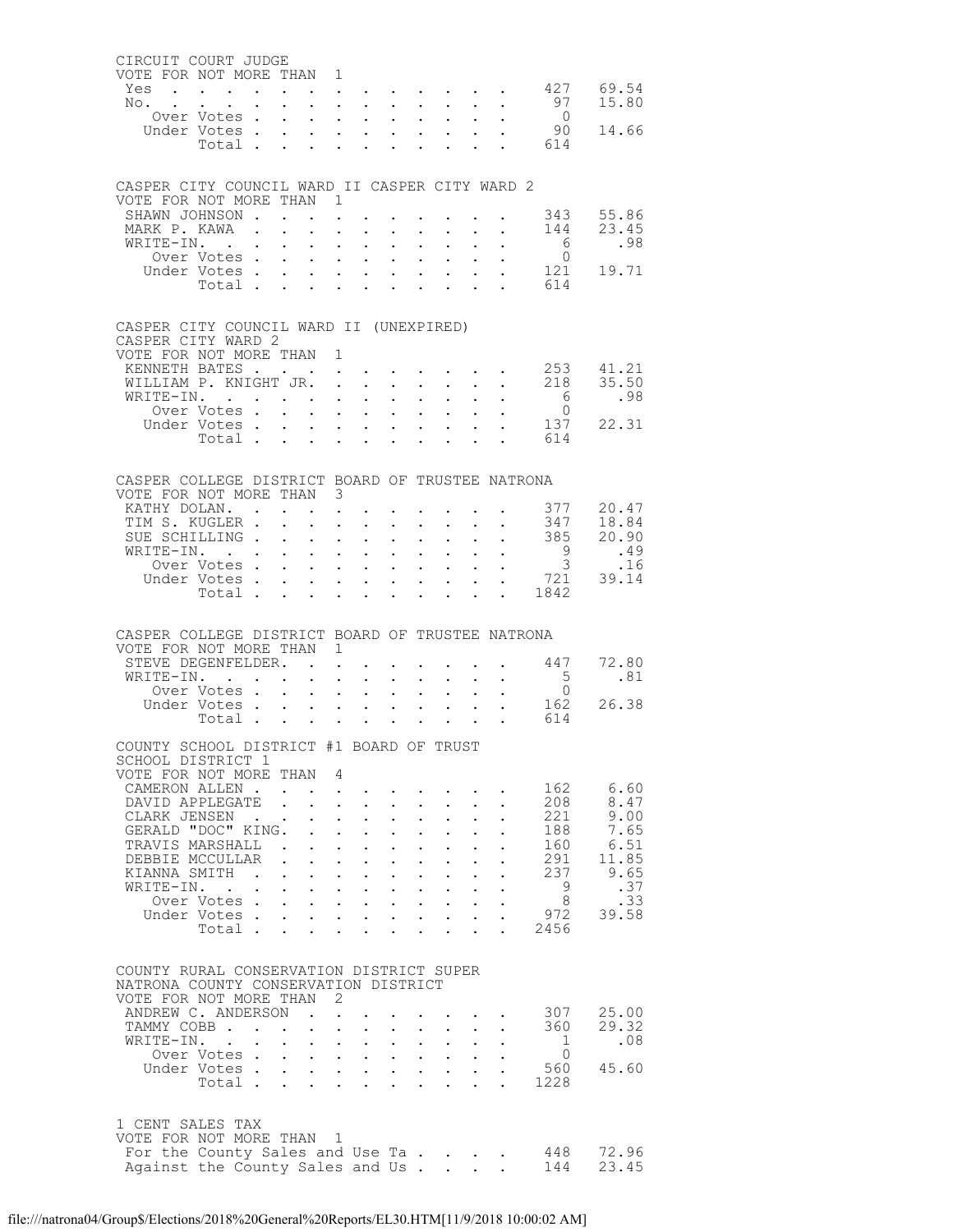|                                                                                                                                                                                                                                         | Over Votes                                  |  |                      |              |                                                                          |                                                                                                                                                                                                                                                                                                                                     |                                                                       |                                                                                               |                                                                                                   | $\overline{0}$<br>Under Votes 22<br>Total 614                                             | 3.58                                                                                                                         |                           |
|-----------------------------------------------------------------------------------------------------------------------------------------------------------------------------------------------------------------------------------------|---------------------------------------------|--|----------------------|--------------|--------------------------------------------------------------------------|-------------------------------------------------------------------------------------------------------------------------------------------------------------------------------------------------------------------------------------------------------------------------------------------------------------------------------------|-----------------------------------------------------------------------|-----------------------------------------------------------------------------------------------|---------------------------------------------------------------------------------------------------|-------------------------------------------------------------------------------------------|------------------------------------------------------------------------------------------------------------------------------|---------------------------|
| LODGING TAX<br>VOTE FOR NOT MORE THAN 1                                                                                                                                                                                                 | Total                                       |  |                      |              |                                                                          |                                                                                                                                                                                                                                                                                                                                     |                                                                       |                                                                                               |                                                                                                   | $\cdot$ $\cdot$ 614                                                                       | For the County Lodging Tax. 464 75.57<br>Against the County Lodging Tax 125 20.36<br>0ver Votes 2 .33<br>Under Votes 23 3.75 |                           |
| PRECINCT REPORT     GENERAL ELECTION<br>RUN DATE:11/09/18     NATRONA COUNTY, WYOMING<br>RUN TIME:09:57 AM     NOVEMBER 6, 2018                                                                                                         |                                             |  |                      |              |                                                                          |                                                                                                                                                                                                                                                                                                                                     |                                                                       |                                                                                               |                                                                                                   |                                                                                           |                                                                                                                              | **OFFICIAL COUNTY RESULTS |
| $0202$ $2 - 2$                                                                                                                                                                                                                          |                                             |  |                      |              |                                                                          |                                                                                                                                                                                                                                                                                                                                     |                                                                       |                                                                                               |                                                                                                   |                                                                                           |                                                                                                                              |                           |
| REGISTERED VOTERS - TOTAL 725<br>BALLOTS CAST - TOTAL 491<br>BALLOTS CAST - BLANK. 0<br>VOTER TURNOUT - TOTAL<br>VOTER TURNOUT - BLANK                                                                                                  |                                             |  |                      |              |                                                                          |                                                                                                                                                                                                                                                                                                                                     |                                                                       |                                                                                               |                                                                                                   |                                                                                           | VOTES PERCENT<br>67.72                                                                                                       |                           |
| UNITED STATES SENATOR FEDERAL DISTRICT<br>VOTE FOR NOT MORE THAN 1<br>JOHN BARRASSO (REP) 266 54.18<br>GARY TRAUNER (DEM) 199   40.53<br>JOSEPH PORAMBO (LIB) 22   4.48<br>WRITE-IN.                                                    |                                             |  |                      |              |                                                                          |                                                                                                                                                                                                                                                                                                                                     |                                                                       |                                                                                               |                                                                                                   |                                                                                           | XITE-IN. 0<br>Over Votes 1 .20<br>Under Votes 3 .61<br>Total 491                                                             |                           |
| UNITED STATES REPRESENTATIVE<br>WYOMING CONGRESSIONAL DISTRICT ONE<br>VOTE FOR NOT MORE THAN 1<br>LIZ CHENEY (REP) 247 50.31<br>GREG HUNTER (DEM)195 39.71<br>DANIEL CLYDE CUMMINGS (CON)18 3.67<br>RICHARD BRUBAKER (LIB)<br>WRITE-IN. | Over Votes<br>Under Votes<br>Total          |  |                      | $\mathbf{L}$ |                                                                          | and a strong control of the strong                                                                                                                                                                                                                                                                                                  |                                                                       | $\mathbf{r}$ and $\mathbf{r}$ and $\mathbf{r}$                                                |                                                                                                   | $\overline{0}$<br>$\begin{array}{cccc} . & . & . & 1 \\ . & . & . & 9 \end{array}$<br>491 | $\cdot$ $\cdot$ 21 4.28<br>.20<br>1.83                                                                                       |                           |
| GOVERNOR STATE OF WYOMING<br>VOTE FOR NOT MORE THAN 1<br>MARK GORDON (REP).<br>MARY A. THRONE (DEM).<br>REX "T-REX" RAMMELL (CON)<br>LAWRENCE GERARD STRUEMPF (LIB)<br>WRITE-IN.                                                        | Over Votes<br>Under Votes<br>Total $\cdots$ |  |                      |              |                                                                          | $\mathcal{L}(\mathbf{X})$ . The set of the set of $\mathcal{L}(\mathbf{X})$<br>$\mathbf{L}$                                                                                                                                                                                                                                         | $\mathbf{L}$                                                          | $\mathbf{L}$<br>$\ddot{\phantom{0}}$                                                          | $\ddot{\phantom{0}}$<br>$\ddot{\phantom{0}}$<br>$\ddot{\phantom{0}}$<br>$\mathbf{r} = \mathbf{r}$ | 280<br>180<br>19<br>- 8<br>$\bigcirc$<br><sup>1</sup><br>$\overline{\mathbf{3}}$<br>491   | 57.03<br>36.66<br>3.87<br>1.63<br>.20<br>.61                                                                                 |                           |
| SECRETARY OF STATE STATE OF WYOMING<br>VOTE FOR NOT MORE THAN 1<br>EDWARD BUCHANAN (REP)<br>JAMES W. BYRD (DEM)<br>KIT CARSON III (LIB).<br>WRITE-IN.                                                                                   | Over Votes<br>Under Votes<br>Total          |  |                      |              | $\mathbf{z} = \mathbf{z} + \mathbf{z}$ , where $\mathbf{z} = \mathbf{z}$ | $\mathbf{A}$<br>and a strong control of the strong strong                                                                                                                                                                                                                                                                           | $\mathbf{L} = \mathbf{L}$<br>$\mathbf{z} = \mathbf{z} + \mathbf{z}$ . | $\ddot{\phantom{0}}$<br>$\bullet$ .<br><br><br><br><br><br><br><br><br><br><br><br><br>$\sim$ | $\ddot{\phantom{0}}$<br>$\ddot{\phantom{a}}$                                                      | 272<br>170<br>- 34<br>- 3<br>$\overline{0}$<br>12<br>491                                  | 55.40<br>34.62<br>6.92<br>.61<br>2.44                                                                                        |                           |
| STATE AUDITOR STATE OF WYOMING<br>VOTE FOR NOT MORE THAN 1<br>KRISTI RACINES (REP).<br>JEFF DOCKTER (DEM)<br>WRITE-IN.                                                                                                                  | Over Votes<br>Under Votes<br>Total          |  | $\sim$ $\sim$ $\sim$ |              |                                                                          | $\mathbf{r}$ , $\mathbf{r}$ , $\mathbf{r}$ , $\mathbf{r}$ , $\mathbf{r}$<br>$\mathbf{r}$ , $\mathbf{r}$ , $\mathbf{r}$ , $\mathbf{r}$<br>$\mathbf{r} = \left( \mathbf{r} \right) \left( \mathbf{r} \right) \left( \mathbf{r} \right) \left( \mathbf{r} \right) \left( \mathbf{r} \right) \left( \mathbf{r} \right)$<br>$\mathbf{L}$ | $\mathbf{L}$                                                          | $\ddot{\phantom{0}}$<br>$\mathbf{L}^{\text{max}}$                                             | $\ddot{\phantom{1}}$<br>$\ddot{\phantom{0}}$                                                      | 289<br>181<br>1<br>$\bigcirc$<br>20<br>491                                                | 58.86<br>36.86<br>.20<br>4.07                                                                                                |                           |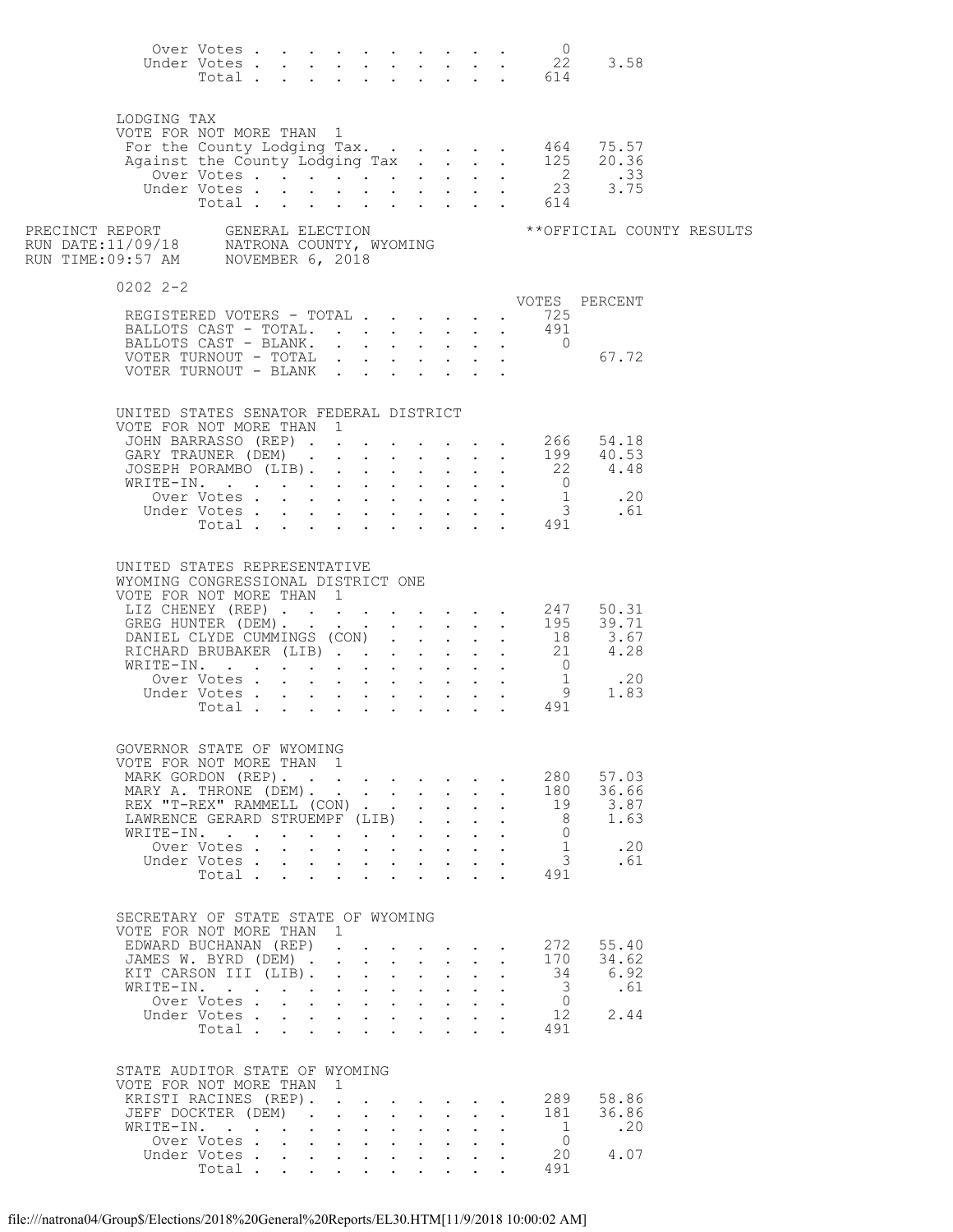| STATE TREASURER STATE OF WYOMING<br>VOTE FOR NOT MORE THAN 1<br>CURT MEIER (REP).<br>CHRIS LOWRY (DEM). |                            |                                                        | $\ddot{\phantom{a}}$ |                                                                              |                           |                       | $\mathbf{1}$ $\mathbf{1}$ $\mathbf{1}$ $\mathbf{1}$ $\mathbf{1}$ $\mathbf{1}$                                         |                                            |                                                                                                                                                                                                                                   |                                                                                                                                                 | $\cdot$ 285 58.04<br>$\cdot$ $\cdot$ 187 38.09 |
|---------------------------------------------------------------------------------------------------------|----------------------------|--------------------------------------------------------|----------------------|------------------------------------------------------------------------------|---------------------------|-----------------------|-----------------------------------------------------------------------------------------------------------------------|--------------------------------------------|-----------------------------------------------------------------------------------------------------------------------------------------------------------------------------------------------------------------------------------|-------------------------------------------------------------------------------------------------------------------------------------------------|------------------------------------------------|
| WRITE-IN.                                                                                               |                            | $\bullet$ .                                            |                      | $\mathcal{A}^{\mathcal{A}}$ , and $\mathcal{A}^{\mathcal{A}}$                | $\mathbf{L}^{\text{max}}$ |                       | $\mathbf{A}^{(1)}$ and $\mathbf{A}^{(2)}$ .                                                                           |                                            |                                                                                                                                                                                                                                   | $\overline{0}$                                                                                                                                  |                                                |
|                                                                                                         | Over Votes                 |                                                        |                      |                                                                              |                           |                       |                                                                                                                       |                                            |                                                                                                                                                                                                                                   | $\overline{0}$                                                                                                                                  |                                                |
|                                                                                                         |                            |                                                        |                      |                                                                              |                           |                       |                                                                                                                       |                                            |                                                                                                                                                                                                                                   |                                                                                                                                                 | 19 3.87                                        |
|                                                                                                         |                            |                                                        |                      |                                                                              |                           |                       |                                                                                                                       |                                            |                                                                                                                                                                                                                                   |                                                                                                                                                 |                                                |
|                                                                                                         |                            |                                                        |                      |                                                                              |                           |                       |                                                                                                                       |                                            |                                                                                                                                                                                                                                   |                                                                                                                                                 |                                                |
| SUPERINTENDENT OF PUBLIC INSTRUCTION STATE OF WYOMING                                                   |                            |                                                        |                      |                                                                              |                           |                       |                                                                                                                       |                                            |                                                                                                                                                                                                                                   |                                                                                                                                                 |                                                |
| VOTE FOR NOT MORE THAN 1<br>JILLIAN BALOW (REP).                                                        |                            |                                                        |                      |                                                                              |                           |                       |                                                                                                                       |                                            |                                                                                                                                                                                                                                   | $\cdot$ $\cdot$ 353                                                                                                                             | 71.89                                          |
| WRITE-IN.                                                                                               |                            | $\ddot{\phantom{0}}$                                   |                      | $\sim$ $\sim$                                                                |                           |                       | $\cdot$ $\cdot$                                                                                                       |                                            |                                                                                                                                                                                                                                   | 20                                                                                                                                              | 4.07                                           |
|                                                                                                         | Over Votes .               | $\mathbf{L}^{\text{max}}$<br>$\mathbf{L}^{\text{max}}$ |                      | $\mathcal{A}^{\mathcal{A}}$ , and $\mathcal{A}^{\mathcal{A}}$                | $\bullet$ .               |                       | $\mathbf{L}^{\text{max}}$ , $\mathbf{L}^{\text{max}}$                                                                 |                                            |                                                                                                                                                                                                                                   | $\overline{0}$                                                                                                                                  |                                                |
|                                                                                                         | Under Votes                |                                                        |                      |                                                                              |                           |                       |                                                                                                                       | $\mathbf{L}^{\text{max}}$                  |                                                                                                                                                                                                                                   | $118$                                                                                                                                           | 24.03                                          |
|                                                                                                         | Total                      | $\sim$                                                 |                      | $\mathbf{L}$ and $\mathbf{L}$                                                | $\ddot{\phantom{0}}$      |                       | $\mathbf{L}$ and $\mathbf{L}$                                                                                         |                                            |                                                                                                                                                                                                                                   | 491                                                                                                                                             |                                                |
|                                                                                                         |                            |                                                        |                      |                                                                              |                           |                       |                                                                                                                       |                                            |                                                                                                                                                                                                                                   |                                                                                                                                                 |                                                |
| STATE SENATOR 29 SENATE DISTRICT 29<br>VOTE FOR NOT MORE THAN 1                                         |                            |                                                        |                      |                                                                              |                           |                       |                                                                                                                       |                                            |                                                                                                                                                                                                                                   |                                                                                                                                                 |                                                |
| DREW PERKINS (REP).                                                                                     |                            |                                                        |                      |                                                                              |                           |                       |                                                                                                                       |                                            |                                                                                                                                                                                                                                   |                                                                                                                                                 | $\cdot$ $\cdot$ $\cdot$ $\cdot$ 343 69.86      |
| WRITE-IN.<br>Over Votes                                                                                 |                            |                                                        |                      |                                                                              |                           |                       | $\mathbf{L} = \mathbf{L} \times \mathbf{L}$                                                                           |                                            |                                                                                                                                                                                                                                   | $\begin{array}{cccccccc}\n\cdot & \cdot & \cdot & \cdot & \cdot & \cdot & 19 \\ \cdot & \cdot & \cdot & \cdot & \cdot & \cdot & 0\n\end{array}$ | 3.87                                           |
|                                                                                                         | Under Votes                |                                                        |                      | $\mathbf{r} = \mathbf{r} + \mathbf{r}$ .                                     | $\sim$                    |                       | $\mathbf{L}^{\text{max}}$ , and $\mathbf{L}^{\text{max}}$                                                             |                                            |                                                                                                                                                                                                                                   |                                                                                                                                                 | 26.27                                          |
|                                                                                                         | Total                      |                                                        |                      |                                                                              |                           |                       |                                                                                                                       |                                            |                                                                                                                                                                                                                                   | $\begin{array}{cccc}\n & 129 \\  & 491\n\end{array}$                                                                                            |                                                |
|                                                                                                         |                            |                                                        |                      |                                                                              |                           |                       |                                                                                                                       |                                            |                                                                                                                                                                                                                                   |                                                                                                                                                 |                                                |
| STATE HOUSE 59 HOUSE DISTRICT 59<br>VOTE FOR NOT MORE THAN 1                                            |                            |                                                        |                      |                                                                              |                           |                       |                                                                                                                       |                                            |                                                                                                                                                                                                                                   |                                                                                                                                                 |                                                |
| BUNKY LOUCKS (REP).                                                                                     |                            |                                                        |                      |                                                                              |                           |                       |                                                                                                                       |                                            | $\mathbf{u} = \mathbf{u} + \mathbf{u} + \mathbf{u} + \mathbf{u}$ .                                                                                                                                                                |                                                                                                                                                 | 274 55.80                                      |
| LAURIE L. LONGTINE (DEM)                                                                                |                            |                                                        |                      |                                                                              | $\mathbf{L}$              |                       | $\mathbf{L} = \mathbf{L}$                                                                                             |                                            |                                                                                                                                                                                                                                   |                                                                                                                                                 | $\cdot$ $\cdot$ 202 41.14                      |
| WRITE-IN.                                                                                               |                            |                                                        |                      | $\mathbf{r} = \mathbf{r} \times \mathbf{r}$ , where $\mathbf{r}$             | $\mathbf{L}^{\text{max}}$ |                       | $\mathbf{z} = \mathbf{z} + \mathbf{z}$ .                                                                              |                                            | $\mathbf{r}$ . The set of the set of the set of the set of the set of the set of the set of the set of the set of the set of the set of the set of the set of the set of the set of the set of the set of the set of the set of t | 1<br>$\overline{0}$                                                                                                                             | .20                                            |
|                                                                                                         | Over Votes<br>Under Votes  |                                                        |                      | $\mathbf{L} = \mathbf{L}$                                                    |                           |                       |                                                                                                                       |                                            |                                                                                                                                                                                                                                   |                                                                                                                                                 | 14 2.85                                        |
|                                                                                                         | Votes 14<br>Total 491      |                                                        |                      |                                                                              |                           |                       |                                                                                                                       |                                            |                                                                                                                                                                                                                                   |                                                                                                                                                 |                                                |
|                                                                                                         |                            |                                                        |                      |                                                                              |                           |                       |                                                                                                                       |                                            |                                                                                                                                                                                                                                   |                                                                                                                                                 |                                                |
| NATRONA COUNTY COMMISSIONERS<br>VOTE FOR NOT MORE THAN 3<br>ROBERT L. HENDRY (REP).                     |                            |                                                        |                      |                                                                              |                           |                       |                                                                                                                       |                                            |                                                                                                                                                                                                                                   | 212                                                                                                                                             | 14.39                                          |
| JIM MILNE (REP)                                                                                         |                            |                                                        |                      |                                                                              |                           |                       | $\mathbf{1}^{\prime}$ , $\mathbf{1}^{\prime}$ , $\mathbf{1}^{\prime}$ , $\mathbf{1}^{\prime}$ , $\mathbf{1}^{\prime}$ |                                            |                                                                                                                                                                                                                                   |                                                                                                                                                 | 236 16.02                                      |
| PAUL C. BERTOGLIO (REP).                                                                                |                            |                                                        |                      |                                                                              |                           |                       | $\mathbf{L}^{\text{max}}$ , and $\mathbf{L}^{\text{max}}$                                                             | $\mathcal{L}^{\text{max}}$<br>$\mathbf{L}$ |                                                                                                                                                                                                                                   | 205                                                                                                                                             | 13.92<br>$\frac{205}{208}$ 13.92               |
| TERRY WINGERTER (DEM)<br>RICHARD "RICK" YOUNG (IND).                                                    |                            |                                                        |                      |                                                                              |                           |                       | $\mathbf{r}$ , $\mathbf{r}$ , $\mathbf{r}$                                                                            |                                            | $\sim$                                                                                                                                                                                                                            |                                                                                                                                                 | 177 12.02                                      |
| WRITE-IN.                                                                                               |                            |                                                        |                      |                                                                              |                           |                       | $\mathbf{L} = \mathbf{L} \mathbf{L}$                                                                                  |                                            |                                                                                                                                                                                                                                   |                                                                                                                                                 | .54                                            |
|                                                                                                         | Over Votes.                | $\mathbf{L}$<br>$\ddot{\phantom{0}}$                   | $\mathbf{L}$         | $\mathbf{L}^{\text{max}}$                                                    | $\mathbf{L}^{\text{max}}$ |                       | $\mathbf{1}^{\prime}$ , $\mathbf{1}^{\prime}$                                                                         |                                            |                                                                                                                                                                                                                                   | $rac{1}{3}$                                                                                                                                     | .20                                            |
|                                                                                                         | Under Votes<br>Total       |                                                        |                      | $\mathbf{r}$ , $\mathbf{r}$ , $\mathbf{r}$ , $\mathbf{r}$                    |                           |                       |                                                                                                                       |                                            |                                                                                                                                                                                                                                   | 424<br>1473                                                                                                                                     | 28.78                                          |
|                                                                                                         |                            | $\bullet$ .                                            |                      | $\mathbf{r} = \mathbf{r} \cdot \mathbf{r}$                                   |                           |                       | $\mathbf{z} = \mathbf{z} + \mathbf{z}$ .                                                                              |                                            | $\ddot{\phantom{1}}$                                                                                                                                                                                                              |                                                                                                                                                 |                                                |
| NATRONA COUNTY CORONER<br>VOTE FOR NOT MORE THAN 1                                                      |                            |                                                        |                      |                                                                              |                           |                       |                                                                                                                       |                                            |                                                                                                                                                                                                                                   |                                                                                                                                                 |                                                |
| CONNIE JACOBSON (REP)<br>WRITE-IN.                                                                      |                            |                                                        | $\sim$ $\sim$        |                                                                              |                           |                       |                                                                                                                       |                                            |                                                                                                                                                                                                                                   | 405<br>9                                                                                                                                        | 82.48<br>1.83                                  |
|                                                                                                         | Over Votes.                |                                                        |                      | $\mathbf{L}^{\text{max}}$ , and $\mathbf{L}^{\text{max}}$<br>$1 - 1 - 1 = 1$ | $\mathbf{L}$              |                       | $\mathbf{L} = \mathbf{L}$                                                                                             |                                            |                                                                                                                                                                                                                                   | $\overline{0}$                                                                                                                                  |                                                |
|                                                                                                         | Under Votes .              | $\bullet$ .                                            |                      | $\mathbf{L}^{\text{max}}$ , and $\mathbf{L}^{\text{max}}$                    |                           | $\ddot{\phantom{0}}$  |                                                                                                                       |                                            |                                                                                                                                                                                                                                   | 77                                                                                                                                              | 15.68                                          |
|                                                                                                         | Total .                    | $\mathbf{L}$                                           |                      |                                                                              |                           |                       |                                                                                                                       |                                            |                                                                                                                                                                                                                                   | 491                                                                                                                                             |                                                |
| SEVENTH JUDICIAL DISTRICT ATTORNEY NATRONA<br>VOTE FOR NOT MORE THAN                                    |                            |                                                        | -1.                  |                                                                              |                           |                       |                                                                                                                       |                                            |                                                                                                                                                                                                                                   |                                                                                                                                                 |                                                |
| DAN ITZEN (REP)                                                                                         |                            |                                                        |                      |                                                                              |                           |                       |                                                                                                                       |                                            |                                                                                                                                                                                                                                   | 356                                                                                                                                             | 72.51                                          |
| WRITE-IN.                                                                                               |                            | $\ddot{\phantom{0}}$                                   | $\ddot{\phantom{0}}$ | $\ddot{\phantom{a}}$                                                         |                           |                       |                                                                                                                       |                                            |                                                                                                                                                                                                                                   | 12                                                                                                                                              | 2.44                                           |
|                                                                                                         | Over Votes.<br>Under Votes |                                                        | $\ddot{\phantom{a}}$ | $\mathbf{r}$                                                                 | $\ddot{\phantom{a}}$      | $\mathbf{L}$          |                                                                                                                       |                                            |                                                                                                                                                                                                                                   | $\overline{0}$<br>123                                                                                                                           | 25.05                                          |
|                                                                                                         | Total                      | $\bullet$ .                                            |                      | $\mathbf{z} = \mathbf{z} + \mathbf{z}$ .                                     | $\ddot{\phantom{0}}$      |                       | $\mathbf{L}^{\text{max}}$                                                                                             |                                            |                                                                                                                                                                                                                                   | 491                                                                                                                                             |                                                |
|                                                                                                         |                            |                                                        |                      |                                                                              |                           |                       |                                                                                                                       |                                            |                                                                                                                                                                                                                                   |                                                                                                                                                 |                                                |
|                                                                                                         |                            |                                                        |                      |                                                                              |                           |                       |                                                                                                                       |                                            |                                                                                                                                                                                                                                   |                                                                                                                                                 |                                                |
| NATRONA COUNTY SHERIFF                                                                                  |                            |                                                        | 1                    |                                                                              |                           |                       |                                                                                                                       |                                            |                                                                                                                                                                                                                                   |                                                                                                                                                 |                                                |
| VOTE FOR NOT MORE THAN<br>GUS HOLBROOK (REP)                                                            |                            |                                                        |                      |                                                                              |                           |                       |                                                                                                                       |                                            |                                                                                                                                                                                                                                   | 372                                                                                                                                             | 75.76                                          |
| WRITE-IN.                                                                                               |                            |                                                        | $\ddot{\phantom{a}}$ |                                                                              |                           |                       |                                                                                                                       |                                            |                                                                                                                                                                                                                                   | 12                                                                                                                                              | 2.44                                           |
|                                                                                                         | Over Votes.                | $\ddot{\phantom{0}}$                                   | $\bullet$ .          | $\sim$ $-$                                                                   |                           | $\bullet$ . $\bullet$ |                                                                                                                       |                                            |                                                                                                                                                                                                                                   | $\overline{0}$                                                                                                                                  |                                                |
|                                                                                                         | Under Votes .              |                                                        | $\ddot{\phantom{a}}$ | $\sim$ $\sim$                                                                |                           |                       |                                                                                                                       |                                            |                                                                                                                                                                                                                                   | 107                                                                                                                                             | 21.79                                          |
|                                                                                                         | Total .                    | $\sim$<br>$\sim$                                       |                      | $\ddot{\phantom{a}}$                                                         |                           |                       |                                                                                                                       |                                            |                                                                                                                                                                                                                                   | 491                                                                                                                                             |                                                |
| NATRONA COUNTY CLERK<br>VOTE FOR NOT MORE THAN 1<br>TRACY GOOD (REP)                                    |                            |                                                        |                      |                                                                              |                           |                       |                                                                                                                       |                                            |                                                                                                                                                                                                                                   | 367                                                                                                                                             | 74.75                                          |
|                                                                                                         |                            |                                                        |                      |                                                                              |                           |                       |                                                                                                                       |                                            |                                                                                                                                                                                                                                   |                                                                                                                                                 |                                                |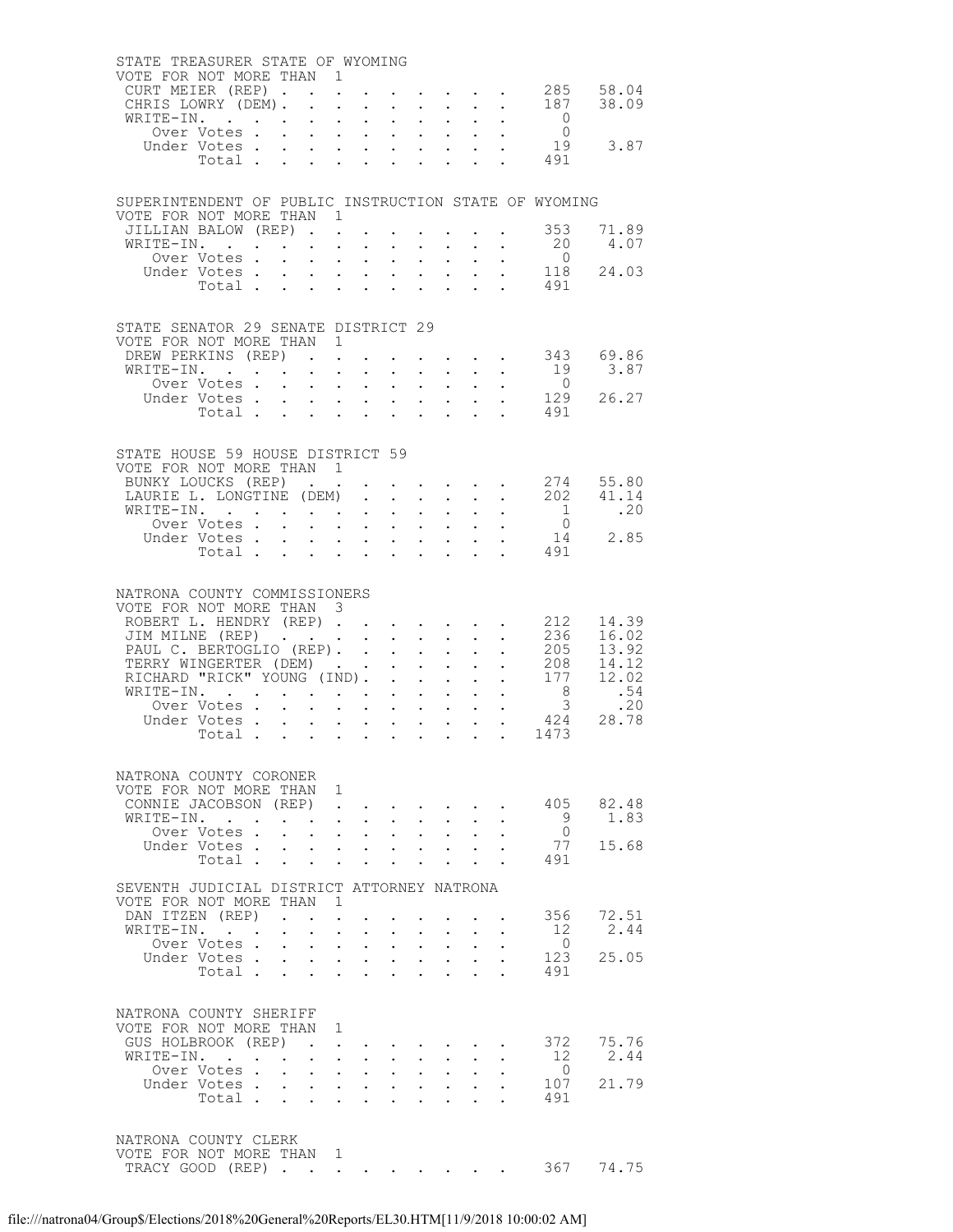| WRITE-IN.                                                     |                                                                                                                                                                                                                                                                                                                                                                                                                                                             |        |                                           |                                                                                 |                                                                                                                       |                                                       |                                     |                                                                                         |                                                         |                                    | - 9                               | 1.83          |
|---------------------------------------------------------------|-------------------------------------------------------------------------------------------------------------------------------------------------------------------------------------------------------------------------------------------------------------------------------------------------------------------------------------------------------------------------------------------------------------------------------------------------------------|--------|-------------------------------------------|---------------------------------------------------------------------------------|-----------------------------------------------------------------------------------------------------------------------|-------------------------------------------------------|-------------------------------------|-----------------------------------------------------------------------------------------|---------------------------------------------------------|------------------------------------|-----------------------------------|---------------|
|                                                               | Over Votes                                                                                                                                                                                                                                                                                                                                                                                                                                                  |        |                                           |                                                                                 | $\mathbf{r} = \mathbf{r} + \mathbf{r}$                                                                                |                                                       | $\mathbf{L}^{\text{max}}$           | $\mathbf{L}^{\mathrm{max}}$                                                             | $\sim$                                                  |                                    | $\overline{0}$<br>115             | 23.42         |
|                                                               | Under Votes<br>Total                                                                                                                                                                                                                                                                                                                                                                                                                                        |        |                                           |                                                                                 |                                                                                                                       |                                                       | $\mathbb{Z}^{\mathbb{Z}^{\times}}$  |                                                                                         | $\frac{1}{2}$ , $\frac{1}{2}$ ,                         | $\mathbb{Z}^{\mathbb{Z}^{\times}}$ | $\mathcal{L}^{\text{max}}$<br>491 |               |
|                                                               |                                                                                                                                                                                                                                                                                                                                                                                                                                                             |        |                                           |                                                                                 |                                                                                                                       |                                                       |                                     |                                                                                         |                                                         |                                    |                                   |               |
|                                                               |                                                                                                                                                                                                                                                                                                                                                                                                                                                             |        |                                           |                                                                                 |                                                                                                                       |                                                       |                                     |                                                                                         |                                                         |                                    |                                   |               |
| NATRONA COUNTY TREASURER                                      |                                                                                                                                                                                                                                                                                                                                                                                                                                                             |        |                                           |                                                                                 |                                                                                                                       |                                                       |                                     |                                                                                         |                                                         |                                    |                                   |               |
| VOTE FOR NOT MORE THAN 1<br>TOM DOYLE (REP)                   |                                                                                                                                                                                                                                                                                                                                                                                                                                                             |        |                                           |                                                                                 |                                                                                                                       |                                                       |                                     |                                                                                         |                                                         |                                    | 381                               | 77.60         |
| WRITE-IN.                                                     |                                                                                                                                                                                                                                                                                                                                                                                                                                                             |        |                                           |                                                                                 |                                                                                                                       | $\mathbf{L} = \mathbf{L}$                             | $\mathbf{L}$                        |                                                                                         | $\bullet$ . In the case of the case of the $\sim$       |                                    | 6                                 | 1.22          |
|                                                               | Over Votes.                                                                                                                                                                                                                                                                                                                                                                                                                                                 |        | $\mathbf{L}^{\text{max}}$                 |                                                                                 | $\mathbf{1}^{\prime}$ , $\mathbf{1}^{\prime}$ , $\mathbf{1}^{\prime}$ , $\mathbf{1}^{\prime}$ , $\mathbf{1}^{\prime}$ |                                                       | $\mathcal{L}^{\text{max}}$          | $\sim 10^{-1}$                                                                          | $\sim$ $-$                                              |                                    | $\overline{0}$                    |               |
|                                                               | Under Votes                                                                                                                                                                                                                                                                                                                                                                                                                                                 |        |                                           | $\mathcal{L}^{\text{max}}$                                                      |                                                                                                                       | $\mathbf{L}^{\text{max}}$ , $\mathbf{L}^{\text{max}}$ |                                     |                                                                                         | $\begin{array}{ccc} 1 & 1 & 1 \\ 1 & 1 & 1 \end{array}$ |                                    | 104                               | 21.18         |
|                                                               | Total                                                                                                                                                                                                                                                                                                                                                                                                                                                       |        |                                           |                                                                                 |                                                                                                                       |                                                       |                                     |                                                                                         |                                                         |                                    | 491                               |               |
|                                                               |                                                                                                                                                                                                                                                                                                                                                                                                                                                             |        |                                           |                                                                                 |                                                                                                                       |                                                       |                                     |                                                                                         |                                                         |                                    |                                   |               |
| NATRONA COUNTY ASSESSOR                                       |                                                                                                                                                                                                                                                                                                                                                                                                                                                             |        |                                           |                                                                                 |                                                                                                                       |                                                       |                                     |                                                                                         |                                                         |                                    |                                   |               |
| VOTE FOR NOT MORE THAN 1                                      |                                                                                                                                                                                                                                                                                                                                                                                                                                                             |        |                                           |                                                                                 |                                                                                                                       |                                                       |                                     |                                                                                         |                                                         |                                    |                                   |               |
| MATTHEW KEATING (REP).<br>WRITE-IN.                           |                                                                                                                                                                                                                                                                                                                                                                                                                                                             |        |                                           |                                                                                 |                                                                                                                       |                                                       |                                     | $\sim$ $-$                                                                              |                                                         | $\bullet$ .                        | 339<br>46                         | 69.04<br>9.37 |
|                                                               | Over Votes .                                                                                                                                                                                                                                                                                                                                                                                                                                                |        |                                           |                                                                                 | $\cdot$ $\cdot$ $\cdot$ $\cdot$                                                                                       |                                                       | $\ddot{\phantom{0}}$                | $\mathbf{z} = \mathbf{z}$                                                               | $\ddot{\phantom{0}}$                                    |                                    | $\overline{0}$                    |               |
|                                                               | Under Votes                                                                                                                                                                                                                                                                                                                                                                                                                                                 |        |                                           |                                                                                 |                                                                                                                       |                                                       |                                     |                                                                                         | $\Delta \phi = \Delta \phi$ .                           | $\ddot{\phantom{0}}$               | 106                               | 21.59         |
|                                                               | Total .                                                                                                                                                                                                                                                                                                                                                                                                                                                     |        | $\mathbf{L}$                              | $\mathbf{L}$                                                                    |                                                                                                                       | $\sim$ $\sim$                                         |                                     |                                                                                         |                                                         |                                    | 491                               |               |
|                                                               |                                                                                                                                                                                                                                                                                                                                                                                                                                                             |        |                                           |                                                                                 |                                                                                                                       |                                                       |                                     |                                                                                         |                                                         |                                    |                                   |               |
| NATRONA COUNTY CLERK OF DISTRICT COURT                        |                                                                                                                                                                                                                                                                                                                                                                                                                                                             |        |                                           |                                                                                 |                                                                                                                       |                                                       |                                     |                                                                                         |                                                         |                                    |                                   |               |
| VOTE FOR NOT MORE THAN 1                                      |                                                                                                                                                                                                                                                                                                                                                                                                                                                             |        |                                           |                                                                                 |                                                                                                                       |                                                       |                                     |                                                                                         |                                                         |                                    |                                   |               |
| ANNE VOLIN (REP)                                              |                                                                                                                                                                                                                                                                                                                                                                                                                                                             |        |                                           |                                                                                 |                                                                                                                       | $\ddot{\phantom{0}}$                                  |                                     |                                                                                         | and a strong control of the strong                      |                                    | 368                               | 74.95         |
| WRITE-IN.                                                     | Over Votes .                                                                                                                                                                                                                                                                                                                                                                                                                                                |        | $\sim$<br>$\sim 10^{-11}$                 | $\sim$<br>$\mathbf{u}^{\prime}=\mathbf{u}^{\prime}+\mathbf{u}^{\prime}$ , where | $\sim$ $-$                                                                                                            | $\sim$                                                | $\ddot{\phantom{0}}$<br>$\bullet$ . | $\mathbf{L}^{\text{max}}$<br>$\mathcal{L}^{(1)}$                                        | $\mathcal{L}^{\mathcal{L}}$                             |                                    | $7\phantom{0}$<br>$\overline{0}$  | 1.43          |
|                                                               | Under Votes .                                                                                                                                                                                                                                                                                                                                                                                                                                               |        | $\mathbf{L}^{\text{max}}$                 |                                                                                 | $\mathbf{z} = \mathbf{z} + \mathbf{z}$ , where $\mathbf{z}$                                                           |                                                       | $\mathbf{L}^{\text{max}}$           |                                                                                         | $\mathcal{L}^{\text{max}}$ , $\mathcal{L}^{\text{max}}$ |                                    |                                   | 116 23.63     |
|                                                               | Total                                                                                                                                                                                                                                                                                                                                                                                                                                                       |        |                                           |                                                                                 |                                                                                                                       | $\mathbf{L}$ and $\mathbf{L}$                         | $\mathcal{L}^{\text{max}}$          | $\ddot{\phantom{a}}$                                                                    |                                                         | $\ddot{\phantom{0}}$               | 491                               |               |
|                                                               |                                                                                                                                                                                                                                                                                                                                                                                                                                                             |        |                                           |                                                                                 |                                                                                                                       |                                                       |                                     |                                                                                         |                                                         |                                    |                                   |               |
| DISTRICT COURT JUDGE                                          |                                                                                                                                                                                                                                                                                                                                                                                                                                                             |        |                                           |                                                                                 |                                                                                                                       |                                                       |                                     |                                                                                         |                                                         |                                    |                                   |               |
| VOTE FOR NOT MORE THAN 1                                      |                                                                                                                                                                                                                                                                                                                                                                                                                                                             |        |                                           |                                                                                 |                                                                                                                       |                                                       |                                     |                                                                                         |                                                         |                                    |                                   |               |
| Yes                                                           |                                                                                                                                                                                                                                                                                                                                                                                                                                                             |        |                                           |                                                                                 |                                                                                                                       |                                                       |                                     |                                                                                         |                                                         |                                    | 330                               | 67.21         |
| No.                                                           |                                                                                                                                                                                                                                                                                                                                                                                                                                                             | $\sim$ | $\mathbf{L}^{\text{max}}$                 |                                                                                 | $\mathbf{r} = \mathbf{r} \times \mathbf{r}$ . The $\mathbf{r}$                                                        |                                                       |                                     |                                                                                         | $\mathbf{z} = \mathbf{z} + \mathbf{z}$ .                |                                    | 90                                | 18.33         |
|                                                               | Over Votes .<br>Under Votes                                                                                                                                                                                                                                                                                                                                                                                                                                 |        | $\mathbf{r}$                              | $\ddot{\phantom{0}}$                                                            | $\mathcal{L}^{\text{max}}$                                                                                            | $\mathcal{L}^{\text{max}}$                            | $\mathcal{L}^{\text{max}}$          |                                                                                         | $\mathbf{L}^{\text{max}}$<br>$\Delta \phi = 1.00$       | $\mathbb{Z}^{(n)}$                 | $\overline{0}$<br>71              | 14.46         |
|                                                               | Total                                                                                                                                                                                                                                                                                                                                                                                                                                                       |        |                                           | $\mathbf{r}$                                                                    |                                                                                                                       | $\mathbf{r} = \mathbf{r}$                             |                                     |                                                                                         |                                                         |                                    | 491                               |               |
|                                                               |                                                                                                                                                                                                                                                                                                                                                                                                                                                             |        |                                           |                                                                                 |                                                                                                                       |                                                       |                                     |                                                                                         |                                                         |                                    |                                   |               |
| CIRCUIT COURT JUDGE<br>VOTE FOR NOT MORE THAN 1               |                                                                                                                                                                                                                                                                                                                                                                                                                                                             |        |                                           |                                                                                 |                                                                                                                       |                                                       |                                     |                                                                                         |                                                         |                                    |                                   |               |
| Yes                                                           |                                                                                                                                                                                                                                                                                                                                                                                                                                                             |        |                                           |                                                                                 | $\mathbf{L}^{\text{max}}$                                                                                             |                                                       |                                     |                                                                                         |                                                         |                                    | 325                               | 66.19         |
| No.                                                           |                                                                                                                                                                                                                                                                                                                                                                                                                                                             |        | $\mathbf{L}^{\text{max}}$                 |                                                                                 | $\mathbf{L} = \mathbf{L}$                                                                                             | $\sim$ $-$                                            | $\mathcal{L}^{\text{max}}$          | $\sim 100$                                                                              | $\bullet$ .                                             |                                    | 87                                | 17.72         |
|                                                               | Over Votes.                                                                                                                                                                                                                                                                                                                                                                                                                                                 |        | $\mathbf{r}$                              | $\ddot{\phantom{0}}$                                                            | $\mathcal{L}^{\text{max}}$                                                                                            | $\mathbf{L}$                                          |                                     |                                                                                         |                                                         |                                    | $\overline{0}$                    |               |
|                                                               | Under Votes.<br>Total .                                                                                                                                                                                                                                                                                                                                                                                                                                     |        |                                           | $\mathbf{r} = \mathbf{r} \times \mathbf{r}$                                     |                                                                                                                       | $\sim$ $-$                                            | $\mathcal{L}^{\text{max}}$          | $\mathcal{L}^{\text{max}}$                                                              | $\mathcal{L}^{\text{max}}$                              | $\ddot{\phantom{0}}$               | 79<br>491                         | 16.09         |
|                                                               |                                                                                                                                                                                                                                                                                                                                                                                                                                                             |        |                                           |                                                                                 |                                                                                                                       |                                                       |                                     |                                                                                         |                                                         |                                    |                                   |               |
|                                                               |                                                                                                                                                                                                                                                                                                                                                                                                                                                             |        |                                           |                                                                                 |                                                                                                                       |                                                       |                                     |                                                                                         |                                                         |                                    |                                   |               |
| CASPER CITY COUNCIL WARD II CASPER CITY WARD 2                |                                                                                                                                                                                                                                                                                                                                                                                                                                                             |        |                                           |                                                                                 |                                                                                                                       |                                                       |                                     |                                                                                         |                                                         |                                    |                                   |               |
| VOTE FOR NOT MORE THAN<br>SHAWN JOHNSON.                      |                                                                                                                                                                                                                                                                                                                                                                                                                                                             |        | $\ddot{\phantom{a}}$                      |                                                                                 | $\overline{1}$                                                                                                        |                                                       |                                     |                                                                                         |                                                         |                                    | 248                               | 50.51         |
| MARK P. KAWA .                                                |                                                                                                                                                                                                                                                                                                                                                                                                                                                             |        |                                           |                                                                                 | $\ddot{\phantom{0}}$                                                                                                  |                                                       |                                     |                                                                                         |                                                         |                                    | 123                               | 25.05         |
| WRITE-IN.                                                     | $\mathcal{L}(\mathcal{L}(\mathcal{L}(\mathcal{L}(\mathcal{L}(\mathcal{L}(\mathcal{L}(\mathcal{L}(\mathcal{L}(\mathcal{L}(\mathcal{L}(\mathcal{L}(\mathcal{L}(\mathcal{L}(\mathcal{L}(\mathcal{L}(\mathcal{L}(\mathcal{L}(\mathcal{L}(\mathcal{L}(\mathcal{L}(\mathcal{L}(\mathcal{L}(\mathcal{L}(\mathcal{L}(\mathcal{L}(\mathcal{L}(\mathcal{L}(\mathcal{L}(\mathcal{L}(\mathcal{L}(\mathcal{L}(\mathcal{L}(\mathcal{L}(\mathcal{L}(\mathcal{L}(\mathcal{$ |        |                                           |                                                                                 | $\mathbf{L}^{\text{max}}$ , $\mathbf{L}^{\text{max}}$                                                                 | $\mathbf{L}^{\text{max}}$                             | $\mathcal{L}^{\text{max}}$          | $\mathcal{L}^{\text{max}}$                                                              | $\mathcal{L}^{\pm}$                                     |                                    | - 9                               | 1.83          |
|                                                               | Over Votes                                                                                                                                                                                                                                                                                                                                                                                                                                                  |        |                                           |                                                                                 | $\mathbf{z} = \mathbf{z} + \mathbf{z} + \mathbf{z}$ .                                                                 |                                                       |                                     |                                                                                         | $\mathcal{L}^{\text{max}}$                              |                                    | $\overline{0}$                    |               |
|                                                               | Under Votes<br>Total                                                                                                                                                                                                                                                                                                                                                                                                                                        |        |                                           | $\mathbf{L}$                                                                    |                                                                                                                       | $\mathbf{r} = \mathbf{r}$                             | $\ddot{\phantom{0}}$                |                                                                                         | $\mathbf{L}^{\text{max}}$ , $\mathbf{L}^{\text{max}}$   | $\ddot{\phantom{0}}$               | 111<br>491                        | 22.61         |
|                                                               |                                                                                                                                                                                                                                                                                                                                                                                                                                                             |        |                                           |                                                                                 |                                                                                                                       |                                                       |                                     |                                                                                         |                                                         |                                    |                                   |               |
|                                                               |                                                                                                                                                                                                                                                                                                                                                                                                                                                             |        |                                           |                                                                                 |                                                                                                                       |                                                       |                                     |                                                                                         |                                                         |                                    |                                   |               |
| CASPER CITY COUNCIL WARD II (UNEXPIRED)<br>CASPER CITY WARD 2 |                                                                                                                                                                                                                                                                                                                                                                                                                                                             |        |                                           |                                                                                 |                                                                                                                       |                                                       |                                     |                                                                                         |                                                         |                                    |                                   |               |
| VOTE FOR NOT MORE THAN 1                                      |                                                                                                                                                                                                                                                                                                                                                                                                                                                             |        |                                           |                                                                                 |                                                                                                                       |                                                       |                                     |                                                                                         |                                                         |                                    |                                   |               |
| KENNETH BATES                                                 |                                                                                                                                                                                                                                                                                                                                                                                                                                                             |        |                                           |                                                                                 |                                                                                                                       |                                                       |                                     |                                                                                         |                                                         |                                    |                                   | 180 36.66     |
| WILLIAM P. KNIGHT JR.                                         |                                                                                                                                                                                                                                                                                                                                                                                                                                                             |        |                                           |                                                                                 |                                                                                                                       |                                                       | $\mathcal{L}^{\text{max}}$          | $\mathcal{L}^{(1)}$                                                                     | $\mathbf{L}^{\text{max}}$                               | $\ddot{\phantom{0}}$               | 167                               | 34.01         |
| WRITE-IN.                                                     | Over Votes.                                                                                                                                                                                                                                                                                                                                                                                                                                                 |        |                                           |                                                                                 | $\sim 100$<br>$\mathbf{1}^{\prime}$ , $\mathbf{1}^{\prime}$ , $\mathbf{1}^{\prime}$ , $\mathbf{1}^{\prime}$           | $\mathbf{L}^{\text{max}}$                             |                                     |                                                                                         |                                                         |                                    | $5^{\circ}$<br>$\overline{0}$     | 1.02          |
|                                                               | Under Votes.                                                                                                                                                                                                                                                                                                                                                                                                                                                |        | $\mathbf{r}$                              | $\mathbf{L}$                                                                    |                                                                                                                       | $\mathbf{L}^{\text{max}}$ , $\mathbf{L}^{\text{max}}$ | $\mathcal{L}^{\text{max}}$          | $\mathcal{L}^{\text{max}}$<br>$\mathbf{L}^{\text{max}}$ , and $\mathbf{L}^{\text{max}}$ | $\mathbb{Z}^{\mathbb{Z}^2}$<br>$\mathbf{L}^{(1)}$       |                                    | 139                               | 28.31         |
|                                                               | Total                                                                                                                                                                                                                                                                                                                                                                                                                                                       |        |                                           |                                                                                 | $\mathbf{L}$                                                                                                          | $\sim$                                                | $\mathbf{L}$                        | $\ddot{\phantom{a}}$                                                                    |                                                         | $\mathbf{L}$                       | 491                               |               |
|                                                               |                                                                                                                                                                                                                                                                                                                                                                                                                                                             |        |                                           |                                                                                 |                                                                                                                       |                                                       |                                     |                                                                                         |                                                         |                                    |                                   |               |
| CASPER COLLEGE DISTRICT BOARD OF TRUSTEE NATRONA              |                                                                                                                                                                                                                                                                                                                                                                                                                                                             |        |                                           |                                                                                 |                                                                                                                       |                                                       |                                     |                                                                                         |                                                         |                                    |                                   |               |
| VOTE FOR NOT MORE THAN 3                                      |                                                                                                                                                                                                                                                                                                                                                                                                                                                             |        |                                           |                                                                                 |                                                                                                                       |                                                       |                                     |                                                                                         |                                                         |                                    |                                   |               |
| KATHY DOLAN. .                                                |                                                                                                                                                                                                                                                                                                                                                                                                                                                             |        |                                           |                                                                                 |                                                                                                                       |                                                       |                                     |                                                                                         |                                                         |                                    | 266                               | 18.06         |
| TIM S. KUGLER.                                                |                                                                                                                                                                                                                                                                                                                                                                                                                                                             |        | $\ddot{\phantom{a}}$                      |                                                                                 | $\mathbf{L}^{\text{max}}$ , $\mathbf{L}^{\text{max}}$                                                                 | $\ddot{\phantom{0}}$                                  |                                     | $\bullet$ .                                                                             | $\ddot{\phantom{0}}$                                    |                                    | 239                               | 16.23         |
| SUE SCHILLING.<br>WRITE-IN.                                   |                                                                                                                                                                                                                                                                                                                                                                                                                                                             |        | $\mathbf{r}$<br>$\mathbf{z} = \mathbf{z}$ |                                                                                 | $\ddot{\phantom{0}}$<br>$\mathbf{L}^{\text{max}}$ , $\mathbf{L}^{\text{max}}$                                         | $\ddot{\phantom{0}}$<br>$\sim$ $-$                    | $\mathcal{L}^{\text{max}}$          | $\mathcal{L}^{\text{max}}$                                                              | $\ddot{\phantom{a}}$                                    |                                    | 278<br>7                          | 18.87<br>.48  |
|                                                               | Over Votes                                                                                                                                                                                                                                                                                                                                                                                                                                                  |        |                                           |                                                                                 | $\mathbf{L} = \mathbf{L}$                                                                                             | $\ddot{\phantom{0}}$                                  | $\ddot{\phantom{0}}$                |                                                                                         |                                                         |                                    | $\circ$                           |               |
|                                                               | Under Votes.                                                                                                                                                                                                                                                                                                                                                                                                                                                |        | $\mathbf{z} = \mathbf{z}$                 |                                                                                 | $\mathbf{L}^{\text{max}}$ , and $\mathbf{L}^{\text{max}}$                                                             | $\bullet$ .                                           | $\mathbf{L}^{\text{max}}$           | $\mathcal{L}^{\text{max}}$                                                              | $\mathcal{L}^{\pm}$                                     |                                    | 683                               | 46.37         |
|                                                               | Total .                                                                                                                                                                                                                                                                                                                                                                                                                                                     |        | $\mathbf{r}$                              |                                                                                 |                                                                                                                       |                                                       |                                     |                                                                                         |                                                         |                                    | 1473                              |               |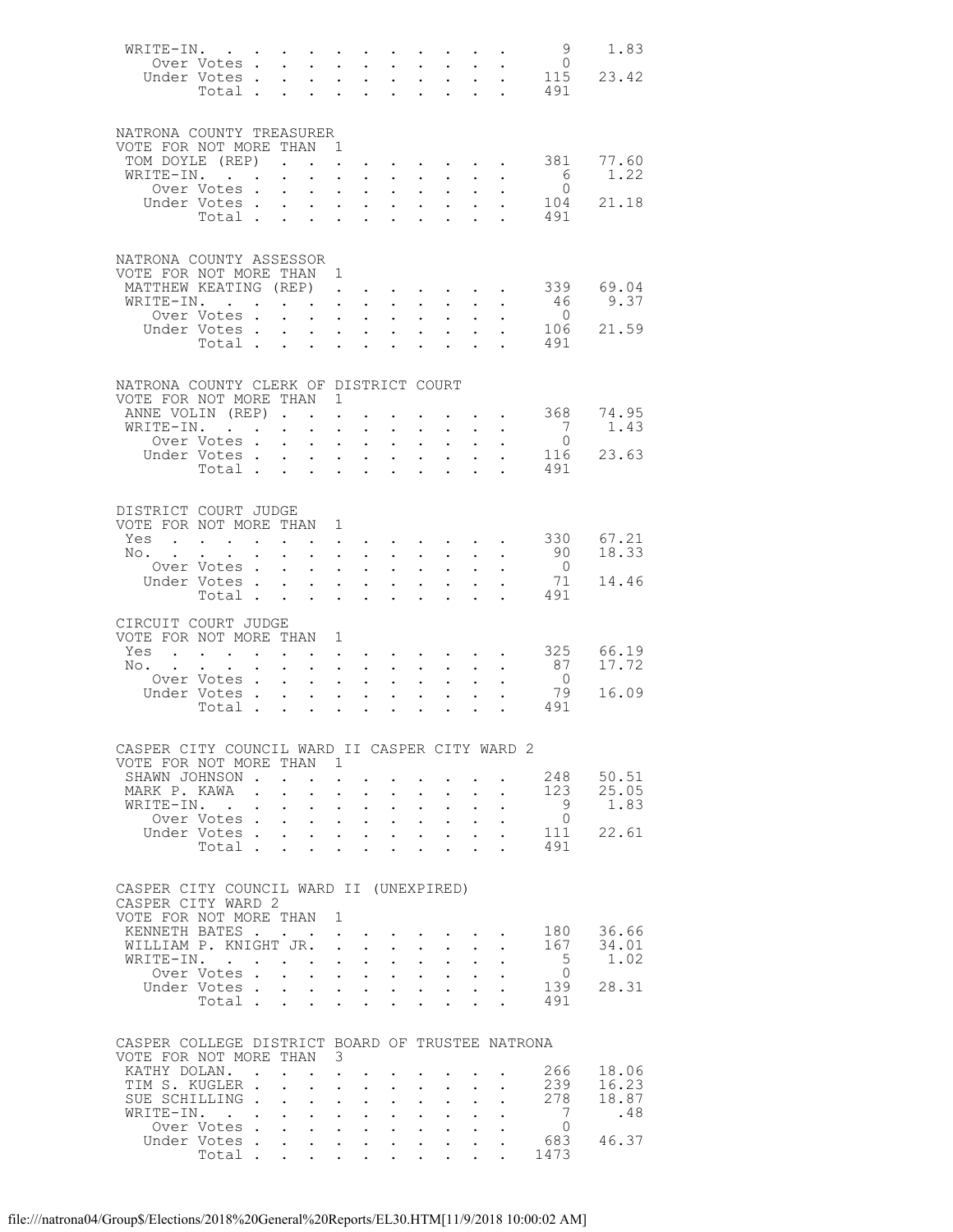| CASPER COLLEGE DISTRICT BOARD OF TRUSTEE NATRONA<br>VOTE FOR NOT MORE THAN 1                                                                                                                                                              |             |  |  |  |                           |                                                                               |             |                           |
|-------------------------------------------------------------------------------------------------------------------------------------------------------------------------------------------------------------------------------------------|-------------|--|--|--|---------------------------|-------------------------------------------------------------------------------|-------------|---------------------------|
| STEVE DEGENFELDER. 329                                                                                                                                                                                                                    |             |  |  |  |                           |                                                                               | 67.01       |                           |
| WRITE-IN.                                                                                                                                                                                                                                 |             |  |  |  |                           |                                                                               | $5 \t 1.02$ |                           |
|                                                                                                                                                                                                                                           |             |  |  |  |                           |                                                                               |             |                           |
|                                                                                                                                                                                                                                           |             |  |  |  |                           |                                                                               |             |                           |
|                                                                                                                                                                                                                                           |             |  |  |  |                           |                                                                               |             |                           |
| COUNTY SCHOOL DISTRICT #1 BOARD OF TRUST<br>SCHOOL DISTRICT 1                                                                                                                                                                             |             |  |  |  |                           |                                                                               |             |                           |
| VOTE FOR NOT MORE THAN 4                                                                                                                                                                                                                  |             |  |  |  |                           |                                                                               |             |                           |
|                                                                                                                                                                                                                                           |             |  |  |  |                           |                                                                               |             |                           |
|                                                                                                                                                                                                                                           |             |  |  |  |                           |                                                                               |             |                           |
|                                                                                                                                                                                                                                           |             |  |  |  |                           |                                                                               |             |                           |
|                                                                                                                                                                                                                                           |             |  |  |  |                           |                                                                               |             |                           |
|                                                                                                                                                                                                                                           |             |  |  |  |                           |                                                                               |             |                           |
|                                                                                                                                                                                                                                           |             |  |  |  |                           |                                                                               |             |                           |
|                                                                                                                                                                                                                                           |             |  |  |  |                           |                                                                               |             |                           |
|                                                                                                                                                                                                                                           |             |  |  |  |                           |                                                                               |             |                           |
|                                                                                                                                                                                                                                           |             |  |  |  |                           |                                                                               |             |                           |
| COUNTY RURAL CONSERVATION DISTRICT SUPER<br>NATRONA COUNTY CONSERVATION DISTRICT<br>VOTE FOR NOT MORE THAN 2<br>ANDREW C. ANDERSON 220 22.40<br>TAMMY COBB 283 28.82<br>WRITE-IN. 6 .61<br>Over Votes 0<br>Under Votes 473 48.17<br>Total |             |  |  |  |                           |                                                                               |             |                           |
|                                                                                                                                                                                                                                           |             |  |  |  |                           |                                                                               |             |                           |
|                                                                                                                                                                                                                                           |             |  |  |  |                           |                                                                               |             |                           |
|                                                                                                                                                                                                                                           |             |  |  |  |                           |                                                                               |             |                           |
| 1 CENT SALES TAX<br>VOTE FOR NOT MORE THAN 1<br>For the County Sales and Use Ta 350 71.28<br>Against the County Sales and Use Ta 117 23.83<br>Over Votes 24 4.89<br>Under Votes 491                                                       |             |  |  |  |                           |                                                                               |             |                           |
|                                                                                                                                                                                                                                           |             |  |  |  |                           |                                                                               |             |                           |
|                                                                                                                                                                                                                                           |             |  |  |  |                           |                                                                               |             |                           |
|                                                                                                                                                                                                                                           |             |  |  |  |                           |                                                                               |             |                           |
| LODGING TAX<br>VOTE FOR NOT MORE THAN 1<br>For the County Lodging Tax. 362 73.73<br>Against the County Lodging Tax. 107 21.79                                                                                                             | Total       |  |  |  |                           | Over Votes 0<br>Under Votes 22 4.48<br>491                                    |             |                           |
|                                                                                                                                                                                                                                           |             |  |  |  |                           |                                                                               |             | **OFFICIAL COUNTY RESULTS |
|                                                                                                                                                                                                                                           |             |  |  |  |                           |                                                                               |             |                           |
| $0203$ $2-3$                                                                                                                                                                                                                              |             |  |  |  |                           |                                                                               |             |                           |
|                                                                                                                                                                                                                                           |             |  |  |  |                           | VOTES PERCENT                                                                 |             |                           |
| REGISTERED VOTERS - TOTAL<br>BALLOTS CAST - TOTAL.                                                                                                                                                                                        |             |  |  |  | $\bullet$<br>$\mathbf{L}$ | 629<br>439                                                                    |             |                           |
| BALLOTS CAST - BLANK.                                                                                                                                                                                                                     |             |  |  |  |                           | $\overline{0}$                                                                |             |                           |
| VOTER TURNOUT - TOTAL                                                                                                                                                                                                                     |             |  |  |  |                           |                                                                               | 69.79       |                           |
| VOTER TURNOUT - BLANK                                                                                                                                                                                                                     |             |  |  |  |                           |                                                                               |             |                           |
| UNITED STATES SENATOR FEDERAL DISTRICT<br>VOTE FOR NOT MORE THAN 1<br>JOHN BARRASSO (REP) 268 61.05                                                                                                                                       |             |  |  |  |                           |                                                                               |             |                           |
| GARY TRAUNER (DEM) 148 33.71<br>JOSEPH PORAMBO (LIB). 20 4.56                                                                                                                                                                             |             |  |  |  |                           |                                                                               |             |                           |
| WRITE-IN.                                                                                                                                                                                                                                 |             |  |  |  | $\mathbf{L}$              | $\overline{0}$<br>$\bullet$ .<br><br><br><br><br><br><br><br><br><br><br><br> |             |                           |
|                                                                                                                                                                                                                                           | Over Votes  |  |  |  |                           | $\overline{0}$                                                                |             |                           |
|                                                                                                                                                                                                                                           | Under Votes |  |  |  |                           | 439                                                                           | 3.68        |                           |
|                                                                                                                                                                                                                                           |             |  |  |  |                           |                                                                               |             |                           |
| UNITED STATES REPRESENTATIVE<br>WYOMING CONGRESSIONAL DISTRICT ONE<br>VOTE FOR NOT MORE THAN 1                                                                                                                                            |             |  |  |  |                           |                                                                               | 55.35       |                           |
| LIZ CHENEY (REP) 243                                                                                                                                                                                                                      |             |  |  |  |                           |                                                                               |             |                           |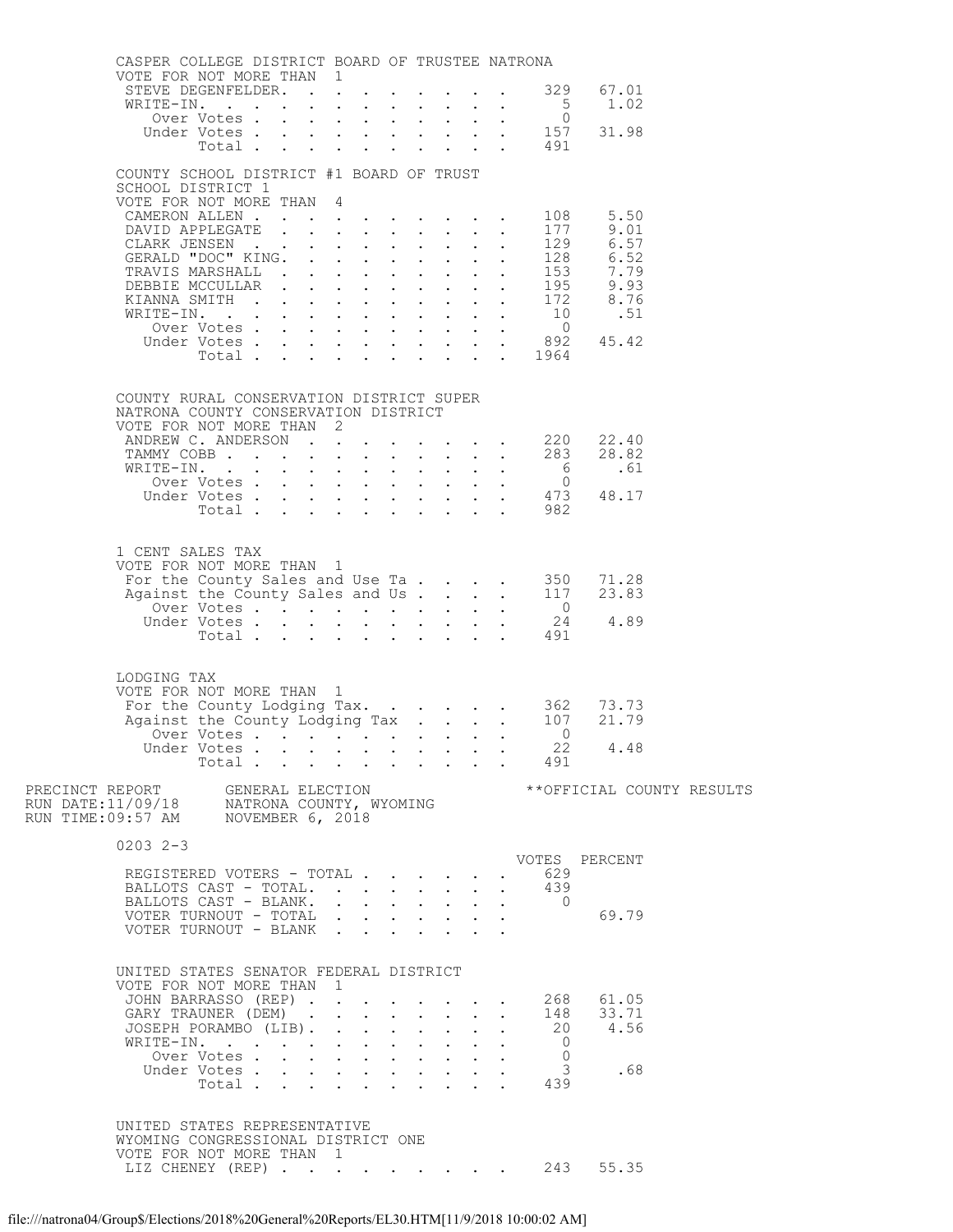| GREG HUNTER (DEM).<br>DANIEL CLYDE CUMMINGS (CON)                                                                                      |                                                             |                                                                                                                                                                                                                                                                                                                                                                                                                                     |                                                   |                           |                                                                                            |                      |                                                                                                                                   | 138<br>21                                                                    | 31.44<br>4.78                                                                                                                         |
|----------------------------------------------------------------------------------------------------------------------------------------|-------------------------------------------------------------|-------------------------------------------------------------------------------------------------------------------------------------------------------------------------------------------------------------------------------------------------------------------------------------------------------------------------------------------------------------------------------------------------------------------------------------|---------------------------------------------------|---------------------------|--------------------------------------------------------------------------------------------|----------------------|-----------------------------------------------------------------------------------------------------------------------------------|------------------------------------------------------------------------------|---------------------------------------------------------------------------------------------------------------------------------------|
| GOVERNOR STATE OF WYOMING                                                                                                              |                                                             |                                                                                                                                                                                                                                                                                                                                                                                                                                     |                                                   |                           |                                                                                            |                      |                                                                                                                                   |                                                                              |                                                                                                                                       |
| VOTE FOR NOT MORE THAN 1<br>MARK GORDON (REP).<br>MARY A. THRONE (DEM).<br>REX "T-REX" RAMMELL (CON)<br>LAWRENCE GERARD STRUEMPF (LIB) |                                                             |                                                                                                                                                                                                                                                                                                                                                                                                                                     |                                                   |                           |                                                                                            |                      | $\mathbf{r} = \mathbf{r} + \mathbf{r} + \mathbf{r} + \mathbf{r} + \mathbf{r} + \mathbf{r}$                                        | 21                                                                           | 289 65.83<br>$\begin{array}{cc} 114 & 25.97 \\ 21 & 4.78 \end{array}$                                                                 |
| WRITE-IN.<br>Over Votes .<br>Under Votes.                                                                                              |                                                             | $\begin{array}{cccccccccc} \mathbf{1} & \mathbf{1} & \mathbf{1} & \mathbf{1} & \mathbf{1} & \mathbf{1} & \mathbf{1} & \mathbf{1} & \mathbf{1} & \mathbf{1} & \mathbf{1} & \mathbf{1} & \mathbf{1} & \mathbf{1} & \mathbf{1} & \mathbf{1} & \mathbf{1} & \mathbf{1} & \mathbf{1} & \mathbf{1} & \mathbf{1} & \mathbf{1} & \mathbf{1} & \mathbf{1} & \mathbf{1} & \mathbf{1} & \mathbf{1} & \mathbf{1} & \mathbf{1} & \mathbf{1} & \$ |                                                   |                           |                                                                                            |                      |                                                                                                                                   |                                                                              | $\begin{bmatrix} 1 & 3 & 1 & 0 & 0 \\ 9 & 2 & 0 & 0 & 0 \\ 2 & 0 & 4 & 6 & 0 \\ 0 & 4 & 0 & 9 & 1 \\ 4 & 3 & 9 & 1 & 9 \end{bmatrix}$ |
| SECRETARY OF STATE STATE OF WYOMING                                                                                                    |                                                             |                                                                                                                                                                                                                                                                                                                                                                                                                                     |                                                   |                           |                                                                                            |                      |                                                                                                                                   |                                                                              |                                                                                                                                       |
| VOTE FOR NOT MORE THAN 1<br>EDWARD BUCHANAN (REP).<br>JAMES W. BYRD (DEM)<br>KIT CARSON III (LIB).<br>WRITE-IN.                        |                                                             |                                                                                                                                                                                                                                                                                                                                                                                                                                     |                                                   |                           |                                                                                            |                      | and a strategic control of the strategic                                                                                          | 31                                                                           | $\cdot$ 276 62.87<br>118 26.88<br>7.06                                                                                                |
| Over Votes<br>Under Votes<br>Total .                                                                                                   |                                                             |                                                                                                                                                                                                                                                                                                                                                                                                                                     | $\mathbf{L} = \mathbf{L}$                         |                           |                                                                                            |                      |                                                                                                                                   | $\overline{0}$<br>$\overline{0}$<br>$\begin{array}{c} 14 \\ 439 \end{array}$ | 3.19                                                                                                                                  |
| STATE AUDITOR STATE OF WYOMING<br>VOTE FOR NOT MORE THAN 1<br>KRISTI RACINES (REP). .                                                  |                                                             |                                                                                                                                                                                                                                                                                                                                                                                                                                     |                                                   |                           | $\mathbf{r} = \mathbf{r} + \mathbf{r} + \mathbf{r} + \mathbf{r} + \mathbf{r} + \mathbf{r}$ |                      |                                                                                                                                   |                                                                              | 70.62                                                                                                                                 |
| JEFF DOCKTER (DEM).<br>WRITE-IN.<br>Over Votes<br>Under Votes<br>Total                                                                 |                                                             | $\sim 10^{-11}$                                                                                                                                                                                                                                                                                                                                                                                                                     | $\sim$ 100 $\pm$                                  |                           | $\mathbf{r} = \mathbf{r} + \mathbf{r} + \mathbf{r}$                                        |                      |                                                                                                                                   | 310<br>112<br>$\overline{0}$<br>$\overline{0}$<br>17                         | 25.51<br>3.87                                                                                                                         |
| STATE TREASURER STATE OF WYOMING<br>VOTE FOR NOT MORE THAN 1                                                                           |                                                             |                                                                                                                                                                                                                                                                                                                                                                                                                                     |                                                   |                           |                                                                                            |                      |                                                                                                                                   | 439                                                                          |                                                                                                                                       |
| CURT MEIER (REP).<br>CHRIS LOWRY (DEM).<br>WRITE-IN.<br>TE-IN.<br>Over Votes                                                           |                                                             | $\mathcal{L}^{\text{max}}$                                                                                                                                                                                                                                                                                                                                                                                                          |                                                   |                           |                                                                                            |                      | $\mathcal{L}^{\mathcal{A}}$ , and $\mathcal{L}^{\mathcal{A}}$ , and $\mathcal{L}^{\mathcal{A}}$ , and $\mathcal{L}^{\mathcal{A}}$ | 124<br>$\overline{0}$                                                        | 295 67.20<br>28.25                                                                                                                    |
| Under Votes<br>Total                                                                                                                   |                                                             |                                                                                                                                                                                                                                                                                                                                                                                                                                     |                                                   |                           | $\frac{1}{2}$ and $\frac{1}{2}$<br>$\mathbf{L} = \mathbf{L} \times \mathbf{L}$             |                      |                                                                                                                                   | $\frac{0}{20}$<br>20<br>. 439                                                | 4.56                                                                                                                                  |
| SUPERINTENDENT OF PUBLIC INSTRUCTION STATE OF WYOMING<br>VOTE FOR NOT MORE THAN 1<br>JILLIAN BALOW (REP).                              |                                                             |                                                                                                                                                                                                                                                                                                                                                                                                                                     |                                                   |                           |                                                                                            |                      |                                                                                                                                   | 347                                                                          | 79.04                                                                                                                                 |
| WRITE-IN.<br>Over Votes.<br>Under Votes.<br>Total .                                                                                    | $\ddot{\phantom{0}}$<br>$\ddot{\phantom{0}}$<br>$\bullet$ . | $\sim 10$<br>$\mathbf{L}^{\text{max}}$ , and $\mathbf{L}^{\text{max}}$                                                                                                                                                                                                                                                                                                                                                              | $\ddot{\phantom{0}}$<br>$\mathbf{L}$ $\mathbf{L}$ | $\mathbb{Z}^{\mathbb{Z}}$ | $\mathbf{L}^{\text{max}}$                                                                  |                      |                                                                                                                                   | 5<br>$\overline{0}$<br>87<br>439                                             | 1.14<br>19.82                                                                                                                         |
| STATE SENATOR 29 SENATE DISTRICT 29                                                                                                    |                                                             |                                                                                                                                                                                                                                                                                                                                                                                                                                     |                                                   |                           |                                                                                            |                      |                                                                                                                                   |                                                                              |                                                                                                                                       |
| VOTE FOR NOT MORE THAN 1<br>DREW PERKINS (REP)<br>WRITE-IN.<br>Over Votes.                                                             | $\ddot{\phantom{0}}$                                        | $\mathcal{L}^{\text{max}}$<br>$\mathbf{1}^{\text{max}}$ , $\mathbf{1}^{\text{max}}$ , $\mathbf{1}^{\text{max}}$                                                                                                                                                                                                                                                                                                                     |                                                   | $\ddot{\phantom{0}}$      | $\mathcal{L}^{\text{max}}$                                                                 |                      |                                                                                                                                   | 351<br>6<br>$\overline{0}$                                                   | 79.95<br>1.37                                                                                                                         |
| Under Votes .<br>Total                                                                                                                 | $\mathbf{L}$                                                | $\mathbf{r} = \mathbf{r} \cdot \mathbf{r}$ , where $\mathbf{r} = \mathbf{r} \cdot \mathbf{r}$                                                                                                                                                                                                                                                                                                                                       | $\mathbf{L}$ and $\mathbf{L}$                     | $\ddot{\phantom{0}}$      |                                                                                            |                      |                                                                                                                                   | 82<br>439                                                                    | 18.68                                                                                                                                 |
| STATE HOUSE 59 HOUSE DISTRICT 59<br>VOTE FOR NOT MORE THAN<br>BUNKY LOUCKS (REP).<br>LAURIE L. LONGTINE (DEM)                          |                                                             | $\overline{1}$                                                                                                                                                                                                                                                                                                                                                                                                                      |                                                   |                           | $\sim$ $\sim$                                                                              | $\ddot{\phantom{0}}$ |                                                                                                                                   | 147                                                                          | 275 62.64<br>33.49                                                                                                                    |
| WRITE-IN.<br>Over Votes.<br>Under Votes.<br>Total .                                                                                    | $\mathbf{L}$<br>$\mathbf{L}$                                | $\mathcal{L}^{\text{max}}$                                                                                                                                                                                                                                                                                                                                                                                                          | $\mathcal{L}^{\text{max}}$<br>$\mathbf{r}$        |                           | $\mathcal{L}^{\text{max}}$                                                                 |                      |                                                                                                                                   | $\overline{2}$<br>$\overline{0}$<br>15<br>439                                | .46<br>3.42                                                                                                                           |

 NATRONA COUNTY COMMISSIONERS VOTE FOR NOT MORE THAN 3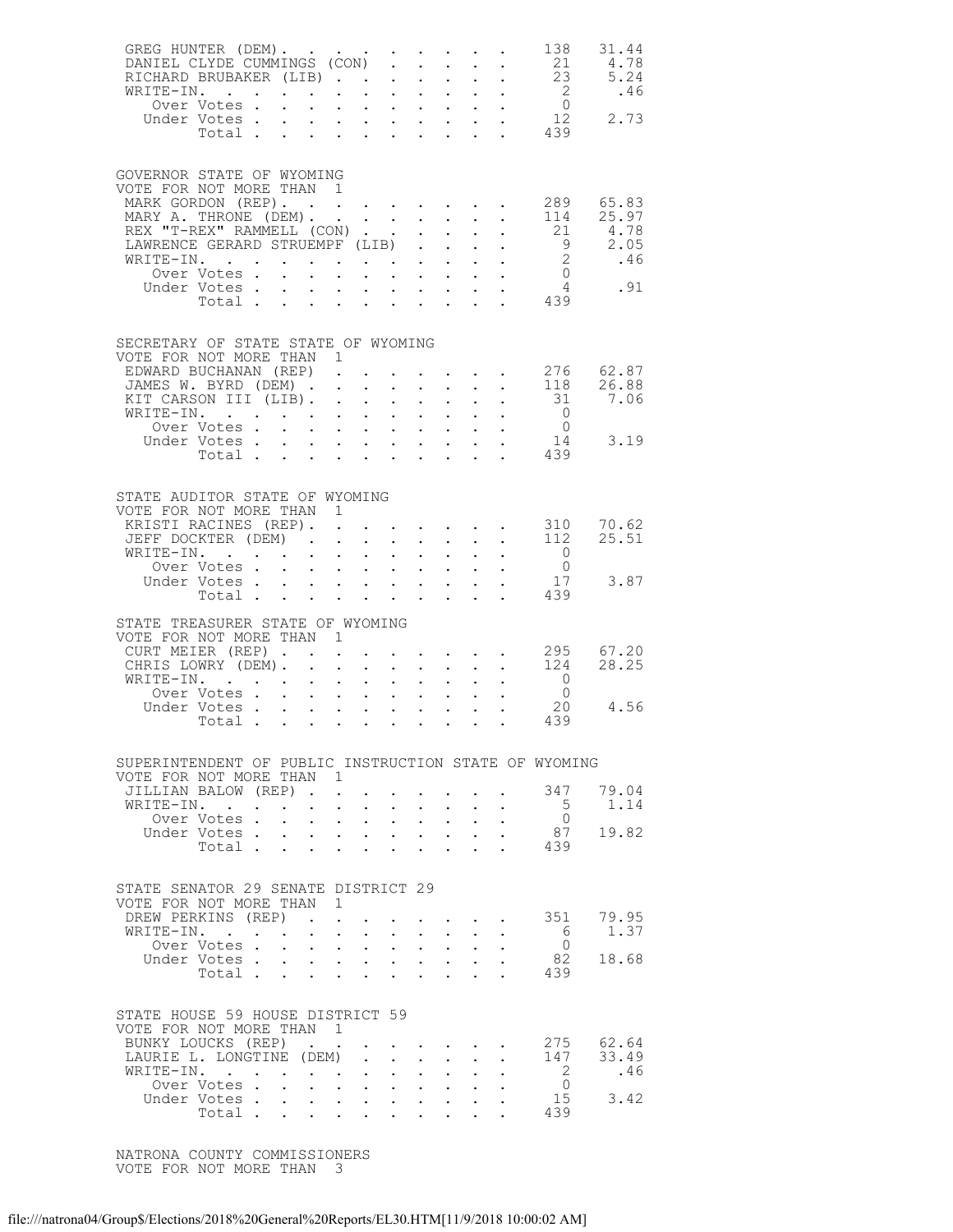| ROBERT L. HENDRY (REP)<br>JIM MILNE (REP)                                                 |                                                                                         |        |                                                                                                                                             |                                                                                             |                                                                                                                                        |                                                                                                                                                                                                                                                                                                                                                                  |                                      |                                                                                                                                                              |                      | 213<br>224                                                                                                                                                                                                                                                                                                                    | 16.17<br>17.01         |
|-------------------------------------------------------------------------------------------|-----------------------------------------------------------------------------------------|--------|---------------------------------------------------------------------------------------------------------------------------------------------|---------------------------------------------------------------------------------------------|----------------------------------------------------------------------------------------------------------------------------------------|------------------------------------------------------------------------------------------------------------------------------------------------------------------------------------------------------------------------------------------------------------------------------------------------------------------------------------------------------------------|--------------------------------------|--------------------------------------------------------------------------------------------------------------------------------------------------------------|----------------------|-------------------------------------------------------------------------------------------------------------------------------------------------------------------------------------------------------------------------------------------------------------------------------------------------------------------------------|------------------------|
|                                                                                           | Under Votes .<br>Total                                                                  |        | $\mathbf{L}$<br>$\ddot{\phantom{0}}$                                                                                                        | $\ddot{\phantom{0}}$                                                                        |                                                                                                                                        | and the state of the state of the state                                                                                                                                                                                                                                                                                                                          |                                      |                                                                                                                                                              | $\ddot{\phantom{0}}$ | $\frac{1}{2}$ $\frac{1}{2}$ $\frac{1}{2}$ $\frac{1}{2}$ $\frac{1}{2}$ $\frac{1}{2}$ $\frac{1}{2}$ $\frac{1}{2}$ $\frac{1}{2}$ $\frac{1}{2}$ $\frac{1}{2}$ $\frac{1}{2}$ $\frac{1}{2}$ $\frac{1}{2}$ $\frac{1}{2}$ $\frac{1}{2}$ $\frac{1}{2}$ $\frac{1}{2}$ $\frac{1}{2}$ $\frac{1}{2}$ $\frac{1}{2}$ $\frac{1}{2}$<br>. 1317 |                        |
| NATRONA COUNTY CORONER<br>VOTE FOR NOT MORE THAN 1<br>WRITE-IN.                           |                                                                                         |        |                                                                                                                                             |                                                                                             |                                                                                                                                        |                                                                                                                                                                                                                                                                                                                                                                  |                                      |                                                                                                                                                              |                      | CONNIE JACOBSON (REP) 370 84.28<br>$\overline{\phantom{a}}$ 3                                                                                                                                                                                                                                                                 | .68                    |
|                                                                                           | Over Votes .<br>Under Votes<br>Total                                                    |        | $\mathbf{r}$ , $\mathbf{r}$ , $\mathbf{r}$ , $\mathbf{r}$ , $\mathbf{r}$ , $\mathbf{r}$                                                     |                                                                                             |                                                                                                                                        |                                                                                                                                                                                                                                                                                                                                                                  |                                      | <b>All All Andrew</b><br>$\mathbf{L} = \mathbf{L} \mathbf{L}$                                                                                                |                      | $\overline{0}$<br>66 —<br>439                                                                                                                                                                                                                                                                                                 | 15.03                  |
| SEVENTH JUDICIAL DISTRICT ATTORNEY NATRONA<br>VOTE FOR NOT MORE THAN 1<br>DAN ITZEN (REP) |                                                                                         |        |                                                                                                                                             |                                                                                             |                                                                                                                                        |                                                                                                                                                                                                                                                                                                                                                                  |                                      |                                                                                                                                                              |                      | $\cdot$ 336 76.54                                                                                                                                                                                                                                                                                                             |                        |
| WRITE-IN.                                                                                 | Over Votes .<br>Under Votes<br>Total                                                    |        | $\mathbf{r}$ , $\mathbf{r}$ , $\mathbf{r}$ , $\mathbf{r}$ , $\mathbf{r}$ , $\mathbf{r}$                                                     |                                                                                             |                                                                                                                                        | $\bullet$ .<br>$\mathbf{z} = \mathbf{z} + \mathbf{z} + \mathbf{z} + \mathbf{z}$ .<br>$\mathbf{r} = \mathbf{r} \cdot \mathbf{r}$ , where $\mathbf{r} = \mathbf{r} \cdot \mathbf{r}$                                                                                                                                                                               |                                      | $\mathbf{u} = \mathbf{u} \mathbf{u} + \mathbf{u} \mathbf{u} + \mathbf{u} \mathbf{u}$<br>$\mathbf{A}^{(n)}$ and $\mathbf{A}^{(n)}$ and $\mathbf{A}^{(n)}$ and |                      | 4<br>$\overline{0}$<br>99<br>. 439                                                                                                                                                                                                                                                                                            | .91<br>22.55           |
| NATRONA COUNTY SHERIFF<br>VOTE FOR NOT MORE THAN 1                                        |                                                                                         |        |                                                                                                                                             |                                                                                             |                                                                                                                                        |                                                                                                                                                                                                                                                                                                                                                                  |                                      |                                                                                                                                                              |                      |                                                                                                                                                                                                                                                                                                                               |                        |
| GUS HOLBROOK (REP).<br>WRITE-IN.                                                          | Over Votes .<br>Under Votes                                                             |        | $\mathbf{L}$<br>$\mathbf{L}^{\text{max}}$                                                                                                   | $\mathcal{A}^{\mathcal{A}}$ and $\mathcal{A}^{\mathcal{A}}$ and $\mathcal{A}^{\mathcal{A}}$ |                                                                                                                                        | $\mathcal{A}^{\mathcal{A}}$ . The contribution of the contribution of $\mathcal{A}^{\mathcal{A}}$<br>and a strong control of the state of the state of the state of the state of the state of the state of the state of the state of the state of the state of the state of the state of the state of the state of the state of the<br>$\mathbf{L}^{\text{max}}$ |                                      | $\mathbf{L}^{\text{max}}$ , $\mathbf{L}^{\text{max}}$                                                                                                        |                      | 358<br>$4\overline{4}$<br>$\overline{0}$<br>77                                                                                                                                                                                                                                                                                | 81.55<br>.91<br>17.54  |
| NATRONA COUNTY CLERK                                                                      | Total                                                                                   |        |                                                                                                                                             |                                                                                             | $\mathbf{L}$ and $\mathbf{L}$                                                                                                          | $\ddot{\phantom{0}}$                                                                                                                                                                                                                                                                                                                                             |                                      | $\cdot$ $\cdot$ $\cdot$                                                                                                                                      |                      | 439                                                                                                                                                                                                                                                                                                                           |                        |
| VOTE FOR NOT MORE THAN 1<br>TRACY GOOD (REP)<br>WRITE-IN.                                 | Over Votes                                                                              |        | $\sim$ $-$                                                                                                                                  |                                                                                             |                                                                                                                                        | $\mathcal{A}^{\mathcal{A}}$ . The set of the set of the set of $\mathcal{A}^{\mathcal{A}}$                                                                                                                                                                                                                                                                       |                                      |                                                                                                                                                              |                      | $\cdot$ 354 80.64<br>6<br>$\overline{0}$<br>79                                                                                                                                                                                                                                                                                | 1.37<br>18.00          |
| NATRONA COUNTY TREASURER                                                                  | Under Votes 79<br>Total 439                                                             |        |                                                                                                                                             |                                                                                             |                                                                                                                                        |                                                                                                                                                                                                                                                                                                                                                                  |                                      |                                                                                                                                                              |                      |                                                                                                                                                                                                                                                                                                                               |                        |
| VOTE FOR NOT MORE THAN 1<br>TOM DOYLE (REP)                                               | Over Votes<br>Under Votes.<br>Total                                                     |        | $\mathbf{r}$ and $\mathbf{r}$ and $\mathbf{r}$ and $\mathbf{r}$<br>$\ddot{\phantom{0}}$                                                     | $\ddot{\phantom{a}}$                                                                        | $\mathbf{L}$                                                                                                                           |                                                                                                                                                                                                                                                                                                                                                                  | $\ddot{\phantom{0}}$                 | $\mathbf{r}$ , $\mathbf{r}$ , $\mathbf{r}$ , $\mathbf{r}$<br>$\sim$                                                                                          |                      | WRITE-IN. 5 1.14<br>$\overline{0}$<br>439                                                                                                                                                                                                                                                                                     | 356 81.09<br>78 17.77  |
| NATRONA COUNTY ASSESSOR<br>VOTE FOR NOT MORE THAN 1<br>MATTHEW KEATING (REP).             |                                                                                         |        |                                                                                                                                             |                                                                                             |                                                                                                                                        |                                                                                                                                                                                                                                                                                                                                                                  |                                      |                                                                                                                                                              | $\ddot{\phantom{0}}$ |                                                                                                                                                                                                                                                                                                                               | 311 70.84              |
| WRITE-IN. .                                                                               | Over Votes.<br>Under Votes<br>Total                                                     |        | $\sim$<br>$\bullet$ .                                                                                                                       | $\cdot$ $\cdot$ $\cdot$ $\cdot$<br>$\ddot{\phantom{a}}$                                     | $\mathcal{A}^{\mathcal{A}}$ , and $\mathcal{A}^{\mathcal{A}}$<br>$\mathcal{L}(\mathcal{A})$ and $\mathcal{A}(\mathcal{A})$ .<br>$\sim$ | $\ddot{\phantom{0}}$<br>$\mathbf{L}^{\text{max}}$<br><b>Contract Contract</b>                                                                                                                                                                                                                                                                                    | $\sim$ 100 $\pm$                     | $\mathbf{z} = \mathbf{z} + \mathbf{z}$<br>$\sim$ 100 $\sim$                                                                                                  |                      | 41<br>$\overline{0}$<br>87<br>439                                                                                                                                                                                                                                                                                             | 9.34<br>19.82          |
| NATRONA COUNTY CLERK OF DISTRICT COURT<br>VOTE FOR NOT MORE THAN 1                        |                                                                                         |        |                                                                                                                                             |                                                                                             |                                                                                                                                        |                                                                                                                                                                                                                                                                                                                                                                  |                                      |                                                                                                                                                              |                      |                                                                                                                                                                                                                                                                                                                               |                        |
| ANNE VOLIN (REP).<br>WRITE-IN.                                                            | Over Votes .<br>Under Votes .<br>Total                                                  |        | $\mathbf{L}$<br>$\bullet$ .<br>$\mathbf{L}$<br>$\mathbf{L}$<br>$\sim$                                                                       | $\sim$<br>$\ddot{\phantom{a}}$                                                              | $\bullet$ , $\bullet$ , $\bullet$ , $\bullet$<br>$\cdot$ $\cdot$ $\cdot$<br>$\mathbf{L}$                                               | $\ddot{\phantom{0}}$<br>$\mathbf{r}$                                                                                                                                                                                                                                                                                                                             | $\mathbf{L}$<br>$\ddot{\phantom{a}}$ | $\mathbf{z} = \mathbf{z} + \mathbf{z}$ .<br>$\mathbf{L}$                                                                                                     |                      | 351<br>10<br>$\overline{0}$<br>78<br>439                                                                                                                                                                                                                                                                                      | 79.95<br>2.28<br>17.77 |
| DISTRICT COURT JUDGE<br>VOTE FOR NOT MORE THAN 1<br>Yes                                   | $\mathbf{r}$ , $\mathbf{r}$ , $\mathbf{r}$ , $\mathbf{r}$ , $\mathbf{r}$ , $\mathbf{r}$ |        |                                                                                                                                             |                                                                                             |                                                                                                                                        |                                                                                                                                                                                                                                                                                                                                                                  |                                      |                                                                                                                                                              |                      |                                                                                                                                                                                                                                                                                                                               | 324 73.80              |
| No.                                                                                       | Over Votes.<br>Under Votes.<br>Total                                                    | $\sim$ | $\ddot{\phantom{0}}$<br>$\bullet$ .<br><br><br><br><br><br><br><br><br><br><br><br><br>$\mathcal{L}^{\text{max}}$<br>$\mathbf{L}$<br>$\sim$ | $\sim 10^{-11}$<br>$\ddot{\phantom{a}}$<br>$\bullet$ .                                      | $\ddot{\phantom{a}}$                                                                                                                   |                                                                                                                                                                                                                                                                                                                                                                  |                                      |                                                                                                                                                              |                      | 62<br>$\overline{0}$<br>53<br>439                                                                                                                                                                                                                                                                                             | 14.12<br>12.07         |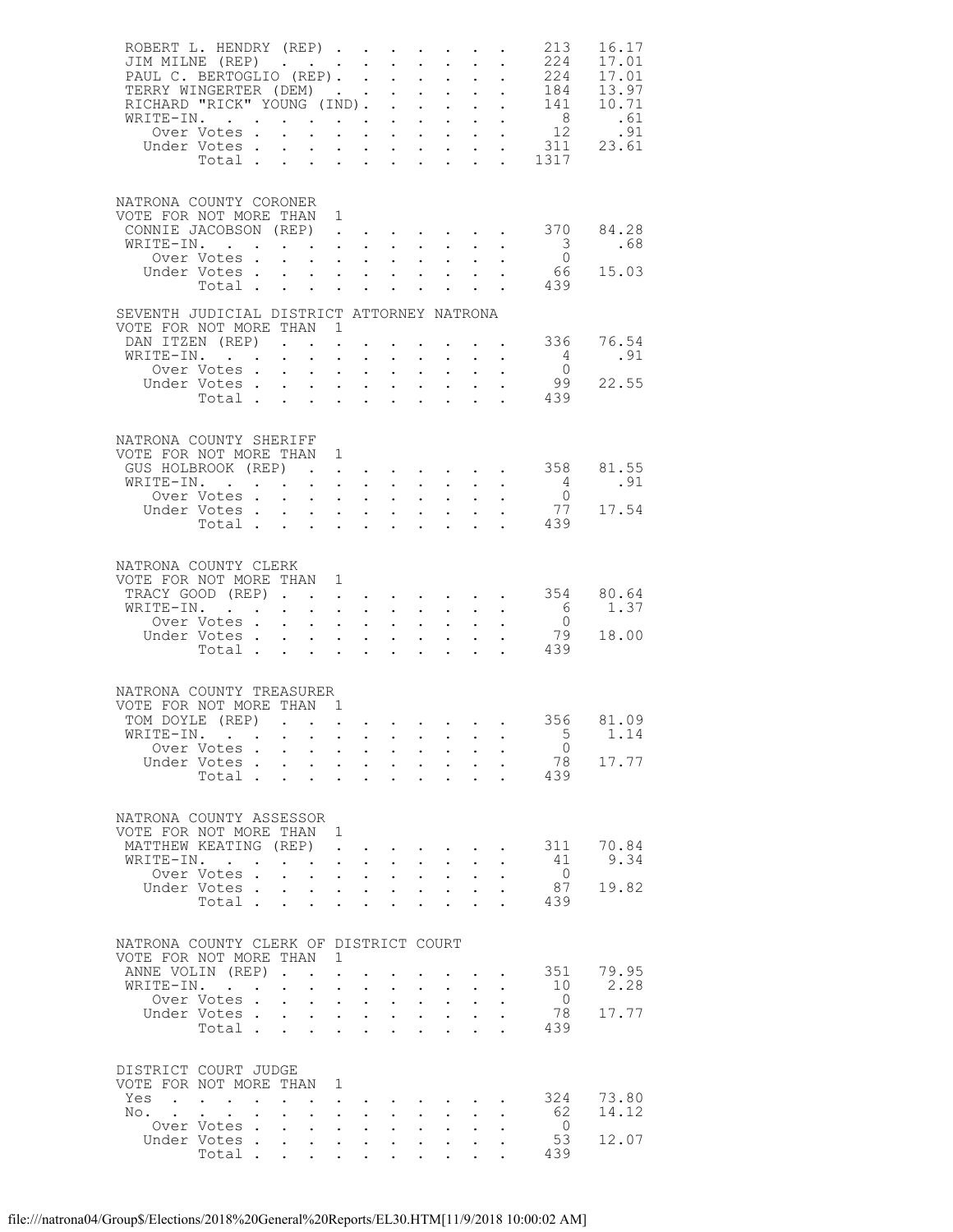| CIRCUIT COURT JUDGE                                                        |                                                                                                                 |                   |                                            |                                              |                                                                       |                                     |                            |                                                                            |                              |                                                                 |                                           |                       |
|----------------------------------------------------------------------------|-----------------------------------------------------------------------------------------------------------------|-------------------|--------------------------------------------|----------------------------------------------|-----------------------------------------------------------------------|-------------------------------------|----------------------------|----------------------------------------------------------------------------|------------------------------|-----------------------------------------------------------------|-------------------------------------------|-----------------------|
| VOTE FOR NOT MORE THAN 1                                                   |                                                                                                                 |                   |                                            |                                              |                                                                       |                                     |                            |                                                                            |                              |                                                                 |                                           |                       |
| Yes<br>No.                                                                 | the contract of the contract of the contract of the contract of the contract of the contract of the contract of |                   |                                            |                                              |                                                                       |                                     |                            |                                                                            |                              |                                                                 | 64                                        | 70.62<br>14.58        |
|                                                                            | Over Votes                                                                                                      |                   | $\ddot{\phantom{0}}$                       |                                              | $\mathbf{L} = \mathbf{L}$                                             | $\mathbf{L}^{\text{max}}$           | $\sim$                     | $\sim$ 100 $\pm$                                                           | $\sim$                       | $\bullet$ .                                                     | $\overline{0}$                            |                       |
|                                                                            | Under Votes                                                                                                     |                   |                                            |                                              |                                                                       |                                     |                            |                                                                            |                              | $\mathbf{L} = \mathbf{L}$                                       | 65                                        | 14.81                 |
|                                                                            | Total                                                                                                           |                   |                                            |                                              |                                                                       |                                     | $\ddot{\phantom{0}}$       | $\sim$ 100 $\pm$                                                           |                              |                                                                 | . 439                                     |                       |
|                                                                            |                                                                                                                 |                   |                                            |                                              |                                                                       |                                     |                            |                                                                            |                              |                                                                 |                                           |                       |
|                                                                            |                                                                                                                 |                   |                                            |                                              |                                                                       |                                     |                            |                                                                            |                              |                                                                 |                                           |                       |
| CASPER CITY COUNCIL WARD II CASPER CITY WARD 2<br>VOTE FOR NOT MORE THAN 1 |                                                                                                                 |                   |                                            |                                              |                                                                       |                                     |                            |                                                                            |                              |                                                                 |                                           |                       |
| SHAWN JOHNSON                                                              |                                                                                                                 |                   |                                            |                                              |                                                                       |                                     |                            |                                                                            |                              |                                                                 | 241                                       | 54.90                 |
| MARK P. KAWA .                                                             |                                                                                                                 |                   | $\Delta \sim 10^{-11}$<br>$\mathbf{L}$     |                                              | $\cdot$ $\cdot$                                                       | $\mathcal{L}^{\text{max}}$          | $\sim$ $-$                 | $\sim$ 100 $\pm$                                                           | $\sim$                       | $\sim$                                                          | 102                                       | 23.23                 |
| WRITE-IN.                                                                  |                                                                                                                 |                   | $\cdot$ $\cdot$ $\cdot$ $\cdot$            |                                              |                                                                       | $\mathbf{L}^{\text{max}}$           |                            | $\mathbf{L} = \mathbf{L}$                                                  |                              | $\mathbf{L} = \mathbf{L}$                                       | $\overline{\mathbf{3}}$                   | .68                   |
|                                                                            | Over Votes                                                                                                      |                   | $\sim$                                     |                                              | $\mathbf{L} = \mathbf{L}$                                             | $\sim$                              | $\sim$                     | $\sim$ $\sim$                                                              | $\sim$ $-$                   |                                                                 | $\overline{0}$                            |                       |
|                                                                            | Under Votes                                                                                                     |                   |                                            |                                              |                                                                       |                                     |                            |                                                                            |                              |                                                                 | 93                                        | 21.18                 |
|                                                                            | Total                                                                                                           |                   |                                            |                                              |                                                                       | $\sim$                              | $\sim$                     | $\sim$ $-$                                                                 |                              | $\mathbf{L} = \mathbf{L}$                                       | 439                                       |                       |
|                                                                            |                                                                                                                 |                   |                                            |                                              |                                                                       |                                     |                            |                                                                            |                              |                                                                 |                                           |                       |
| CASPER CITY COUNCIL WARD II (UNEXPIRED)                                    |                                                                                                                 |                   |                                            |                                              |                                                                       |                                     |                            |                                                                            |                              |                                                                 |                                           |                       |
| CASPER CITY WARD 2                                                         |                                                                                                                 |                   |                                            |                                              |                                                                       |                                     |                            |                                                                            |                              |                                                                 |                                           |                       |
| VOTE FOR NOT MORE THAN 1                                                   |                                                                                                                 |                   |                                            |                                              |                                                                       |                                     |                            |                                                                            |                              |                                                                 |                                           |                       |
| KENNETH BATES                                                              |                                                                                                                 |                   |                                            |                                              | $\mathbf{r}$ , and $\mathbf{r}$ , and $\mathbf{r}$ , and $\mathbf{r}$ |                                     |                            |                                                                            |                              |                                                                 | 173                                       | 39.41                 |
| WILLIAM P. KNIGHT JR.                                                      |                                                                                                                 |                   |                                            |                                              |                                                                       |                                     |                            |                                                                            |                              | $\mathbf{r}$ and $\mathbf{r}$ and $\mathbf{r}$ and $\mathbf{r}$ |                                           | 145 33.03             |
| WRITE-IN.                                                                  | Over Votes                                                                                                      |                   |                                            |                                              | $\mathbf{L} = \mathbf{L}$                                             | $\ddot{\phantom{0}}$                | $\sim$                     | $\sim$ 100 $\pm$<br>$\mathbf{L} = \mathbf{L} \times \mathbf{L}$            | $\mathbf{L}$<br>$\mathbf{r}$ | $\sim$                                                          | $\overline{\mathbf{3}}$<br>$\overline{0}$ | .68                   |
|                                                                            | Under Votes                                                                                                     |                   |                                            |                                              | <b>All Contracts</b>                                                  |                                     | $\sim$                     | $\sim$ $-$                                                                 |                              |                                                                 | 118                                       | 26.88                 |
|                                                                            | Total                                                                                                           |                   |                                            |                                              |                                                                       |                                     |                            |                                                                            |                              |                                                                 | 439                                       |                       |
|                                                                            |                                                                                                                 |                   |                                            |                                              |                                                                       |                                     |                            |                                                                            |                              |                                                                 |                                           |                       |
|                                                                            |                                                                                                                 |                   |                                            |                                              |                                                                       |                                     |                            |                                                                            |                              |                                                                 |                                           |                       |
| CASPER COLLEGE DISTRICT BOARD OF TRUSTEE NATRONA                           |                                                                                                                 |                   |                                            |                                              |                                                                       |                                     |                            |                                                                            |                              |                                                                 |                                           |                       |
| VOTE FOR NOT MORE THAN 3                                                   |                                                                                                                 |                   |                                            |                                              |                                                                       |                                     |                            |                                                                            |                              |                                                                 |                                           |                       |
| KATHY DOLAN.<br>TIM S. KUGLER .                                            |                                                                                                                 |                   | $\cdot$ $\cdot$ $\cdot$ $\cdot$ $\cdot$    |                                              | $\mathbf{r}$ and $\mathbf{r}$                                         |                                     |                            |                                                                            |                              | $\mathbf{r}$ , $\mathbf{r}$ , $\mathbf{r}$ , $\mathbf{r}$       | 250<br>231                                | 18.98<br>17.54        |
| SUE SCHILLING                                                              |                                                                                                                 |                   | $\sim$                                     |                                              | $\mathbf{L}^{\text{max}}$ , and $\mathbf{L}^{\text{max}}$             | $\ddot{\phantom{0}}$                | $\bullet$ .                | $\bullet$ .                                                                | $\mathbf{L}^{\text{max}}$    | $\ddot{\phantom{0}}$                                            | 257                                       | 19.51                 |
| WRITE-IN.                                                                  |                                                                                                                 |                   | $\mathbf{r}$ , $\mathbf{r}$ , $\mathbf{r}$ |                                              |                                                                       | $\mathbf{L}^{\text{max}}$           | $\mathcal{L}^{\text{max}}$ | $\mathbf{L}^{\text{max}}$                                                  |                              | $\sim 10^{-11}$                                                 | 8 <sup>8</sup>                            | .61                   |
|                                                                            | Over Votes                                                                                                      |                   | $\sim$                                     |                                              | $\mathbf{r} = \mathbf{r} + \mathbf{r}$ .                              | $\mathbf{L}^{\text{max}}$           | $\ddot{\phantom{0}}$       | $\bullet$ .<br><br><br><br><br><br><br><br><br><br><br><br>                |                              | $\mathbf{L} = \mathbf{L}$                                       | $\overline{0}$                            |                       |
|                                                                            |                                                                                                                 |                   |                                            |                                              |                                                                       |                                     |                            |                                                                            |                              |                                                                 |                                           | Under Votes 571 43.36 |
|                                                                            | Total                                                                                                           |                   |                                            |                                              |                                                                       |                                     | $\ddot{\phantom{0}}$       |                                                                            |                              |                                                                 | $\frac{1}{2}$ 1317                        |                       |
|                                                                            |                                                                                                                 |                   |                                            |                                              |                                                                       |                                     |                            |                                                                            |                              |                                                                 |                                           |                       |
|                                                                            |                                                                                                                 |                   |                                            |                                              |                                                                       |                                     |                            |                                                                            |                              |                                                                 |                                           |                       |
|                                                                            |                                                                                                                 |                   |                                            |                                              |                                                                       |                                     |                            |                                                                            |                              |                                                                 |                                           |                       |
| CASPER COLLEGE DISTRICT BOARD OF TRUSTEE NATRONA                           |                                                                                                                 |                   |                                            |                                              |                                                                       |                                     |                            |                                                                            |                              |                                                                 |                                           |                       |
| VOTE FOR NOT MORE THAN 1                                                   |                                                                                                                 |                   |                                            |                                              |                                                                       |                                     |                            |                                                                            |                              |                                                                 |                                           |                       |
| STEVE DEGENFELDER.                                                         |                                                                                                                 |                   |                                            |                                              |                                                                       |                                     |                            |                                                                            |                              |                                                                 | 296                                       | 67.43                 |
| WRITE-IN.                                                                  | Over Votes                                                                                                      |                   |                                            |                                              | $\mathbf{L}$ and $\mathbf{L}$                                         | $\sim$<br>$\mathbf{L}^{\text{max}}$ | $\mathcal{L}^{\text{max}}$ | $\sim$ $-$<br>$\mathbf{L} = \mathbf{L}$                                    | $\ddot{\phantom{0}}$         | $\mathbf{L} = \mathbf{L}$                                       | $\overline{0}$                            | .91                   |
|                                                                            | Under Votes                                                                                                     |                   |                                            |                                              |                                                                       |                                     |                            |                                                                            |                              |                                                                 | 139                                       | 31.66                 |
|                                                                            | Votes<br>Total                                                                                                  |                   |                                            |                                              |                                                                       |                                     |                            |                                                                            |                              |                                                                 | 439                                       |                       |
|                                                                            |                                                                                                                 |                   |                                            |                                              |                                                                       |                                     |                            |                                                                            |                              |                                                                 |                                           |                       |
| COUNTY SCHOOL DISTRICT #1 BOARD OF TRUST                                   |                                                                                                                 |                   |                                            |                                              |                                                                       |                                     |                            |                                                                            |                              |                                                                 |                                           |                       |
| SCHOOL DISTRICT 1                                                          |                                                                                                                 |                   |                                            |                                              |                                                                       |                                     |                            |                                                                            |                              |                                                                 |                                           |                       |
| VOTE FOR NOT MORE THAN 4                                                   |                                                                                                                 |                   |                                            |                                              |                                                                       |                                     |                            |                                                                            |                              |                                                                 |                                           |                       |
| CAMERON ALLEN.<br>DAVID APPLEGATE                                          |                                                                                                                 |                   |                                            |                                              | $\mathbf{r}$ and $\mathbf{r}$                                         | $\mathbf{L}$                        | $\mathcal{L}^{\text{max}}$ | $\sim$ $\sim$                                                              |                              |                                                                 | 113<br>168                                | 6.44<br>9.57          |
| CLARK JENSEN                                                               |                                                                                                                 | $\sim$            |                                            |                                              | $\cdot$ $\cdot$ $\cdot$                                               | $\ddot{\phantom{0}}$                | $\ddot{\phantom{0}}$       |                                                                            |                              |                                                                 | 136                                       | 7.74                  |
| GERALD "DOC" KING.                                                         |                                                                                                                 |                   |                                            |                                              | $\mathbf{L} = \mathbf{L} \times \mathbf{L}$                           | $\mathbf{L}$                        | $\ddot{\phantom{0}}$       | $\mathbf{L}$                                                               |                              |                                                                 | 98                                        | 5.58                  |
| TRAVIS MARSHALL.                                                           |                                                                                                                 |                   | $\ddot{\phantom{0}}$                       |                                              | $\cdot$ $\cdot$                                                       | $\ddot{\phantom{0}}$                | $\ddot{\phantom{0}}$       |                                                                            |                              |                                                                 | 120                                       | 6.83                  |
| DEBBIE MCCULLAR.                                                           |                                                                                                                 |                   |                                            | $\mathbf{L} = \mathbf{L}$                    | $\mathbf{L}$                                                          | $\ddot{\phantom{a}}$                | $\ddot{\phantom{0}}$       |                                                                            |                              |                                                                 | 187                                       | 10.65                 |
| KIANNA SMITH                                                               |                                                                                                                 | $\sim$ 100 $\sim$ | $\sim$ $\sim$<br>$\ddotsc$                 |                                              | $\mathbf{L} = \mathbf{L}$                                             | $\ddot{\phantom{0}}$                | $\sim$                     | $\bullet$ .<br><br><br><br><br><br><br><br><br><br><br><br>                |                              |                                                                 | 150                                       | 8.54                  |
| WRITE-IN.                                                                  | $\mathbf{L} = \mathbf{L} \mathbf{L}$                                                                            |                   | $\mathbf{r}$ , $\mathbf{r}$ , $\mathbf{r}$ |                                              |                                                                       |                                     |                            | $1 - 1 - 1 = 1$                                                            |                              |                                                                 | - 6                                       | .34                   |
|                                                                            | Over Votes                                                                                                      |                   | $\ddotsc$                                  |                                              | $\mathbf{z} = \mathbf{z} + \mathbf{z}$ .                              | $\sim$                              | $\sim$                     | $\sim$ 100 $\mu$                                                           |                              |                                                                 | 0                                         |                       |
|                                                                            | Under Votes<br>Total                                                                                            |                   | $\mathbf{L}$                               |                                              | $\mathbf{L} = \mathbf{L} \mathbf{L}$                                  | $\ddot{\phantom{0}}$                |                            |                                                                            |                              |                                                                 | 778<br>1756                               | 44.31                 |
|                                                                            |                                                                                                                 |                   |                                            |                                              |                                                                       |                                     |                            |                                                                            |                              |                                                                 |                                           |                       |
|                                                                            |                                                                                                                 |                   |                                            |                                              |                                                                       |                                     |                            |                                                                            |                              |                                                                 |                                           |                       |
| COUNTY RURAL CONSERVATION DISTRICT SUPER                                   |                                                                                                                 |                   |                                            |                                              |                                                                       |                                     |                            |                                                                            |                              |                                                                 |                                           |                       |
| NATRONA COUNTY CONSERVATION DISTRICT                                       |                                                                                                                 |                   |                                            |                                              |                                                                       |                                     |                            |                                                                            |                              |                                                                 |                                           |                       |
| VOTE FOR NOT MORE THAN                                                     |                                                                                                                 |                   |                                            | 2                                            |                                                                       |                                     |                            |                                                                            |                              |                                                                 |                                           |                       |
| ANDREW C. ANDERSON                                                         |                                                                                                                 |                   | $\sim$ $\sim$                              | $\mathbf{r}$                                 |                                                                       |                                     |                            |                                                                            |                              |                                                                 | 217<br>223                                | 24.72                 |
| TAMMY COBB                                                                 |                                                                                                                 |                   | $\ddotsc$                                  | $\ddot{\phantom{a}}$<br>$\ddot{\phantom{0}}$ | $\ddot{\phantom{0}}$<br>$\mathbf{z} = \mathbf{z} + \mathbf{z}$ .      | $\ddot{\phantom{0}}$<br>$\sim$      |                            | $\mathbf{L} = \mathbf{L}$                                                  |                              |                                                                 | 1                                         | 25.40<br>.11          |
| WRITE-IN.                                                                  | Over Votes                                                                                                      |                   |                                            |                                              |                                                                       |                                     | $\bullet$ .                | $\mathbf{r} = \mathbf{r} \times \mathbf{r} = \mathbf{r} \times \mathbf{r}$ |                              |                                                                 | $\mathbf{0}$                              |                       |
|                                                                            | Under Votes                                                                                                     |                   | $\ddotsc$                                  |                                              | $\mathbf{L}^{\text{max}}$ , and $\mathbf{L}^{\text{max}}$             | $\mathbf{L}^{\text{max}}$           | $\mathcal{L}^{\pm}$        | $\sim$ $-$                                                                 |                              |                                                                 | 437                                       | 49.77                 |
|                                                                            | Total.                                                                                                          |                   |                                            |                                              |                                                                       |                                     |                            | $\Delta \sim 10$                                                           |                              |                                                                 | 878                                       |                       |
|                                                                            |                                                                                                                 |                   |                                            |                                              |                                                                       |                                     |                            |                                                                            |                              |                                                                 |                                           |                       |
|                                                                            |                                                                                                                 |                   |                                            |                                              |                                                                       |                                     |                            |                                                                            |                              |                                                                 |                                           |                       |
| 1 CENT SALES TAX                                                           |                                                                                                                 |                   |                                            | $\overline{1}$                               |                                                                       |                                     |                            |                                                                            |                              |                                                                 |                                           |                       |
| VOTE FOR NOT MORE THAN                                                     |                                                                                                                 |                   |                                            |                                              |                                                                       |                                     |                            |                                                                            |                              |                                                                 | 339                                       | 77.22                 |
| For the County Sales and Use Ta.<br>Against the County Sales and Us        | Over Votes                                                                                                      |                   |                                            |                                              |                                                                       |                                     |                            |                                                                            |                              |                                                                 | 90                                        | 20.50                 |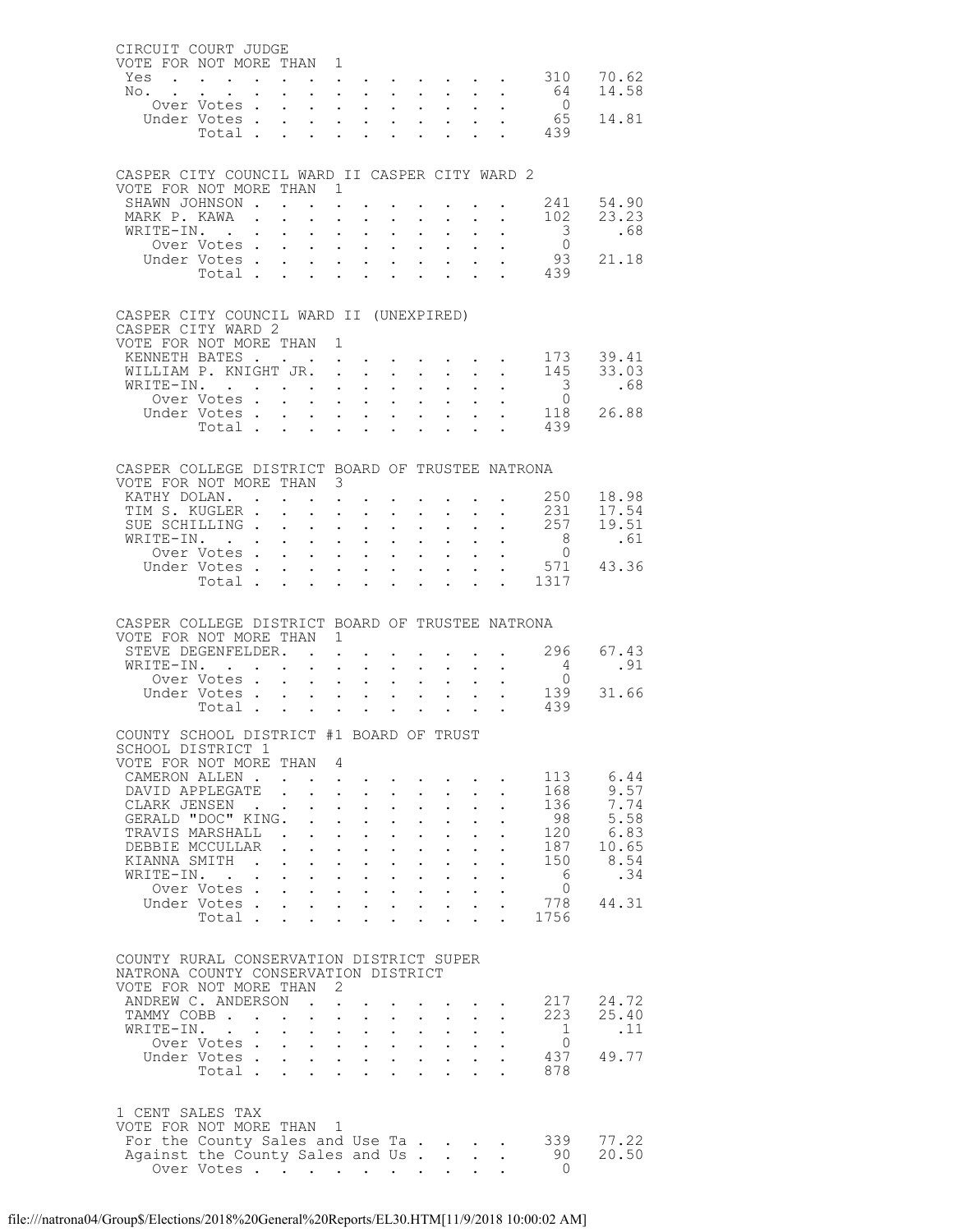|                                                                                                                                 |                      |  |              |                                                                                                                                    |              |                               |              |              |                                              | Under Votes 10<br>Total 439                   | 2.28                                                                                                                              |  |
|---------------------------------------------------------------------------------------------------------------------------------|----------------------|--|--------------|------------------------------------------------------------------------------------------------------------------------------------|--------------|-------------------------------|--------------|--------------|----------------------------------------------|-----------------------------------------------|-----------------------------------------------------------------------------------------------------------------------------------|--|
| LODGING TAX                                                                                                                     |                      |  |              |                                                                                                                                    |              |                               |              |              |                                              |                                               |                                                                                                                                   |  |
| VOTE FOR NOT MORE THAN 1                                                                                                        |                      |  |              |                                                                                                                                    |              |                               |              |              |                                              |                                               | For the County Lodging Tax. 352 80.18                                                                                             |  |
|                                                                                                                                 |                      |  |              |                                                                                                                                    |              |                               |              |              |                                              |                                               | Against the County Lodging Tax 76 17.31<br>Over Votes 0                                                                           |  |
|                                                                                                                                 | Over Votes           |  |              |                                                                                                                                    |              |                               |              |              |                                              |                                               |                                                                                                                                   |  |
|                                                                                                                                 |                      |  |              |                                                                                                                                    |              |                               |              |              |                                              | Under Votes 11<br>Total 439                   | 2.51                                                                                                                              |  |
| PRECINCT REPORT     GENERAL ELECTION<br>RUN DATE:11/09/18     NATRONA COUNTY, WYOMING<br>RUN TIME:09:57 AM     NOVEMBER 6, 2018 |                      |  |              |                                                                                                                                    |              |                               |              |              |                                              |                                               | ** OFFICIAL COUNTY RESULTS                                                                                                        |  |
| $0204$ 2-4                                                                                                                      |                      |  |              |                                                                                                                                    |              |                               |              |              |                                              |                                               | VOTES PERCENT                                                                                                                     |  |
| REGISTERED VOTERS - TOTAL 585                                                                                                   |                      |  |              |                                                                                                                                    |              |                               |              |              |                                              |                                               |                                                                                                                                   |  |
| BALLOTS CAST - TOTAL.                                                                                                           |                      |  |              |                                                                                                                                    |              |                               |              |              |                                              | 442                                           |                                                                                                                                   |  |
| BALLOTS CAST - BLANK. 0                                                                                                         |                      |  |              |                                                                                                                                    |              |                               |              |              |                                              |                                               |                                                                                                                                   |  |
| VOTER TURNOUT - TOTAL $\cdot \cdot \cdot \cdot \cdot \cdot \cdot$                                                               |                      |  |              |                                                                                                                                    |              |                               |              |              |                                              |                                               | 75.56                                                                                                                             |  |
| UNITED STATES SENATOR FEDERAL DISTRICT<br>VOTE FOR NOT MORE THAN 1                                                              |                      |  |              |                                                                                                                                    |              |                               |              |              |                                              |                                               |                                                                                                                                   |  |
|                                                                                                                                 |                      |  |              |                                                                                                                                    |              |                               |              |              |                                              |                                               | JOHN BARRASSO (REP) 249 56.33<br>GARY TRAUNER (DEM) 169 38.24                                                                     |  |
|                                                                                                                                 |                      |  |              |                                                                                                                                    |              |                               |              |              |                                              |                                               |                                                                                                                                   |  |
|                                                                                                                                 |                      |  |              |                                                                                                                                    |              |                               |              |              |                                              |                                               | JOSEPH PORAMBO (LIB). 18 4.07<br>WRITE-IN. 18 4.07                                                                                |  |
|                                                                                                                                 |                      |  |              |                                                                                                                                    |              |                               |              |              |                                              |                                               | 0<br>0<br>0<br>0<br>0<br>0<br>0<br>1.13<br>Total<br>442<br>1.13<br>Total 442<br>1.13<br>1.13<br>1.13<br>1.13<br>1.13<br><td></td> |  |
|                                                                                                                                 |                      |  |              |                                                                                                                                    |              |                               |              |              |                                              |                                               |                                                                                                                                   |  |
|                                                                                                                                 |                      |  |              |                                                                                                                                    |              |                               |              |              |                                              |                                               |                                                                                                                                   |  |
| UNITED STATES REPRESENTATIVE<br>WYOMING CONGRESSIONAL DISTRICT ONE<br>VOTE FOR NOT MORE THAN 1                                  |                      |  |              |                                                                                                                                    |              |                               |              |              |                                              |                                               |                                                                                                                                   |  |
|                                                                                                                                 |                      |  |              |                                                                                                                                    |              |                               |              |              |                                              |                                               | LIZ CHENEY (REP) 242 54.75<br>GREG HUNTER (DEM) 155 35.07                                                                         |  |
|                                                                                                                                 |                      |  |              |                                                                                                                                    |              |                               |              |              |                                              |                                               |                                                                                                                                   |  |
|                                                                                                                                 |                      |  |              |                                                                                                                                    |              |                               |              |              |                                              |                                               | DANIEL CLYDE CUMMINGS (CON) 22 4.98<br>RICHARD BRUBAKER (LIB) 17 3.85                                                             |  |
| WRITE-IN.                                                                                                                       |                      |  |              |                                                                                                                                    |              |                               |              |              |                                              | $\begin{matrix}0\\0\end{matrix}$              |                                                                                                                                   |  |
|                                                                                                                                 | Over Votes           |  |              |                                                                                                                                    |              |                               |              |              |                                              |                                               | 1.36                                                                                                                              |  |
|                                                                                                                                 |                      |  |              |                                                                                                                                    |              |                               |              |              |                                              | Under Votes 6<br>Total 442<br>$6\overline{6}$ |                                                                                                                                   |  |
|                                                                                                                                 |                      |  |              |                                                                                                                                    |              |                               |              |              |                                              |                                               |                                                                                                                                   |  |
| GOVERNOR STATE OF WYOMING<br>VOTE FOR NOT MORE THAN 1                                                                           |                      |  |              |                                                                                                                                    |              |                               |              |              |                                              |                                               |                                                                                                                                   |  |
| MARK GORDON (REP).                                                                                                              |                      |  |              |                                                                                                                                    |              |                               |              |              |                                              | 267                                           | 60.41                                                                                                                             |  |
| MARY A. THRONE (DEM).                                                                                                           |                      |  |              |                                                                                                                                    |              |                               |              |              | $\mathbf{L} = \mathbf{L}$                    | 151                                           | 34.16                                                                                                                             |  |
| REX "T-REX" RAMMELL (CON)                                                                                                       |                      |  |              |                                                                                                                                    |              |                               |              |              | $\ddot{\phantom{a}}$                         | 12                                            | 2.71                                                                                                                              |  |
| LAWRENCE GERARD STRUEMPF (LIB)<br>WRITE-IN.                                                                                     |                      |  |              |                                                                                                                                    |              |                               |              |              |                                              | 6<br>$\overline{2}$                           | 1.36<br>.45                                                                                                                       |  |
|                                                                                                                                 | Over Votes.          |  |              |                                                                                                                                    |              |                               |              |              |                                              | $\bigcirc$                                    |                                                                                                                                   |  |
|                                                                                                                                 | Under Votes          |  |              |                                                                                                                                    |              |                               |              |              |                                              | $\sim$ 4                                      | .90                                                                                                                               |  |
|                                                                                                                                 | Total                |  |              |                                                                                                                                    |              |                               |              |              |                                              | 442                                           |                                                                                                                                   |  |
| SECRETARY OF STATE STATE OF WYOMING<br>VOTE FOR NOT MORE THAN                                                                   |                      |  | $\mathbf{1}$ |                                                                                                                                    |              |                               |              |              |                                              |                                               |                                                                                                                                   |  |
| EDWARD BUCHANAN (REP)                                                                                                           |                      |  |              |                                                                                                                                    |              |                               |              |              | $\ddot{\phantom{1}}$                         | 261                                           | 59.05                                                                                                                             |  |
| JAMES W. BYRD (DEM) .<br>KIT CARSON III (LIB).                                                                                  |                      |  |              | $\mathbf{r}$ and $\mathbf{r}$ and $\mathbf{r}$ and $\mathbf{r}$<br>$\mathbf{r}$ and $\mathbf{r}$ and $\mathbf{r}$ and $\mathbf{r}$ |              |                               |              |              | $\ddot{\phantom{0}}$<br>$\ddot{\phantom{a}}$ | 148<br>14                                     | 33.48<br>3.17                                                                                                                     |  |
| WRITE-IN.                                                                                                                       |                      |  |              |                                                                                                                                    |              |                               |              |              |                                              | $\overline{0}$                                |                                                                                                                                   |  |
|                                                                                                                                 | Over Votes           |  |              | $\mathbf{r}$ , $\mathbf{r}$ , $\mathbf{r}$ , $\mathbf{r}$                                                                          |              |                               | $\sim$       |              |                                              | $\overline{1}$                                | .23                                                                                                                               |  |
|                                                                                                                                 | Under Votes<br>Total |  |              | $\cdot$ $\cdot$ $\cdot$ $\cdot$ $\cdot$                                                                                            |              |                               |              |              |                                              | 18<br>442                                     | 4.07                                                                                                                              |  |
| STATE AUDITOR STATE OF WYOMING                                                                                                  |                      |  |              |                                                                                                                                    |              |                               |              |              |                                              |                                               |                                                                                                                                   |  |
| VOTE FOR NOT MORE THAN 1<br>KRISTI RACINES (REP).                                                                               |                      |  |              |                                                                                                                                    |              |                               |              |              |                                              | 276                                           | 62.44                                                                                                                             |  |
| JEFF DOCKTER (DEM).                                                                                                             |                      |  |              | $\mathbf{r} = \mathbf{r} - \mathbf{r} = \mathbf{r} - \mathbf{r}$                                                                   |              |                               |              | $\mathbf{r}$ | $\mathbf{L}$                                 | 144                                           | 32.58                                                                                                                             |  |
| WRITE-IN.                                                                                                                       |                      |  |              | $\mathbf{L}$ and $\mathbf{L}$                                                                                                      | $\mathbf{r}$ | $\mathbf{L}$                  | $\mathbf{L}$ |              |                                              | $\overline{0}$                                |                                                                                                                                   |  |
|                                                                                                                                 | Over Votes           |  |              | $\cdot$ $\cdot$ $\cdot$                                                                                                            |              | $\mathbf{L}$ and $\mathbf{L}$ |              |              |                                              | $\overline{1}$                                | .23                                                                                                                               |  |
|                                                                                                                                 | Under Votes<br>Total |  |              |                                                                                                                                    |              |                               | $\mathbf{L}$ |              |                                              | 21<br>442                                     | 4.75                                                                                                                              |  |
|                                                                                                                                 |                      |  |              |                                                                                                                                    |              |                               |              |              |                                              |                                               |                                                                                                                                   |  |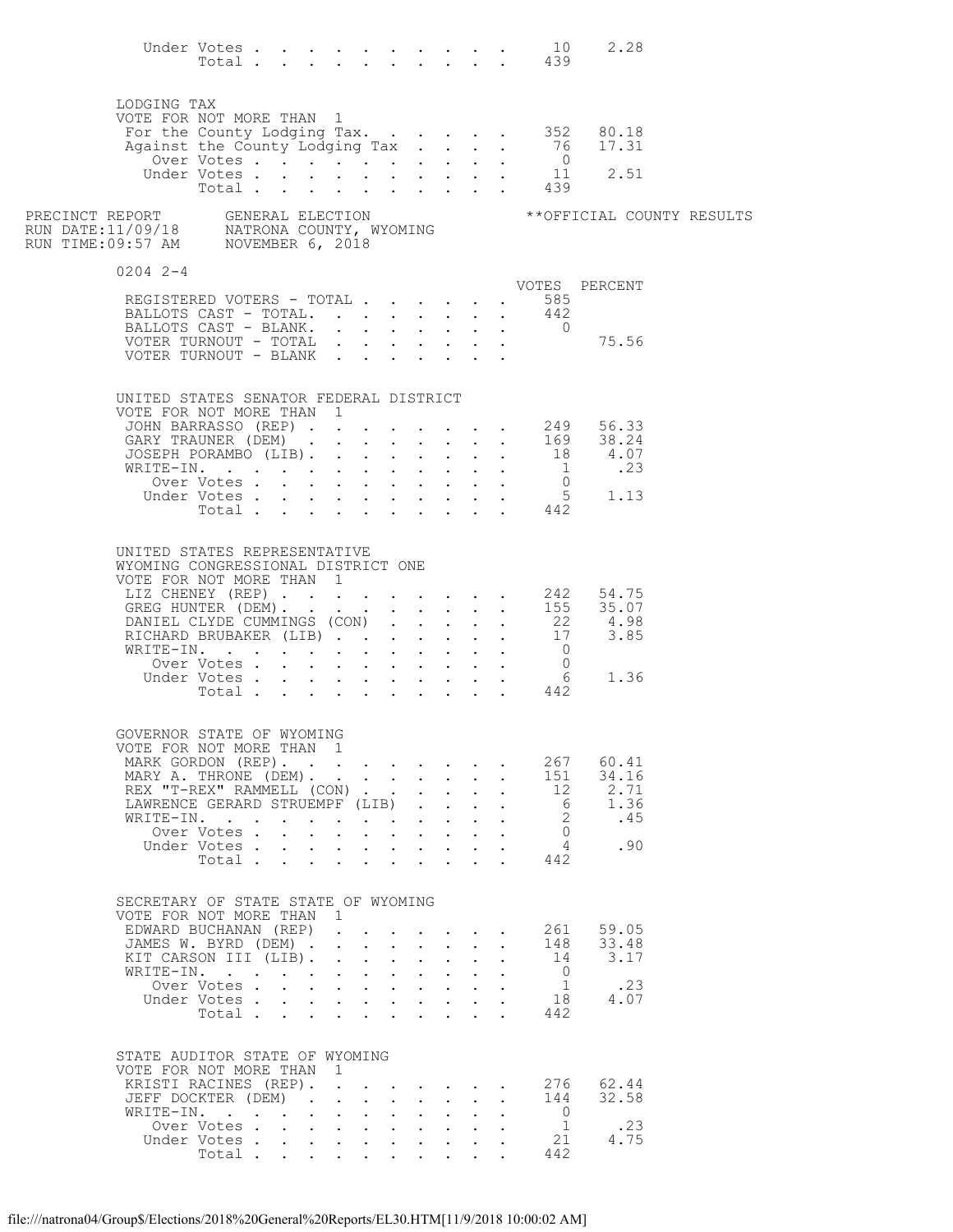|  | STATE TREASURER STATE OF WYOMING<br>VOTE FOR NOT MORE THAN 1<br>CURT MEIER (REP). |                      |                           | $\mathbf{L} = \mathbf{L}$                                                                |                                                             |                             |                                                                          |                                                                                                                                                                                                                                                                                                                                                                                                                        |                      | $\mathbf{r} = \mathbf{r} - \mathbf{r} = \mathbf{r} - \mathbf{r}$ .                              |                                                                                                                  | 269 60.86                                                                                                                             |
|--|-----------------------------------------------------------------------------------|----------------------|---------------------------|------------------------------------------------------------------------------------------|-------------------------------------------------------------|-----------------------------|--------------------------------------------------------------------------|------------------------------------------------------------------------------------------------------------------------------------------------------------------------------------------------------------------------------------------------------------------------------------------------------------------------------------------------------------------------------------------------------------------------|----------------------|-------------------------------------------------------------------------------------------------|------------------------------------------------------------------------------------------------------------------|---------------------------------------------------------------------------------------------------------------------------------------|
|  | CHRIS LOWRY (DEM).                                                                |                      |                           |                                                                                          | $\sim$                                                      |                             |                                                                          | $\mathbf{r} = \mathbf{r} \mathbf{r}$ , where $\mathbf{r} = \mathbf{r} \mathbf{r}$                                                                                                                                                                                                                                                                                                                                      |                      |                                                                                                 |                                                                                                                  | 158 35.75                                                                                                                             |
|  | WRITE-IN.<br>Over Votes                                                           |                      |                           |                                                                                          |                                                             |                             |                                                                          | $\mathbf{z} = \left( \mathbf{z} \right) \left( \mathbf{z} \right)$ , where                                                                                                                                                                                                                                                                                                                                             |                      | $\mathbf{L}^{\text{max}}$ , $\mathbf{L}^{\text{max}}$                                           | $\begin{matrix}0\\0\end{matrix}$                                                                                 |                                                                                                                                       |
|  |                                                                                   |                      |                           |                                                                                          |                                                             |                             |                                                                          |                                                                                                                                                                                                                                                                                                                                                                                                                        |                      |                                                                                                 | Under Votes 15<br>Total 442                                                                                      | 15 3.39                                                                                                                               |
|  |                                                                                   |                      |                           |                                                                                          |                                                             |                             |                                                                          |                                                                                                                                                                                                                                                                                                                                                                                                                        |                      |                                                                                                 |                                                                                                                  |                                                                                                                                       |
|  |                                                                                   |                      |                           |                                                                                          |                                                             |                             |                                                                          |                                                                                                                                                                                                                                                                                                                                                                                                                        |                      |                                                                                                 | SUPERINTENDENT OF PUBLIC INSTRUCTION STATE OF WYOMING                                                            |                                                                                                                                       |
|  | VOTE FOR NOT MORE THAN 1                                                          |                      |                           |                                                                                          |                                                             |                             |                                                                          |                                                                                                                                                                                                                                                                                                                                                                                                                        |                      |                                                                                                 |                                                                                                                  |                                                                                                                                       |
|  | JILLIAN BALOW (REP)<br>WRITE-IN.                                                  |                      |                           |                                                                                          |                                                             | $\mathbb{Z}^{\mathbb{Z}^2}$ |                                                                          | $\mathbf{L} = \mathbf{L}$                                                                                                                                                                                                                                                                                                                                                                                              |                      |                                                                                                 | $\cdot$ $\cdot$ 332<br>12                                                                                        | 75.11<br>2.71                                                                                                                         |
|  | Over Votes                                                                        |                      |                           |                                                                                          |                                                             |                             |                                                                          | $\mathbf{1}=\mathbf{1}=\mathbf{1}=\mathbf{1}=\mathbf{1}=\mathbf{1}=\mathbf{1}=\mathbf{1}=\mathbf{1}=\mathbf{1}=\mathbf{1}=\mathbf{1}=\mathbf{1}=\mathbf{1}=\mathbf{1}=\mathbf{1}=\mathbf{1}=\mathbf{1}=\mathbf{1}=\mathbf{1}=\mathbf{1}=\mathbf{1}=\mathbf{1}=\mathbf{1}=\mathbf{1}=\mathbf{1}=\mathbf{1}=\mathbf{1}=\mathbf{1}=\mathbf{1}=\mathbf{1}=\mathbf{1}=\mathbf{1}=\mathbf{1}=\mathbf{1}=\mathbf{1}=\mathbf{$ |                      | $\sim$                                                                                          | $\begin{array}{c} 0 \\ 98 \end{array}$                                                                           |                                                                                                                                       |
|  | Under Votes<br>Total                                                              |                      |                           |                                                                                          |                                                             |                             |                                                                          |                                                                                                                                                                                                                                                                                                                                                                                                                        |                      |                                                                                                 | $\cdot$ $\cdot$ 442                                                                                              | 22.17                                                                                                                                 |
|  |                                                                                   |                      |                           |                                                                                          |                                                             |                             |                                                                          |                                                                                                                                                                                                                                                                                                                                                                                                                        |                      |                                                                                                 |                                                                                                                  |                                                                                                                                       |
|  | STATE SENATOR 29 SENATE DISTRICT 29                                               |                      |                           |                                                                                          |                                                             |                             |                                                                          |                                                                                                                                                                                                                                                                                                                                                                                                                        |                      |                                                                                                 |                                                                                                                  |                                                                                                                                       |
|  | VOTE FOR NOT MORE THAN 1<br>DREW PERKINS (REP).                                   |                      |                           |                                                                                          |                                                             |                             |                                                                          |                                                                                                                                                                                                                                                                                                                                                                                                                        |                      |                                                                                                 |                                                                                                                  | $\cdot$ 330 74.66                                                                                                                     |
|  | WRITE-IN.                                                                         |                      |                           |                                                                                          |                                                             |                             |                                                                          |                                                                                                                                                                                                                                                                                                                                                                                                                        |                      |                                                                                                 |                                                                                                                  | $\begin{matrix} 12 & 2.71 \\ 0 & \end{matrix}$                                                                                        |
|  | Over Votes.                                                                       |                      |                           |                                                                                          |                                                             |                             |                                                                          |                                                                                                                                                                                                                                                                                                                                                                                                                        |                      |                                                                                                 |                                                                                                                  | 22.62                                                                                                                                 |
|  | Under Votes<br>Total                                                              |                      |                           |                                                                                          |                                                             |                             |                                                                          |                                                                                                                                                                                                                                                                                                                                                                                                                        |                      |                                                                                                 | $\cdot$ $\cdot$ $\frac{100}{110}$<br>442                                                                         |                                                                                                                                       |
|  |                                                                                   |                      |                           |                                                                                          |                                                             |                             |                                                                          |                                                                                                                                                                                                                                                                                                                                                                                                                        |                      |                                                                                                 |                                                                                                                  |                                                                                                                                       |
|  | STATE HOUSE 37 HOUSE DISTRICT 37                                                  |                      |                           |                                                                                          |                                                             |                             |                                                                          |                                                                                                                                                                                                                                                                                                                                                                                                                        |                      |                                                                                                 |                                                                                                                  |                                                                                                                                       |
|  | VOTE FOR NOT MORE THAN 1<br>STEVE HARSHMAN (REP). .                               |                      |                           |                                                                                          | $\sim 10^{-10}$                                             |                             |                                                                          |                                                                                                                                                                                                                                                                                                                                                                                                                        |                      | $\mathbf{r} = \mathbf{r} \times \mathbf{r}$ , where $\mathbf{r} = \mathbf{r} \times \mathbf{r}$ | 332                                                                                                              | 75.11                                                                                                                                 |
|  | WRITE-IN.                                                                         |                      |                           | $\sim$                                                                                   |                                                             |                             |                                                                          |                                                                                                                                                                                                                                                                                                                                                                                                                        |                      | $\mathcal{A}$ . The set of the set of the set of $\mathcal{A}$                                  | 10                                                                                                               | 2.26                                                                                                                                  |
|  |                                                                                   |                      |                           |                                                                                          |                                                             |                             |                                                                          |                                                                                                                                                                                                                                                                                                                                                                                                                        |                      |                                                                                                 | Uver Votes 0<br>Under Votes 100                                                                                  | 22.62                                                                                                                                 |
|  | Total                                                                             |                      |                           |                                                                                          |                                                             | $\sim$                      | $\mathbf{L}$                                                             |                                                                                                                                                                                                                                                                                                                                                                                                                        |                      |                                                                                                 | 442                                                                                                              |                                                                                                                                       |
|  |                                                                                   |                      |                           |                                                                                          |                                                             |                             |                                                                          |                                                                                                                                                                                                                                                                                                                                                                                                                        |                      |                                                                                                 |                                                                                                                  |                                                                                                                                       |
|  | NATRONA COUNTY COMMISSIONERS<br>VOTE FOR NOT MORE THAN 3                          |                      |                           |                                                                                          |                                                             |                             |                                                                          |                                                                                                                                                                                                                                                                                                                                                                                                                        |                      |                                                                                                 |                                                                                                                  |                                                                                                                                       |
|  |                                                                                   |                      |                           |                                                                                          |                                                             |                             |                                                                          |                                                                                                                                                                                                                                                                                                                                                                                                                        |                      |                                                                                                 | ROBERT L. HENDRY (REP) 210                                                                                       | 15.84                                                                                                                                 |
|  | JIM MILNE (REP)<br>PAUL C. BERTOGLIO (REP)                                        |                      |                           |                                                                                          |                                                             |                             |                                                                          |                                                                                                                                                                                                                                                                                                                                                                                                                        |                      |                                                                                                 |                                                                                                                  | $\begin{array}{cccc} . & . & . & . & 244 & 18.40 \\ . & . & . & 215 & 16.21 \\ . & . & 193 & 14.56 \\ . & . & 110 & 8.30 \end{array}$ |
|  |                                                                                   |                      |                           |                                                                                          |                                                             |                             |                                                                          |                                                                                                                                                                                                                                                                                                                                                                                                                        |                      |                                                                                                 |                                                                                                                  |                                                                                                                                       |
|  | TERRY WINGERTER (DEM)<br>RICHARD "RICK" YOUNG (IND).                              |                      |                           |                                                                                          |                                                             |                             |                                                                          |                                                                                                                                                                                                                                                                                                                                                                                                                        |                      |                                                                                                 |                                                                                                                  |                                                                                                                                       |
|  | WRITE-IN.<br>Over Votes                                                           |                      |                           |                                                                                          |                                                             | $\mathcal{L}^{\text{max}}$  |                                                                          | $\mathcal{L}^{\text{max}}$ , where $\mathcal{L}^{\text{max}}$                                                                                                                                                                                                                                                                                                                                                          |                      | $\mathcal{L}^{\text{max}}$                                                                      | $\frac{2}{0}$                                                                                                    | .15                                                                                                                                   |
|  | Under Votes<br>Total                                                              |                      |                           |                                                                                          |                                                             |                             |                                                                          |                                                                                                                                                                                                                                                                                                                                                                                                                        |                      |                                                                                                 | $\begin{array}{cccc} . & . & . & . & . \\ . & . & . & . & . & . \\ . & . & . & . & . & . & . \end{array}$<br>352 | 26.55                                                                                                                                 |
|  |                                                                                   |                      |                           |                                                                                          |                                                             |                             |                                                                          |                                                                                                                                                                                                                                                                                                                                                                                                                        |                      |                                                                                                 |                                                                                                                  |                                                                                                                                       |
|  | NATRONA COUNTY CORONER                                                            |                      |                           |                                                                                          |                                                             |                             |                                                                          |                                                                                                                                                                                                                                                                                                                                                                                                                        |                      |                                                                                                 |                                                                                                                  |                                                                                                                                       |
|  | VOTE FOR NOT MORE THAN 1                                                          |                      |                           |                                                                                          |                                                             |                             |                                                                          |                                                                                                                                                                                                                                                                                                                                                                                                                        |                      |                                                                                                 |                                                                                                                  |                                                                                                                                       |
|  | CONNIE JACOBSON (REP)<br>WRITE-IN.                                                |                      | $\mathbf{L}$ $\mathbf{L}$ | $\ddot{\phantom{a}}$<br>$\ddot{\phantom{0}}$                                             | $\sim$                                                      | $\sim$                      | $\sim$                                                                   | $\ddot{\phantom{0}}$                                                                                                                                                                                                                                                                                                                                                                                                   |                      |                                                                                                 | 6                                                                                                                | 352 79.64<br>1.36                                                                                                                     |
|  | Over Votes .                                                                      | $\ddot{\phantom{0}}$ |                           | $\mathbf{A}^{(1)}$ and $\mathbf{A}^{(2)}$ and $\mathbf{A}^{(3)}$                         |                                                             | $\mathbf{L}^{\text{max}}$   | $\sim 10^{-11}$                                                          | $\sim$ $-$                                                                                                                                                                                                                                                                                                                                                                                                             |                      |                                                                                                 | $\bigcirc$                                                                                                       |                                                                                                                                       |
|  | Under Votes.<br>Total                                                             | $\mathbf{L}$         |                           | $\mathbf{r}$ , $\mathbf{r}$ , $\mathbf{r}$ , $\mathbf{r}$                                |                                                             | $\sim$                      | $\bullet$ .<br><br><br><br><br><br><br><br><br><br><br><br>              | $\mathbf{r} = \mathbf{r} \times \mathbf{r}$ . The set of $\mathbf{r}$<br>$\sim$                                                                                                                                                                                                                                                                                                                                        | $\ddot{\phantom{0}}$ |                                                                                                 | 84<br>442                                                                                                        | 19.00                                                                                                                                 |
|  |                                                                                   |                      |                           |                                                                                          |                                                             |                             |                                                                          |                                                                                                                                                                                                                                                                                                                                                                                                                        |                      |                                                                                                 |                                                                                                                  |                                                                                                                                       |
|  | SEVENTH JUDICIAL DISTRICT ATTORNEY NATRONA<br>VOTE FOR NOT MORE THAN 1            |                      |                           |                                                                                          |                                                             |                             |                                                                          |                                                                                                                                                                                                                                                                                                                                                                                                                        |                      |                                                                                                 |                                                                                                                  |                                                                                                                                       |
|  | DAN ITZEN (REP)                                                                   | $\ddot{\phantom{a}}$ |                           | $\ddot{\phantom{a}}$                                                                     |                                                             |                             | $\sim 10^{-10}$ km s $^{-1}$                                             |                                                                                                                                                                                                                                                                                                                                                                                                                        |                      |                                                                                                 | 331                                                                                                              | 74.89                                                                                                                                 |
|  | WRITE-IN.<br>Over Votes .                                                         | $\sim$               | $\ddot{\phantom{0}}$      | $\ddot{\phantom{a}}$<br>$\mathbf{L}^{\text{max}}$ , and $\mathbf{L}^{\text{max}}$        | $\ddot{\phantom{0}}$<br>$\sim$ $-$                          | $\mathbf{L}^{\text{max}}$   | $\bullet$ .<br><br><br><br><br><br><br><br><br><br><br><br><br>$\sim 10$ | $\ddot{\phantom{1}}$<br>$\bullet$ .                                                                                                                                                                                                                                                                                                                                                                                    |                      |                                                                                                 | 5 <sup>5</sup><br>$\bigcirc$                                                                                     | 1.13                                                                                                                                  |
|  | Under Votes.                                                                      | $\sim$               | $\sim$                    |                                                                                          | $\mathbf{L} = \mathbf{L}$                                   | $\mathbf{L}$                | $\sim$                                                                   | $\sim$                                                                                                                                                                                                                                                                                                                                                                                                                 |                      |                                                                                                 | 106                                                                                                              | 23.98                                                                                                                                 |
|  | Total                                                                             |                      | $\sim$                    | $\ddot{\phantom{0}}$                                                                     | $\ddot{\phantom{0}}$                                        | $\ddot{\phantom{a}}$        | $\ddot{\phantom{a}}$                                                     |                                                                                                                                                                                                                                                                                                                                                                                                                        |                      |                                                                                                 | 442                                                                                                              |                                                                                                                                       |
|  | NATRONA COUNTY SHERIFF                                                            |                      |                           |                                                                                          |                                                             |                             |                                                                          |                                                                                                                                                                                                                                                                                                                                                                                                                        |                      |                                                                                                 |                                                                                                                  |                                                                                                                                       |
|  | VOTE FOR NOT MORE THAN 1                                                          |                      |                           |                                                                                          |                                                             |                             |                                                                          |                                                                                                                                                                                                                                                                                                                                                                                                                        |                      |                                                                                                 |                                                                                                                  |                                                                                                                                       |
|  | GUS HOLBROOK (REP).<br>WRITE-IN.                                                  |                      |                           | $\ddot{\phantom{a}}$                                                                     |                                                             | $\ddot{\phantom{0}}$        |                                                                          |                                                                                                                                                                                                                                                                                                                                                                                                                        |                      |                                                                                                 | 7                                                                                                                | 344 77.83<br>1.58                                                                                                                     |
|  | Over Votes                                                                        |                      | $\sim$ $\sim$             | $\mathbf{a} = \mathbf{a} + \mathbf{a} + \mathbf{a} + \mathbf{a}$<br>$\ddot{\phantom{a}}$ | $\sim 10^{-10}$                                             | $\mathbf{r}$                | $\sim 10^{-11}$<br>$\sim$                                                | $\sim$<br>$\ddot{\phantom{0}}$                                                                                                                                                                                                                                                                                                                                                                                         |                      |                                                                                                 | $\overline{0}$                                                                                                   |                                                                                                                                       |
|  | Under Votes                                                                       |                      | $\sim 10^{-11}$           |                                                                                          | $\mathbf{A}^{(1)}$ and $\mathbf{A}^{(2)}$ and               | $\bullet$ .                 | $\sim 100$                                                               | $\mathbf{L}^{\text{max}}$                                                                                                                                                                                                                                                                                                                                                                                              |                      |                                                                                                 | 91                                                                                                               | 20.59                                                                                                                                 |
|  | Total                                                                             |                      |                           | $\mathbf{r}$                                                                             |                                                             | $\mathbf{L}$                |                                                                          |                                                                                                                                                                                                                                                                                                                                                                                                                        |                      |                                                                                                 | 442                                                                                                              |                                                                                                                                       |
|  | NATRONA COUNTY CLERK                                                              |                      |                           |                                                                                          |                                                             |                             |                                                                          |                                                                                                                                                                                                                                                                                                                                                                                                                        |                      |                                                                                                 |                                                                                                                  |                                                                                                                                       |
|  | VOTE FOR NOT MORE THAN 1                                                          |                      |                           |                                                                                          |                                                             |                             |                                                                          |                                                                                                                                                                                                                                                                                                                                                                                                                        |                      |                                                                                                 |                                                                                                                  |                                                                                                                                       |
|  | TRACY GOOD (REP).<br>WRITE-IN.                                                    |                      | $\ddot{\phantom{a}}$      | $\mathcal{L}^{\text{max}}$ , $\mathcal{L}^{\text{max}}$<br>$\sim$                        | $\bullet$ .<br><br><br><br><br><br><br><br><br><br><br><br> | $\ddot{\phantom{a}}$        |                                                                          | $\sim$ 100 $\mu$                                                                                                                                                                                                                                                                                                                                                                                                       |                      |                                                                                                 | 340<br>8                                                                                                         | 76.92<br>1.81                                                                                                                         |
|  | Over Votes                                                                        |                      |                           |                                                                                          | $\mathbf{L}^{\text{max}}$                                   |                             |                                                                          |                                                                                                                                                                                                                                                                                                                                                                                                                        |                      |                                                                                                 | $\Omega$                                                                                                         |                                                                                                                                       |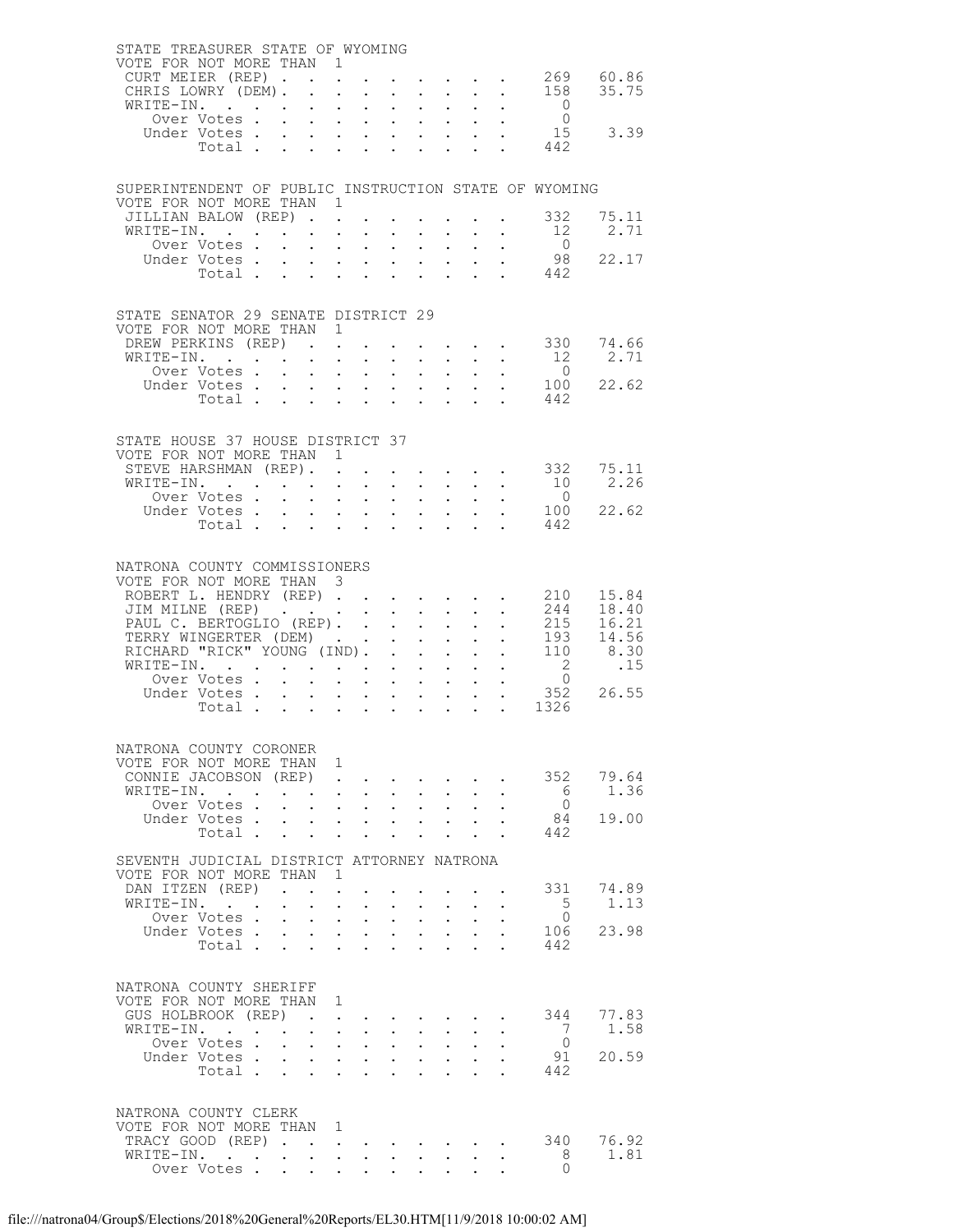|                                                                              | Under Votes                                                                                                     |             |                                                             |                                              |                                                                                   |                                                                                   |                                                                 |                                                             |                                                                                         |                                                        |                                                                       | 94<br>Total 442        | 21.27         |
|------------------------------------------------------------------------------|-----------------------------------------------------------------------------------------------------------------|-------------|-------------------------------------------------------------|----------------------------------------------|-----------------------------------------------------------------------------------|-----------------------------------------------------------------------------------|-----------------------------------------------------------------|-------------------------------------------------------------|-----------------------------------------------------------------------------------------|--------------------------------------------------------|-----------------------------------------------------------------------|------------------------|---------------|
| NATRONA COUNTY TREASURER                                                     |                                                                                                                 |             |                                                             |                                              |                                                                                   |                                                                                   |                                                                 |                                                             |                                                                                         |                                                        |                                                                       |                        |               |
| VOTE FOR NOT MORE THAN                                                       |                                                                                                                 |             |                                                             |                                              | $\blacksquare$                                                                    |                                                                                   |                                                                 |                                                             |                                                                                         |                                                        |                                                                       |                        |               |
| TOM DOYLE (REP).<br>WRITE-IN.                                                |                                                                                                                 |             | $\bullet$ .<br><br><br><br><br><br><br><br><br><br><br><br> | $\mathbf{L}^{\text{max}}$                    | $\mathbf{L}^{\text{max}}$<br>$\ddot{\phantom{a}}$                                 | $\sim$ $\sim$                                                                     |                                                                 | $\cdot$ $\cdot$ $\cdot$<br>$\ddot{\phantom{a}}$             | $\sim$<br>$\sim$                                                                        | $\mathbf{L} = \mathbf{0}$<br>$\mathbf{L}^{\text{max}}$ | $\sim$ $-$                                                            | 349<br>$6\overline{6}$ | 78.96<br>1.36 |
|                                                                              | Over Votes .                                                                                                    |             | $\ddot{\phantom{0}}$                                        | $\ddot{\phantom{0}}$                         | $\ddot{\phantom{0}}$                                                              | $\ddot{\phantom{0}}$                                                              | $\sim$                                                          | $\bullet$ .<br><br><br><br><br><br><br><br><br><br><br><br> | $\sim$                                                                                  |                                                        |                                                                       | $\bigcirc$             |               |
|                                                                              | Under Votes.                                                                                                    |             | $\mathcal{L}^{\text{max}}$                                  | $\mathbf{L}$                                 |                                                                                   | $\ddotsc$ $\ddotsc$                                                               | $\mathbf{L}^{\text{max}}$                                       | $\mathcal{L}^{\text{max}}$                                  | $\ddot{\phantom{0}}$                                                                    | $\mathbf{L}$                                           |                                                                       | 87                     | 19.68         |
|                                                                              | Total .                                                                                                         |             | $\sim$                                                      | $\ddot{\phantom{0}}$                         | $\ddot{\phantom{0}}$                                                              | $\sim$                                                                            | $\ddot{\phantom{0}}$                                            | $\ddot{\phantom{a}}$                                        |                                                                                         |                                                        | $\mathbf{L}$                                                          | 442                    |               |
| NATRONA COUNTY ASSESSOR                                                      |                                                                                                                 |             |                                                             |                                              |                                                                                   |                                                                                   |                                                                 |                                                             |                                                                                         |                                                        |                                                                       |                        |               |
| VOTE FOR NOT MORE THAN 1                                                     |                                                                                                                 |             |                                                             |                                              |                                                                                   |                                                                                   |                                                                 |                                                             |                                                                                         |                                                        |                                                                       |                        |               |
| MATTHEW KEATING (REP).<br>WRITE-IN.                                          |                                                                                                                 |             |                                                             |                                              |                                                                                   | $\sim$ $\sim$ $\sim$<br>$\mathbf{z} = \mathbf{z} + \mathbf{z}$ .                  | $\ddot{\phantom{0}}$                                            | $\bullet$ .<br><br><br><br><br><br><br><br><br><br><br><br> | $\ddot{\phantom{0}}$                                                                    | $\ddot{\phantom{0}}$                                   | $\sim$                                                                | 303<br>42              | 68.55<br>9.50 |
|                                                                              | Over Votes.                                                                                                     |             |                                                             | $\mathbf{L} = \mathbf{L}$                    | $\ddot{\phantom{a}}$                                                              | $\sim$ 100 $\pm$                                                                  | $\mathbf{L}^{\text{max}}$                                       | $\mathbf{L}^{\text{max}}$                                   | $\ddot{\phantom{0}}$                                                                    | $\mathbf{L}$                                           | $\ddot{\phantom{0}}$                                                  | $\overline{0}$         |               |
|                                                                              | Under Votes.                                                                                                    |             | $\sim$ $\sim$                                               |                                              | $\mathbf{z} = \mathbf{z} + \mathbf{z}$ .                                          | $\sim 100$                                                                        | $\mathbf{L}^{\text{max}}$                                       | $\mathbf{L}^{\text{max}}$                                   | $\frac{1}{2}$                                                                           |                                                        |                                                                       | 97                     | 21.95         |
|                                                                              | Total                                                                                                           |             |                                                             |                                              |                                                                                   |                                                                                   |                                                                 |                                                             |                                                                                         | $\mathbf{L}$                                           | $\Delta \sim 10^{-10}$                                                | 442                    |               |
| NATRONA COUNTY CLERK OF DISTRICT COURT                                       |                                                                                                                 |             |                                                             |                                              |                                                                                   |                                                                                   |                                                                 |                                                             |                                                                                         |                                                        |                                                                       |                        |               |
| VOTE FOR NOT MORE THAN                                                       |                                                                                                                 |             |                                                             |                                              | $\mathbf{1}$                                                                      |                                                                                   |                                                                 |                                                             |                                                                                         |                                                        |                                                                       |                        | 76.24         |
| ANNE VOLIN (REP).<br>WRITE-IN.                                               | $\mathbf{r}$ . The set of $\mathbf{r}$                                                                          |             | $\bullet$ .<br><br><br><br><br><br><br><br><br><br><br><br> | $\ddotsc$                                    | $\ddot{\phantom{a}}$                                                              | $\ddot{\phantom{a}}$                                                              | $\ddot{\phantom{0}}$                                            | $\mathbf{L}^{\text{max}}$                                   | $\mathcal{L}^{\mathcal{L}}$                                                             |                                                        | $\mathbf{L} = \mathbf{L} \mathbf{L}$<br>$\mathbf{L}$ and $\mathbf{L}$ | 337<br>$6\overline{6}$ | 1.36          |
|                                                                              | Over Votes .                                                                                                    |             | $\mathbf{L}$                                                | $\ddot{\phantom{0}}$                         | $\ddot{\phantom{0}}$                                                              | $\bullet$ .                                                                       | $\sim$                                                          | $\bullet$ .                                                 | $\ddot{\phantom{0}}$                                                                    |                                                        |                                                                       | $\overline{0}$         |               |
|                                                                              | Under Votes                                                                                                     |             |                                                             | $\mathcal{L}^{\text{max}}$                   | $\ddot{\phantom{0}}$                                                              | $\sim$ $-$                                                                        | $\mathbf{L}^{\text{max}}$                                       | $\ddot{\phantom{a}}$                                        | $\bullet$                                                                               | $\ddot{\phantom{a}}$                                   |                                                                       | 99                     | 22.40         |
|                                                                              | Total .                                                                                                         |             | $\sim$                                                      | $\sim$ 100 $\pm$                             |                                                                                   | $\cdot$ $\cdot$                                                                   | $\ddot{\phantom{0}}$                                            | $\ddot{\phantom{a}}$                                        | $\ddot{\phantom{a}}$                                                                    |                                                        |                                                                       | 442                    |               |
| DISTRICT COURT JUDGE                                                         |                                                                                                                 |             |                                                             |                                              |                                                                                   |                                                                                   |                                                                 |                                                             |                                                                                         |                                                        |                                                                       |                        |               |
| VOTE FOR NOT MORE THAN 1                                                     |                                                                                                                 |             |                                                             |                                              |                                                                                   |                                                                                   |                                                                 |                                                             |                                                                                         |                                                        |                                                                       |                        |               |
| Yes                                                                          | the contract of the contract of the contract of the contract of the contract of the contract of the contract of |             |                                                             |                                              |                                                                                   |                                                                                   |                                                                 |                                                             |                                                                                         |                                                        |                                                                       | 330                    | 74.66         |
| No.                                                                          | Over Votes.                                                                                                     |             | $\bullet$ .<br>$\mathbf{L}^{\text{max}}$                    | $\ddot{\phantom{a}}$<br>$\ddot{\phantom{a}}$ | $\sim$ 100 $\pm$<br>$\ddot{\phantom{a}}$                                          | $\sim$<br>$\ddot{\phantom{a}}$                                                    | $\ddot{\phantom{0}}$<br>$\ddot{\phantom{0}}$                    | $\mathbf{L}^{\text{max}}$<br>$\mathcal{L}^{\text{max}}$     | $\sim$<br>$\ddot{\phantom{0}}$                                                          | $\ddot{\phantom{0}}$<br>$\mathbf{L}$                   | $\mathbf{L}^{\text{max}}$                                             | 47<br>$\overline{0}$   | 10.63         |
|                                                                              | Under Votes.                                                                                                    |             | $\sim$ $-$                                                  |                                              | $\mathbf{z} = \mathbf{z} + \mathbf{z}$ .                                          | $\sim$                                                                            | $\bullet$ .                                                     | $\bullet$ .<br><br><br><br><br><br><br><br><br><br><br><br> | $\mathbf{L}^{\text{max}}$                                                               |                                                        |                                                                       | 65                     | 14.71         |
|                                                                              | Total.                                                                                                          |             |                                                             | $\mathbf{r}$ , $\mathbf{r}$ , $\mathbf{r}$   |                                                                                   | <b>Contract</b>                                                                   | $\mathbf{L}$                                                    | $\ddot{\phantom{0}}$                                        | $\ddot{\phantom{a}}$                                                                    | $\mathbf{L}$                                           | $\mathbf{A}$                                                          | 442                    |               |
| CIRCUIT COURT JUDGE                                                          |                                                                                                                 |             |                                                             |                                              |                                                                                   |                                                                                   |                                                                 |                                                             |                                                                                         |                                                        |                                                                       |                        |               |
| VOTE FOR NOT MORE THAN                                                       |                                                                                                                 |             |                                                             |                                              | $\mathbf{1}$                                                                      |                                                                                   |                                                                 |                                                             |                                                                                         |                                                        |                                                                       |                        |               |
| Yes                                                                          | the contract of the contract of the contract of the contract of the contract of the contract of the contract of |             |                                                             |                                              |                                                                                   |                                                                                   |                                                                 |                                                             |                                                                                         |                                                        |                                                                       | 316                    | 71.49         |
| No.                                                                          | Over Votes .                                                                                                    | $\bullet$ . | $\sim 10^{-10}$<br>$\mathbf{L}^{\text{max}}$                | $\ddot{\phantom{0}}$<br>$\ddot{\phantom{0}}$ | $\sim 100$<br>$\ddot{\phantom{a}}$                                                | $\sim$<br>$\ddot{\phantom{a}}$                                                    | $\ddot{\phantom{0}}$<br>$\ddot{\phantom{0}}$                    | $\mathbf{L}^{\text{max}}$<br>$\ddot{\phantom{a}}$           | $\ddot{\phantom{0}}$<br>$\ddot{\phantom{0}}$                                            | $\ddot{\phantom{0}}$<br>$\mathbf{L}$                   | $\ddot{\phantom{0}}$                                                  | - 52<br>$\overline{0}$ | 11.76         |
|                                                                              | Under Votes.                                                                                                    |             | $\bullet$ .                                                 | $\ddot{\phantom{0}}$                         | $\ddot{\phantom{0}}$                                                              | $\ddot{\phantom{0}}$                                                              | $\ddot{\phantom{0}}$                                            | $\mathbf{L}^{\text{max}}$                                   | $\bullet$ .                                                                             |                                                        |                                                                       | 74                     | 16.74         |
|                                                                              | Total .                                                                                                         |             | $\ddot{\phantom{a}}$                                        | $\mathbf{L}^{\text{max}}$                    | $\ddot{\phantom{a}}$                                                              | $\ddot{\phantom{a}}$                                                              | $\ddot{\phantom{a}}$                                            | $\ddot{\phantom{a}}$                                        | $\ddot{\phantom{a}}$                                                                    | $\ddot{\phantom{a}}$                                   |                                                                       | . 442                  |               |
|                                                                              |                                                                                                                 |             |                                                             |                                              |                                                                                   |                                                                                   |                                                                 |                                                             |                                                                                         |                                                        |                                                                       |                        |               |
| CASPER CITY COUNCIL WARD II CASPER CITY WARD 2<br>VOTE FOR NOT MORE THAN 1   |                                                                                                                 |             |                                                             |                                              |                                                                                   |                                                                                   |                                                                 |                                                             |                                                                                         |                                                        |                                                                       |                        |               |
| SHAWN JOHNSON.                                                               |                                                                                                                 |             | $\sim$                                                      |                                              | $\sim$ $-$                                                                        | $\sim$ $-$                                                                        |                                                                 |                                                             |                                                                                         |                                                        |                                                                       | 208                    | 47.06         |
| MARK P. KAWA .                                                               |                                                                                                                 |             | $\sim 100$ km s $^{-1}$                                     |                                              | $\mathbf{L} = \mathbf{L}$                                                         | $\sim$                                                                            | $\bullet$ .                                                     | $\mathcal{L}^{\text{max}}$                                  | $\mathcal{L}^{\text{max}}$                                                              | $\ddot{\phantom{0}}$                                   | $\ddot{\phantom{a}}$                                                  | 114                    | 25.79         |
| WRITE-IN.                                                                    | $\sim$ $\sim$<br>Over Votes.                                                                                    |             | $\sim$<br>$\mathbf{L}^{\text{max}}$                         | $\bullet$ .                                  | $\sim$ $-$<br>$\mathbf{L}^{\text{max}}$ , $\mathbf{L}^{\text{max}}$               | $\mathcal{L}^{\text{max}}$<br>$\ddot{\phantom{0}}$                                | $\bullet$ .<br>$\mathbb{Z}^{n-1}$                               | $\bullet$ .<br>$\mathbf{L}^{\text{max}}$                    | $\ddot{\phantom{0}}$<br>$\ddot{\phantom{0}}$                                            | $\mathbf{L}$                                           |                                                                       | 6<br>$\overline{0}$    | 1.36          |
|                                                                              | Under Votes                                                                                                     |             |                                                             |                                              |                                                                                   | <b>All Carl Carl Control</b>                                                      | $\bullet$ .                                                     |                                                             | $\mathcal{A}^{\mathcal{A}}$ , $\mathcal{A}^{\mathcal{A}}$ , $\mathcal{A}^{\mathcal{A}}$ | $\ddot{\phantom{0}}$                                   |                                                                       | 114                    | 25.79         |
|                                                                              | Total                                                                                                           |             |                                                             |                                              | $\ddot{\phantom{a}}$                                                              | $\sim$ $\sim$                                                                     | $\mathbf{L}$                                                    |                                                             | $\ddot{\phantom{a}}$                                                                    | $\mathbf{L}$                                           | $\mathbf{r}$                                                          | 442                    |               |
|                                                                              |                                                                                                                 |             |                                                             |                                              |                                                                                   |                                                                                   |                                                                 |                                                             |                                                                                         |                                                        |                                                                       |                        |               |
| CASPER CITY COUNCIL WARD II (UNEXPIRED)<br>CASPER CITY WARD 2                |                                                                                                                 |             |                                                             |                                              |                                                                                   |                                                                                   |                                                                 |                                                             |                                                                                         |                                                        |                                                                       |                        |               |
| VOTE FOR NOT MORE THAN 1                                                     |                                                                                                                 |             |                                                             |                                              |                                                                                   |                                                                                   |                                                                 |                                                             |                                                                                         |                                                        |                                                                       |                        |               |
| KENNETH BATES                                                                |                                                                                                                 |             |                                                             |                                              |                                                                                   |                                                                                   |                                                                 |                                                             | and the contract of the contract of                                                     |                                                        |                                                                       | 153                    | 34.62         |
| WILLIAM P. KNIGHT JR.<br>WRITE-IN.                                           |                                                                                                                 |             |                                                             |                                              | $\ddot{\phantom{a}}$                                                              | $\ddot{\phantom{0}}$                                                              | $\mathbf{L}^{\text{max}}$                                       | $\mathbf{L}^{\text{max}}$                                   | $\ddot{\phantom{0}}$                                                                    | $\ddot{\phantom{0}}$                                   |                                                                       | 154                    | 34.84         |
|                                                                              | $\sim$ $\sim$ $\sim$<br>Over Votes.                                                                             |             | $\mathbf{L}$                                                | $\mathbf{L} = \mathbf{L} \mathbf{L}$         | $\mathcal{L}^{\text{max}}$                                                        | $\mathbf{r} = \mathbf{r} \cdot \mathbf{r}$                                        | $\ddot{\phantom{a}}$<br>$\bullet$ .                             | $\mathbb{Z}^{n-1}$<br>$\mathbf{L}^{\text{max}}$             | $\ddot{\phantom{a}}$<br>$\bullet$ .                                                     | $\mathbf{L}$                                           |                                                                       | 6<br>$\overline{0}$    | 1.36          |
|                                                                              | Under Votes                                                                                                     |             |                                                             |                                              |                                                                                   | $\mathbf{r}$ , $\mathbf{r}$ , $\mathbf{r}$                                        | $\mathcal{L}^{\text{max}}$                                      | $\sim$ $\sim$                                               | $\mathcal{L}^{\mathcal{L}}$                                                             | $\mathbf{L}$                                           |                                                                       | 129                    | 29.19         |
|                                                                              | Total .                                                                                                         |             | $\ddot{\phantom{0}}$                                        |                                              | $\mathbf{L}$                                                                      | $\sim$                                                                            | $\ddot{\phantom{0}}$                                            | $\ddot{\phantom{a}}$                                        | $\ddot{\phantom{0}}$                                                                    |                                                        |                                                                       | 442                    |               |
|                                                                              |                                                                                                                 |             |                                                             |                                              |                                                                                   |                                                                                   |                                                                 |                                                             |                                                                                         |                                                        |                                                                       |                        |               |
| CASPER COLLEGE DISTRICT BOARD OF TRUSTEE NATRONA<br>VOTE FOR NOT MORE THAN 3 |                                                                                                                 |             |                                                             |                                              |                                                                                   |                                                                                   |                                                                 |                                                             |                                                                                         |                                                        |                                                                       |                        |               |
| KATHY DOLAN.                                                                 |                                                                                                                 |             |                                                             |                                              |                                                                                   |                                                                                   |                                                                 |                                                             |                                                                                         |                                                        |                                                                       | 251                    | 18.93         |
| TIM S. KUGLER.                                                               |                                                                                                                 |             | $\ddot{\phantom{a}}$                                        | $\ddot{\phantom{0}}$                         | $\ddotsc$                                                                         | $\ddot{\phantom{0}}$                                                              | $\ddot{\phantom{0}}$                                            | $\ddot{\phantom{0}}$                                        | $\ddot{\phantom{0}}$                                                                    |                                                        |                                                                       | 244                    | 18.40         |
| SUE SCHILLING.<br>WRITE-IN.                                                  |                                                                                                                 |             | $\mathbf{L}^{\text{max}}$<br>$\bullet$ .                    | $\mathbf{L}$                                 | $\ddot{\phantom{a}}$<br>$\mathbf{L}^{\text{max}}$ , and $\mathbf{L}^{\text{max}}$ | $\ddot{\phantom{a}}$<br>$\sim$                                                    | $\ddot{\phantom{0}}$<br>$\ddot{\phantom{0}}$                    | $\ddot{\phantom{a}}$<br>$\mathbf{L}^{\text{max}}$           | $\ddot{\phantom{a}}$<br>$\ddot{\phantom{0}}$                                            | $\ddot{\phantom{a}}$                                   | $\ddot{\phantom{a}}$                                                  | 256<br>6               | 19.31<br>.45  |
|                                                                              | Over Votes.                                                                                                     |             | $\mathbf{L}^{\text{max}}$                                   |                                              |                                                                                   |                                                                                   | $\mathbf{r}$ and $\mathbf{r}$ and $\mathbf{r}$ and $\mathbf{r}$ |                                                             | $\mathbf{L}^{\text{max}}$                                                               | $\mathbf{L}$                                           |                                                                       | $\Omega$               |               |
|                                                                              | Under Votes                                                                                                     |             |                                                             |                                              |                                                                                   | $\mathbf{r} = \mathbf{r} \mathbf{r}$ , where $\mathbf{r} = \mathbf{r} \mathbf{r}$ | $\bullet$ .                                                     | $\bullet$ .<br><br><br><br><br><br><br><br><br><br><br><br> | $\bullet$ .                                                                             |                                                        |                                                                       | 569                    | 42.91         |
|                                                                              | Total                                                                                                           |             |                                                             |                                              |                                                                                   |                                                                                   |                                                                 |                                                             |                                                                                         | $\mathcal{L}^{\text{max}}$                             | $\sim$                                                                | 1326                   |               |

CASPER COLLEGE DISTRICT BOARD OF TRUSTEE NATRONA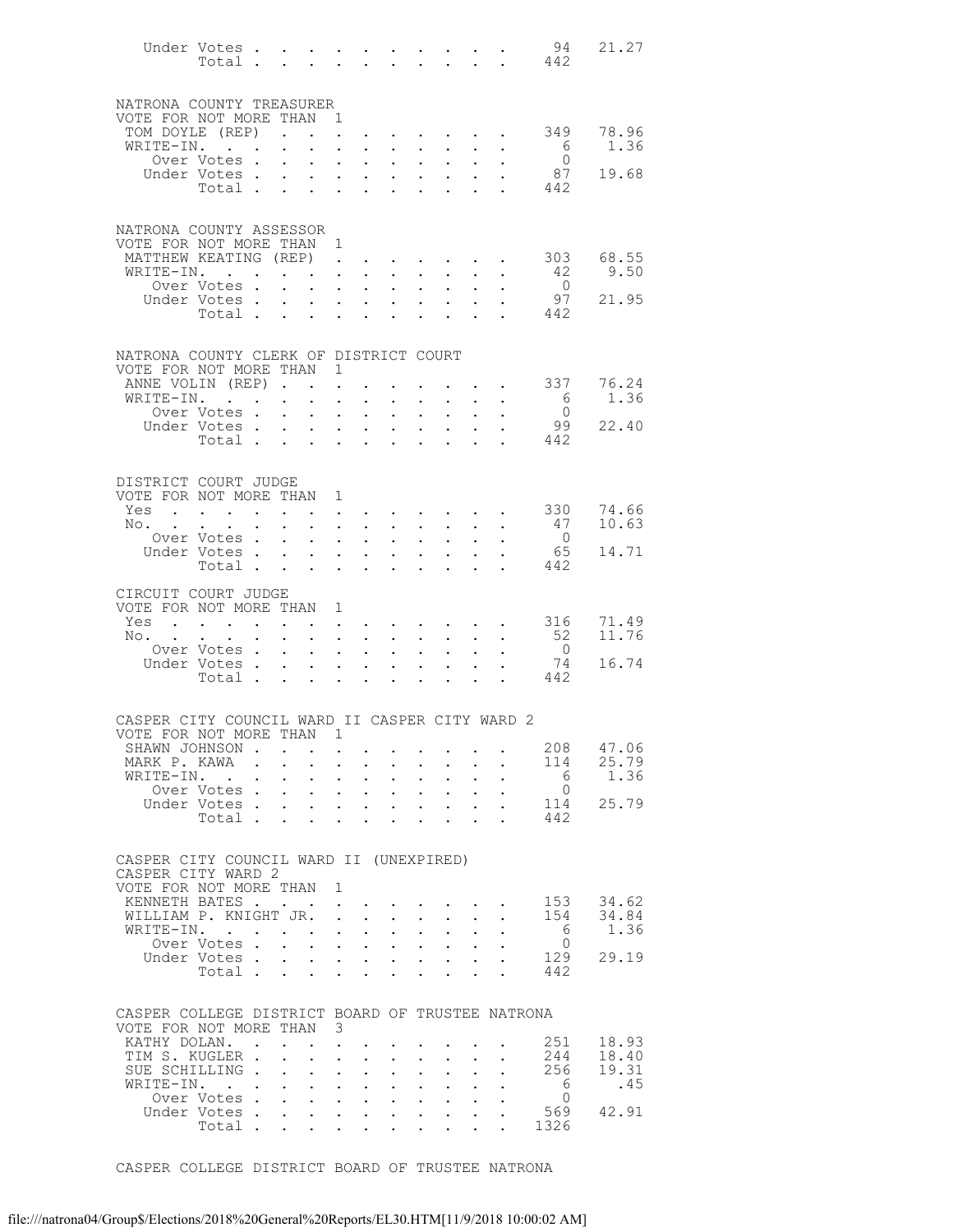|                                                                                                                                                                                                                           | VOTE FOR NOT MORE THAN 1<br>STEVE DEGENFELDER. 307 69.46                                                                       |  |  |  |                      |                      |               |  |
|---------------------------------------------------------------------------------------------------------------------------------------------------------------------------------------------------------------------------|--------------------------------------------------------------------------------------------------------------------------------|--|--|--|----------------------|----------------------|---------------|--|
|                                                                                                                                                                                                                           |                                                                                                                                |  |  |  |                      |                      |               |  |
|                                                                                                                                                                                                                           | COUNTY SCHOOL DISTRICT #1 BOARD OF TRUST<br>SCHOOL DISTRICT 1<br>VOTE FOR NOT MORE THAN 4                                      |  |  |  |                      |                      |               |  |
|                                                                                                                                                                                                                           |                                                                                                                                |  |  |  |                      | 111                  | 6.28          |  |
|                                                                                                                                                                                                                           |                                                                                                                                |  |  |  |                      | 173                  | 9.79          |  |
|                                                                                                                                                                                                                           |                                                                                                                                |  |  |  |                      |                      |               |  |
|                                                                                                                                                                                                                           |                                                                                                                                |  |  |  |                      |                      |               |  |
|                                                                                                                                                                                                                           |                                                                                                                                |  |  |  |                      |                      |               |  |
|                                                                                                                                                                                                                           |                                                                                                                                |  |  |  |                      |                      |               |  |
|                                                                                                                                                                                                                           | Total                                                                                                                          |  |  |  |                      | $\cdot$ $\cdot$ 1768 |               |  |
|                                                                                                                                                                                                                           |                                                                                                                                |  |  |  |                      |                      |               |  |
|                                                                                                                                                                                                                           | COUNTY RURAL CONSERVATION DISTRICT SUPER<br>NATRONA COUNTY CONSERVATION DISTRICT                                               |  |  |  |                      |                      |               |  |
|                                                                                                                                                                                                                           | VOTE FOR NOT MORE THAN 2                                                                                                       |  |  |  |                      |                      | 23.42         |  |
|                                                                                                                                                                                                                           | ANDREW C. ANDERSON 207<br>TAMMY COBB 236                                                                                       |  |  |  |                      |                      | 26.70         |  |
|                                                                                                                                                                                                                           |                                                                                                                                |  |  |  |                      |                      |               |  |
|                                                                                                                                                                                                                           | WRITE-IN. 3<br>Over Votes 0<br>Under Votes 438 49.55<br>Total 884                                                              |  |  |  |                      |                      |               |  |
|                                                                                                                                                                                                                           |                                                                                                                                |  |  |  |                      |                      |               |  |
|                                                                                                                                                                                                                           | 1 CENT SALES TAX                                                                                                               |  |  |  |                      |                      |               |  |
|                                                                                                                                                                                                                           | VOTE FOR NOT MORE THAN 1                                                                                                       |  |  |  |                      |                      |               |  |
|                                                                                                                                                                                                                           | VOTE FOR NOT MORE IRAN 1<br>For the County Sales and Use Ta 349 78.96<br>Against the County Sales and Us 79 17.87              |  |  |  |                      |                      |               |  |
|                                                                                                                                                                                                                           | Voltar Votes 0<br>Under Votes 14<br>Total 442                                                                                  |  |  |  |                      |                      | 3.17          |  |
|                                                                                                                                                                                                                           |                                                                                                                                |  |  |  |                      |                      |               |  |
| LODGING TAX                                                                                                                                                                                                               |                                                                                                                                |  |  |  |                      |                      |               |  |
|                                                                                                                                                                                                                           | VOTE FOR NOT MORE THAN 1                                                                                                       |  |  |  |                      |                      |               |  |
|                                                                                                                                                                                                                           |                                                                                                                                |  |  |  |                      |                      |               |  |
|                                                                                                                                                                                                                           |                                                                                                                                |  |  |  |                      |                      |               |  |
|                                                                                                                                                                                                                           | Total                                                                                                                          |  |  |  |                      | 442                  |               |  |
| PRECINCT REPORT     GENERAL ELECTION                       **OFFICIAL COUNTY RESULTS<br>RUN DATE:11/09/18     NATRONA COUNTY, WYOMING                 **OFFICIAL COUNTY RESULTS<br>RUN TIME:09:57 AM     NOVEMBER 6, 2018 |                                                                                                                                |  |  |  |                      |                      |               |  |
| $02062-6$                                                                                                                                                                                                                 |                                                                                                                                |  |  |  |                      |                      |               |  |
|                                                                                                                                                                                                                           | REGISTERED VOTERS - TOTAL                                                                                                      |  |  |  |                      | . 1317               | VOTES PERCENT |  |
|                                                                                                                                                                                                                           | BALLOTS CAST - TOTAL.                                                                                                          |  |  |  | $\ddot{\phantom{0}}$ | . 1003               |               |  |
|                                                                                                                                                                                                                           | BALLOTS CAST - BLANK.                                                                                                          |  |  |  |                      | $\overline{0}$       | 76.16         |  |
|                                                                                                                                                                                                                           | VOTER TURNOUT - TOTAL $\cdot \cdot \cdot \cdot \cdot \cdot \cdot$                                                              |  |  |  |                      |                      |               |  |
|                                                                                                                                                                                                                           | UNITED STATES SENATOR FEDERAL DISTRICT                                                                                         |  |  |  |                      |                      |               |  |
|                                                                                                                                                                                                                           | VOTE FOR NOT MORE THAN 1                                                                                                       |  |  |  |                      |                      |               |  |
|                                                                                                                                                                                                                           |                                                                                                                                |  |  |  |                      |                      |               |  |
|                                                                                                                                                                                                                           |                                                                                                                                |  |  |  |                      |                      |               |  |
|                                                                                                                                                                                                                           |                                                                                                                                |  |  |  |                      |                      |               |  |
|                                                                                                                                                                                                                           | JOHN BARRASSO (REP) 678 67.60<br>GARY TRAUNER (DEM) 288 28.71<br>JOSEPH PORAMBO (LIB) 23 2.29<br>WRITE-IN. 3 .30<br>Over Votes |  |  |  |                      |                      |               |  |
|                                                                                                                                                                                                                           |                                                                                                                                |  |  |  |                      |                      |               |  |
|                                                                                                                                                                                                                           | UNITED STATES REPRESENTATIVE<br>WYOMING CONGRESSIONAL DISTRICT ONE<br>VOTE FOR NOT MORE THAN 1                                 |  |  |  |                      |                      |               |  |
|                                                                                                                                                                                                                           |                                                                                                                                |  |  |  |                      |                      |               |  |
|                                                                                                                                                                                                                           | LIZ CHENEY (REP) 660 65.80<br>GREG HUNTER (DEM) 265 26.42<br>DANIEL CLYDE CUMMINGS (CON) 24 2.39                               |  |  |  |                      |                      |               |  |
|                                                                                                                                                                                                                           |                                                                                                                                |  |  |  |                      |                      |               |  |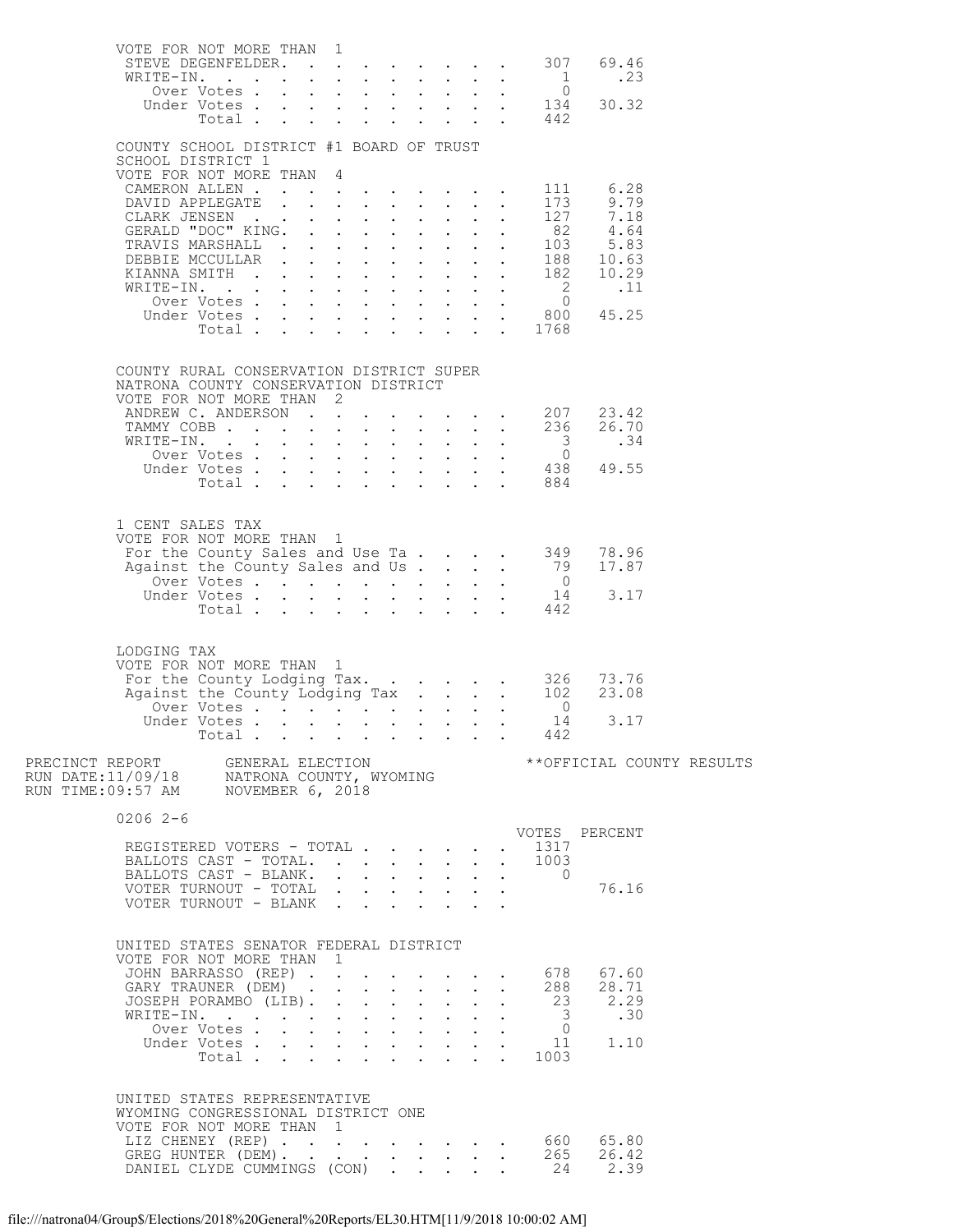| RICHARD BRUBAKER (LIB) 29<br>WRITE-IN.<br>Under Votes                                                                                                                                                      |                                                                                            |                                                                                                                                                                                                                                                                                                                        |                               |                                                        |                                                                                                                                                                                    |                                                                         |                                                                                                                        |                                                                                                 | 2.89<br>.20<br>.10<br>2.19                                                                                                                                       |
|------------------------------------------------------------------------------------------------------------------------------------------------------------------------------------------------------------|--------------------------------------------------------------------------------------------|------------------------------------------------------------------------------------------------------------------------------------------------------------------------------------------------------------------------------------------------------------------------------------------------------------------------|-------------------------------|--------------------------------------------------------|------------------------------------------------------------------------------------------------------------------------------------------------------------------------------------|-------------------------------------------------------------------------|------------------------------------------------------------------------------------------------------------------------|-------------------------------------------------------------------------------------------------|------------------------------------------------------------------------------------------------------------------------------------------------------------------|
| GOVERNOR STATE OF WYOMING<br>VOTE FOR NOT MORE THAN 1<br>MARK GORDON (REP). 702 69.99<br>MARY A. THRONE (DEM).<br>REX "T-REX" RAMMELL (CON)<br>LAWRENCE GERARD STRUEMPF (LIB).<br>WRITE-IN.<br>Under Votes |                                                                                            |                                                                                                                                                                                                                                                                                                                        |                               |                                                        | $\mathbf{L} = \mathbf{L} \times \mathbf{L}$<br>$\mathbf{L}$<br>$\mathbf{A}^{\text{max}}$ , $\mathbf{A}^{\text{max}}$                                                               | $\sim$ $\sim$<br>$\mathcal{L}^{\text{max}}$<br>$\sim 10^{-11}$          |                                                                                                                        | 23                                                                                              | . 247 24.63<br>2.29<br>$\begin{array}{cccc} . & & 25 & & 1.50 \\ . & & 10 & & 1.00 \\ . & & 11 & & 1.10 \\ . & & 0 & & 1.00 \\ . & & 10 & & 1.00 \\ \end{array}$ |
| SECRETARY OF STATE STATE OF WYOMING<br>VOTE FOR NOT MORE THAN 1<br>EDWARD BUCHANAN (REP).<br>JAMES W. BYRD (DEM) 221 22.03<br>KIT CARSON III (LIB).<br>WRITE-IN.                                           |                                                                                            |                                                                                                                                                                                                                                                                                                                        |                               |                                                        |                                                                                                                                                                                    |                                                                         |                                                                                                                        |                                                                                                 | $\cdot$ 698 69.59                                                                                                                                                |
| STATE AUDITOR STATE OF WYOMING<br>VOTE FOR NOT MORE THAN 1<br>XRISTI RACINES (REP). 732 72.98<br>JEFF DOCKTER (DEM) 208 20.74<br>WRITE-IN.<br>Over Votes<br>Under Votes<br>Total                           |                                                                                            | $\mathbf{r} = \mathbf{r} + \mathbf{r} + \mathbf{r} + \mathbf{r}$<br>$\mathbf{r} = \mathbf{r} \times \mathbf{r}$                                                                                                                                                                                                        |                               |                                                        | $\mathcal{L}^{(1)}$<br>$\mathbf{L}$<br>$\mathbf{L}^{\text{max}}$ and $\mathbf{L}^{\text{max}}$                                                                                     |                                                                         | $\mathbf{1}^{\prime}$ and $\mathbf{1}^{\prime}$<br>$\mathbf{1}=\mathbf{1}=\mathbf{1}=\mathbf{1}=\mathbf{1}=\mathbf{1}$ | $\frac{1}{2}$<br>$\overline{0}$<br>$\begin{array}{cc}\n\cdot & 62 \\ \cdot & 1003\n\end{array}$ | .10<br>6.18                                                                                                                                                      |
| STATE TREASURER STATE OF WYOMING<br>VOTE FOR NOT MORE THAN 1<br>CURT MEIER (REP).<br>CHRIS LOWRY (DEM).<br>WRITE-IN.<br>Over Votes<br>Under Votes<br>Total 1003                                            | $\mathcal{L}^{\text{max}}$                                                                 | $\mathcal{L}^{\text{max}}$<br>$\mathbf{r} = \mathbf{r} + \mathbf{r}$ , $\mathbf{r} = \mathbf{r}$<br>$\mathcal{L}^{\text{max}}$ , where $\mathcal{L}^{\text{max}}$<br>$\mathbf{r} = \mathbf{r} \times \mathbf{r}$ , where $\mathbf{r} = \mathbf{r} \times \mathbf{r}$                                                   |                               | $\sim 10^{-11}$                                        | $\mathbf{L}^{\text{max}}$                                                                                                                                                          | $\mathbb{Z}^{n+1}$                                                      | $\frac{1}{2}$ , $\frac{1}{2}$ , $\frac{1}{2}$ , $\frac{1}{2}$ , $\frac{1}{2}$                                          | $\begin{matrix}1\\0\end{matrix}$<br>55                                                          | .10<br>5.48                                                                                                                                                      |
| SUPERINTENDENT OF PUBLIC INSTRUCTION STATE OF WYOMING<br>VOTE FOR NOT MORE THAN 1<br>JILLIAN BALOW (REP).<br>WRITE-IN.<br>Over Votes .<br>Under Votes<br>Total                                             | $\mathbf{r} = \mathbf{r} + \mathbf{r} + \mathbf{r} + \mathbf{r}$<br>$\mathbf{L}$<br>$\sim$ | $\mathbf{L}$<br>$\mathcal{A}^{\mathcal{A}}$ and $\mathcal{A}^{\mathcal{A}}$ and $\mathcal{A}^{\mathcal{A}}$<br>$\mathbf{r} = \mathbf{r} \times \mathbf{r}$ , where $\mathbf{r} = \mathbf{r} \times \mathbf{r}$<br>$\mathbf{L}$                                                                                         | $\mathbf{L}$ and $\mathbf{L}$ | $\ddot{\phantom{0}}$<br>$\mathbf{L}^{\text{max}}$      | $\mathbf{z} = \mathbf{z} + \mathbf{z}$ .<br>$\mathbf{L} = \mathbf{L}$<br>$\ddot{\phantom{0}}$                                                                                      | $\bullet$ .<br>$\mathcal{L}^{\text{max}}$                               | $\mathbf{r} = \mathbf{r} + \mathbf{r} + \mathbf{r}$                                                                    | 23<br>$\overline{0}$<br>179<br>. 1003                                                           | 801 79.86<br>2.29<br>17.85                                                                                                                                       |
| STATE SENATOR 29 SENATE DISTRICT 29<br>VOTE FOR NOT MORE THAN 1<br>DREW PERKINS (REP).<br>WRITE-IN.<br>Over Votes<br>Under Votes<br>Votes<br>Total                                                         | $\mathbf{L}^{\text{max}}$                                                                  | $\sim 10^{-11}$<br>$\mathbf{L}^{\text{max}}$ , and $\mathbf{L}^{\text{max}}$                                                                                                                                                                                                                                           | $\sim$                        | $\ddot{\phantom{0}}$<br>$\ddot{\phantom{0}}$           | $\mathbf{L}^{\text{max}}$ , and $\mathbf{L}^{\text{max}}$<br>$\mathcal{L}^{\text{max}}$ , $\mathcal{L}^{\text{max}}$<br>$\Delta \phi = \Delta \phi$ .<br>$\mathbf{L} = \mathbf{L}$ | $\mathcal{L}^{\text{max}}$<br>$\mathbf{L}$<br>$\mathbf{L}^{\text{max}}$ | $\ddot{\phantom{0}}$                                                                                                   | 17<br>$\overline{0}$<br>193<br>. 1003                                                           | $\cdot$ $\cdot$ $\cdot$ $\cdot$ 793 79.06<br>1.69<br>19.24                                                                                                       |
| STATE HOUSE 37 HOUSE DISTRICT 37<br>VOTE FOR NOT MORE THAN<br>STEVE HARSHMAN (REP).<br>WRITE-IN.<br>Over Votes .<br>Under Votes<br>Total                                                                   | $\sim$<br>$\mathbf{L}^{\text{max}}$<br>$\sim$                                              | $\mathbf{1}$<br>$\mathcal{L}^{\text{max}}$<br>$\sim 10^{-11}$<br><b>Carl Carl Co</b><br>$\mathbf{1}^{\prime}$ , $\mathbf{1}^{\prime}$ , $\mathbf{1}^{\prime}$ , $\mathbf{1}^{\prime}$ , $\mathbf{1}^{\prime}$ , $\mathbf{1}^{\prime}$ , $\mathbf{1}^{\prime}$ , $\mathbf{1}^{\prime}$<br>$\mathbf{L}$ and $\mathbf{L}$ | $\sim$ $-$                    | $\ddot{\phantom{0}}$<br>$\sim$<br>$\ddot{\phantom{0}}$ | $\mathbf{L} = \mathbf{L}$<br>$\mathbf{A}^{(1)}$ and $\mathbf{A}^{(2)}$ and                                                                                                         | $\ddot{\phantom{0}}$                                                    |                                                                                                                        | 35<br>$\overline{0}$<br>. 191<br>1003                                                           | 777 77.47<br>3.49<br>19.04                                                                                                                                       |
| NATRONA COUNTY COMMISSIONERS<br>VOTE FOR NOT MORE THAN 3<br>ROBERT L. HENDRY (REP) 489<br>JIM MILNE (REP)<br>PAUL C. BERTOGLIO (REP). .                                                                    |                                                                                            | $\mathcal{A}^{\mathcal{A}}$ , and $\mathcal{A}^{\mathcal{A}}$ , and $\mathcal{A}^{\mathcal{A}}$ , and $\mathcal{A}^{\mathcal{A}}$                                                                                                                                                                                      |                               | $\mathbf{L} = \mathbf{L} \times \mathbf{L}$            |                                                                                                                                                                                    | $\mathbf{L}$                                                            |                                                                                                                        | 577<br>592                                                                                      | 16.25<br>19.18<br>19.67                                                                                                                                          |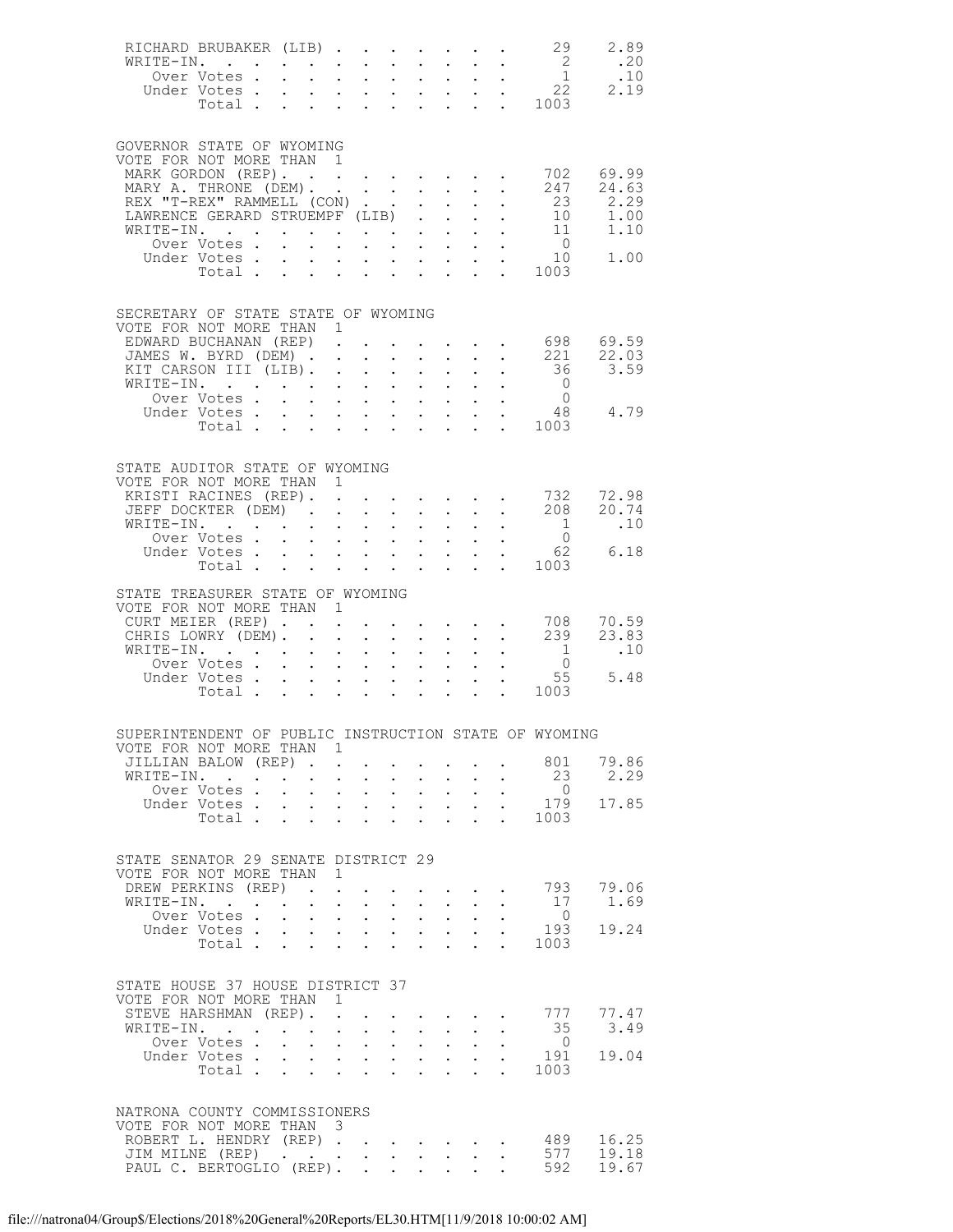| TERRY WINGERTER (DEM)<br>RICHARD "RICK" YOUNG (IND).<br>WRITE-IN.               | Over Votes .                                                                                                                                                                                                                   |                      | . As we can assume that the contribution $\mathcal{L}_\mathcal{A}$<br>$\mathcal{L}^{\text{max}}$ | $\mathcal{L}^{\text{max}}$ | $\mathbf{L}^{\text{max}}$ , $\mathbf{L}^{\text{max}}$                                                                 |                                                    | $\ddot{\phantom{a}}$<br>$\mathcal{L}^{\text{max}}$ | $\sim$ $-$<br>$\sim 10^{-11}$                      | $\mathbf{L}^{\text{max}}$<br>$\sim 100$                                                                                                                                                                                                        | $\mathcal{L}^{\text{max}}$ | $\sim$ $-$<br>$\mathbf{u}^{\prime}=\mathbf{u}^{\prime}$ , where $\mathbf{u}^{\prime}$<br>$\sim 10$ | 372<br>219<br>$\begin{array}{c} 10 \\ 9 \end{array}$                                | 12.36<br>7.28<br>.33<br>.30 |
|---------------------------------------------------------------------------------|--------------------------------------------------------------------------------------------------------------------------------------------------------------------------------------------------------------------------------|----------------------|--------------------------------------------------------------------------------------------------|----------------------------|-----------------------------------------------------------------------------------------------------------------------|----------------------------------------------------|----------------------------------------------------|----------------------------------------------------|------------------------------------------------------------------------------------------------------------------------------------------------------------------------------------------------------------------------------------------------|----------------------------|----------------------------------------------------------------------------------------------------|-------------------------------------------------------------------------------------|-----------------------------|
|                                                                                 |                                                                                                                                                                                                                                |                      |                                                                                                  |                            |                                                                                                                       |                                                    |                                                    |                                                    |                                                                                                                                                                                                                                                |                            |                                                                                                    | Under Votes 741<br>Total 3009                                                       | 24.63                       |
| NATRONA COUNTY CORONER<br>VOTE FOR NOT MORE THAN 1<br>CONNIE JACOBSON (REP) 851 |                                                                                                                                                                                                                                |                      |                                                                                                  |                            |                                                                                                                       |                                                    |                                                    |                                                    |                                                                                                                                                                                                                                                |                            |                                                                                                    |                                                                                     | 84.85                       |
| WRITE-IN.                                                                       |                                                                                                                                                                                                                                |                      |                                                                                                  |                            |                                                                                                                       |                                                    | $\ddot{\phantom{0}}$                               | $\sim 100$                                         | $\sim$ $-$                                                                                                                                                                                                                                     | $\ddot{\phantom{0}}$       | $\sim$                                                                                             | 12                                                                                  | 1.20                        |
|                                                                                 | Over Votes<br>Under Votes                                                                                                                                                                                                      |                      |                                                                                                  |                            |                                                                                                                       |                                                    | $\mathcal{L}^{\text{max}}$                         |                                                    | $\mathbf{r} = \mathbf{r} \times \mathbf{r}$ , where $\mathbf{r} = \mathbf{r}$<br>$\mathcal{L}(\mathcal{L}^{\mathcal{L}}(\mathcal{L}^{\mathcal{L}}(\mathcal{L}^{\mathcal{L}}(\mathcal{L}^{\mathcal{L}})))$                                      | $\mathcal{L}^{\text{max}}$ | $\ddot{\phantom{0}}$                                                                               | $\overline{0}$<br>140                                                               | 13.96                       |
|                                                                                 | Total                                                                                                                                                                                                                          |                      |                                                                                                  |                            | $\mathbf{1}^{\prime}$ , $\mathbf{1}^{\prime}$ , $\mathbf{1}^{\prime}$ , $\mathbf{1}^{\prime}$ , $\mathbf{1}^{\prime}$ |                                                    |                                                    |                                                    |                                                                                                                                                                                                                                                |                            |                                                                                                    | 1003                                                                                |                             |
| SEVENTH JUDICIAL DISTRICT ATTORNEY NATRONA                                      |                                                                                                                                                                                                                                |                      |                                                                                                  |                            |                                                                                                                       |                                                    |                                                    |                                                    |                                                                                                                                                                                                                                                |                            |                                                                                                    |                                                                                     |                             |
| VOTE FOR NOT MORE THAN 1<br>DAN ITZEN (REP)                                     |                                                                                                                                                                                                                                |                      |                                                                                                  |                            |                                                                                                                       |                                                    |                                                    |                                                    |                                                                                                                                                                                                                                                |                            |                                                                                                    |                                                                                     | 79.36                       |
| WRITE-IN.                                                                       |                                                                                                                                                                                                                                |                      | $\sim$ $-$                                                                                       | $\sim$ 100 $\pm$           | $\ddot{\phantom{0}}$                                                                                                  | $\sim 10^{-10}$                                    | $\sim$                                             | $\sim 100$                                         | $\sim 100$                                                                                                                                                                                                                                     |                            | $\sim$                                                                                             | 16                                                                                  | 1.60                        |
|                                                                                 | Over Votes<br>Under Votes                                                                                                                                                                                                      |                      |                                                                                                  |                            |                                                                                                                       |                                                    |                                                    |                                                    | $\mathbf{1}^{\prime}$ , $\mathbf{1}^{\prime}$ , $\mathbf{1}^{\prime}$ , $\mathbf{1}^{\prime}$ , $\mathbf{1}^{\prime}$<br>$\mathbf{1}^{\prime}$ , $\mathbf{1}^{\prime}$ , $\mathbf{1}^{\prime}$ , $\mathbf{1}^{\prime}$ , $\mathbf{1}^{\prime}$ |                            | $\mathbf{L} = \mathbf{L}$<br>$\ddot{\phantom{0}}$                                                  | $\overline{0}$<br>191                                                               | 19.04                       |
|                                                                                 | Total                                                                                                                                                                                                                          |                      |                                                                                                  |                            | $\mathbf{z} = \mathbf{z} + \mathbf{z} + \mathbf{z}$                                                                   |                                                    |                                                    |                                                    |                                                                                                                                                                                                                                                | $\mathbf{L}^{\text{max}}$  |                                                                                                    | 1003                                                                                |                             |
| NATRONA COUNTY SHERIFF<br>VOTE FOR NOT MORE THAN 1                              |                                                                                                                                                                                                                                |                      |                                                                                                  |                            |                                                                                                                       |                                                    |                                                    |                                                    |                                                                                                                                                                                                                                                |                            |                                                                                                    |                                                                                     |                             |
| GUS HOLBROOK (REP).                                                             |                                                                                                                                                                                                                                |                      |                                                                                                  |                            | $\ddot{\phantom{a}}$                                                                                                  |                                                    |                                                    |                                                    |                                                                                                                                                                                                                                                |                            |                                                                                                    | $\cdot$ $\cdot$ $\cdot$ $\cdot$ $\cdot$ 832                                         | 82.95                       |
| WRITE-IN.                                                                       | Over Votes                                                                                                                                                                                                                     |                      | and the contract of the state of the                                                             |                            |                                                                                                                       |                                                    |                                                    |                                                    |                                                                                                                                                                                                                                                |                            | $\mathbf{r}$ , $\mathbf{r}$ , $\mathbf{r}$ , $\mathbf{r}$ , $\mathbf{r}$                           | 12<br>$\overline{0}$                                                                | 1.20                        |
|                                                                                 | Under Votes                                                                                                                                                                                                                    |                      |                                                                                                  | $\sim$ 100 $\pm$           | $\sim$                                                                                                                | $\sim$                                             | $\ddot{\phantom{0}}$                               | $\mathbf{A}^{\text{max}}$                          | $\mathbf{L}^{\text{max}}$                                                                                                                                                                                                                      |                            | $\bullet$ .                                                                                        | $\begin{array}{cccc}\n\cdot & \cdot & & 159 \\ \cdot & \cdot & & 1003\n\end{array}$ | 15.85                       |
|                                                                                 | Total                                                                                                                                                                                                                          |                      |                                                                                                  |                            | $\mathcal{L}^{\text{max}}$ , and $\mathcal{L}^{\text{max}}$                                                           |                                                    | $\mathbf{L}$                                       | $\mathcal{L}^{\text{max}}$                         |                                                                                                                                                                                                                                                |                            |                                                                                                    |                                                                                     |                             |
| NATRONA COUNTY CLERK<br>VOTE FOR NOT MORE THAN 1                                |                                                                                                                                                                                                                                |                      |                                                                                                  |                            |                                                                                                                       |                                                    |                                                    |                                                    |                                                                                                                                                                                                                                                |                            |                                                                                                    |                                                                                     |                             |
| TRACY GOOD (REP) 809                                                            |                                                                                                                                                                                                                                |                      |                                                                                                  |                            |                                                                                                                       |                                                    |                                                    |                                                    |                                                                                                                                                                                                                                                |                            |                                                                                                    |                                                                                     | 80.66                       |
| WRITE-IN.                                                                       | Over Votes                                                                                                                                                                                                                     |                      |                                                                                                  | $\sim$ 100 $\pm$           | $\mathbf{L}^{\text{max}}$ , and $\mathbf{L}^{\text{max}}$                                                             |                                                    | $\mathcal{L}^{\text{max}}$                         | $\sim 10^{-11}$                                    | $\sim$ $-$                                                                                                                                                                                                                                     | $\ddot{\phantom{0}}$       | $\sim$ $-$                                                                                         | 11                                                                                  | 1.10<br>.10                 |
|                                                                                 | Under Votes                                                                                                                                                                                                                    |                      |                                                                                                  |                            | $\mathbf{r} = \mathbf{r} + \mathbf{r}$ , where                                                                        |                                                    |                                                    |                                                    | $\mathbf{1}^{\prime}$ , $\mathbf{1}^{\prime}$ , $\mathbf{1}^{\prime}$ , $\mathbf{1}^{\prime}$ , $\mathbf{1}^{\prime}$                                                                                                                          |                            |                                                                                                    | $\begin{array}{cc} . & 1 \\ . & 182 \end{array}$                                    | 18.15                       |
|                                                                                 |                                                                                                                                                                                                                                |                      |                                                                                                  |                            |                                                                                                                       |                                                    |                                                    |                                                    |                                                                                                                                                                                                                                                |                            |                                                                                                    | Total 1003                                                                          |                             |
|                                                                                 |                                                                                                                                                                                                                                |                      |                                                                                                  |                            |                                                                                                                       |                                                    |                                                    |                                                    |                                                                                                                                                                                                                                                |                            |                                                                                                    |                                                                                     |                             |
| NATRONA COUNTY TREASURER<br>VOTE FOR NOT MORE THAN 1                            |                                                                                                                                                                                                                                |                      |                                                                                                  |                            |                                                                                                                       |                                                    |                                                    |                                                    |                                                                                                                                                                                                                                                |                            |                                                                                                    |                                                                                     |                             |
| TOM DOYLE (REP)                                                                 |                                                                                                                                                                                                                                |                      |                                                                                                  |                            | $\mathbf{L}^{\text{max}}$ , and $\mathbf{L}^{\text{max}}$                                                             |                                                    |                                                    |                                                    |                                                                                                                                                                                                                                                |                            |                                                                                                    | $\cdot$ $\cdot$ $\cdot$ $\cdot$ $\cdot$ 841                                         | 83.85                       |
| WRITE-IN.                                                                       |                                                                                                                                                                                                                                |                      |                                                                                                  |                            |                                                                                                                       |                                                    |                                                    |                                                    |                                                                                                                                                                                                                                                |                            | $\mathbf{r}$ and $\mathbf{r}$ and $\mathbf{r}$ and $\mathbf{r}$                                    | 13                                                                                  | 1.30                        |
|                                                                                 | Over Votes<br>Under Votes                                                                                                                                                                                                      |                      |                                                                                                  |                            | $\mathbf{L}^{\text{max}}$ , and $\mathbf{L}^{\text{max}}$                                                             | $\sim$ $-$                                         | $\ddot{\phantom{0}}$                               | $\mathbf{A}^{(1)}$ and                             | $\mathcal{L}^{(1)}$                                                                                                                                                                                                                            |                            | $\mathcal{L}^{\text{max}}$<br>$\mathbf{L}^{\text{max}}$ , $\mathbf{L}^{\text{max}}$                | $\overline{0}$<br>149                                                               | 14.86                       |
|                                                                                 | Total                                                                                                                                                                                                                          |                      |                                                                                                  |                            |                                                                                                                       |                                                    |                                                    |                                                    |                                                                                                                                                                                                                                                |                            |                                                                                                    | 1003                                                                                |                             |
| NATRONA COUNTY ASSESSOR<br>VOTE FOR NOT MORE THAN                               |                                                                                                                                                                                                                                |                      |                                                                                                  |                            | 1                                                                                                                     |                                                    |                                                    |                                                    |                                                                                                                                                                                                                                                |                            |                                                                                                    |                                                                                     |                             |
| MATTHEW KEATING (REP)<br>WRITE-IN. .                                            |                                                                                                                                                                                                                                |                      |                                                                                                  |                            |                                                                                                                       |                                                    |                                                    |                                                    |                                                                                                                                                                                                                                                |                            |                                                                                                    | 685<br>127                                                                          | 68.30<br>12.66              |
|                                                                                 | Over Votes.                                                                                                                                                                                                                    |                      |                                                                                                  |                            | $\mathbf{L}^{\text{max}}$ , and $\mathbf{L}^{\text{max}}$                                                             |                                                    |                                                    |                                                    | $\mathbf{r} = \mathbf{r} \times \mathbf{r}$ , where                                                                                                                                                                                            | $\ddot{\phantom{0}}$       |                                                                                                    | - 0                                                                                 |                             |
|                                                                                 | Under Votes.<br>Total                                                                                                                                                                                                          |                      |                                                                                                  | $\mathbf{L}$               | $\mathbf{L}^{\text{max}}$<br>$\ddot{\phantom{a}}$                                                                     | $\mathcal{L}^{\text{max}}$<br>$\ddot{\phantom{a}}$ | $\ddot{\phantom{0}}$                               | $\mathcal{L}^{\text{max}}$<br>$\ddot{\phantom{0}}$ | $\mathbf{L}^{\text{max}}$<br>$\ddot{\phantom{a}}$                                                                                                                                                                                              | $\ddot{\phantom{a}}$       |                                                                                                    | 191<br>1003                                                                         | 19.04                       |
| NATRONA COUNTY CLERK OF DISTRICT COURT                                          |                                                                                                                                                                                                                                |                      |                                                                                                  |                            |                                                                                                                       |                                                    |                                                    |                                                    |                                                                                                                                                                                                                                                |                            |                                                                                                    |                                                                                     |                             |
| VOTE FOR NOT MORE THAN                                                          |                                                                                                                                                                                                                                |                      |                                                                                                  |                            | 1                                                                                                                     |                                                    |                                                    |                                                    |                                                                                                                                                                                                                                                |                            |                                                                                                    |                                                                                     |                             |
| ANNE VOLIN (REP)<br>WRITE-IN.                                                   | $\sim 100$ km s $^{-1}$                                                                                                                                                                                                        | $\ddot{\phantom{0}}$ | $\bullet$ .                                                                                      | $\mathbf{A}^{\text{max}}$  | $\ddot{\phantom{a}}$                                                                                                  | $\mathbf{L}^{\text{max}}$                          |                                                    | $\sim 10^{-10}$                                    | $\mathbf{L}^{\text{max}}$                                                                                                                                                                                                                      | $\ddotsc$                  | $\ddot{\phantom{a}}$                                                                               | 805<br>15                                                                           | 80.26<br>1.50               |
|                                                                                 | Over Votes.                                                                                                                                                                                                                    |                      | $\ddot{\phantom{0}}$                                                                             |                            | $\ddot{\phantom{0}}$                                                                                                  | $\ddot{\phantom{0}}$                               |                                                    | $\mathbf{L}^{\text{max}}$                          |                                                                                                                                                                                                                                                |                            |                                                                                                    | $\overline{0}$                                                                      |                             |
|                                                                                 | Under Votes<br>Total .                                                                                                                                                                                                         |                      |                                                                                                  | $\Delta \sim 10^4$         | $\mathcal{L}^{\text{max}}$                                                                                            | $\mathbf{L}^{\text{max}}$                          | $\mathbf{L}^{\text{max}}$                          | $\sim$ $-$                                         | $\sim$ $-$                                                                                                                                                                                                                                     | $\ddot{\phantom{0}}$       |                                                                                                    | 183<br>1003                                                                         | 18.25                       |
|                                                                                 |                                                                                                                                                                                                                                |                      |                                                                                                  |                            |                                                                                                                       |                                                    |                                                    |                                                    |                                                                                                                                                                                                                                                |                            |                                                                                                    |                                                                                     |                             |
| DISTRICT COURT JUDGE<br>VOTE FOR NOT MORE THAN                                  |                                                                                                                                                                                                                                |                      |                                                                                                  |                            | 1                                                                                                                     |                                                    |                                                    |                                                    |                                                                                                                                                                                                                                                |                            |                                                                                                    |                                                                                     |                             |
| Yes<br>No.                                                                      | $\mathbf{L} = \mathbf{L} \mathbf{L} + \mathbf{L} \mathbf{L}$                                                                                                                                                                   |                      | $\bullet$ .                                                                                      |                            | $\ddotsc$                                                                                                             | $\sim$ $-$                                         |                                                    | $\mathbf{L}^{\text{max}}$                          |                                                                                                                                                                                                                                                |                            |                                                                                                    | 735<br>137                                                                          | 73.28<br>13.66              |
|                                                                                 | Over Votes                                                                                                                                                                                                                     |                      |                                                                                                  |                            | $\mathbf{L}^{\text{max}}$ , and $\mathbf{L}^{\text{max}}$                                                             | $\mathcal{L}^{\text{max}}$                         | $\mathcal{L}^{\text{max}}$                         | $\mathcal{L}^{(1)}$                                | $\sim$ $-$                                                                                                                                                                                                                                     |                            |                                                                                                    | $\circ$                                                                             |                             |
|                                                                                 | Under Votes.<br>Total.                                                                                                                                                                                                         |                      | $\ddot{\phantom{0}}$<br>$\mathbf{L}$                                                             | $\mathbf{L}$               | $\mathbf{L}^{\text{max}}$<br>$\mathbf{L}$                                                                             | $\ddot{\phantom{0}}$<br>$\mathcal{L}^{\text{max}}$ | $\ddot{\phantom{0}}$                               | $\mathcal{L}^{\text{max}}$<br>$\ddot{\phantom{a}}$ | $\mathbf{L}$                                                                                                                                                                                                                                   | $\ddot{\phantom{0}}$       |                                                                                                    | 131<br>1003                                                                         | 13.06                       |
| CIRCUIT COURT JUDGE<br>VOTE FOR NOT MORE THAN                                   |                                                                                                                                                                                                                                |                      |                                                                                                  |                            | 1                                                                                                                     |                                                    |                                                    |                                                    |                                                                                                                                                                                                                                                |                            |                                                                                                    |                                                                                     |                             |
| Yes                                                                             | the contract of the contract of the contract of the contract of the contract of the contract of the contract of the contract of the contract of the contract of the contract of the contract of the contract of the contract o |                      |                                                                                                  |                            |                                                                                                                       |                                                    |                                                    |                                                    |                                                                                                                                                                                                                                                |                            |                                                                                                    | 737                                                                                 | 73.48                       |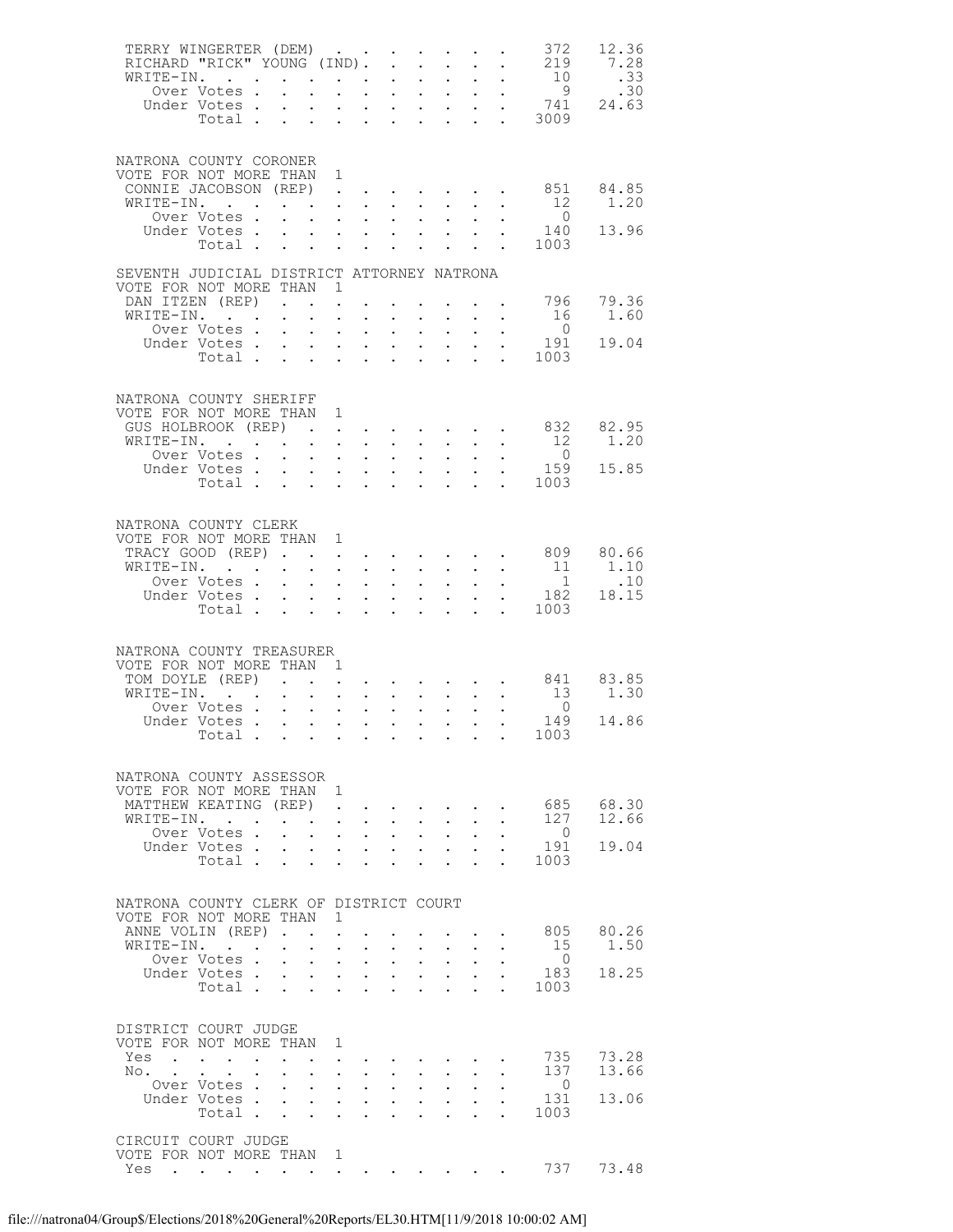| No.                                                                 |                              |                        |                                                             |                                                                  |                                                                                                                                                                                                                                                                |                                                             |                                                             |                                                                                          |                           |                                                                                    | . 113                                    | 11.27                  |
|---------------------------------------------------------------------|------------------------------|------------------------|-------------------------------------------------------------|------------------------------------------------------------------|----------------------------------------------------------------------------------------------------------------------------------------------------------------------------------------------------------------------------------------------------------------|-------------------------------------------------------------|-------------------------------------------------------------|------------------------------------------------------------------------------------------|---------------------------|------------------------------------------------------------------------------------|------------------------------------------|------------------------|
|                                                                     | Over Votes.<br>Under Votes . | $\sim$<br>$\mathbf{L}$ | $\bullet$ .                                                 | $\ddot{\phantom{a}}$                                             | $\mathbf{L}^{\text{max}}$ , and $\mathbf{L}^{\text{max}}$<br>$\sim$ $\sim$                                                                                                                                                                                     | $\sim$                                                      | $\ddot{\phantom{a}}$                                        | $\mathbf{z} = \mathbf{z} + \mathbf{z}$ , where $\mathbf{z} = \mathbf{z}$<br>$\mathbf{L}$ |                           | $\mathbf{L}^{\text{max}}$ , $\mathbf{L}^{\text{max}}$<br>$\mathbf{L} = \mathbf{L}$ | $\overline{0}$<br>153                    | 15.25                  |
|                                                                     | Total .                      |                        |                                                             | $\ddot{\phantom{a}}$                                             |                                                                                                                                                                                                                                                                | $\ddot{\phantom{a}}$                                        |                                                             |                                                                                          |                           | $\sim 100$ km s $^{-1}$                                                            | 1003                                     |                        |
|                                                                     |                              |                        |                                                             |                                                                  |                                                                                                                                                                                                                                                                |                                                             |                                                             |                                                                                          |                           |                                                                                    |                                          |                        |
| CASPER CITY COUNCIL WARD II CASPER CITY WARD 2                      |                              |                        |                                                             |                                                                  |                                                                                                                                                                                                                                                                |                                                             |                                                             |                                                                                          |                           |                                                                                    |                                          |                        |
| VOTE FOR NOT MORE THAN 1                                            |                              |                        |                                                             |                                                                  |                                                                                                                                                                                                                                                                |                                                             |                                                             |                                                                                          |                           |                                                                                    |                                          |                        |
| SHAWN JOHNSON .<br>MARK P. KAWA                                     |                              |                        |                                                             |                                                                  |                                                                                                                                                                                                                                                                |                                                             |                                                             |                                                                                          |                           |                                                                                    | $\cdot$ 563 56.13                        | 18.05                  |
| WRITE-IN.                                                           | $\sim$ $\sim$                |                        | $\mathcal{L}^{\text{max}}$                                  | $\ddot{\phantom{a}}$                                             | $\mathbf{z} = \mathbf{z} + \mathbf{z}$ .<br>$\mathbf{r}$                                                                                                                                                                                                       | $\mathbf{L}$                                                |                                                             | $\mathbf{r} = \mathbf{r} + \mathbf{r}$ , where $\mathbf{r} = \mathbf{r}$                 |                           | $\mathbf{L}^{\text{max}}$ , and $\mathbf{L}^{\text{max}}$                          | 181<br>$6\overline{6}$                   | .60                    |
|                                                                     | Over Votes .                 |                        | $\mathbf{L}^{\text{max}}$                                   | $\mathbf{z} = \mathbf{z}$                                        | $\bullet$ .<br><br><br><br><br><br><br><br><br><br><br><br>                                                                                                                                                                                                    | $\sim 10^{-10}$                                             | $\bullet$ .                                                 | $\mathcal{L}^{\text{max}}$                                                               |                           |                                                                                    | $\overline{0}$                           |                        |
|                                                                     | Under Votes .                |                        | $\mathbf{L}^{\text{max}}$                                   |                                                                  |                                                                                                                                                                                                                                                                |                                                             | $\mathbf{L}$                                                |                                                                                          |                           |                                                                                    | . 253                                    | 25.22                  |
|                                                                     | Total .                      | $\ddot{\phantom{0}}$   | $\bullet$ .                                                 | $\mathbf{L}$                                                     | $\ddot{\phantom{0}}$                                                                                                                                                                                                                                           | $\ddot{\phantom{0}}$                                        | $\ddot{\phantom{a}}$                                        | $\ddot{\phantom{a}}$                                                                     |                           | $\mathbf{L}$                                                                       | 1003                                     |                        |
|                                                                     |                              |                        |                                                             |                                                                  |                                                                                                                                                                                                                                                                |                                                             |                                                             |                                                                                          |                           |                                                                                    |                                          |                        |
| CASPER CITY COUNCIL WARD II (UNEXPIRED)                             |                              |                        |                                                             |                                                                  |                                                                                                                                                                                                                                                                |                                                             |                                                             |                                                                                          |                           |                                                                                    |                                          |                        |
| CASPER CITY WARD 2                                                  |                              |                        |                                                             |                                                                  |                                                                                                                                                                                                                                                                |                                                             |                                                             |                                                                                          |                           |                                                                                    |                                          |                        |
| VOTE FOR NOT MORE THAN 1<br>KENNETH BATES .                         |                              |                        |                                                             |                                                                  | $\mathbf{z} = \mathbf{z} + \mathbf{z} + \mathbf{z} + \mathbf{z} + \mathbf{z} + \mathbf{z} + \mathbf{z} + \mathbf{z}$                                                                                                                                           |                                                             |                                                             |                                                                                          |                           |                                                                                    |                                          |                        |
| WILLIAM P. KNIGHT JR. .                                             |                              |                        |                                                             |                                                                  | $\sim$ $\sim$                                                                                                                                                                                                                                                  | $\mathbf{L}$                                                | $\ddot{\phantom{0}}$                                        | $\sim$                                                                                   | $\mathbf{L}$              | $\ddot{\phantom{0}}$                                                               |                                          | 362 36.09<br>342 34.10 |
| WRITE-IN. .                                                         |                              |                        |                                                             |                                                                  | $\mathbf{r} = \mathbf{r} \cdot \mathbf{r} = \mathbf{r} \cdot \mathbf{r}$ .                                                                                                                                                                                     | $\sim 10^{-11}$                                             | $\bullet$ .                                                 |                                                                                          |                           | $\ddotsc$                                                                          | 5 <sup>5</sup>                           | .50                    |
|                                                                     | Over Votes.                  |                        |                                                             | $\ddot{\phantom{a}}$                                             | $\mathbf{r}$ , $\mathbf{r}$ , $\mathbf{r}$                                                                                                                                                                                                                     |                                                             | $\ddot{\phantom{a}}$                                        |                                                                                          |                           |                                                                                    | $\sim$ 0                                 |                        |
|                                                                     | Under Votes .                |                        | $\bullet$ .                                                 |                                                                  | $\mathbf{z} = \mathbf{z} + \mathbf{z}$ .                                                                                                                                                                                                                       | $\sim 100$                                                  | $\mathbf{L}^{\text{max}}$                                   | $\mathbf{L}^{\text{max}}$                                                                | $\mathbf{L}^{\text{max}}$ | $\mathbf{L}^{\text{max}}$                                                          | 294                                      | 29.31                  |
|                                                                     | Total.                       | $\mathbf{r}$           | $\ddot{\phantom{a}}$                                        |                                                                  | $\mathbf{r} = \mathbf{r} \cdot \mathbf{r}$                                                                                                                                                                                                                     |                                                             |                                                             |                                                                                          |                           |                                                                                    | 1003                                     |                        |
|                                                                     |                              |                        |                                                             |                                                                  |                                                                                                                                                                                                                                                                |                                                             |                                                             |                                                                                          |                           |                                                                                    |                                          |                        |
| CASPER COLLEGE DISTRICT BOARD OF TRUSTEE NATRONA                    |                              |                        |                                                             |                                                                  |                                                                                                                                                                                                                                                                |                                                             |                                                             |                                                                                          |                           |                                                                                    |                                          |                        |
| VOTE FOR NOT MORE THAN 3                                            |                              |                        |                                                             |                                                                  |                                                                                                                                                                                                                                                                |                                                             |                                                             |                                                                                          |                           |                                                                                    |                                          |                        |
| KATHY DOLAN.<br>TIM S. KUGLER .                                     |                              |                        |                                                             | $\mathbf{z} = \mathbf{z} + \mathbf{z}$ .<br>$\ddot{\phantom{a}}$ | $\ddot{\phantom{0}}$                                                                                                                                                                                                                                           | $\ddot{\phantom{0}}$                                        |                                                             | $\sim$                                                                                   |                           | $\ddot{\phantom{0}}$                                                               | 543<br>571                               | 18.05<br>18.98         |
| SUE SCHILLING.                                                      |                              | $\ddot{\phantom{0}}$   | $\bullet$ .                                                 | $\mathbf{A}^{(1)}$ and                                           | $\sim 10^{-11}$                                                                                                                                                                                                                                                | $\bullet$ .                                                 | $\bullet$ .                                                 | $\bullet$ .                                                                              |                           | $\mathbf{z} = \mathbf{z} + \mathbf{z}$ .                                           | 584                                      | 19.41                  |
| WRITE-IN. .                                                         |                              |                        | $\mathbf{L}$                                                | $\ddot{\phantom{a}}$                                             | $\mathbf{r}$ , $\mathbf{r}$ , $\mathbf{r}$                                                                                                                                                                                                                     |                                                             | $\ddot{\phantom{a}}$                                        |                                                                                          | $\mathbf{L}^{\text{max}}$ |                                                                                    | $\frac{301}{10}$                         | .33                    |
|                                                                     | Over Votes .                 |                        | $\bullet$ .<br><br><br><br><br><br><br><br><br><br><br><br> | $\sim$ 100 $\pm$                                                 | $\bullet$ .<br><br><br><br><br><br><br><br><br><br><br><br>                                                                                                                                                                                                    | $\sim 10^{-11}$                                             | $\mathbf{L}^{\text{max}}$                                   | $\mathbf{L}^{\text{max}}$                                                                |                           |                                                                                    | $\overline{0}$                           |                        |
|                                                                     | Under Votes .<br>Total .     |                        | $\mathbf{L}^{\text{max}}$                                   |                                                                  | $\cdot$ $\cdot$ $\cdot$ $\cdot$                                                                                                                                                                                                                                |                                                             | $\ddot{\phantom{a}}$                                        |                                                                                          |                           |                                                                                    | $\frac{1301}{43.24}$<br>3009             |                        |
|                                                                     |                              | $\ddot{\phantom{0}}$   | $\ddot{\phantom{a}}$                                        | $\mathbf{L}$                                                     | $\ddot{\phantom{0}}$                                                                                                                                                                                                                                           | $\sim$                                                      | $\ddot{\phantom{0}}$                                        | $\ddot{\phantom{a}}$                                                                     |                           | <b>Contract Contract Contract</b>                                                  |                                          |                        |
|                                                                     |                              |                        |                                                             |                                                                  |                                                                                                                                                                                                                                                                |                                                             |                                                             |                                                                                          |                           |                                                                                    |                                          |                        |
| CASPER COLLEGE DISTRICT BOARD OF TRUSTEE NATRONA                    |                              |                        |                                                             |                                                                  |                                                                                                                                                                                                                                                                |                                                             |                                                             |                                                                                          |                           |                                                                                    |                                          |                        |
| VOTE FOR NOT MORE THAN 1                                            |                              |                        |                                                             |                                                                  |                                                                                                                                                                                                                                                                |                                                             |                                                             |                                                                                          |                           |                                                                                    |                                          |                        |
| STEVE DEGENFELDER.<br>WRITE-IN. .                                   |                              | $\ddot{\phantom{0}}$   | <b>Contract Contract</b>                                    | $\mathbf{A}^{\text{max}}$                                        | $\mathbf{L}^{\text{max}}$                                                                                                                                                                                                                                      | $\bullet$ .                                                 | $\bullet$ .                                                 |                                                                                          |                           |                                                                                    | $\cdot$ $\cdot$ $\cdot$ $\cdot$ 722<br>9 | 71.98<br>.90           |
|                                                                     | Over Votes.                  |                        | $\sim 100$                                                  | $\ddot{\phantom{a}}$                                             | $\sim$                                                                                                                                                                                                                                                         | $\sim 10^{-11}$                                             |                                                             | $\bullet$ .                                                                              |                           | $\bullet$ , $\bullet$ , $\bullet$ , $\bullet$                                      | $\overline{0}$                           |                        |
|                                                                     | Under Votes .                |                        | $\bullet$ .                                                 | $\sim$                                                           | $\bullet$ .<br><br><br><br><br><br><br><br><br><br><br><br>                                                                                                                                                                                                    | $\sim$                                                      | $\bullet$ .<br><br><br><br><br><br><br><br><br><br><br><br> | $\mathbf{L}^{\text{max}}$                                                                | $\mathcal{L}^{(1)}$       |                                                                                    | 272                                      | 27.12                  |
|                                                                     | Total.                       | $\mathbf{r}$           | $\ddot{\phantom{a}}$                                        | $\ddot{\phantom{a}}$                                             | $\ddot{\phantom{a}}$                                                                                                                                                                                                                                           | $\ddot{\phantom{a}}$                                        |                                                             |                                                                                          |                           | $\mathbf{L}^{\text{max}}$                                                          | 1003                                     |                        |
| COUNTY SCHOOL DISTRICT #1 BOARD OF TRUST                            |                              |                        |                                                             |                                                                  |                                                                                                                                                                                                                                                                |                                                             |                                                             |                                                                                          |                           |                                                                                    |                                          |                        |
| SCHOOL DISTRICT 1                                                   |                              |                        |                                                             |                                                                  |                                                                                                                                                                                                                                                                |                                                             |                                                             |                                                                                          |                           |                                                                                    |                                          |                        |
| VOTE FOR NOT MORE THAN 4                                            |                              |                        |                                                             |                                                                  |                                                                                                                                                                                                                                                                |                                                             |                                                             |                                                                                          |                           |                                                                                    |                                          |                        |
| CAMERON ALLEN.                                                      |                              |                        |                                                             |                                                                  | . The state of the state of the state of the state $\alpha$                                                                                                                                                                                                    |                                                             |                                                             |                                                                                          |                           |                                                                                    |                                          | 284 7.08               |
| DAVID APPLEGATE                                                     |                              |                        |                                                             |                                                                  |                                                                                                                                                                                                                                                                |                                                             |                                                             |                                                                                          |                           |                                                                                    | 424                                      | 10.57<br>9.75          |
| CLARK JENSEN<br>GERALD "DOC" KING.                                  |                              |                        | $\mathbf{L}$                                                | $\mathbf{r}$                                                     | $\mathbf{z} = \mathbf{z} + \mathbf{z}$ .<br>$\sim$ $\sim$                                                                                                                                                                                                      | $\mathbf{L}$                                                | $\bullet$ .<br>$\ddot{\phantom{0}}$                         |                                                                                          |                           |                                                                                    | 391<br>192                               | 4.79                   |
| TRAVIS MARSHALL                                                     |                              |                        | $\sim$ 100 $\pm$                                            | $\mathbf{a} = \mathbf{a}$                                        | $\bullet$ .                                                                                                                                                                                                                                                    | $\bullet$ .<br><br><br><br><br><br><br><br><br><br><br><br> | $\ddot{\phantom{0}}$                                        |                                                                                          |                           |                                                                                    | 217                                      | 5.41                   |
| DEBBIE MCCULLAR                                                     |                              |                        |                                                             |                                                                  | $\mathbf{r}$ , $\mathbf{r}$ , $\mathbf{r}$ , $\mathbf{r}$                                                                                                                                                                                                      |                                                             | $\ddot{\phantom{a}}$                                        |                                                                                          |                           |                                                                                    | 351                                      | 8.75                   |
| KIANNA SMITH                                                        |                              |                        |                                                             | $\mathcal{A}^{\mathcal{A}}$ and $\mathcal{A}^{\mathcal{A}}$ and  | $\ddot{\phantom{0}}$                                                                                                                                                                                                                                           | $\mathbf{L}^{\text{max}}$                                   | $\mathbf{L}^{\text{max}}$                                   |                                                                                          |                           |                                                                                    | 356                                      | 8.87                   |
| WRITE-IN.                                                           | $\sim$ $\sim$                |                        |                                                             |                                                                  | $\mathbf{r}$ , $\mathbf{r}$ , $\mathbf{r}$ , $\mathbf{r}$                                                                                                                                                                                                      |                                                             | $\ddot{\phantom{0}}$                                        |                                                                                          |                           |                                                                                    | 20                                       | .50                    |
|                                                                     | Over Votes.<br>Under Votes.  | $\mathbf{L}$           |                                                             |                                                                  | <b>Service Control</b><br><b>Professor Contract Contract Contract Contract Contract Contract Contract Contract Contract Contract Contract Contract Contract Contract Contract Contract Contract Contract Contract Contract Contract Contract Contract Cont</b> | $\mathbf{r} = \mathbf{r} \cdot \mathbf{r}$ .                |                                                             | $\mathbf{L}^{\text{max}}$                                                                |                           |                                                                                    | - 0<br>1777                              | 44.29                  |
|                                                                     | Total .                      | $\sim$                 | $\mathbf{L}$                                                | $\mathcal{L}^{\text{max}}$                                       | $\ddot{\phantom{0}}$                                                                                                                                                                                                                                           | $\mathbf{L}$                                                | $\mathbf{L}$                                                | $\ddot{\phantom{0}}$                                                                     |                           |                                                                                    | 4012                                     |                        |
|                                                                     |                              |                        |                                                             |                                                                  |                                                                                                                                                                                                                                                                |                                                             |                                                             |                                                                                          |                           |                                                                                    |                                          |                        |
|                                                                     |                              |                        |                                                             |                                                                  |                                                                                                                                                                                                                                                                |                                                             |                                                             |                                                                                          |                           |                                                                                    |                                          |                        |
|                                                                     |                              |                        |                                                             |                                                                  |                                                                                                                                                                                                                                                                |                                                             |                                                             |                                                                                          |                           |                                                                                    |                                          |                        |
| COUNTY RURAL CONSERVATION DISTRICT SUPER                            |                              |                        |                                                             |                                                                  |                                                                                                                                                                                                                                                                |                                                             |                                                             |                                                                                          |                           |                                                                                    |                                          |                        |
| NATRONA COUNTY CONSERVATION DISTRICT                                |                              |                        |                                                             |                                                                  |                                                                                                                                                                                                                                                                |                                                             |                                                             |                                                                                          |                           |                                                                                    |                                          |                        |
| VOTE FOR NOT MORE THAN 2<br>ANDREW C. ANDERSON                      |                              |                        |                                                             |                                                                  |                                                                                                                                                                                                                                                                |                                                             |                                                             |                                                                                          |                           |                                                                                    | 511                                      | 25.47                  |
| TAMMY COBB                                                          |                              |                        |                                                             | $\ddot{\phantom{a}}$                                             | $\sim$ $\sim$                                                                                                                                                                                                                                                  |                                                             |                                                             |                                                                                          |                           |                                                                                    | 503                                      | 25.07                  |
| WRITE-IN.                                                           |                              |                        | $\mathcal{L}^{\text{max}}$                                  |                                                                  | $\mathcal{L}^{\text{max}}$ , where $\mathcal{L}^{\text{max}}$                                                                                                                                                                                                  | $\sim 100$                                                  | $\bullet$ .                                                 |                                                                                          |                           |                                                                                    | 11                                       | .55                    |
|                                                                     | Over Votes                   |                        |                                                             |                                                                  |                                                                                                                                                                                                                                                                |                                                             |                                                             | $\cdot$ $\cdot$ $\cdot$ $\cdot$                                                          |                           |                                                                                    | $\overline{0}$                           |                        |
|                                                                     | Under Votes                  |                        |                                                             |                                                                  | <b>Contract Contract Contract</b>                                                                                                                                                                                                                              |                                                             |                                                             |                                                                                          | $\mathbf{L}^{\text{max}}$ |                                                                                    | 981<br>2006                              | 48.90                  |
|                                                                     | Total.                       |                        |                                                             |                                                                  |                                                                                                                                                                                                                                                                |                                                             |                                                             |                                                                                          |                           |                                                                                    |                                          |                        |
|                                                                     |                              |                        |                                                             |                                                                  |                                                                                                                                                                                                                                                                |                                                             |                                                             |                                                                                          |                           |                                                                                    |                                          |                        |
| 1 CENT SALES TAX                                                    |                              |                        |                                                             |                                                                  |                                                                                                                                                                                                                                                                |                                                             |                                                             |                                                                                          |                           |                                                                                    |                                          |                        |
| VOTE FOR NOT MORE THAN 1                                            |                              |                        |                                                             |                                                                  |                                                                                                                                                                                                                                                                |                                                             |                                                             |                                                                                          |                           |                                                                                    |                                          |                        |
| For the County Sales and Use Ta<br>Against the County Sales and Us. |                              |                        |                                                             |                                                                  |                                                                                                                                                                                                                                                                |                                                             |                                                             |                                                                                          |                           |                                                                                    | 772<br>208                               | 76.97<br>20.74         |
|                                                                     | Over Votes                   |                        |                                                             |                                                                  |                                                                                                                                                                                                                                                                |                                                             |                                                             |                                                                                          |                           |                                                                                    | $\overline{0}$                           |                        |
|                                                                     | Under Votes.<br>Total        | $\ddot{\phantom{0}}$   |                                                             | $\mathbf{L}$ and $\mathbf{L}$                                    | $\ddot{\phantom{0}}$                                                                                                                                                                                                                                           | $\mathbf{L} = \mathbf{L}$                                   |                                                             |                                                                                          |                           |                                                                                    | 23<br>1003                               | 2.29                   |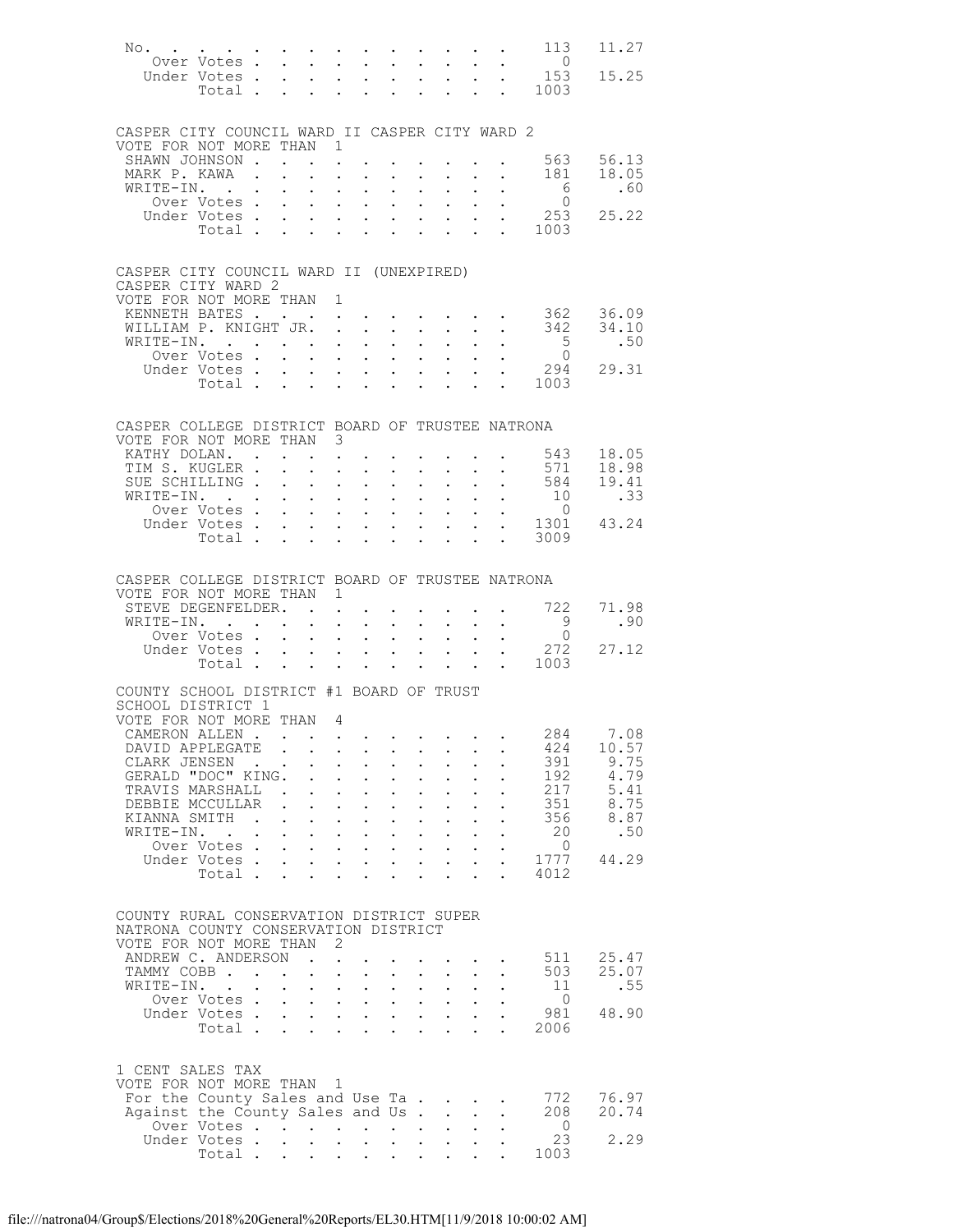| LODGING TAX<br>VOTE FOR NOT MORE THAN 1                                                        |                             |                                                                       |                           |                                                                                   |              |                                                                                                              |              |              |                           |                |                                                                                                                                        |  |
|------------------------------------------------------------------------------------------------|-----------------------------|-----------------------------------------------------------------------|---------------------------|-----------------------------------------------------------------------------------|--------------|--------------------------------------------------------------------------------------------------------------|--------------|--------------|---------------------------|----------------|----------------------------------------------------------------------------------------------------------------------------------------|--|
|                                                                                                |                             |                                                                       |                           |                                                                                   |              |                                                                                                              |              |              |                           |                |                                                                                                                                        |  |
| $02072 - -7$                                                                                   |                             |                                                                       |                           |                                                                                   |              |                                                                                                              |              |              |                           |                |                                                                                                                                        |  |
| REGISTERED VOTERS - TOTAL                                                                      |                             |                                                                       |                           |                                                                                   |              |                                                                                                              |              |              |                           | . 1404         | VOTES PERCENT                                                                                                                          |  |
| BALLOTS CAST - TOTAL. 1017                                                                     |                             |                                                                       |                           |                                                                                   |              |                                                                                                              |              |              |                           |                |                                                                                                                                        |  |
| BALLOTS CAST - BLANK.                                                                          |                             |                                                                       |                           |                                                                                   |              |                                                                                                              |              |              |                           | $\overline{0}$ | 72.44                                                                                                                                  |  |
| VOTER TURNOUT - TOTAL $\cdot \cdot \cdot \cdot \cdot \cdot \cdot$                              |                             |                                                                       |                           |                                                                                   |              |                                                                                                              |              |              |                           |                |                                                                                                                                        |  |
| UNITED STATES SENATOR FEDERAL DISTRICT<br>VOTE FOR NOT MORE THAN 1                             |                             |                                                                       |                           |                                                                                   |              |                                                                                                              |              |              |                           |                |                                                                                                                                        |  |
|                                                                                                |                             |                                                                       |                           |                                                                                   |              |                                                                                                              |              |              |                           |                | VOTE FOR NOT MORE THAN 1<br>JOHN BARRASSO (REP) 264 25.96<br>GARY TRAUNER (DEM) 264 25.96<br>JOSEPH PORAMBO (LIB) 29 2.85<br>WRITE-IN. |  |
|                                                                                                |                             |                                                                       |                           |                                                                                   |              |                                                                                                              |              |              |                           |                |                                                                                                                                        |  |
|                                                                                                |                             |                                                                       |                           |                                                                                   |              |                                                                                                              |              |              |                           |                |                                                                                                                                        |  |
|                                                                                                |                             |                                                                       |                           |                                                                                   |              |                                                                                                              |              |              |                           |                |                                                                                                                                        |  |
|                                                                                                |                             |                                                                       |                           |                                                                                   |              |                                                                                                              |              |              |                           |                |                                                                                                                                        |  |
|                                                                                                |                             |                                                                       |                           |                                                                                   |              |                                                                                                              |              |              |                           |                |                                                                                                                                        |  |
| UNITED STATES REPRESENTATIVE<br>WYOMING CONGRESSIONAL DISTRICT ONE<br>VOTE FOR NOT MORE THAN 1 |                             |                                                                       |                           |                                                                                   |              |                                                                                                              |              |              |                           |                |                                                                                                                                        |  |
|                                                                                                |                             |                                                                       |                           |                                                                                   |              |                                                                                                              |              |              |                           |                |                                                                                                                                        |  |
|                                                                                                |                             |                                                                       |                           |                                                                                   |              |                                                                                                              |              |              |                           |                |                                                                                                                                        |  |
|                                                                                                |                             |                                                                       |                           |                                                                                   |              |                                                                                                              |              |              |                           |                |                                                                                                                                        |  |
|                                                                                                |                             |                                                                       |                           |                                                                                   |              |                                                                                                              |              |              |                           |                |                                                                                                                                        |  |
|                                                                                                |                             |                                                                       |                           |                                                                                   |              |                                                                                                              |              |              |                           |                |                                                                                                                                        |  |
|                                                                                                |                             |                                                                       |                           |                                                                                   |              |                                                                                                              |              |              |                           |                |                                                                                                                                        |  |
| GOVERNOR STATE OF WYOMING<br>VOTE FOR NOT MORE THAN 1                                          |                             |                                                                       |                           |                                                                                   |              |                                                                                                              |              |              |                           |                |                                                                                                                                        |  |
| MARK GORDON (REP). 737 72.47<br>MARY A. THRONE (DEM). 226 22.22                                |                             |                                                                       |                           |                                                                                   |              |                                                                                                              |              |              |                           |                |                                                                                                                                        |  |
| REX "T-REX" RAMMELL (CON) 27 2.65<br>LAWRENCE GERARD STRUEMPF (LIB)                            |                             |                                                                       |                           |                                                                                   |              |                                                                                                              |              |              |                           | 15             | 1.47                                                                                                                                   |  |
| WRITE-IN.                                                                                      |                             |                                                                       |                           |                                                                                   |              |                                                                                                              |              |              |                           | - 6            | .59                                                                                                                                    |  |
|                                                                                                | Over Votes                  |                                                                       |                           |                                                                                   |              | $\mathbf{r}$ , $\mathbf{r}$ , $\mathbf{r}$ , $\mathbf{r}$ , $\mathbf{r}$                                     |              |              |                           | $\overline{0}$ |                                                                                                                                        |  |
|                                                                                                | Under Votes<br>Total        |                                                                       | $\mathbf{L}^{\text{max}}$ |                                                                                   |              | $\cdot$ $\cdot$ $\cdot$ $\cdot$ $\cdot$ $\cdot$<br>$\mathbf{r}$ , $\mathbf{r}$ , $\mathbf{r}$ , $\mathbf{r}$ |              |              |                           | 1017           | 6.59                                                                                                                                   |  |
|                                                                                                |                             |                                                                       |                           |                                                                                   |              |                                                                                                              |              |              |                           |                |                                                                                                                                        |  |
| SECRETARY OF STATE STATE OF WYOMING<br>VOTE FOR NOT MORE THAN 1                                |                             |                                                                       |                           |                                                                                   |              |                                                                                                              |              |              |                           |                |                                                                                                                                        |  |
| EDWARD BUCHANAN (REP)<br>JAMES W. BYRD (DEM) .                                                 |                             |                                                                       |                           | $\mathbf{r} = \mathbf{r} + \mathbf{r}$                                            |              | <b><i>College College College</i></b>                                                                        |              |              |                           | 727<br>212     | 71.48<br>20.85                                                                                                                         |  |
| KIT CARSON III (LIB).                                                                          |                             |                                                                       | $\mathbf{L}$              |                                                                                   |              |                                                                                                              |              |              |                           | 52             | 5.11                                                                                                                                   |  |
| WRITE-IN.                                                                                      |                             | $\ddot{\phantom{a}}$                                                  |                           | $\ddot{\phantom{a}}$                                                              |              | <b>Contract Contract Contract</b>                                                                            |              |              | $\mathbf{L} = \mathbf{L}$ | $\mathbf{1}$   | .10                                                                                                                                    |  |
|                                                                                                | Over Votes<br>Under Votes . | $\mathbf{r}$ , and $\mathbf{r}$ , and $\mathbf{r}$ , and $\mathbf{r}$ |                           | $\mathbf{r} = \mathbf{r} + \mathbf{r} + \mathbf{r} + \mathbf{r} + \mathbf{r}$     |              |                                                                                                              |              |              |                           | 1              | .10<br>24<br>2.36                                                                                                                      |  |
|                                                                                                | Total                       |                                                                       |                           | $\cdot$ $\cdot$ $\cdot$                                                           |              | $\sim$ $\sim$                                                                                                |              |              |                           | 1017           |                                                                                                                                        |  |
| STATE AUDITOR STATE OF WYOMING<br>VOTE FOR NOT MORE THAN 1                                     |                             |                                                                       |                           |                                                                                   |              |                                                                                                              |              |              |                           |                |                                                                                                                                        |  |
| KRISTI RACINES (REP).                                                                          |                             |                                                                       |                           |                                                                                   |              |                                                                                                              |              |              |                           | 752            | 73.94                                                                                                                                  |  |
| JEFF DOCKTER (DEM).<br>WRITE-IN.                                                               |                             | $\ddot{\phantom{0}}$                                                  |                           | $\mathbf{L}^{\text{max}}$ , and $\mathbf{L}^{\text{max}}$<br>$\ddot{\phantom{a}}$ | $\mathbf{r}$ | $\cdot$ $\cdot$ $\cdot$ $\cdot$<br>$\mathbf{r}$                                                              | $\mathbf{L}$ |              | $\ddot{\phantom{a}}$      | 216            | 21.24<br>.39                                                                                                                           |  |
|                                                                                                | Over Votes                  |                                                                       | $\mathbf{L}$              | $\mathbf{L}^{\text{max}}$                                                         |              | $\cdot$ $\cdot$ $\cdot$ $\cdot$                                                                              |              |              |                           | $\overline{0}$ |                                                                                                                                        |  |
|                                                                                                | Under Votes                 |                                                                       |                           |                                                                                   |              |                                                                                                              |              |              |                           | 45             | 4.42                                                                                                                                   |  |
|                                                                                                | Total                       |                                                                       |                           |                                                                                   |              |                                                                                                              |              | $\mathbf{L}$ |                           | 1017           |                                                                                                                                        |  |
| STATE TREASURER STATE OF WYOMING<br>VOTE FOR NOT MORE THAN 1<br>CURT MEIER (REP) 741 72.86     |                             |                                                                       |                           |                                                                                   |              |                                                                                                              |              |              |                           |                |                                                                                                                                        |  |
|                                                                                                |                             |                                                                       |                           |                                                                                   |              |                                                                                                              |              |              |                           |                |                                                                                                                                        |  |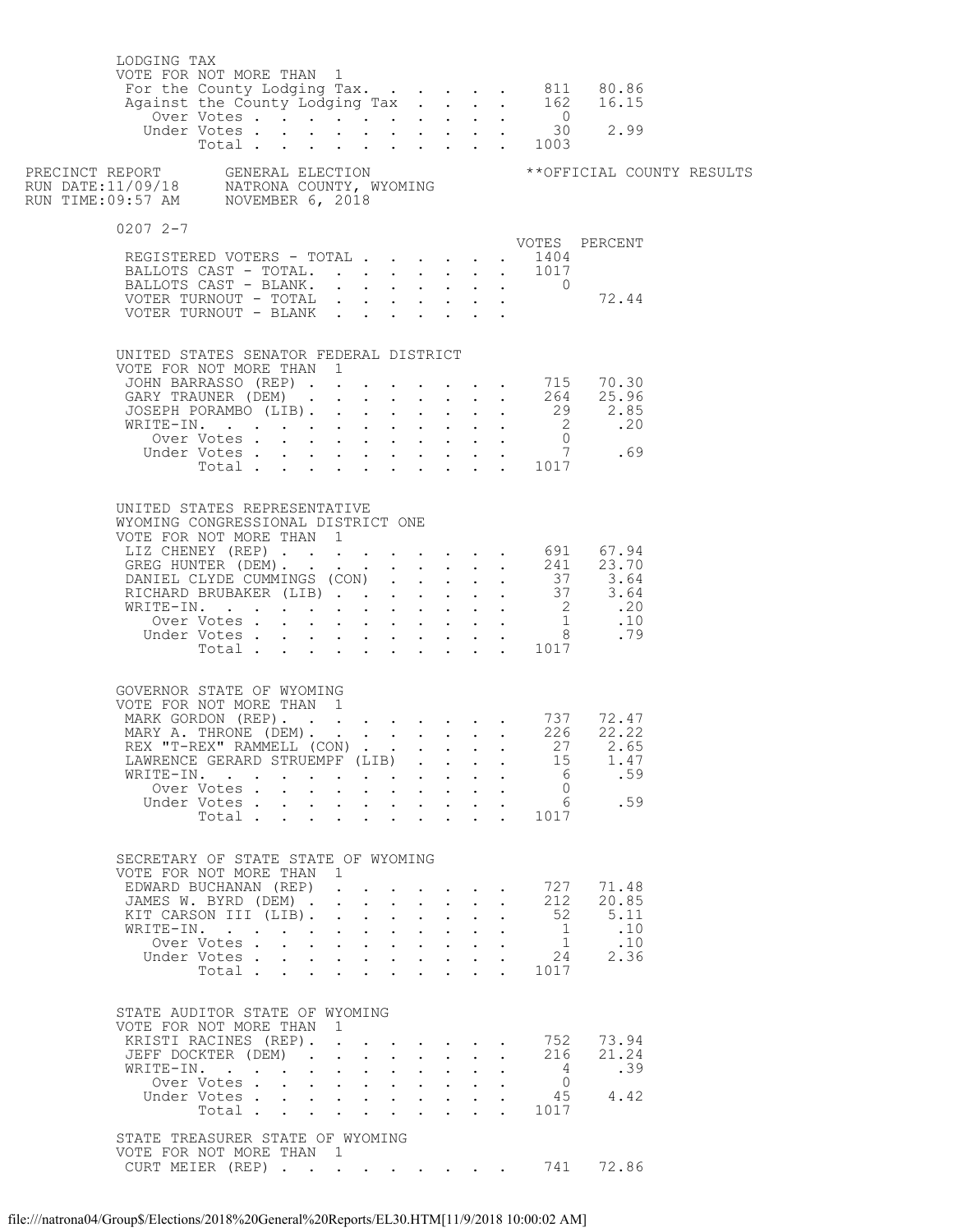| CHRIS LOWRY (DEM).                                                                                                                    |                                                        |                                                                                                 |                                                           |                                                           |                                                         |                                           |                                                                                                                                                                                                                                                                                                                                                                                                                        |                            |                      |                      | 227                                               | 22.32<br>.20                                          |
|---------------------------------------------------------------------------------------------------------------------------------------|--------------------------------------------------------|-------------------------------------------------------------------------------------------------|-----------------------------------------------------------|-----------------------------------------------------------|---------------------------------------------------------|-------------------------------------------|------------------------------------------------------------------------------------------------------------------------------------------------------------------------------------------------------------------------------------------------------------------------------------------------------------------------------------------------------------------------------------------------------------------------|----------------------------|----------------------|----------------------|---------------------------------------------------|-------------------------------------------------------|
| WRITE-IN.                                                                                                                             |                                                        |                                                                                                 |                                                           |                                                           |                                                         |                                           |                                                                                                                                                                                                                                                                                                                                                                                                                        |                            |                      |                      | $\frac{2}{0}$                                     |                                                       |
|                                                                                                                                       |                                                        |                                                                                                 |                                                           |                                                           |                                                         |                                           |                                                                                                                                                                                                                                                                                                                                                                                                                        |                            |                      |                      |                                                   | 0<br>ver Votes 0<br>Under Votes 47 4.62<br>Total 1017 |
|                                                                                                                                       |                                                        |                                                                                                 |                                                           |                                                           |                                                         |                                           |                                                                                                                                                                                                                                                                                                                                                                                                                        |                            |                      |                      |                                                   |                                                       |
|                                                                                                                                       |                                                        |                                                                                                 |                                                           |                                                           |                                                         |                                           |                                                                                                                                                                                                                                                                                                                                                                                                                        |                            |                      |                      |                                                   |                                                       |
| SUPERINTENDENT OF PUBLIC INSTRUCTION STATE OF WYOMING                                                                                 |                                                        |                                                                                                 |                                                           |                                                           |                                                         |                                           |                                                                                                                                                                                                                                                                                                                                                                                                                        |                            |                      |                      |                                                   |                                                       |
| VOTE FOR NOT MORE THAN 1                                                                                                              |                                                        |                                                                                                 |                                                           |                                                           |                                                         |                                           |                                                                                                                                                                                                                                                                                                                                                                                                                        |                            |                      |                      |                                                   |                                                       |
| JILLIAN BALOW (REP) 855<br>WRITE-IN.                                                                                                  |                                                        |                                                                                                 |                                                           |                                                           |                                                         |                                           | $\mathbf{z} = \mathbf{z} + \mathbf{z}$ , where $\mathbf{z} = \mathbf{z}$                                                                                                                                                                                                                                                                                                                                               |                            | $\sim$               | $\sim 10$            |                                                   | 84.07<br>14 1.38                                      |
|                                                                                                                                       |                                                        |                                                                                                 |                                                           |                                                           |                                                         |                                           |                                                                                                                                                                                                                                                                                                                                                                                                                        |                            |                      |                      |                                                   |                                                       |
|                                                                                                                                       |                                                        |                                                                                                 |                                                           |                                                           |                                                         |                                           |                                                                                                                                                                                                                                                                                                                                                                                                                        |                            |                      |                      |                                                   | 0<br>ver Votes 0<br>Under Votes 148<br>Total 1017     |
|                                                                                                                                       |                                                        |                                                                                                 |                                                           |                                                           |                                                         |                                           |                                                                                                                                                                                                                                                                                                                                                                                                                        |                            |                      |                      |                                                   |                                                       |
|                                                                                                                                       |                                                        |                                                                                                 |                                                           |                                                           |                                                         |                                           |                                                                                                                                                                                                                                                                                                                                                                                                                        |                            |                      |                      |                                                   |                                                       |
| STATE SENATOR 29 SENATE DISTRICT 29                                                                                                   |                                                        |                                                                                                 |                                                           |                                                           |                                                         |                                           |                                                                                                                                                                                                                                                                                                                                                                                                                        |                            |                      |                      |                                                   |                                                       |
| VOTE FOR NOT MORE THAN 1<br>DREW PERKINS (REP)                                                                                        |                                                        |                                                                                                 |                                                           |                                                           |                                                         |                                           |                                                                                                                                                                                                                                                                                                                                                                                                                        |                            |                      |                      | $\cdot$ $\cdot$ $\cdot$ $\cdot$ 6                 | 85.71                                                 |
| WRITE-IN.                                                                                                                             |                                                        |                                                                                                 |                                                           |                                                           |                                                         |                                           |                                                                                                                                                                                                                                                                                                                                                                                                                        |                            |                      |                      | $\overline{0}$                                    |                                                       |
|                                                                                                                                       |                                                        |                                                                                                 |                                                           |                                                           |                                                         |                                           |                                                                                                                                                                                                                                                                                                                                                                                                                        |                            |                      |                      | $\overline{0}$                                    |                                                       |
|                                                                                                                                       |                                                        |                                                                                                 |                                                           |                                                           |                                                         |                                           |                                                                                                                                                                                                                                                                                                                                                                                                                        |                            |                      |                      | $\mathbf{1}$<br>7                                 | 14.29                                                 |
|                                                                                                                                       |                                                        |                                                                                                 |                                                           |                                                           |                                                         |                                           |                                                                                                                                                                                                                                                                                                                                                                                                                        |                            |                      |                      |                                                   |                                                       |
|                                                                                                                                       |                                                        |                                                                                                 |                                                           |                                                           |                                                         |                                           |                                                                                                                                                                                                                                                                                                                                                                                                                        |                            |                      |                      |                                                   |                                                       |
| STATE HOUSE 37 HOUSE DISTRICT 37<br>VOTE FOR NOT MORE THAN 1                                                                          |                                                        |                                                                                                 |                                                           |                                                           |                                                         |                                           |                                                                                                                                                                                                                                                                                                                                                                                                                        |                            |                      |                      |                                                   |                                                       |
| STEVE HARSHMAN (REP).                                                                                                                 |                                                        |                                                                                                 |                                                           |                                                           |                                                         |                                           |                                                                                                                                                                                                                                                                                                                                                                                                                        |                            |                      |                      | $\cdot$ $\cdot$ $\cdot$ $\cdot$ $\cdot$ $\cdot$ 6 | 85.71                                                 |
|                                                                                                                                       |                                                        |                                                                                                 |                                                           |                                                           |                                                         |                                           |                                                                                                                                                                                                                                                                                                                                                                                                                        |                            |                      |                      | $\overline{0}$                                    |                                                       |
|                                                                                                                                       |                                                        |                                                                                                 |                                                           |                                                           |                                                         |                                           |                                                                                                                                                                                                                                                                                                                                                                                                                        |                            |                      |                      | $\overline{0}$                                    |                                                       |
|                                                                                                                                       | Under Votes<br>Total                                   |                                                                                                 |                                                           |                                                           |                                                         |                                           |                                                                                                                                                                                                                                                                                                                                                                                                                        |                            |                      |                      | 1<br>-7                                           | 14.29                                                 |
|                                                                                                                                       |                                                        |                                                                                                 |                                                           |                                                           |                                                         |                                           |                                                                                                                                                                                                                                                                                                                                                                                                                        |                            |                      |                      |                                                   |                                                       |
|                                                                                                                                       |                                                        |                                                                                                 |                                                           |                                                           |                                                         |                                           |                                                                                                                                                                                                                                                                                                                                                                                                                        |                            |                      |                      |                                                   |                                                       |
| STATE HOUSE 38 HOUSE DISTRICT 38<br>VOTE FOR NOT MORE THAN 1                                                                          |                                                        |                                                                                                 |                                                           |                                                           |                                                         |                                           |                                                                                                                                                                                                                                                                                                                                                                                                                        |                            |                      |                      |                                                   |                                                       |
| TOM WALTERS (REP).                                                                                                                    |                                                        |                                                                                                 |                                                           |                                                           |                                                         |                                           |                                                                                                                                                                                                                                                                                                                                                                                                                        |                            |                      |                      |                                                   | $\cdot$ 833 82.48                                     |
| WRITE-IN.                                                                                                                             |                                                        |                                                                                                 |                                                           |                                                           |                                                         |                                           |                                                                                                                                                                                                                                                                                                                                                                                                                        |                            |                      |                      | $\begin{smallmatrix}1&3\&0\end{smallmatrix}$      | 1.29                                                  |
|                                                                                                                                       |                                                        |                                                                                                 |                                                           |                                                           |                                                         |                                           |                                                                                                                                                                                                                                                                                                                                                                                                                        |                            |                      |                      |                                                   | 16.24                                                 |
|                                                                                                                                       | 0<br>Under Votes 164<br>Total 1010                     |                                                                                                 |                                                           |                                                           |                                                         |                                           |                                                                                                                                                                                                                                                                                                                                                                                                                        |                            |                      |                      |                                                   |                                                       |
|                                                                                                                                       |                                                        |                                                                                                 |                                                           |                                                           |                                                         |                                           |                                                                                                                                                                                                                                                                                                                                                                                                                        |                            |                      |                      |                                                   |                                                       |
| NATRONA COUNTY COMMISSIONERS                                                                                                          |                                                        |                                                                                                 |                                                           |                                                           |                                                         |                                           |                                                                                                                                                                                                                                                                                                                                                                                                                        |                            |                      |                      |                                                   |                                                       |
| VOTE FOR NOT MORE THAN 3                                                                                                              |                                                        |                                                                                                 |                                                           |                                                           |                                                         |                                           |                                                                                                                                                                                                                                                                                                                                                                                                                        |                            |                      |                      |                                                   |                                                       |
|                                                                                                                                       |                                                        |                                                                                                 |                                                           |                                                           |                                                         |                                           |                                                                                                                                                                                                                                                                                                                                                                                                                        |                            |                      |                      |                                                   |                                                       |
| ROBERT L. HENDRY (REP) 524 17.17<br>JIM MILNE (REP) 578 18.94<br>PAUL C. BERTOGLIO (REP) 617 20.22<br>TERRY WINGERTER (DEM) 360 11.80 |                                                        |                                                                                                 |                                                           |                                                           |                                                         |                                           |                                                                                                                                                                                                                                                                                                                                                                                                                        |                            |                      |                      |                                                   |                                                       |
| TERRY WINGERTER (DEM)                                                                                                                 |                                                        |                                                                                                 |                                                           |                                                           |                                                         |                                           |                                                                                                                                                                                                                                                                                                                                                                                                                        |                            |                      |                      |                                                   |                                                       |
| RICHARD "RICK" YOUNG (IND).                                                                                                           |                                                        |                                                                                                 |                                                           |                                                           |                                                         |                                           |                                                                                                                                                                                                                                                                                                                                                                                                                        |                            |                      |                      | 232                                               | 7.60                                                  |
| WRITE-IN.                                                                                                                             |                                                        |                                                                                                 |                                                           |                                                           |                                                         |                                           |                                                                                                                                                                                                                                                                                                                                                                                                                        |                            |                      |                      | 20                                                | .66                                                   |
|                                                                                                                                       | Over Votes<br>Under Votes.                             | $\mathbf{L}$                                                                                    | $\sim 10^{-11}$                                           | $\mathbb{Z}^{\mathbb{Z}^{\times}}$                        | $\bullet$ .                                             | $\ddot{\phantom{0}}$                      | $\mathbf{r} = \mathbf{r} + \mathbf{r}$ , where<br>$\mathbf{z} = \mathbf{z}$ .                                                                                                                                                                                                                                                                                                                                          |                            | $\ddot{\phantom{0}}$ | $\ddot{\phantom{a}}$ | 12<br>708                                         | .39<br>23.21                                          |
|                                                                                                                                       | Total                                                  |                                                                                                 |                                                           | $\mathbf{L}$                                              | $\mathcal{L}^{\text{max}}$                              | $\mathbf{L}$                              | $\ddot{\phantom{a}}$                                                                                                                                                                                                                                                                                                                                                                                                   | $\mathbf{L}$               |                      |                      | 3051                                              |                                                       |
|                                                                                                                                       |                                                        |                                                                                                 |                                                           |                                                           |                                                         |                                           |                                                                                                                                                                                                                                                                                                                                                                                                                        |                            |                      |                      |                                                   |                                                       |
| NATRONA COUNTY CORONER<br>VOTE FOR NOT MORE THAN                                                                                      |                                                        |                                                                                                 |                                                           | 1                                                         |                                                         |                                           |                                                                                                                                                                                                                                                                                                                                                                                                                        |                            |                      |                      |                                                   |                                                       |
| CONNIE JACOBSON (REP)                                                                                                                 |                                                        |                                                                                                 |                                                           | $\ddot{\phantom{a}}$                                      |                                                         |                                           |                                                                                                                                                                                                                                                                                                                                                                                                                        |                            |                      |                      | 893                                               | 87.81                                                 |
| WRITE-IN.                                                                                                                             |                                                        |                                                                                                 |                                                           | $\mathbf{L}^{\text{max}}$ , and $\mathbf{L}^{\text{max}}$ |                                                         |                                           |                                                                                                                                                                                                                                                                                                                                                                                                                        |                            |                      |                      | -11                                               | 1.08                                                  |
|                                                                                                                                       | Over Votes.                                            | $\mathbf{r} = \mathbf{r} + \mathbf{r} + \mathbf{r}$ .                                           |                                                           |                                                           |                                                         |                                           | $\mathbf{1}=\mathbf{1}=\mathbf{1}=\mathbf{1}=\mathbf{1}=\mathbf{1}=\mathbf{1}=\mathbf{1}=\mathbf{1}=\mathbf{1}=\mathbf{1}=\mathbf{1}=\mathbf{1}=\mathbf{1}=\mathbf{1}=\mathbf{1}=\mathbf{1}=\mathbf{1}=\mathbf{1}=\mathbf{1}=\mathbf{1}=\mathbf{1}=\mathbf{1}=\mathbf{1}=\mathbf{1}=\mathbf{1}=\mathbf{1}=\mathbf{1}=\mathbf{1}=\mathbf{1}=\mathbf{1}=\mathbf{1}=\mathbf{1}=\mathbf{1}=\mathbf{1}=\mathbf{1}=\mathbf{$ |                            |                      |                      | $\overline{0}$<br>113                             | 11.11                                                 |
|                                                                                                                                       | Under Votes .<br>Total .                               | $\ddotsc$ $\ddotsc$                                                                             | $\mathbf{L} = \mathbf{0}$                                 | $\mathbf{L}^{(1)}$<br>$\mathbf{L}^{\text{max}}$           | $\mathbf{L}^{\text{max}}$<br>$\mathcal{L}^{\text{max}}$ | $\mathbf{L}^{\text{max}}$<br>$\mathbf{L}$ | $\mathcal{L}^{\text{max}}$<br>$\ddot{\phantom{a}}$                                                                                                                                                                                                                                                                                                                                                                     | $\sim$                     | $\ddot{\phantom{a}}$ |                      | 1017                                              |                                                       |
|                                                                                                                                       |                                                        |                                                                                                 |                                                           |                                                           |                                                         |                                           |                                                                                                                                                                                                                                                                                                                                                                                                                        |                            |                      |                      |                                                   |                                                       |
| SEVENTH JUDICIAL DISTRICT ATTORNEY NATRONA                                                                                            |                                                        |                                                                                                 |                                                           |                                                           |                                                         |                                           |                                                                                                                                                                                                                                                                                                                                                                                                                        |                            |                      |                      |                                                   |                                                       |
| VOTE FOR NOT MORE THAN                                                                                                                |                                                        |                                                                                                 |                                                           | $\overline{1}$                                            |                                                         |                                           |                                                                                                                                                                                                                                                                                                                                                                                                                        |                            |                      |                      |                                                   |                                                       |
| DAN ITZEN (REP)                                                                                                                       |                                                        |                                                                                                 |                                                           |                                                           |                                                         |                                           |                                                                                                                                                                                                                                                                                                                                                                                                                        |                            |                      |                      | 848                                               | 83.38                                                 |
| WRITE-IN.                                                                                                                             |                                                        | $\mathbf{r} = \mathbf{r} \times \mathbf{r}$ , where $\mathbf{r} = \mathbf{r} \times \mathbf{r}$ |                                                           |                                                           |                                                         |                                           | $\sim 10^{-11}$                                                                                                                                                                                                                                                                                                                                                                                                        | $\mathcal{L}^{\text{max}}$ |                      | $\ddot{\phantom{0}}$ | 11                                                | 1.08                                                  |
|                                                                                                                                       | Over Votes.<br>Under Votes                             |                                                                                                 | $\mathbf{L}$                                              | $\mathbf{L}^{\text{max}}$                                 | $\mathbf{L}^{\text{max}}$<br>$\mathcal{L}^{(1)}$        | $\mathcal{L}^{\text{max}}$                | $\Delta \sim 10^4$                                                                                                                                                                                                                                                                                                                                                                                                     | $\mathbf{L}^{\text{max}}$  | $\ddot{\phantom{0}}$ |                      | $\overline{0}$<br>158                             | 15.54                                                 |
|                                                                                                                                       | Total .                                                | $\mathbf{L}$                                                                                    | $\mathbf{L}$                                              |                                                           |                                                         |                                           |                                                                                                                                                                                                                                                                                                                                                                                                                        |                            |                      |                      | 1017                                              |                                                       |
|                                                                                                                                       |                                                        |                                                                                                 |                                                           |                                                           |                                                         |                                           |                                                                                                                                                                                                                                                                                                                                                                                                                        |                            |                      |                      |                                                   |                                                       |
| NATRONA COUNTY SHERIFF                                                                                                                |                                                        |                                                                                                 |                                                           |                                                           |                                                         |                                           |                                                                                                                                                                                                                                                                                                                                                                                                                        |                            |                      |                      |                                                   |                                                       |
| VOTE FOR NOT MORE THAN                                                                                                                |                                                        |                                                                                                 |                                                           | 1                                                         |                                                         |                                           |                                                                                                                                                                                                                                                                                                                                                                                                                        |                            |                      |                      |                                                   |                                                       |
| GUS HOLBROOK (REP)                                                                                                                    |                                                        | $\sim$                                                                                          |                                                           |                                                           | $\bullet$                                               |                                           |                                                                                                                                                                                                                                                                                                                                                                                                                        |                            |                      |                      | 870                                               | 85.55                                                 |
| WRITE-IN.                                                                                                                             | $\mathbf{r}$ . The set of $\mathbf{r}$<br>Over Votes . | $\sim$<br>$\ddot{\phantom{0}}$                                                                  | $\mathbf{A}^{\text{max}}$ , and $\mathbf{A}^{\text{max}}$ | $\mathcal{L}^{\text{max}}$                                |                                                         | $\mathbf{L}^{\text{max}}$                 | $\ddot{\phantom{0}}$                                                                                                                                                                                                                                                                                                                                                                                                   | $\ddot{\phantom{0}}$       |                      |                      | 12<br>$\overline{0}$                              | 1.18                                                  |
|                                                                                                                                       | Under Votes.                                           | $\ddot{\phantom{0}}$                                                                            | $\bullet$ .                                               | $\mathcal{L}^{(1)}$                                       | $\bullet$ .                                             |                                           |                                                                                                                                                                                                                                                                                                                                                                                                                        |                            |                      |                      | 135                                               | 13.27                                                 |
|                                                                                                                                       | Total .                                                | $\mathbf{L}$                                                                                    | $\mathcal{L}^{\text{max}}$                                |                                                           |                                                         |                                           |                                                                                                                                                                                                                                                                                                                                                                                                                        |                            |                      |                      | 1017                                              |                                                       |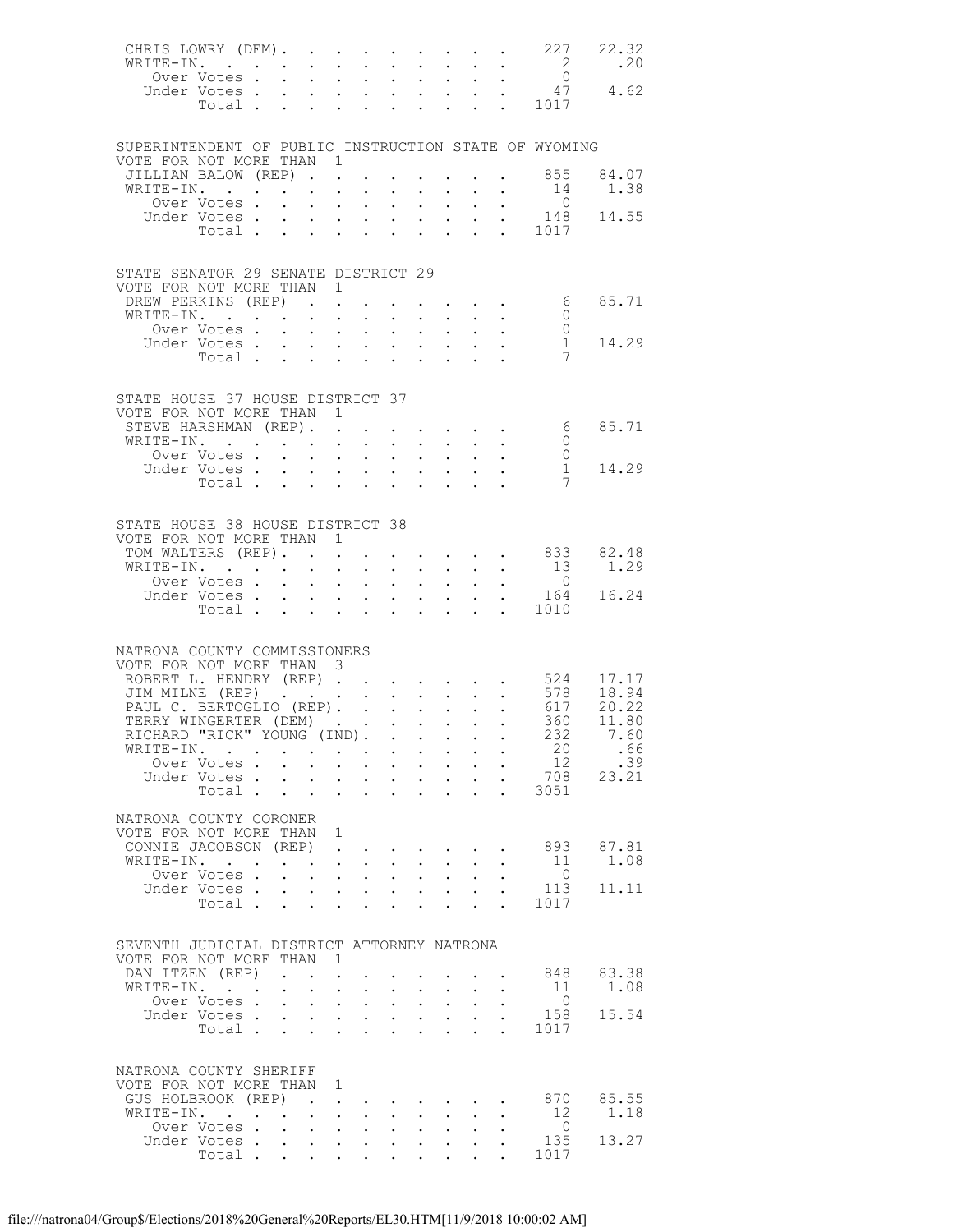| NATRONA COUNTY CLERK                                          |                                                           |                                                                                                                                                                                                                                                                                                                                                                                                                                                                     |                                                       |                                                                                                                 |                                                             |                                                                                            |                                                               |                                                                                                                                                                                                                                                                                                                                                                                                                        |                                    |                                                                                                                         |                                             |              |
|---------------------------------------------------------------|-----------------------------------------------------------|---------------------------------------------------------------------------------------------------------------------------------------------------------------------------------------------------------------------------------------------------------------------------------------------------------------------------------------------------------------------------------------------------------------------------------------------------------------------|-------------------------------------------------------|-----------------------------------------------------------------------------------------------------------------|-------------------------------------------------------------|--------------------------------------------------------------------------------------------|---------------------------------------------------------------|------------------------------------------------------------------------------------------------------------------------------------------------------------------------------------------------------------------------------------------------------------------------------------------------------------------------------------------------------------------------------------------------------------------------|------------------------------------|-------------------------------------------------------------------------------------------------------------------------|---------------------------------------------|--------------|
| VOTE FOR NOT MORE THAN 1                                      |                                                           |                                                                                                                                                                                                                                                                                                                                                                                                                                                                     |                                                       |                                                                                                                 |                                                             |                                                                                            |                                                               |                                                                                                                                                                                                                                                                                                                                                                                                                        |                                    |                                                                                                                         | . 863 84.86                                 |              |
| TRACY GOOD (REP)<br>WRITE-IN.                                 | $\mathbf{r}$ , $\mathbf{r}$ , $\mathbf{r}$ , $\mathbf{r}$ | $\mathbf{L}^{\text{max}}$                                                                                                                                                                                                                                                                                                                                                                                                                                           |                                                       | $\sim$<br>$\mathbf{r} = \mathbf{r} \mathbf{r}$ , where $\mathbf{r} = \mathbf{r} \mathbf{r}$                     |                                                             |                                                                                            |                                                               | $\mathbf{1}=\mathbf{1}=\mathbf{1}=\mathbf{1}=\mathbf{1}=\mathbf{1}=\mathbf{1}=\mathbf{1}=\mathbf{1}=\mathbf{1}=\mathbf{1}=\mathbf{1}=\mathbf{1}=\mathbf{1}=\mathbf{1}=\mathbf{1}=\mathbf{1}=\mathbf{1}=\mathbf{1}=\mathbf{1}=\mathbf{1}=\mathbf{1}=\mathbf{1}=\mathbf{1}=\mathbf{1}=\mathbf{1}=\mathbf{1}=\mathbf{1}=\mathbf{1}=\mathbf{1}=\mathbf{1}=\mathbf{1}=\mathbf{1}=\mathbf{1}=\mathbf{1}=\mathbf{1}=\mathbf{$ |                                    | $\mathbf{L}^{\text{max}}$ , $\mathbf{L}^{\text{max}}$                                                                   |                                             | .79          |
|                                                               | Over Votes .                                              | $\mathbf{r}$                                                                                                                                                                                                                                                                                                                                                                                                                                                        | $\sim 10^{-11}$                                       |                                                                                                                 | $\mathbf{L}^{\text{max}}$ , and $\mathbf{L}^{\text{max}}$   |                                                                                            | $\sim$ $-$                                                    |                                                                                                                                                                                                                                                                                                                                                                                                                        |                                    |                                                                                                                         | $\begin{matrix}8\\1\end{matrix}$            | .10          |
|                                                               | Under Votes<br>Total                                      |                                                                                                                                                                                                                                                                                                                                                                                                                                                                     |                                                       |                                                                                                                 |                                                             |                                                                                            |                                                               | $\mathbf{L}^{\text{max}}$ , and $\mathbf{L}^{\text{max}}$                                                                                                                                                                                                                                                                                                                                                              |                                    |                                                                                                                         | $\cdot$ $\cdot$ 145                         | 14.26        |
|                                                               | Total .                                                   |                                                                                                                                                                                                                                                                                                                                                                                                                                                                     |                                                       |                                                                                                                 |                                                             |                                                                                            |                                                               |                                                                                                                                                                                                                                                                                                                                                                                                                        |                                    |                                                                                                                         | 1017                                        |              |
|                                                               |                                                           |                                                                                                                                                                                                                                                                                                                                                                                                                                                                     |                                                       |                                                                                                                 |                                                             |                                                                                            |                                                               |                                                                                                                                                                                                                                                                                                                                                                                                                        |                                    |                                                                                                                         |                                             |              |
| NATRONA COUNTY TREASURER                                      |                                                           |                                                                                                                                                                                                                                                                                                                                                                                                                                                                     |                                                       |                                                                                                                 |                                                             |                                                                                            |                                                               |                                                                                                                                                                                                                                                                                                                                                                                                                        |                                    |                                                                                                                         |                                             |              |
| VOTE FOR NOT MORE THAN 1<br>TOM DOYLE (REP)                   |                                                           |                                                                                                                                                                                                                                                                                                                                                                                                                                                                     |                                                       |                                                                                                                 |                                                             |                                                                                            |                                                               |                                                                                                                                                                                                                                                                                                                                                                                                                        |                                    | $\mathbf{z} = \mathbf{z} + \mathbf{z}$ , where $\mathbf{z} = \mathbf{z} + \mathbf{z}$ , where $\mathbf{z} = \mathbf{z}$ | 877                                         | 86.23        |
| WRITE-IN.                                                     |                                                           |                                                                                                                                                                                                                                                                                                                                                                                                                                                                     |                                                       |                                                                                                                 | $\mathbf{L}^{\text{max}}$ , and $\mathbf{L}^{\text{max}}$   |                                                                                            |                                                               |                                                                                                                                                                                                                                                                                                                                                                                                                        |                                    |                                                                                                                         | 7                                           | .69          |
|                                                               | Over Votes.                                               | $\mathcal{L}^{\text{max}}$                                                                                                                                                                                                                                                                                                                                                                                                                                          |                                                       | $\mathbf{1}^{\prime}$ , $\mathbf{1}^{\prime}$ , $\mathbf{1}^{\prime}$ , $\mathbf{1}^{\prime}$                   |                                                             |                                                                                            |                                                               | $\mathbf{1}^{\prime}$ , $\mathbf{1}^{\prime}$ , $\mathbf{1}^{\prime}$ , $\mathbf{1}^{\prime}$                                                                                                                                                                                                                                                                                                                          |                                    |                                                                                                                         | $\overline{0}$                              |              |
|                                                               | Under Votes.<br>Votes<br>Total                            |                                                                                                                                                                                                                                                                                                                                                                                                                                                                     |                                                       |                                                                                                                 |                                                             |                                                                                            |                                                               | $\frac{1}{2} \left( \begin{array}{cc} 1 & 1 \\ 1 & 1 \end{array} \right)$                                                                                                                                                                                                                                                                                                                                              |                                    |                                                                                                                         | 133                                         | 13.08        |
|                                                               |                                                           |                                                                                                                                                                                                                                                                                                                                                                                                                                                                     |                                                       |                                                                                                                 |                                                             |                                                                                            |                                                               |                                                                                                                                                                                                                                                                                                                                                                                                                        |                                    |                                                                                                                         | 1017                                        |              |
|                                                               |                                                           |                                                                                                                                                                                                                                                                                                                                                                                                                                                                     |                                                       |                                                                                                                 |                                                             |                                                                                            |                                                               |                                                                                                                                                                                                                                                                                                                                                                                                                        |                                    |                                                                                                                         |                                             |              |
| NATRONA COUNTY ASSESSOR<br>VOTE FOR NOT MORE THAN 1           |                                                           |                                                                                                                                                                                                                                                                                                                                                                                                                                                                     |                                                       |                                                                                                                 |                                                             |                                                                                            |                                                               |                                                                                                                                                                                                                                                                                                                                                                                                                        |                                    |                                                                                                                         |                                             |              |
| MATTHEW KEATING (REP)                                         |                                                           |                                                                                                                                                                                                                                                                                                                                                                                                                                                                     |                                                       | $\mathbf{L}^{\text{max}}$                                                                                       | $\sim$ 100 $\pm$                                            |                                                                                            |                                                               |                                                                                                                                                                                                                                                                                                                                                                                                                        |                                    |                                                                                                                         | . 788                                       | 77.48        |
| WRITE-IN.                                                     |                                                           |                                                                                                                                                                                                                                                                                                                                                                                                                                                                     |                                                       |                                                                                                                 |                                                             |                                                                                            |                                                               | $\mathbf{z} = \mathbf{z} + \mathbf{z}$ , where $\mathbf{z}$                                                                                                                                                                                                                                                                                                                                                            |                                    | $\mathbf{L}^{\text{max}}$ , and $\mathbf{L}^{\text{max}}$                                                               | - 73                                        | 7.18         |
|                                                               | Over Votes .                                              |                                                                                                                                                                                                                                                                                                                                                                                                                                                                     | $\mathbf{L}^{\text{max}}$                             |                                                                                                                 | $\mathbf{L}^{\text{max}}$ , and $\mathbf{L}^{\text{max}}$   |                                                                                            | $\ddot{\phantom{0}}$                                          |                                                                                                                                                                                                                                                                                                                                                                                                                        |                                    |                                                                                                                         | $\overline{0}$                              | 15.34        |
|                                                               | Under Votes<br>Total                                      |                                                                                                                                                                                                                                                                                                                                                                                                                                                                     |                                                       |                                                                                                                 |                                                             |                                                                                            |                                                               | $\mathbf{L} = \mathbf{L} \times \mathbf{L}$                                                                                                                                                                                                                                                                                                                                                                            | $\mathcal{L}^{\mathcal{L}}$        |                                                                                                                         | 156<br>1017                                 |              |
|                                                               |                                                           |                                                                                                                                                                                                                                                                                                                                                                                                                                                                     |                                                       |                                                                                                                 |                                                             |                                                                                            |                                                               |                                                                                                                                                                                                                                                                                                                                                                                                                        |                                    |                                                                                                                         |                                             |              |
| NATRONA COUNTY CLERK OF DISTRICT COURT                        |                                                           |                                                                                                                                                                                                                                                                                                                                                                                                                                                                     |                                                       |                                                                                                                 |                                                             |                                                                                            |                                                               |                                                                                                                                                                                                                                                                                                                                                                                                                        |                                    |                                                                                                                         |                                             |              |
| VOTE FOR NOT MORE THAN 1                                      |                                                           |                                                                                                                                                                                                                                                                                                                                                                                                                                                                     |                                                       |                                                                                                                 |                                                             |                                                                                            |                                                               |                                                                                                                                                                                                                                                                                                                                                                                                                        |                                    |                                                                                                                         |                                             |              |
| ANNE VOLIN (REP)                                              |                                                           |                                                                                                                                                                                                                                                                                                                                                                                                                                                                     |                                                       |                                                                                                                 | $\bullet$ .<br><br><br><br><br><br><br><br><br><br><br><br> |                                                                                            |                                                               |                                                                                                                                                                                                                                                                                                                                                                                                                        |                                    |                                                                                                                         | $\cdot$ $\cdot$ $\cdot$ $\cdot$ $\cdot$ 861 | 84.66        |
| WRITE-IN.                                                     |                                                           | $\mathbf{L}^{\text{max}}$                                                                                                                                                                                                                                                                                                                                                                                                                                           | $\bullet$ .                                           | $\mathcal{L}^{\text{max}}$                                                                                      | $\mathbf{L}^{\text{max}}$                                   |                                                                                            | $\sim 100$                                                    |                                                                                                                                                                                                                                                                                                                                                                                                                        |                                    |                                                                                                                         | 9                                           | .88          |
|                                                               | Over Votes                                                |                                                                                                                                                                                                                                                                                                                                                                                                                                                                     |                                                       |                                                                                                                 |                                                             |                                                                                            | $\mathbf{L}^{\text{max}}$                                     | $\mathcal{L}^{\text{max}}$                                                                                                                                                                                                                                                                                                                                                                                             |                                    |                                                                                                                         | $\overline{0}$<br>147                       |              |
|                                                               | Under Votes .<br>Total                                    |                                                                                                                                                                                                                                                                                                                                                                                                                                                                     | $\mathbf{L}^{\text{max}}$ , $\mathbf{L}^{\text{max}}$ |                                                                                                                 | $\frac{1}{2} \left( \frac{1}{2} \right)$                    | $\mathbf{L}$                                                                               | $\mathbb{R}^{n}$ , $\mathbb{R}^{n}$ ,<br>$\ddot{\phantom{a}}$ | $\mathbf{L}$                                                                                                                                                                                                                                                                                                                                                                                                           | $\mathbf{L}$                       |                                                                                                                         | 1017                                        | 14.45        |
|                                                               |                                                           |                                                                                                                                                                                                                                                                                                                                                                                                                                                                     |                                                       |                                                                                                                 |                                                             |                                                                                            |                                                               |                                                                                                                                                                                                                                                                                                                                                                                                                        |                                    |                                                                                                                         |                                             |              |
| DISTRICT COURT JUDGE                                          |                                                           |                                                                                                                                                                                                                                                                                                                                                                                                                                                                     |                                                       |                                                                                                                 |                                                             |                                                                                            |                                                               |                                                                                                                                                                                                                                                                                                                                                                                                                        |                                    |                                                                                                                         |                                             |              |
| VOTE FOR NOT MORE THAN 1                                      |                                                           |                                                                                                                                                                                                                                                                                                                                                                                                                                                                     |                                                       |                                                                                                                 |                                                             |                                                                                            |                                                               |                                                                                                                                                                                                                                                                                                                                                                                                                        |                                    |                                                                                                                         |                                             | 74.93        |
| Yes<br>No.                                                    |                                                           |                                                                                                                                                                                                                                                                                                                                                                                                                                                                     | $\mathbf{L}^{\text{max}}$                             |                                                                                                                 | $\mathbf{L}^{\text{max}}$ , and $\mathbf{L}^{\text{max}}$   |                                                                                            |                                                               |                                                                                                                                                                                                                                                                                                                                                                                                                        |                                    |                                                                                                                         | 762<br>131                                  | 12.88        |
|                                                               | Over Votes                                                |                                                                                                                                                                                                                                                                                                                                                                                                                                                                     |                                                       |                                                                                                                 |                                                             | $\mathcal{L}^{\text{max}}$                                                                 | $\mathbb{Z}^{n+1}$                                            | $\mathcal{L}^{\text{max}}$                                                                                                                                                                                                                                                                                                                                                                                             |                                    |                                                                                                                         | $\overline{1}$                              | .10          |
|                                                               | Under Votes.                                              | $\ddot{\phantom{0}}$                                                                                                                                                                                                                                                                                                                                                                                                                                                | $\sim 10^{-1}$                                        | $\mathcal{L}_{\text{max}}$                                                                                      | $\mathcal{L}^{\text{max}}$                                  |                                                                                            | $\mathcal{L}^{\text{max}}$                                    |                                                                                                                                                                                                                                                                                                                                                                                                                        |                                    |                                                                                                                         | 123                                         | 12.09        |
|                                                               | Total                                                     |                                                                                                                                                                                                                                                                                                                                                                                                                                                                     |                                                       |                                                                                                                 | $\mathbf{L}$ and $\mathbf{L}$                               | $\mathcal{L}^{\text{max}}$                                                                 | $\ddot{\phantom{a}}$                                          | $\mathbf{L}$                                                                                                                                                                                                                                                                                                                                                                                                           |                                    |                                                                                                                         | 1017                                        |              |
|                                                               |                                                           |                                                                                                                                                                                                                                                                                                                                                                                                                                                                     |                                                       |                                                                                                                 |                                                             |                                                                                            |                                                               |                                                                                                                                                                                                                                                                                                                                                                                                                        |                                    |                                                                                                                         |                                             |              |
| CIRCUIT COURT JUDGE                                           |                                                           |                                                                                                                                                                                                                                                                                                                                                                                                                                                                     |                                                       |                                                                                                                 |                                                             |                                                                                            |                                                               |                                                                                                                                                                                                                                                                                                                                                                                                                        |                                    |                                                                                                                         |                                             |              |
| VOTE FOR NOT MORE THAN 1                                      |                                                           |                                                                                                                                                                                                                                                                                                                                                                                                                                                                     |                                                       |                                                                                                                 |                                                             |                                                                                            |                                                               |                                                                                                                                                                                                                                                                                                                                                                                                                        |                                    |                                                                                                                         |                                             | 74.73        |
| Yes<br>No.                                                    |                                                           | $\begin{array}{cccccccccc} \mathcal{L} & \mathcal{L} & \mathcal{L} & \mathcal{L} & \mathcal{L} & \mathcal{L} & \mathcal{L} & \mathcal{L} & \mathcal{L} & \mathcal{L} & \mathcal{L} & \mathcal{L} & \mathcal{L} \\ \mathcal{L} & \mathcal{L} & \mathcal{L} & \mathcal{L} & \mathcal{L} & \mathcal{L} & \mathcal{L} & \mathcal{L} & \mathcal{L} & \mathcal{L} & \mathcal{L} & \mathcal{L} \\ \mathcal{L} & \mathcal{L} & \mathcal{L} & \mathcal{L} & \mathcal{L} & \$ |                                                       |                                                                                                                 |                                                             |                                                                                            |                                                               |                                                                                                                                                                                                                                                                                                                                                                                                                        |                                    |                                                                                                                         | 760 —<br>127                                | 12.49        |
|                                                               | Over Votes                                                |                                                                                                                                                                                                                                                                                                                                                                                                                                                                     |                                                       | $\mathbf{u}^{\prime}=\mathbf{u}^{\prime}+\mathbf{u}^{\prime}$ , where                                           |                                                             |                                                                                            |                                                               |                                                                                                                                                                                                                                                                                                                                                                                                                        |                                    |                                                                                                                         | $\overline{0}$                              |              |
|                                                               | Under Votes                                               |                                                                                                                                                                                                                                                                                                                                                                                                                                                                     |                                                       |                                                                                                                 |                                                             |                                                                                            |                                                               |                                                                                                                                                                                                                                                                                                                                                                                                                        |                                    |                                                                                                                         | 130                                         | 12.78        |
|                                                               | Total                                                     |                                                                                                                                                                                                                                                                                                                                                                                                                                                                     |                                                       |                                                                                                                 |                                                             |                                                                                            |                                                               |                                                                                                                                                                                                                                                                                                                                                                                                                        |                                    |                                                                                                                         | 1017                                        |              |
|                                                               |                                                           |                                                                                                                                                                                                                                                                                                                                                                                                                                                                     |                                                       |                                                                                                                 |                                                             |                                                                                            |                                                               |                                                                                                                                                                                                                                                                                                                                                                                                                        |                                    |                                                                                                                         |                                             |              |
| CASPER CITY COUNCIL WARD II CASPER CITY WARD 2                |                                                           |                                                                                                                                                                                                                                                                                                                                                                                                                                                                     |                                                       |                                                                                                                 |                                                             |                                                                                            |                                                               |                                                                                                                                                                                                                                                                                                                                                                                                                        |                                    |                                                                                                                         |                                             |              |
| VOTE FOR NOT MORE THAN 1<br>SHAWN JOHNSON .                   |                                                           |                                                                                                                                                                                                                                                                                                                                                                                                                                                                     |                                                       |                                                                                                                 |                                                             |                                                                                            |                                                               |                                                                                                                                                                                                                                                                                                                                                                                                                        |                                    |                                                                                                                         | 551                                         | 54.18        |
| MARK P. KAWA .                                                |                                                           |                                                                                                                                                                                                                                                                                                                                                                                                                                                                     |                                                       | $\mathcal{L}^{\text{max}}$                                                                                      | $\ddot{\phantom{0}}$                                        |                                                                                            |                                                               |                                                                                                                                                                                                                                                                                                                                                                                                                        |                                    |                                                                                                                         | 227                                         | 22.32        |
| WRITE-IN.                                                     | $\mathcal{L}(\mathbf{z})$ , and $\mathcal{L}(\mathbf{z})$ | $\mathbf{L}^{\text{max}}$                                                                                                                                                                                                                                                                                                                                                                                                                                           |                                                       | $\mathbf{u}^{\prime}=\mathbf{u}^{\prime}$ , where $\mathbf{u}^{\prime}$                                         |                                                             |                                                                                            | $\mathbf{L}^{\text{max}}$                                     | $\ddot{\phantom{a}}$                                                                                                                                                                                                                                                                                                                                                                                                   | $\ddot{\phantom{0}}$               |                                                                                                                         | 6                                           | .59          |
|                                                               | Over Votes .                                              |                                                                                                                                                                                                                                                                                                                                                                                                                                                                     |                                                       | $\mathbf{r} = \mathbf{r} + \mathbf{r} + \mathbf{r} + \mathbf{r}$                                                |                                                             |                                                                                            | $\mathbf{L}^{\text{max}}$ , and $\mathbf{L}^{\text{max}}$     |                                                                                                                                                                                                                                                                                                                                                                                                                        |                                    |                                                                                                                         | $\bigcirc$                                  |              |
|                                                               | Under Votes<br>Total                                      |                                                                                                                                                                                                                                                                                                                                                                                                                                                                     |                                                       |                                                                                                                 |                                                             |                                                                                            |                                                               | $\mathbf{1}^{\prime}$ , $\mathbf{1}^{\prime}$ , $\mathbf{1}^{\prime}$ , $\mathbf{1}^{\prime}$                                                                                                                                                                                                                                                                                                                          | $\mathbb{Z}^{\mathbb{Z}^{\times}}$ |                                                                                                                         | 233<br>1017                                 | 22.91        |
|                                                               |                                                           |                                                                                                                                                                                                                                                                                                                                                                                                                                                                     |                                                       |                                                                                                                 |                                                             |                                                                                            |                                                               |                                                                                                                                                                                                                                                                                                                                                                                                                        |                                    |                                                                                                                         |                                             |              |
|                                                               |                                                           |                                                                                                                                                                                                                                                                                                                                                                                                                                                                     |                                                       |                                                                                                                 |                                                             |                                                                                            |                                                               |                                                                                                                                                                                                                                                                                                                                                                                                                        |                                    |                                                                                                                         |                                             |              |
| CASPER CITY COUNCIL WARD II (UNEXPIRED)<br>CASPER CITY WARD 2 |                                                           |                                                                                                                                                                                                                                                                                                                                                                                                                                                                     |                                                       |                                                                                                                 |                                                             |                                                                                            |                                                               |                                                                                                                                                                                                                                                                                                                                                                                                                        |                                    |                                                                                                                         |                                             |              |
| VOTE FOR NOT MORE THAN 1                                      |                                                           |                                                                                                                                                                                                                                                                                                                                                                                                                                                                     |                                                       |                                                                                                                 |                                                             |                                                                                            |                                                               |                                                                                                                                                                                                                                                                                                                                                                                                                        |                                    |                                                                                                                         |                                             |              |
| KENNETH BATES                                                 |                                                           |                                                                                                                                                                                                                                                                                                                                                                                                                                                                     |                                                       |                                                                                                                 |                                                             |                                                                                            |                                                               |                                                                                                                                                                                                                                                                                                                                                                                                                        |                                    |                                                                                                                         | 329                                         | 32.35        |
| WILLIAM P. KNIGHT JR.                                         |                                                           |                                                                                                                                                                                                                                                                                                                                                                                                                                                                     |                                                       |                                                                                                                 |                                                             |                                                                                            | $\mathbf{1}^{\text{max}}$                                     | $\sim$ $-$                                                                                                                                                                                                                                                                                                                                                                                                             | $\ddot{\phantom{0}}$               | $\ddot{\phantom{0}}$                                                                                                    | 401                                         | 39.43        |
| WRITE-IN.                                                     |                                                           |                                                                                                                                                                                                                                                                                                                                                                                                                                                                     |                                                       | $\begin{array}{ccc} \bullet & \bullet & \bullet & \bullet \\ \bullet & \bullet & \bullet & \bullet \end{array}$ |                                                             | $\mathcal{L}^{\text{max}}$                                                                 | $\sim$ $-$                                                    |                                                                                                                                                                                                                                                                                                                                                                                                                        |                                    |                                                                                                                         | 10<br>$\overline{0}$                        | .98          |
|                                                               | Over Votes.<br>Under Votes.                               | $\mathbf{L}$                                                                                                                                                                                                                                                                                                                                                                                                                                                        |                                                       | $\mathbf{r} = \mathbf{r} + \mathbf{r}$ , where                                                                  |                                                             |                                                                                            |                                                               | $\mathbf{1}^{\prime}$ , $\mathbf{1}^{\prime}$ , $\mathbf{1}^{\prime}$ , $\mathbf{1}^{\prime}$<br>$\mathbf{1}^{\prime}$ , $\mathbf{1}^{\prime}$ , $\mathbf{1}^{\prime}$ , $\mathbf{1}^{\prime}$                                                                                                                                                                                                                         |                                    |                                                                                                                         | 277                                         | 27.24        |
|                                                               | Total                                                     |                                                                                                                                                                                                                                                                                                                                                                                                                                                                     |                                                       |                                                                                                                 | $\ddot{\phantom{a}}$                                        | $\mathbf{L}$                                                                               | $\ddot{\phantom{a}}$                                          | $\sim$                                                                                                                                                                                                                                                                                                                                                                                                                 |                                    |                                                                                                                         | 1017                                        |              |
|                                                               |                                                           |                                                                                                                                                                                                                                                                                                                                                                                                                                                                     |                                                       |                                                                                                                 |                                                             |                                                                                            |                                                               |                                                                                                                                                                                                                                                                                                                                                                                                                        |                                    |                                                                                                                         |                                             |              |
| CASPER COLLEGE DISTRICT BOARD OF TRUSTEE NATRONA              |                                                           |                                                                                                                                                                                                                                                                                                                                                                                                                                                                     |                                                       |                                                                                                                 |                                                             |                                                                                            |                                                               |                                                                                                                                                                                                                                                                                                                                                                                                                        |                                    |                                                                                                                         |                                             |              |
| VOTE FOR NOT MORE THAN 3                                      |                                                           |                                                                                                                                                                                                                                                                                                                                                                                                                                                                     |                                                       |                                                                                                                 |                                                             |                                                                                            |                                                               |                                                                                                                                                                                                                                                                                                                                                                                                                        |                                    |                                                                                                                         |                                             |              |
| KATHY DOLAN                                                   |                                                           |                                                                                                                                                                                                                                                                                                                                                                                                                                                                     |                                                       | $\sim$                                                                                                          |                                                             |                                                                                            |                                                               |                                                                                                                                                                                                                                                                                                                                                                                                                        |                                    |                                                                                                                         | 575                                         | 18.85        |
| TIM S. KUGLER .                                               |                                                           | $\mathbf{L}$                                                                                                                                                                                                                                                                                                                                                                                                                                                        |                                                       |                                                                                                                 |                                                             | $\mathbf{u} = \mathbf{u} + \mathbf{u} + \mathbf{u} + \mathbf{u} + \mathbf{u} + \mathbf{u}$ |                                                               |                                                                                                                                                                                                                                                                                                                                                                                                                        | $\bullet$ .                        | $\ddot{\phantom{0}}$                                                                                                    | 546                                         | 17.90        |
| SUE SCHILLING.<br>WRITE-IN.                                   | the contract of the contract of the                       | $\ddot{\phantom{0}}$                                                                                                                                                                                                                                                                                                                                                                                                                                                |                                                       | $\mathcal{L}^{\text{max}}$                                                                                      | $\sim$                                                      |                                                                                            | $\mathbf{1}^{\prime}$ and $\mathbf{1}^{\prime}$               |                                                                                                                                                                                                                                                                                                                                                                                                                        |                                    |                                                                                                                         | 581<br>17                                   | 19.04<br>.56 |
|                                                               |                                                           |                                                                                                                                                                                                                                                                                                                                                                                                                                                                     |                                                       |                                                                                                                 |                                                             |                                                                                            |                                                               |                                                                                                                                                                                                                                                                                                                                                                                                                        |                                    |                                                                                                                         |                                             |              |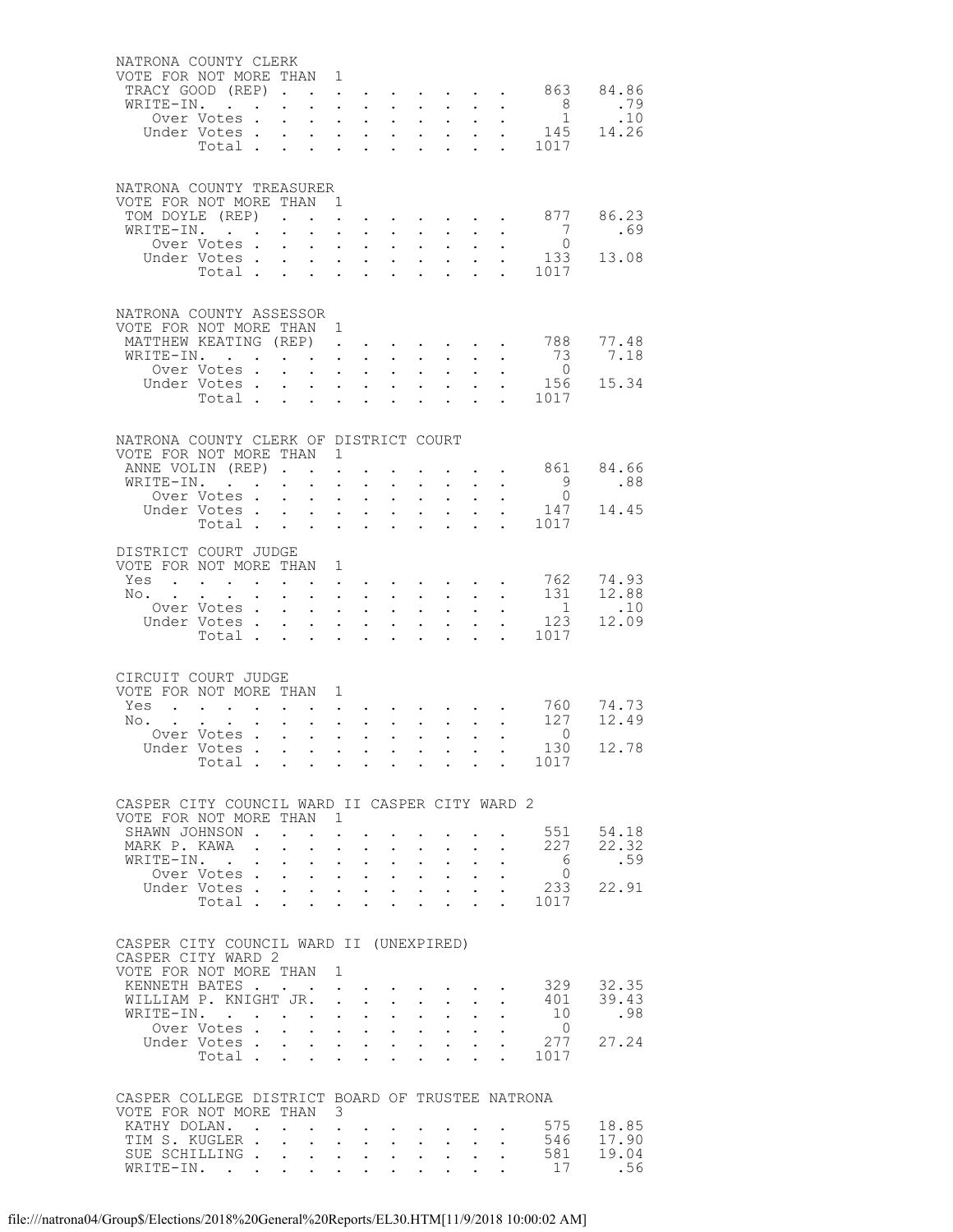|                                                  |                           |  |                                                                                                 |              |                                                                 |                           |                                          | Over Votes0                                                                   |                                                                                                    |  |
|--------------------------------------------------|---------------------------|--|-------------------------------------------------------------------------------------------------|--------------|-----------------------------------------------------------------|---------------------------|------------------------------------------|-------------------------------------------------------------------------------|----------------------------------------------------------------------------------------------------|--|
|                                                  |                           |  |                                                                                                 |              |                                                                 |                           |                                          |                                                                               | Under Votes 1332 43.66<br>Total 3051                                                               |  |
|                                                  |                           |  |                                                                                                 |              |                                                                 |                           |                                          |                                                                               |                                                                                                    |  |
|                                                  |                           |  |                                                                                                 |              |                                                                 |                           |                                          |                                                                               |                                                                                                    |  |
| CASPER COLLEGE DISTRICT BOARD OF TRUSTEE NATRONA |                           |  |                                                                                                 |              |                                                                 |                           |                                          |                                                                               |                                                                                                    |  |
| VOTE FOR NOT MORE THAN 1                         |                           |  |                                                                                                 |              |                                                                 |                           |                                          |                                                                               |                                                                                                    |  |
| STEVE DEGENFELDER. 675                           |                           |  |                                                                                                 |              |                                                                 |                           |                                          |                                                                               | 66.37                                                                                              |  |
| WRITE-IN.                                        |                           |  |                                                                                                 |              |                                                                 |                           |                                          | - 11                                                                          | 1.08                                                                                               |  |
|                                                  | Over Votes                |  |                                                                                                 |              |                                                                 |                           | $\mathbf{z} = \mathbf{z} + \mathbf{z}$ . | $\overline{0}$                                                                |                                                                                                    |  |
|                                                  | Under Votes               |  |                                                                                                 |              |                                                                 |                           |                                          | 331                                                                           | 32.55                                                                                              |  |
|                                                  |                           |  |                                                                                                 |              |                                                                 |                           |                                          | Total 1017                                                                    |                                                                                                    |  |
| COUNTY SCHOOL DISTRICT #1 BOARD OF TRUST         |                           |  |                                                                                                 |              |                                                                 |                           |                                          |                                                                               |                                                                                                    |  |
| SCHOOL DISTRICT 1                                |                           |  |                                                                                                 |              |                                                                 |                           |                                          |                                                                               |                                                                                                    |  |
| VOTE FOR NOT MORE THAN 4                         |                           |  |                                                                                                 |              |                                                                 |                           |                                          |                                                                               |                                                                                                    |  |
| CAMERON ALLEN 303                                |                           |  |                                                                                                 |              |                                                                 |                           |                                          |                                                                               | 7.45                                                                                               |  |
| DAVID APPLEGATE                                  |                           |  | $\mathbf{r} = \mathbf{r} \times \mathbf{r}$ , where $\mathbf{r} = \mathbf{r} \times \mathbf{r}$ |              |                                                                 |                           |                                          |                                                                               | $\begin{array}{cccc} . & . & . & 438 & 10.77 \\ . & . & . & 325 & 7.99 \end{array}$                |  |
| CLARK JENSEN                                     |                           |  |                                                                                                 |              | $1 - 1 - 1 = 1$                                                 |                           |                                          |                                                                               |                                                                                                    |  |
| GERALD "DOC" KING. .<br>TRAVIS MARSHALL          |                           |  | $\mathbf{z} = \mathbf{z} + \mathbf{z}$ , where $\mathbf{z} = \mathbf{z}$                        |              | $\cdot$ $\cdot$ $\cdot$<br>$\mathbf{r} = \mathbf{r}$            |                           |                                          |                                                                               | $\begin{array}{cccc} . & . & . & . & 248 & . & 6.10 \\ . & . & . & . & 263 & . & 6.47 \end{array}$ |  |
| DEBBIE MCCULLAR                                  |                           |  | $\mathbf{r} = \mathbf{r} \cdot \mathbf{r}$                                                      |              | $\mathbf{L} = \mathbf{L} \mathbf{L}$                            |                           |                                          |                                                                               |                                                                                                    |  |
| KIANNA SMITH                                     |                           |  |                                                                                                 | $\mathbf{L}$ | $\mathbf{L}$                                                    |                           |                                          |                                                                               | $\frac{1}{2}$ : 398 9.78<br>$\frac{1}{2}$ : 307 7.55                                               |  |
| WRITE-IN.                                        |                           |  |                                                                                                 |              |                                                                 |                           | $\mathbf{L} = \mathbf{L} \mathbf{L}$ .   | $\begin{smallmatrix}19\0\end{smallmatrix}$                                    | .47                                                                                                |  |
|                                                  | Over Votes                |  |                                                                                                 |              |                                                                 |                           |                                          |                                                                               |                                                                                                    |  |
|                                                  |                           |  |                                                                                                 |              |                                                                 |                           |                                          |                                                                               | Under Votes 1767 43.44<br>Total 4068                                                               |  |
|                                                  |                           |  |                                                                                                 |              |                                                                 |                           |                                          |                                                                               |                                                                                                    |  |
|                                                  |                           |  |                                                                                                 |              |                                                                 |                           |                                          |                                                                               |                                                                                                    |  |
| COUNTY RURAL CONSERVATION DISTRICT SUPER         |                           |  |                                                                                                 |              |                                                                 |                           |                                          |                                                                               |                                                                                                    |  |
| NATRONA COUNTY CONSERVATION DISTRICT             |                           |  |                                                                                                 |              |                                                                 |                           |                                          |                                                                               |                                                                                                    |  |
| VOTE FOR NOT MORE THAN 2                         |                           |  |                                                                                                 |              |                                                                 |                           |                                          |                                                                               |                                                                                                    |  |
|                                                  |                           |  |                                                                                                 |              |                                                                 |                           |                                          | ANDREW C. ANDERSON 486                                                        | 23.89                                                                                              |  |
|                                                  |                           |  |                                                                                                 |              |                                                                 |                           |                                          | TAMMY COBB 583                                                                | 28.66                                                                                              |  |
| WRITE-IN.                                        |                           |  |                                                                                                 |              | $\mathbf{r} = \mathbf{r} + \mathbf{r} + \mathbf{r}$             |                           |                                          | 8 <sup>8</sup>                                                                | .39                                                                                                |  |
|                                                  | Over Votes                |  | $\mathbf{L}$                                                                                    |              | $\cdot$ $\cdot$ $\cdot$ $\cdot$ $\cdot$ $\cdot$                 | $\mathbf{L}^{\text{max}}$ | $\mathbf{L}^{\text{max}}$                | $\overline{0}$                                                                |                                                                                                    |  |
|                                                  | Total                     |  |                                                                                                 |              |                                                                 |                           |                                          | Under Votes 957<br>$\cdot$ 2034                                               | 47.05                                                                                              |  |
|                                                  |                           |  |                                                                                                 |              |                                                                 |                           |                                          |                                                                               |                                                                                                    |  |
|                                                  |                           |  |                                                                                                 |              |                                                                 |                           |                                          |                                                                               |                                                                                                    |  |
| 1 CENT SALES TAX                                 |                           |  |                                                                                                 |              |                                                                 |                           |                                          |                                                                               |                                                                                                    |  |
| VOTE FOR NOT MORE THAN 1                         |                           |  |                                                                                                 |              |                                                                 |                           |                                          |                                                                               |                                                                                                    |  |
|                                                  |                           |  |                                                                                                 |              |                                                                 |                           |                                          | For the County Sales and Use Ta 787<br>Against the County Sales and Us 203    | 77.38                                                                                              |  |
|                                                  |                           |  |                                                                                                 |              |                                                                 |                           |                                          |                                                                               | 19.96                                                                                              |  |
|                                                  | Over Votes                |  |                                                                                                 |              |                                                                 |                           |                                          | $\overline{0}$                                                                |                                                                                                    |  |
|                                                  |                           |  |                                                                                                 |              |                                                                 |                           |                                          | Under Votes 27<br>Total 1017                                                  | 2.65                                                                                               |  |
|                                                  |                           |  |                                                                                                 |              |                                                                 |                           |                                          |                                                                               |                                                                                                    |  |
|                                                  |                           |  |                                                                                                 |              |                                                                 |                           |                                          |                                                                               |                                                                                                    |  |
| LODGING TAX                                      |                           |  |                                                                                                 |              |                                                                 |                           |                                          |                                                                               |                                                                                                    |  |
| VOTE FOR NOT MORE THAN 1                         |                           |  |                                                                                                 |              |                                                                 |                           |                                          |                                                                               |                                                                                                    |  |
| For the County Lodging Tax.                      |                           |  |                                                                                                 |              |                                                                 |                           |                                          | 807                                                                           | 79.35                                                                                              |  |
| Against the County Lodging Tax                   |                           |  |                                                                                                 |              |                                                                 |                           |                                          | 181                                                                           | 17.80                                                                                              |  |
|                                                  | Over Votes<br>Under Votes |  |                                                                                                 |              | $\mathbf{r}$ and $\mathbf{r}$ and $\mathbf{r}$ and $\mathbf{r}$ | $\sim$                    |                                          | $\begin{matrix} . & 0 \\ . & 29 \end{matrix}$                                 | 2.85                                                                                               |  |
|                                                  |                           |  |                                                                                                 |              |                                                                 |                           |                                          | Total 1017                                                                    |                                                                                                    |  |
|                                                  |                           |  |                                                                                                 |              |                                                                 |                           |                                          |                                                                               |                                                                                                    |  |
|                                                  |                           |  |                                                                                                 |              |                                                                 |                           |                                          |                                                                               | **OFFICIAL COUNTY RESULTS                                                                          |  |
|                                                  |                           |  |                                                                                                 |              |                                                                 |                           |                                          |                                                                               |                                                                                                    |  |
|                                                  |                           |  |                                                                                                 |              |                                                                 |                           |                                          |                                                                               |                                                                                                    |  |
|                                                  |                           |  |                                                                                                 |              |                                                                 |                           |                                          |                                                                               |                                                                                                    |  |
| $0208$ 2-8                                       |                           |  |                                                                                                 |              |                                                                 |                           |                                          |                                                                               | VOTES PERCENT                                                                                      |  |
| REGISTERED VOTERS - TOTAL                        |                           |  |                                                                                                 |              |                                                                 |                           |                                          | 1501                                                                          |                                                                                                    |  |
| BALLOTS CAST - TOTAL.                            |                           |  |                                                                                                 |              |                                                                 | $\mathbf{L}$              |                                          | 982                                                                           |                                                                                                    |  |
| BALLOTS CAST - BLANK.                            |                           |  |                                                                                                 |              |                                                                 | $\sim$ 100 $\pm$          |                                          | $\overline{0}$<br>$\bullet$ .<br><br><br><br><br><br><br><br><br><br><br><br> |                                                                                                    |  |
| VOTER TURNOUT - TOTAL                            |                           |  |                                                                                                 | $\mathbf{r}$ | $\mathbf{L} = \mathbf{L} \mathbf{L}$                            |                           |                                          |                                                                               | 65.42                                                                                              |  |
| VOTER TURNOUT - BLANK                            |                           |  |                                                                                                 |              |                                                                 |                           |                                          |                                                                               |                                                                                                    |  |
|                                                  |                           |  |                                                                                                 |              |                                                                 |                           |                                          |                                                                               |                                                                                                    |  |
| UNITED STATES SENATOR FEDERAL DISTRICT           |                           |  |                                                                                                 |              |                                                                 |                           |                                          |                                                                               |                                                                                                    |  |
| VOTE FOR NOT MORE THAN 1                         |                           |  |                                                                                                 |              |                                                                 |                           |                                          |                                                                               |                                                                                                    |  |
| JOHN BARRASSO (REP)                              |                           |  |                                                                                                 |              |                                                                 |                           |                                          | 691                                                                           | 70.37                                                                                              |  |
| GARY TRAUNER (DEM)                               |                           |  |                                                                                                 |              |                                                                 | $\sim$                    |                                          | 252                                                                           | 25.66                                                                                              |  |
| JOSEPH PORAMBO (LIB).                            |                           |  |                                                                                                 |              |                                                                 |                           |                                          |                                                                               | $30 \t 3.05$                                                                                       |  |
| WRITE-IN.                                        |                           |  |                                                                                                 |              |                                                                 | $\mathbf{L}$              |                                          | $\frac{2}{2}$                                                                 | .20                                                                                                |  |
|                                                  | Over Votes                |  |                                                                                                 |              |                                                                 |                           |                                          |                                                                               | .20                                                                                                |  |
|                                                  | Under Votes<br>Total      |  |                                                                                                 |              |                                                                 |                           |                                          | 5 <sup>5</sup><br>982                                                         | .51                                                                                                |  |
|                                                  |                           |  |                                                                                                 |              |                                                                 |                           |                                          |                                                                               |                                                                                                    |  |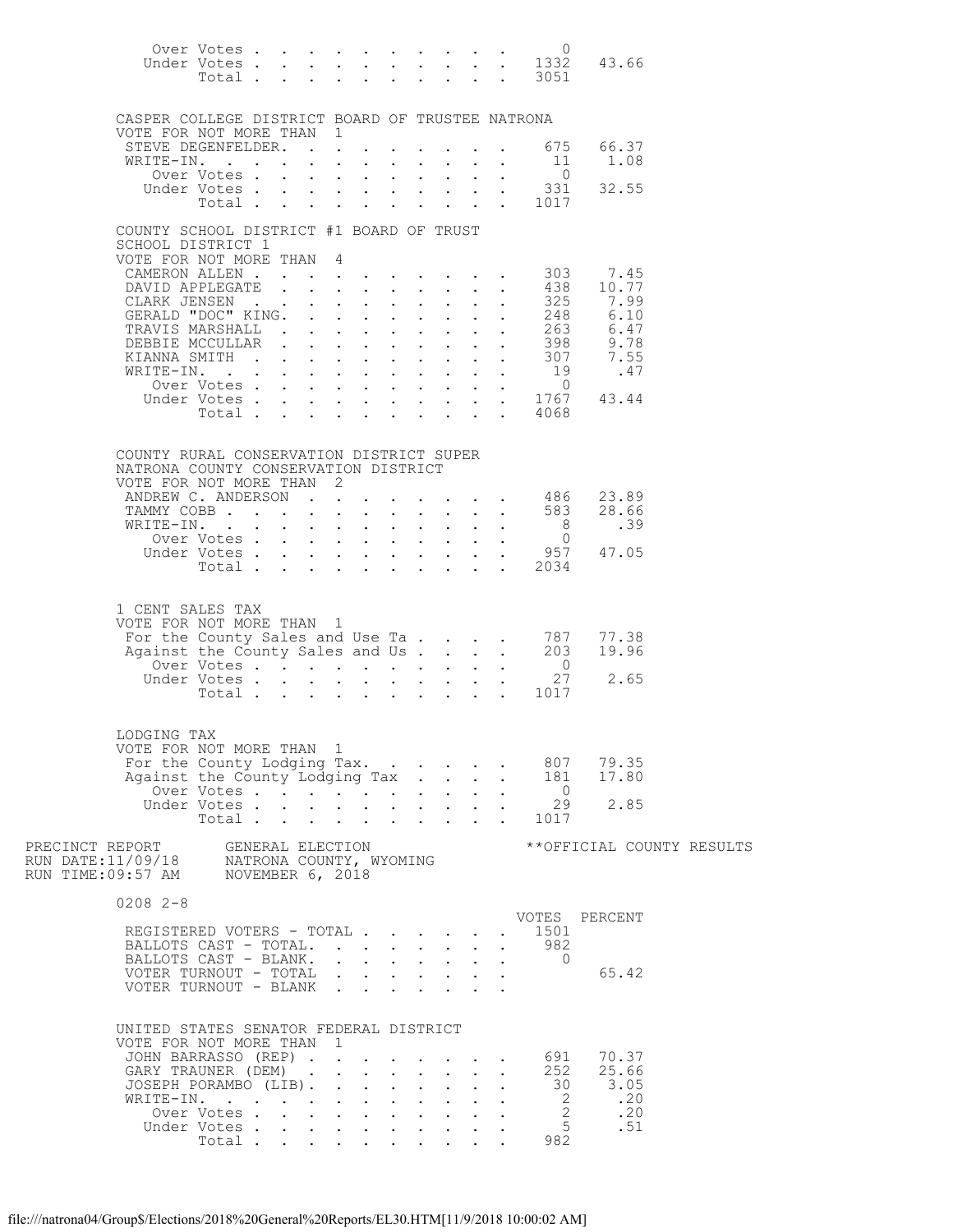| UNITED STATES REPRESENTATIVE<br>WYOMING CONGRESSIONAL DISTRICT ONE<br>VOTE FOR NOT MORE THAN 1 |                                                                                                        |                                                                                                 |                                                             |                                                           |                                                           |                                                                                                                 |                                                       |                 |
|------------------------------------------------------------------------------------------------|--------------------------------------------------------------------------------------------------------|-------------------------------------------------------------------------------------------------|-------------------------------------------------------------|-----------------------------------------------------------|-----------------------------------------------------------|-----------------------------------------------------------------------------------------------------------------|-------------------------------------------------------|-----------------|
| LIZ CHENEY (REP) 657 66.90                                                                     |                                                                                                        |                                                                                                 |                                                             |                                                           |                                                           |                                                                                                                 |                                                       |                 |
| GREG HUNTER (DEM). 236 24.03<br>DANIEL CLYDE CUMMINGS (CON)                                    |                                                                                                        |                                                                                                 | $\mathbf{L}^{\text{max}}$                                   | $\mathbf{L}$                                              | $\sim$ $-$                                                | $\Delta \sim 10^4$                                                                                              |                                                       | 29 2.95         |
| RICHARD BRUBAKER (LIB)                                                                         |                                                                                                        |                                                                                                 |                                                             |                                                           |                                                           |                                                                                                                 | $\overline{0}$                                        | 44 4.48         |
| WRITE-IN.<br>Over Votes                                                                        |                                                                                                        |                                                                                                 |                                                             |                                                           |                                                           |                                                                                                                 | $\frac{1}{15}$                                        | .10             |
| Under Votes                                                                                    | Votes 15<br>Total 982                                                                                  |                                                                                                 |                                                             |                                                           |                                                           |                                                                                                                 |                                                       | 1.53            |
|                                                                                                |                                                                                                        |                                                                                                 |                                                             |                                                           |                                                           |                                                                                                                 |                                                       |                 |
| GOVERNOR STATE OF WYOMING                                                                      |                                                                                                        |                                                                                                 |                                                             |                                                           |                                                           |                                                                                                                 |                                                       |                 |
| VOTE FOR NOT MORE THAN 1<br>MARK GORDON (REP).                                                 |                                                                                                        |                                                                                                 |                                                             |                                                           |                                                           |                                                                                                                 | 702                                                   | 71.49           |
| MARY A. THRONE (DEM). 211                                                                      |                                                                                                        |                                                                                                 |                                                             |                                                           |                                                           |                                                                                                                 |                                                       | 21.49           |
| REX "T-REX" RAMMELL (CON)<br>LAWRENCE GERARD STRUEMPF (LIB)                                    |                                                                                                        |                                                                                                 |                                                             | $\mathcal{L}^{\text{max}}$                                | $\mathbf{L}^{\text{max}}$ , and $\mathbf{L}^{\text{max}}$ |                                                                                                                 | 39                                                    | 3.97<br>17 1.73 |
| WRITE-IN.<br>Over Votes                                                                        |                                                                                                        |                                                                                                 |                                                             |                                                           |                                                           |                                                                                                                 | $\overline{\mathbf{3}}$                               | .31             |
| Under Votes                                                                                    |                                                                                                        | $\mathbf{z} = \mathbf{z} + \mathbf{z}$ .                                                        |                                                             |                                                           |                                                           | $\mathbf{z} = \mathbf{z} + \mathbf{z} + \mathbf{z} + \mathbf{z}$                                                | $\begin{matrix}0\\10\end{matrix}$                     | 1.02            |
|                                                                                                | Total 982                                                                                              |                                                                                                 |                                                             |                                                           |                                                           |                                                                                                                 |                                                       |                 |
|                                                                                                |                                                                                                        |                                                                                                 |                                                             |                                                           |                                                           |                                                                                                                 |                                                       |                 |
| SECRETARY OF STATE STATE OF WYOMING<br>VOTE FOR NOT MORE THAN 1                                |                                                                                                        |                                                                                                 |                                                             |                                                           |                                                           |                                                                                                                 |                                                       |                 |
| EDWARD BUCHANAN (REP)                                                                          |                                                                                                        |                                                                                                 |                                                             |                                                           |                                                           |                                                                                                                 | $\cdot$ $\cdot$ $\cdot$ $\cdot$ 699                   | 71.18<br>21.28  |
| JAMES W. BYRD (DEM) 209<br>KIT CARSON III (LIB).                                               |                                                                                                        |                                                                                                 | $\ddot{\phantom{0}}$                                        | $\mathcal{L}^{\text{max}}$                                | $\sim 10^{-11}$                                           | $\mathbf{L} = \mathbf{L}$                                                                                       | 46                                                    | 4.68            |
| WRITE-IN.<br>Over Votes                                                                        |                                                                                                        | $\mathbf{r} = \mathbf{r} + \mathbf{r} + \mathbf{r} + \mathbf{r}$                                |                                                             |                                                           |                                                           | $\mathbf{r} = \mathbf{r} + \mathbf{r} + \mathbf{r}$                                                             | $\begin{matrix}0\\0\\0\end{matrix}$<br>$\overline{0}$ |                 |
|                                                                                                |                                                                                                        |                                                                                                 |                                                             |                                                           |                                                           |                                                                                                                 | 28                                                    | 2.85            |
|                                                                                                |                                                                                                        |                                                                                                 |                                                             |                                                           |                                                           |                                                                                                                 | 982                                                   |                 |
| STATE AUDITOR STATE OF WYOMING                                                                 |                                                                                                        |                                                                                                 |                                                             |                                                           |                                                           |                                                                                                                 |                                                       |                 |
| VOTE FOR NOT MORE THAN 1                                                                       |                                                                                                        |                                                                                                 |                                                             |                                                           |                                                           |                                                                                                                 |                                                       |                 |
| KRISTI RACINES (REP). 739<br>JEFF DOCKTER (DEM) 208<br>JEFF DOCKTER (DEM).                     |                                                                                                        |                                                                                                 | $\ddot{\phantom{0}}$                                        |                                                           |                                                           | $\mathcal{L}^{\text{max}}$                                                                                      |                                                       | 75.25<br>21.18  |
| WRITE-IN.                                                                                      |                                                                                                        | $\sim$ $-$<br>$\sim$                                                                            |                                                             | $\mathbf{L}^{\text{max}}$ , and $\mathbf{L}^{\text{max}}$ |                                                           | $\mathbf{L}$ and $\mathbf{L}$                                                                                   | $\frac{2}{1}$                                         | .20             |
| Over Votes<br>Under Votes                                                                      | $\mathcal{L}^{\text{max}}$                                                                             | $\mathbf{r} = \mathbf{r} \cdot \mathbf{r}$                                                      | $\mathcal{L}^{\text{max}}$                                  |                                                           | $\mathbf{z} = \mathbf{z} + \mathbf{z} + \mathbf{z}$ .     |                                                                                                                 | $\overline{0}$<br>33                                  | 3.36            |
| Total                                                                                          |                                                                                                        | $\mathcal{L}^{\text{max}}$ , and $\mathcal{L}^{\text{max}}$                                     |                                                             | $\sim$                                                    | $\sim 10^{-11}$                                           |                                                                                                                 | 982                                                   |                 |
| STATE TREASURER STATE OF WYOMING                                                               |                                                                                                        |                                                                                                 |                                                             |                                                           |                                                           |                                                                                                                 |                                                       |                 |
| VOTE FOR NOT MORE THAN 1<br>CURT MEIER (REP)                                                   |                                                                                                        |                                                                                                 |                                                             |                                                           |                                                           |                                                                                                                 |                                                       | 716 72.91       |
| CHRIS LOWRY (DEM).                                                                             |                                                                                                        |                                                                                                 |                                                             |                                                           |                                                           |                                                                                                                 | 230                                                   | 23.42           |
| WRITE-IN.<br>Over Votes                                                                        |                                                                                                        |                                                                                                 |                                                             |                                                           |                                                           |                                                                                                                 | $\frac{1}{2}$<br>$\circ$ 0                            | .10             |
| Under Votes                                                                                    | $\mathcal{L}^{(1)}$                                                                                    | $\mathbf{u} = \mathbf{u} + \mathbf{u}$ , $\mathbf{u} = \mathbf{u}$                              |                                                             |                                                           |                                                           | $\mathbf{u}^{\prime}=\mathbf{u}^{\prime}=\mathbf{u}^{\prime}=\mathbf{u}^{\prime}$ , where $\mathbf{u}^{\prime}$ | 35                                                    | 3.56            |
|                                                                                                | Total 982                                                                                              |                                                                                                 |                                                             |                                                           |                                                           |                                                                                                                 |                                                       |                 |
| SUPERINTENDENT OF PUBLIC INSTRUCTION STATE OF WYOMING                                          |                                                                                                        |                                                                                                 |                                                             |                                                           |                                                           |                                                                                                                 |                                                       |                 |
| VOTE FOR NOT MORE THAN 1                                                                       |                                                                                                        |                                                                                                 |                                                             |                                                           |                                                           |                                                                                                                 |                                                       |                 |
| JILLIAN BALOW (REP) .<br>WRITE-IN.                                                             | . The contract of the contract of the contract of the contract of the contract of the $\mathcal{O}(1)$ | $\sim 10^{-11}$<br>$\bullet$ .                                                                  | $\bullet$ .<br><br><br><br><br><br><br><br><br><br><br><br> | <b>All Cards</b>                                          |                                                           | $\cdot$ $\cdot$ $\cdot$                                                                                         | 810<br>30                                             | 82.48<br>3.05   |
| Over Votes.                                                                                    | $\mathbf{r}$<br>$\mathbf{L}^{\text{max}}$                                                              | $\mathbf{A}^{(1)}$ and $\mathbf{A}^{(2)}$ and                                                   | $\mathbf{A}^{(1)}$ .                                        | $\sim$ $-$                                                | $\sim 10^{-11}$                                           | $\mathbf{z} = \mathbf{z} + \mathbf{z}$                                                                          | $\overline{0}$                                        |                 |
|                                                                                                |                                                                                                        |                                                                                                 |                                                             |                                                           |                                                           |                                                                                                                 | 142<br>982                                            | 14.46           |
|                                                                                                |                                                                                                        |                                                                                                 |                                                             |                                                           |                                                           |                                                                                                                 |                                                       |                 |
| STATE HOUSE 38 HOUSE DISTRICT 38                                                               |                                                                                                        |                                                                                                 |                                                             |                                                           |                                                           |                                                                                                                 |                                                       |                 |
| VOTE FOR NOT MORE THAN 1<br>TOM WALTERS (REP).                                                 |                                                                                                        |                                                                                                 |                                                             |                                                           |                                                           |                                                                                                                 | 801                                                   | 81.57           |
| WRITE-IN.                                                                                      | $\mathbf{L}^{\text{max}}$                                                                              | $\mathbf{u} = \mathbf{u} \cdot \mathbf{u}$ .                                                    | $\sim$                                                      | $\mathbf{L}^{\text{max}}$                                 | $\sim$ $-$                                                | $\ddot{\phantom{0}}$<br>$\sim$                                                                                  | 30<br>$\overline{0}$                                  | 3.05            |
| Over Votes<br>Under Votes                                                                      | $\mathbf{L}^{\text{max}}$                                                                              | $\mathcal{A}^{\mathcal{A}}$ , and $\mathcal{A}^{\mathcal{A}}$ , and $\mathcal{A}^{\mathcal{A}}$ |                                                             | $\mathbf{L}^{\text{max}}$ , $\mathbf{L}^{\text{max}}$     |                                                           | $\mathbf{L}^{\text{max}}$<br>$\ddot{\phantom{0}}$                                                               | 151                                                   | 15.38           |
|                                                                                                | Total                                                                                                  |                                                                                                 |                                                             |                                                           |                                                           |                                                                                                                 | 982                                                   |                 |
|                                                                                                |                                                                                                        |                                                                                                 |                                                             |                                                           |                                                           |                                                                                                                 |                                                       |                 |
| NATRONA COUNTY COMMISSIONERS<br>VOTE FOR NOT MORE THAN 3                                       |                                                                                                        |                                                                                                 |                                                             |                                                           |                                                           |                                                                                                                 |                                                       |                 |
| ROBERT L. HENDRY (REP)<br>JIM MILNE (REP)                                                      |                                                                                                        |                                                                                                 |                                                             |                                                           |                                                           | $\mathbf{L}^{\text{max}}$ , and $\mathbf{L}^{\text{max}}$                                                       | 454<br>621                                            | 15.41<br>21.08  |
| PAUL C. BERTOGLIO (REP).                                                                       |                                                                                                        |                                                                                                 |                                                             | $\mathbf{L}^{\text{max}}$ , and $\mathbf{L}^{\text{max}}$ |                                                           | $\sim$                                                                                                          | 506                                                   | 17.18           |
| TERRY WINGERTER (DEM)<br>RICHARD "RICK" YOUNG (IND). .                                         |                                                                                                        |                                                                                                 |                                                             | $\mathcal{L}^{\text{max}}$ .                              |                                                           | $\sim 10^{-11}$<br>$\ddot{\phantom{0}}$                                                                         | 330<br>234                                            | 11.20<br>7.94   |
| WRITE-IN.                                                                                      |                                                                                                        |                                                                                                 |                                                             |                                                           |                                                           |                                                                                                                 | 17                                                    | .58             |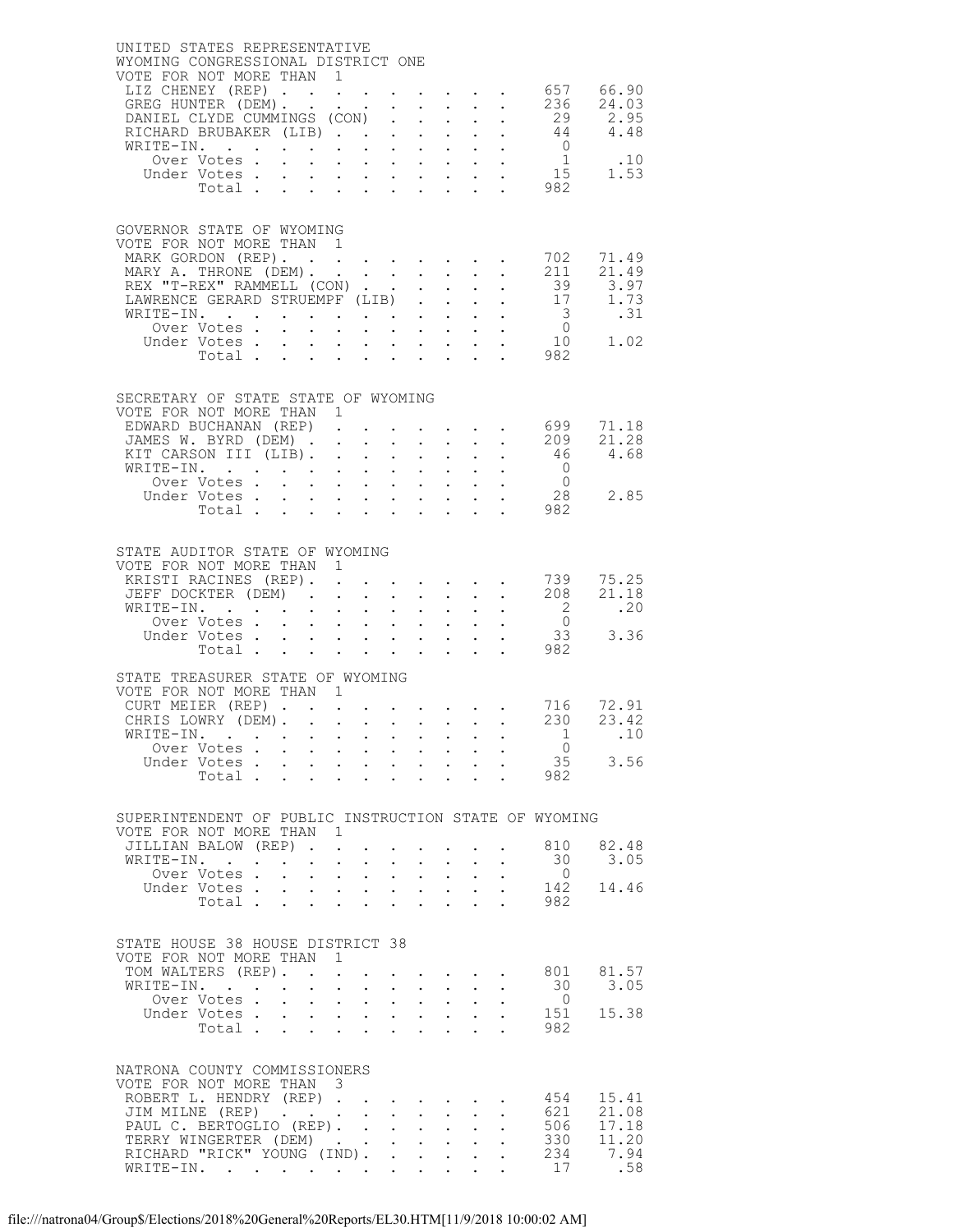|                                                      | Under Votes.<br>Total.     |                  |                                                                                               | $\mathbf{L}$ and $\mathbf{L}$                                   | $\ddot{\phantom{0}}$                              | $\mathbf{L}^{\text{max}}$                                        | $\sim$                                                                                                                                                                | $\ddot{\phantom{0}}$                                             | $\sim$ $\sim$                                                                                                                     | $\ddot{\phantom{0}}$      |                                                                     | . 2946                |                        |
|------------------------------------------------------|----------------------------|------------------|-----------------------------------------------------------------------------------------------|-----------------------------------------------------------------|---------------------------------------------------|------------------------------------------------------------------|-----------------------------------------------------------------------------------------------------------------------------------------------------------------------|------------------------------------------------------------------|-----------------------------------------------------------------------------------------------------------------------------------|---------------------------|---------------------------------------------------------------------|-----------------------|------------------------|
| NATRONA COUNTY CORONER                               |                            |                  |                                                                                               |                                                                 |                                                   |                                                                  |                                                                                                                                                                       |                                                                  |                                                                                                                                   |                           |                                                                     |                       |                        |
| VOTE FOR NOT MORE THAN 1<br>CONNIE JACOBSON (REP)    |                            |                  |                                                                                               |                                                                 |                                                   |                                                                  |                                                                                                                                                                       |                                                                  |                                                                                                                                   |                           |                                                                     | . 863 87.88           |                        |
| WRITE-IN. .                                          |                            |                  | $\mathbf{u} = \mathbf{u} \times \mathbf{u}$ , and $\mathbf{u} = \mathbf{u} \times \mathbf{u}$ |                                                                 |                                                   |                                                                  |                                                                                                                                                                       |                                                                  | $\mathbf{A}^{(n)}$ and $\mathbf{A}^{(n)}$ and $\mathbf{A}^{(n)}$ and                                                              |                           | $\mathbf{z} = \mathbf{z} + \mathbf{z}$ .                            |                       | 15 1.53                |
|                                                      | Over Votes .               |                  | $\mathbf{L}$                                                                                  | $\sim$                                                          |                                                   |                                                                  | $\mathbf{r} = \mathbf{r} + \mathbf{r} + \mathbf{r} + \mathbf{r} + \mathbf{r}$                                                                                         |                                                                  |                                                                                                                                   |                           |                                                                     | $\overline{0}$        | 104 10.59              |
|                                                      | Under Votes<br>Total       |                  |                                                                                               |                                                                 |                                                   |                                                                  | $\mathbf{r} = \mathbf{r} \cdot \mathbf{r}$ , where $\mathbf{r} = \mathbf{r} \cdot \mathbf{r}$                                                                         |                                                                  | $\mathbf{A}^{(n)}$ and $\mathbf{A}^{(n)}$ and $\mathbf{A}^{(n)}$                                                                  | $\mathbf{L}^{\text{max}}$ |                                                                     | $rac{1}{982}$         |                        |
| SEVENTH JUDICIAL DISTRICT ATTORNEY NATRONA           |                            |                  |                                                                                               |                                                                 |                                                   |                                                                  |                                                                                                                                                                       |                                                                  |                                                                                                                                   |                           |                                                                     |                       |                        |
| VOTE FOR NOT MORE THAN 1                             |                            |                  |                                                                                               |                                                                 |                                                   |                                                                  |                                                                                                                                                                       |                                                                  |                                                                                                                                   |                           |                                                                     |                       |                        |
| DAN ITZEN (REP)<br>WRITE-IN.                         |                            |                  | $\ddot{\phantom{a}}$                                                                          | $\sim$ 100 $\pm$<br>$\ddot{\phantom{0}}$                        | $\mathcal{L}^{\pm}$<br>$\ddot{\phantom{0}}$       | $\sim$ $-$                                                       | $\mathbf{L}$                                                                                                                                                          | $\sim$ $\sim$                                                    |                                                                                                                                   |                           |                                                                     | 22                    | 817 83.20<br>2.24      |
|                                                      | Over Votes .               |                  | $\ddotsc$                                                                                     | $\sim 10^{-11}$                                                 | $\mathcal{L}^{\mathcal{L}}$                       | $\sim$ $\sim$                                                    | $\mathbf{L}^{\text{max}}$                                                                                                                                             | $\sim$ $-$                                                       | $\mathbf{L}^{\text{max}}$                                                                                                         | $\bullet$ .               |                                                                     | $\overline{0}$        |                        |
|                                                      | Under Votes<br>Total       |                  |                                                                                               |                                                                 |                                                   | $\mathbf{L}$ and $\mathbf{L}$<br>$\cdot$ $\cdot$                 | $\mathbf{L}$<br>$\sim$                                                                                                                                                | $\sim$<br>$\ddot{\phantom{a}}$                                   | $\sim$<br>$\mathbf{L}$                                                                                                            | $\ddot{\phantom{0}}$      | $\ddot{\phantom{0}}$                                                | 143<br>982            | 14.56                  |
| NATRONA COUNTY SHERIFF                               |                            |                  |                                                                                               |                                                                 |                                                   |                                                                  |                                                                                                                                                                       |                                                                  |                                                                                                                                   |                           |                                                                     |                       |                        |
| VOTE FOR NOT MORE THAN 1                             |                            |                  |                                                                                               |                                                                 |                                                   |                                                                  |                                                                                                                                                                       |                                                                  |                                                                                                                                   |                           |                                                                     |                       |                        |
| GUS HOLBROOK (REP)<br>WRITE-IN.                      |                            |                  |                                                                                               | $\mathcal{A}=\mathcal{A}=\mathcal{A}$ .<br>$\ddot{\phantom{0}}$ |                                                   | $\mathbf{L} = \mathbf{L}$                                        |                                                                                                                                                                       |                                                                  | $\bullet$ . The contract of the $\alpha$<br>$\mathbf{r} = \mathbf{r} + \mathbf{r}$ . The set of the $\mathbf{r}$                  |                           | $\bullet$ .<br><br><br><br><br><br><br><br><br><br><br><br><br><br> | 832<br>16             | 84.73<br>1.63          |
|                                                      | Over Votes .               |                  | $\mathcal{L}^{\text{max}}$                                                                    |                                                                 |                                                   | $\mathbf{A}^{\text{max}}$ , and $\mathbf{A}^{\text{max}}$        | $\mathcal{L}^{\mathcal{L}}$                                                                                                                                           | $\sim 10^{-11}$                                                  | $\mathbf{L}^{\text{max}}$                                                                                                         |                           |                                                                     | $\overline{0}$        |                        |
|                                                      | Under Votes.<br>Total      |                  |                                                                                               | $\cdot$ $\cdot$ $\cdot$                                         |                                                   | $\ddot{\phantom{1}}$<br>$\mathbf{L} = \mathbf{L}$                | $\mathbf{L}$                                                                                                                                                          |                                                                  | $\mathbf{z} = \mathbf{z} + \mathbf{z}$ .<br>$\sim$ $\sim$                                                                         |                           |                                                                     | 982                   | 134 13.65              |
|                                                      |                            |                  |                                                                                               |                                                                 |                                                   |                                                                  | $\mathbf{L}^{\text{max}}$                                                                                                                                             | $\sim$                                                           |                                                                                                                                   | $\ddot{\phantom{0}}$      | $\ddot{\phantom{0}}$                                                |                       |                        |
| NATRONA COUNTY CLERK                                 |                            |                  |                                                                                               |                                                                 |                                                   |                                                                  |                                                                                                                                                                       |                                                                  |                                                                                                                                   |                           |                                                                     |                       |                        |
| VOTE FOR NOT MORE THAN 1<br>TRACY GOOD (REP)         |                            |                  |                                                                                               |                                                                 |                                                   |                                                                  |                                                                                                                                                                       |                                                                  |                                                                                                                                   |                           |                                                                     | . 822 83.71           |                        |
| WRITE-IN. .                                          |                            |                  | $\mathbf{r} = \mathbf{r} + \mathbf{r} + \mathbf{r} + \mathbf{r} + \mathbf{r}$                 |                                                                 |                                                   | $\mathbf{L}^{\text{max}}$ , $\mathbf{L}^{\text{max}}$            |                                                                                                                                                                       |                                                                  | $\mathbf{z} = \mathbf{z} + \mathbf{z}$ , where $\mathbf{z} = \mathbf{z}$<br>$\mathbf{z} = \mathbf{z} + \mathbf{z} + \mathbf{z}$ . |                           | $\mathbf{z} = \mathbf{z} + \mathbf{z}$ .                            | 23                    | 2.34                   |
|                                                      | Over Votes .               |                  | $\mathbf{L}$                                                                                  | $\sim$                                                          | $\ddot{\phantom{a}}$                              | $\sim 10^{-10}$                                                  | $\mathbf{L}$                                                                                                                                                          | $\sim$                                                           |                                                                                                                                   |                           |                                                                     | $\overline{0}$        |                        |
|                                                      | Under Votes<br>Total .     |                  |                                                                                               | $\mathbf{r} = \mathbf{r}$                                       |                                                   | <b>All Carl Carl Corp.</b><br>$\mathbf{r} = \mathbf{r}$          | $\mathcal{L}^{\mathcal{L}}$<br>$\mathbf{L}$                                                                                                                           | $\sim 10^{-11}$                                                  | $\sim$                                                                                                                            | $\bullet$ .               |                                                                     | 137<br>982            | 13.95                  |
|                                                      |                            |                  |                                                                                               |                                                                 |                                                   |                                                                  |                                                                                                                                                                       |                                                                  |                                                                                                                                   |                           |                                                                     |                       |                        |
| NATRONA COUNTY TREASURER                             |                            |                  |                                                                                               |                                                                 |                                                   |                                                                  |                                                                                                                                                                       |                                                                  |                                                                                                                                   |                           |                                                                     |                       |                        |
| VOTE FOR NOT MORE THAN 1<br>TOM DOYLE (REP).         |                            |                  |                                                                                               |                                                                 |                                                   |                                                                  | $\mathbf{u}^{\prime}$ , $\mathbf{u}^{\prime}$ , $\mathbf{u}^{\prime}$ , $\mathbf{u}^{\prime}$ , $\mathbf{u}^{\prime}$ , $\mathbf{u}^{\prime}$ , $\mathbf{u}^{\prime}$ |                                                                  |                                                                                                                                   |                           |                                                                     | 845                   | 86.05                  |
| WRITE-IN.                                            |                            |                  | $\ddot{\phantom{0}}$                                                                          | $\sim$                                                          |                                                   | $\cdot$ $\cdot$ $\cdot$                                          | $\mathbf{L}$                                                                                                                                                          | $\ddot{\phantom{0}}$                                             |                                                                                                                                   |                           |                                                                     | 19                    | 1.93                   |
|                                                      | Over Votes .               |                  | $\ddotsc$                                                                                     | $\sim 10^{-11}$                                                 | $\mathbf{A}^{(1)}$ and                            | $\sim$ $-$                                                       | $\mathbb{Z}^{\mathbb{Z}^{\times}}$                                                                                                                                    | $\mathbf{z} = \mathbf{z}$                                        | $\mathbf{L}^{\text{max}}$                                                                                                         |                           |                                                                     | $\overline{0}$<br>118 |                        |
|                                                      | Under Votes.<br>Total      |                  |                                                                                               | $\mathbf{L} = \mathbf{L}$                                       | $\sim$                                            | $\mathbf{L}$ and $\mathbf{L}$<br>$\ddot{\phantom{a}}$            | $\mathbf{L}$<br>$\ddot{\phantom{a}}$                                                                                                                                  | $\ddot{\phantom{0}}$                                             |                                                                                                                                   |                           |                                                                     | 982                   | 12.02                  |
|                                                      |                            |                  |                                                                                               |                                                                 |                                                   |                                                                  |                                                                                                                                                                       |                                                                  |                                                                                                                                   |                           |                                                                     |                       |                        |
| NATRONA COUNTY ASSESSOR<br>VOTE FOR NOT MORE THAN 1  |                            |                  |                                                                                               |                                                                 |                                                   |                                                                  |                                                                                                                                                                       |                                                                  |                                                                                                                                   |                           |                                                                     |                       |                        |
| MATTHEW KEATING (REP).                               |                            |                  |                                                                                               |                                                                 |                                                   |                                                                  |                                                                                                                                                                       |                                                                  |                                                                                                                                   |                           |                                                                     | 772                   | 78.62                  |
| WRITE-IN. .                                          |                            |                  | $\ddot{\phantom{0}}$                                                                          |                                                                 |                                                   | $\mathbf{A}^{(1)}$ and $\mathbf{A}^{(2)}$ and $\mathbf{A}^{(3)}$ | $\mathbf{L}^{\text{max}}$                                                                                                                                             | $\sim 10^{-11}$                                                  | $\sim$ $-$                                                                                                                        | $\ddot{\phantom{0}}$      | $\bullet$                                                           | 75                    | 7.64                   |
|                                                      | Over Votes.<br>Under Votes |                  | $\ddot{\phantom{0}}$                                                                          | $\mathbf{L}$<br>$\sim 10^{-10}$                                 | $\ddot{\phantom{0}}$<br>$\mathbf{A}^{\text{max}}$ | $\sim$ $\sim$<br>$\bullet$ .                                     | $\ddot{\phantom{0}}$<br>$\mathbf{L}^{\text{max}}$                                                                                                                     | $\ddot{\phantom{0}}$<br>$\sim 10^{-11}$                          | $\sim$ $-$<br>$\sim$ 100 $\pm$                                                                                                    | $\ddot{\phantom{0}}$      |                                                                     | 1<br>134              | .10<br>13.65           |
|                                                      | Total.                     |                  |                                                                                               | $\mathbf{r} = \mathbf{r}$                                       | $\mathbf{r}$                                      | <b>Contract Contract</b>                                         | $\mathbf{L}$                                                                                                                                                          |                                                                  |                                                                                                                                   |                           |                                                                     | 982                   |                        |
| NATRONA COUNTY CLERK OF DISTRICT COURT               |                            |                  |                                                                                               |                                                                 |                                                   |                                                                  |                                                                                                                                                                       |                                                                  |                                                                                                                                   |                           |                                                                     |                       |                        |
| VOTE FOR NOT MORE THAN 1                             |                            |                  |                                                                                               |                                                                 |                                                   |                                                                  |                                                                                                                                                                       |                                                                  |                                                                                                                                   |                           |                                                                     |                       |                        |
| ANNE VOLIN (REP).                                    |                            |                  |                                                                                               | $\sim$ $-$                                                      | $\bullet$                                         |                                                                  |                                                                                                                                                                       |                                                                  |                                                                                                                                   |                           | $\ddot{\phantom{0}}$                                                | 831                   | 84.62                  |
| WRITE-IN.                                            | Over Votes .               |                  | $\ddot{\phantom{0}}$<br>$\mathcal{L}^{\text{max}}$                                            | $\sim$<br>$\sim 100$                                            | $\ddot{\phantom{a}}$<br>$\sim$                    | $\ddot{\phantom{0}}$<br>$\sim 10^{-11}$                          | $\ddot{\phantom{0}}$                                                                                                                                                  | $\sim 10^{-10}$<br>$\mathbf{z} = \mathbf{z} + \mathbf{z}$ .      | $\ddot{\phantom{a}}$<br>$\mathcal{L}^{\text{max}}$                                                                                |                           |                                                                     | 18<br>$\overline{0}$  | 1.83                   |
|                                                      | Under Votes.               |                  |                                                                                               | $\mathbf{r} = \mathbf{r}$                                       |                                                   | $\mathbf{L} = \mathbf{L} \mathbf{L}$                             |                                                                                                                                                                       |                                                                  | $\cdot$ $\cdot$ $\cdot$ $\cdot$                                                                                                   |                           |                                                                     | 133                   | 13.54                  |
|                                                      | Total .                    |                  |                                                                                               | $\mathbf{L} = \mathbf{L}$                                       | $\sim$                                            | $\ddot{\phantom{0}}$                                             | $\ddot{\phantom{0}}$                                                                                                                                                  | $\ddot{\phantom{a}}$                                             | $\ddot{\phantom{0}}$                                                                                                              | $\ddot{\phantom{0}}$      |                                                                     | 982                   |                        |
| DISTRICT COURT JUDGE                                 |                            |                  |                                                                                               |                                                                 |                                                   |                                                                  |                                                                                                                                                                       |                                                                  |                                                                                                                                   |                           |                                                                     |                       |                        |
| VOTE FOR NOT MORE THAN 1                             |                            |                  |                                                                                               |                                                                 |                                                   |                                                                  |                                                                                                                                                                       |                                                                  |                                                                                                                                   |                           |                                                                     |                       |                        |
| Yes                                                  |                            | $\mathbf{r}$     | $\ddot{\phantom{a}}$                                                                          |                                                                 | $\ddot{\phantom{0}}$                              |                                                                  |                                                                                                                                                                       |                                                                  |                                                                                                                                   |                           |                                                                     | 717                   | 73.01                  |
| No.                                                  | Over Votes .               | $\sim$ 100 $\pm$ | $\ddot{\phantom{0}}$<br>$\mathbf{L}$                                                          | $\mathbf{L}^{\text{max}}$<br>$\mathbf{L}$                       | $\ddot{\phantom{a}}$                              | $\mathbf{A}^{(1)}$ and $\mathbf{A}^{(2)}$ and<br>$\sim$          | $\mathbf{L}$                                                                                                                                                          | $\mathbf{z} = \mathbf{z} + \mathbf{z}$ .<br>$\ddot{\phantom{0}}$ | $\sim 100$<br>$\ddot{\phantom{0}}$                                                                                                |                           |                                                                     | 166<br>$\overline{0}$ | 16.90                  |
|                                                      | Under Votes                |                  |                                                                                               | $\sim 100$                                                      |                                                   | $\mathbf{z} = \mathbf{z} + \mathbf{z}$ .                         |                                                                                                                                                                       | $\mathbf{z} = \mathbf{z} + \mathbf{z}$ .                         | $\mathbf{A}^{\mathrm{max}}$                                                                                                       |                           |                                                                     | 99                    | 10.08                  |
|                                                      | Total .                    |                  |                                                                                               | $\mathbf{r} = \mathbf{r}$                                       |                                                   | $\mathbf{r} = \mathbf{r}$                                        | $\mathbf{L}$                                                                                                                                                          |                                                                  |                                                                                                                                   |                           |                                                                     | 982                   |                        |
| CIRCUIT COURT JUDGE                                  |                            |                  |                                                                                               |                                                                 |                                                   |                                                                  |                                                                                                                                                                       |                                                                  |                                                                                                                                   |                           |                                                                     |                       |                        |
| VOTE FOR NOT MORE THAN 1                             |                            |                  |                                                                                               |                                                                 |                                                   |                                                                  |                                                                                                                                                                       |                                                                  |                                                                                                                                   |                           |                                                                     |                       |                        |
| Yes $\cdot$ $\cdot$ $\cdot$ $\cdot$ $\cdot$<br>No. . |                            |                  | $\ddot{\phantom{0}}$                                                                          | $\mathbf{L}$                                                    |                                                   | $\mathbf{L} = \mathbf{L} \mathbf{L}$ .                           | $\mathcal{A}^{\mathcal{A}}$ , and $\mathcal{A}^{\mathcal{A}}$ , and $\mathcal{A}^{\mathcal{A}}$ , and $\mathcal{A}^{\mathcal{A}}$                                     |                                                                  | $\mathbf{r} = \mathbf{r} + \mathbf{r}$                                                                                            | $\ddot{\phantom{0}}$      |                                                                     |                       | 715 72.81<br>153 15.58 |
|                                                      | Over Votes.                |                  | $\ddot{\phantom{0}}$                                                                          | $\bullet$ .<br><br><br><br><br><br><br><br><br><br><br><br>     | $\ddot{\phantom{0}}$                              | $\ddot{\phantom{0}}$                                             |                                                                                                                                                                       |                                                                  |                                                                                                                                   |                           |                                                                     | 1                     | .10                    |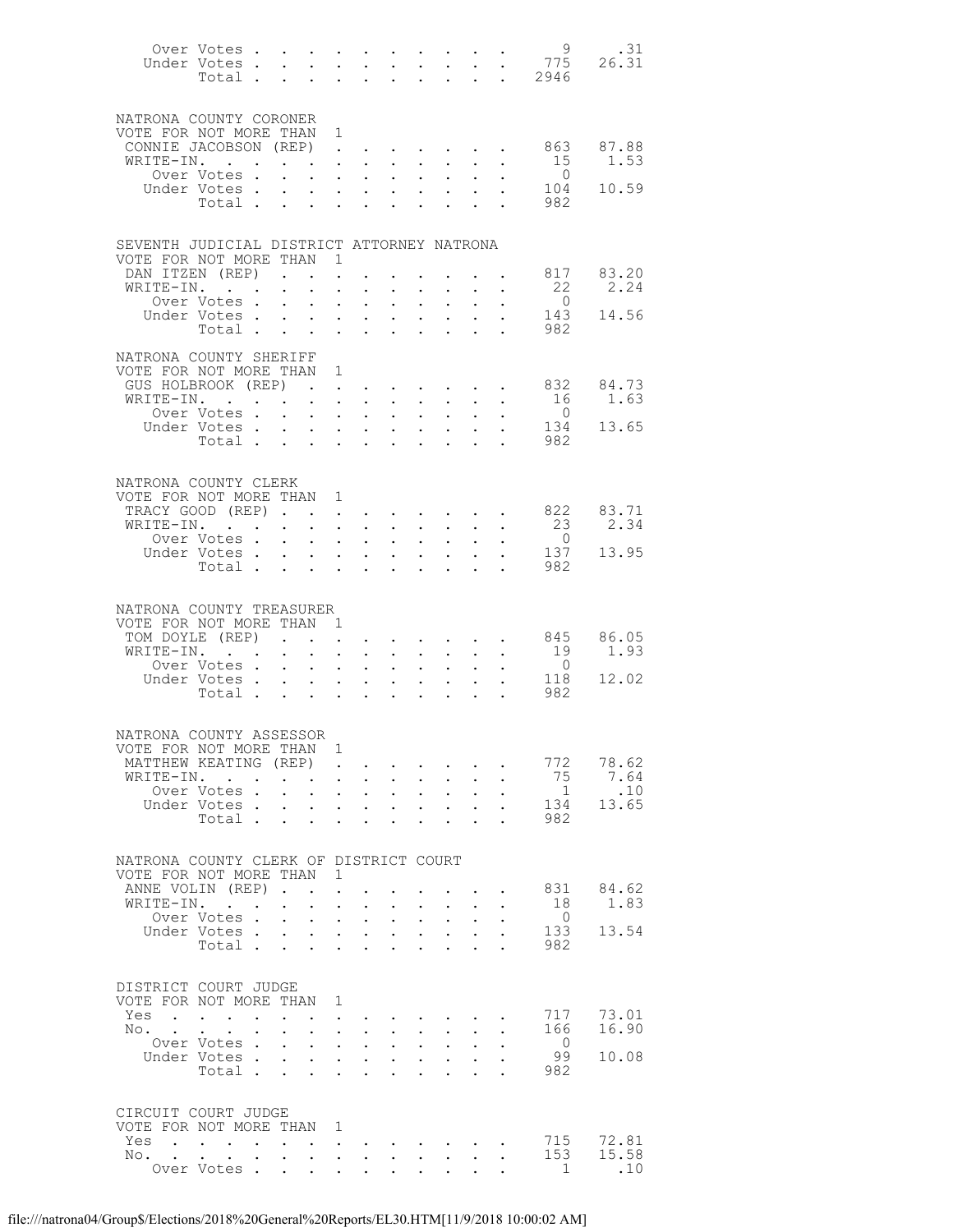|                                                                              | Under Votes<br>Total .           |                             | <b>Contract Contract</b>                             |                                                             | $\sim$ $\sim$                                                                                                |                                                                                     |                                                             |                                                                 |                           |                                                                                                                       | 113<br>982                                                                          | 11.51             |
|------------------------------------------------------------------------------|----------------------------------|-----------------------------|------------------------------------------------------|-------------------------------------------------------------|--------------------------------------------------------------------------------------------------------------|-------------------------------------------------------------------------------------|-------------------------------------------------------------|-----------------------------------------------------------------|---------------------------|-----------------------------------------------------------------------------------------------------------------------|-------------------------------------------------------------------------------------|-------------------|
| CASPER CITY COUNCIL WARD II CASPER CITY WARD 2                               |                                  |                             |                                                      |                                                             |                                                                                                              |                                                                                     |                                                             |                                                                 |                           |                                                                                                                       |                                                                                     |                   |
| VOTE FOR NOT MORE THAN                                                       | SHAWN JOHNSON .                  |                             |                                                      | $\mathbf{1}$                                                |                                                                                                              |                                                                                     |                                                             |                                                                 |                           |                                                                                                                       |                                                                                     | 543 61.01         |
| MARK P. KAWA                                                                 |                                  |                             | $\mathbf{r} = \mathbf{r}$                            | $\ddot{\phantom{0}}$                                        | $\sim$ $-$                                                                                                   | $\bullet$ .<br><br><br><br><br><br><br><br><br><br><br><br>                         | $\sim 10^{-10}$                                             | $\bullet$ .<br><br><br><br><br><br><br><br><br><br><br><br>     |                           | $\mathbf{r}$ , $\mathbf{r}$ , $\mathbf{r}$ , $\mathbf{r}$ , $\mathbf{r}$<br>$\mathbf{z} = \mathbf{z} + \mathbf{z}$ .  | 160                                                                                 | 17.98             |
|                                                                              | WRITE-IN. .                      |                             |                                                      | $\mathbf{L}$                                                | $\mathbf{L}$<br>$\ddot{\phantom{a}}$                                                                         | $\ddot{\phantom{a}}$                                                                |                                                             |                                                                 |                           |                                                                                                                       | 10                                                                                  | 1.12              |
|                                                                              | Over Votes .                     |                             | $\sim$                                               | $\ddotsc$                                                   | $\mathbf{z} = \mathbf{z} + \mathbf{z}$ .                                                                     | $\ddot{\phantom{0}}$                                                                | $\bullet$ .                                                 | $\mathbf{L} = \mathbf{0}$                                       |                           | $\sim$                                                                                                                | $\overline{0}$<br>177                                                               |                   |
|                                                                              | Under Votes.<br>Total .          |                             | $\mathbf{L}^{\text{max}}$<br>$\sim 100$ km s $^{-1}$ | $\mathbf{L}$<br>$\ddot{\phantom{0}}$                        | $\cdot$ $\cdot$<br>$\bullet$ .<br><br><br><br><br><br><br><br><br><br><br><br><br>$\ddot{\phantom{0}}$       | $\ddot{\phantom{a}}$                                                                | $\cdot$ $\cdot$ $\cdot$                                     | $\mathbf{L}$<br>$\ddot{\phantom{a}}$                            |                           |                                                                                                                       | 890                                                                                 | 19.89             |
|                                                                              |                                  |                             |                                                      |                                                             |                                                                                                              |                                                                                     |                                                             |                                                                 |                           |                                                                                                                       |                                                                                     |                   |
| CASPER CITY COUNCIL WARD II (UNEXPIRED)<br>CASPER CITY WARD 2                |                                  |                             |                                                      |                                                             |                                                                                                              |                                                                                     |                                                             |                                                                 |                           |                                                                                                                       |                                                                                     |                   |
| VOTE FOR NOT MORE THAN 1                                                     |                                  |                             |                                                      |                                                             |                                                                                                              |                                                                                     |                                                             |                                                                 |                           |                                                                                                                       |                                                                                     |                   |
|                                                                              | KENNETH BATES                    |                             |                                                      |                                                             |                                                                                                              |                                                                                     |                                                             |                                                                 |                           | $\mathbf{a} = \mathbf{a} + \mathbf{a} + \mathbf{a} + \mathbf{a} + \mathbf{a} + \mathbf{a} + \mathbf{a} + \mathbf{a}$  |                                                                                     | 367 41.24         |
|                                                                              | WILLIAM P. KNIGHT JR. .          |                             |                                                      |                                                             | $\sim$ $\sim$                                                                                                |                                                                                     | $\mathbf{L}$ and $\mathbf{L}$                               | $\mathcal{L}^{\text{max}}$                                      |                           | $\mathbf{L} = \mathbf{L}$                                                                                             |                                                                                     | 318 35.73<br>1.12 |
|                                                                              | WRITE-IN. .<br>Over Votes.       |                             | $\mathbf{z} = \mathbf{z} + \mathbf{z}$ .             |                                                             | $\mathbf{z} = \mathbf{z} + \mathbf{z}$ .<br>$\mathbf{r} = \mathbf{r} + \mathbf{r} + \mathbf{r} + \mathbf{r}$ | $\mathbf{L}^{\text{max}}$<br>$\ddot{\phantom{a}}$                                   | $\bullet$ .                                                 | $\mathbf{L}^{\text{max}}$                                       |                           | $\mathbf{r} = \mathbf{r} + \mathbf{r}$ .                                                                              | 10<br>$\overline{0}$                                                                |                   |
|                                                                              | Under Votes .                    |                             | $\sim$ 100 $\pm$                                     | $\bullet$ .<br><br><br><br><br><br><br><br><br><br><br><br> | $\bullet$ , $\bullet$ , $\bullet$ , $\bullet$                                                                | $\mathbf{L}^{\text{max}}$                                                           | $\bullet$ .                                                 | $\bullet$ .<br><br><br><br><br><br><br><br><br><br><br><br><br> |                           |                                                                                                                       | $\begin{array}{cc} . & 195 \\ . & 890 \end{array}$                                  | 21.91             |
|                                                                              | Total .                          |                             | $\overline{a}$                                       | $\mathbf{r} = \mathbf{r} - \mathbf{r}$                      |                                                                                                              | $\ddot{\phantom{a}}$                                                                |                                                             |                                                                 |                           |                                                                                                                       |                                                                                     |                   |
|                                                                              |                                  |                             |                                                      |                                                             |                                                                                                              |                                                                                     |                                                             |                                                                 |                           |                                                                                                                       |                                                                                     |                   |
| CASPER COLLEGE DISTRICT BOARD OF TRUSTEE NATRONA<br>VOTE FOR NOT MORE THAN 3 |                                  |                             |                                                      |                                                             |                                                                                                              |                                                                                     |                                                             |                                                                 |                           |                                                                                                                       |                                                                                     |                   |
|                                                                              | KATHY DOLAN                      |                             |                                                      | $\mathcal{L}^{\text{max}}$                                  |                                                                                                              |                                                                                     |                                                             |                                                                 |                           |                                                                                                                       | 557                                                                                 | 18.91             |
|                                                                              | TIM S. KUGLER.<br>SUE SCHILLING. |                             |                                                      | $\ddot{\phantom{a}}$                                        |                                                                                                              |                                                                                     |                                                             |                                                                 |                           |                                                                                                                       | 538<br>563                                                                          | 18.26<br>19.11    |
|                                                                              | WRITE-IN.                        |                             | $\sim$                                               | $\mathbf{L}^{\text{max}}$                                   | $\bullet$ , $\bullet$ , $\bullet$ , $\bullet$<br>$1 - 1 - 1 = 1$                                             | $\bullet$ .<br>$\ddot{\phantom{a}}$                                                 | $\bullet$ .<br>$\mathbf{L}$                                 | $\bullet$ .<br><br><br><br><br><br><br><br><br><br><br><br>     |                           | $\mathbf{L}^{\text{max}}$ , and $\mathbf{L}^{\text{max}}$<br>$\mathbf{L} = \mathbf{L}$                                | 18                                                                                  | .61               |
|                                                                              | Over Votes                       |                             |                                                      | $\ddot{\phantom{0}}$                                        | $\mathbf{z} = \mathbf{z} + \mathbf{z}$ .                                                                     | $\mathcal{L}^{\text{max}}$                                                          | $\bullet$ .                                                 | $\ddotsc$                                                       | $\ddot{\phantom{0}}$      |                                                                                                                       | $\overline{0}$<br>$\begin{array}{cccc} . & 0 & & 0 \\ . & 1270 & 43.11 \end{array}$ |                   |
|                                                                              | Under Votes.<br>Total            |                             |                                                      | $\mathbf{L}^{\text{max}}$                                   | $\mathbf{L}^{\text{max}}$<br>$\sim$                                                                          | $\ddot{\phantom{a}}$                                                                |                                                             |                                                                 |                           |                                                                                                                       | . 2946                                                                              |                   |
|                                                                              |                                  |                             |                                                      | $\ddot{\phantom{0}}$                                        | $\ddot{\phantom{a}}$<br>$\bullet$ .<br><br><br><br><br><br><br><br><br><br><br><br>                          | $\ddot{\phantom{a}}$                                                                | $\ddot{\phantom{0}}$                                        | $\ddot{\phantom{0}}$                                            | $\ddot{\phantom{a}}$      |                                                                                                                       |                                                                                     |                   |
| CASPER COLLEGE DISTRICT BOARD OF TRUSTEE NATRONA                             |                                  |                             |                                                      |                                                             |                                                                                                              |                                                                                     |                                                             |                                                                 |                           |                                                                                                                       |                                                                                     |                   |
| VOTE FOR NOT MORE THAN 1                                                     |                                  |                             |                                                      |                                                             |                                                                                                              |                                                                                     |                                                             |                                                                 |                           |                                                                                                                       |                                                                                     |                   |
|                                                                              | STEVE DEGENFELDER.               |                             |                                                      |                                                             |                                                                                                              |                                                                                     |                                                             |                                                                 |                           | <b>Contract Contract Contract</b>                                                                                     | 676 —                                                                               | 68.84             |
|                                                                              | WRITE-IN. .                      |                             | $\mathbf{A}^{(1)}$ and $\mathbf{A}^{(2)}$ and        |                                                             | $\mathbf{z} = \mathbf{z} + \mathbf{z}$ .                                                                     | $\mathbf{L}^{\text{max}}$                                                           | $\bullet$ .                                                 | $\bullet$ .<br><br><br><br><br><br><br><br><br><br><br><br>     |                           | $\mathbf{r} = \mathbf{r} + \mathbf{r}$ .                                                                              | - 9<br>$\overline{0}$                                                               | .92               |
|                                                                              | Over Votes<br>Under Votes        |                             |                                                      | $\mathbf{L}^{\text{max}}$<br>$\ddot{\phantom{0}}$           | $\cdot$ $\cdot$ $\cdot$<br>$\mathbf{z} = \mathbf{z} + \mathbf{z}$ .                                          | $\ddot{\phantom{a}}$<br>$\bullet$ .<br><br><br><br><br><br><br><br><br><br><br><br> | $\bullet$ .                                                 | $\mathbf{L} = \mathbf{0}$                                       | $\ddot{\phantom{0}}$      |                                                                                                                       | 297                                                                                 | 30.24             |
|                                                                              | Total .                          |                             | $\mathbf{r}$                                         | $\mathbf{r}$ and $\mathbf{r}$                               |                                                                                                              | $\ddot{\phantom{a}}$                                                                |                                                             | $\ddot{\phantom{a}}$                                            |                           | <b>Contract Contract Contract</b>                                                                                     | 982                                                                                 |                   |
|                                                                              |                                  |                             |                                                      |                                                             |                                                                                                              |                                                                                     |                                                             |                                                                 |                           |                                                                                                                       |                                                                                     |                   |
| COUNTY SCHOOL DISTRICT #1 BOARD OF TRUST<br>SCHOOL DISTRICT 1                |                                  |                             |                                                      |                                                             |                                                                                                              |                                                                                     |                                                             |                                                                 |                           |                                                                                                                       |                                                                                     |                   |
| VOTE FOR NOT MORE THAN 4                                                     |                                  |                             |                                                      |                                                             |                                                                                                              |                                                                                     |                                                             |                                                                 |                           |                                                                                                                       |                                                                                     |                   |
|                                                                              | CAMERON ALLEN.                   |                             |                                                      | $\mathcal{L}$                                               |                                                                                                              |                                                                                     |                                                             |                                                                 |                           |                                                                                                                       |                                                                                     | 243 6.19          |
|                                                                              | DAVID APPLEGATE                  |                             |                                                      | $\sim$<br>$\ddot{\phantom{a}}$                              |                                                                                                              |                                                                                     |                                                             |                                                                 |                           | $\mathcal{L}(\mathcal{A})$ . The contribution of the contribution of $\mathcal{A}$                                    | 413                                                                                 | 10.51             |
| CLARK JENSEN                                                                 | GERALD "DOC" KING.               |                             |                                                      |                                                             |                                                                                                              |                                                                                     |                                                             |                                                                 |                           | the contract of the contract of the contract of the contract of the contract of the contract of the contract of       | 230                                                                                 | 390 9.93<br>5.86  |
|                                                                              | TRAVIS MARSHALL .                |                             |                                                      |                                                             | $\mathbf{r}$ , and $\mathbf{r}$ , and $\mathbf{r}$                                                           |                                                                                     |                                                             |                                                                 |                           |                                                                                                                       | 292                                                                                 | 7.43              |
|                                                                              | DEBBIE MCCULLAR.                 |                             |                                                      | $\mathbf{L}$                                                | $\mathbf{z} = \mathbf{z} + \mathbf{z}$ .                                                                     | $\sim 100$                                                                          | $\bullet$ .<br><br><br><br><br><br><br><br><br><br><br><br> | $\bullet$ .<br><br><br><br><br><br><br><br><br><br><br><br><br> |                           | $\mathbf{L}^{\text{max}}$ , and $\mathbf{L}^{\text{max}}$                                                             | 376                                                                                 | 9.57              |
| KIANNA SMITH<br>WRITE-IN.                                                    |                                  | $\sim$ $\sim$ $\sim$ $\sim$ |                                                      |                                                             | $\mathbf{1}$ $\mathbf{1}$ $\mathbf{1}$ $\mathbf{1}$ $\mathbf{1}$ $\mathbf{1}$                                |                                                                                     | $\cdot$ $\cdot$                                             |                                                                 |                           |                                                                                                                       | 352<br>16                                                                           | 8.96<br>.41       |
|                                                                              | Over Votes                       | <b>Contract Contract</b>    |                                                      | $\bullet$ .                                                 | $\mathbf{r} = \mathbf{r} + \mathbf{r}$                                                                       |                                                                                     | $\bullet$ .<br><br><br><br><br><br><br><br><br><br><br><br> |                                                                 |                           | $\mathbf{a}^{\prime}$ , $\mathbf{a}^{\prime}$ , $\mathbf{a}^{\prime}$ , $\mathbf{a}^{\prime}$ , $\mathbf{a}^{\prime}$ | 12                                                                                  | .31               |
|                                                                              | Under Votes                      |                             |                                                      | $\ddot{\phantom{0}}$                                        | $\mathbf{z} = \mathbf{z} + \mathbf{z}$ .                                                                     | $\sim 100$                                                                          | $\mathbf{L}^{\text{max}}$                                   | $\sim 100$                                                      | $\mathbf{L}^{\text{max}}$ | $\ddot{\phantom{0}}$                                                                                                  | 1604                                                                                | 40.84             |
|                                                                              | Total                            |                             |                                                      |                                                             |                                                                                                              | $\sim$ $\sim$ $\sim$ $\sim$                                                         |                                                             |                                                                 |                           | $\mathcal{L}^{\text{max}}$ , $\mathcal{L}^{\text{max}}$                                                               | 3928                                                                                |                   |
| COUNTY FIRE PROTECTION DISTRICT DIRECTOR                                     |                                  |                             |                                                      |                                                             |                                                                                                              |                                                                                     |                                                             |                                                                 |                           |                                                                                                                       |                                                                                     |                   |
| FIRE DISTRICT CO                                                             |                                  |                             |                                                      |                                                             |                                                                                                              |                                                                                     |                                                             |                                                                 |                           |                                                                                                                       |                                                                                     |                   |
| VOTE FOR NOT MORE THAN 2                                                     | DEAN A. JACKETT                  |                             | $\mathbf{r}$                                         |                                                             |                                                                                                              |                                                                                     |                                                             |                                                                 |                           |                                                                                                                       | 62                                                                                  | 33.70             |
|                                                                              | WRITE-IN.                        |                             |                                                      |                                                             | $\mathbf{L} = \mathbf{L} \mathbf{L}$                                                                         | $\mathbf{L}$                                                                        |                                                             |                                                                 |                           |                                                                                                                       | $\overline{2}$                                                                      | 1.09              |
|                                                                              | Over Votes.                      |                             | $\mathbf{L}$                                         | $\mathbf{L}^{\text{max}}$                                   | $\mathbf{z} = \mathbf{z} + \mathbf{z}$ .                                                                     | $\mathcal{L}^{\text{max}}$                                                          | $\mathbf{L}^{\text{max}}$                                   |                                                                 |                           |                                                                                                                       | $\circ$ 0                                                                           |                   |
|                                                                              | Under Votes                      |                             |                                                      |                                                             | $\mathbf{r} = \mathbf{r} - \mathbf{r} = \mathbf{r} - \mathbf{r} = \mathbf{r} - \mathbf{r}$                   |                                                                                     |                                                             |                                                                 |                           |                                                                                                                       | 120                                                                                 | 65.22             |
|                                                                              | Total                            |                             |                                                      | $\ddot{\phantom{0}}$                                        | $\mathbf{L} = \mathbf{L}$                                                                                    | $\sim$ 100 $\pm$                                                                    | $\sim$                                                      | $\ddot{\phantom{0}}$                                            |                           |                                                                                                                       | 184                                                                                 |                   |
| COUNTY RURAL CONSERVATION DISTRICT SUPER                                     |                                  |                             |                                                      |                                                             |                                                                                                              |                                                                                     |                                                             |                                                                 |                           |                                                                                                                       |                                                                                     |                   |
| NATRONA COUNTY CONSERVATION DISTRICT                                         |                                  |                             |                                                      |                                                             |                                                                                                              |                                                                                     |                                                             |                                                                 |                           |                                                                                                                       |                                                                                     |                   |
| VOTE FOR NOT MORE THAN                                                       |                                  |                             |                                                      | - 2                                                         |                                                                                                              |                                                                                     |                                                             |                                                                 |                           |                                                                                                                       |                                                                                     |                   |
|                                                                              | ANDREW C. ANDERSON               |                             |                                                      | $\ddot{\phantom{a}}$                                        |                                                                                                              |                                                                                     |                                                             |                                                                 |                           |                                                                                                                       | 557                                                                                 | 28.36<br>27.24    |
| WRITE-IN. .                                                                  | TAMMY COBB                       |                             | $\sim$                                               | $\ddot{\phantom{a}}$<br>$\mathbf{L}^{\text{max}}$           | $\bullet$ , $\bullet$ , $\bullet$ , $\bullet$                                                                | $\bullet$ .                                                                         |                                                             |                                                                 |                           |                                                                                                                       | 535<br>18                                                                           | .92               |
|                                                                              | Over Votes                       |                             |                                                      |                                                             | $\cdot$ $\cdot$ $\cdot$ $\cdot$                                                                              |                                                                                     |                                                             | $\cdot$ $\cdot$ $\cdot$ $\cdot$                                 |                           |                                                                                                                       | $\overline{0}$                                                                      |                   |
|                                                                              | Under Votes                      |                             |                                                      | $\mathbf{L}^{\text{max}}$                                   | $\mathbf{z} = \mathbf{z} + \mathbf{z}$ .                                                                     | $\bullet$ .                                                                         |                                                             |                                                                 |                           |                                                                                                                       | 854                                                                                 | 43.48             |
|                                                                              | Total $\cdots$                   |                             |                                                      |                                                             |                                                                                                              |                                                                                     |                                                             |                                                                 |                           | $\ddot{\phantom{a}}$                                                                                                  | 1964                                                                                |                   |

1 CENT SALES TAX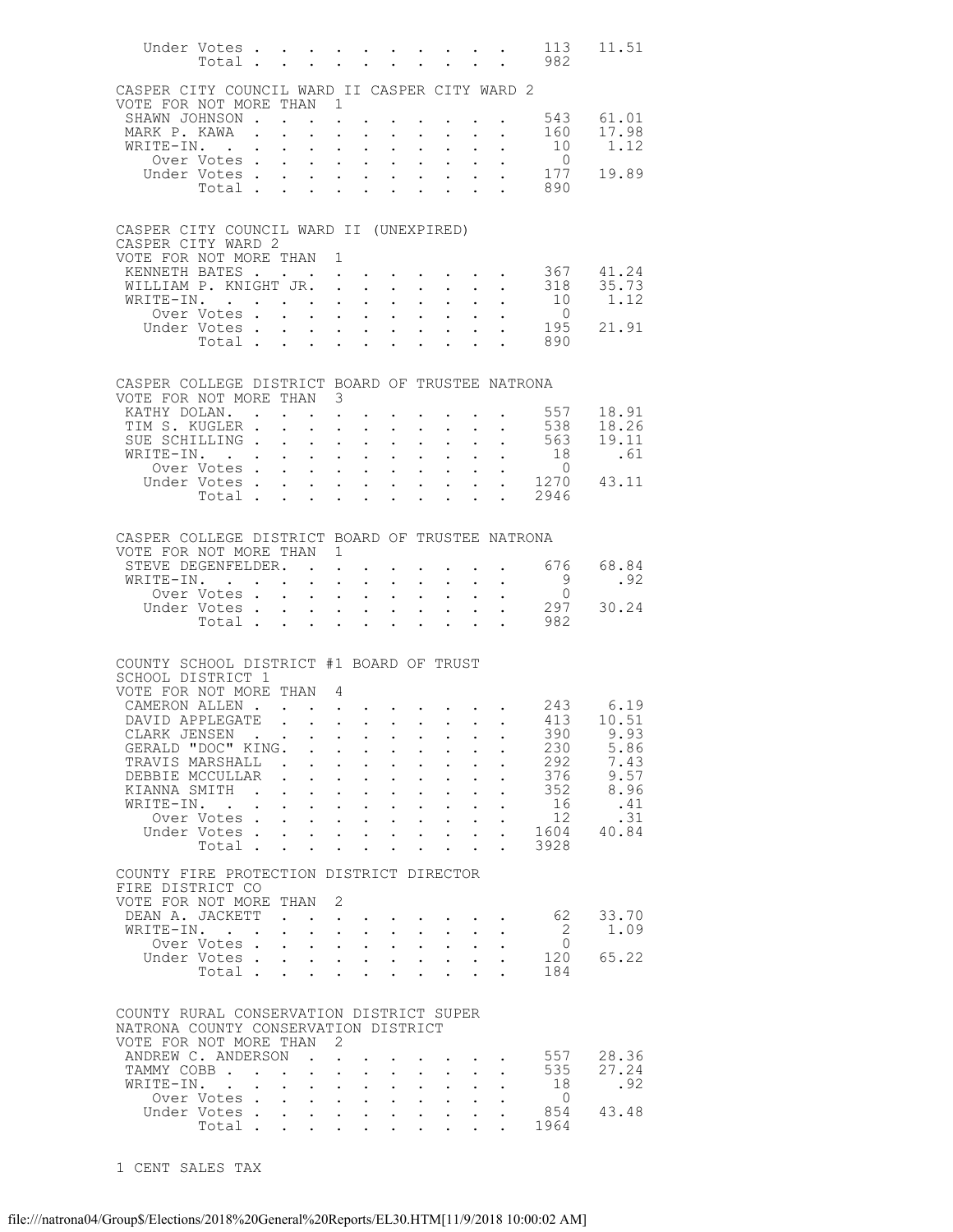|              | VOTE FOR NOT MORE THAN 1                                                                                                                                                                                                                                        |                                         |                                                                                                    |                                                                                                                                                                             |                      |                                                                                                                                                                           |                                                                            |                                            |                      |                                                                          |                                              |  |
|--------------|-----------------------------------------------------------------------------------------------------------------------------------------------------------------------------------------------------------------------------------------------------------------|-----------------------------------------|----------------------------------------------------------------------------------------------------|-----------------------------------------------------------------------------------------------------------------------------------------------------------------------------|----------------------|---------------------------------------------------------------------------------------------------------------------------------------------------------------------------|----------------------------------------------------------------------------|--------------------------------------------|----------------------|--------------------------------------------------------------------------|----------------------------------------------|--|
| LODGING TAX  | VOTE FOR NOT MORE THAN 1                                                                                                                                                                                                                                        |                                         |                                                                                                    |                                                                                                                                                                             |                      |                                                                                                                                                                           |                                                                            |                                            |                      |                                                                          |                                              |  |
|              |                                                                                                                                                                                                                                                                 |                                         |                                                                                                    |                                                                                                                                                                             |                      |                                                                                                                                                                           |                                                                            |                                            |                      |                                                                          |                                              |  |
| $02092 - -9$ |                                                                                                                                                                                                                                                                 |                                         |                                                                                                    |                                                                                                                                                                             |                      |                                                                                                                                                                           |                                                                            |                                            |                      |                                                                          |                                              |  |
|              | REGISTERED VOTERS - TOTAL 610<br>BALLOTS CAST - TOTAL. 428                                                                                                                                                                                                      |                                         |                                                                                                    |                                                                                                                                                                             |                      |                                                                                                                                                                           |                                                                            |                                            |                      |                                                                          |                                              |  |
|              | UNITED STATES SENATOR FEDERAL DISTRICT<br>VOTE FOR NOT MORE THAN 1<br>TOTE FOR NOT MORE THAN 1<br>JOHN BARRASSO (REP) 309 72.20<br>GARY TRAUNER (DEM) 105 24.53<br>JOSEPH PORAMBO (LIB). 12 2.80<br>WRITE-IN. 0<br>Over Votes 0<br>Under Votes 2<br>Total 428   |                                         |                                                                                                    |                                                                                                                                                                             |                      |                                                                                                                                                                           |                                                                            |                                            |                      |                                                                          |                                              |  |
|              | UNITED STATES REPRESENTATIVE<br>WYOMING CONGRESSIONAL DISTRICT ONE<br>Total                                                                                                                                                                                     |                                         |                                                                                                    |                                                                                                                                                                             |                      |                                                                                                                                                                           |                                                                            |                                            |                      | 428                                                                      |                                              |  |
|              | GOVERNOR STATE OF WYOMING<br>VOTE FOR NOT MORE THAN 1<br>MARK GORDON (REP).<br>MARY A. THRONE (DEM).<br>REX "T-REX" RAMMELL (CON)<br>LAWRENCE GERARD STRUEMPF (LIB).<br>WRITE-IN.<br>Over Votes.<br>Under Votes<br>Total<br>SECRETARY OF STATE STATE OF WYOMING | $\sim$<br>$\mathbf{r}$<br>$\sim$ $\sim$ | $\mathbf{L}$                                                                                       | $\mathbf{L}^{\text{max}} = \mathbf{L}^{\text{max}} = \mathbf{L}^{\text{max}} = \mathbf{L}^{\text{max}} = \mathbf{L}^{\text{max}}$<br>$\mathbf{r} = \mathbf{r} + \mathbf{r}$ |                      | $\mathbf{L}$<br>$\mathbf{r} = \mathbf{r} \cdot \mathbf{r}$<br>$\mathbf{L}$<br>$\sim$ $\sim$                                                                               | $\mathbf{L}$<br>$\mathbf{L}$<br>$\mathbf{L}$<br>$\mathbf{L}$               | $\sim$                                     |                      | 308<br>95<br>12<br>9<br>$\overline{2}$<br>$\Omega$<br>$2^{\circ}$<br>428 | 71.96<br>22.20<br>2.80<br>2.10<br>.47<br>.47 |  |
|              | VOTE FOR NOT MORE THAN 1<br>EDWARD BUCHANAN (REP)<br>JAMES W. BYRD (DEM).<br>KIT CARSON III (LIB).<br>WRITE-IN.<br>Over Votes<br>Under Votes<br>Total                                                                                                           | $\sim$                                  | $\sim$<br>$\mathbf{L} = \mathbf{0}$<br>$\bullet$ .<br><br><br><br><br><br><br><br><br><br><br><br> | $\ddot{\phantom{0}}$<br>$\ddot{\phantom{0}}$<br>$\bullet$ .<br><br><br><br><br><br><br><br><br><br><br><br>                                                                 | $\ddot{\phantom{a}}$ | $\mathbf{r} = \mathbf{r} \cdot \mathbf{r}$ .<br>$\ddot{\phantom{a}}$<br>$\mathbf{r} = \mathbf{r} + \mathbf{r} + \mathbf{r}$ .<br>$\mathbf{r} = \mathbf{r} + \mathbf{r}$ . | $\mathbf{L}$<br>$\mathbf{L}$<br>$\mathbf{L}$<br>$\mathcal{L}^{\text{max}}$ | $\mathbf{r}$ , $\mathbf{r}$ , $\mathbf{r}$ | $\ddot{\phantom{a}}$ | 315<br>89<br>19<br>$\bigcirc$<br>$\Omega$<br>5<br>428                    | 73.60<br>20.79<br>4.44<br>1.17               |  |
|              | STATE AUDITOR STATE OF WYOMING<br>VOTE FOR NOT MORE THAN<br>KRISTI RACINES (REP).<br>JEFF DOCKTER (DEM)<br>WRITE-IN.                                                                                                                                            |                                         | 1<br>$\mathbf{L}^{\text{max}}$                                                                     | $\mathbf{L}$                                                                                                                                                                |                      | $\mathbf{L} = \mathbf{L} \mathbf{L} + \mathbf{L} \mathbf{L}$                                                                                                              |                                                                            |                                            |                      | $\cdot$ 335<br>85<br>$\blacksquare$                                      | 78.27<br>19.86<br>.23                        |  |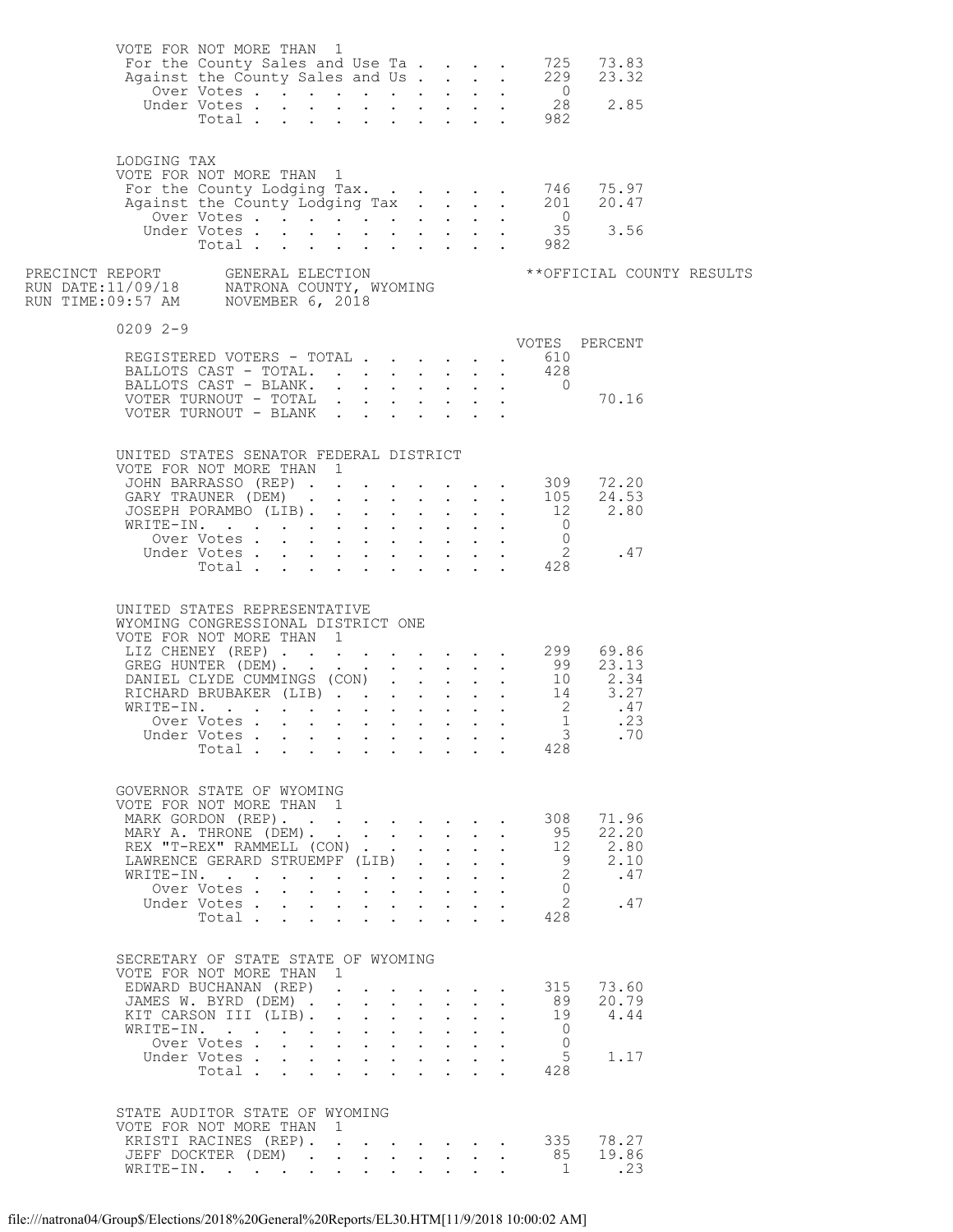|                                                                                                                                                                                                                                                                                                                                                                                                                                                                                                                                                                                                                                                                          | $\overline{1}$<br>.23<br>1.40    |
|--------------------------------------------------------------------------------------------------------------------------------------------------------------------------------------------------------------------------------------------------------------------------------------------------------------------------------------------------------------------------------------------------------------------------------------------------------------------------------------------------------------------------------------------------------------------------------------------------------------------------------------------------------------------------|----------------------------------|
| Under Votes 6<br>Total 428                                                                                                                                                                                                                                                                                                                                                                                                                                                                                                                                                                                                                                               |                                  |
| STATE TREASURER STATE OF WYOMING<br>VOTE FOR NOT MORE THAN 1                                                                                                                                                                                                                                                                                                                                                                                                                                                                                                                                                                                                             |                                  |
| $\cdot$ $\cdot$ $\cdot$ $\cdot$ $\cdot$ $\cdot$ 324<br>CURT MEIER (REP).<br>$\sim$                                                                                                                                                                                                                                                                                                                                                                                                                                                                                                                                                                                       | 75.70<br>95<br>22.20             |
| CHRIS LOWRY (DEM).<br>WRITE-IN.<br>$\sim$<br>$\sim$ $\sim$ $\sim$<br>$\sim 10^{-11}$<br>$\cdot$ $\cdot$ $\cdot$                                                                                                                                                                                                                                                                                                                                                                                                                                                                                                                                                          | $\overline{0}$                   |
| Over Votes                                                                                                                                                                                                                                                                                                                                                                                                                                                                                                                                                                                                                                                               | $\overline{0}$                   |
| Under Votes                                                                                                                                                                                                                                                                                                                                                                                                                                                                                                                                                                                                                                                              | $\overline{9}$<br>2.10           |
| 428<br>Total $\cdots$                                                                                                                                                                                                                                                                                                                                                                                                                                                                                                                                                                                                                                                    |                                  |
| SUPERINTENDENT OF PUBLIC INSTRUCTION STATE OF WYOMING                                                                                                                                                                                                                                                                                                                                                                                                                                                                                                                                                                                                                    |                                  |
| VOTE FOR NOT MORE THAN 1<br>JILLIAN BALOW (REP)<br>$\mathbf{r} = \mathbf{r} + \mathbf{r} + \mathbf{r} + \mathbf{r} + \mathbf{r}$                                                                                                                                                                                                                                                                                                                                                                                                                                                                                                                                         | 355<br>82.94                     |
| WRITE-IN.<br>Over Votes                                                                                                                                                                                                                                                                                                                                                                                                                                                                                                                                                                                                                                                  | 3.50<br>15<br>$\overline{0}$     |
|                                                                                                                                                                                                                                                                                                                                                                                                                                                                                                                                                                                                                                                                          | 58<br>13.55                      |
| $\mathbf{L} = \mathbf{L} \mathbf{L}$                                                                                                                                                                                                                                                                                                                                                                                                                                                                                                                                                                                                                                     | 428                              |
|                                                                                                                                                                                                                                                                                                                                                                                                                                                                                                                                                                                                                                                                          |                                  |
| STATE SENATOR 29 SENATE DISTRICT 29<br>VOTE FOR NOT MORE THAN 1                                                                                                                                                                                                                                                                                                                                                                                                                                                                                                                                                                                                          |                                  |
| DREW PERKINS (REP)                                                                                                                                                                                                                                                                                                                                                                                                                                                                                                                                                                                                                                                       | 79.07<br>34                      |
| WRITE-IN.<br>$\mathbf{r}$ , $\mathbf{r}$ , $\mathbf{r}$<br>$\mathbf{r}$ , $\mathbf{r}$ , $\mathbf{r}$ , $\mathbf{r}$                                                                                                                                                                                                                                                                                                                                                                                                                                                                                                                                                     | 6.98<br>$\overline{\phantom{a}}$ |
| Over Votes                                                                                                                                                                                                                                                                                                                                                                                                                                                                                                                                                                                                                                                               | $\overline{0}$                   |
| Under Votes                                                                                                                                                                                                                                                                                                                                                                                                                                                                                                                                                                                                                                                              | 6<br>13.95<br>43                 |
| Total $\cdots$<br>$\cdot$ $\cdot$                                                                                                                                                                                                                                                                                                                                                                                                                                                                                                                                                                                                                                        |                                  |
| STATE HOUSE 37 HOUSE DISTRICT 37                                                                                                                                                                                                                                                                                                                                                                                                                                                                                                                                                                                                                                         |                                  |
| VOTE FOR NOT MORE THAN 1                                                                                                                                                                                                                                                                                                                                                                                                                                                                                                                                                                                                                                                 |                                  |
| $\cdot$ 34 79.07<br>STEVE HARSHMAN (REP).                                                                                                                                                                                                                                                                                                                                                                                                                                                                                                                                                                                                                                |                                  |
| WRITE-IN.                                                                                                                                                                                                                                                                                                                                                                                                                                                                                                                                                                                                                                                                | $\overline{2}$<br>4.65           |
| Over Votes<br>$\mathbf{r}$ , $\mathbf{r}$ , $\mathbf{r}$                                                                                                                                                                                                                                                                                                                                                                                                                                                                                                                                                                                                                 | $\overline{0}$                   |
| Under Votes<br>Total                                                                                                                                                                                                                                                                                                                                                                                                                                                                                                                                                                                                                                                     | 7<br>16.28                       |
|                                                                                                                                                                                                                                                                                                                                                                                                                                                                                                                                                                                                                                                                          | 43                               |
| STATE HOUSE 38 HOUSE DISTRICT 38                                                                                                                                                                                                                                                                                                                                                                                                                                                                                                                                                                                                                                         |                                  |
| VOTE FOR NOT MORE THAN 1                                                                                                                                                                                                                                                                                                                                                                                                                                                                                                                                                                                                                                                 |                                  |
| TOM WALTERS (REP).<br>$\mathbf{r} = \mathbf{r} \times \mathbf{r}$ , where $\mathbf{r} = \mathbf{r} \times \mathbf{r}$                                                                                                                                                                                                                                                                                                                                                                                                                                                                                                                                                    | 313<br>81.30                     |
| WRITE-IN.<br>$\sim$<br>$\mathbf{L} = \mathbf{L}$<br>$\cdot$ $\cdot$ $\cdot$ $\cdot$<br>$\mathbf{L} = \mathbf{L}$                                                                                                                                                                                                                                                                                                                                                                                                                                                                                                                                                         | 2.60<br>10                       |
| Over Votes                                                                                                                                                                                                                                                                                                                                                                                                                                                                                                                                                                                                                                                               | $\overline{0}$                   |
| Under Votes                                                                                                                                                                                                                                                                                                                                                                                                                                                                                                                                                                                                                                                              | 62<br>16.10                      |
| . 385<br>Total<br>$\sim 10^{-10}$<br>$\mathcal{L}^{\text{max}}$<br>$\sim$ $\sim$                                                                                                                                                                                                                                                                                                                                                                                                                                                                                                                                                                                         |                                  |
| NATRONA COUNTY COMMISSIONERS                                                                                                                                                                                                                                                                                                                                                                                                                                                                                                                                                                                                                                             |                                  |
| VOTE FOR NOT MORE THAN 3                                                                                                                                                                                                                                                                                                                                                                                                                                                                                                                                                                                                                                                 |                                  |
| ROBERT L. HENDRY (REP)                                                                                                                                                                                                                                                                                                                                                                                                                                                                                                                                                                                                                                                   | 16.82<br>216                     |
| JIM MILNE (REP)<br>$\mathbf{L}^{\text{max}}$ , and $\mathbf{L}^{\text{max}}$<br>$\sim$<br>$\ddot{\phantom{a}}$                                                                                                                                                                                                                                                                                                                                                                                                                                                                                                                                                           | 19.08<br>245                     |
| PAUL C. BERTOGLIO (REP).<br>$\sim 10^{-11}$<br>$\mathbf{r}$                                                                                                                                                                                                                                                                                                                                                                                                                                                                                                                                                                                                              | 19.31<br>248<br>11.37            |
| TERRY WINGERTER (DEM)<br>$\mathcal{L}^{\mathcal{L}}$<br>$\sim 10$<br>$\sim$ $-$<br>$\ddot{\phantom{0}}$<br>RICHARD "RICK" YOUNG (IND).<br>$\mathbf{L} = \mathbf{L} \mathbf{L}$<br>$\mathbf{r}$                                                                                                                                                                                                                                                                                                                                                                                                                                                                           | 146<br>- 90<br>7.01              |
| WRITE-IN.<br>$\mathcal{A}^{\mathcal{A}}$ , and $\mathcal{A}^{\mathcal{A}}$ , and $\mathcal{A}^{\mathcal{A}}$<br>$\mathbf{A}^{(1)}$ .<br>$\sim$<br>$\ddot{\phantom{0}}$<br>$\bullet$<br>$\ddot{\phantom{0}}$                                                                                                                                                                                                                                                                                                                                                                                                                                                              | $\mathcal{S}$<br>.23             |
| Over Votes.<br>$\mathbf{L} = \mathbf{L} \mathbf{L}$<br>$\cdot$ $\cdot$ $\cdot$ $\cdot$ $\cdot$ $\cdot$ $\cdot$                                                                                                                                                                                                                                                                                                                                                                                                                                                                                                                                                           | 9<br>.70                         |
| Under Votes<br>$\mathbf{L}^{\text{max}}$<br>$\sim$ $-$<br>$\sim 10^{-11}$<br>$\bullet$ .                                                                                                                                                                                                                                                                                                                                                                                                                                                                                                                                                                                 | 327<br>25.47                     |
| Total<br>$\mathbf{r} = \mathbf{r}$<br>$\Delta \sim 10^{-11}$<br>$\mathbf{r}$ and $\mathbf{r}$<br>$\mathbb{R}^{n \times n}$                                                                                                                                                                                                                                                                                                                                                                                                                                                                                                                                               | 1284                             |
|                                                                                                                                                                                                                                                                                                                                                                                                                                                                                                                                                                                                                                                                          |                                  |
| NATRONA COUNTY CORONER                                                                                                                                                                                                                                                                                                                                                                                                                                                                                                                                                                                                                                                   |                                  |
| VOTE FOR NOT MORE THAN<br>1                                                                                                                                                                                                                                                                                                                                                                                                                                                                                                                                                                                                                                              |                                  |
| CONNIE JACOBSON (REP)<br>$\mathbf{L}^{\text{max}}$                                                                                                                                                                                                                                                                                                                                                                                                                                                                                                                                                                                                                       | 88.08<br>377                     |
| WRITE-IN.<br>$\mathbf{L}^{\text{max}}$ , $\mathbf{L}^{\text{max}}$<br>$\sim$                                                                                                                                                                                                                                                                                                                                                                                                                                                                                                                                                                                             | 1.87<br>8                        |
| Over Votes.<br>$\mathbf{L}$<br>$\mathbf{L} = \mathbf{L} \times \mathbf{L}$<br>$\mathbf{r}$<br>$\sim 10^{-11}$<br>$\mathbf{L}$                                                                                                                                                                                                                                                                                                                                                                                                                                                                                                                                            | $\circ$                          |
| Under Votes<br>$\sim$ $-$<br>$\mathcal{L}^{\mathcal{L}}$<br>$\sim$ $-$<br>$\mathcal{L}^{\text{max}}$<br>$\ddot{\phantom{0}}$<br>Total<br>$\mathbf{L}^{\text{max}}$<br>$\mathbf{L} = \mathbf{L} \mathbf{L}$<br>$\mathcal{L}^{\mathcal{L}^{\mathcal{L}^{\mathcal{L}^{\mathcal{L}^{\mathcal{L}^{\mathcal{L}^{\mathcal{L}^{\mathcal{L}^{\mathcal{L}^{\mathcal{L}^{\mathcal{L}^{\mathcal{L}^{\mathcal{L}^{\mathcal{L}^{\mathcal{L}^{\mathcal{L}^{\mathcal{L}^{\mathcal{L}^{\mathcal{L}^{\mathcal{L}^{\mathcal{L}^{\mathcal{L}^{\mathcal{L}^{\mathcal{L}^{\mathcal{L}^{\mathcal{L}^{\mathcal{L}^{\mathcal{L}^{\mathcal{L}^{\mathcal{L}^{\mathcal$<br>$\mathbf{r} = \mathbf{r}$ | 43<br>10.05<br>428               |
|                                                                                                                                                                                                                                                                                                                                                                                                                                                                                                                                                                                                                                                                          |                                  |
| SEVENTH JUDICIAL DISTRICT ATTORNEY NATRONA                                                                                                                                                                                                                                                                                                                                                                                                                                                                                                                                                                                                                               |                                  |
| VOTE FOR NOT MORE THAN 1                                                                                                                                                                                                                                                                                                                                                                                                                                                                                                                                                                                                                                                 |                                  |
| DAN ITZEN (REP)<br>$\mathbf{L} = \mathbf{L}$<br>$\ddot{\phantom{a}}$                                                                                                                                                                                                                                                                                                                                                                                                                                                                                                                                                                                                     | 82.94<br>355                     |
| WRITE-IN.<br>$\sim$<br>$\mathcal{L}^{\text{max}}$                                                                                                                                                                                                                                                                                                                                                                                                                                                                                                                                                                                                                        | 2.34<br>10<br><sup>1</sup>       |
| Over Votes<br>$\mathcal{L}^{\mathcal{L}}$<br>$\sim 10$<br>$\mathbf{L}^{\text{max}}$<br>$\ddot{\phantom{0}}$<br>Under Votes.<br>$\mathbf{L}$ and $\mathbf{L}$<br>$\mathbf{L}$ and $\mathbf{L}$<br>Total                                                                                                                                                                                                                                                                                                                                                                                                                                                                   | .23<br>62<br>14.49               |

NATRONA COUNTY SHERIFF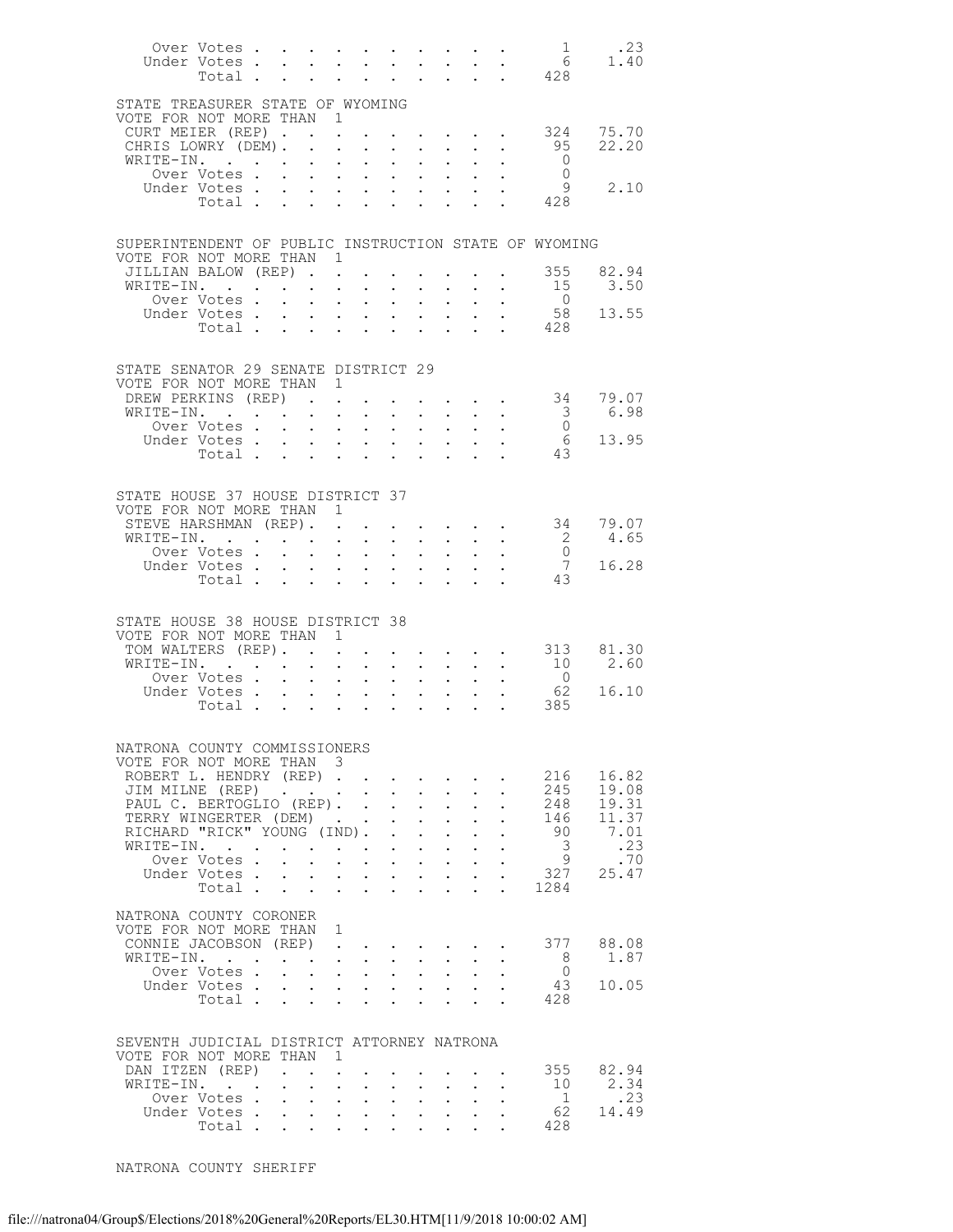| VOTE FOR NOT MORE THAN 1                                      |                                                                             |           |                           |                                                                                                                       |                                                       |                              |                            |                            |                                                                                                                 |                                        |                                                                         |                                   |                |
|---------------------------------------------------------------|-----------------------------------------------------------------------------|-----------|---------------------------|-----------------------------------------------------------------------------------------------------------------------|-------------------------------------------------------|------------------------------|----------------------------|----------------------------|-----------------------------------------------------------------------------------------------------------------|----------------------------------------|-------------------------------------------------------------------------|-----------------------------------|----------------|
| GUS HOLBROOK (REP)                                            |                                                                             |           |                           |                                                                                                                       |                                                       |                              |                            |                            |                                                                                                                 |                                        |                                                                         | 366                               | 85.51          |
| WRITE-IN.                                                     |                                                                             |           |                           | $\mathbf{r} = \mathbf{r} \times \mathbf{r}$ . The $\mathbf{r}$                                                        |                                                       |                              | $\mathbf{L}^{\text{max}}$  |                            | $\mathcal{A}^{\mathcal{A}}$ , $\mathcal{A}^{\mathcal{A}}$ ,                                                     |                                        |                                                                         | 8                                 | 1.87           |
|                                                               | Over Votes<br>Under Votes.                                                  |           |                           |                                                                                                                       |                                                       |                              | $\mathcal{L}^{\text{max}}$ |                            | $\mathbf{L}^{\text{max}}$ , $\mathbf{L}^{\text{max}}$                                                           |                                        |                                                                         | $\overline{0}$<br>$5\overline{4}$ | 12.62          |
|                                                               | Total                                                                       |           | $\mathbf{L}^{\text{max}}$ | $\mathbf{1}^{\prime}$ , $\mathbf{1}^{\prime}$ , $\mathbf{1}^{\prime}$ , $\mathbf{1}^{\prime}$                         |                                                       |                              |                            |                            | $\frac{1}{2}$ , $\frac{1}{2}$ , $\frac{1}{2}$ , $\frac{1}{2}$                                                   |                                        |                                                                         | $\cdot$ $\cdot$ 428               |                |
|                                                               |                                                                             |           |                           |                                                                                                                       |                                                       |                              |                            |                            |                                                                                                                 |                                        |                                                                         |                                   |                |
|                                                               |                                                                             |           |                           |                                                                                                                       |                                                       |                              |                            |                            |                                                                                                                 |                                        |                                                                         |                                   |                |
| NATRONA COUNTY CLERK                                          |                                                                             |           |                           |                                                                                                                       |                                                       |                              |                            |                            |                                                                                                                 |                                        |                                                                         |                                   |                |
| VOTE FOR NOT MORE THAN 1                                      |                                                                             |           |                           |                                                                                                                       |                                                       |                              |                            |                            |                                                                                                                 |                                        |                                                                         | 366                               | 85.51          |
| TRACY GOOD (REP)<br>WRITE-IN.                                 |                                                                             |           |                           |                                                                                                                       | $\mathbf{L}^{\text{max}}$                             |                              |                            |                            |                                                                                                                 |                                        | $\bullet$ .<br><br><br><br><br><br><br><br><br><br><br><br><br><br><br> | 9                                 | 2.10           |
|                                                               |                                                                             |           |                           |                                                                                                                       |                                                       |                              |                            |                            |                                                                                                                 |                                        |                                                                         | $\overline{0}$                    |                |
|                                                               |                                                                             |           |                           |                                                                                                                       |                                                       |                              |                            |                            |                                                                                                                 |                                        |                                                                         | 53                                | 12.38          |
|                                                               | vver votes<br>Under Votes<br>Total                                          |           |                           |                                                                                                                       |                                                       |                              |                            |                            |                                                                                                                 | $\frac{1}{2}$                          |                                                                         | 428                               |                |
|                                                               |                                                                             |           |                           |                                                                                                                       |                                                       |                              |                            |                            |                                                                                                                 |                                        |                                                                         |                                   |                |
|                                                               |                                                                             |           |                           |                                                                                                                       |                                                       |                              |                            |                            |                                                                                                                 |                                        |                                                                         |                                   |                |
| NATRONA COUNTY TREASURER<br>VOTE FOR NOT MORE THAN 1          |                                                                             |           |                           |                                                                                                                       |                                                       |                              |                            |                            |                                                                                                                 |                                        |                                                                         |                                   |                |
| TOM DOYLE (REP)                                               |                                                                             |           |                           |                                                                                                                       |                                                       |                              |                            |                            |                                                                                                                 |                                        |                                                                         | 369                               | 86.21          |
| WRITE-IN.                                                     |                                                                             |           |                           |                                                                                                                       | $\mathbf{L} = \mathbf{L}$                             |                              |                            |                            |                                                                                                                 |                                        |                                                                         | 6                                 | 1.40           |
|                                                               | Over Votes                                                                  |           |                           |                                                                                                                       |                                                       |                              |                            |                            |                                                                                                                 |                                        |                                                                         | $\overline{0}$                    |                |
|                                                               | Under Votes                                                                 |           |                           | $\sim 100$                                                                                                            | $\mathbf{L}^{\text{max}}$ , $\mathbf{L}^{\text{max}}$ |                              |                            |                            | $\begin{array}{ccc} \bullet & \bullet & \bullet & \bullet \\ \bullet & \bullet & \bullet & \bullet \end{array}$ |                                        |                                                                         | 53                                | 12.38          |
|                                                               | Total                                                                       |           |                           |                                                                                                                       |                                                       |                              |                            |                            |                                                                                                                 |                                        |                                                                         | 428                               |                |
|                                                               |                                                                             |           |                           |                                                                                                                       |                                                       |                              |                            |                            |                                                                                                                 |                                        |                                                                         |                                   |                |
| NATRONA COUNTY ASSESSOR                                       |                                                                             |           |                           |                                                                                                                       |                                                       |                              |                            |                            |                                                                                                                 |                                        |                                                                         |                                   |                |
| VOTE FOR NOT MORE THAN 1                                      |                                                                             |           |                           |                                                                                                                       |                                                       |                              |                            |                            |                                                                                                                 |                                        |                                                                         |                                   |                |
| MATTHEW KEATING (REP)                                         |                                                                             |           |                           |                                                                                                                       |                                                       |                              |                            |                            |                                                                                                                 |                                        |                                                                         | 327                               | 76.40          |
| WRITE-IN.                                                     |                                                                             |           |                           |                                                                                                                       |                                                       |                              |                            |                            | $\mathbf{r} = \mathbf{r} + \mathbf{r} + \mathbf{r} + \mathbf{r} + \mathbf{r}$                                   |                                        |                                                                         | 44                                | 10.28          |
|                                                               | Over Votes .                                                                |           | $\ddot{\phantom{0}}$      | $\mathbf{r} = \mathbf{r} \cdot \mathbf{r}$                                                                            |                                                       |                              |                            |                            |                                                                                                                 |                                        |                                                                         | $\overline{0}$                    |                |
|                                                               | Under Votes                                                                 |           |                           |                                                                                                                       |                                                       |                              | $\mathcal{L}^{\text{max}}$ |                            | $\frac{1}{2}$ , $\frac{1}{2}$ , $\frac{1}{2}$                                                                   | $\mathcal{L}^{\text{max}}$             |                                                                         | 57                                | 13.32          |
|                                                               | Total .                                                                     |           | $\mathbf{L}$              | $\mathbf{L}$                                                                                                          | $\mathbf{r} = \mathbf{r}$                             |                              |                            |                            |                                                                                                                 |                                        |                                                                         | 428                               |                |
|                                                               |                                                                             |           |                           |                                                                                                                       |                                                       |                              |                            |                            |                                                                                                                 |                                        |                                                                         |                                   |                |
| NATRONA COUNTY CLERK OF DISTRICT COURT                        |                                                                             |           |                           |                                                                                                                       |                                                       |                              |                            |                            |                                                                                                                 |                                        |                                                                         |                                   |                |
| VOTE FOR NOT MORE THAN 1                                      |                                                                             |           |                           |                                                                                                                       |                                                       |                              |                            |                            |                                                                                                                 |                                        |                                                                         |                                   |                |
| ANNE VOLIN (REP)                                              |                                                                             |           |                           |                                                                                                                       |                                                       | $\ddotsc$                    |                            |                            |                                                                                                                 |                                        | and a strong control of the state of                                    | 372                               | 86.92          |
| WRITE-IN.                                                     |                                                                             |           |                           | $\mathcal{L}^{\mathcal{L}}$                                                                                           | $\sim$                                                |                              |                            | $\mathcal{L}^{\text{max}}$ |                                                                                                                 |                                        |                                                                         | 8                                 | 1.87           |
|                                                               | Over Votes                                                                  |           |                           |                                                                                                                       |                                                       |                              | $\mathbb{R}^{n+1}$         | $\mathcal{L}^{(1)}$        | $\mathbb{Z}^{n+1}$                                                                                              |                                        |                                                                         | $\overline{0}$                    |                |
|                                                               | Under Votes                                                                 |           |                           |                                                                                                                       |                                                       |                              | $\mathbf{L}^{\text{max}}$  |                            | $\mathcal{L}^{(1)}$                                                                                             |                                        |                                                                         | 48                                | 11.21          |
|                                                               | Total                                                                       |           |                           |                                                                                                                       | $\mathbf{L} = \mathbf{L}$                             |                              | $\mathbf{L}^{\text{max}}$  | $\ddot{\phantom{a}}$       |                                                                                                                 | $\mathbf{L}$                           |                                                                         | 428                               |                |
| DISTRICT COURT JUDGE                                          |                                                                             |           |                           |                                                                                                                       |                                                       |                              |                            |                            |                                                                                                                 |                                        |                                                                         |                                   |                |
| VOTE FOR NOT MORE THAN 1                                      |                                                                             |           |                           |                                                                                                                       |                                                       |                              |                            |                            |                                                                                                                 |                                        |                                                                         |                                   |                |
| Yes                                                           | . The contribution of the contribution of the contribution of $\mathcal{A}$ |           |                           |                                                                                                                       |                                                       |                              |                            |                            |                                                                                                                 |                                        |                                                                         | 306                               | 71.50          |
| No.                                                           |                                                                             |           |                           | $\mathbf{1}^{\prime}$ , $\mathbf{1}^{\prime}$ , $\mathbf{1}^{\prime}$ , $\mathbf{1}^{\prime}$ , $\mathbf{1}^{\prime}$ |                                                       |                              |                            |                            |                                                                                                                 |                                        |                                                                         | - 78                              | 18.22          |
|                                                               | Over Votes                                                                  |           |                           |                                                                                                                       |                                                       |                              |                            | $\mathcal{L}^{\text{max}}$ |                                                                                                                 | $\mathbf{r} = \mathbf{r} \mathbf{r}$ . | $\sim$                                                                  | $\overline{0}$                    |                |
|                                                               | Under Votes                                                                 |           |                           | $\mathbf{L}^{\text{max}}$ , and $\mathbf{L}^{\text{max}}$                                                             |                                                       |                              | $\mathcal{L}^{\text{max}}$ |                            |                                                                                                                 |                                        |                                                                         | 44                                | 10.28          |
|                                                               | Total                                                                       |           |                           |                                                                                                                       |                                                       |                              |                            |                            |                                                                                                                 |                                        |                                                                         | 428                               |                |
|                                                               |                                                                             |           |                           |                                                                                                                       |                                                       |                              |                            |                            |                                                                                                                 |                                        |                                                                         |                                   |                |
| CIRCUIT COURT JUDGE                                           |                                                                             |           |                           |                                                                                                                       |                                                       |                              |                            |                            |                                                                                                                 |                                        |                                                                         |                                   |                |
| VOTE FOR NOT MORE THAN 1                                      |                                                                             |           |                           |                                                                                                                       |                                                       |                              |                            |                            |                                                                                                                 |                                        |                                                                         |                                   |                |
| Yes                                                           |                                                                             |           |                           |                                                                                                                       |                                                       |                              |                            |                            |                                                                                                                 |                                        |                                                                         |                                   | 296 69.16      |
| $\mathbb{N} \circ \cdot \cdot \cdot$                          | $\ddot{\phantom{0}}$                                                        |           |                           | $\mathbf{L} = \mathbf{L} \mathbf{L}$                                                                                  |                                                       | $\sim$ $-$                   |                            | $\mathcal{L}^{\text{max}}$ | $\sim$                                                                                                          | $\ddot{\phantom{0}}$                   |                                                                         | 84                                | 19.63          |
|                                                               | Over Votes.<br>Under Votes.                                                 |           |                           | $\ddot{\phantom{0}}$                                                                                                  | $\mathbf{L}$<br>$\mathbf{L}^{\text{max}}$             | $\mathbf{L}$<br>$\mathbf{L}$ |                            |                            |                                                                                                                 |                                        |                                                                         | $\overline{0}$<br>48              | 11.21          |
|                                                               | Total .                                                                     |           | $\ddot{\phantom{0}}$      |                                                                                                                       |                                                       |                              | $\ddot{\phantom{0}}$       | $\mathbf{L}^{\text{max}}$  | $\mathcal{L}^{\mathcal{L}}$                                                                                     |                                        |                                                                         | 428                               |                |
|                                                               |                                                                             |           |                           |                                                                                                                       |                                                       |                              |                            |                            |                                                                                                                 |                                        |                                                                         |                                   |                |
|                                                               |                                                                             |           |                           |                                                                                                                       |                                                       |                              |                            |                            |                                                                                                                 |                                        |                                                                         |                                   |                |
| CASPER CITY COUNCIL WARD II CASPER CITY WARD 2                |                                                                             |           |                           |                                                                                                                       |                                                       |                              |                            |                            |                                                                                                                 |                                        |                                                                         |                                   |                |
| VOTE FOR NOT MORE THAN 1                                      |                                                                             |           |                           |                                                                                                                       |                                                       |                              |                            |                            |                                                                                                                 |                                        |                                                                         |                                   |                |
| SHAWN JOHNSON .                                               |                                                                             |           |                           |                                                                                                                       |                                                       |                              |                            |                            |                                                                                                                 |                                        |                                                                         | 228<br>121                        | 53.27<br>28.27 |
| MARK P. KAWA .<br>WRITE-IN.                                   | $\sim$ $\sim$                                                               | $\bullet$ |                           | $\bullet$<br>$\ddot{\phantom{0}}$                                                                                     |                                                       | $\ddot{\phantom{0}}$         | $\ddot{\phantom{0}}$       | $\ddot{\phantom{0}}$       | $\ddot{\phantom{0}}$                                                                                            |                                        |                                                                         | $\overline{2}$                    | .47            |
|                                                               | Over Votes .                                                                |           | $\bullet$                 |                                                                                                                       | $\mathcal{L}^{\text{max}}$                            |                              |                            |                            |                                                                                                                 |                                        |                                                                         | $\overline{0}$                    |                |
|                                                               | Under Votes .                                                               |           | $\ddot{\phantom{0}}$      | $\mathbf{L}^{\text{max}}$                                                                                             | $\mathcal{L}^{\text{max}}$                            | $\ddot{\phantom{a}}$         | $\ddot{\phantom{0}}$       | $\ddot{\phantom{0}}$       | $\ddot{\phantom{0}}$                                                                                            |                                        |                                                                         | 77                                | 17.99          |
|                                                               | Total .                                                                     |           |                           |                                                                                                                       |                                                       |                              |                            |                            |                                                                                                                 |                                        |                                                                         | 428                               |                |
|                                                               |                                                                             |           |                           |                                                                                                                       |                                                       |                              |                            |                            |                                                                                                                 |                                        |                                                                         |                                   |                |
|                                                               |                                                                             |           |                           |                                                                                                                       |                                                       |                              |                            |                            |                                                                                                                 |                                        |                                                                         |                                   |                |
| CASPER CITY COUNCIL WARD II (UNEXPIRED)<br>CASPER CITY WARD 2 |                                                                             |           |                           |                                                                                                                       |                                                       |                              |                            |                            |                                                                                                                 |                                        |                                                                         |                                   |                |
| VOTE FOR NOT MORE THAN 1                                      |                                                                             |           |                           |                                                                                                                       |                                                       |                              |                            |                            |                                                                                                                 |                                        |                                                                         |                                   |                |
| KENNETH BATES                                                 |                                                                             |           |                           |                                                                                                                       |                                                       |                              |                            |                            |                                                                                                                 |                                        |                                                                         |                                   | 157 36.68      |
| WILLIAM P. KNIGHT JR.                                         |                                                                             |           |                           | $\ddot{\phantom{a}}$                                                                                                  |                                                       | $\ddot{\phantom{0}}$         | $\ddot{\phantom{0}}$       | $\mathcal{L}^{\text{max}}$ | $\ddot{\phantom{0}}$                                                                                            |                                        |                                                                         | 173                               | 40.42          |
| WRITE-IN.                                                     |                                                                             |           |                           |                                                                                                                       |                                                       |                              |                            |                            |                                                                                                                 |                                        |                                                                         | $\overline{2}$                    | .47            |
|                                                               | Over Votes.                                                                 |           |                           | $\mathbf{L}^{\text{max}}$ , $\mathbf{L}^{\text{max}}$                                                                 |                                                       | $\mathbf{L}$                 | $\bullet$ .                | $\bullet$ .                | $\ddot{\phantom{a}}$                                                                                            |                                        |                                                                         | $\overline{0}$                    |                |
|                                                               | Under Votes.                                                                |           |                           |                                                                                                                       |                                                       |                              |                            |                            |                                                                                                                 |                                        |                                                                         | 96                                | 22.43          |
|                                                               | Total .                                                                     |           |                           |                                                                                                                       |                                                       |                              |                            |                            |                                                                                                                 |                                        |                                                                         | 428                               |                |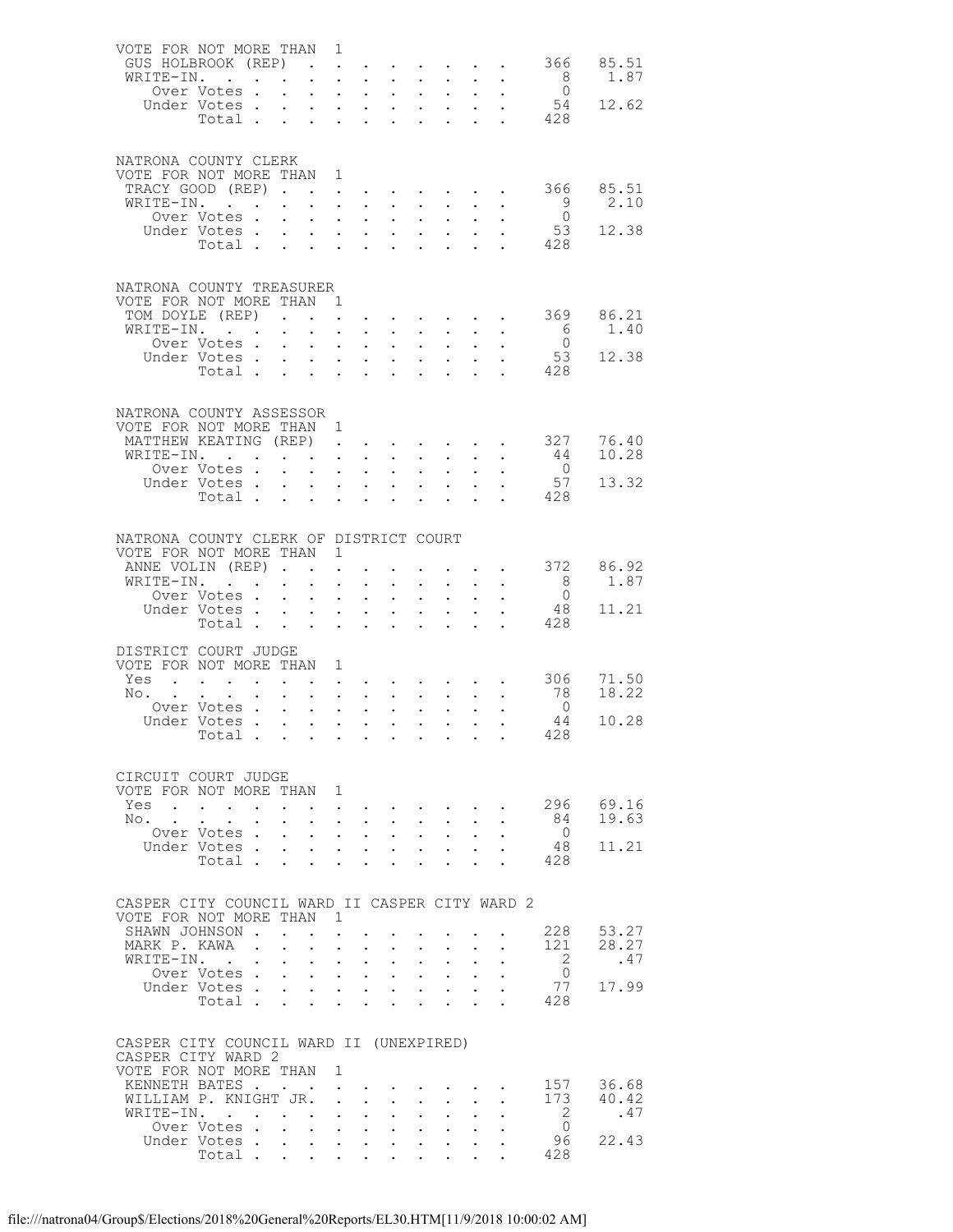|                                                                                                                     | CASPER COLLEGE DISTRICT BOARD OF TRUSTEE NATRONA<br>VOTE FOR NOT MORE THAN 3                                                                                                                                                                                                                                                                           |                                    |  |   |  |                                                                                               |                              |              |                                                 |                                                                                                                                                                                                                                                    |  |
|---------------------------------------------------------------------------------------------------------------------|--------------------------------------------------------------------------------------------------------------------------------------------------------------------------------------------------------------------------------------------------------------------------------------------------------------------------------------------------------|------------------------------------|--|---|--|-----------------------------------------------------------------------------------------------|------------------------------|--------------|-------------------------------------------------|----------------------------------------------------------------------------------------------------------------------------------------------------------------------------------------------------------------------------------------------------|--|
|                                                                                                                     | KATHY DOLAN. 242 18.85                                                                                                                                                                                                                                                                                                                                 |                                    |  |   |  |                                                                                               |                              |              |                                                 |                                                                                                                                                                                                                                                    |  |
|                                                                                                                     |                                                                                                                                                                                                                                                                                                                                                        |                                    |  |   |  |                                                                                               |                              |              |                                                 | TIM S. KUGLER 234 18.22<br>SUE SCHILLING 248 19.31                                                                                                                                                                                                 |  |
|                                                                                                                     |                                                                                                                                                                                                                                                                                                                                                        |                                    |  |   |  |                                                                                               |                              |              |                                                 |                                                                                                                                                                                                                                                    |  |
|                                                                                                                     |                                                                                                                                                                                                                                                                                                                                                        |                                    |  |   |  |                                                                                               |                              |              |                                                 |                                                                                                                                                                                                                                                    |  |
|                                                                                                                     |                                                                                                                                                                                                                                                                                                                                                        |                                    |  |   |  |                                                                                               |                              |              |                                                 |                                                                                                                                                                                                                                                    |  |
|                                                                                                                     | WRITE-IN. 4<br>Over Votes 0<br>Under Votes 556 43.30<br>Total 1284                                                                                                                                                                                                                                                                                     |                                    |  |   |  |                                                                                               |                              |              |                                                 |                                                                                                                                                                                                                                                    |  |
|                                                                                                                     | CASPER COLLEGE DISTRICT BOARD OF TRUSTEE NATRONA                                                                                                                                                                                                                                                                                                       |                                    |  |   |  |                                                                                               |                              |              |                                                 |                                                                                                                                                                                                                                                    |  |
|                                                                                                                     | VOTE FOR NOT MORE THAN 1                                                                                                                                                                                                                                                                                                                               |                                    |  |   |  |                                                                                               |                              |              |                                                 | 71.26                                                                                                                                                                                                                                              |  |
|                                                                                                                     | STEVE DEGENFELDER. 305<br>WRITE-IN.                                                                                                                                                                                                                                                                                                                    |                                    |  |   |  |                                                                                               |                              |              | $\overline{\mathbf{3}}$                         | . 70                                                                                                                                                                                                                                               |  |
|                                                                                                                     |                                                                                                                                                                                                                                                                                                                                                        |                                    |  |   |  |                                                                                               |                              |              |                                                 | 0 ver Votes 0<br>Under Votes 120 28.04                                                                                                                                                                                                             |  |
|                                                                                                                     |                                                                                                                                                                                                                                                                                                                                                        |                                    |  |   |  |                                                                                               |                              |              | Total 428                                       |                                                                                                                                                                                                                                                    |  |
|                                                                                                                     |                                                                                                                                                                                                                                                                                                                                                        |                                    |  |   |  |                                                                                               |                              |              |                                                 |                                                                                                                                                                                                                                                    |  |
|                                                                                                                     | COUNTY SCHOOL DISTRICT #1 BOARD OF TRUST<br>SCHOOL DISTRICT 1<br>VOTE FOR NOT MORE THAN 4                                                                                                                                                                                                                                                              |                                    |  |   |  |                                                                                               |                              |              |                                                 |                                                                                                                                                                                                                                                    |  |
|                                                                                                                     | CAMERON ALLEN 122                                                                                                                                                                                                                                                                                                                                      |                                    |  |   |  |                                                                                               |                              |              |                                                 | 7.13                                                                                                                                                                                                                                               |  |
|                                                                                                                     |                                                                                                                                                                                                                                                                                                                                                        |                                    |  |   |  |                                                                                               |                              |              |                                                 | CANE ALLEM (1997)<br>CLARK JENSEN (1997)<br>CLARK JENSEN (1997)<br>CLARK JENSEN (1997)<br>CLARK JENSEN (1997)<br>CLARK JENSEN (1997)<br>TRAVIS MARSHALL (1997)<br>DEBBIE MCCULLAR (1997)<br>CLARK SMITH (1997)<br>CLARK SMITH (1997)<br>CLARK SMIT |  |
|                                                                                                                     |                                                                                                                                                                                                                                                                                                                                                        |                                    |  |   |  |                                                                                               |                              |              |                                                 |                                                                                                                                                                                                                                                    |  |
|                                                                                                                     |                                                                                                                                                                                                                                                                                                                                                        |                                    |  |   |  |                                                                                               |                              |              |                                                 |                                                                                                                                                                                                                                                    |  |
|                                                                                                                     |                                                                                                                                                                                                                                                                                                                                                        |                                    |  |   |  |                                                                                               |                              |              |                                                 |                                                                                                                                                                                                                                                    |  |
|                                                                                                                     |                                                                                                                                                                                                                                                                                                                                                        |                                    |  |   |  |                                                                                               |                              |              |                                                 |                                                                                                                                                                                                                                                    |  |
|                                                                                                                     |                                                                                                                                                                                                                                                                                                                                                        |                                    |  |   |  |                                                                                               |                              |              |                                                 |                                                                                                                                                                                                                                                    |  |
|                                                                                                                     |                                                                                                                                                                                                                                                                                                                                                        |                                    |  |   |  |                                                                                               |                              |              |                                                 |                                                                                                                                                                                                                                                    |  |
|                                                                                                                     |                                                                                                                                                                                                                                                                                                                                                        |                                    |  |   |  |                                                                                               |                              |              |                                                 |                                                                                                                                                                                                                                                    |  |
|                                                                                                                     |                                                                                                                                                                                                                                                                                                                                                        |                                    |  |   |  |                                                                                               |                              |              |                                                 |                                                                                                                                                                                                                                                    |  |
|                                                                                                                     | COUNTY RURAL CONSERVATION DISTRICT SUPER<br>NATRONA COUNTY CONSERVATION DISTRICT<br>VOTE FOR NOT MORE THAN 2<br>ANDREW C. ANDERSON 222 25.93<br>TAMMY COBB 259<br>WRITE-IN.<br>1 CENT SALES TAX<br>VOTE FOR NOT MORE THAN 1<br>For the County Sales and Use Ta 304 71.03<br>Against the County Sales and Us<br>LODGING TAX<br>VOTE FOR NOT MORE THAN 1 | Over Votes<br>Under Votes<br>Total |  |   |  | $\mathbf{r} = \mathbf{r} \cdot \mathbf{r}$ , where $\mathbf{r} = \mathbf{r} \cdot \mathbf{r}$ |                              |              | Total 856<br>110<br>$\overline{0}$<br>14<br>428 | 30.26<br>RITE-IN. 2<br>Over Votes 0<br>Under Votes 373 43.57<br>25.70<br>3.27                                                                                                                                                                      |  |
|                                                                                                                     | For the County Lodging Tax.                                                                                                                                                                                                                                                                                                                            |                                    |  |   |  |                                                                                               |                              |              | 330                                             | 77.10                                                                                                                                                                                                                                              |  |
|                                                                                                                     | Against the County Lodging Tax                                                                                                                                                                                                                                                                                                                         |                                    |  |   |  |                                                                                               | $\sim$                       | $\mathbf{L}$ | 83                                              | 19.39                                                                                                                                                                                                                                              |  |
|                                                                                                                     |                                                                                                                                                                                                                                                                                                                                                        | Over Votes                         |  |   |  |                                                                                               |                              |              | $\overline{0}$                                  |                                                                                                                                                                                                                                                    |  |
|                                                                                                                     |                                                                                                                                                                                                                                                                                                                                                        | Under Votes<br>Total               |  |   |  |                                                                                               |                              |              | 15<br>428                                       | 3.50                                                                                                                                                                                                                                               |  |
| PRECINCT REPORT GENERAL ELECTION<br>RUN DATE:11/09/18 MATRONA COUNTY, WYOMING<br>RUN TIME:09:57 AM NOVEMBER 6, 2018 |                                                                                                                                                                                                                                                                                                                                                        |                                    |  |   |  |                                                                                               |                              |              |                                                 | **OFFICIAL COUNTY RESULTS                                                                                                                                                                                                                          |  |
|                                                                                                                     | $02102 - 10$                                                                                                                                                                                                                                                                                                                                           |                                    |  |   |  |                                                                                               |                              |              |                                                 |                                                                                                                                                                                                                                                    |  |
|                                                                                                                     | REGISTERED VOTERS - TOTAL<br>BALLOTS CAST - TOTAL.<br>BALLOTS CAST - BLANK.<br>VOTER TURNOUT - TOTAL<br>VOTER TURNOUT - BLANK                                                                                                                                                                                                                          |                                    |  |   |  |                                                                                               | $\sim$<br>$\Delta \sim 10^4$ |              | 1063<br>824<br>$\overline{0}$                   | VOTES PERCENT<br>77.52                                                                                                                                                                                                                             |  |
|                                                                                                                     | UNITED STATES SENATOR FEDERAL DISTRICT                                                                                                                                                                                                                                                                                                                 |                                    |  |   |  |                                                                                               |                              |              |                                                 |                                                                                                                                                                                                                                                    |  |
|                                                                                                                     | VOTE FOR NOT MORE THAN                                                                                                                                                                                                                                                                                                                                 |                                    |  | 1 |  |                                                                                               |                              |              |                                                 |                                                                                                                                                                                                                                                    |  |
|                                                                                                                     |                                                                                                                                                                                                                                                                                                                                                        |                                    |  |   |  |                                                                                               |                              |              |                                                 | JOHN BARRASSO (REP) 562 68.20                                                                                                                                                                                                                      |  |
|                                                                                                                     | GARY TRAUNER (DEM)                                                                                                                                                                                                                                                                                                                                     |                                    |  |   |  |                                                                                               |                              |              | 233                                             | 28.28                                                                                                                                                                                                                                              |  |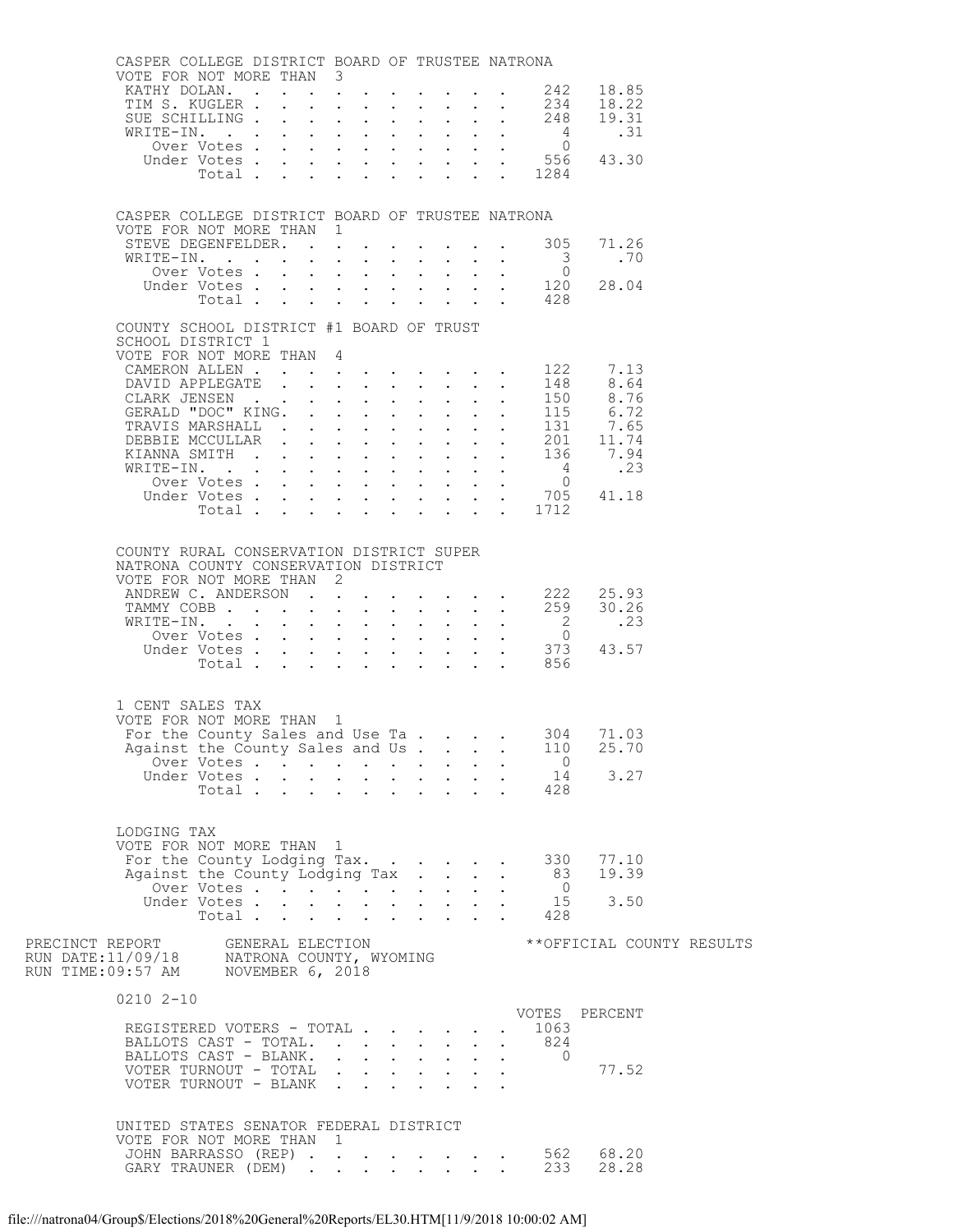| JOSEPH PORAMBO (LIB).<br>WRITE-IN.<br>0ver Votes 1<br>Under Votes 9 1.09<br>Total 824                              |                         |                                                                                                                          |                             |            |                           |                                                                                         |                                                           |                      |                                                                                                                    | $\overline{2}$                         | 17 2.06<br>.24                                                                                                                                                                      |
|--------------------------------------------------------------------------------------------------------------------|-------------------------|--------------------------------------------------------------------------------------------------------------------------|-----------------------------|------------|---------------------------|-----------------------------------------------------------------------------------------|-----------------------------------------------------------|----------------------|--------------------------------------------------------------------------------------------------------------------|----------------------------------------|-------------------------------------------------------------------------------------------------------------------------------------------------------------------------------------|
| UNITED STATES REPRESENTATIVE<br>WYOMING CONGRESSIONAL DISTRICT ONE<br>VOTE FOR NOT MORE THAN 1<br>LIZ CHENEY (REP) |                         |                                                                                                                          |                             |            |                           |                                                                                         |                                                           |                      |                                                                                                                    |                                        | 550 66.75                                                                                                                                                                           |
| GREG HUNTER (DEM).<br>DANIEL CLYDE CUMMINGS (CON).<br>RICHARD BRUBAKER (LIB)                                       |                         |                                                                                                                          |                             |            |                           |                                                                                         | $\mathbf{L}^{\text{max}}$ , and $\mathbf{L}^{\text{max}}$ |                      | $\mathbf{r}$ , $\mathbf{r}$ , $\mathbf{r}$ , $\mathbf{r}$<br>$\mathbf{L}^{\text{max}}$ , $\mathbf{L}^{\text{max}}$ |                                        | 212 25.73<br>$\begin{array}{cc} 17 & 2.06 \\ 22 & 2.67 \end{array}$                                                                                                                 |
| WRITE-IN.<br>Over Votes .<br>Under Votes                                                                           |                         |                                                                                                                          |                             |            |                           |                                                                                         |                                                           |                      |                                                                                                                    |                                        |                                                                                                                                                                                     |
|                                                                                                                    |                         |                                                                                                                          |                             |            |                           |                                                                                         |                                                           |                      |                                                                                                                    |                                        |                                                                                                                                                                                     |
| GOVERNOR STATE OF WYOMING<br>VOTE FOR NOT MORE THAN 1                                                              |                         |                                                                                                                          |                             |            |                           |                                                                                         |                                                           |                      |                                                                                                                    |                                        | 609 73.91                                                                                                                                                                           |
| MARK GORDON (REP).<br>MARY A. THRONE (DEM).                                                                        |                         |                                                                                                                          |                             |            |                           |                                                                                         |                                                           |                      | $\mathbf{r}$ , $\mathbf{r}$                                                                                        |                                        | 187 22.69                                                                                                                                                                           |
| REX "T-REX" RAMMELL (CON)<br>LAWRENCE GERARD STRUEMPF (LIB).                                                       |                         |                                                                                                                          |                             |            |                           |                                                                                         |                                                           |                      | $\mathbf{L}^{\text{max}}$ , $\mathbf{L}^{\text{max}}$                                                              | 10                                     | 1.21                                                                                                                                                                                |
|                                                                                                                    |                         |                                                                                                                          |                             |            |                           |                                                                                         |                                                           |                      | $\mathbf{L}$ and $\mathbf{L}$                                                                                      | 6<br>$7\overline{ }$                   | .73<br>.85                                                                                                                                                                          |
| WRITE-IN.<br>Over Votes                                                                                            |                         |                                                                                                                          |                             |            |                           |                                                                                         |                                                           |                      |                                                                                                                    | $\overline{0}$                         |                                                                                                                                                                                     |
| Under Votes<br>Total                                                                                               |                         | $\mathbf{a} = \mathbf{a} \times \mathbf{a}$ , and $\mathbf{a} = \mathbf{a} \times \mathbf{a}$ , and                      |                             |            |                           |                                                                                         |                                                           |                      |                                                                                                                    | 824                                    | $\overline{5}$<br>.61                                                                                                                                                               |
|                                                                                                                    |                         |                                                                                                                          |                             |            |                           |                                                                                         |                                                           |                      |                                                                                                                    |                                        |                                                                                                                                                                                     |
| SECRETARY OF STATE STATE OF WYOMING<br>VOTE FOR NOT MORE THAN 1                                                    |                         |                                                                                                                          |                             |            |                           |                                                                                         |                                                           |                      |                                                                                                                    |                                        |                                                                                                                                                                                     |
| EDWARD BUCHANAN (REP).                                                                                             |                         |                                                                                                                          |                             |            |                           |                                                                                         |                                                           |                      | $\mathbf{u} = \mathbf{u} + \mathbf{u} + \mathbf{u} + \mathbf{u}$ .                                                 |                                        | 594 72.09                                                                                                                                                                           |
| JAMES W. BYRD (DEM)<br>KIT CARSON III (LIB).                                                                       |                         |                                                                                                                          |                             | $\sim$ $-$ | $\bullet$ .               | $\mathcal{A}^{\mathcal{A}}$ , $\mathcal{A}^{\mathcal{A}}$ , $\mathcal{A}^{\mathcal{A}}$ |                                                           |                      | $\mathcal{L}^{\text{max}}$                                                                                         |                                        | $\frac{1}{2}$ 175 21.24<br>2.67                                                                                                                                                     |
| WRITE-IN.                                                                                                          |                         |                                                                                                                          |                             |            |                           |                                                                                         |                                                           |                      |                                                                                                                    | 22                                     |                                                                                                                                                                                     |
| Over Votes<br>Under Votes                                                                                          |                         |                                                                                                                          |                             |            |                           |                                                                                         |                                                           |                      |                                                                                                                    | $\begin{array}{c} 0 \\ 33 \end{array}$ | 4.00                                                                                                                                                                                |
| Total                                                                                                              |                         |                                                                                                                          |                             |            |                           | $\mathbf{L} = \mathbf{L}$                                                               |                                                           |                      |                                                                                                                    | . 824                                  |                                                                                                                                                                                     |
|                                                                                                                    |                         |                                                                                                                          |                             |            |                           |                                                                                         |                                                           |                      |                                                                                                                    |                                        |                                                                                                                                                                                     |
| STATE AUDITOR STATE OF WYOMING<br>VOTE FOR NOT MORE THAN 1                                                         |                         |                                                                                                                          |                             |            |                           |                                                                                         |                                                           |                      |                                                                                                                    |                                        |                                                                                                                                                                                     |
| KRISTI RACINES (REP). .                                                                                            |                         |                                                                                                                          |                             |            |                           |                                                                                         |                                                           |                      |                                                                                                                    |                                        | $\cdot$ 603 73.18                                                                                                                                                                   |
| JEFF DOCKTER (DEM)<br>WRITE-IN.                                                                                    |                         |                                                                                                                          |                             |            |                           |                                                                                         |                                                           |                      |                                                                                                                    |                                        | $\begin{array}{ccccccccccccc}\n\cdot & \cdot & \cdot & \cdot & \cdot & \cdot & \cdot & 164 & 19.90 \\ \cdot & \cdot & \cdot & \cdot & \cdot & \cdot & \cdot & 1 & .12\n\end{array}$ |
| Over Votes                                                                                                         |                         |                                                                                                                          |                             |            |                           | $\mathbf{L}^{\text{max}}$ , and $\mathbf{L}^{\text{max}}$                               |                                                           |                      |                                                                                                                    | $\overline{0}$                         |                                                                                                                                                                                     |
| Under Votes, and a series and a series                                                                             |                         |                                                                                                                          |                             |            |                           |                                                                                         |                                                           |                      |                                                                                                                    |                                        | $56$ 6.80                                                                                                                                                                           |
| Total                                                                                                              |                         |                                                                                                                          |                             |            |                           |                                                                                         |                                                           |                      |                                                                                                                    | 824                                    |                                                                                                                                                                                     |
| STATE TREASURER STATE OF WYOMING                                                                                   |                         |                                                                                                                          |                             |            |                           |                                                                                         |                                                           |                      |                                                                                                                    |                                        |                                                                                                                                                                                     |
| VOTE FOR NOT MORE THAN 1<br>CURT MEIER (REP).                                                                      |                         |                                                                                                                          |                             |            |                           |                                                                                         |                                                           |                      |                                                                                                                    |                                        |                                                                                                                                                                                     |
| CHRIS LOWRY (DEM).                                                                                                 |                         |                                                                                                                          |                             |            |                           | $\cdot$ $\cdot$ $\cdot$ $\cdot$                                                         |                                                           | $\ddot{\phantom{0}}$ | $\mathcal{A}^{\mathcal{A}}$ . The contribution of the contribution of $\mathcal{A}^{\mathcal{A}}$                  |                                        | 596 72.33<br>183 22.21                                                                                                                                                              |
| WRITE-IN.                                                                                                          |                         |                                                                                                                          |                             |            |                           | $\mathbf{r} = \mathbf{r} + \mathbf{r}$ .                                                |                                                           |                      |                                                                                                                    | $\overline{0}$                         |                                                                                                                                                                                     |
| Over Votes.<br>Under Votes                                                                                         |                         | $\mathbf{r}$ , $\mathbf{r}$ , $\mathbf{r}$ , $\mathbf{r}$ , $\mathbf{r}$ , $\mathbf{r}$<br>and a series of the series of |                             |            |                           |                                                                                         |                                                           |                      |                                                                                                                    | $\overline{0}$                         | 45 5.46                                                                                                                                                                             |
| Total                                                                                                              |                         |                                                                                                                          |                             |            |                           |                                                                                         |                                                           |                      |                                                                                                                    | 824                                    |                                                                                                                                                                                     |
|                                                                                                                    |                         |                                                                                                                          |                             |            |                           |                                                                                         |                                                           |                      |                                                                                                                    |                                        |                                                                                                                                                                                     |
| SUPERINTENDENT OF PUBLIC INSTRUCTION STATE OF WYOMING<br>VOTE FOR NOT MORE THAN 1                                  |                         |                                                                                                                          |                             |            |                           |                                                                                         |                                                           |                      |                                                                                                                    |                                        |                                                                                                                                                                                     |
| JILLIAN BALOW (REP). .                                                                                             |                         |                                                                                                                          |                             |            |                           |                                                                                         |                                                           |                      |                                                                                                                    |                                        | 647 78.52                                                                                                                                                                           |
| WRITE-IN.                                                                                                          | $\cdot$ $\cdot$ $\cdot$ |                                                                                                                          | $\mathbf{r}$ , $\mathbf{r}$ |            |                           | $\cdot$ $\cdot$ $\cdot$ $\cdot$                                                         |                                                           |                      |                                                                                                                    | 18                                     | 2.18                                                                                                                                                                                |
| Over Votes .<br>Under Votes.                                                                                       | $\mathbf{L}$            | $\mathbf{z} = \mathbf{z} + \mathbf{z}$ .                                                                                 |                             |            | $\mathbf{L}^{\text{max}}$ | $\mathcal{L}^{\text{max}}$ , where $\mathcal{L}^{\text{max}}$                           |                                                           |                      |                                                                                                                    | $\circ$<br>$\cdot$ 159                 | 19.30                                                                                                                                                                               |
| Total                                                                                                              |                         |                                                                                                                          |                             |            |                           | $\cdot$ $\cdot$ $\cdot$ $\cdot$                                                         |                                                           | $\sim$               |                                                                                                                    | 824                                    |                                                                                                                                                                                     |
|                                                                                                                    |                         |                                                                                                                          |                             |            |                           |                                                                                         |                                                           |                      |                                                                                                                    |                                        |                                                                                                                                                                                     |
| STATE SENATOR 29 SENATE DISTRICT 29                                                                                |                         |                                                                                                                          |                             |            |                           |                                                                                         |                                                           |                      |                                                                                                                    |                                        |                                                                                                                                                                                     |
| VOTE FOR NOT MORE THAN 1<br>DREW PERKINS (REP)                                                                     |                         | $\sim$ $\sim$ $\sim$ $\sim$                                                                                              |                             |            |                           |                                                                                         |                                                           |                      |                                                                                                                    |                                        | $\cdot$ 646 78.40                                                                                                                                                                   |
| WRITE-IN. .                                                                                                        | $\sim 10^{-11}$         | $\mathbf{z} = \mathbf{z} + \mathbf{z}$ , where                                                                           |                             |            |                           | $\mathbf{r} = \mathbf{r} + \mathbf{r}$                                                  |                                                           |                      |                                                                                                                    | 13                                     | 1.58                                                                                                                                                                                |
| Over Votes                                                                                                         |                         |                                                                                                                          |                             |            |                           |                                                                                         | $\sim$                                                    |                      |                                                                                                                    | $\overline{0}$<br>165                  | 20.02                                                                                                                                                                               |
| Under Votes<br>Total                                                                                               |                         |                                                                                                                          |                             |            |                           |                                                                                         |                                                           |                      | $\mathbf{L} = \mathbf{L}$                                                                                          | 824                                    |                                                                                                                                                                                     |
|                                                                                                                    |                         |                                                                                                                          |                             |            |                           |                                                                                         |                                                           |                      |                                                                                                                    |                                        |                                                                                                                                                                                     |

STATE HOUSE 37 HOUSE DISTRICT 37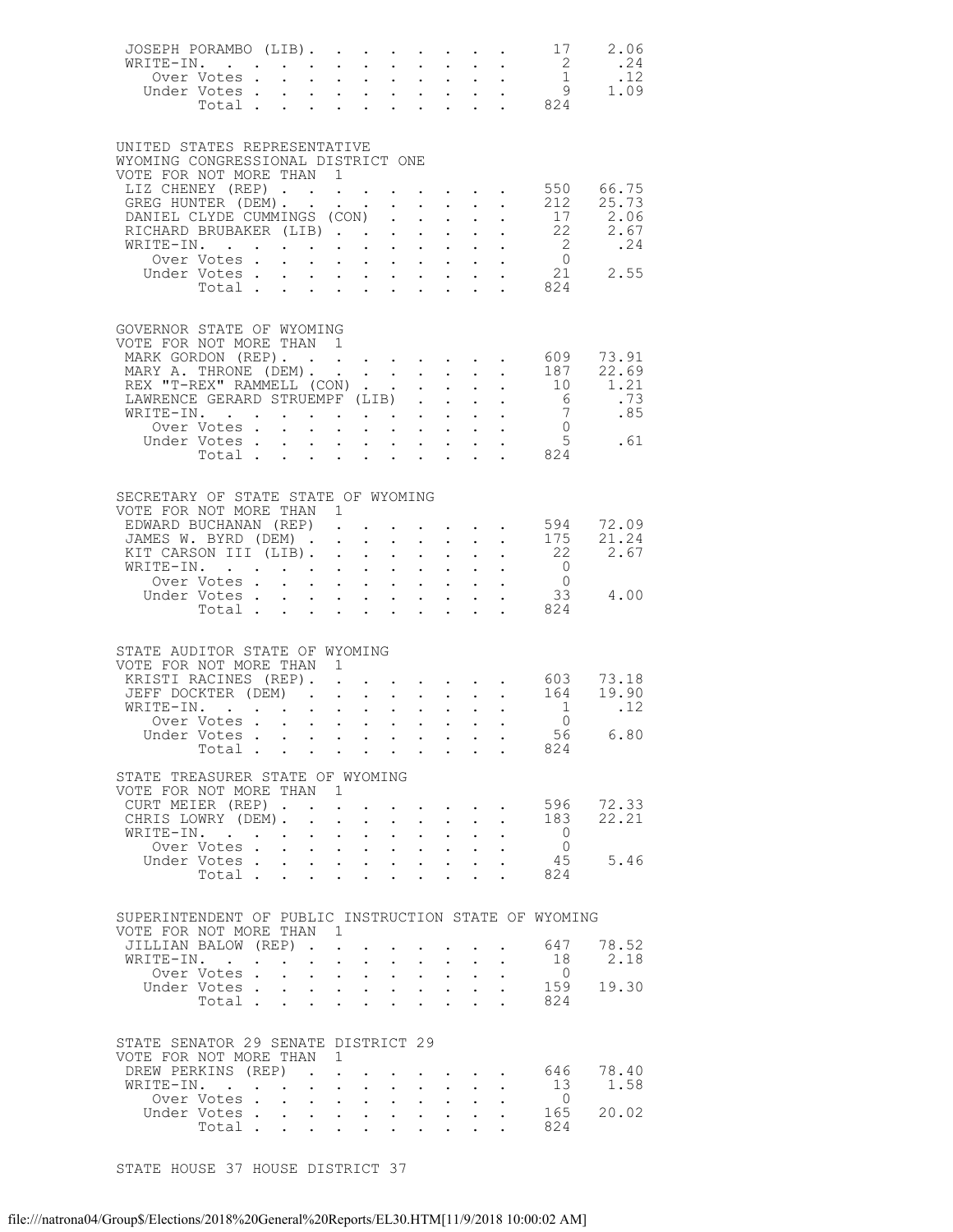| VOTE FOR NOT MORE THAN 1<br>STEVE HARSHMAN (REP).        |                                                  |                                        |                                                                        |                                                               |                                                                                                         |                      |                                                                                                                       |                            |                      | 664                                                                                                                     | 80.58                                            |
|----------------------------------------------------------|--------------------------------------------------|----------------------------------------|------------------------------------------------------------------------|---------------------------------------------------------------|---------------------------------------------------------------------------------------------------------|----------------------|-----------------------------------------------------------------------------------------------------------------------|----------------------------|----------------------|-------------------------------------------------------------------------------------------------------------------------|--------------------------------------------------|
| WRITE-IN.                                                |                                                  |                                        |                                                                        |                                                               | $\mathbf{r}$ , and $\mathbf{r}$ , and $\mathbf{r}$ , and $\mathbf{r}$ , and $\mathbf{r}$                |                      |                                                                                                                       |                            |                      | 20                                                                                                                      | 2.43                                             |
|                                                          | Over Votes .                                     |                                        | $\mathbf{r}$ , $\mathbf{r}$ , $\mathbf{r}$ , $\mathbf{r}$              |                                                               |                                                                                                         |                      |                                                                                                                       |                            |                      | $\begin{array}{cccccccccccccccccc} .& .& .& .& .& .& .& .& .& .& .& 0 \\ .& .& .& .& .& .& .& .& .& .& 140 \end{array}$ |                                                  |
|                                                          | Under Votes                                      |                                        |                                                                        |                                                               |                                                                                                         |                      |                                                                                                                       |                            |                      |                                                                                                                         | 16.99                                            |
|                                                          |                                                  |                                        |                                                                        |                                                               |                                                                                                         |                      |                                                                                                                       |                            |                      | Total 824                                                                                                               |                                                  |
| NATRONA COUNTY COMMISSIONERS                             |                                                  |                                        |                                                                        |                                                               |                                                                                                         |                      |                                                                                                                       |                            |                      |                                                                                                                         |                                                  |
| VOTE FOR NOT MORE THAN 3                                 |                                                  |                                        |                                                                        |                                                               |                                                                                                         |                      |                                                                                                                       |                            |                      |                                                                                                                         |                                                  |
| ROBERT L. HENDRY (REP)                                   |                                                  |                                        |                                                                        |                                                               |                                                                                                         |                      |                                                                                                                       |                            |                      | 466                                                                                                                     | 18.85                                            |
| JIM MILNE (REP)                                          |                                                  |                                        |                                                                        |                                                               |                                                                                                         |                      |                                                                                                                       |                            |                      | 450                                                                                                                     | 18.20                                            |
| PAUL C. BERTOGLIO (REP).                                 |                                                  |                                        |                                                                        |                                                               |                                                                                                         |                      |                                                                                                                       |                            |                      | 508                                                                                                                     | 20.55                                            |
| TERRY WINGERTER (DEM) 292<br>RICHARD "RICK" YOUNG (IND). |                                                  |                                        |                                                                        |                                                               |                                                                                                         |                      |                                                                                                                       |                            |                      | 179                                                                                                                     | 11.81<br>$\frac{1}{7}$ . 24                      |
| WRITE-IN.                                                |                                                  |                                        |                                                                        |                                                               | $\bullet$ .                                                                                             |                      |                                                                                                                       |                            |                      |                                                                                                                         |                                                  |
|                                                          | Over Votes.                                      |                                        | $\mathbf{L}$                                                           |                                                               | $\mathbf{r} = \mathbf{r} + \mathbf{r} + \mathbf{r} + \mathbf{r} + \mathbf{r} + \mathbf{r} + \mathbf{r}$ |                      |                                                                                                                       |                            |                      |                                                                                                                         | .24                                              |
|                                                          |                                                  |                                        |                                                                        |                                                               |                                                                                                         |                      |                                                                                                                       |                            |                      |                                                                                                                         | Under Votes 566 $22.\overline{90}$<br>Total 2472 |
|                                                          |                                                  |                                        |                                                                        |                                                               |                                                                                                         |                      |                                                                                                                       |                            |                      |                                                                                                                         |                                                  |
|                                                          |                                                  |                                        |                                                                        |                                                               |                                                                                                         |                      |                                                                                                                       |                            |                      |                                                                                                                         |                                                  |
| NATRONA COUNTY CORONER<br>VOTE FOR NOT MORE THAN 1       |                                                  |                                        |                                                                        |                                                               |                                                                                                         |                      |                                                                                                                       |                            |                      |                                                                                                                         |                                                  |
| CONNIE JACOBSON (REP)                                    |                                                  |                                        |                                                                        |                                                               |                                                                                                         |                      |                                                                                                                       |                            |                      | 694                                                                                                                     | 84.22                                            |
| WRITE-IN.                                                |                                                  |                                        |                                                                        |                                                               | $\mathbf{r}$ , $\mathbf{r}$ , $\mathbf{r}$ , $\mathbf{r}$ , $\mathbf{r}$ , $\mathbf{r}$                 |                      |                                                                                                                       |                            |                      | $5^{\circ}$                                                                                                             | .61                                              |
|                                                          | Over Votes                                       |                                        |                                                                        |                                                               |                                                                                                         |                      | $\mathbf{u}^{\prime}$ , $\mathbf{u}^{\prime}$ , $\mathbf{u}^{\prime}$ , $\mathbf{u}^{\prime}$ , $\mathbf{u}^{\prime}$ |                            |                      | $\bigcirc$                                                                                                              |                                                  |
|                                                          | Under Votes                                      |                                        |                                                                        |                                                               |                                                                                                         |                      | $\mathbf{L} = \mathbf{L}$                                                                                             |                            |                      | 125<br>824                                                                                                              | 15.17                                            |
|                                                          | Total                                            |                                        |                                                                        |                                                               |                                                                                                         |                      |                                                                                                                       |                            | $\ddot{\phantom{a}}$ |                                                                                                                         |                                                  |
| SEVENTH JUDICIAL DISTRICT ATTORNEY NATRONA               |                                                  |                                        |                                                                        |                                                               |                                                                                                         |                      |                                                                                                                       |                            |                      |                                                                                                                         |                                                  |
| VOTE FOR NOT MORE THAN 1<br>DAN ITZEN (REP)              |                                                  |                                        |                                                                        |                                                               |                                                                                                         |                      | $\mathbf{r}$ , $\mathbf{r}$ , $\mathbf{r}$                                                                            |                            |                      | 641                                                                                                                     | 77.79                                            |
| WRITE-IN.                                                |                                                  |                                        | $\sim$                                                                 | $\mathbf{L}$ and $\mathbf{L}$                                 | $\ddot{\phantom{0}}$                                                                                    |                      | $\mathbf{L}$ and $\mathbf{L}$                                                                                         |                            |                      | 13                                                                                                                      | 1.58                                             |
|                                                          | Over Votes                                       |                                        |                                                                        |                                                               |                                                                                                         |                      | <b>All Carl Adams</b>                                                                                                 |                            |                      | $\overline{0}$                                                                                                          |                                                  |
|                                                          | Under Votes                                      |                                        |                                                                        |                                                               |                                                                                                         |                      | $\cdot$ $\cdot$ $\cdot$                                                                                               |                            |                      | 170                                                                                                                     | 20.63                                            |
|                                                          | Total $\cdots$                                   |                                        |                                                                        |                                                               |                                                                                                         |                      |                                                                                                                       |                            |                      | 824                                                                                                                     |                                                  |
|                                                          |                                                  |                                        |                                                                        |                                                               |                                                                                                         |                      |                                                                                                                       |                            |                      |                                                                                                                         |                                                  |
| NATRONA COUNTY SHERIFF                                   |                                                  |                                        |                                                                        |                                                               |                                                                                                         |                      |                                                                                                                       |                            |                      |                                                                                                                         |                                                  |
| VOTE FOR NOT MORE THAN 1<br>GUS HOLBROOK (REP)           |                                                  |                                        |                                                                        |                                                               |                                                                                                         |                      |                                                                                                                       |                            |                      | $\cdot$ 655                                                                                                             | 79.49                                            |
| WRITE-IN.                                                |                                                  |                                        |                                                                        |                                                               |                                                                                                         |                      |                                                                                                                       |                            |                      | 8 <sup>8</sup>                                                                                                          | .97                                              |
|                                                          | Over Votes                                       |                                        | $\mathbf{r}$ and $\mathbf{r}$ and $\mathbf{r}$                         |                                                               |                                                                                                         |                      | $\cdot$ $\cdot$ $\cdot$ $\cdot$                                                                                       |                            |                      | $\overline{0}$                                                                                                          |                                                  |
|                                                          | Under Votes                                      |                                        |                                                                        |                                                               |                                                                                                         |                      | $\mathbf{L}^{\text{max}}$ , $\mathbf{L}^{\text{max}}$                                                                 | $\mathcal{L}^{\text{max}}$ | $\ddot{\phantom{0}}$ | 161                                                                                                                     | 19.54                                            |
|                                                          | Total                                            |                                        |                                                                        |                                                               |                                                                                                         |                      | $\mathbf{r} = \mathbf{r} \cdot \mathbf{r}$                                                                            |                            | $\mathbf{L}$         | 824                                                                                                                     |                                                  |
|                                                          |                                                  |                                        |                                                                        |                                                               |                                                                                                         |                      |                                                                                                                       |                            |                      |                                                                                                                         |                                                  |
| NATRONA COUNTY CLERK                                     |                                                  |                                        |                                                                        |                                                               |                                                                                                         |                      |                                                                                                                       |                            |                      |                                                                                                                         |                                                  |
| VOTE FOR NOT MORE THAN 1                                 |                                                  |                                        |                                                                        |                                                               |                                                                                                         |                      |                                                                                                                       |                            |                      |                                                                                                                         |                                                  |
| TRACY GOOD (REP)<br>WRITE-IN.                            |                                                  |                                        |                                                                        |                                                               |                                                                                                         |                      |                                                                                                                       |                            |                      | 655<br>- 6                                                                                                              | 79.49<br>.73                                     |
|                                                          | Over Votes                                       |                                        |                                                                        |                                                               |                                                                                                         |                      | $\mathbf{u} = \mathbf{u} \cdot \mathbf{u}$ .                                                                          |                            |                      | $\bigcirc$                                                                                                              |                                                  |
|                                                          | Under Votes                                      |                                        | $\mathbf{r}$ and $\mathbf{r}$ and $\mathbf{r}$ and $\mathbf{r}$        |                                                               |                                                                                                         |                      | $\mathbf{r}$ and $\mathbf{r}$                                                                                         | $\ddot{\phantom{0}}$       | $\ddot{\phantom{a}}$ | 163                                                                                                                     | 19.78                                            |
|                                                          | Total                                            |                                        | and a strategic state                                                  |                                                               | $\mathbf{L}^{\text{max}}$                                                                               |                      | $\sim$ 100 $\pm$<br>$\ddot{\phantom{0}}$                                                                              | $\sim$                     |                      | 824<br>$\mathbf{L}$                                                                                                     |                                                  |
|                                                          |                                                  |                                        |                                                                        |                                                               |                                                                                                         |                      |                                                                                                                       |                            |                      |                                                                                                                         |                                                  |
| NATRONA COUNTY TREASURER                                 |                                                  |                                        |                                                                        |                                                               |                                                                                                         |                      |                                                                                                                       |                            |                      |                                                                                                                         |                                                  |
| VOTE FOR NOT MORE THAN                                   |                                                  |                                        | $\mathbf{1}$                                                           |                                                               |                                                                                                         |                      |                                                                                                                       |                            |                      |                                                                                                                         |                                                  |
| TOM DOYLE (REP)                                          |                                                  | $\mathbf{r}$ . The set of $\mathbf{r}$ |                                                                        | $\ddot{\phantom{0}}$                                          | $\cdot$ $\cdot$ $\cdot$ $\cdot$ $\cdot$                                                                 |                      |                                                                                                                       |                            |                      | 681                                                                                                                     | 82.65                                            |
| WRITE-IN.                                                | <b>Contract Contract Contract</b><br>Over Votes. | $\mathbf{L}^{\text{max}}$              | $\bullet$ .                                                            | $\sim$ $-$                                                    | $\sim$ 100 $\pm$<br>$\bullet$ .                                                                         |                      | $\mathbf{A}^{(1)}$ and $\mathbf{A}^{(2)}$ .                                                                           |                            |                      | - 8<br>$\Omega$                                                                                                         | .97                                              |
|                                                          | Under Votes.                                     | $\mathbf{L}^{\text{max}}$              | $\ddot{\phantom{a}}$<br>$\mathbf{z} = \mathbf{z} + \mathbf{z}$ , where | $\sim$<br>$\sim$                                              | $\ddot{\phantom{0}}$<br>$\bullet$ .                                                                     |                      | $\mathbf{L}$<br>$\ddot{\phantom{0}}$<br>$\mathbf{z} = \mathbf{z} + \mathbf{z}$ .                                      | $\bullet$ .                |                      | 135                                                                                                                     | 16.38                                            |
|                                                          | Total                                            |                                        | $\mathbf{L}$                                                           | $\mathbf{r}$                                                  | $\mathbf{L}$                                                                                            |                      | $\mathbf{r}$                                                                                                          |                            |                      | 824                                                                                                                     |                                                  |
|                                                          |                                                  |                                        |                                                                        |                                                               |                                                                                                         |                      |                                                                                                                       |                            |                      |                                                                                                                         |                                                  |
| NATRONA COUNTY ASSESSOR                                  |                                                  |                                        |                                                                        |                                                               |                                                                                                         |                      |                                                                                                                       |                            |                      |                                                                                                                         |                                                  |
| VOTE FOR NOT MORE THAN 1                                 |                                                  |                                        |                                                                        |                                                               |                                                                                                         |                      |                                                                                                                       |                            |                      |                                                                                                                         |                                                  |
| MATTHEW KEATING (REP)                                    |                                                  |                                        | $\sim$                                                                 |                                                               |                                                                                                         |                      | <b>Contract Contract Contract</b>                                                                                     |                            |                      | 567                                                                                                                     | 68.81                                            |
| WRITE-IN.                                                |                                                  |                                        | $\ddot{\phantom{0}}$                                                   | $\ddot{\phantom{a}}$                                          | $\ddot{\phantom{0}}$                                                                                    | $\ddot{\phantom{0}}$ | $\ddot{\phantom{0}}$                                                                                                  |                            |                      | 98                                                                                                                      | 11.89                                            |
|                                                          | Over Votes.<br>Under Votes .                     | $\ddot{\phantom{0}}$                   | $\mathcal{L}^{\text{max}}$<br>$\mathbf{L}$                             | $\mathcal{L}^{\text{max}}$ , where $\mathcal{L}^{\text{max}}$ | $\bullet$ .<br>$\cdot$ $\cdot$ $\cdot$ $\cdot$ $\cdot$                                                  |                      | $\mathbf{A}^{(1)}$ and $\mathbf{A}^{(2)}$ .<br>$\mathbf{L} = \mathbf{L}$                                              |                            |                      | $\overline{0}$<br>159                                                                                                   | 19.30                                            |
|                                                          | Total                                            |                                        |                                                                        | $\mathbf{L}^{\text{max}}$                                     | $\sim$ 100 $\pm$<br>$\sim$                                                                              | $\ddot{\phantom{a}}$ | $\sim$                                                                                                                | $\sim$                     | $\ddot{\phantom{a}}$ | 824                                                                                                                     |                                                  |
|                                                          |                                                  |                                        |                                                                        |                                                               |                                                                                                         |                      |                                                                                                                       |                            |                      |                                                                                                                         |                                                  |
| NATRONA COUNTY CLERK OF DISTRICT COURT                   |                                                  |                                        |                                                                        |                                                               |                                                                                                         |                      |                                                                                                                       |                            |                      |                                                                                                                         |                                                  |
| VOTE FOR NOT MORE THAN                                   |                                                  |                                        | 1                                                                      |                                                               |                                                                                                         |                      |                                                                                                                       |                            |                      |                                                                                                                         |                                                  |
| ANNE VOLIN (REP).                                        |                                                  |                                        | $\sim$<br>$\ddot{\phantom{a}}$                                         |                                                               |                                                                                                         |                      |                                                                                                                       |                            |                      | 649                                                                                                                     | 78.76                                            |
| WRITE-IN.                                                | <b>Contract Contract Contract</b>                |                                        | $\sim$                                                                 | $\sim 10^{-11}$                                               | $\ddot{\phantom{0}}$<br>$\bullet$ .                                                                     |                      | $\sim 10$<br>$\bullet$ .                                                                                              |                            |                      | $\overline{4}$                                                                                                          | .49                                              |
|                                                          | Over Votes.                                      | $\mathbf{r}$                           | $\sim$                                                                 | $\mathbf{L}$<br>$\ddot{\phantom{0}}$                          |                                                                                                         |                      |                                                                                                                       |                            |                      | $\overline{0}$                                                                                                          |                                                  |
|                                                          | Under Votes<br>Total                             |                                        | $\mathcal{L}^{\text{max}}$                                             | $\mathbf{L}^{\text{max}}$                                     | $\sim$ $-$<br>$\ddot{\phantom{0}}$                                                                      |                      |                                                                                                                       |                            |                      | 171<br>824                                                                                                              | 20.75                                            |
|                                                          |                                                  |                                        |                                                                        |                                                               |                                                                                                         |                      |                                                                                                                       |                            |                      |                                                                                                                         |                                                  |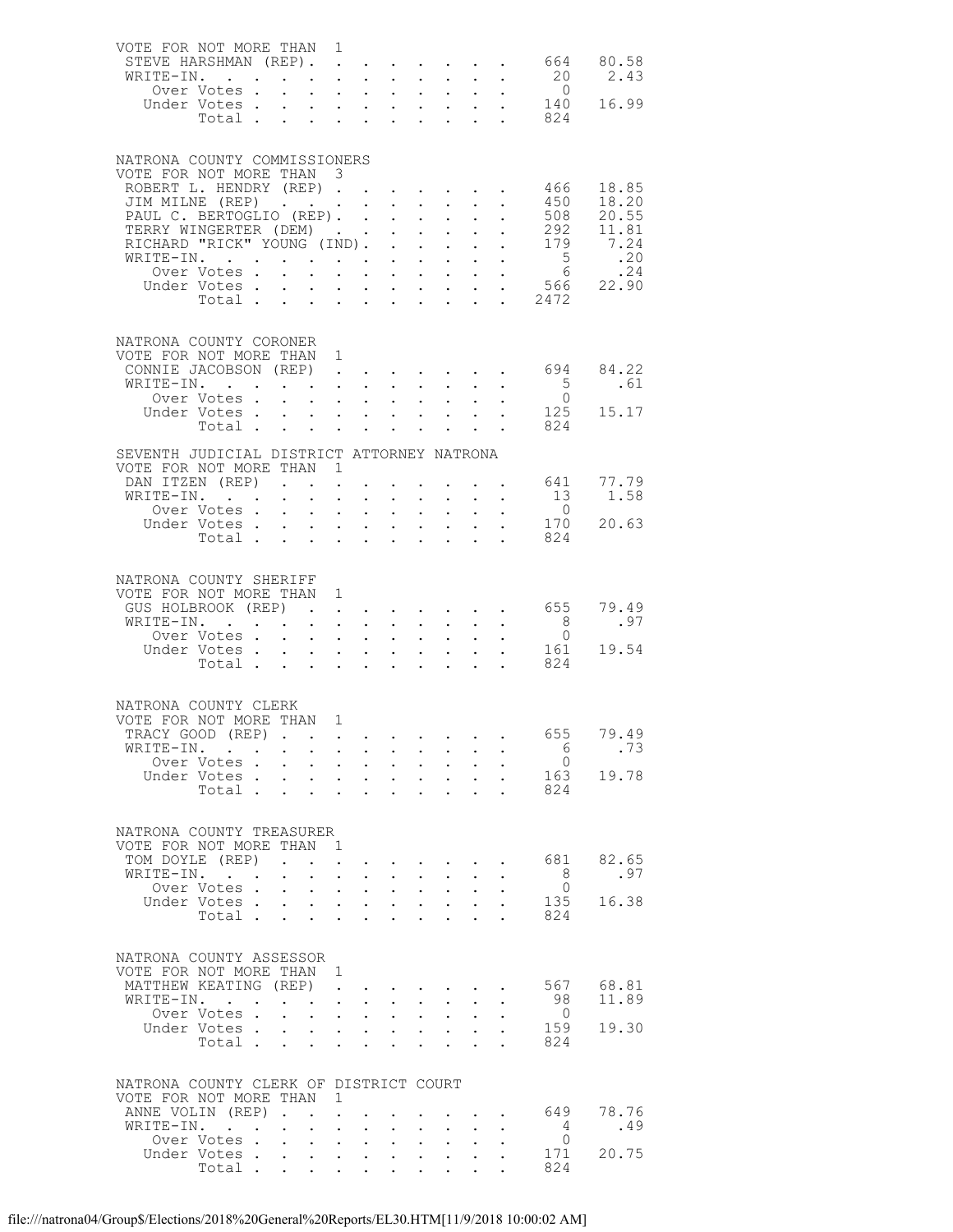| DISTRICT COURT JUDGE                                                         |                                                                                                                               |                                                           |                                                                                                                                                                                                                                                                                                                                                                                                                                                                                                                                           |                                                                                                                            |                            |              |                                    |                                                                          |                                                                            |                                                                                           |                                                                                               |                                  |                        |
|------------------------------------------------------------------------------|-------------------------------------------------------------------------------------------------------------------------------|-----------------------------------------------------------|-------------------------------------------------------------------------------------------------------------------------------------------------------------------------------------------------------------------------------------------------------------------------------------------------------------------------------------------------------------------------------------------------------------------------------------------------------------------------------------------------------------------------------------------|----------------------------------------------------------------------------------------------------------------------------|----------------------------|--------------|------------------------------------|--------------------------------------------------------------------------|----------------------------------------------------------------------------|-------------------------------------------------------------------------------------------|-----------------------------------------------------------------------------------------------|----------------------------------|------------------------|
| VOTE FOR NOT MORE THAN 1<br>Yes                                              |                                                                                                                               |                                                           |                                                                                                                                                                                                                                                                                                                                                                                                                                                                                                                                           |                                                                                                                            |                            |              |                                    |                                                                          |                                                                            |                                                                                           |                                                                                               | . 620                            | 75.24                  |
| No.                                                                          | $\sim$                                                                                                                        | $\mathbf{L} = \mathbf{L} \mathbf{L}$                      |                                                                                                                                                                                                                                                                                                                                                                                                                                                                                                                                           | $\mathbf{L}^{\text{max}}$                                                                                                  | $\sim$ $-$                 | $\sim$ $-$   | $\sim$                             | $\sim$ 100 $\pm$                                                         | $\mathbf{L}$                                                               | $\sim$ $-$                                                                                | $\sim$                                                                                        | 99                               | 12.01                  |
|                                                                              | Over Votes                                                                                                                    |                                                           |                                                                                                                                                                                                                                                                                                                                                                                                                                                                                                                                           |                                                                                                                            |                            |              | $\sim$                             | $\bullet$ .                                                              | $\sim$ $-$                                                                 | $\sim 10^{-1}$                                                                            | $\ddot{\phantom{0}}$                                                                          | $\overline{0}$                   |                        |
|                                                                              | Under Votes<br>Total                                                                                                          |                                                           |                                                                                                                                                                                                                                                                                                                                                                                                                                                                                                                                           | $\mathbf{L}^{\text{max}}$                                                                                                  | $\mathbf{L}^{\text{max}}$  | $\sim$ $-$   | $\sim$                             | $\mathcal{L}^{\text{max}}$                                               | $\mathbf{L}^{\text{max}}$                                                  | $\bullet$ .                                                                               | $\mathbf{L}$ and $\mathbf{L}$                                                                 | 105<br>824                       | 12.74                  |
|                                                                              |                                                                                                                               |                                                           |                                                                                                                                                                                                                                                                                                                                                                                                                                                                                                                                           |                                                                                                                            |                            |              |                                    |                                                                          |                                                                            |                                                                                           |                                                                                               |                                  |                        |
| CIRCUIT COURT JUDGE<br>VOTE FOR NOT MORE THAN 1                              |                                                                                                                               |                                                           |                                                                                                                                                                                                                                                                                                                                                                                                                                                                                                                                           |                                                                                                                            |                            |              |                                    |                                                                          |                                                                            |                                                                                           |                                                                                               |                                  |                        |
| Yes 614                                                                      |                                                                                                                               |                                                           |                                                                                                                                                                                                                                                                                                                                                                                                                                                                                                                                           |                                                                                                                            |                            |              |                                    |                                                                          |                                                                            |                                                                                           |                                                                                               |                                  | 74.51                  |
| No.                                                                          | $\sim$                                                                                                                        | $\mathbf{L}^{\text{max}}$ , and $\mathbf{L}^{\text{max}}$ |                                                                                                                                                                                                                                                                                                                                                                                                                                                                                                                                           | $\mathcal{L}^{\text{max}}$                                                                                                 | $\sim$ $-$                 | $\sim$ $-$   | $\sim$                             | $\sim$ 100 $\pm$                                                         | $\mathcal{L}^{\mathcal{L}}$                                                | $\sim$ 100 $\pm$                                                                          | $\sim$                                                                                        | 94                               | 11.41                  |
|                                                                              | Over Votes<br>Under Votes                                                                                                     |                                                           |                                                                                                                                                                                                                                                                                                                                                                                                                                                                                                                                           | $\mathbf{L}^{\text{max}}$                                                                                                  | $\mathbf{L}^{\text{max}}$  | $\sim$ $-$   | $\sim$<br>$\sim$ $-$               | $\bullet$ .<br>$\mathcal{L}^{\text{max}}$                                | $\sim$ $-$                                                                 | $\sim$ $-$<br>$\mathcal{L}^{\text{max}}$                                                  | $\ddot{\phantom{0}}$                                                                          | $\overline{0}$<br>116            | 14.08                  |
|                                                                              | Total                                                                                                                         |                                                           |                                                                                                                                                                                                                                                                                                                                                                                                                                                                                                                                           |                                                                                                                            |                            |              |                                    |                                                                          |                                                                            |                                                                                           | $\mathbf{L}$ and $\mathbf{L}$                                                                 | 824                              |                        |
|                                                                              |                                                                                                                               |                                                           |                                                                                                                                                                                                                                                                                                                                                                                                                                                                                                                                           |                                                                                                                            |                            |              |                                    |                                                                          |                                                                            |                                                                                           |                                                                                               |                                  |                        |
| CASPER CITY COUNCIL WARD II CASPER CITY WARD 2                               |                                                                                                                               |                                                           |                                                                                                                                                                                                                                                                                                                                                                                                                                                                                                                                           |                                                                                                                            |                            |              |                                    |                                                                          |                                                                            |                                                                                           |                                                                                               |                                  |                        |
| VOTE FOR NOT MORE THAN 1<br>SHAWN JOHNSON                                    |                                                                                                                               |                                                           |                                                                                                                                                                                                                                                                                                                                                                                                                                                                                                                                           |                                                                                                                            |                            |              |                                    |                                                                          |                                                                            |                                                                                           |                                                                                               | 474                              | 57.52                  |
| MARK P. KAWA                                                                 |                                                                                                                               |                                                           |                                                                                                                                                                                                                                                                                                                                                                                                                                                                                                                                           |                                                                                                                            | $\bullet$ .                | $\bullet$ .  | $\ddot{\phantom{0}}$               | $\sim$ 100 $\mu$<br>$\mathbf{A}$ and $\mathbf{A}$ and $\mathbf{A}$       |                                                                            | $\sim$                                                                                    | $\mathbf{z} = \mathbf{z} + \mathbf{z}$ , where $\mathbf{z} = \mathbf{z}$                      | 131                              | 15.90                  |
| WRITE-IN.                                                                    |                                                                                                                               |                                                           | $\ddot{\phantom{0}}$                                                                                                                                                                                                                                                                                                                                                                                                                                                                                                                      | $\ddot{\phantom{0}}$                                                                                                       | $\ddot{\phantom{0}}$       | $\sim$       | $\ddot{\phantom{0}}$               | $\sim$                                                                   |                                                                            |                                                                                           |                                                                                               | 8                                | .97                    |
|                                                                              | Over Votes<br>Under Votes                                                                                                     |                                                           |                                                                                                                                                                                                                                                                                                                                                                                                                                                                                                                                           | $\mathbf{r} = \mathbf{r} + \mathbf{r} + \mathbf{r} + \mathbf{r}$<br>$\mathbf{L}^{\text{max}}$                              | $\sim 10^{-11}$            | $\sim$ $-$   | $\sim$ $-$                         | $\sim$ $-$                                                               | $\mathbf{L} = \mathbf{L}$<br>$\mathcal{L}^{\text{max}}$                    | $\sim$ $\sim$<br>$\mathcal{L}^{\text{max}}$                                               | $\ddot{\phantom{0}}$<br>$\sim$                                                                | $\bigcirc$                       | 211 25.61              |
|                                                                              |                                                                                                                               |                                                           |                                                                                                                                                                                                                                                                                                                                                                                                                                                                                                                                           |                                                                                                                            |                            |              |                                    |                                                                          |                                                                            |                                                                                           |                                                                                               | Total 824                        |                        |
|                                                                              |                                                                                                                               |                                                           |                                                                                                                                                                                                                                                                                                                                                                                                                                                                                                                                           |                                                                                                                            |                            |              |                                    |                                                                          |                                                                            |                                                                                           |                                                                                               |                                  |                        |
| CASPER CITY COUNCIL WARD II (UNEXPIRED)                                      |                                                                                                                               |                                                           |                                                                                                                                                                                                                                                                                                                                                                                                                                                                                                                                           |                                                                                                                            |                            |              |                                    |                                                                          |                                                                            |                                                                                           |                                                                                               |                                  |                        |
| CASPER CITY WARD 2                                                           |                                                                                                                               |                                                           |                                                                                                                                                                                                                                                                                                                                                                                                                                                                                                                                           |                                                                                                                            |                            |              |                                    |                                                                          |                                                                            |                                                                                           |                                                                                               |                                  |                        |
| VOTE FOR NOT MORE THAN 1<br>KENNETH BATES                                    |                                                                                                                               |                                                           |                                                                                                                                                                                                                                                                                                                                                                                                                                                                                                                                           |                                                                                                                            |                            |              |                                    |                                                                          |                                                                            |                                                                                           | $\mathcal{L}(\mathbf{X})$ . The contribution of the contribution of $\mathcal{L}(\mathbf{X})$ |                                  |                        |
| WILLIAM P. KNIGHT JR. .                                                      |                                                                                                                               |                                                           |                                                                                                                                                                                                                                                                                                                                                                                                                                                                                                                                           |                                                                                                                            |                            | $\mathbf{L}$ | $\ddot{\phantom{0}}$               | $\sim$ $-$                                                               | $\ddot{\phantom{0}}$                                                       | $\mathcal{L}^{\text{max}}$                                                                | $\ddot{\phantom{0}}$                                                                          |                                  | 280 33.98<br>298 36.17 |
| WRITE-IN.                                                                    | Over Votes                                                                                                                    |                                                           |                                                                                                                                                                                                                                                                                                                                                                                                                                                                                                                                           |                                                                                                                            | $\mathbf{L}^{\text{max}}$  |              | $\bullet$ .                        | $\sim$                                                                   | $\mathbf{L}^{\text{max}}$                                                  | $\mathbf{L}^{\text{max}}$                                                                 | $\ddot{\phantom{0}}$                                                                          | $\begin{matrix}2\\1\end{matrix}$ | .24<br>.12             |
|                                                                              | Under Votes                                                                                                                   |                                                           |                                                                                                                                                                                                                                                                                                                                                                                                                                                                                                                                           |                                                                                                                            |                            | $\sim$ $-$   | $\bullet$ .                        | $\mathbf{L}^{\text{max}}$                                                | $\mathbf{L}^{\text{max}}$<br>$\sim 10^{-11}$                               | $\mathcal{L}^{\text{max}}$                                                                |                                                                                               | 243                              | 29.49                  |
|                                                                              | Total                                                                                                                         |                                                           |                                                                                                                                                                                                                                                                                                                                                                                                                                                                                                                                           | $\mathcal{L}^{\text{max}}$                                                                                                 | $\mathcal{L}^{\text{max}}$ | $\sim$ $-$   | $\ddot{\phantom{0}}$               | $\mathbf{L}$                                                             |                                                                            | $\mathbf{L}$                                                                              |                                                                                               | 824                              |                        |
|                                                                              |                                                                                                                               |                                                           |                                                                                                                                                                                                                                                                                                                                                                                                                                                                                                                                           |                                                                                                                            |                            |              |                                    |                                                                          |                                                                            |                                                                                           |                                                                                               |                                  |                        |
| CASPER COLLEGE DISTRICT BOARD OF TRUSTEE NATRONA                             |                                                                                                                               |                                                           |                                                                                                                                                                                                                                                                                                                                                                                                                                                                                                                                           |                                                                                                                            |                            |              |                                    |                                                                          |                                                                            |                                                                                           |                                                                                               |                                  |                        |
| VOTE FOR NOT MORE THAN 3<br>KATHY DOLAN.                                     |                                                                                                                               |                                                           |                                                                                                                                                                                                                                                                                                                                                                                                                                                                                                                                           |                                                                                                                            |                            | $\bullet$ .  |                                    |                                                                          |                                                                            |                                                                                           | $\mathbf{z} = \mathbf{z} + \mathbf{z} + \mathbf{z}$ .                                         | 477                              | 19.30                  |
| TIM S. KUGLER .                                                              |                                                                                                                               |                                                           | $\sim$                                                                                                                                                                                                                                                                                                                                                                                                                                                                                                                                    | $\bullet$ .                                                                                                                | $\mathcal{L}^{\text{max}}$ | $\sim$       | $\ddot{\phantom{0}}$               | $\sim$                                                                   | $\ddot{\phantom{0}}$                                                       | $\bullet$ .                                                                               |                                                                                               | 476                              | 19.26                  |
| SUE SCHILLING<br>WRITE-IN.                                                   |                                                                                                                               |                                                           |                                                                                                                                                                                                                                                                                                                                                                                                                                                                                                                                           |                                                                                                                            | $\sim$ $-$                 |              | $\bullet$ .                        | $\mathbf{a} = \mathbf{a}$                                                | $\sim$ $-$<br>$\mathcal{L}^{\text{max}}$                                   | $\mathbf{L}^{\text{max}}$                                                                 |                                                                                               | . 473<br>$6\overline{6}$         | 19.13<br>.24           |
|                                                                              | Over Votes .                                                                                                                  |                                                           | $\sim$ $-$<br>$\mathbf{L}$                                                                                                                                                                                                                                                                                                                                                                                                                                                                                                                | $\mathbf{L}^{\text{max}}$<br>$\mathbf{r} = \mathbf{r} \cdot \mathbf{r}$ , where $\mathbf{r} = \mathbf{r} \cdot \mathbf{r}$ |                            | $\sim 100$   | $\ddot{\phantom{0}}$<br>$\sim$ $-$ | $\ddot{\phantom{0}}$<br>$\mathbf{L}^{\text{max}}$                        | $\mathbf{L}^{\text{max}}$                                                  | $\bullet$ .<br><br><br><br><br><br><br><br><br><br><br><br><br>$\mathcal{L}^{\text{max}}$ | $\ddot{\phantom{0}}$                                                                          | $\overline{0}$                   |                        |
|                                                                              | Under Votes                                                                                                                   |                                                           |                                                                                                                                                                                                                                                                                                                                                                                                                                                                                                                                           | $\mathbf{L}^{\text{max}}$                                                                                                  | $\mathbf{L}^{\text{max}}$  | $\sim$       | $\sim$                             | $\mathcal{L}^{\text{max}}$                                               | $\ddot{\phantom{0}}$                                                       | $\mathbf{L}^{\text{max}}$                                                                 |                                                                                               |                                  | 1040 42.07             |
|                                                                              | Total                                                                                                                         |                                                           |                                                                                                                                                                                                                                                                                                                                                                                                                                                                                                                                           |                                                                                                                            |                            |              |                                    |                                                                          |                                                                            | $\mathbf{L}^{\text{max}}$                                                                 |                                                                                               | . 2472                           |                        |
|                                                                              |                                                                                                                               |                                                           |                                                                                                                                                                                                                                                                                                                                                                                                                                                                                                                                           |                                                                                                                            |                            |              |                                    |                                                                          |                                                                            |                                                                                           |                                                                                               |                                  |                        |
| CASPER COLLEGE DISTRICT BOARD OF TRUSTEE NATRONA<br>VOTE FOR NOT MORE THAN 1 |                                                                                                                               |                                                           |                                                                                                                                                                                                                                                                                                                                                                                                                                                                                                                                           |                                                                                                                            |                            |              |                                    |                                                                          |                                                                            |                                                                                           |                                                                                               |                                  |                        |
| STEVE DEGENFELDER. .                                                         |                                                                                                                               |                                                           |                                                                                                                                                                                                                                                                                                                                                                                                                                                                                                                                           |                                                                                                                            | $\sim 10^{-11}$            | $\sim 100$   |                                    |                                                                          | $\mathbf{a} = \mathbf{a} + \mathbf{a} + \mathbf{a}$ .                      | $\sim$ $-$                                                                                |                                                                                               | 582                              | 70.63                  |
| WRITE-IN.                                                                    | the contract of the contract of the contract of the contract of the contract of the contract of the contract of<br>Over Votes |                                                           |                                                                                                                                                                                                                                                                                                                                                                                                                                                                                                                                           |                                                                                                                            | $\sim$                     |              |                                    | $\mathbf{r} = \mathbf{r} + \mathbf{r}$ , where $\mathbf{r} = \mathbf{r}$ | $\sim$ $-$                                                                 | $\sim 100$                                                                                |                                                                                               | 5<br>$\overline{0}$              | .61                    |
|                                                                              | Under Votes<br>Total                                                                                                          |                                                           |                                                                                                                                                                                                                                                                                                                                                                                                                                                                                                                                           |                                                                                                                            |                            |              |                                    |                                                                          |                                                                            |                                                                                           | $\ddot{\phantom{0}}$                                                                          | 237                              | 28.76                  |
|                                                                              |                                                                                                                               |                                                           |                                                                                                                                                                                                                                                                                                                                                                                                                                                                                                                                           |                                                                                                                            |                            |              |                                    |                                                                          |                                                                            |                                                                                           |                                                                                               | 824                              |                        |
| COUNTY SCHOOL DISTRICT #1 BOARD OF TRUST                                     |                                                                                                                               |                                                           |                                                                                                                                                                                                                                                                                                                                                                                                                                                                                                                                           |                                                                                                                            |                            |              |                                    |                                                                          |                                                                            |                                                                                           |                                                                                               |                                  |                        |
| SCHOOL DISTRICT 1                                                            |                                                                                                                               |                                                           |                                                                                                                                                                                                                                                                                                                                                                                                                                                                                                                                           |                                                                                                                            |                            |              |                                    |                                                                          |                                                                            |                                                                                           |                                                                                               |                                  |                        |
| VOTE FOR NOT MORE THAN 4<br>CAMERON ALLEN                                    |                                                                                                                               |                                                           |                                                                                                                                                                                                                                                                                                                                                                                                                                                                                                                                           |                                                                                                                            |                            |              |                                    |                                                                          |                                                                            |                                                                                           |                                                                                               | 188                              | 5.70                   |
| DAVID APPLEGATE                                                              |                                                                                                                               |                                                           | $\sim$                                                                                                                                                                                                                                                                                                                                                                                                                                                                                                                                    | $\sim 10^{-11}$                                                                                                            | $\mathcal{L}^{\text{max}}$ | $\sim$ $-$   | $\sim$                             | $\sim$ $-$                                                               | $\sim$                                                                     | $\sim$ $-$                                                                                |                                                                                               | 353                              | 10.71                  |
| CLARK JENSEN<br>GERALD "DOC" KING.                                           |                                                                                                                               |                                                           | $\mathbf{r}$ , and $\mathbf{r}$ , and $\mathbf{r}$ , and $\mathbf{r}$ , and $\mathbf{r}$                                                                                                                                                                                                                                                                                                                                                                                                                                                  | $\mathbf{L}$                                                                                                               | $\mathcal{L}^{\text{max}}$ | $\sim$ $-$   |                                    | $\mathbf{A}^{(1)}$ and $\mathbf{A}^{(2)}$ and                            | $\mathcal{L}^{\mathcal{L}}$                                                | $\bullet$ .                                                                               | $\ddot{\phantom{0}}$                                                                          | 296<br>152                       | 8.98<br>4.61           |
| TRAVIS MARSHALL                                                              |                                                                                                                               |                                                           |                                                                                                                                                                                                                                                                                                                                                                                                                                                                                                                                           |                                                                                                                            |                            |              |                                    |                                                                          |                                                                            |                                                                                           | $\ddot{\phantom{0}}$                                                                          | 234                              | 7.10                   |
| DEBBIE MCCULLAR<br>KIANNA SMITH                                              |                                                                                                                               |                                                           |                                                                                                                                                                                                                                                                                                                                                                                                                                                                                                                                           |                                                                                                                            | $\mathcal{L}^{\text{max}}$ |              |                                    | $\mathbf{A}^{\text{max}}$ , and $\mathbf{A}^{\text{max}}$                | $\mathcal{L}^{\text{max}}$                                                 | $\sim$ 100 $\pm$                                                                          | $\ddot{\phantom{0}}$                                                                          | 340                              | 10.32<br>7.22          |
| WRITE-IN. .                                                                  |                                                                                                                               |                                                           | the contract of the contract of the contract of the contract of the contract of the contract of the contract of<br>$\mathbf{1}=\mathbf{1}=\mathbf{1}=\mathbf{1}=\mathbf{1}=\mathbf{1}=\mathbf{1}=\mathbf{1}=\mathbf{1}=\mathbf{1}=\mathbf{1}=\mathbf{1}=\mathbf{1}=\mathbf{1}=\mathbf{1}=\mathbf{1}=\mathbf{1}=\mathbf{1}=\mathbf{1}=\mathbf{1}=\mathbf{1}=\mathbf{1}=\mathbf{1}=\mathbf{1}=\mathbf{1}=\mathbf{1}=\mathbf{1}=\mathbf{1}=\mathbf{1}=\mathbf{1}=\mathbf{1}=\mathbf{1}=\mathbf{1}=\mathbf{1}=\mathbf{1}=\mathbf{1}=\mathbf{$ |                                                                                                                            |                            |              |                                    | <b>All Contracts</b>                                                     | $\mathcal{L}^{\mathcal{L}}$                                                | $\sim$ 100 $\pm$                                                                          | $\mathcal{L}^{\text{max}}$ , where $\mathcal{L}^{\text{max}}$<br>$\sim$                       | 238<br>6                         | .18                    |
|                                                                              | Over Votes                                                                                                                    |                                                           |                                                                                                                                                                                                                                                                                                                                                                                                                                                                                                                                           |                                                                                                                            |                            |              |                                    |                                                                          |                                                                            |                                                                                           | $\ddot{\phantom{0}}$                                                                          | 0                                |                        |
|                                                                              | Under Votes<br>Total                                                                                                          |                                                           |                                                                                                                                                                                                                                                                                                                                                                                                                                                                                                                                           |                                                                                                                            |                            |              |                                    |                                                                          | $\sim$                                                                     | $\sim$ $-$                                                                                | $\ddot{\phantom{0}}$                                                                          | 1489<br>3296                     | 45.18                  |
|                                                                              |                                                                                                                               |                                                           |                                                                                                                                                                                                                                                                                                                                                                                                                                                                                                                                           |                                                                                                                            |                            |              |                                    |                                                                          |                                                                            |                                                                                           |                                                                                               |                                  |                        |
| COUNTY RURAL CONSERVATION DISTRICT SUPER                                     |                                                                                                                               |                                                           |                                                                                                                                                                                                                                                                                                                                                                                                                                                                                                                                           |                                                                                                                            |                            |              |                                    |                                                                          |                                                                            |                                                                                           |                                                                                               |                                  |                        |
| NATRONA COUNTY CONSERVATION DISTRICT                                         |                                                                                                                               |                                                           |                                                                                                                                                                                                                                                                                                                                                                                                                                                                                                                                           |                                                                                                                            |                            |              |                                    |                                                                          |                                                                            |                                                                                           |                                                                                               |                                  |                        |
| VOTE FOR NOT MORE THAN 2<br>ANDREW C. ANDERSON                               |                                                                                                                               |                                                           |                                                                                                                                                                                                                                                                                                                                                                                                                                                                                                                                           |                                                                                                                            |                            |              |                                    |                                                                          |                                                                            |                                                                                           |                                                                                               | 418                              | 25.36                  |
| TAMMY COBB                                                                   |                                                                                                                               |                                                           |                                                                                                                                                                                                                                                                                                                                                                                                                                                                                                                                           |                                                                                                                            | $\sim 10$                  |              |                                    |                                                                          | $\mathbf{u} = \mathbf{u} \times \mathbf{u} = \mathbf{u} \times \mathbf{u}$ | $\sim 10^{-11}$                                                                           | $\ddot{\phantom{0}}$                                                                          | 408                              | 24.76                  |
| WRITE-IN.                                                                    |                                                                                                                               |                                                           |                                                                                                                                                                                                                                                                                                                                                                                                                                                                                                                                           |                                                                                                                            |                            |              |                                    |                                                                          |                                                                            |                                                                                           |                                                                                               | 4                                | .24                    |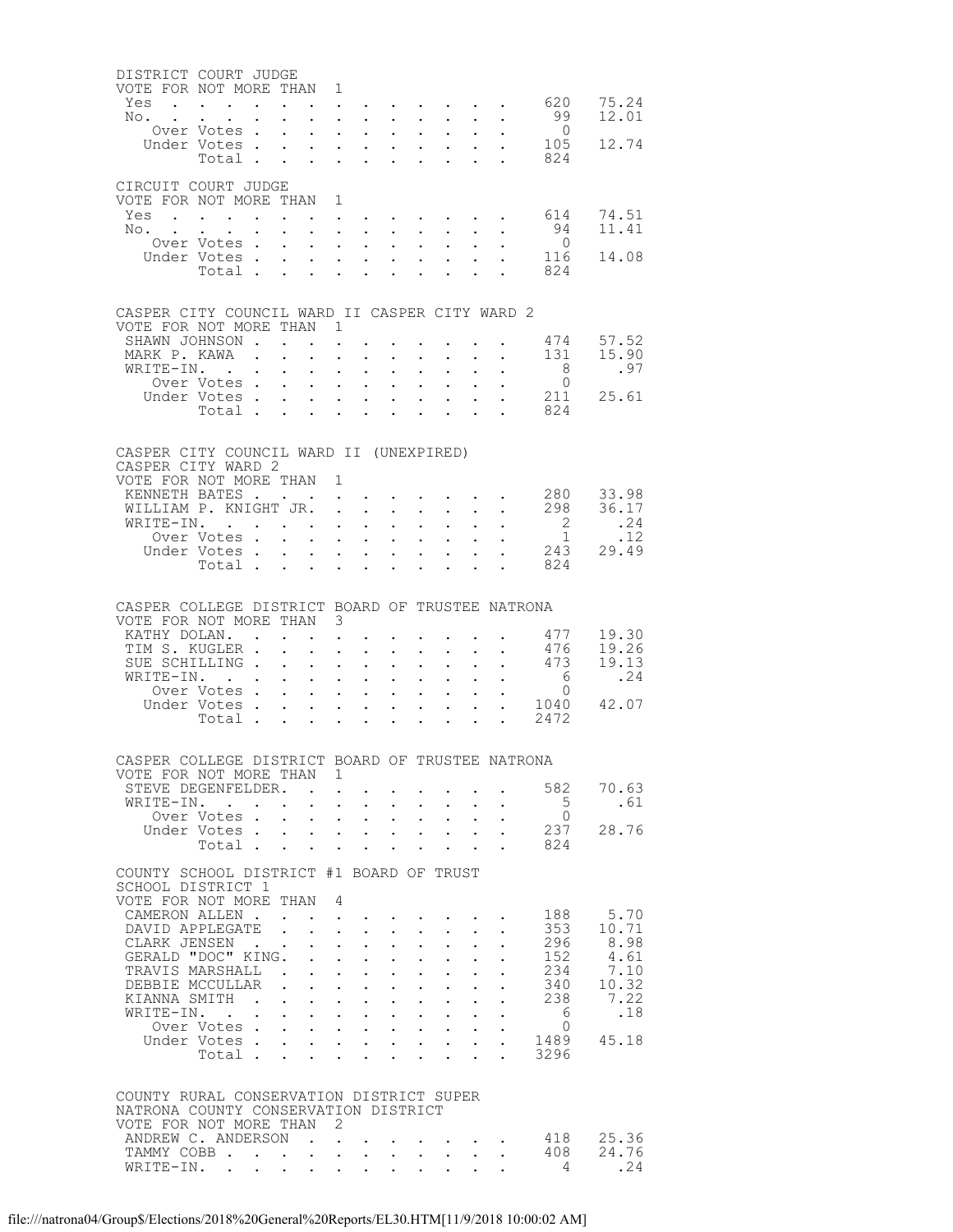|                                                                                                                                 | Over Votes                |                                      |                                                             |                                                                                                 |                                                             |                           |                                          |                                                           |                      | $\circ$                        | Under Votes 818 49.64<br>Total 1648                                                               |  |
|---------------------------------------------------------------------------------------------------------------------------------|---------------------------|--------------------------------------|-------------------------------------------------------------|-------------------------------------------------------------------------------------------------|-------------------------------------------------------------|---------------------------|------------------------------------------|-----------------------------------------------------------|----------------------|--------------------------------|---------------------------------------------------------------------------------------------------|--|
| 1 CENT SALES TAX<br>VOTE FOR NOT MORE THAN 1                                                                                    |                           |                                      |                                                             |                                                                                                 |                                                             |                           |                                          |                                                           |                      |                                | For the County Sales and Use Ta 639 77.55<br>Against the County Sales and Us 154 18.69            |  |
|                                                                                                                                 |                           |                                      |                                                             |                                                                                                 |                                                             |                           |                                          |                                                           |                      |                                |                                                                                                   |  |
|                                                                                                                                 |                           |                                      |                                                             |                                                                                                 |                                                             |                           |                                          |                                                           |                      |                                | 0ver Votes 1 .12<br>Under Votes 30 3.64<br>Total 824                                              |  |
|                                                                                                                                 | Total                     |                                      |                                                             |                                                                                                 |                                                             |                           |                                          |                                                           |                      |                                |                                                                                                   |  |
| LODGING TAX<br>VOTE FOR NOT MORE THAN 1                                                                                         |                           |                                      |                                                             |                                                                                                 |                                                             |                           |                                          |                                                           |                      |                                |                                                                                                   |  |
|                                                                                                                                 |                           |                                      |                                                             |                                                                                                 |                                                             |                           |                                          |                                                           |                      |                                | For the County Lodging Tax. 659 79.98<br>Against the County Lodging Tax 132 16.02<br>Over Votes 0 |  |
|                                                                                                                                 | Over Votes                |                                      |                                                             |                                                                                                 |                                                             |                           |                                          |                                                           |                      |                                |                                                                                                   |  |
|                                                                                                                                 | Under Votes<br>Total      |                                      |                                                             |                                                                                                 |                                                             |                           |                                          |                                                           |                      | $\frac{33}{824}$               | 33 4.00                                                                                           |  |
| PRECINCT REPORT     GENERAL ELECTION<br>RUN DATE:11/09/18     NATRONA COUNTY, WYOMING<br>RUN TIME:09:57 AM     NOVEMBER 6, 2018 |                           |                                      |                                                             |                                                                                                 |                                                             |                           |                                          |                                                           |                      |                                | ** OFFICIAL COUNTY RESULTS                                                                        |  |
| $0302$ $3 - 2$                                                                                                                  |                           |                                      |                                                             |                                                                                                 |                                                             |                           |                                          |                                                           |                      |                                | VOTES PERCENT                                                                                     |  |
| REGISTERED VOTERS - TOTAL 807                                                                                                   |                           |                                      |                                                             |                                                                                                 |                                                             |                           |                                          |                                                           |                      |                                |                                                                                                   |  |
| BALLOTS CAST - TOTAL.<br>BALLOTS CAST - BLANK.                                                                                  |                           |                                      |                                                             |                                                                                                 |                                                             |                           |                                          |                                                           |                      | 527<br>$\overline{0}$          |                                                                                                   |  |
| VOTER TURNOUT - TOTAL                                                                                                           |                           |                                      |                                                             |                                                                                                 |                                                             |                           |                                          |                                                           |                      |                                | 65.30                                                                                             |  |
| VOTER TURNOUT - BLANK                                                                                                           |                           |                                      |                                                             |                                                                                                 |                                                             |                           |                                          |                                                           |                      |                                |                                                                                                   |  |
| UNITED STATES SENATOR FEDERAL DISTRICT<br>VOTE FOR NOT MORE THAN 1                                                              |                           |                                      |                                                             |                                                                                                 |                                                             |                           |                                          |                                                           |                      |                                |                                                                                                   |  |
|                                                                                                                                 |                           |                                      |                                                             |                                                                                                 |                                                             |                           |                                          |                                                           |                      |                                | JOHN BARRASSO (REP) 292 55.41<br>GARY TRAUNER (DEM) 209 39.66                                     |  |
| JOSEPH PORAMBO (LIB). 23                                                                                                        |                           |                                      |                                                             |                                                                                                 |                                                             |                           |                                          |                                                           |                      |                                | 4.36                                                                                              |  |
| WRITE-IN.                                                                                                                       |                           |                                      |                                                             |                                                                                                 |                                                             |                           |                                          |                                                           |                      | $\overline{1}$                 | .19                                                                                               |  |
|                                                                                                                                 | Over Votes<br>Under Votes |                                      |                                                             |                                                                                                 |                                                             |                           |                                          | $\mathbf{r}$ , $\mathbf{r}$ , $\mathbf{r}$ , $\mathbf{r}$ |                      |                                |                                                                                                   |  |
|                                                                                                                                 | Total                     |                                      | $\mathbf{L}$                                                | $\sim$                                                                                          |                                                             |                           |                                          |                                                           |                      |                                | $\begin{array}{cccc} . & 0 & .11 \\ . & 2 & .38 \\ . & 527 & .38 \end{array}$                     |  |
| UNITED STATES REPRESENTATIVE<br>WYOMING CONGRESSIONAL DISTRICT ONE                                                              |                           |                                      |                                                             |                                                                                                 |                                                             |                           |                                          |                                                           |                      |                                |                                                                                                   |  |
| VOTE FOR NOT MORE THAN 1<br>LIZ CHENEY (REP)                                                                                    |                           |                                      |                                                             |                                                                                                 |                                                             |                           |                                          |                                                           |                      | 286                            | 54.27                                                                                             |  |
| GREG HUNTER (DEM).                                                                                                              |                           |                                      |                                                             |                                                                                                 |                                                             |                           |                                          |                                                           |                      | 184                            | 34.91                                                                                             |  |
| DANIEL CLYDE CUMMINGS (CON)                                                                                                     |                           |                                      |                                                             |                                                                                                 |                                                             |                           |                                          |                                                           |                      | 26                             | 4.93                                                                                              |  |
| RICHARD BRUBAKER (LIB)<br>WRITE-IN.                                                                                             |                           | $\sim 100$                           |                                                             | $\mathbf{r} = \mathbf{r} \times \mathbf{r}$ , where $\mathbf{r} = \mathbf{r} \times \mathbf{r}$ |                                                             |                           |                                          |                                                           |                      | 23<br>- 1                      | 4.36<br>.19                                                                                       |  |
|                                                                                                                                 | Over Votes.               | $\mathbf{L} = \mathbf{L}$            |                                                             | $\mathbf{1}$ $\mathbf{1}$ $\mathbf{1}$ $\mathbf{1}$ $\mathbf{1}$ $\mathbf{1}$ $\mathbf{1}$      |                                                             |                           | $\mathbf{r} = \mathbf{r}$                |                                                           |                      | $\Omega$                       |                                                                                                   |  |
|                                                                                                                                 | Under Votes               |                                      | $\bullet$ .<br><br><br><br><br><br><br><br><br><br><br><br> | $\mathbf{L}^{\text{max}}$                                                                       | $\sim 100$                                                  |                           | $\mathbf{z} = \mathbf{z} + \mathbf{z}$ . | $\mathbf{L}^{\text{max}}$                                 |                      | 7                              | 1.33                                                                                              |  |
|                                                                                                                                 | Total                     |                                      |                                                             |                                                                                                 |                                                             |                           |                                          | $\mathbf{r} = \mathbf{r} + \mathbf{r}$                    |                      | 527                            |                                                                                                   |  |
| GOVERNOR STATE OF WYOMING<br>VOTE FOR NOT MORE THAN 1<br>MARK GORDON (REP).                                                     |                           |                                      |                                                             |                                                                                                 |                                                             |                           |                                          |                                                           |                      | 330                            | 62.62                                                                                             |  |
| MARY A. THRONE (DEM).                                                                                                           |                           |                                      |                                                             | $\mathbf{r}$ . The contract of the contract of $\mathbf{r}$                                     |                                                             |                           |                                          |                                                           | $\ddot{\phantom{a}}$ | 173                            | 32.83                                                                                             |  |
| REX "T-REX" RAMMELL (CON)                                                                                                       |                           |                                      |                                                             |                                                                                                 |                                                             |                           | $\mathbf{L}$                             |                                                           |                      | 12                             | 2.28                                                                                              |  |
| LAWRENCE GERARD STRUEMPF (LIB)<br>WRITE-IN.                                                                                     |                           |                                      |                                                             |                                                                                                 |                                                             | $\mathbf{L}$              | $\mathbf{L}$<br>$\sim$                   |                                                           |                      | 10<br>-1                       | 1.90<br>.19                                                                                       |  |
|                                                                                                                                 | Over Votes .              | $\mathbf{L} = \mathbf{L} \mathbf{L}$ |                                                             | $\mathbf{r}$ , and $\mathbf{r}$ , and $\mathbf{r}$ , and $\mathbf{r}$                           |                                                             |                           |                                          |                                                           |                      | $\Omega$                       |                                                                                                   |  |
|                                                                                                                                 | Under Votes               |                                      | $\bullet$ .<br><br><br><br><br><br><br><br><br><br><br><br> |                                                                                                 |                                                             | $\mathbf{L}^{\text{max}}$ |                                          |                                                           |                      | 1                              | .19                                                                                               |  |
|                                                                                                                                 | Total                     |                                      |                                                             |                                                                                                 |                                                             |                           |                                          | $\sim$ $\sim$ $\sim$ $\sim$ $\sim$ $\sim$                 |                      | 527                            |                                                                                                   |  |
| SECRETARY OF STATE STATE OF WYOMING<br>VOTE FOR NOT MORE THAN 1<br>EDWARD BUCHANAN (REP)                                        |                           |                                      | $\mathbf{L}$                                                |                                                                                                 |                                                             |                           |                                          |                                                           |                      | 306                            | 58.06                                                                                             |  |
| JAMES W. BYRD (DEM).                                                                                                            |                           |                                      |                                                             |                                                                                                 |                                                             | $\mathbf{L}$              | $\mathbf{L}$                             | $\cdot$ $\cdot$ $\cdot$ $\cdot$                           |                      | 178                            | 33.78                                                                                             |  |
| KIT CARSON III (LIB).                                                                                                           |                           |                                      | $\mathbf{L}$                                                | $\mathbf{L}$                                                                                    | $\bullet$ .<br><br><br><br><br><br><br><br><br><br><br><br> | $\mathbf{L}^{\text{max}}$ | $\mathcal{L}^{\text{max}}$               |                                                           |                      | 29                             | 5.50                                                                                              |  |
| WRITE-IN.                                                                                                                       | Over Votes                |                                      |                                                             | $\mathbf{L}$ and $\mathbf{L}$                                                                   | $\mathbf{r}$                                                | $\mathbf{L}$              | $\mathbf{L}$                             |                                                           |                      | $\overline{0}$<br>$\mathbf{0}$ |                                                                                                   |  |
|                                                                                                                                 | Under Votes               |                                      |                                                             |                                                                                                 |                                                             |                           |                                          |                                                           |                      | 14                             | 2.66                                                                                              |  |
|                                                                                                                                 | Total.                    |                                      |                                                             |                                                                                                 |                                                             |                           |                                          |                                                           |                      | 527                            |                                                                                                   |  |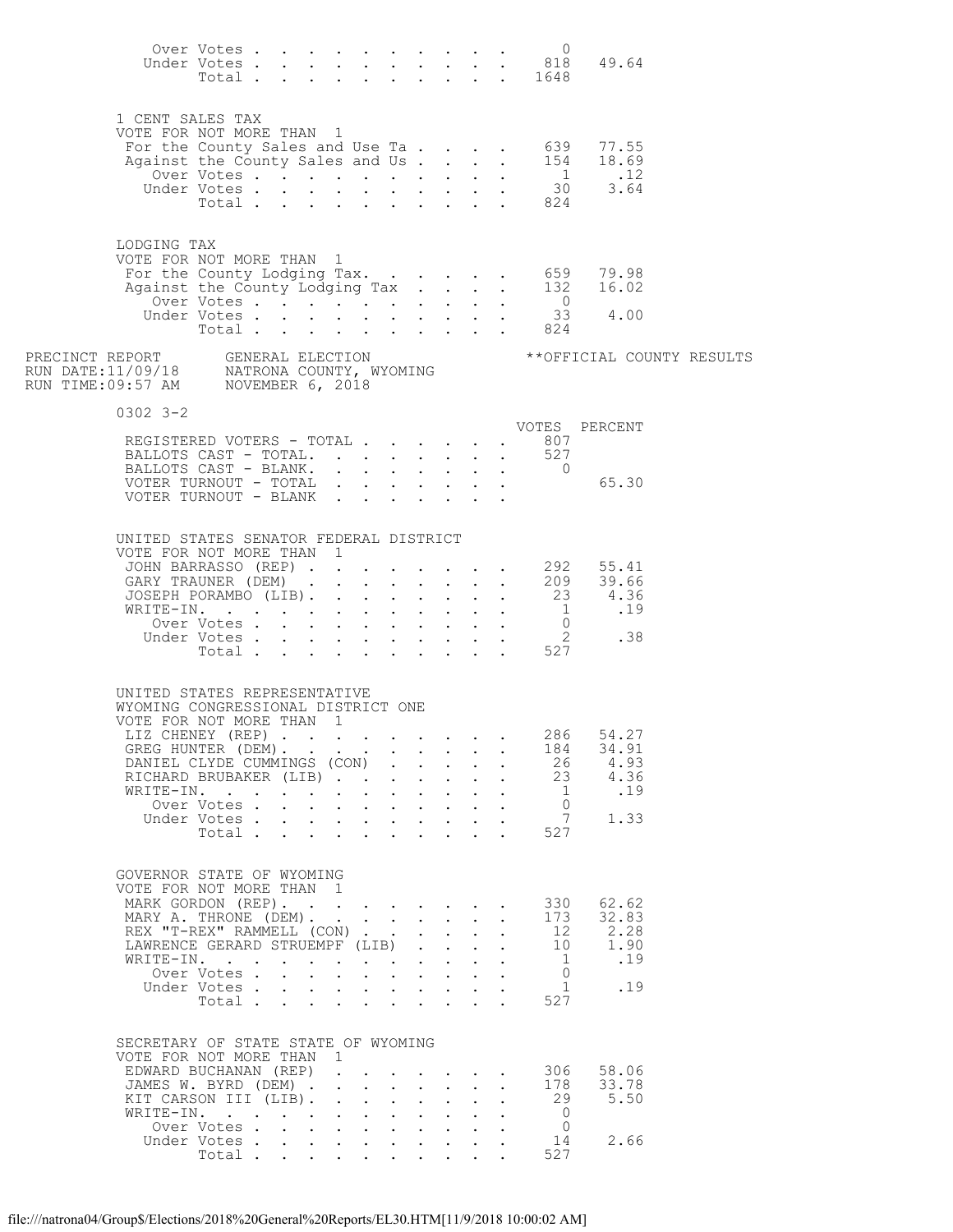| STATE AUDITOR STATE OF WYOMING<br>VOTE FOR NOT MORE THAN 1      |                           |                      |                                                                            |                                                           |                                                                               |                               |                                                                  |                                                                          |                                                                                                 |                                                          |                                                                        |
|-----------------------------------------------------------------|---------------------------|----------------------|----------------------------------------------------------------------------|-----------------------------------------------------------|-------------------------------------------------------------------------------|-------------------------------|------------------------------------------------------------------|--------------------------------------------------------------------------|-------------------------------------------------------------------------------------------------|----------------------------------------------------------|------------------------------------------------------------------------|
| KRISTI RACINES (REP).                                           |                           |                      | $\ddot{\phantom{a}}$                                                       |                                                           |                                                                               |                               |                                                                  |                                                                          |                                                                                                 |                                                          |                                                                        |
| JEFF DOCKTER (DEM).                                             |                           |                      | $\ddot{\phantom{a}}$                                                       |                                                           |                                                                               |                               |                                                                  |                                                                          |                                                                                                 |                                                          |                                                                        |
| WRITE-IN.                                                       |                           |                      |                                                                            |                                                           |                                                                               |                               |                                                                  |                                                                          |                                                                                                 |                                                          | $\begin{matrix} 1 & 0 & .19 \\ 0 & 0 & .19 \end{matrix}$               |
|                                                                 | Under Votes               |                      |                                                                            |                                                           |                                                                               |                               |                                                                  |                                                                          |                                                                                                 |                                                          | 24 4.55                                                                |
|                                                                 |                           |                      |                                                                            |                                                           |                                                                               |                               |                                                                  |                                                                          |                                                                                                 | ITE-IN. 1<br>Over Votes 0<br>Jnder Votes 24<br>Total 527 |                                                                        |
|                                                                 |                           |                      |                                                                            |                                                           |                                                                               |                               |                                                                  |                                                                          |                                                                                                 |                                                          |                                                                        |
| STATE TREASURER STATE OF WYOMING<br>VOTE FOR NOT MORE THAN 1    |                           |                      |                                                                            |                                                           |                                                                               |                               |                                                                  |                                                                          |                                                                                                 |                                                          |                                                                        |
| CURT MEIER (REP)                                                |                           |                      |                                                                            |                                                           |                                                                               |                               |                                                                  |                                                                          |                                                                                                 | $\cdot$ 322 61.10                                        |                                                                        |
| CHRIS LOWRY (DEM). .                                            |                           |                      | $\mathbf{r} = \mathbf{r} \cdot \mathbf{r}$                                 |                                                           | $\mathbf{L}^{\text{max}}$                                                     | $\sim$                        | $\sim 10^{-11}$                                                  |                                                                          | $\cdot$ $\cdot$                                                                                 |                                                          | $183 \overline{34.72}$                                                 |
| WRITE-IN.                                                       |                           | $\sim$               | $\mathbf{L} = \mathbf{L}$                                                  |                                                           |                                                                               | $\mathbf{L}$ and $\mathbf{L}$ |                                                                  |                                                                          |                                                                                                 | $\overline{\phantom{a}}$                                 | .38                                                                    |
|                                                                 | Over Votes<br>Under Votes |                      | $\mathbf{A}$ and $\mathbf{A}$ and $\mathbf{A}$                             |                                                           | $\mathbf{L}^{\text{max}}$                                                     |                               |                                                                  |                                                                          | $\mathbf{r} = \mathbf{r} \times \mathbf{r}$ , where $\mathbf{r} = \mathbf{r} \times \mathbf{r}$ |                                                          | $\begin{matrix}0\\20\end{matrix}\qquad \begin{matrix}3.80\end{matrix}$ |
|                                                                 | Total                     | $\mathbf{L}$         |                                                                            | $\mathbf{r} = \mathbf{r} + \mathbf{r}$ .                  | $\bullet$ .<br><br><br><br><br><br><br><br><br><br><br><br>                   |                               |                                                                  |                                                                          |                                                                                                 | 527                                                      |                                                                        |
|                                                                 |                           |                      |                                                                            |                                                           |                                                                               |                               |                                                                  |                                                                          |                                                                                                 |                                                          |                                                                        |
| SUPERINTENDENT OF PUBLIC INSTRUCTION STATE OF WYOMING           |                           |                      |                                                                            |                                                           |                                                                               |                               |                                                                  |                                                                          |                                                                                                 |                                                          |                                                                        |
| VOTE FOR NOT MORE THAN 1                                        |                           |                      |                                                                            |                                                           |                                                                               |                               |                                                                  |                                                                          |                                                                                                 |                                                          |                                                                        |
| JILLIAN BALOW (REP)                                             |                           |                      |                                                                            |                                                           |                                                                               | $\ddot{\phantom{0}}$          |                                                                  |                                                                          |                                                                                                 | $\cdot$ 411 77.99                                        |                                                                        |
| WRITE-IN.                                                       |                           |                      |                                                                            |                                                           | $\bullet$ .                                                                   |                               | $\bullet$ - $\bullet$ - $\bullet$ - $\bullet$                    |                                                                          | $\mathcal{L}^{\text{max}}(\mathcal{L}^{\text{max}})$                                            | 12                                                       | 2.28                                                                   |
|                                                                 | Over Votes<br>Under Votes |                      |                                                                            |                                                           | $\mathbf{L}^{\text{max}}$                                                     |                               | $\mathbf{L} = \mathbf{L}$                                        |                                                                          |                                                                                                 | $\overline{0}$                                           |                                                                        |
|                                                                 | Total $\cdots$            |                      |                                                                            |                                                           | $\mathbf{L}^{\text{max}}$                                                     |                               |                                                                  | $\mathbf{z} = \mathbf{z} + \mathbf{z}$ , where $\mathbf{z} = \mathbf{z}$ |                                                                                                 | $\frac{104}{527}$ 19.73                                  |                                                                        |
|                                                                 |                           |                      |                                                                            |                                                           |                                                                               |                               |                                                                  |                                                                          |                                                                                                 |                                                          |                                                                        |
|                                                                 |                           |                      |                                                                            |                                                           |                                                                               |                               |                                                                  |                                                                          |                                                                                                 |                                                          |                                                                        |
| STATE SENATOR 27 SENATE DISTRICT 27<br>VOTE FOR NOT MORE THAN 1 |                           |                      |                                                                            |                                                           |                                                                               |                               |                                                                  |                                                                          |                                                                                                 |                                                          |                                                                        |
| BILL LANDEN (REP). .                                            |                           |                      | $\ddot{\phantom{a}}$                                                       |                                                           |                                                                               |                               |                                                                  |                                                                          |                                                                                                 | $\cdot \quad \cdot \quad$ 260 74.50                      |                                                                        |
| WRITE-IN.                                                       |                           |                      |                                                                            |                                                           |                                                                               |                               |                                                                  |                                                                          |                                                                                                 |                                                          |                                                                        |
|                                                                 |                           |                      |                                                                            |                                                           |                                                                               |                               |                                                                  |                                                                          |                                                                                                 |                                                          |                                                                        |
|                                                                 |                           |                      |                                                                            |                                                           |                                                                               |                               |                                                                  |                                                                          |                                                                                                 |                                                          |                                                                        |
|                                                                 |                           |                      |                                                                            |                                                           |                                                                               |                               |                                                                  |                                                                          |                                                                                                 |                                                          |                                                                        |
|                                                                 |                           |                      |                                                                            |                                                           |                                                                               |                               |                                                                  |                                                                          |                                                                                                 |                                                          |                                                                        |
| STATE HOUSE 36 HOUSE DISTRICT 36                                |                           |                      |                                                                            |                                                           |                                                                               |                               |                                                                  |                                                                          |                                                                                                 |                                                          |                                                                        |
| VOTE FOR NOT MORE THAN 1<br>ART WASHUT (REP)                    |                           |                      |                                                                            |                                                           |                                                                               |                               |                                                                  |                                                                          | and the contract of the contract of                                                             |                                                          | 176 50.43                                                              |
| DEBBIE BOVEE (DEM).                                             |                           |                      | $\ddot{\phantom{a}}$                                                       |                                                           | $\mathbf{L}^{\text{max}}$                                                     | $\sim$                        | $\sim 10^{-11}$                                                  |                                                                          | $\mathbf{L}^{\text{max}}$ , and $\mathbf{L}^{\text{max}}$                                       |                                                          | 165 47.28                                                              |
| WRITE-IN.                                                       |                           |                      | $\cdot$ $\cdot$ $\cdot$ $\cdot$                                            |                                                           |                                                                               |                               | $\mathbf{1}$ $\mathbf{1}$ $\mathbf{1}$ $\mathbf{1}$ $\mathbf{1}$ |                                                                          |                                                                                                 | $\overline{0}$                                           |                                                                        |
|                                                                 | Over Votes                |                      | $\mathbf{A}^{(1)}$ and $\mathbf{A}^{(2)}$ and                              |                                                           | $\mathcal{L}_{\text{max}}$                                                    |                               |                                                                  |                                                                          | $\mathbf{r} = \mathbf{r} + \mathbf{r} + \mathbf{r} + \mathbf{r}$                                |                                                          | $\begin{matrix}0\\8\\2.29\end{matrix}$                                 |
|                                                                 | Under Votes<br>Total      |                      |                                                                            |                                                           |                                                                               |                               |                                                                  |                                                                          |                                                                                                 | 349                                                      |                                                                        |
|                                                                 |                           |                      | and a strategic state                                                      |                                                           | $\ddot{\phantom{0}}$                                                          |                               |                                                                  |                                                                          |                                                                                                 |                                                          |                                                                        |
|                                                                 |                           |                      |                                                                            |                                                           |                                                                               |                               |                                                                  |                                                                          |                                                                                                 |                                                          |                                                                        |
| STATE HOUSE 56 HOUSE DISTRICT 56                                |                           |                      |                                                                            |                                                           |                                                                               |                               |                                                                  |                                                                          |                                                                                                 |                                                          |                                                                        |
| VOTE FOR NOT MORE THAN 1<br>JERRY OBERMUELLER (REP). 134 75.28  |                           |                      |                                                                            |                                                           |                                                                               |                               |                                                                  |                                                                          |                                                                                                 |                                                          |                                                                        |
| WRITE-IN.                                                       |                           |                      |                                                                            |                                                           |                                                                               |                               |                                                                  |                                                                          |                                                                                                 | 6                                                        | 3.37                                                                   |
|                                                                 | Over Votes                |                      |                                                                            |                                                           |                                                                               |                               |                                                                  |                                                                          |                                                                                                 | $\overline{0}$                                           |                                                                        |
|                                                                 |                           |                      |                                                                            |                                                           |                                                                               |                               |                                                                  |                                                                          |                                                                                                 | Under Votes 38<br>Total 178                              | 21.35                                                                  |
|                                                                 |                           |                      |                                                                            |                                                           |                                                                               |                               |                                                                  |                                                                          |                                                                                                 |                                                          |                                                                        |
|                                                                 |                           |                      |                                                                            |                                                           |                                                                               |                               |                                                                  |                                                                          |                                                                                                 |                                                          |                                                                        |
| NATRONA COUNTY COMMISSIONERS                                    |                           |                      |                                                                            |                                                           |                                                                               |                               |                                                                  |                                                                          |                                                                                                 |                                                          |                                                                        |
| VOTE FOR NOT MORE THAN 3                                        |                           |                      |                                                                            |                                                           |                                                                               |                               |                                                                  |                                                                          |                                                                                                 |                                                          |                                                                        |
| ROBERT L. HENDRY (REP)<br>JIM MILNE (REP)                       |                           |                      |                                                                            |                                                           |                                                                               | $\sim$                        |                                                                  |                                                                          |                                                                                                 | 261<br>284                                               | 16.51<br>17.96                                                         |
| PAUL C. BERTOGLIO (REP). .                                      |                           |                      |                                                                            |                                                           | $\ddot{\phantom{0}}$                                                          | $\bullet$ .                   | $\sim 10^{-10}$                                                  |                                                                          |                                                                                                 | 251                                                      | 15.88                                                                  |
| TERRY WINGERTER (DEM).                                          |                           |                      |                                                                            |                                                           |                                                                               |                               | $\mathbf{1}$ $\mathbf{1}$ $\mathbf{1}$ $\mathbf{1}$ $\mathbf{1}$ |                                                                          |                                                                                                 | 212                                                      | 13.41                                                                  |
| TERRY WINGERTER (DEM)<br>RICHARD "RICK" YOUNG (IND). .          |                           |                      |                                                                            |                                                           |                                                                               | $\mathcal{L}^{\mathcal{L}}$   | $\sim$ $-$                                                       |                                                                          |                                                                                                 | 135                                                      | 8.54                                                                   |
| WRITE-IN.                                                       | Over Votes                |                      |                                                                            |                                                           | $\mathbf{z} = \mathbf{z} + \mathbf{z} + \mathbf{z}$ . The set of $\mathbf{z}$ |                               | $\mathbf{1}$ $\mathbf{1}$ $\mathbf{1}$ $\mathbf{1}$ $\mathbf{1}$ |                                                                          |                                                                                                 | $\frac{5}{3}$                                            | .32<br>.19                                                             |
|                                                                 | Under Votes               |                      |                                                                            |                                                           |                                                                               |                               | $\mathbf{z} = \mathbf{z} + \mathbf{z}$                           |                                                                          |                                                                                                 | 430                                                      | 27.20                                                                  |
|                                                                 | Total                     |                      | $\mathcal{L}^{\text{max}}$ , where $\mathcal{L}^{\text{max}}$              |                                                           | $\ddot{\phantom{0}}$                                                          |                               |                                                                  |                                                                          |                                                                                                 | 1581                                                     |                                                                        |
|                                                                 |                           |                      |                                                                            |                                                           |                                                                               |                               |                                                                  |                                                                          |                                                                                                 |                                                          |                                                                        |
| NATRONA COUNTY CORONER<br>VOTE FOR NOT MORE THAN 1              |                           |                      |                                                                            |                                                           |                                                                               |                               |                                                                  |                                                                          |                                                                                                 |                                                          |                                                                        |
| CONNIE JACOBSON (REP)                                           |                           |                      | $\mathbf{u} = \mathbf{u} \times \mathbf{u} + \mathbf{u} \times \mathbf{u}$ |                                                           |                                                                               |                               |                                                                  |                                                                          |                                                                                                 | 436                                                      | 82.73                                                                  |
| WRITE-IN.                                                       |                           |                      |                                                                            | $\mathbf{L}$ and $\mathbf{L}$                             |                                                                               |                               |                                                                  |                                                                          |                                                                                                 | 7                                                        | 1.33                                                                   |
|                                                                 | Over Votes                | $\ddot{\phantom{0}}$ | $\mathbf{u} = \mathbf{u} \mathbf{u}$ .                                     |                                                           | $\bullet$ .                                                                   |                               | $\mathbf{r} = \mathbf{r} \cdot \mathbf{r}$                       |                                                                          |                                                                                                 | $\overline{0}$                                           |                                                                        |
|                                                                 | Under Votes.              |                      |                                                                            |                                                           |                                                                               |                               |                                                                  |                                                                          |                                                                                                 | 84                                                       | 15.94                                                                  |
|                                                                 | Total                     | $\ddot{\phantom{0}}$ |                                                                            | $\mathbf{L}^{\text{max}}$ , and $\mathbf{L}^{\text{max}}$ | $\ddot{\phantom{0}}$                                                          |                               |                                                                  |                                                                          |                                                                                                 | 527                                                      |                                                                        |
|                                                                 |                           |                      |                                                                            |                                                           |                                                                               |                               |                                                                  |                                                                          |                                                                                                 |                                                          |                                                                        |
| SEVENTH JUDICIAL DISTRICT ATTORNEY NATRONA                      |                           |                      |                                                                            |                                                           |                                                                               |                               |                                                                  |                                                                          |                                                                                                 |                                                          |                                                                        |
| VOTE FOR NOT MORE THAN 1                                        |                           |                      |                                                                            |                                                           |                                                                               |                               |                                                                  |                                                                          |                                                                                                 |                                                          |                                                                        |
| DAN ITZEN (REP)                                                 |                           |                      |                                                                            |                                                           |                                                                               |                               |                                                                  |                                                                          |                                                                                                 | 401                                                      | 76.09                                                                  |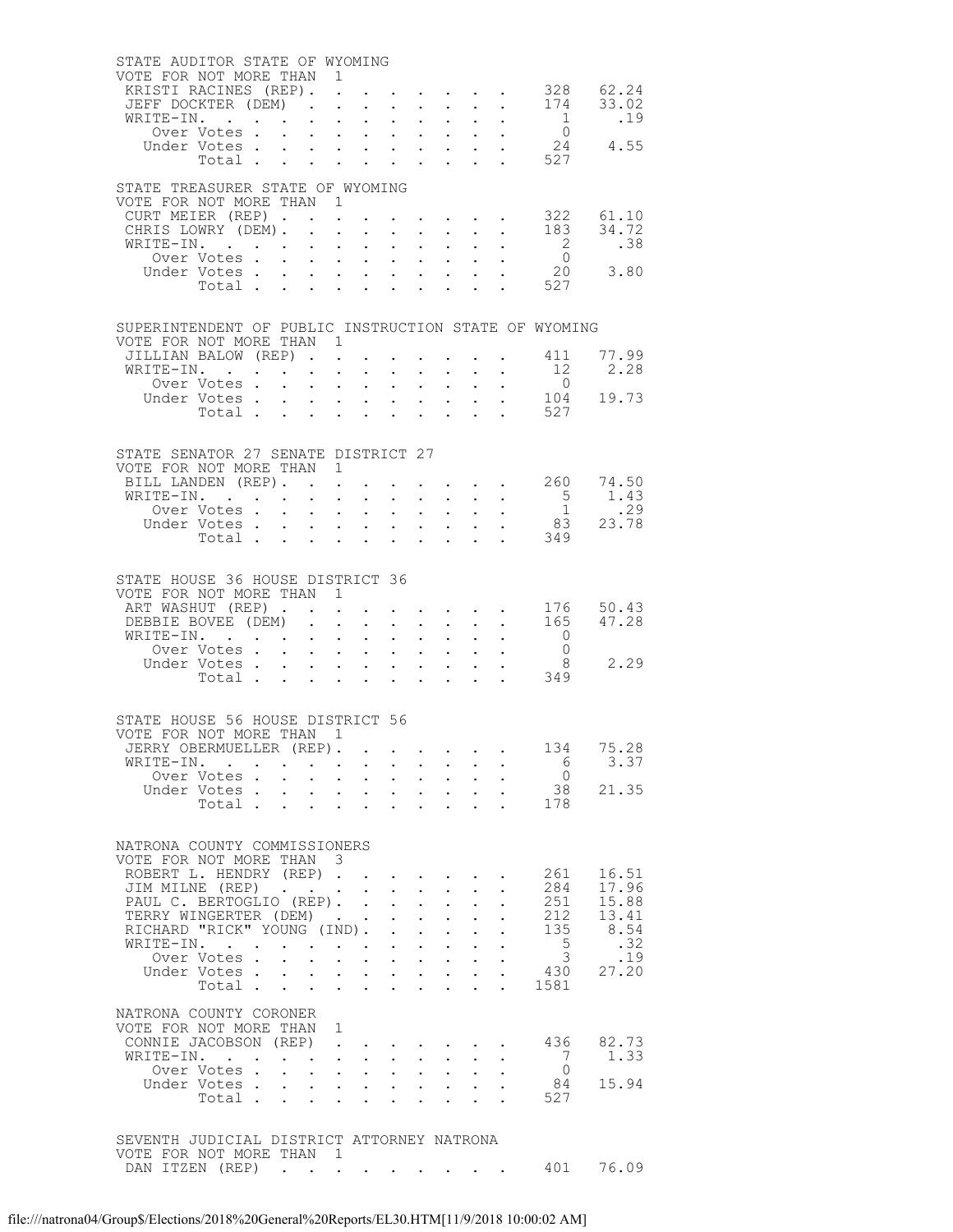|                                                 |                                                         |                      |                                                           |                                           |                                                                               |                                              |                                                                 |                                                                                                                       |                                                   |                      |                                                       | 8               | 1.52           |
|-------------------------------------------------|---------------------------------------------------------|----------------------|-----------------------------------------------------------|-------------------------------------------|-------------------------------------------------------------------------------|----------------------------------------------|-----------------------------------------------------------------|-----------------------------------------------------------------------------------------------------------------------|---------------------------------------------------|----------------------|-------------------------------------------------------|-----------------|----------------|
|                                                 | Over Votes                                              |                      |                                                           |                                           | $\sim$                                                                        | $\mathbf{r}$                                 |                                                                 | $\mathbf{1}$ $\mathbf{1}$ $\mathbf{1}$ $\mathbf{1}$ $\mathbf{1}$ $\mathbf{1}$                                         |                                                   |                      |                                                       | $\ddot{0}$      |                |
|                                                 | Under Votes.                                            |                      | $\sim$ 100 $\pm$                                          | $\sim 10^{-11}$                           | $\mathbf{L}^{\text{max}}$ , $\mathbf{L}^{\text{max}}$                         |                                              |                                                                 | $\mathbf{1}^{\prime}$ , $\mathbf{1}^{\prime}$ , $\mathbf{1}^{\prime}$ , $\mathbf{1}^{\prime}$ , $\mathbf{1}^{\prime}$ |                                                   |                      | $\mathbf{L}^{\text{max}}$ , $\mathbf{L}^{\text{max}}$ | 118<br>527      | 22.39          |
|                                                 | Total.                                                  |                      |                                                           | $\mathbf{L} = \mathbf{L}$                 | $\mathbf{r}$                                                                  | $\sim$ $\sim$                                | $\mathbf{A}$                                                    |                                                                                                                       |                                                   |                      |                                                       |                 |                |
|                                                 |                                                         |                      |                                                           |                                           |                                                                               |                                              |                                                                 |                                                                                                                       |                                                   |                      |                                                       |                 |                |
| NATRONA COUNTY SHERIFF                          |                                                         |                      |                                                           |                                           |                                                                               |                                              |                                                                 |                                                                                                                       |                                                   |                      |                                                       |                 |                |
| VOTE FOR NOT MORE THAN 1                        |                                                         |                      |                                                           |                                           |                                                                               |                                              |                                                                 |                                                                                                                       |                                                   |                      |                                                       |                 |                |
| GUS HOLBROOK (REP)                              |                                                         |                      |                                                           | $\sim 10^{-10}$                           | $\mathbf{L}^{\text{max}}$ , $\mathbf{L}^{\text{max}}$                         |                                              |                                                                 | $\mathbf{z} = \left\{ \mathbf{z}_1, \ldots, \mathbf{z}_n \right\}$ .                                                  |                                                   |                      |                                                       | 421             | 79.89          |
| WRITE-IN.                                       |                                                         |                      |                                                           |                                           | $\mathbf{L} = \mathbf{L}$                                                     |                                              |                                                                 | $\mathbf{r}$ , $\mathbf{r}$ , $\mathbf{r}$                                                                            |                                                   |                      |                                                       | 6               | 1.14           |
|                                                 | Over Votes.                                             |                      | $\ddot{\phantom{0}}$                                      | $\sim$ $-$                                | $\mathbf{z} = \mathbf{z} + \mathbf{z}$ .                                      |                                              |                                                                 | $\mathbf{L}^{\text{max}}$ , $\mathbf{L}^{\text{max}}$                                                                 | $\sim$ $-$                                        |                      |                                                       | $\bigcirc$      |                |
|                                                 | Under Votes.                                            |                      |                                                           | $\mathbf{L}$ and $\mathbf{L}$             | $\mathbf{r} = \mathbf{r} + \mathbf{r}$ .                                      |                                              |                                                                 | $\mathbf{r} = \mathbf{r} \times \mathbf{r}$ , where $\mathbf{r} = \mathbf{r}$                                         |                                                   |                      |                                                       | 100             | 18.98          |
|                                                 | Total                                                   |                      |                                                           |                                           |                                                                               | $\cdot$ $\cdot$ $\cdot$                      | $\ddot{\phantom{0}}$                                            | $\ddot{\phantom{0}}$                                                                                                  |                                                   |                      |                                                       | 527             |                |
|                                                 |                                                         |                      |                                                           |                                           |                                                                               |                                              |                                                                 |                                                                                                                       |                                                   |                      |                                                       |                 |                |
| NATRONA COUNTY CLERK                            |                                                         |                      |                                                           |                                           |                                                                               |                                              |                                                                 |                                                                                                                       |                                                   |                      |                                                       |                 |                |
| VOTE FOR NOT MORE THAN 1                        |                                                         |                      |                                                           |                                           |                                                                               |                                              |                                                                 |                                                                                                                       |                                                   |                      |                                                       |                 |                |
| TRACY GOOD (REP)                                |                                                         |                      |                                                           |                                           | $\mathbf{L}$ and $\mathbf{L}$                                                 |                                              |                                                                 |                                                                                                                       |                                                   |                      |                                                       | 412             | 78.18          |
| WRITE-IN. .                                     |                                                         |                      | $\mathbf{A}^{\text{max}}$ , and $\mathbf{A}^{\text{max}}$ |                                           | <b>All All Andrew</b>                                                         |                                              |                                                                 | $\mathbf{z} = \mathbf{z} + \mathbf{z} + \mathbf{z}$ .                                                                 |                                                   |                      | $\mathbf{z} = \mathbf{z} + \mathbf{z}$ .              | 10              | 1.90           |
|                                                 | Over Votes.                                             |                      | $\mathbf{L}$                                              | $\mathbf{L}$                              |                                                                               | $\mathbf{L}$ and $\mathbf{L}$                | $\mathbf{L}$                                                    | $\ddot{\phantom{0}}$                                                                                                  |                                                   |                      |                                                       | $\overline{0}$  |                |
|                                                 | Under Votes<br>Total.                                   |                      |                                                           |                                           | $\mathbf{A}$ and $\mathbf{A}$ are $\mathbf{A}$ . The set of $\mathbf{A}$      |                                              |                                                                 | $\mathbf{z} = \mathbf{z} + \mathbf{z}$ .                                                                              | $\sim$ $-$                                        | $\ddot{\phantom{0}}$ |                                                       | 105<br>527      | 19.92          |
|                                                 |                                                         |                      |                                                           | $\mathbf{r} = \mathbf{r}$                 | $\mathbf{r}$                                                                  |                                              | $\Delta$ and $\Delta$                                           |                                                                                                                       |                                                   |                      |                                                       |                 |                |
|                                                 |                                                         |                      |                                                           |                                           |                                                                               |                                              |                                                                 |                                                                                                                       |                                                   |                      |                                                       |                 |                |
| NATRONA COUNTY TREASURER                        |                                                         |                      |                                                           |                                           |                                                                               |                                              |                                                                 |                                                                                                                       |                                                   |                      |                                                       |                 |                |
| VOTE FOR NOT MORE THAN 1                        |                                                         |                      |                                                           |                                           |                                                                               |                                              |                                                                 |                                                                                                                       |                                                   |                      |                                                       |                 |                |
| TOM DOYLE (REP)                                 |                                                         |                      | $\ddot{\phantom{a}}$                                      | $\mathbf{L}$                              | $\sim$                                                                        |                                              | . As we can assume that the contribution of $\mathcal{O}(10^4)$ |                                                                                                                       |                                                   |                      |                                                       | 425             | 80.65          |
| WRITE-IN.                                       |                                                         |                      | $\ddot{\phantom{0}}$                                      | $\sim$                                    | $\mathbf{r} = \mathbf{r} + \mathbf{r}$ .                                      |                                              |                                                                 | $\mathbf{z} = \mathbf{z} + \mathbf{z}$ .                                                                              |                                                   |                      |                                                       | $\sim$ 4        | .76            |
|                                                 | Over Votes .                                            |                      | $\mathbf{L}^{\text{max}}$                                 | $\sim 100$                                | $\mathbf{L}$ and $\mathbf{L}$                                                 |                                              | $\mathbf{L}^{\text{max}}$                                       | $\sim 10^{-1}$                                                                                                        | $\mathbf{L}^{\text{max}}$                         |                      |                                                       | $\overline{0}$  |                |
|                                                 | Under Votes.                                            |                      |                                                           | $\mathbf{r} = \mathbf{r}$                 |                                                                               | $\mathbf{L}$ and $\mathbf{L}$                | $\ddot{\phantom{0}}$                                            |                                                                                                                       | $\mathbf{L} = \mathbf{L} \mathbf{L}$              |                      |                                                       | 98              | 18.60          |
|                                                 | Total                                                   |                      |                                                           |                                           | $\sim$                                                                        | $\ddot{\phantom{0}}$                         | $\ddot{\phantom{0}}$                                            | $\ddot{\phantom{a}}$                                                                                                  |                                                   |                      |                                                       | 527             |                |
|                                                 |                                                         |                      |                                                           |                                           |                                                                               |                                              |                                                                 |                                                                                                                       |                                                   |                      |                                                       |                 |                |
| NATRONA COUNTY ASSESSOR                         |                                                         |                      |                                                           |                                           |                                                                               |                                              |                                                                 |                                                                                                                       |                                                   |                      |                                                       |                 |                |
| VOTE FOR NOT MORE THAN 1                        |                                                         |                      |                                                           |                                           |                                                                               |                                              |                                                                 |                                                                                                                       |                                                   |                      |                                                       |                 |                |
| MATTHEW KEATING (REP)                           |                                                         |                      |                                                           |                                           | $\mathbf{L}$                                                                  |                                              |                                                                 |                                                                                                                       |                                                   |                      |                                                       |                 | 385 73.06      |
| WRITE-IN. .                                     |                                                         |                      |                                                           |                                           | and a strong control of the state of                                          |                                              |                                                                 | $\mathbf{z} = \mathbf{z} + \mathbf{z}$ .                                                                              | $\sim 100$                                        | $\ddot{\phantom{0}}$ |                                                       | 36              | 6.83           |
|                                                 | Over Votes.                                             |                      | $\ddot{\phantom{a}}$                                      | $\sim$                                    | $\ddot{\phantom{1}}$                                                          |                                              | $\mathcal{L}^{\text{max}}$                                      | $\ddot{\phantom{0}}$                                                                                                  | $\sim$                                            |                      |                                                       | $\overline{0}$  |                |
|                                                 | Under Votes                                             |                      |                                                           |                                           |                                                                               |                                              |                                                                 | $\mathbf{z} = \mathbf{z} + \mathbf{z}$ , where $\mathbf{z} = \mathbf{z}$                                              |                                                   | $\ddot{\phantom{0}}$ |                                                       | 106             | 20.11          |
|                                                 | Total                                                   |                      |                                                           |                                           |                                                                               |                                              |                                                                 |                                                                                                                       |                                                   |                      |                                                       | 527             |                |
|                                                 |                                                         |                      |                                                           |                                           |                                                                               |                                              |                                                                 |                                                                                                                       |                                                   |                      |                                                       |                 |                |
| NATRONA COUNTY CLERK OF DISTRICT COURT          |                                                         |                      |                                                           |                                           |                                                                               |                                              |                                                                 |                                                                                                                       |                                                   |                      |                                                       |                 |                |
| VOTE FOR NOT MORE THAN                          |                                                         |                      |                                                           |                                           | $\mathbf{1}$                                                                  |                                              |                                                                 |                                                                                                                       |                                                   |                      |                                                       |                 |                |
| ANNE VOLIN (REP).                               |                                                         |                      |                                                           | $\sim$ $-$                                | $\bullet$                                                                     |                                              |                                                                 |                                                                                                                       |                                                   |                      | $\mathbf{z} = \mathbf{z} + \mathbf{z}$ .              | 421             | 79.89          |
| WRITE-IN.                                       |                                                         |                      |                                                           | $\sim$                                    | $\ddot{\phantom{a}}$                                                          | $\ddot{\phantom{0}}$                         | $\mathbf{r}$                                                    | $\ddot{\phantom{0}}$                                                                                                  |                                                   |                      |                                                       | $6\overline{6}$ | 1.14           |
|                                                 | Over Votes .                                            |                      | $\ddot{\phantom{0}}$                                      | $\bullet$ .                               | $\bullet$ .                                                                   | $\sim$ $-$                                   | $\mathbf{L}^{\text{max}}$                                       | $\mathbf{z} = \mathbf{z}$                                                                                             | $\mathbf{L}^{\text{max}}$                         |                      |                                                       | $\overline{0}$  |                |
|                                                 | Under Votes.                                            |                      | $\mathbf{r}$                                              | $\sim$                                    |                                                                               | $\cdot$ $\cdot$ $\cdot$                      | $\ddot{\phantom{0}}$                                            | $\ddot{\phantom{a}}$                                                                                                  |                                                   |                      |                                                       | 100             | 18.98          |
|                                                 | Total                                                   |                      |                                                           | $\sim$ 100 $\pm$                          | $\mathbf{L}^{\text{max}}$                                                     | $\sim$                                       | $\bullet$ .                                                     | $\ddot{\phantom{a}}$                                                                                                  | $\ddot{\phantom{0}}$                              | $\ddot{\phantom{0}}$ | $\ddot{\phantom{0}}$                                  | 527             |                |
|                                                 |                                                         |                      |                                                           |                                           |                                                                               |                                              |                                                                 |                                                                                                                       |                                                   |                      |                                                       |                 |                |
| DISTRICT COURT JUDGE                            |                                                         |                      |                                                           |                                           |                                                                               |                                              |                                                                 |                                                                                                                       |                                                   |                      |                                                       |                 |                |
| VOTE FOR NOT MORE THAN 1<br>Yes                 |                                                         |                      |                                                           |                                           |                                                                               |                                              |                                                                 |                                                                                                                       |                                                   |                      |                                                       | 392             | 74.38          |
| No. .                                           |                                                         |                      | $\ddot{\phantom{0}}$<br>$\ddot{\phantom{0}}$              | $\mathbf{L}$                              | $\bullet$ .<br>$\ddot{\phantom{0}}$                                           | $\sim$ $-$                                   | $\ddot{\phantom{0}}$                                            | $\sim$ $\sim$                                                                                                         | $\ddot{\phantom{0}}$                              |                      |                                                       | 74              | 14.04          |
|                                                 | Over Votes .                                            |                      | $\mathbf{L}^{\text{max}}$                                 |                                           | $\mathbf{z} = \mathbf{z} + \mathbf{z}$ , where $\mathbf{z} = \mathbf{z}$      |                                              |                                                                 | $\mathbf{L}^{\text{max}}$ , $\mathbf{L}^{\text{max}}$                                                                 | $\sim$ $-$                                        |                      |                                                       | $\mathbf{1}$    | .19            |
|                                                 | Under Votes.                                            |                      |                                                           | $\mathbf{r} = \mathbf{r}$                 | $\ddot{\phantom{0}}$                                                          | $\mathbf{r}$                                 | $\mathbf{L}$                                                    | $\mathbf{L}$                                                                                                          |                                                   |                      |                                                       | 60              | 11.39          |
|                                                 | Total.                                                  |                      | $\ddot{\phantom{a}}$                                      | $\mathbf{L}$                              | $\ddot{\phantom{0}}$                                                          | $\ddot{\phantom{a}}$                         | $\ddot{\phantom{a}}$                                            |                                                                                                                       |                                                   |                      |                                                       | 527             |                |
|                                                 |                                                         |                      |                                                           |                                           |                                                                               |                                              |                                                                 |                                                                                                                       |                                                   |                      |                                                       |                 |                |
|                                                 |                                                         |                      |                                                           |                                           |                                                                               |                                              |                                                                 |                                                                                                                       |                                                   |                      |                                                       |                 |                |
| CIRCUIT COURT JUDGE                             |                                                         |                      |                                                           |                                           |                                                                               |                                              |                                                                 |                                                                                                                       |                                                   |                      |                                                       |                 |                |
| VOTE FOR NOT MORE THAN 1                        |                                                         |                      |                                                           |                                           |                                                                               |                                              |                                                                 |                                                                                                                       |                                                   |                      |                                                       |                 |                |
| Yes<br>No. .                                    |                                                         | $\mathbf{r}$         |                                                           |                                           | $\mathbf{L}^{\text{max}}$                                                     |                                              |                                                                 |                                                                                                                       |                                                   |                      |                                                       | 370<br>88       | 70.21<br>16.70 |
|                                                 | $\mathbf{r} = \mathbf{r} + \mathbf{r}$ .<br>Over Votes. | $\sim$ $-$           | $\ddot{\phantom{0}}$<br>$\mathbf{r}$                      | $\mathbf{L}^{\text{max}}$<br>$\mathbf{L}$ | $\mathbf{L}^{\text{max}}$ , $\mathbf{L}^{\text{max}}$<br>$\ddot{\phantom{a}}$ | $\sim$                                       |                                                                 | $\mathbf{z} = \mathbf{z} + \mathbf{z}$<br>$\mathbf{L} = \mathbf{L}$                                                   | $\mathbf{L}^{\text{max}}$<br>$\ddot{\phantom{0}}$ |                      |                                                       | $\overline{1}$  | .19            |
|                                                 | Under Votes .                                           |                      | $\ddot{\phantom{0}}$                                      | $\sim 100$                                | $\mathbf{L}^{\text{max}}$ , and $\mathbf{L}^{\text{max}}$                     |                                              | $\bullet$ .                                                     | $\sim$ $-$                                                                                                            | $\mathbf{L}^{\text{max}}$                         |                      |                                                       | - 68            | 12.90          |
|                                                 | Total .                                                 |                      |                                                           | $\mathbf{r}$ and $\mathbf{r}$             | $\mathbf{r}$                                                                  |                                              | $\mathbf{L}$                                                    |                                                                                                                       |                                                   |                      |                                                       | 527             |                |
|                                                 |                                                         |                      |                                                           |                                           |                                                                               |                                              |                                                                 |                                                                                                                       |                                                   |                      |                                                       |                 |                |
|                                                 |                                                         |                      |                                                           |                                           |                                                                               |                                              |                                                                 |                                                                                                                       |                                                   |                      |                                                       |                 |                |
| CASPER CITY COUNCIL WARD III CASPER CITY WARD 3 |                                                         |                      |                                                           |                                           |                                                                               |                                              |                                                                 |                                                                                                                       |                                                   |                      |                                                       |                 |                |
| VOTE FOR NOT MORE THAN 2                        |                                                         |                      |                                                           |                                           |                                                                               |                                              |                                                                 |                                                                                                                       |                                                   |                      |                                                       |                 |                |
| STEVEN FREEL<br>PETE OWEN.                      |                                                         |                      |                                                           |                                           |                                                                               |                                              |                                                                 |                                                                                                                       |                                                   |                      |                                                       | 236             | 22.39<br>18.03 |
| RAY PACHECO.                                    |                                                         | $\ddot{\phantom{a}}$ | $\ddot{\phantom{0}}$                                      | $\ddot{\phantom{0}}$                      | $\ddot{\phantom{a}}$                                                          |                                              | $\ddot{\phantom{0}}$                                            |                                                                                                                       |                                                   |                      |                                                       | 190<br>322      | 30.55          |
| WRITE-IN.                                       | $\sim 100$ km s $^{-1}$                                 |                      | $\ddot{\phantom{0}}$                                      | $\mathbf{L}$                              | $\ddot{\phantom{a}}$<br>$\ddot{\phantom{a}}$                                  | $\ddot{\phantom{0}}$<br>$\ddot{\phantom{0}}$ | $\ddot{\phantom{0}}$                                            | $\ddot{\phantom{0}}$<br>$\ddot{\phantom{0}}$                                                                          | $\ddot{\phantom{a}}$                              |                      |                                                       | $\overline{4}$  | .38            |
|                                                 | Over Votes .                                            |                      | $\mathbf{L}$                                              | $\sim 10^{-11}$                           | $\mathcal{L}^{\mathcal{L}}$                                                   | $\ddot{\phantom{0}}$                         | $\ddot{\phantom{0}}$                                            | $\mathbf{L}^{\text{max}}$                                                                                             | $\ddot{\phantom{0}}$                              |                      |                                                       | 2               | .19            |
|                                                 | Under Votes.                                            |                      |                                                           | $\cdot$ $\cdot$ $\cdot$                   | $\ddot{\phantom{0}}$                                                          | $\bullet$ .                                  | $\ddot{\phantom{a}}$                                            | $\ddot{\phantom{0}}$                                                                                                  |                                                   |                      |                                                       | 300             | 28.46          |
|                                                 | Total.                                                  |                      |                                                           | $\mathbf{L}$                              | $\ddot{\phantom{a}}$                                                          | $\ddot{\phantom{0}}$                         |                                                                 |                                                                                                                       |                                                   |                      |                                                       | 1054            |                |
|                                                 |                                                         |                      |                                                           |                                           |                                                                               |                                              |                                                                 |                                                                                                                       |                                                   |                      |                                                       |                 |                |

 CASPER COLLEGE DISTRICT BOARD OF TRUSTEE NATRONA VOTE FOR NOT MORE THAN 3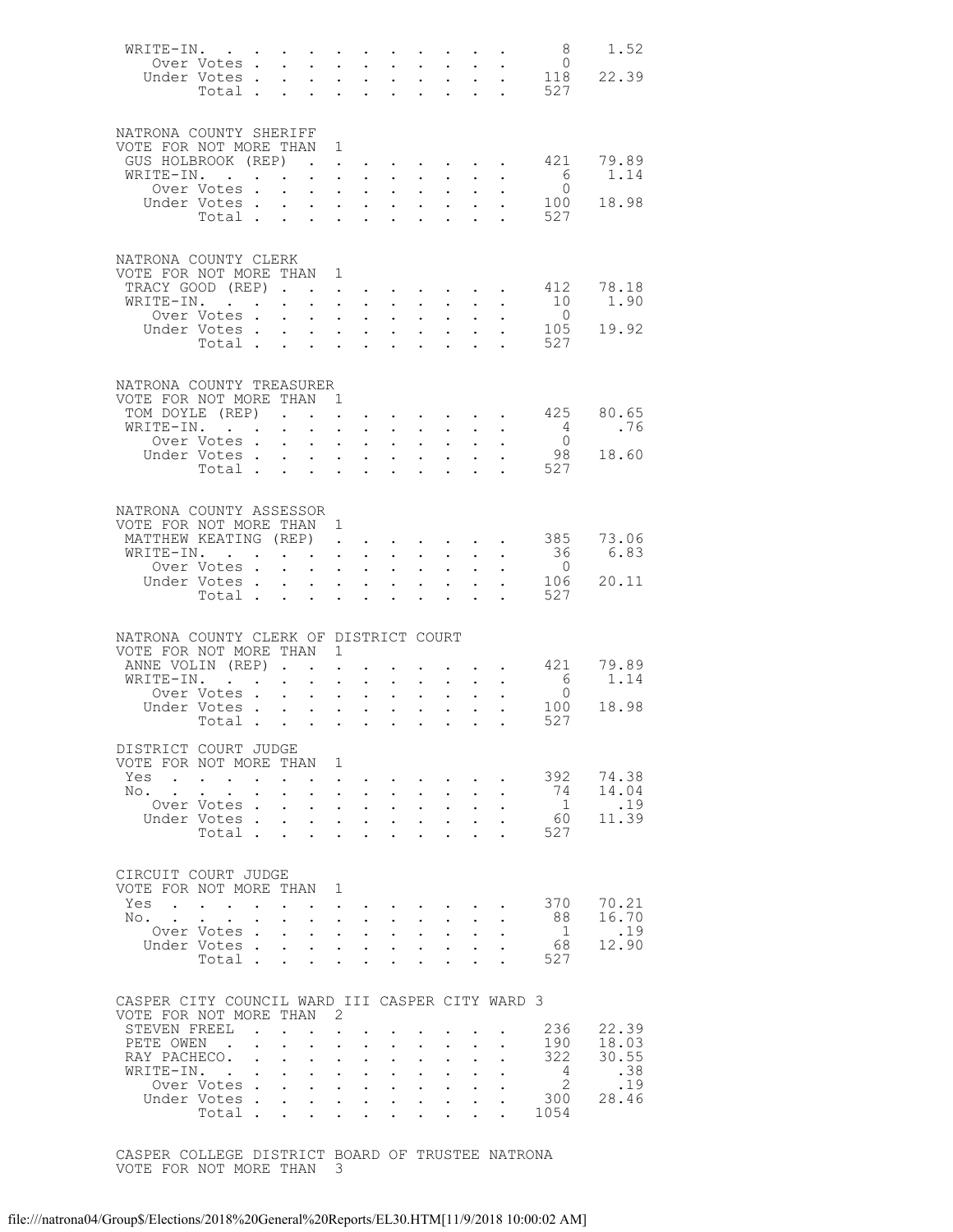| CASPER COLLEGE DISTRICT BOARD OF TRUSTEE NATRONA                                     |             |  |                                                                                         |  |  |                                                                  |                                                                                        |  |
|--------------------------------------------------------------------------------------|-------------|--|-----------------------------------------------------------------------------------------|--|--|------------------------------------------------------------------|----------------------------------------------------------------------------------------|--|
| VOTE FOR NOT MORE THAN 1<br>STEVE DEGENFELDER. 375                                   |             |  |                                                                                         |  |  |                                                                  | 71.16<br>.57                                                                           |  |
|                                                                                      |             |  |                                                                                         |  |  |                                                                  | 28.27                                                                                  |  |
| COUNTY SCHOOL DISTRICT #1 BOARD OF TRUST                                             |             |  |                                                                                         |  |  |                                                                  |                                                                                        |  |
| SCHOOL DISTRICT 1<br>VOTE FOR NOT MORE THAN 4                                        |             |  |                                                                                         |  |  |                                                                  |                                                                                        |  |
|                                                                                      |             |  |                                                                                         |  |  |                                                                  | CAMERON ALLEN 151 7.16<br>DAVID APPLEGATE 186 8.82                                     |  |
|                                                                                      |             |  |                                                                                         |  |  |                                                                  |                                                                                        |  |
|                                                                                      |             |  |                                                                                         |  |  |                                                                  |                                                                                        |  |
|                                                                                      |             |  |                                                                                         |  |  |                                                                  |                                                                                        |  |
|                                                                                      |             |  |                                                                                         |  |  |                                                                  |                                                                                        |  |
|                                                                                      |             |  |                                                                                         |  |  |                                                                  |                                                                                        |  |
|                                                                                      |             |  |                                                                                         |  |  |                                                                  | 0<br>0<br>0<br>Under Votes 842 39.94<br>Under Votes 842 39.94                          |  |
|                                                                                      |             |  |                                                                                         |  |  | Total 2108                                                       |                                                                                        |  |
|                                                                                      |             |  |                                                                                         |  |  |                                                                  |                                                                                        |  |
| COUNTY RURAL CONSERVATION DISTRICT SUPER<br>NATRONA COUNTY CONSERVATION DISTRICT     |             |  |                                                                                         |  |  |                                                                  |                                                                                        |  |
| VOTE FOR NOT MORE THAN 2                                                             |             |  |                                                                                         |  |  |                                                                  | 27.23                                                                                  |  |
| ANDREW C. ANDERSON 287<br>TAMMY COBB 329                                             |             |  |                                                                                         |  |  |                                                                  | 31.21                                                                                  |  |
| WRITE-IN. 0<br>Over Votes 0                                                          |             |  |                                                                                         |  |  |                                                                  |                                                                                        |  |
|                                                                                      | Over Votes  |  |                                                                                         |  |  |                                                                  |                                                                                        |  |
|                                                                                      |             |  |                                                                                         |  |  | Under Votes 438<br>Total 1054                                    | 41.56                                                                                  |  |
|                                                                                      |             |  |                                                                                         |  |  |                                                                  |                                                                                        |  |
| 1 CENT SALES TAX<br>VOTE FOR NOT MORE THAN 1                                         |             |  |                                                                                         |  |  |                                                                  |                                                                                        |  |
|                                                                                      |             |  |                                                                                         |  |  |                                                                  |                                                                                        |  |
|                                                                                      |             |  |                                                                                         |  |  |                                                                  | For the County Sales and Use Ta 399 75.71<br>Against the County Sales and Us 111 21.06 |  |
|                                                                                      |             |  |                                                                                         |  |  | Over Votes $\ldots$ $\ldots$ $\ldots$ $\ldots$ $\ldots$ $\ldots$ |                                                                                        |  |
|                                                                                      | Total       |  |                                                                                         |  |  | 527                                                              | Under Votes 17 3.23                                                                    |  |
|                                                                                      |             |  |                                                                                         |  |  |                                                                  |                                                                                        |  |
| LODGING TAX                                                                          |             |  |                                                                                         |  |  |                                                                  |                                                                                        |  |
| VOTE FOR NOT MORE THAN 1                                                             |             |  |                                                                                         |  |  |                                                                  |                                                                                        |  |
|                                                                                      |             |  |                                                                                         |  |  |                                                                  | For the County Lodging Tax. 396 75.14<br>Against the County Lodging Tax 112 21.25      |  |
|                                                                                      | Over Votes  |  |                                                                                         |  |  | $\overline{0}$                                                   |                                                                                        |  |
|                                                                                      | Under Votes |  |                                                                                         |  |  |                                                                  | $\begin{array}{cc} 19 & 3.61 \\ 527 & \end{array}$                                     |  |
|                                                                                      | Total       |  | $\mathbf{r} = \mathbf{r} \cdot \mathbf{r}$ , $\mathbf{r} = \mathbf{r} \cdot \mathbf{r}$ |  |  |                                                                  |                                                                                        |  |
|                                                                                      |             |  |                                                                                         |  |  |                                                                  | **OFFICIAL COUNTY RESULTS                                                              |  |
| $0303$ $3-3$                                                                         |             |  |                                                                                         |  |  |                                                                  |                                                                                        |  |
| REGISTERED VOTERS - TOTAL                                                            |             |  |                                                                                         |  |  | 943                                                              | VOTES PERCENT                                                                          |  |
| BALLOTS CAST - TOTAL. 675                                                            |             |  |                                                                                         |  |  |                                                                  |                                                                                        |  |
| BALLOTS CAST - BLANK.                                                                |             |  |                                                                                         |  |  | $\overline{0}$                                                   |                                                                                        |  |
| VOTER TURNOUT - TOTAL $\cdot \cdot \cdot \cdot \cdot \cdot$<br>VOTER TURNOUT - BLANK |             |  |                                                                                         |  |  |                                                                  | 71.58                                                                                  |  |
|                                                                                      |             |  |                                                                                         |  |  |                                                                  |                                                                                        |  |
| UNITED STATES SENATOR FEDERAL DISTRICT<br>VOTE FOR NOT MORE THAN 1                   |             |  |                                                                                         |  |  |                                                                  |                                                                                        |  |
|                                                                                      |             |  |                                                                                         |  |  |                                                                  | JOHN BARRASSO (REP) 404 59.85<br>GARY TRAUNER (DEM) 242 35.85                          |  |
|                                                                                      |             |  |                                                                                         |  |  |                                                                  | JOSEPH PORAMBO (LIB). 22 3.26                                                          |  |
| WRITE-IN.<br>Over Votes                                                              |             |  |                                                                                         |  |  | $\overline{2}$                                                   | .30                                                                                    |  |
|                                                                                      |             |  |                                                                                         |  |  | $\bigcap$                                                        |                                                                                        |  |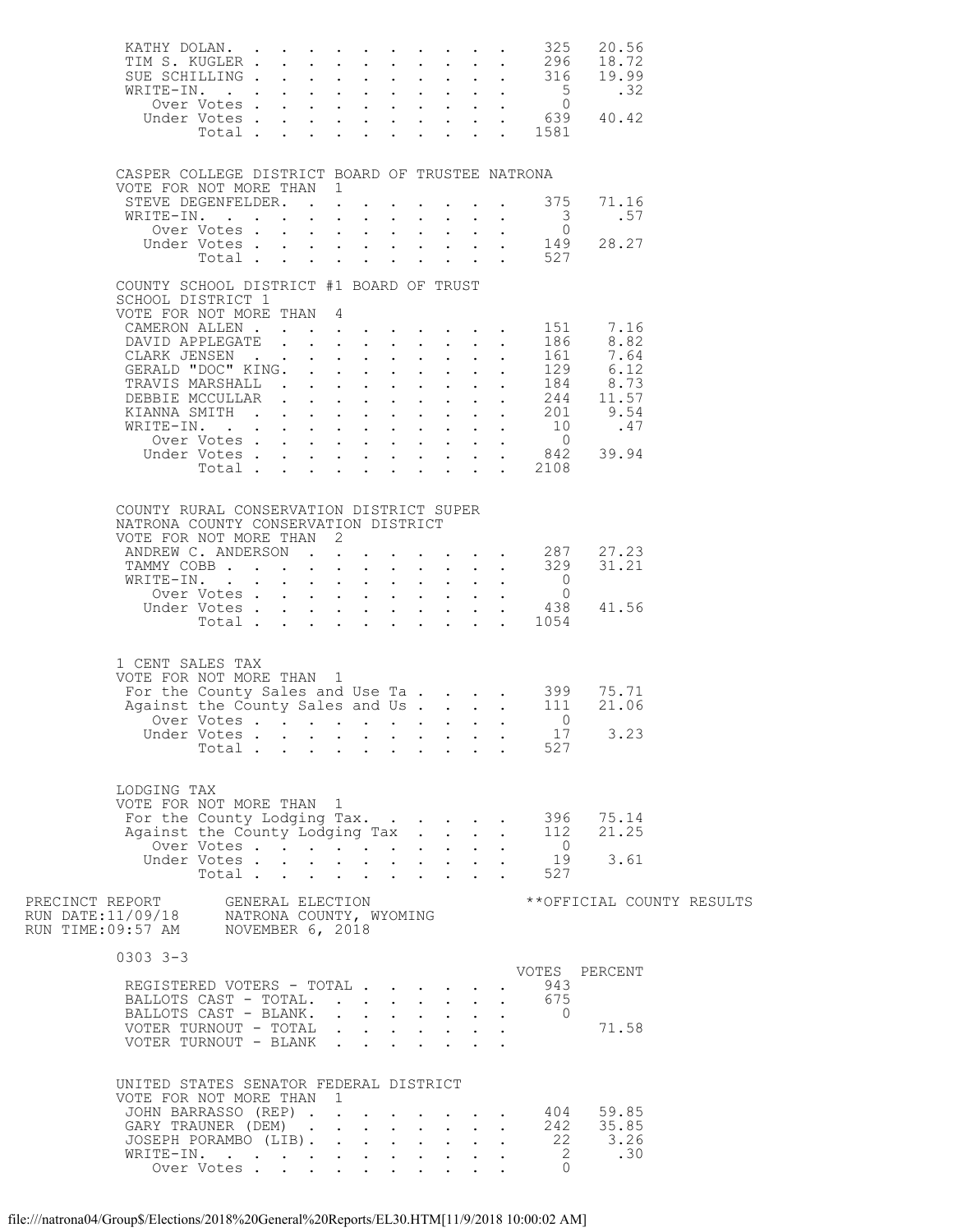|                                                                                   | Under Votes 5<br>Total 675                                  |                           |                                    |                                                                                                                      |                                                                                                                       |                      |                           |                                                                                                                                                                                                                                                                                                                                                                                                                              |                      |                                  | $5^{\circ}$<br>.74                                   |
|-----------------------------------------------------------------------------------|-------------------------------------------------------------|---------------------------|------------------------------------|----------------------------------------------------------------------------------------------------------------------|-----------------------------------------------------------------------------------------------------------------------|----------------------|---------------------------|------------------------------------------------------------------------------------------------------------------------------------------------------------------------------------------------------------------------------------------------------------------------------------------------------------------------------------------------------------------------------------------------------------------------------|----------------------|----------------------------------|------------------------------------------------------|
| UNITED STATES REPRESENTATIVE                                                      |                                                             |                           |                                    |                                                                                                                      |                                                                                                                       |                      |                           |                                                                                                                                                                                                                                                                                                                                                                                                                              |                      |                                  |                                                      |
| WYOMING CONGRESSIONAL DISTRICT ONE<br>VOTE FOR NOT MORE THAN 1                    |                                                             |                           |                                    |                                                                                                                      |                                                                                                                       |                      |                           |                                                                                                                                                                                                                                                                                                                                                                                                                              |                      |                                  |                                                      |
|                                                                                   |                                                             |                           |                                    |                                                                                                                      |                                                                                                                       |                      |                           |                                                                                                                                                                                                                                                                                                                                                                                                                              |                      |                                  | LIZ CHENEY (REP) 384 56.89                           |
|                                                                                   | GREG HUNTER (DEM). .<br>DANIEL CLYDE CUMMINGS (CON)         |                           |                                    |                                                                                                                      | $\mathcal{A}^{\mathcal{A}}$ , $\mathcal{A}^{\mathcal{A}}$ , $\mathcal{A}^{\mathcal{A}}$ , $\mathcal{A}^{\mathcal{A}}$ |                      |                           | $\mathbf{u}^{\prime}=\mathbf{u}^{\prime}=\mathbf{u}^{\prime}=\mathbf{u}^{\prime}$ .                                                                                                                                                                                                                                                                                                                                          |                      | 238                              | 35.26<br>$19$ $2.81$                                 |
|                                                                                   | RICHARD BRUBAKER (LIB)                                      |                           |                                    |                                                                                                                      |                                                                                                                       |                      |                           | $\mathbf{u} = \mathbf{u} \cdot \mathbf{u}$ .                                                                                                                                                                                                                                                                                                                                                                                 | $\sim$               |                                  | $25$ $3.70$<br>0                                     |
|                                                                                   | WRITE-IN.<br>Over Votes .                                   |                           | $\mathcal{L}^{\text{max}}$         |                                                                                                                      | <b>Contract Contract Contract</b>                                                                                     |                      |                           | $\mathbf{u} = \mathbf{u} + \mathbf{u} + \mathbf{u}$ .                                                                                                                                                                                                                                                                                                                                                                        |                      |                                  |                                                      |
|                                                                                   | Under Votes.                                                |                           |                                    | $\mathbf{r} = \mathbf{r} + \mathbf{r} + \mathbf{r} + \mathbf{r} + \mathbf{r} + \mathbf{r} + \mathbf{r} + \mathbf{r}$ |                                                                                                                       |                      |                           |                                                                                                                                                                                                                                                                                                                                                                                                                              |                      | $\begin{matrix}0\\9\end{matrix}$ | 1.33                                                 |
|                                                                                   | Total                                                       |                           | $\sim$                             |                                                                                                                      | $\mathbf{r}$ , $\mathbf{r}$ , $\mathbf{r}$                                                                            | $\ddot{\phantom{0}}$ |                           | $\mathbf{L} = \mathbf{L}$                                                                                                                                                                                                                                                                                                                                                                                                    |                      | 675                              |                                                      |
| GOVERNOR STATE OF WYOMING<br>VOTE FOR NOT MORE THAN 1                             |                                                             |                           |                                    |                                                                                                                      |                                                                                                                       |                      |                           |                                                                                                                                                                                                                                                                                                                                                                                                                              |                      |                                  |                                                      |
| MARK GORDON (REP). 415 61.48                                                      |                                                             |                           |                                    |                                                                                                                      |                                                                                                                       |                      |                           |                                                                                                                                                                                                                                                                                                                                                                                                                              |                      |                                  |                                                      |
| MARY A. THRONE (DEM).                                                             |                                                             |                           |                                    |                                                                                                                      |                                                                                                                       |                      |                           |                                                                                                                                                                                                                                                                                                                                                                                                                              |                      | 216                              | 32.00                                                |
|                                                                                   | REX "T-REX" RAMMELL (CON)<br>LAWRENCE GERARD STRUEMPF (LIB) |                           |                                    |                                                                                                                      |                                                                                                                       |                      |                           | $\mathbf{L}$                                                                                                                                                                                                                                                                                                                                                                                                                 |                      | 18                               | 2.67                                                 |
|                                                                                   | LAWRENCE GERARD STRUEMPF (LIB)<br>WRITE-IN.                 |                           |                                    |                                                                                                                      |                                                                                                                       |                      |                           |                                                                                                                                                                                                                                                                                                                                                                                                                              |                      |                                  | $\begin{bmatrix} 9 & 1.33 \\ 9 & 1.33 \end{bmatrix}$ |
|                                                                                   | Over Votes .<br>Under Votes.                                | $\ddot{\phantom{0}}$      | $\ddot{\phantom{a}}$<br>$\sim$ $-$ |                                                                                                                      |                                                                                                                       |                      |                           | $\mathcal{L}^{\mathcal{A}}$ , $\mathcal{L}^{\mathcal{A}}$ , $\mathcal{L}^{\mathcal{A}}$ , $\mathcal{L}^{\mathcal{A}}$ , $\mathcal{L}^{\mathcal{A}}$ , $\mathcal{L}^{\mathcal{A}}$ , $\mathcal{L}^{\mathcal{A}}$<br>$\mathbf{r}$ , $\mathbf{r}$ , $\mathbf{r}$ , $\mathbf{r}$ , $\mathbf{r}$ , $\mathbf{r}$                                                                                                                   |                      | $\begin{matrix}0\\8\end{matrix}$ | 1.19                                                 |
|                                                                                   | Total                                                       |                           | $\sim$ 100 $\pm$                   |                                                                                                                      | $\mathbf{r} = \mathbf{r} \cdot \mathbf{r}$                                                                            |                      |                           | $\mathbf{L}^{\text{max}}$ , $\mathbf{L}^{\text{max}}$                                                                                                                                                                                                                                                                                                                                                                        |                      | 675                              |                                                      |
|                                                                                   |                                                             |                           |                                    |                                                                                                                      |                                                                                                                       |                      |                           |                                                                                                                                                                                                                                                                                                                                                                                                                              |                      |                                  |                                                      |
| SECRETARY OF STATE STATE OF WYOMING<br>VOTE FOR NOT MORE THAN 1                   |                                                             |                           |                                    |                                                                                                                      |                                                                                                                       |                      |                           |                                                                                                                                                                                                                                                                                                                                                                                                                              |                      |                                  |                                                      |
|                                                                                   | EDWARD BUCHANAN (REP).                                      |                           |                                    |                                                                                                                      |                                                                                                                       |                      |                           |                                                                                                                                                                                                                                                                                                                                                                                                                              |                      |                                  | $\cdot$ $\cdot$ $\cdot$ $\cdot$ $\cdot$ 416 61.63    |
| KIT CARSON III (LIB).                                                             | JAMES W. BYRD (DEM)                                         |                           |                                    |                                                                                                                      |                                                                                                                       |                      |                           | $\mathbf{A}^{(n)}$ and $\mathbf{A}^{(n)}$ and $\mathbf{A}^{(n)}$                                                                                                                                                                                                                                                                                                                                                             |                      | 214<br>22                        | 31.70<br>3.26                                        |
|                                                                                   | WRITE-IN.                                                   |                           |                                    | $\mathbf{z} = \mathbf{z} + \mathbf{z} + \mathbf{z} + \mathbf{z} + \mathbf{z}$                                        |                                                                                                                       |                      |                           | $\mathbf{u} = \mathbf{u} \times \mathbf{u} + \mathbf{u} \times \mathbf{u}$                                                                                                                                                                                                                                                                                                                                                   |                      | $\overline{0}$                   |                                                      |
|                                                                                   | Over Votes .                                                |                           |                                    | .                                                                                                                    |                                                                                                                       |                      |                           |                                                                                                                                                                                                                                                                                                                                                                                                                              |                      | $\overline{0}$                   |                                                      |
|                                                                                   | Under Votes<br>Total                                        |                           |                                    |                                                                                                                      |                                                                                                                       |                      |                           | $\mathbf{r} = \mathbf{r}$                                                                                                                                                                                                                                                                                                                                                                                                    |                      | 23<br>675                        | 3.41                                                 |
|                                                                                   |                                                             |                           |                                    |                                                                                                                      |                                                                                                                       |                      |                           |                                                                                                                                                                                                                                                                                                                                                                                                                              |                      |                                  |                                                      |
| STATE AUDITOR STATE OF WYOMING                                                    |                                                             |                           |                                    |                                                                                                                      |                                                                                                                       |                      |                           |                                                                                                                                                                                                                                                                                                                                                                                                                              |                      |                                  |                                                      |
| VOTE FOR NOT MORE THAN 1                                                          |                                                             |                           |                                    |                                                                                                                      |                                                                                                                       |                      |                           |                                                                                                                                                                                                                                                                                                                                                                                                                              |                      |                                  |                                                      |
|                                                                                   | KRISTI RACINES (REP).<br>JEFF DOCKTER (DEM)                 |                           |                                    | $\ddot{\phantom{a}}$                                                                                                 | $\ddot{\phantom{a}}$                                                                                                  |                      |                           | $\mathcal{L}(\mathbf{x})$ . The set of the set of $\mathcal{L}(\mathbf{x})$<br>$\mathbf{r} = \mathbf{r} + \mathbf{r}$                                                                                                                                                                                                                                                                                                        |                      |                                  | 421 62.37<br>. 222 32.89                             |
|                                                                                   | WRITE-IN.                                                   |                           |                                    |                                                                                                                      |                                                                                                                       |                      | $\mathbf{L}^{\text{max}}$ | $\mathbf{u} = \mathbf{u} \cdot \mathbf{u}$ .                                                                                                                                                                                                                                                                                                                                                                                 |                      | 1                                | .15                                                  |
|                                                                                   | Over Votes.                                                 |                           |                                    | $\mathbf{r}$ , $\mathbf{r}$ , $\mathbf{r}$ , $\mathbf{r}$ , $\mathbf{r}$ , $\mathbf{r}$ , $\mathbf{r}$               |                                                                                                                       |                      |                           |                                                                                                                                                                                                                                                                                                                                                                                                                              |                      | $\overline{0}$                   | 31 4.59                                              |
|                                                                                   | Under Votes<br>Total                                        |                           |                                    |                                                                                                                      |                                                                                                                       |                      |                           |                                                                                                                                                                                                                                                                                                                                                                                                                              |                      | $\frac{1}{2}$ 675                |                                                      |
| STATE TREASURER STATE OF WYOMING                                                  |                                                             |                           |                                    |                                                                                                                      |                                                                                                                       |                      |                           |                                                                                                                                                                                                                                                                                                                                                                                                                              |                      |                                  |                                                      |
| VOTE FOR NOT MORE THAN 1                                                          |                                                             |                           |                                    |                                                                                                                      |                                                                                                                       |                      |                           |                                                                                                                                                                                                                                                                                                                                                                                                                              |                      |                                  |                                                      |
|                                                                                   | CURT MEIER (REP)                                            |                           |                                    |                                                                                                                      |                                                                                                                       |                      |                           | $\mathbf{r} = \mathbf{r} + \mathbf{r} + \mathbf{r} + \mathbf{r} + \mathbf{r} + \mathbf{r} + \mathbf{r} + \mathbf{r} + \mathbf{r} + \mathbf{r} + \mathbf{r} + \mathbf{r} + \mathbf{r} + \mathbf{r} + \mathbf{r} + \mathbf{r} + \mathbf{r} + \mathbf{r} + \mathbf{r} + \mathbf{r} + \mathbf{r} + \mathbf{r} + \mathbf{r} + \mathbf{r} + \mathbf{r} + \mathbf{r} + \mathbf{r} + \mathbf{r} + \mathbf{r} + \mathbf{r} + \mathbf$ |                      |                                  | 434 64.30                                            |
|                                                                                   | CHRIS LOWRY (DEM). .<br>WRITE-IN.                           |                           |                                    | $\mathbf{r}$ , $\mathbf{r}$ , $\mathbf{r}$                                                                           | $\mathbf{L}^{\text{max}}$ , and $\mathbf{L}^{\text{max}}$                                                             |                      | $\cdot$ $\cdot$ $\cdot$   | $\mathbf{r} = \mathbf{r} + \mathbf{r} + \mathbf{r} + \mathbf{r}$<br>$\mathbf{L}$                                                                                                                                                                                                                                                                                                                                             | $\ddot{\phantom{0}}$ | $\overline{1}$                   | 209 30.96<br>.15                                     |
|                                                                                   | Over Votes .                                                | $\mathbf{L}^{\text{max}}$ |                                    | $\mathbf{r} = \mathbf{r} + \mathbf{r} + \mathbf{r} + \mathbf{r}$                                                     |                                                                                                                       |                      |                           | $\mathbf{A}^{(1)}$ and $\mathbf{A}^{(2)}$ and $\mathbf{A}^{(3)}$                                                                                                                                                                                                                                                                                                                                                             |                      | $\overline{0}$                   |                                                      |
|                                                                                   | Under Votes.<br>Total                                       |                           | $\ddot{\phantom{0}}$               | $\mathbf{r}$ , $\mathbf{r}$ , $\mathbf{r}$ , $\mathbf{r}$ , $\mathbf{r}$ , $\mathbf{r}$                              | $\mathbf{L}$ and $\mathbf{L}$                                                                                         |                      | $\ddot{\phantom{0}}$      | $\mathbf{L}$ $\mathbf{L}$                                                                                                                                                                                                                                                                                                                                                                                                    |                      | 31<br>675                        | 4.59                                                 |
|                                                                                   |                                                             |                           |                                    |                                                                                                                      |                                                                                                                       |                      |                           |                                                                                                                                                                                                                                                                                                                                                                                                                              |                      |                                  |                                                      |
| SUPERINTENDENT OF PUBLIC INSTRUCTION STATE OF WYOMING<br>VOTE FOR NOT MORE THAN 1 |                                                             |                           |                                    |                                                                                                                      |                                                                                                                       |                      |                           |                                                                                                                                                                                                                                                                                                                                                                                                                              |                      |                                  |                                                      |
|                                                                                   | JILLIAN BALOW (REP)                                         |                           |                                    |                                                                                                                      |                                                                                                                       |                      |                           |                                                                                                                                                                                                                                                                                                                                                                                                                              |                      | 517                              | 76.59                                                |
|                                                                                   | WRITE-IN.<br>Over Votes.                                    |                           |                                    | $\mathbf{r}$ , $\mathbf{r}$ , $\mathbf{r}$ , $\mathbf{r}$ , $\mathbf{r}$                                             | $\mathcal{A}^{\mathcal{A}}$ , $\mathcal{A}^{\mathcal{A}}$ , $\mathcal{A}^{\mathcal{A}}$                               |                      |                           | $\mathbf{z} = \mathbf{z} + \mathbf{z}$                                                                                                                                                                                                                                                                                                                                                                                       |                      | 15<br>$\overline{0}$             | 2.22                                                 |
|                                                                                   | Under Votes                                                 |                           |                                    | and a strategic control.                                                                                             |                                                                                                                       |                      |                           | $\mathbf{z} = \mathbf{z} + \mathbf{z}$ .                                                                                                                                                                                                                                                                                                                                                                                     |                      | 143                              | 21.19                                                |
|                                                                                   | Total                                                       |                           |                                    |                                                                                                                      |                                                                                                                       |                      |                           |                                                                                                                                                                                                                                                                                                                                                                                                                              |                      | 675                              |                                                      |
| STATE SENATOR 27 SENATE DISTRICT 27                                               |                                                             |                           |                                    |                                                                                                                      |                                                                                                                       |                      |                           |                                                                                                                                                                                                                                                                                                                                                                                                                              |                      |                                  |                                                      |
| VOTE FOR NOT MORE THAN 1                                                          |                                                             |                           |                                    |                                                                                                                      |                                                                                                                       |                      |                           |                                                                                                                                                                                                                                                                                                                                                                                                                              |                      |                                  |                                                      |
|                                                                                   | BILL LANDEN (REP).<br>WRITE-IN.                             |                           | $\ddot{\phantom{0}}$               | $\sim$ $\sim$                                                                                                        | $\ddot{\phantom{0}}$                                                                                                  |                      |                           | $\bullet$ . The second contract $\bullet$<br>$\mathbf{L}$ and $\mathbf{L}$                                                                                                                                                                                                                                                                                                                                                   |                      | 514<br>14                        | 76.15<br>2.07                                        |
|                                                                                   | Over Votes                                                  |                           | $\bullet$ .                        |                                                                                                                      | $\mathcal{A}^{\mathcal{A}}$ and $\mathcal{A}^{\mathcal{A}}$ and                                                       | $\bullet$ .          |                           | $\mathbf{r} = \mathbf{r} \cdot \mathbf{r}$                                                                                                                                                                                                                                                                                                                                                                                   |                      | $\overline{0}$                   |                                                      |
|                                                                                   | Under Votes                                                 |                           |                                    |                                                                                                                      |                                                                                                                       |                      |                           |                                                                                                                                                                                                                                                                                                                                                                                                                              |                      | 147<br>675                       | 21.78                                                |
|                                                                                   | Total                                                       |                           | $\sim$                             |                                                                                                                      | $\cdot$ $\cdot$ $\cdot$                                                                                               | $\ddot{\phantom{0}}$ |                           | $\ddot{\phantom{0}}$                                                                                                                                                                                                                                                                                                                                                                                                         |                      |                                  |                                                      |
| STATE HOUSE 36 HOUSE DISTRICT 36                                                  |                                                             |                           |                                    |                                                                                                                      |                                                                                                                       |                      |                           |                                                                                                                                                                                                                                                                                                                                                                                                                              |                      |                                  |                                                      |
| VOTE FOR NOT MORE THAN 1                                                          |                                                             |                           |                                    |                                                                                                                      |                                                                                                                       |                      |                           |                                                                                                                                                                                                                                                                                                                                                                                                                              |                      |                                  |                                                      |
| ART WASHUT (REP)<br>DEBBIE BOVEE (DEM)                                            |                                                             |                           | $\sim$                             |                                                                                                                      |                                                                                                                       |                      |                           | $\mathcal{L}(\mathcal{A})$ . The contribution of the contribution of $\mathcal{A}$<br>$\mathbf{L}^{\text{max}}$ , and $\mathbf{L}^{\text{max}}$                                                                                                                                                                                                                                                                              |                      | 330                              | 325 48.15<br>48.89                                   |
|                                                                                   |                                                             |                           |                                    |                                                                                                                      |                                                                                                                       |                      |                           |                                                                                                                                                                                                                                                                                                                                                                                                                              |                      |                                  |                                                      |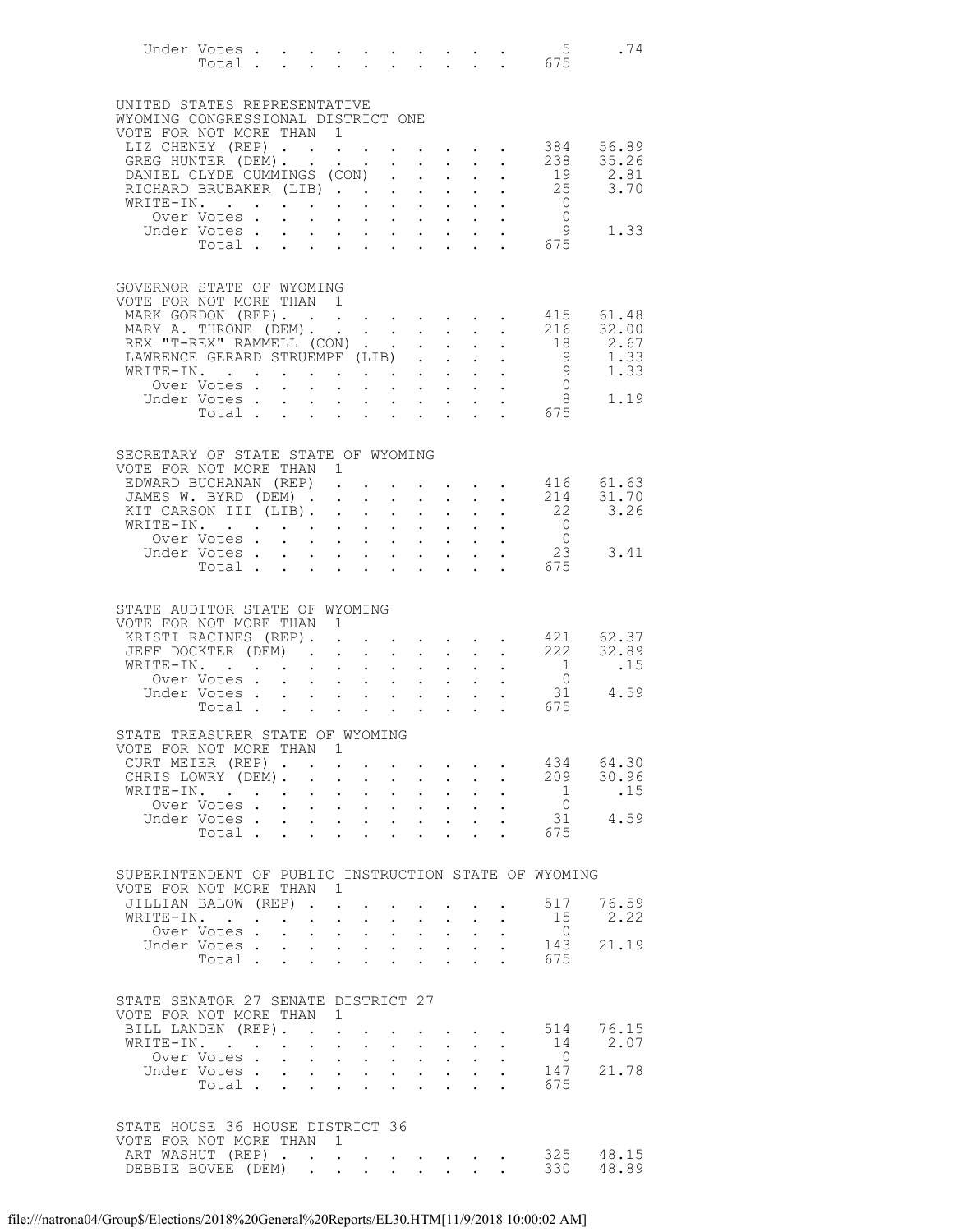| WRITE-IN.                                                |                      |                           |                                                                                                 |                           |                                                                                                                                                                                                                                      |                                          |                                                                                                                                                        |                           |                                                           | $\begin{array}{c} 1 \\ 1 \end{array}$                                            | .15                    |
|----------------------------------------------------------|----------------------|---------------------------|-------------------------------------------------------------------------------------------------|---------------------------|--------------------------------------------------------------------------------------------------------------------------------------------------------------------------------------------------------------------------------------|------------------------------------------|--------------------------------------------------------------------------------------------------------------------------------------------------------|---------------------------|-----------------------------------------------------------|----------------------------------------------------------------------------------|------------------------|
| Over Votes                                               |                      |                           |                                                                                                 |                           |                                                                                                                                                                                                                                      |                                          |                                                                                                                                                        |                           |                                                           |                                                                                  | .15<br>2.67            |
| Under Votes                                              |                      |                           |                                                                                                 |                           |                                                                                                                                                                                                                                      |                                          |                                                                                                                                                        |                           |                                                           | Votes 18<br>Total 675                                                            |                        |
|                                                          |                      |                           |                                                                                                 |                           |                                                                                                                                                                                                                                      |                                          |                                                                                                                                                        |                           |                                                           |                                                                                  |                        |
|                                                          |                      |                           |                                                                                                 |                           |                                                                                                                                                                                                                                      |                                          |                                                                                                                                                        |                           |                                                           |                                                                                  |                        |
| NATRONA COUNTY COMMISSIONERS<br>VOTE FOR NOT MORE THAN 3 |                      |                           |                                                                                                 |                           |                                                                                                                                                                                                                                      |                                          |                                                                                                                                                        |                           |                                                           |                                                                                  |                        |
| ROBERT L. HENDRY (REP).                                  |                      |                           |                                                                                                 |                           |                                                                                                                                                                                                                                      |                                          | $\mathcal{A}^{\mathcal{A}}$ , and $\mathcal{A}^{\mathcal{A}}$ , and $\mathcal{A}^{\mathcal{A}}$                                                        |                           |                                                           | 322                                                                              | 15.90                  |
| JIM MILNE (REP)                                          |                      |                           |                                                                                                 |                           |                                                                                                                                                                                                                                      |                                          | $\mathbf{1}$ $\mathbf{1}$ $\mathbf{1}$ $\mathbf{1}$ $\mathbf{1}$                                                                                       |                           | $\cdot$ $\cdot$ $\cdot$                                   | 333                                                                              | 16.44                  |
| PAUL C. BERTOGLIO (REP). .<br>TERRY WINGERTER (DEM)      |                      |                           |                                                                                                 |                           | $\ddot{\phantom{0}}$                                                                                                                                                                                                                 |                                          | $\mathcal{A}^{\mathcal{A}}$ , and $\mathcal{A}^{\mathcal{A}}$<br>$\ddot{\phantom{a}}$                                                                  |                           | $\ddot{\phantom{0}}$                                      |                                                                                  | 366 18.07<br>309 15.26 |
| RICHARD "RICK" YOUNG (IND).                              |                      |                           |                                                                                                 |                           | $\ddot{\phantom{a}}$                                                                                                                                                                                                                 |                                          | $\mathbf{A}^{(1)}$ and $\mathbf{A}^{(2)}$ and                                                                                                          | $\ddotsc$                 | $\sim$ 100 $\pm$                                          | 168                                                                              | 8.30                   |
| WRITE-IN.                                                |                      |                           | $\mathbf{L}^{\text{max}}$ , $\mathbf{L}^{\text{max}}$                                           |                           |                                                                                                                                                                                                                                      |                                          | $\mathbf{1}$ $\mathbf{1}$ $\mathbf{1}$ $\mathbf{1}$ $\mathbf{1}$                                                                                       |                           | $\mathbf{L}^{\text{max}}$ , and $\mathbf{L}^{\text{max}}$ | $\begin{array}{cccc} . & -5 & .25 \\ . & 3 & .15 \\ . & 519 & 25.63 \end{array}$ |                        |
| Over Votes.                                              | $\mathbf{L}$         | $\mathbf{L}^{\text{max}}$ | $\mathbf{L} = \mathbf{L}$                                                                       |                           | $\mathcal{L}^{\text{max}}$                                                                                                                                                                                                           |                                          | $\mathcal{L}^{\text{max}}$ , where $\mathcal{L}^{\text{max}}$                                                                                          | $\mathbf{L}^{\text{max}}$ |                                                           |                                                                                  |                        |
| Under Votes .<br>Total                                   | $\mathbf{L}$         | $\mathbf{L}$<br>$\sim$    | $\cdot$ $\cdot$ $\cdot$                                                                         |                           | $\mathbf{r} = \mathbf{r} + \mathbf{r} + \mathbf{r} + \mathbf{r} + \mathbf{r}$<br>$\bullet$ .                                                                                                                                         |                                          | <b>Service</b> State                                                                                                                                   |                           |                                                           | . 2025                                                                           |                        |
|                                                          |                      |                           |                                                                                                 |                           |                                                                                                                                                                                                                                      |                                          |                                                                                                                                                        |                           |                                                           |                                                                                  |                        |
|                                                          |                      |                           |                                                                                                 |                           |                                                                                                                                                                                                                                      |                                          |                                                                                                                                                        |                           |                                                           |                                                                                  |                        |
| NATRONA COUNTY CORONER<br>VOTE FOR NOT MORE THAN 1       |                      |                           |                                                                                                 |                           |                                                                                                                                                                                                                                      |                                          |                                                                                                                                                        |                           |                                                           |                                                                                  |                        |
| CONNIE JACOBSON (REP) 554 82.07                          |                      |                           |                                                                                                 |                           |                                                                                                                                                                                                                                      |                                          |                                                                                                                                                        |                           |                                                           |                                                                                  |                        |
| WRITE-IN.                                                |                      |                           | $\mathbf{r} = \mathbf{r} \times \mathbf{r}$ , where $\mathbf{r} = \mathbf{r} \times \mathbf{r}$ |                           | $\mathcal{L}^{\text{max}}$                                                                                                                                                                                                           |                                          | $\mathcal{A}^{\mathcal{A}}$ , $\mathcal{A}^{\mathcal{A}}$ , $\mathcal{A}^{\mathcal{A}}$                                                                |                           |                                                           | $\overline{7}$                                                                   | 1.04                   |
| Over Votes.                                              |                      |                           | $\mathbf{r}$ . The set of the set of $\mathbf{r}$                                               |                           |                                                                                                                                                                                                                                      |                                          |                                                                                                                                                        |                           |                                                           | $\overline{0}$                                                                   |                        |
| Under Votes<br>Total                                     |                      |                           | <b>All Contracts</b>                                                                            |                           | $\ddot{\phantom{0}}$                                                                                                                                                                                                                 |                                          | $\mathbf{A}^{\text{max}}$ , and $\mathbf{A}^{\text{max}}$                                                                                              |                           |                                                           | 114<br>675                                                                       | 16.89                  |
|                                                          |                      |                           |                                                                                                 |                           |                                                                                                                                                                                                                                      |                                          |                                                                                                                                                        |                           |                                                           |                                                                                  |                        |
| SEVENTH JUDICIAL DISTRICT ATTORNEY NATRONA               |                      |                           |                                                                                                 |                           |                                                                                                                                                                                                                                      |                                          |                                                                                                                                                        |                           |                                                           |                                                                                  |                        |
| VOTE FOR NOT MORE THAN 1<br>DAN ITZEN (REP)              |                      |                           |                                                                                                 |                           |                                                                                                                                                                                                                                      |                                          |                                                                                                                                                        |                           |                                                           | 512                                                                              | 75.85                  |
| WRITE-IN.                                                |                      |                           | $\mathbf{u} = \mathbf{u} \mathbf{u} + \mathbf{u} \mathbf{u}$ .                                  |                           |                                                                                                                                                                                                                                      |                                          | $\mathbf{r} = \mathbf{r} + \mathbf{r} + \mathbf{r} + \mathbf{r} + \mathbf{r}$<br>$\bullet$ , $\bullet$ , $\bullet$ , $\bullet$ , $\bullet$ , $\bullet$ |                           | $\sim$ $-$                                                | 13                                                                               | 1.93                   |
| Over Votes.                                              |                      |                           | $\cdot$ $\cdot$ $\cdot$ $\cdot$                                                                 |                           | $\ddot{\phantom{0}}$                                                                                                                                                                                                                 | $\mathbf{L}$                             | $\ddot{\phantom{a}}$                                                                                                                                   |                           |                                                           | $\overline{0}$                                                                   |                        |
| Under Votes                                              |                      |                           | <b>All Carl Carl Control</b>                                                                    |                           | $\mathbf{L}^{\text{max}}$                                                                                                                                                                                                            |                                          | $\mathbf{r} = \mathbf{r} + \mathbf{r}$ .                                                                                                               |                           |                                                           | 150                                                                              | 22.22                  |
| Total                                                    |                      |                           |                                                                                                 |                           | $\cdot$ $\cdot$ $\cdot$ $\cdot$ $\cdot$                                                                                                                                                                                              |                                          | $\sim$                                                                                                                                                 |                           |                                                           | 675                                                                              |                        |
|                                                          |                      |                           |                                                                                                 |                           |                                                                                                                                                                                                                                      |                                          |                                                                                                                                                        |                           |                                                           |                                                                                  |                        |
| NATRONA COUNTY SHERIFF                                   |                      |                           |                                                                                                 |                           |                                                                                                                                                                                                                                      |                                          |                                                                                                                                                        |                           |                                                           |                                                                                  |                        |
| VOTE FOR NOT MORE THAN 1                                 |                      |                           |                                                                                                 |                           |                                                                                                                                                                                                                                      |                                          |                                                                                                                                                        |                           |                                                           |                                                                                  |                        |
| GUS HOLBROOK (REP)<br>WRITE-IN.                          |                      |                           | $\mathbf{L}$ and $\mathbf{L}$                                                                   | $\sim$                    |                                                                                                                                                                                                                                      |                                          | $\mathbf{r} = \mathbf{r} \mathbf{r} + \mathbf{r} \mathbf{r}$ .                                                                                         |                           | $\mathbf{L} = \mathbf{L} \mathbf{L}$                      | 540<br>14                                                                        | 80.00<br>2.07          |
| Over Votes .                                             | $\mathbf{r}$         |                           | $\mathbf{z} = \mathbf{z} + \mathbf{z}$ .                                                        | $\sim$ $-$                | $\bullet$ .                                                                                                                                                                                                                          | $\bullet$ .                              | $\sim 10^{-11}$                                                                                                                                        |                           |                                                           | $\overline{0}$                                                                   |                        |
| Under Votes .                                            |                      | $\mathbf{L} = \mathbf{L}$ |                                                                                                 |                           | $\cdot$ $\cdot$ $\cdot$ $\cdot$ $\cdot$ $\cdot$                                                                                                                                                                                      |                                          |                                                                                                                                                        |                           |                                                           | 121                                                                              | 17.93                  |
| Total                                                    |                      | $\sim$ 100 $\pm$          | $\ddot{\phantom{0}}$                                                                            | $\sim$ $-$                | $\ddot{\phantom{0}}$                                                                                                                                                                                                                 | $\ddot{\phantom{a}}$                     |                                                                                                                                                        |                           |                                                           | 675                                                                              |                        |
|                                                          |                      |                           |                                                                                                 |                           |                                                                                                                                                                                                                                      |                                          |                                                                                                                                                        |                           |                                                           |                                                                                  |                        |
| NATRONA COUNTY CLERK                                     |                      |                           |                                                                                                 |                           |                                                                                                                                                                                                                                      |                                          |                                                                                                                                                        |                           |                                                           |                                                                                  |                        |
| VOTE FOR NOT MORE THAN 1                                 |                      |                           |                                                                                                 |                           |                                                                                                                                                                                                                                      |                                          |                                                                                                                                                        |                           |                                                           |                                                                                  |                        |
| TRACY GOOD (REP)<br>WRITE-IN.                            |                      |                           |                                                                                                 |                           | $\mathbf{r} = \mathbf{r} \times \mathbf{r}$ , where $\mathbf{r} = \mathbf{r} \times \mathbf{r}$ , where                                                                                                                              |                                          |                                                                                                                                                        |                           |                                                           | 13                                                                               | 539 79.85<br>1.93      |
| Over Votes                                               |                      |                           |                                                                                                 |                           | <u>in the second contract of the second second in the second second second in the second second second in the second second second in the second second second second in the second second second second second second second se</u> |                                          |                                                                                                                                                        |                           |                                                           | $\sim$ 0                                                                         |                        |
|                                                          |                      |                           |                                                                                                 |                           |                                                                                                                                                                                                                                      |                                          |                                                                                                                                                        |                           |                                                           | 123                                                                              | 18.22                  |
|                                                          |                      |                           |                                                                                                 |                           |                                                                                                                                                                                                                                      |                                          |                                                                                                                                                        |                           |                                                           | 675                                                                              |                        |
|                                                          |                      |                           |                                                                                                 |                           |                                                                                                                                                                                                                                      |                                          |                                                                                                                                                        |                           |                                                           |                                                                                  |                        |
| NATRONA COUNTY TREASURER                                 |                      |                           |                                                                                                 |                           |                                                                                                                                                                                                                                      |                                          |                                                                                                                                                        |                           |                                                           |                                                                                  |                        |
| VOTE FOR NOT MORE THAN 1                                 |                      |                           |                                                                                                 |                           |                                                                                                                                                                                                                                      |                                          |                                                                                                                                                        |                           |                                                           |                                                                                  |                        |
| TOM DOYLE (REP)<br>WRITE-IN.                             |                      |                           | $\mathbf{r} = \mathbf{r}$ , and the set of $\mathbf{r} = \mathbf{r}$                            |                           |                                                                                                                                                                                                                                      | $\mathbf{z} = \mathbf{z} + \mathbf{z}$ . |                                                                                                                                                        |                           |                                                           | 545<br>9                                                                         | 80.74<br>1.33          |
| Over Votes .                                             | $\ddot{\phantom{0}}$ |                           | $\mathbf{z} = \mathbf{z} + \mathbf{z}$ , where $\mathbf{z} = \mathbf{z}$                        |                           | $\bullet$ .                                                                                                                                                                                                                          |                                          | $\bullet$ , $\bullet$ , $\bullet$                                                                                                                      |                           |                                                           | $\circ$                                                                          |                        |
| Under Votes .                                            |                      |                           | $\mathbf{r}$ , and $\mathbf{r}$ , and $\mathbf{r}$ , and $\mathbf{r}$                           |                           |                                                                                                                                                                                                                                      |                                          |                                                                                                                                                        |                           |                                                           | 121                                                                              | 17.93                  |
| Total                                                    |                      | $\ddot{\phantom{0}}$      | $\sim$                                                                                          | $\ddot{\phantom{0}}$      |                                                                                                                                                                                                                                      |                                          |                                                                                                                                                        |                           |                                                           | 675                                                                              |                        |
|                                                          |                      |                           |                                                                                                 |                           |                                                                                                                                                                                                                                      |                                          |                                                                                                                                                        |                           |                                                           |                                                                                  |                        |
| NATRONA COUNTY ASSESSOR                                  |                      |                           |                                                                                                 |                           |                                                                                                                                                                                                                                      |                                          |                                                                                                                                                        |                           |                                                           |                                                                                  |                        |
| VOTE FOR NOT MORE THAN 1                                 |                      |                           |                                                                                                 |                           |                                                                                                                                                                                                                                      |                                          |                                                                                                                                                        |                           |                                                           |                                                                                  |                        |
| MATTHEW KEATING (REP).<br>WRITE-IN. .                    |                      |                           | $\mathbf{A}^{(1)}$ and $\mathbf{A}^{(2)}$ and $\mathbf{A}^{(3)}$ and                            |                           | $\ddot{\phantom{0}}$                                                                                                                                                                                                                 | $\sim 100$                               |                                                                                                                                                        |                           |                                                           | 470<br>63                                                                        | 69.63<br>9.33          |
| Over Votes.                                              | $\ddot{\phantom{a}}$ |                           | $\mathbf{r}$ , $\mathbf{r}$ , $\mathbf{r}$ , $\mathbf{r}$ , $\mathbf{r}$                        |                           |                                                                                                                                                                                                                                      |                                          | $\ddot{\phantom{0}}$                                                                                                                                   |                           |                                                           | $\overline{0}$                                                                   |                        |
| Under Votes                                              |                      |                           |                                                                                                 |                           | $\bullet$ .                                                                                                                                                                                                                          |                                          | $\mathcal{A}^{\mathcal{A}}$ , $\mathcal{A}^{\mathcal{A}}$ , $\mathcal{A}^{\mathcal{A}}$                                                                |                           |                                                           | 142                                                                              | 21.04                  |
| Total                                                    |                      |                           |                                                                                                 |                           |                                                                                                                                                                                                                                      |                                          |                                                                                                                                                        |                           |                                                           | 675                                                                              |                        |
|                                                          |                      |                           |                                                                                                 |                           |                                                                                                                                                                                                                                      |                                          |                                                                                                                                                        |                           |                                                           |                                                                                  |                        |
| NATRONA COUNTY CLERK OF DISTRICT COURT                   |                      |                           |                                                                                                 |                           |                                                                                                                                                                                                                                      |                                          |                                                                                                                                                        |                           |                                                           |                                                                                  |                        |
| VOTE FOR NOT MORE THAN 1                                 |                      |                           |                                                                                                 |                           |                                                                                                                                                                                                                                      |                                          |                                                                                                                                                        |                           |                                                           |                                                                                  |                        |
| ANNE VOLIN (REP).<br>WRITE-IN.                           |                      | $\ddot{\phantom{0}}$      | $\mathbf{L}$                                                                                    |                           |                                                                                                                                                                                                                                      |                                          |                                                                                                                                                        |                           |                                                           | 535<br>8                                                                         | 79.26<br>1.19          |
| Over Votes                                               |                      |                           | $\mathbf{z} = \mathbf{z} + \mathbf{z}$ , where $\mathbf{z} = \mathbf{z}$                        |                           | $\bullet$ .                                                                                                                                                                                                                          | $\bullet$ .                              |                                                                                                                                                        |                           |                                                           | $\overline{0}$                                                                   |                        |
| Under Votes .                                            |                      | $\mathbf{L}$              | $\ddot{\phantom{0}}$                                                                            | $\ddot{\phantom{0}}$      |                                                                                                                                                                                                                                      |                                          |                                                                                                                                                        |                           |                                                           | 132                                                                              | 19.56                  |
| Total .                                                  |                      | $\ddot{\phantom{0}}$      | $\bullet$ .<br><br><br><br><br><br><br><br><br><br><br><br>                                     | $\mathbf{L}^{\text{max}}$ |                                                                                                                                                                                                                                      |                                          |                                                                                                                                                        |                           |                                                           | 675                                                                              |                        |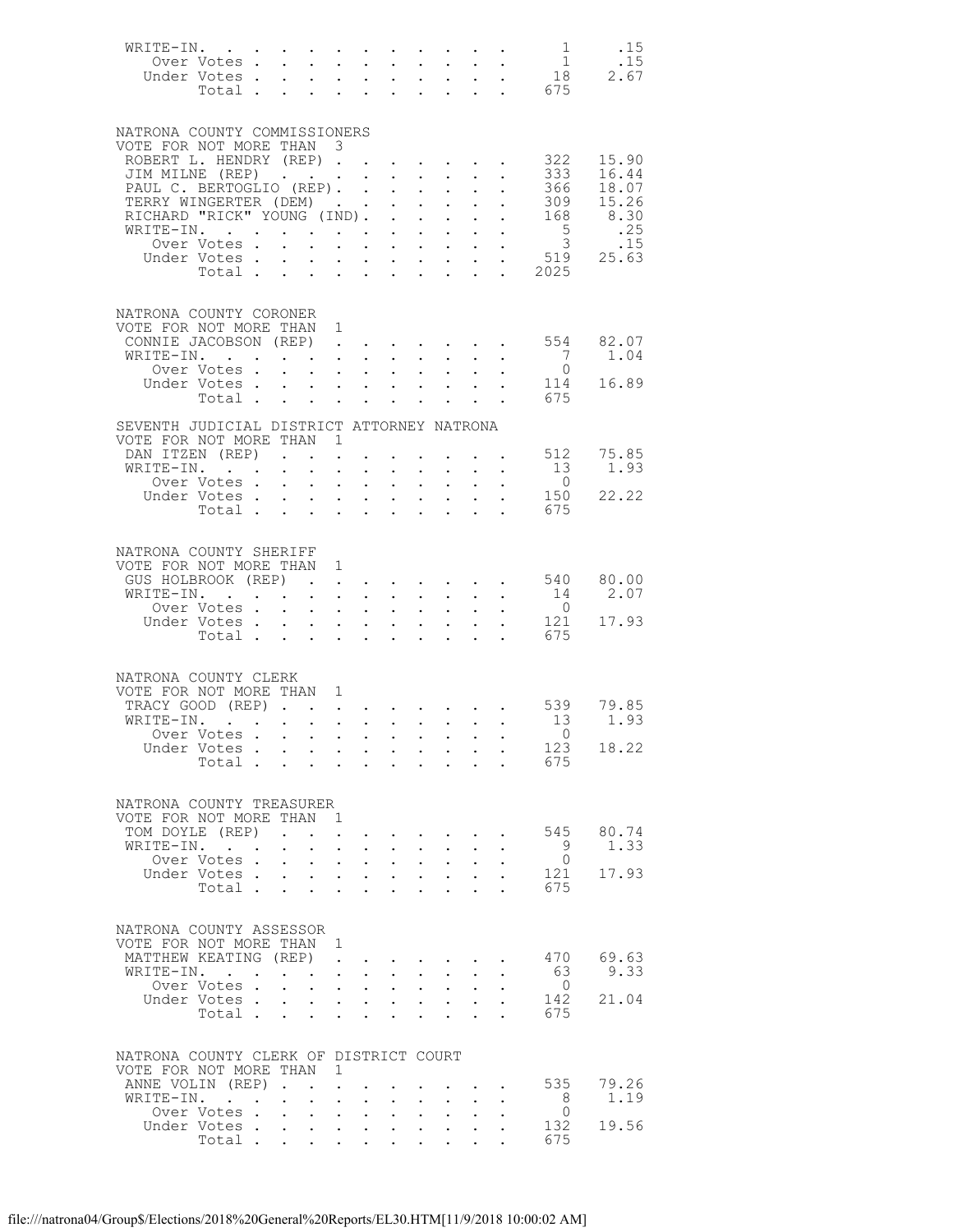| DISTRICT COURT JUDGE                                         |                                                           |        |                                           |                                            |                                                                                                           |                                              |                                                    |                                                           |                           |                                                                                                                       |                                      |                |
|--------------------------------------------------------------|-----------------------------------------------------------|--------|-------------------------------------------|--------------------------------------------|-----------------------------------------------------------------------------------------------------------|----------------------------------------------|----------------------------------------------------|-----------------------------------------------------------|---------------------------|-----------------------------------------------------------------------------------------------------------------------|--------------------------------------|----------------|
| VOTE FOR NOT MORE THAN 1<br>Yes                              | $\mathbf{r}$ , $\mathbf{r}$ , $\mathbf{r}$ , $\mathbf{r}$ |        | $\mathbf{L}^{\text{max}}$                 |                                            | $\mathbf{z} = \mathbf{z} + \mathbf{z}$ .                                                                  |                                              |                                                    |                                                           |                           |                                                                                                                       | 485                                  | 71.85          |
| No.                                                          |                                                           |        | $\sim$ $\sim$                             |                                            | $\mathbf{r} = \mathbf{r} - \mathbf{r} = \mathbf{r} - \mathbf{r} - \mathbf{r} = \mathbf{r} - \mathbf{r}$   |                                              |                                                    |                                                           |                           |                                                                                                                       | 114                                  | 16.89          |
|                                                              | Over Votes.                                               |        | $\sim$                                    | $\mathbf{r}$                               | $\mathbf{L}$ and $\mathbf{L}$                                                                             | $\mathbf{A}$                                 | $\mathbf{L}$                                       | $\sim$                                                    |                           | $\sim$                                                                                                                | 1                                    | $\ldots$       |
|                                                              | Under Votes                                               |        |                                           |                                            | $\mathbf{u} = \mathbf{u} + \mathbf{u} + \mathbf{u} + \mathbf{u} + \mathbf{u} + \mathbf{u} + \mathbf{u}$ . |                                              |                                                    |                                                           |                           |                                                                                                                       | 75<br>Total 675                      | 11.11          |
|                                                              |                                                           |        |                                           |                                            |                                                                                                           |                                              |                                                    |                                                           |                           |                                                                                                                       |                                      |                |
| CIRCUIT COURT JUDGE                                          |                                                           |        |                                           |                                            |                                                                                                           |                                              |                                                    |                                                           |                           |                                                                                                                       |                                      |                |
| VOTE FOR NOT MORE THAN 1                                     |                                                           |        |                                           |                                            |                                                                                                           |                                              |                                                    |                                                           |                           |                                                                                                                       |                                      |                |
| Yes<br>No.                                                   |                                                           |        | $\sim$                                    |                                            | $\mathbf{A}^{(1)}$ and $\mathbf{A}^{(2)}$ and                                                             |                                              |                                                    |                                                           |                           | <b>Service Control</b>                                                                                                | 475<br>111                           | 70.37<br>16.44 |
|                                                              | Over Votes.                                               |        | $\sim$                                    | $\mathbf{r}$                               | $\mathbf{L} = \mathbf{L} \mathbf{L}$                                                                      | $\mathbf{A}$                                 | $\mathbf{L}$                                       |                                                           | $\mathbf{L}$              |                                                                                                                       | $\overline{0}$                       |                |
|                                                              | Under Votes                                               |        |                                           |                                            |                                                                                                           |                                              | $\mathbf{L}^{\text{max}}$                          |                                                           |                           | $\mathbf{1}^{\prime}$ , $\mathbf{1}^{\prime}$ , $\mathbf{1}^{\prime}$ , $\mathbf{1}^{\prime}$ , $\mathbf{1}^{\prime}$ | 89                                   | 13.19          |
|                                                              | Total.                                                    |        |                                           |                                            |                                                                                                           |                                              |                                                    |                                                           |                           |                                                                                                                       | 675                                  |                |
|                                                              |                                                           |        |                                           |                                            |                                                                                                           |                                              |                                                    |                                                           |                           |                                                                                                                       |                                      |                |
| CASPER CITY COUNCIL WARD III CASPER CITY WARD 3              |                                                           |        |                                           |                                            |                                                                                                           |                                              |                                                    |                                                           |                           |                                                                                                                       |                                      |                |
| VOTE FOR NOT MORE THAN 2<br>STEVEN FREEL                     |                                                           |        |                                           |                                            |                                                                                                           |                                              |                                                    |                                                           |                           |                                                                                                                       | 282                                  | 20.89          |
| PETE OWEN.                                                   |                                                           |        |                                           | $\mathbf{L}$                               | the contract of the contract of the<br>$\mathbf{L}$ and $\mathbf{L}$                                      | $\mathbf{A}$                                 | $\mathbf{L}$                                       |                                                           |                           |                                                                                                                       | 226                                  | 16.74          |
| RAY PACHECO.                                                 |                                                           |        |                                           |                                            | $\mathbf{A}^{(1)}$ and $\mathbf{A}^{(2)}$ and                                                             | $\sim 10^{-11}$                              | $\mathbf{L}^{\text{max}}$                          | $\sim$                                                    |                           | $\mathbf{L}^{\text{max}}$ , $\mathbf{L}^{\text{max}}$                                                                 | 450                                  | 33.33          |
| WRITE-IN. .                                                  |                                                           |        | $\sim$                                    | $\ddot{\phantom{0}}$                       | $\mathbf{L}$ and $\mathbf{L}$                                                                             | $\ddot{\phantom{0}}$                         | $\ddot{\phantom{0}}$                               |                                                           |                           | $\mathbf{L}$                                                                                                          | 6                                    | .44            |
|                                                              | Over Votes<br>Under Votes.                                |        | $\sim 100$                                | $\mathbf{L}$<br>$\mathbf{L}$               | $\mathbf{L}$ and $\mathbf{L}$<br>$\mathbf{r} = \mathbf{r} + \mathbf{r} + \mathbf{r} + \mathbf{r}$ .       | $\sim$ 100 $\pm$                             | $\sim$ $-$                                         | $\sim 10^{-10}$<br>$\sim$                                 |                           | $\mathbf{L}^{\text{max}}$ , $\mathbf{L}^{\text{max}}$<br>$\mathbf{L}^{\text{max}}$                                    | $\overline{0}$<br>386                | 28.59          |
|                                                              |                                                           |        |                                           |                                            |                                                                                                           |                                              |                                                    |                                                           |                           |                                                                                                                       | Total 1350                           |                |
|                                                              |                                                           |        |                                           |                                            |                                                                                                           |                                              |                                                    |                                                           |                           |                                                                                                                       |                                      |                |
| CASPER COLLEGE DISTRICT BOARD OF TRUSTEE NATRONA             |                                                           |        |                                           |                                            |                                                                                                           |                                              |                                                    |                                                           |                           |                                                                                                                       |                                      |                |
| VOTE FOR NOT MORE THAN 3                                     |                                                           |        |                                           |                                            |                                                                                                           |                                              |                                                    |                                                           |                           |                                                                                                                       |                                      |                |
| KATHY DOLAN. .                                               |                                                           |        |                                           | $\sim$                                     | $\mathbf{L}$                                                                                              |                                              |                                                    |                                                           |                           |                                                                                                                       | 395                                  | 19.51          |
| TIM S. KUGLER .                                              |                                                           |        | $\mathbf{r} = \mathbf{r} + \mathbf{r}$ .  |                                            | $\mathbf{L} = \mathbf{L} \mathbf{L}$                                                                      | $\sim 10^{-11}$                              | $\mathbf{A}^{\text{max}}$                          | $\mathbf{L}^{\text{max}}$ , and $\mathbf{L}^{\text{max}}$ |                           | $\ddot{\phantom{a}}$                                                                                                  | 349                                  | 17.23          |
| SUE SCHILLING.<br>WRITE-IN.                                  |                                                           |        | $\sim$<br>$\sim 10^{-10}$                 | $\sim$<br>$\sim$ $\sim$                    | $\mathbf{L} = \mathbf{L}$<br>$\mathbf{L}^{\text{max}}$ , and $\mathbf{L}^{\text{max}}$                    | $\mathbf{L}$<br>$\sim$                       | $\mathbf{L}$<br>$\sim$                             |                                                           |                           | $\ddot{\phantom{0}}$<br>$\mathbf{r} = \mathbf{r} \mathbf{r}$ , where $\mathbf{r} = \mathbf{r}$                        | 395                                  | 19.51<br>.30   |
|                                                              | Over Votes                                                |        |                                           | $\mathbf{r}$                               | $\mathbf{L}$ $\mathbf{L}$                                                                                 | $\sim$ 100 $\pm$                             | $\mathbf{L}$                                       |                                                           |                           | $\mathbf{L}$                                                                                                          | $\begin{matrix} 6 \\ 0 \end{matrix}$ |                |
|                                                              | Under Votes                                               |        |                                           | $\bullet$ .                                | $\mathbf{L}^{\text{max}}$ , and $\mathbf{L}^{\text{max}}$                                                 | $\sim 10^{-11}$                              | $\sim$ $-$                                         | $\mathbf{z} = \mathbf{z} + \mathbf{z}$ .                  |                           | $\sim$                                                                                                                | 880                                  | 43.46          |
|                                                              | Total .                                                   |        | $\mathbf{L}$                              | $\mathbf{L}$                               | $\cdot$ $\cdot$ $\cdot$                                                                                   | $\sim$                                       | $\mathbf{L}$                                       | $\mathbf{L}$                                              |                           | $\mathbf{L}$                                                                                                          | . 2025                               |                |
|                                                              |                                                           |        |                                           |                                            |                                                                                                           |                                              |                                                    |                                                           |                           |                                                                                                                       |                                      |                |
| CASPER COLLEGE DISTRICT BOARD OF TRUSTEE NATRONA             |                                                           |        |                                           |                                            |                                                                                                           |                                              |                                                    |                                                           |                           |                                                                                                                       |                                      |                |
| VOTE FOR NOT MORE THAN 1<br>STEVE DEGENFELDER.               |                                                           |        |                                           |                                            |                                                                                                           |                                              |                                                    |                                                           |                           |                                                                                                                       | 448                                  | 66.37          |
| WRITE-IN.                                                    |                                                           |        |                                           | $\ddot{\phantom{0}}$                       | $\ddot{\phantom{0}}$<br>$\mathbf{L}$ and $\mathbf{L}$                                                     | $\ddot{\phantom{0}}$                         | $\ddot{\phantom{0}}$                               |                                                           |                           | and a strong control of the strong strong<br>$\mathbf{z} = \mathbf{z} + \mathbf{z}$ .                                 | $\overline{4}$                       | .59            |
|                                                              | Over Votes                                                |        |                                           |                                            | $\mathbf{z} = \mathbf{z} + \mathbf{z}$ .                                                                  | $\sim$                                       | $\mathbf{z} = \mathbf{z}$                          | $\sim$ $-$                                                | $\mathbf{L}^{\text{max}}$ |                                                                                                                       | $\overline{0}$                       |                |
|                                                              | Under Votes.                                              |        | $\sim$                                    | $\mathcal{L}^{\text{max}}$                 | $\mathbf{L}$ $\mathbf{L}$                                                                                 | $\ddot{\phantom{0}}$                         | $\mathbf{L}$                                       | $\mathbf{A}$                                              |                           | $\mathbf{L}$                                                                                                          | 223                                  | 33.04          |
|                                                              | Total $\cdots$                                            |        |                                           |                                            |                                                                                                           |                                              | $\mathbf{L}^{\text{max}}$                          | $\sim$ $-$                                                |                           |                                                                                                                       | $\cdot$ $\cdot$ 675                  |                |
|                                                              |                                                           |        |                                           |                                            |                                                                                                           |                                              |                                                    |                                                           |                           |                                                                                                                       |                                      |                |
| COUNTY SCHOOL DISTRICT #1 BOARD OF TRUST                     |                                                           |        |                                           |                                            |                                                                                                           |                                              |                                                    |                                                           |                           |                                                                                                                       |                                      |                |
| SCHOOL DISTRICT 1<br>VOTE FOR NOT MORE THAN                  |                                                           |        |                                           | 4                                          |                                                                                                           |                                              |                                                    |                                                           |                           |                                                                                                                       |                                      |                |
| CAMERON ALLEN.                                               |                                                           |        |                                           | $\ddot{\phantom{a}}$                       |                                                                                                           |                                              |                                                    |                                                           |                           |                                                                                                                       | 171                                  | 6.33           |
| DAVID APPLEGATE                                              |                                                           |        |                                           |                                            | $\mathbf{L}$<br>$\mathbf{L}$                                                                              |                                              | $\mathbf{L}$                                       |                                                           |                           |                                                                                                                       | 258                                  | 9.56           |
| CLARK JENSEN<br>GERALD "DOC" KING.                           |                                                           |        |                                           |                                            | $\mathcal{L}^{\text{max}}$<br>$\sim$<br>$1 - 1 - 1 = 1$                                                   | $\ddot{\phantom{a}}$<br>$\ddot{\phantom{a}}$ | $\ddot{\phantom{0}}$<br>$\mathbf{L}$               |                                                           | $\ddot{\phantom{a}}$      |                                                                                                                       | 205<br>138                           | 7.59<br>5.11   |
| TRAVIS MARSHALL                                              |                                                           |        | $\sim$ $\sim$                             | $\ddot{\phantom{0}}$                       | $\mathbf{L}^{\text{max}}$<br>$\mathbb{Z}^{\mathbb{Z}^{\times}}$                                           | $\ddot{\phantom{0}}$                         | $\ddot{\phantom{0}}$                               | $\ddot{\phantom{a}}$                                      | $\ddot{\phantom{0}}$      |                                                                                                                       | 163                                  | 6.04           |
| DEBBIE MCCULLAR                                              |                                                           |        |                                           | $\mathbf{r}$                               | $\mathbf{r}$<br>$\mathbf{L}$                                                                              | $\mathbf{L}$                                 | $\mathbf{L}$                                       |                                                           |                           |                                                                                                                       | 311                                  | 11.52          |
| KIANNA SMITH                                                 |                                                           | $\sim$ | $\sim$                                    | $\ddot{\phantom{0}}$                       | $\mathcal{L}^{\mathcal{L}}$<br>$\sim$                                                                     | $\sim$                                       | $\ddot{\phantom{0}}$                               | $\ddot{\phantom{0}}$                                      | $\ddot{\phantom{a}}$      | $\ddot{\phantom{a}}$                                                                                                  | 266<br>7                             | 9.85<br>.26    |
| WRITE-IN. .                                                  | Over Votes.                                               |        | $\mathbf{L}$<br>$\mathbf{L}^{\text{max}}$ | $\mathbf{L}$<br>$\mathcal{L}^{\text{max}}$ | $\mathbf{L}$ and $\mathbf{L}$<br>$\mathbf{L} = \mathbf{L} \mathbf{L}$                                     | $\mathbf{L}$<br>$\sim 10^{-11}$              | $\ddot{\phantom{0}}$<br>$\mathcal{L}^{\text{max}}$ | $\sim 10^{-11}$                                           | $\ddot{\phantom{a}}$      |                                                                                                                       | $\Omega$                             |                |
|                                                              | Under Votes                                               |        |                                           |                                            |                                                                                                           |                                              |                                                    |                                                           | $\mathbf{L}$              |                                                                                                                       | 1181                                 | 43.74          |
|                                                              | Total .                                                   |        |                                           |                                            | $\mathbf{r}$ , $\mathbf{r}$ , $\mathbf{r}$ , $\mathbf{r}$                                                 | $\cdot$ $\cdot$ $\cdot$                      |                                                    | $\ddot{\phantom{a}}$                                      | $\ddot{\phantom{a}}$      | $\ddot{\phantom{a}}$                                                                                                  | 2700                                 |                |
| COUNTY RURAL CONSERVATION DISTRICT SUPER                     |                                                           |        |                                           |                                            |                                                                                                           |                                              |                                                    |                                                           |                           |                                                                                                                       |                                      |                |
| NATRONA COUNTY CONSERVATION DISTRICT                         |                                                           |        |                                           |                                            |                                                                                                           |                                              |                                                    |                                                           |                           |                                                                                                                       |                                      |                |
| VOTE FOR NOT MORE THAN                                       |                                                           |        |                                           | - 2                                        |                                                                                                           |                                              |                                                    |                                                           |                           |                                                                                                                       |                                      |                |
| ANDREW C. ANDERSON<br>TAMMY COBB.                            |                                                           |        |                                           | $\sim$ $\sim$                              | $\mathbf{L}$                                                                                              |                                              |                                                    |                                                           |                           |                                                                                                                       | 360<br>361                           | 26.67<br>26.74 |
| WRITE-IN.                                                    | $\sim$ $\sim$                                             | $\sim$ | $\sim$ $\sim$                             | $\bullet$ .<br>$\mathbf{L}$                | $\sim$ $-$<br>$\sim$ $-$<br>$\mathbf{L}$ and $\mathbf{L}$                                                 | $\sim$<br>$\sim$                             | $\mathbf{L}^{\text{max}}$<br>$\mathbf{L}$          | $\ddot{\phantom{0}}$                                      | $\ddot{\phantom{0}}$      |                                                                                                                       | $\overline{4}$                       | .30            |
|                                                              | Over Votes .                                              |        | $\mathcal{L}^{\text{max}}$                | $\sim$ $-$                                 | $\mathbf{L} = \mathbf{L} \mathbf{L}$                                                                      | $\sim$ $-$                                   | $\mathcal{L}^{\text{max}}$                         | $\mathcal{L}^{\text{max}}$                                | $\ddot{\phantom{0}}$      |                                                                                                                       | $\Omega$                             |                |
|                                                              | Under Votes                                               |        |                                           |                                            | $\cdot$ $\cdot$ $\cdot$ $\cdot$ $\cdot$                                                                   |                                              |                                                    | $\mathbf{L}$                                              | $\mathbf{L}$              |                                                                                                                       | 625                                  | 46.30          |
|                                                              | Total                                                     |        |                                           | $\mathcal{L}^{\text{max}}$                 | $\mathbf{L}$ and $\mathbf{L}$                                                                             | $\sim$                                       | $\ddot{\phantom{a}}$                               | $\ddot{\phantom{a}}$                                      | $\ddot{\phantom{a}}$      |                                                                                                                       | 1350                                 |                |
|                                                              |                                                           |        |                                           |                                            |                                                                                                           |                                              |                                                    |                                                           |                           |                                                                                                                       |                                      |                |
| 1 CENT SALES TAX                                             |                                                           |        |                                           |                                            |                                                                                                           |                                              |                                                    |                                                           |                           |                                                                                                                       |                                      |                |
| VOTE FOR NOT MORE THAN 1<br>For the County Sales and Use Ta. |                                                           |        |                                           |                                            |                                                                                                           |                                              |                                                    | $\mathbf{r}$ . The set of $\mathbf{r}$                    |                           |                                                                                                                       | 528                                  | 78.22          |
| Against the County Sales and Us.                             |                                                           |        |                                           |                                            |                                                                                                           |                                              |                                                    | $\mathbf{L} = \mathbf{L}$                                 |                           | $\ddot{\phantom{a}}$                                                                                                  | 130                                  | 19.26          |
|                                                              | Over Votes                                                |        |                                           |                                            | $\ddot{\phantom{a}}$                                                                                      | $\ddot{\phantom{0}}$                         |                                                    |                                                           |                           |                                                                                                                       | -1                                   | .15            |
|                                                              | Under Votes<br>Total .                                    |        |                                           |                                            |                                                                                                           | $\mathbf{L}^{\text{max}}$                    |                                                    |                                                           |                           |                                                                                                                       | 16<br>675                            | 2.37           |
|                                                              |                                                           |        |                                           |                                            | $\mathbf{r} = \mathbf{r} + \mathbf{r} + \mathbf{r}$                                                       | $\sim 10^{-11}$                              |                                                    |                                                           |                           |                                                                                                                       |                                      |                |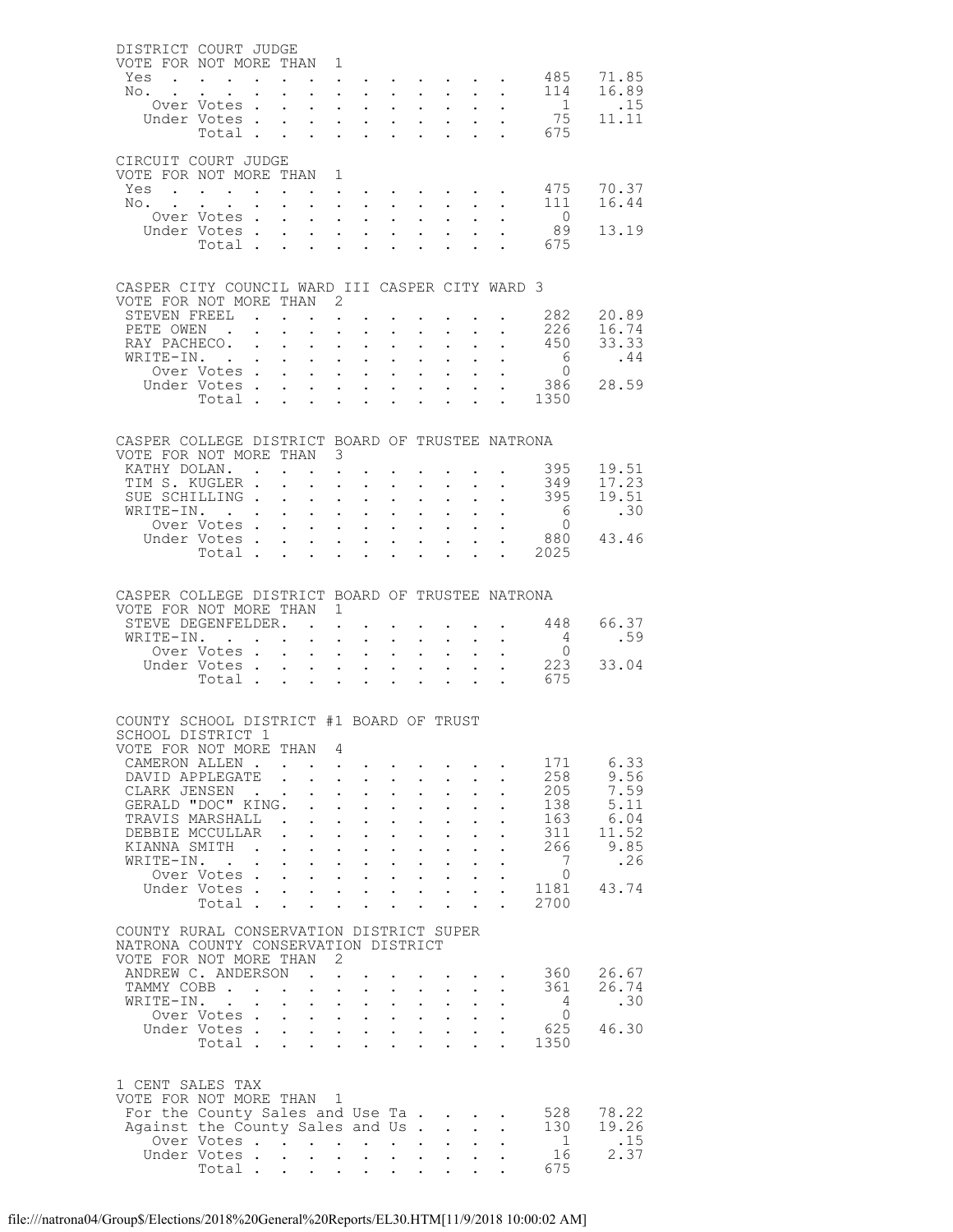| LODGING TAX | VOTE FOR NOT MORE THAN 1                                                                                                                                                                                                                                                   |        |                                                                                                                                                                                                         |  |                                     |                                                                      |                                                      |                               |  |
|-------------|----------------------------------------------------------------------------------------------------------------------------------------------------------------------------------------------------------------------------------------------------------------------------|--------|---------------------------------------------------------------------------------------------------------------------------------------------------------------------------------------------------------|--|-------------------------------------|----------------------------------------------------------------------|------------------------------------------------------|-------------------------------|--|
|             |                                                                                                                                                                                                                                                                            |        |                                                                                                                                                                                                         |  |                                     |                                                                      |                                                      |                               |  |
| $0304$ 3-4  |                                                                                                                                                                                                                                                                            |        |                                                                                                                                                                                                         |  |                                     |                                                                      |                                                      | VOTES PERCENT                 |  |
|             | REGISTERED VOTERS - TOTAL 1215<br>BALLOTS CAST - TOTAL. 830<br>BALLOTS CAST - BLANK. 0                                                                                                                                                                                     |        |                                                                                                                                                                                                         |  |                                     |                                                                      |                                                      |                               |  |
|             | VOTER TURNOUT - TOTAL $\ldots$ $\ldots$ $\ldots$ $\ldots$ 68.31<br>VOTER TURNOUT - BLANK                                                                                                                                                                                   |        |                                                                                                                                                                                                         |  |                                     |                                                                      |                                                      |                               |  |
|             | UNITED STATES SENATOR FEDERAL DISTRICT<br>VOTE FOR NOT MORE THAN 1                                                                                                                                                                                                         |        |                                                                                                                                                                                                         |  |                                     |                                                                      |                                                      |                               |  |
|             |                                                                                                                                                                                                                                                                            |        |                                                                                                                                                                                                         |  |                                     |                                                                      |                                                      |                               |  |
|             |                                                                                                                                                                                                                                                                            |        |                                                                                                                                                                                                         |  |                                     |                                                                      |                                                      |                               |  |
|             |                                                                                                                                                                                                                                                                            |        |                                                                                                                                                                                                         |  |                                     |                                                                      |                                                      |                               |  |
|             |                                                                                                                                                                                                                                                                            |        |                                                                                                                                                                                                         |  |                                     |                                                                      |                                                      |                               |  |
|             |                                                                                                                                                                                                                                                                            |        |                                                                                                                                                                                                         |  |                                     |                                                                      |                                                      |                               |  |
|             |                                                                                                                                                                                                                                                                            |        |                                                                                                                                                                                                         |  |                                     |                                                                      |                                                      |                               |  |
|             | UNITED STATES REPRESENTATIVE<br>WYOMING CONGRESSIONAL DISTRICT ONE<br>GOVERNOR STATE OF WYOMING<br>VOTE FOR NOT MORE THAN 1<br>MARK GORDON (REP). 524 63.13<br>MARY A. THRONE (DEM). 249 30.00<br>REX "T-REX" RAMMELL (CON)<br>LAWRENCE GERARD STRUEMPF (LIB)<br>WRITE-IN. |        |                                                                                                                                                                                                         |  | $\mathbf{L} = \mathbf{L}$           |                                                                      | 13<br>5 <sup>5</sup><br>$\overline{0}$               | . 31 3.73<br>1.57<br>.60      |  |
|             | Over Votes<br>Under Votes                                                                                                                                                                                                                                                  | $\sim$ | $\mathbf{r} = \mathbf{r} + \mathbf{r} + \mathbf{r} + \mathbf{r} + \mathbf{r}$                                                                                                                           |  | $\mathbf{A}^{\text{max}}$           | $\ddot{\phantom{0}}$                                                 | 8 <sup>8</sup>                                       | .96                           |  |
|             | Total 830                                                                                                                                                                                                                                                                  |        |                                                                                                                                                                                                         |  |                                     |                                                                      |                                                      |                               |  |
|             | SECRETARY OF STATE STATE OF WYOMING<br>VOTE FOR NOT MORE THAN 1                                                                                                                                                                                                            |        |                                                                                                                                                                                                         |  |                                     |                                                                      |                                                      |                               |  |
|             | EDWARD BUCHANAN (REP)<br>JAMES W. BYRD (DEM)                                                                                                                                                                                                                               |        |                                                                                                                                                                                                         |  |                                     |                                                                      | 226                                                  | 525 63.25<br>27.23            |  |
|             | KIT CARSON III (LIB).                                                                                                                                                                                                                                                      |        | $\mathbf{r}$ , $\mathbf{r}$ , $\mathbf{r}$ , $\mathbf{r}$ , $\mathbf{r}$                                                                                                                                |  |                                     | $\mathbf{L}$                                                         | 49                                                   | 5.90                          |  |
|             | WRITE-IN.                                                                                                                                                                                                                                                                  |        | $\mathbf{r}$ , $\mathbf{r}$ , $\mathbf{r}$ , $\mathbf{r}$ , $\mathbf{r}$                                                                                                                                |  | $\mathbf{L}$ and $\mathbf{L}$       |                                                                      | $\overline{\phantom{a}}$                             | .24                           |  |
|             | Over Votes.                                                                                                                                                                                                                                                                |        |                                                                                                                                                                                                         |  |                                     | $\mathbf{L} = \mathbf{L}$                                            | $\mathbf{1}$                                         | .12                           |  |
|             | Under Votes<br>Total                                                                                                                                                                                                                                                       |        |                                                                                                                                                                                                         |  | $\mathbf{L} = \mathbf{L}$           |                                                                      | 27<br>830                                            | 3.25                          |  |
|             | STATE AUDITOR STATE OF WYOMING<br>VOTE FOR NOT MORE THAN 1<br>KRISTI RACINES (REP). 545<br>JEFF DOCKTER (DEM).<br>WRITE-IN.<br>Over Votes<br>Under Votes<br>Total                                                                                                          |        | $\mathbf{r}$ , $\mathbf{r}$ , $\mathbf{r}$ , $\mathbf{r}$<br>$\mathbf{r}$ , $\mathbf{r}$ , $\mathbf{r}$ , $\mathbf{r}$<br>$\mathbf{r} = \mathbf{r} + \mathbf{r} + \mathbf{r} + \mathbf{r} + \mathbf{r}$ |  | $\sim$<br>$\sim$<br>$\cdot$ $\cdot$ | $\ddot{\phantom{a}}$<br>$\ddot{\phantom{a}}$<br>$\ddot{\phantom{a}}$ | 243<br>$\overline{1}$<br>$\overline{0}$<br>41<br>830 | 65.66<br>29.28<br>.12<br>4.94 |  |
|             |                                                                                                                                                                                                                                                                            |        |                                                                                                                                                                                                         |  |                                     |                                                                      |                                                      |                               |  |

 STATE TREASURER STATE OF WYOMING VOTE FOR NOT MORE THAN 1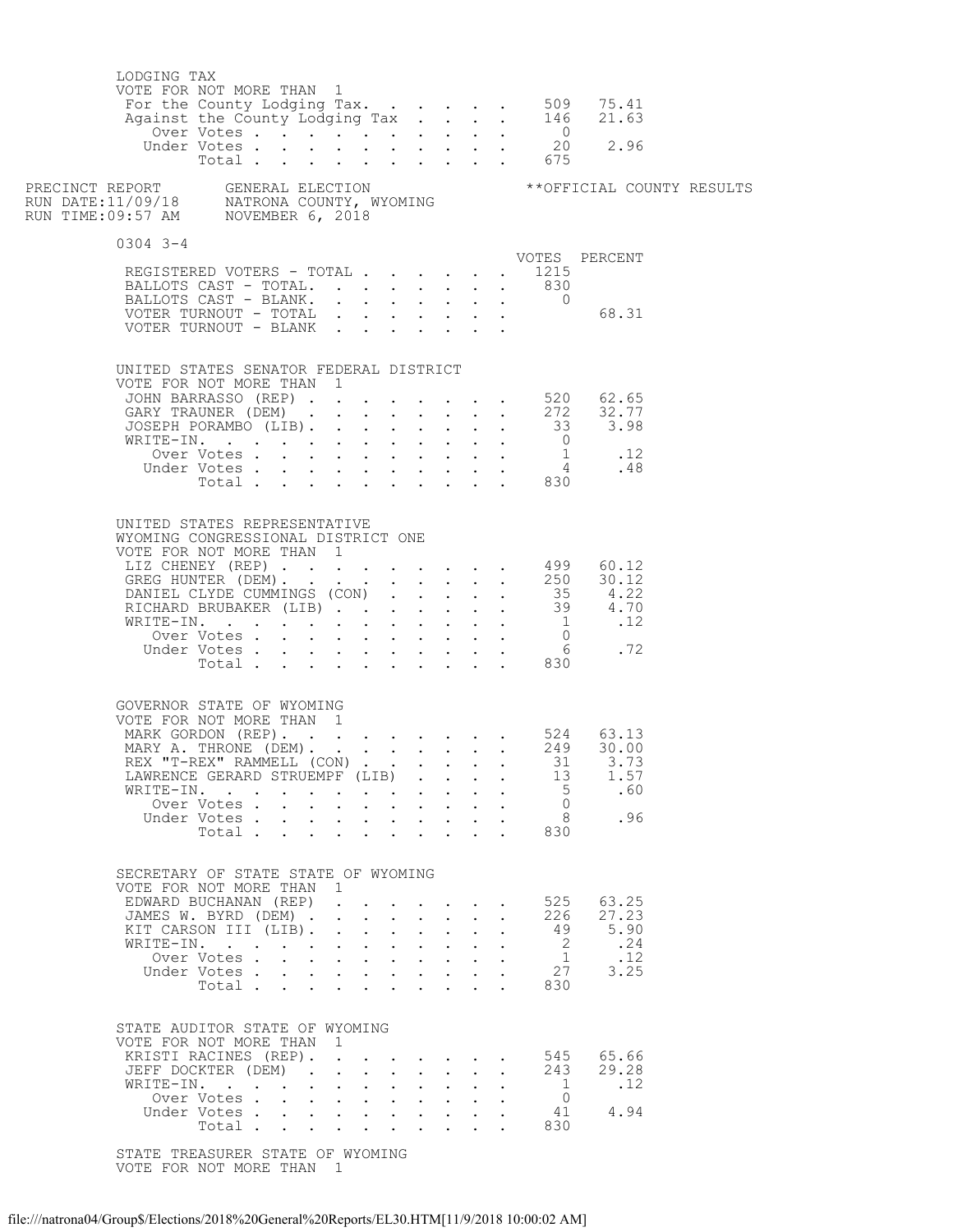| CURT MEIER (REP)<br>CHRIS LOWRY (DEM). 238 28.67                                  |                                   |                                        |                                                                      |                                                              |                           |                                              |                                                                              |                                 |                                                       | 551                                   | 66.39             |
|-----------------------------------------------------------------------------------|-----------------------------------|----------------------------------------|----------------------------------------------------------------------|--------------------------------------------------------------|---------------------------|----------------------------------------------|------------------------------------------------------------------------------|---------------------------------|-------------------------------------------------------|---------------------------------------|-------------------|
| WRITE-IN.                                                                         |                                   |                                        |                                                                      |                                                              |                           |                                              |                                                                              |                                 | $\mathbf{L}^{\text{max}}$ , $\mathbf{L}^{\text{max}}$ | 1                                     | .12               |
|                                                                                   |                                   |                                        |                                                                      |                                                              |                           |                                              |                                                                              |                                 |                                                       | Over Votes 0<br>Jnder Votes 40 4.82   |                   |
|                                                                                   | Under Votes                       |                                        |                                                                      |                                                              |                           |                                              |                                                                              |                                 |                                                       |                                       |                   |
|                                                                                   |                                   |                                        |                                                                      |                                                              |                           |                                              |                                                                              |                                 |                                                       | Total 830                             |                   |
|                                                                                   |                                   |                                        |                                                                      |                                                              |                           |                                              |                                                                              |                                 |                                                       |                                       |                   |
| SUPERINTENDENT OF PUBLIC INSTRUCTION STATE OF WYOMING<br>VOTE FOR NOT MORE THAN 1 |                                   |                                        |                                                                      |                                                              |                           |                                              |                                                                              |                                 |                                                       |                                       |                   |
| JILLIAN BALOW (REP)                                                               |                                   |                                        |                                                                      |                                                              |                           |                                              |                                                                              |                                 |                                                       | 620                                   | 74.70             |
| WRITE-IN.                                                                         |                                   |                                        |                                                                      |                                                              |                           |                                              |                                                                              |                                 |                                                       | $\begin{matrix} 20 \\ 0 \end{matrix}$ | 2.41              |
|                                                                                   | Over Votes                        |                                        |                                                                      |                                                              |                           |                                              | $\mathbf{L}^{\text{max}}$ , and $\mathbf{L}^{\text{max}}$                    | $\sim$ $-$                      |                                                       |                                       |                   |
|                                                                                   | Under Votes<br>Total              |                                        |                                                                      |                                                              |                           |                                              |                                                                              |                                 |                                                       | 190                                   | 22.89             |
|                                                                                   |                                   |                                        |                                                                      |                                                              |                           |                                              |                                                                              |                                 |                                                       | 830                                   |                   |
|                                                                                   |                                   |                                        |                                                                      |                                                              |                           |                                              |                                                                              |                                 |                                                       |                                       |                   |
| STATE HOUSE 57 HOUSE DISTRICT 57                                                  |                                   |                                        |                                                                      |                                                              |                           |                                              |                                                                              |                                 |                                                       |                                       |                   |
| VOTE FOR NOT MORE THAN 1<br>CHUCK GRAY (REP)                                      |                                   |                                        |                                                                      |                                                              |                           |                                              |                                                                              |                                 |                                                       | 514                                   | 61.93             |
| JANE IFLAND (DEM).                                                                |                                   |                                        |                                                                      |                                                              |                           | $\ddot{\phantom{a}}$                         | $\mathbf{r} = \mathbf{r} - \mathbf{r} = \mathbf{r} - \mathbf{r}$ .<br>$\sim$ |                                 | $\mathbf{L} = \mathbf{L}$                             | 274                                   | 33.01             |
| WRITE-IN.                                                                         |                                   |                                        |                                                                      |                                                              |                           |                                              |                                                                              |                                 | $\mathbf{z} = \mathbf{z} + \mathbf{z}$ .              | $\begin{matrix} 6 \\ 0 \end{matrix}$  | .72               |
|                                                                                   | Over Votes                        |                                        |                                                                      |                                                              |                           |                                              | $\mathbf{L} = \mathbf{L}$                                                    | $\sim$ $-$                      |                                                       |                                       |                   |
|                                                                                   | Under Votes<br>Total              |                                        |                                                                      |                                                              |                           |                                              |                                                                              |                                 |                                                       | 36<br>830                             | 4.34              |
|                                                                                   |                                   |                                        |                                                                      |                                                              |                           |                                              | $\mathbf{L} = \mathbf{L}$                                                    |                                 | $\mathbf{r} = \mathbf{r}$                             |                                       |                   |
|                                                                                   |                                   |                                        |                                                                      |                                                              |                           |                                              |                                                                              |                                 |                                                       |                                       |                   |
| NATRONA COUNTY COMMISSIONERS                                                      |                                   |                                        |                                                                      |                                                              |                           |                                              |                                                                              |                                 |                                                       |                                       |                   |
| VOTE FOR NOT MORE THAN 3                                                          |                                   |                                        |                                                                      |                                                              |                           |                                              |                                                                              |                                 |                                                       |                                       |                   |
| ROBERT L. HENDRY (REP)<br>JIM MILNE (REP)                                         |                                   |                                        |                                                                      |                                                              |                           |                                              |                                                                              | $\sim$                          |                                                       | 395<br>417                            | 15.86<br>16.75    |
| PAUL C. BERTOGLIO (REP).                                                          |                                   |                                        |                                                                      |                                                              |                           |                                              |                                                                              |                                 | $\mathbf{u} = \mathbf{u} \cdot \mathbf{u}$ .          | 457                                   | 18.35             |
| TERRY WINGERTER (DEM).                                                            |                                   |                                        |                                                                      |                                                              | $\mathbf{L}^{\text{max}}$ |                                              | $\mathbf{L} = \mathbf{L}$                                                    | $\mathbf{L}^{\text{max}}$       |                                                       | 303                                   | 12.17             |
| RICHARD "RICK" YOUNG (IND).                                                       |                                   |                                        |                                                                      |                                                              |                           |                                              |                                                                              |                                 |                                                       | $\cdot$ $\cdot$ $\cdot$ 197           | $7.\overline{91}$ |
| WRITE-IN.                                                                         | Over Votes                        |                                        |                                                                      |                                                              |                           |                                              |                                                                              |                                 |                                                       | 11<br>15                              | .44<br>.60        |
|                                                                                   | Under Votes                       |                                        |                                                                      |                                                              |                           |                                              | $\sim$ $-$                                                                   | $\sim 10^{-11}$<br>$\mathbf{L}$ | $\bullet$ .                                           | 695                                   | 27.91             |
|                                                                                   | Total $\cdots$                    |                                        |                                                                      |                                                              |                           |                                              |                                                                              |                                 | $\mathbf{L}^{\text{max}}$ , $\mathbf{L}^{\text{max}}$ | 2490                                  |                   |
|                                                                                   |                                   |                                        |                                                                      |                                                              |                           |                                              |                                                                              |                                 |                                                       |                                       |                   |
|                                                                                   |                                   |                                        |                                                                      |                                                              |                           |                                              |                                                                              |                                 |                                                       |                                       |                   |
| NATRONA COUNTY CORONER<br>VOTE FOR NOT MORE THAN 1                                |                                   |                                        |                                                                      |                                                              |                           |                                              |                                                                              |                                 |                                                       |                                       |                   |
| CONNIE JACOBSON (REP)                                                             |                                   |                                        |                                                                      |                                                              |                           |                                              |                                                                              |                                 |                                                       |                                       | 693 83.49         |
| WRITE-IN.                                                                         |                                   |                                        |                                                                      |                                                              |                           |                                              |                                                                              |                                 |                                                       | 11                                    | 1.33              |
|                                                                                   | Over Votes                        |                                        |                                                                      |                                                              |                           |                                              | $\mathbf{L}$ and $\mathbf{L}$                                                | $\mathbf{L}^{\text{max}}$       |                                                       | 1                                     | .12               |
|                                                                                   |                                   |                                        |                                                                      |                                                              |                           |                                              |                                                                              |                                 |                                                       | 125<br>830                            | 15.06             |
|                                                                                   |                                   |                                        |                                                                      |                                                              |                           |                                              |                                                                              |                                 |                                                       |                                       |                   |
|                                                                                   |                                   |                                        |                                                                      |                                                              |                           |                                              |                                                                              |                                 |                                                       |                                       |                   |
| SEVENTH JUDICIAL DISTRICT ATTORNEY NATRONA                                        |                                   |                                        |                                                                      |                                                              |                           |                                              |                                                                              |                                 |                                                       |                                       |                   |
| VOTE FOR NOT MORE THAN<br>DAN ITZEN (REP)                                         |                                   | $\mathbf{r}$ . The set of $\mathbf{r}$ | $\mathbf{1}$<br>$\ddot{\phantom{a}}$                                 |                                                              |                           |                                              |                                                                              |                                 |                                                       | 647                                   | 77.95             |
| WRITE-IN.                                                                         |                                   |                                        | $\mathbf{L}$<br>$\ddot{\phantom{a}}$                                 | $\ddot{\phantom{0}}$                                         | $\ddot{\phantom{0}}$      | $\ddot{\phantom{0}}$                         |                                                                              |                                 |                                                       | 17                                    | 2.05              |
|                                                                                   | Over Votes                        |                                        |                                                                      | $\cdot$ $\cdot$                                              | $\sim$                    | $\mathcal{L}^{\text{max}}$                   | $\mathcal{L}^{\text{max}}$                                                   | $\mathcal{L}^{\text{max}}$      | $\ddot{\phantom{a}}$                                  | $\overline{0}$                        |                   |
|                                                                                   | Under Votes                       |                                        |                                                                      | $\mathbf{L} = \mathbf{L}$                                    | $\mathbf{L}^{\text{max}}$ | $\ddot{\phantom{0}}$                         |                                                                              |                                 |                                                       | 166                                   | 20.00             |
|                                                                                   | Total                             |                                        | $\ddot{\phantom{a}}$                                                 | $\mathbf{L}$                                                 | $\sim$                    | $\ddot{\phantom{a}}$                         | $\ddot{\phantom{0}}$                                                         | $\ddot{\phantom{a}}$            | $\ddot{\phantom{a}}$                                  | 830                                   |                   |
| NATRONA COUNTY SHERIFF                                                            |                                   |                                        |                                                                      |                                                              |                           |                                              |                                                                              |                                 |                                                       |                                       |                   |
| VOTE FOR NOT MORE THAN                                                            |                                   |                                        | -1                                                                   |                                                              |                           |                                              |                                                                              |                                 |                                                       |                                       |                   |
| GUS HOLBROOK (REP)                                                                |                                   | $\sim$                                 | $\ddot{\phantom{a}}$                                                 | $\ddot{\phantom{0}}$                                         |                           | $\sim$ 100 $\pm$                             |                                                                              |                                 |                                                       | 660                                   | 79.52             |
| WRITE-IN.                                                                         | $\cdots$ $\cdots$<br>Over Votes . | $\sim$                                 | $\ddot{\phantom{a}}$<br>$\ddot{\phantom{0}}$<br>$\sim$ $-$           | $\ddot{\phantom{0}}$<br>$\mathbf{L} = \mathbf{L} \mathbf{L}$ | $\ddot{\phantom{0}}$      | $\ddot{\phantom{0}}$                         |                                                                              |                                 |                                                       | 15<br>$\overline{0}$                  | 1.81              |
|                                                                                   | Under Votes .                     | $\sim$                                 | $\mathbf{L}$                                                         | $\mathbf{L}$ $\mathbf{L}$                                    | $\sim$<br>$\sim$          | $\ddot{\phantom{0}}$<br>$\ddot{\phantom{0}}$ | $\mathcal{L}^{\text{max}}$                                                   | $\bullet$ .                     |                                                       | 155                                   | 18.67             |
|                                                                                   | Total                             |                                        | $\ddot{\phantom{a}}$                                                 | $\mathbf{L}$                                                 | $\sim$                    | $\ddot{\phantom{a}}$                         | $\ddot{\phantom{a}}$                                                         |                                 |                                                       | 830                                   |                   |
|                                                                                   |                                   |                                        |                                                                      |                                                              |                           |                                              |                                                                              |                                 |                                                       |                                       |                   |
| NATRONA COUNTY CLERK                                                              |                                   |                                        |                                                                      |                                                              |                           |                                              |                                                                              |                                 |                                                       |                                       |                   |
| VOTE FOR NOT MORE THAN                                                            |                                   |                                        | $\mathbf{1}$                                                         |                                                              |                           |                                              |                                                                              |                                 |                                                       |                                       |                   |
| TRACY GOOD (REP)                                                                  |                                   |                                        | $\ddot{\phantom{a}}$                                                 |                                                              |                           |                                              |                                                                              |                                 |                                                       | 663                                   | 79.88             |
| WRITE-IN.                                                                         |                                   |                                        | $\ddot{\phantom{a}}$<br>$\ddot{\phantom{0}}$                         | $\sim$ $-$                                                   | $\mathbf{L}^{\text{max}}$ | $\mathbf{L}^{\text{max}}$                    | $\bullet$ .                                                                  | $\ddot{\phantom{0}}$            |                                                       | 16                                    | 1.93              |
|                                                                                   | Over Votes .                      | $\sim$                                 | $\mathbf{L}$                                                         | $\ddot{\phantom{0}}$<br>$\sim$                               | $\ddot{\phantom{0}}$      | $\ddot{\phantom{a}}$                         |                                                                              |                                 |                                                       | $\overline{0}$<br>151                 |                   |
|                                                                                   | Under Votes<br>Total              |                                        |                                                                      | $\mathbf{L}$ and $\mathbf{L}$<br>$\mathbf{L}$                | $\bullet$ .               | $\bullet$                                    | $\mathbf{L}^{\text{max}}$                                                    | $\bullet$                       |                                                       | 830                                   | 18.19             |
|                                                                                   |                                   |                                        |                                                                      |                                                              |                           |                                              |                                                                              |                                 |                                                       |                                       |                   |
|                                                                                   |                                   |                                        |                                                                      |                                                              |                           |                                              |                                                                              |                                 |                                                       |                                       |                   |
|                                                                                   |                                   |                                        |                                                                      |                                                              |                           |                                              |                                                                              |                                 |                                                       |                                       |                   |
| NATRONA COUNTY TREASURER                                                          |                                   |                                        |                                                                      |                                                              |                           |                                              |                                                                              |                                 |                                                       |                                       |                   |
| VOTE FOR NOT MORE THAN                                                            |                                   |                                        | $-1$                                                                 |                                                              |                           |                                              |                                                                              |                                 |                                                       |                                       |                   |
| TOM DOYLE (REP)<br>WRITE-IN.                                                      |                                   | $\mathbf{r}$ . The set of $\mathbf{r}$ | $\ddot{\phantom{a}}$<br>$\ddot{\phantom{a}}$<br>$\ddot{\phantom{0}}$ | $\ddot{\phantom{0}}$                                         |                           |                                              |                                                                              |                                 |                                                       | 662<br>12                             | 79.76<br>1.45     |
|                                                                                   | Over Votes<br>Under Votes         |                                        | $\ddot{\phantom{0}}$                                                 | $\ddot{\phantom{0}}$                                         | $\ddot{\phantom{0}}$      | $\bullet$                                    | $\mathbf{L}^{\text{max}}$                                                    |                                 |                                                       | $\overline{0}$<br>156                 | 18.80             |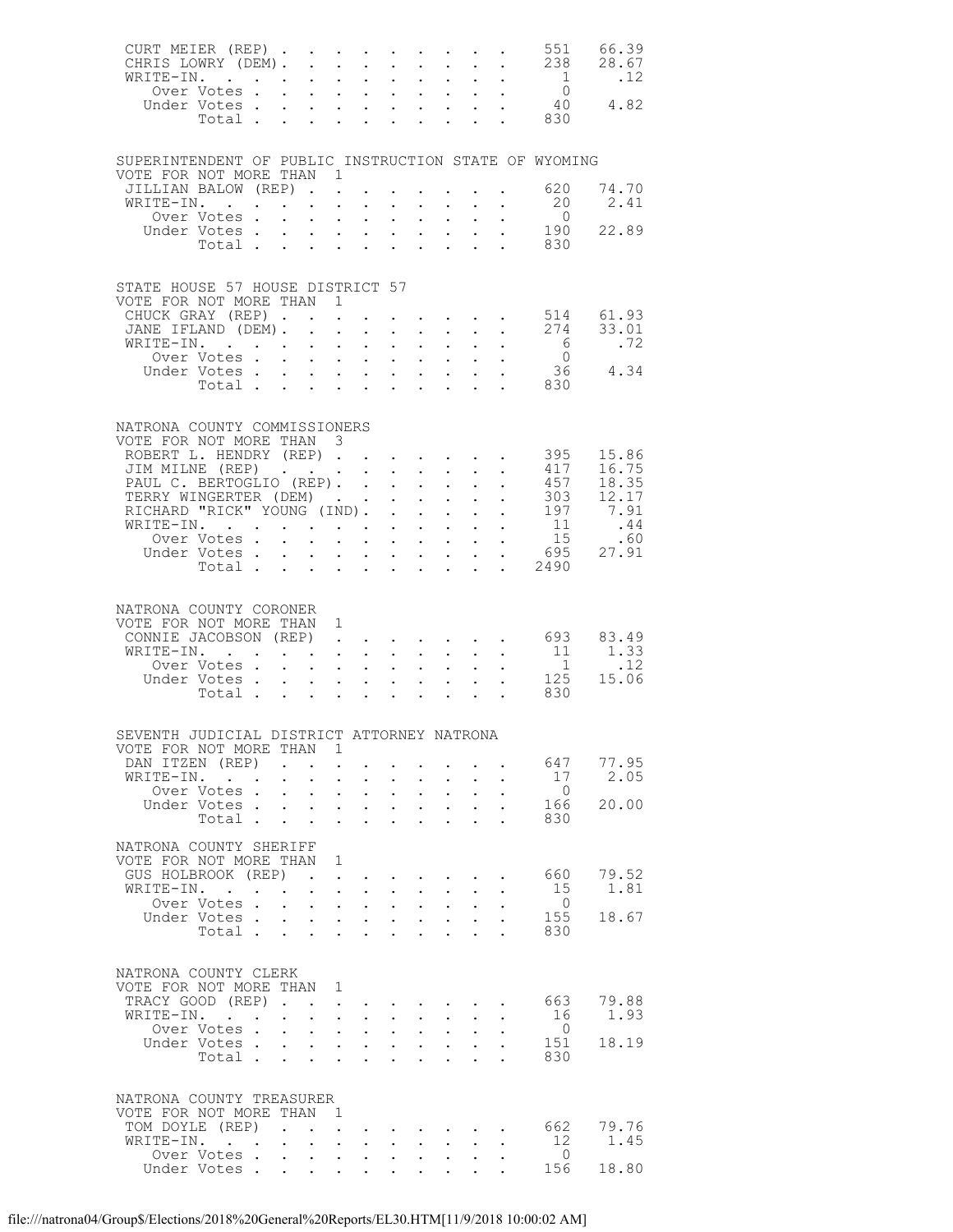|                                                                              | Total                                                                                                                                |                      |                              |                                           |                                          |                                                                                                                        |                                                                                                         |                                                                                                                      |                                           |                           |                                                                                                                                                                                                                                | 830                            |                |
|------------------------------------------------------------------------------|--------------------------------------------------------------------------------------------------------------------------------------|----------------------|------------------------------|-------------------------------------------|------------------------------------------|------------------------------------------------------------------------------------------------------------------------|---------------------------------------------------------------------------------------------------------|----------------------------------------------------------------------------------------------------------------------|-------------------------------------------|---------------------------|--------------------------------------------------------------------------------------------------------------------------------------------------------------------------------------------------------------------------------|--------------------------------|----------------|
|                                                                              |                                                                                                                                      |                      |                              |                                           |                                          |                                                                                                                        |                                                                                                         |                                                                                                                      |                                           |                           |                                                                                                                                                                                                                                |                                |                |
| NATRONA COUNTY ASSESSOR<br>VOTE FOR NOT MORE THAN 1                          |                                                                                                                                      |                      |                              |                                           |                                          |                                                                                                                        |                                                                                                         |                                                                                                                      |                                           |                           |                                                                                                                                                                                                                                |                                |                |
| MATTHEW KEATING (REP) 595                                                    |                                                                                                                                      |                      |                              |                                           |                                          |                                                                                                                        |                                                                                                         |                                                                                                                      |                                           |                           |                                                                                                                                                                                                                                |                                | 71.69          |
| WRITE-IN. .                                                                  | Over Votes .                                                                                                                         |                      |                              | $\mathbf{L}$                              |                                          | and a straight and a straight<br>$\mathbf{r} = \mathbf{r}$                                                             | $\sim$ $-$<br>$\sim$                                                                                    | $\sim 10^{-11}$<br>$\sim$                                                                                            | $\sim 100$<br>$\mathbf{L}$                | $\ddot{\phantom{0}}$      | $\sim$                                                                                                                                                                                                                         | 65<br>$\overline{0}$           | 7.83           |
|                                                                              | Under Votes                                                                                                                          |                      |                              |                                           |                                          | $\mathbf{A}^{(1)}$ and $\mathbf{A}^{(2)}$ and $\mathbf{A}^{(3)}$ and                                                   | $\mathcal{L}^{\text{max}}$                                                                              | $\sim 10^{-11}$                                                                                                      | $\sim$ 100 $\pm$                          | $\ddot{\phantom{0}}$      |                                                                                                                                                                                                                                | 170                            | 20.48          |
|                                                                              | Total .                                                                                                                              |                      |                              | $\mathbf{r} = \mathbf{r}$                 |                                          |                                                                                                                        | $\cdot$ $\cdot$ $\cdot$ $\cdot$                                                                         |                                                                                                                      | $\mathbf{r}$                              |                           |                                                                                                                                                                                                                                | 830                            |                |
| NATRONA COUNTY CLERK OF DISTRICT COURT                                       |                                                                                                                                      |                      |                              |                                           |                                          |                                                                                                                        |                                                                                                         |                                                                                                                      |                                           |                           |                                                                                                                                                                                                                                |                                |                |
| VOTE FOR NOT MORE THAN                                                       |                                                                                                                                      |                      |                              |                                           | 1                                        |                                                                                                                        |                                                                                                         |                                                                                                                      |                                           |                           |                                                                                                                                                                                                                                |                                |                |
| ANNE VOLIN (REP)<br>WRITE-IN.                                                |                                                                                                                                      |                      |                              | $\mathbf{r}$                              | $\ddot{\phantom{a}}$                     | $\ddot{\phantom{a}}$                                                                                                   | $\bullet$ .<br>$\sim$                                                                                   | $\sim$ $-$<br>$\sim$                                                                                                 | $\ddot{\phantom{a}}$                      |                           | $\mathbf{L} = \mathbf{L}$                                                                                                                                                                                                      | 661<br>9                       | 79.64<br>1.08  |
|                                                                              | Over Votes .                                                                                                                         |                      | $\mathbf{L}$                 | $\mathbf{L}^{\text{max}}$                 | $\ddot{\phantom{0}}$                     | $\bullet$ .                                                                                                            | $\bullet$ .                                                                                             | $\mathbf{A}^{\text{max}}$                                                                                            | $\sim 10^{-11}$                           |                           |                                                                                                                                                                                                                                | $\overline{0}$                 |                |
|                                                                              | Under Votes .<br>Total                                                                                                               |                      |                              | $\mathbf{L}$                              | $\mathbf{L}$                             | $\mathbf{L}$<br>$\mathbf{L}^{\text{max}}$ , and $\mathbf{L}^{\text{max}}$                                              | $\sim$<br>$\sim$                                                                                        | $\mathbf{r}$<br>$\bullet$                                                                                            | $\mathbf{L}$<br>$\ddot{\phantom{0}}$      | $\ddot{\phantom{0}}$      |                                                                                                                                                                                                                                | 160<br>830                     | 19.28          |
|                                                                              |                                                                                                                                      |                      |                              |                                           |                                          |                                                                                                                        |                                                                                                         |                                                                                                                      |                                           |                           |                                                                                                                                                                                                                                |                                |                |
| DISTRICT COURT JUDGE                                                         |                                                                                                                                      |                      |                              |                                           |                                          |                                                                                                                        |                                                                                                         |                                                                                                                      |                                           |                           |                                                                                                                                                                                                                                |                                |                |
| VOTE FOR NOT MORE THAN 1                                                     |                                                                                                                                      |                      |                              |                                           |                                          |                                                                                                                        |                                                                                                         |                                                                                                                      |                                           |                           |                                                                                                                                                                                                                                |                                |                |
| Yes<br>No. .                                                                 | $\mathbf{r}$ , and $\mathbf{r}$ , and $\mathbf{r}$ , and $\mathbf{r}$<br>$\bullet$ .<br><br><br><br><br><br><br><br><br><br><br><br> | $\sim$ 100 $\pm$     | $\ddot{\phantom{0}}$         |                                           |                                          | $\mathbf{L} = \mathbf{L}$<br>$\mathbf{z} = \mathbf{z} + \mathbf{z}$ , where $\mathbf{z} = \mathbf{z}$                  |                                                                                                         | $\mathbf{z} = \mathbf{z} + \mathbf{z}$ , where $\mathbf{z} = \mathbf{z}$<br>$\mathbf{z} = \mathbf{z} + \mathbf{z}$ . | $\sim 100$                                | $\ddot{\phantom{0}}$      | $\mathbf{L}$<br>$\sim$                                                                                                                                                                                                         | 613<br>130                     | 73.86<br>15.66 |
|                                                                              | Over Votes.                                                                                                                          |                      |                              | $\mathbf{r}$                              |                                          | $\mathbf{L} = \mathbf{L} \mathbf{L}$                                                                                   | $\sim$                                                                                                  | $\mathbf{L}$                                                                                                         | $\mathbf{L}$                              |                           |                                                                                                                                                                                                                                | $\overline{0}$                 |                |
|                                                                              | Under Votes<br>Total                                                                                                                 |                      |                              | $\sim 100$                                |                                          | $\bullet$ . In the set of $\bullet$                                                                                    | $\bullet$ .<br>$\mathbf{r} = \mathbf{r} \cdot \mathbf{r}$                                               | $\mathbf{A}^{\text{max}}$                                                                                            | $\mathbf{L}^{\text{max}}$<br>$\mathbf{L}$ | $\mathbf{L}^{\text{max}}$ | $\mathbf{r} = \mathbf{r}$                                                                                                                                                                                                      | 87<br>830                      | 10.48          |
|                                                                              |                                                                                                                                      |                      |                              |                                           |                                          |                                                                                                                        |                                                                                                         |                                                                                                                      |                                           |                           |                                                                                                                                                                                                                                |                                |                |
| CIRCUIT COURT JUDGE                                                          |                                                                                                                                      |                      |                              |                                           |                                          |                                                                                                                        |                                                                                                         |                                                                                                                      |                                           |                           |                                                                                                                                                                                                                                |                                |                |
| VOTE FOR NOT MORE THAN 1                                                     |                                                                                                                                      |                      |                              |                                           |                                          |                                                                                                                        |                                                                                                         |                                                                                                                      |                                           |                           |                                                                                                                                                                                                                                |                                |                |
| $Yes \t . \t . \t . \t . \t . \t . \t . \t . \t .$<br>No. .                  |                                                                                                                                      |                      |                              | $\mathbf{L}$                              | $\mathbf{L}$                             | $\mathbf{L}$                                                                                                           | $\sim$                                                                                                  |                                                                                                                      | $\mathbf{L}$                              |                           |                                                                                                                                                                                                                                | 578<br>144                     | 69.64<br>17.35 |
|                                                                              | Over Votes.                                                                                                                          |                      | $\sim$                       | $\mathbf{L}^{\text{max}}$                 | $\mathbf{L}^{\text{max}}$                | $\mathbf{L}^{\text{max}}$                                                                                              | $\bullet$ .                                                                                             | $\mathbf{L}^{\text{max}}$                                                                                            | $\sim$ $-$                                |                           |                                                                                                                                                                                                                                | $\overline{0}$                 |                |
|                                                                              | Under Votes<br>Total                                                                                                                 |                      |                              | $\sim$                                    |                                          | $\mathbf{r} = \mathbf{r}$                                                                                              | $\sim$<br>$\mathbf{r} = \mathbf{r} + \mathbf{r} + \mathbf{r} + \mathbf{r}$                              | $\mathbf{L}$                                                                                                         | $\mathbf{A}$<br>$\sim 100$                | $\ddot{\phantom{0}}$      |                                                                                                                                                                                                                                | 108<br>830                     | 13.01          |
|                                                                              |                                                                                                                                      |                      |                              |                                           |                                          |                                                                                                                        |                                                                                                         |                                                                                                                      |                                           |                           |                                                                                                                                                                                                                                |                                |                |
| CASPER CITY COUNCIL WARD III CASPER CITY WARD 3<br>VOTE FOR NOT MORE THAN 2  |                                                                                                                                      |                      |                              |                                           |                                          |                                                                                                                        |                                                                                                         |                                                                                                                      |                                           |                           |                                                                                                                                                                                                                                |                                |                |
| STEVEN FREEL                                                                 |                                                                                                                                      |                      |                              |                                           | $\mathbf{z} = \mathbf{z} + \mathbf{z}$ . |                                                                                                                        |                                                                                                         |                                                                                                                      |                                           |                           |                                                                                                                                                                                                                                | 371                            | 22.35          |
| PETE OWEN.<br>RAY PACHECO.                                                   |                                                                                                                                      | $\ddot{\phantom{a}}$ | $\bullet$ .                  | $\mathbf{L}$<br>$\mathbf{L}^{\text{max}}$ | $\bullet$                                | $\mathbf{L}$<br>$\bullet$ .                                                                                            | $\ddot{\phantom{a}}$<br>$\bullet$ .                                                                     | $\bullet$                                                                                                            | $\bullet$ .                               | $\mathbf{L}^{\text{max}}$ | $\ddot{\phantom{0}}$                                                                                                                                                                                                           | 284<br>476                     | 17.11<br>28.67 |
| WRITE-IN.                                                                    | <b>Contract</b>                                                                                                                      |                      |                              | $\sim$                                    | $\ddot{\phantom{a}}$                     | $\ddot{\phantom{a}}$                                                                                                   | $\ddot{\phantom{a}}$                                                                                    | $\ddot{\phantom{a}}$                                                                                                 | $\ddot{\phantom{a}}$                      |                           |                                                                                                                                                                                                                                | 15                             | .90            |
|                                                                              | Over Votes .<br>Under Votes .                                                                                                        |                      | $\mathbf{L}$<br>$\mathbf{r}$ | $\bullet$ .<br>$\mathbf{L}$               | $\ddot{\phantom{0}}$<br>$\mathbf{L}$     | $\bullet$ .<br>$\mathbf{L}$                                                                                            | $\bullet$ .<br>$\sim$                                                                                   | $\ddot{\phantom{0}}$<br>$\ddot{\phantom{0}}$                                                                         | $\bullet$ .<br>$\mathbf{L}$               | $\ddot{\phantom{0}}$      |                                                                                                                                                                                                                                | $\overline{0}$<br>514          | 30.96          |
|                                                                              | Total .                                                                                                                              |                      | $\sim$                       | $\sim$                                    | $\ddot{\phantom{0}}$                     | $\mathbf{L}^{\text{max}}$                                                                                              | $\bullet$                                                                                               | $\ddot{\phantom{0}}$                                                                                                 | $\bullet$                                 | $\ddot{\phantom{a}}$      | $\ddot{\phantom{0}}$                                                                                                                                                                                                           | 1660                           |                |
|                                                                              |                                                                                                                                      |                      |                              |                                           |                                          |                                                                                                                        |                                                                                                         |                                                                                                                      |                                           |                           |                                                                                                                                                                                                                                |                                |                |
| CASPER COLLEGE DISTRICT BOARD OF TRUSTEE NATRONA<br>VOTE FOR NOT MORE THAN 3 |                                                                                                                                      |                      |                              |                                           |                                          |                                                                                                                        |                                                                                                         |                                                                                                                      |                                           |                           |                                                                                                                                                                                                                                |                                |                |
| KATHY DOLAN.                                                                 |                                                                                                                                      |                      |                              |                                           |                                          |                                                                                                                        |                                                                                                         |                                                                                                                      |                                           |                           |                                                                                                                                                                                                                                | . 490                          | 19.68          |
| TIM S. KUGLER                                                                |                                                                                                                                      |                      |                              |                                           |                                          |                                                                                                                        | $\mathbf{u} = \mathbf{u} + \mathbf{u} + \mathbf{u} + \mathbf{u} + \mathbf{u} + \mathbf{u} + \mathbf{u}$ |                                                                                                                      |                                           |                           | $\sim$ $-$                                                                                                                                                                                                                     | 411<br>488                     | 16.51          |
| SUE SCHILLING.<br>WRITE-IN.                                                  |                                                                                                                                      |                      |                              |                                           |                                          |                                                                                                                        | $\sim$ $-$                                                                                              | $\mathcal{L}(\mathcal{A})$ and $\mathcal{A}(\mathcal{A})$                                                            |                                           | $\mathbf{L}^{\text{max}}$ | $\mathbf{r}$ , and $\mathbf{r}$ , and $\mathbf{r}$ , and $\mathbf{r}$ , and $\mathbf{r}$<br>$\sim$ $-$                                                                                                                         | 11                             | 19.60<br>.44   |
|                                                                              | Over Votes .                                                                                                                         |                      |                              |                                           |                                          |                                                                                                                        |                                                                                                         |                                                                                                                      |                                           |                           | $\mathbf{r} = \mathbf{r} - \mathbf{r} = \mathbf{r} - \mathbf{r} = \mathbf{r} - \mathbf{r} = \mathbf{r} - \mathbf{r}$                                                                                                           | $\overline{\mathbf{3}}$        | .12            |
|                                                                              |                                                                                                                                      |                      |                              |                                           |                                          |                                                                                                                        |                                                                                                         |                                                                                                                      |                                           |                           |                                                                                                                                                                                                                                | Under Votes 1087<br>Total 2490 | 43.65          |
|                                                                              |                                                                                                                                      |                      |                              |                                           |                                          |                                                                                                                        |                                                                                                         |                                                                                                                      |                                           |                           |                                                                                                                                                                                                                                |                                |                |
| CASPER COLLEGE DISTRICT BOARD OF TRUSTEE NATRONA                             |                                                                                                                                      |                      |                              |                                           |                                          |                                                                                                                        |                                                                                                         |                                                                                                                      |                                           |                           |                                                                                                                                                                                                                                |                                |                |
| VOTE FOR NOT MORE THAN 1<br>STEVE DEGENFELDER.                               |                                                                                                                                      |                      |                              |                                           |                                          | <b>Contract Contract Contract</b>                                                                                      |                                                                                                         |                                                                                                                      |                                           |                           |                                                                                                                                                                                                                                | 560                            | 67.47          |
| WRITE-IN.                                                                    |                                                                                                                                      |                      |                              |                                           |                                          | $1 - 1 - 1 = 1$                                                                                                        | $\sim$                                                                                                  |                                                                                                                      | $\sim$                                    |                           |                                                                                                                                                                                                                                | 3                              | .36            |
|                                                                              | Over Votes                                                                                                                           |                      |                              |                                           |                                          | $\mathbf{A}^{(n)}$ and $\mathbf{A}^{(n)}$ and $\mathbf{A}^{(n)}$                                                       |                                                                                                         | $\mathbf{r} = \left\{ \mathbf{r}_1, \ldots, \mathbf{r}_n \right\}$ , where                                           |                                           | $\bullet$ .               | $\bullet$                                                                                                                                                                                                                      | $\overline{0}$                 | 32.17          |
|                                                                              | Under Votes<br>Total                                                                                                                 |                      |                              |                                           |                                          |                                                                                                                        |                                                                                                         |                                                                                                                      |                                           |                           |                                                                                                                                                                                                                                | 267<br>830                     |                |
|                                                                              |                                                                                                                                      |                      |                              |                                           |                                          |                                                                                                                        |                                                                                                         |                                                                                                                      |                                           |                           |                                                                                                                                                                                                                                |                                |                |
| COUNTY SCHOOL DISTRICT #1 BOARD OF TRUST                                     |                                                                                                                                      |                      |                              |                                           |                                          |                                                                                                                        |                                                                                                         |                                                                                                                      |                                           |                           |                                                                                                                                                                                                                                |                                |                |
| SCHOOL DISTRICT 1<br>VOTE FOR NOT MORE THAN 4                                |                                                                                                                                      |                      |                              |                                           |                                          |                                                                                                                        |                                                                                                         |                                                                                                                      |                                           |                           |                                                                                                                                                                                                                                |                                |                |
| CAMERON ALLEN.                                                               |                                                                                                                                      |                      |                              |                                           |                                          |                                                                                                                        | and a straightful control of the state of                                                               |                                                                                                                      |                                           |                           |                                                                                                                                                                                                                                | 258                            | 7.77           |
| DAVID APPLEGATE<br>CLARK JENSEN.                                             |                                                                                                                                      |                      | $\sim$ $\sim$                |                                           |                                          | $\mathbf{r}$ , $\mathbf{r}$ , $\mathbf{r}$<br>$\mathbf{z} = \mathbf{z} + \mathbf{z}$ , where $\mathbf{z} = \mathbf{z}$ | $\bullet$ .                                                                                             | $\mathbf{L}$ and $\mathbf{L}$<br>$\sim$ $^{-1}$                                                                      | $\sim$ 100 $\pm$<br>$\sim 100$            | $\bullet$ .               | $\bullet$ .                                                                                                                                                                                                                    | 292<br>261                     | 8.80<br>7.86   |
| GERALD "DOC" KING.                                                           |                                                                                                                                      |                      |                              |                                           |                                          |                                                                                                                        |                                                                                                         | $\sim$                                                                                                               | $\mathbf{L}$                              |                           |                                                                                                                                                                                                                                | 199                            | 5.99           |
| TRAVIS MARSHALL<br>DEBBIE MCCULLAR                                           |                                                                                                                                      |                      |                              |                                           |                                          |                                                                                                                        | $\sim$                                                                                                  | $\sim 10^{-11}$                                                                                                      | $\mathbf{L}^{\text{max}}$                 | $\mathbf{L}^{\text{max}}$ | $\ddot{\phantom{0}}$                                                                                                                                                                                                           | 201<br>349                     | 6.05<br>10.51  |
| KIANNA SMITH                                                                 |                                                                                                                                      |                      |                              |                                           |                                          |                                                                                                                        |                                                                                                         |                                                                                                                      |                                           |                           | $\mathbf{r}$ , $\mathbf{r}$<br>. The contribution of the contribution of the contribution of $\mathcal{O}(1)$                                                                                                                  | 298                            | 8.98           |
| WRITE-IN. .                                                                  |                                                                                                                                      |                      |                              |                                           |                                          |                                                                                                                        |                                                                                                         |                                                                                                                      |                                           |                           | design and a state of the state of the state of the state of the state of the state of the state of the state of the state of the state of the state of the state of the state of the state of the state of the state of the s | - 11                           | .33            |
|                                                                              | Over Votes                                                                                                                           |                      |                              |                                           |                                          |                                                                                                                        |                                                                                                         |                                                                                                                      |                                           |                           |                                                                                                                                                                                                                                | $\circ$                        |                |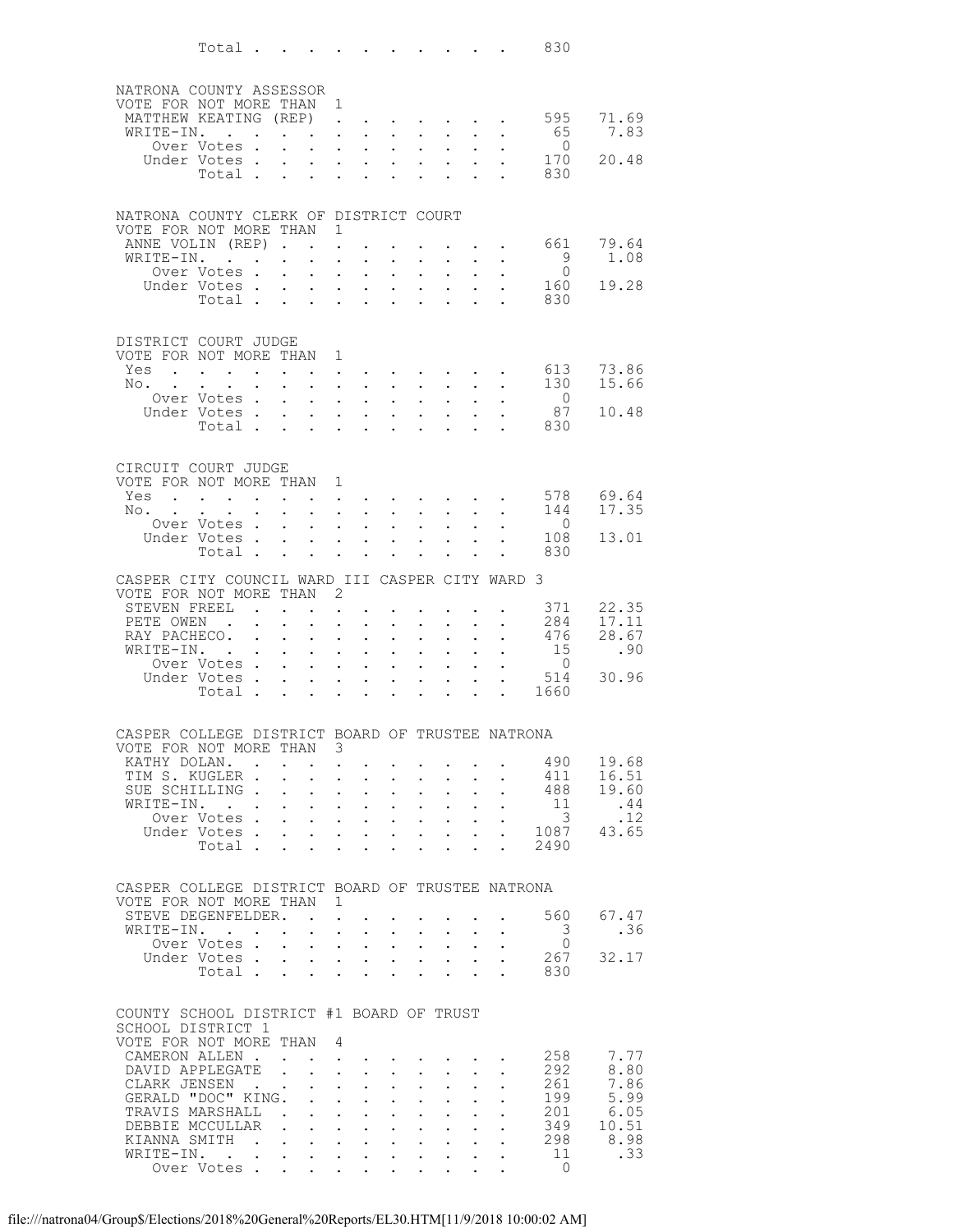|                                                                                                                     |                                                                                  |                                  |  |            |                                                                                                 |                           |                                              |                                         |                      |                            | $\begin{tabular}{ccccccccccccccccc} Under Votes & . & . & . & . & . & . & . & . & . & . & 1451 & 43.70 \\ Total & . & . & . & . & . & . & . & . & . & 3320 \\ \end{tabular}$ |  |
|---------------------------------------------------------------------------------------------------------------------|----------------------------------------------------------------------------------|----------------------------------|--|------------|-------------------------------------------------------------------------------------------------|---------------------------|----------------------------------------------|-----------------------------------------|----------------------|----------------------------|------------------------------------------------------------------------------------------------------------------------------------------------------------------------------|--|
|                                                                                                                     | COUNTY RURAL CONSERVATION DISTRICT SUPER<br>NATRONA COUNTY CONSERVATION DISTRICT |                                  |  |            |                                                                                                 |                           |                                              |                                         |                      |                            |                                                                                                                                                                              |  |
|                                                                                                                     | VOTE FOR NOT MORE THAN 2                                                         |                                  |  |            |                                                                                                 |                           |                                              |                                         |                      |                            |                                                                                                                                                                              |  |
|                                                                                                                     | ANDREW C. ANDERSON 396<br>TAMMY COBB                                             |                                  |  |            |                                                                                                 |                           |                                              |                                         |                      | 489                        | 23.86<br>29.46                                                                                                                                                               |  |
|                                                                                                                     | WRITE-IN.                                                                        |                                  |  |            |                                                                                                 |                           |                                              |                                         |                      | $\overline{7}$             | .42                                                                                                                                                                          |  |
|                                                                                                                     |                                                                                  |                                  |  |            |                                                                                                 |                           |                                              |                                         |                      |                            |                                                                                                                                                                              |  |
|                                                                                                                     |                                                                                  |                                  |  |            |                                                                                                 |                           |                                              |                                         |                      |                            |                                                                                                                                                                              |  |
|                                                                                                                     | 1 CENT SALES TAX                                                                 |                                  |  |            |                                                                                                 |                           |                                              |                                         |                      |                            |                                                                                                                                                                              |  |
|                                                                                                                     | VOTE FOR NOT MORE THAN 1                                                         |                                  |  |            |                                                                                                 |                           |                                              |                                         |                      |                            |                                                                                                                                                                              |  |
|                                                                                                                     |                                                                                  |                                  |  |            |                                                                                                 |                           |                                              |                                         |                      |                            | For the County Sales and Use Ta 633 76.27<br>Against the County Sales and Us 175 21.08                                                                                       |  |
|                                                                                                                     |                                                                                  |                                  |  |            |                                                                                                 |                           |                                              |                                         |                      |                            |                                                                                                                                                                              |  |
|                                                                                                                     |                                                                                  |                                  |  |            |                                                                                                 |                           |                                              |                                         |                      |                            | Under Votes 1 12<br>Under Votes 21 2.53<br>Total 830                                                                                                                         |  |
|                                                                                                                     |                                                                                  |                                  |  |            |                                                                                                 |                           |                                              |                                         |                      |                            |                                                                                                                                                                              |  |
|                                                                                                                     | LODGING TAX                                                                      |                                  |  |            |                                                                                                 |                           |                                              |                                         |                      |                            |                                                                                                                                                                              |  |
|                                                                                                                     | VOTE FOR NOT MORE THAN 1                                                         |                                  |  |            |                                                                                                 |                           |                                              |                                         |                      |                            |                                                                                                                                                                              |  |
|                                                                                                                     |                                                                                  |                                  |  |            |                                                                                                 |                           |                                              |                                         |                      |                            | For the County Lodging Tax. 631 76.02<br>Against the County Lodging Tax 173 20.84                                                                                            |  |
|                                                                                                                     |                                                                                  |                                  |  |            |                                                                                                 |                           |                                              |                                         |                      |                            | 26 3.13                                                                                                                                                                      |  |
|                                                                                                                     |                                                                                  |                                  |  |            |                                                                                                 |                           |                                              |                                         |                      |                            |                                                                                                                                                                              |  |
|                                                                                                                     |                                                                                  |                                  |  |            |                                                                                                 |                           |                                              |                                         |                      |                            | ** OFFICIAL COUNTY RESULTS                                                                                                                                                   |  |
| PRECINCT REPORT GENERAL ELECTION<br>RUN DATE:11/09/18 NATRONA COUNTY, WYOMING<br>RUN TIME:09:57 AM NOVEMBER 6, 2018 |                                                                                  |                                  |  |            |                                                                                                 |                           |                                              |                                         |                      |                            |                                                                                                                                                                              |  |
|                                                                                                                     |                                                                                  |                                  |  |            |                                                                                                 |                           |                                              |                                         |                      |                            |                                                                                                                                                                              |  |
|                                                                                                                     | $0305$ 3-5                                                                       |                                  |  |            |                                                                                                 |                           |                                              |                                         |                      |                            |                                                                                                                                                                              |  |
|                                                                                                                     | REGISTERED VOTERS - TOTAL 832                                                    |                                  |  |            |                                                                                                 |                           |                                              |                                         |                      |                            | VOTES PERCENT                                                                                                                                                                |  |
|                                                                                                                     | BALLOTS CAST - TOTAL. 584<br>BALLOTS CAST - BLANK. 0                             |                                  |  |            |                                                                                                 |                           |                                              |                                         |                      |                            |                                                                                                                                                                              |  |
|                                                                                                                     | VOTER TURNOUT - TOTAL                                                            |                                  |  |            |                                                                                                 |                           |                                              |                                         |                      |                            | 70.19                                                                                                                                                                        |  |
|                                                                                                                     | VOTER TURNOUT - BLANK                                                            |                                  |  |            |                                                                                                 |                           |                                              |                                         |                      |                            |                                                                                                                                                                              |  |
|                                                                                                                     |                                                                                  |                                  |  |            |                                                                                                 |                           |                                              |                                         |                      |                            |                                                                                                                                                                              |  |
|                                                                                                                     | UNITED STATES SENATOR FEDERAL DISTRICT<br>VOTE FOR NOT MORE THAN 1               |                                  |  |            |                                                                                                 |                           |                                              |                                         |                      |                            |                                                                                                                                                                              |  |
|                                                                                                                     |                                                                                  |                                  |  |            |                                                                                                 |                           |                                              |                                         |                      |                            | JOHN BARRASSO (REP) 386 66.10                                                                                                                                                |  |
|                                                                                                                     | GARY TRAUNER (DEM) 182                                                           |                                  |  |            |                                                                                                 |                           |                                              |                                         |                      |                            | 31.16                                                                                                                                                                        |  |
|                                                                                                                     | JOSEPH PORAMBO (LIB).<br>WRITE-IN. 0                                             |                                  |  |            |                                                                                                 |                           |                                              |                                         |                      | 11                         | 1.88                                                                                                                                                                         |  |
|                                                                                                                     |                                                                                  | Over Votes.                      |  |            |                                                                                                 |                           |                                              |                                         |                      | $\Omega$                   |                                                                                                                                                                              |  |
|                                                                                                                     |                                                                                  | Under Votes                      |  |            |                                                                                                 |                           |                                              |                                         |                      | 5                          | .86                                                                                                                                                                          |  |
|                                                                                                                     |                                                                                  | Total                            |  | $\sim$ $-$ |                                                                                                 |                           |                                              | $\mathbf{L}^{\text{max}}$               |                      | 584                        |                                                                                                                                                                              |  |
|                                                                                                                     |                                                                                  |                                  |  |            |                                                                                                 |                           |                                              |                                         |                      |                            |                                                                                                                                                                              |  |
|                                                                                                                     | UNITED STATES REPRESENTATIVE<br>WYOMING CONGRESSIONAL DISTRICT ONE               |                                  |  |            |                                                                                                 |                           |                                              |                                         |                      |                            |                                                                                                                                                                              |  |
|                                                                                                                     | VOTE FOR NOT MORE THAN 1                                                         |                                  |  |            |                                                                                                 |                           |                                              |                                         |                      |                            |                                                                                                                                                                              |  |
|                                                                                                                     | LIZ CHENEY (REP)<br>GREG HUNTER (DEM).                                           |                                  |  |            |                                                                                                 |                           |                                              |                                         | $\ddot{\phantom{a}}$ | 377<br>167                 | 64.55<br>28.60                                                                                                                                                               |  |
|                                                                                                                     | DANIEL CLYDE CUMMINGS (CON)                                                      |                                  |  |            |                                                                                                 | $\mathbf{L} = \mathbf{L}$ | $\mathcal{L}^{\text{max}}$                   |                                         |                      | 13                         | 2.23                                                                                                                                                                         |  |
|                                                                                                                     | RICHARD BRUBAKER (LIB)                                                           |                                  |  |            |                                                                                                 | $\mathbf{L} = \mathbf{L}$ | $\ddot{\phantom{a}}$                         | $\mathbf{L}$                            |                      | 17                         | 2.91                                                                                                                                                                         |  |
|                                                                                                                     | WRITE-IN.                                                                        | Over Votes                       |  |            |                                                                                                 |                           |                                              | $\sim$<br>$\mathbf{L}$ and $\mathbf{L}$ |                      | $\overline{1}$<br>$\Omega$ | .17                                                                                                                                                                          |  |
|                                                                                                                     |                                                                                  | Under Votes                      |  |            |                                                                                                 |                           |                                              |                                         |                      | 9                          | 1.54                                                                                                                                                                         |  |
|                                                                                                                     |                                                                                  | Total                            |  |            |                                                                                                 |                           |                                              |                                         |                      | 584                        |                                                                                                                                                                              |  |
|                                                                                                                     |                                                                                  |                                  |  |            |                                                                                                 |                           |                                              |                                         |                      |                            |                                                                                                                                                                              |  |
|                                                                                                                     | GOVERNOR STATE OF WYOMING<br>VOTE FOR NOT MORE THAN 1                            |                                  |  |            |                                                                                                 |                           |                                              |                                         |                      |                            |                                                                                                                                                                              |  |
|                                                                                                                     | MARK GORDON (REP).                                                               |                                  |  |            |                                                                                                 |                           |                                              |                                         |                      | 404                        | 69.18                                                                                                                                                                        |  |
|                                                                                                                     | MARY A. THRONE (DEM).                                                            |                                  |  |            |                                                                                                 |                           |                                              |                                         | $\mathbf{L}$         | 155                        | 26.54                                                                                                                                                                        |  |
|                                                                                                                     | REX "T-REX" RAMMELL (CON)<br>LAWRENCE GERARD STRUEMPF (LIB).                     |                                  |  |            |                                                                                                 |                           | $\ddot{\phantom{0}}$<br>$\ddot{\phantom{a}}$ |                                         |                      | 14<br>$\overline{4}$       | 2.40<br>.68                                                                                                                                                                  |  |
|                                                                                                                     | WRITE-IN.                                                                        |                                  |  |            |                                                                                                 |                           | $\mathbf{L}$                                 | $\mathbf{L}$                            |                      | 5                          | .86                                                                                                                                                                          |  |
|                                                                                                                     |                                                                                  | Over Votes                       |  |            |                                                                                                 |                           |                                              | $\mathbf{L} = \mathbf{L}$               |                      | $\Omega$                   |                                                                                                                                                                              |  |
|                                                                                                                     |                                                                                  | Under Votes                      |  |            | $\mathbf{r} = \mathbf{r} \times \mathbf{r}$ , where $\mathbf{r} = \mathbf{r} \times \mathbf{r}$ |                           |                                              |                                         |                      | 2                          | .34                                                                                                                                                                          |  |
|                                                                                                                     |                                                                                  | Total $\cdots$ $\cdots$ $\cdots$ |  |            |                                                                                                 |                           | $\ddot{\phantom{0}}$                         | $\mathbb{Z}^{\mathbb{Z}}$ .             |                      | 584                        |                                                                                                                                                                              |  |

SECRETARY OF STATE STATE OF WYOMING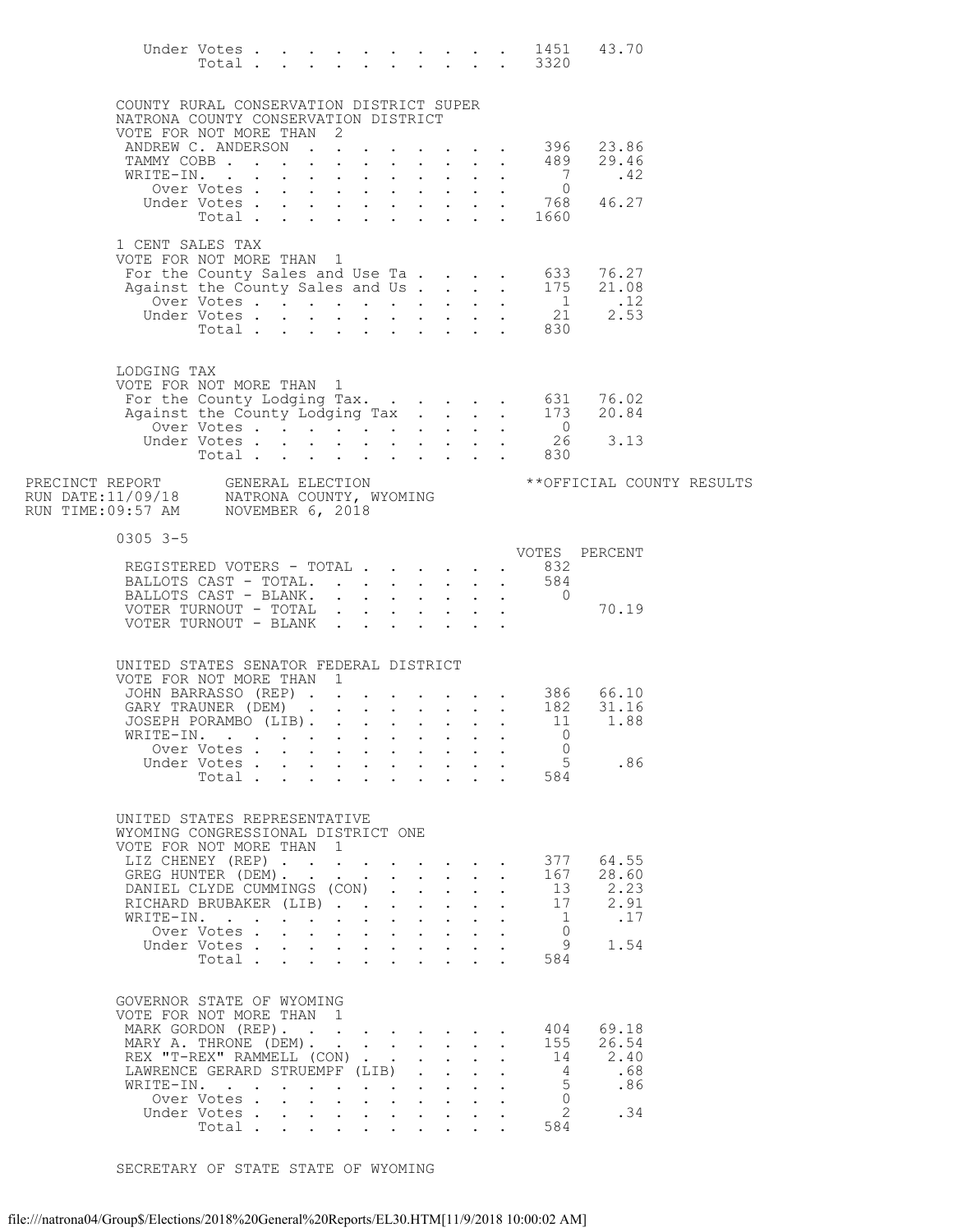| VOTE FOR NOT MORE THAN 1<br>EDWARD BUCHANAN (REP)<br>JAMES W. BYRD (DEM)<br>KIT CARSON III (LIB).<br>WRITE-IN. |                                                           |                                                                                  |                                                                               |                                                                                                                         | $\sim$                                                     | $\sim 10^{-11}$<br>$\mathbf{1}^{\prime}$ , $\mathbf{1}^{\prime}$ , $\mathbf{1}^{\prime}$         |                                                                                                                                                          | 148<br>$\cdot$ $\cdot$ 21 3.60<br>$\overline{1}$ | 401 68.66<br>25.34                                                                     |
|----------------------------------------------------------------------------------------------------------------|-----------------------------------------------------------|----------------------------------------------------------------------------------|-------------------------------------------------------------------------------|-------------------------------------------------------------------------------------------------------------------------|------------------------------------------------------------|--------------------------------------------------------------------------------------------------|----------------------------------------------------------------------------------------------------------------------------------------------------------|--------------------------------------------------|----------------------------------------------------------------------------------------|
| TE-IN. 1 .17<br>Over Votes 0<br>Jnder Votes 13 2.23<br>Under Votes                                             | Votes<br>Total                                            |                                                                                  |                                                                               |                                                                                                                         |                                                            | $\mathbf{L} = \mathbf{L}$                                                                        |                                                                                                                                                          | 584                                              |                                                                                        |
| STATE AUDITOR STATE OF WYOMING<br>VOTE FOR NOT MORE THAN 1<br>KRISTI RACINES (REP). .                          |                                                           |                                                                                  |                                                                               |                                                                                                                         |                                                            |                                                                                                  | $\mathbf{r} = \mathbf{r} \times \mathbf{r}$ , where $\mathbf{r} = \mathbf{r} \times \mathbf{r}$ , $\mathbf{r} = \mathbf{r}$                              |                                                  | 417 71.40                                                                              |
| JEFF DOCKTER (DEM) 141<br>WRITE-IN.                                                                            |                                                           |                                                                                  |                                                                               |                                                                                                                         |                                                            |                                                                                                  |                                                                                                                                                          | $\overline{\phantom{a}}$                         | 24.14<br>.34<br>$\begin{matrix}0\\24\end{matrix}\qquad \begin{matrix}4.11\end{matrix}$ |
| STATE TREASURER STATE OF WYOMING                                                                               |                                                           |                                                                                  |                                                                               |                                                                                                                         |                                                            |                                                                                                  |                                                                                                                                                          | . 584                                            |                                                                                        |
| VOTE FOR NOT MORE THAN 1<br>CURT MEIER (REP) 407 69.69<br>CHRIS LOWRY (DEM) 152 26.03                          |                                                           |                                                                                  |                                                                               |                                                                                                                         |                                                            |                                                                                                  |                                                                                                                                                          |                                                  |                                                                                        |
| WRITE-IN.<br>Over Votes<br>Under Votes<br>Total                                                                |                                                           |                                                                                  |                                                                               |                                                                                                                         |                                                            | $\mathbf{L}^{\text{max}}$ , $\mathbf{L}^{\text{max}}$                                            | $\mathbf{L}^{\text{max}}$ , $\mathbf{L}^{\text{max}}$<br>$\begin{array}{cccccc} 1 & 1 & 1 & 1 & 1 \\ 1 & 1 & 1 & 1 & 1 \\ 1 & 1 & 1 & 1 & 1 \end{array}$ | $\frac{4}{1}$<br>$\overline{0}$<br>584           | .68<br>21 3.60                                                                         |
| SUPERINTENDENT OF PUBLIC INSTRUCTION STATE OF WYOMING                                                          |                                                           |                                                                                  |                                                                               |                                                                                                                         |                                                            |                                                                                                  |                                                                                                                                                          |                                                  |                                                                                        |
| VOTE FOR NOT MORE THAN 1<br>JILLIAN BALOW (REP)<br>WRITE-IN.                                                   |                                                           |                                                                                  | $\mathcal{L}^{\text{max}}$ , $\mathcal{L}^{\text{max}}$                       | $\mathcal{L}^{\text{max}}$                                                                                              |                                                            |                                                                                                  |                                                                                                                                                          | 455<br>9                                         | 77.91<br>1.54                                                                          |
| Over Votes<br>Under Votes                                                                                      | Total.                                                    |                                                                                  |                                                                               | $\mathcal{L}^{\text{max}}$                                                                                              |                                                            | $\mathbf{r} = \mathbf{r} \mathbf{r}$ .                                                           | $\mathbf{L}$ and $\mathbf{L}$                                                                                                                            | $\overline{0}$<br>584                            | 120 20.55                                                                              |
| STATE SENATOR 27 SENATE DISTRICT 27<br>VOTE FOR NOT MORE THAN 1                                                |                                                           |                                                                                  |                                                                               |                                                                                                                         |                                                            |                                                                                                  |                                                                                                                                                          |                                                  |                                                                                        |
| BILL LANDEN (REP).<br>WRITE-IN. 12<br>Over Votes                                                               |                                                           | $\mathbf{r} = \mathbf{r} \times \mathbf{r}$ , where                              |                                                                               | $\mathcal{L}_{\mathcal{A}}$                                                                                             |                                                            |                                                                                                  |                                                                                                                                                          | $\cdot$ 457 78.25                                | $2.05$<br>1<br>11 <sup><i>A</i></sup>                                                  |
| Under Votes                                                                                                    | Total                                                     | $\mathbf{L}$                                                                     | $\mathbf{1}^{\prime}$ , $\mathbf{1}^{\prime}$ , $\mathbf{1}^{\prime}$         |                                                                                                                         |                                                            |                                                                                                  |                                                                                                                                                          | $\frac{1}{2}$ 114 19.52<br>584                   |                                                                                        |
| STATE HOUSE 36 HOUSE DISTRICT 36<br>VOTE FOR NOT MORE THAN 1<br>ART WASHUT (REP)                               |                                                           |                                                                                  |                                                                               |                                                                                                                         |                                                            |                                                                                                  |                                                                                                                                                          | 347                                              | 59.42                                                                                  |
| DEBBIE BOVEE (DEM)<br>WRITE-IN.                                                                                |                                                           | $\mathbf{r} = \mathbf{r} + \mathbf{r}$ .                                         |                                                                               | $\sim$ $-$                                                                                                              | $\mathcal{L}^{\text{max}}$                                 | $\sim$ $-$                                                                                       |                                                                                                                                                          | 229<br>1                                         | 39.21<br>.17                                                                           |
| Over Votes.<br>Under Votes<br>Total .                                                                          |                                                           | $\mathbf{r} = \mathbf{r} + \mathbf{r}$ .                                         | $\mathcal{L}^{\text{max}}$                                                    | $\mathbf{L}^{\text{max}}$<br>$\mathcal{L}^{(1)}$                                                                        |                                                            | $\mathbf{L}^{\text{max}}$ , $\mathbf{L}^{\text{max}}$                                            |                                                                                                                                                          | $\overline{0}$<br>7<br>584                       | 1.20                                                                                   |
| NATRONA COUNTY COMMISSIONERS<br>VOTE FOR NOT MORE THAN 3                                                       |                                                           |                                                                                  |                                                                               |                                                                                                                         |                                                            |                                                                                                  |                                                                                                                                                          |                                                  |                                                                                        |
| ROBERT L. HENDRY (REP).<br>JIM MILNE (REP)<br>PAUL C. BERTOGLIO (REP). .                                       |                                                           |                                                                                  | $\sim$                                                                        | $\mathcal{A}^{\mathcal{A}}$ , and $\mathcal{A}^{\mathcal{A}}$ , and $\mathcal{A}^{\mathcal{A}}$<br>$\ddot{\phantom{0}}$ | $\mathbb{Z}^{\mathbb{Z}^{\times}}$                         | $\ddot{\phantom{0}}$                                                                             |                                                                                                                                                          | 311<br>317<br>369                                | 17.75<br>18.09<br>21.06                                                                |
| TERRY WINGERTER (DEM).<br>TERRY WINGERTER (DEM)<br>RICHARD "RICK" YOUNG (IND).<br>WRITE-IN.                    |                                                           |                                                                                  |                                                                               | $\mathbf{L}$                                                                                                            | $\mathbf{L}^{\text{max}}$                                  | $\ddot{\phantom{0}}$                                                                             |                                                                                                                                                          | 230<br>93<br>6                                   | 13.13<br>5.31<br>.34                                                                   |
| Over Votes.<br>Under Votes.                                                                                    | Total $\cdots$                                            |                                                                                  | $\begin{bmatrix} 1 & 1 & 1 \\ 1 & 1 & 1 \end{bmatrix}$<br>$\mathcal{L}^{(1)}$ | $\mathbf{L}^{\text{max}}$<br>$\mathbf{L}^{\text{max}}$                                                                  | $\mathbb{Z}^{\mathbb{Z}^{\times}}$<br>$\ddot{\phantom{0}}$ | $\sim 10^{-11}$<br>$\mathbf{L}^{\text{max}}$ , $\mathbf{L}^{\text{max}}$<br>$\ddot{\phantom{a}}$ |                                                                                                                                                          | 6<br>420<br>1752                                 | .34<br>23.97                                                                           |
| NATRONA COUNTY CORONER<br>VOTE FOR NOT MORE THAN 1                                                             |                                                           |                                                                                  |                                                                               |                                                                                                                         |                                                            |                                                                                                  |                                                                                                                                                          |                                                  |                                                                                        |
| CONNIE JACOBSON (REP)<br>WRITE-IN.<br>Over Votes .                                                             | $\mathbf{r}$ , $\mathbf{r}$ , $\mathbf{r}$ , $\mathbf{r}$ | $\ddot{\phantom{0}}$<br>$\sim 100$<br>$\mathbf{L}$<br>$\mathcal{L}^{\text{max}}$ | $\mathcal{L}^{\text{max}}$<br>$\mathbf{L}^{\text{max}}$                       | $\mathcal{L}^{\text{max}}$                                                                                              | $\bullet$ .                                                | $\mathbf{L}^{\text{max}}$                                                                        |                                                                                                                                                          | 482<br>4<br>$\overline{0}$                       | 82.53<br>.68                                                                           |
| Under Votes                                                                                                    | Total                                                     |                                                                                  | $\Delta \phi = \Delta \phi$ .                                                 | $\mathbf{L}^{\text{max}}$                                                                                               |                                                            | $\mathbf{L}^{\text{max}}$ , $\mathbf{L}^{\text{max}}$                                            |                                                                                                                                                          | 98<br>584                                        | 16.78                                                                                  |
| SEVENTH JUDICIAL DISTRICT ATTORNEY NATRONA<br>VOTE FOR NOT MORE THAN 1<br>DAN ITZEN (REP)                      |                                                           |                                                                                  |                                                                               |                                                                                                                         |                                                            |                                                                                                  |                                                                                                                                                          | 460                                              | 78.77                                                                                  |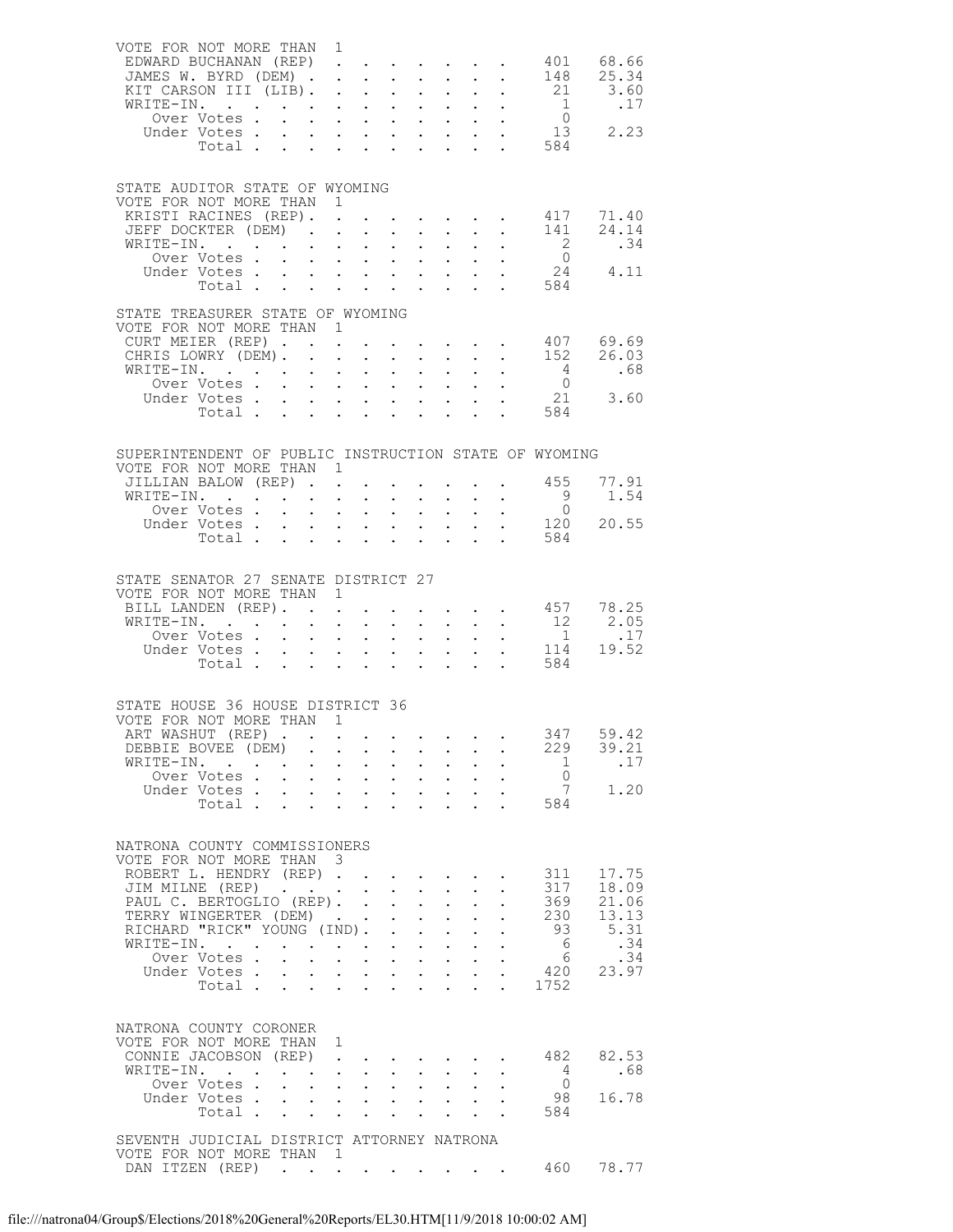|                                                 |                                      |                      |                                                                               |                                                    |                                                               |                      |                                                                                                                                                                                                                                                                                                                                                                                                                                                            |                                                                  |                                                                     |                       |                                                                                                                                                                                                                                                                                                                                                                                                                                     | 8                                    | 1.37       |
|-------------------------------------------------|--------------------------------------|----------------------|-------------------------------------------------------------------------------|----------------------------------------------------|---------------------------------------------------------------|----------------------|------------------------------------------------------------------------------------------------------------------------------------------------------------------------------------------------------------------------------------------------------------------------------------------------------------------------------------------------------------------------------------------------------------------------------------------------------------|------------------------------------------------------------------|---------------------------------------------------------------------|-----------------------|-------------------------------------------------------------------------------------------------------------------------------------------------------------------------------------------------------------------------------------------------------------------------------------------------------------------------------------------------------------------------------------------------------------------------------------|--------------------------------------|------------|
|                                                 | Over Votes                           |                      |                                                                               | $\sim$                                             |                                                               |                      | $\mathbf{1} \qquad \mathbf{1} \qquad \mathbf{1} \qquad \mathbf{1} \qquad \mathbf{1} \qquad \mathbf{1} \qquad \mathbf{1} \qquad \mathbf{1} \qquad \mathbf{1} \qquad \mathbf{1} \qquad \mathbf{1} \qquad \mathbf{1} \qquad \mathbf{1} \qquad \mathbf{1} \qquad \mathbf{1} \qquad \mathbf{1} \qquad \mathbf{1} \qquad \mathbf{1} \qquad \mathbf{1} \qquad \mathbf{1} \qquad \mathbf{1} \qquad \mathbf{1} \qquad \mathbf{1} \qquad \mathbf{1} \qquad \mathbf{$ |                                                                  |                                                                     |                       |                                                                                                                                                                                                                                                                                                                                                                                                                                     | $\overline{0}$                       |            |
|                                                 | Under Votes.<br>Total                |                      |                                                                               | $\mathbf{z} = \mathbf{z} + \mathbf{z}$ .           |                                                               |                      |                                                                                                                                                                                                                                                                                                                                                                                                                                                            |                                                                  |                                                                     |                       | $\begin{array}{cccccccccc} \mathbf{1} & \mathbf{1} & \mathbf{1} & \mathbf{1} & \mathbf{1} & \mathbf{1} & \mathbf{1} & \mathbf{1} & \mathbf{1} & \mathbf{1} & \mathbf{1} & \mathbf{1} & \mathbf{1} & \mathbf{1} & \mathbf{1} & \mathbf{1} & \mathbf{1} & \mathbf{1} & \mathbf{1} & \mathbf{1} & \mathbf{1} & \mathbf{1} & \mathbf{1} & \mathbf{1} & \mathbf{1} & \mathbf{1} & \mathbf{1} & \mathbf{1} & \mathbf{1} & \mathbf{1} & \$ | 116<br>584                           | 19.86      |
|                                                 |                                      |                      |                                                                               |                                                    |                                                               |                      |                                                                                                                                                                                                                                                                                                                                                                                                                                                            |                                                                  |                                                                     |                       |                                                                                                                                                                                                                                                                                                                                                                                                                                     |                                      |            |
|                                                 |                                      |                      |                                                                               |                                                    |                                                               |                      |                                                                                                                                                                                                                                                                                                                                                                                                                                                            |                                                                  |                                                                     |                       |                                                                                                                                                                                                                                                                                                                                                                                                                                     |                                      |            |
| NATRONA COUNTY SHERIFF                          |                                      |                      |                                                                               |                                                    |                                                               |                      |                                                                                                                                                                                                                                                                                                                                                                                                                                                            |                                                                  |                                                                     |                       |                                                                                                                                                                                                                                                                                                                                                                                                                                     |                                      |            |
| VOTE FOR NOT MORE THAN 1                        |                                      |                      |                                                                               |                                                    |                                                               |                      |                                                                                                                                                                                                                                                                                                                                                                                                                                                            |                                                                  |                                                                     |                       |                                                                                                                                                                                                                                                                                                                                                                                                                                     |                                      |            |
| GUS HOLBROOK (REP)                              |                                      |                      |                                                                               | $\sim$ $\sim$                                      |                                                               |                      | $\mathbf{u} = \mathbf{u} + \mathbf{u} + \mathbf{u} + \mathbf{u} + \mathbf{u} + \mathbf{u} + \mathbf{u}$                                                                                                                                                                                                                                                                                                                                                    |                                                                  |                                                                     |                       |                                                                                                                                                                                                                                                                                                                                                                                                                                     | 476                                  | 81.51      |
| WRITE-IN.                                       |                                      |                      |                                                                               |                                                    | $\mathbf{L}^{\text{max}}$ , and $\mathbf{L}^{\text{max}}$     |                      | $\sim$ $\sim$                                                                                                                                                                                                                                                                                                                                                                                                                                              | $\ddot{\phantom{0}}$                                             | $\sim$ $-$                                                          |                       |                                                                                                                                                                                                                                                                                                                                                                                                                                     | 10                                   | 1.71       |
|                                                 | Over Votes.<br>Under Votes.          |                      | $\ddot{\phantom{0}}$                                                          | $\mathbf{a} = \mathbf{a}$                          | $\mathbf{A}^{(1)}$ and $\mathbf{A}^{(2)}$ and                 |                      |                                                                                                                                                                                                                                                                                                                                                                                                                                                            | $\mathbf{u} = \mathbf{u} \mathbf{u} + \mathbf{u} \mathbf{u}$     |                                                                     |                       | $\mathbf{A}^{(1)}$ and $\mathbf{A}^{(2)}$                                                                                                                                                                                                                                                                                                                                                                                           | $\bigcirc$<br>98                     | 16.78      |
|                                                 | Total                                |                      | $\mathbf{L}$                                                                  | $\sim$                                             | $\mathbf{L}$ and $\mathbf{L}$                                 |                      | $\mathbf{r} = \mathbf{r} + \mathbf{r}$<br>$\sim$                                                                                                                                                                                                                                                                                                                                                                                                           | $\ddot{\phantom{0}}$                                             | $\mathbf{1}=\mathbf{1}=\mathbf{1}=\mathbf{1}=\mathbf{1}=\mathbf{1}$ |                       |                                                                                                                                                                                                                                                                                                                                                                                                                                     | . 584                                |            |
|                                                 |                                      |                      |                                                                               |                                                    |                                                               |                      |                                                                                                                                                                                                                                                                                                                                                                                                                                                            |                                                                  |                                                                     |                       |                                                                                                                                                                                                                                                                                                                                                                                                                                     |                                      |            |
|                                                 |                                      |                      |                                                                               |                                                    |                                                               |                      |                                                                                                                                                                                                                                                                                                                                                                                                                                                            |                                                                  |                                                                     |                       |                                                                                                                                                                                                                                                                                                                                                                                                                                     |                                      |            |
| NATRONA COUNTY CLERK                            |                                      |                      |                                                                               |                                                    |                                                               |                      |                                                                                                                                                                                                                                                                                                                                                                                                                                                            |                                                                  |                                                                     |                       |                                                                                                                                                                                                                                                                                                                                                                                                                                     |                                      |            |
| VOTE FOR NOT MORE THAN 1                        |                                      |                      |                                                                               |                                                    |                                                               |                      |                                                                                                                                                                                                                                                                                                                                                                                                                                                            |                                                                  |                                                                     |                       |                                                                                                                                                                                                                                                                                                                                                                                                                                     |                                      |            |
| TRACY GOOD (REP)                                |                                      |                      |                                                                               |                                                    |                                                               |                      | $\mathbf{r} = \mathbf{r} + \mathbf{r}$ .                                                                                                                                                                                                                                                                                                                                                                                                                   |                                                                  |                                                                     |                       |                                                                                                                                                                                                                                                                                                                                                                                                                                     |                                      | 466 79.79  |
| WRITE-IN. .                                     |                                      |                      | $\mathbf{r} = \mathbf{r} + \mathbf{r} + \mathbf{r} + \mathbf{r} + \mathbf{r}$ |                                                    |                                                               |                      |                                                                                                                                                                                                                                                                                                                                                                                                                                                            | $\mathbf{A}^{(n)}$ and $\mathbf{A}^{(n)}$ and $\mathbf{A}^{(n)}$ |                                                                     |                       | $\mathbf{z} = \mathbf{z} + \mathbf{z}$                                                                                                                                                                                                                                                                                                                                                                                              | 6<br>$\overline{0}$                  | 1.03       |
|                                                 | Over Votes.<br>Under Votes.          |                      | $\ddot{\phantom{a}}$                                                          | $\mathbf{L}$                                       |                                                               |                      | $\mathbf{r}$ , $\mathbf{r}$ , $\mathbf{r}$                                                                                                                                                                                                                                                                                                                                                                                                                 | $\ddot{\phantom{a}}$                                             |                                                                     |                       |                                                                                                                                                                                                                                                                                                                                                                                                                                     | 112                                  | 19.18      |
|                                                 | Total .                              |                      | $\mathbf{L}^{\text{max}}$                                                     | $\sim$ $-$<br>$\mathbf{r} = \mathbf{r}$            | $\mathbf{A}^{(1)}$ and $\mathbf{A}^{(2)}$ and<br>$\mathbf{L}$ |                      | $\mathbf{r} = \mathbf{r}$                                                                                                                                                                                                                                                                                                                                                                                                                                  | <b>All Andrew</b>                                                | $\mathbf{L}^{\text{max}}$                                           | $\sim 10^{-10}$       |                                                                                                                                                                                                                                                                                                                                                                                                                                     | 584                                  |            |
|                                                 |                                      |                      |                                                                               |                                                    |                                                               |                      |                                                                                                                                                                                                                                                                                                                                                                                                                                                            |                                                                  |                                                                     |                       |                                                                                                                                                                                                                                                                                                                                                                                                                                     |                                      |            |
|                                                 |                                      |                      |                                                                               |                                                    |                                                               |                      |                                                                                                                                                                                                                                                                                                                                                                                                                                                            |                                                                  |                                                                     |                       |                                                                                                                                                                                                                                                                                                                                                                                                                                     |                                      |            |
| NATRONA COUNTY TREASURER                        |                                      |                      |                                                                               |                                                    |                                                               |                      |                                                                                                                                                                                                                                                                                                                                                                                                                                                            |                                                                  |                                                                     |                       |                                                                                                                                                                                                                                                                                                                                                                                                                                     |                                      |            |
| VOTE FOR NOT MORE THAN 1                        |                                      |                      |                                                                               |                                                    |                                                               |                      |                                                                                                                                                                                                                                                                                                                                                                                                                                                            |                                                                  |                                                                     |                       |                                                                                                                                                                                                                                                                                                                                                                                                                                     |                                      |            |
| TOM DOYLE (REP)                                 |                                      |                      | $\ddot{\phantom{a}}$                                                          | $\mathbf{L}^{\text{max}}$                          |                                                               |                      | $\mathbf{u} = \mathbf{u} + \mathbf{u} + \mathbf{u} + \mathbf{u} + \mathbf{u} + \mathbf{u} + \mathbf{u} + \mathbf{u}$                                                                                                                                                                                                                                                                                                                                       |                                                                  |                                                                     |                       |                                                                                                                                                                                                                                                                                                                                                                                                                                     | 476                                  | 81.51      |
| WRITE-IN.                                       |                                      |                      | $\ddot{\phantom{0}}$                                                          | $\sim$                                             |                                                               |                      | $\mathbf{r}$ and $\mathbf{r}$ and $\mathbf{r}$                                                                                                                                                                                                                                                                                                                                                                                                             | $\bullet$ .                                                      |                                                                     |                       |                                                                                                                                                                                                                                                                                                                                                                                                                                     | 5 <sup>5</sup>                       | .86        |
|                                                 | Over Votes .                         |                      | $\ddot{\phantom{0}}$                                                          | $\sim$ $-$                                         | $\mathbf{z} = \mathbf{z} + \mathbf{z}$ .                      |                      | $\mathcal{L}^{\text{max}}$                                                                                                                                                                                                                                                                                                                                                                                                                                 | $\mathcal{L}^{\text{max}}$                                       |                                                                     |                       |                                                                                                                                                                                                                                                                                                                                                                                                                                     | $\bigcirc$<br>103                    |            |
|                                                 | Under Votes.<br>Total .              |                      | $\mathbf{L}$                                                                  | $\sim$<br>$\mathbf{z} = \mathbf{z} + \mathbf{z}$ . | $\sim$                                                        | $\ddot{\phantom{0}}$ | $\mathbf{r} = \mathbf{r}$ and $\mathbf{r} = \mathbf{r}$<br>$\sim$                                                                                                                                                                                                                                                                                                                                                                                          | $\ddot{\phantom{a}}$                                             | $\mathbf{L} = \mathbf{L} \mathbf{L}$                                |                       |                                                                                                                                                                                                                                                                                                                                                                                                                                     | 584                                  | 17.64      |
|                                                 |                                      |                      |                                                                               |                                                    |                                                               |                      |                                                                                                                                                                                                                                                                                                                                                                                                                                                            |                                                                  |                                                                     |                       |                                                                                                                                                                                                                                                                                                                                                                                                                                     |                                      |            |
|                                                 |                                      |                      |                                                                               |                                                    |                                                               |                      |                                                                                                                                                                                                                                                                                                                                                                                                                                                            |                                                                  |                                                                     |                       |                                                                                                                                                                                                                                                                                                                                                                                                                                     |                                      |            |
| NATRONA COUNTY ASSESSOR                         |                                      |                      |                                                                               |                                                    |                                                               |                      |                                                                                                                                                                                                                                                                                                                                                                                                                                                            |                                                                  |                                                                     |                       |                                                                                                                                                                                                                                                                                                                                                                                                                                     |                                      |            |
| VOTE FOR NOT MORE THAN 1                        |                                      |                      |                                                                               |                                                    |                                                               |                      |                                                                                                                                                                                                                                                                                                                                                                                                                                                            |                                                                  |                                                                     |                       |                                                                                                                                                                                                                                                                                                                                                                                                                                     |                                      |            |
| MATTHEW KEATING (REP)                           |                                      |                      |                                                                               |                                                    | $\mathbf{L}^{\text{max}}$ , $\mathbf{L}^{\text{max}}$         |                      |                                                                                                                                                                                                                                                                                                                                                                                                                                                            |                                                                  |                                                                     |                       |                                                                                                                                                                                                                                                                                                                                                                                                                                     | 413                                  | 70.72      |
| WRITE-IN. .                                     |                                      |                      |                                                                               | $\mathbf{z} = \mathbf{z} + \mathbf{z}$ .           | $\mathbf{u} = \mathbf{u} \cdot \mathbf{u}$ .                  |                      |                                                                                                                                                                                                                                                                                                                                                                                                                                                            | $\mathbf{A}^{\text{max}}$ , and $\mathbf{A}^{\text{max}}$        |                                                                     |                       | $\mathbf{L}^{\text{max}}$ , $\mathbf{L}^{\text{max}}$                                                                                                                                                                                                                                                                                                                                                                               | 57                                   | 9.76       |
|                                                 | Over Votes.                          |                      | $\ddot{\phantom{a}}$                                                          | $\sim$                                             |                                                               |                      | $\cdot$ $\cdot$ $\cdot$ $\cdot$                                                                                                                                                                                                                                                                                                                                                                                                                            | $\ddot{\phantom{a}}$                                             | $\sim$                                                              |                       |                                                                                                                                                                                                                                                                                                                                                                                                                                     | $\overline{0}$                       |            |
|                                                 | Under Votes<br>Total                 |                      |                                                                               |                                                    |                                                               |                      |                                                                                                                                                                                                                                                                                                                                                                                                                                                            |                                                                  |                                                                     | $\bullet$ . $\bullet$ |                                                                                                                                                                                                                                                                                                                                                                                                                                     | 114<br>584                           | 19.52      |
|                                                 |                                      |                      |                                                                               |                                                    |                                                               |                      |                                                                                                                                                                                                                                                                                                                                                                                                                                                            |                                                                  |                                                                     |                       |                                                                                                                                                                                                                                                                                                                                                                                                                                     |                                      |            |
|                                                 |                                      |                      |                                                                               |                                                    |                                                               |                      |                                                                                                                                                                                                                                                                                                                                                                                                                                                            |                                                                  |                                                                     |                       |                                                                                                                                                                                                                                                                                                                                                                                                                                     |                                      |            |
| NATRONA COUNTY CLERK OF DISTRICT COURT          |                                      |                      |                                                                               |                                                    |                                                               |                      |                                                                                                                                                                                                                                                                                                                                                                                                                                                            |                                                                  |                                                                     |                       |                                                                                                                                                                                                                                                                                                                                                                                                                                     |                                      |            |
| VOTE FOR NOT MORE THAN 1                        |                                      |                      |                                                                               |                                                    |                                                               |                      |                                                                                                                                                                                                                                                                                                                                                                                                                                                            |                                                                  |                                                                     |                       |                                                                                                                                                                                                                                                                                                                                                                                                                                     |                                      |            |
| ANNE VOLIN (REP).                               |                                      |                      |                                                                               | $\sim$ $-$                                         | $\ddot{\phantom{a}}$                                          |                      |                                                                                                                                                                                                                                                                                                                                                                                                                                                            |                                                                  |                                                                     |                       | $\mathbf{z} = \mathbf{z} + \mathbf{z}$                                                                                                                                                                                                                                                                                                                                                                                              | 468                                  | 80.14      |
| WRITE-IN.                                       |                                      |                      |                                                                               | $\sim$                                             | $\ddot{\phantom{a}}$                                          | $\sim$               | $\ddot{\phantom{0}}$                                                                                                                                                                                                                                                                                                                                                                                                                                       | $\ddot{\phantom{0}}$                                             |                                                                     |                       |                                                                                                                                                                                                                                                                                                                                                                                                                                     | $\begin{matrix} 6 \\ 0 \end{matrix}$ | 1.03       |
|                                                 | Over Votes .                         |                      | $\ddot{\phantom{0}}$                                                          | $\mathbf{L}^{\text{max}}$                          | $\mathbf{z} = \mathbf{z}$                                     | $\sim 10^{-10}$      | $\mathcal{L}^{\text{max}}$                                                                                                                                                                                                                                                                                                                                                                                                                                 | $\bullet$ .                                                      | $\mathbf{L}^{\text{max}}$                                           |                       |                                                                                                                                                                                                                                                                                                                                                                                                                                     | 110                                  |            |
|                                                 | Under Votes.<br>Total                |                      | $\mathbf{L}$                                                                  | $\mathbf{L}$                                       | $\mathbf{L} = \mathbf{L}$                                     |                      | $\ddot{\phantom{0}}$                                                                                                                                                                                                                                                                                                                                                                                                                                       | $\ddot{\phantom{a}}$                                             |                                                                     |                       |                                                                                                                                                                                                                                                                                                                                                                                                                                     | 584                                  | 18.84      |
|                                                 |                                      |                      |                                                                               | $\mathbf{L}^{\text{max}}$                          | $\mathbf{z} = \mathbf{z} + \mathbf{z}$ .                      |                      | $\sim$ 100 $\pm$                                                                                                                                                                                                                                                                                                                                                                                                                                           | $\ddot{\phantom{0}}$                                             | $\ddot{\phantom{0}}$                                                |                       | $\mathbf{L} = \mathbf{L} \mathbf{L}$                                                                                                                                                                                                                                                                                                                                                                                                |                                      |            |
|                                                 |                                      |                      |                                                                               |                                                    |                                                               |                      |                                                                                                                                                                                                                                                                                                                                                                                                                                                            |                                                                  |                                                                     |                       |                                                                                                                                                                                                                                                                                                                                                                                                                                     |                                      |            |
| DISTRICT COURT JUDGE                            |                                      |                      |                                                                               |                                                    |                                                               |                      |                                                                                                                                                                                                                                                                                                                                                                                                                                                            |                                                                  |                                                                     |                       |                                                                                                                                                                                                                                                                                                                                                                                                                                     |                                      |            |
| VOTE FOR NOT MORE THAN 1                        |                                      |                      |                                                                               |                                                    |                                                               |                      |                                                                                                                                                                                                                                                                                                                                                                                                                                                            |                                                                  |                                                                     |                       |                                                                                                                                                                                                                                                                                                                                                                                                                                     |                                      |            |
| Yes                                             |                                      |                      |                                                                               |                                                    |                                                               |                      |                                                                                                                                                                                                                                                                                                                                                                                                                                                            |                                                                  |                                                                     |                       |                                                                                                                                                                                                                                                                                                                                                                                                                                     | 428                                  | 73.29      |
| No.                                             |                                      |                      |                                                                               | $\ddot{\phantom{0}}$                               | $\mathbf{L}$ and $\mathbf{L}$                                 |                      |                                                                                                                                                                                                                                                                                                                                                                                                                                                            | $\mathbf{u} = \mathbf{u} \cdot \mathbf{u}$ .                     | $\sim 10^{-11}$                                                     |                       |                                                                                                                                                                                                                                                                                                                                                                                                                                     | 81                                   | 13.87      |
|                                                 | Over Votes.                          |                      | $\mathbf{r}$                                                                  | $\mathbf{L}$                                       | $\ddot{\phantom{0}}$                                          | $\sim$ $\sim$        | $\mathbf{L}$                                                                                                                                                                                                                                                                                                                                                                                                                                               | $\ddot{\phantom{a}}$                                             | $\sim$                                                              |                       |                                                                                                                                                                                                                                                                                                                                                                                                                                     | $\overline{0}$                       |            |
|                                                 | Under Votes.<br>Total.               |                      | $\bullet$ .<br>$\mathbf{L}$                                                   | $\mathbf{L}^{\text{max}}$<br>$\mathbf{r}$          | $\mathbf{L}^{\text{max}}$<br>$\mathbf{r}$                     | $\sim$ $-$           | $\mathcal{L}^{\text{max}}$                                                                                                                                                                                                                                                                                                                                                                                                                                 | $\mathbf{L}^{\text{max}}$                                        | $\ddot{\phantom{0}}$                                                |                       |                                                                                                                                                                                                                                                                                                                                                                                                                                     | 75<br>584                            | 12.84      |
|                                                 |                                      |                      |                                                                               |                                                    |                                                               |                      |                                                                                                                                                                                                                                                                                                                                                                                                                                                            |                                                                  |                                                                     |                       |                                                                                                                                                                                                                                                                                                                                                                                                                                     |                                      |            |
| CIRCUIT COURT JUDGE                             |                                      |                      |                                                                               |                                                    |                                                               |                      |                                                                                                                                                                                                                                                                                                                                                                                                                                                            |                                                                  |                                                                     |                       |                                                                                                                                                                                                                                                                                                                                                                                                                                     |                                      |            |
| VOTE FOR NOT MORE THAN 1                        |                                      |                      |                                                                               |                                                    |                                                               |                      |                                                                                                                                                                                                                                                                                                                                                                                                                                                            |                                                                  |                                                                     |                       |                                                                                                                                                                                                                                                                                                                                                                                                                                     |                                      |            |
| Yes                                             |                                      |                      |                                                                               |                                                    |                                                               |                      |                                                                                                                                                                                                                                                                                                                                                                                                                                                            |                                                                  |                                                                     |                       |                                                                                                                                                                                                                                                                                                                                                                                                                                     | 421                                  | 72.09      |
| No. .                                           | $\mathbf{L} = \mathbf{L} \mathbf{L}$ |                      | $\ddot{\phantom{0}}$                                                          | $\mathbf{L}^{\text{max}}$                          | $\mathbf{L}^{\text{max}}$ , $\mathbf{L}^{\text{max}}$         |                      | $\mathcal{L}^{\text{max}}$                                                                                                                                                                                                                                                                                                                                                                                                                                 | $\mathbf{L}^{\text{max}}$                                        | $\mathbf{L}^{\text{max}}$                                           |                       |                                                                                                                                                                                                                                                                                                                                                                                                                                     | 78                                   | 13.36      |
|                                                 | Over Votes.                          |                      | $\mathbf{r}$                                                                  | $\mathbf{L}$                                       | $\ddot{\phantom{0}}$                                          | $\sim$ $\sim$        | $\sim$                                                                                                                                                                                                                                                                                                                                                                                                                                                     | $\ddot{\phantom{0}}$                                             | $\ddot{\phantom{0}}$                                                |                       |                                                                                                                                                                                                                                                                                                                                                                                                                                     | $\bigcirc$                           |            |
|                                                 | Under Votes .                        |                      | $\ddot{\phantom{0}}$                                                          | $\sim$ $-$                                         | $\mathbf{L}^{\text{max}}$                                     | $\sim$ $-$           | $\mathbf{A}^{\text{max}}$                                                                                                                                                                                                                                                                                                                                                                                                                                  | $\mathcal{L}^{\pm}$                                              | $\ddot{\phantom{0}}$                                                |                       |                                                                                                                                                                                                                                                                                                                                                                                                                                     | 85                                   | 14.55      |
|                                                 | Total .                              |                      |                                                                               | $\mathbf{r} = \mathbf{r}$                          | $\mathbf{L} = \mathbf{L}$                                     |                      |                                                                                                                                                                                                                                                                                                                                                                                                                                                            |                                                                  |                                                                     |                       |                                                                                                                                                                                                                                                                                                                                                                                                                                     | 584                                  |            |
|                                                 |                                      |                      |                                                                               |                                                    |                                                               |                      |                                                                                                                                                                                                                                                                                                                                                                                                                                                            |                                                                  |                                                                     |                       |                                                                                                                                                                                                                                                                                                                                                                                                                                     |                                      |            |
| CASPER CITY COUNCIL WARD III CASPER CITY WARD 3 |                                      |                      |                                                                               |                                                    |                                                               |                      |                                                                                                                                                                                                                                                                                                                                                                                                                                                            |                                                                  |                                                                     |                       |                                                                                                                                                                                                                                                                                                                                                                                                                                     |                                      |            |
| VOTE FOR NOT MORE THAN 2                        |                                      |                      |                                                                               |                                                    |                                                               |                      |                                                                                                                                                                                                                                                                                                                                                                                                                                                            |                                                                  |                                                                     |                       |                                                                                                                                                                                                                                                                                                                                                                                                                                     |                                      |            |
| STEVEN FREEL                                    |                                      |                      |                                                                               |                                                    |                                                               |                      |                                                                                                                                                                                                                                                                                                                                                                                                                                                            |                                                                  |                                                                     |                       |                                                                                                                                                                                                                                                                                                                                                                                                                                     | 264                                  | 22.60      |
| PETE OWEN.                                      |                                      |                      |                                                                               | $\ddot{\phantom{0}}$                               | $\ddot{\phantom{a}}$                                          | $\ddot{\phantom{0}}$ |                                                                                                                                                                                                                                                                                                                                                                                                                                                            |                                                                  |                                                                     |                       |                                                                                                                                                                                                                                                                                                                                                                                                                                     | 220                                  | 18.84      |
| RAY PACHECO.                                    |                                      | $\ddot{\phantom{a}}$ | $\ddot{\phantom{0}}$                                                          | $\mathbf{L}^{\text{max}}$                          | $\bullet$                                                     | $\ddot{\phantom{0}}$ | $\ddot{\phantom{0}}$                                                                                                                                                                                                                                                                                                                                                                                                                                       | $\ddot{\phantom{0}}$                                             | $\ddot{\phantom{0}}$                                                |                       |                                                                                                                                                                                                                                                                                                                                                                                                                                     | 343                                  | 29.37      |
| WRITE-IN. .                                     |                                      |                      |                                                                               | $\ddot{\phantom{0}}$                               | $\ddot{\phantom{a}}$                                          | $\ddot{\phantom{0}}$ |                                                                                                                                                                                                                                                                                                                                                                                                                                                            |                                                                  |                                                                     |                       |                                                                                                                                                                                                                                                                                                                                                                                                                                     | $\overline{2}$<br>$\overline{4}$     | .17<br>.34 |
|                                                 | Over Votes .<br>Under Votes.         |                      | $\ddot{\phantom{a}}$<br>$\mathbf{L}$                                          | $\mathbf{L}^{\text{max}}$<br>$\sim$                | $\mathcal{L}^{\mathcal{L}}$<br>$\ddot{\phantom{a}}$           | $\ddot{\phantom{0}}$ | $\ddot{\phantom{0}}$                                                                                                                                                                                                                                                                                                                                                                                                                                       | $\ddot{\phantom{a}}$                                             | $\ddot{\phantom{0}}$                                                |                       |                                                                                                                                                                                                                                                                                                                                                                                                                                     | 335                                  | 28.68      |
|                                                 | Total .                              |                      | $\mathbf{L}$                                                                  | $\ddot{\phantom{0}}$                               | $\ddot{\phantom{0}}$                                          | $\ddot{\phantom{0}}$ | $\ddot{\phantom{0}}$                                                                                                                                                                                                                                                                                                                                                                                                                                       |                                                                  | $\ddot{\phantom{0}}$                                                |                       |                                                                                                                                                                                                                                                                                                                                                                                                                                     | 1168                                 |            |
|                                                 |                                      |                      |                                                                               |                                                    |                                                               |                      |                                                                                                                                                                                                                                                                                                                                                                                                                                                            |                                                                  |                                                                     |                       |                                                                                                                                                                                                                                                                                                                                                                                                                                     |                                      |            |

 CASPER COLLEGE DISTRICT BOARD OF TRUSTEE NATRONA VOTE FOR NOT MORE THAN 3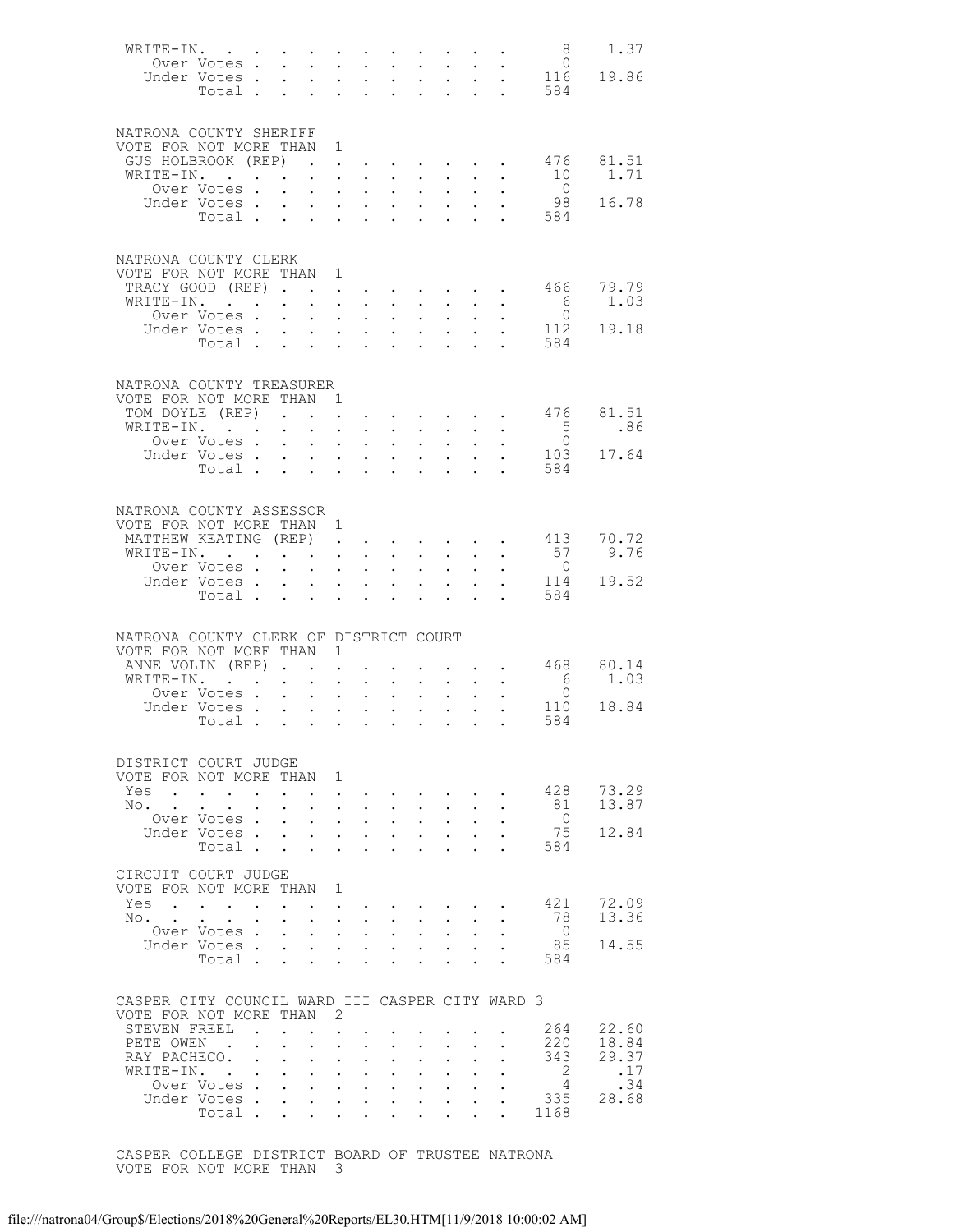|                                                                                                              |                               |  |              |                                             |                                      |                           |            |                                | XATHY DOLAN. 331 18.89<br>TIM S. KUGLER 314 17.92<br>SUE SCHILLING 8 .46<br>Over Votes 0<br>Under Votes |  |
|--------------------------------------------------------------------------------------------------------------|-------------------------------|--|--------------|---------------------------------------------|--------------------------------------|---------------------------|------------|--------------------------------|---------------------------------------------------------------------------------------------------------|--|
|                                                                                                              |                               |  |              |                                             |                                      |                           |            |                                |                                                                                                         |  |
| CASPER COLLEGE DISTRICT BOARD OF TRUSTEE NATRONA<br>VOTE FOR NOT MORE THAN 1                                 |                               |  |              |                                             |                                      |                           |            |                                |                                                                                                         |  |
|                                                                                                              |                               |  |              |                                             |                                      |                           |            |                                | STEVE DEGENFELDER. 403 69.01                                                                            |  |
|                                                                                                              |                               |  |              |                                             |                                      |                           |            |                                |                                                                                                         |  |
|                                                                                                              |                               |  |              |                                             |                                      |                           |            |                                |                                                                                                         |  |
| COUNTY SCHOOL DISTRICT #1 BOARD OF TRUST                                                                     |                               |  |              |                                             |                                      |                           |            |                                |                                                                                                         |  |
| SCHOOL DISTRICT 1<br>VOTE FOR NOT MORE THAN 4                                                                |                               |  |              |                                             |                                      |                           |            |                                |                                                                                                         |  |
|                                                                                                              |                               |  |              |                                             |                                      |                           |            |                                |                                                                                                         |  |
|                                                                                                              |                               |  |              |                                             |                                      |                           |            |                                |                                                                                                         |  |
|                                                                                                              |                               |  |              |                                             |                                      |                           |            |                                |                                                                                                         |  |
|                                                                                                              |                               |  |              |                                             |                                      |                           |            |                                |                                                                                                         |  |
|                                                                                                              |                               |  |              |                                             |                                      |                           |            |                                |                                                                                                         |  |
|                                                                                                              |                               |  |              |                                             |                                      |                           |            |                                |                                                                                                         |  |
|                                                                                                              |                               |  |              |                                             |                                      |                           |            |                                |                                                                                                         |  |
|                                                                                                              |                               |  |              |                                             |                                      |                           |            |                                |                                                                                                         |  |
|                                                                                                              |                               |  |              |                                             |                                      |                           |            |                                |                                                                                                         |  |
| COUNTY RURAL CONSERVATION DISTRICT SUPER<br>NATRONA COUNTY CONSERVATION DISTRICT<br>VOTE FOR NOT MORE THAN 2 |                               |  |              |                                             |                                      |                           |            |                                |                                                                                                         |  |
|                                                                                                              |                               |  |              |                                             |                                      |                           |            |                                |                                                                                                         |  |
|                                                                                                              |                               |  |              |                                             |                                      |                           |            |                                | ANDREW C. ANDERSON 311 26.63<br>TAMMY COBB 312 26.71                                                    |  |
|                                                                                                              |                               |  |              |                                             |                                      |                           |            |                                |                                                                                                         |  |
|                                                                                                              |                               |  |              |                                             |                                      |                           |            |                                | WRITE-IN. 2 .17<br>Over Votes 0<br>Under Votes 543 46.49<br>Total 1168                                  |  |
|                                                                                                              |                               |  |              |                                             |                                      |                           |            |                                |                                                                                                         |  |
|                                                                                                              |                               |  |              |                                             |                                      |                           |            |                                |                                                                                                         |  |
| 1 CENT SALES TAX<br>VOTE FOR NOT MORE THAN 1                                                                 |                               |  |              |                                             |                                      |                           |            |                                |                                                                                                         |  |
|                                                                                                              |                               |  |              |                                             |                                      |                           |            |                                |                                                                                                         |  |
|                                                                                                              |                               |  |              |                                             |                                      |                           |            |                                | For the County Sales and Use Ta 461 78.94<br>Against the County Sales and Us. 101 17.29                 |  |
|                                                                                                              |                               |  |              |                                             |                                      |                           |            | Over Votes 0<br>Inder Votes 22 |                                                                                                         |  |
|                                                                                                              | Under Votes<br>Total $\cdots$ |  |              |                                             |                                      |                           |            | 584                            | 3.77                                                                                                    |  |
|                                                                                                              |                               |  |              |                                             |                                      |                           |            |                                |                                                                                                         |  |
| LODGING TAX<br>VOTE FOR NOT MORE THAN 1                                                                      |                               |  |              |                                             |                                      |                           |            |                                |                                                                                                         |  |
|                                                                                                              |                               |  |              |                                             |                                      |                           |            |                                | For the County Lodging Tax 461 78.94<br>Against the County Lodging Tax 99 16.95<br>Over Votes 0         |  |
|                                                                                                              | Over Votes                    |  |              |                                             |                                      |                           |            |                                |                                                                                                         |  |
|                                                                                                              | Under Votes                   |  |              |                                             |                                      |                           |            |                                | $\frac{24}{584}$ 4.11                                                                                   |  |
|                                                                                                              | Total                         |  | $\mathbf{L}$ |                                             | $\mathbf{L} = \mathbf{L} \mathbf{L}$ | and a state               |            |                                |                                                                                                         |  |
|                                                                                                              |                               |  |              |                                             |                                      |                           |            |                                | **OFFICIAL COUNTY RESULTS                                                                               |  |
| $0306$ 3-6                                                                                                   |                               |  |              |                                             |                                      |                           |            |                                |                                                                                                         |  |
| REGISTERED VOTERS - TOTAL                                                                                    |                               |  |              |                                             |                                      |                           |            |                                | VOTES PERCENT                                                                                           |  |
| BALLOTS CAST - TOTAL.                                                                                        |                               |  |              |                                             |                                      |                           | $\sim$     | . 879<br>. 689                 |                                                                                                         |  |
| BALLOTS CAST - BLANK.                                                                                        |                               |  |              |                                             |                                      |                           |            | $\overline{0}$                 |                                                                                                         |  |
| VOTER TURNOUT - TOTAL                                                                                        |                               |  |              |                                             |                                      |                           | $\sim$ $-$ |                                | 78.38                                                                                                   |  |
| VOTER TURNOUT - BLANK                                                                                        |                               |  |              |                                             |                                      | $\mathbf{r} = \mathbf{r}$ |            |                                |                                                                                                         |  |
| UNITED STATES SENATOR FEDERAL DISTRICT                                                                       |                               |  |              |                                             |                                      |                           |            |                                |                                                                                                         |  |
| VOTE FOR NOT MORE THAN 1                                                                                     |                               |  |              |                                             |                                      |                           |            |                                |                                                                                                         |  |
|                                                                                                              |                               |  |              |                                             |                                      |                           |            |                                | JOHN BARRASSO (REP) 481 69.81<br>GARY TRAUNER (DEM) 179 25.98                                           |  |
| JOSEPH PORAMBO (LIB).                                                                                        |                               |  |              |                                             |                                      |                           |            | $\ddot{\phantom{0}}$           | $\begin{array}{cc} 19 & 2.76 \\ 2 & .29 \end{array}$                                                    |  |
| WRITE-IN.<br>Over Votes                                                                                      |                               |  |              | and a series of the series of the series of |                                      |                           |            |                                |                                                                                                         |  |
|                                                                                                              |                               |  |              |                                             |                                      |                           |            | $\overline{0}$                 |                                                                                                         |  |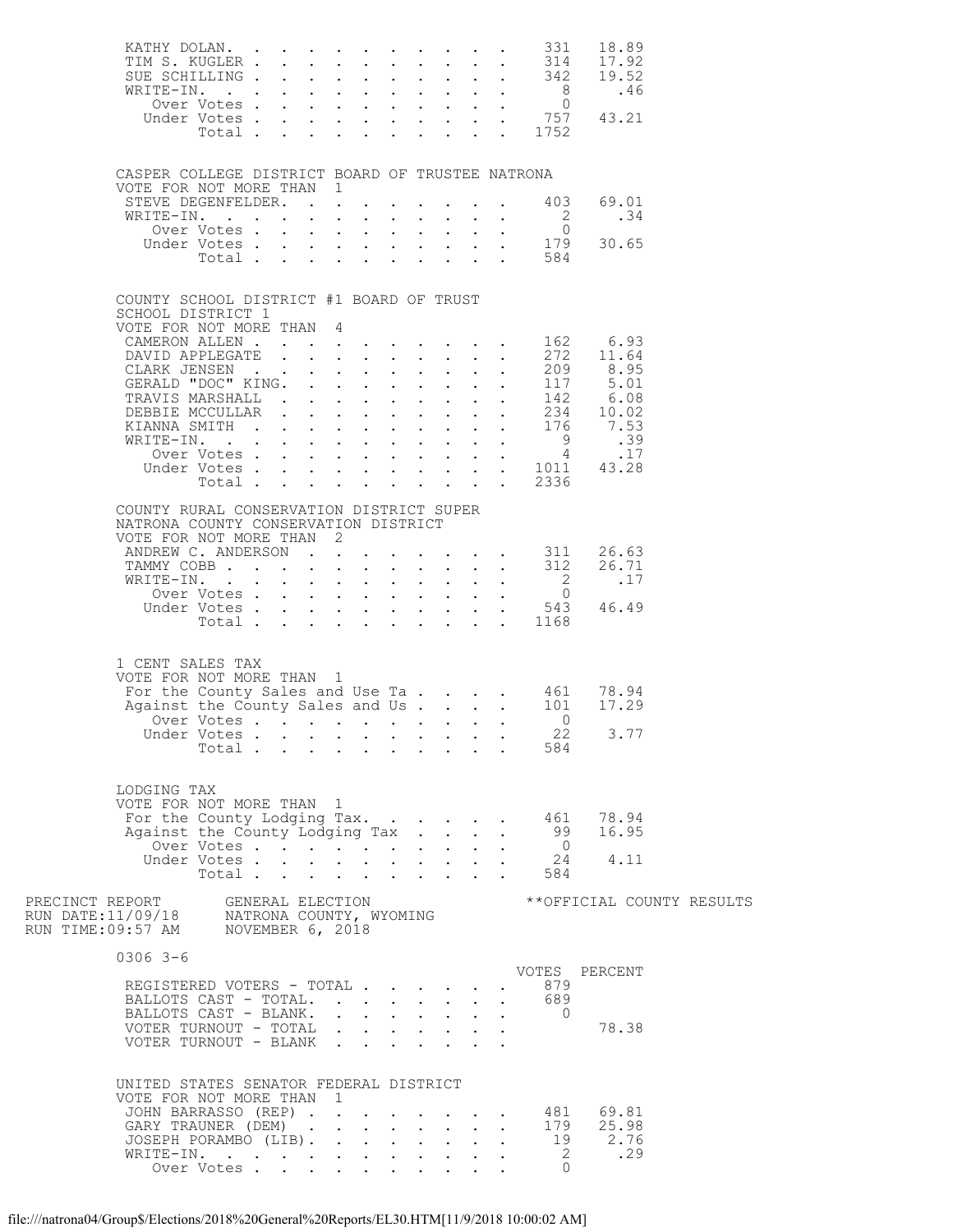|                                                                    |                                                                                              |                           |                                                                                           |                                                                                                 |                      |                                                                                                   |                                                           |                                                                                                                                                     |                                                         | 8 <sup>8</sup>                                     | 1.16                       |
|--------------------------------------------------------------------|----------------------------------------------------------------------------------------------|---------------------------|-------------------------------------------------------------------------------------------|-------------------------------------------------------------------------------------------------|----------------------|---------------------------------------------------------------------------------------------------|-----------------------------------------------------------|-----------------------------------------------------------------------------------------------------------------------------------------------------|---------------------------------------------------------|----------------------------------------------------|----------------------------|
| UNITED STATES REPRESENTATIVE<br>WYOMING CONGRESSIONAL DISTRICT ONE |                                                                                              |                           |                                                                                           |                                                                                                 |                      |                                                                                                   |                                                           |                                                                                                                                                     |                                                         |                                                    |                            |
| VOTE FOR NOT MORE THAN 1                                           |                                                                                              |                           |                                                                                           |                                                                                                 |                      |                                                                                                   |                                                           |                                                                                                                                                     |                                                         |                                                    |                            |
|                                                                    |                                                                                              |                           |                                                                                           |                                                                                                 |                      |                                                                                                   |                                                           |                                                                                                                                                     |                                                         |                                                    | LIZ CHENEY (REP) 465 67.49 |
| GREG HUNTER (DEM). .<br>DANIEL CLYDE CUMMINGS (CON)                |                                                                                              |                           |                                                                                           | $\mathcal{A}^{\mathcal{A}}$ , and $\mathcal{A}^{\mathcal{A}}$ , and $\mathcal{A}^{\mathcal{A}}$ |                      |                                                                                                   |                                                           | $\mathbf{r} = \mathbf{r} + \mathbf{r}$ , where $\mathbf{r} = \mathbf{r}$                                                                            | $\mathcal{L}^{\text{max}}$ , $\mathcal{L}^{\text{max}}$ | 158                                                | 22.93<br>22 3.19           |
| RICHARD BRUBAKER (LIB)                                             |                                                                                              |                           |                                                                                           |                                                                                                 |                      |                                                                                                   |                                                           |                                                                                                                                                     |                                                         |                                                    |                            |
| RICHARD BRUBAKER (LIB)<br>WRITE-IN.                                |                                                                                              |                           |                                                                                           |                                                                                                 |                      |                                                                                                   |                                                           |                                                                                                                                                     |                                                         |                                                    |                            |
|                                                                    |                                                                                              |                           |                                                                                           |                                                                                                 |                      |                                                                                                   |                                                           |                                                                                                                                                     |                                                         |                                                    |                            |
|                                                                    |                                                                                              |                           |                                                                                           |                                                                                                 |                      |                                                                                                   |                                                           |                                                                                                                                                     |                                                         |                                                    |                            |
|                                                                    |                                                                                              |                           |                                                                                           |                                                                                                 |                      |                                                                                                   |                                                           |                                                                                                                                                     |                                                         |                                                    |                            |
| GOVERNOR STATE OF WYOMING                                          |                                                                                              |                           |                                                                                           |                                                                                                 |                      |                                                                                                   |                                                           |                                                                                                                                                     |                                                         |                                                    |                            |
| VOTE FOR NOT MORE THAN 1                                           |                                                                                              |                           |                                                                                           |                                                                                                 |                      |                                                                                                   |                                                           |                                                                                                                                                     |                                                         |                                                    |                            |
| MARK GORDON (REP).<br>MARY A. THRONE (DEM).                        |                                                                                              |                           |                                                                                           |                                                                                                 |                      |                                                                                                   |                                                           | $\mathbf{r} = \mathbf{r} + \mathbf{r} + \mathbf{r} + \mathbf{r}$                                                                                    |                                                         | 500<br>163                                         | 72.57<br>23.66             |
| REX "T-REX" RAMMELL (CON)                                          |                                                                                              |                           |                                                                                           |                                                                                                 |                      |                                                                                                   | $\mathbf{A}$                                              |                                                                                                                                                     | $\ddot{\phantom{a}}$                                    | 11                                                 | 1.60                       |
| LAWRENCE GERARD STRUEMPF (LIB)                                     |                                                                                              |                           |                                                                                           |                                                                                                 |                      |                                                                                                   |                                                           |                                                                                                                                                     | $\frac{1}{2} \left( \frac{1}{2} \right)$                | $\begin{array}{c} 3 \\ 3 \end{array}$              | .44                        |
| WRITE-IN.                                                          | Over Votes .                                                                                 |                           |                                                                                           |                                                                                                 |                      | $\mathcal{A}=\mathcal{A}=\mathcal{A}=\mathcal{A}=\mathcal{A}=\mathcal{A}=\mathcal{A}=\mathcal{A}$ |                                                           |                                                                                                                                                     |                                                         | $\overline{0}$                                     | .44                        |
|                                                                    | Under Votes.                                                                                 | $\sim$<br>$\sim$          |                                                                                           |                                                                                                 |                      |                                                                                                   |                                                           |                                                                                                                                                     |                                                         |                                                    | 1.31                       |
|                                                                    | Total                                                                                        | $\sim$                    |                                                                                           |                                                                                                 |                      | $\mathbf{r}$ , $\mathbf{r}$ , $\mathbf{r}$ , $\mathbf{r}$ , $\mathbf{r}$                          |                                                           |                                                                                                                                                     |                                                         | $\begin{array}{c}\n0 \\ 9 \\ 689\n\end{array}$     |                            |
|                                                                    |                                                                                              |                           |                                                                                           |                                                                                                 |                      |                                                                                                   |                                                           |                                                                                                                                                     |                                                         |                                                    |                            |
| SECRETARY OF STATE STATE OF WYOMING                                |                                                                                              |                           |                                                                                           |                                                                                                 |                      |                                                                                                   |                                                           |                                                                                                                                                     |                                                         |                                                    |                            |
| VOTE FOR NOT MORE THAN 1                                           |                                                                                              |                           |                                                                                           |                                                                                                 |                      |                                                                                                   |                                                           |                                                                                                                                                     |                                                         |                                                    |                            |
| EDWARD BUCHANAN (REP) 505                                          | JAMES W. BYRD (DEM)                                                                          |                           |                                                                                           |                                                                                                 |                      |                                                                                                   |                                                           | $\mathbf{r}$ , $\mathbf{r}$ , $\mathbf{r}$                                                                                                          |                                                         | 142                                                | 73.29<br>20.61             |
| KIT CARSON III (LIB).                                              |                                                                                              |                           |                                                                                           |                                                                                                 |                      |                                                                                                   |                                                           |                                                                                                                                                     |                                                         | 20                                                 | 2.90                       |
| WRITE-IN.                                                          |                                                                                              |                           |                                                                                           |                                                                                                 | $\ddot{\phantom{0}}$ |                                                                                                   |                                                           | $\mathcal{L}^{\mathcal{A}}(\mathcal{A})$ , $\mathcal{L}^{\mathcal{A}}(\mathcal{A})$ , $\mathcal{L}^{\mathcal{A}}(\mathcal{A})$                      |                                                         | $\overline{0}$<br>$\begin{matrix}0\\1\end{matrix}$ |                            |
|                                                                    | Over Votes<br>Under Votes                                                                    |                           | $\mathbf{r} = \mathbf{r} + \mathbf{r} + \mathbf{r} + \mathbf{r}$                          |                                                                                                 |                      |                                                                                                   |                                                           |                                                                                                                                                     |                                                         | 21                                                 | .15<br>3.05                |
|                                                                    |                                                                                              |                           |                                                                                           |                                                                                                 |                      |                                                                                                   |                                                           | $\mathcal{L}^{\mathcal{A}}$ , $\mathcal{L}^{\mathcal{A}}$ , $\mathcal{L}^{\mathcal{A}}$ , $\mathcal{L}^{\mathcal{A}}$ , $\mathcal{L}^{\mathcal{A}}$ |                                                         | Total 689                                          |                            |
|                                                                    |                                                                                              |                           |                                                                                           |                                                                                                 |                      |                                                                                                   |                                                           |                                                                                                                                                     |                                                         |                                                    |                            |
| STATE AUDITOR STATE OF WYOMING                                     |                                                                                              |                           |                                                                                           |                                                                                                 |                      |                                                                                                   |                                                           |                                                                                                                                                     |                                                         |                                                    |                            |
| VOTE FOR NOT MORE THAN 1                                           |                                                                                              |                           |                                                                                           |                                                                                                 |                      |                                                                                                   |                                                           |                                                                                                                                                     |                                                         |                                                    |                            |
| KRISTI RACINES (REP). .                                            |                                                                                              |                           |                                                                                           |                                                                                                 |                      | $\mathbf{r}$ , $\mathbf{r}$ , $\mathbf{r}$ , $\mathbf{r}$ , $\mathbf{r}$ , $\mathbf{r}$           |                                                           |                                                                                                                                                     |                                                         | 517                                                | 75.04                      |
| JEFF DOCKTER (DEM) 136<br>WRITE-IN.                                |                                                                                              |                           |                                                                                           |                                                                                                 | $\bullet$ .          |                                                                                                   |                                                           | $\mathbf{z} = \mathbf{z} + \mathbf{z}$ , $\mathbf{z} = \mathbf{z}$                                                                                  |                                                         | $\overline{0}$                                     | 19.74                      |
|                                                                    | Over Votes                                                                                   |                           |                                                                                           |                                                                                                 |                      |                                                                                                   |                                                           |                                                                                                                                                     |                                                         | $\overline{0}$                                     |                            |
|                                                                    | Under Votes 36<br>Total 689                                                                  |                           |                                                                                           |                                                                                                 |                      |                                                                                                   |                                                           |                                                                                                                                                     |                                                         | 36                                                 | 5.22                       |
|                                                                    |                                                                                              |                           |                                                                                           |                                                                                                 |                      |                                                                                                   |                                                           |                                                                                                                                                     |                                                         |                                                    |                            |
| STATE TREASURER STATE OF WYOMING                                   |                                                                                              |                           |                                                                                           |                                                                                                 |                      |                                                                                                   |                                                           |                                                                                                                                                     |                                                         |                                                    |                            |
| VOTE FOR NOT MORE THAN 1                                           |                                                                                              |                           |                                                                                           |                                                                                                 |                      |                                                                                                   |                                                           |                                                                                                                                                     |                                                         |                                                    |                            |
| CURT MEIER (REP)<br>CHRIS LOWRY (DEM).                             |                                                                                              | $\ddot{\phantom{a}}$      | $\sim 10^{-11}$                                                                           | $\sim$                                                                                          | $\ddot{\phantom{0}}$ | $\mathbf{r}$ , and $\mathbf{r}$ , and $\mathbf{r}$ , and $\mathbf{r}$                             | $\cdot$ $\cdot$                                           | $\sim$                                                                                                                                              |                                                         | 504<br>148                                         | 73.15<br>21.48             |
| WRITE-IN.                                                          | $\mathcal{L}(\mathcal{A})$ , and $\mathcal{L}(\mathcal{A})$ , and $\mathcal{L}(\mathcal{A})$ |                           | $1 - 1 - 1 = 1 - 1$                                                                       |                                                                                                 |                      | $\sim 10^{-10}$<br>$\mathbf{L}^{\text{max}}$                                                      | $\mathbf{L}$                                              | $\mathbf{L}^{\text{max}}$                                                                                                                           |                                                         | $\overline{1}$                                     | .15                        |
|                                                                    | Over Votes.                                                                                  | $\sim$                    | $\mathbf{r}$ , $\mathbf{r}$ , $\mathbf{r}$                                                |                                                                                                 | $\ddot{\phantom{0}}$ |                                                                                                   | $\mathbf{L}^{\text{max}}$ , and $\mathbf{L}^{\text{max}}$ |                                                                                                                                                     |                                                         | $\overline{0}$                                     | 5.22                       |
|                                                                    | Under Votes<br>Total .                                                                       | $\mathbf{L}$              | $\ddot{\phantom{a}}$                                                                      | $\sim$                                                                                          | $\ddot{\phantom{0}}$ | $\ddot{\phantom{a}}$                                                                              |                                                           |                                                                                                                                                     |                                                         | 36<br>689                                          |                            |
|                                                                    |                                                                                              |                           |                                                                                           |                                                                                                 |                      |                                                                                                   |                                                           |                                                                                                                                                     |                                                         |                                                    |                            |
| SUPERINTENDENT OF PUBLIC INSTRUCTION STATE OF WYOMING              |                                                                                              |                           |                                                                                           |                                                                                                 |                      |                                                                                                   |                                                           |                                                                                                                                                     |                                                         |                                                    |                            |
| VOTE FOR NOT MORE THAN 1                                           |                                                                                              |                           |                                                                                           |                                                                                                 |                      |                                                                                                   |                                                           |                                                                                                                                                     |                                                         |                                                    |                            |
|                                                                    | JILLIAN BALOW (REP)                                                                          |                           |                                                                                           |                                                                                                 |                      |                                                                                                   |                                                           |                                                                                                                                                     |                                                         | 536                                                | 77.79                      |
|                                                                    | WRITE-IN.<br>Over Votes                                                                      | $\mathbf{L} = \mathbf{L}$ | $\sim$ $-$<br>$\mathbf{r}$ , $\mathbf{r}$ , $\mathbf{r}$ , $\mathbf{r}$ , $\mathbf{r}$    | $\sim$ $-$                                                                                      |                      | $\mathbf{L}^{\text{max}}$                                                                         |                                                           | $\mathbf{L}$                                                                                                                                        |                                                         | 9<br>$\circ$                                       | 1.31                       |
|                                                                    | Under Votes.                                                                                 | $\sim$                    |                                                                                           | <b>Contract Contract Contract</b>                                                               | $\bullet$ .          |                                                                                                   | $\mathbf{L}^{\text{max}}$ , $\mathbf{L}^{\text{max}}$     |                                                                                                                                                     |                                                         | 144                                                | 20.90                      |
|                                                                    | Total                                                                                        |                           |                                                                                           |                                                                                                 |                      |                                                                                                   |                                                           |                                                                                                                                                     | <b>Contract Contract Contract</b>                       | 689                                                |                            |
|                                                                    |                                                                                              |                           |                                                                                           |                                                                                                 |                      |                                                                                                   |                                                           |                                                                                                                                                     |                                                         |                                                    |                            |
| STATE SENATOR 27 SENATE DISTRICT 27                                |                                                                                              |                           |                                                                                           |                                                                                                 |                      |                                                                                                   |                                                           |                                                                                                                                                     |                                                         |                                                    |                            |
| VOTE FOR NOT MORE THAN 1<br>BILL LANDEN (REP). .                   |                                                                                              |                           | $\sim$ $-$                                                                                |                                                                                                 |                      |                                                                                                   |                                                           | $\cdot$ $\cdot$ $\cdot$ $\cdot$ $\cdot$                                                                                                             |                                                         | 536                                                | 77.79                      |
| WRITE-IN.                                                          | $\mathcal{L}(\mathbf{z})$ , and $\mathcal{L}(\mathbf{z})$ , and                              |                           | $\cdot$ $\cdot$ $\cdot$                                                                   | $\sim$                                                                                          |                      | $\cdot$ $\cdot$ $\cdot$ $\cdot$                                                                   |                                                           | $\mathbf{L}^{\text{max}}$                                                                                                                           |                                                         | 16                                                 | 2.32                       |
|                                                                    | Over Votes                                                                                   |                           | $\sim$ $-$                                                                                | $\sim$ 100 $\pm$                                                                                | $\ddot{\phantom{0}}$ |                                                                                                   | $\mathbf{z} = \mathbf{z} + \mathbf{z}$                    |                                                                                                                                                     |                                                         | $\mathbf{1}$                                       | .15                        |
|                                                                    | Under Votes<br>Total .                                                                       | $\sim$                    | $\mathbf{r}$ , $\mathbf{r}$ , $\mathbf{r}$ , $\mathbf{r}$ , $\mathbf{r}$<br>$\sim$ $\sim$ | $\sim$                                                                                          | $\ddot{\phantom{0}}$ |                                                                                                   |                                                           | $\mathbf{L}$                                                                                                                                        |                                                         | 136<br>689                                         | 19.74                      |
|                                                                    |                                                                                              |                           |                                                                                           |                                                                                                 |                      | $\ddot{\phantom{a}}$                                                                              |                                                           |                                                                                                                                                     |                                                         |                                                    |                            |
|                                                                    |                                                                                              |                           |                                                                                           |                                                                                                 |                      |                                                                                                   |                                                           |                                                                                                                                                     |                                                         |                                                    |                            |
| STATE HOUSE 35 HOUSE DISTRICT 35<br>VOTE FOR NOT MORE THAN 1       |                                                                                              |                           |                                                                                           |                                                                                                 |                      |                                                                                                   |                                                           |                                                                                                                                                     |                                                         |                                                    |                            |
| JOE MACGUIRE (REP)<br>WRITE-IN.                                    |                                                                                              |                           |                                                                                           |                                                                                                 |                      |                                                                                                   |                                                           |                                                                                                                                                     |                                                         | 534                                                | 77.50                      |
| WRITE-IN.                                                          |                                                                                              |                           |                                                                                           |                                                                                                 |                      |                                                                                                   |                                                           |                                                                                                                                                     |                                                         | 11                                                 | 1.60                       |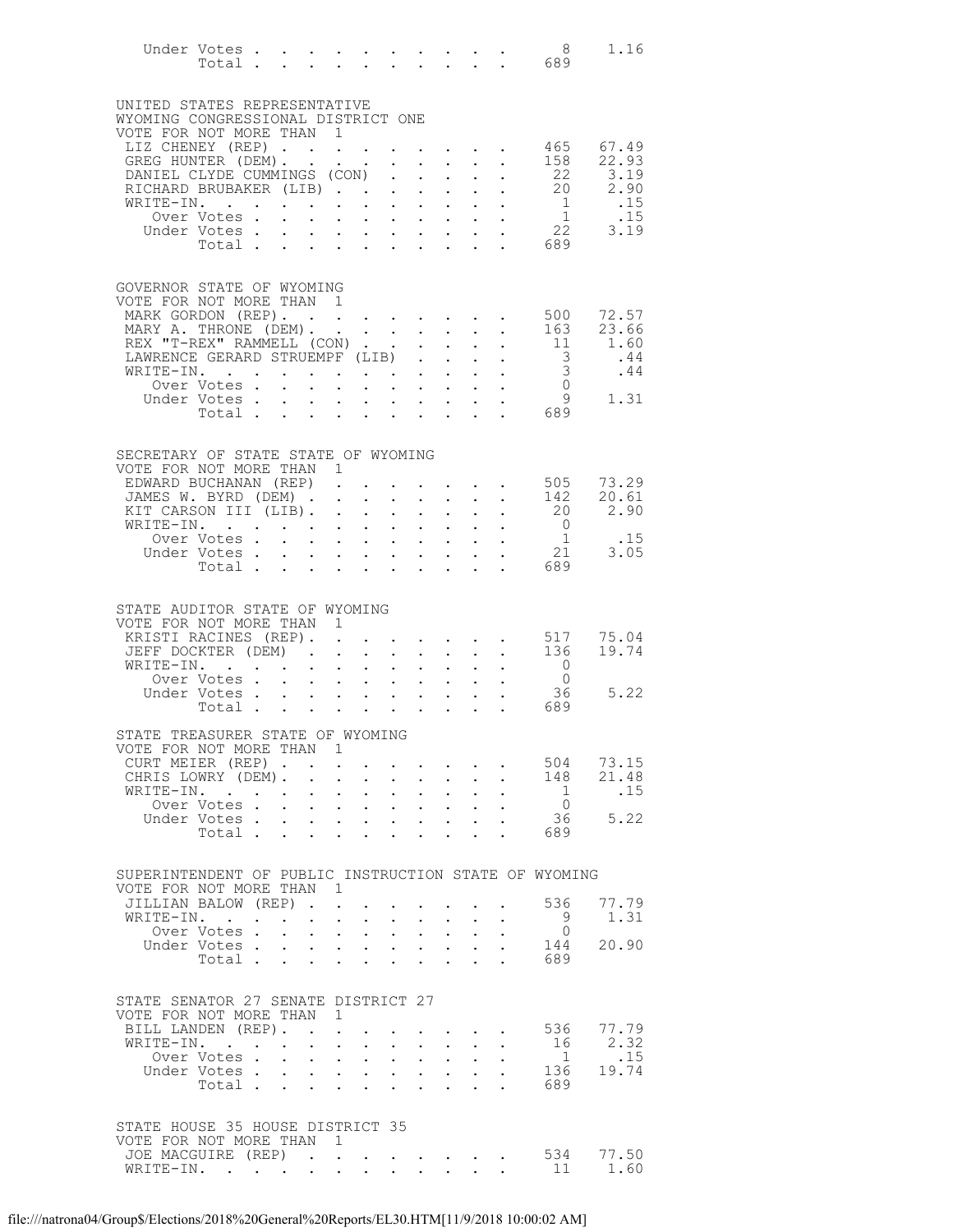|                                                                | Over Votes                                                                                                                          |                                                           |                                                                                            |                                                                                   |            |                                                                               |                                                           |                                                                                                                       |                            |                                                           | $\overline{0}$                            | 20.90          |
|----------------------------------------------------------------|-------------------------------------------------------------------------------------------------------------------------------------|-----------------------------------------------------------|--------------------------------------------------------------------------------------------|-----------------------------------------------------------------------------------|------------|-------------------------------------------------------------------------------|-----------------------------------------------------------|-----------------------------------------------------------------------------------------------------------------------|----------------------------|-----------------------------------------------------------|-------------------------------------------|----------------|
|                                                                |                                                                                                                                     |                                                           |                                                                                            |                                                                                   |            |                                                                               |                                                           |                                                                                                                       |                            |                                                           | Under Votes 144<br>Total 689              |                |
|                                                                |                                                                                                                                     |                                                           |                                                                                            |                                                                                   |            |                                                                               |                                                           |                                                                                                                       |                            |                                                           |                                           |                |
| NATRONA COUNTY COMMISSIONERS                                   |                                                                                                                                     |                                                           |                                                                                            |                                                                                   |            |                                                                               |                                                           |                                                                                                                       |                            |                                                           |                                           |                |
| VOTE FOR NOT MORE THAN 3                                       |                                                                                                                                     |                                                           |                                                                                            |                                                                                   |            |                                                                               |                                                           |                                                                                                                       |                            |                                                           |                                           |                |
| ROBERT L. HENDRY (REP)                                         |                                                                                                                                     |                                                           |                                                                                            |                                                                                   |            |                                                                               |                                                           |                                                                                                                       |                            |                                                           | 386                                       | 18.67          |
| JIM MILNE (REP)<br>JIM MILNE (REP)<br>PAUL C. BERTOGLIO (REP). |                                                                                                                                     |                                                           |                                                                                            |                                                                                   |            |                                                                               |                                                           |                                                                                                                       | $\mathbf{L}$               | $\mathbf{L}^{\text{max}}$ , $\mathbf{L}^{\text{max}}$     | 397<br>435                                | 19.21<br>21.04 |
| TERRY WINGERTER (DEM)                                          |                                                                                                                                     |                                                           |                                                                                            |                                                                                   |            |                                                                               |                                                           | $\mathbf{r} = \mathbf{r} + \mathbf{r}$                                                                                |                            |                                                           | 254                                       | 12.29          |
| RICHARD "RICK" YOUNG (IND). .                                  |                                                                                                                                     |                                                           |                                                                                            |                                                                                   |            |                                                                               |                                                           | <b>Contract Contract</b>                                                                                              |                            | $\mathbf{L}^{\text{max}}$ , $\mathbf{L}^{\text{max}}$     | 115                                       | 5.56           |
| WRITE-IN.                                                      |                                                                                                                                     |                                                           |                                                                                            |                                                                                   |            | $\sim$                                                                        | $\sim$                                                    | $\sim$ $\sim$                                                                                                         |                            |                                                           | $5\overline{}$                            | .24            |
|                                                                | Over Votes .<br>Under Votes                                                                                                         |                                                           | $\mathbf{r}$ and $\mathbf{r}$ and $\mathbf{r}$ and $\mathbf{r}$ and $\mathbf{r}$<br>$\sim$ |                                                                                   |            | $\mathbf{r}$ , and $\mathbf{r}$ , and $\mathbf{r}$ , and $\mathbf{r}$         |                                                           |                                                                                                                       |                            | $\mathcal{L}^{\text{max}}$ .<br>$\mathbf{L} = \mathbf{L}$ | $\frac{24}{451}$                          | 1.16<br>21.82  |
|                                                                | Total $\cdots$                                                                                                                      |                                                           |                                                                                            |                                                                                   |            |                                                                               |                                                           |                                                                                                                       |                            |                                                           | $\cdot$ $\cdot$ 2067                      |                |
|                                                                |                                                                                                                                     |                                                           |                                                                                            |                                                                                   |            |                                                                               |                                                           |                                                                                                                       |                            |                                                           |                                           |                |
| NATRONA COUNTY CORONER                                         |                                                                                                                                     |                                                           |                                                                                            |                                                                                   |            |                                                                               |                                                           |                                                                                                                       |                            |                                                           |                                           |                |
| VOTE FOR NOT MORE THAN                                         |                                                                                                                                     |                                                           |                                                                                            | 1                                                                                 |            |                                                                               |                                                           |                                                                                                                       |                            |                                                           |                                           |                |
| CONNIE JACOBSON (REP)                                          |                                                                                                                                     |                                                           |                                                                                            |                                                                                   |            |                                                                               |                                                           |                                                                                                                       |                            |                                                           | 576                                       | 83.60          |
| WRITE-IN.                                                      | Over Votes.                                                                                                                         |                                                           | $\mathbf{r}$ , $\mathbf{r}$ , $\mathbf{r}$ , $\mathbf{r}$ , $\mathbf{r}$                   |                                                                                   |            | $\sim$                                                                        | $\mathbf{L}^{\text{max}}$                                 | $\mathbf{z} = \mathbf{z} + \mathbf{z}$ , where<br>$\sim$ $\sim$                                                       |                            |                                                           | $\overline{\mathbf{3}}$<br>$\overline{0}$ | .44            |
|                                                                | Under Votes                                                                                                                         |                                                           |                                                                                            |                                                                                   |            |                                                                               | $\mathbf{L} = \mathbf{L}$                                 | $\sim 10^{-11}$                                                                                                       | $\mathbf{L}^{\text{max}}$  |                                                           | 110                                       | 15.97          |
|                                                                | Total .                                                                                                                             |                                                           | $\mathbf{L} = \mathbf{L} \mathbf{L}$                                                       | $\mathbf{L} = \mathbf{L}$                                                         |            | $\mathcal{L}^{\mathcal{A}}$ .                                                 |                                                           |                                                                                                                       |                            |                                                           | 689                                       |                |
| SEVENTH JUDICIAL DISTRICT ATTORNEY NATRONA                     |                                                                                                                                     |                                                           |                                                                                            |                                                                                   |            |                                                                               |                                                           |                                                                                                                       |                            |                                                           |                                           |                |
| VOTE FOR NOT MORE THAN 1                                       |                                                                                                                                     |                                                           |                                                                                            |                                                                                   |            |                                                                               |                                                           |                                                                                                                       |                            |                                                           |                                           |                |
| DAN ITZEN (REP)                                                |                                                                                                                                     |                                                           |                                                                                            | $\mathcal{L}^{\text{max}}$                                                        |            |                                                                               |                                                           |                                                                                                                       |                            |                                                           | 536                                       | 77.79          |
| WRITE-IN.                                                      | the contract of the contract of the<br>Over Votes                                                                                   |                                                           |                                                                                            |                                                                                   |            | $\ddot{\phantom{0}}$                                                          | $\mathbf{L}$                                              | $\mathbf{z} = \mathbf{z} + \mathbf{z}$ , where                                                                        |                            |                                                           | 6<br>$\overline{0}$                       | .87            |
|                                                                | Under Votes                                                                                                                         |                                                           |                                                                                            |                                                                                   |            |                                                                               | $\mathbf{L}^{\text{max}}$ , $\mathbf{L}^{\text{max}}$     | $\mathcal{L}^{\text{max}}$                                                                                            | $\mathcal{L}^{\text{max}}$ | $\ddot{\phantom{a}}$                                      | 147                                       | 21.34          |
|                                                                | Total                                                                                                                               |                                                           |                                                                                            |                                                                                   |            | $1 - 1 - 1 = 1$                                                               | $\mathbf{L}$                                              | $\mathbf{L}$                                                                                                          |                            |                                                           | 689                                       |                |
|                                                                |                                                                                                                                     |                                                           |                                                                                            |                                                                                   |            |                                                                               |                                                           |                                                                                                                       |                            |                                                           |                                           |                |
| NATRONA COUNTY SHERIFF                                         |                                                                                                                                     |                                                           |                                                                                            |                                                                                   |            |                                                                               |                                                           |                                                                                                                       |                            |                                                           |                                           |                |
| VOTE FOR NOT MORE THAN 1                                       |                                                                                                                                     |                                                           |                                                                                            |                                                                                   |            |                                                                               |                                                           |                                                                                                                       |                            |                                                           |                                           |                |
| GUS HOLBROOK (REP)                                             |                                                                                                                                     |                                                           |                                                                                            |                                                                                   |            |                                                                               |                                                           |                                                                                                                       |                            |                                                           | 566                                       | 82.15          |
| WRITE-IN.                                                      | Over Votes                                                                                                                          |                                                           |                                                                                            | $\mathbf{r} = \mathbf{r} \times \mathbf{r}$ . The set of $\mathbf{r}$             |            | $\sim$<br>$\mathbf{L}^{\text{max}}$                                           | $\sim$<br>$\sim 10$                                       | $\sim$                                                                                                                |                            |                                                           | 8 <sup>8</sup><br>$\overline{1}$          | 1.16<br>.15    |
|                                                                | Under Votes                                                                                                                         |                                                           |                                                                                            |                                                                                   |            |                                                                               |                                                           | $\mathbf{1}^{\prime}$ , $\mathbf{1}^{\prime}$ , $\mathbf{1}^{\prime}$ , $\mathbf{1}^{\prime}$ , $\mathbf{1}^{\prime}$ |                            |                                                           | 114                                       | 16.55          |
|                                                                | Total                                                                                                                               |                                                           |                                                                                            |                                                                                   |            | $\sim$                                                                        | $\mathbf{L}^{\text{max}}$                                 | $\sim$                                                                                                                | $\ddot{\phantom{0}}$       |                                                           | 689                                       |                |
|                                                                |                                                                                                                                     |                                                           |                                                                                            |                                                                                   |            |                                                                               |                                                           |                                                                                                                       |                            |                                                           |                                           |                |
| NATRONA COUNTY CLERK                                           |                                                                                                                                     |                                                           |                                                                                            |                                                                                   |            |                                                                               |                                                           |                                                                                                                       |                            |                                                           |                                           |                |
| VOTE FOR NOT MORE THAN                                         |                                                                                                                                     |                                                           |                                                                                            | 1                                                                                 |            |                                                                               |                                                           |                                                                                                                       |                            |                                                           |                                           |                |
| TRACY GOOD (REP).<br>WRITE-IN.                                 |                                                                                                                                     |                                                           |                                                                                            | $\mathbf{L}^{\text{max}}$                                                         |            |                                                                               |                                                           |                                                                                                                       |                            |                                                           | 559<br>10                                 | 81.13          |
|                                                                | $\mathcal{A}^{\mathcal{A}}$ . The contribution of the contribution of the contribution of $\mathcal{A}^{\mathcal{A}}$<br>Over Votes |                                                           |                                                                                            |                                                                                   |            | $\mathcal{L}^{\pm}$                                                           |                                                           | $\cdot$ $\cdot$ $\cdot$ $\cdot$ $\cdot$                                                                               |                            |                                                           | $\overline{0}$                            | 1.45           |
|                                                                | Under Votes                                                                                                                         |                                                           |                                                                                            |                                                                                   |            |                                                                               |                                                           |                                                                                                                       |                            |                                                           | 120                                       | 17.42          |
|                                                                | Total                                                                                                                               |                                                           |                                                                                            |                                                                                   |            |                                                                               |                                                           |                                                                                                                       |                            |                                                           | 689                                       |                |
|                                                                |                                                                                                                                     |                                                           |                                                                                            |                                                                                   |            |                                                                               |                                                           |                                                                                                                       |                            |                                                           |                                           |                |
| NATRONA COUNTY TREASURER                                       |                                                                                                                                     |                                                           |                                                                                            |                                                                                   |            |                                                                               |                                                           |                                                                                                                       |                            |                                                           |                                           |                |
| VOTE FOR NOT MORE THAN 1                                       |                                                                                                                                     |                                                           |                                                                                            |                                                                                   |            |                                                                               |                                                           |                                                                                                                       |                            |                                                           |                                           | 82.29          |
| TOM DOYLE (REP)<br>WRITE-IN.                                   |                                                                                                                                     | $\sim$ $\sim$                                             | $\mathbf{L}$                                                                               | $\ddot{\phantom{a}}$<br>$\ddot{\phantom{0}}$                                      | $\sim$     | $\bullet$ .<br><br><br><br><br><br><br><br><br><br><br><br><br><br><br>$\sim$ | $\sim$                                                    | $\sim$                                                                                                                |                            |                                                           | 567<br>7                                  | 1.02           |
|                                                                | Over Votes.                                                                                                                         | $\ddot{\phantom{0}}$                                      |                                                                                            | $\mathbf{L}^{\text{max}}$ , $\mathbf{L}^{\text{max}}$                             | $\sim$ $-$ | $\mathcal{L}^{\text{max}}$                                                    | $\sim 10$                                                 | $\sim$                                                                                                                |                            |                                                           | $\Omega$                                  |                |
|                                                                | Under Votes .                                                                                                                       |                                                           | $\mathbf{r} = \mathbf{r} + \mathbf{r} + \mathbf{r}$                                        |                                                                                   |            |                                                                               |                                                           | $\mathbf{1}$ $\mathbf{1}$ $\mathbf{1}$ $\mathbf{1}$ $\mathbf{1}$ $\mathbf{1}$                                         |                            |                                                           | 115                                       | 16.69          |
|                                                                | Total                                                                                                                               |                                                           |                                                                                            | $\mathbf{L}$ and $\mathbf{L}$                                                     |            | $\ddot{\phantom{0}}$                                                          | $\ddot{\phantom{a}}$                                      | $\sim$ $\sim$                                                                                                         | $\mathbf{L}$               |                                                           | 689                                       |                |
|                                                                |                                                                                                                                     |                                                           |                                                                                            |                                                                                   |            |                                                                               |                                                           |                                                                                                                       |                            |                                                           |                                           |                |
| NATRONA COUNTY ASSESSOR                                        |                                                                                                                                     |                                                           |                                                                                            |                                                                                   |            |                                                                               |                                                           |                                                                                                                       |                            |                                                           |                                           |                |
| VOTE FOR NOT MORE THAN                                         |                                                                                                                                     |                                                           |                                                                                            | -1                                                                                |            |                                                                               |                                                           |                                                                                                                       |                            |                                                           |                                           |                |
| MATTHEW KEATING (REP)<br>WRITE-IN. .                           |                                                                                                                                     | $\mathcal{L}(\mathbf{z})$ and $\mathcal{L}(\mathbf{z})$ . |                                                                                            | $\ddot{\phantom{0}}$<br>$\mathbf{L}^{\text{max}}$ , and $\mathbf{L}^{\text{max}}$ |            |                                                                               | $\mathbf{z} = \mathbf{z} + \mathbf{z}$ .                  | $\bullet$ .                                                                                                           |                            |                                                           | 480<br>79                                 | 69.67<br>11.47 |
|                                                                | Over Votes.                                                                                                                         | $\mathbf{r}$                                              |                                                                                            | $\mathbf{r}$ , $\mathbf{r}$ , $\mathbf{r}$                                        |            | $\mathbf{L}$                                                                  | $\sim$                                                    | $\sim$                                                                                                                |                            |                                                           | $\overline{0}$                            |                |
|                                                                | Under Votes                                                                                                                         |                                                           |                                                                                            |                                                                                   |            |                                                                               | $\mathbf{L}^{\text{max}}$ , $\mathbf{L}^{\text{max}}$     | $\sim$                                                                                                                | $\ddot{\phantom{0}}$       |                                                           | 130                                       | 18.87          |
|                                                                | Total                                                                                                                               |                                                           |                                                                                            | $\mathbf{r} = \mathbf{r}$                                                         |            | $\mathbf{L}^{\text{max}}$                                                     |                                                           | $\mathbf{r}$                                                                                                          |                            |                                                           | 689                                       |                |
|                                                                |                                                                                                                                     |                                                           |                                                                                            |                                                                                   |            |                                                                               |                                                           |                                                                                                                       |                            |                                                           |                                           |                |
| NATRONA COUNTY CLERK OF DISTRICT COURT                         |                                                                                                                                     |                                                           |                                                                                            |                                                                                   |            |                                                                               |                                                           |                                                                                                                       |                            |                                                           |                                           |                |
| VOTE FOR NOT MORE THAN<br>ANNE VOLIN (REP).                    |                                                                                                                                     |                                                           |                                                                                            | $\mathbf{1}$                                                                      |            |                                                                               |                                                           |                                                                                                                       |                            |                                                           | 548                                       | 79.54          |
| WRITE-IN.                                                      |                                                                                                                                     |                                                           | $\sim$ $\sim$<br>$\ddot{\phantom{0}}$                                                      | $\ddot{\phantom{0}}$                                                              |            |                                                                               |                                                           |                                                                                                                       |                            |                                                           | $\overline{4}$                            | .58            |
|                                                                | Over Votes .                                                                                                                        | $\sim$ $-$                                                |                                                                                            | <b>All Contracts</b>                                                              |            |                                                                               | $\mathbf{L}^{\text{max}}$ , and $\mathbf{L}^{\text{max}}$ | $\mathbf{L}^{\text{max}}$                                                                                             |                            |                                                           | $\Omega$                                  |                |
|                                                                | Under Votes .                                                                                                                       | $\mathbf{r}$                                              | $\sim$                                                                                     | $\mathbf{L}$ and $\mathbf{L}$                                                     |            | $\ddot{\phantom{a}}$                                                          |                                                           |                                                                                                                       |                            |                                                           | 137                                       | 19.88          |
|                                                                | Total                                                                                                                               |                                                           | $\sim 100$                                                                                 | $\mathbf{L}^{\text{max}}$ , and $\mathbf{L}^{\text{max}}$                         |            | $\ddot{\phantom{0}}$                                                          |                                                           | $\mathbf{r} = \mathbf{r} \cdot \mathbf{r}$ .                                                                          |                            |                                                           | 689                                       |                |

DISTRICT COURT JUDGE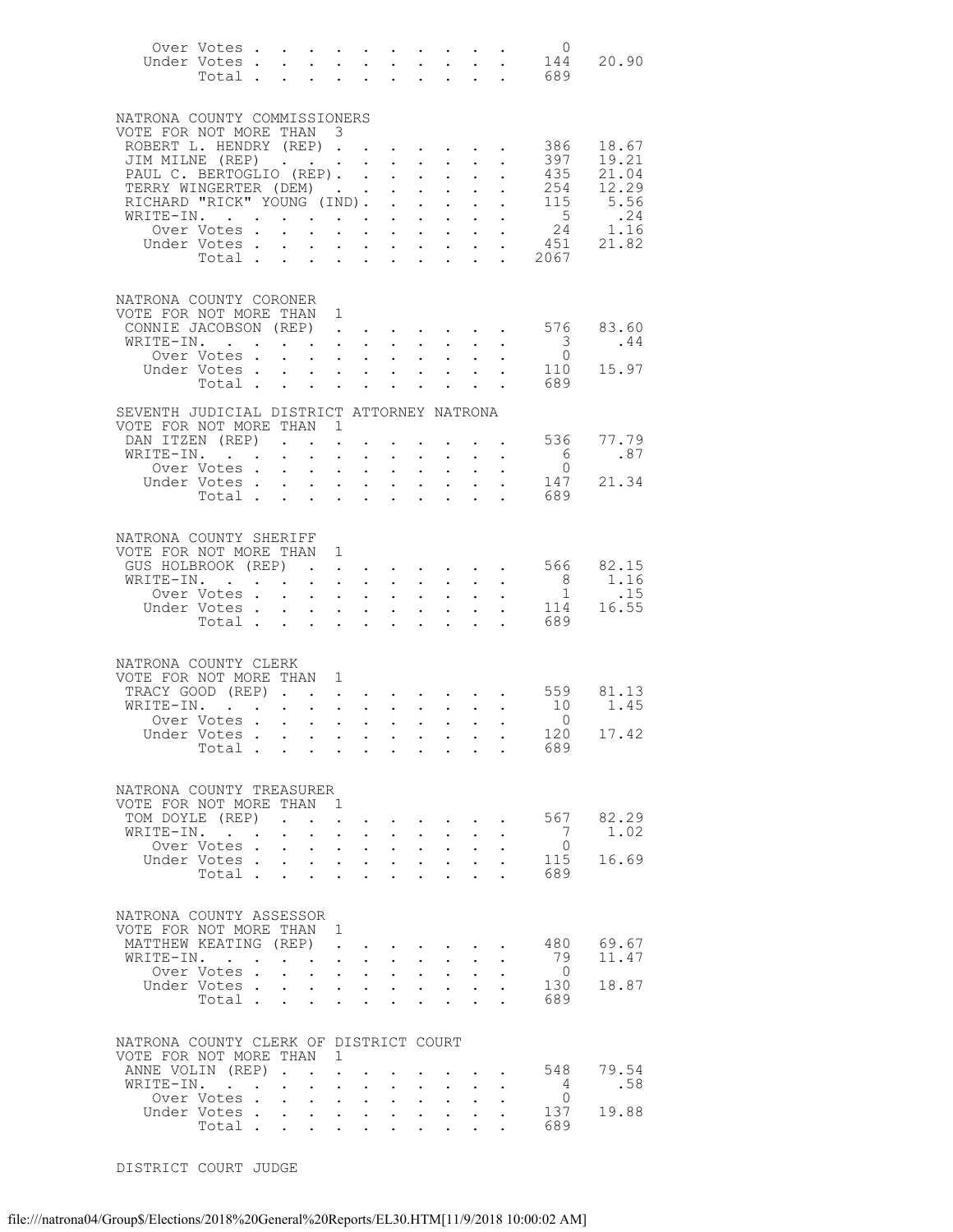| VOTE FOR NOT MORE THAN 1                                                     |                                                                                                                       |                 |                                                                                                          |                                    |                                                                                                                            |                                                                                                  |                                                    |                                                           |                           |                                                      |                     |                                                                    |
|------------------------------------------------------------------------------|-----------------------------------------------------------------------------------------------------------------------|-----------------|----------------------------------------------------------------------------------------------------------|------------------------------------|----------------------------------------------------------------------------------------------------------------------------|--------------------------------------------------------------------------------------------------|----------------------------------------------------|-----------------------------------------------------------|---------------------------|------------------------------------------------------|---------------------|--------------------------------------------------------------------|
| Yes                                                                          | $\mathcal{A}^{\mathcal{A}}$ . The contribution of the contribution of the contribution of $\mathcal{A}^{\mathcal{A}}$ |                 |                                                                                                          |                                    |                                                                                                                            |                                                                                                  |                                                    |                                                           |                           |                                                      |                     | 511 74.17<br>77 11.18                                              |
| No.                                                                          |                                                                                                                       |                 | $\mathbf{L} = \mathbf{L} \mathbf{L}$                                                                     |                                    | $\mathbf{1}$ $\mathbf{1}$ $\mathbf{1}$ $\mathbf{1}$ $\mathbf{1}$                                                           | $\sim 10^{-10}$                                                                                  | $\ddot{\phantom{0}}$                               | $\sim$                                                    |                           |                                                      |                     |                                                                    |
|                                                                              | Over Votes<br>Under Votes                                                                                             |                 |                                                                                                          | $\mathbf{L}^{\text{max}}$          | $\mathcal{L}^{\text{max}}$ , where $\mathcal{L}^{\text{max}}$<br>$\mathbf{L}^{\text{max}}$ , and $\mathbf{L}^{\text{max}}$ | $\ddot{\phantom{0}}$                                                                             | $\mathcal{L}^{\mathcal{L}}$                        | $\sim$ $-$<br>$\mathbf{L}$ and $\mathbf{L}$               |                           |                                                      |                     | $\begin{array}{cccc} . & . & 0 \\ . & . & 101 & 14.66 \end{array}$ |
|                                                                              | Total                                                                                                                 |                 |                                                                                                          | $\mathbf{L}$                       | $\mathbf{L}$ and $\mathbf{L}$                                                                                              | $\ddot{\phantom{0}}$                                                                             | $\ddot{\phantom{a}}$                               | $\ddot{\phantom{a}}$                                      |                           |                                                      | 689                 |                                                                    |
|                                                                              |                                                                                                                       |                 |                                                                                                          |                                    |                                                                                                                            |                                                                                                  |                                                    |                                                           |                           |                                                      |                     |                                                                    |
| CIRCUIT COURT JUDGE                                                          |                                                                                                                       |                 |                                                                                                          |                                    |                                                                                                                            |                                                                                                  |                                                    |                                                           |                           |                                                      |                     |                                                                    |
| VOTE FOR NOT MORE THAN 1                                                     |                                                                                                                       |                 |                                                                                                          |                                    |                                                                                                                            |                                                                                                  |                                                    |                                                           |                           |                                                      |                     | 72.86                                                              |
| Yes<br>No.                                                                   | $\mathbf{L} = \mathbf{L}$                                                                                             |                 | $\mathbf{u}=(\mathbf{u}_1,\ldots,\mathbf{u}_n)$ . The contribution of the contribution of $\mathbf{u}_1$ |                                    |                                                                                                                            | $\sim$ $-$                                                                                       | $\mathcal{L}^{\pm}$                                |                                                           |                           |                                                      | 502<br>71           | 10.30                                                              |
|                                                                              | Over Votes                                                                                                            |                 |                                                                                                          | $\mathbf{L}^{\text{max}}$          | $\mathbf{L}^{\text{max}}$ , and $\mathbf{L}^{\text{max}}$                                                                  | $\ddot{\phantom{0}}$                                                                             | $\mathbf{L}^{\text{max}}$                          | $\mathbf{L}^{\text{max}}$                                 |                           |                                                      | $\overline{0}$      |                                                                    |
|                                                                              | Under Votes                                                                                                           |                 |                                                                                                          |                                    | $\mathbf{L}^{\text{max}}$ , and $\mathbf{L}^{\text{max}}$                                                                  |                                                                                                  |                                                    |                                                           |                           |                                                      | 116                 | 16.84                                                              |
|                                                                              | Total                                                                                                                 |                 |                                                                                                          | $\mathbf{L}$                       | $\mathbf{L}^{\text{max}}$<br>$\mathbf{L}$                                                                                  | $\ddot{\phantom{0}}$                                                                             |                                                    |                                                           |                           |                                                      | . 689               |                                                                    |
|                                                                              |                                                                                                                       |                 |                                                                                                          |                                    |                                                                                                                            |                                                                                                  |                                                    |                                                           |                           |                                                      |                     |                                                                    |
| CASPER CITY COUNCIL WARD III CASPER CITY WARD 3                              |                                                                                                                       |                 |                                                                                                          |                                    |                                                                                                                            |                                                                                                  |                                                    |                                                           |                           |                                                      |                     |                                                                    |
| VOTE FOR NOT MORE THAN 2                                                     |                                                                                                                       |                 |                                                                                                          |                                    |                                                                                                                            |                                                                                                  |                                                    |                                                           |                           |                                                      |                     |                                                                    |
| STEVEN FREEL .                                                               |                                                                                                                       |                 |                                                                                                          |                                    | $\bullet$ .                                                                                                                |                                                                                                  |                                                    |                                                           |                           |                                                      |                     | 275 19.96                                                          |
| PETE OWEN.                                                                   |                                                                                                                       |                 | $\ddot{\phantom{0}}$                                                                                     | $\mathbf{L}$                       | $\mathbf{L}^{\text{max}}$ , $\mathbf{L}^{\text{max}}$                                                                      | $\mathbf{L}^{\text{max}}$                                                                        | $\bullet$ .                                        |                                                           |                           |                                                      |                     | 224 16.26<br>425 30.84                                             |
| RAY PACHECO.                                                                 |                                                                                                                       | $\mathbf{r}$    | $\ddot{\phantom{a}}$                                                                                     | $\mathbf{L}$                       | $\mathbf{L}$<br>$\sim$                                                                                                     |                                                                                                  | $\ddot{\phantom{a}}$                               |                                                           |                           |                                                      |                     |                                                                    |
| WRITE-IN.                                                                    | Over Votes                                                                                                            |                 |                                                                                                          | $\mathcal{L}^{\text{max}}$         | $\mathcal{L}^{\text{max}}$ , $\mathcal{L}^{\text{max}}$<br>$\cdot$ $\cdot$ $\cdot$ $\cdot$                                 | $\ddot{\phantom{0}}$                                                                             | $\mathbf{L}^{\text{max}}$<br>$\mathbf{r}$          | $\sim$                                                    |                           | $\mathcal{L}^{\text{max}}(\mathcal{L}^{\text{max}})$ |                     | $\begin{array}{ccc} 3 & .22 \\ 8 & .58 \end{array}$                |
|                                                                              | Under Votes                                                                                                           |                 |                                                                                                          | $\mathcal{L}^{\text{max}}$         | $\mathbf{L} = \mathbf{L}$                                                                                                  | $\mathbf{L}^{\text{max}}$                                                                        | $\mathcal{L}^{\mathcal{L}}$                        | $\mathbf{L}^{\text{max}}$                                 | $\mathbf{L}^{\text{max}}$ |                                                      |                     | 443 32.15                                                          |
|                                                                              | Total                                                                                                                 |                 |                                                                                                          | $\mathbf{L}^{\text{max}}$          | $\mathbf{r}$                                                                                                               |                                                                                                  |                                                    |                                                           |                           |                                                      | $\frac{115}{1378}$  |                                                                    |
|                                                                              |                                                                                                                       |                 |                                                                                                          |                                    |                                                                                                                            |                                                                                                  |                                                    |                                                           |                           |                                                      |                     |                                                                    |
|                                                                              |                                                                                                                       |                 |                                                                                                          |                                    |                                                                                                                            |                                                                                                  |                                                    |                                                           |                           |                                                      |                     |                                                                    |
| CASPER COLLEGE DISTRICT BOARD OF TRUSTEE NATRONA<br>VOTE FOR NOT MORE THAN 3 |                                                                                                                       |                 |                                                                                                          |                                    |                                                                                                                            |                                                                                                  |                                                    |                                                           |                           |                                                      |                     |                                                                    |
| KATHY DOLAN.                                                                 |                                                                                                                       |                 |                                                                                                          |                                    | $\mathbf{r} = \mathbf{r} \cdot \mathbf{r}$ , where $\mathbf{r} = \mathbf{r} \cdot \mathbf{r}$                              |                                                                                                  |                                                    |                                                           |                           |                                                      | 372                 | 18.00                                                              |
| TIM S. KUGLER .                                                              |                                                                                                                       |                 |                                                                                                          |                                    | $\mathbf{L}$<br>$\ddot{\phantom{a}}$                                                                                       | $\ddot{\phantom{0}}$                                                                             | $\ddot{\phantom{0}}$                               |                                                           |                           |                                                      |                     | $352$ $17.03$                                                      |
| SUE SCHILLING.                                                               |                                                                                                                       |                 | $\sim$ $-$                                                                                               | $\ddot{\phantom{0}}$               | $\mathbf{L}^{\text{max}}$ , and $\mathbf{L}^{\text{max}}$                                                                  | $\ddot{\phantom{0}}$                                                                             | $\ddot{\phantom{0}}$                               | $\bullet$ .                                               |                           |                                                      | $\cdot$ $\cdot$ 402 | 19.45                                                              |
| WRITE-IN. .                                                                  |                                                                                                                       |                 |                                                                                                          |                                    | $\cdot$ $\cdot$ $\cdot$ $\cdot$                                                                                            | $\ddot{\phantom{0}}$                                                                             | $\ddot{\phantom{0}}$                               |                                                           |                           |                                                      | $4\overline{4}$     | .19                                                                |
|                                                                              | Over Votes<br>Under Votes                                                                                             |                 |                                                                                                          | $\ddot{\phantom{0}}$               | $\mathbf{L}^{\text{max}}$ , and $\mathbf{L}^{\text{max}}$                                                                  | $\ddot{\phantom{0}}$                                                                             | $\mathbf{L}^{\text{max}}$                          | $\mathcal{L}^{\text{max}}$                                |                           |                                                      | $\bigcirc$          | $\begin{array}{cc} . & 0 \\ . & 937 & 45.33 \end{array}$           |
|                                                                              | Total                                                                                                                 |                 |                                                                                                          | $\mathbf{L}$                       | $\cdot$ $\cdot$ $\cdot$ $\cdot$<br>$\mathbf{L} = \mathbf{L}$                                                               | $\ddot{\phantom{0}}$                                                                             | $\ddot{\phantom{a}}$                               | $\ddot{\phantom{a}}$                                      |                           |                                                      | . 2067              |                                                                    |
|                                                                              |                                                                                                                       |                 |                                                                                                          |                                    |                                                                                                                            |                                                                                                  |                                                    |                                                           |                           |                                                      |                     |                                                                    |
|                                                                              |                                                                                                                       |                 |                                                                                                          |                                    |                                                                                                                            |                                                                                                  |                                                    |                                                           |                           |                                                      |                     |                                                                    |
| CASPER COLLEGE DISTRICT BOARD OF TRUSTEE NATRONA                             |                                                                                                                       |                 |                                                                                                          |                                    |                                                                                                                            |                                                                                                  |                                                    |                                                           |                           |                                                      |                     |                                                                    |
|                                                                              |                                                                                                                       |                 |                                                                                                          |                                    |                                                                                                                            |                                                                                                  |                                                    |                                                           |                           |                                                      |                     |                                                                    |
| VOTE FOR NOT MORE THAN 1                                                     |                                                                                                                       |                 |                                                                                                          |                                    |                                                                                                                            |                                                                                                  |                                                    |                                                           |                           |                                                      |                     |                                                                    |
| STEVE DEGENFELDER.                                                           |                                                                                                                       |                 |                                                                                                          |                                    |                                                                                                                            |                                                                                                  |                                                    |                                                           |                           |                                                      |                     | $\cdot$ $\cdot$ 457 66.33                                          |
| WRITE-IN. .                                                                  | Over Votes.                                                                                                           |                 |                                                                                                          |                                    | $\mathbf{r} = \mathbf{r} + \mathbf{r} + \mathbf{r} + \mathbf{r}$<br>$\cdot$ $\cdot$ $\cdot$ $\cdot$                        | $\mathcal{L}^{\text{max}}$<br>$\mathbf{L}^{\text{max}}$                                          | $\mathcal{L}^{\text{max}}$<br>$\ddot{\phantom{a}}$ | $\sim 10^{-1}$                                            |                           |                                                      | $\overline{2}$      | .29                                                                |
|                                                                              | Under Votes                                                                                                           |                 |                                                                                                          |                                    | $\mathcal{L}^{\text{max}}$ , where $\mathcal{L}^{\text{max}}$                                                              | $\bullet$ .                                                                                      | $\ddot{\phantom{0}}$                               | $\mathcal{L}^{\text{max}}$                                | $\mathbf{L}^{\text{max}}$ | $\ddot{\phantom{0}}$                                 | $\overline{0}$      | 33.38                                                              |
|                                                                              | Total .                                                                                                               |                 |                                                                                                          | $\mathbf{L}^{\text{max}}$          | $\ddot{\phantom{a}}$<br>$\mathbf{L}$                                                                                       |                                                                                                  |                                                    |                                                           |                           |                                                      | 230<br>689          |                                                                    |
|                                                                              |                                                                                                                       |                 |                                                                                                          |                                    |                                                                                                                            |                                                                                                  |                                                    |                                                           |                           |                                                      |                     |                                                                    |
|                                                                              |                                                                                                                       |                 |                                                                                                          |                                    |                                                                                                                            |                                                                                                  |                                                    |                                                           |                           |                                                      |                     |                                                                    |
| COUNTY SCHOOL DISTRICT #1 BOARD OF TRUST<br>SCHOOL DISTRICT 1                |                                                                                                                       |                 |                                                                                                          |                                    |                                                                                                                            |                                                                                                  |                                                    |                                                           |                           |                                                      |                     |                                                                    |
| VOTE FOR NOT MORE THAN                                                       |                                                                                                                       |                 |                                                                                                          | - 4                                |                                                                                                                            |                                                                                                  |                                                    |                                                           |                           |                                                      |                     |                                                                    |
| CAMERON ALLEN                                                                |                                                                                                                       |                 |                                                                                                          |                                    |                                                                                                                            |                                                                                                  |                                                    |                                                           |                           |                                                      | 128                 | 4.64                                                               |
| DAVID APPLEGATE .                                                            |                                                                                                                       |                 |                                                                                                          | $\ddot{\phantom{0}}$               | $\sim 100$<br>$\sim$                                                                                                       | $\ddot{\phantom{0}}$                                                                             | $\ddot{\phantom{0}}$                               |                                                           |                           |                                                      | 318                 | 11.54                                                              |
| CLARK JENSEN                                                                 |                                                                                                                       | $\sim 10^{-10}$ |                                                                                                          |                                    | $\ddot{\phantom{0}}$<br>$\ddot{\phantom{0}}$                                                                               | $\ddot{\phantom{0}}$                                                                             | $\ddot{\phantom{0}}$                               |                                                           |                           |                                                      | 249                 | 9.03                                                               |
| GERALD "DOC" KING.<br>TRAVIS MARSHALL.                                       |                                                                                                                       |                 |                                                                                                          | $\mathbf{L}$                       | $\mathbf{L}^{\text{max}}$ , and $\mathbf{L}^{\text{max}}$<br>$\mathbf{L}$<br>$\ddot{\phantom{a}}$                          | $\ddot{\phantom{0}}$<br>$\ddot{\phantom{0}}$                                                     | $\ddot{\phantom{0}}$<br>$\ddot{\phantom{0}}$       | $\mathbf{L}^{\text{max}}$                                 |                           |                                                      | 105<br>154          | 3.81<br>5.59                                                       |
| DEBBIE MCCULLAR                                                              |                                                                                                                       |                 | $\mathbf{L}^{\text{max}}$                                                                                | $\ddot{\phantom{0}}$<br>$\sim$ $-$ | $\sim$                                                                                                                     | $\ddot{\phantom{0}}$                                                                             | $\ddot{\phantom{0}}$                               | $\ddot{\phantom{0}}$                                      |                           |                                                      | 247                 | 8.96                                                               |
| KIANNA SMITH                                                                 |                                                                                                                       |                 | $\sim$ $\sim$ $\sim$ $\sim$                                                                              | $\ddotsc$                          | $\ddot{\phantom{0}}$                                                                                                       | $\mathbf{L}$                                                                                     | $\ddot{\phantom{0}}$                               |                                                           |                           |                                                      | 200                 | 7.26                                                               |
| WRITE-IN.                                                                    |                                                                                                                       |                 |                                                                                                          | $\ddot{\phantom{0}}$               | $\mathbf{L}^{\text{max}}$ , and $\mathbf{L}^{\text{max}}$                                                                  | $\ddot{\phantom{0}}$                                                                             | $\mathbf{L}^{\text{max}}$                          | $\mathbf{L}^{\text{max}}$                                 |                           |                                                      | 7                   | .25                                                                |
|                                                                              | Over Votes                                                                                                            |                 |                                                                                                          |                                    | $\mathbf{r}$ and $\mathbf{r}$ and $\mathbf{r}$ and $\mathbf{r}$                                                            |                                                                                                  |                                                    |                                                           |                           |                                                      | $\Omega$            |                                                                    |
|                                                                              | Under Votes<br>Total .                                                                                                |                 |                                                                                                          | $\mathcal{L}^{\text{max}}$         | $\mathbf{L}^{\text{max}}$ , $\mathbf{L}^{\text{max}}$                                                                      | $\ddot{\phantom{0}}$                                                                             | $\bullet$ .                                        | $\mathbf{L}^{\text{max}}$                                 | $\mathbb{Z}^{\mathbb{Z}}$ | $\ddot{\phantom{a}}$                                 | 1348<br>2756        | 48.91                                                              |
|                                                                              |                                                                                                                       |                 |                                                                                                          |                                    |                                                                                                                            |                                                                                                  |                                                    |                                                           |                           |                                                      |                     |                                                                    |
| COUNTY RURAL CONSERVATION DISTRICT SUPER                                     |                                                                                                                       |                 |                                                                                                          |                                    |                                                                                                                            |                                                                                                  |                                                    |                                                           |                           |                                                      |                     |                                                                    |
| NATRONA COUNTY CONSERVATION DISTRICT                                         |                                                                                                                       |                 |                                                                                                          |                                    |                                                                                                                            |                                                                                                  |                                                    |                                                           |                           |                                                      |                     |                                                                    |
| VOTE FOR NOT MORE THAN 2                                                     |                                                                                                                       |                 |                                                                                                          |                                    |                                                                                                                            |                                                                                                  |                                                    |                                                           |                           |                                                      |                     |                                                                    |
| ANDREW C. ANDERSON<br>TAMMY COBB                                             |                                                                                                                       |                 |                                                                                                          |                                    | $\mathcal{L}^{\text{max}}$<br>$\mathbf{L}$<br>$\sim$                                                                       |                                                                                                  |                                                    |                                                           |                           |                                                      | 331<br>361          | 24.02<br>26.20                                                     |
| WRITE-IN.                                                                    |                                                                                                                       |                 |                                                                                                          | $\ddot{\phantom{0}}$               | $\mathbf{L}^{\text{max}}$ , $\mathbf{L}^{\text{max}}$                                                                      | $\mathbf{L}^{\text{max}}$                                                                        | $\mathcal{L}^{\pm}$                                | $\mathbf{L}^{\text{max}}$                                 |                           |                                                      | 2                   | .15                                                                |
|                                                                              | Over Votes                                                                                                            |                 |                                                                                                          |                                    | $\cdot$ $\cdot$ $\cdot$ $\cdot$ $\cdot$                                                                                    |                                                                                                  |                                                    | $\mathbf{L}$ and $\mathbf{L}$                             |                           |                                                      | 2                   | .15                                                                |
|                                                                              | Under Votes                                                                                                           |                 |                                                                                                          |                                    |                                                                                                                            | $\mathbf{L}^{\text{max}}$                                                                        |                                                    | $\mathbf{L}^{\text{max}}$ , and $\mathbf{L}^{\text{max}}$ | $\mathbb{Z}^{\mathbb{Z}}$ |                                                      | 682                 | 49.49                                                              |
|                                                                              | Total                                                                                                                 |                 |                                                                                                          | general in                         |                                                                                                                            |                                                                                                  |                                                    |                                                           |                           |                                                      | 1378                |                                                                    |
|                                                                              |                                                                                                                       |                 |                                                                                                          |                                    |                                                                                                                            |                                                                                                  |                                                    |                                                           |                           |                                                      |                     |                                                                    |
| 1 CENT SALES TAX                                                             |                                                                                                                       |                 |                                                                                                          |                                    |                                                                                                                            |                                                                                                  |                                                    |                                                           |                           |                                                      |                     |                                                                    |
| VOTE FOR NOT MORE THAN 1                                                     |                                                                                                                       |                 |                                                                                                          |                                    |                                                                                                                            |                                                                                                  |                                                    |                                                           |                           |                                                      |                     |                                                                    |
| For the County Sales and Use Ta.                                             |                                                                                                                       |                 |                                                                                                          |                                    |                                                                                                                            |                                                                                                  |                                                    | $\mathcal{A}$ and $\mathcal{A}$ are $\mathcal{A}$ .       |                           |                                                      | 533                 | 77.36                                                              |
| Against the County Sales and Us .                                            |                                                                                                                       |                 |                                                                                                          |                                    |                                                                                                                            |                                                                                                  |                                                    | $\mathbf{L}$                                              | $\ddot{\phantom{a}}$      |                                                      | 139<br>$\mathbf{1}$ | 20.17                                                              |
|                                                                              | Over Votes<br>Under Votes.<br>Total .                                                                                 |                 |                                                                                                          | $\mathbf{L}$                       | $\mathbf{L}$<br>$\sim$                                                                                                     | $\mathbf{z} = \mathbf{z} + \mathbf{z}$ , where $\mathbf{z} = \mathbf{z}$<br>$\ddot{\phantom{0}}$ | $\mathbf{L}^{\text{max}}$                          | $\mathbf{L}^{\text{max}}$<br>$\mathbf{L}^{\text{max}}$    |                           |                                                      | 16                  | .15<br>2.32                                                        |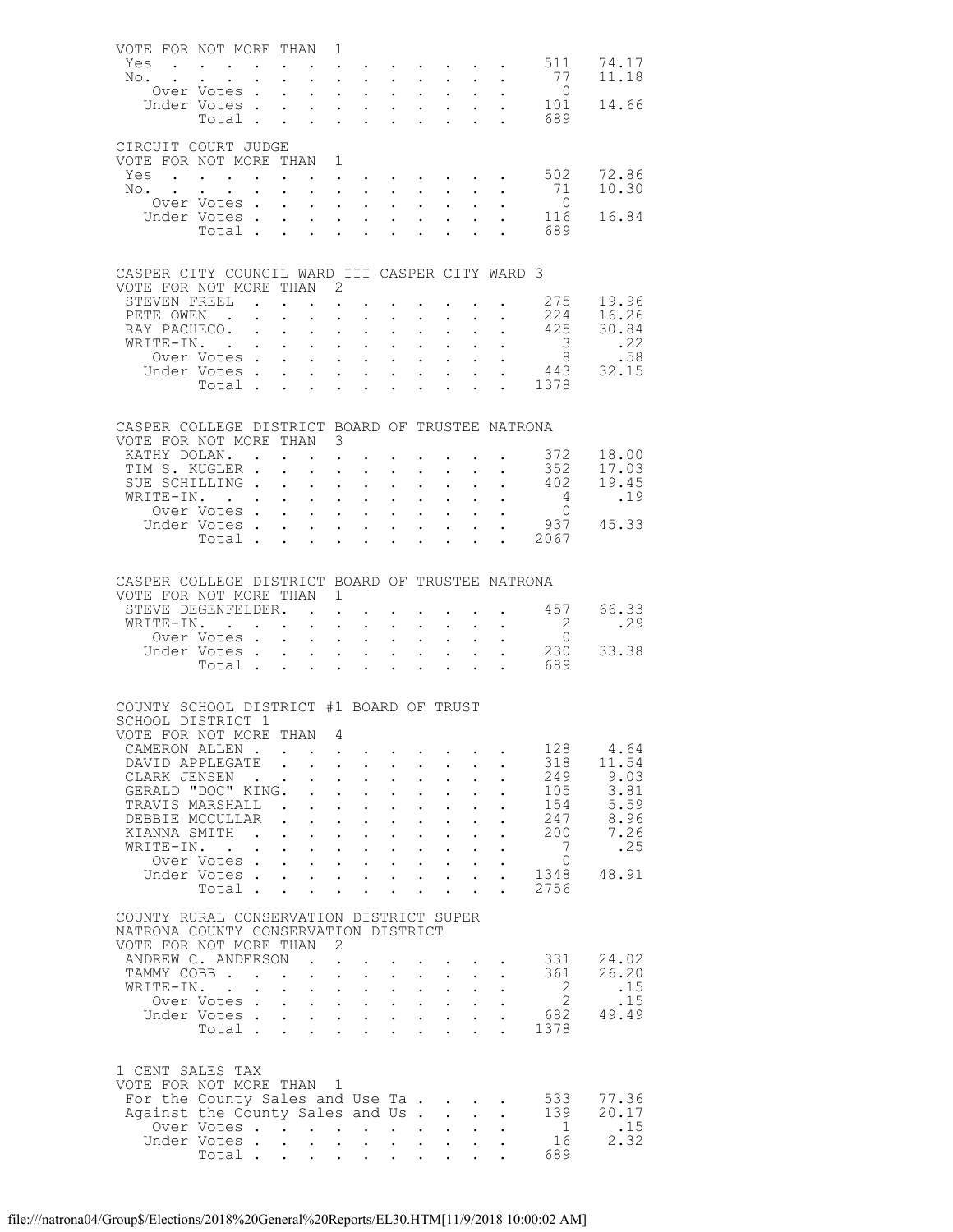| LODGING TAX<br>VOTE FOR NOT MORE THAN 1                      |                             |                                                                          |                                                             |                                                                                 |                      |                                                                                      |                               |  |                         |                                                                                      |  |
|--------------------------------------------------------------|-----------------------------|--------------------------------------------------------------------------|-------------------------------------------------------------|---------------------------------------------------------------------------------|----------------------|--------------------------------------------------------------------------------------|-------------------------------|--|-------------------------|--------------------------------------------------------------------------------------|--|
|                                                              |                             |                                                                          |                                                             |                                                                                 |                      |                                                                                      |                               |  |                         |                                                                                      |  |
| $0308$ 3-8                                                   |                             |                                                                          |                                                             |                                                                                 |                      |                                                                                      |                               |  |                         |                                                                                      |  |
| REGISTERED VOTERS - TOTAL                                    |                             |                                                                          |                                                             |                                                                                 |                      |                                                                                      |                               |  | . 1512                  | VOTES PERCENT                                                                        |  |
| BALLOTS CAST - TOTAL.                                        |                             |                                                                          |                                                             |                                                                                 |                      |                                                                                      |                               |  | $996$ $0$               |                                                                                      |  |
| BALLOTS CAST - BLANK.                                        |                             |                                                                          |                                                             |                                                                                 |                      |                                                                                      |                               |  |                         |                                                                                      |  |
|                                                              |                             |                                                                          |                                                             |                                                                                 |                      |                                                                                      |                               |  |                         |                                                                                      |  |
| UNITED STATES SENATOR FEDERAL DISTRICT                       |                             |                                                                          |                                                             |                                                                                 |                      |                                                                                      |                               |  |                         |                                                                                      |  |
| VOTE FOR NOT MORE THAN 1                                     |                             |                                                                          |                                                             |                                                                                 |                      |                                                                                      |                               |  |                         |                                                                                      |  |
|                                                              |                             |                                                                          |                                                             |                                                                                 |                      |                                                                                      |                               |  |                         | JOHN BARRASSO (REP) 636 63.86<br>GARY TRAUNER (DEM) 325 32.63                        |  |
|                                                              |                             |                                                                          |                                                             |                                                                                 |                      |                                                                                      |                               |  |                         |                                                                                      |  |
|                                                              |                             |                                                                          |                                                             |                                                                                 |                      |                                                                                      |                               |  |                         |                                                                                      |  |
|                                                              |                             |                                                                          |                                                             |                                                                                 |                      |                                                                                      |                               |  |                         |                                                                                      |  |
|                                                              |                             |                                                                          |                                                             |                                                                                 |                      |                                                                                      |                               |  |                         |                                                                                      |  |
| UNITED STATES REPRESENTATIVE                                 |                             |                                                                          |                                                             |                                                                                 |                      |                                                                                      |                               |  |                         |                                                                                      |  |
| WYOMING CONGRESSIONAL DISTRICT ONE                           |                             |                                                                          |                                                             |                                                                                 |                      |                                                                                      |                               |  |                         |                                                                                      |  |
| VOTE FOR NOT MORE THAN 1                                     |                             |                                                                          |                                                             |                                                                                 |                      |                                                                                      |                               |  |                         |                                                                                      |  |
|                                                              |                             |                                                                          |                                                             |                                                                                 |                      |                                                                                      |                               |  |                         | UTE FUR NUI MURE IRAN 1<br>LIZ CHENEY (REP) 607 60.94<br>GREG HUNTER (DEM) 305 30.62 |  |
|                                                              |                             |                                                                          |                                                             |                                                                                 |                      |                                                                                      |                               |  |                         |                                                                                      |  |
|                                                              |                             |                                                                          |                                                             |                                                                                 |                      |                                                                                      |                               |  |                         |                                                                                      |  |
|                                                              |                             |                                                                          |                                                             |                                                                                 |                      |                                                                                      |                               |  |                         |                                                                                      |  |
|                                                              |                             |                                                                          |                                                             |                                                                                 |                      |                                                                                      |                               |  |                         |                                                                                      |  |
|                                                              |                             |                                                                          |                                                             |                                                                                 |                      |                                                                                      |                               |  |                         |                                                                                      |  |
| GOVERNOR STATE OF WYOMING<br>VOTE FOR NOT MORE THAN 1        |                             |                                                                          |                                                             |                                                                                 |                      |                                                                                      |                               |  |                         |                                                                                      |  |
|                                                              |                             |                                                                          |                                                             |                                                                                 |                      |                                                                                      |                               |  |                         |                                                                                      |  |
|                                                              |                             |                                                                          |                                                             |                                                                                 |                      |                                                                                      |                               |  |                         | MARK GORDON (REP). 677 67.97<br>MARY A. THRONE (DEM). 255 25.60                      |  |
|                                                              |                             |                                                                          |                                                             |                                                                                 |                      |                                                                                      |                               |  |                         | REX "T-REX" RAMMELL (CON) 31 3.11                                                    |  |
| LAWRENCE GERARD STRUEMPF (LIB).<br>WRITE-IN.                 |                             |                                                                          |                                                             |                                                                                 |                      |                                                                                      |                               |  | 18<br>6                 | 1.81<br>.60                                                                          |  |
|                                                              | Over Votes                  |                                                                          |                                                             | $\mathbf{L}$                                                                    |                      | $\mathbf{r}$ , $\mathbf{r}$ , $\mathbf{r}$ , $\mathbf{r}$                            |                               |  | $\bigcirc$              |                                                                                      |  |
|                                                              | Under Votes                 |                                                                          | $\bullet$ .<br><br><br><br><br><br><br><br><br><br><br><br> | $\mathbf{L}^{\text{max}}$                                                       |                      | $\mathbf{r}$ , $\mathbf{r}$ , $\mathbf{r}$                                           |                               |  | 9                       | .90                                                                                  |  |
|                                                              | Total                       |                                                                          |                                                             | $\mathbf{L} = \mathbf{L}$                                                       |                      |                                                                                      | $\mathbf{r} = \mathbf{r}$     |  | 996                     |                                                                                      |  |
| SECRETARY OF STATE STATE OF WYOMING                          |                             |                                                                          |                                                             |                                                                                 |                      |                                                                                      |                               |  |                         |                                                                                      |  |
| VOTE FOR NOT MORE THAN 1                                     |                             |                                                                          |                                                             |                                                                                 |                      |                                                                                      |                               |  |                         | 66.57                                                                                |  |
| EDWARD BUCHANAN (REP)<br>JAMES W. BYRD (DEM) .               |                             |                                                                          | $\mathbf{L}$                                                | $\mathbf{L}^{\text{max}}$ , and $\mathbf{L}^{\text{max}}$<br>$\mathbf{L}$       | $\sim$               | $\mathbf{r}$                                                                         | $\mathbf{L}$                  |  | 663 —<br>259            | 26.00                                                                                |  |
| KIT CARSON III (LIB).                                        |                             |                                                                          | $\mathbf{L}$                                                |                                                                                 |                      | $\mathbf{L} = \mathbf{L} \mathbf{L} + \mathbf{L} \mathbf{L} + \mathbf{L} \mathbf{L}$ |                               |  | 45                      | 4.52                                                                                 |  |
| WRITE-IN.                                                    |                             | $\ddotsc$ $\ddotsc$                                                      |                                                             | $\mathbf{1}$ $\mathbf{1}$ $\mathbf{1}$ $\mathbf{1}$ $\mathbf{1}$                |                      | $\mathbf{L}$                                                                         | $\mathbf{L}$                  |  | $\overline{0}$          |                                                                                      |  |
|                                                              | Over Votes<br>Under Votes . | $\cdot$ $\cdot$ $\cdot$ $\cdot$ $\cdot$ $\cdot$                          | $\mathbf{L}^{\text{max}}$                                   | $\bullet$ .<br><br><br><br><br><br><br><br><br><br><br><br>                     |                      | $\mathbf{r} = \mathbf{r} + \mathbf{r}$                                               | $\mathbf{r}$ and $\mathbf{r}$ |  | $\overline{0}$<br>29    | 2.91                                                                                 |  |
|                                                              | Total                       | $\mathbf{L}$                                                             | $\mathbf{L}$                                                | $\ddot{\phantom{0}}$                                                            |                      |                                                                                      |                               |  | 996                     |                                                                                      |  |
| STATE AUDITOR STATE OF WYOMING                               |                             |                                                                          |                                                             |                                                                                 |                      |                                                                                      |                               |  |                         |                                                                                      |  |
| VOTE FOR NOT MORE THAN 1<br>KRISTI RACINES (REP).            |                             |                                                                          | $\Delta \sim 10^{-11}$                                      |                                                                                 |                      | $\mathbf{r}$ , $\mathbf{r}$ , $\mathbf{r}$ , $\mathbf{r}$ , $\mathbf{r}$             |                               |  | 693                     | 69.58                                                                                |  |
| JEFF DOCKTER (DEM).                                          |                             |                                                                          |                                                             | $\ddot{\phantom{a}}$                                                            |                      | $\cdot$ $\cdot$ $\cdot$ $\cdot$                                                      |                               |  | 251                     | 25.20                                                                                |  |
| WRITE-IN.                                                    |                             | $\ddot{\phantom{0}}$                                                     |                                                             | $\mathbf{L} = \mathbf{L}$                                                       | $\ddot{\phantom{a}}$ | $\mathbf{r}$                                                                         | $\mathbf{L}$                  |  | $\overline{\mathbf{3}}$ | .30                                                                                  |  |
|                                                              | Over Votes                  |                                                                          | $\mathbf{L}$                                                | $\mathbf{L}$                                                                    |                      | $\mathbf{L}$ and $\mathbf{L}$                                                        | $\mathcal{L}^{\text{max}}$    |  | $\overline{0}$          |                                                                                      |  |
|                                                              | Under Votes .<br>Total      | $\mathbf{r}$ , $\mathbf{r}$ , $\mathbf{r}$ , $\mathbf{r}$ , $\mathbf{r}$ |                                                             | $\mathbf{r} = \mathbf{r} - \mathbf{r}$ , $\mathbf{r} = \mathbf{r} - \mathbf{r}$ |                      |                                                                                      |                               |  | - 49<br>996             | 4.92                                                                                 |  |
|                                                              |                             |                                                                          |                                                             |                                                                                 |                      |                                                                                      |                               |  |                         |                                                                                      |  |
| STATE TREASURER STATE OF WYOMING<br>VOTE FOR NOT MORE THAN 1 |                             |                                                                          |                                                             |                                                                                 |                      |                                                                                      |                               |  |                         |                                                                                      |  |
| CURT MEIER (REP)                                             |                             |                                                                          |                                                             |                                                                                 |                      |                                                                                      |                               |  | 693                     | 69.58                                                                                |  |
|                                                              |                             |                                                                          |                                                             |                                                                                 |                      |                                                                                      |                               |  |                         |                                                                                      |  |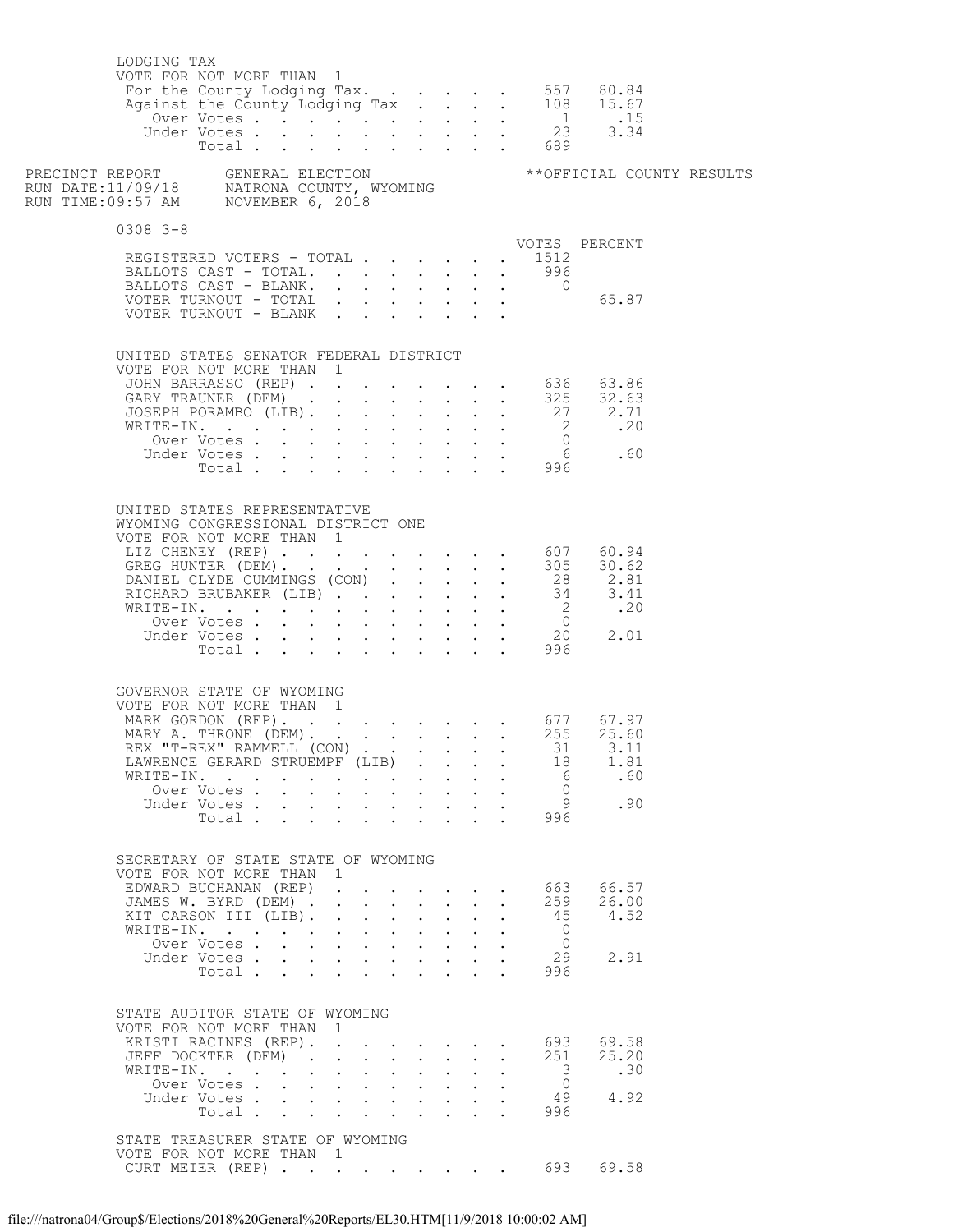| CHRIS LOWRY (DEM).<br>WRITE-IN.                                        |                      |                                                                                              |                                                                                                                                                                                                                                                                                                                                                                                                                                                             |                                                           |                                 |                                                         |                                                         |                                                                                                                             |                                                       | 268<br>$\overline{1}$    | 26.91<br>.10                                                                                                                           |
|------------------------------------------------------------------------|----------------------|----------------------------------------------------------------------------------------------|-------------------------------------------------------------------------------------------------------------------------------------------------------------------------------------------------------------------------------------------------------------------------------------------------------------------------------------------------------------------------------------------------------------------------------------------------------------|-----------------------------------------------------------|---------------------------------|---------------------------------------------------------|---------------------------------------------------------|-----------------------------------------------------------------------------------------------------------------------------|-------------------------------------------------------|--------------------------|----------------------------------------------------------------------------------------------------------------------------------------|
|                                                                        |                      |                                                                                              |                                                                                                                                                                                                                                                                                                                                                                                                                                                             |                                                           |                                 |                                                         |                                                         |                                                                                                                             |                                                       | . 996                    | $\begin{matrix} 0 \\ 34 \end{matrix}$ 3.41                                                                                             |
| SUPERINTENDENT OF PUBLIC INSTRUCTION STATE OF WYOMING                  |                      |                                                                                              |                                                                                                                                                                                                                                                                                                                                                                                                                                                             |                                                           |                                 |                                                         |                                                         |                                                                                                                             |                                                       |                          |                                                                                                                                        |
| VOTE FOR NOT MORE THAN 1<br>JILLIAN BALOW (REP). .                     |                      |                                                                                              |                                                                                                                                                                                                                                                                                                                                                                                                                                                             |                                                           |                                 |                                                         |                                                         |                                                                                                                             |                                                       | 793                      | 79.62                                                                                                                                  |
| WRITE-IN.                                                              |                      |                                                                                              |                                                                                                                                                                                                                                                                                                                                                                                                                                                             |                                                           |                                 |                                                         |                                                         |                                                                                                                             |                                                       | 22<br>$\overline{0}$     | 2.21                                                                                                                                   |
| Uver votes<br>Under Votes<br>Total                                     |                      |                                                                                              |                                                                                                                                                                                                                                                                                                                                                                                                                                                             |                                                           |                                 |                                                         |                                                         |                                                                                                                             |                                                       | $\frac{181}{282}$<br>996 | 18.17                                                                                                                                  |
|                                                                        |                      |                                                                                              |                                                                                                                                                                                                                                                                                                                                                                                                                                                             |                                                           |                                 |                                                         |                                                         |                                                                                                                             |                                                       |                          |                                                                                                                                        |
| STATE HOUSE 57 HOUSE DISTRICT 57<br>VOTE FOR NOT MORE THAN 1           |                      |                                                                                              |                                                                                                                                                                                                                                                                                                                                                                                                                                                             |                                                           |                                 |                                                         |                                                         |                                                                                                                             |                                                       |                          |                                                                                                                                        |
| CHUCK GRAY (REP)                                                       |                      |                                                                                              |                                                                                                                                                                                                                                                                                                                                                                                                                                                             |                                                           |                                 |                                                         |                                                         | $\mathbf{r} = \mathbf{r} \times \mathbf{r}$ , where $\mathbf{r} = \mathbf{r} \times \mathbf{r}$ , $\mathbf{r} = \mathbf{r}$ |                                                       |                          |                                                                                                                                        |
| JANE IFLAND (DEM).<br>WRITE-IN.                                        |                      |                                                                                              | $\mathcal{L}^{\text{max}}$                                                                                                                                                                                                                                                                                                                                                                                                                                  | $\sim$ $-$                                                | $\sim$ 100 $\pm$                |                                                         | $\mathbf{L}^{\text{max}}$ , $\mathbf{L}^{\text{max}}$   |                                                                                                                             | $\mathbf{L}^{\text{max}}$ , $\mathbf{L}^{\text{max}}$ | $\overline{2}$           | .20                                                                                                                                    |
|                                                                        |                      |                                                                                              |                                                                                                                                                                                                                                                                                                                                                                                                                                                             |                                                           |                                 |                                                         |                                                         |                                                                                                                             |                                                       | $\overline{0}$           | 3.01                                                                                                                                   |
|                                                                        |                      |                                                                                              |                                                                                                                                                                                                                                                                                                                                                                                                                                                             |                                                           |                                 |                                                         |                                                         |                                                                                                                             |                                                       | $30$<br>996              |                                                                                                                                        |
|                                                                        |                      |                                                                                              |                                                                                                                                                                                                                                                                                                                                                                                                                                                             |                                                           |                                 |                                                         |                                                         |                                                                                                                             |                                                       |                          |                                                                                                                                        |
| NATRONA COUNTY COMMISSIONERS<br>VOTE FOR NOT MORE THAN 3               |                      |                                                                                              |                                                                                                                                                                                                                                                                                                                                                                                                                                                             |                                                           |                                 |                                                         |                                                         |                                                                                                                             |                                                       |                          |                                                                                                                                        |
| ROBERT L. HENDRY (REP)                                                 |                      |                                                                                              |                                                                                                                                                                                                                                                                                                                                                                                                                                                             |                                                           |                                 |                                                         |                                                         |                                                                                                                             |                                                       | 553<br>523               | 18.51<br>17.50                                                                                                                         |
| JIM MILNE (REP)<br>PAUL C. BERTOGLIO (REP).                            |                      |                                                                                              |                                                                                                                                                                                                                                                                                                                                                                                                                                                             |                                                           |                                 |                                                         |                                                         |                                                                                                                             |                                                       | 530                      | 17.74                                                                                                                                  |
| TERRY WINGERTER (DEM)<br>RICHARD "RICK" YOUNG (IND).                   |                      |                                                                                              |                                                                                                                                                                                                                                                                                                                                                                                                                                                             |                                                           |                                 |                                                         |                                                         |                                                                                                                             |                                                       | 411                      | 13.76                                                                                                                                  |
| WRITE-IN.                                                              | TE-IN.<br>Over Votes |                                                                                              |                                                                                                                                                                                                                                                                                                                                                                                                                                                             |                                                           |                                 |                                                         |                                                         |                                                                                                                             |                                                       |                          | $\begin{array}{cccccc}\n\cdot & & 218 & & 7.30 \\ \cdot & & 12 & & .40 \\ \cdot & & 9 & & .30 \\ \cdot & & 732 & & 24.50\n\end{array}$ |
| Under Votes                                                            |                      |                                                                                              |                                                                                                                                                                                                                                                                                                                                                                                                                                                             |                                                           |                                 |                                                         |                                                         |                                                                                                                             |                                                       |                          |                                                                                                                                        |
|                                                                        | Votes<br>Total       |                                                                                              |                                                                                                                                                                                                                                                                                                                                                                                                                                                             |                                                           |                                 |                                                         |                                                         |                                                                                                                             |                                                       | . 2988                   |                                                                                                                                        |
| NATRONA COUNTY CORONER                                                 |                      |                                                                                              |                                                                                                                                                                                                                                                                                                                                                                                                                                                             |                                                           |                                 |                                                         |                                                         |                                                                                                                             |                                                       |                          |                                                                                                                                        |
| VOTE FOR NOT MORE THAN 1                                               |                      |                                                                                              |                                                                                                                                                                                                                                                                                                                                                                                                                                                             |                                                           |                                 |                                                         |                                                         |                                                                                                                             |                                                       |                          |                                                                                                                                        |
| CONNIE JACOBSON (REP)<br>WRITE-IN.                                     |                      |                                                                                              |                                                                                                                                                                                                                                                                                                                                                                                                                                                             |                                                           |                                 |                                                         |                                                         | $\mathbf{r} = \mathbf{r} \times \mathbf{r} = \mathbf{r} \times \mathbf{r}$ .                                                |                                                       | 859<br>11                | 86.24<br>1.10                                                                                                                          |
| Over Votes<br>Under Votes                                              |                      |                                                                                              | $\mathbf{1}^{\prime}$ , $\mathbf{1}^{\prime}$ , $\mathbf{1}^{\prime}$ , $\mathbf{1}^{\prime}$                                                                                                                                                                                                                                                                                                                                                               |                                                           |                                 |                                                         |                                                         |                                                                                                                             |                                                       | $\overline{0}$           |                                                                                                                                        |
|                                                                        | Total                |                                                                                              | $\mathcal{L}^{(1)}$                                                                                                                                                                                                                                                                                                                                                                                                                                         |                                                           |                                 |                                                         |                                                         |                                                                                                                             |                                                       | 126<br>996               | 12.65                                                                                                                                  |
|                                                                        |                      |                                                                                              |                                                                                                                                                                                                                                                                                                                                                                                                                                                             |                                                           |                                 |                                                         |                                                         |                                                                                                                             |                                                       |                          |                                                                                                                                        |
| SEVENTH JUDICIAL DISTRICT ATTORNEY NATRONA<br>VOTE FOR NOT MORE THAN 1 |                      |                                                                                              |                                                                                                                                                                                                                                                                                                                                                                                                                                                             |                                                           |                                 |                                                         |                                                         |                                                                                                                             |                                                       |                          |                                                                                                                                        |
| DAN ITZEN (REP)                                                        |                      | $\mathcal{A}(\mathcal{A})$ , and $\mathcal{A}(\mathcal{A})$ , and $\mathcal{A}(\mathcal{A})$ |                                                                                                                                                                                                                                                                                                                                                                                                                                                             |                                                           |                                 |                                                         |                                                         |                                                                                                                             |                                                       | 813                      | 81.63                                                                                                                                  |
| WRITE-IN.<br>Over Votes                                                |                      |                                                                                              | $\ddot{\phantom{a}}$                                                                                                                                                                                                                                                                                                                                                                                                                                        | $\sim$                                                    | $\sim$ $\sim$                   | $\mathbb{Z}^{n+1}$                                      | $\mathbf{L}^{\text{max}}$                               |                                                                                                                             | $\mathcal{L}^{\text{max}}$                            | 13<br>$\overline{0}$     | 1.31                                                                                                                                   |
| Under Votes                                                            | Total                |                                                                                              | $\mathbf{1}^{\prime}$ , $\mathbf{1}^{\prime}$ , $\mathbf{1}^{\prime}$ , $\mathbf{1}^{\prime}$ , $\mathbf{1}^{\prime}$                                                                                                                                                                                                                                                                                                                                       | $\ddot{\phantom{a}}$                                      | <b>Contract Contract Street</b> | $\ddot{\phantom{0}}$<br>$\ddotsc$                       | $\mathbf{z} = \mathbf{z} + \mathbf{z}$                  |                                                                                                                             |                                                       | 170<br>996               | 17.07                                                                                                                                  |
|                                                                        |                      |                                                                                              |                                                                                                                                                                                                                                                                                                                                                                                                                                                             |                                                           |                                 |                                                         |                                                         |                                                                                                                             |                                                       |                          |                                                                                                                                        |
| NATRONA COUNTY SHERIFF<br>VOTE FOR NOT MORE THAN 1                     |                      |                                                                                              |                                                                                                                                                                                                                                                                                                                                                                                                                                                             |                                                           |                                 |                                                         |                                                         |                                                                                                                             |                                                       |                          |                                                                                                                                        |
| GUS HOLBROOK (REP)<br>WRITE-IN.                                        |                      |                                                                                              | $\mathcal{L}(\mathcal{L}(\mathcal{L}(\mathcal{L}(\mathcal{L}(\mathcal{L}(\mathcal{L}(\mathcal{L}(\mathcal{L}(\mathcal{L}(\mathcal{L}(\mathcal{L}(\mathcal{L}(\mathcal{L}(\mathcal{L}(\mathcal{L}(\mathcal{L}(\mathcal{L}(\mathcal{L}(\mathcal{L}(\mathcal{L}(\mathcal{L}(\mathcal{L}(\mathcal{L}(\mathcal{L}(\mathcal{L}(\mathcal{L}(\mathcal{L}(\mathcal{L}(\mathcal{L}(\mathcal{L}(\mathcal{L}(\mathcal{L}(\mathcal{L}(\mathcal{L}(\mathcal{L}(\mathcal{$ | $\mathbf{L}$ and $\mathbf{L}$                             |                                 |                                                         |                                                         |                                                                                                                             |                                                       | 829<br>13                | 83.23<br>1.31                                                                                                                          |
|                                                                        | Over Votes           |                                                                                              |                                                                                                                                                                                                                                                                                                                                                                                                                                                             |                                                           |                                 | $\ddot{\phantom{0}}$                                    | $\mathcal{L}^{\text{max}}$                              | $\mathcal{L}^{\text{max}}$                                                                                                  | $\ddot{\phantom{0}}$                                  | $\overline{0}$           |                                                                                                                                        |
| Under Votes                                                            | Total                |                                                                                              | $\mathbf{r} = \mathbf{r} \times \mathbf{r}$ , where                                                                                                                                                                                                                                                                                                                                                                                                         | $\mathbf{L}$ $\mathbf{L}$                                 |                                 | $\ddot{\phantom{0}}$<br>$\cdot$ $\cdot$ $\cdot$ $\cdot$ | $\mathbf{r} = \mathbf{r} \times \mathbf{r}$             |                                                                                                                             |                                                       | 154<br>996               | 15.46                                                                                                                                  |
|                                                                        |                      |                                                                                              |                                                                                                                                                                                                                                                                                                                                                                                                                                                             |                                                           |                                 |                                                         |                                                         |                                                                                                                             |                                                       |                          |                                                                                                                                        |
| NATRONA COUNTY CLERK<br>VOTE FOR NOT MORE THAN 1                       |                      |                                                                                              |                                                                                                                                                                                                                                                                                                                                                                                                                                                             |                                                           |                                 |                                                         |                                                         |                                                                                                                             |                                                       |                          |                                                                                                                                        |
| TRACY GOOD (REP)                                                       |                      |                                                                                              |                                                                                                                                                                                                                                                                                                                                                                                                                                                             | $\bullet$ .                                               |                                 |                                                         |                                                         |                                                                                                                             |                                                       | 825                      | 82.83                                                                                                                                  |
| WRITE-IN.<br>Over Votes .                                              |                      | $\mathcal{L}^{\text{max}}$                                                                   | $\ddot{\phantom{0}}$                                                                                                                                                                                                                                                                                                                                                                                                                                        | $\mathbf{L}^{\text{max}}$ , and $\mathbf{L}^{\text{max}}$ |                                 | $\ddot{\phantom{0}}$                                    | $\mathcal{L}^{\text{max}}$ , $\mathcal{L}^{\text{max}}$ | $\mathcal{L}^{\text{max}}$                                                                                                  | $\mathbf{L}^{\text{max}}$                             | 14<br>$\overline{0}$     | 1.41                                                                                                                                   |
| Under Votes                                                            |                      |                                                                                              |                                                                                                                                                                                                                                                                                                                                                                                                                                                             |                                                           |                                 | $\mathbf{L}^{(1)}$                                      | $\mathcal{L}^{\text{max}}$ , $\mathcal{L}^{\text{max}}$ |                                                                                                                             | $\mathcal{L}^{\text{max}}$                            | 157                      | 15.76                                                                                                                                  |
|                                                                        | Total                |                                                                                              | $\mathbf{L}$                                                                                                                                                                                                                                                                                                                                                                                                                                                | $\mathbf{L}$                                              |                                 |                                                         |                                                         |                                                                                                                             |                                                       | 996                      |                                                                                                                                        |
| NATRONA COUNTY TREASURER                                               |                      |                                                                                              |                                                                                                                                                                                                                                                                                                                                                                                                                                                             |                                                           |                                 |                                                         |                                                         |                                                                                                                             |                                                       |                          |                                                                                                                                        |
| VOTE FOR NOT MORE THAN<br>TOM DOYLE (REP).                             |                      |                                                                                              | $\overline{1}$<br>$\ddot{\phantom{0}}$                                                                                                                                                                                                                                                                                                                                                                                                                      |                                                           |                                 |                                                         |                                                         |                                                                                                                             |                                                       | 837                      | 84.04                                                                                                                                  |
| WRITE-IN.                                                              |                      | $\mathbf{L}^{\text{max}}$                                                                    | $\ddot{\phantom{0}}$                                                                                                                                                                                                                                                                                                                                                                                                                                        | $\ddot{\phantom{0}}$                                      |                                 |                                                         |                                                         |                                                                                                                             |                                                       | - 11                     | 1.10                                                                                                                                   |
| Under Votes                                                            | Over Votes           |                                                                                              | $\mathbf{1}^{\prime}$ , $\mathbf{1}^{\prime}$ , $\mathbf{1}^{\prime}$ , $\mathbf{1}^{\prime}$ , $\mathbf{1}^{\prime}$                                                                                                                                                                                                                                                                                                                                       |                                                           | $\sim$ $-$                      | $\ddot{\phantom{0}}$                                    | $\mathcal{L}^{\text{max}}$                              | $\mathcal{L}^{\text{max}}$                                                                                                  |                                                       | $\overline{0}$<br>148    | 14.86                                                                                                                                  |
|                                                                        | Total                |                                                                                              |                                                                                                                                                                                                                                                                                                                                                                                                                                                             |                                                           |                                 |                                                         |                                                         |                                                                                                                             |                                                       | 996                      |                                                                                                                                        |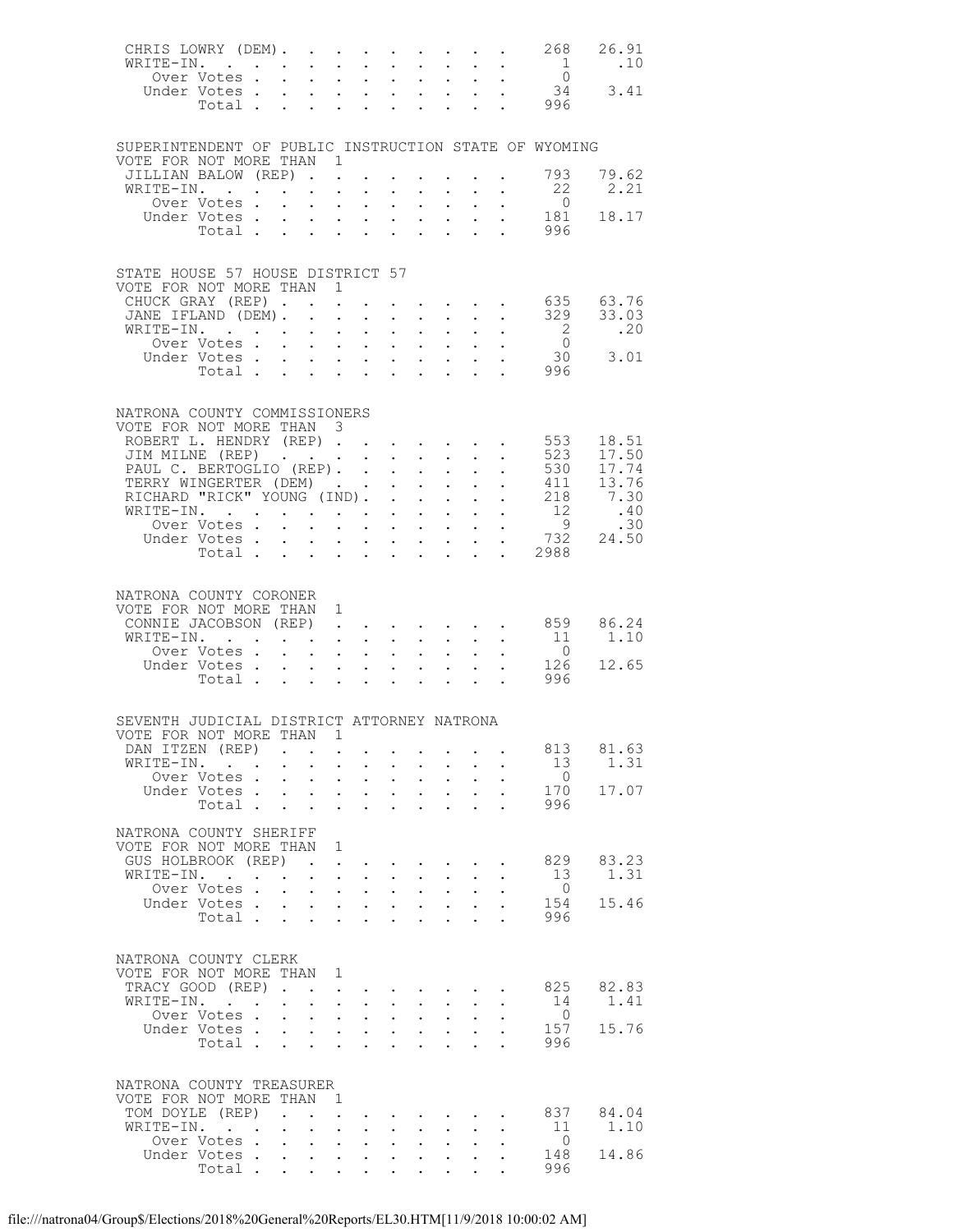| NATRONA COUNTY ASSESSOR<br>VOTE FOR NOT MORE THAN 1 |                                                                                             |                 |                           |                                      |                                                                                     |                                                                                                                                 |                                    |                                                                                                                                                                                                                                    |                                                                                     |                           |                                        |                                                             |                |
|-----------------------------------------------------|---------------------------------------------------------------------------------------------|-----------------|---------------------------|--------------------------------------|-------------------------------------------------------------------------------------|---------------------------------------------------------------------------------------------------------------------------------|------------------------------------|------------------------------------------------------------------------------------------------------------------------------------------------------------------------------------------------------------------------------------|-------------------------------------------------------------------------------------|---------------------------|----------------------------------------|-------------------------------------------------------------|----------------|
| MATTHEW KEATING (REP).<br>WRITE-IN.                 |                                                                                             |                 |                           |                                      |                                                                                     |                                                                                                                                 |                                    |                                                                                                                                                                                                                                    |                                                                                     |                           |                                        | $\cdot$ $\cdot$ $\cdot$ $\cdot$ $\cdot$ 750 75.30<br>84     | 8.43           |
|                                                     | Over Votes.                                                                                 |                 |                           | $\mathbf{L}$                         |                                                                                     | <b>Contract Contract</b>                                                                                                        |                                    |                                                                                                                                                                                                                                    | $\mathbf{L}^{\text{max}}$ , $\mathbf{L}^{\text{max}}$                               |                           |                                        | $\overline{1}$                                              | .10            |
|                                                     | Under Votes<br>Total                                                                        |                 |                           |                                      |                                                                                     |                                                                                                                                 |                                    |                                                                                                                                                                                                                                    |                                                                                     |                           |                                        | $\frac{1}{2}$ 161                                           | 16.16          |
|                                                     |                                                                                             |                 |                           |                                      |                                                                                     |                                                                                                                                 |                                    |                                                                                                                                                                                                                                    |                                                                                     |                           |                                        | 996                                                         |                |
|                                                     |                                                                                             |                 |                           |                                      |                                                                                     |                                                                                                                                 |                                    |                                                                                                                                                                                                                                    |                                                                                     |                           |                                        |                                                             |                |
| NATRONA COUNTY CLERK OF DISTRICT COURT              |                                                                                             |                 |                           |                                      |                                                                                     |                                                                                                                                 |                                    |                                                                                                                                                                                                                                    |                                                                                     |                           |                                        |                                                             |                |
| VOTE FOR NOT MORE THAN 1                            |                                                                                             |                 |                           |                                      |                                                                                     |                                                                                                                                 |                                    |                                                                                                                                                                                                                                    |                                                                                     |                           |                                        |                                                             |                |
| ANNE VOLIN (REP)                                    |                                                                                             |                 |                           |                                      |                                                                                     |                                                                                                                                 |                                    |                                                                                                                                                                                                                                    |                                                                                     |                           | $\mathbf{r} = \mathbf{r} + \mathbf{r}$ | 827                                                         | 83.03          |
| WRITE-IN.                                           | Over Votes                                                                                  |                 |                           | $\ddot{\phantom{a}}$                 | $\sim$ $-$                                                                          |                                                                                                                                 |                                    |                                                                                                                                                                                                                                    | $\mathcal{L}^{\text{max}}$ , $\mathcal{L}^{\text{max}}$                             | $\mathbf{L}^{\text{max}}$ | $\mathbf{L}^{\text{max}}$              | 11<br>$\overline{0}$                                        | 1.10           |
|                                                     | Under Votes                                                                                 |                 |                           |                                      |                                                                                     |                                                                                                                                 |                                    |                                                                                                                                                                                                                                    |                                                                                     |                           |                                        | 158                                                         | 15.86          |
|                                                     | Votes<br>Total                                                                              |                 |                           |                                      |                                                                                     |                                                                                                                                 |                                    |                                                                                                                                                                                                                                    |                                                                                     |                           |                                        | 996                                                         |                |
|                                                     |                                                                                             |                 |                           |                                      |                                                                                     |                                                                                                                                 |                                    |                                                                                                                                                                                                                                    |                                                                                     |                           |                                        |                                                             |                |
| DISTRICT COURT JUDGE                                |                                                                                             |                 |                           |                                      |                                                                                     |                                                                                                                                 |                                    |                                                                                                                                                                                                                                    |                                                                                     |                           |                                        |                                                             |                |
| VOTE FOR NOT MORE THAN 1                            |                                                                                             |                 |                           |                                      |                                                                                     |                                                                                                                                 |                                    |                                                                                                                                                                                                                                    |                                                                                     |                           |                                        |                                                             |                |
| Yes                                                 |                                                                                             |                 |                           |                                      | $\bullet$ .                                                                         |                                                                                                                                 |                                    |                                                                                                                                                                                                                                    |                                                                                     |                           |                                        | 741                                                         | 74.40          |
| No. $\cdots$ $\cdots$ $\cdots$ $\cdots$             |                                                                                             |                 |                           |                                      |                                                                                     |                                                                                                                                 |                                    | $\mathbf{r} = \mathbf{r} \times \mathbf{r}$ , where $\mathbf{r} = \mathbf{r} \times \mathbf{r}$                                                                                                                                    |                                                                                     |                           | $\ddot{\phantom{0}}$                   | 136                                                         | 13.65          |
|                                                     | Over Votes                                                                                  |                 |                           | $\mathbf{L}$                         |                                                                                     | $\mathbf{L}^{\text{max}}$                                                                                                       | $\mathbb{Z}^{\mathbb{Z}^{\times}}$ |                                                                                                                                                                                                                                    | $\mathcal{L}^{\text{max}}$<br>$\mathbf{L}^{\text{max}}$ , $\mathbf{L}^{\text{max}}$ |                           |                                        | $\overline{0}$<br>119                                       | 11.95          |
|                                                     | Under Votes<br>Total                                                                        |                 |                           | $\mathbf{L}$                         |                                                                                     | $\mathbf{L} = \mathbf{L} \mathbf{L}$                                                                                            |                                    |                                                                                                                                                                                                                                    |                                                                                     |                           |                                        | 996                                                         |                |
|                                                     |                                                                                             |                 |                           |                                      |                                                                                     |                                                                                                                                 |                                    |                                                                                                                                                                                                                                    |                                                                                     |                           |                                        |                                                             |                |
|                                                     |                                                                                             |                 |                           |                                      |                                                                                     |                                                                                                                                 |                                    |                                                                                                                                                                                                                                    |                                                                                     |                           |                                        |                                                             |                |
| CIRCUIT COURT JUDGE<br>VOTE FOR NOT MORE THAN 1     |                                                                                             |                 |                           |                                      |                                                                                     |                                                                                                                                 |                                    |                                                                                                                                                                                                                                    |                                                                                     |                           |                                        |                                                             |                |
| Yes                                                 | $\mathbf{r}_i$ . The contribution of the contribution of the contribution of $\mathbf{r}_i$ |                 |                           |                                      |                                                                                     |                                                                                                                                 |                                    |                                                                                                                                                                                                                                    |                                                                                     |                           |                                        | 734                                                         | 73.69          |
| No.                                                 |                                                                                             |                 | $\mathbf{L}^{\text{max}}$ |                                      |                                                                                     | $\mathbf{r}$ and $\mathbf{r}$ and $\mathbf{r}$                                                                                  |                                    |                                                                                                                                                                                                                                    |                                                                                     |                           |                                        | 128                                                         | 12.85          |
|                                                     | Over Votes                                                                                  |                 |                           |                                      |                                                                                     |                                                                                                                                 | $\ddot{\phantom{0}}$               | $\mathcal{L}^{\text{max}}$                                                                                                                                                                                                         | $\mathcal{L}^{\text{max}}$                                                          |                           |                                        | $\overline{0}$                                              |                |
|                                                     | Under Votes                                                                                 |                 |                           |                                      |                                                                                     | $\mathbf{r} = \mathbf{r} + \mathbf{r}$ . The $\mathbf{r}$                                                                       |                                    |                                                                                                                                                                                                                                    |                                                                                     |                           |                                        | 134<br>996                                                  | 13.45          |
|                                                     | Total                                                                                       |                 |                           |                                      |                                                                                     | $\ddot{\phantom{a}}$                                                                                                            | $\ddot{\phantom{0}}$               | $\ddot{\phantom{0}}$                                                                                                                                                                                                               |                                                                                     |                           |                                        |                                                             |                |
| CASPER CITY COUNCIL WARD III CASPER CITY WARD 3     |                                                                                             |                 |                           |                                      |                                                                                     |                                                                                                                                 |                                    |                                                                                                                                                                                                                                    |                                                                                     |                           |                                        |                                                             |                |
| VOTE FOR NOT MORE THAN 2                            |                                                                                             |                 |                           |                                      |                                                                                     |                                                                                                                                 |                                    |                                                                                                                                                                                                                                    |                                                                                     |                           |                                        |                                                             |                |
| STEVEN FREEL                                        |                                                                                             |                 |                           |                                      |                                                                                     |                                                                                                                                 |                                    | $\bullet$ . The contract of the contract of the contract of the contract of the contract of the contract of the contract of the contract of the contract of the contract of the contract of the contract of the contract of the co |                                                                                     |                           |                                        | 421                                                         | 21.13          |
| PETE OWEN .<br>RAY PACHECO.                         |                                                                                             |                 |                           | $\ddot{\phantom{0}}$                 | $\ddot{\phantom{0}}$                                                                | $\sim$<br>$\mathbf{1}^{\prime}$ , $\mathbf{1}^{\prime}$ , $\mathbf{1}^{\prime}$ , $\mathbf{1}^{\prime}$ , $\mathbf{1}^{\prime}$ | $\mathcal{L}^{\pm}$                | $\mathcal{L}^{(1)}$                                                                                                                                                                                                                | $\mathbf{z} = \mathbf{z} + \mathbf{z}$ .<br>$\mathcal{L}^{(1)}$                     | $\mathbf{L}^{\text{max}}$ | $\sim$ $-$                             | 354<br>634                                                  | 17.77<br>31.83 |
| WRITE-IN. .                                         |                                                                                             |                 |                           |                                      |                                                                                     | $\mathbf{z} = \mathbf{z} + \mathbf{z}$ , where $\mathbf{z} = \mathbf{z}$                                                        |                                    |                                                                                                                                                                                                                                    | $\mathbf{L}^{\text{max}}$ , $\mathbf{L}^{\text{max}}$                               |                           |                                        | 17                                                          | .85            |
|                                                     | Over Votes<br>Over Votes<br>Index Y                                                         |                 |                           |                                      |                                                                                     | $\mathbf{L}^{\text{max}}$ , and $\mathbf{L}^{\text{max}}$                                                                       |                                    | $\mathbf{r} = \mathbf{r} \times \mathbf{r}$ , where $\mathbf{r} = \mathbf{r} \times \mathbf{r}$                                                                                                                                    |                                                                                     |                           |                                        | $\begin{array}{cc}\n\cdot & 10 \\ \cdot & 556\n\end{array}$ | .50            |
|                                                     | Under Votes                                                                                 |                 |                           | $\mathcal{L}^{\text{max}}$           | $\mathcal{L}^{\text{max}}$                                                          | $\sim$                                                                                                                          | $\ddot{\phantom{0}}$               |                                                                                                                                                                                                                                    | $\mathbf{z} = \mathbf{z} + \mathbf{z}$                                              |                           |                                        |                                                             | 27.91          |
|                                                     | Total                                                                                       |                 |                           |                                      |                                                                                     |                                                                                                                                 |                                    | $\mathbf{1}$ $\mathbf{1}$ $\mathbf{1}$ $\mathbf{1}$ $\mathbf{1}$ $\mathbf{1}$                                                                                                                                                      |                                                                                     |                           |                                        | $\cdot$ $\cdot$ 1992                                        |                |
|                                                     |                                                                                             |                 |                           |                                      |                                                                                     |                                                                                                                                 |                                    |                                                                                                                                                                                                                                    |                                                                                     |                           |                                        |                                                             |                |
| CASPER COLLEGE DISTRICT BOARD OF TRUSTEE NATRONA    |                                                                                             |                 |                           |                                      |                                                                                     |                                                                                                                                 |                                    |                                                                                                                                                                                                                                    |                                                                                     |                           |                                        |                                                             |                |
| VOTE FOR NOT MORE THAN 3                            |                                                                                             |                 |                           |                                      |                                                                                     |                                                                                                                                 |                                    |                                                                                                                                                                                                                                    |                                                                                     |                           |                                        |                                                             |                |
| KATHY DOLAN. 606 20.28<br>TIM S. KUGLER             |                                                                                             |                 |                           |                                      |                                                                                     |                                                                                                                                 |                                    |                                                                                                                                                                                                                                    |                                                                                     |                           |                                        | 515                                                         | 17.24          |
| SUE SCHILLING.                                      |                                                                                             |                 |                           |                                      |                                                                                     |                                                                                                                                 |                                    |                                                                                                                                                                                                                                    |                                                                                     |                           |                                        | 585                                                         | 19.58          |
| WRITE-IN.                                           | $\mathcal{L}(\mathcal{A})$ , and $\mathcal{L}(\mathcal{A})$                                 |                 | $\mathbf{L}^{\text{max}}$ |                                      |                                                                                     | $\mathbf{1}^{\prime}$ , $\mathbf{1}^{\prime}$ , $\mathbf{1}^{\prime}$ , $\mathbf{1}^{\prime}$ , $\mathbf{1}^{\prime}$           | $\ddot{\phantom{0}}$               |                                                                                                                                                                                                                                    | $\mathbf{A}^{\text{max}}$ , $\mathbf{A}^{\text{max}}$                               | $\mathbf{L}^{\text{max}}$ |                                        | 16                                                          | .54            |
|                                                     | Over Votes.                                                                                 |                 | $\mathbf{L}^{\text{max}}$ | $\mathcal{L}^{\text{max}}$           |                                                                                     | $\mathbf{L}^{\text{max}}$ , and $\mathbf{L}^{\text{max}}$                                                                       |                                    |                                                                                                                                                                                                                                    | $\mathbf{L}^{\text{max}}$ , $\mathbf{L}^{\text{max}}$                               |                           |                                        | $\overline{\mathbf{3}}$                                     | .10            |
|                                                     | Under Votes<br>Total .                                                                      |                 |                           |                                      |                                                                                     |                                                                                                                                 | $\mathbf{L}^{\text{max}}$          |                                                                                                                                                                                                                                    | $\mathcal{L}^{\text{max}}$ , $\mathcal{L}^{\text{max}}$                             | $\mathbf{L}^{\text{max}}$ | $\ddot{\phantom{0}}$                   | 1263<br>2988                                                | 42.27          |
|                                                     |                                                                                             |                 |                           |                                      |                                                                                     |                                                                                                                                 |                                    |                                                                                                                                                                                                                                    |                                                                                     |                           |                                        |                                                             |                |
|                                                     |                                                                                             |                 |                           |                                      |                                                                                     |                                                                                                                                 |                                    |                                                                                                                                                                                                                                    |                                                                                     |                           |                                        |                                                             |                |
| CASPER COLLEGE DISTRICT BOARD OF TRUSTEE NATRONA    |                                                                                             |                 |                           |                                      |                                                                                     |                                                                                                                                 |                                    |                                                                                                                                                                                                                                    |                                                                                     |                           |                                        |                                                             |                |
| VOTE FOR NOT MORE THAN<br>STEVE DEGENFELDER.        |                                                                                             |                 |                           |                                      | $\mathbf{1}$                                                                        |                                                                                                                                 |                                    |                                                                                                                                                                                                                                    |                                                                                     |                           |                                        | 663                                                         | 66.57          |
| WRITE-IN. .                                         |                                                                                             |                 |                           |                                      | $\mathbf{L}^{\text{max}}$                                                           |                                                                                                                                 |                                    |                                                                                                                                                                                                                                    |                                                                                     |                           |                                        | 10                                                          | 1.00           |
|                                                     | Over Votes.                                                                                 |                 | $\ddot{\phantom{0}}$      |                                      | $\mathbf{L}^{\text{max}}$ , $\mathbf{L}^{\text{max}}$                               | $\mathcal{L}^{\text{max}}$                                                                                                      | $\mathbb{Z}^{\mathbb{Z}}$          | $\mathcal{L}^{(1)}$                                                                                                                                                                                                                | $\mathbb{Z}^{\mathbb{Z}^{\times}}$                                                  | $\ddot{\phantom{0}}$      |                                        | $\overline{0}$                                              |                |
|                                                     | Under Votes.                                                                                |                 | $\mathbf{L}$              |                                      |                                                                                     | $\Delta \phi = \Delta \phi$ and $\Delta \phi$                                                                                   |                                    |                                                                                                                                                                                                                                    | $\mathbf{r} = \mathbf{r} \mathbf{r}$ .                                              |                           |                                        | 323                                                         | 32.43          |
|                                                     | Total                                                                                       |                 |                           |                                      | $\ddot{\phantom{a}}$                                                                | $\mathbf{L}$                                                                                                                    | $\ddot{\phantom{0}}$               |                                                                                                                                                                                                                                    |                                                                                     | $\mathbf{L}$              |                                        | 996                                                         |                |
|                                                     |                                                                                             |                 |                           |                                      |                                                                                     |                                                                                                                                 |                                    |                                                                                                                                                                                                                                    |                                                                                     |                           |                                        |                                                             |                |
| COUNTY SCHOOL DISTRICT #1 BOARD OF TRUST            |                                                                                             |                 |                           |                                      |                                                                                     |                                                                                                                                 |                                    |                                                                                                                                                                                                                                    |                                                                                     |                           |                                        |                                                             |                |
| SCHOOL DISTRICT 1                                   |                                                                                             |                 |                           |                                      |                                                                                     |                                                                                                                                 |                                    |                                                                                                                                                                                                                                    |                                                                                     |                           |                                        |                                                             |                |
| VOTE FOR NOT MORE THAN<br>CAMERON ALLEN.            |                                                                                             |                 |                           |                                      | 4                                                                                   |                                                                                                                                 |                                    |                                                                                                                                                                                                                                    |                                                                                     |                           |                                        | 232                                                         | 5.82           |
| DAVID APPLEGATE                                     |                                                                                             |                 |                           |                                      | $\mathbf{L}$                                                                        | $\ddot{\phantom{a}}$                                                                                                            |                                    |                                                                                                                                                                                                                                    |                                                                                     |                           |                                        | 350                                                         | 8.79           |
| CLARK JENSEN.                                       |                                                                                             |                 | <b>Contract Contract</b>  |                                      | $\ddot{\phantom{0}}$                                                                | $\sim$                                                                                                                          | $\ddot{\phantom{0}}$               | $\mathcal{L}^{\text{max}}$                                                                                                                                                                                                         | $\ddot{\phantom{0}}$                                                                |                           |                                        | 317                                                         | 7.96           |
| GERALD "DOC" KING.                                  |                                                                                             |                 |                           |                                      | $\mathbf{L}$                                                                        | $\ddot{\phantom{0}}$                                                                                                            |                                    |                                                                                                                                                                                                                                    |                                                                                     |                           |                                        | 237                                                         | 5.95           |
| TRAVIS MARSHALL<br>DEBBIE MCCULLAR                  |                                                                                             |                 |                           | $\ddot{\phantom{0}}$<br>$\mathbf{A}$ | $\mathbf{L}^{\text{max}}$                                                           | $\ddot{\phantom{0}}$                                                                                                            |                                    | $\ddot{\phantom{0}}$                                                                                                                                                                                                               | $\ddot{\phantom{0}}$                                                                |                           |                                        | 273<br>441                                                  | 6.85<br>11.07  |
| KIANNA SMITH                                        |                                                                                             | <b>Contract</b> | $\bullet$ .               |                                      | $\mathcal{L}^{\text{max}}$<br>$\mathbf{L}^{\text{max}}$ , $\mathbf{L}^{\text{max}}$ | $\mathbf{L}$<br>$\sim$                                                                                                          | $\ddot{\phantom{0}}$               | $\sim$ $-$                                                                                                                                                                                                                         | $\ddot{\phantom{0}}$                                                                |                           |                                        | 395                                                         | 9.91           |
| WRITE-IN.                                           | <b>Contract</b>                                                                             |                 |                           |                                      | $\mathbf{L} = \mathbf{L}$                                                           | $\ddot{\phantom{0}}$                                                                                                            |                                    |                                                                                                                                                                                                                                    |                                                                                     |                           |                                        | 21                                                          | .53            |
|                                                     | Over Votes .                                                                                |                 |                           | $\mathcal{L}^{\text{max}}$           | $\mathbf{L}^{\text{max}}$                                                           | $\ddot{\phantom{0}}$                                                                                                            | $\ddot{\phantom{0}}$               | $\mathbf{L}^{\text{max}}$                                                                                                                                                                                                          | $\bullet$ .                                                                         |                           |                                        | 12 <sup>°</sup>                                             | .30            |
|                                                     | Under Votes.                                                                                |                 |                           |                                      |                                                                                     |                                                                                                                                 |                                    |                                                                                                                                                                                                                                    |                                                                                     |                           |                                        | 1706                                                        | 42.82          |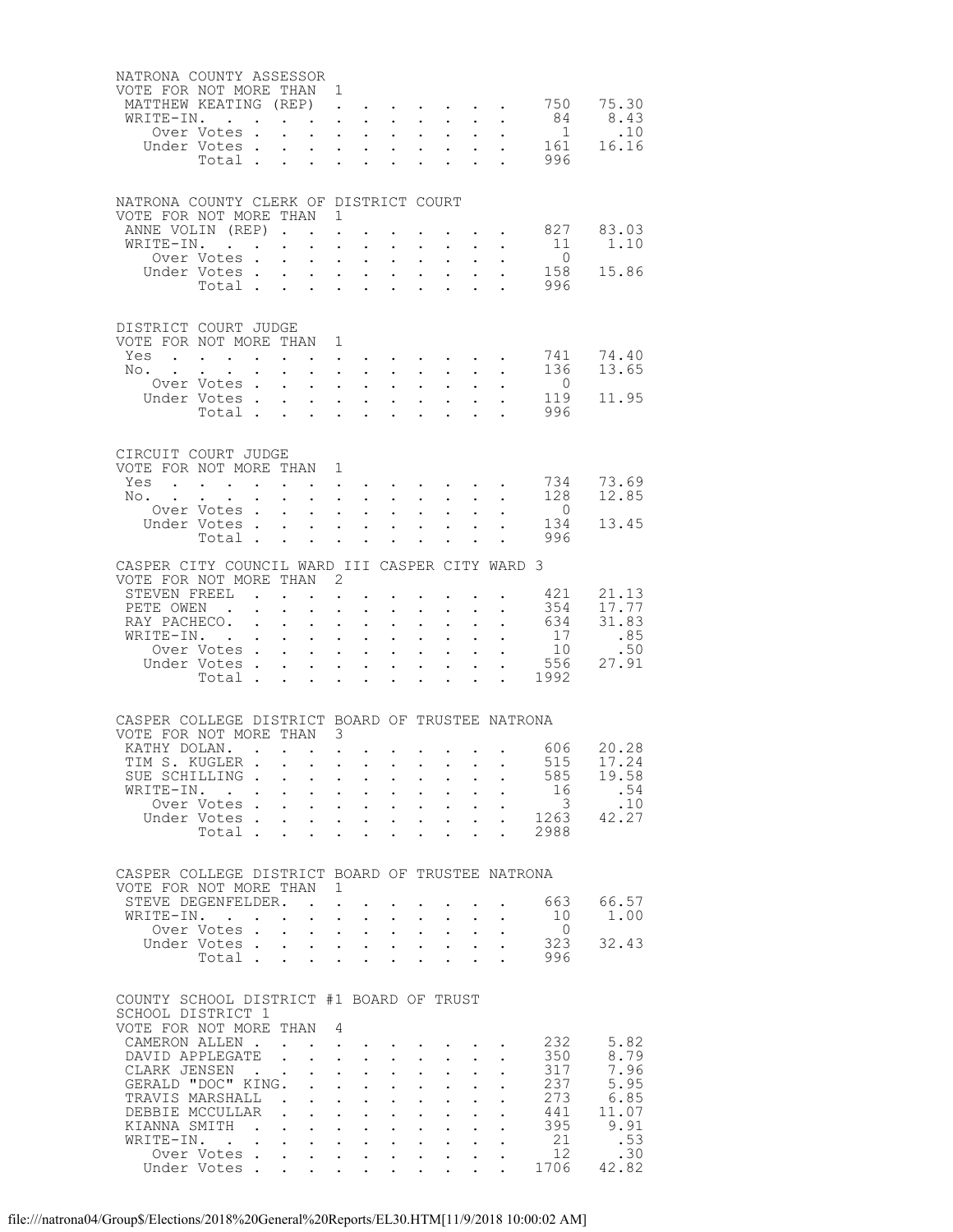|                                                                                                                                 | Total .     | the contract of the contract of the contract of the contract of the contract of the contract of the contract of |                                                                                                        |  |              |                      | 3984                                        |                                                                                                              |  |
|---------------------------------------------------------------------------------------------------------------------------------|-------------|-----------------------------------------------------------------------------------------------------------------|--------------------------------------------------------------------------------------------------------|--|--------------|----------------------|---------------------------------------------|--------------------------------------------------------------------------------------------------------------|--|
|                                                                                                                                 |             |                                                                                                                 |                                                                                                        |  |              |                      |                                             |                                                                                                              |  |
| COUNTY RURAL CONSERVATION DISTRICT SUPER<br>NATRONA COUNTY CONSERVATION DISTRICT                                                |             |                                                                                                                 |                                                                                                        |  |              |                      |                                             |                                                                                                              |  |
| VOTE FOR NOT MORE THAN 2                                                                                                        |             |                                                                                                                 |                                                                                                        |  |              |                      |                                             |                                                                                                              |  |
|                                                                                                                                 |             |                                                                                                                 |                                                                                                        |  |              |                      |                                             |                                                                                                              |  |
|                                                                                                                                 |             |                                                                                                                 |                                                                                                        |  |              |                      |                                             | TOTE FOR NOT MORE THAN<br>ANDREW C. ANDERSON 542 27.21<br>TAMMY COBB 566 28.41<br>WRITE-IN. 7 .35            |  |
|                                                                                                                                 |             |                                                                                                                 |                                                                                                        |  |              |                      |                                             |                                                                                                              |  |
|                                                                                                                                 |             |                                                                                                                 |                                                                                                        |  |              |                      |                                             | XITE-IN. 0<br>Over Votes 877 44.03<br>Under Total 1992                                                       |  |
|                                                                                                                                 |             |                                                                                                                 |                                                                                                        |  |              |                      |                                             |                                                                                                              |  |
| 1 CENT SALES TAX                                                                                                                |             |                                                                                                                 |                                                                                                        |  |              |                      |                                             |                                                                                                              |  |
| VOTE FOR NOT MORE THAN 1                                                                                                        |             |                                                                                                                 |                                                                                                        |  |              |                      |                                             |                                                                                                              |  |
|                                                                                                                                 |             |                                                                                                                 |                                                                                                        |  |              |                      |                                             | For the County Sales and Use Ta 765 76.81<br>Against the County Sales and Us. 197 19.78                      |  |
|                                                                                                                                 |             |                                                                                                                 |                                                                                                        |  |              |                      |                                             |                                                                                                              |  |
|                                                                                                                                 |             |                                                                                                                 |                                                                                                        |  |              |                      | Over Votes 0<br>Under Votes 34<br>Total 996 | 3.41                                                                                                         |  |
|                                                                                                                                 |             |                                                                                                                 |                                                                                                        |  |              |                      |                                             |                                                                                                              |  |
|                                                                                                                                 |             |                                                                                                                 |                                                                                                        |  |              |                      |                                             |                                                                                                              |  |
| LODGING TAX                                                                                                                     |             |                                                                                                                 |                                                                                                        |  |              |                      |                                             |                                                                                                              |  |
| VOTE FOR NOT MORE THAN 1                                                                                                        |             |                                                                                                                 |                                                                                                        |  |              |                      |                                             |                                                                                                              |  |
|                                                                                                                                 |             |                                                                                                                 |                                                                                                        |  |              |                      |                                             |                                                                                                              |  |
|                                                                                                                                 |             |                                                                                                                 |                                                                                                        |  |              |                      |                                             |                                                                                                              |  |
|                                                                                                                                 | Under Votes |                                                                                                                 |                                                                                                        |  |              |                      | Votes 44<br>Total 996                       | 44 4.42                                                                                                      |  |
|                                                                                                                                 |             |                                                                                                                 |                                                                                                        |  |              |                      |                                             |                                                                                                              |  |
|                                                                                                                                 |             |                                                                                                                 |                                                                                                        |  |              |                      |                                             | ** OFFICIAL COUNTY RESULTS                                                                                   |  |
| PRECINCT REPORT     GENERAL ELECTION<br>RUN DATE:11/09/18     NATRONA COUNTY, WYOMING<br>RUN TIME:09:57 AM     NOVEMBER 6, 2018 |             |                                                                                                                 |                                                                                                        |  |              |                      |                                             |                                                                                                              |  |
|                                                                                                                                 |             |                                                                                                                 |                                                                                                        |  |              |                      |                                             |                                                                                                              |  |
| $0309$ $3 - 9$                                                                                                                  |             |                                                                                                                 |                                                                                                        |  |              |                      |                                             |                                                                                                              |  |
|                                                                                                                                 |             |                                                                                                                 |                                                                                                        |  |              |                      |                                             | VOTES PERCENT                                                                                                |  |
| REGISTERED VOTERS - TOTAL 633<br>BALLOTS CAST - TOTAL.                                                                          |             |                                                                                                                 |                                                                                                        |  |              |                      |                                             |                                                                                                              |  |
| BALLOTS CAST - TOTAL. 428<br>BALLOTS CAST - BLANK. 0                                                                            |             |                                                                                                                 |                                                                                                        |  |              |                      |                                             |                                                                                                              |  |
| VOTER TURNOUT - TOTAL                                                                                                           |             |                                                                                                                 |                                                                                                        |  |              |                      |                                             | 67.61                                                                                                        |  |
| VOTER TURNOUT - BLANK                                                                                                           |             |                                                                                                                 |                                                                                                        |  |              |                      |                                             |                                                                                                              |  |
|                                                                                                                                 |             |                                                                                                                 |                                                                                                        |  |              |                      |                                             |                                                                                                              |  |
| UNITED STATES SENATOR FEDERAL DISTRICT                                                                                          |             |                                                                                                                 |                                                                                                        |  |              |                      |                                             |                                                                                                              |  |
| VOTE FOR NOT MORE THAN 1                                                                                                        |             |                                                                                                                 |                                                                                                        |  |              |                      |                                             |                                                                                                              |  |
|                                                                                                                                 |             |                                                                                                                 |                                                                                                        |  |              |                      |                                             | JOHN BARRASSO (REP) 265 61.92<br>GARY TRAUNER (DEM) 145 33.88<br>JOSEPH PORAMBO (LIB) 12 2.80<br>WRITE-IN. 0 |  |
|                                                                                                                                 |             |                                                                                                                 |                                                                                                        |  |              |                      |                                             |                                                                                                              |  |
|                                                                                                                                 | Over Votes  |                                                                                                                 |                                                                                                        |  |              |                      | $\Omega$                                    |                                                                                                              |  |
|                                                                                                                                 | Under Votes |                                                                                                                 |                                                                                                        |  |              |                      | 6                                           | 1.40                                                                                                         |  |
|                                                                                                                                 | Total       |                                                                                                                 |                                                                                                        |  |              |                      | 428                                         |                                                                                                              |  |
|                                                                                                                                 |             |                                                                                                                 |                                                                                                        |  |              |                      |                                             |                                                                                                              |  |
| UNITED STATES REPRESENTATIVE                                                                                                    |             |                                                                                                                 |                                                                                                        |  |              |                      |                                             |                                                                                                              |  |
| WYOMING CONGRESSIONAL DISTRICT ONE                                                                                              |             |                                                                                                                 |                                                                                                        |  |              |                      |                                             |                                                                                                              |  |
| VOTE FOR NOT MORE THAN 1<br>LIZ CHENEY (REP)                                                                                    |             |                                                                                                                 |                                                                                                        |  |              |                      | 241                                         | 56.31                                                                                                        |  |
| GREG HUNTER (DEM).                                                                                                              |             |                                                                                                                 |                                                                                                        |  |              |                      | 141                                         | 32.94                                                                                                        |  |
| DANIEL CLYDE CUMMINGS (CON)                                                                                                     |             |                                                                                                                 |                                                                                                        |  |              | $\ddot{\phantom{a}}$ | 21                                          | 4.91                                                                                                         |  |
| RICHARD BRUBAKER (LIB)<br>WRITE-IN.                                                                                             |             |                                                                                                                 | $\mathbf{r} = \mathbf{r} + \mathbf{r} + \mathbf{r} + \mathbf{r} + \mathbf{r}$                          |  |              | $\ddot{\phantom{a}}$ | 16<br>$\mathbf{0}$                          | 3.74                                                                                                         |  |
|                                                                                                                                 | Over Votes  |                                                                                                                 | $\mathbf{r}$ , $\mathbf{r}$ , $\mathbf{r}$ , $\mathbf{r}$ , $\mathbf{r}$                               |  |              |                      | $\Omega$                                    |                                                                                                              |  |
|                                                                                                                                 | Under Votes | $\sim$ $\sim$                                                                                                   | $\mathbf{r} = \mathbf{r} + \mathbf{r} + \mathbf{r} + \mathbf{r} + \mathbf{r}$                          |  |              |                      | 9                                           | 2.10                                                                                                         |  |
|                                                                                                                                 | Total       |                                                                                                                 |                                                                                                        |  |              |                      | 428                                         |                                                                                                              |  |
|                                                                                                                                 |             |                                                                                                                 |                                                                                                        |  |              |                      |                                             |                                                                                                              |  |
| GOVERNOR STATE OF WYOMING                                                                                                       |             |                                                                                                                 |                                                                                                        |  |              |                      |                                             |                                                                                                              |  |
| VOTE FOR NOT MORE THAN 1                                                                                                        |             |                                                                                                                 |                                                                                                        |  |              |                      | 273                                         | 63.79                                                                                                        |  |
| MARK GORDON (REP).<br>MARY A. THRONE (DEM).                                                                                     |             |                                                                                                                 | $\mathbf{r}$ , $\mathbf{r}$ , $\mathbf{r}$ , $\mathbf{r}$ , $\mathbf{r}$ , $\mathbf{r}$ , $\mathbf{r}$ |  |              |                      | 136                                         | 31.78                                                                                                        |  |
| REX "T-REX" RAMMELL (CON)                                                                                                       |             |                                                                                                                 |                                                                                                        |  | $\mathbf{L}$ | $\ddot{\phantom{a}}$ | 14                                          | 3.27                                                                                                         |  |
| LAWRENCE GERARD STRUEMPF (LIB)                                                                                                  |             |                                                                                                                 |                                                                                                        |  |              |                      | 3                                           | .70                                                                                                          |  |
| WRITE-IN.                                                                                                                       | Over Votes. |                                                                                                                 | $\mathbf{r} = \mathbf{r} + \mathbf{r} + \mathbf{r} + \mathbf{r} + \mathbf{r}$                          |  |              |                      | $\mathbf{0}$<br>$\mathbf{1}$                | .23                                                                                                          |  |
|                                                                                                                                 | Under Votes |                                                                                                                 | $\mathbf{r} = \mathbf{r} + \mathbf{r} + \mathbf{r} + \mathbf{r} + \mathbf{r}$                          |  |              |                      | $\mathbf{1}$                                | .23                                                                                                          |  |
|                                                                                                                                 | Total       |                                                                                                                 |                                                                                                        |  |              |                      | 428                                         |                                                                                                              |  |

SECRETARY OF STATE STATE OF WYOMING VOTE FOR NOT MORE THAN 1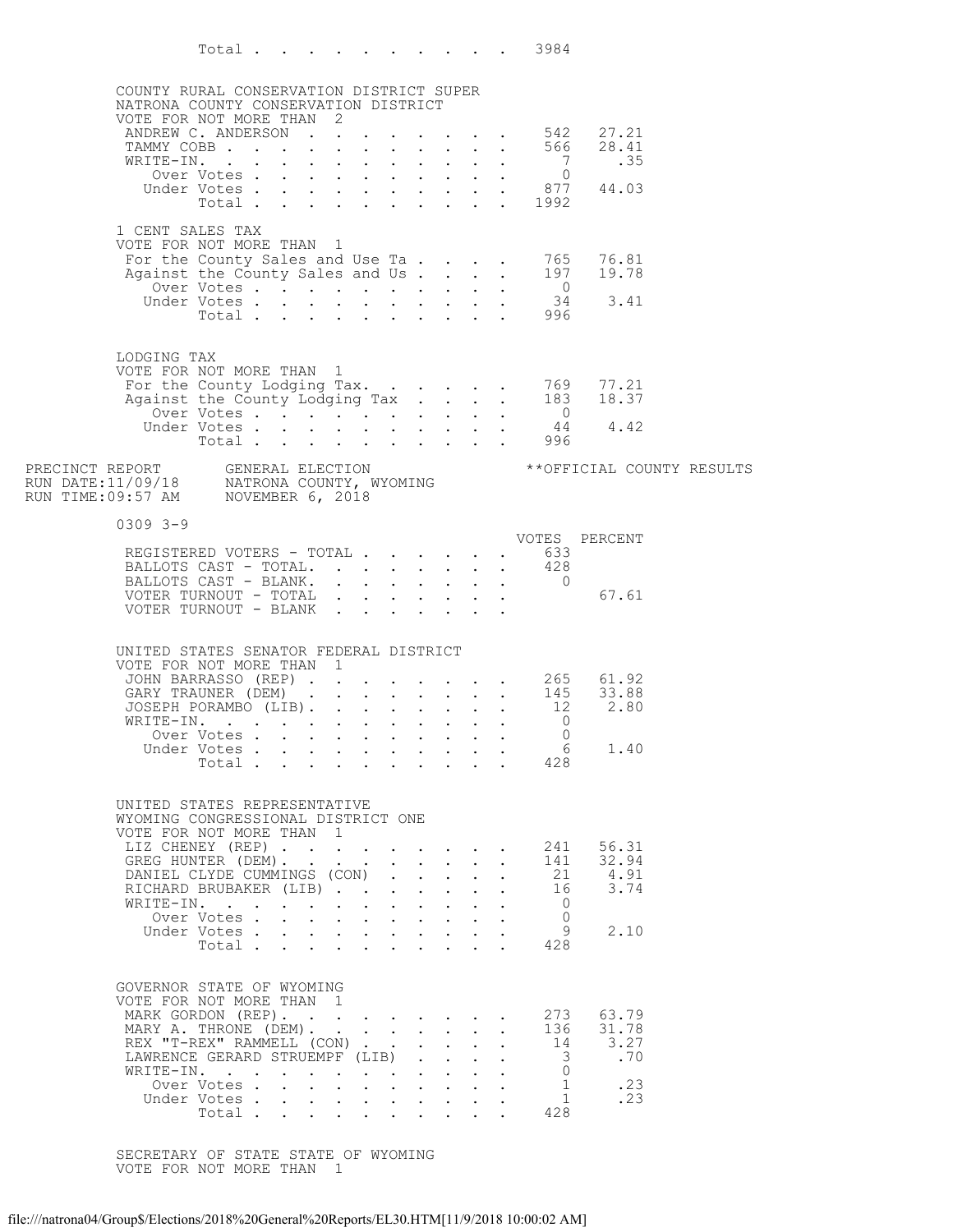| EDWARD BUCHANAN (REP)                                                             |                                                           |                                                                     |                                                                                                                         |                                                                    |                                                                                                                                                                                                      |                 |                                          |                                                                                                 |                                                                                                                                |                                                                                           | 268 62.62                              |
|-----------------------------------------------------------------------------------|-----------------------------------------------------------|---------------------------------------------------------------------|-------------------------------------------------------------------------------------------------------------------------|--------------------------------------------------------------------|------------------------------------------------------------------------------------------------------------------------------------------------------------------------------------------------------|-----------------|------------------------------------------|-------------------------------------------------------------------------------------------------|--------------------------------------------------------------------------------------------------------------------------------|-------------------------------------------------------------------------------------------|----------------------------------------|
| STATE AUDITOR STATE OF WYOMING<br>VOTE FOR NOT MORE THAN 1                        |                                                           |                                                                     |                                                                                                                         |                                                                    |                                                                                                                                                                                                      |                 |                                          |                                                                                                 |                                                                                                                                |                                                                                           |                                        |
| KRISTI RACINES (REP). 276 64.49<br>JEFF DOCKTER (DEM).<br>WRITE-IN.               |                                                           |                                                                     |                                                                                                                         |                                                                    |                                                                                                                                                                                                      |                 |                                          |                                                                                                 |                                                                                                                                |                                                                                           |                                        |
|                                                                                   | Total                                                     |                                                                     |                                                                                                                         |                                                                    | $\mathbf{r}$ , $\mathbf{r}$ , $\mathbf{r}$ , $\mathbf{r}$ , $\mathbf{r}$                                                                                                                             |                 |                                          |                                                                                                 |                                                                                                                                | . 428                                                                                     |                                        |
| STATE TREASURER STATE OF WYOMING<br>VOTE FOR NOT MORE THAN 1                      |                                                           |                                                                     |                                                                                                                         |                                                                    |                                                                                                                                                                                                      |                 |                                          |                                                                                                 |                                                                                                                                |                                                                                           |                                        |
| CURT MEIER (REP) 288 67.29<br>CHRIS LOWRY (DEM) 126 29.44<br>WRITE-IN.            | Over Votes                                                |                                                                     |                                                                                                                         |                                                                    | $\bullet$ .<br><br><br><br><br><br><br><br><br><br><br><br>                                                                                                                                          |                 | $\mathbf{L}$ and $\mathbf{L}$            |                                                                                                 | $\frac{1}{2}$ and $\frac{1}{2}$                                                                                                | $\overline{0}$                                                                            |                                        |
| Under Votes                                                                       | Total 428                                                 |                                                                     | $\mathbf{u}^{\prime}$ , $\mathbf{u}^{\prime}$ , $\mathbf{u}^{\prime}$ , $\mathbf{u}^{\prime}$ , $\mathbf{u}^{\prime}$ , |                                                                    |                                                                                                                                                                                                      |                 |                                          |                                                                                                 | $\mathbf{r} = \mathbf{r} + \mathbf{r} + \mathbf{r} + \mathbf{r}$                                                               |                                                                                           | $\begin{matrix}0\\14\end{matrix}$ 3.27 |
| SUPERINTENDENT OF PUBLIC INSTRUCTION STATE OF WYOMING<br>VOTE FOR NOT MORE THAN 1 |                                                           |                                                                     |                                                                                                                         |                                                                    |                                                                                                                                                                                                      |                 |                                          |                                                                                                 |                                                                                                                                |                                                                                           |                                        |
| JILLIAN BALOW (REP)<br>WRITE-IN.                                                  |                                                           |                                                                     |                                                                                                                         | $\mathbf{r}$                                                       | $\mathbf{r} = \mathbf{r}$                                                                                                                                                                            |                 |                                          |                                                                                                 |                                                                                                                                | $\cdot$ $\cdot$ $\cdot$ $\cdot$ 338<br>$\cdot$ $\cdot$ $\cdot$ $\cdot$ $\cdot$ $\cdot$ 13 | 78.97<br>3.04                          |
| Over Votes<br>Under Votes.                                                        |                                                           |                                                                     | $\sim$                                                                                                                  | <b>Carl Carl Control</b>                                           | $\bullet$ .<br><br><br><br><br><br><br><br><br><br><br><br>                                                                                                                                          |                 |                                          |                                                                                                 | $\mathcal{L}^{\mathcal{A}}(\mathcal{A})$ , $\mathcal{L}^{\mathcal{A}}(\mathcal{A})$ , $\mathcal{L}^{\mathcal{A}}(\mathcal{A})$ | $\overline{0}$<br>77                                                                      | 17.99                                  |
|                                                                                   | Total                                                     |                                                                     | $\sim$                                                                                                                  |                                                                    | $\mathbf{r}$ , $\mathbf{r}$ , $\mathbf{r}$                                                                                                                                                           |                 |                                          |                                                                                                 | $\mathbf{L} = \mathbf{L} \times \mathbf{L} = \mathbf{L} \times \mathbf{L}$                                                     | 428                                                                                       |                                        |
| STATE SENATOR 27 SENATE DISTRICT 27<br>VOTE FOR NOT MORE THAN 1                   |                                                           |                                                                     |                                                                                                                         |                                                                    |                                                                                                                                                                                                      |                 |                                          |                                                                                                 |                                                                                                                                |                                                                                           |                                        |
| BILL LANDEN (REP). 342 79.91<br>WRITE-IN.                                         |                                                           |                                                                     |                                                                                                                         |                                                                    |                                                                                                                                                                                                      |                 |                                          |                                                                                                 | $\frac{1}{2}$ $\frac{1}{2}$ $\frac{1}{2}$ $\frac{1}{2}$ $\frac{1}{2}$                                                          | 10                                                                                        | 2.34                                   |
| Under Votes 76<br>Total 428                                                       | Over Votes                                                |                                                                     |                                                                                                                         |                                                                    | $\mathbf{r}$ . The set of $\mathbf{r}$                                                                                                                                                               |                 |                                          |                                                                                                 |                                                                                                                                | $\overline{0}$<br>76                                                                      | 17.76                                  |
| STATE HOUSE 36 HOUSE DISTRICT 36                                                  |                                                           |                                                                     |                                                                                                                         |                                                                    |                                                                                                                                                                                                      |                 |                                          |                                                                                                 |                                                                                                                                |                                                                                           |                                        |
| VOTE FOR NOT MORE THAN 1<br>ART WASHUT (REP) 243 56.78                            |                                                           |                                                                     |                                                                                                                         |                                                                    |                                                                                                                                                                                                      |                 |                                          |                                                                                                 |                                                                                                                                |                                                                                           |                                        |
| DEBBIE BOVEE (DEM) 180 42.06<br>WRITE-IN.                                         |                                                           |                                                                     |                                                                                                                         |                                                                    |                                                                                                                                                                                                      |                 |                                          |                                                                                                 |                                                                                                                                | 0                                                                                         |                                        |
|                                                                                   | Over Votes                                                |                                                                     |                                                                                                                         |                                                                    |                                                                                                                                                                                                      |                 |                                          |                                                                                                 |                                                                                                                                | $\overline{0}$                                                                            |                                        |
| Under Votes                                                                       | Total                                                     |                                                                     |                                                                                                                         | <b>Service</b> State                                               | $\ddot{\phantom{0}}$<br>$\mathbf{r}$ , $\mathbf{r}$ , $\mathbf{r}$ , $\mathbf{r}$                                                                                                                    |                 |                                          |                                                                                                 | $\mathbf{r} = \mathbf{r} \times \mathbf{r} = \mathbf{r} \times \mathbf{r}$                                                     | 5<br>428                                                                                  | 1.17                                   |
| NATRONA COUNTY COMMISSIONERS<br>VOTE FOR NOT MORE THAN 3                          |                                                           |                                                                     |                                                                                                                         |                                                                    |                                                                                                                                                                                                      |                 |                                          |                                                                                                 |                                                                                                                                |                                                                                           |                                        |
| ROBERT L. HENDRY (REP)                                                            |                                                           |                                                                     |                                                                                                                         |                                                                    |                                                                                                                                                                                                      |                 |                                          |                                                                                                 |                                                                                                                                | 196                                                                                       | 15.26<br>17.06                         |
| JIM MILNE (REP)<br>PAUL C. BERTOGLIO (REP). .                                     |                                                           |                                                                     |                                                                                                                         |                                                                    | $\ddot{\phantom{0}}$                                                                                                                                                                                 | $1 - 1 - 1$     | $\mathbf{L} = \mathbf{L}$                |                                                                                                 |                                                                                                                                | 219<br>250                                                                                | 19.47                                  |
| TERRY WINGERTER (DEM)<br>RICHARD "RICK" YOUNG (IND). .                            |                                                           |                                                                     |                                                                                                                         |                                                                    | $\mathbf{L}$                                                                                                                                                                                         | $\mathbf{r}$    | $\cdot$ $\cdot$ $\cdot$                  | $\ddot{\phantom{a}}$<br>$\ddot{\phantom{0}}$                                                    |                                                                                                                                | 175<br>116                                                                                | 13.63<br>9.03                          |
| WRITE-IN.                                                                         | $\mathbf{r}$ , $\mathbf{r}$ , $\mathbf{r}$ , $\mathbf{r}$ |                                                                     |                                                                                                                         |                                                                    | $\mathbf{r} = \mathbf{r} + \mathbf{r} + \mathbf{r}$                                                                                                                                                  |                 | $\mathbf{L}$                             | $\mathbf{L}^{\text{max}}$                                                                       |                                                                                                                                | - 9                                                                                       | .70                                    |
| Under Votes                                                                       | Over Votes.                                               | $\mathbf{z} = \mathbf{z}$                                           | $\ddot{\phantom{a}}$<br>$\sim$                                                                                          |                                                                    | <b>All Contracts</b><br>$\mathbf{r}$ , $\mathbf{r}$ , $\mathbf{r}$ , $\mathbf{r}$ , $\mathbf{r}$                                                                                                     |                 | $\mathbf{z} = \mathbf{z} + \mathbf{z}$ . | $\sim$<br>$\Delta \sim 10^{-11}$                                                                |                                                                                                                                | 9<br>310                                                                                  | .70<br>24.14                           |
|                                                                                   | Total .                                                   | $\mathcal{L}^{\text{max}}$                                          | $\ddot{\phantom{a}}$                                                                                                    | $\sim$                                                             | $\ddot{\phantom{0}}$                                                                                                                                                                                 |                 | $\mathbf{L} = \mathbf{L}$                |                                                                                                 | $\mathbf{r}$                                                                                                                   | 1284                                                                                      |                                        |
| NATRONA COUNTY CORONER                                                            |                                                           |                                                                     |                                                                                                                         |                                                                    |                                                                                                                                                                                                      |                 |                                          |                                                                                                 |                                                                                                                                |                                                                                           |                                        |
| VOTE FOR NOT MORE THAN 1<br>CONNIE JACOBSON (REP)                                 |                                                           |                                                                     | $\mathbf{r}$ , $\mathbf{r}$ , $\mathbf{r}$ , $\mathbf{r}$ , $\mathbf{r}$ , $\mathbf{r}$                                 |                                                                    |                                                                                                                                                                                                      |                 |                                          |                                                                                                 |                                                                                                                                | 354                                                                                       | 82.71                                  |
| WRITE-IN.                                                                         |                                                           | $\cdot$ $\cdot$                                                     |                                                                                                                         | $\mathcal{L}(\mathcal{A})$ and $\mathcal{L}(\mathcal{A})$ .        | $\ddot{\phantom{0}}$                                                                                                                                                                                 | $\sim 10^{-11}$ | $\ddot{\phantom{0}}$                     |                                                                                                 |                                                                                                                                | 3                                                                                         | .70                                    |
| Under Votes.                                                                      | Over Votes.<br>Total                                      | $\mathbf{r}$ , $\mathbf{r}$ , $\mathbf{r}$ , $\mathbf{r}$<br>$\sim$ | $\ddot{\phantom{0}}$<br>$\sim$                                                                                          | $\mathbf{r}$ , $\mathbf{r}$ , $\mathbf{r}$<br>$\ddot{\phantom{a}}$ | $\ddot{\phantom{0}}$<br>$\mathbf{L}$                                                                                                                                                                 | $\mathbf{L}$    | $\mathbf{L}$                             | $\mathbf{r} = \mathbf{r} + \mathbf{r} + \mathbf{r}$ .<br>$\mathbf{r} = \mathbf{r} + \mathbf{r}$ |                                                                                                                                | $\overline{0}$<br>71<br>428                                                               | 16.59                                  |
| SEVENTH JUDICIAL DISTRICT ATTORNEY NATRONA                                        |                                                           |                                                                     |                                                                                                                         |                                                                    |                                                                                                                                                                                                      |                 |                                          |                                                                                                 |                                                                                                                                |                                                                                           |                                        |
| VOTE FOR NOT MORE THAN                                                            |                                                           |                                                                     | $\overline{1}$                                                                                                          |                                                                    |                                                                                                                                                                                                      |                 |                                          |                                                                                                 |                                                                                                                                |                                                                                           |                                        |
| DAN ITZEN (REP)<br>WRITE-IN.                                                      |                                                           |                                                                     |                                                                                                                         |                                                                    | $\mathbf{r} = \left( \mathbf{r} \right) \left( \mathbf{r} \right) \left( \mathbf{r} \right) \left( \mathbf{r} \right) \left( \mathbf{r} \right) \left( \mathbf{r} \right) \left( \mathbf{r} \right)$ |                 |                                          | $\mathbf{L}$                                                                                    |                                                                                                                                | 330<br>9                                                                                  | 77.10<br>2.10                          |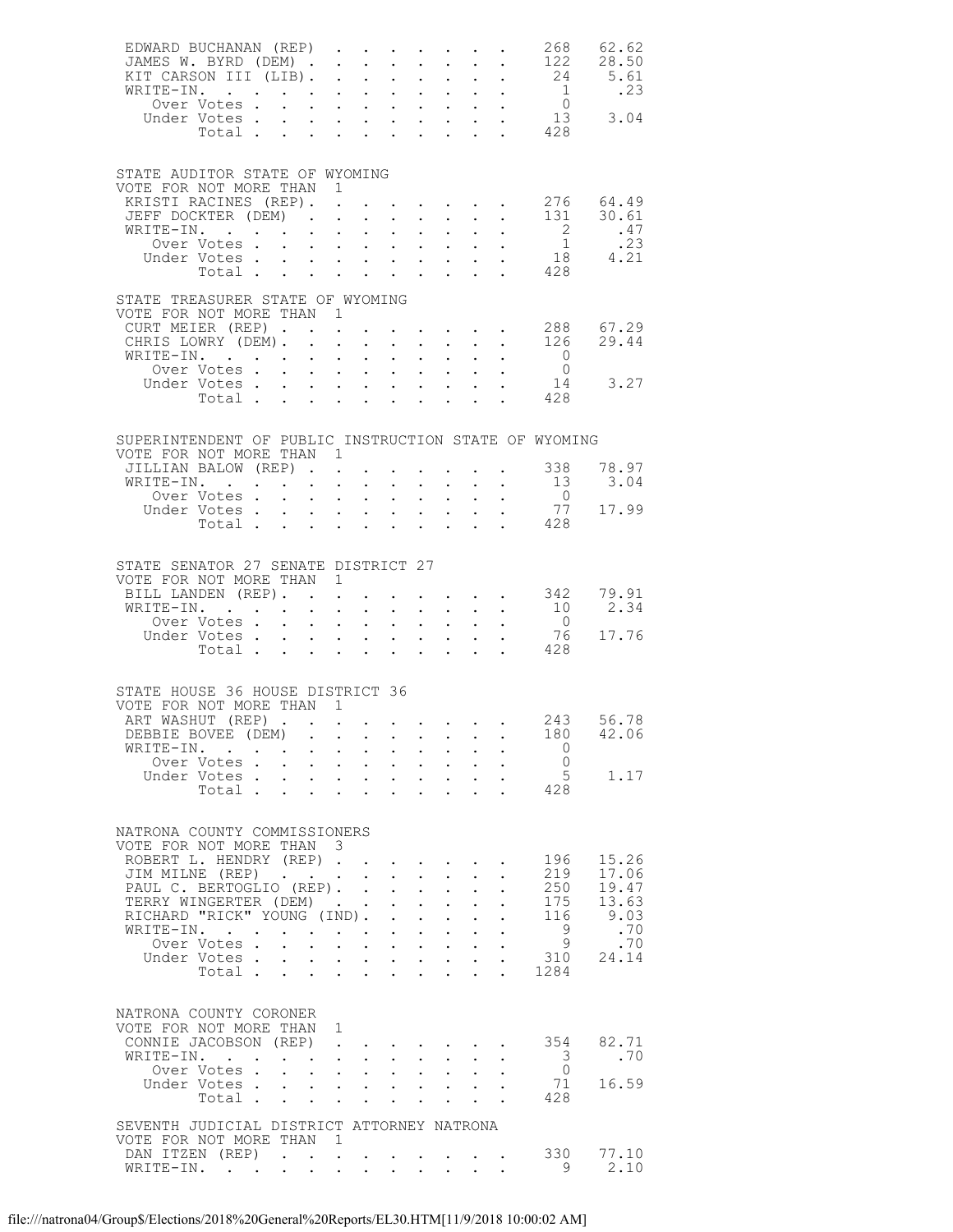|                                                  | Over Votes<br>Under Votes .<br>Total .                                                       |                      | $\mathbf{L}$<br>$\ddot{\phantom{a}}$                        | $\mathbf{L}^{\text{max}}$                                                   | $\ddot{\phantom{a}}$                                    | <b>Carl Carl Corp.</b><br>$\mathbf{L}^{\text{max}}$ , and $\mathbf{L}^{\text{max}}$<br>$\ddot{\phantom{a}}$ | $\sim$<br>$\sim$                             | $\sim$ $-$<br>$\ddot{\phantom{a}}$                                                  | $\sim$<br>$\mathbf{z} = \mathbf{z} + \mathbf{z}$ . | $\sim$                                                      | $\mathcal{L}^{\text{max}}$<br>$\mathbf{L}$                                    | $\overline{0}$<br>89<br>428                                | 20.79        |
|--------------------------------------------------|----------------------------------------------------------------------------------------------|----------------------|-------------------------------------------------------------|-----------------------------------------------------------------------------|---------------------------------------------------------|-------------------------------------------------------------------------------------------------------------|----------------------------------------------|-------------------------------------------------------------------------------------|----------------------------------------------------|-------------------------------------------------------------|-------------------------------------------------------------------------------|------------------------------------------------------------|--------------|
| NATRONA COUNTY SHERIFF<br>VOTE FOR NOT MORE THAN |                                                                                              |                      |                                                             |                                                                             | 1                                                       |                                                                                                             |                                              |                                                                                     |                                                    |                                                             |                                                                               |                                                            |              |
| GUS HOLBROOK (REP)                               |                                                                                              |                      |                                                             | $\mathbf{L}$ and $\mathbf{L}$                                               |                                                         | $\ddot{\phantom{a}}$                                                                                        |                                              |                                                                                     |                                                    |                                                             | $\mathbf{r} = \mathbf{r} + \mathbf{r} + \mathbf{r} + \mathbf{r} + \mathbf{r}$ | 347                                                        | 81.07        |
| WRITE-IN.                                        |                                                                                              |                      |                                                             |                                                                             | $\bullet$ .<br><br><br><br><br><br><br><br><br><br><br> | $\sim$ $\sim$                                                                                               | $\ddot{\phantom{a}}$                         | $\sim$ 100 $\pm$                                                                    | $\sim$                                             | $\ddot{\phantom{0}}$                                        | $\sim$                                                                        | 11                                                         | 2.57         |
|                                                  | Over Votes.<br>Under Votes.                                                                  |                      | $\sim$<br>$\sim$                                            |                                                                             | $\mathcal{L}^{\text{max}}$                              | $\sim$ $\sim$<br>$\mathbf{z} = \mathbf{z} + \mathbf{z}$ , where $\mathbf{z} = \mathbf{z}$                   | $\mathbb{Z}^{n-1}$<br>$\ddot{\phantom{0}}$   | $\mathcal{L}^{\text{max}}$<br>$\mathbf{L}^{\text{max}}$                             | $\ddot{\phantom{0}}$<br>$\frac{1}{2}$              | $\mathbf{L}$                                                | $\mathbf{L}$                                                                  | $\overline{0}$<br>70                                       | 16.36        |
|                                                  | Total                                                                                        |                      |                                                             |                                                                             |                                                         |                                                                                                             | $\mathbf{L}$                                 | $\ddot{\phantom{0}}$                                                                |                                                    | $\mathbf{r}$                                                | $\Delta \sim 10^{-10}$                                                        | 428                                                        |              |
|                                                  |                                                                                              |                      |                                                             |                                                                             |                                                         |                                                                                                             |                                              |                                                                                     |                                                    |                                                             |                                                                               |                                                            |              |
| NATRONA COUNTY CLERK                             |                                                                                              |                      |                                                             |                                                                             |                                                         |                                                                                                             |                                              |                                                                                     |                                                    |                                                             |                                                                               |                                                            |              |
| VOTE FOR NOT MORE THAN 1                         |                                                                                              |                      |                                                             |                                                                             |                                                         |                                                                                                             |                                              |                                                                                     |                                                    |                                                             |                                                                               |                                                            |              |
| TRACY GOOD (REP)                                 |                                                                                              |                      |                                                             |                                                                             | $\mathcal{L}^{\text{max}}$                              |                                                                                                             |                                              | $\mathbf{z} = \mathbf{z} + \mathbf{z}$ .                                            | $\sim$                                             | $\bullet$ .<br><br><br><br><br><br><br><br><br><br><br><br> |                                                                               | 348                                                        | 81.31        |
| WRITE-IN.                                        | $\sim 100$ km s $^{-1}$<br>Over Votes .                                                      |                      | $\mathbf{L} = \mathbf{0}$<br>$\ddot{\phantom{0}}$           | $\ddot{\phantom{0}}$                                                        | $\ddot{\phantom{0}}$<br>$\ddot{\phantom{0}}$            | $\mathcal{L}^{\text{max}}$<br>$\bullet$ .                                                                   | $\ddot{\phantom{0}}$<br>$\sim$               | $\mathcal{L}^{\text{max}}$<br>$\bullet$ .                                           | $\ddot{\phantom{a}}$<br>$\mathbf{L}^{\text{max}}$  |                                                             | $\mathbf{L} = \mathbf{L}$                                                     | $\overline{\phantom{0}}^2$<br>$\overline{0}$               | .47          |
|                                                  | Under Votes.                                                                                 |                      | $\sim$ $-$                                                  | $\mathcal{L}^{\text{max}}$                                                  |                                                         | $\sim$ $-$                                                                                                  | $\mathbf{L}^{\text{max}}$                    | $\mathbf{L}^{\text{max}}$                                                           | $\ddot{\phantom{a}}$                               | $\ddot{\phantom{a}}$                                        | $\ddot{\phantom{0}}$                                                          | 78                                                         | 18.22        |
|                                                  | Total.                                                                                       |                      | $\mathbf{L}$                                                |                                                                             | $\mathbf{z} = \mathbf{z} + \mathbf{z}$ .                | $\sim$                                                                                                      | $\ddot{\phantom{0}}$                         | $\ddot{\phantom{a}}$                                                                | $\ddot{\phantom{0}}$                               |                                                             |                                                                               | 428                                                        |              |
|                                                  |                                                                                              |                      |                                                             |                                                                             |                                                         |                                                                                                             |                                              |                                                                                     |                                                    |                                                             |                                                                               |                                                            |              |
| NATRONA COUNTY TREASURER                         |                                                                                              |                      |                                                             |                                                                             |                                                         |                                                                                                             |                                              |                                                                                     |                                                    |                                                             |                                                                               |                                                            |              |
| VOTE FOR NOT MORE THAN<br>TOM DOYLE (REP)        |                                                                                              |                      |                                                             |                                                                             | 1                                                       |                                                                                                             |                                              |                                                                                     |                                                    |                                                             |                                                                               |                                                            | 79.91        |
| WRITE-IN.                                        |                                                                                              |                      | $\mathbf{r}$ , $\mathbf{r}$ , $\mathbf{r}$<br>$\sim 100$    | $\ddot{\phantom{0}}$                                                        | $\ddot{\phantom{a}}$<br>$\mathbf{A}^{\text{max}}$       | $\sim$ $-$                                                                                                  | $\ddot{\phantom{0}}$                         | $\sim$ 100 $\pm$                                                                    | $\ddot{\phantom{0}}$                               |                                                             |                                                                               | $\cdot$ $\cdot$ $\cdot$ $\cdot$ $\cdot$ $\cdot$ 342<br>- 8 | 1.87         |
|                                                  | Over Votes.                                                                                  |                      | $\mathbf{L}^{\text{max}}$                                   | $\mathcal{L}^{\text{max}}$                                                  |                                                         | $\ddot{\phantom{a}}$                                                                                        | $\mathbf{L}^{\text{max}}$                    | $\ddot{\phantom{a}}$                                                                | $\ddot{\phantom{a}}$                               | $\mathbf{L}$                                                |                                                                               | $\overline{0}$                                             |              |
|                                                  | Under Votes.                                                                                 |                      | $\bullet$ .                                                 |                                                                             |                                                         | $\mathbf{z} = \mathbf{z} + \mathbf{z}$ , where $\mathbf{z} = \mathbf{z}$                                    | $\ddot{\phantom{0}}$                         | $\bullet$ .<br><br><br><br><br><br><br><br><br><br><br><br>                         | $\sim 100$                                         |                                                             |                                                                               | 78                                                         | 18.22        |
|                                                  | Total                                                                                        |                      |                                                             |                                                                             |                                                         | $\sim$                                                                                                      | $\mathbf{L}$                                 | $\ddot{\phantom{a}}$                                                                | $\mathbf{r}$                                       | $\mathbf{L}$                                                |                                                                               | 428                                                        |              |
|                                                  |                                                                                              |                      |                                                             |                                                                             |                                                         |                                                                                                             |                                              |                                                                                     |                                                    |                                                             |                                                                               |                                                            |              |
| NATRONA COUNTY ASSESSOR                          |                                                                                              |                      |                                                             |                                                                             |                                                         |                                                                                                             |                                              |                                                                                     |                                                    |                                                             |                                                                               |                                                            |              |
| VOTE FOR NOT MORE THAN<br>MATTHEW KEATING (REP)  |                                                                                              |                      |                                                             |                                                                             | 1<br>$\ddot{\phantom{a}}$                               |                                                                                                             |                                              |                                                                                     |                                                    | $\ddot{\phantom{0}}$                                        |                                                                               | 303                                                        | 70.79        |
| WRITE-IN.                                        | $\mathcal{A}(\mathcal{A})$ , and $\mathcal{A}(\mathcal{A})$ , and $\mathcal{A}(\mathcal{A})$ |                      |                                                             |                                                                             | $\bullet$                                               | $\ddot{\phantom{a}}$                                                                                        | $\bullet$ .                                  | $\mathcal{L}^{\text{max}}$                                                          | $\mathcal{L}^{\text{max}}$                         | $\ddot{\phantom{0}}$                                        | $\mathbf{L}$                                                                  | 40                                                         | 9.35         |
|                                                  | Over Votes .                                                                                 |                      | $\sim$                                                      | $\mathbf{L}$                                                                | $\sim$ 100 $\pm$                                        | $\sim$                                                                                                      | $\sim$                                       | $\mathbf{L} = \mathbf{0}$                                                           | $\ddot{\phantom{0}}$                               |                                                             |                                                                               | $\overline{0}$                                             |              |
|                                                  | Under Votes.                                                                                 |                      | $\bullet$ .<br><br><br><br><br><br><br><br><br><br><br><br> |                                                                             |                                                         | $\mathbf{r} = \mathbf{r} \times \mathbf{r}$                                                                 | $\mathbf{L}^{\text{max}}$                    | $\sim$ $\sim$                                                                       | $\ddot{\phantom{a}}$                               | $\ddot{\phantom{a}}$                                        |                                                                               | 85<br>428                                                  | 19.86        |
|                                                  | Total .                                                                                      |                      | $\sim 10^{-10}$                                             |                                                                             |                                                         | $\mathbf{r} = \mathbf{r} \mathbf{r}$ , where $\mathbf{r} = \mathbf{r} \mathbf{r}$                           | $\ddot{\phantom{0}}$                         | $\ddot{\phantom{a}}$                                                                | $\ddot{\phantom{0}}$                               |                                                             | $\sim$                                                                        |                                                            |              |
|                                                  |                                                                                              |                      |                                                             |                                                                             |                                                         |                                                                                                             |                                              |                                                                                     |                                                    |                                                             |                                                                               |                                                            |              |
| NATRONA COUNTY CLERK OF DISTRICT COURT           |                                                                                              |                      |                                                             |                                                                             | 1                                                       |                                                                                                             |                                              |                                                                                     |                                                    |                                                             |                                                                               |                                                            |              |
| VOTE FOR NOT MORE THAN<br>ANNE VOLIN (REP)       |                                                                                              |                      |                                                             |                                                                             |                                                         |                                                                                                             |                                              |                                                                                     |                                                    |                                                             | $\mathbf{L} = \mathbf{L}$                                                     | 343                                                        | 80.14        |
| WRITE-IN.                                        | <b>Contract</b>                                                                              |                      | $\sim$ 100 $\pm$                                            | $\sim$                                                                      | $\sim 10$                                               | $\ddot{\phantom{0}}$                                                                                        | $\ddot{\phantom{0}}$                         | $\bullet$ .                                                                         | $\ddot{\phantom{0}}$                               |                                                             |                                                                               | $5^{\circ}$                                                | 1.17         |
|                                                  | Over Votes                                                                                   |                      |                                                             | $\mathcal{L}^{\text{max}}$                                                  | $\ddot{\phantom{0}}$                                    | $\ddot{\phantom{a}}$                                                                                        | $\mathbb{Z}^{\mathbb{Z}^2}$                  | $\ddot{\phantom{a}}$                                                                | $\ddot{\phantom{a}}$                               | $\ddot{\phantom{0}}$                                        |                                                                               | $\overline{0}$                                             |              |
|                                                  | Under Votes<br>Total.                                                                        |                      | $\mathbf{L}^{\text{max}}$                                   | $\bullet$ .<br><br><br><br><br><br><br><br><br><br><br><br><br>$\mathbf{L}$ | $\mathbf{L}^{\text{max}}$                               | $\mathbf{L}^{\text{max}}$<br>$\ddot{\phantom{0}}$                                                           | $\bullet$ .<br>$\ddot{\phantom{a}}$          | $\mathbf{L}^{\text{max}}$<br>$\ddot{\phantom{a}}$                                   | $\bullet$ .<br>$\ddot{\phantom{a}}$                |                                                             |                                                                               | 80<br>428                                                  | 18.69        |
|                                                  |                                                                                              |                      |                                                             |                                                                             |                                                         |                                                                                                             |                                              |                                                                                     |                                                    |                                                             |                                                                               |                                                            |              |
|                                                  |                                                                                              |                      |                                                             |                                                                             |                                                         |                                                                                                             |                                              |                                                                                     |                                                    |                                                             |                                                                               |                                                            |              |
| DISTRICT COURT JUDGE<br>VOTE FOR NOT MORE THAN   |                                                                                              |                      |                                                             |                                                                             | 1                                                       |                                                                                                             |                                              |                                                                                     |                                                    |                                                             |                                                                               |                                                            |              |
| Yes                                              | $\Delta \phi = \Delta \phi$ .                                                                |                      |                                                             |                                                                             | $\bullet$                                               |                                                                                                             |                                              |                                                                                     |                                                    |                                                             |                                                                               | 311                                                        | 72.66        |
| $No.$                                            |                                                                                              |                      |                                                             |                                                                             | $\ddot{\phantom{0}}$                                    | $\mathbf{L}$                                                                                                | $\mathbf{L}^{\text{max}}$                    | $\sim$ $-$                                                                          | $\mathcal{L}^{\mathcal{L}}$                        | $\ddot{\phantom{0}}$                                        | $\ddot{\phantom{a}}$                                                          | 69                                                         | 16.12        |
|                                                  | Over Votes.<br>Under Votes.                                                                  |                      | $\ddot{\phantom{a}}$<br>$\ddot{\phantom{a}}$                | $\ddot{\phantom{0}}$                                                        | $\sim$<br>$\ddot{\phantom{a}}$                          | $\bullet$ .<br>$\ddot{\phantom{a}}$                                                                         | $\ddot{\phantom{0}}$<br>$\ddot{\phantom{0}}$ | $\bullet$ .<br><br><br><br><br><br><br><br><br><br><br><br><br>$\ddot{\phantom{a}}$ | $\ddot{\phantom{0}}$<br>$\ddot{\phantom{a}}$       | $\ddot{\phantom{a}}$                                        |                                                                               | $\overline{0}$<br>- 48                                     | 11.21        |
|                                                  | Total .                                                                                      |                      | $\ddot{\phantom{a}}$                                        |                                                                             | $\ddot{\phantom{a}}$                                    | $\ddot{\phantom{a}}$                                                                                        |                                              |                                                                                     |                                                    |                                                             |                                                                               | 428                                                        |              |
|                                                  |                                                                                              |                      |                                                             |                                                                             |                                                         |                                                                                                             |                                              |                                                                                     |                                                    |                                                             |                                                                               |                                                            |              |
| CIRCUIT COURT JUDGE<br>VOTE FOR NOT MORE THAN    |                                                                                              |                      |                                                             |                                                                             | 1                                                       |                                                                                                             |                                              |                                                                                     |                                                    |                                                             |                                                                               |                                                            |              |
| Yes                                              | <b>Service</b><br>$\sim$                                                                     |                      |                                                             |                                                                             | $\ddot{\phantom{0}}$                                    |                                                                                                             |                                              |                                                                                     |                                                    |                                                             |                                                                               | 308                                                        | 71.96        |
| $No.$                                            | $\bullet$                                                                                    |                      |                                                             |                                                                             | $\mathbf{L} = \mathbf{L}$                               | $\ddot{\phantom{0}}$                                                                                        | $\ddot{\phantom{0}}$                         | $\mathcal{L}^{\text{max}}$                                                          | $\mathbb{Z}^{\mathbb{Z}^{\times}}$                 | $\ddot{\phantom{0}}$                                        | $\ddot{\phantom{a}}$                                                          | 67                                                         | 15.65        |
|                                                  | Over Votes.                                                                                  |                      | $\ddot{\phantom{a}}$                                        |                                                                             | $\sim$                                                  | $\bullet$ .                                                                                                 | $\ddot{\phantom{0}}$                         | $\ddot{\phantom{0}}$                                                                | $\ddot{\phantom{0}}$                               |                                                             |                                                                               | 1<br>52                                                    | .23<br>12.15 |
|                                                  | Under Votes.<br>Total .                                                                      |                      | $\ddot{\phantom{a}}$<br>$\ddot{\phantom{a}}$                | $\ddot{\phantom{0}}$                                                        | $\ddot{\phantom{0}}$<br>$\ddot{\phantom{a}}$            | $\ddot{\phantom{a}}$                                                                                        | $\ddot{\phantom{0}}$                         | $\ddot{\phantom{a}}$                                                                | $\ddot{\phantom{a}}$                               | $\ddot{\phantom{0}}$                                        |                                                                               | 428                                                        |              |
|                                                  |                                                                                              |                      |                                                             |                                                                             |                                                         |                                                                                                             |                                              |                                                                                     |                                                    |                                                             |                                                                               |                                                            |              |
| CASPER CITY COUNCIL WARD III CASPER CITY WARD 3  |                                                                                              |                      |                                                             |                                                                             |                                                         |                                                                                                             |                                              |                                                                                     |                                                    |                                                             |                                                                               |                                                            |              |
| VOTE FOR NOT MORE THAN 2                         |                                                                                              |                      |                                                             |                                                                             |                                                         |                                                                                                             |                                              |                                                                                     |                                                    |                                                             |                                                                               |                                                            |              |
| STEVEN FREEL                                     |                                                                                              |                      |                                                             |                                                                             |                                                         |                                                                                                             |                                              |                                                                                     |                                                    |                                                             |                                                                               | 213                                                        | 24.88        |
| PETE OWEN.                                       |                                                                                              |                      |                                                             |                                                                             | $\ddot{\phantom{a}}$                                    |                                                                                                             |                                              |                                                                                     |                                                    |                                                             |                                                                               | 144                                                        | 16.82        |
| RAY PACHECO.<br>$WRITE-TN.$ .                    |                                                                                              | $\ddot{\phantom{a}}$ | $\ddot{\phantom{a}}$<br>$\ddot{\phantom{0}}$                | $\ddot{\phantom{0}}$<br>$\ddot{\phantom{0}}$                                | $\ddot{\phantom{0}}$<br>$\ddot{\phantom{0}}$            | $\ddot{\phantom{a}}$<br>$\ddot{\phantom{0}}$                                                                | $\ddot{\phantom{a}}$<br>$\ddot{\phantom{0}}$ | $\ddot{\phantom{a}}$<br>$\ddot{\phantom{0}}$                                        | $\ddot{\phantom{a}}$<br>$\ddot{\phantom{0}}$       | $\ddot{\phantom{0}}$                                        | $\ddot{\phantom{a}}$                                                          | 262<br>8                                                   | 30.61<br>.93 |
|                                                  | Over Votes.                                                                                  |                      | $\ddot{\phantom{a}}$                                        | $\ddot{\phantom{a}}$                                                        | $\ddot{\phantom{a}}$                                    | $\ddot{\phantom{a}}$                                                                                        | $\ddot{\phantom{a}}$                         | $\ddot{\phantom{0}}$                                                                | $\ddot{\phantom{a}}$                               |                                                             |                                                                               | $\circ$                                                    |              |
|                                                  | Under Votes.                                                                                 |                      | $\ddot{\phantom{0}}$                                        |                                                                             | $\ddot{\phantom{0}}$                                    | $\ddot{\phantom{0}}$                                                                                        | $\ddot{\phantom{0}}$                         | $\ddot{\phantom{0}}$                                                                | $\ddot{\phantom{0}}$                               |                                                             |                                                                               | 229                                                        | 26.75        |
|                                                  | Total.                                                                                       |                      | $\ddot{\phantom{a}}$                                        | $\mathcal{L}^{\text{max}}$                                                  | $\ddot{\phantom{a}}$                                    | $\ddot{\phantom{a}}$                                                                                        | $\ddot{\phantom{a}}$                         | $\ddot{\phantom{a}}$                                                                | $\ddot{\phantom{a}}$                               | $\ddot{\phantom{a}}$                                        | $\sim$                                                                        | 856                                                        |              |
|                                                  |                                                                                              |                      |                                                             |                                                                             |                                                         |                                                                                                             |                                              |                                                                                     |                                                    |                                                             |                                                                               |                                                            |              |
| CASPER COLLEGE DISTRICT BOARD OF TRUSTEE NATRONA |                                                                                              |                      |                                                             |                                                                             |                                                         |                                                                                                             |                                              |                                                                                     |                                                    |                                                             |                                                                               |                                                            |              |
| VOTE FOR NOT MORE THAN 3<br>KATHY DOLAN.         |                                                                                              |                      |                                                             |                                                                             |                                                         |                                                                                                             |                                              |                                                                                     |                                                    |                                                             |                                                                               | 261                                                        | 20.33        |
|                                                  |                                                                                              |                      |                                                             |                                                                             |                                                         |                                                                                                             |                                              |                                                                                     |                                                    |                                                             |                                                                               |                                                            |              |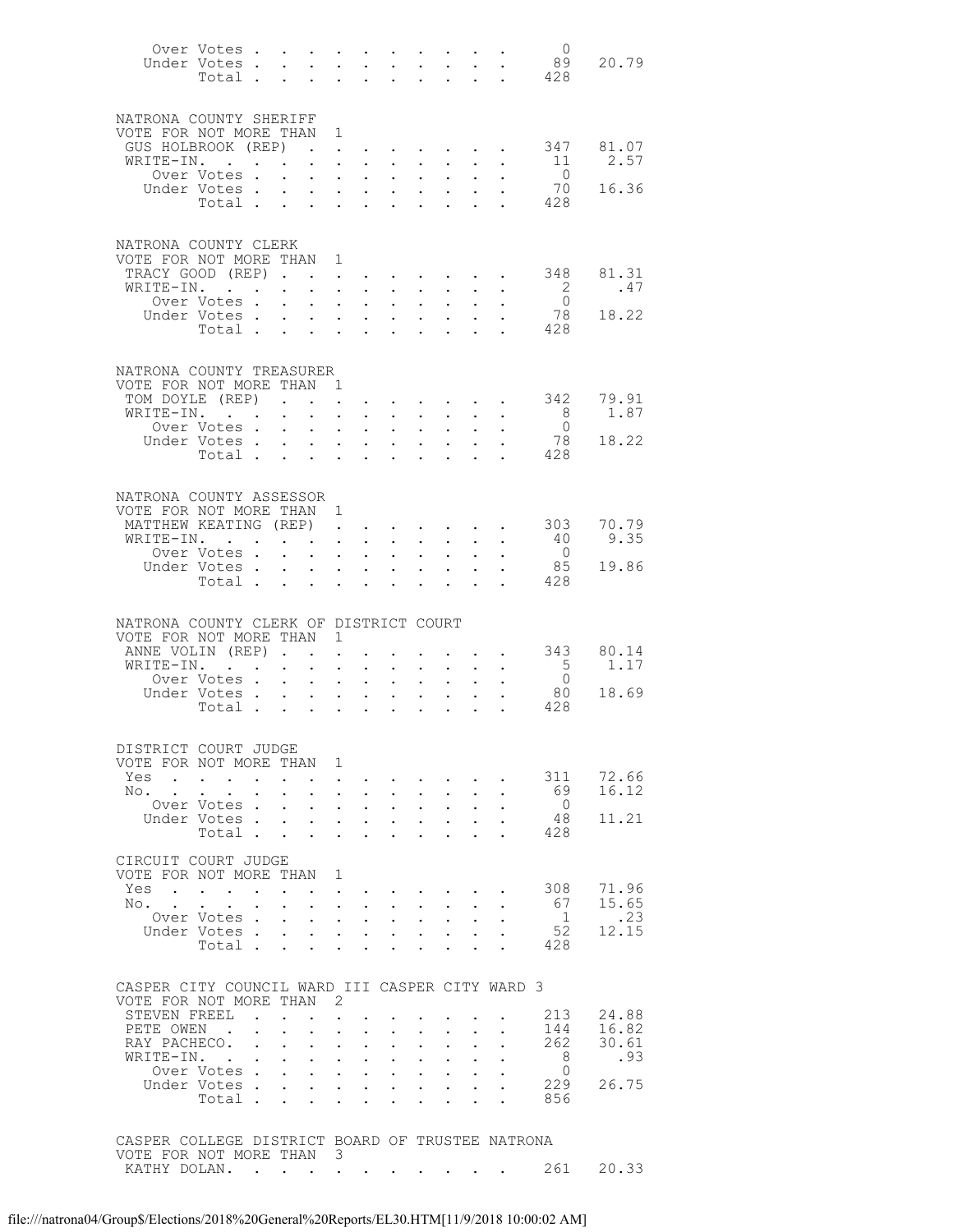|                                                                              |                      |  |  |  |  |                                                            | 19.24<br>TIM S. KUGLER 247 19.24<br>SUE SCHILLING 273 21.26<br>.78<br>0<br>ver Votes 0<br>Under Votes 493 38.40<br>Total 1284 |                            |
|------------------------------------------------------------------------------|----------------------|--|--|--|--|------------------------------------------------------------|-------------------------------------------------------------------------------------------------------------------------------|----------------------------|
| CASPER COLLEGE DISTRICT BOARD OF TRUSTEE NATRONA<br>VOTE FOR NOT MORE THAN 1 |                      |  |  |  |  |                                                            |                                                                                                                               |                            |
| STEVE DEGENFELDER. 300<br>WRITE-IN.                                          |                      |  |  |  |  |                                                            | 70.09<br>1.40                                                                                                                 |                            |
|                                                                              |                      |  |  |  |  |                                                            |                                                                                                                               |                            |
|                                                                              |                      |  |  |  |  | XITE-IN. 6<br>Over Votes 0<br>Under Votes 122<br>Total 428 | 28.50                                                                                                                         |                            |
| COUNTY SCHOOL DISTRICT #1 BOARD OF TRUST<br>SCHOOL DISTRICT 1                |                      |  |  |  |  |                                                            |                                                                                                                               |                            |
| VOTE FOR NOT MORE THAN 4                                                     |                      |  |  |  |  |                                                            |                                                                                                                               |                            |
|                                                                              |                      |  |  |  |  |                                                            |                                                                                                                               |                            |
|                                                                              |                      |  |  |  |  |                                                            |                                                                                                                               |                            |
|                                                                              |                      |  |  |  |  |                                                            |                                                                                                                               |                            |
|                                                                              |                      |  |  |  |  |                                                            |                                                                                                                               |                            |
|                                                                              |                      |  |  |  |  |                                                            |                                                                                                                               |                            |
|                                                                              |                      |  |  |  |  |                                                            |                                                                                                                               |                            |
|                                                                              |                      |  |  |  |  | Total 1712                                                 |                                                                                                                               |                            |
| COUNTY RURAL CONSERVATION DISTRICT SUPER                                     |                      |  |  |  |  |                                                            |                                                                                                                               |                            |
| NATRONA COUNTY CONSERVATION DISTRICT                                         |                      |  |  |  |  |                                                            |                                                                                                                               |                            |
| VOTE FOR NOT MORE THAN 2<br>ANDREW C. ANDERSON 232                           |                      |  |  |  |  |                                                            | 27.10                                                                                                                         |                            |
| TAMMY COBB 258                                                               |                      |  |  |  |  |                                                            | 30.14                                                                                                                         |                            |
| WRITE-IN.                                                                    |                      |  |  |  |  |                                                            |                                                                                                                               |                            |
|                                                                              |                      |  |  |  |  |                                                            |                                                                                                                               |                            |
|                                                                              |                      |  |  |  |  |                                                            |                                                                                                                               |                            |
| 1 CENT SALES TAX<br>VOTE FOR NOT MORE THAN 1                                 |                      |  |  |  |  |                                                            | For the County Sales and Use Ta 332 77.57<br>21.03                                                                            |                            |
| Against the County Sales and Us 90                                           | Over Votes           |  |  |  |  | $\overline{0}$                                             |                                                                                                                               |                            |
|                                                                              |                      |  |  |  |  |                                                            | 1.40                                                                                                                          |                            |
|                                                                              | Total                |  |  |  |  | $\cdot$ $\cdot$ 428                                        |                                                                                                                               |                            |
| LODGING TAX<br>VOTE FOR NOT MORE THAN 1                                      |                      |  |  |  |  |                                                            | For the County Lodging Tax. 347 81.07                                                                                         |                            |
| Against the County Lodging Tax                                               |                      |  |  |  |  |                                                            | 74 17.29                                                                                                                      |                            |
|                                                                              | Over Votes . $\cdot$ |  |  |  |  | $\overline{0}$<br>$\overline{7}$                           | 1.64                                                                                                                          |                            |
|                                                                              |                      |  |  |  |  |                                                            |                                                                                                                               |                            |
|                                                                              |                      |  |  |  |  |                                                            |                                                                                                                               | ** OFFICIAL COUNTY RESULTS |
| $0310$ $3 - 10$                                                              |                      |  |  |  |  |                                                            |                                                                                                                               |                            |
| REGISTERED VOTERS - TOTAL<br>BALLOTS CAST - TOTAL.                           |                      |  |  |  |  | . 2707<br>1939                                             | VOTES PERCENT                                                                                                                 |                            |
| BALLOTS CAST - BLANK. 0                                                      |                      |  |  |  |  |                                                            |                                                                                                                               |                            |
| VOTER TURNOUT - TOTAL<br>VOTER TURNOUT - BLANK                               |                      |  |  |  |  |                                                            | 71.63                                                                                                                         |                            |
| UNITED STATES SENATOR FEDERAL DISTRICT<br>VOTE FOR NOT MORE THAN 1           |                      |  |  |  |  |                                                            |                                                                                                                               |                            |
|                                                                              |                      |  |  |  |  |                                                            | JOHN BARRASSO (REP) 1400 72.20                                                                                                |                            |
| GARY TRAUNER (DEM)<br>JOSEPH PORAMBO (LIB).                                  |                      |  |  |  |  | 475<br>43                                                  | 24.50<br>2.22                                                                                                                 |                            |
| WRITE-IN.                                                                    |                      |  |  |  |  |                                                            | 2 .10                                                                                                                         |                            |
|                                                                              | Over Votes           |  |  |  |  | $\overline{0}$<br>19                                       |                                                                                                                               |                            |
|                                                                              | Under Votes          |  |  |  |  |                                                            | .98                                                                                                                           |                            |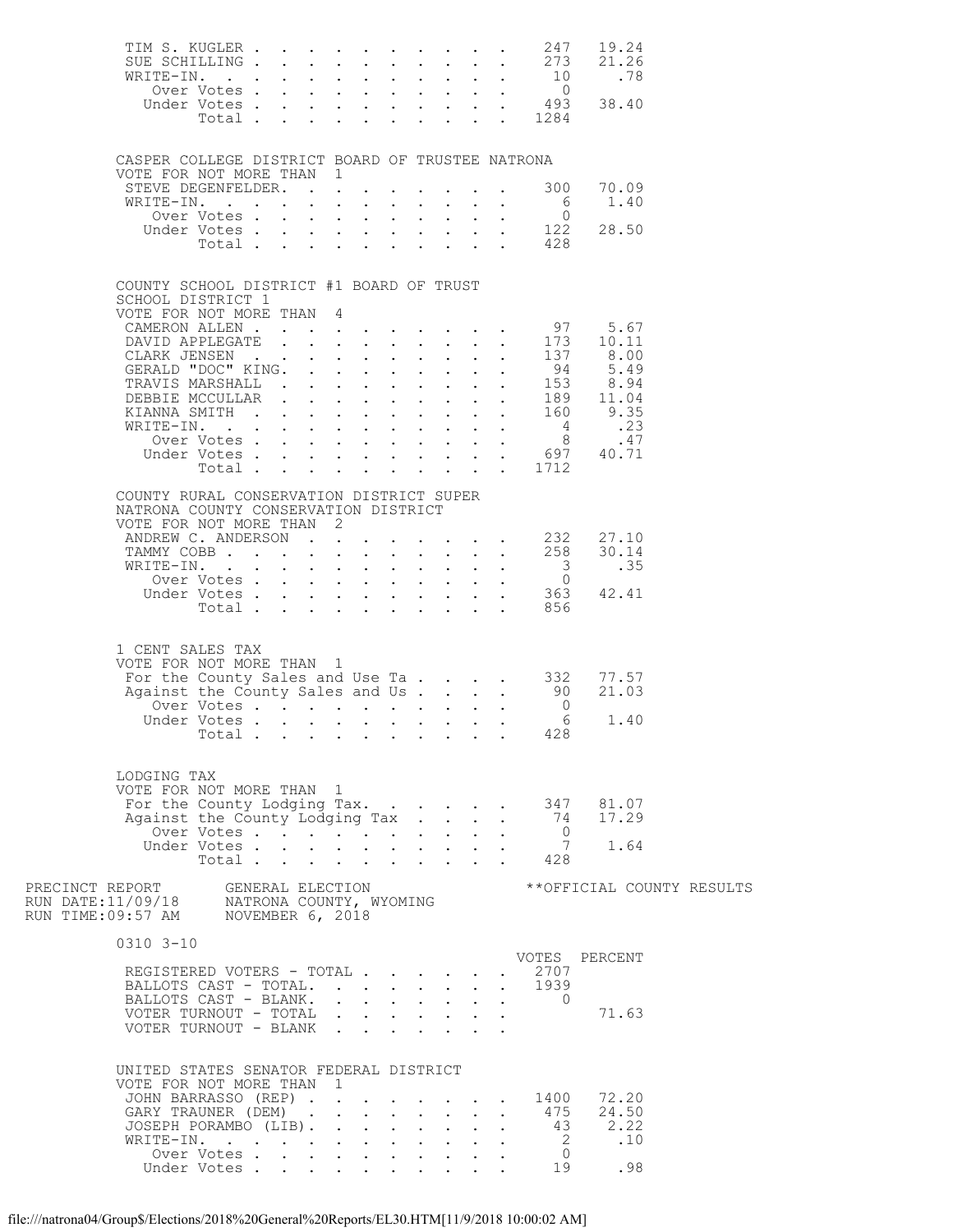|                                                                                   | Total 1939                        |        |                      |                                                                          |                      |                                      |                                                             |                                          |                                                           |                                                                                                                    |                                                           |                |
|-----------------------------------------------------------------------------------|-----------------------------------|--------|----------------------|--------------------------------------------------------------------------|----------------------|--------------------------------------|-------------------------------------------------------------|------------------------------------------|-----------------------------------------------------------|--------------------------------------------------------------------------------------------------------------------|-----------------------------------------------------------|----------------|
| UNITED STATES REPRESENTATIVE<br>WYOMING CONGRESSIONAL DISTRICT ONE                |                                   |        |                      |                                                                          |                      |                                      |                                                             |                                          |                                                           |                                                                                                                    |                                                           |                |
| VOTE FOR NOT MORE THAN 1                                                          |                                   |        |                      |                                                                          |                      |                                      |                                                             |                                          |                                                           |                                                                                                                    |                                                           |                |
| LIZ CHENEY (REP) 1372<br>GREG HUNTER (DEM).                                       |                                   |        |                      |                                                                          |                      |                                      |                                                             |                                          |                                                           |                                                                                                                    | 450                                                       | 70.76<br>23.21 |
| DANIEL CLYDE CUMMINGS (CON)                                                       |                                   |        |                      |                                                                          |                      | $\mathbf{L}$                         | $\mathcal{L}^{\text{max}}$                                  | $\mathcal{L}^{\text{max}}$               | $\mathbf{L}^{\text{max}}$                                 | $\sim$                                                                                                             | 44                                                        | 2.27           |
| RICHARD BRUBAKER (LIB)                                                            |                                   |        |                      |                                                                          |                      |                                      |                                                             | $\mathbf{L}$                             |                                                           | $\mathbf{L} = \mathbf{L}$                                                                                          |                                                           | 35 1.81<br>.15 |
| WRITE-IN.                                                                         | Over Votes .                      |        |                      |                                                                          |                      |                                      |                                                             |                                          |                                                           |                                                                                                                    |                                                           | .05            |
| Under Votes                                                                       |                                   |        |                      |                                                                          |                      |                                      |                                                             |                                          |                                                           |                                                                                                                    |                                                           | 1.75           |
|                                                                                   | Votes 3<br>Votes 34<br>Total 1939 |        |                      |                                                                          |                      |                                      |                                                             |                                          |                                                           |                                                                                                                    |                                                           |                |
| GOVERNOR STATE OF WYOMING                                                         |                                   |        |                      |                                                                          |                      |                                      |                                                             |                                          |                                                           |                                                                                                                    |                                                           |                |
| VOTE FOR NOT MORE THAN 1                                                          |                                   |        |                      |                                                                          |                      |                                      |                                                             |                                          |                                                           |                                                                                                                    |                                                           |                |
| MARK GORDON (REP). 1433                                                           |                                   |        |                      |                                                                          |                      |                                      |                                                             |                                          |                                                           |                                                                                                                    |                                                           | 73.90          |
| MARY A. THRONE (DEM). 428<br>REX "T-REX" RAMMELL (CON).                           |                                   |        |                      |                                                                          |                      |                                      | $\mathbf{1}^{\prime}$ and $\mathbf{1}^{\prime}$             | $\sim$ $-$                               | $\mathbf{L}$                                              | $\sim$ $\sim$                                                                                                      |                                                           | 22.07<br>1.86  |
| LAWRENCE GERARD STRUEMPF (LIB).                                                   |                                   |        |                      |                                                                          |                      |                                      |                                                             | $\mathbf{L}$                             |                                                           | $\mathbf{L} = \mathbf{L}$                                                                                          | $\frac{36}{17}$                                           | .88            |
| WRITE-IN.                                                                         |                                   |        |                      |                                                                          |                      |                                      |                                                             |                                          |                                                           | $\mathbf{L}^{\text{max}}$ , $\mathbf{L}^{\text{max}}$                                                              | $\begin{array}{c} 12 \\ 0 \end{array}$                    | .62            |
| Under Votes                                                                       | Over Votes                        |        |                      |                                                                          |                      |                                      |                                                             |                                          |                                                           | $\mathbf{r}$ , $\mathbf{r}$ , $\mathbf{r}$ , $\mathbf{r}$ , $\mathbf{r}$ , $\mathbf{r}$                            | 13                                                        | .67            |
|                                                                                   | Votes 13<br>Total 1939            |        |                      |                                                                          |                      |                                      |                                                             |                                          |                                                           |                                                                                                                    |                                                           |                |
|                                                                                   |                                   |        |                      |                                                                          |                      |                                      |                                                             |                                          |                                                           |                                                                                                                    |                                                           |                |
| SECRETARY OF STATE STATE OF WYOMING                                               |                                   |        |                      |                                                                          |                      |                                      |                                                             |                                          |                                                           |                                                                                                                    |                                                           |                |
| VOTE FOR NOT MORE THAN 1<br>EDWARD BUCHANAN (REP).                                |                                   |        |                      |                                                                          |                      |                                      |                                                             |                                          |                                                           |                                                                                                                    | . 1427                                                    | 73.59          |
| JAMES W. BYRD (DEM)                                                               |                                   |        |                      |                                                                          |                      |                                      | $\mathbf{r} = \mathbf{r} \cdot \mathbf{r}$                  |                                          |                                                           |                                                                                                                    | $\cdot$ $\cdot$ 384                                       | 19.80          |
| KIT CARSON III (LIB). .<br>WRITE-IN.                                              |                                   |        |                      |                                                                          | $\sim$               | $\ddot{\phantom{0}}$<br>$\mathbf{L}$ | $\sim$ $-$<br>$\sim$                                        | $\sim$ $-$<br>$\mathbf{L}$               | $\mathbf{L}^{\text{max}}$                                 | $\sim$<br>$\mathbf{L}$ $\mathbf{L}$                                                                                | 63<br>$\overline{0}$                                      | 3.25           |
|                                                                                   | Over Votes                        |        |                      | <b>All All Andrew</b>                                                    |                      |                                      | $\mathbf{L}^{\text{max}}$ , and $\mathbf{L}^{\text{max}}$   | $\sim$ 100 $\pm$                         | $\mathbf{L}$                                              | $\sim$ $-$                                                                                                         | $\overline{0}$                                            |                |
| Under Votes                                                                       |                                   |        |                      |                                                                          |                      |                                      |                                                             |                                          |                                                           |                                                                                                                    | $\frac{1}{2}$ $\frac{1}{2}$ $\frac{65}{2}$ $\frac{65}{2}$ | 3.35           |
|                                                                                   | Total .                           | $\sim$ | $\ddot{\phantom{0}}$ |                                                                          |                      | $\cdot$ $\cdot$ $\cdot$ $\cdot$      | $\sim$ $\sim$                                               | $\sim$ $-$                               |                                                           |                                                                                                                    |                                                           |                |
|                                                                                   |                                   |        |                      |                                                                          |                      |                                      |                                                             |                                          |                                                           |                                                                                                                    |                                                           |                |
| STATE AUDITOR STATE OF WYOMING<br>VOTE FOR NOT MORE THAN 1                        |                                   |        |                      |                                                                          |                      |                                      |                                                             |                                          |                                                           |                                                                                                                    |                                                           |                |
| KRISTI RACINES (REP). 1471                                                        |                                   |        |                      |                                                                          |                      |                                      |                                                             |                                          |                                                           |                                                                                                                    |                                                           | 75.86          |
| JEFF DOCKTER (DEM)<br>WRITE-IN.                                                   |                                   |        |                      |                                                                          | $\sim$               |                                      | $\sim$ $-$                                                  |                                          |                                                           | $\mathbf{r} = \mathbf{r} \mathbf{r}$ , where $\mathbf{r} = \mathbf{r}$<br>$\mathbf{r} = \mathbf{r} - \mathbf{r}$ . | 373<br>$\overline{\phantom{a}}$                           | 19.24<br>.05   |
|                                                                                   |                                   |        |                      |                                                                          |                      |                                      |                                                             |                                          |                                                           |                                                                                                                    |                                                           |                |
| TTE-IN. 0<br>Over Votes 94<br>Under Votes 1939                                    |                                   |        |                      |                                                                          |                      |                                      |                                                             |                                          |                                                           |                                                                                                                    |                                                           | 4.85           |
|                                                                                   |                                   |        |                      |                                                                          |                      |                                      |                                                             |                                          |                                                           |                                                                                                                    |                                                           |                |
| STATE TREASURER STATE OF WYOMING                                                  |                                   |        |                      |                                                                          |                      |                                      |                                                             |                                          |                                                           |                                                                                                                    |                                                           |                |
| VOTE FOR NOT MORE THAN 1<br>CURT MEIER (REP)                                      |                                   |        |                      |                                                                          |                      | $\sim$                               |                                                             |                                          | $\mathbf{r}$ , $\mathbf{r}$ , $\mathbf{r}$ , $\mathbf{r}$ | $\sim$                                                                                                             | 1452                                                      | 74.88          |
| CHRIS LOWRY (DEM).                                                                |                                   |        |                      |                                                                          |                      |                                      |                                                             |                                          |                                                           | $\mathbf{r}$ and $\mathbf{r}$ and $\mathbf{r}$ and $\mathbf{r}$                                                    | 387                                                       | 19.96          |
| WRITE-IN.                                                                         | Over Votes                        |        |                      | $\mathbf{r} = \mathbf{r} + \mathbf{r}$ , where $\mathbf{r} = \mathbf{r}$ |                      | $\sim$                               | $\sim$ $-$                                                  | $\sim$ 100 $\pm$<br>$\sim$ $\sim$ $\sim$ | $\ddot{\phantom{0}}$                                      | $\sim$ $-$<br>$\mathbf{L}$ and $\mathbf{L}$                                                                        | 5 <sub>5</sub><br>$\overline{1}$                          | .26<br>.05     |
| Under Votes                                                                       |                                   |        |                      | $\mathbf{A}^{(1)}$ and $\mathbf{A}^{(2)}$ and $\mathbf{A}^{(3)}$ and     |                      |                                      |                                                             |                                          |                                                           | and a strategic control of the strategic                                                                           | 94                                                        | 4.85           |
|                                                                                   | Total                             |        |                      |                                                                          |                      |                                      |                                                             |                                          |                                                           |                                                                                                                    | 1939                                                      |                |
|                                                                                   |                                   |        |                      |                                                                          |                      |                                      |                                                             |                                          |                                                           |                                                                                                                    |                                                           |                |
| SUPERINTENDENT OF PUBLIC INSTRUCTION STATE OF WYOMING<br>VOTE FOR NOT MORE THAN 1 |                                   |        |                      |                                                                          |                      |                                      |                                                             |                                          |                                                           |                                                                                                                    |                                                           |                |
| JILLIAN BALOW (REP).                                                              |                                   |        |                      | $\mathbf{r}$                                                             |                      |                                      | $\sim$                                                      | $\ddot{\phantom{0}}$                     |                                                           | $\mathbf{L} = \mathbf{L} \mathbf{L}$                                                                               | 1605                                                      | 82.77          |
| WRITE-IN.                                                                         |                                   |        |                      | $\ddot{\phantom{a}}$                                                     | $\ddot{\phantom{a}}$ |                                      | $\mathbf{L}$ and $\mathbf{L}$                               | $\sim$ $-$                               |                                                           | $\mathbf{L} = \mathbf{L}$                                                                                          | 29                                                        | 1.50           |
| Under Votes 305                                                                   | Over Votes                        |        |                      | $\mathbf{r} = \mathbf{r} + \mathbf{r}$ , where $\mathbf{r} = \mathbf{r}$ |                      | $\bullet$ .                          | <b>Contract Contract</b>                                    |                                          | $\ddot{\phantom{0}}$                                      | $\sim$                                                                                                             | $\overline{0}$                                            | 15.73          |
|                                                                                   | Total                             |        |                      | $\cdot$ $\cdot$ $\cdot$ $\cdot$                                          |                      | $\ddot{\phantom{a}}$                 | $\sim$ $\sim$                                               | $\sim$ $-$                               | $\mathbf{r}$                                              |                                                                                                                    | . 1939                                                    |                |
|                                                                                   |                                   |        |                      |                                                                          |                      |                                      |                                                             |                                          |                                                           |                                                                                                                    |                                                           |                |
| STATE SENATOR 27 SENATE DISTRICT 27                                               |                                   |        |                      |                                                                          |                      |                                      |                                                             |                                          |                                                           |                                                                                                                    |                                                           |                |
| VOTE FOR NOT MORE THAN 1                                                          |                                   |        |                      |                                                                          |                      |                                      |                                                             |                                          |                                                           |                                                                                                                    |                                                           |                |
| BILL LANDEN (REP).<br>WRITE-IN.                                                   |                                   |        |                      | <b>Allen Adams</b>                                                       | $\sim$               |                                      | $\sim$ $-$                                                  | $\sim$                                   | $\ddot{\phantom{0}}$                                      | $\mathbf{r} = \mathbf{r} + \mathbf{r} + \mathbf{r} + \mathbf{r} + \mathbf{r}$<br>$\mathbf{L}^{\text{max}}$         | 1623<br>27                                                | 83.70<br>1.39  |
|                                                                                   | Over Votes                        |        |                      | $\mathbf{r}$ , $\mathbf{r}$ , $\mathbf{r}$                               |                      |                                      |                                                             |                                          |                                                           |                                                                                                                    | $\overline{0}$                                            |                |
| Under Votes                                                                       | Total 1939                        |        |                      | $\mathcal{L}^{\text{max}}(\mathcal{L}^{\text{max}})$                     |                      |                                      | $\mathbf{z} = \mathbf{z} + \mathbf{z}$ , where $\mathbf{z}$ |                                          | $\bullet$ .                                               | $\ddot{\phantom{0}}$                                                                                               | 289                                                       | 14.90          |
|                                                                                   |                                   |        |                      |                                                                          |                      |                                      |                                                             |                                          |                                                           |                                                                                                                    |                                                           |                |
| STATE HOUSE 35 HOUSE DISTRICT 35                                                  |                                   |        |                      |                                                                          |                      |                                      |                                                             |                                          |                                                           |                                                                                                                    |                                                           |                |
| VOTE FOR NOT MORE THAN 1                                                          |                                   |        |                      |                                                                          |                      |                                      |                                                             |                                          |                                                           |                                                                                                                    |                                                           |                |
| JOE MACGUIRE (REP)                                                                |                                   |        |                      |                                                                          |                      |                                      |                                                             |                                          |                                                           |                                                                                                                    | $\cdot$ $\cdot$ $\cdot$ $\cdot$ $\cdot$ 1578              | 81.38          |
| WRITE-IN.<br>Over Votes                                                           |                                   |        |                      |                                                                          |                      |                                      |                                                             |                                          |                                                           |                                                                                                                    | 29<br>$\Omega$                                            | 1.50           |
|                                                                                   |                                   |        |                      |                                                                          |                      |                                      |                                                             |                                          |                                                           |                                                                                                                    |                                                           |                |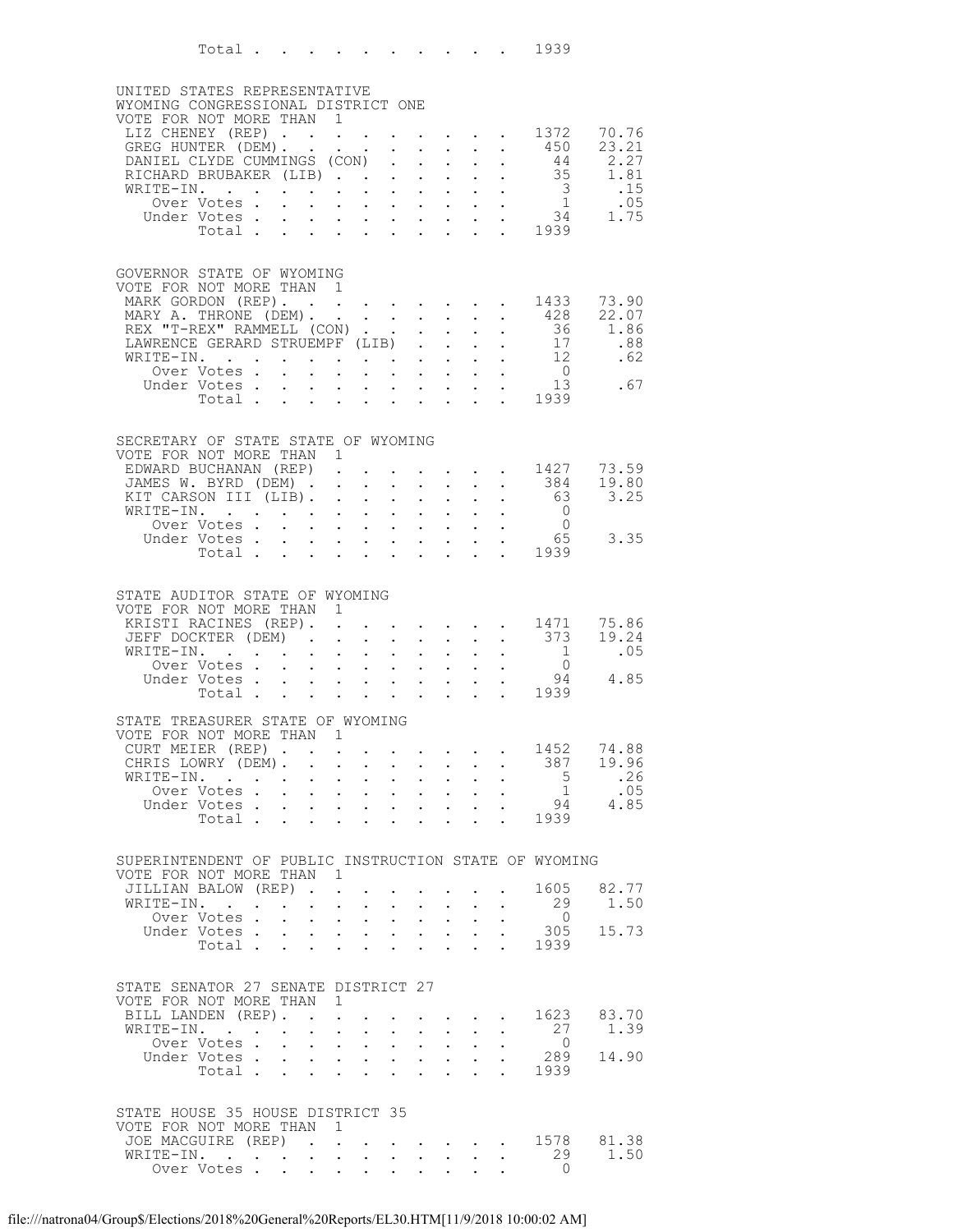|                                                                        | Total .                                            |                      |                                   | $\sim$ 100 $\pm$                                            | $\mathbf{L}^{\text{max}}$ , and $\mathbf{L}^{\text{max}}$                                                                                                                  |                                |                                                                                                                                                         |                                                          |                                                                                   |                           |                                                                                                                                                 | Under Votes 332<br>$\cdot \cdot \cdot \cdot \cdot \cdot 1939$ | 17.12          |
|------------------------------------------------------------------------|----------------------------------------------------|----------------------|-----------------------------------|-------------------------------------------------------------|----------------------------------------------------------------------------------------------------------------------------------------------------------------------------|--------------------------------|---------------------------------------------------------------------------------------------------------------------------------------------------------|----------------------------------------------------------|-----------------------------------------------------------------------------------|---------------------------|-------------------------------------------------------------------------------------------------------------------------------------------------|---------------------------------------------------------------|----------------|
| NATRONA COUNTY COMMISSIONERS                                           |                                                    |                      |                                   |                                                             |                                                                                                                                                                            |                                |                                                                                                                                                         |                                                          |                                                                                   |                           |                                                                                                                                                 |                                                               |                |
| VOTE FOR NOT MORE THAN 3                                               |                                                    |                      |                                   |                                                             |                                                                                                                                                                            |                                |                                                                                                                                                         |                                                          |                                                                                   |                           |                                                                                                                                                 |                                                               |                |
| ROBERT L. HENDRY (REP)<br>JIM MILNE (REP)                              |                                                    |                      |                                   |                                                             |                                                                                                                                                                            |                                |                                                                                                                                                         |                                                          |                                                                                   |                           | $\mathbf{r}$ , $\mathbf{r}$ , $\mathbf{r}$ , $\mathbf{r}$ , $\mathbf{r}$                                                                        | 1031<br>979                                                   | 17.72<br>16.83 |
| PAUL C. BERTOGLIO (REP).                                               |                                                    |                      |                                   |                                                             |                                                                                                                                                                            |                                |                                                                                                                                                         |                                                          |                                                                                   | $\mathbf{r}$              | $\sim 10^{-11}$                                                                                                                                 | 1284                                                          | 22.07          |
| TERRY WINGERTER (DEM)                                                  |                                                    |                      |                                   |                                                             |                                                                                                                                                                            |                                |                                                                                                                                                         | $\mathbf{A}^{(1)}$ and $\mathbf{A}^{(2)}$ and            | $\sim$ $-$                                                                        |                           | $\bullet$ .<br><br><br><br><br><br><br><br><br><br><br><br><br>                                                                                 | 769                                                           | 13.22          |
| RICHARD "RICK" YOUNG (IND).                                            |                                                    |                      |                                   |                                                             |                                                                                                                                                                            |                                | $\mathbf{r}$                                                                                                                                            | $\mathbf{r}$                                             | $\mathbf{L}$                                                                      |                           | $\mathbf{L}$ $\mathbf{L}$                                                                                                                       | 285                                                           | 4.90           |
| WRITE-IN.                                                              | and the contract of the contract of<br>Over Votes. |                      |                                   |                                                             | $\mathbf{r} = \mathbf{r} \mathbf{r}$ .                                                                                                                                     |                                | $\sim$ $-$                                                                                                                                              | $\mathbf{A}^{\text{max}}$                                | $\sim$ $-$                                                                        |                           | $\mathbf{z} = \mathbf{z} + \mathbf{z}$ .<br>$\mathbf{r}$ , and $\mathbf{r}$ , and $\mathbf{r}$ , and $\mathbf{r}$                               | $\begin{array}{c} 10 \\ 42 \end{array}$                       | .17<br>.72     |
|                                                                        | Under Votes.                                       |                      |                                   |                                                             |                                                                                                                                                                            |                                |                                                                                                                                                         |                                                          |                                                                                   |                           |                                                                                                                                                 | votes 1417<br>Total 5817                                      | 24.36          |
|                                                                        |                                                    |                      |                                   |                                                             |                                                                                                                                                                            |                                |                                                                                                                                                         |                                                          |                                                                                   |                           |                                                                                                                                                 |                                                               |                |
| NATRONA COUNTY CORONER                                                 |                                                    |                      |                                   |                                                             |                                                                                                                                                                            |                                |                                                                                                                                                         |                                                          |                                                                                   |                           |                                                                                                                                                 |                                                               |                |
| VOTE FOR NOT MORE THAN 1                                               |                                                    |                      |                                   |                                                             |                                                                                                                                                                            |                                |                                                                                                                                                         |                                                          |                                                                                   |                           |                                                                                                                                                 |                                                               |                |
| CONNIE JACOBSON (REP)<br>WRITE-IN.                                     |                                                    |                      |                                   | $\mathbf{L} = \mathbf{L}$                                   | $\ddot{\phantom{a}}$                                                                                                                                                       |                                | $\mathbf{L}$                                                                                                                                            |                                                          | $\sim$                                                                            | $\mathbf{L}$              |                                                                                                                                                 | 1669<br>12                                                    | 86.08<br>.62   |
|                                                                        | Over Votes.                                        |                      |                                   |                                                             | $\mathbf{r} = \mathbf{r} \times \mathbf{r}$ , where $\mathbf{r} = \mathbf{r} \times \mathbf{r}$                                                                            |                                |                                                                                                                                                         |                                                          | $\mathbf{z} = \mathbf{z} + \mathbf{z} + \mathbf{z}$ .                             |                           |                                                                                                                                                 | $\overline{0}$                                                |                |
|                                                                        | Under Votes.                                       |                      |                                   |                                                             | $\mathbf{r}$ , $\mathbf{r}$ , $\mathbf{r}$ , $\mathbf{r}$ , $\mathbf{r}$ , $\mathbf{r}$ , $\mathbf{r}$                                                                     |                                |                                                                                                                                                         |                                                          |                                                                                   |                           |                                                                                                                                                 | 258                                                           | 13.31          |
|                                                                        | Total                                              |                      |                                   |                                                             |                                                                                                                                                                            |                                |                                                                                                                                                         |                                                          | $\sim$ $-$                                                                        |                           | $\mathbf{r} = \mathbf{r} \mathbf{r}$ .                                                                                                          | 1939                                                          |                |
| SEVENTH JUDICIAL DISTRICT ATTORNEY NATRONA<br>VOTE FOR NOT MORE THAN 1 |                                                    |                      |                                   |                                                             |                                                                                                                                                                            |                                |                                                                                                                                                         |                                                          |                                                                                   |                           |                                                                                                                                                 |                                                               |                |
| DAN ITZEN (REP)                                                        |                                                    |                      |                                   |                                                             | $\mathbf{A}^{\text{max}}$                                                                                                                                                  |                                |                                                                                                                                                         |                                                          |                                                                                   |                           | $\mathbf{z} = \mathbf{z} + \mathbf{z}$ . The $\mathbf{z}$                                                                                       | 1575                                                          | 81.23          |
| WRITE-IN.                                                              |                                                    |                      |                                   | $\ddot{\phantom{0}}$                                        | $\ddot{\phantom{a}}$                                                                                                                                                       | $\sim$                         | $\mathbf{L}$                                                                                                                                            |                                                          |                                                                                   |                           |                                                                                                                                                 | 19                                                            | .98            |
|                                                                        | Over Votes .                                       |                      |                                   | $\mathbf{A}^{\mathrm{max}}$                                 | $\bullet$ , $\bullet$ , $\bullet$ , $\bullet$ , $\bullet$                                                                                                                  |                                |                                                                                                                                                         | $\bullet$ , $\bullet$ , $\bullet$ , $\bullet$            | $\sim 100$                                                                        | $\bullet$ .               |                                                                                                                                                 | $\overline{0}$<br>345                                         | 17.79          |
|                                                                        | Under Votes.<br>Total                              |                      |                                   | $\mathbf{r} = \mathbf{r}$                                   |                                                                                                                                                                            |                                | $\mathbf{r} = \mathbf{r} + \mathbf{r} + \mathbf{r} + \mathbf{r} + \mathbf{r} + \mathbf{r}$<br>$\mathbf{r}$ , $\mathbf{r}$ , $\mathbf{r}$ , $\mathbf{r}$ |                                                          |                                                                                   |                           | $\mathbf{L} = \mathbf{L}$                                                                                                                       | 1939                                                          |                |
|                                                                        |                                                    |                      |                                   |                                                             |                                                                                                                                                                            |                                |                                                                                                                                                         |                                                          |                                                                                   |                           |                                                                                                                                                 |                                                               |                |
| NATRONA COUNTY SHERIFF                                                 |                                                    |                      |                                   |                                                             |                                                                                                                                                                            |                                |                                                                                                                                                         |                                                          |                                                                                   |                           |                                                                                                                                                 |                                                               |                |
| VOTE FOR NOT MORE THAN 1                                               |                                                    |                      |                                   |                                                             |                                                                                                                                                                            |                                |                                                                                                                                                         |                                                          |                                                                                   |                           |                                                                                                                                                 |                                                               |                |
| GUS HOLBROOK (REP)                                                     |                                                    |                      |                                   |                                                             |                                                                                                                                                                            |                                |                                                                                                                                                         |                                                          |                                                                                   |                           |                                                                                                                                                 | 1615                                                          | 83.29          |
| WRITE-IN.                                                              |                                                    |                      |                                   |                                                             |                                                                                                                                                                            |                                |                                                                                                                                                         |                                                          | $\mathbf{z} = \mathbf{z} + \mathbf{z}$ , where $\mathbf{z} = \mathbf{z}$          |                           | $\mathbf{z} = \mathbf{z} + \mathbf{z}$ .                                                                                                        | 20<br>$\overline{0}$                                          | 1.03           |
|                                                                        | Over Votes .<br>Under Votes                        |                      |                                   |                                                             | $\mathbf{r}$ , $\mathbf{r}$ , $\mathbf{r}$ , $\mathbf{r}$ , $\mathbf{r}$ , $\mathbf{r}$ , $\mathbf{r}$<br>$\mathbf{A}^{(1)}$ and $\mathbf{A}^{(2)}$ and $\mathbf{A}^{(3)}$ |                                |                                                                                                                                                         |                                                          | $\mathbf{z} = \mathbf{z} + \mathbf{z} + \mathbf{z}$ .                             | $\mathbf{L}^{\text{max}}$ |                                                                                                                                                 | 304                                                           | 15.68          |
|                                                                        |                                                    |                      |                                   |                                                             |                                                                                                                                                                            |                                |                                                                                                                                                         |                                                          |                                                                                   |                           |                                                                                                                                                 | Total 1939                                                    |                |
|                                                                        |                                                    |                      |                                   |                                                             |                                                                                                                                                                            |                                |                                                                                                                                                         |                                                          |                                                                                   |                           |                                                                                                                                                 |                                                               |                |
| NATRONA COUNTY CLERK                                                   |                                                    |                      |                                   |                                                             |                                                                                                                                                                            |                                |                                                                                                                                                         |                                                          |                                                                                   |                           |                                                                                                                                                 |                                                               |                |
| VOTE FOR NOT MORE THAN 1                                               |                                                    |                      |                                   |                                                             |                                                                                                                                                                            |                                |                                                                                                                                                         |                                                          |                                                                                   |                           |                                                                                                                                                 |                                                               |                |
| TRACY GOOD (REP)<br>WRITE-IN.                                          | $\sim$ $\sim$ $\sim$ $\sim$                        |                      | $\ddot{\phantom{0}}$              | $\mathbf{L}$                                                | $\ddot{\phantom{0}}$                                                                                                                                                       | $\sim$                         |                                                                                                                                                         | $\cdot$ $\cdot$                                          |                                                                                   |                           | $\mathbf{u} = \mathbf{u} \times \mathbf{u}$ , and $\mathbf{u} = \mathbf{u} \times \mathbf{u}$ , and $\mathbf{u} = \mathbf{u} \times \mathbf{u}$ | 1610<br>10                                                    | 83.03<br>.52   |
|                                                                        | Over Votes                                         |                      |                                   |                                                             |                                                                                                                                                                            |                                |                                                                                                                                                         |                                                          | $\mathbf{r} = \mathbf{r} \mathbf{r}$ , where $\mathbf{r} = \mathbf{r} \mathbf{r}$ |                           | $\mathbf{z} = \mathbf{z} + \mathbf{z}$                                                                                                          | $\frac{1}{2}$                                                 | .05            |
|                                                                        |                                                    |                      |                                   |                                                             |                                                                                                                                                                            |                                |                                                                                                                                                         |                                                          |                                                                                   |                           |                                                                                                                                                 | Under Votes 318                                               | 16.40          |
|                                                                        | Total                                              |                      |                                   |                                                             |                                                                                                                                                                            |                                | $\mathbf{r} = \left\{ \mathbf{r}_1, \ldots, \mathbf{r}_n \right\}$ .                                                                                    |                                                          | $\bullet$ , $\bullet$ , $\bullet$ , $\bullet$ , $\bullet$                         |                           |                                                                                                                                                 | 1939                                                          |                |
| NATRONA COUNTY TREASURER                                               |                                                    |                      |                                   |                                                             |                                                                                                                                                                            |                                |                                                                                                                                                         |                                                          |                                                                                   |                           |                                                                                                                                                 |                                                               |                |
| VOTE FOR NOT MORE THAN                                                 |                                                    |                      |                                   |                                                             | $\mathbf{1}$                                                                                                                                                               |                                |                                                                                                                                                         |                                                          |                                                                                   |                           |                                                                                                                                                 |                                                               |                |
| TOM DOYLE (REP)                                                        |                                                    |                      |                                   | $\mathbf{L} = \mathbf{L}$                                   |                                                                                                                                                                            |                                |                                                                                                                                                         |                                                          |                                                                                   |                           | $\mathbf{r} = \mathbf{r} + \mathbf{r} + \mathbf{r} + \mathbf{r} + \mathbf{r}$                                                                   |                                                               | 1630 84.06     |
| WRITE-IN. .                                                            | Over Votes.                                        | $\ddot{\phantom{a}}$ | $\mathbf{L}^{\text{max}}$         | $\ddot{\phantom{0}}$<br>$\mathbf{r}$                        | $\mathcal{L}^{\text{max}}$<br>$\ddot{\phantom{a}}$                                                                                                                         | $\sim$ $-$<br>$\sim$           | $\ddot{\phantom{0}}$                                                                                                                                    | $\mathbf{z} = \mathbf{z} + \mathbf{z}$ .<br>$\mathbf{r}$ | $\bullet$ .                                                                       |                           |                                                                                                                                                 | - 9<br>$\bigcirc$                                             | .46            |
|                                                                        | Under Votes.                                       |                      |                                   | $\bullet$ .<br><br><br><br><br><br><br><br><br><br><br><br> | $\mathbf{L}^{\text{max}}$                                                                                                                                                  | $\mathbf{L}^{\text{max}}$      | $\bullet$ .                                                                                                                                             | $\mathbf{L}^{\text{max}}$                                | $\bullet$ .                                                                       |                           |                                                                                                                                                 | 300                                                           | 15.47          |
|                                                                        | Total .                                            |                      |                                   |                                                             |                                                                                                                                                                            |                                | $\mathbf{L}$                                                                                                                                            |                                                          |                                                                                   |                           |                                                                                                                                                 | 1939                                                          |                |
| NATRONA COUNTY ASSESSOR                                                |                                                    |                      |                                   |                                                             |                                                                                                                                                                            |                                |                                                                                                                                                         |                                                          |                                                                                   |                           |                                                                                                                                                 |                                                               |                |
| VOTE FOR NOT MORE THAN 1                                               |                                                    |                      |                                   |                                                             |                                                                                                                                                                            |                                |                                                                                                                                                         |                                                          |                                                                                   |                           |                                                                                                                                                 |                                                               |                |
| MATTHEW KEATING (REP)                                                  |                                                    |                      |                                   |                                                             | $\ddot{\phantom{a}}$                                                                                                                                                       |                                |                                                                                                                                                         |                                                          |                                                                                   |                           | $\bullet$                                                                                                                                       | 1390                                                          | 71.69          |
| WRITE-IN.                                                              |                                                    |                      |                                   |                                                             | $\ddot{\phantom{0}}$                                                                                                                                                       | $\ddot{\phantom{0}}$           | $\mathbf{A}$                                                                                                                                            | $\mathbf{L}$                                             |                                                                                   |                           |                                                                                                                                                 | 165                                                           | 8.51           |
|                                                                        | Over Votes.<br>Under Votes .                       |                      |                                   | $\mathbf{L}^{\text{max}}$<br>$\mathbf{L}$                   | $\ddot{\phantom{0}}$                                                                                                                                                       | $\mathbf{L}^{\text{max}}$      | $\bullet$ .<br>$\mathbf{r}$                                                                                                                             | $\mathbf{L}^{\text{max}}$                                | $\mathbf{L}^{\text{max}}$                                                         |                           |                                                                                                                                                 | $\overline{0}$<br>384                                         | 19.80          |
|                                                                        | Total .                                            |                      | $\ddot{\phantom{a}}$              | $\ddot{\phantom{0}}$                                        | $\mathbf{L}$<br>$\ddot{\phantom{0}}$                                                                                                                                       | $\sim$<br>$\ddot{\phantom{0}}$ | $\ddot{\phantom{0}}$                                                                                                                                    | $\mathbf{L}$<br>$\ddot{\phantom{0}}$                     | $\ddot{\phantom{a}}$                                                              | $\ddot{\phantom{a}}$      |                                                                                                                                                 | 1939                                                          |                |
|                                                                        |                                                    |                      |                                   |                                                             |                                                                                                                                                                            |                                |                                                                                                                                                         |                                                          |                                                                                   |                           |                                                                                                                                                 |                                                               |                |
| NATRONA COUNTY CLERK OF DISTRICT COURT                                 |                                                    |                      |                                   |                                                             |                                                                                                                                                                            |                                |                                                                                                                                                         |                                                          |                                                                                   |                           |                                                                                                                                                 |                                                               |                |
| VOTE FOR NOT MORE THAN 1<br>ANNE VOLIN (REP)                           |                                                    |                      | <b>Contract Contract Contract</b> |                                                             | $\ddot{\phantom{a}}$                                                                                                                                                       |                                |                                                                                                                                                         |                                                          |                                                                                   |                           |                                                                                                                                                 | 1595                                                          | 82.26          |
| WRITE-IN.                                                              | $\sim 100$ km s $^{-1}$                            | $\ddot{\phantom{0}}$ |                                   | $\ddot{\phantom{0}}$                                        | $\ddot{\phantom{a}}$                                                                                                                                                       | $\mathbf{L}^{\text{max}}$      | $\bullet$ .                                                                                                                                             | $\mathbf{L}^{\text{max}}$                                |                                                                                   |                           |                                                                                                                                                 | 16                                                            | .83            |
|                                                                        | Over Votes.                                        |                      |                                   | $\mathbf{r}$                                                | $\ddot{\phantom{a}}$                                                                                                                                                       | $\ddot{\phantom{a}}$           | $\sim$                                                                                                                                                  | $\mathbf{L}$                                             |                                                                                   |                           |                                                                                                                                                 | $\overline{0}$                                                |                |
|                                                                        | Under Votes .                                      |                      | $\mathbf{L}^{\text{max}}$         | $\mathbf{L}^{\text{max}}$                                   | $\mathbf{L}^{\text{max}}$                                                                                                                                                  | $\mathbf{L}^{\text{max}}$      | $\bullet$ .                                                                                                                                             | $\ddot{\phantom{0}}$                                     | $\bullet$ .<br><br><br><br><br><br><br><br><br><br><br>                           | $\ddot{\phantom{0}}$      |                                                                                                                                                 | 328                                                           | 16.92          |
|                                                                        | Total .                                            |                      | $\mathbf{L}$                      |                                                             | $\cdot$ $\cdot$ $\cdot$ $\cdot$                                                                                                                                            |                                | $\mathbf{L}$                                                                                                                                            |                                                          |                                                                                   |                           |                                                                                                                                                 | 1939                                                          |                |
|                                                                        |                                                    |                      |                                   |                                                             |                                                                                                                                                                            |                                |                                                                                                                                                         |                                                          |                                                                                   |                           |                                                                                                                                                 |                                                               |                |

DISTRICT COURT JUDGE VOTE FOR NOT MORE THAN 1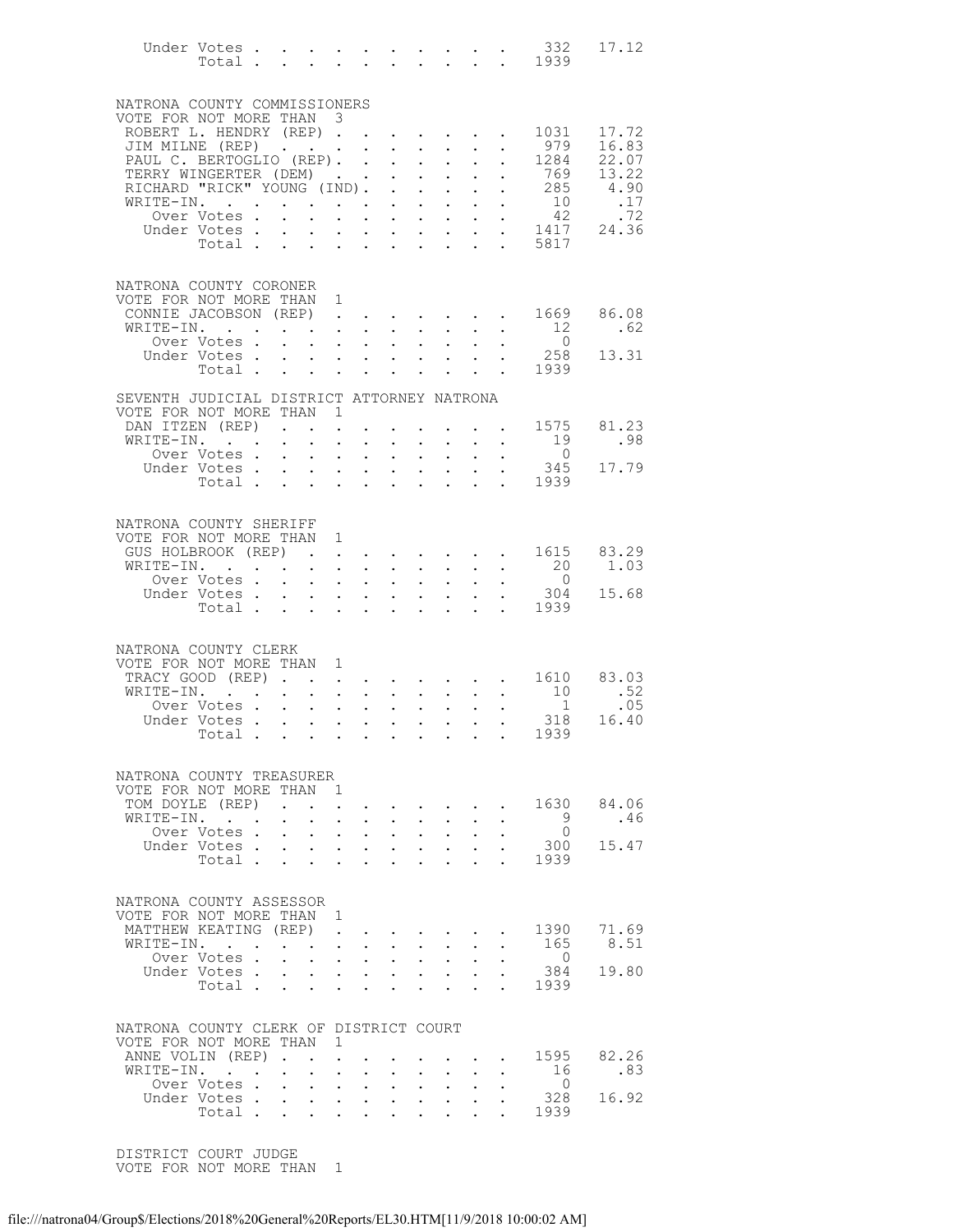| Yes<br>No.                                                     | and a series of the contract of the contract of the contract of the contract of the contract of the contract of<br>$\mathbf{u}^{\prime}$ , and the contribution of the contribution of the contribution of $\mathbf{u}^{\prime}$ |              |                      |                                                                 |                                                                                                                                                                                                                                                      |                                      |                                                             |                                                           |                            |                            | 1450                                                           | 74.78<br>11.71                      |
|----------------------------------------------------------------|----------------------------------------------------------------------------------------------------------------------------------------------------------------------------------------------------------------------------------|--------------|----------------------|-----------------------------------------------------------------|------------------------------------------------------------------------------------------------------------------------------------------------------------------------------------------------------------------------------------------------------|--------------------------------------|-------------------------------------------------------------|-----------------------------------------------------------|----------------------------|----------------------------|----------------------------------------------------------------|-------------------------------------|
|                                                                | Over Votes                                                                                                                                                                                                                       |              |                      |                                                                 |                                                                                                                                                                                                                                                      |                                      |                                                             |                                                           |                            |                            | $\begin{array}{c} 227 \\ 1 \end{array}$                        | .05                                 |
|                                                                | Under Votes                                                                                                                                                                                                                      |              |                      | $\mathbf{L}^{\text{max}}$                                       | $\mathcal{A}^{\mathcal{A}}$ , and $\mathcal{A}^{\mathcal{A}}$ , and $\mathcal{A}^{\mathcal{A}}$                                                                                                                                                      |                                      |                                                             |                                                           |                            |                            |                                                                | 13.46                               |
|                                                                | Total .                                                                                                                                                                                                                          |              |                      | $\mathbf{r}$                                                    | $\mathbf{L}^{\text{max}}$ and $\mathbf{L}^{\text{max}}$                                                                                                                                                                                              | $\mathbb{R}^{n \times n}$            |                                                             |                                                           |                            |                            |                                                                |                                     |
| CIRCUIT COURT JUDGE                                            |                                                                                                                                                                                                                                  |              |                      |                                                                 |                                                                                                                                                                                                                                                      |                                      |                                                             |                                                           |                            |                            |                                                                |                                     |
| VOTE FOR NOT MORE THAN                                         |                                                                                                                                                                                                                                  |              |                      | 1                                                               |                                                                                                                                                                                                                                                      |                                      |                                                             |                                                           |                            |                            |                                                                |                                     |
| Yes.                                                           |                                                                                                                                                                                                                                  |              |                      |                                                                 |                                                                                                                                                                                                                                                      |                                      |                                                             |                                                           |                            |                            | 1448                                                           | 74.68                               |
| No.                                                            | $\mathbf{L} = \mathbf{L}$                                                                                                                                                                                                        |              |                      |                                                                 | and a series of the contract of the contract of                                                                                                                                                                                                      |                                      |                                                             |                                                           |                            |                            | 204<br>$\overline{0}$                                          | 10.52                               |
|                                                                | Over Votes<br>Under Votes                                                                                                                                                                                                        |              |                      | $\mathbf{L}$                                                    | $\mathbf{r}$ $\mathbf{r}$<br>$\mathbf{z} = \left\{ \mathbf{z}_1, \ldots, \mathbf{z}_n \right\}$                                                                                                                                                      | $\mathbf{r}$<br>$\bullet$ .          |                                                             | $\cdot$ $\cdot$ $\cdot$<br>$\mathbf{L} = \mathbf{L}$      | $\sim$ $-$                 |                            | 287                                                            | 14.80                               |
|                                                                | Total                                                                                                                                                                                                                            |              |                      | $\mathbf{L}^{(1)}$                                              | $\mathbf{L} = \mathbf{L}$                                                                                                                                                                                                                            |                                      |                                                             |                                                           |                            |                            | $\begin{array}{ccc}\n\cdot & 287 \\ \cdot & 1939\n\end{array}$ |                                     |
|                                                                |                                                                                                                                                                                                                                  |              |                      |                                                                 |                                                                                                                                                                                                                                                      |                                      |                                                             |                                                           |                            |                            |                                                                |                                     |
| CASPER CITY COUNCIL WARD III CASPER CITY WARD 3                |                                                                                                                                                                                                                                  |              |                      |                                                                 |                                                                                                                                                                                                                                                      |                                      |                                                             |                                                           |                            |                            |                                                                |                                     |
| VOTE FOR NOT MORE THAN                                         |                                                                                                                                                                                                                                  |              |                      | 2                                                               |                                                                                                                                                                                                                                                      |                                      |                                                             |                                                           |                            |                            |                                                                |                                     |
| STEVEN FREEL                                                   |                                                                                                                                                                                                                                  |              |                      |                                                                 | the contract of the contract of the contract of                                                                                                                                                                                                      |                                      |                                                             |                                                           |                            |                            | 797                                                            | 20.55                               |
| PETE OWEN.                                                     |                                                                                                                                                                                                                                  |              |                      | $\ddot{\phantom{a}}$                                            | $\mathbf{L}$<br>$\ddot{\phantom{0}}$                                                                                                                                                                                                                 |                                      | $\bullet$ .<br><br><br><br><br><br><br><br><br><br><br><br> |                                                           |                            |                            | 691                                                            | 17.82                               |
| RAY PACHECO.<br>WRITE-IN. .                                    |                                                                                                                                                                                                                                  | $\sim 100$   | $\sim$ 100 $\pm$     | $\mathbf{L}^{\text{max}}$<br>$\mathbf{L}$                       | $\mathcal{A}^{\mathcal{A}}$ and $\mathcal{A}^{\mathcal{A}}$ .<br>$\mathbf{r}$ $\mathbf{r}$                                                                                                                                                           | $\bullet$ .<br>$\mathbf{L}$          | $\mathbf{L}^{\text{max}}$                                   | $\mathbf{L}^{\text{max}}$ , and $\mathbf{L}^{\text{max}}$ | $\sim$ $-$                 | $\mathbb{R}^{n \times n}$  | 1190<br>18                                                     | 30.69<br>.46                        |
|                                                                | TE-IN.<br>Over Votes                                                                                                                                                                                                             |              |                      | $\mathbf{L}^{\text{max}}$                                       | $\mathcal{L}^{\text{max}}$ , where $\mathcal{L}^{\text{max}}$                                                                                                                                                                                        | $\mathbb{Z}^{\mathbb{Z}^{\times}}$   |                                                             | $\mathbf{L}^{\text{max}}$ , $\mathbf{L}^{\text{max}}$     | $\mathbf{L}^{\text{max}}$  |                            | $\sim$ 4                                                       | .10                                 |
|                                                                | Under Votes                                                                                                                                                                                                                      |              |                      |                                                                 |                                                                                                                                                                                                                                                      | $\ddot{\phantom{0}}$                 |                                                             | $\mathbf{L} = \mathbf{L}$                                 | $\mathcal{L}^{\text{max}}$ |                            |                                                                | $\frac{4}{1178}$ $\frac{10}{30.38}$ |
|                                                                | Total                                                                                                                                                                                                                            |              |                      |                                                                 | $\cdot$ $\cdot$ $\cdot$ $\cdot$                                                                                                                                                                                                                      | $\ddot{\phantom{0}}$                 |                                                             | $\cdot$ $\cdot$                                           |                            | $\cdot$ $\cdot$ $\cdot$    | 3878                                                           |                                     |
|                                                                |                                                                                                                                                                                                                                  |              |                      |                                                                 |                                                                                                                                                                                                                                                      |                                      |                                                             |                                                           |                            |                            |                                                                |                                     |
| CASPER COLLEGE DISTRICT BOARD OF TRUSTEE NATRONA               |                                                                                                                                                                                                                                  |              |                      |                                                                 |                                                                                                                                                                                                                                                      |                                      |                                                             |                                                           |                            |                            |                                                                |                                     |
| VOTE FOR NOT MORE THAN 3                                       |                                                                                                                                                                                                                                  |              |                      |                                                                 |                                                                                                                                                                                                                                                      |                                      |                                                             |                                                           |                            |                            |                                                                |                                     |
| KATHY DOLAN. .<br>TIM S. KUGLER .                              |                                                                                                                                                                                                                                  |              |                      |                                                                 | $\sim$                                                                                                                                                                                                                                               |                                      |                                                             |                                                           |                            |                            | 1077<br>1069                                                   | 18.51<br>18.38                      |
| SUE SCHILLING .                                                |                                                                                                                                                                                                                                  |              |                      | $\mathbf{L}$<br>$\sim$                                          | $\mathcal{L}_{\mathcal{A}}$ , and the set of the set of the set of the set of the set of the set of the set of the set of the set of the set of the set of the set of the set of the set of the set of the set of the set of the set of th<br>$\sim$ | $\ddot{\phantom{0}}$                 | $\mathbf{L}$                                                |                                                           |                            |                            | 1177                                                           | 20.23                               |
| WRITE-IN.                                                      | $\mathcal{L}(\mathbf{z})$ , and $\mathcal{L}(\mathbf{z})$ , and $\mathcal{L}(\mathbf{z})$                                                                                                                                        |              |                      | $\mathbf{L}^{\text{max}}$                                       | $\mathcal{L}^{\text{max}}$ , where $\mathcal{L}^{\text{max}}$                                                                                                                                                                                        | $\mathbf{L}^{\text{max}}$            | $\mathbf{L}^{\text{max}}$                                   | $\sim$                                                    |                            | $\mathcal{L}^{\text{max}}$ |                                                                | .41                                 |
|                                                                | Over Votes                                                                                                                                                                                                                       |              |                      |                                                                 | $\mathbf{L} = \mathbf{L} \mathbf{L} + \mathbf{L} \mathbf{L}$                                                                                                                                                                                         | $\mathbf{L}$                         |                                                             | $\mathbf{L} = \mathbf{L}$                                 |                            |                            | $rac{2}{3}$                                                    | .05                                 |
|                                                                | Under Votes                                                                                                                                                                                                                      |              |                      |                                                                 |                                                                                                                                                                                                                                                      |                                      |                                                             |                                                           |                            |                            | votes 2467<br>Total 5817                                       | 42.41                               |
|                                                                |                                                                                                                                                                                                                                  |              |                      |                                                                 |                                                                                                                                                                                                                                                      |                                      |                                                             |                                                           |                            |                            |                                                                |                                     |
|                                                                |                                                                                                                                                                                                                                  |              |                      |                                                                 |                                                                                                                                                                                                                                                      |                                      |                                                             |                                                           |                            |                            |                                                                |                                     |
| CASPER COLLEGE DISTRICT BOARD OF TRUSTEE NATRONA               |                                                                                                                                                                                                                                  |              |                      |                                                                 |                                                                                                                                                                                                                                                      |                                      |                                                             |                                                           |                            |                            |                                                                |                                     |
| VOTE FOR NOT MORE THAN 1<br>STEVE DEGENFELDER.                 |                                                                                                                                                                                                                                  |              |                      | $\mathbf{r}$ , $\mathbf{r}$                                     |                                                                                                                                                                                                                                                      |                                      |                                                             |                                                           |                            | $\ddot{\phantom{a}}$       | 1351                                                           | 69.68                               |
| WRITE-IN.                                                      |                                                                                                                                                                                                                                  |              |                      | $\ddot{\phantom{0}}$                                            | $\mathbf{L}$<br>$\sim$                                                                                                                                                                                                                               | $\ddot{\phantom{0}}$                 |                                                             | $\mathbf{L} = \mathbf{L}$                                 |                            |                            | 8 <sup>8</sup>                                                 | .41                                 |
|                                                                | Over Votes                                                                                                                                                                                                                       |              |                      | $\mathcal{L}^{\text{max}}$                                      | $\mathcal{L}^{\text{max}}$ , $\mathcal{L}^{\text{max}}$                                                                                                                                                                                              | $\sim$                               |                                                             | $\mathbf{L}^{\text{max}}$ , and $\mathbf{L}^{\text{max}}$ | $\sim 10^{-11}$            | $\bullet$                  | $\sim$ 1                                                       | .05                                 |
|                                                                | Under Votes                                                                                                                                                                                                                      |              |                      |                                                                 | $\mathbf{L} = \mathbf{L} \mathbf{L} + \mathbf{L} \mathbf{L}$                                                                                                                                                                                         | $\ddot{\phantom{0}}$                 |                                                             | $\mathbf{L} = \mathbf{L}$                                 | $\mathbf{L}^{(1)}$         |                            | 579<br>$\cdot \cdot \cdot \cdot \cdot 1939$                    | 29.86                               |
|                                                                | Total $\cdots$                                                                                                                                                                                                                   |              |                      |                                                                 |                                                                                                                                                                                                                                                      |                                      |                                                             |                                                           |                            |                            |                                                                |                                     |
|                                                                |                                                                                                                                                                                                                                  |              |                      |                                                                 |                                                                                                                                                                                                                                                      |                                      |                                                             |                                                           |                            |                            |                                                                |                                     |
| COUNTY SCHOOL DISTRICT #1 BOARD OF TRUST                       |                                                                                                                                                                                                                                  |              |                      |                                                                 |                                                                                                                                                                                                                                                      |                                      |                                                             |                                                           |                            |                            |                                                                |                                     |
| SCHOOL DISTRICT 1<br>VOTE FOR NOT MORE THAN                    |                                                                                                                                                                                                                                  |              |                      | - 4                                                             |                                                                                                                                                                                                                                                      |                                      |                                                             |                                                           |                            |                            |                                                                |                                     |
| CAMERON ALLEN                                                  |                                                                                                                                                                                                                                  |              |                      |                                                                 |                                                                                                                                                                                                                                                      |                                      |                                                             |                                                           |                            |                            | 472                                                            | 6.09                                |
| DAVID APPLEGATE                                                |                                                                                                                                                                                                                                  |              |                      |                                                                 |                                                                                                                                                                                                                                                      |                                      |                                                             |                                                           |                            |                            | 887                                                            | 11.44                               |
| CLARK JENSEN                                                   |                                                                                                                                                                                                                                  |              |                      | $\ddot{\phantom{a}}$                                            | $\ddot{\phantom{a}}$                                                                                                                                                                                                                                 |                                      | $\ddot{\phantom{a}}$                                        |                                                           |                            |                            | 557                                                            | 7.18                                |
| GERALD "DOC" KING.<br>TRAVIS MARSHALL                          |                                                                                                                                                                                                                                  |              |                      |                                                                 | $\mathbf{r}$<br>$\ddot{\phantom{0}}$                                                                                                                                                                                                                 |                                      |                                                             |                                                           |                            |                            | 279<br>460                                                     | 3.60<br>5.93                        |
| DEBBIE MCCULLAR                                                |                                                                                                                                                                                                                                  |              |                      | $\ddot{\phantom{a}}$                                            | $\ddot{\phantom{a}}$<br>$\mathbf{L}$<br>$\ddot{\phantom{0}}$                                                                                                                                                                                         | $\ddot{\phantom{0}}$                 | $\ddot{\phantom{0}}$                                        |                                                           |                            |                            | 762                                                            | 9.82                                |
| KIANNA SMITH                                                   |                                                                                                                                                                                                                                  | $\mathbf{r}$ |                      | $\ddot{\phantom{0}}$                                            | $\ddotsc$<br>$\ddot{\phantom{0}}$                                                                                                                                                                                                                    | $\ddot{\phantom{0}}$                 | $\ddot{\phantom{0}}$                                        |                                                           |                            |                            | 666                                                            | 8.59                                |
| WRITE-IN.                                                      | $\sim$ $\sim$                                                                                                                                                                                                                    |              |                      |                                                                 | $\ddot{\phantom{0}}$<br>$\ddot{\phantom{a}}$                                                                                                                                                                                                         | $\ddot{\phantom{0}}$                 | $\ddot{\phantom{a}}$                                        |                                                           |                            |                            | 10                                                             | .13                                 |
|                                                                | Over Votes.<br>Under Votes.                                                                                                                                                                                                      |              |                      | $\ddot{\phantom{0}}$                                            | $\mathbf{L}^{\text{max}}$<br>$\mathbf{L}^{\text{max}}$<br>$\mathbf{r} = \mathbf{r}$                                                                                                                                                                  | $\ddot{\phantom{0}}$<br>$\mathbf{L}$ | $\sim$                                                      | $\ddot{\phantom{0}}$<br>$\mathbf{L} = \mathbf{L}$         |                            |                            | 16<br>3647                                                     | .21<br>47.02                        |
|                                                                | Total .                                                                                                                                                                                                                          |              |                      | $\ddot{\phantom{a}}$<br>$\ddot{\phantom{a}}$                    | $\ddot{\phantom{a}}$                                                                                                                                                                                                                                 | $\ddot{\phantom{0}}$                 | $\ddot{\phantom{0}}$                                        | $\ddot{\phantom{a}}$                                      |                            | $\ddot{\phantom{a}}$       | 7756                                                           |                                     |
|                                                                |                                                                                                                                                                                                                                  |              |                      |                                                                 |                                                                                                                                                                                                                                                      |                                      |                                                             |                                                           |                            |                            |                                                                |                                     |
| COUNTY RURAL CONSERVATION DISTRICT SUPER                       |                                                                                                                                                                                                                                  |              |                      |                                                                 |                                                                                                                                                                                                                                                      |                                      |                                                             |                                                           |                            |                            |                                                                |                                     |
| NATRONA COUNTY CONSERVATION DISTRICT<br>VOTE FOR NOT MORE THAN |                                                                                                                                                                                                                                  |              |                      | 2                                                               |                                                                                                                                                                                                                                                      |                                      |                                                             |                                                           |                            |                            |                                                                |                                     |
| ANDREW C. ANDERSON                                             |                                                                                                                                                                                                                                  |              | $\sim$               | $\ddot{\phantom{a}}$                                            |                                                                                                                                                                                                                                                      |                                      |                                                             |                                                           |                            |                            | 1056                                                           | 27.23                               |
| TAMMY COBB.                                                    |                                                                                                                                                                                                                                  | $\sim$       | $\sim$ $\sim$        | $\ddot{\phantom{a}}$<br>$\ddot{\phantom{0}}$                    | $\ddot{\phantom{a}}$                                                                                                                                                                                                                                 | $\ddot{\phantom{0}}$                 |                                                             | $\mathbf{z} = \mathbf{z} + \mathbf{z}$ .                  |                            |                            | 1016                                                           | 26.20                               |
| WRITE-IN.                                                      | $\sim$                                                                                                                                                                                                                           |              |                      |                                                                 | $\ddot{\phantom{0}}$<br>$\ddot{\phantom{a}}$                                                                                                                                                                                                         | $\ddot{\phantom{0}}$                 | $\ddot{\phantom{0}}$                                        |                                                           |                            |                            | 10<br>$\Omega$                                                 | .26                                 |
|                                                                | Over Votes.<br>Under Votes .                                                                                                                                                                                                     |              |                      | $\mathcal{L}^{\text{max}}$<br>$\mathbf{L}$                      | $\mathbf{L}^{\text{max}}$<br>$\sim$<br>$\mathbf{L}$ and $\mathbf{L}$                                                                                                                                                                                 | $\ddot{\phantom{0}}$<br>$\mathbf{L}$ | $\mathbf{L}^{\text{max}}$<br>$\mathbf{L}$                   | $\sim$ $-$<br>$\mathbf{L}$                                |                            |                            | 1796                                                           | 46.31                               |
|                                                                | Total .                                                                                                                                                                                                                          |              | $\ddot{\phantom{a}}$ | $\ddot{\phantom{a}}$<br>$\ddot{\phantom{a}}$                    | $\ddot{\phantom{a}}$                                                                                                                                                                                                                                 | $\ddot{\phantom{0}}$                 | $\ddot{\phantom{a}}$                                        | $\ddot{\phantom{a}}$                                      | $\ddot{\phantom{a}}$       | $\ddot{\phantom{a}}$       | 3878                                                           |                                     |
|                                                                |                                                                                                                                                                                                                                  |              |                      |                                                                 |                                                                                                                                                                                                                                                      |                                      |                                                             |                                                           |                            |                            |                                                                |                                     |
| 1 CENT SALES TAX                                               |                                                                                                                                                                                                                                  |              |                      |                                                                 |                                                                                                                                                                                                                                                      |                                      |                                                             |                                                           |                            |                            |                                                                |                                     |
| VOTE FOR NOT MORE THAN                                         |                                                                                                                                                                                                                                  |              |                      | $\mathbf{1}$                                                    |                                                                                                                                                                                                                                                      |                                      |                                                             |                                                           |                            |                            |                                                                |                                     |
| For the County Sales and Use Ta.                               |                                                                                                                                                                                                                                  |              |                      |                                                                 |                                                                                                                                                                                                                                                      |                                      |                                                             | $\mathbf{r}$ . The set of $\mathbf{r}$                    |                            |                            | 1588                                                           | 81.90                               |
| Against the County Sales and Us.                               |                                                                                                                                                                                                                                  |              |                      |                                                                 |                                                                                                                                                                                                                                                      |                                      |                                                             | $\mathcal{L}^{\text{max}}$                                | $\ddot{\phantom{a}}$       | $\ddot{\phantom{a}}$       | 307                                                            | 15.83                               |
|                                                                | Over Votes<br>Under Votes.                                                                                                                                                                                                       |              | $\ddot{\phantom{0}}$ | $\mathbf{L}$ and $\mathbf{L}$<br>$\sim$<br>$\ddot{\phantom{a}}$ |                                                                                                                                                                                                                                                      | $\ddot{\phantom{0}}$                 |                                                             |                                                           |                            |                            | $\Omega$<br>44                                                 | 2.27                                |
|                                                                | Total .                                                                                                                                                                                                                          |              |                      |                                                                 |                                                                                                                                                                                                                                                      |                                      |                                                             |                                                           |                            |                            | 1939                                                           |                                     |
|                                                                |                                                                                                                                                                                                                                  |              |                      |                                                                 |                                                                                                                                                                                                                                                      |                                      |                                                             |                                                           |                            |                            |                                                                |                                     |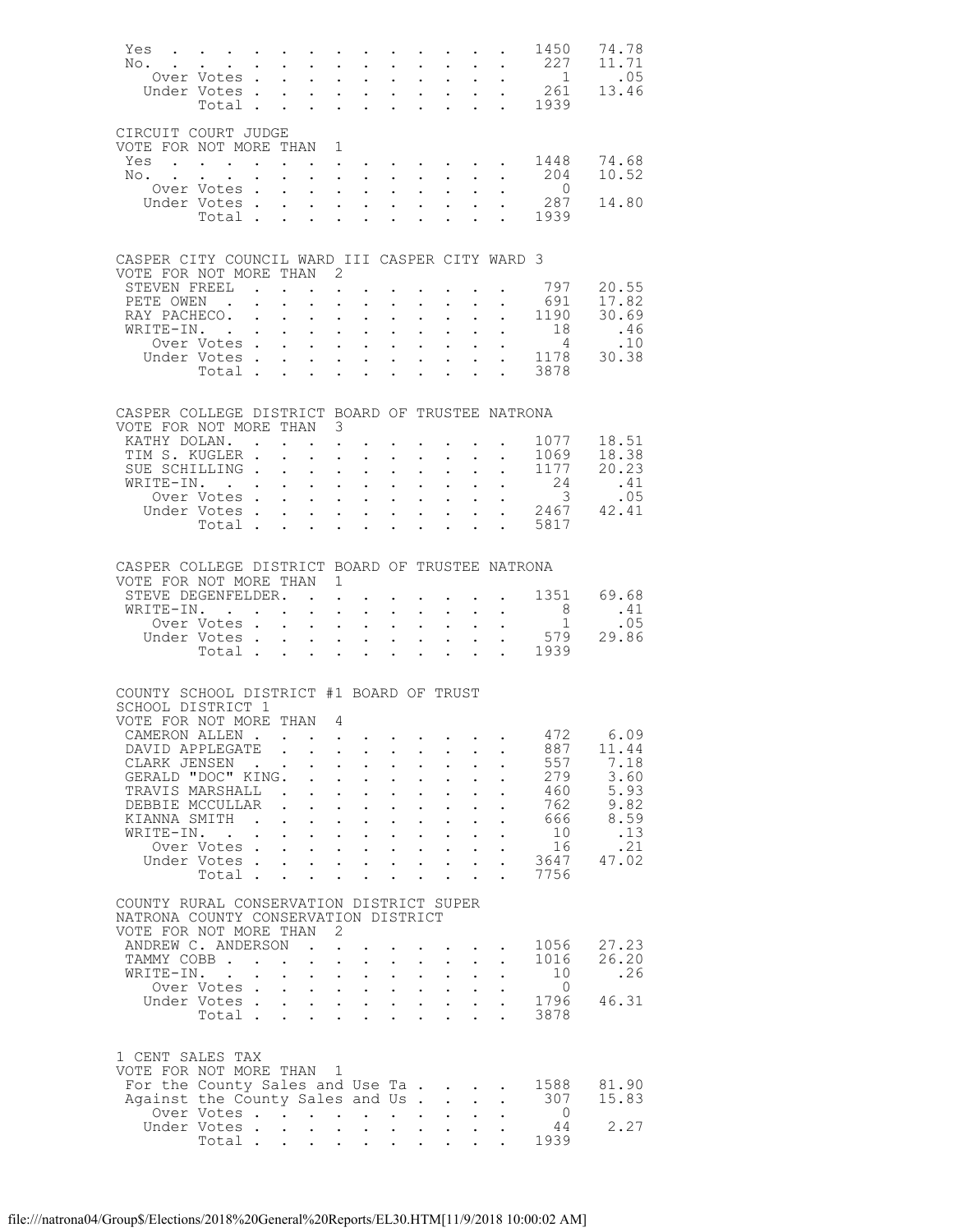| LODGING TAX | VOTE FOR NOT MORE THAN 1<br>For the County Lodging Tax. 1600 82.52                                                    |                           |              |                                                                                                                                                               |              |              |                                                                |                            |                      |                     |                    |  |
|-------------|-----------------------------------------------------------------------------------------------------------------------|---------------------------|--------------|---------------------------------------------------------------------------------------------------------------------------------------------------------------|--------------|--------------|----------------------------------------------------------------|----------------------------|----------------------|---------------------|--------------------|--|
|             |                                                                                                                       |                           |              |                                                                                                                                                               |              |              |                                                                |                            |                      |                     |                    |  |
| $0401$ 4-1  |                                                                                                                       |                           |              |                                                                                                                                                               |              |              |                                                                |                            |                      |                     | VOTES PERCENT      |  |
|             | REGISTERED VOTERS - TOTAL                                                                                             |                           |              |                                                                                                                                                               |              |              |                                                                |                            |                      | . 916               |                    |  |
|             | BALLOTS CAST - TOTAL. 538<br>BALLOTS CAST - BLANK.                                                                    |                           |              |                                                                                                                                                               |              |              |                                                                |                            |                      |                     |                    |  |
|             |                                                                                                                       |                           |              |                                                                                                                                                               |              |              |                                                                |                            |                      | $\overline{0}$      |                    |  |
|             |                                                                                                                       |                           |              |                                                                                                                                                               |              |              |                                                                |                            |                      |                     |                    |  |
|             | UNITED STATES SENATOR FEDERAL DISTRICT                                                                                |                           |              |                                                                                                                                                               |              |              |                                                                |                            |                      |                     |                    |  |
|             | VOTE FOR NOT MORE THAN 1<br>VOTE FOR NOT MORE THAN 1<br>JOHN BARRASSO (REP) 340 63.20<br>GARY TRAUNER (DEM) 158 29.37 |                           |              |                                                                                                                                                               |              |              |                                                                |                            |                      |                     |                    |  |
|             |                                                                                                                       |                           |              |                                                                                                                                                               |              |              |                                                                |                            |                      |                     |                    |  |
|             |                                                                                                                       |                           |              |                                                                                                                                                               |              |              |                                                                |                            |                      |                     |                    |  |
|             |                                                                                                                       |                           |              |                                                                                                                                                               |              |              |                                                                |                            |                      |                     |                    |  |
|             |                                                                                                                       |                           |              |                                                                                                                                                               |              |              |                                                                |                            |                      |                     |                    |  |
|             |                                                                                                                       |                           |              |                                                                                                                                                               |              |              |                                                                |                            |                      |                     |                    |  |
|             | UNITED STATES REPRESENTATIVE                                                                                          |                           |              |                                                                                                                                                               |              |              |                                                                |                            |                      |                     |                    |  |
|             | WYOMING CONGRESSIONAL DISTRICT ONE<br>VOTE FOR NOT MORE THAN 1                                                        |                           |              |                                                                                                                                                               |              |              |                                                                |                            |                      |                     |                    |  |
|             |                                                                                                                       |                           |              |                                                                                                                                                               |              |              |                                                                |                            |                      |                     |                    |  |
|             | LIZ CHENEY (REP) 329 61.15<br>GREG HUNTER (DEM) 146 27.14                                                             |                           |              |                                                                                                                                                               |              |              |                                                                |                            |                      |                     |                    |  |
|             | DANIEL CLYDE CUMMINGS (CON) 24 4.46<br>RICHARD BRUBAKER (LIB) 33 6.13<br>WRITE-TN.                                    |                           |              |                                                                                                                                                               |              |              |                                                                |                            |                      |                     |                    |  |
|             |                                                                                                                       |                           |              |                                                                                                                                                               |              |              |                                                                |                            |                      |                     |                    |  |
|             |                                                                                                                       |                           |              |                                                                                                                                                               |              |              |                                                                |                            |                      |                     |                    |  |
|             | WRITE-IN. 0<br>Over Votes 0<br>Under Votes 6 1.12<br>Total 538                                                        |                           |              |                                                                                                                                                               |              |              |                                                                |                            |                      |                     |                    |  |
|             |                                                                                                                       |                           |              |                                                                                                                                                               |              |              |                                                                |                            |                      |                     |                    |  |
|             | GOVERNOR STATE OF WYOMING<br>VOTE FOR NOT MORE THAN 1                                                                 |                           |              |                                                                                                                                                               |              |              |                                                                |                            |                      |                     |                    |  |
|             |                                                                                                                       |                           |              |                                                                                                                                                               |              |              |                                                                |                            |                      |                     |                    |  |
|             | MARK GORDON (REP). 357 66.36<br>MARY A. THRONE (DEM). 135 25.09                                                       |                           |              |                                                                                                                                                               |              |              |                                                                |                            |                      |                     |                    |  |
|             | REX "T-REX" RAMMELL (CON) 27 5.02                                                                                     |                           |              |                                                                                                                                                               |              |              |                                                                |                            |                      |                     |                    |  |
|             | LAWRENCE GERARD STRUEMPF (LIB).<br>WRITE-IN.                                                                          |                           |              |                                                                                                                                                               |              |              |                                                                |                            |                      | 13<br>$\mathcal{S}$ | 2.42<br>.56        |  |
|             | Over Votes                                                                                                            | $\sim$ $-$                | $\mathbf{L}$ | $\mathbf{r} = \mathbf{r} + \mathbf{r} + \mathbf{r} + \mathbf{r}$ .<br>$\mathbf{r} = \mathbf{r} \cdot \mathbf{r}$ , $\mathbf{r} = \mathbf{r} \cdot \mathbf{r}$ |              |              |                                                                | $\sim$ 100 $\pm$           |                      | $\bigcirc$          |                    |  |
|             | Under Votes                                                                                                           |                           |              |                                                                                                                                                               |              |              | $\mathbf{L}^{\text{max}}$ , and $\mathbf{L}^{\text{max}}$      |                            |                      |                     | 3 .56              |  |
|             | Total .                                                                                                               | $\mathbf{r} = \mathbf{r}$ |              | $\mathcal{L}^{\text{max}}$                                                                                                                                    |              |              | $\mathbf{r} = \mathbf{r}$                                      |                            |                      | 538                 |                    |  |
|             | SECRETARY OF STATE STATE OF WYOMING                                                                                   |                           |              |                                                                                                                                                               |              |              |                                                                |                            |                      |                     |                    |  |
|             | VOTE FOR NOT MORE THAN 1<br>EDWARD BUCHANAN (REP)                                                                     |                           |              |                                                                                                                                                               |              |              |                                                                |                            |                      | 350                 | 65.06              |  |
|             | JAMES W. BYRD (DEM).                                                                                                  |                           | $\mathbf{r}$ | $\ddot{\phantom{0}}$                                                                                                                                          | $\sim$       |              | <b>Contract Contract Contract</b><br>$\mathbf{L} = \mathbf{L}$ |                            | $\ddot{\phantom{0}}$ | 141                 | 26.21              |  |
|             | KIT CARSON III (LIB).                                                                                                 |                           |              | $\mathbf{r} = \mathbf{r} + \mathbf{r} + \mathbf{r} + \mathbf{r} + \mathbf{r}$                                                                                 |              |              |                                                                | $\mathbf{L}$               | $\bullet$ .          | 35                  | 6.51               |  |
|             | WRITE-IN.                                                                                                             |                           |              | $\cdot$ $\cdot$ $\cdot$ $\cdot$ $\cdot$                                                                                                                       |              |              | $\mathbf{L}$                                                   | $\mathbf{A}$               |                      | $\bigcirc$          |                    |  |
|             | Over Votes<br>Under Votes                                                                                             |                           |              | $\mathbf{r}$ and $\mathbf{r}$ and $\mathbf{r}$ and $\mathbf{r}$                                                                                               |              |              | $\mathbf{L} = \mathbf{L}$                                      | $\mathbf{L}^{\text{max}}$  |                      | $\bigcirc$<br>12    | 2.23               |  |
|             | Total                                                                                                                 |                           |              | $\cdot$ $\cdot$ $\cdot$                                                                                                                                       |              | $\mathbf{L}$ |                                                                |                            |                      | 538                 |                    |  |
|             |                                                                                                                       |                           |              |                                                                                                                                                               |              |              |                                                                |                            |                      |                     |                    |  |
|             | STATE AUDITOR STATE OF WYOMING                                                                                        |                           |              |                                                                                                                                                               |              |              |                                                                |                            |                      |                     |                    |  |
|             | VOTE FOR NOT MORE THAN 1                                                                                              |                           |              |                                                                                                                                                               |              |              |                                                                |                            |                      |                     |                    |  |
|             | KRISTI RACINES (REP). 375 69.70<br>JEFF DOCKTER (DEM).                                                                |                           |              | $\mathbf{r} = \mathbf{r} + \mathbf{r} + \mathbf{r} + \mathbf{r} + \mathbf{r}$                                                                                 |              |              |                                                                | $\mathcal{L}^{\text{max}}$ | $\ddotsc$            | 144                 | 26.77              |  |
|             | WRITE-IN.                                                                                                             | $\sim$                    |              | $\cdot$ $\cdot$ $\cdot$                                                                                                                                       | $\mathbf{L}$ | $\mathbf{A}$ | $\mathbf{L}$                                                   |                            |                      | $\bigcirc$          |                    |  |
|             | Over Votes                                                                                                            |                           |              | $\mathbf{r} = \mathbf{r} + \mathbf{r} + \mathbf{r} + \mathbf{r} + \mathbf{r}$                                                                                 |              |              |                                                                | $\mathcal{L}^{\text{max}}$ |                      | $\bigcirc$          |                    |  |
|             | Under Votes                                                                                                           |                           |              |                                                                                                                                                               |              |              |                                                                | $\mathcal{L}^{\text{max}}$ |                      |                     | 19 3.53            |  |
|             | Total                                                                                                                 |                           |              | $\mathbf{r}$ , $\mathbf{r}$ , $\mathbf{r}$ , $\mathbf{r}$                                                                                                     |              |              |                                                                |                            |                      | 538                 |                    |  |
|             | STATE TREASURER STATE OF WYOMING                                                                                      |                           |              |                                                                                                                                                               |              |              |                                                                |                            |                      |                     |                    |  |
|             | VOTE FOR NOT MORE THAN 1                                                                                              |                           |              |                                                                                                                                                               |              |              |                                                                |                            |                      |                     |                    |  |
|             | CURT MEIER (REP) 374<br>CHRIS LOWRY (DEM) 146                                                                         |                           |              |                                                                                                                                                               |              |              |                                                                |                            |                      |                     | 374 69.52<br>27.14 |  |
|             |                                                                                                                       |                           |              |                                                                                                                                                               |              |              |                                                                |                            |                      |                     |                    |  |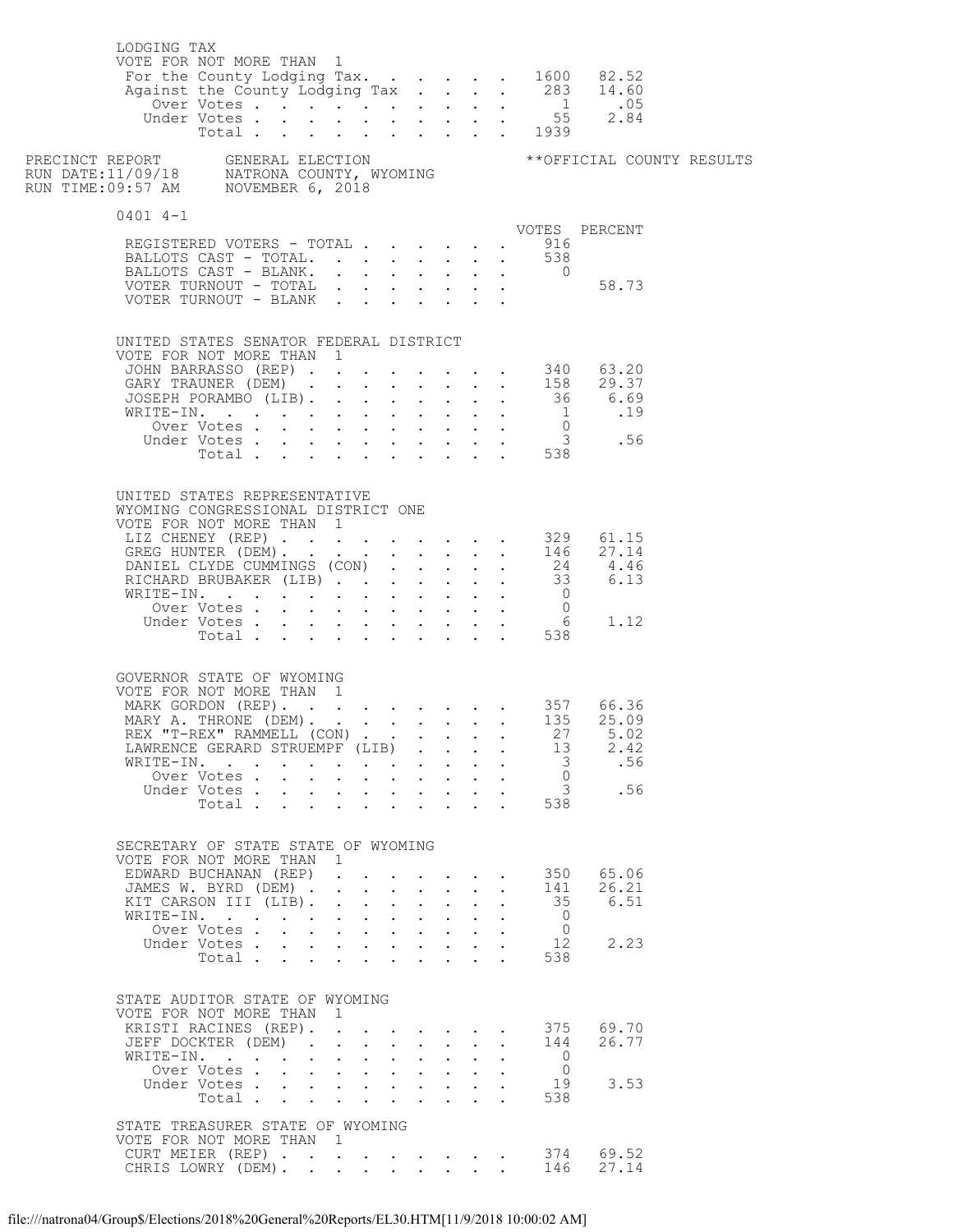| WRITE-IN. 0                                                                                                                           |                                                                                     |                                                                               |                                                       |                                                   |                            |                                                              |                                                                               |              |                                                                |                                                                         |
|---------------------------------------------------------------------------------------------------------------------------------------|-------------------------------------------------------------------------------------|-------------------------------------------------------------------------------|-------------------------------------------------------|---------------------------------------------------|----------------------------|--------------------------------------------------------------|-------------------------------------------------------------------------------|--------------|----------------------------------------------------------------|-------------------------------------------------------------------------|
| 0ver Votes 1 19<br>Jnder Votes 17 3.16<br>Under Votes.                                                                                |                                                                                     |                                                                               |                                                       |                                                   |                            |                                                              |                                                                               |              |                                                                |                                                                         |
| Total .                                                                                                                               | $\ddot{\phantom{0}}$                                                                | $\sim$                                                                        | $\mathbf{L} = \mathbf{L} \mathbf{L}$                  |                                                   |                            | $\mathbf{1}$ , $\mathbf{1}$ , $\mathbf{1}$ , $\mathbf{1}$    |                                                                               |              | $\frac{1}{2}$ . 538                                            |                                                                         |
|                                                                                                                                       |                                                                                     |                                                                               |                                                       |                                                   |                            |                                                              |                                                                               |              |                                                                |                                                                         |
|                                                                                                                                       |                                                                                     |                                                                               |                                                       |                                                   |                            |                                                              |                                                                               |              |                                                                |                                                                         |
| SUPERINTENDENT OF PUBLIC INSTRUCTION STATE OF WYOMING<br>VOTE FOR NOT MORE THAN 1                                                     |                                                                                     |                                                                               |                                                       |                                                   |                            |                                                              |                                                                               |              |                                                                |                                                                         |
| JILLIAN BALOW (REP). .                                                                                                                |                                                                                     |                                                                               |                                                       |                                                   |                            |                                                              |                                                                               |              | $\cdot$ $\cdot$ 450                                            | 83.64                                                                   |
| WRITE-IN.<br>. The contribution of the contribution of the contribution of the contribution of $\mathcal{A}$                          |                                                                                     |                                                                               |                                                       |                                                   |                            |                                                              |                                                                               |              | 6                                                              | 1.12                                                                    |
| Over Votes.                                                                                                                           |                                                                                     | $\mathbf{r} = \mathbf{r}$ and $\mathbf{r} = \mathbf{r}$                       |                                                       |                                                   |                            |                                                              | $\mathbf{r} = \mathbf{r} + \mathbf{r} + \mathbf{r}$                           |              | $\overline{0}$                                                 |                                                                         |
| Under Votes<br>Total .                                                                                                                | $\mathbf{L} = \mathbf{L} \mathbf{L}$                                                |                                                                               | $\mathbf{L} = \mathbf{L}$                             |                                                   |                            | $\mathbf{r} = \mathbf{r} \times \mathbf{r}$                  | $\mathbf{A}^{(n)}$ and $\mathbf{A}^{(n)}$ and $\mathbf{A}^{(n)}$              |              | $\begin{array}{ccc}\n & & 82 \\ \hline\n & & 538\n\end{array}$ | 15.24                                                                   |
|                                                                                                                                       |                                                                                     |                                                                               |                                                       |                                                   |                            |                                                              |                                                                               |              |                                                                |                                                                         |
|                                                                                                                                       |                                                                                     |                                                                               |                                                       |                                                   |                            |                                                              |                                                                               |              |                                                                |                                                                         |
| STATE SENATOR 27 SENATE DISTRICT 27                                                                                                   |                                                                                     |                                                                               |                                                       |                                                   |                            |                                                              |                                                                               |              |                                                                |                                                                         |
| VOTE FOR NOT MORE THAN 1<br>BILL LANDEN (REP). 444                                                                                    |                                                                                     |                                                                               |                                                       |                                                   |                            |                                                              |                                                                               |              |                                                                | 82.53                                                                   |
| WRITE-IN.                                                                                                                             |                                                                                     | $\sim$<br>$\sim 10^{-11}$                                                     | $\sim$                                                |                                                   |                            | $\mathbf{L} = \mathbf{L} \mathbf{L} + \mathbf{L} \mathbf{L}$ |                                                                               |              | 8 <sup>8</sup>                                                 | 1.49                                                                    |
| Over Votes Under Votes                                                                                                                |                                                                                     |                                                                               |                                                       |                                                   |                            |                                                              |                                                                               |              |                                                                | $\begin{matrix}0\\86\end{matrix}\qquad \begin{matrix}15.99\end{matrix}$ |
|                                                                                                                                       |                                                                                     |                                                                               |                                                       |                                                   |                            |                                                              |                                                                               |              | . 538                                                          |                                                                         |
| Total $\cdots$                                                                                                                        |                                                                                     |                                                                               |                                                       |                                                   |                            |                                                              |                                                                               |              |                                                                |                                                                         |
|                                                                                                                                       |                                                                                     |                                                                               |                                                       |                                                   |                            |                                                              |                                                                               |              |                                                                |                                                                         |
| STATE HOUSE 35 HOUSE DISTRICT 35                                                                                                      |                                                                                     |                                                                               |                                                       |                                                   |                            |                                                              |                                                                               |              |                                                                |                                                                         |
| VOTE FOR NOT MORE THAN 1<br>JOE MACGUIRE (REP).                                                                                       |                                                                                     |                                                                               |                                                       |                                                   |                            |                                                              |                                                                               |              | $\cdots$ $\cdots$ $\cdots$ $\cdots$ $\cdots$ 11                | 100.00                                                                  |
| WRITE-IN.                                                                                                                             |                                                                                     |                                                                               |                                                       |                                                   |                            |                                                              |                                                                               |              | $\overline{0}$                                                 |                                                                         |
| Over Votes .                                                                                                                          | $\mathbf{r}$ , $\mathbf{r}$ , $\mathbf{r}$ , $\mathbf{r}$                           |                                                                               |                                                       |                                                   |                            |                                                              | $\cdot$ $\cdot$ $\cdot$ $\cdot$ $\cdot$ $\cdot$                               |              | $\overline{0}$                                                 |                                                                         |
|                                                                                                                                       |                                                                                     |                                                                               |                                                       |                                                   |                            |                                                              |                                                                               |              | $\overline{0}$                                                 |                                                                         |
|                                                                                                                                       |                                                                                     |                                                                               |                                                       |                                                   |                            |                                                              |                                                                               |              | - 11                                                           |                                                                         |
|                                                                                                                                       |                                                                                     |                                                                               |                                                       |                                                   |                            |                                                              |                                                                               |              |                                                                |                                                                         |
| STATE HOUSE 36 HOUSE DISTRICT 36                                                                                                      |                                                                                     |                                                                               |                                                       |                                                   |                            |                                                              |                                                                               |              |                                                                |                                                                         |
| VOTE FOR NOT MORE THAN 1<br>ART WASHUT (REP)                                                                                          |                                                                                     |                                                                               |                                                       |                                                   |                            |                                                              |                                                                               |              |                                                                |                                                                         |
| DEBBIE BOVEE (DEM).                                                                                                                   |                                                                                     |                                                                               | $\sim$ $-$                                            |                                                   |                            | $\cdot$ $\cdot$ $\cdot$ $\cdot$                              | $\mathbf{r} = \mathbf{r} + \mathbf{r} + \mathbf{r} + \mathbf{r} + \mathbf{r}$ |              |                                                                | 316 59.96<br>202 38.33                                                  |
| WRITE-IN.                                                                                                                             |                                                                                     |                                                                               |                                                       | $\mathcal{L}^{\text{max}}$                        |                            | $\mathbf{A}^{\text{max}}$ , $\mathbf{A}^{\text{max}}$        |                                                                               |              | $\overline{0}$                                                 |                                                                         |
| Over Votes                                                                                                                            |                                                                                     |                                                                               |                                                       |                                                   |                            |                                                              |                                                                               |              | $\overline{0}$                                                 |                                                                         |
| Under Votes<br>Total .                                                                                                                | $\mathbf{r}$ , $\mathbf{r}$ , $\mathbf{r}$ , $\mathbf{r}$                           |                                                                               |                                                       |                                                   |                            | $\mathbf{1}$ $\mathbf{1}$ $\mathbf{1}$ $\mathbf{1}$          |                                                                               |              | - 9<br>.527                                                    | 1.71                                                                    |
|                                                                                                                                       |                                                                                     |                                                                               |                                                       |                                                   |                            |                                                              |                                                                               |              |                                                                |                                                                         |
|                                                                                                                                       |                                                                                     |                                                                               |                                                       |                                                   |                            |                                                              |                                                                               |              |                                                                |                                                                         |
| NATRONA COUNTY COMMISSIONERS                                                                                                          |                                                                                     |                                                                               |                                                       |                                                   |                            |                                                              |                                                                               |              |                                                                |                                                                         |
| VOTE FOR NOT MORE THAN 3                                                                                                              |                                                                                     |                                                                               |                                                       |                                                   |                            |                                                              |                                                                               |              |                                                                |                                                                         |
|                                                                                                                                       |                                                                                     |                                                                               |                                                       |                                                   |                            |                                                              |                                                                               |              |                                                                |                                                                         |
| ROBERT L. HENDRY (REP) 268 16.60<br>JIM MILNE (REP) 308 19.08<br>PAUL C. BERTOGLIO (REP) 235 14.56<br>TERRY WINGERTER (DEM) 186 11.52 |                                                                                     |                                                                               |                                                       |                                                   |                            |                                                              |                                                                               |              |                                                                |                                                                         |
|                                                                                                                                       |                                                                                     |                                                                               |                                                       |                                                   |                            |                                                              |                                                                               |              | 143                                                            |                                                                         |
| RICHARD "RICK" YOUNG (IND).<br>WRITE-IN.                                                                                              |                                                                                     |                                                                               |                                                       |                                                   |                            |                                                              |                                                                               |              | 7                                                              | 8.86<br>.43                                                             |
| Over Votes                                                                                                                            |                                                                                     |                                                                               | $\sim$ $-$                                            | $\ddot{\phantom{0}}$                              | $\mathcal{L}^{\text{max}}$ | $\bullet$ .                                                  |                                                                               |              | 9                                                              | .56                                                                     |
| Under Votes                                                                                                                           |                                                                                     |                                                                               |                                                       | $\mathbf{L}$                                      |                            | $\mathbf{L}$ . The set of $\mathbf{L}$                       |                                                                               |              | 458                                                            | 28.38                                                                   |
| Total                                                                                                                                 |                                                                                     | $\ddot{\phantom{a}}$                                                          | $\ddot{\phantom{a}}$                                  | $\ddot{\phantom{0}}$                              | $\ddot{\phantom{a}}$       | $\ddot{\phantom{0}}$                                         | $\ddot{\phantom{0}}$                                                          | $\mathbf{L}$ | 1614                                                           |                                                                         |
| NATRONA COUNTY CORONER                                                                                                                |                                                                                     |                                                                               |                                                       |                                                   |                            |                                                              |                                                                               |              |                                                                |                                                                         |
| VOTE FOR NOT MORE THAN 1                                                                                                              |                                                                                     |                                                                               |                                                       |                                                   |                            |                                                              |                                                                               |              |                                                                |                                                                         |
| CONNIE JACOBSON (REP)                                                                                                                 |                                                                                     |                                                                               | $\sim$ $\sim$ $\sim$                                  |                                                   |                            |                                                              |                                                                               |              | 473                                                            | 87.92                                                                   |
| WRITE-IN.<br>Over Votes.                                                                                                              | $\ddot{\phantom{0}}$                                                                | $\mathcal{L}^{\text{max}}$                                                    | $\mathbf{L} = \mathbf{L}$<br>$\sim$ $-$<br>$\sim$ $-$ | $\ddot{\phantom{0}}$                              | $\mathbf{z} = \mathbf{z}$  | $\ddot{\phantom{0}}$                                         |                                                                               |              | - 2<br>$\overline{0}$                                          | .37                                                                     |
| Under Votes.                                                                                                                          |                                                                                     | $\mathbf{r}$ , $\mathbf{r}$ , $\mathbf{r}$                                    |                                                       | $\mathbf{L}$                                      | $\mathbf{L}$               | $\mathbf{L}$                                                 |                                                                               |              | 63                                                             | 11.71                                                                   |
| Total                                                                                                                                 |                                                                                     |                                                                               | $\mathbf{L} = \mathbf{L}$                             | $\mathcal{L}^{\text{max}}$                        | $\ddot{\phantom{a}}$       | $\mathbf{L}$                                                 | $\ddot{\phantom{0}}$                                                          |              | 538                                                            |                                                                         |
|                                                                                                                                       |                                                                                     |                                                                               |                                                       |                                                   |                            |                                                              |                                                                               |              |                                                                |                                                                         |
| SEVENTH JUDICIAL DISTRICT ATTORNEY NATRONA                                                                                            |                                                                                     |                                                                               |                                                       |                                                   |                            |                                                              |                                                                               |              |                                                                |                                                                         |
| VOTE FOR NOT MORE THAN                                                                                                                |                                                                                     | $\mathbf{1}$                                                                  |                                                       |                                                   |                            |                                                              |                                                                               |              |                                                                |                                                                         |
| DAN ITZEN (REP)                                                                                                                       | $\sim$ $\sim$ $\sim$ $\sim$                                                         |                                                                               |                                                       |                                                   |                            |                                                              |                                                                               |              | 442                                                            | 82.16                                                                   |
| WRITE-IN.<br>$\mathbf{r}$ . The set of $\mathbf{r}$<br>Over Votes.                                                                    | $\bullet$ .<br><br><br><br><br><br><br><br><br><br><br><br><br>$\ddot{\phantom{0}}$ | $\mathbf{L}^{\text{max}}$ , and $\mathbf{L}^{\text{max}}$<br>$\mathbf{L}$     | $\sim$<br>$\sim$ $-$<br>$\sim$                        | $\mathbf{L}^{\text{max}}$<br>$\ddot{\phantom{0}}$ | $\sim 100$                 | $\mathbf{L}^{\text{max}}$                                    |                                                                               |              | 10<br>$\overline{0}$                                           | 1.86                                                                    |
| Under Votes.                                                                                                                          | $\mathbf{L}^{\text{max}}$                                                           | $\mathbf{z} = \mathbf{z} + \mathbf{z} + \mathbf{z}$ .                         |                                                       | $\ddot{\phantom{0}}$                              | $\mathbf{L}^{\text{max}}$  | $\mathbf{L}^{\text{max}}$                                    | $\ddot{\phantom{0}}$                                                          |              | 86                                                             | 15.99                                                                   |
| Total .                                                                                                                               | $\mathbf{r} = \mathbf{r}$                                                           |                                                                               | $\mathbf{r}$                                          |                                                   |                            |                                                              |                                                                               |              | 538                                                            |                                                                         |
|                                                                                                                                       |                                                                                     |                                                                               |                                                       |                                                   |                            |                                                              |                                                                               |              |                                                                |                                                                         |
| NATRONA COUNTY SHERIFF                                                                                                                |                                                                                     |                                                                               |                                                       |                                                   |                            |                                                              |                                                                               |              |                                                                |                                                                         |
| VOTE FOR NOT MORE THAN                                                                                                                |                                                                                     | 1                                                                             |                                                       |                                                   |                            |                                                              |                                                                               |              |                                                                |                                                                         |
| GUS HOLBROOK (REP)                                                                                                                    | $\sim$                                                                              | $\ddot{\phantom{a}}$                                                          |                                                       |                                                   |                            |                                                              |                                                                               |              | 456                                                            | 84.76                                                                   |
| WRITE-IN.<br>$\cdot$ $\cdot$<br>Over Votes.                                                                                           |                                                                                     |                                                                               | $\ddot{\phantom{0}}$<br>$\sim$                        |                                                   |                            |                                                              |                                                                               |              | -7<br>$\Omega$                                                 | 1.30                                                                    |
| Under Votes.                                                                                                                          | $\ddot{\phantom{0}}$<br>$\mathbf{L}$                                                | $\mathbf{L}^{\text{max}}$ , $\mathbf{L}^{\text{max}}$<br>$\ddot{\phantom{0}}$ | $\sim$<br>$\sim 10^{-11}$<br>$\sim$                   | $\ddot{\phantom{0}}$<br>$\ddot{\phantom{0}}$      | $\ddot{\phantom{0}}$       | $\bullet$ .                                                  |                                                                               |              | 75                                                             | 13.94                                                                   |
| Total .                                                                                                                               | $\bullet$ .<br><br><br><br><br><br><br><br><br><br><br><br>                         | $\sim$ $-$                                                                    | $\mathbf{z} = \mathbf{z} + \mathbf{z}$ .              |                                                   |                            |                                                              |                                                                               |              | 538                                                            |                                                                         |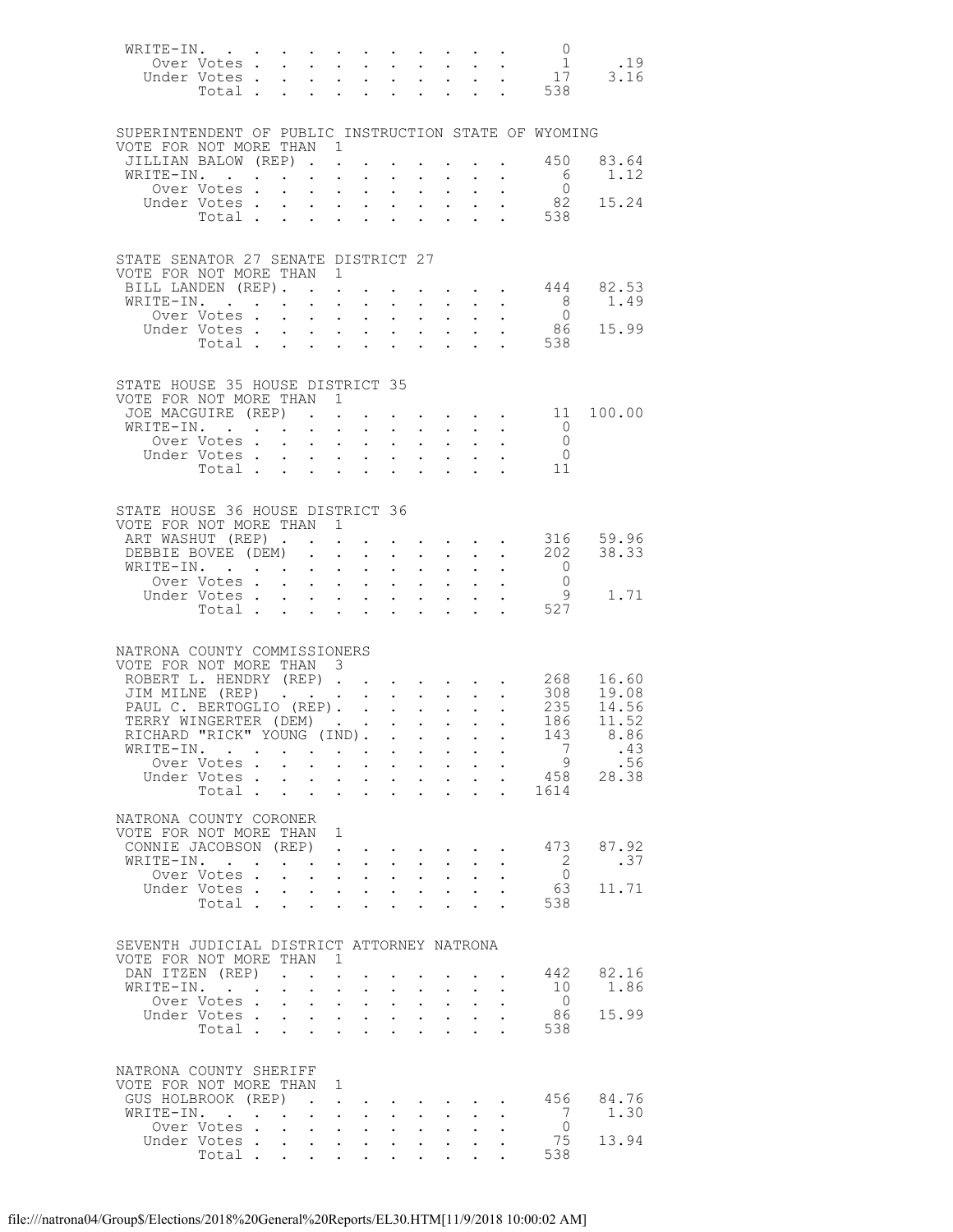| NATRONA COUNTY CLERK<br>VOTE FOR NOT MORE THAN 1  |                                            |                                                     |                                                                               |                                          |                                                                                                                          |                                                                                                                                                 |                                                             |                                                                                            |                           |                                          |                     |                   |
|---------------------------------------------------|--------------------------------------------|-----------------------------------------------------|-------------------------------------------------------------------------------|------------------------------------------|--------------------------------------------------------------------------------------------------------------------------|-------------------------------------------------------------------------------------------------------------------------------------------------|-------------------------------------------------------------|--------------------------------------------------------------------------------------------|---------------------------|------------------------------------------|---------------------|-------------------|
| TRACY GOOD (REP)                                  |                                            |                                                     |                                                                               |                                          |                                                                                                                          |                                                                                                                                                 |                                                             |                                                                                            |                           |                                          | $\cdot$ $\cdot$ 451 | 83.83             |
| WRITE-IN.                                         |                                            |                                                     |                                                                               |                                          | <b>All Carl Carl Control</b>                                                                                             |                                                                                                                                                 |                                                             | $\mathbf{z} = \mathbf{z} + \mathbf{z}$ , where $\mathbf{z}$                                | $\sim 10^{-10}$           |                                          | $\overline{4}$      | .74               |
|                                                   | Over Votes .                               | $\mathbf{L}$                                        |                                                                               |                                          | $\mathbf{r} = \mathbf{r} + \mathbf{r}$                                                                                   | $\mathbf{L}$                                                                                                                                    | $\sim$                                                      | $\sim$                                                                                     |                           |                                          | $\overline{0}$      |                   |
|                                                   | Under Votes                                |                                                     |                                                                               |                                          | $\mathbf{u}^{\prime}$ , $\mathbf{u}^{\prime}$ , $\mathbf{u}^{\prime}$ , $\mathbf{u}^{\prime}$ , $\mathbf{u}^{\prime}$    | $\bullet$ .                                                                                                                                     |                                                             |                                                                                            | $\mathbf{L}^{\text{max}}$ |                                          | 83<br>538           | 15.43             |
|                                                   | Total                                      |                                                     |                                                                               |                                          | $\mathbf{L}$                                                                                                             |                                                                                                                                                 |                                                             |                                                                                            |                           |                                          |                     |                   |
|                                                   |                                            |                                                     |                                                                               |                                          |                                                                                                                          |                                                                                                                                                 |                                                             |                                                                                            |                           |                                          |                     |                   |
| NATRONA COUNTY TREASURER                          |                                            |                                                     |                                                                               |                                          |                                                                                                                          |                                                                                                                                                 |                                                             |                                                                                            |                           |                                          |                     |                   |
| VOTE FOR NOT MORE THAN 1                          |                                            |                                                     |                                                                               |                                          |                                                                                                                          |                                                                                                                                                 |                                                             |                                                                                            |                           |                                          |                     |                   |
| TOM DOYLE (REP).<br>WRITE-IN.                     |                                            |                                                     | $\mathbf{L}$                                                                  |                                          | $\mathbf{1}^{\prime}$ , $\mathbf{1}^{\prime}$ , $\mathbf{1}^{\prime}$ , $\mathbf{1}^{\prime}$<br>$\cdot$ $\cdot$ $\cdot$ | $\ddot{\phantom{0}}$                                                                                                                            | $\sim 10^{-11}$                                             | $\mathbf{r} = \left\{ \mathbf{r}_1, \ldots, \mathbf{r}_n \right\}$<br>$\ddot{\phantom{0}}$ |                           |                                          | $7\phantom{0}$      | 454 84.39<br>1.30 |
|                                                   | Over Votes.                                | $\mathbf{L}^{\text{max}}$                           |                                                                               |                                          | $\mathbf{z} = \left\{ \mathbf{z}_1, \ldots, \mathbf{z}_n \right\}$ .                                                     | $\bullet$ .                                                                                                                                     | $\sim 10^{-11}$                                             | $\ddot{\phantom{0}}$                                                                       |                           |                                          | $\overline{2}$      | .37               |
|                                                   | Under Votes                                |                                                     | $\mathbf{L}$                                                                  |                                          | $\mathbf{z} = \mathbf{z} + \mathbf{z}$ .                                                                                 |                                                                                                                                                 | $\cdot$ $\cdot$ $\cdot$                                     | $\mathcal{L}^{\text{max}}$                                                                 |                           |                                          |                     | $75 \t 13.94$     |
|                                                   | Total                                      |                                                     |                                                                               |                                          |                                                                                                                          | $\ddot{\phantom{0}}$                                                                                                                            | $\mathcal{L}^{\text{max}}$                                  | $\ddot{\phantom{0}}$                                                                       |                           |                                          | . 538               |                   |
|                                                   |                                            |                                                     |                                                                               |                                          |                                                                                                                          |                                                                                                                                                 |                                                             |                                                                                            |                           |                                          |                     |                   |
| NATRONA COUNTY ASSESSOR                           |                                            |                                                     |                                                                               |                                          |                                                                                                                          |                                                                                                                                                 |                                                             |                                                                                            |                           |                                          |                     |                   |
| VOTE FOR NOT MORE THAN 1                          |                                            |                                                     |                                                                               |                                          |                                                                                                                          |                                                                                                                                                 |                                                             |                                                                                            |                           |                                          |                     |                   |
| MATTHEW KEATING (REP)<br>WRITE-IN. .              |                                            |                                                     |                                                                               |                                          |                                                                                                                          |                                                                                                                                                 | $\bullet$ . In the set of $\bullet$                         |                                                                                            |                           |                                          | 429<br>27           | 79.74<br>5.02     |
|                                                   | Over Votes.                                |                                                     | $\mathbf{z} = \mathbf{z} + \mathbf{z} + \mathbf{z} + \mathbf{z} + \mathbf{z}$ |                                          | $\mathbf{r}$ , $\mathbf{r}$ , $\mathbf{r}$                                                                               | $\sim$ $-$<br>$\ddot{\phantom{0}}$                                                                                                              | $\sim 100$<br>$\mathbf{L}^{\text{max}}$                     | $\mathbf{A}^{\mathrm{max}}$<br>$\ddot{\phantom{0}}$                                        |                           |                                          | $\overline{0}$      |                   |
|                                                   | Under Votes                                |                                                     |                                                                               |                                          |                                                                                                                          | $\bullet$ .                                                                                                                                     | $\mathbf{A}^{\text{max}}$                                   | $\sim 10$                                                                                  | $\mathbf{L}^{\text{max}}$ |                                          | 82                  | 15.24             |
|                                                   | Total .                                    |                                                     | $\mathbf{L} = \mathbf{L} \mathbf{L}$                                          |                                          | $\mathbf{r} = \mathbf{r}$                                                                                                |                                                                                                                                                 |                                                             | $\mathbf{r}$                                                                               |                           |                                          | 538                 |                   |
|                                                   |                                            |                                                     |                                                                               |                                          |                                                                                                                          |                                                                                                                                                 |                                                             |                                                                                            |                           |                                          |                     |                   |
| NATRONA COUNTY CLERK OF DISTRICT COURT            |                                            |                                                     |                                                                               |                                          |                                                                                                                          |                                                                                                                                                 |                                                             |                                                                                            |                           |                                          |                     |                   |
| VOTE FOR NOT MORE THAN 1                          |                                            |                                                     |                                                                               |                                          |                                                                                                                          |                                                                                                                                                 |                                                             |                                                                                            |                           |                                          |                     |                   |
| ANNE VOLIN (REP).                                 |                                            |                                                     | $\sim$                                                                        | $\ddot{\phantom{a}}$ .                   |                                                                                                                          |                                                                                                                                                 | $\sim 10^{-11}$                                             |                                                                                            |                           | $\mathbf{z} = \mathbf{z} + \mathbf{z}$ . | 453                 | 84.20             |
| WRITE-IN.                                         |                                            | $\sim$                                              | $\ddot{\phantom{a}}$                                                          | $\ddot{\phantom{0}}$                     | $\ddot{\phantom{0}}$                                                                                                     | $\ddot{\phantom{0}}$                                                                                                                            | $\sim$ $-$                                                  | $\ddot{\phantom{0}}$                                                                       |                           |                                          | $\overline{4}$      | .74               |
|                                                   | Over Votes .<br>Under Votes                | $\mathbf{L}^{\text{max}}$                           |                                                                               | $\mathbf{z} = \mathbf{z} + \mathbf{z}$ . | $\sim$ $-$<br>$\mathbf{L}^{\text{max}}$ , where $\mathbf{L}^{\text{max}}$                                                | $\mathbb{Z}^{\mathbb{Z}^{\times}}$                                                                                                              | $\sim 10^{-11}$<br>$\ddot{\phantom{0}}$                     | $\mathcal{L}^{\text{max}}$<br>$\mathbf{L}^{\text{max}}$                                    |                           |                                          | $\bigcirc$<br>81    | 15.06             |
|                                                   | Total                                      |                                                     |                                                                               |                                          | $\mathbf{L} = \mathbf{L}$                                                                                                | $\ddot{\phantom{0}}$                                                                                                                            | $\ddot{\phantom{a}}$                                        | $\ddot{\phantom{a}}$                                                                       | $\ddot{\phantom{0}}$      |                                          | 538                 |                   |
|                                                   |                                            |                                                     |                                                                               |                                          |                                                                                                                          |                                                                                                                                                 |                                                             |                                                                                            |                           |                                          |                     |                   |
| DISTRICT COURT JUDGE                              |                                            |                                                     |                                                                               |                                          |                                                                                                                          |                                                                                                                                                 |                                                             |                                                                                            |                           |                                          |                     |                   |
| VOTE FOR NOT MORE THAN 1<br>Yes                   | $\mathbf{r} = \mathbf{r} \cdot \mathbf{r}$ | $\mathbf{L} = \mathbf{L}$                           |                                                                               |                                          |                                                                                                                          | $\mathbf{u} = \mathbf{u} \times \mathbf{u}$ , and $\mathbf{u} = \mathbf{u} \times \mathbf{u}$ , and                                             |                                                             |                                                                                            |                           |                                          | 386                 | 71.75             |
| No. .                                             |                                            | $\sim$                                              |                                                                               |                                          | $\mathbf{r} = \mathbf{r}$ and $\mathbf{r} = \mathbf{r}$                                                                  |                                                                                                                                                 | $\bullet$ .<br><br><br><br><br><br><br><br><br><br><br><br> | $\ddot{\phantom{0}}$                                                                       |                           |                                          | 103                 | 19.14             |
|                                                   | Over Votes .                               | $\mathbf{L}^{\text{max}}$                           |                                                                               |                                          | $\mathbf{z} = \mathbf{z} + \mathbf{z}$ , where $\mathbf{z} = \mathbf{z}$                                                 | $\mathbf{L}^{\text{max}}$                                                                                                                       | $\mathcal{L}^{\text{max}}$                                  | $\ddot{\phantom{0}}$                                                                       |                           |                                          | $\overline{1}$      | .19               |
|                                                   | Under Votes.                               | $\mathbf{L}$                                        | $\mathcal{L}^{\text{max}}$                                                    |                                          | $\mathbf{L} = \mathbf{L}$                                                                                                | $\mathbf{L}$                                                                                                                                    | $\mathbf{L}$                                                | $\mathbf{L}$                                                                               |                           |                                          | 48                  | 8.92              |
|                                                   | Total                                      |                                                     | $\sim$ $-$                                                                    | $\ddot{\phantom{0}}$                     | $\sim$ $-$                                                                                                               | $\ddot{\phantom{0}}$                                                                                                                            | $\bullet$                                                   | $\ddot{\phantom{a}}$                                                                       | $\ddot{\phantom{0}}$      |                                          | 538                 |                   |
|                                                   |                                            |                                                     |                                                                               |                                          |                                                                                                                          |                                                                                                                                                 |                                                             |                                                                                            |                           |                                          |                     |                   |
| CIRCUIT COURT JUDGE                               |                                            |                                                     |                                                                               |                                          |                                                                                                                          |                                                                                                                                                 |                                                             |                                                                                            |                           |                                          |                     |                   |
| VOTE FOR NOT MORE THAN 1                          |                                            |                                                     |                                                                               |                                          |                                                                                                                          |                                                                                                                                                 |                                                             |                                                                                            |                           |                                          |                     |                   |
| Yes<br>$No.$                                      |                                            | $\mathbf{A}^{(1)}$ and<br>$\mathbf{z} = \mathbf{z}$ | $\mathcal{L}^{\text{max}}$                                                    | $\mathbf{L}^{\text{max}}$                |                                                                                                                          | $\mathbf{r} = \mathbf{r} + \mathbf{r} + \mathbf{r} + \mathbf{r} + \mathbf{r} + \mathbf{r} + \mathbf{r}$                                         |                                                             |                                                                                            |                           | $\sim$ $-$                               | 400 74.35<br>86     | 15.99             |
|                                                   | Over Votes                                 |                                                     |                                                                               |                                          |                                                                                                                          | $\mathbf{1}^{\prime}$ , $\mathbf{1}^{\prime}$ , $\mathbf{1}^{\prime}$ , $\mathbf{1}^{\prime}$ , $\mathbf{1}^{\prime}$ , $\mathbf{1}^{\prime}$ , |                                                             |                                                                                            | $\ddot{\phantom{a}}$      |                                          | $\bigcirc$          |                   |
|                                                   | Under Votes                                |                                                     |                                                                               |                                          |                                                                                                                          | $\mathbf{z} = \mathbf{z} + \mathbf{z} + \mathbf{z} + \mathbf{z} + \mathbf{z} + \mathbf{z}$                                                      |                                                             |                                                                                            |                           |                                          | 52                  | 9.67              |
|                                                   | Total $\cdots$                             |                                                     |                                                                               |                                          |                                                                                                                          |                                                                                                                                                 |                                                             |                                                                                            |                           |                                          | 538                 |                   |
|                                                   |                                            |                                                     |                                                                               |                                          |                                                                                                                          |                                                                                                                                                 |                                                             |                                                                                            |                           |                                          |                     |                   |
| EVANSVILLE MAYOR                                  |                                            |                                                     |                                                                               |                                          |                                                                                                                          |                                                                                                                                                 |                                                             |                                                                                            |                           |                                          |                     |                   |
| VOTE FOR NOT MORE THAN 1                          |                                            |                                                     |                                                                               |                                          |                                                                                                                          |                                                                                                                                                 |                                                             |                                                                                            |                           |                                          |                     |                   |
| JENNIFER SORENSON.                                |                                            |                                                     |                                                                               | $\ddot{\phantom{a}}$                     |                                                                                                                          |                                                                                                                                                 |                                                             |                                                                                            |                           |                                          | 456                 | 84.76             |
| WRITE-IN.                                         |                                            |                                                     |                                                                               | $\ddot{\phantom{0}}$                     | $\sim$ $-$                                                                                                               |                                                                                                                                                 |                                                             |                                                                                            |                           |                                          | 8<br>$\Omega$       | 1.49              |
|                                                   | Over Votes.<br>Under Votes.                | $\ddot{\phantom{0}}$<br>$\mathbf{L}$                | $\mathbf{L}^{\text{max}}$<br>$\mathbf{L}$                                     |                                          | $\mathcal{A}^{\mathcal{A}}$ , and $\mathcal{A}^{\mathcal{A}}$<br>$\ddot{\phantom{a}}$                                    | $\mathcal{L}^{\text{max}}$<br>$\mathbf{L}$                                                                                                      | $\mathcal{L}^{\text{max}}$                                  | $\mathcal{L}^{\mathcal{L}}$<br>$\Delta \sim 100$ km s $^{-1}$                              |                           |                                          | 74                  | 13.75             |
|                                                   | Total .                                    | $\sim$                                              | $\sim$                                                                        | $\ddot{\phantom{a}}$                     |                                                                                                                          |                                                                                                                                                 |                                                             |                                                                                            |                           |                                          | 538                 |                   |
|                                                   |                                            |                                                     |                                                                               |                                          |                                                                                                                          |                                                                                                                                                 |                                                             |                                                                                            |                           |                                          |                     |                   |
| EVANSVILLE TOWN COUNCIL                           |                                            |                                                     |                                                                               |                                          |                                                                                                                          |                                                                                                                                                 |                                                             |                                                                                            |                           |                                          |                     |                   |
| VOTE FOR NOT MORE THAN                            |                                            |                                                     |                                                                               | -2.                                      |                                                                                                                          |                                                                                                                                                 |                                                             |                                                                                            |                           |                                          |                     |                   |
| CHAD EDWARDS.                                     |                                            |                                                     |                                                                               |                                          |                                                                                                                          |                                                                                                                                                 |                                                             |                                                                                            |                           |                                          | 397                 | 36.90             |
| JOSEPH A. KNOP.                                   |                                            |                                                     | $\ddot{\phantom{0}}$                                                          | $\sim$ $-$                               | $\sim$ $-$                                                                                                               |                                                                                                                                                 | $\mathbf{L}^{\text{max}}$                                   |                                                                                            |                           |                                          | 357                 | 33.18             |
| WRITE-IN.                                         |                                            |                                                     | $\mathbf{r}$                                                                  | $\mathcal{L}^{\text{max}}$               | $\sim$ $-$                                                                                                               | $\ddot{\phantom{0}}$                                                                                                                            | $\mathbf{L}^{\text{max}}$                                   | $\ddot{\phantom{a}}$                                                                       |                           |                                          | 7                   | .65               |
|                                                   | Over Votes.<br>Under Votes.                | $\mathbf{L}^{\text{max}}$                           | $\mathbf{L}^{\text{max}}$<br>$\mathbf{L} = \mathbf{L}$                        |                                          | $\mathcal{L}^{\text{max}}$ , $\mathcal{L}^{\text{max}}$<br>$\cdot$ $\cdot$ $\cdot$                                       | $\mathbb{Z}^{\mathbb{Z}^{\times}}$<br>$\ddot{\phantom{0}}$                                                                                      | $\mathcal{L}^{\text{max}}$<br>$\mathbf{L}$                  | $\ddot{\phantom{0}}$<br>$\ddot{\phantom{a}}$                                               |                           |                                          | $\Omega$<br>315     | 29.28             |
|                                                   | Total                                      |                                                     | $\sim$ $-$                                                                    | $\ddot{\phantom{0}}$                     | $\ddot{\phantom{a}}$                                                                                                     | $\ddot{\phantom{0}}$                                                                                                                            |                                                             |                                                                                            |                           |                                          | 1076                |                   |
|                                                   |                                            |                                                     |                                                                               |                                          |                                                                                                                          |                                                                                                                                                 |                                                             |                                                                                            |                           |                                          |                     |                   |
|                                                   |                                            |                                                     |                                                                               |                                          |                                                                                                                          |                                                                                                                                                 |                                                             |                                                                                            |                           |                                          |                     |                   |
| EVANSVILLE TOWN COUNCIL<br>VOTE FOR NOT MORE THAN |                                            |                                                     |                                                                               | -1                                       |                                                                                                                          |                                                                                                                                                 |                                                             |                                                                                            |                           |                                          |                     |                   |
| AARON VIGNEAULT                                   |                                            | $\sim$                                              | $\sim$                                                                        |                                          |                                                                                                                          |                                                                                                                                                 |                                                             |                                                                                            |                           |                                          | 427                 | 79.37             |
| WRITE-IN. .                                       |                                            | $\mathbf{L}^{\text{max}}$                           | $\mathcal{L}^{\mathcal{L}}$                                                   | $\sim 10^{-10}$                          |                                                                                                                          |                                                                                                                                                 |                                                             |                                                                                            |                           |                                          | 4                   | .74               |
|                                                   | Over Votes.                                | $\mathbf{L}$                                        | $\mathbf{r}$                                                                  | $\ddot{\phantom{a}}$                     |                                                                                                                          |                                                                                                                                                 |                                                             |                                                                                            |                           |                                          | $\Omega$            |                   |
|                                                   | Under Votes.<br>Total .                    | $\mathbf{L}^{\text{max}}$<br>$\mathbf{L}^{(1)}$ and | $\mathcal{L}^{\mathcal{L}}$                                                   | $\ddot{\phantom{0}}$                     |                                                                                                                          |                                                                                                                                                 |                                                             |                                                                                            |                           |                                          | 107<br>538          | 19.89             |
|                                                   |                                            |                                                     |                                                                               |                                          |                                                                                                                          |                                                                                                                                                 |                                                             |                                                                                            |                           |                                          |                     |                   |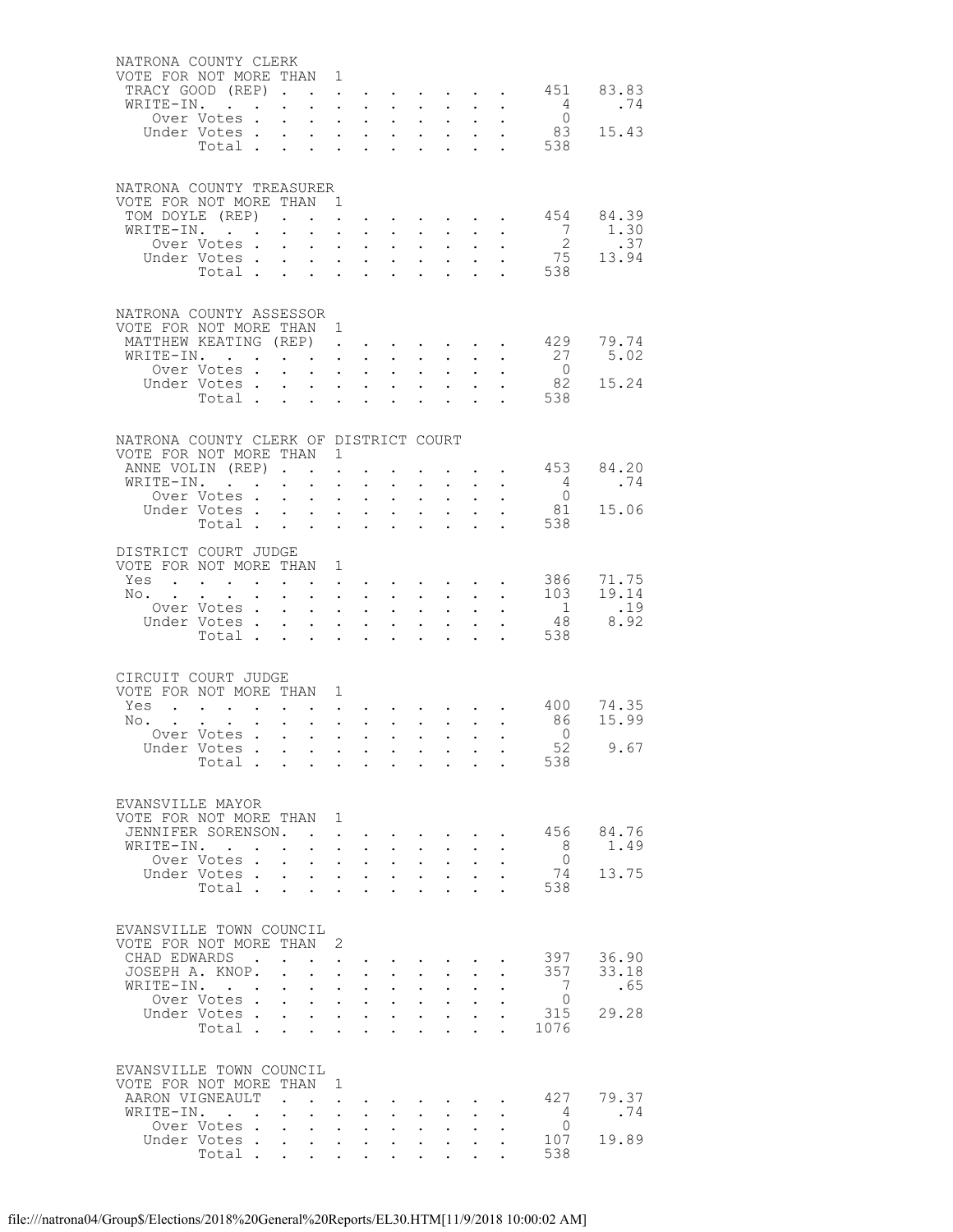|                                                                                                                     | CASPER COLLEGE DISTRICT BOARD OF TRUSTEE NATRONA<br>VOTE FOR NOT MORE THAN 3      |                      |  |   |                                                                                                                                                                                                                                                                                                                                                                                                                                                                           |  |                      |              |                                                                          |                           |  |
|---------------------------------------------------------------------------------------------------------------------|-----------------------------------------------------------------------------------|----------------------|--|---|---------------------------------------------------------------------------------------------------------------------------------------------------------------------------------------------------------------------------------------------------------------------------------------------------------------------------------------------------------------------------------------------------------------------------------------------------------------------------|--|----------------------|--------------|--------------------------------------------------------------------------|---------------------------|--|
|                                                                                                                     | KATHY DOLAN. 340 21.07                                                            |                      |  |   |                                                                                                                                                                                                                                                                                                                                                                                                                                                                           |  |                      |              |                                                                          |                           |  |
|                                                                                                                     | TIM S. KUGLER 309<br>SUE SCHILLING 345                                            |                      |  |   |                                                                                                                                                                                                                                                                                                                                                                                                                                                                           |  |                      |              |                                                                          | 19.14                     |  |
|                                                                                                                     | SUE SCHILLING                                                                     |                      |  |   | $\mathbf{r} = \mathbf{r} + \mathbf{r} + \mathbf{r} + \mathbf{r} + \mathbf{r}$                                                                                                                                                                                                                                                                                                                                                                                             |  |                      |              |                                                                          | 21.38<br>.37              |  |
|                                                                                                                     |                                                                                   | Over Votes           |  |   |                                                                                                                                                                                                                                                                                                                                                                                                                                                                           |  |                      |              | $\overline{0}$                                                           |                           |  |
|                                                                                                                     |                                                                                   |                      |  |   |                                                                                                                                                                                                                                                                                                                                                                                                                                                                           |  |                      |              | Under Votes 614<br>Total 1614                                            | 38.04                     |  |
|                                                                                                                     |                                                                                   |                      |  |   | $\mathbf{1}=\mathbf{1}=\mathbf{1}=\mathbf{1}=\mathbf{1}=\mathbf{1}=\mathbf{1}=\mathbf{1}=\mathbf{1}=\mathbf{1}=\mathbf{1}=\mathbf{1}=\mathbf{1}=\mathbf{1}=\mathbf{1}=\mathbf{1}=\mathbf{1}=\mathbf{1}=\mathbf{1}=\mathbf{1}=\mathbf{1}=\mathbf{1}=\mathbf{1}=\mathbf{1}=\mathbf{1}=\mathbf{1}=\mathbf{1}=\mathbf{1}=\mathbf{1}=\mathbf{1}=\mathbf{1}=\mathbf{1}=\mathbf{1}=\mathbf{1}=\mathbf{1}=\mathbf{1}=\mathbf{$                                                    |  |                      |              |                                                                          |                           |  |
|                                                                                                                     | CASPER COLLEGE DISTRICT BOARD OF TRUSTEE NATRONA                                  |                      |  |   |                                                                                                                                                                                                                                                                                                                                                                                                                                                                           |  |                      |              |                                                                          |                           |  |
|                                                                                                                     | VOTE FOR NOT MORE THAN 1                                                          |                      |  |   |                                                                                                                                                                                                                                                                                                                                                                                                                                                                           |  |                      |              |                                                                          |                           |  |
|                                                                                                                     | STEVE DEGENFELDER. 417                                                            |                      |  |   |                                                                                                                                                                                                                                                                                                                                                                                                                                                                           |  |                      |              |                                                                          | 77.51                     |  |
|                                                                                                                     | WRITE-IN. 2                                                                       |                      |  |   |                                                                                                                                                                                                                                                                                                                                                                                                                                                                           |  |                      |              |                                                                          | .37                       |  |
|                                                                                                                     |                                                                                   |                      |  |   |                                                                                                                                                                                                                                                                                                                                                                                                                                                                           |  |                      |              |                                                                          | 22.12                     |  |
|                                                                                                                     |                                                                                   |                      |  |   |                                                                                                                                                                                                                                                                                                                                                                                                                                                                           |  |                      |              | 0<br>Under Votes 119<br>Total 538                                        |                           |  |
|                                                                                                                     |                                                                                   |                      |  |   |                                                                                                                                                                                                                                                                                                                                                                                                                                                                           |  |                      |              |                                                                          |                           |  |
|                                                                                                                     | COUNTY SCHOOL DISTRICT #1 BOARD OF TRUST                                          |                      |  |   |                                                                                                                                                                                                                                                                                                                                                                                                                                                                           |  |                      |              |                                                                          |                           |  |
|                                                                                                                     | SCHOOL DISTRICT 1                                                                 |                      |  |   |                                                                                                                                                                                                                                                                                                                                                                                                                                                                           |  |                      |              |                                                                          |                           |  |
|                                                                                                                     | VOTE FOR NOT MORE THAN 4<br>CAMERON ALLEN 154 7.16                                |                      |  |   |                                                                                                                                                                                                                                                                                                                                                                                                                                                                           |  |                      |              |                                                                          |                           |  |
|                                                                                                                     |                                                                                   |                      |  |   |                                                                                                                                                                                                                                                                                                                                                                                                                                                                           |  |                      |              |                                                                          |                           |  |
|                                                                                                                     |                                                                                   |                      |  |   |                                                                                                                                                                                                                                                                                                                                                                                                                                                                           |  |                      |              |                                                                          |                           |  |
|                                                                                                                     |                                                                                   |                      |  |   |                                                                                                                                                                                                                                                                                                                                                                                                                                                                           |  |                      |              |                                                                          |                           |  |
|                                                                                                                     |                                                                                   |                      |  |   |                                                                                                                                                                                                                                                                                                                                                                                                                                                                           |  |                      |              |                                                                          |                           |  |
|                                                                                                                     |                                                                                   |                      |  |   |                                                                                                                                                                                                                                                                                                                                                                                                                                                                           |  |                      |              |                                                                          |                           |  |
|                                                                                                                     |                                                                                   |                      |  |   |                                                                                                                                                                                                                                                                                                                                                                                                                                                                           |  |                      |              |                                                                          |                           |  |
|                                                                                                                     |                                                                                   |                      |  |   |                                                                                                                                                                                                                                                                                                                                                                                                                                                                           |  |                      |              |                                                                          |                           |  |
|                                                                                                                     |                                                                                   |                      |  |   |                                                                                                                                                                                                                                                                                                                                                                                                                                                                           |  |                      |              |                                                                          |                           |  |
|                                                                                                                     |                                                                                   |                      |  |   |                                                                                                                                                                                                                                                                                                                                                                                                                                                                           |  |                      |              |                                                                          |                           |  |
|                                                                                                                     |                                                                                   |                      |  |   |                                                                                                                                                                                                                                                                                                                                                                                                                                                                           |  |                      |              |                                                                          |                           |  |
|                                                                                                                     | COUNTY RURAL CONSERVATION DISTRICT SUPER                                          |                      |  |   |                                                                                                                                                                                                                                                                                                                                                                                                                                                                           |  |                      |              |                                                                          |                           |  |
|                                                                                                                     | NATRONA COUNTY CONSERVATION DISTRICT                                              |                      |  |   |                                                                                                                                                                                                                                                                                                                                                                                                                                                                           |  |                      |              |                                                                          |                           |  |
|                                                                                                                     | VOTE FOR NOT MORE THAN 2<br>ANDREW C. ANDERSON 300                                |                      |  |   |                                                                                                                                                                                                                                                                                                                                                                                                                                                                           |  |                      |              |                                                                          | 27.88                     |  |
|                                                                                                                     | TAMMY COBB 359                                                                    |                      |  |   |                                                                                                                                                                                                                                                                                                                                                                                                                                                                           |  |                      |              |                                                                          | 33.36                     |  |
|                                                                                                                     | WRITE-IN.                                                                         |                      |  |   | $\mathbf{1} \qquad \qquad \mathbf{1} \qquad \qquad \mathbf{1} \qquad \qquad \mathbf{1} \qquad \qquad \mathbf{1} \qquad \qquad \mathbf{1} \qquad \qquad \mathbf{1} \qquad \qquad \mathbf{1} \qquad \qquad \mathbf{1} \qquad \qquad \mathbf{1} \qquad \qquad \mathbf{1} \qquad \qquad \mathbf{1} \qquad \qquad \mathbf{1} \qquad \qquad \mathbf{1} \qquad \qquad \mathbf{1} \qquad \qquad \mathbf{1} \qquad \qquad \mathbf{1} \qquad \qquad \mathbf{1} \qquad \mathbf{1} \$ |  |                      |              | $\frac{1}{2}$                                                            | .09                       |  |
|                                                                                                                     |                                                                                   |                      |  |   |                                                                                                                                                                                                                                                                                                                                                                                                                                                                           |  |                      |              | Over Votes 0<br>Under Votes 416                                          |                           |  |
|                                                                                                                     |                                                                                   |                      |  |   |                                                                                                                                                                                                                                                                                                                                                                                                                                                                           |  |                      |              | Total 1076                                                               | 38.66                     |  |
|                                                                                                                     |                                                                                   |                      |  |   |                                                                                                                                                                                                                                                                                                                                                                                                                                                                           |  |                      |              |                                                                          |                           |  |
|                                                                                                                     |                                                                                   |                      |  |   |                                                                                                                                                                                                                                                                                                                                                                                                                                                                           |  |                      |              |                                                                          |                           |  |
|                                                                                                                     | 1 CENT SALES TAX<br>VOTE FOR NOT MORE THAN 1                                      |                      |  |   |                                                                                                                                                                                                                                                                                                                                                                                                                                                                           |  |                      |              |                                                                          |                           |  |
|                                                                                                                     | For the County Sales and Use Ta 379 70.45                                         |                      |  |   |                                                                                                                                                                                                                                                                                                                                                                                                                                                                           |  |                      |              |                                                                          |                           |  |
|                                                                                                                     | Against the County Sales and Us 144                                               |                      |  |   |                                                                                                                                                                                                                                                                                                                                                                                                                                                                           |  |                      |              |                                                                          | 26.77                     |  |
|                                                                                                                     |                                                                                   | Over Votes           |  |   |                                                                                                                                                                                                                                                                                                                                                                                                                                                                           |  |                      |              | $\overline{0}$                                                           |                           |  |
|                                                                                                                     |                                                                                   | Under Votes          |  |   |                                                                                                                                                                                                                                                                                                                                                                                                                                                                           |  |                      |              |                                                                          | 2.79                      |  |
|                                                                                                                     |                                                                                   | Total                |  |   |                                                                                                                                                                                                                                                                                                                                                                                                                                                                           |  |                      |              | $\frac{15}{15}$<br>$\frac{15}{15}$<br>$\frac{15}{15}$<br>$\frac{15}{15}$ |                           |  |
|                                                                                                                     |                                                                                   |                      |  |   |                                                                                                                                                                                                                                                                                                                                                                                                                                                                           |  |                      |              |                                                                          |                           |  |
|                                                                                                                     | LODGING TAX<br>VOTE FOR NOT MORE THAN 1                                           |                      |  |   |                                                                                                                                                                                                                                                                                                                                                                                                                                                                           |  |                      |              |                                                                          |                           |  |
|                                                                                                                     | For the County Lodging Tax. 395 73.42<br>Against the County Lodging Tax 128 23.79 |                      |  |   |                                                                                                                                                                                                                                                                                                                                                                                                                                                                           |  |                      |              |                                                                          |                           |  |
|                                                                                                                     | Against the County Lodging Tax                                                    |                      |  |   |                                                                                                                                                                                                                                                                                                                                                                                                                                                                           |  |                      |              |                                                                          |                           |  |
|                                                                                                                     |                                                                                   | Over Votes           |  |   |                                                                                                                                                                                                                                                                                                                                                                                                                                                                           |  |                      |              | $\overline{0}$                                                           |                           |  |
|                                                                                                                     |                                                                                   | Under Votes<br>Total |  |   |                                                                                                                                                                                                                                                                                                                                                                                                                                                                           |  |                      |              | 15<br>538                                                                | 2.79                      |  |
|                                                                                                                     |                                                                                   |                      |  |   |                                                                                                                                                                                                                                                                                                                                                                                                                                                                           |  |                      |              |                                                                          |                           |  |
| PRECINCT REPORT GENERAL ELECTION<br>RUN DATE:11/09/18 NATRONA COUNTY, WYOMING<br>RUN TIME:09:57 AM NOVEMBER 6, 2018 |                                                                                   |                      |  |   |                                                                                                                                                                                                                                                                                                                                                                                                                                                                           |  |                      |              |                                                                          | **OFFICIAL COUNTY RESULTS |  |
|                                                                                                                     |                                                                                   |                      |  |   |                                                                                                                                                                                                                                                                                                                                                                                                                                                                           |  |                      |              |                                                                          |                           |  |
|                                                                                                                     |                                                                                   |                      |  |   |                                                                                                                                                                                                                                                                                                                                                                                                                                                                           |  |                      |              |                                                                          |                           |  |
|                                                                                                                     | $0402$ 4-2                                                                        |                      |  |   |                                                                                                                                                                                                                                                                                                                                                                                                                                                                           |  |                      |              |                                                                          |                           |  |
|                                                                                                                     |                                                                                   |                      |  |   |                                                                                                                                                                                                                                                                                                                                                                                                                                                                           |  |                      |              | 1047                                                                     | VOTES PERCENT             |  |
|                                                                                                                     | REGISTERED VOTERS - TOTAL<br>BALLOTS CAST - TOTAL.                                |                      |  |   |                                                                                                                                                                                                                                                                                                                                                                                                                                                                           |  | $\ddot{\phantom{0}}$ |              | 755                                                                      |                           |  |
|                                                                                                                     | BALLOTS CAST - BLANK.                                                             |                      |  |   |                                                                                                                                                                                                                                                                                                                                                                                                                                                                           |  |                      |              |                                                                          | 1.13                      |  |
|                                                                                                                     | VOTER TURNOUT - TOTAL                                                             |                      |  |   |                                                                                                                                                                                                                                                                                                                                                                                                                                                                           |  |                      |              |                                                                          | 72.11                     |  |
|                                                                                                                     | VOTER TURNOUT - BLANK                                                             |                      |  |   |                                                                                                                                                                                                                                                                                                                                                                                                                                                                           |  |                      |              |                                                                          | $\ldots$                  |  |
|                                                                                                                     |                                                                                   |                      |  |   |                                                                                                                                                                                                                                                                                                                                                                                                                                                                           |  |                      |              |                                                                          |                           |  |
|                                                                                                                     | UNITED STATES SENATOR FEDERAL DISTRICT                                            |                      |  |   |                                                                                                                                                                                                                                                                                                                                                                                                                                                                           |  |                      |              |                                                                          |                           |  |
|                                                                                                                     | VOTE FOR NOT MORE THAN                                                            |                      |  | 1 |                                                                                                                                                                                                                                                                                                                                                                                                                                                                           |  |                      |              |                                                                          |                           |  |
|                                                                                                                     | JOHN BARRASSO (REP) 623 82.52                                                     |                      |  |   |                                                                                                                                                                                                                                                                                                                                                                                                                                                                           |  |                      |              |                                                                          |                           |  |
|                                                                                                                     | GARY TRAUNER (DEM)                                                                |                      |  |   |                                                                                                                                                                                                                                                                                                                                                                                                                                                                           |  |                      | $\mathbf{L}$ | 93                                                                       | 12.32                     |  |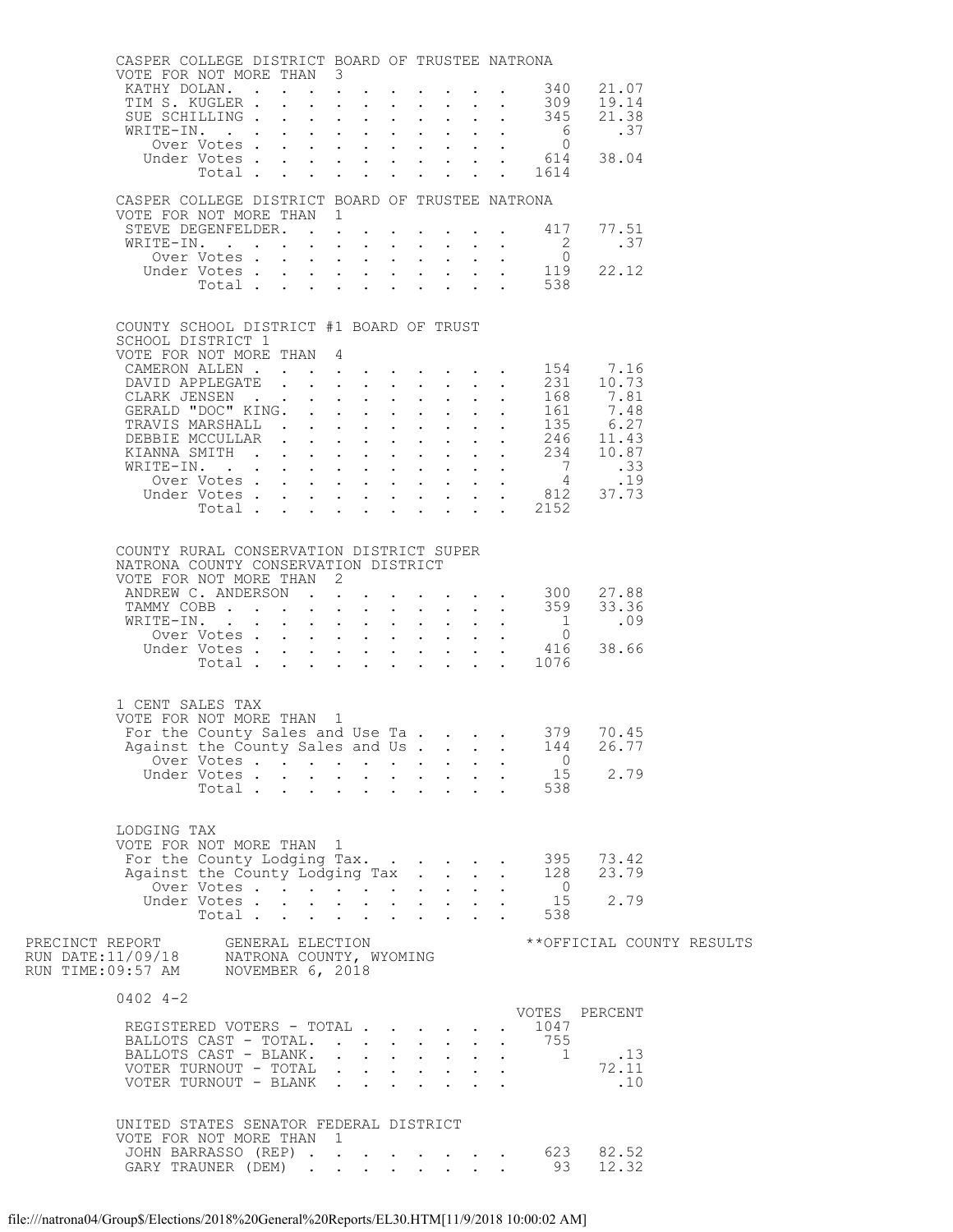| JOSEPH PORAMBO (LIB).<br>WRITE-IN.<br>vertical contract that the contract of the contract of the contract of the contract of the contract of the contract of the contract of the contract of the contract of the contract of the contract of the contract of the con<br>Over Votes .<br>Under Votes. |                                                             |        |                                                                                                                       |                  |                                                                                                                                                                              |                                                                    |                                                               |                           |                                                                                               | 29                                               | 3.84                                                                                                                                                                                                 |
|------------------------------------------------------------------------------------------------------------------------------------------------------------------------------------------------------------------------------------------------------------------------------------------------------|-------------------------------------------------------------|--------|-----------------------------------------------------------------------------------------------------------------------|------------------|------------------------------------------------------------------------------------------------------------------------------------------------------------------------------|--------------------------------------------------------------------|---------------------------------------------------------------|---------------------------|-----------------------------------------------------------------------------------------------|--------------------------------------------------|------------------------------------------------------------------------------------------------------------------------------------------------------------------------------------------------------|
| UNITED STATES REPRESENTATIVE<br>WYOMING CONGRESSIONAL DISTRICT ONE<br>VOTE FOR NOT MORE THAN 1                                                                                                                                                                                                       |                                                             |        |                                                                                                                       |                  |                                                                                                                                                                              |                                                                    |                                                               |                           |                                                                                               |                                                  |                                                                                                                                                                                                      |
| LIZ CHENEY (REP) 587 77.75<br>GREG HUNTER (DEM) 82 10.86<br>DANIEL CLYDE CUMMINGS (CON)<br>RICHARD BRUBAKER (LIB)                                                                                                                                                                                    |                                                             |        |                                                                                                                       |                  | $\mathcal{L}^{\text{max}}$                                                                                                                                                   |                                                                    |                                                               |                           |                                                                                               |                                                  |                                                                                                                                                                                                      |
|                                                                                                                                                                                                                                                                                                      |                                                             |        |                                                                                                                       |                  |                                                                                                                                                                              |                                                                    |                                                               |                           |                                                                                               |                                                  |                                                                                                                                                                                                      |
|                                                                                                                                                                                                                                                                                                      |                                                             |        |                                                                                                                       |                  |                                                                                                                                                                              |                                                                    |                                                               |                           |                                                                                               |                                                  |                                                                                                                                                                                                      |
| GOVERNOR STATE OF WYOMING<br>VOTE FOR NOT MORE THAN 1<br>MARK GORDON (REP).                                                                                                                                                                                                                          |                                                             |        |                                                                                                                       |                  |                                                                                                                                                                              |                                                                    |                                                               |                           |                                                                                               |                                                  | 598 79.21<br>89 11.79                                                                                                                                                                                |
| MARY A. THRONE (DEM).                                                                                                                                                                                                                                                                                |                                                             |        |                                                                                                                       |                  |                                                                                                                                                                              |                                                                    |                                                               |                           |                                                                                               |                                                  |                                                                                                                                                                                                      |
|                                                                                                                                                                                                                                                                                                      |                                                             |        |                                                                                                                       |                  |                                                                                                                                                                              |                                                                    |                                                               |                           |                                                                                               |                                                  |                                                                                                                                                                                                      |
|                                                                                                                                                                                                                                                                                                      |                                                             |        |                                                                                                                       |                  |                                                                                                                                                                              |                                                                    |                                                               |                           |                                                                                               |                                                  |                                                                                                                                                                                                      |
| Under Votes                                                                                                                                                                                                                                                                                          |                                                             |        |                                                                                                                       |                  | $\mathcal{A}=\mathcal{A}=\mathcal{A}=\mathcal{A}=\mathcal{A}=\mathcal{A}=\mathcal{A}$ .                                                                                      |                                                                    |                                                               |                           |                                                                                               | $\frac{6}{7}$                                    | .93                                                                                                                                                                                                  |
| Total.                                                                                                                                                                                                                                                                                               |                                                             |        |                                                                                                                       |                  | $\mathbf{r}$ , $\mathbf{r}$ , $\mathbf{r}$ , $\mathbf{r}$ , $\mathbf{r}$ , $\mathbf{r}$                                                                                      |                                                                    |                                                               |                           |                                                                                               | $\begin{array}{cc} . & 7 \\ . & 755 \end{array}$ |                                                                                                                                                                                                      |
| SECRETARY OF STATE STATE OF WYOMING<br>VOTE FOR NOT MORE THAN 1                                                                                                                                                                                                                                      |                                                             |        |                                                                                                                       |                  |                                                                                                                                                                              |                                                                    |                                                               |                           |                                                                                               |                                                  |                                                                                                                                                                                                      |
| EDWARD BUCHANAN (REP)                                                                                                                                                                                                                                                                                |                                                             |        |                                                                                                                       |                  |                                                                                                                                                                              |                                                                    |                                                               |                           |                                                                                               |                                                  |                                                                                                                                                                                                      |
| JAMES W. BYRD (DEM).<br>KIT CARSON III (LIB).                                                                                                                                                                                                                                                        |                                                             |        | $\ddot{\phantom{0}}$                                                                                                  | $\sim$ 100 $\pm$ |                                                                                                                                                                              |                                                                    |                                                               |                           |                                                                                               |                                                  | $\begin{array}{cccccccc} . & . & . & . & . & . & . & 628 & 83.18 \\ . & . & . & . & . & . & . & . & . & . \\ . & . & . & . & . & . & . & 32 & 4.24 \\ . & . & . & . & . & . & 0 & . & . \end{array}$ |
|                                                                                                                                                                                                                                                                                                      |                                                             |        |                                                                                                                       |                  |                                                                                                                                                                              |                                                                    |                                                               |                           |                                                                                               |                                                  |                                                                                                                                                                                                      |
|                                                                                                                                                                                                                                                                                                      |                                                             |        |                                                                                                                       |                  |                                                                                                                                                                              |                                                                    |                                                               |                           |                                                                                               |                                                  |                                                                                                                                                                                                      |
| WRITE-IN. 0<br>Over Votes 0<br>Under Votes 19<br>Total 755                                                                                                                                                                                                                                           |                                                             |        |                                                                                                                       |                  |                                                                                                                                                                              |                                                                    |                                                               |                           |                                                                                               |                                                  |                                                                                                                                                                                                      |
|                                                                                                                                                                                                                                                                                                      |                                                             |        |                                                                                                                       |                  |                                                                                                                                                                              |                                                                    |                                                               |                           |                                                                                               |                                                  |                                                                                                                                                                                                      |
| STATE AUDITOR STATE OF WYOMING<br>VOTE FOR NOT MORE THAN 1                                                                                                                                                                                                                                           |                                                             |        |                                                                                                                       |                  |                                                                                                                                                                              |                                                                    |                                                               |                           |                                                                                               |                                                  |                                                                                                                                                                                                      |
| KRISTI RACINES (REP). .                                                                                                                                                                                                                                                                              |                                                             |        |                                                                                                                       |                  |                                                                                                                                                                              |                                                                    |                                                               |                           |                                                                                               |                                                  | $\cdot$ 644 85.30                                                                                                                                                                                    |
| JEFF DOCKTER (DEM) 78 10.33<br>WRITE-IN. 6 .79                                                                                                                                                                                                                                                       |                                                             |        |                                                                                                                       |                  |                                                                                                                                                                              |                                                                    |                                                               |                           |                                                                                               |                                                  |                                                                                                                                                                                                      |
| Over Votes                                                                                                                                                                                                                                                                                           |                                                             |        |                                                                                                                       |                  |                                                                                                                                                                              |                                                                    | $\bullet$ .                                                   |                           |                                                                                               |                                                  |                                                                                                                                                                                                      |
| Under Votes                                                                                                                                                                                                                                                                                          |                                                             |        |                                                                                                                       |                  |                                                                                                                                                                              |                                                                    |                                                               |                           |                                                                                               | $rac{0}{27}$                                     | 3.58                                                                                                                                                                                                 |
| Total                                                                                                                                                                                                                                                                                                |                                                             |        |                                                                                                                       |                  |                                                                                                                                                                              |                                                                    |                                                               |                           |                                                                                               |                                                  |                                                                                                                                                                                                      |
| STATE TREASURER STATE OF WYOMING<br>VOTE FOR NOT MORE THAN 1                                                                                                                                                                                                                                         |                                                             |        |                                                                                                                       |                  |                                                                                                                                                                              |                                                                    |                                                               |                           |                                                                                               |                                                  |                                                                                                                                                                                                      |
| CURT MEIER (REP).                                                                                                                                                                                                                                                                                    |                                                             |        | $\mathbf{L}^{\text{max}}$                                                                                             |                  |                                                                                                                                                                              |                                                                    |                                                               |                           | $\mathbf{r} = \mathbf{r} \cdot \mathbf{r}$ , where $\mathbf{r} = \mathbf{r} \cdot \mathbf{r}$ |                                                  | 645 85.43<br>81 10.73                                                                                                                                                                                |
| CHRIS LOWRY (DEM).<br>WRITE-IN.                                                                                                                                                                                                                                                                      |                                                             |        | $\mathbf{L} = \mathbf{L} \mathbf{L}$                                                                                  | $\sim$           |                                                                                                                                                                              | $\sim$                                                             | $\ddot{\phantom{0}}$                                          |                           |                                                                                               | $\bigcirc$                                       |                                                                                                                                                                                                      |
| Over Votes.                                                                                                                                                                                                                                                                                          | $\mathbf{L}$                                                |        | $\mathbf{1}^{\prime}$ , $\mathbf{1}^{\prime}$ , $\mathbf{1}^{\prime}$ , $\mathbf{1}^{\prime}$ , $\mathbf{1}^{\prime}$ |                  | $\mathcal{L}^{\text{max}}$<br>$\mathbf{r} = \mathbf{r} + \mathbf{r} + \mathbf{r} + \mathbf{r} + \mathbf{r} + \mathbf{r} + \mathbf{r}$                                        |                                                                    | $\mathcal{L}^{\text{max}}$ , where $\mathcal{L}^{\text{max}}$ |                           |                                                                                               | $\overline{0}$                                   |                                                                                                                                                                                                      |
| Under Votes                                                                                                                                                                                                                                                                                          |                                                             |        |                                                                                                                       |                  | $\mathbf{a} = \mathbf{a} + \mathbf{a} + \mathbf{a} + \mathbf{a} + \mathbf{a} + \mathbf{a} + \mathbf{a}$                                                                      |                                                                    |                                                               | $\mathbf{L}^{\text{max}}$ |                                                                                               |                                                  | 29 3.84                                                                                                                                                                                              |
| Total                                                                                                                                                                                                                                                                                                |                                                             |        |                                                                                                                       |                  |                                                                                                                                                                              | $\mathbf{r} = \mathbf{r} + \mathbf{r}$                             |                                                               |                           |                                                                                               | 755                                              |                                                                                                                                                                                                      |
| SUPERINTENDENT OF PUBLIC INSTRUCTION STATE OF WYOMING<br>VOTE FOR NOT MORE THAN 1                                                                                                                                                                                                                    |                                                             |        |                                                                                                                       |                  |                                                                                                                                                                              |                                                                    |                                                               |                           |                                                                                               |                                                  |                                                                                                                                                                                                      |
| JILLIAN BALOW (REP)                                                                                                                                                                                                                                                                                  |                                                             |        |                                                                                                                       |                  |                                                                                                                                                                              | <b>Contract Contract</b>                                           |                                                               |                           |                                                                                               |                                                  | 651 86.23                                                                                                                                                                                            |
| WRITE-IN.                                                                                                                                                                                                                                                                                            | $\bullet$ .<br><br><br><br><br><br><br><br><br><br><br><br> | $\sim$ | $\sim$                                                                                                                | $\sim$           |                                                                                                                                                                              | $\sim$ 100 $\pm$                                                   | $\mathbf{L}^{\text{max}}$                                     |                           |                                                                                               | $5^{\circ}$                                      | .66                                                                                                                                                                                                  |
| Over Votes .<br>Under Votes                                                                                                                                                                                                                                                                          | $\ddot{\phantom{0}}$                                        |        | $\mathbf{1}^{\prime}$ , $\mathbf{1}^{\prime}$ , $\mathbf{1}^{\prime}$ , $\mathbf{1}^{\prime}$                         |                  | $\mathbf{L}^{\text{max}}$<br>$\mathbf{u} = \mathbf{u} \times \mathbf{u}$ , and $\mathbf{u} = \mathbf{u} \times \mathbf{u}$ , and $\mathbf{u} = \mathbf{u} \times \mathbf{u}$ |                                                                    | $\mathbf{A}^{\text{max}}$ , and $\mathbf{A}^{\text{max}}$     |                           |                                                                                               | $\overline{0}$                                   | 99 13.11                                                                                                                                                                                             |
| Total                                                                                                                                                                                                                                                                                                |                                                             |        | $\mathbf{r}$ , $\mathbf{r}$ , $\mathbf{r}$                                                                            |                  | $\ddot{\phantom{0}}$                                                                                                                                                         |                                                                    | $\mathbf{L}$ . The set of $\mathbf{L}$                        | $\ddot{\phantom{0}}$      |                                                                                               | 755                                              |                                                                                                                                                                                                      |
| STATE SENATOR 27 SENATE DISTRICT 27                                                                                                                                                                                                                                                                  |                                                             |        |                                                                                                                       |                  |                                                                                                                                                                              |                                                                    |                                                               |                           |                                                                                               |                                                  |                                                                                                                                                                                                      |
| VOTE FOR NOT MORE THAN 1                                                                                                                                                                                                                                                                             |                                                             |        |                                                                                                                       |                  |                                                                                                                                                                              |                                                                    |                                                               |                           |                                                                                               |                                                  |                                                                                                                                                                                                      |
| BILL LANDEN (REP).<br>WRITE-IN.                                                                                                                                                                                                                                                                      |                                                             |        | $\mathbf{z} = \mathbf{z} + \mathbf{z}$ , where $\mathbf{z} = \mathbf{z}$                                              |                  | $\bullet$ .                                                                                                                                                                  |                                                                    | $\mathbf{z} = \mathbf{z} + \mathbf{z}$                        |                           |                                                                                               | 15                                               | . 642 85.03<br>1.99                                                                                                                                                                                  |
| Over Votes                                                                                                                                                                                                                                                                                           |                                                             |        |                                                                                                                       |                  |                                                                                                                                                                              | $\mathbf{L}$ and $\mathbf{L}$                                      | $\ddot{\phantom{a}}$                                          |                           |                                                                                               | $\bigcirc$                                       |                                                                                                                                                                                                      |
| Under Votes<br>voles 90<br>Total 755                                                                                                                                                                                                                                                                 |                                                             |        | $\mathbf{u} = \mathbf{u} + \mathbf{u}$ , $\mathbf{u} = \mathbf{u}$                                                    |                  |                                                                                                                                                                              | $\mathbf{r} = \mathbf{r} + \mathbf{r}$ , $\mathbf{r} = \mathbf{r}$ |                                                               |                           |                                                                                               | 98                                               | 12.98                                                                                                                                                                                                |
|                                                                                                                                                                                                                                                                                                      |                                                             |        |                                                                                                                       |                  |                                                                                                                                                                              |                                                                    |                                                               |                           |                                                                                               |                                                  |                                                                                                                                                                                                      |

STATE HOUSE 35 HOUSE DISTRICT 35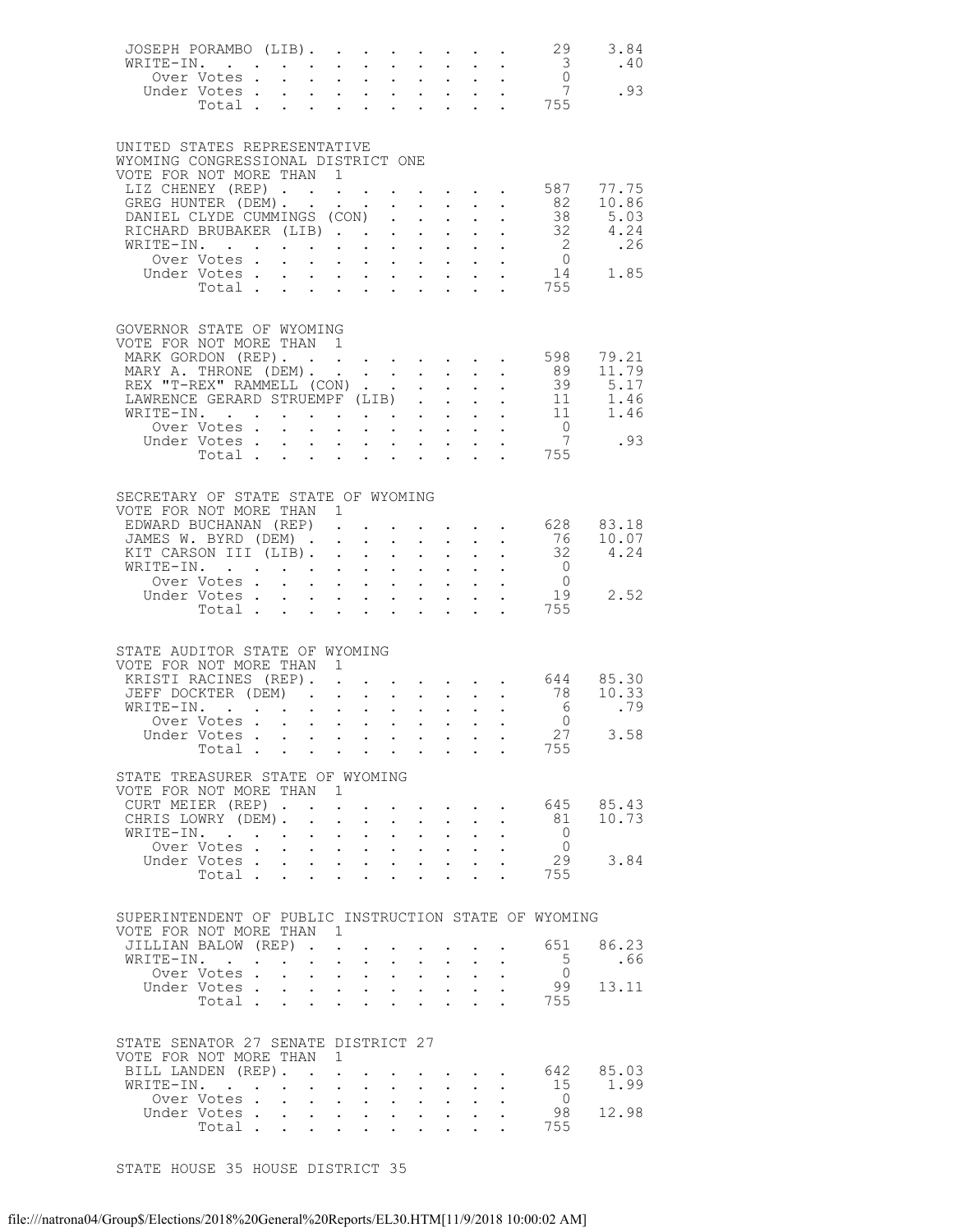| VOTE FOR NOT MORE THAN 1                           |                                                                                                 |                                                                             |                                                                                         |                                                                                             |                                                                                             |                      |                                                                                                                                        |                                                   |                                        |                                                                      |                           |
|----------------------------------------------------|-------------------------------------------------------------------------------------------------|-----------------------------------------------------------------------------|-----------------------------------------------------------------------------------------|---------------------------------------------------------------------------------------------|---------------------------------------------------------------------------------------------|----------------------|----------------------------------------------------------------------------------------------------------------------------------------|---------------------------------------------------|----------------------------------------|----------------------------------------------------------------------|---------------------------|
| JOE MACGUIRE (REP).                                |                                                                                                 |                                                                             |                                                                                         |                                                                                             |                                                                                             |                      |                                                                                                                                        |                                                   |                                        |                                                                      | $\cdot$ 653 86.49         |
| WRITE-IN.                                          | Over Votes .                                                                                    | $\sim$ $\sim$                                                               | $\mathbf{L}^{\text{max}}$ , and $\mathbf{L}^{\text{max}}$<br>$\mathcal{L}^{\text{max}}$ | $\sim$ $-$<br>$\sim$                                                                        | $\ddot{\phantom{0}}$<br>$\ddot{\phantom{0}}$                                                |                      | $\mathbf{L}^{\text{max}}$ , and $\mathbf{L}^{\text{max}}$<br>$\mathbf{L}^{(1)}$<br>$\ddot{\phantom{a}}$                                | $\sim$<br>$\mathbf{L}^{\text{max}}$               | $\sim$ $-$                             | $5^{\circ}$                                                          | .66                       |
|                                                    | Under Votes.                                                                                    |                                                                             |                                                                                         |                                                                                             |                                                                                             |                      |                                                                                                                                        |                                                   |                                        | $\frac{0}{97}$                                                       | 12.85                     |
|                                                    | Votes<br>Total                                                                                  |                                                                             |                                                                                         |                                                                                             |                                                                                             |                      |                                                                                                                                        |                                                   |                                        | . 755                                                                |                           |
|                                                    |                                                                                                 |                                                                             |                                                                                         |                                                                                             |                                                                                             |                      |                                                                                                                                        |                                                   |                                        |                                                                      |                           |
| NATRONA COUNTY COMMISSIONERS                       |                                                                                                 |                                                                             |                                                                                         |                                                                                             |                                                                                             |                      |                                                                                                                                        |                                                   |                                        |                                                                      |                           |
| VOTE FOR NOT MORE THAN 3                           |                                                                                                 |                                                                             |                                                                                         |                                                                                             |                                                                                             |                      |                                                                                                                                        |                                                   |                                        |                                                                      |                           |
| ROBERT L. HENDRY (REP).<br>JIM MILNE (REP)         |                                                                                                 |                                                                             |                                                                                         |                                                                                             | $\ddot{\phantom{0}}$                                                                        |                      | <b>Service Control</b>                                                                                                                 |                                                   |                                        | 458<br>533                                                           | 20.22<br>23.53            |
| PAUL C. BERTOGLIO (REP). .                         |                                                                                                 |                                                                             |                                                                                         |                                                                                             | $\ddot{\phantom{0}}$                                                                        |                      | $\mathbf{L}^{\text{max}}$ , and $\mathbf{L}^{\text{max}}$<br>$\sim$ $-$<br>$\bullet$ .<br><br><br><br><br><br><br><br><br><br><br><br> |                                                   |                                        | 413                                                                  | 18.23                     |
| TERRY WINGERTER (DEM)                              |                                                                                                 |                                                                             |                                                                                         |                                                                                             | $\ddot{\phantom{0}}$                                                                        |                      | $\mathbf{L}$<br>$\ddot{\phantom{0}}$                                                                                                   | $\mathbf{L}$                                      |                                        | 187                                                                  | 8.26                      |
| RICHARD "RICK" YOUNG (IND).                        |                                                                                                 |                                                                             |                                                                                         |                                                                                             | $\mathbf{L}$                                                                                |                      | $\sim$ 100 $\pm$<br>$\sim$ $-$                                                                                                         | $\mathbf{L}^{\text{max}}$                         |                                        | 164                                                                  | 7.24                      |
| WRITE-IN.                                          |                                                                                                 |                                                                             |                                                                                         |                                                                                             | $\mathcal{L}^{\text{max}}$                                                                  |                      | $\mathbf{L}^{\text{max}}$<br>$\ddot{\phantom{0}}$                                                                                      |                                                   | $\ddot{\phantom{0}}$                   | 14<br>$6\overline{6}$                                                | .62<br>.26                |
|                                                    | Over Votes .<br>Under Votes.                                                                    | $\mathbf{L}$<br>$\bullet$ .<br><br><br><br><br><br><br><br><br><br><br><br> | $\ddot{\phantom{a}}$                                                                    | $\mathbf{L}^{\text{max}}$ , $\mathbf{L}^{\text{max}}$                                       | $\sim$ $-$<br>$\mathbf{r} = \mathbf{r} + \mathbf{r} + \mathbf{r} + \mathbf{r} + \mathbf{r}$ |                      | $\mathbf{z} = \mathbf{z} + \mathbf{z}$ .                                                                                               | $\ddot{\phantom{0}}$<br>$\mathbf{L}^{\text{max}}$ |                                        |                                                                      | . 490 21.63               |
|                                                    | Total                                                                                           |                                                                             | $\sim$                                                                                  | $\mathbf{r}$ and $\mathbf{r}$                                                               | $\ddot{\phantom{0}}$                                                                        |                      | $\mathbf{L}^{\text{max}}$ , $\mathbf{L}^{\text{max}}$                                                                                  | $\mathbf{L}$                                      |                                        | . 2265                                                               |                           |
|                                                    |                                                                                                 |                                                                             |                                                                                         |                                                                                             |                                                                                             |                      |                                                                                                                                        |                                                   |                                        |                                                                      |                           |
| NATRONA COUNTY CORONER                             |                                                                                                 |                                                                             |                                                                                         |                                                                                             |                                                                                             |                      |                                                                                                                                        |                                                   |                                        |                                                                      |                           |
| VOTE FOR NOT MORE THAN 1                           |                                                                                                 |                                                                             |                                                                                         |                                                                                             |                                                                                             |                      |                                                                                                                                        |                                                   |                                        |                                                                      |                           |
| CONNIE JACOBSON (REP).                             |                                                                                                 |                                                                             |                                                                                         |                                                                                             |                                                                                             |                      |                                                                                                                                        |                                                   |                                        | $\cdot$ $\cdot$ $\cdot$ $\cdot$ $\cdot$ 678                          | 89.80                     |
| WRITE-IN.                                          |                                                                                                 |                                                                             |                                                                                         | $\mathbf{A}^{\text{max}}$ , $\mathbf{A}^{\text{max}}$<br>$\sim$ $\sim$                      | $\ddot{\phantom{0}}$<br>$\mathbf{L}$                                                        |                      | $\mathcal{L}^{\text{max}}$<br>$\ddot{\phantom{a}}$<br>$\mathbf{L}$                                                                     | $\mathbf{L}^{\text{max}}$                         |                                        | $\overline{\phantom{a}}$<br>$\bigcirc$                               | .26                       |
|                                                    | Over Votes<br>Under Votes.                                                                      | $\sim$ $\sim$                                                               | $\sim 10^{-11}$<br>$\bullet$ .                                                          | $\sim$ $-$                                                                                  | $\ddot{\phantom{0}}$                                                                        |                      | $\ddot{\phantom{0}}$<br>$\bullet$ .<br>$\bullet$ .<br><br><br><br><br><br><br><br><br><br><br><br>                                     |                                                   |                                        | 75                                                                   | 9.93                      |
|                                                    | Total                                                                                           |                                                                             |                                                                                         |                                                                                             |                                                                                             |                      | $\mathbf{L}$                                                                                                                           |                                                   | $\mathbf{1}$ $\mathbf{1}$ $\mathbf{1}$ | 755                                                                  |                           |
| SEVENTH JUDICIAL DISTRICT ATTORNEY NATRONA         |                                                                                                 |                                                                             |                                                                                         |                                                                                             |                                                                                             |                      |                                                                                                                                        |                                                   |                                        |                                                                      |                           |
| VOTE FOR NOT MORE THAN 1                           |                                                                                                 |                                                                             |                                                                                         |                                                                                             |                                                                                             |                      |                                                                                                                                        |                                                   |                                        |                                                                      |                           |
| DAN ITZEN (REP)                                    |                                                                                                 |                                                                             |                                                                                         |                                                                                             |                                                                                             |                      |                                                                                                                                        |                                                   |                                        |                                                                      | $\cdot$ $\cdot$ 651 86.23 |
| WRITE-IN.                                          |                                                                                                 | $\bullet$ .                                                                 | $\ddot{\phantom{0}}$                                                                    | $\mathbf{A}^{(1)}$ .<br>$\bullet$ .                                                         | $\ddot{\phantom{0}}$                                                                        |                      | $\mathbf{z} = \mathbf{z}$<br>$\ddot{\phantom{0}}$                                                                                      |                                                   |                                        | 8 <sup>1</sup>                                                       | 1.06                      |
|                                                    | Over Votes.<br>Under Votes                                                                      | $\sim$ $\sim$                                                               | $\mathcal{L}^{\text{max}}$                                                              | $\sim 10^{-11}$                                                                             | $\mathbb{Z}^{n-1}$                                                                          |                      | $\mathbb{Z}^{n-1}$<br>$\mathbf{L}^{\text{max}}$                                                                                        | $\mathcal{L}^{\text{max}}$                        |                                        | $\overline{0}$                                                       | 96 12.72                  |
|                                                    |                                                                                                 |                                                                             |                                                                                         |                                                                                             |                                                                                             |                      |                                                                                                                                        | $\mathbf{L}$                                      |                                        | . 755                                                                |                           |
|                                                    |                                                                                                 |                                                                             |                                                                                         |                                                                                             |                                                                                             |                      |                                                                                                                                        |                                                   |                                        |                                                                      |                           |
|                                                    |                                                                                                 |                                                                             |                                                                                         |                                                                                             |                                                                                             |                      |                                                                                                                                        |                                                   |                                        |                                                                      |                           |
| NATRONA COUNTY SHERIFF<br>VOTE FOR NOT MORE THAN 1 |                                                                                                 |                                                                             |                                                                                         |                                                                                             |                                                                                             |                      |                                                                                                                                        |                                                   |                                        |                                                                      |                           |
| GUS HOLBROOK (REP).                                |                                                                                                 |                                                                             |                                                                                         | $\mathbb{Z}^{\mathbb{Z}^{\times}}$                                                          |                                                                                             |                      |                                                                                                                                        |                                                   |                                        | $\cdot$ $\cdot$ $\cdot$ $\cdot$ 662                                  | 87.68                     |
| WRITE-IN.                                          |                                                                                                 |                                                                             | $\mathbf{L}$ and $\mathbf{L}$                                                           |                                                                                             | $\mathbf{L}$<br>$\ddot{\phantom{0}}$                                                        |                      | $\mathcal{L}^{\text{max}}$                                                                                                             | $\mathbf{r}$ and $\mathbf{r}$ and $\mathbf{r}$    |                                        | $\overline{2}$                                                       | .26                       |
|                                                    | Over Votes.                                                                                     | $\sim 10^{-11}$                                                             | $\bullet$ .                                                                             | $\mathbf{L}^{\text{max}}$                                                                   | $\sim$<br>$\mathbf{L}^{\text{max}}$                                                         |                      | $\mathbb{Z}^{\mathbb{Z}^{\times}}$<br>$\mathbf{a} = \mathbf{b}$                                                                        |                                                   |                                        | $\overline{0}$                                                       |                           |
|                                                    | Under Votes<br>Total                                                                            |                                                                             | $\mathbf{L}^{\text{max}}$ , and $\mathbf{L}^{\text{max}}$<br>$\sim$                     | $\sim$<br>$\sim$ $-$                                                                        | $\mathcal{L}^{\text{max}}$<br>$\ddot{\phantom{0}}$                                          |                      | $\mathbf{L} = \mathbf{L}$                                                                                                              |                                                   |                                        | 91<br>755                                                            | 12.05                     |
|                                                    |                                                                                                 |                                                                             |                                                                                         |                                                                                             |                                                                                             |                      |                                                                                                                                        |                                                   |                                        |                                                                      |                           |
|                                                    |                                                                                                 |                                                                             |                                                                                         |                                                                                             |                                                                                             |                      |                                                                                                                                        |                                                   |                                        |                                                                      |                           |
| NATRONA COUNTY CLERK<br>VOTE FOR NOT MORE THAN 1   |                                                                                                 |                                                                             |                                                                                         |                                                                                             |                                                                                             |                      |                                                                                                                                        |                                                   |                                        |                                                                      |                           |
| TRACY GOOD (REP)                                   |                                                                                                 |                                                                             |                                                                                         |                                                                                             |                                                                                             |                      |                                                                                                                                        |                                                   |                                        |                                                                      | 663 87.81                 |
| WRITE-IN.                                          |                                                                                                 |                                                                             |                                                                                         |                                                                                             |                                                                                             |                      |                                                                                                                                        |                                                   |                                        | $\overline{\mathbf{3}}$                                              | .40                       |
|                                                    | Over Votes                                                                                      |                                                                             | $\mathbf{r} = \mathbf{r} + \mathbf{r}$                                                  |                                                                                             | $\mathbf{L}^{\text{max}}$                                                                   |                      | $\mathcal{L}^{\text{max}}$<br>$\sim$ $-$                                                                                               | $\sim$ $-$                                        | $\ddot{\phantom{a}}$                   | $\bigcirc$                                                           |                           |
|                                                    | Under Votes.<br>Total                                                                           | $\sim 10^{-10}$                                                             | $\sim$<br>$\mathbf{L}$                                                                  | $\sim$ $-$<br>$\sim$ $-$                                                                    | $\bullet$ .<br>$\mathbf{L}$<br>$\sim$                                                       |                      | $\mathcal{L}^{\text{max}}(\mathcal{L}^{\text{max}})$<br>$\mathbf{L}$<br>$\mathbf{r}$                                                   | $\mathbf{L}$                                      |                                        | 89<br>755<br>$\mathbf{L}^{\text{max}}$ and $\mathbf{L}^{\text{max}}$ | 11.79                     |
|                                                    |                                                                                                 |                                                                             |                                                                                         |                                                                                             |                                                                                             |                      |                                                                                                                                        |                                                   |                                        |                                                                      |                           |
|                                                    |                                                                                                 |                                                                             |                                                                                         |                                                                                             |                                                                                             |                      |                                                                                                                                        |                                                   |                                        |                                                                      |                           |
| NATRONA COUNTY TREASURER<br>VOTE FOR NOT MORE THAN |                                                                                                 |                                                                             | $\overline{1}$                                                                          |                                                                                             |                                                                                             |                      |                                                                                                                                        |                                                   |                                        |                                                                      |                           |
| TOM DOYLE (REP)                                    |                                                                                                 | $\sim$ $\sim$                                                               | $\mathbf{r}$                                                                            | $\mathcal{L}^{\text{max}}$                                                                  |                                                                                             |                      |                                                                                                                                        |                                                   |                                        | 656                                                                  | 86.89                     |
| WRITE-IN.                                          |                                                                                                 | $\bullet$ .<br><br><br><br><br><br><br><br><br><br><br><br>                 | $\mathcal{L}^{\mathcal{L}}$<br>$\ddot{\phantom{a}}$                                     |                                                                                             | $\mathcal{L}^{\text{max}}$<br>$\mathbf{L}$                                                  |                      | $\mathcal{L}^{\text{max}}$<br>$\ddot{\phantom{0}}$                                                                                     | $\sim$                                            |                                        | $5^{\circ}$                                                          | .66                       |
|                                                    | Over Votes.                                                                                     | $\ddot{\phantom{a}}$                                                        | $\ddot{\phantom{0}}$                                                                    | $\mathbf{L}^{\text{max}}$                                                                   | $\bullet$ .<br>$\ddot{\phantom{0}}$                                                         |                      | $\ddot{\phantom{0}}$<br>$\bullet$ .<br><br><br><br><br><br><br><br><br><br><br><br>                                                    |                                                   |                                        | $\overline{0}$                                                       | 12.45                     |
|                                                    | Under Votes.<br>Total .                                                                         | $\mathcal{L}^{\text{max}}$<br>$\mathbf{L}$                                  | $\ddot{\phantom{a}}$<br>$\sim$ $-$<br>$\sim$<br>$\ddot{\phantom{a}}$                    |                                                                                             | $\ddot{\phantom{0}}$<br>$\sim$ $-$<br>$\sim$                                                |                      | $\mathcal{L}^{\text{max}}$<br>$\mathcal{L}^{\text{max}}$                                                                               | $\ddot{\phantom{a}}$                              |                                        | 94<br>755                                                            |                           |
|                                                    |                                                                                                 |                                                                             |                                                                                         |                                                                                             |                                                                                             |                      |                                                                                                                                        |                                                   |                                        |                                                                      |                           |
| NATRONA COUNTY ASSESSOR                            |                                                                                                 |                                                                             |                                                                                         |                                                                                             |                                                                                             |                      |                                                                                                                                        |                                                   |                                        |                                                                      |                           |
| VOTE FOR NOT MORE THAN 1                           |                                                                                                 |                                                                             |                                                                                         |                                                                                             |                                                                                             |                      |                                                                                                                                        |                                                   |                                        |                                                                      |                           |
| MATTHEW KEATING (REP).                             |                                                                                                 |                                                                             |                                                                                         |                                                                                             | and the contract of the contract of                                                         |                      |                                                                                                                                        |                                                   | $\ddot{\phantom{0}}$                   | 595                                                                  | 78.81                     |
| WRITE-IN.                                          |                                                                                                 | $\ddot{\phantom{a}}$                                                        | $\sim$                                                                                  | $\sim$ $-$<br>$\sim 100$                                                                    | $\ddot{\phantom{0}}$                                                                        |                      | $\bullet$ .<br><br><br><br><br><br><br><br><br><br><br><br><br>$\ddot{\phantom{0}}$                                                    |                                                   |                                        | 52                                                                   | 6.89                      |
|                                                    | Over Votes.<br>Under Votes.                                                                     | $\ddot{\phantom{a}}$                                                        | $\ddot{\phantom{0}}$<br>$\sim$                                                          | $\sim$ $\sim$                                                                               | $\ddot{\phantom{a}}$                                                                        |                      | $\mathcal{L}^{\text{max}}$<br>$\ddot{\phantom{a}}$                                                                                     | $\ddot{\phantom{a}}$                              |                                        | $\overline{1}$<br>107                                                | .13<br>14.17              |
|                                                    | Total                                                                                           | $\mathbf{L}^{\text{max}}$                                                   | $\ddot{\phantom{0}}$<br>$\ddot{\phantom{0}}$                                            | $\mathcal{A}^{\mathcal{A}}$ and $\mathcal{A}^{\mathcal{A}}$ and $\mathcal{A}^{\mathcal{A}}$ | $\ddot{\phantom{0}}$<br>$\sim$ 100 $\pm$<br>$\mathbf{L}$                                    | $\ddot{\phantom{a}}$ | $\mathbf{z} = \mathbf{z} + \mathbf{z}$<br>$\ddot{\phantom{a}}$                                                                         | $\ddot{\phantom{a}}$                              |                                        | 755                                                                  |                           |
|                                                    |                                                                                                 |                                                                             |                                                                                         |                                                                                             |                                                                                             |                      |                                                                                                                                        |                                                   |                                        |                                                                      |                           |
| NATRONA COUNTY CLERK OF DISTRICT COURT             |                                                                                                 |                                                                             |                                                                                         |                                                                                             |                                                                                             |                      |                                                                                                                                        |                                                   |                                        |                                                                      |                           |
| VOTE FOR NOT MORE THAN                             |                                                                                                 |                                                                             | 1                                                                                       |                                                                                             |                                                                                             |                      |                                                                                                                                        |                                                   |                                        |                                                                      |                           |
| ANNE VOLIN (REP).                                  |                                                                                                 |                                                                             | $\ddot{\phantom{a}}$                                                                    |                                                                                             |                                                                                             |                      |                                                                                                                                        |                                                   |                                        | 646                                                                  | 85.56                     |
| WRITE-IN.                                          | $\mathcal{A}^{\mathcal{A}}$ , and $\mathcal{A}^{\mathcal{A}}$ , and $\mathcal{A}^{\mathcal{A}}$ |                                                                             | $\mathbf{L}^{\text{max}}$<br>$\ddot{\phantom{1}}$                                       | $\ddot{\phantom{a}}$                                                                        | $\ddot{\phantom{0}}$                                                                        | $\ddot{\phantom{a}}$ | $\ddot{\phantom{a}}$                                                                                                                   |                                                   |                                        | $5^{\circ}$<br>$\overline{0}$                                        | .66                       |
|                                                    | Over Votes .<br>Under Votes                                                                     | $\mathcal{L}^{\text{max}}$                                                  | $\sim$<br>$\mathcal{L}^{\text{max}}$                                                    | $\sim 100$<br>$\mathbf{L} = \mathbf{L}$                                                     | $\sim$<br>$\ddot{\phantom{0}}$<br>$\ddot{\phantom{0}}$                                      |                      | $\ddot{\phantom{0}}$<br>$\mathbf{L}^{\text{max}}$<br>$\mathcal{L}^{\text{max}}$<br>$\ddot{\phantom{a}}$                                | $\ddot{\phantom{0}}$                              |                                        | 104                                                                  | 13.77                     |
|                                                    | Total                                                                                           |                                                                             |                                                                                         |                                                                                             |                                                                                             |                      |                                                                                                                                        |                                                   |                                        | 755                                                                  |                           |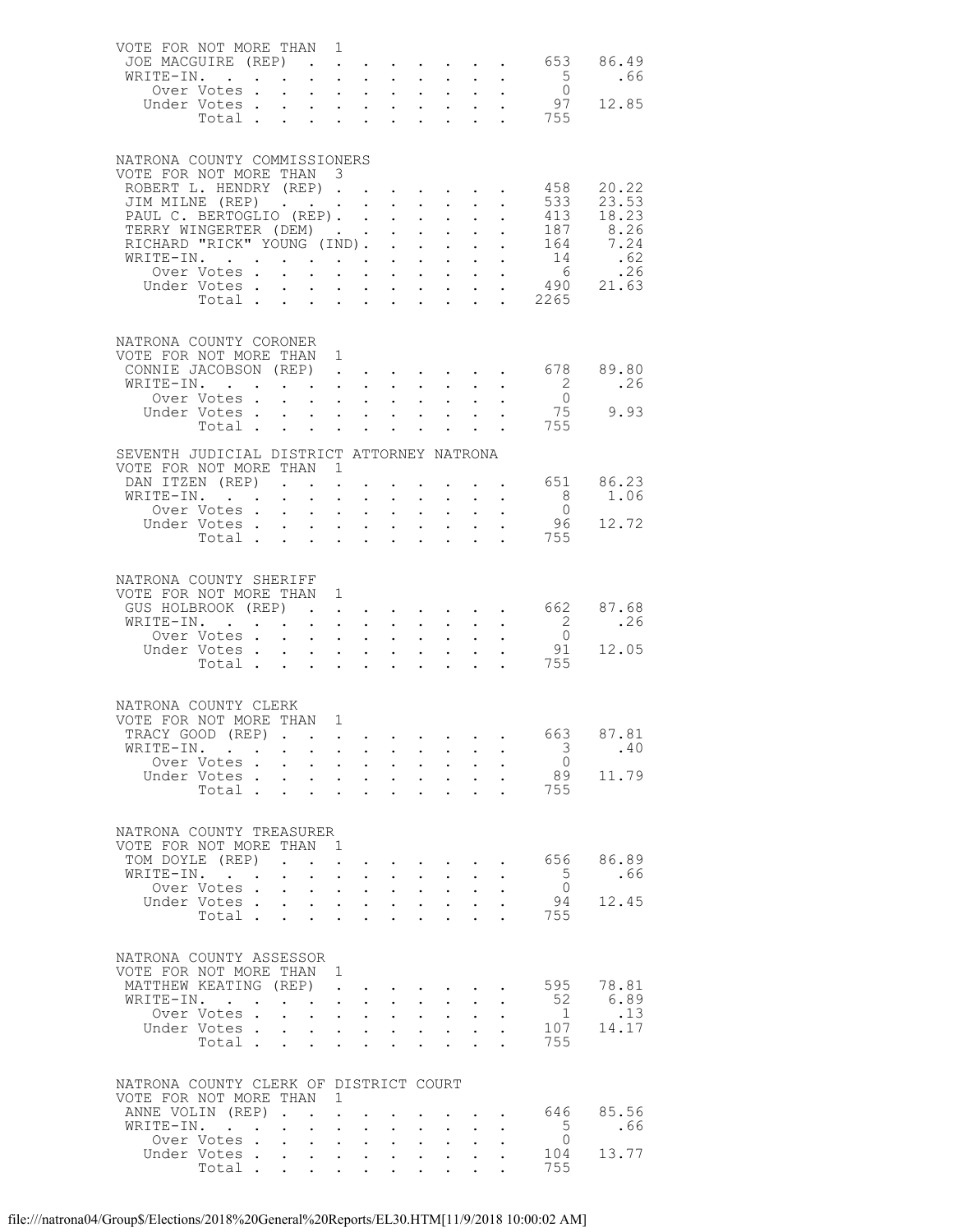| DISTRICT COURT JUDGE                             |                                                                          |               |                                |                                      |                            |                                                                                            |                                              |                                              |                                                                                               |                           |                                                   |                                           |               |
|--------------------------------------------------|--------------------------------------------------------------------------|---------------|--------------------------------|--------------------------------------|----------------------------|--------------------------------------------------------------------------------------------|----------------------------------------------|----------------------------------------------|-----------------------------------------------------------------------------------------------|---------------------------|---------------------------------------------------|-------------------------------------------|---------------|
| VOTE FOR NOT MORE THAN<br>Yes                    | $\mathbf{L} = \mathbf{L} \mathbf{L}$                                     |               |                                |                                      | 1                          |                                                                                            |                                              |                                              |                                                                                               |                           |                                                   | 530                                       | 70.20         |
| No.<br><b>Contract Contract Contract</b>         |                                                                          |               |                                |                                      |                            | $\mathbf{L}^{\text{max}}$ , and $\mathbf{L}^{\text{max}}$<br>$\mathbf{L}$ and $\mathbf{L}$ | $\mathbf{L}$                                 | $\mathcal{L}^{\text{max}}$                   | $\mathbf{L}$                                                                                  | $\sim$                    |                                                   | 149                                       | 19.74         |
|                                                  | Over Votes.                                                              |               |                                |                                      | $\ddot{\phantom{0}}$       | $\sim$                                                                                     |                                              |                                              |                                                                                               |                           |                                                   | $\overline{0}$                            |               |
|                                                  | Under Votes.                                                             |               | $\ddot{\phantom{0}}$           | $\mathbf{L}$                         |                            | $\mathbf{L}$ and $\mathbf{L}$                                                              | $\ddot{\phantom{a}}$                         | $\ddot{\phantom{0}}$                         | $\mathbf{L}$                                                                                  |                           |                                                   | 76                                        | 10.07         |
|                                                  | Total.                                                                   |               |                                |                                      |                            | $\ddot{\phantom{a}}$                                                                       |                                              |                                              |                                                                                               |                           |                                                   | 755                                       |               |
| CIRCUIT COURT JUDGE                              |                                                                          |               |                                |                                      |                            |                                                                                            |                                              |                                              |                                                                                               |                           |                                                   |                                           |               |
| VOTE FOR NOT MORE THAN                           |                                                                          |               |                                |                                      | $\mathbf{1}$               |                                                                                            |                                              |                                              |                                                                                               |                           |                                                   |                                           |               |
| Yes                                              | $\Delta \phi = \Delta \phi$ and $\phi$<br>$\mathbf{r}$                   |               |                                |                                      |                            | $\bullet$ .<br><br><br><br><br><br><br><br><br><br><br><br><br>                            |                                              |                                              |                                                                                               |                           |                                                   | 524                                       | 69.40         |
| $No.$                                            |                                                                          |               |                                | $\ddot{\phantom{0}}$                 | $\mathbf{L}^{\text{max}}$  | $\mathcal{L}^{\text{max}}$                                                                 | $\sim$                                       | $\mathcal{L}^{\text{max}}$                   |                                                                                               |                           | $\ddot{\phantom{0}}$                              | 148<br>$\overline{0}$                     | 19.60         |
|                                                  | Over Votes.<br>Under Votes.                                              |               |                                | $\mathbf{L}$                         | $\bullet$ .                | $\sim$<br>$\ddot{\phantom{0}}$                                                             | $\ddot{\phantom{a}}$                         | $\ddot{\phantom{a}}$                         |                                                                                               |                           |                                                   | 83                                        | 10.99         |
|                                                  | Total .                                                                  |               | $\mathcal{L}^{\text{max}}$     | $\ddot{\phantom{0}}$                 | $\ddot{\phantom{a}}$       | $\sim$                                                                                     |                                              |                                              |                                                                                               |                           |                                                   | 755                                       |               |
|                                                  |                                                                          |               |                                |                                      |                            |                                                                                            |                                              |                                              |                                                                                               |                           |                                                   |                                           |               |
| CASPER COLLEGE DISTRICT BOARD OF TRUSTEE NATRONA |                                                                          |               |                                |                                      |                            |                                                                                            |                                              |                                              |                                                                                               |                           |                                                   |                                           |               |
| VOTE FOR NOT MORE THAN 3                         |                                                                          |               |                                |                                      |                            |                                                                                            |                                              |                                              |                                                                                               |                           |                                                   |                                           |               |
| KATHY DOLAN. .                                   |                                                                          |               |                                |                                      | $\ddot{\phantom{a}}$       |                                                                                            |                                              |                                              |                                                                                               |                           |                                                   | 438                                       | 19.34         |
| TIM S. KUGLER .                                  |                                                                          |               |                                | $\ddot{\phantom{0}}$                 | $\ddot{\phantom{0}}$       | $\ddot{\phantom{0}}$                                                                       |                                              |                                              |                                                                                               |                           |                                                   | 442                                       | 19.51         |
| SUE SCHILLING.<br>WRITE-IN.                      |                                                                          |               | $\ddot{\phantom{a}}$           | $\ddot{\phantom{0}}$                 | $\mathcal{L}^{\text{max}}$ | $\ddot{\phantom{a}}$<br>$\mathbf{z} = \mathbf{z} + \mathbf{z}$ .                           | $\ddot{\phantom{a}}$<br>$\ddot{\phantom{0}}$ | $\ddot{\phantom{0}}$                         |                                                                                               | $\ddot{\phantom{a}}$      | $\mathbf{L}^{\text{max}}$<br>$\ddot{\phantom{0}}$ | 454<br>13                                 | 20.04<br>.57  |
|                                                  | Over Votes.                                                              |               |                                |                                      |                            | $\ddot{\phantom{a}}$                                                                       |                                              | $\ddot{\phantom{a}}$                         |                                                                                               |                           |                                                   | $\overline{0}$                            |               |
|                                                  | Under Votes.                                                             |               | $\mathcal{L}^{\text{max}}$     | $\ddot{\phantom{0}}$                 |                            | $\mathbf{L}^{\text{max}}$ , and $\mathbf{L}^{\text{max}}$                                  | $\bullet$ .                                  | $\bullet$ .                                  |                                                                                               |                           |                                                   | 918                                       | 40.53         |
|                                                  | Total.                                                                   |               | $\ddot{\phantom{a}}$           | $\sim$ 100 $\sim$                    |                            | $\mathbf{L}$ $\mathbf{L}$                                                                  | $\ddot{\phantom{a}}$                         | $\ddot{\phantom{a}}$                         | $\mathbf{L}$                                                                                  | $\ddot{\phantom{a}}$      |                                                   | . 2265                                    |               |
|                                                  |                                                                          |               |                                |                                      |                            |                                                                                            |                                              |                                              |                                                                                               |                           |                                                   |                                           |               |
| CASPER COLLEGE DISTRICT BOARD OF TRUSTEE NATRONA |                                                                          |               |                                |                                      |                            |                                                                                            |                                              |                                              |                                                                                               |                           |                                                   |                                           |               |
| VOTE FOR NOT MORE THAN                           |                                                                          |               |                                |                                      | $\mathbf{1}$               |                                                                                            |                                              |                                              |                                                                                               |                           |                                                   |                                           |               |
| STEVE DEGENFELDER. .                             |                                                                          |               |                                |                                      | $\ddot{\phantom{a}}$       |                                                                                            |                                              |                                              |                                                                                               |                           |                                                   | 507                                       | 67.15         |
| WRITE-IN.                                        | $\mathbf{r}$ .<br>Over Votes.                                            |               | $\sim$ $\sim$                  | $\ddot{\phantom{0}}$                 | $\ddot{\phantom{a}}$       | $\ddot{\phantom{a}}$                                                                       |                                              | $\bullet$                                    |                                                                                               | $\bullet$                 |                                                   | $\overline{\mathbf{3}}$<br>$\overline{0}$ | .40           |
|                                                  | Under Votes .                                                            |               | $\mathbf{L}^{\text{max}}$      | $\ddot{\phantom{0}}$                 | $\ddot{\phantom{0}}$       | $\ddot{\phantom{0}}$<br>$\ddotsc$                                                          | $\ddot{\phantom{0}}$<br>$\ddot{\phantom{a}}$ | $\ddot{\phantom{0}}$<br>$\ddot{\phantom{a}}$ |                                                                                               | $\ddot{\phantom{a}}$      |                                                   | 245                                       | 32.45         |
|                                                  | Total .                                                                  |               | $\Delta \sim 10^4$             | $\ddot{\phantom{0}}$                 |                            | $\sim$                                                                                     |                                              |                                              |                                                                                               |                           | $\ddot{\phantom{a}}$                              | 755                                       |               |
|                                                  |                                                                          |               |                                |                                      |                            |                                                                                            |                                              |                                              |                                                                                               |                           |                                                   |                                           |               |
| COUNTY SCHOOL DISTRICT #1 BOARD OF TRUST         |                                                                          |               |                                |                                      |                            |                                                                                            |                                              |                                              |                                                                                               |                           |                                                   |                                           |               |
| SCHOOL DISTRICT 1                                |                                                                          |               |                                |                                      |                            |                                                                                            |                                              |                                              |                                                                                               |                           |                                                   |                                           |               |
| VOTE FOR NOT MORE THAN                           |                                                                          |               |                                |                                      | 4                          |                                                                                            |                                              |                                              |                                                                                               |                           |                                                   |                                           |               |
| CAMERON ALLEN.                                   |                                                                          |               |                                |                                      |                            |                                                                                            |                                              |                                              |                                                                                               |                           |                                                   | 228                                       | 7.55          |
| DAVID APPLEGATE<br>CLARK JENSEN                  |                                                                          |               |                                | $\ddot{\phantom{0}}$                 | $\ddot{\phantom{0}}$       | $\ddot{\phantom{0}}$                                                                       | $\ddot{\phantom{a}}$                         | $\ddot{\phantom{0}}$                         | $\ddot{\phantom{0}}$                                                                          | $\ddot{\phantom{0}}$      |                                                   | 304<br>262                                | 10.07<br>8.68 |
| GERALD "DOC" KING.                               |                                                                          |               |                                |                                      |                            | $\ddot{\phantom{0}}$<br>$\ddot{\phantom{a}}$                                               |                                              | $\ddot{\phantom{a}}$                         |                                                                                               |                           |                                                   | 187                                       | 6.19          |
| TRAVIS MARSHALL                                  |                                                                          |               |                                |                                      | $\ddot{\phantom{0}}$       | $\sim$                                                                                     | $\ddotsc$                                    | $\ddot{\phantom{0}}$                         |                                                                                               |                           |                                                   | 201                                       | 6.66          |
| DEBBIE MCCULLAR.                                 |                                                                          |               |                                | $\ddot{\phantom{0}}$                 | $\ddot{\phantom{0}}$       | $\ddot{\phantom{0}}$                                                                       |                                              | $\ddot{\phantom{0}}$                         |                                                                                               |                           |                                                   | 276                                       | 9.14          |
| KIANNA SMITH<br>WRITE-IN.                        |                                                                          | $\sim$ $\sim$ | $\sim 10^{-11}$                | $\ddot{\phantom{0}}$<br>$\mathbf{L}$ |                            | $\mathbf{L}^{\text{max}}$ , and $\mathbf{L}^{\text{max}}$<br>$\mathbf{L} = \mathbf{L}$     | $\mathcal{L}^{\text{max}}$                   | $\ddot{\phantom{0}}$                         | $\ddot{\phantom{a}}$                                                                          | $\ddot{\phantom{a}}$      |                                                   | 227<br>$5\overline{)}$                    | 7.52<br>.17   |
|                                                  | $\mathcal{L}(\mathcal{A})$ and $\mathcal{L}(\mathcal{A})$<br>Over Votes. |               | $\ddot{\phantom{0}}$<br>$\sim$ | $\ddot{\phantom{0}}$                 |                            | $\mathbf{z} = \mathbf{z} + \mathbf{z}$ .                                                   | $\ddot{\phantom{a}}$<br>$\ddot{\phantom{0}}$ | $\ddot{\phantom{0}}$<br>$\ddot{\phantom{0}}$ |                                                                                               | $\ddot{\phantom{a}}$      |                                                   | 8 <sup>8</sup>                            | .26           |
|                                                  | Under Votes                                                              |               |                                |                                      |                            |                                                                                            |                                              |                                              |                                                                                               |                           |                                                   | 1322                                      | 43.77         |
|                                                  | Total                                                                    |               |                                |                                      |                            |                                                                                            |                                              |                                              |                                                                                               |                           |                                                   | 3020                                      |               |
|                                                  |                                                                          |               |                                |                                      |                            |                                                                                            |                                              |                                              |                                                                                               |                           |                                                   |                                           |               |
| COUNTY FIRE PROTECTION DISTRICT DIRECTOR         |                                                                          |               |                                |                                      |                            |                                                                                            |                                              |                                              |                                                                                               |                           |                                                   |                                           |               |
| FIRE DISTRICT CO                                 |                                                                          |               |                                |                                      |                            |                                                                                            |                                              |                                              |                                                                                               |                           |                                                   |                                           |               |
| VOTE FOR NOT MORE THAN                           |                                                                          |               |                                |                                      | 2                          |                                                                                            |                                              |                                              |                                                                                               |                           |                                                   |                                           |               |
| DEAN A. JACKETT .<br>WRITE-IN.                   |                                                                          |               |                                |                                      |                            |                                                                                            |                                              |                                              |                                                                                               |                           |                                                   | 564<br>21                                 | 37.35<br>1.39 |
|                                                  | Over Votes                                                               |               |                                |                                      |                            | $\mathbf{1}^{\prime}$ , $\mathbf{1}^{\prime}$ , $\mathbf{1}^{\prime}$                      | $\mathcal{L}^{\text{max}}$                   | $\mathcal{L}^{\text{max}}$                   | $\sim 10^{-11}$                                                                               | $\sim$                    |                                                   | $\bigcirc$                                |               |
|                                                  | Under Votes                                                              |               |                                |                                      |                            |                                                                                            |                                              |                                              |                                                                                               | $\mathbf{L}^{\text{max}}$ |                                                   | 925                                       | 61.26         |
|                                                  | Total.                                                                   |               |                                |                                      |                            |                                                                                            |                                              |                                              |                                                                                               |                           |                                                   | 1510                                      |               |
| COUNTY RURAL CONSERVATION DISTRICT SUPER         |                                                                          |               |                                |                                      |                            |                                                                                            |                                              |                                              |                                                                                               |                           |                                                   |                                           |               |
| NATRONA COUNTY CONSERVATION DISTRICT             |                                                                          |               |                                |                                      |                            |                                                                                            |                                              |                                              |                                                                                               |                           |                                                   |                                           |               |
| VOTE FOR NOT MORE THAN 2                         |                                                                          |               |                                |                                      |                            |                                                                                            |                                              |                                              |                                                                                               |                           |                                                   |                                           |               |
| ANDREW C. ANDERSON                               |                                                                          |               |                                | $\ddot{\phantom{0}}$                 |                            |                                                                                            |                                              |                                              |                                                                                               |                           |                                                   | 467                                       | 30.93         |
| TAMMY COBB<br>WRITE-IN.                          |                                                                          |               |                                | $\ddotsc$                            | $\mathbf{L}^{\text{max}}$  | $\sim$ $-$                                                                                 |                                              |                                              | $\mathbf{1}^{\prime}$ , $\mathbf{1}^{\prime}$ , $\mathbf{1}^{\prime}$ , $\mathbf{1}^{\prime}$ |                           |                                                   | 415<br>7                                  | 27.48<br>.46  |
|                                                  | Over Votes                                                               |               |                                |                                      |                            | $\mathbf{z} = \mathbf{z} + \mathbf{z}$ , where $\mathbf{z} = \mathbf{z}$                   |                                              | $\mathcal{L}^{(1)}$                          |                                                                                               |                           |                                                   | $\overline{0}$                            |               |
|                                                  | Under Votes                                                              |               |                                |                                      |                            |                                                                                            |                                              |                                              | $\mathcal{L}^{\text{max}}$                                                                    |                           |                                                   | 621                                       | 41.13         |
|                                                  | Total                                                                    |               |                                |                                      |                            |                                                                                            |                                              |                                              |                                                                                               |                           |                                                   | 1510                                      |               |
|                                                  |                                                                          |               |                                |                                      |                            |                                                                                            |                                              |                                              |                                                                                               |                           |                                                   |                                           |               |
| 1 CENT SALES TAX                                 |                                                                          |               |                                |                                      |                            |                                                                                            |                                              |                                              |                                                                                               |                           |                                                   |                                           |               |
| VOTE FOR NOT MORE THAN 1                         |                                                                          |               |                                |                                      |                            |                                                                                            |                                              |                                              |                                                                                               |                           |                                                   |                                           |               |
| For the County Sales and Use Ta                  |                                                                          |               |                                |                                      |                            |                                                                                            |                                              |                                              |                                                                                               |                           |                                                   |                                           | 486 64.37     |
| Against the County Sales and Us.                 |                                                                          |               |                                |                                      |                            |                                                                                            |                                              |                                              | $\mathcal{L}^{\text{max}}$                                                                    | $\mathbf{L}$              | $\mathbf{L}$                                      | 255<br>$\overline{0}$                     | 33.77         |
|                                                  | Over Votes<br>Under Votes                                                |               |                                |                                      |                            | $\mathcal{L}^{\text{max}}$ , where $\mathcal{L}^{\text{max}}$                              |                                              |                                              |                                                                                               |                           |                                                   | 14                                        | 1.85          |
|                                                  |                                                                          |               |                                |                                      |                            |                                                                                            |                                              |                                              |                                                                                               |                           |                                                   |                                           |               |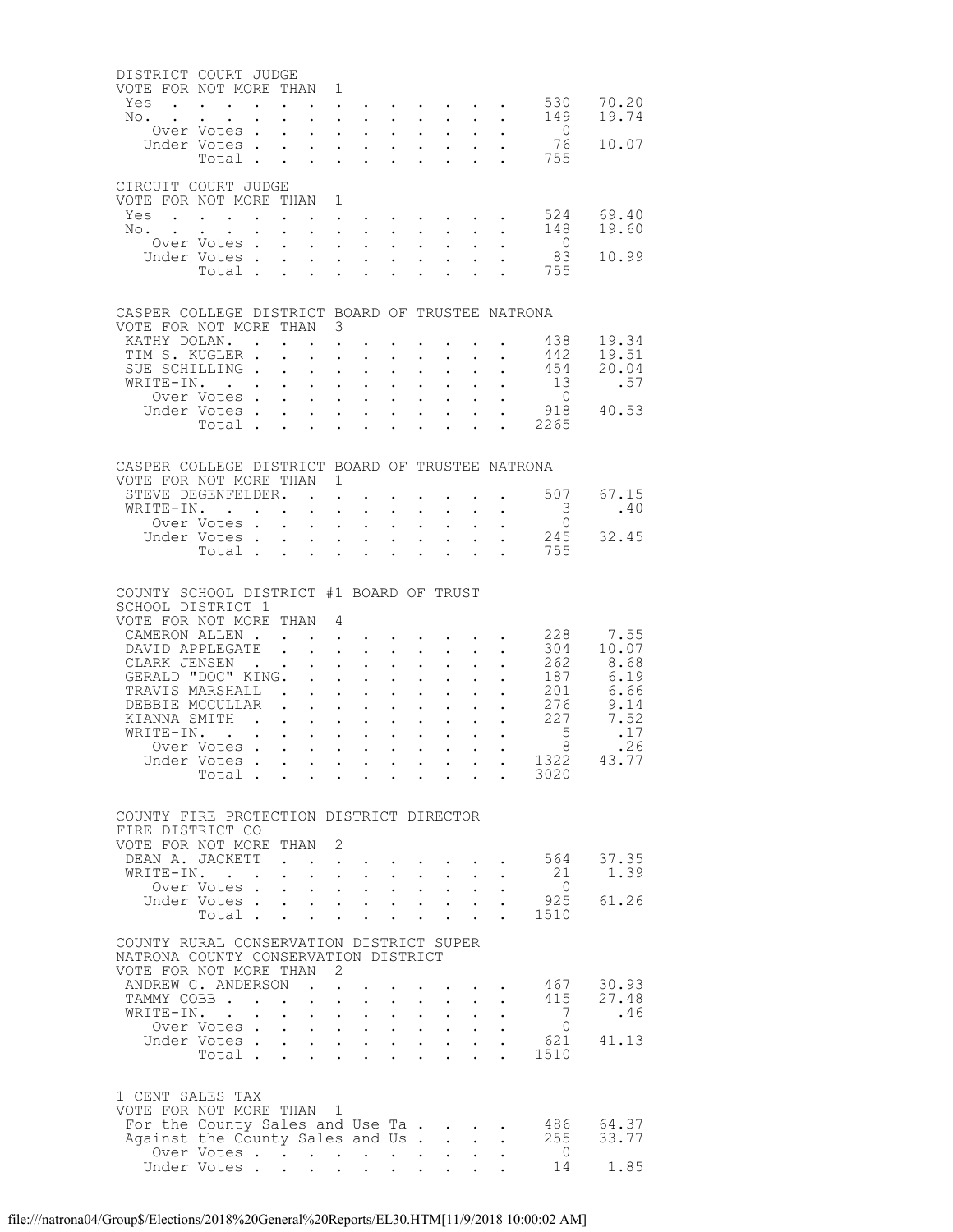Total . . . . . . . . . . 755 LODGING TAX<br>VOTE FOR NOT MORE THAN 1 VOTE FOR NOT MORE THAN 1 For the County Lodging Tax.  $\ldots$  . . . . 540 71.52 Against the County Lodging Tax . . . . 194 25.70 Over Votes . . . . . . . . . . . 0 Under Votes . . . . . . . . . . <u>21</u> 2.78 Total . . . . . . . . . . 755 PRECINCT REPORT GENERAL ELECTION MANAGEMENT \*\* OFFICIAL COUNTY RESULTS RUN DATE:11/09/18 NATRONA COUNTY, WYOMING RUN TIME:09:57 AM NOVEMBER 6, 2018 0501 5-1 VOTES PERCENT REGISTERED VOTERS - TOTAL . . . . . . 69 BALLOTS CAST – TOTAL.  $\cdots$  . . . . . . 54 BALLOTS CAST - BLANK. . . . . . . . 0 VOTER TURNOUT - TOTAL . . . . . . . 78.26 VOTER TURNOUT - BLANK . . . . . . . UNITED STATES SENATOR FEDERAL DISTRICT<br>VOTE FOR NOT MORE THAN 1 VOTE FOR NOT MORE THAN 1 JOHN BARRASSO (REP) . . . . . . . . 38 70.37 GARY TRAUNER  $(DEM)$  . . . . . . . . 15 27.78  $\texttt{JOSEPH}$  porambo (LIB). . . . . . . . 0 WRITE-IN. . . . . . . . . . . . .  $\begin{matrix}0\0\end{matrix}$ Over Votes . . . . . . . . . . 0 Under Votes . . . . . . . . . . . <u>1</u> 1.85  $Total . . . . . . . . . . . .54$  UNITED STATES REPRESENTATIVE WYOMING CONGRESSIONAL DISTRICT ONE VOTE FOR NOT MORE THAN 1 LIZ CHENEY (REP) . . . . . . . . . 34 62.96 GREG HUNTER  $(DEM)$ . . . . . . . . . . 15 27.78 DANIEL CLYDE CUMMINGS (CON) . . . . . 1 1.85 RICHARD BRUBAKER (LIB)  $\cdots$  . . . . . . 0 WRITE-IN. . . . . . . . . . . . .  $\begin{matrix}0\0\end{matrix}$ Over Votes . . . . . . . . . . 0 Under Votes . . . . . . . . . . . 4 7.41  $Total . . . . . . . . . . . .54$  GOVERNOR STATE OF WYOMING VOTE FOR NOT MORE THAN 1 MARK GORDON (REP). . . . . . . . . 38 70.37 MARY A. THRONE (DEM). . . . . . . . 15 27.78 REX "T-REX" RAMMELL (CON) . . . . . . 0 LAWRENCE GERARD STRUEMPF (LIB) . . . . 0 WRITE-IN. . . . . . . . . . . . .  $\begin{matrix}0\0\end{matrix}$ Over Votes . . . . . . . . . . 0 Under Votes . . . . . . . . . . . <u>1</u> 1.85  $Total . . . . . . . . . . . .54$ SECRETARY OF STATE STATE OF WYOMING<br>VOTE FOR NOT MORE THAN 1 VOTE FOR NOT MORE THAN 1 EDWARD BUCHANAN (REP) . . . . . . . 39 72.22 JAMES W. BYRD (DEM)  $\cdot$  . . . . . . . 13 24.07 KIT\_CARSON\_III (LIB). . . . . . . . . 1 1.85 WRITE-IN. . . . . . . . . . . . .  $\begin{matrix}0\0\end{matrix}$ Over Votes . . . . . . . . . . 0 Under Votes . . . . . . . . . . . <u>1</u> 1.85  $Total . . . . . . . . . . . .54$  STATE AUDITOR STATE OF WYOMING VOTE FOR NOT MORE THAN 1<br>KRISTI RACINES (REP). . KRISTI RACINES (REP). . . . . . . . 40 74.07 JEFF DOCKTER (DEM) . . . . . . . . 11 20.37 WRITE-IN. . . . . . . . . . . . .  $\begin{matrix}0\0\end{matrix}$ Over Votes . . . . . . . . . . 0 Under Votes . . . . . . . . . . . . 3 5.56  $Total . . . . . . . . . . . .54$ 

STATE TREASURER STATE OF WYOMING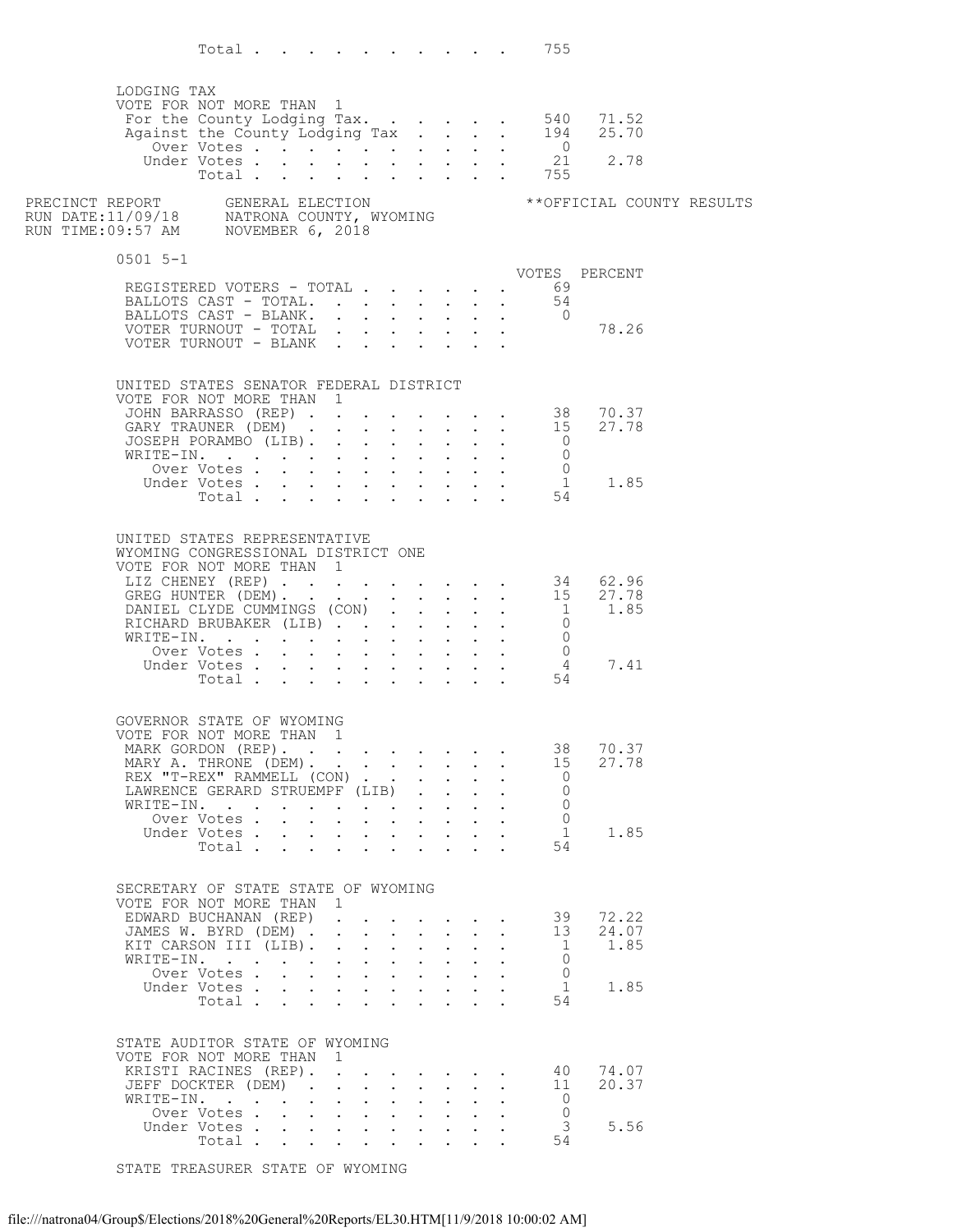| VOTE FOR NOT MORE THAN 1<br>CURT MEIER (REP)<br>CHRIS LOWRY (DEM).<br>WRITE-IN.           |                                    |                                                                          | $\mathbf{r} = \mathbf{r} + \mathbf{r} + \mathbf{r} + \mathbf{r}$ |                                                                                            |                                                   | $\sim 10$                                          | $\sim$<br>$\sim 10^{-11}$                                               |                           | $\mathbf{z} = \mathbf{z} + \mathbf{z}$ .<br>$\mathcal{L}^{\text{max}}_{\text{max}}$ |                                                              | 40 74.07<br>13 24.07                     |
|-------------------------------------------------------------------------------------------|------------------------------------|--------------------------------------------------------------------------|------------------------------------------------------------------|--------------------------------------------------------------------------------------------|---------------------------------------------------|----------------------------------------------------|-------------------------------------------------------------------------|---------------------------|-------------------------------------------------------------------------------------|--------------------------------------------------------------|------------------------------------------|
|                                                                                           | Over Votes<br>Under Votes<br>Total |                                                                          |                                                                  |                                                                                            |                                                   |                                                    |                                                                         |                           |                                                                                     | $\begin{matrix} 0 \\ 0 \end{matrix}$<br>$\frac{1}{54}$<br>1  | 1.85                                     |
| SUPERINTENDENT OF PUBLIC INSTRUCTION STATE OF WYOMING<br>VOTE FOR NOT MORE THAN 1         |                                    |                                                                          |                                                                  |                                                                                            |                                                   |                                                    |                                                                         |                           |                                                                                     |                                                              |                                          |
| JILLIAN BALOW (REP)<br>WRITE-IN.                                                          | Over Votes.                        | $\mathbf{L}^{\text{max}}$ , and $\mathbf{L}^{\text{max}}$                | $\ddot{\phantom{0}}$                                             | $\mathbf{L}$ and $\mathbf{L}$<br>$\mathbf{L}^{\text{max}}$ , and $\mathbf{L}^{\text{max}}$ | $\bullet$ .                                       | $\ddot{\phantom{0}}$<br>$\mathcal{L}^{\text{max}}$ | $\sim$ $-$                                                              | $\mathbf{L}^{\text{max}}$ | $\mathcal{L}_{\text{max}}$                                                          | 41<br>$\overline{1}$<br>$\overline{0}$                       | 75.93<br>1.85                            |
|                                                                                           | Under Votes<br>Total               |                                                                          |                                                                  |                                                                                            | $\ddot{\phantom{0}}$<br>$\mathbf{L}^{\text{max}}$ | $\ddot{\phantom{0}}$                               | $\ddot{\phantom{a}}$<br>$\ddot{\phantom{a}}$                            |                           | $\mathbf{L} = \mathbf{L}$                                                           | 54                                                           | $\begin{matrix}0\\12\\22.22\end{matrix}$ |
| STATE HOUSE 38 HOUSE DISTRICT 38<br>VOTE FOR NOT MORE THAN 1                              |                                    |                                                                          |                                                                  |                                                                                            |                                                   |                                                    |                                                                         |                           |                                                                                     |                                                              |                                          |
| TOM WALTERS (REP).<br>WRITE-IN.                                                           |                                    |                                                                          |                                                                  |                                                                                            |                                                   |                                                    |                                                                         |                           |                                                                                     | $\cdot$ $\cdot$ $\cdot$ $\cdot$ $\cdot$ 45<br>$\overline{0}$ | 83.33                                    |
|                                                                                           | Over Votes                         |                                                                          | $\cdot$ $\cdot$ $\cdot$ $\cdot$                                  |                                                                                            | $\mathbf{L}^{\text{max}}$                         | $\ddot{\phantom{a}}$                               | $\sim$                                                                  |                           | $\mathbf{L}^{\text{max}}$ , $\mathbf{L}^{\text{max}}$                               | $\overline{0}$                                               |                                          |
|                                                                                           | Under Votes<br>Total               |                                                                          |                                                                  |                                                                                            | $\mathbf{L}^{\text{max}}$                         | $\mathbf{L}^{\text{max}}$                          | $\sim$ $-$                                                              |                           | $\mathbf{L}^{\text{max}}$ , $\mathbf{L}^{\text{max}}$                               | $\frac{9}{54}$<br>9                                          | 16.67                                    |
| NATRONA COUNTY COMMISSIONERS<br>VOTE FOR NOT MORE THAN 3                                  |                                    |                                                                          |                                                                  |                                                                                            |                                                   |                                                    |                                                                         |                           |                                                                                     |                                                              |                                          |
| ROBERT L. HENDRY (REP)<br>JIM MILNE (REP)                                                 |                                    |                                                                          |                                                                  |                                                                                            |                                                   |                                                    |                                                                         |                           |                                                                                     | 31                                                           | 19.14                                    |
| PAUL C. BERTOGLIO (REP). .                                                                |                                    |                                                                          |                                                                  |                                                                                            | $\mathbf{L}^{\text{max}}$                         | $\mathcal{L}^{\text{max}}$                         | $\sim$ $-$                                                              | $\sim$ $-$                |                                                                                     |                                                              | $40 \t 24.69$                            |
| TERRY WINGERTER (DEM).                                                                    |                                    |                                                                          |                                                                  |                                                                                            | $\ddot{\phantom{0}}$                              |                                                    | $\mathbf{L} = \mathbf{L}$                                               |                           | $\mathbf{L} = \mathbf{L} \mathbf{L}$                                                |                                                              | 23 14.20<br>19 11.73<br>13 8.02          |
| RICHARD "RICK" YOUNG (IND).                                                               |                                    |                                                                          |                                                                  |                                                                                            |                                                   | $\mathcal{L}^{\pm}$                                | $\sim 100$                                                              |                           | $\mathcal{L}^{\text{max}}$                                                          |                                                              |                                          |
| WRITE-IN.<br>Over Votes                                                                   |                                    |                                                                          |                                                                  |                                                                                            |                                                   | $\mathcal{L}^{\text{max}}$                         | $\mathbf{L}^{\text{max}}$ , and $\mathbf{L}^{\text{max}}$<br>$\sim$ $-$ |                           | $\begin{bmatrix} 1 & 1 \\ 1 & 1 \end{bmatrix}$                                      | $\overline{0}$                                               |                                          |
|                                                                                           | Under Votes.                       |                                                                          |                                                                  | $\mathbf{r} = \mathbf{r} + \mathbf{r} + \mathbf{r} + \mathbf{r}$ .                         |                                                   |                                                    |                                                                         |                           |                                                                                     |                                                              | $3$ 1.85<br>33 20.37                     |
|                                                                                           | Total                              |                                                                          |                                                                  |                                                                                            | $\mathbf{L}^{\text{max}}$                         | $\sim$                                             | $\mathbf{L}$                                                            | $\mathbf{L}$              |                                                                                     | 162                                                          |                                          |
| NATRONA COUNTY CORONER                                                                    |                                    |                                                                          |                                                                  |                                                                                            |                                                   |                                                    |                                                                         |                           |                                                                                     |                                                              |                                          |
| VOTE FOR NOT MORE THAN 1                                                                  |                                    |                                                                          |                                                                  |                                                                                            |                                                   |                                                    |                                                                         |                           |                                                                                     |                                                              |                                          |
| CONNIE JACOBSON (REP)<br>WRITE-IN.                                                        |                                    |                                                                          |                                                                  |                                                                                            |                                                   |                                                    |                                                                         |                           |                                                                                     | $\overline{0}$                                               | 50 92.59                                 |
|                                                                                           | Over Votes.                        | $\mathbf{r}$ , $\mathbf{r}$ , $\mathbf{r}$ , $\mathbf{r}$ , $\mathbf{r}$ |                                                                  |                                                                                            |                                                   | $\mathbf{L}$                                       |                                                                         |                           |                                                                                     | $\overline{0}$                                               |                                          |
|                                                                                           |                                    |                                                                          |                                                                  |                                                                                            |                                                   |                                                    |                                                                         |                           |                                                                                     | $\overline{4}$<br>54                                         | 7.41                                     |
|                                                                                           |                                    |                                                                          |                                                                  |                                                                                            |                                                   |                                                    |                                                                         |                           |                                                                                     |                                                              |                                          |
| SEVENTH JUDICIAL DISTRICT ATTORNEY NATRONA<br>VOTE FOR NOT MORE THAN 1<br>DAN ITZEN (REP) |                                    | $\sim$                                                                   | $\sim$                                                           |                                                                                            |                                                   |                                                    |                                                                         |                           |                                                                                     | 44                                                           | 81.48                                    |
| WRITE-IN.                                                                                 |                                    |                                                                          | $\mathbf{L}$                                                     | $\sim$ 100 $\pm$<br>$\sim$                                                                 | $\bullet$ .                                       | $\ddot{\phantom{0}}$                               |                                                                         |                           |                                                                                     | $\bigcirc$                                                   |                                          |
|                                                                                           | Over Votes                         |                                                                          | $\bullet$ .                                                      | $\mathbf{A}^{\text{max}}$ , and $\mathbf{A}^{\text{max}}$                                  | $\mathbf{L}^{\text{max}}$                         | $\mathbf{L}^{\text{max}}$                          | $\mathbf{L}^{\text{max}}$                                               |                           |                                                                                     | $\bigcirc$                                                   |                                          |
|                                                                                           | Under Votes<br>Total               |                                                                          | $\sim$<br>$\ddot{\phantom{0}}$                                   | $\mathbf{r}$ $\mathbf{r}$<br>$\sim$<br>$\ddot{\phantom{0}}$                                | $\ddot{\phantom{0}}$<br>$\ddot{\phantom{0}}$      | $\ddot{\phantom{0}}$<br>$\ddot{\phantom{a}}$       | $\mathbf{L}$                                                            |                           |                                                                                     | 10<br>54                                                     | 18.52                                    |
| NATRONA COUNTY SHERIFF<br>VOTE FOR NOT MORE THAN                                          |                                    |                                                                          | $\overline{1}$                                                   |                                                                                            |                                                   |                                                    |                                                                         |                           |                                                                                     |                                                              |                                          |
| GUS HOLBROOK (REP)                                                                        |                                    |                                                                          | $\mathbf{L}$<br>$\sim$                                           |                                                                                            |                                                   |                                                    |                                                                         |                           |                                                                                     | 50                                                           | 92.59                                    |
| WRITE-IN.                                                                                 |                                    |                                                                          |                                                                  | $\mathbf{L} = \mathbf{L}$                                                                  |                                                   | $\ddot{\phantom{0}}$                               |                                                                         |                           |                                                                                     | - 0                                                          |                                          |
|                                                                                           | Over Votes .<br>Under Votes.       | $\sim$ $-$                                                               | $\ddot{\phantom{0}}$                                             | $\mathbf{z} = \mathbf{z} + \mathbf{z}$<br>$\mathbf{L} = \mathbf{L} \mathbf{L}$             | $\mathbf{L}^{\text{max}}$<br>$\mathbf{L}$         | $\mathbf{L}^{\text{max}}$<br>$\mathbf{L}$          | $\mathcal{L}^{\text{max}}$                                              |                           |                                                                                     | $\bigcirc$<br>$\sim$ 4                                       | 7.41                                     |
|                                                                                           | Total                              |                                                                          | $\sim$                                                           | $\ddot{\phantom{0}}$<br>$\ddot{\phantom{0}}$                                               | $\ddot{\phantom{0}}$                              | $\ddot{\phantom{a}}$                               |                                                                         |                           |                                                                                     | 54                                                           |                                          |
| NATRONA COUNTY CLERK<br>VOTE FOR NOT MORE THAN 1                                          |                                    |                                                                          |                                                                  |                                                                                            |                                                   |                                                    |                                                                         |                           |                                                                                     |                                                              |                                          |
| TRACY GOOD (REP).                                                                         |                                    |                                                                          | $\ddot{\phantom{0}}$                                             |                                                                                            |                                                   |                                                    |                                                                         |                           |                                                                                     | 46                                                           | 85.19                                    |
| WRITE-IN.                                                                                 | Over Votes                         |                                                                          | $\ddot{\phantom{0}}$<br>$\mathbf{L}$                             | $\mathbf{L}^{\text{max}}$ , $\mathbf{L}^{\text{max}}$<br>$\sim$ $\sim$                     | $\mathbf{L}^{\text{max}}$<br>$\ddot{\phantom{0}}$ | $\bullet$ .<br>$\ddot{\phantom{0}}$                | $\bullet$ .                                                             |                           |                                                                                     | $\circ$<br>$\bigcirc$                                        |                                          |
|                                                                                           | Under Votes                        |                                                                          | $\mathbf{L}^{\text{max}}$                                        | $\mathbf{z} = \mathbf{z} + \mathbf{z}$ .                                                   | $\mathbf{L}^{\text{max}}$                         | $\ddot{\phantom{a}}$                               | $\bullet$ .                                                             |                           |                                                                                     | - 8                                                          | 14.81                                    |
|                                                                                           | Total                              |                                                                          | $\mathbf{L} = \mathbf{L}$                                        | $\mathbf{r}$                                                                               |                                                   |                                                    |                                                                         |                           |                                                                                     | 54                                                           |                                          |
| NATRONA COUNTY TREASURER                                                                  |                                    |                                                                          |                                                                  |                                                                                            |                                                   |                                                    |                                                                         |                           |                                                                                     |                                                              |                                          |
| VOTE FOR NOT MORE THAN 1<br>TOM DOYLE (REP)                                               |                                    | $\ddot{\phantom{a}}$                                                     | $\ddot{\phantom{0}}$                                             |                                                                                            |                                                   |                                                    |                                                                         |                           |                                                                                     | 49                                                           | 90.74                                    |
| WRITE-IN.                                                                                 |                                    |                                                                          | $\mathbf{L}$                                                     | $\sim$<br>$\ddot{\phantom{0}}$                                                             |                                                   |                                                    |                                                                         |                           |                                                                                     | $\overline{0}$                                               |                                          |
|                                                                                           | Over Votes<br>Under Votes          |                                                                          | $\mathbf{L}^{\text{max}}$<br>$\bullet$<br>$\mathbf{L}$           | $\bullet$ .<br>$\mathbf{A}$                                                                | $\ddot{\phantom{0}}$                              |                                                    |                                                                         |                           |                                                                                     | $\circ$<br>$5^{\circ}$                                       | 9.26                                     |
|                                                                                           |                                    |                                                                          |                                                                  |                                                                                            |                                                   |                                                    |                                                                         |                           |                                                                                     |                                                              |                                          |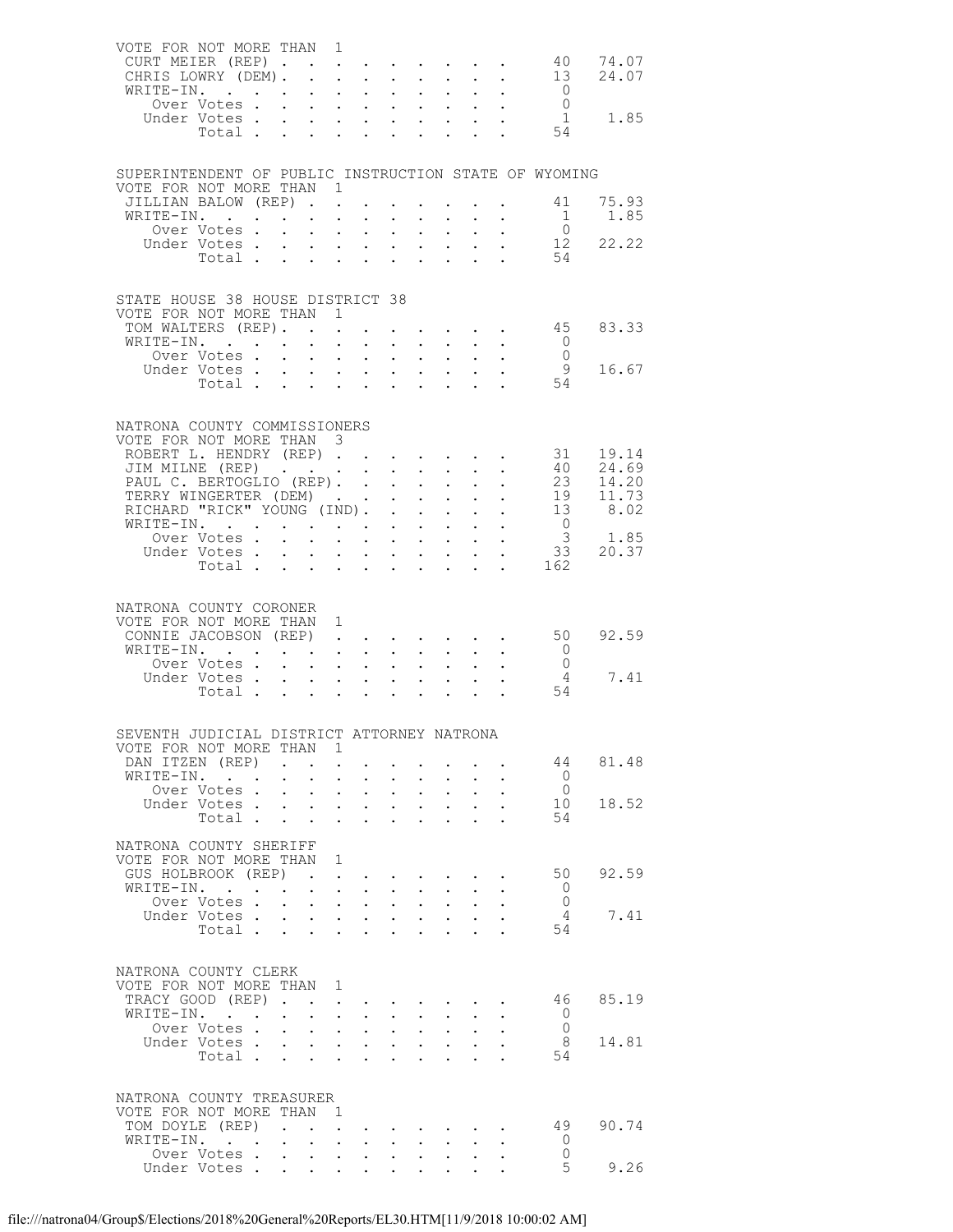|                                                                            | Total $\ldots$             |                         |                                                                           |                                                                                            |                                      |                                                                             |                                          |                                 | 54                                        |                |
|----------------------------------------------------------------------------|----------------------------|-------------------------|---------------------------------------------------------------------------|--------------------------------------------------------------------------------------------|--------------------------------------|-----------------------------------------------------------------------------|------------------------------------------|---------------------------------|-------------------------------------------|----------------|
|                                                                            |                            |                         |                                                                           |                                                                                            |                                      |                                                                             |                                          |                                 |                                           |                |
| NATRONA COUNTY ASSESSOR                                                    |                            |                         |                                                                           |                                                                                            |                                      |                                                                             |                                          |                                 |                                           |                |
| VOTE FOR NOT MORE THAN 1<br>MATTHEW KEATING (REP)                          |                            |                         | $\ddot{\phantom{a}}$                                                      |                                                                                            |                                      |                                                                             |                                          | the contract of the contract of | 44                                        | 81.48          |
| WRITE-IN.                                                                  |                            |                         | $\ddot{\phantom{a}}$                                                      | $\sim$                                                                                     | $\sim$                               | $\sim$                                                                      |                                          |                                 | $\overline{\mathbf{3}}$                   | 5.56           |
|                                                                            | Over Votes .               |                         | $\ddot{\phantom{0}}$                                                      | $\mathbf{L}^{\text{max}}$ , and $\mathbf{L}^{\text{max}}$                                  | $\ddot{\phantom{0}}$                 | $\sim 100$                                                                  |                                          |                                 | $\overline{0}$                            |                |
|                                                                            | Under Votes.<br>Total .    |                         |                                                                           | $\mathbf{L}$                                                                               | $\mathbf{L}$                         |                                                                             |                                          |                                 | 7<br>54                                   | 12.96          |
|                                                                            |                            | $\ddot{\phantom{a}}$    | $\ddot{\phantom{a}}$<br>$\ddot{\phantom{0}}$                              | $\ddot{\phantom{0}}$                                                                       |                                      |                                                                             |                                          |                                 |                                           |                |
| NATRONA COUNTY CLERK OF DISTRICT COURT                                     |                            |                         |                                                                           |                                                                                            |                                      |                                                                             |                                          |                                 |                                           |                |
| VOTE FOR NOT MORE THAN                                                     |                            |                         | -1                                                                        |                                                                                            |                                      |                                                                             |                                          |                                 |                                           |                |
| ANNE VOLIN (REP)                                                           |                            |                         |                                                                           |                                                                                            |                                      |                                                                             |                                          |                                 | 49                                        | 90.74          |
| WRITE-IN.                                                                  |                            |                         | $\ddot{\phantom{a}}$<br>$\ddot{\phantom{0}}$                              | $\ddot{\phantom{a}}$                                                                       |                                      | $\bullet$ .                                                                 |                                          |                                 | $\circ$ 0                                 |                |
|                                                                            | Over Votes.<br>Under Votes |                         | $\ddot{\phantom{a}}$<br>$\bullet$ .<br>$\bullet$                          | $\ddot{\phantom{a}}$<br><b>Contract Contract</b>                                           | $\mathbf{L}$<br>$\ddot{\phantom{0}}$ | $\mathbf{L}$                                                                | $\bullet$                                |                                 | $\overline{0}$<br>5                       | 9.26           |
|                                                                            | Total                      |                         | $\ddot{\phantom{a}}$                                                      | $\sim$                                                                                     |                                      | $\bullet$ .<br><br><br><br><br><br><br><br><br><br><br><br><br>$\mathbf{r}$ |                                          |                                 | 54                                        |                |
|                                                                            |                            |                         |                                                                           |                                                                                            |                                      |                                                                             |                                          |                                 |                                           |                |
| DISTRICT COURT JUDGE                                                       |                            |                         |                                                                           |                                                                                            |                                      |                                                                             |                                          |                                 |                                           |                |
| VOTE FOR NOT MORE THAN 1                                                   |                            |                         |                                                                           |                                                                                            |                                      |                                                                             |                                          |                                 |                                           |                |
| Yes                                                                        |                            |                         |                                                                           |                                                                                            |                                      |                                                                             |                                          |                                 | 39                                        | 72.22          |
| $\mathbb{N} \circ \cdot \cdot \cdot$                                       | Over Votes .               |                         | $\mathbf{L}$<br>$\ddot{\phantom{a}}$<br>$\ddot{\phantom{0}}$              | $\mathbf{L}^{\text{max}}$<br>$\mathbf{r}$<br>$\sim$                                        | $\ddot{\phantom{0}}$                 | $\sim$                                                                      | $\ddot{\phantom{a}}$                     |                                 | - 9<br>$\overline{0}$                     | 16.67          |
|                                                                            | Under Votes.               |                         | $\ddot{\phantom{a}}$                                                      | $\mathbf{r}$                                                                               | $\ddot{\phantom{a}}$                 | $\sim$                                                                      |                                          |                                 | 6                                         | 11.11          |
|                                                                            | Total                      |                         | $\sim$<br>$\ddot{\phantom{a}}$                                            | $\ddot{\phantom{0}}$                                                                       |                                      | $\ddot{\phantom{a}}$                                                        |                                          |                                 | 54                                        |                |
|                                                                            |                            |                         |                                                                           |                                                                                            |                                      |                                                                             |                                          |                                 |                                           |                |
| CIRCUIT COURT JUDGE                                                        |                            |                         |                                                                           |                                                                                            |                                      |                                                                             |                                          |                                 |                                           |                |
| VOTE FOR NOT MORE THAN 1                                                   |                            |                         |                                                                           |                                                                                            |                                      |                                                                             |                                          |                                 |                                           |                |
| Yes                                                                        |                            |                         |                                                                           |                                                                                            |                                      |                                                                             |                                          | and a series of the series of   | 40                                        | 74.07          |
| No.                                                                        | Over Votes.                |                         | $\ddot{\phantom{0}}$<br>$\ddot{\phantom{a}}$                              | $\mathcal{L}^{\text{max}}$<br>$\sim$ $-$<br>$\ddot{\phantom{a}}$                           |                                      | $\bullet$ .<br><br><br><br><br><br><br><br><br><br><br><br>                 | $\ddot{\phantom{0}}$                     |                                 | - 6<br>$\overline{0}$                     | 11.11          |
|                                                                            | Under Votes.               |                         | $\sim$                                                                    | $\mathbf{L}^{\text{max}}$<br>$\ddot{\phantom{0}}$                                          |                                      | $\bullet$ .<br><br><br><br><br><br><br><br><br><br><br><br><br>             |                                          |                                 | 8                                         | 14.81          |
|                                                                            | Total.                     |                         |                                                                           |                                                                                            |                                      |                                                                             |                                          |                                 | 54                                        |                |
| CASPER COLLEGE DISTRICT BOARD OF TRUSTEE NATRONA                           |                            |                         |                                                                           |                                                                                            |                                      |                                                                             |                                          |                                 |                                           |                |
| VOTE FOR NOT MORE THAN 3                                                   |                            |                         |                                                                           |                                                                                            |                                      |                                                                             |                                          |                                 |                                           |                |
| KATHY DOLAN                                                                |                            |                         |                                                                           |                                                                                            |                                      |                                                                             |                                          |                                 | 31                                        | 19.14          |
| TIM S. KUGLER .<br>SUE SCHILLING.                                          |                            |                         | $\ddot{\phantom{0}}$                                                      | $\bullet$                                                                                  | $\ddot{\phantom{0}}$                 | $\bullet$ .                                                                 | $\ddot{\phantom{0}}$                     |                                 | $\begin{array}{c} 27 \\ 35 \end{array}$   | 16.67<br>21.60 |
| WRITE-IN.                                                                  |                            |                         | $\ddot{\phantom{a}}$<br>$\ddot{\phantom{0}}$                              | $\ddot{\phantom{a}}$<br>$\bullet$ .<br>$\ddot{\phantom{0}}$                                | $\ddot{\phantom{0}}$                 | $\ddot{\phantom{0}}$                                                        | $\ddot{\phantom{0}}$                     |                                 |                                           | .62            |
|                                                                            | Over Votes .               |                         | $\mathbf{L}$<br>$\ddot{\phantom{a}}$                                      | $\ddot{\phantom{a}}$                                                                       |                                      | $\ddot{\phantom{a}}$                                                        |                                          |                                 | $\begin{smallmatrix}1\0\end{smallmatrix}$ |                |
|                                                                            | Under Votes                |                         | $\ddot{\phantom{0}}$                                                      | $\bullet$ .<br>$\sim$ $-$                                                                  | $\mathcal{L}^{\text{max}}$           | $\bullet$ .<br><br><br><br><br><br><br><br><br><br><br><br>                 | $\bullet$                                |                                 |                                           | 68 41.98       |
|                                                                            | Total                      |                         |                                                                           | $\mathbf{L}$                                                                               |                                      |                                                                             |                                          |                                 | 162                                       |                |
|                                                                            |                            |                         |                                                                           |                                                                                            |                                      |                                                                             |                                          |                                 |                                           |                |
| CASPER COLLEGE DISTRICT BOARD OF TRUSTEE NATRONA<br>VOTE FOR NOT MORE THAN |                            |                         | 1                                                                         |                                                                                            |                                      |                                                                             |                                          |                                 |                                           |                |
| STEVE DEGENFELDER.                                                         |                            |                         |                                                                           |                                                                                            |                                      |                                                                             |                                          |                                 | 36                                        | 66.67          |
| WRITE-IN. .                                                                |                            |                         |                                                                           | $\ddot{\phantom{0}}$                                                                       |                                      | $\mathbf{L}$                                                                |                                          |                                 | $\mathbf{1}$                              | 1.85           |
|                                                                            | Over Votes.                |                         | $\ddot{\phantom{0}}$                                                      | $\bullet$ .<br><br><br><br><br><br><br><br><br><br><br><br><br>                            | $\mathbf{L}^{\text{max}}$            |                                                                             | $\mathbf{z} = \mathbf{z} + \mathbf{z}$ . |                                 | $\overline{0}$                            |                |
|                                                                            | Under Votes.<br>Total .    | $\ddot{\phantom{0}}$    | $\mathbf{L}^{\text{max}}$<br>$\ddot{\phantom{0}}$<br>$\ddot{\phantom{a}}$ | $\ddot{\phantom{a}}$                                                                       | $\mathbf{L}$                         |                                                                             | $\mathbf{L} = \mathbf{L} \mathbf{L}$     |                                 | 17<br>54                                  | 31.48          |
|                                                                            |                            |                         |                                                                           |                                                                                            |                                      |                                                                             |                                          |                                 |                                           |                |
| COUNTY SCHOOL DISTRICT #1 BOARD OF TRUST                                   |                            |                         |                                                                           |                                                                                            |                                      |                                                                             |                                          |                                 |                                           |                |
| SCHOOL DISTRICT 1                                                          |                            |                         |                                                                           |                                                                                            |                                      |                                                                             |                                          |                                 |                                           |                |
| VOTE FOR NOT MORE THAN                                                     |                            |                         | 4                                                                         |                                                                                            |                                      |                                                                             |                                          |                                 |                                           |                |
| CAMERON ALLEN.                                                             |                            |                         |                                                                           |                                                                                            |                                      |                                                                             |                                          |                                 | 18                                        | 8.33           |
| DAVID APPLEGATE<br>CLARK JENSEN.                                           |                            |                         | $\ddot{\phantom{a}}$                                                      | $\cdot$<br>$\sim$                                                                          |                                      | $\ddot{\phantom{0}}$                                                        |                                          |                                 | 23<br>17                                  | 10.65<br>7.87  |
| GERALD "DOC" KING.                                                         |                            |                         | $\ddot{\phantom{a}}$                                                      | $\bullet$ . $\bullet$<br>$\ddot{\phantom{a}}$                                              |                                      |                                                                             |                                          |                                 | 9                                         | 4.17           |
| TRAVIS MARSHALL                                                            |                            |                         |                                                                           | $\mathbf{L}^{\text{max}}$ , and $\mathbf{L}^{\text{max}}$                                  |                                      | $\mathbb{Z}^{\mathbb{Z}^{\times}}$                                          |                                          |                                 | 22                                        | 10.19          |
| DEBBIE MCCULLAR                                                            |                            |                         |                                                                           | $\mathbf{L} = \mathbf{L} \mathbf{L} + \mathbf{L} \mathbf{L}$                               | $\ddot{\phantom{0}}$                 | $\sim$ 100 $\pm$                                                            |                                          |                                 | 17<br>12 <sup>°</sup>                     | 7.87<br>5.56   |
| KIANNA SMITH .<br>WRITE-IN.                                                | $\sim$ $\sim$              |                         | $\bullet$ .<br>$\mathbf{L}^{\text{max}}$                                  | $\mathcal{A}^{\mathcal{A}}$ , and $\mathcal{A}^{\mathcal{A}}$<br>$\mathbf{L}$ $\mathbf{L}$ | $\ddot{\phantom{a}}$                 | $\bullet$ .<br>$\mathbf{L}$                                                 |                                          |                                 | $\mathbf{1}$                              | .46            |
|                                                                            | Over Votes .               | $\ddot{\phantom{0}}$    | $\ddot{\phantom{0}}$                                                      | $\bullet$ , $\bullet$ , $\bullet$ , $\bullet$                                              | $\ddot{\phantom{0}}$                 |                                                                             | $\mathbf{z} = \mathbf{z} + \mathbf{z}$ . |                                 | $\overline{0}$                            |                |
|                                                                            | Under Votes .              | $\cdot$ $\cdot$ $\cdot$ |                                                                           | $\ddot{\phantom{a}}$                                                                       | $\ddot{\phantom{0}}$                 | $\mathbf{L}$                                                                | $\ddot{\phantom{0}}$                     |                                 | 97                                        | 44.91          |
|                                                                            | Total .                    | $\ddot{\phantom{0}}$    | $\ddot{\phantom{a}}$<br>$\ddot{\phantom{0}}$                              | $\ddot{\phantom{a}}$                                                                       |                                      |                                                                             |                                          |                                 | 216                                       |                |
|                                                                            |                            |                         |                                                                           |                                                                                            |                                      |                                                                             |                                          |                                 |                                           |                |
| COUNTY FIRE PROTECTION DISTRICT DIRECTOR                                   |                            |                         |                                                                           |                                                                                            |                                      |                                                                             |                                          |                                 |                                           |                |
| FIRE DISTRICT CO<br>VOTE FOR NOT MORE THAN                                 |                            |                         | 2                                                                         |                                                                                            |                                      |                                                                             |                                          |                                 |                                           |                |
| DEAN A. JACKETT                                                            |                            |                         |                                                                           |                                                                                            |                                      |                                                                             |                                          |                                 | 40                                        | 37.04          |
| WRITE-IN.                                                                  | $\sim$ $\sim$              |                         |                                                                           | $\sim$ $\sim$ $\sim$                                                                       |                                      |                                                                             |                                          |                                 | 0                                         |                |
|                                                                            | Over Votes.                |                         | $\bullet$                                                                 |                                                                                            |                                      |                                                                             |                                          |                                 | $\circ$                                   |                |
|                                                                            | Under Votes                |                         |                                                                           |                                                                                            |                                      |                                                                             |                                          |                                 | 68                                        | 62.96          |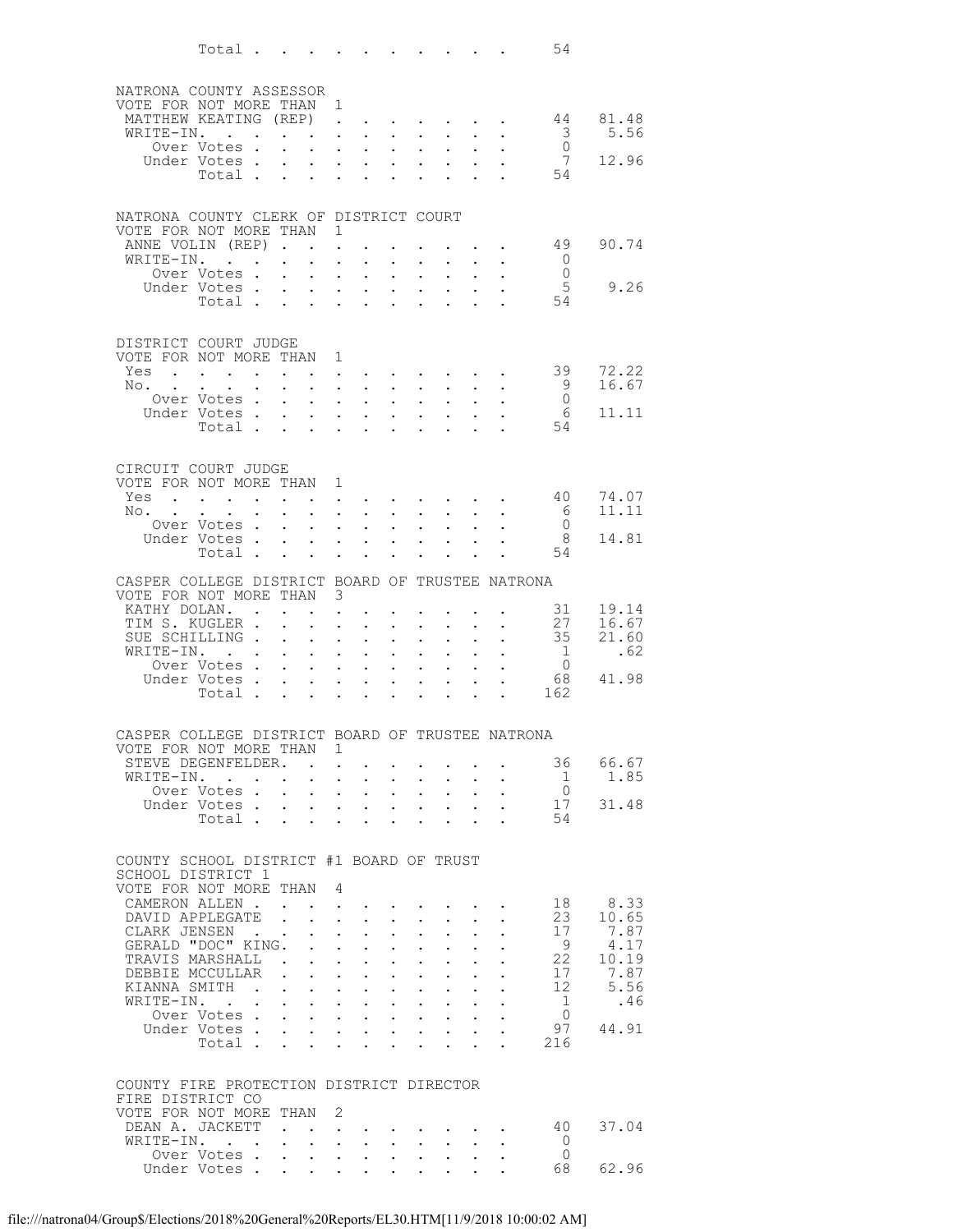|                                                                                                                                 | Total $\ldots$            |  |                                                                               |  |                                                           |  | 108                                                              |                                                                                                                                              |  |
|---------------------------------------------------------------------------------------------------------------------------------|---------------------------|--|-------------------------------------------------------------------------------|--|-----------------------------------------------------------|--|------------------------------------------------------------------|----------------------------------------------------------------------------------------------------------------------------------------------|--|
| COUNTY RURAL CONSERVATION DISTRICT SUPER                                                                                        |                           |  |                                                                               |  |                                                           |  |                                                                  |                                                                                                                                              |  |
| NATRONA COUNTY CONSERVATION DISTRICT                                                                                            |                           |  |                                                                               |  |                                                           |  |                                                                  |                                                                                                                                              |  |
| VOTE FOR NOT MORE THAN 2                                                                                                        |                           |  |                                                                               |  |                                                           |  |                                                                  | VOTE FOR NOT MORE THAN 2<br>ANDREW C. ANDERSON 25 23.15<br>TAMMY COBB 31 28.70                                                               |  |
|                                                                                                                                 |                           |  |                                                                               |  |                                                           |  |                                                                  |                                                                                                                                              |  |
|                                                                                                                                 |                           |  |                                                                               |  |                                                           |  |                                                                  |                                                                                                                                              |  |
|                                                                                                                                 |                           |  |                                                                               |  |                                                           |  | THE-IN.<br>Over Votes 0<br>Under Votes 52<br>108                 |                                                                                                                                              |  |
|                                                                                                                                 |                           |  |                                                                               |  |                                                           |  |                                                                  | 48.15                                                                                                                                        |  |
|                                                                                                                                 |                           |  |                                                                               |  |                                                           |  |                                                                  |                                                                                                                                              |  |
| 1 CENT SALES TAX                                                                                                                |                           |  |                                                                               |  |                                                           |  |                                                                  |                                                                                                                                              |  |
| VOTE FOR NOT MORE THAN 1                                                                                                        |                           |  |                                                                               |  |                                                           |  |                                                                  |                                                                                                                                              |  |
|                                                                                                                                 |                           |  |                                                                               |  |                                                           |  |                                                                  |                                                                                                                                              |  |
|                                                                                                                                 |                           |  |                                                                               |  |                                                           |  |                                                                  |                                                                                                                                              |  |
|                                                                                                                                 |                           |  |                                                                               |  |                                                           |  |                                                                  | For the County Sales and Use Ta. 41 75.93<br>Against the County Sales and Use Ta. 12 22.22<br>Over Votes 0<br>Under Votes 1 1.85<br>Total 54 |  |
|                                                                                                                                 |                           |  |                                                                               |  |                                                           |  |                                                                  |                                                                                                                                              |  |
| LODGING TAX                                                                                                                     |                           |  |                                                                               |  |                                                           |  |                                                                  |                                                                                                                                              |  |
| VOTE FOR NOT MORE THAN 1                                                                                                        |                           |  |                                                                               |  |                                                           |  |                                                                  |                                                                                                                                              |  |
|                                                                                                                                 |                           |  |                                                                               |  |                                                           |  |                                                                  |                                                                                                                                              |  |
|                                                                                                                                 |                           |  |                                                                               |  |                                                           |  |                                                                  |                                                                                                                                              |  |
|                                                                                                                                 |                           |  |                                                                               |  |                                                           |  |                                                                  |                                                                                                                                              |  |
|                                                                                                                                 |                           |  |                                                                               |  |                                                           |  |                                                                  |                                                                                                                                              |  |
|                                                                                                                                 |                           |  |                                                                               |  |                                                           |  |                                                                  | ** OFFICIAL COUNTY RESULTS                                                                                                                   |  |
| PRECINCT REPORT     GENERAL ELECTION<br>RUN DATE:11/09/18     NATRONA COUNTY, WYOMING<br>RUN TIME:09:57 AM     NOVEMBER 6, 2018 |                           |  |                                                                               |  |                                                           |  |                                                                  |                                                                                                                                              |  |
|                                                                                                                                 |                           |  |                                                                               |  |                                                           |  |                                                                  |                                                                                                                                              |  |
| $0701$ 7-1                                                                                                                      |                           |  |                                                                               |  |                                                           |  |                                                                  |                                                                                                                                              |  |
|                                                                                                                                 |                           |  |                                                                               |  |                                                           |  |                                                                  | VOTES PERCENT                                                                                                                                |  |
| REGISTERED VOTERS - TOTAL 162                                                                                                   |                           |  |                                                                               |  |                                                           |  |                                                                  |                                                                                                                                              |  |
|                                                                                                                                 |                           |  |                                                                               |  |                                                           |  | BALLOTS CAST - TOTAL. 114<br>BALLOTS CAST - BLANK. 0             |                                                                                                                                              |  |
| VOTER TURNOUT - TOTAL                                                                                                           |                           |  |                                                                               |  |                                                           |  |                                                                  | 70.37                                                                                                                                        |  |
| VOTER TURNOUT - BLANK                                                                                                           |                           |  |                                                                               |  |                                                           |  |                                                                  |                                                                                                                                              |  |
|                                                                                                                                 |                           |  |                                                                               |  |                                                           |  |                                                                  |                                                                                                                                              |  |
| UNITED STATES SENATOR FEDERAL DISTRICT<br>VOTE FOR NOT MORE THAN 1                                                              |                           |  |                                                                               |  |                                                           |  |                                                                  |                                                                                                                                              |  |
|                                                                                                                                 |                           |  |                                                                               |  |                                                           |  |                                                                  |                                                                                                                                              |  |
|                                                                                                                                 |                           |  |                                                                               |  |                                                           |  |                                                                  | JOHN BARRASSO (REP) 87 76.32<br>GARY TRAUNER (DEM) 23 20.18                                                                                  |  |
|                                                                                                                                 |                           |  |                                                                               |  |                                                           |  |                                                                  | JOSEPH PORAMBO (LIB).<br>WRITE-IN. 2 1.75                                                                                                    |  |
|                                                                                                                                 | Over Votes                |  |                                                                               |  |                                                           |  | $\Omega$                                                         |                                                                                                                                              |  |
|                                                                                                                                 | Under Votes               |  |                                                                               |  |                                                           |  | $\mathbf{1}$                                                     | .88                                                                                                                                          |  |
|                                                                                                                                 | Total                     |  |                                                                               |  |                                                           |  | $\mathbf{r}$ , $\mathbf{r}$ , $\mathbf{r}$ , $\mathbf{r}$<br>114 |                                                                                                                                              |  |
|                                                                                                                                 |                           |  |                                                                               |  |                                                           |  |                                                                  |                                                                                                                                              |  |
| UNITED STATES REPRESENTATIVE                                                                                                    |                           |  |                                                                               |  |                                                           |  |                                                                  |                                                                                                                                              |  |
| WYOMING CONGRESSIONAL DISTRICT ONE<br>VOTE FOR NOT MORE THAN 1                                                                  |                           |  |                                                                               |  |                                                           |  |                                                                  |                                                                                                                                              |  |
| LIZ CHENEY (REP)                                                                                                                |                           |  |                                                                               |  |                                                           |  | 79                                                               | 69.30                                                                                                                                        |  |
| GREG HUNTER (DEM).<br>DANIEL CLYDE CUMMINGS (CON)                                                                               |                           |  |                                                                               |  |                                                           |  | 21<br>- 6                                                        | 18.42<br>5.26                                                                                                                                |  |
| RICHARD BRUBAKER (LIB)                                                                                                          |                           |  |                                                                               |  |                                                           |  | $\overline{4}$                                                   | 3.51                                                                                                                                         |  |
| WRITE-IN.                                                                                                                       |                           |  | $\mathbf{r} = \mathbf{r} + \mathbf{r} + \mathbf{r} + \mathbf{r} + \mathbf{r}$ |  |                                                           |  | $\Omega$                                                         |                                                                                                                                              |  |
|                                                                                                                                 | Over Votes                |  |                                                                               |  |                                                           |  | $\Omega$<br>4                                                    | 3.51                                                                                                                                         |  |
|                                                                                                                                 | Under Votes<br>Total      |  | $\mathbf{r} = \mathbf{r} + \mathbf{r} + \mathbf{r} + \mathbf{r} + \mathbf{r}$ |  |                                                           |  | 114                                                              |                                                                                                                                              |  |
|                                                                                                                                 |                           |  |                                                                               |  |                                                           |  |                                                                  |                                                                                                                                              |  |
| GOVERNOR STATE OF WYOMING                                                                                                       |                           |  |                                                                               |  |                                                           |  |                                                                  |                                                                                                                                              |  |
| VOTE FOR NOT MORE THAN 1                                                                                                        |                           |  |                                                                               |  |                                                           |  |                                                                  |                                                                                                                                              |  |
| MARK GORDON (REP).                                                                                                              |                           |  |                                                                               |  |                                                           |  | 89                                                               | 78.07                                                                                                                                        |  |
| MARY A. THRONE (DEM).<br>REX "T-REX" RAMMELL (CON)                                                                              |                           |  |                                                                               |  | $\mathbf{L}$                                              |  | 18<br>3                                                          | 15.79<br>2.63                                                                                                                                |  |
| LAWRENCE GERARD STRUEMPF (LIB)                                                                                                  |                           |  |                                                                               |  |                                                           |  | 3                                                                | 2.63                                                                                                                                         |  |
|                                                                                                                                 | WRITE-IN.                 |  |                                                                               |  | $\mathbf{r}$ , $\mathbf{r}$ , $\mathbf{r}$ , $\mathbf{r}$ |  | $\Omega$                                                         |                                                                                                                                              |  |
|                                                                                                                                 | Over Votes<br>Under Votes |  | $\mathbf{r} = \mathbf{r} + \mathbf{r} + \mathbf{r} + \mathbf{r} + \mathbf{r}$ |  |                                                           |  | $\Omega$<br>$\mathbf{1}$                                         | .88                                                                                                                                          |  |
|                                                                                                                                 | Total                     |  |                                                                               |  | $\mathcal{L}^{\text{max}}$                                |  | 114                                                              |                                                                                                                                              |  |
|                                                                                                                                 |                           |  |                                                                               |  |                                                           |  |                                                                  |                                                                                                                                              |  |

SECRETARY OF STATE STATE OF WYOMING VOTE FOR NOT MORE THAN 1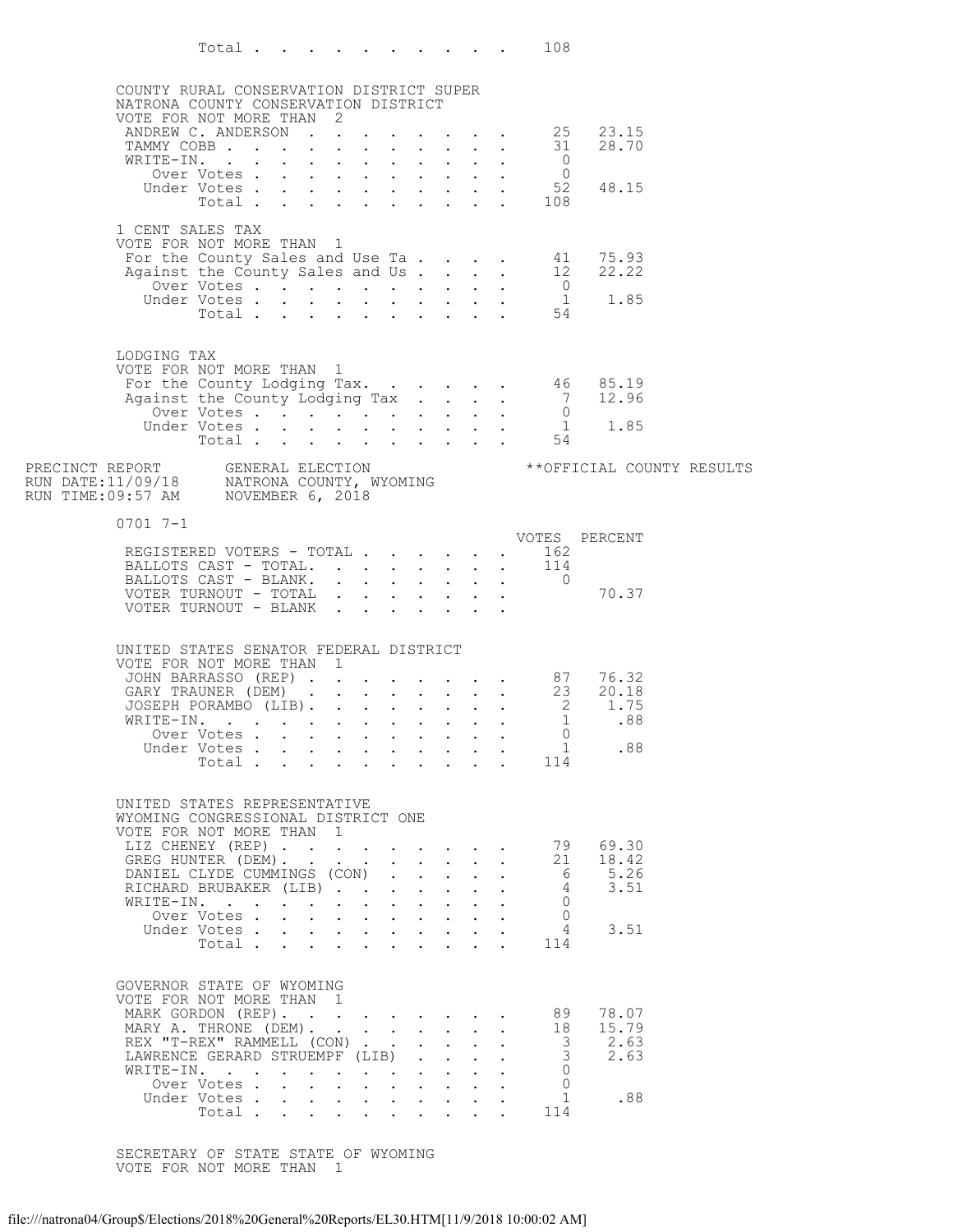| EDWARD BUCHANAN (REP) 84 73.68<br>JAMES W. BYRD (DEM) 18 15.79                                               |                                  |                                      |                                                  |                                                                                                                                                    |                                           |                                      |                                                                                               |              |                                                                                 |                                       |                                                                                                                   |
|--------------------------------------------------------------------------------------------------------------|----------------------------------|--------------------------------------|--------------------------------------------------|----------------------------------------------------------------------------------------------------------------------------------------------------|-------------------------------------------|--------------------------------------|-----------------------------------------------------------------------------------------------|--------------|---------------------------------------------------------------------------------|---------------------------------------|-------------------------------------------------------------------------------------------------------------------|
|                                                                                                              |                                  |                                      |                                                  |                                                                                                                                                    |                                           |                                      |                                                                                               |              |                                                                                 |                                       |                                                                                                                   |
| STATE AUDITOR STATE OF WYOMING<br>VOTE FOR NOT MORE THAN 1<br>KRISTI RACINES (REP). .<br>JEFF DOCKTER (DEM). |                                  |                                      |                                                  |                                                                                                                                                    |                                           |                                      |                                                                                               |              |                                                                                 |                                       | $\cdot$ $\cdot$ $\cdot$ $\cdot$ $\cdot$ $\cdot$ 86 75.44<br>$\begin{bmatrix} 22 & 19.30 \\ 1 & .88 \end{bmatrix}$ |
| WRITE-IN.<br>Over Votes<br>Under Votes                                                                       | Total $\cdots$ $\cdots$ $\cdots$ |                                      | $\ddot{\phantom{0}}$                             |                                                                                                                                                    |                                           |                                      |                                                                                               |              |                                                                                 | $\overline{0}$<br>. 114               | $5^{6}$ 4.39                                                                                                      |
| STATE TREASURER STATE OF WYOMING<br>VOTE FOR NOT MORE THAN 1<br>CURT MEIER (REP)                             |                                  |                                      |                                                  |                                                                                                                                                    |                                           |                                      |                                                                                               |              |                                                                                 |                                       |                                                                                                                   |
| CHRIS LOWRY (DEM).<br>WRITE-IN.<br>Over Votes                                                                |                                  |                                      |                                                  |                                                                                                                                                    | $\bullet$ .                               |                                      | $\mathbf{L} = \mathbf{L} \mathbf{L}$<br>$\mathbf{L}^{\text{max}}$ , $\mathbf{L}^{\text{max}}$ |              | $\mathcal{L}^{\text{max}}$<br>$\bullet$ - $\bullet$ - $\bullet$ - $\bullet$     |                                       | 91 79.82<br>19 16.67<br>$\begin{matrix} 1 & 0 & 0 \\ 0 & 0 & 0 \end{matrix}$                                      |
| Under Votes                                                                                                  | Total $\cdots$                   |                                      |                                                  | $\mathbf{z} = \mathbf{z} + \mathbf{z} + \mathbf{z} + \mathbf{z}$                                                                                   |                                           |                                      | <b>All Contracts</b>                                                                          |              |                                                                                 | 114                                   | 3, 2.63                                                                                                           |
| SUPERINTENDENT OF PUBLIC INSTRUCTION STATE OF WYOMING<br>VOTE FOR NOT MORE THAN 1                            |                                  |                                      |                                                  |                                                                                                                                                    |                                           |                                      |                                                                                               |              |                                                                                 |                                       |                                                                                                                   |
| JILLIAN BALOW (REP)<br>WRITE-IN.                                                                             |                                  |                                      |                                                  |                                                                                                                                                    |                                           | $\sim 100$                           |                                                                                               |              |                                                                                 |                                       | 98 85.96                                                                                                          |
| XITE-IN. 0<br>Over Votes 0<br>Under Votes 16 14.04                                                           | Total                            |                                      |                                                  | $\mathbf{r} = \mathbf{r} \cdot \mathbf{r}$                                                                                                         | $\ddot{\phantom{0}}$                      |                                      | $\mathbf{L} = \mathbf{L}$                                                                     | $\mathbf{L}$ |                                                                                 | 114                                   |                                                                                                                   |
| STATE HOUSE 38 HOUSE DISTRICT 38<br>VOTE FOR NOT MORE THAN 1<br>TOM WALTERS (REP).                           |                                  |                                      |                                                  |                                                                                                                                                    |                                           |                                      |                                                                                               |              |                                                                                 |                                       | $\cdot$ 90 78.95                                                                                                  |
| WRITE-IN.<br>Over Votes                                                                                      |                                  |                                      |                                                  |                                                                                                                                                    |                                           |                                      |                                                                                               |              | $\begin{pmatrix} 1 & 1 & 1 & 1 \\ 1 & 1 & 1 & 1 \\ 1 & 1 & 1 & 1 \end{pmatrix}$ | $\begin{array}{c} 4 \\ 0 \end{array}$ | 3.51                                                                                                              |
| Under Votes 20<br>Total 114                                                                                  |                                  |                                      |                                                  |                                                                                                                                                    |                                           |                                      |                                                                                               |              |                                                                                 |                                       | 20 17.54                                                                                                          |
| NATRONA COUNTY COMMISSIONERS<br>VOTE FOR NOT MORE THAN 3<br>ROBERT L. HENDRY (REP) 60 17.54                  |                                  |                                      |                                                  |                                                                                                                                                    |                                           |                                      |                                                                                               |              |                                                                                 |                                       |                                                                                                                   |
| JIM MILNE (REP) 72 21.05<br>PAUL C. BERTOGLIO (REP).<br>TERRY WINGERTER (DEM)                                |                                  |                                      |                                                  |                                                                                                                                                    |                                           |                                      |                                                                                               |              |                                                                                 | 56<br>38                              | 16.37<br>11.11                                                                                                    |
| RICHARD "RICK" YOUNG (IND).<br>WRITE-IN.                                                                     |                                  |                                      | $\sim$                                           |                                                                                                                                                    | $\mathbf{L}$<br>$\ddot{\phantom{0}}$      | $\sim$ 100 $\pm$                     | $\mathbf{z} = \mathbf{z} + \mathbf{z}$ .                                                      |              |                                                                                 | 21<br>6                               | 6.14<br>1.75                                                                                                      |
| Over Votes.<br>Under Votes.                                                                                  | Total                            |                                      | $\sim$                                           | $\mathbf{r} = \mathbf{r} \cdot \mathbf{r}$<br>$\mathbf{r}$ , $\mathbf{r}$ , $\mathbf{r}$ , $\mathbf{r}$<br>$\mathbf{L} = \mathbf{L} \mathbf{L}$    | $\sim$                                    | $\sim$                               | $\mathbf{A}^{(1)}$ and $\mathbf{A}^{(2)}$ and<br>$\ddot{\phantom{0}}$                         | $\sim$       |                                                                                 | $\overline{0}$<br>89<br>342           | 26.02                                                                                                             |
| NATRONA COUNTY CORONER<br>VOTE FOR NOT MORE THAN 1<br>CONNIE JACOBSON (REP).                                 |                                  |                                      |                                                  |                                                                                                                                                    |                                           |                                      | $\bullet$ . The set of $\bullet$                                                              |              |                                                                                 | 103                                   | 90.35                                                                                                             |
| WRITE-IN.<br>Over Votes .                                                                                    |                                  | $\mathbf{L} = \mathbf{L} \mathbf{L}$ |                                                  | $\mathcal{A}^{\mathcal{A}}$ , $\mathcal{A}^{\mathcal{A}}$ , $\mathcal{A}^{\mathcal{A}}$<br>$\mathbf{r} = \mathbf{r}$ and $\mathbf{r} = \mathbf{r}$ | $\mathbf{L}^{\text{max}}$<br>$\mathbf{L}$ | $\mathcal{L}^{\text{max}}$           | $\mathbf{A}^{(1)}$ and $\mathbf{A}^{(2)}$ and                                                 |              |                                                                                 | $\circ$ 0<br>$\overline{0}$           |                                                                                                                   |
| Under Votes                                                                                                  | Total                            |                                      | $\bullet$ .                                      | $\mathcal{A}^{\mathcal{A}}$ , and $\mathcal{A}^{\mathcal{A}}$                                                                                      | $\bullet$ .                               |                                      | $\mathbf{z} = \mathbf{z} + \mathbf{z}$                                                        |              |                                                                                 | 11<br>114                             | 9.65                                                                                                              |
| SEVENTH JUDICIAL DISTRICT ATTORNEY NATRONA<br>VOTE FOR NOT MORE THAN                                         |                                  |                                      | $\sim$ 1                                         |                                                                                                                                                    |                                           |                                      |                                                                                               |              |                                                                                 |                                       |                                                                                                                   |
| DAN ITZEN (REP)<br>WRITE-IN.                                                                                 |                                  |                                      | $\sim 10^{-11}$<br>$\ddot{\phantom{0}}$          | $\ddot{\phantom{0}}$                                                                                                                               |                                           |                                      |                                                                                               |              |                                                                                 | 95<br>$\overline{0}$                  | 83.33                                                                                                             |
| Over Votes<br>Under Votes                                                                                    | Total                            |                                      | $\bullet$ .                                      | $\mathbf{L}^{\text{max}}$ , $\mathbf{L}^{\text{max}}$<br>$\mathbf{L} = \mathbf{L} \mathbf{L}$                                                      | $\bullet$ .<br>$\mathbf{L}$               | $\mathbf{L}$<br>$\ddot{\phantom{0}}$ | $\bullet$ .<br><br><br><br><br><br><br><br><br><br><br><br><br><br><br><br><br>$\mathbf{L}$   |              |                                                                                 | $\overline{0}$<br>19<br>114           | 16.67                                                                                                             |
| NATRONA COUNTY SHERIFF<br>VOTE FOR NOT MORE THAN<br>GUS HOLBROOK (REP).<br>WRITE-IN.<br>Over Votes           |                                  |                                      | $\blacksquare$<br>$\ddot{\phantom{a}}$<br>$\sim$ | $\mathcal{L}(\mathcal{A})$ . The contribution of the contribution of $\mathcal{A}$<br>$\sim$                                                       |                                           |                                      | $\cdot$ $\cdot$ $\cdot$ $\cdot$ $\cdot$                                                       |              |                                                                                 | 95<br>2<br>$\circ$                    | 83.33<br>1.75                                                                                                     |
|                                                                                                              |                                  |                                      |                                                  |                                                                                                                                                    |                                           |                                      |                                                                                               |              |                                                                                 |                                       |                                                                                                                   |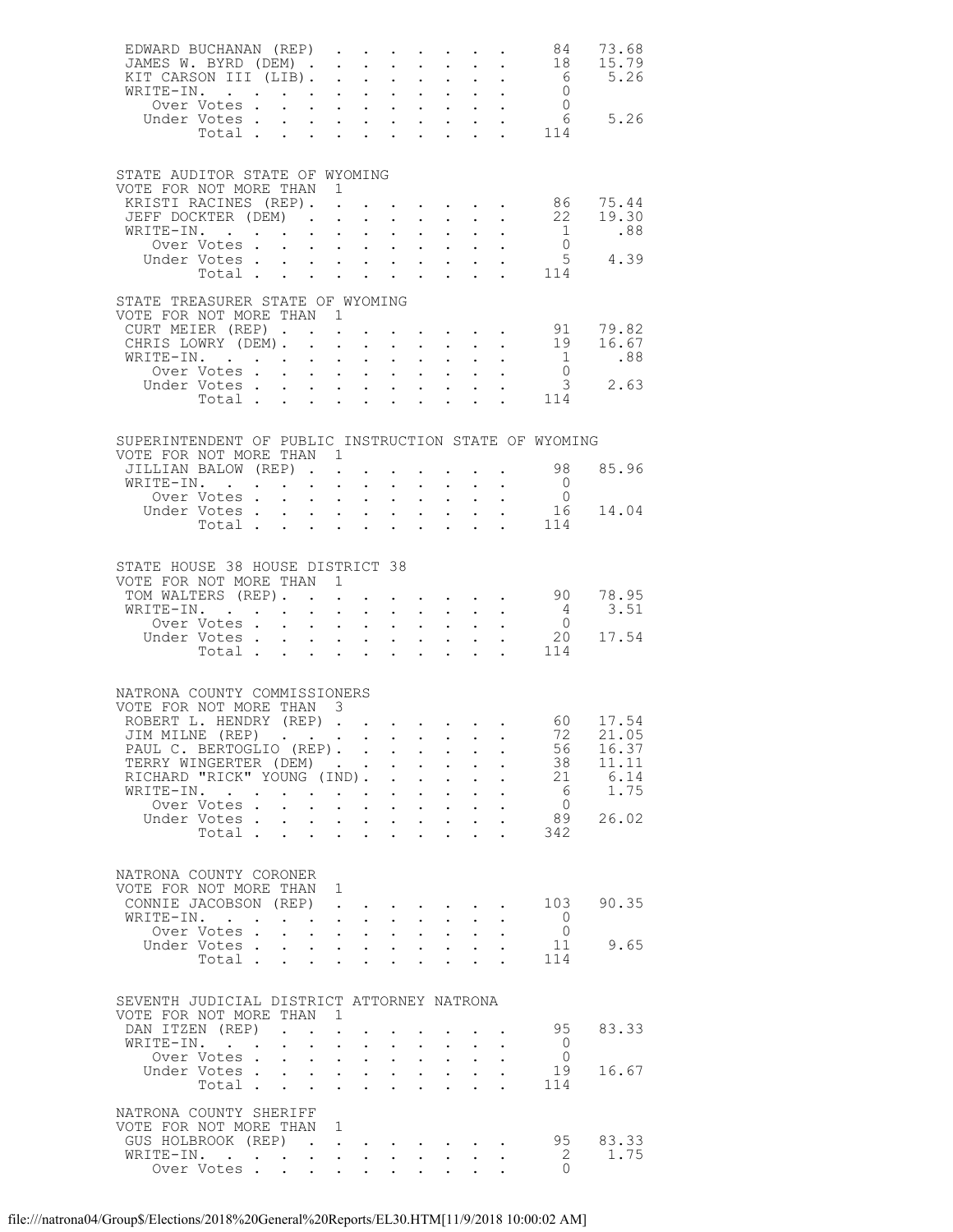|                                                     | Under Votes                                               |                         |                              |                                                       |                                      |                                                                                                  |                                            |                                                           |                                                                         |                            |                                                                                                                   | 17<br>Total 114            | 14.91          |
|-----------------------------------------------------|-----------------------------------------------------------|-------------------------|------------------------------|-------------------------------------------------------|--------------------------------------|--------------------------------------------------------------------------------------------------|--------------------------------------------|-----------------------------------------------------------|-------------------------------------------------------------------------|----------------------------|-------------------------------------------------------------------------------------------------------------------|----------------------------|----------------|
|                                                     |                                                           |                         |                              |                                                       |                                      |                                                                                                  |                                            |                                                           |                                                                         |                            |                                                                                                                   |                            |                |
| NATRONA COUNTY CLERK<br>VOTE FOR NOT MORE THAN 1    |                                                           |                         |                              |                                                       |                                      |                                                                                                  |                                            |                                                           |                                                                         |                            |                                                                                                                   |                            |                |
| TRACY GOOD (REP)                                    |                                                           |                         |                              |                                                       |                                      |                                                                                                  |                                            |                                                           |                                                                         |                            |                                                                                                                   | 97                         | 85.09          |
| WRITE-IN.                                           |                                                           |                         | $\ddot{\phantom{0}}$         | $\mathbf{L}$                                          |                                      | $\mathbf{L}$ and $\mathbf{L}$                                                                    |                                            | $\cdot$ $\cdot$                                           | $\sim$                                                                  |                            | $\mathbf{L}$                                                                                                      | $\overline{1}$             | .88            |
|                                                     | Over Votes.<br>Under Votes.                               |                         | $\ddot{\phantom{0}}$         | $\mathbf{L} = \mathbf{L}$                             |                                      | $\mathbf{A}$ is a set of the set of $\mathbf{A}$ .<br>$\mathbf{L} = \mathbf{L} \mathbf{L}$       | $\mathcal{L}^{\text{max}}$<br>$\mathbf{L}$ | $\sim 10^{-11}$<br>$\sim$                                 | $\mathbf{A}^{\mathrm{max}}$<br>$\sim$                                   |                            | $\sim$ $-$                                                                                                        | $\overline{0}$<br>16       | 14.04          |
|                                                     | Total                                                     |                         |                              |                                                       |                                      |                                                                                                  | $\sim$                                     | $\bullet$                                                 | $\sim$                                                                  | $\sim$                     | $\sim$                                                                                                            | 114                        |                |
|                                                     |                                                           |                         |                              |                                                       |                                      |                                                                                                  |                                            |                                                           |                                                                         |                            |                                                                                                                   |                            |                |
| NATRONA COUNTY TREASURER                            |                                                           |                         |                              |                                                       |                                      |                                                                                                  |                                            |                                                           |                                                                         |                            |                                                                                                                   |                            |                |
| VOTE FOR NOT MORE THAN 1                            |                                                           |                         |                              |                                                       |                                      |                                                                                                  |                                            |                                                           |                                                                         |                            |                                                                                                                   |                            |                |
| TOM DOYLE (REP)<br>WRITE-IN.                        |                                                           |                         | $\mathbf{L}^{\text{max}}$    |                                                       | $\mathbf{L}$                         | <b>All Contracts</b>                                                                             |                                            | $\mathbf{A}^{(1)}$ and $\mathbf{A}^{(2)}$ and             | $\mathbf{r}$ , $\mathbf{r}$ , $\mathbf{r}$ , $\mathbf{r}$<br>$\sim 100$ | $\ddot{\phantom{0}}$       | $\ddot{\phantom{1}}$<br>$\sim$ $-$                                                                                | 97                         | 85.09<br>.88   |
|                                                     | Over Votes.                                               |                         | $\mathbf{L}$                 | $\sim$                                                |                                      | $\mathbf{L}$ and $\mathbf{L}$                                                                    | $\sim$                                     | $\sim$                                                    | $\mathbf{L}$                                                            |                            |                                                                                                                   | $\frac{1}{0}$              |                |
|                                                     | Under Votes                                               |                         |                              |                                                       |                                      |                                                                                                  | $\bullet$ .                                | $\sim 10^{-11}$                                           | $\mathcal{L}^{\text{max}}$                                              | $\mathbf{L}^{\text{max}}$  | $\sim$ $-$                                                                                                        | 16                         | 14.04          |
|                                                     | Total                                                     |                         |                              |                                                       |                                      |                                                                                                  |                                            |                                                           |                                                                         |                            |                                                                                                                   | 114                        |                |
|                                                     |                                                           |                         |                              |                                                       |                                      |                                                                                                  |                                            |                                                           |                                                                         |                            |                                                                                                                   |                            |                |
| NATRONA COUNTY ASSESSOR<br>VOTE FOR NOT MORE THAN 1 |                                                           |                         |                              |                                                       |                                      |                                                                                                  |                                            |                                                           |                                                                         |                            |                                                                                                                   |                            |                |
| MATTHEW KEATING (REP)                               |                                                           |                         |                              |                                                       |                                      |                                                                                                  |                                            |                                                           |                                                                         |                            |                                                                                                                   | 97                         | 85.09          |
| WRITE-IN.                                           |                                                           |                         |                              |                                                       |                                      | $\mathbf{L} = \mathbf{L}$                                                                        | $\sim$                                     |                                                           | $\mathbf{L}$                                                            | $\sim$                     |                                                                                                                   | $\overline{\phantom{0}}^2$ | 1.75           |
|                                                     | Over Votes .<br>Under Votes                               |                         | $\ddot{\phantom{0}}$         |                                                       |                                      | <b>Service Control</b><br>$\mathbf{r} = \mathbf{r} + \mathbf{r} + \mathbf{r}$                    | $\bullet$ .                                | $\bullet$ .                                               | $\mathbf{L}^{\text{max}}$<br>$\sim$                                     |                            |                                                                                                                   | $\overline{0}$<br>15       | 13.16          |
|                                                     | Total                                                     |                         |                              |                                                       |                                      | $\mathbf{L} = \mathbf{L} \mathbf{L}$                                                             |                                            | $\mathbf{A}$ and $\mathbf{A}$ and $\mathbf{A}$            | $\sim$ $-$                                                              |                            | $\cdot$ $\cdot$ $\cdot$                                                                                           | 114                        |                |
|                                                     |                                                           |                         |                              |                                                       |                                      |                                                                                                  |                                            |                                                           |                                                                         |                            |                                                                                                                   |                            |                |
| NATRONA COUNTY CLERK OF DISTRICT COURT              |                                                           |                         |                              |                                                       |                                      |                                                                                                  |                                            |                                                           |                                                                         |                            |                                                                                                                   |                            |                |
| VOTE FOR NOT MORE THAN 1                            |                                                           |                         |                              |                                                       |                                      |                                                                                                  |                                            |                                                           |                                                                         |                            |                                                                                                                   |                            |                |
| ANNE VOLIN (REP)<br>WRITE-IN.                       |                                                           |                         |                              |                                                       |                                      |                                                                                                  |                                            |                                                           | $\sim 100$                                                              |                            | $\mathbf{L}$ and $\mathbf{L}$ and $\mathbf{L}$<br>$\bullet$ .<br><br><br><br><br><br><br><br><br><br><br><br><br> | 97<br>$\overline{0}$       | 85.09          |
|                                                     | Over Votes .                                              |                         | <b>Carl Carl Control</b>     |                                                       |                                      | $\mathbf{L}$ and $\mathbf{L}$                                                                    | $\sim$ $\sim$                              | $\mathbf{z} = \mathbf{z} + \mathbf{z}$ .<br>$\sim$ $\sim$ | $\mathbf{L}^{\text{max}}$                                               |                            |                                                                                                                   | $\overline{0}$             |                |
|                                                     | Under Votes                                               |                         |                              |                                                       |                                      | <b>All Carl Carl Control</b>                                                                     | $\sim$ $-$                                 | $\sim 10^{-11}$                                           | $\sim$ 100 $\pm$                                                        | $\mathbf{L}^{\text{max}}$  | $\ddot{\phantom{0}}$                                                                                              | 17                         | 14.91          |
|                                                     | Total                                                     |                         |                              |                                                       |                                      |                                                                                                  |                                            | $\mathbf{r}$                                              | $\mathbf{r}$                                                            |                            | $\mathbf{L}$                                                                                                      | 114                        |                |
|                                                     |                                                           |                         |                              |                                                       |                                      |                                                                                                  |                                            |                                                           |                                                                         |                            |                                                                                                                   |                            |                |
| DISTRICT COURT JUDGE                                |                                                           |                         |                              |                                                       |                                      |                                                                                                  |                                            |                                                           |                                                                         |                            |                                                                                                                   |                            |                |
| VOTE FOR NOT MORE THAN 1<br>Yes                     | $\mathbf{r}$ , $\mathbf{r}$ , $\mathbf{r}$ , $\mathbf{r}$ |                         | $\mathbf{L} = \mathbf{L}$    |                                                       |                                      | and a strategic control of the                                                                   |                                            |                                                           |                                                                         |                            |                                                                                                                   | 69                         | 60.53          |
| No.                                                 |                                                           |                         |                              | $\mathbf{L}$                                          | $\mathbf{L}$                         | $\sim$                                                                                           | $\ddot{\phantom{0}}$                       | $\mathbf{L}$                                              | $\sim$                                                                  |                            |                                                                                                                   | 29                         | 25.44          |
|                                                     | Over Votes .                                              |                         | $\ddot{\phantom{0}}$         | $\mathbf{A}^{\text{max}}$                             | $\bullet$ .                          | $\mathbf{L}^{\text{max}}$                                                                        | $\bullet$ .                                | $\bullet$ .                                               | $\mathbf{L}^{\text{max}}$                                               |                            |                                                                                                                   | $\overline{0}$             |                |
|                                                     | Under Votes .<br>Total                                    |                         |                              | $\mathbf{L} = \mathbf{L}$<br>$\sim$                   | $\mathbf{r}$<br>$\ddot{\phantom{a}}$ | $\mathbf{L}$<br>$\ddot{\phantom{a}}$                                                             | $\mathbf{r}$<br>$\ddot{\phantom{a}}$       |                                                           | $\mathbf{L}$                                                            |                            |                                                                                                                   | 16<br>114                  | 14.04          |
|                                                     |                                                           |                         |                              |                                                       |                                      |                                                                                                  |                                            |                                                           |                                                                         |                            |                                                                                                                   |                            |                |
| CIRCUIT COURT JUDGE                                 |                                                           |                         |                              |                                                       |                                      |                                                                                                  |                                            |                                                           |                                                                         |                            |                                                                                                                   |                            |                |
| VOTE FOR NOT MORE THAN 1                            |                                                           |                         |                              |                                                       |                                      |                                                                                                  |                                            |                                                           |                                                                         |                            |                                                                                                                   |                            |                |
| Yes                                                 |                                                           |                         |                              |                                                       |                                      |                                                                                                  |                                            |                                                           |                                                                         |                            |                                                                                                                   | 80 —                       | 70.18          |
| No. .                                               | Over Votes                                                | <b>All Card Control</b> | $\bullet$ .                  |                                                       |                                      | $\mathbf{z} = \mathbf{z} + \mathbf{z}$ , where $\mathbf{z} = \mathbf{z}$                         |                                            | $\cdot$ $\cdot$ $\cdot$                                   | $\mathbf{z} = \mathbf{z} + \mathbf{z} + \mathbf{z}$ .<br>$\sim$ $\sim$  | $\bullet$ .                | $\sim$                                                                                                            | 16<br>$\overline{0}$       | 14.04          |
|                                                     | Under Votes                                               |                         |                              |                                                       |                                      | $\mathbf{u} = \mathbf{u} \mathbf{u} + \mathbf{u} \mathbf{u}$ . The set of $\mathbf{u}$           | $\sim 10^{-11}$                            |                                                           | <b>Contract Contract</b>                                                |                            | $\mathbf{L}^{\text{max}}$ , and $\mathbf{L}^{\text{max}}$                                                         | 18                         | 15.79          |
|                                                     | Total .                                                   |                         |                              |                                                       |                                      | $\mathbf{r}$ , $\mathbf{r}$ , $\mathbf{r}$ , $\mathbf{r}$                                        |                                            |                                                           | $\mathbf{L}$                                                            |                            | $\mathbf{L}$                                                                                                      | 114                        |                |
| CASPER COLLEGE DISTRICT BOARD OF TRUSTEE NATRONA    |                                                           |                         |                              |                                                       |                                      |                                                                                                  |                                            |                                                           |                                                                         |                            |                                                                                                                   |                            |                |
| VOTE FOR NOT MORE THAN 3                            |                                                           |                         |                              |                                                       |                                      |                                                                                                  |                                            |                                                           |                                                                         |                            |                                                                                                                   |                            |                |
| KATHY DOLAN.                                        |                                                           |                         |                              |                                                       |                                      |                                                                                                  |                                            |                                                           |                                                                         |                            |                                                                                                                   | - 63                       | 18.42          |
| TIM S. KUGLER .<br>SUE SCHILLING.                   |                                                           |                         | $\mathbf{L}$<br>$\mathbf{L}$ | $\mathbf{r}$                                          | $\ddot{\phantom{0}}$                 | $\mathbf{z} = \mathbf{z} + \mathbf{z}$ , where $\mathbf{z} = \mathbf{z}$<br>$\ddot{\phantom{0}}$ | $\sim$ $-$<br>$\ddot{\phantom{0}}$         | $\bullet$ .<br>$\ddot{\phantom{0}}$                       | $\mathbf{L}^{\text{max}}$<br>$\ddot{\phantom{a}}$                       | $\mathcal{L}^{\text{max}}$ |                                                                                                                   | 58<br>54                   | 16.96<br>15.79 |
| WRITE-IN.                                           |                                                           |                         | $\sim 100$                   |                                                       |                                      | $\mathbf{A}^{\text{max}}$ , and $\mathbf{A}^{\text{max}}$                                        | $\bullet$ .                                | $\bullet$ .                                               | $\sim 100$                                                              | $\sim$                     | $\bullet$ .                                                                                                       | $\overline{3}$             | .88            |
|                                                     | Over Votes.                                               |                         |                              |                                                       |                                      | $\mathbf{r} = \mathbf{r} \cdot \mathbf{r}$ , $\mathbf{r} = \mathbf{r} \cdot \mathbf{r}$          |                                            |                                                           | $\mathbf{A}$ and $\mathbf{A}$                                           |                            | $\sim$                                                                                                            | $\overline{0}$             |                |
|                                                     | Under Votes<br>Total                                      |                         |                              |                                                       |                                      | $\mathbf{u} = \mathbf{u} \mathbf{u} + \mathbf{u} \mathbf{u}$ .                                   | $\sim$ $-$                                 |                                                           | $\mathcal{L}(\mathcal{A})$ and $\mathcal{A}(\mathcal{A})$ .             | $\mathbf{L}^{\text{max}}$  | $\sim$ $-$                                                                                                        | 164<br>342                 | 47.95          |
|                                                     |                                                           |                         |                              |                                                       |                                      |                                                                                                  |                                            |                                                           |                                                                         |                            |                                                                                                                   |                            |                |
| CASPER COLLEGE DISTRICT BOARD OF TRUSTEE NATRONA    |                                                           |                         |                              |                                                       |                                      |                                                                                                  |                                            |                                                           |                                                                         |                            |                                                                                                                   |                            |                |
| VOTE FOR NOT MORE THAN 1                            |                                                           |                         |                              |                                                       |                                      |                                                                                                  |                                            |                                                           |                                                                         |                            |                                                                                                                   |                            |                |
| STEVE DEGENFELDER.                                  |                                                           |                         |                              | $\mathbf{L}^{\text{max}}$ , $\mathbf{L}^{\text{max}}$ |                                      |                                                                                                  |                                            |                                                           |                                                                         |                            |                                                                                                                   | 72                         | 63.16          |
| WRITE-IN.                                           | Over Votes .                                              |                         | $\mathbf{L}$                 | $\ddot{\phantom{0}}$<br>$\bullet$ .                   | $\mathcal{L}^{\text{max}}$           | $\ddot{\phantom{0}}$<br>$\mathbf{z} = \mathbf{z} + \mathbf{z}$ .                                 | $\bullet$ .                                | $\bullet$ .                                               | $\mathbf{L}^{\text{max}}$                                               | $\bullet$ .                | $\bullet$                                                                                                         | -1<br>$\overline{0}$       | .88            |
|                                                     | Under Votes                                               |                         |                              |                                                       |                                      | $\mathbf{r} = \mathbf{r} + \mathbf{r} + \mathbf{r} + \mathbf{r}$                                 |                                            |                                                           | $\mathbf{A}$                                                            |                            |                                                                                                                   | 41                         | 35.96          |
|                                                     | Total                                                     |                         |                              |                                                       |                                      |                                                                                                  |                                            | $\sim$ 100 $\pm$                                          |                                                                         |                            | $\mathbf{r} = \mathbf{r} + \mathbf{r}$ , where $\mathbf{r} = \mathbf{r}$                                          | 114                        |                |
|                                                     |                                                           |                         |                              |                                                       |                                      |                                                                                                  |                                            |                                                           |                                                                         |                            |                                                                                                                   |                            |                |
| COUNTY SCHOOL DISTRICT #1 BOARD OF TRUST            |                                                           |                         |                              |                                                       |                                      |                                                                                                  |                                            |                                                           |                                                                         |                            |                                                                                                                   |                            |                |
| SCHOOL DISTRICT 1<br>VOTE FOR NOT MORE THAN 4       |                                                           |                         |                              |                                                       |                                      |                                                                                                  |                                            |                                                           |                                                                         |                            |                                                                                                                   |                            |                |
| CAMERON ALLEN                                       |                                                           |                         |                              |                                                       |                                      |                                                                                                  |                                            |                                                           |                                                                         |                            |                                                                                                                   |                            | 28 6.14        |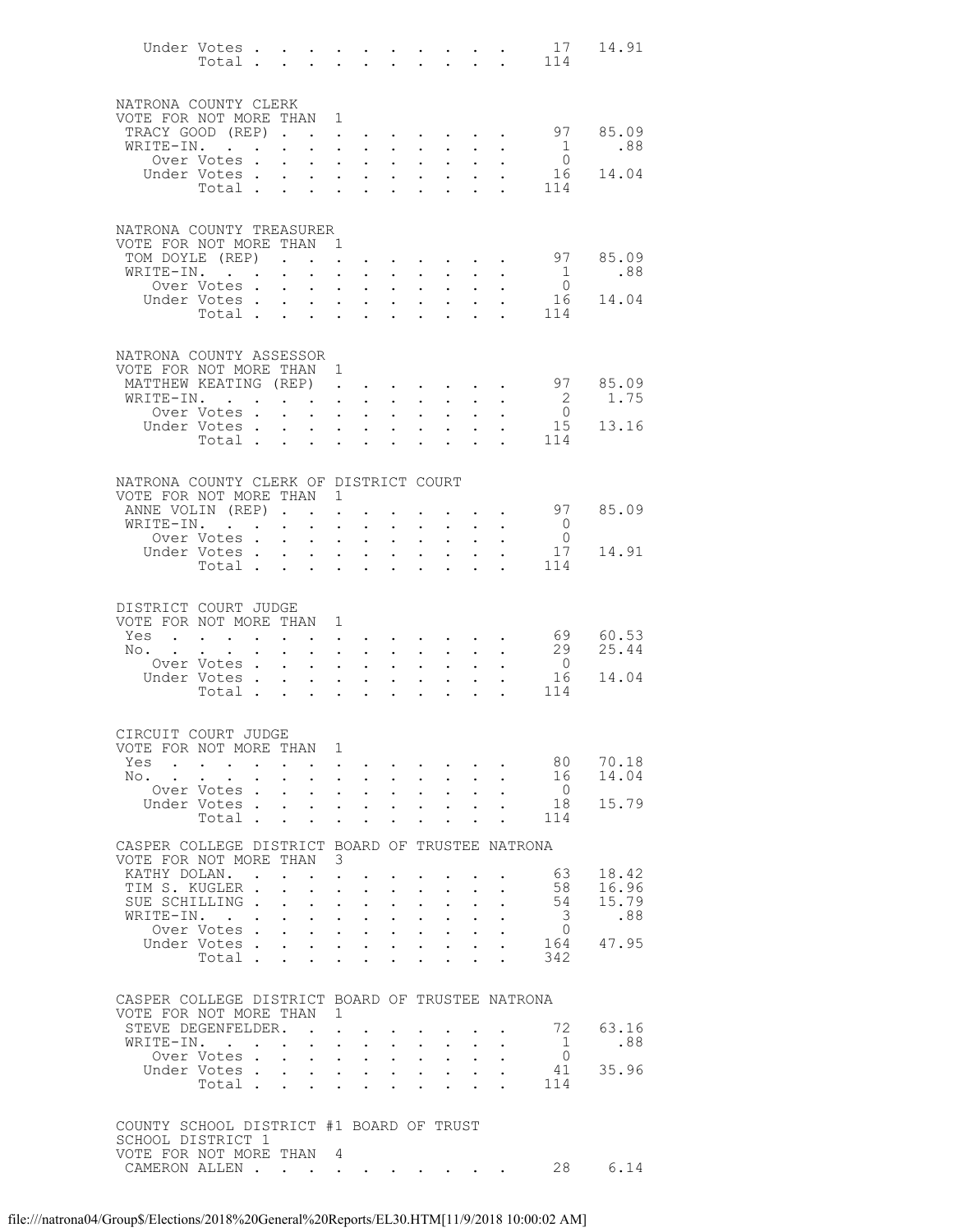|                  | DAVID APPLEGATE 48                                                                                                                                                                                                      |  |              |                            |                                                                                                                     | 10.53                                          |  |
|------------------|-------------------------------------------------------------------------------------------------------------------------------------------------------------------------------------------------------------------------|--|--------------|----------------------------|---------------------------------------------------------------------------------------------------------------------|------------------------------------------------|--|
|                  | COUNTY FIRE PROTECTION DISTRICT DIRECTOR<br>FIRE DISTRICT CO<br>VOTE FOR NOT MORE THAN 2<br>DEAN A. JACKETT 4 28.57<br>WRITE-IN. 2 14.29<br>Over Votes 0<br>Under Votes 8 57.14<br>Total 14                             |  |              |                            |                                                                                                                     |                                                |  |
|                  | COUNTY RURAL CONSERVATION DISTRICT SUPER<br>NATRONA COUNTY CONSERVATION DISTRICT<br>VOTE FOR NOT MORE THAN 2                                                                                                            |  |              |                            |                                                                                                                     |                                                |  |
| 1 CENT SALES TAX | VOTE FOR NOT MORE THAN 1<br>For the County Sales and Use Ta. 84 73.68<br>Against the County Sales and Use Ta. 25 21.93<br>Over Votes 5 4.39<br>Total 114                                                                |  |              |                            |                                                                                                                     |                                                |  |
| LODGING TAX      | VOTE FOR NOT MORE THAN 1                                                                                                                                                                                                |  |              |                            |                                                                                                                     |                                                |  |
|                  |                                                                                                                                                                                                                         |  |              |                            |                                                                                                                     |                                                |  |
| $0702$ 7-2       | REGISTERED VOTERS - TOTAL<br>BALLOTS CAST - TOTAL.<br>BALLOTS CAST - BLANK.<br>VOTER TURNOUT - TOTAL<br>VOTER TURNOUT - BLANK                                                                                           |  |              |                            | $\cdot$ 103<br>66<br>$\overline{0}$<br>$\mathbf{L}^{\text{max}}$                                                    | VOTES PERCENT<br>64.08                         |  |
|                  | UNITED STATES SENATOR FEDERAL DISTRICT<br>VOTE FOR NOT MORE THAN 1<br>JOHN BARRASSO (REP)<br>GARY TRAUNER (DEM)<br>JOSEPH PORAMBO (LIB).<br>WRITE-IN.<br>Over Votes<br>Under Votes<br>Total $\cdots$ $\cdots$ $\cdots$  |  | $\mathbf{L}$ | $\sim$ $-$<br>$\mathbf{L}$ | $\mathbf{L}^{\text{max}}$<br>$\overline{1}$<br>$\overline{0}$<br>$\ddot{\phantom{0}}$<br>$\Omega$<br>$\Omega$<br>66 | $\cdot$ 61 92.42<br>$\frac{4}{1}$ 6.06<br>1.52 |  |
|                  | UNITED STATES REPRESENTATIVE<br>WYOMING CONGRESSIONAL DISTRICT ONE<br>VOTE FOR NOT MORE THAN 1<br>LIZ CHENEY (REP) 56 84.85<br>GREG HUNTER (DEM).<br>DANIEL CLYDE CUMMINGS (CON)<br>RICHARD BRUBAKER (LIB)<br>WRITE-IN. |  |              |                            | $\overline{0}$<br>$\bigcap$                                                                                         | 5 7.58<br>3 4.55                               |  |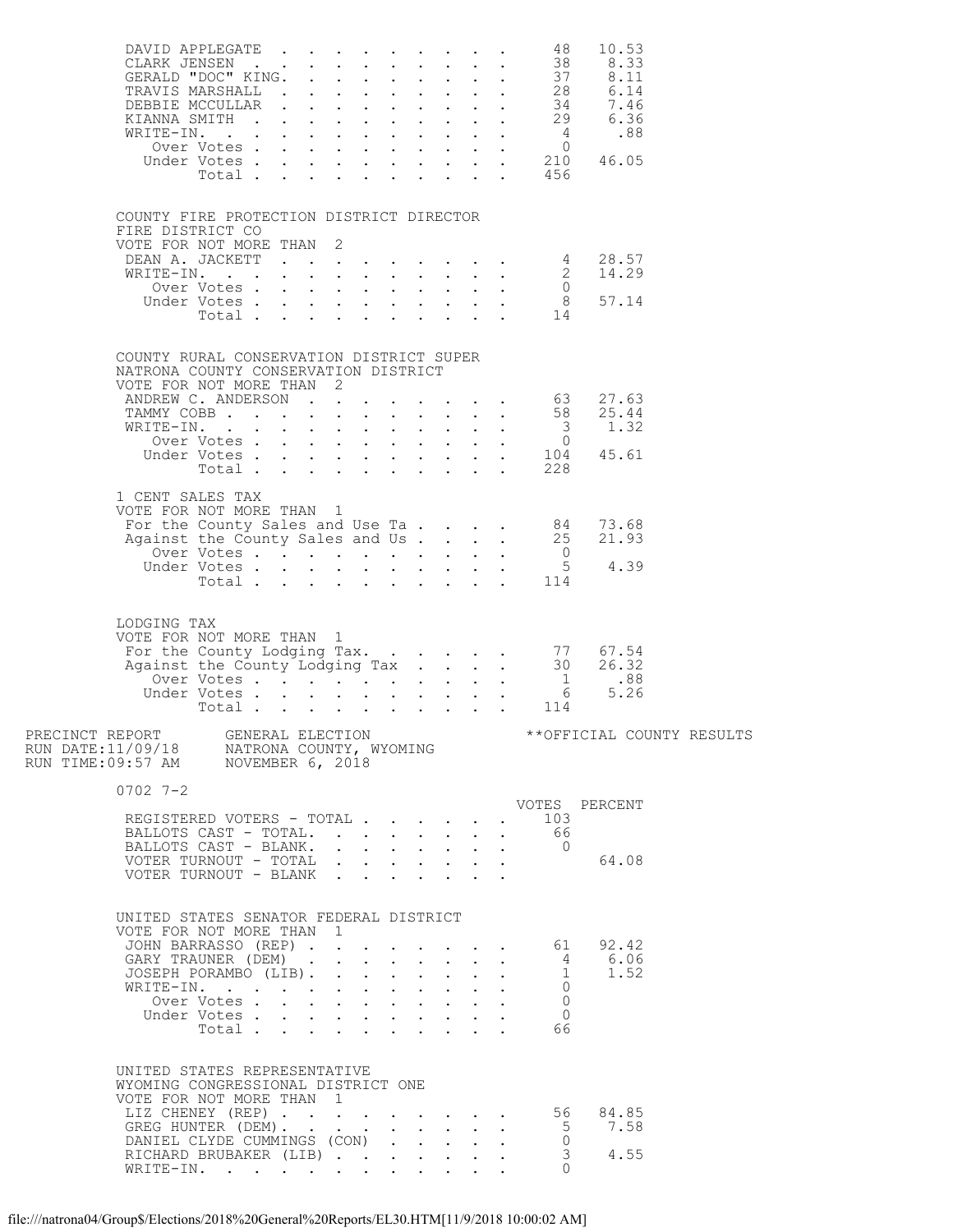|                                                                                                                                                                                                          | Over Votes 1<br>Under Votes.<br>Votes 1<br>Total 66 |                        |                                                                                                                                                                                                                    |                           |                                                                       |                        |                                                                                                                                                       |                                                                                                                      |                                                                                                                                |                                                                                                                   | 1.52<br>1.52                                                     |
|----------------------------------------------------------------------------------------------------------------------------------------------------------------------------------------------------------|-----------------------------------------------------|------------------------|--------------------------------------------------------------------------------------------------------------------------------------------------------------------------------------------------------------------|---------------------------|-----------------------------------------------------------------------|------------------------|-------------------------------------------------------------------------------------------------------------------------------------------------------|----------------------------------------------------------------------------------------------------------------------|--------------------------------------------------------------------------------------------------------------------------------|-------------------------------------------------------------------------------------------------------------------|------------------------------------------------------------------|
| GOVERNOR STATE OF WYOMING<br>VOTE FOR NOT MORE THAN 1<br>MARK GORDON (REP). 56 84.85                                                                                                                     | Under Votes.<br>Total 66                            | $\sim$                 |                                                                                                                                                                                                                    |                           |                                                                       |                        |                                                                                                                                                       |                                                                                                                      | $\mathbf{u} = \mathbf{u} + \mathbf{u}$ , where $\mathbf{u} = \mathbf{u} + \mathbf{u}$ , $\mathbf{u} = \mathbf{u} + \mathbf{u}$ | $\bigcirc$                                                                                                        |                                                                  |
| SECRETARY OF STATE STATE OF WYOMING<br>VOTE FOR NOT MORE THAN 1<br>EDWARD BUCHANAN (REP).<br>JAMES W. BYRD (DEM) 5<br>KIT CARSON III (LIB) 1<br>WRITE-IN. 0                                              | Over Votes                                          |                        |                                                                                                                                                                                                                    |                           |                                                                       |                        |                                                                                                                                                       |                                                                                                                      |                                                                                                                                | $\overline{0}$<br>$\frac{1}{66}$<br>$\overline{1}$                                                                | $\cdot \cdot \cdot \cdot \cdot$ 59 89.39<br>7.58<br>1.52<br>1.52 |
| STATE AUDITOR STATE OF WYOMING<br>VOTE FOR NOT MORE THAN 1<br>KRISTI RACINES (REP). .<br>JEFF DOCKTER (DEM).<br>WRITE-IN $\cdot$                                                                         | Over Votes                                          |                        | $\sim$                                                                                                                                                                                                             | $\sim$                    |                                                                       |                        |                                                                                                                                                       | $\mathbf{r}$ and $\mathbf{r}$ and $\mathbf{r}$ and $\mathbf{r}$                                                      | $\mathbf{r} = \mathbf{r} - \mathbf{r}$ , where $\mathbf{r} = \mathbf{r} - \mathbf{r}$ , where                                  | $7\overline{ }$<br>$\begin{matrix} 0 \\ 0 \end{matrix}$<br>$\begin{array}{c} 1 \\ 66 \end{array}$<br>$\mathbf{1}$ | 58 87.88<br>10.61<br>1.52                                        |
| STATE TREASURER STATE OF WYOMING<br>VOTE FOR NOT MORE THAN 1<br>CURT MEIER (REP).<br>CHRIS LOWRY (DEM).<br>WRITE-IN.                                                                                     | Over Votes<br>Under Votes<br>Total 66               | $\sim$                 | $\sim 10^{-11}$<br>$\mathbf{r}$ , $\mathbf{r}$ , $\mathbf{r}$ , $\mathbf{r}$                                                                                                                                       |                           |                                                                       |                        | $\mathbf{r} = \mathbf{r} \cdot \mathbf{r}$ .                                                                                                          |                                                                                                                      |                                                                                                                                | 9<br>$\overline{0}$<br>$\overline{O}$<br>1                                                                        | $\cdot$ 56 84.85<br>13.64<br>1.52                                |
| SUPERINTENDENT OF PUBLIC INSTRUCTION STATE OF WYOMING<br>VOTE FOR NOT MORE THAN 1<br>JILLIAN BALOW (REP)<br>WRITE-IN.                                                                                    | Over Votes<br>Under Votes<br>Total                  |                        |                                                                                                                                                                                                                    |                           |                                                                       |                        |                                                                                                                                                       |                                                                                                                      |                                                                                                                                | $\overline{0}$<br>$\circ$ 0<br>$\overline{4}$<br>$66^{4}$                                                         | 62 93.94<br>6.06                                                 |
| STATE HOUSE 58 HOUSE DISTRICT 58<br>VOTE FOR NOT MORE THAN 1<br>PATRICK "PAT" SWEENEY (REP)<br>WRITE-IN. .                                                                                               | Over Votes .<br>Under Votes.<br>Total $\cdots$      | $\ddot{\phantom{a}}$   | $\mathcal{A}^{\mathcal{A}}$ and $\mathcal{A}^{\mathcal{A}}$<br>$\mathbf{r} = \mathbf{r} \times \mathbf{r}$ , where $\mathbf{r} = \mathbf{r} \times \mathbf{r}$ , where $\mathbf{r} = \mathbf{r} \times \mathbf{r}$ |                           | $\mathbf{L}$                                                          |                        | $\mathbf{L}$ and $\mathbf{L}$                                                                                                                         | $\ddot{\phantom{0}}$                                                                                                 | $\mathbf{r}$ , $\mathbf{r}$ , $\mathbf{r}$                                                                                     | 63<br>- 0<br>$\bigcirc$<br>3<br>-66                                                                               | 95.45<br>4.55                                                    |
| NATRONA COUNTY COMMISSIONERS<br>VOTE FOR NOT MORE THAN 3<br>ROBERT L. HENDRY (REP)<br>JIM MILNE (REP)<br>PAUL C. BERTOGLIO (REP). .<br>TERRY WINGERTER (DEM)<br>RICHARD "RICK" YOUNG (IND).<br>WRITE-IN. | Over Votes.<br>Under Votes<br>Total .               | $\sim$<br>$\mathbf{r}$ | $\mathbf{r}$ , and $\mathbf{r}$ , and $\mathbf{r}$ , and $\mathbf{r}$                                                                                                                                              | $\mathbf{r} = \mathbf{r}$ | $\mathbf{L}^{\text{max}}$<br>$\bullet$ .<br>$\mathbf{L}^{\text{max}}$ | $\sim$<br>$\mathbf{L}$ | $\mathbf{L}$<br>$\mathbf{L}^{\text{max}}$ , and $\mathbf{L}^{\text{max}}$<br>$\mathbf{A}^{(1)}$ and $\mathbf{A}^{(2)}$ .<br>$\mathbf{L}^{\text{max}}$ | $\sim$ 100 $\mu$<br>$\ddot{\phantom{0}}$<br>$\mathbf{A}$ and $\mathbf{A}$ are $\mathbf{A}$ . The set of $\mathbf{A}$ | $\ddot{\phantom{a}}$                                                                                                           | 47<br>50<br>45<br>15<br>$\overline{7}$<br>$\bigcirc$<br>$\overline{0}$<br>34<br>198                               | 23.74<br>25.25<br>22.73<br>7.58<br>3.54<br>17.17                 |
| NATRONA COUNTY CORONER<br>VOTE FOR NOT MORE THAN 1<br>CONNIE JACOBSON (REP)                                                                                                                              |                                                     |                        | the contract of the contract of the con-                                                                                                                                                                           |                           |                                                                       |                        |                                                                                                                                                       |                                                                                                                      |                                                                                                                                | 61                                                                                                                | 92.42                                                            |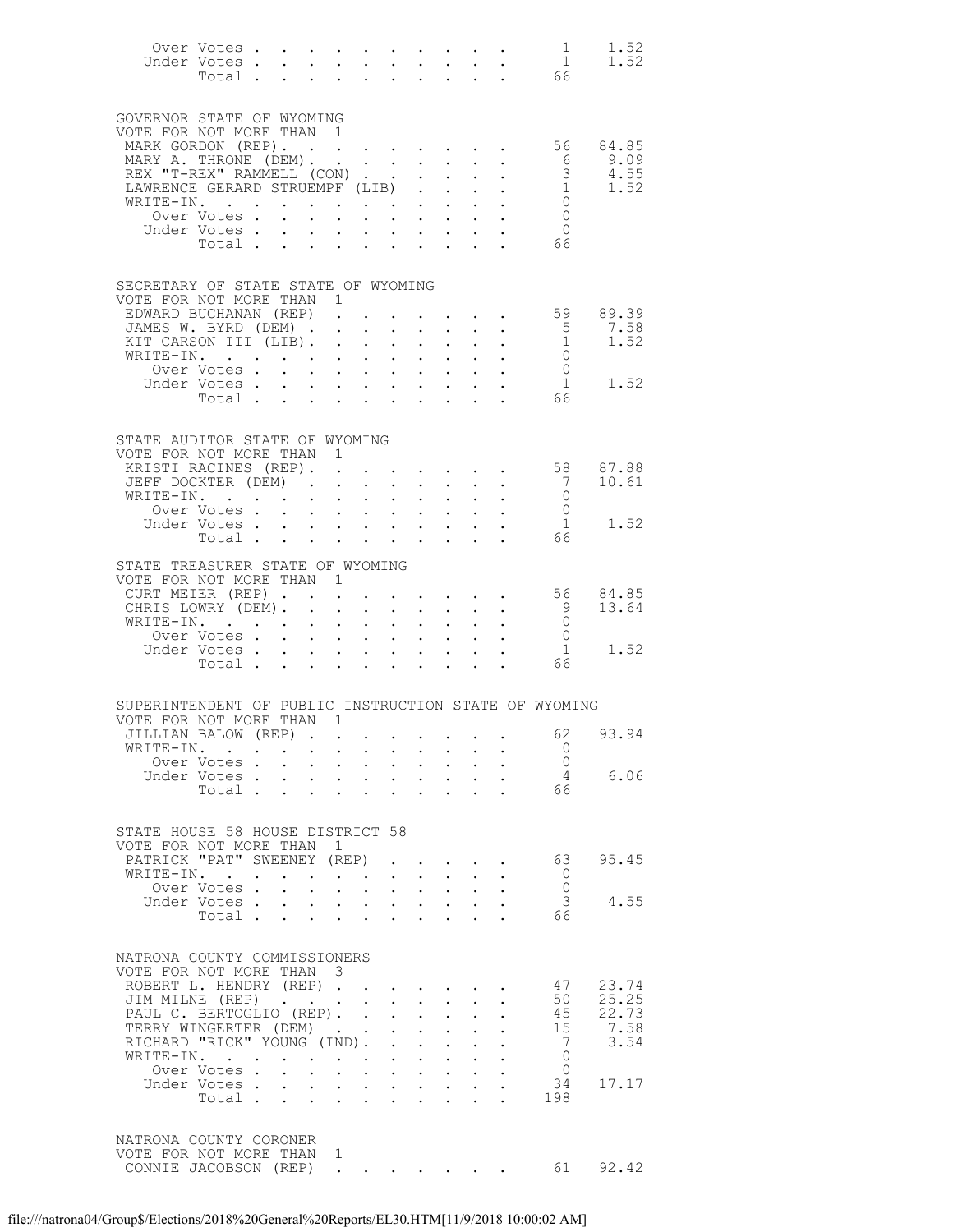|       | WRITE-IN.                                                              |                 |                                      |                                                                                                     |                                                   |                                                                                                                      |                                                          |                                                                                     |                                                                          |                                                                                                                         | - 0                               |               |
|-------|------------------------------------------------------------------------|-----------------|--------------------------------------|-----------------------------------------------------------------------------------------------------|---------------------------------------------------|----------------------------------------------------------------------------------------------------------------------|----------------------------------------------------------|-------------------------------------------------------------------------------------|--------------------------------------------------------------------------|-------------------------------------------------------------------------------------------------------------------------|-----------------------------------|---------------|
|       | Over Votes                                                             |                 |                                      |                                                                                                     |                                                   | $\mathbf{L} = \mathbf{L} \times \mathbf{L}$                                                                          | $\cdot$ $\cdot$ $\cdot$                                  |                                                                                     |                                                                          |                                                                                                                         | $\overline{0}$                    |               |
|       | Under Votes<br>Total                                                   |                 |                                      |                                                                                                     |                                                   | $\mathbf{u} = \mathbf{u} + \mathbf{u}$ , $\mathbf{u} = \mathbf{u}$<br><b>Contract Contract Contract</b>              | $\bullet$ , $\bullet$ , $\bullet$ , $\bullet$            |                                                                                     |                                                                          |                                                                                                                         | $5\phantom{.0}$<br>66             | 7.58          |
|       |                                                                        |                 |                                      |                                                                                                     |                                                   |                                                                                                                      |                                                          |                                                                                     |                                                                          |                                                                                                                         |                                   |               |
|       |                                                                        |                 |                                      |                                                                                                     |                                                   |                                                                                                                      |                                                          |                                                                                     |                                                                          |                                                                                                                         |                                   |               |
|       | SEVENTH JUDICIAL DISTRICT ATTORNEY NATRONA<br>VOTE FOR NOT MORE THAN 1 |                 |                                      |                                                                                                     |                                                   |                                                                                                                      |                                                          |                                                                                     |                                                                          |                                                                                                                         |                                   |               |
|       | DAN ITZEN (REP)                                                        |                 |                                      |                                                                                                     |                                                   |                                                                                                                      |                                                          |                                                                                     |                                                                          |                                                                                                                         | 60                                | 90.91         |
|       | WRITE-IN.                                                              |                 |                                      | $\sim$                                                                                              | $\ddot{\phantom{a}}$                              |                                                                                                                      |                                                          |                                                                                     |                                                                          |                                                                                                                         | - 0                               |               |
|       | Over Votes .                                                           |                 | $\mathbf{L}$                         | $\sim$ 100 $\pm$                                                                                    | $\bullet$ .                                       | $\bullet$ .                                                                                                          | $\bullet$ .                                              | $\ddot{\phantom{a}}$                                                                |                                                                          |                                                                                                                         | $\overline{0}$                    |               |
|       | Under Votes .<br>Total                                                 |                 |                                      | $\ddot{\phantom{a}}$                                                                                | $\ddot{\phantom{a}}$<br>$\ddot{\phantom{0}}$      | $\sim$ $\sim$<br>$\ddot{\phantom{a}}$                                                                                | $\sim$<br>$\ddot{\phantom{a}}$                           |                                                                                     |                                                                          |                                                                                                                         | - 6<br>66                         | 9.09          |
|       |                                                                        |                 |                                      |                                                                                                     |                                                   |                                                                                                                      |                                                          |                                                                                     |                                                                          |                                                                                                                         |                                   |               |
|       | NATRONA COUNTY SHERIFF                                                 |                 |                                      |                                                                                                     |                                                   |                                                                                                                      |                                                          |                                                                                     |                                                                          |                                                                                                                         |                                   |               |
|       | VOTE FOR NOT MORE THAN 1<br>GUS HOLBROOK (REP)                         |                 |                                      |                                                                                                     |                                                   |                                                                                                                      |                                                          |                                                                                     |                                                                          |                                                                                                                         |                                   | 93.94         |
|       | WRITE-IN.                                                              |                 |                                      | <b>Contract</b>                                                                                     | $\mathbf{L}$ and $\mathbf{L}$                     | $\mathbf{L}^{\text{max}}$ , $\mathbf{L}^{\text{max}}$<br>$\sim$                                                      | $\mathbf{r}$                                             |                                                                                     |                                                                          |                                                                                                                         | 62<br>$\overline{0}$              |               |
|       | Over Votes .                                                           |                 | $\mathbf{L}$                         |                                                                                                     |                                                   | $\mathbf{z} = \mathbf{z} + \mathbf{z}$ , where $\mathbf{z} = \mathbf{z}$                                             | $\mathcal{L}^{\text{max}}$                               | $\bullet$                                                                           |                                                                          |                                                                                                                         | $\overline{0}$                    |               |
|       | Under Votes .                                                          |                 |                                      |                                                                                                     |                                                   | $\mathbf{r}$ , $\mathbf{r}$ , $\mathbf{r}$ , $\mathbf{r}$ , $\mathbf{r}$                                             |                                                          | $\ddot{\phantom{a}}$                                                                |                                                                          |                                                                                                                         | $\overline{4}$                    | 6.06          |
|       | Total                                                                  |                 |                                      |                                                                                                     | $\ddot{\phantom{0}}$                              | $\ddot{\phantom{0}}$                                                                                                 | $\ddot{\phantom{0}}$                                     |                                                                                     |                                                                          |                                                                                                                         | 66                                |               |
|       |                                                                        |                 |                                      |                                                                                                     |                                                   |                                                                                                                      |                                                          |                                                                                     |                                                                          |                                                                                                                         |                                   |               |
|       | NATRONA COUNTY CLERK                                                   |                 |                                      |                                                                                                     |                                                   |                                                                                                                      |                                                          |                                                                                     |                                                                          |                                                                                                                         |                                   |               |
|       | VOTE FOR NOT MORE THAN 1                                               |                 |                                      |                                                                                                     |                                                   |                                                                                                                      |                                                          |                                                                                     |                                                                          |                                                                                                                         |                                   |               |
|       | TRACY GOOD (REP)<br>WRITE-IN. .                                        |                 | $\mathbf{L} = \mathbf{L} \mathbf{L}$ |                                                                                                     |                                                   |                                                                                                                      |                                                          |                                                                                     |                                                                          | $\mathbf{z} = \mathbf{z} + \mathbf{z}$ , where $\mathbf{z} = \mathbf{z} + \mathbf{z}$ , where $\mathbf{z} = \mathbf{z}$ | 61<br>- 0                         | 92.42         |
|       | Over Votes .                                                           |                 | $\mathbf{L}$                         | $\mathbf{L}$ $\mathbf{L}$                                                                           |                                                   | <b>All Carl Carl Corp.</b><br>$\sim$ $\sim$                                                                          | $\mathbf{z} = \mathbf{z} + \mathbf{z}$ .<br>$\mathbf{L}$ | $\ddot{\phantom{a}}$                                                                |                                                                          |                                                                                                                         | $\overline{0}$                    |               |
|       | Under Votes                                                            |                 |                                      |                                                                                                     |                                                   | <b>Service Control</b>                                                                                               | $\mathbf{z} = \mathbf{z} + \mathbf{z}$ .                 |                                                                                     |                                                                          |                                                                                                                         | 5                                 | 7.58          |
|       | Total                                                                  |                 |                                      |                                                                                                     |                                                   | <b>Contract Contract Contract</b>                                                                                    |                                                          |                                                                                     |                                                                          |                                                                                                                         | 66                                |               |
|       |                                                                        |                 |                                      |                                                                                                     |                                                   |                                                                                                                      |                                                          |                                                                                     |                                                                          |                                                                                                                         |                                   |               |
|       | NATRONA COUNTY TREASURER                                               |                 |                                      |                                                                                                     |                                                   |                                                                                                                      |                                                          |                                                                                     |                                                                          |                                                                                                                         |                                   |               |
|       | VOTE FOR NOT MORE THAN 1                                               |                 |                                      |                                                                                                     |                                                   |                                                                                                                      |                                                          |                                                                                     |                                                                          |                                                                                                                         |                                   |               |
|       | TOM DOYLE (REP)                                                        |                 |                                      |                                                                                                     | $\ddot{\phantom{0}}$                              |                                                                                                                      |                                                          |                                                                                     |                                                                          |                                                                                                                         | 60 -                              | 90.91         |
|       | WRITE-IN.<br>Over Votes .                                              |                 | $\mathbf{L}$                         | $\mathbf{L}$<br>$\sim 100$                                                                          | $\ddot{\phantom{0}}$<br>$\mathbf{z} = \mathbf{z}$ | $\sim$<br>$\bullet$ . $\bullet$                                                                                      | $\ddot{\phantom{0}}$<br>$\bullet$ .                      | $\Box$                                                                              |                                                                          |                                                                                                                         | $\circ$ 0<br>$\overline{0}$       |               |
|       | Under Votes .                                                          |                 |                                      | $\ddotsc$                                                                                           |                                                   | $\cdot$ $\cdot$ $\cdot$                                                                                              | $\mathbf{L}^{\text{max}}$                                | $\ddot{\phantom{a}}$                                                                |                                                                          |                                                                                                                         | - 6                               | 9.09          |
|       | Total.                                                                 |                 | $\sim$                               | $\sim$ $-$                                                                                          | $\ddot{\phantom{0}}$                              | $\ddot{\phantom{0}}$                                                                                                 | $\ddot{\phantom{0}}$                                     |                                                                                     |                                                                          |                                                                                                                         | 66                                |               |
|       |                                                                        |                 |                                      |                                                                                                     |                                                   |                                                                                                                      |                                                          |                                                                                     |                                                                          |                                                                                                                         |                                   |               |
|       | NATRONA COUNTY ASSESSOR                                                |                 |                                      |                                                                                                     |                                                   |                                                                                                                      |                                                          |                                                                                     |                                                                          |                                                                                                                         |                                   |               |
|       | VOTE FOR NOT MORE THAN 1                                               |                 |                                      |                                                                                                     |                                                   |                                                                                                                      |                                                          |                                                                                     |                                                                          |                                                                                                                         |                                   |               |
|       | MATTHEW KEATING (REP)                                                  |                 |                                      |                                                                                                     |                                                   |                                                                                                                      |                                                          |                                                                                     |                                                                          |                                                                                                                         | 52                                | 78.79         |
|       | WRITE-IN. .<br>Over Votes.                                             |                 |                                      | $\mathbf{L}$                                                                                        | $\bullet$ .                                       | $\bullet$ .<br><br><br><br><br><br><br>                                                                              |                                                          | $\ddot{\phantom{a}}$                                                                |                                                                          |                                                                                                                         | $7\overline{ }$<br>$\overline{1}$ | 10.61<br>1.52 |
|       | Under Votes.                                                           |                 |                                      | $\mathbf{A}$ and $\mathbf{A}$                                                                       | $\ddot{\phantom{a}}$<br>$\mathcal{L}^{(1)}$       | $\sim$<br>$\mathbf{L}^{\text{max}}$                                                                                  | $\mathbf{L}^{\text{max}}$<br>$\bullet$ .                 | $\ddot{\phantom{a}}$                                                                |                                                                          |                                                                                                                         | - 6                               | 9.09          |
|       | Total.                                                                 |                 |                                      | $\mathbf{r}$ and $\mathbf{r}$ and $\mathbf{r}$                                                      |                                                   |                                                                                                                      |                                                          |                                                                                     |                                                                          |                                                                                                                         | 66                                |               |
|       |                                                                        |                 |                                      |                                                                                                     |                                                   |                                                                                                                      |                                                          |                                                                                     |                                                                          |                                                                                                                         |                                   |               |
|       | NATRONA COUNTY CLERK OF DISTRICT COURT                                 |                 |                                      |                                                                                                     |                                                   |                                                                                                                      |                                                          |                                                                                     |                                                                          |                                                                                                                         |                                   |               |
|       | VOTE FOR NOT MORE THAN 1                                               |                 |                                      |                                                                                                     |                                                   |                                                                                                                      |                                                          |                                                                                     |                                                                          |                                                                                                                         |                                   |               |
|       | ANNE VOLIN (REP).                                                      |                 |                                      |                                                                                                     |                                                   |                                                                                                                      |                                                          |                                                                                     |                                                                          |                                                                                                                         | 60 -                              | 90.91         |
|       | WRITE-IN.                                                              |                 | $\ddot{\phantom{0}}$                 | $\mathbf{L}$                                                                                        | $\ddot{\phantom{a}}$                              | $\ddot{\phantom{a}}$                                                                                                 |                                                          |                                                                                     |                                                                          |                                                                                                                         | $\overline{0}$                    |               |
|       | Over Votes .<br>Under Votes .                                          |                 | $\mathbf{L}$                         | $\mathbf{A}$ and $\mathbf{A}$ and $\mathbf{A}$<br>$\mathbf{r} = \mathbf{r}$                         |                                                   | $\sim$ $-$<br>$\mathbf{L}$ and $\mathbf{L}$                                                                          | $\mathbf{L}$                                             | $\mathbf{z} = \mathbf{z} + \mathbf{z}$ .<br>$\ddot{\phantom{a}}$                    | $\ddot{\phantom{a}}$                                                     |                                                                                                                         | $\overline{0}$<br>- 6             | 9.09          |
|       | Total                                                                  |                 |                                      | $\sim$                                                                                              | $\ddot{\phantom{0}}$                              | $\ddot{\phantom{a}}$                                                                                                 | $\sim$                                                   |                                                                                     |                                                                          |                                                                                                                         | 66                                |               |
|       |                                                                        |                 |                                      |                                                                                                     |                                                   |                                                                                                                      |                                                          |                                                                                     |                                                                          |                                                                                                                         |                                   |               |
|       | DISTRICT COURT JUDGE                                                   |                 |                                      |                                                                                                     |                                                   |                                                                                                                      |                                                          |                                                                                     |                                                                          |                                                                                                                         |                                   |               |
|       | VOTE FOR NOT MORE THAN 1                                               |                 |                                      |                                                                                                     |                                                   |                                                                                                                      |                                                          |                                                                                     |                                                                          |                                                                                                                         |                                   |               |
|       | Yes                                                                    |                 |                                      |                                                                                                     |                                                   |                                                                                                                      |                                                          |                                                                                     |                                                                          |                                                                                                                         | 47                                | 71.21         |
| No. . |                                                                        | $\sim$          | $\ddot{\phantom{a}}$                 |                                                                                                     |                                                   | <b>Contract Contract</b>                                                                                             |                                                          |                                                                                     | $\mathbf{z} = \mathbf{z} + \mathbf{z}$ , where $\mathbf{z} = \mathbf{z}$ |                                                                                                                         | 11                                | 16.67         |
|       | Over Votes.<br>Under Votes                                             |                 | $\mathbf{r}$                         | $\mathbf{u} = \mathbf{u} \cdot \mathbf{u}$ .                                                        |                                                   | $\cdot$ $\cdot$ $\cdot$ $\cdot$                                                                                      | $\mathbf{L}$                                             | $\mathbf{L}$                                                                        | $\mathbf{L}$<br>$\mathbf{L}^{\text{max}}$                                |                                                                                                                         | $\overline{0}$<br>- 8             | 12.12         |
|       | Total.                                                                 |                 |                                      |                                                                                                     |                                                   | $\bullet$ .                                                                                                          |                                                          | $\bullet$ .<br><br><br><br><br><br><br><br><br><br><br><br><br>$\ddot{\phantom{a}}$ | $\sim$                                                                   |                                                                                                                         | 66                                |               |
|       |                                                                        |                 |                                      |                                                                                                     |                                                   |                                                                                                                      |                                                          |                                                                                     |                                                                          |                                                                                                                         |                                   |               |
|       |                                                                        |                 |                                      |                                                                                                     |                                                   |                                                                                                                      |                                                          |                                                                                     |                                                                          |                                                                                                                         |                                   |               |
|       | CIRCUIT COURT JUDGE<br>VOTE FOR NOT MORE THAN 1                        |                 |                                      |                                                                                                     |                                                   |                                                                                                                      |                                                          |                                                                                     |                                                                          |                                                                                                                         |                                   |               |
|       | Yes                                                                    | $\cdot$ $\cdot$ |                                      |                                                                                                     |                                                   | $\bullet$ . $\bullet$ .                                                                                              |                                                          |                                                                                     | $\mathbf{r} = \left\{ \mathbf{r}_1, \ldots, \mathbf{r}_n \right\}$ .     |                                                                                                                         | 50                                | 75.76         |
| No.   |                                                                        |                 |                                      |                                                                                                     |                                                   | $\mathbf{1}$ $\mathbf{1}$ $\mathbf{1}$ $\mathbf{1}$ $\mathbf{1}$ $\mathbf{1}$                                        |                                                          | $\mathbf{L} = \mathbf{L} \mathbf{L}$                                                |                                                                          |                                                                                                                         | - 8                               | 12.12         |
|       | Over Votes .<br>Under Votes .                                          |                 | $\ddot{\phantom{0}}$                 | $\bullet$ .<br><br><br><br><br><br><br><br><br><br><br><br><br>$\mathbf{L} = \mathbf{L} \mathbf{L}$ |                                                   | $\bullet$ , $\bullet$ , $\bullet$ , $\bullet$                                                                        |                                                          | $\bullet$ .<br><br><br><br><br><br><br><br><br><br><br><br>                         | $\ddot{\phantom{0}}$                                                     |                                                                                                                         | - 0<br>- 8                        | 12.12         |
|       | Total                                                                  |                 |                                      |                                                                                                     | $\ddot{\phantom{0}}$                              | $\mathbf{r}$ and $\mathbf{r}$ and $\mathbf{r}$<br>$\ddot{\phantom{a}}$                                               | $\ddot{\phantom{0}}$                                     | $\ddot{\phantom{0}}$                                                                | $\ddot{\phantom{a}}$                                                     |                                                                                                                         | 66                                |               |
|       |                                                                        |                 |                                      |                                                                                                     |                                                   |                                                                                                                      |                                                          |                                                                                     |                                                                          |                                                                                                                         |                                   |               |
|       | CASPER COLLEGE DISTRICT BOARD OF TRUSTEE NATRONA                       |                 |                                      |                                                                                                     |                                                   |                                                                                                                      |                                                          |                                                                                     |                                                                          |                                                                                                                         |                                   |               |
|       | VOTE FOR NOT MORE THAN 3<br>KATHY DOLAN.                               |                 |                                      |                                                                                                     |                                                   |                                                                                                                      |                                                          |                                                                                     |                                                                          |                                                                                                                         | 38                                | 19.19         |
|       | TIM S. KUGLER                                                          |                 |                                      |                                                                                                     |                                                   | $\mathbf{a} = \mathbf{a} + \mathbf{a} + \mathbf{a} + \mathbf{a} + \mathbf{a} + \mathbf{a} + \mathbf{a} + \mathbf{a}$ |                                                          |                                                                                     |                                                                          |                                                                                                                         | 38 —                              | 19.19         |
|       | SUE SCHILLING                                                          |                 |                                      |                                                                                                     |                                                   | $\mathbf{r} = \mathbf{r} + \mathbf{r} + \mathbf{r} + \mathbf{r} + \mathbf{r}$                                        |                                                          |                                                                                     |                                                                          |                                                                                                                         | 42                                | 21.21         |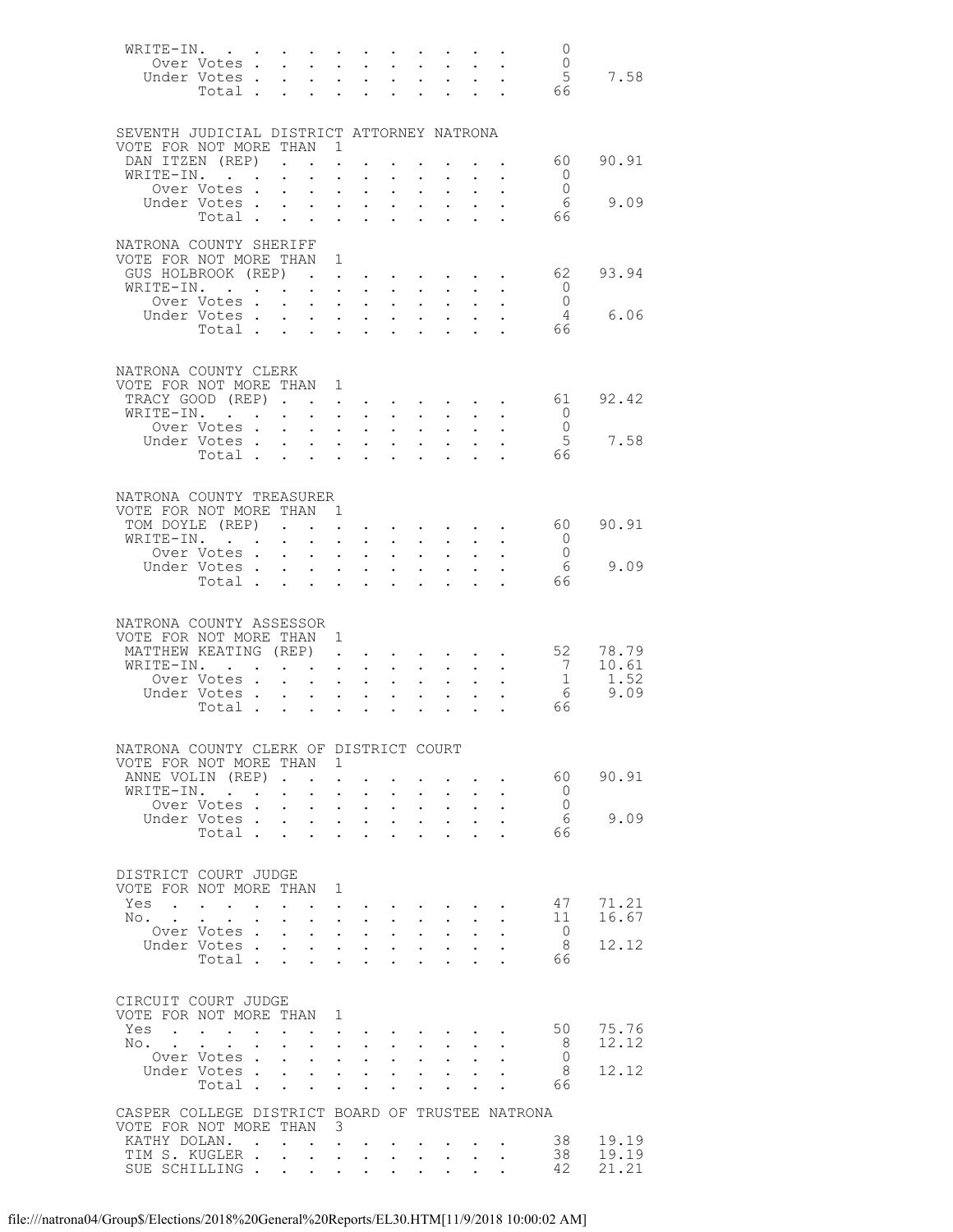| WRITE-IN. 3                                                                             |                                                   |  |              |                                                                                   |                             |                           |                                                                  |                                                           |                                                                                                   |                          | 1.52 |                           |
|-----------------------------------------------------------------------------------------|---------------------------------------------------|--|--------------|-----------------------------------------------------------------------------------|-----------------------------|---------------------------|------------------------------------------------------------------|-----------------------------------------------------------|---------------------------------------------------------------------------------------------------|--------------------------|------|---------------------------|
|                                                                                         | Under Votes                                       |  |              |                                                                                   |                             |                           |                                                                  |                                                           | 0 Ver Votes 0<br>Inder Votes 77 38.89                                                             |                          |      |                           |
|                                                                                         | Total $\cdots$                                    |  |              |                                                                                   | $\mathbf{L}$                |                           |                                                                  |                                                           | $\cdot$ $\cdot$ $\cdot$ $\cdot$ $\cdot$ $\frac{198}{98}$                                          |                          |      |                           |
|                                                                                         |                                                   |  |              |                                                                                   |                             |                           |                                                                  |                                                           |                                                                                                   |                          |      |                           |
| CASPER COLLEGE DISTRICT BOARD OF TRUSTEE NATRONA                                        |                                                   |  |              |                                                                                   |                             |                           |                                                                  |                                                           |                                                                                                   |                          |      |                           |
| VOTE FOR NOT MORE THAN 1                                                                |                                                   |  |              |                                                                                   |                             |                           |                                                                  |                                                           |                                                                                                   |                          |      |                           |
| STEVE DEGENFELDER.                                                                      |                                                   |  |              |                                                                                   |                             |                           |                                                                  |                                                           | 48                                                                                                | 72.73                    |      |                           |
| WRITE-IN.                                                                               |                                                   |  |              |                                                                                   |                             |                           |                                                                  |                                                           | $\overline{0}$                                                                                    |                          |      |                           |
|                                                                                         | Over Votes                                        |  |              | $\mathbf{L} = \mathbf{L} \mathbf{L}$                                              |                             |                           | $\mathbf{L}^{\text{max}}$ and $\mathbf{L}^{\text{max}}$          |                                                           | $\overline{0}$<br>18                                                                              | 27.27                    |      |                           |
|                                                                                         | Under Votes<br>Total                              |  |              |                                                                                   |                             |                           |                                                                  |                                                           | $\mathcal{L}^{\text{max}}$ , where $\mathcal{L}^{\text{max}}$<br>66                               |                          |      |                           |
|                                                                                         |                                                   |  |              |                                                                                   |                             |                           |                                                                  |                                                           |                                                                                                   |                          |      |                           |
|                                                                                         |                                                   |  |              |                                                                                   |                             |                           |                                                                  |                                                           |                                                                                                   |                          |      |                           |
| COUNTY SCHOOL DISTRICT #1 BOARD OF TRUST<br>SCHOOL DISTRICT 1                           |                                                   |  |              |                                                                                   |                             |                           |                                                                  |                                                           |                                                                                                   |                          |      |                           |
| VOTE FOR NOT MORE THAN 4                                                                |                                                   |  |              |                                                                                   |                             |                           |                                                                  |                                                           |                                                                                                   |                          |      |                           |
| CAMERON ALLEN.                                                                          |                                                   |  |              | <b>All Contracts</b>                                                              |                             |                           |                                                                  |                                                           | $\cdot$ $\cdot$ 19                                                                                | 7.20                     |      |                           |
| DAVID APPLEGATE                                                                         |                                                   |  |              |                                                                                   |                             |                           | $\mathbf{L}$ and $\mathbf{L}$                                    |                                                           | $\cdot$ $\cdot$ 27                                                                                | 10.23                    |      |                           |
| CLARK JENSEN<br>GERALD "DOC" KING.                                                      |                                                   |  |              |                                                                                   |                             |                           |                                                                  |                                                           | 26<br>26                                                                                          | 9.85<br>$9.85$<br>$9.85$ |      |                           |
| TRAVIS MARSHALL                                                                         |                                                   |  |              | $\mathbf{r} = \mathbf{r} \mathbf{r}$ , where $\mathbf{r} = \mathbf{r} \mathbf{r}$ |                             |                           |                                                                  |                                                           | 23                                                                                                | 8.71                     |      |                           |
| DEBBIE MCCULLAR                                                                         |                                                   |  |              | $\mathbb{Z}^2$ , $\mathbb{Z}^2$                                                   | $\mathbb{Z}^{\mathbb{Z}^2}$ | $\mathbf{L}^{\text{max}}$ | $\mathbf{L}$                                                     |                                                           | $\begin{array}{cccc} . & . & . & 23 & 8.71 \\ . & . & 23 & 8.71 \\ . & . & 23 & 8.71 \end{array}$ |                          |      |                           |
| KIANNA SMITH                                                                            |                                                   |  |              | $\ddotsc$ $\ddotsc$                                                               |                             |                           |                                                                  |                                                           |                                                                                                   |                          |      |                           |
| WRITE-IN.                                                                               |                                                   |  |              |                                                                                   |                             |                           |                                                                  | $\mathbf{L}^{\text{max}}$ , and $\mathbf{L}^{\text{max}}$ | $\overline{0}$                                                                                    |                          |      |                           |
|                                                                                         | Over Votes<br>Under Votes.                        |  | $\mathbf{L}$ | $\mathbf{L}$ and $\mathbf{L}$<br>$\mathbf{L} = \mathbf{L}$                        | $\sim$ $-$                  | $\mathbf{L}^{\text{max}}$ |                                                                  | $\mathbf{L}^{\text{max}}$ , $\mathbf{L}^{\text{max}}$     | $\overline{0}$<br>97                                                                              | 36.74                    |      |                           |
|                                                                                         | Total .                                           |  |              |                                                                                   |                             |                           |                                                                  |                                                           | 264                                                                                               |                          |      |                           |
|                                                                                         |                                                   |  |              |                                                                                   |                             |                           |                                                                  |                                                           |                                                                                                   |                          |      |                           |
|                                                                                         |                                                   |  |              |                                                                                   |                             |                           |                                                                  |                                                           |                                                                                                   |                          |      |                           |
| COUNTY FIRE PROTECTION DISTRICT DIRECTOR<br>FIRE DISTRICT CO                            |                                                   |  |              |                                                                                   |                             |                           |                                                                  |                                                           |                                                                                                   |                          |      |                           |
| VOTE FOR NOT MORE THAN 2                                                                |                                                   |  |              |                                                                                   |                             |                           |                                                                  |                                                           |                                                                                                   |                          |      |                           |
| DEAN A. JACKETT                                                                         |                                                   |  |              |                                                                                   |                             |                           |                                                                  |                                                           | $\cdot$ $\cdot$ 15                                                                                | 37.50                    |      |                           |
| WRITE-IN.                                                                               |                                                   |  |              |                                                                                   |                             |                           |                                                                  |                                                           | $\overline{0}$                                                                                    |                          |      |                           |
|                                                                                         | Over Votes                                        |  |              |                                                                                   |                             |                           |                                                                  |                                                           | $\overline{0}$<br>25                                                                              | 62.50                    |      |                           |
|                                                                                         | Under Votes<br>Total                              |  |              |                                                                                   |                             |                           |                                                                  | $\mathbf{L} = \mathbf{L}$                                 | -40                                                                                               |                          |      |                           |
|                                                                                         |                                                   |  |              |                                                                                   |                             |                           |                                                                  |                                                           |                                                                                                   |                          |      |                           |
|                                                                                         |                                                   |  |              |                                                                                   |                             |                           |                                                                  |                                                           |                                                                                                   |                          |      |                           |
| COUNTY RURAL CONSERVATION DISTRICT SUPER                                                |                                                   |  |              |                                                                                   |                             |                           |                                                                  |                                                           |                                                                                                   |                          |      |                           |
| NATRONA COUNTY CONSERVATION DISTRICT<br>VOTE FOR NOT MORE THAN 2                        |                                                   |  |              |                                                                                   |                             |                           |                                                                  |                                                           |                                                                                                   |                          |      |                           |
| ANDREW C. ANDERSON 42                                                                   |                                                   |  |              |                                                                                   |                             |                           |                                                                  |                                                           |                                                                                                   | 31.82                    |      |                           |
|                                                                                         |                                                   |  |              |                                                                                   |                             |                           |                                                                  |                                                           | TAMMY COBB 47                                                                                     | 35.61                    |      |                           |
| WRITE-IN.                                                                               |                                                   |  |              | $\mathbf{L}$ and $\mathbf{L}$                                                     |                             |                           | $\mathbf{1}$ $\mathbf{1}$ $\mathbf{1}$ $\mathbf{1}$ $\mathbf{1}$ |                                                           | $\overline{0}$                                                                                    |                          |      |                           |
|                                                                                         | Over Votes<br>Inder Votes<br>Under Votes          |  |              |                                                                                   |                             |                           |                                                                  |                                                           | $\overline{0}$<br>- 43                                                                            | 32.58                    |      |                           |
|                                                                                         | Total                                             |  |              |                                                                                   |                             |                           |                                                                  |                                                           | 132                                                                                               |                          |      |                           |
|                                                                                         |                                                   |  |              |                                                                                   |                             |                           |                                                                  |                                                           |                                                                                                   |                          |      |                           |
| 1 CENT SALES TAX                                                                        |                                                   |  |              |                                                                                   |                             |                           |                                                                  |                                                           |                                                                                                   |                          |      |                           |
| VOTE FOR NOT MORE THAN 1<br>For the County Sales and Use Ta                             |                                                   |  |              |                                                                                   |                             |                           |                                                                  |                                                           | 45                                                                                                | 68.18                    |      |                           |
| Against the County Sales and Us                                                         |                                                   |  |              |                                                                                   |                             |                           |                                                                  | $\mathbf{r}$                                              | 19                                                                                                | 28.79                    |      |                           |
|                                                                                         |                                                   |  |              |                                                                                   |                             |                           |                                                                  |                                                           | $\overline{0}$                                                                                    |                          |      |                           |
|                                                                                         | Over Votes<br>Inder Votes<br>Total<br>Under Votes |  |              |                                                                                   |                             |                           |                                                                  |                                                           | $\overline{2}$                                                                                    | 3.03                     |      |                           |
|                                                                                         |                                                   |  |              |                                                                                   |                             |                           |                                                                  |                                                           | 66                                                                                                |                          |      |                           |
|                                                                                         |                                                   |  |              |                                                                                   |                             |                           |                                                                  |                                                           |                                                                                                   |                          |      |                           |
| LODGING TAX                                                                             |                                                   |  |              |                                                                                   |                             |                           |                                                                  |                                                           |                                                                                                   |                          |      |                           |
| VOTE FOR NOT MORE THAN 1                                                                |                                                   |  |              |                                                                                   |                             |                           |                                                                  |                                                           |                                                                                                   |                          |      |                           |
| For the County Lodging Tax.                                                             |                                                   |  |              |                                                                                   |                             |                           |                                                                  |                                                           |                                                                                                   | 44 66.67                 |      |                           |
| Against the County Lodging Tax                                                          |                                                   |  |              |                                                                                   |                             |                           |                                                                  |                                                           | $\overline{0}$                                                                                    | 20 30.30                 |      |                           |
|                                                                                         | Over Votes<br>Under Votes<br>Total                |  |              |                                                                                   |                             |                           |                                                                  |                                                           | $\overline{2}$                                                                                    | 3.03                     |      |                           |
|                                                                                         | Total                                             |  |              |                                                                                   |                             |                           |                                                                  |                                                           | 66                                                                                                |                          |      |                           |
|                                                                                         |                                                   |  |              |                                                                                   |                             |                           |                                                                  |                                                           |                                                                                                   |                          |      |                           |
| PRECINCT REPORT                                                                         |                                                   |  |              | GENERAL ELECTION                                                                  |                             |                           |                                                                  |                                                           |                                                                                                   |                          |      | **OFFICIAL COUNTY RESULTS |
| RUN DATE:11/09/18     NATRONA COUNTY, WYOMING<br>RUN TIME:09:57 AM     NOVEMBER 6, 2018 |                                                   |  |              |                                                                                   |                             |                           |                                                                  |                                                           |                                                                                                   |                          |      |                           |
|                                                                                         |                                                   |  |              |                                                                                   |                             |                           |                                                                  |                                                           |                                                                                                   |                          |      |                           |
| 0801 8-1                                                                                |                                                   |  |              |                                                                                   |                             |                           |                                                                  |                                                           |                                                                                                   |                          |      |                           |
| REGISTERED VOTERS - TOTAL                                                               |                                                   |  |              |                                                                                   |                             |                           |                                                                  |                                                           | VOTES PERCENT<br>1324                                                                             |                          |      |                           |
| BALLOTS CAST - TOTAL.                                                                   |                                                   |  |              |                                                                                   |                             |                           |                                                                  |                                                           | 847                                                                                               |                          |      |                           |
| BALLOTS CAST - BLANK.                                                                   |                                                   |  |              | $\mathbf{r}$ and $\mathbf{r}$ and $\mathbf{r}$ and $\mathbf{r}$                   |                             |                           |                                                                  |                                                           | $\bigcirc$                                                                                        |                          |      |                           |
| VOTER TURNOUT - TOTAL                                                                   |                                                   |  |              |                                                                                   |                             |                           |                                                                  |                                                           |                                                                                                   | 63.97                    |      |                           |
| VOTER TURNOUT - BLANK.                                                                  |                                                   |  |              |                                                                                   |                             |                           |                                                                  |                                                           |                                                                                                   |                          |      |                           |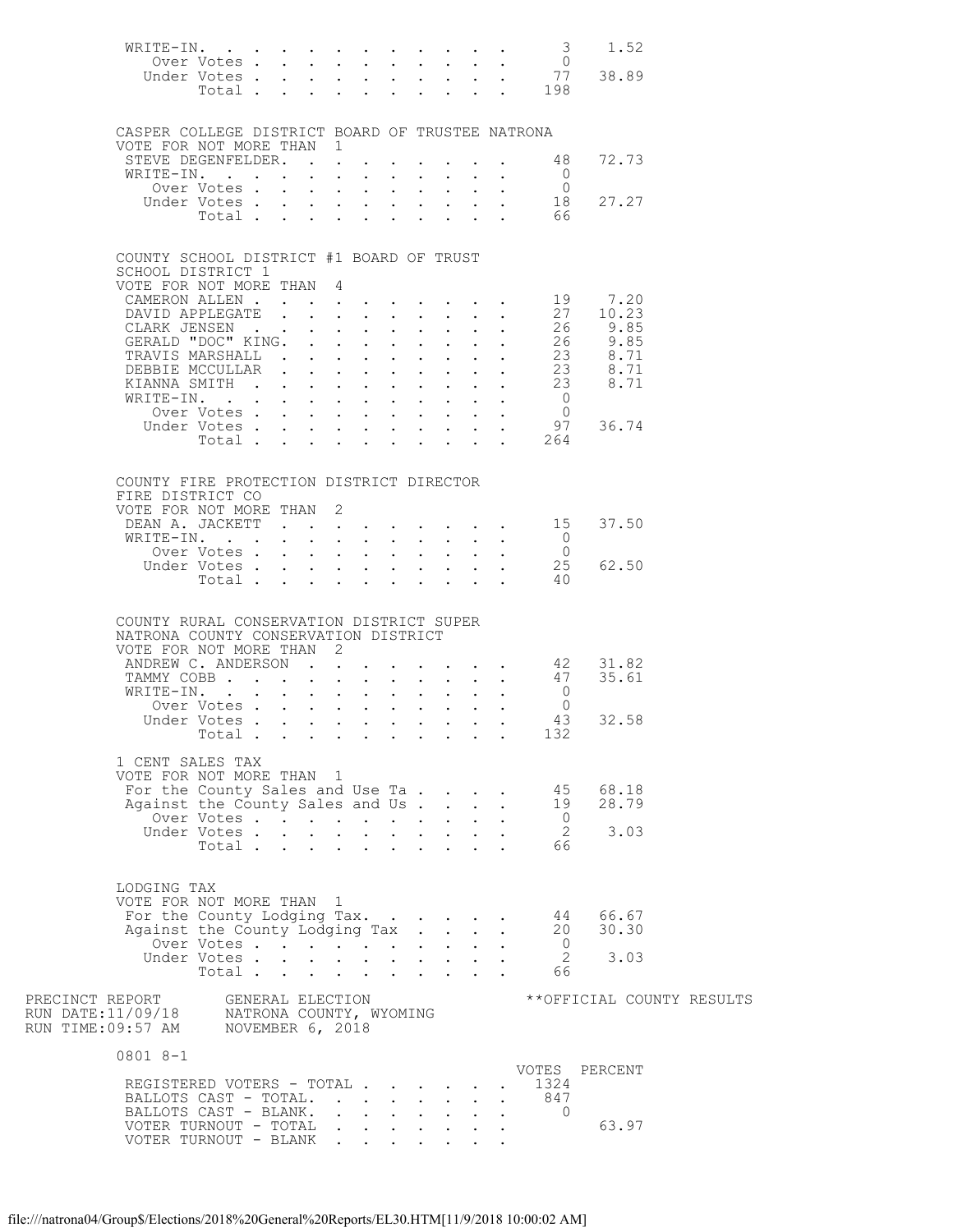| UNITED STATES SENATOR FEDERAL DISTRICT                                              |                                 |                 |                                               |                           |                                                           |                                                             |                                                             |                                                                       |                                  |                                                      |
|-------------------------------------------------------------------------------------|---------------------------------|-----------------|-----------------------------------------------|---------------------------|-----------------------------------------------------------|-------------------------------------------------------------|-------------------------------------------------------------|-----------------------------------------------------------------------|----------------------------------|------------------------------------------------------|
| VOTE FOR NOT MORE THAN 1                                                            |                                 |                 |                                               |                           |                                                           |                                                             |                                                             |                                                                       |                                  |                                                      |
| JOHN BARRASSO (REP) 582 68.71<br>GARY TRAUNER (DEM) 225 26.56<br>GARY TRAUNER (DEM) |                                 |                 |                                               |                           |                                                           |                                                             |                                                             |                                                                       |                                  |                                                      |
| JOSEPH PORAMBO (LIB).                                                               |                                 |                 |                                               |                           |                                                           |                                                             |                                                             |                                                                       |                                  |                                                      |
| WRITE-IN.                                                                           |                                 |                 |                                               |                           |                                                           |                                                             |                                                             |                                                                       |                                  |                                                      |
|                                                                                     |                                 |                 |                                               |                           |                                                           |                                                             |                                                             |                                                                       |                                  |                                                      |
| Under Votes                                                                         |                                 |                 |                                               |                           |                                                           |                                                             |                                                             |                                                                       | Total 847                        |                                                      |
|                                                                                     |                                 |                 |                                               |                           |                                                           |                                                             |                                                             |                                                                       |                                  |                                                      |
|                                                                                     |                                 |                 |                                               |                           |                                                           |                                                             |                                                             |                                                                       |                                  |                                                      |
| UNITED STATES REPRESENTATIVE<br>WYOMING CONGRESSIONAL DISTRICT ONE                  |                                 |                 |                                               |                           |                                                           |                                                             |                                                             |                                                                       |                                  |                                                      |
| VOTE FOR NOT MORE THAN 1                                                            |                                 |                 |                                               |                           |                                                           |                                                             |                                                             |                                                                       |                                  |                                                      |
| LIZ CHENEY (REP) 532 62.81<br>GREG HUNTER (DEM) 214 25.27                           |                                 |                 |                                               |                           |                                                           |                                                             |                                                             |                                                                       |                                  |                                                      |
|                                                                                     |                                 |                 |                                               |                           |                                                           |                                                             |                                                             |                                                                       |                                  |                                                      |
| DANIEL CLYDE CUMMINGS (CON) 43 5.08<br>RICHARD BRUBAKER (LIB) 46 5.43               |                                 |                 |                                               |                           |                                                           |                                                             |                                                             |                                                                       |                                  |                                                      |
|                                                                                     |                                 |                 |                                               |                           |                                                           |                                                             |                                                             |                                                                       |                                  |                                                      |
|                                                                                     |                                 |                 |                                               |                           |                                                           |                                                             |                                                             |                                                                       |                                  |                                                      |
|                                                                                     |                                 |                 |                                               |                           |                                                           |                                                             |                                                             |                                                                       |                                  |                                                      |
|                                                                                     |                                 |                 |                                               |                           |                                                           |                                                             |                                                             |                                                                       |                                  |                                                      |
|                                                                                     |                                 |                 |                                               |                           |                                                           |                                                             |                                                             |                                                                       |                                  |                                                      |
| GOVERNOR STATE OF WYOMING                                                           |                                 |                 |                                               |                           |                                                           |                                                             |                                                             |                                                                       |                                  |                                                      |
| VOTE FOR NOT MORE THAN 1                                                            |                                 |                 |                                               |                           |                                                           |                                                             |                                                             |                                                                       |                                  | 586 69.19                                            |
| MARK GORDON (REP).<br>MARY A. THRONE (DEM). 194 22.90                               |                                 |                 |                                               |                           |                                                           |                                                             |                                                             |                                                                       |                                  |                                                      |
|                                                                                     |                                 |                 |                                               |                           |                                                           |                                                             |                                                             |                                                                       |                                  |                                                      |
| REX "T-REX" RAMMELL (CON) 35 4.13<br>LAWRENCE GERARD STRUEMPF (LIB) 16 1.89         |                                 |                 |                                               |                           |                                                           |                                                             |                                                             |                                                                       |                                  |                                                      |
|                                                                                     |                                 |                 |                                               |                           |                                                           |                                                             |                                                             |                                                                       |                                  |                                                      |
|                                                                                     |                                 |                 |                                               |                           |                                                           |                                                             |                                                             |                                                                       |                                  |                                                      |
| Under Votes 7<br>Total 847                                                          |                                 |                 |                                               |                           |                                                           |                                                             |                                                             |                                                                       |                                  |                                                      |
|                                                                                     |                                 |                 |                                               |                           |                                                           |                                                             |                                                             |                                                                       |                                  |                                                      |
|                                                                                     |                                 |                 |                                               |                           |                                                           |                                                             |                                                             |                                                                       |                                  |                                                      |
| SECRETARY OF STATE STATE OF WYOMING<br>VOTE FOR NOT MORE THAN 1                     |                                 |                 |                                               |                           |                                                           |                                                             |                                                             |                                                                       |                                  |                                                      |
| EDWARD BUCHANAN (REP)                                                               |                                 |                 |                                               |                           |                                                           |                                                             |                                                             |                                                                       |                                  |                                                      |
| JAMES W. BYRD (DEM)                                                                 |                                 |                 |                                               |                           |                                                           |                                                             |                                                             |                                                                       |                                  |                                                      |
| KIT CARSON III (LIB).                                                               |                                 |                 |                                               |                           |                                                           |                                                             |                                                             |                                                                       | $\cdot$ 61 7.20                  |                                                      |
| WRITE-IN.                                                                           |                                 |                 |                                               |                           |                                                           |                                                             |                                                             | $\mathbf{r}$ , $\mathbf{r}$ , $\mathbf{r}$ , $\mathbf{r}$             | $\overline{0}$                   |                                                      |
| Over Votes<br>Under Votes                                                           |                                 |                 |                                               |                           |                                                           |                                                             |                                                             |                                                                       |                                  | $\begin{array}{cc} 1 & .12 \\ 16 & 1.89 \end{array}$ |
| Total                                                                               |                                 |                 |                                               |                           |                                                           |                                                             |                                                             |                                                                       | . 847                            |                                                      |
|                                                                                     |                                 |                 |                                               |                           |                                                           |                                                             |                                                             |                                                                       |                                  |                                                      |
| STATE AUDITOR STATE OF WYOMING                                                      |                                 |                 |                                               |                           |                                                           |                                                             |                                                             |                                                                       |                                  |                                                      |
| VOTE FOR NOT MORE THAN 1                                                            |                                 |                 |                                               |                           |                                                           |                                                             |                                                             |                                                                       |                                  |                                                      |
| KRISTI RACINES (REP). 606 71.55                                                     |                                 |                 |                                               |                           |                                                           |                                                             |                                                             |                                                                       |                                  |                                                      |
| JEFF DOCKTER (DEM)                                                                  |                                 |                 |                                               |                           |                                                           |                                                             |                                                             |                                                                       | 210                              | 24.79                                                |
| WRITE-IN.<br>Over Votes                                                             |                                 |                 |                                               |                           | $\mathbf{r}$ , $\mathbf{r}$ , $\mathbf{r}$ , $\mathbf{r}$ |                                                             |                                                             | $\cdot$ $\cdot$                                                       | $\overline{0}$<br>$\overline{0}$ |                                                      |
| Under Votes                                                                         |                                 |                 |                                               |                           | $\sim 100$                                                |                                                             |                                                             | $\mathbf{r} = \mathbf{r} + \mathbf{r} + \mathbf{r}$                   | 31                               | 3.66                                                 |
| Total.                                                                              |                                 |                 |                                               |                           |                                                           |                                                             | $\sim$ $-$                                                  |                                                                       | . 847                            |                                                      |
|                                                                                     |                                 |                 |                                               |                           |                                                           |                                                             |                                                             |                                                                       |                                  |                                                      |
| STATE TREASURER STATE OF WYOMING<br>VOTE FOR NOT MORE THAN 1                        |                                 |                 |                                               |                           |                                                           |                                                             |                                                             |                                                                       |                                  |                                                      |
| CURT MEIER (REP)                                                                    |                                 |                 |                                               |                           |                                                           |                                                             |                                                             | $\sim 10^{-11}$                                                       |                                  | 599 70.72                                            |
| CHRIS LOWRY (DEM).                                                                  |                                 | $1 - 1 - 1 = 1$ |                                               |                           | $\mathbf{L}$                                              |                                                             | $\sim$                                                      | $\ddot{\phantom{0}}$                                                  | 219                              | 25.86                                                |
| WRITE-IN.                                                                           | $\sim 10^{-10}$                 |                 | $\mathbf{A}^{(1)}$ and $\mathbf{A}^{(2)}$ .   | $\bullet$ .               | $\bullet$ .                                               | $\bullet$ .<br><br><br><br><br><br><br><br><br><br><br><br> | $\bullet$ .<br><br><br><br><br><br><br><br><br><br><br><br> | $\sim$ $-$                                                            | $\overline{0}$                   |                                                      |
| Over Votes                                                                          |                                 |                 |                                               |                           | $1 - 1 - 1 = 1$                                           |                                                             | $\ddot{\phantom{0}}$                                        |                                                                       | $\overline{0}$                   | 3.42                                                 |
| Under Votes<br>Total                                                                |                                 |                 |                                               |                           |                                                           |                                                             |                                                             |                                                                       | 29<br>847                        |                                                      |
|                                                                                     |                                 |                 |                                               |                           |                                                           |                                                             |                                                             |                                                                       |                                  |                                                      |
|                                                                                     |                                 |                 |                                               |                           |                                                           |                                                             |                                                             |                                                                       |                                  |                                                      |
| SUPERINTENDENT OF PUBLIC INSTRUCTION STATE OF WYOMING<br>VOTE FOR NOT MORE THAN 1   |                                 |                 |                                               |                           |                                                           |                                                             |                                                             |                                                                       |                                  |                                                      |
| JILLIAN BALOW (REP)                                                                 |                                 |                 |                                               |                           |                                                           |                                                             |                                                             |                                                                       | 697                              | 82.29                                                |
| WRITE-IN.                                                                           | $\mathbf{r}$ , and $\mathbf{r}$ | $\sim$          | $\mathbf{L}$                                  | $\ddot{\phantom{0}}$      | $\sim$ 100 $\pm$                                          | $\sim$                                                      | $\ddot{\phantom{0}}$                                        | $\sim$ $-$                                                            | 16                               | 1.89                                                 |
| Over Votes .                                                                        | $\sim$<br>$\sim$                |                 | $\mathbf{A}^{(1)}$ and $\mathbf{A}^{(2)}$ and | $\mathbf{L}^{\text{max}}$ | $\bullet$ .                                               | $\sim 100$                                                  | $\mathbf{a} = \mathbf{a}$                                   |                                                                       | $\overline{0}$                   |                                                      |
| Under Votes                                                                         |                                 |                 |                                               |                           |                                                           |                                                             |                                                             |                                                                       | 134                              | 15.82                                                |
| Total                                                                               |                                 |                 |                                               |                           |                                                           |                                                             |                                                             |                                                                       | 847                              |                                                      |
|                                                                                     |                                 |                 |                                               |                           |                                                           |                                                             |                                                             |                                                                       |                                  |                                                      |
| STATE SENATOR 29 SENATE DISTRICT 29                                                 |                                 |                 |                                               |                           |                                                           |                                                             |                                                             |                                                                       |                                  |                                                      |
| VOTE FOR NOT MORE THAN 1                                                            |                                 |                 |                                               |                           |                                                           |                                                             |                                                             |                                                                       |                                  |                                                      |
| DREW PERKINS (REP).<br>WRITE-IN.                                                    |                                 |                 |                                               |                           |                                                           |                                                             |                                                             | $\mathbf{r}$ , and $\mathbf{r}$ , and $\mathbf{r}$ , and $\mathbf{r}$ | 17                               | 695 82.05<br>2.01                                    |
| Over Votes                                                                          |                                 |                 |                                               |                           |                                                           |                                                             | $\sim$                                                      |                                                                       | $\overline{0}$                   |                                                      |
| Under Votes                                                                         |                                 |                 |                                               |                           |                                                           |                                                             |                                                             |                                                                       | 135                              | 15.94                                                |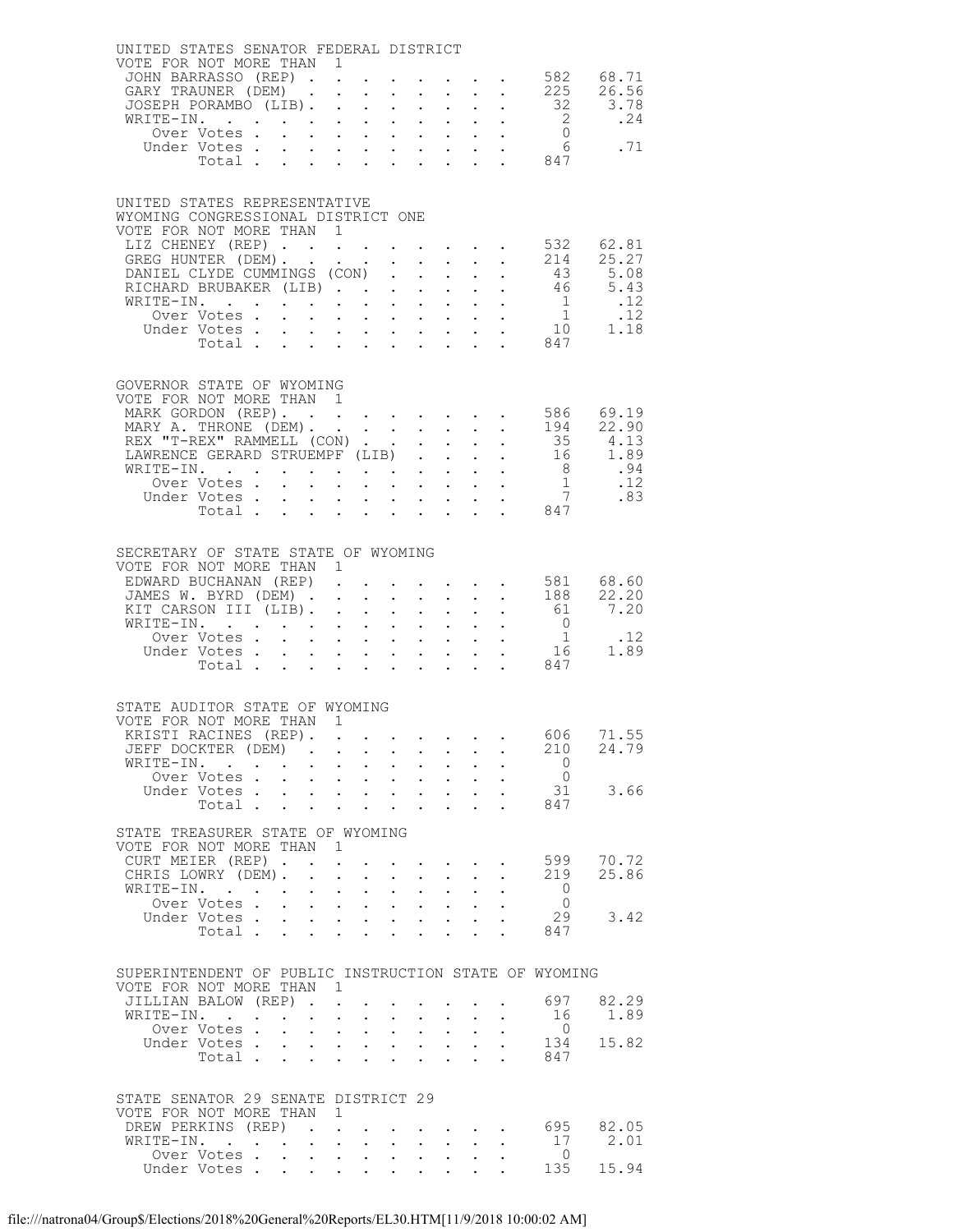|                                                              | Total $\cdots$                                       |                                                             |                                                                                    |                                                                               |                                                        |                                                         |                                                                                          |                                         |                                                              | 847                      |                |
|--------------------------------------------------------------|------------------------------------------------------|-------------------------------------------------------------|------------------------------------------------------------------------------------|-------------------------------------------------------------------------------|--------------------------------------------------------|---------------------------------------------------------|------------------------------------------------------------------------------------------|-----------------------------------------|--------------------------------------------------------------|--------------------------|----------------|
|                                                              |                                                      |                                                             |                                                                                    |                                                                               |                                                        |                                                         |                                                                                          |                                         |                                                              |                          |                |
| STATE HOUSE 59 HOUSE DISTRICT 59<br>VOTE FOR NOT MORE THAN 1 |                                                      |                                                             |                                                                                    |                                                                               |                                                        |                                                         |                                                                                          |                                         |                                                              |                          |                |
|                                                              | BUNKY LOUCKS (REP)                                   |                                                             |                                                                                    |                                                                               |                                                        |                                                         | <b>Provident Control</b>                                                                 |                                         |                                                              | 602                      | 71.07          |
|                                                              | LAURIE L. LONGTINE (DEM)                             |                                                             |                                                                                    | $\ddot{\phantom{0}}$                                                          | $\ddot{\phantom{0}}$                                   | $\ddot{\phantom{0}}$                                    | $\sim$ $-$                                                                               | $\sim$                                  | $\ddot{\phantom{0}}$                                         | 215                      | 25.38          |
|                                                              | WRITE-IN.<br>Over Votes .                            |                                                             |                                                                                    | $\ddot{\phantom{0}}$<br>$\mathbf{L}^{\text{max}}$ , $\mathbf{L}^{\text{max}}$ | $\ddot{\phantom{0}}$<br>$\sim$                         | $\mathbf{L}^{\text{max}}$<br>$\mathcal{L}^{\text{max}}$ | $\mathbf{L}$<br>$\sim$ $-$                                                               | $\mathbf{L}$<br>$\sim$ $-$              | $\ddot{\phantom{0}}$                                         | $\overline{0}$<br>2      | .24            |
|                                                              | Under Votes.                                         | $\bullet$ .<br><br><br><br><br><br><br><br><br><br><br><br> | $\ddot{\phantom{0}}$                                                               | $\ddot{\phantom{a}}$                                                          | $\sim$ $\sim$                                          |                                                         | $\mathbf{L}$ $\mathbf{L}$                                                                |                                         | $\mathbf{L}^{\text{max}}$ , $\mathbf{L}^{\text{max}}$        |                          | 28 3.31        |
|                                                              | Total .                                              | $\mathcal{L}^{\text{max}}$                                  |                                                                                    | $\mathbf{L}^{\text{max}}$ , $\mathbf{L}^{\text{max}}$                         | $\mathbf{L}$                                           |                                                         | $\mathbf{L}$                                                                             |                                         |                                                              | 847                      |                |
|                                                              |                                                      |                                                             |                                                                                    |                                                                               |                                                        |                                                         |                                                                                          |                                         |                                                              |                          |                |
| NATRONA COUNTY COMMISSIONERS<br>VOTE FOR NOT MORE THAN 3     |                                                      |                                                             |                                                                                    |                                                                               |                                                        |                                                         |                                                                                          |                                         |                                                              |                          |                |
|                                                              | ROBERT L. HENDRY (REP)                               |                                                             |                                                                                    |                                                                               |                                                        |                                                         |                                                                                          |                                         |                                                              | 416<br>516               | 16.37<br>20.31 |
|                                                              | JIM MILNE (REP)<br>PAUL C. BERTOGLIO (REP). .        |                                                             |                                                                                    |                                                                               | $\mathcal{L}^{\text{max}}$                             | $\mathcal{L}^{\pm}$                                     | $\sim$<br>$\mathbf{L}$ and $\mathbf{L}$                                                  | $\sim$<br>$\mathbf{L}$                  | $\ddot{\phantom{0}}$<br>$\ddot{\phantom{0}}$                 |                          | 394 15.51      |
|                                                              | TERRY WINGERTER (DEM)<br>RICHARD "RICK" YOUNG (IND). |                                                             |                                                                                    |                                                                               | $\bullet$ .                                            |                                                         | $\mathbf{z} = \mathbf{z} + \mathbf{z}$ .                                                 | $\mathbf{L}^{\text{max}}$               | $\ddot{\phantom{0}}$                                         | 308<br>$\frac{213}{213}$ | 12.12          |
|                                                              | WRITE-IN.                                            |                                                             |                                                                                    |                                                                               | $\ddot{\phantom{0}}$<br>$\bullet$ .                    | $\mathbf{L}$<br>$\sim$                                  | $\ddot{\phantom{0}}$<br>$\sim$ 100 $\pm$                                                 | $\mathbf{L}^{\text{max}}$<br>$\sim$ $-$ | $\sim 10^{-10}$                                              | $7\overline{7}$          | 8.38<br>.28    |
|                                                              | Over Votes .                                         |                                                             | $\mathbf{r}$                                                                       |                                                                               |                                                        |                                                         | $\mathbf{r}$ , $\mathbf{r}$ , $\mathbf{r}$ , $\mathbf{r}$ , $\mathbf{r}$                 |                                         | $\mathbf{L}^{\text{max}}$ , $\mathbf{L}^{\text{max}}$        | 12                       | .47            |
|                                                              | Under Votes.<br>Votes<br>Total                       |                                                             |                                                                                    |                                                                               |                                                        |                                                         |                                                                                          | $\mathbf{L}^{\text{max}}$               | $\ddot{\phantom{0}}$<br>$\mathbb{R}^n \times \mathbb{R}^n$ . | 675<br>2541              | 26.56          |
|                                                              |                                                      |                                                             |                                                                                    |                                                                               |                                                        |                                                         |                                                                                          |                                         |                                                              |                          |                |
| NATRONA COUNTY CORONER                                       |                                                      |                                                             |                                                                                    |                                                                               |                                                        |                                                         |                                                                                          |                                         |                                                              |                          |                |
| VOTE FOR NOT MORE THAN                                       |                                                      |                                                             | $\mathbf{1}$                                                                       |                                                                               |                                                        |                                                         |                                                                                          |                                         |                                                              | 735                      | 86.78          |
|                                                              | CONNIE JACOBSON (REP).<br>WRITE-IN.                  |                                                             |                                                                                    | $\sim$<br>$\mathcal{L}^{\text{max}}$ .                                        | $\mathbf{L}^{\text{max}}$<br>$\mathbf{L}^{\text{max}}$ |                                                         | $\mathbf{L}$ and $\mathbf{L}$                                                            |                                         | $\mathbf{L} = \mathbf{L}$                                    | $5\overline{)}$          | .59            |
|                                                              | Over Votes .                                         | $\mathcal{L}^{\text{max}}$                                  | $\mathcal{L}^{\text{max}}$<br>$\sim 10^{-11}$                                      | $\sim$                                                                        | $\bullet$ .                                            | $\mathbf{L}^{\text{max}}$                               | $\sim$                                                                                   |                                         |                                                              | $\overline{0}$<br>107    |                |
|                                                              | Under Votes<br>Total .                               | $\sim$                                                      | $\sim$                                                                             | $\mathbf{L}^{\text{max}}$ , and $\mathbf{L}^{\text{max}}$                     | $\mathbf{L}^{\text{max}}$<br>$\ddot{\phantom{a}}$      | $\ddot{\phantom{a}}$                                    | $\mathbf{L}$                                                                             |                                         |                                                              | 847                      | 12.63          |
| SEVENTH JUDICIAL DISTRICT ATTORNEY NATRONA                   |                                                      |                                                             |                                                                                    |                                                                               |                                                        |                                                         |                                                                                          |                                         |                                                              |                          |                |
| VOTE FOR NOT MORE THAN 1                                     |                                                      |                                                             |                                                                                    |                                                                               |                                                        |                                                         |                                                                                          |                                         |                                                              |                          |                |
|                                                              | DAN ITZEN (REP)                                      |                                                             | $\ddot{\phantom{0}}$                                                               |                                                                               |                                                        |                                                         |                                                                                          |                                         |                                                              | 682                      | 80.52          |
|                                                              | WRITE-IN.<br>Over Votes.                             | $\mathbf{L}^{\text{max}}$<br>$\mathbf{z} = \mathbf{z}$      | $\mathbf{L}$ and $\mathbf{L}$<br>$\ddot{\phantom{0}}$<br>$\mathbf{L}^{\text{max}}$ | $\sim$<br>$\sim$                                                              | $\ddot{\phantom{0}}$<br>$\mathbf{L}^{\text{max}}$      | $\bullet$ .                                             | $\mathbf{L}^{\text{max}}$ , and $\mathbf{L}^{\text{max}}$<br>$\mathbf{A}^{\mathrm{max}}$ |                                         | $\mathbf{L} = \mathbf{L}$                                    | 14<br>$\overline{0}$     | 1.65           |
|                                                              | Under Votes.                                         | $\mathbf{L}^{\text{max}}$                                   | $\ddot{\phantom{0}}$                                                               | $\mathbf{L}^{\text{max}}$ , and $\mathbf{L}^{\text{max}}$                     | $\mathbf{L}^{\text{max}}$                              |                                                         | $\mathbf{L} = \mathbf{L}$                                                                | $\mathbf{L}^{\text{max}}$               |                                                              | 151                      | 17.83          |
|                                                              | Total                                                |                                                             | $\sim$                                                                             | $\mathbf{L}$ and $\mathbf{L}$                                                 | $\ddot{\phantom{0}}$                                   | $\sim$                                                  | $\mathbf{L}$                                                                             |                                         |                                                              | 847                      |                |
| NATRONA COUNTY SHERIFF                                       |                                                      |                                                             |                                                                                    |                                                                               |                                                        |                                                         |                                                                                          |                                         |                                                              |                          |                |
| VOTE FOR NOT MORE THAN                                       |                                                      |                                                             | $\mathbf{1}$                                                                       |                                                                               |                                                        |                                                         |                                                                                          |                                         |                                                              |                          |                |
|                                                              | GUS HOLBROOK (REP)<br>WRITE-IN.                      |                                                             |                                                                                    |                                                                               |                                                        |                                                         | $\sim 10^{-11}$                                                                          | $\sim$ $-$                              |                                                              | $\cdot$ 723 85.36<br>13  | 1.53           |
|                                                              | Over Votes                                           | $\sim 100$                                                  | $\mathbf{a} = \mathbf{a}$<br>$\bullet$ .                                           | $\sim$                                                                        | $\bullet$ .<br>$\mathbf{L}^{\text{max}}$               | $\ddot{\phantom{0}}$<br>$\mathcal{L}^{\text{max}}$      | $\mathcal{L}^{\text{max}}$                                                               |                                         | $\sim$<br>$\mathbf{L}$ $\mathbf{L}$                          | $\overline{0}$           |                |
|                                                              | Under Votes                                          |                                                             | $\mathbf{z} = \left( \mathbf{z} \right) \left( \mathbf{z} \right)$ .               |                                                                               | $\bullet$ .                                            |                                                         | $\mathbf{z} = \mathbf{z} + \mathbf{z}$ .                                                 | $\mathcal{L}^{\text{max}}$              | $\ddot{\phantom{0}}$                                         | 111<br>Total 847         | 13.11          |
|                                                              |                                                      |                                                             |                                                                                    |                                                                               |                                                        |                                                         |                                                                                          |                                         |                                                              |                          |                |
| NATRONA COUNTY CLERK                                         |                                                      |                                                             |                                                                                    |                                                                               |                                                        |                                                         |                                                                                          |                                         |                                                              |                          |                |
| VOTE FOR NOT MORE THAN                                       |                                                      |                                                             | 1                                                                                  |                                                                               |                                                        |                                                         |                                                                                          |                                         |                                                              |                          |                |
| WRITE-IN.                                                    | TRACY GOOD (REP).<br>$\sim$ $\sim$                   |                                                             | $\ddot{\phantom{0}}$<br>$\ddot{\phantom{a}}$<br>$\ddot{\phantom{0}}$               | $\ddot{\phantom{0}}$                                                          | $\ddot{\phantom{a}}$                                   | $\ddot{\phantom{0}}$                                    | $\mathcal{L}^{\text{max}}$                                                               |                                         | $\ddot{\phantom{0}}$                                         | 716<br>10                | 84.53<br>1.18  |
|                                                              | Over Votes.                                          |                                                             | $\ddot{\phantom{0}}$                                                               | $\ddot{\phantom{0}}$                                                          |                                                        |                                                         |                                                                                          |                                         |                                                              | $\overline{0}$           |                |
|                                                              | Under Votes.<br>Total .                              | $\ddot{\phantom{a}}$<br>$\ddot{\phantom{a}}$                | $\ddot{\phantom{a}}$                                                               | $\ddot{\phantom{a}}$                                                          | $\ddot{\phantom{0}}$                                   | $\ddot{\phantom{a}}$                                    | $\ddot{\phantom{a}}$                                                                     |                                         |                                                              | 121<br>847               | 14.29          |
|                                                              |                                                      |                                                             |                                                                                    |                                                                               |                                                        |                                                         |                                                                                          |                                         |                                                              |                          |                |
| NATRONA COUNTY TREASURER                                     |                                                      |                                                             |                                                                                    |                                                                               |                                                        |                                                         |                                                                                          |                                         |                                                              |                          |                |
| VOTE FOR NOT MORE THAN                                       |                                                      |                                                             | $\overline{1}$                                                                     |                                                                               |                                                        |                                                         |                                                                                          |                                         |                                                              |                          |                |
|                                                              | TOM DOYLE (REP)<br>WRITE-IN.                         |                                                             | $\ddot{\phantom{a}}$                                                               | $\ddot{\phantom{0}}$                                                          |                                                        |                                                         |                                                                                          |                                         |                                                              | 722<br>-9                | 85.24<br>1.06  |
|                                                              | Over Votes.                                          | $\ddot{\phantom{a}}$                                        | $\ddot{\phantom{a}}$                                                               | $\ddot{\phantom{a}}$                                                          | $\ddot{\phantom{0}}$                                   | $\ddot{\phantom{a}}$                                    | $\ddot{\phantom{0}}$                                                                     |                                         |                                                              | $\Omega$                 |                |
|                                                              | Under Votes.<br>Total .                              | $\ddot{\phantom{a}}$                                        | $\mathbf{L}$<br>$\ddot{\phantom{a}}$                                               | $\ddot{\phantom{a}}$                                                          |                                                        |                                                         | $\bullet$ .                                                                              |                                         |                                                              | 116<br>847               | 13.70          |
|                                                              |                                                      |                                                             |                                                                                    |                                                                               |                                                        |                                                         |                                                                                          |                                         |                                                              |                          |                |
| NATRONA COUNTY ASSESSOR                                      |                                                      |                                                             |                                                                                    |                                                                               |                                                        |                                                         |                                                                                          |                                         |                                                              |                          |                |
| VOTE FOR NOT MORE THAN                                       |                                                      |                                                             | 1                                                                                  |                                                                               |                                                        |                                                         |                                                                                          |                                         |                                                              |                          |                |
| WRITE-IN.                                                    | MATTHEW KEATING (REP)<br>$\mathbf{L}$ .              | $\ddot{\phantom{0}}$                                        | $\ddot{\phantom{a}}$<br>$\ddot{\phantom{0}}$                                       |                                                                               |                                                        |                                                         |                                                                                          |                                         |                                                              | 674<br>45                | 79.57<br>5.31  |
|                                                              | Over Votes.                                          |                                                             | $\ddot{\phantom{0}}$                                                               | $\ddot{\phantom{a}}$                                                          |                                                        |                                                         |                                                                                          |                                         |                                                              | $\overline{0}$           |                |
|                                                              | Under Votes.<br>Total .                              | $\ddot{\phantom{0}}$                                        | $\ddot{\phantom{a}}$                                                               | $\ddot{\phantom{a}}$                                                          | $\ddot{\phantom{0}}$                                   |                                                         |                                                                                          |                                         |                                                              | 128<br>847               | 15.11          |
|                                                              |                                                      |                                                             |                                                                                    |                                                                               |                                                        |                                                         |                                                                                          |                                         |                                                              |                          |                |

 NATRONA COUNTY CLERK OF DISTRICT COURT VOTE FOR NOT MORE THAN 1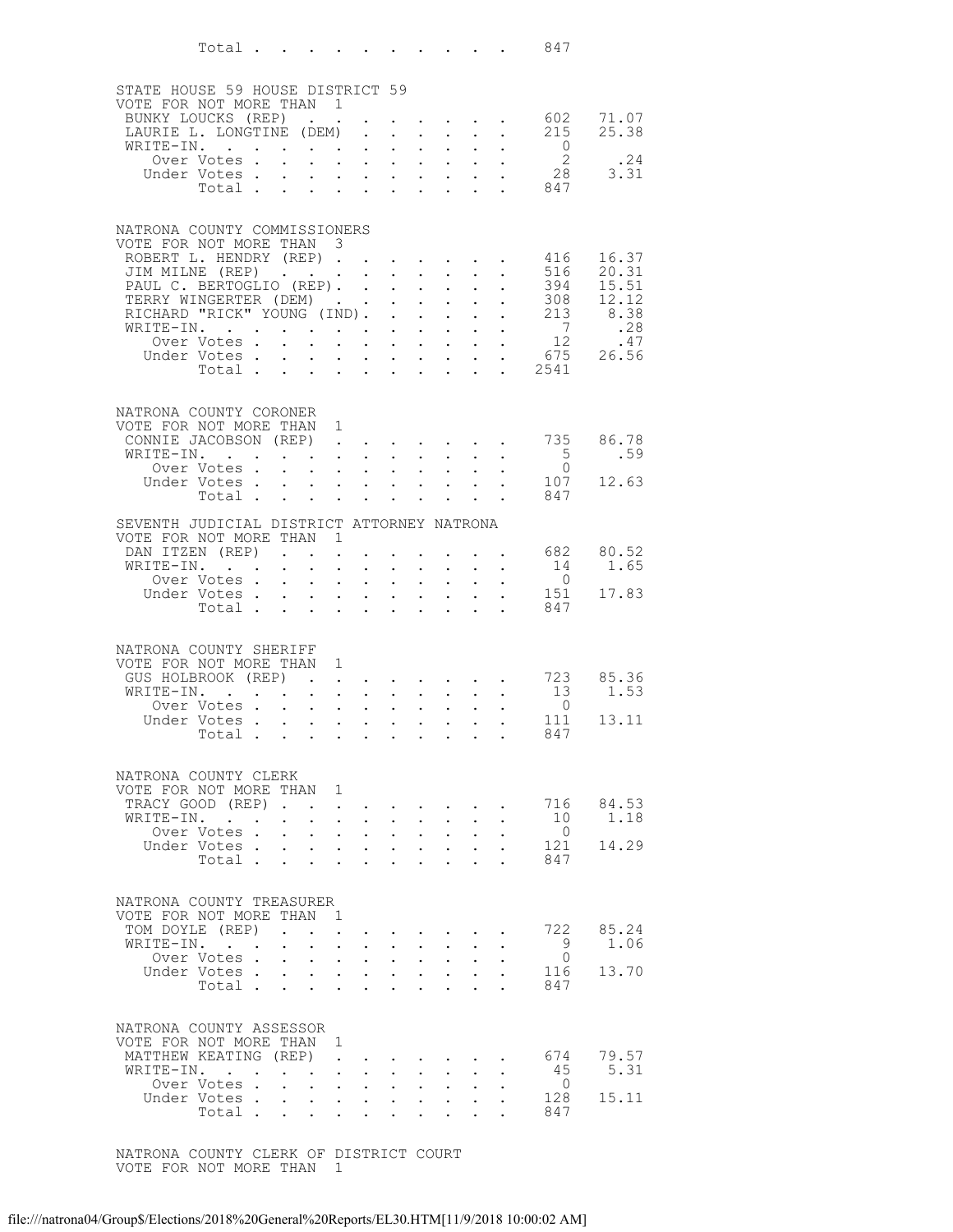| ANNE VOLIN (REP)<br>WRITE-IN.                                                | Over Votes.<br>Under Votes                                               |               | $\sim$ $\sim$                                                                                                                                                                                                                     | $\ddot{\phantom{0}}$<br>$\mathbf{L}$<br>$\sim$                                                | $\ddot{\phantom{a}}$<br>$\ddot{\phantom{a}}$<br>$\mathbf{z} = \mathbf{z} + \mathbf{z}$ . | $\ddot{\phantom{a}}$<br>$\ddot{\phantom{a}}$       | $\sim$<br>$\ddot{\phantom{a}}$<br>$\bullet$ .                                                                   | $\mathbf{L}^{\text{max}}$<br>$\mathbf{L}$                                 | $\mathbf{z} = \mathbf{z} + \mathbf{z}$                           | $\mathbf{L}$<br>$\sim$                            | $\sim$<br>$\mathbf{r} = \mathbf{r} \cdot \mathbf{r}$<br>$\sim$                                                                    | 704<br>10<br>$\overline{0}$<br>133                                                                                                                      | 83.12<br>1.18<br>15.70 |
|------------------------------------------------------------------------------|--------------------------------------------------------------------------|---------------|-----------------------------------------------------------------------------------------------------------------------------------------------------------------------------------------------------------------------------------|-----------------------------------------------------------------------------------------------|------------------------------------------------------------------------------------------|----------------------------------------------------|-----------------------------------------------------------------------------------------------------------------|---------------------------------------------------------------------------|------------------------------------------------------------------|---------------------------------------------------|-----------------------------------------------------------------------------------------------------------------------------------|---------------------------------------------------------------------------------------------------------------------------------------------------------|------------------------|
| DISTRICT COURT JUDGE                                                         | Total                                                                    |               |                                                                                                                                                                                                                                   |                                                                                               |                                                                                          |                                                    |                                                                                                                 | $\ddot{\phantom{a}}$                                                      | $\sim$                                                           |                                                   | $\mathcal{L}^{\text{max}}$ , $\mathcal{L}^{\text{max}}$                                                                           | 847                                                                                                                                                     |                        |
| VOTE FOR NOT MORE THAN 1<br>$Yes \t . \t . \t . \t . \t . \t . \t .$         |                                                                          |               |                                                                                                                                                                                                                                   |                                                                                               |                                                                                          |                                                    |                                                                                                                 |                                                                           | $\mathbf{r}$ , $\mathbf{r}$ , $\mathbf{r}$ , $\mathbf{r}$        |                                                   |                                                                                                                                   | 594                                                                                                                                                     | 70.13                  |
| No.                                                                          | $\ddot{\phantom{a}}$<br>Over Votes.                                      |               | $\sim$                                                                                                                                                                                                                            | $\ddotsc$                                                                                     | $\mathbf{L}$                                                                             | $\ddot{\phantom{a}}$<br>$\ddot{\phantom{0}}$       | $\ddot{\phantom{0}}$                                                                                            | $\sim$ $-$                                                                |                                                                  |                                                   | $\mathbf{1}$ $\mathbf{1}$ $\mathbf{1}$ $\mathbf{1}$ $\mathbf{1}$ $\mathbf{1}$                                                     | 161<br>$\overline{0}$                                                                                                                                   | 19.01                  |
|                                                                              | Under Votes                                                              |               |                                                                                                                                                                                                                                   | $\ddot{\phantom{0}}$<br>$\sim$                                                                | $\ddot{\phantom{a}}$                                                                     | $\ddot{\phantom{a}}$                               | $\ddot{\phantom{0}}$                                                                                            | $\bullet$ .<br>$\ddot{\phantom{a}}$                                       | $\ddot{\phantom{a}}$                                             | $\mathbf{L}^{\text{max}}$                         |                                                                                                                                   | 92                                                                                                                                                      | 10.86                  |
|                                                                              | Total                                                                    |               |                                                                                                                                                                                                                                   | $\sim$                                                                                        | $\ddot{\phantom{a}}$                                                                     | $\sim$                                             | $\ddot{\phantom{a}}$                                                                                            | $\ddot{\phantom{a}}$                                                      |                                                                  |                                                   | $\ddot{\phantom{a}}$                                                                                                              | 847                                                                                                                                                     |                        |
| CIRCUIT COURT JUDGE<br>VOTE FOR NOT MORE THAN                                |                                                                          |               |                                                                                                                                                                                                                                   |                                                                                               | 1                                                                                        |                                                    |                                                                                                                 |                                                                           |                                                                  |                                                   |                                                                                                                                   | 595                                                                                                                                                     | 70.25                  |
| $Yes \cdot \cdot \cdot \cdot \cdot \cdot \cdot \cdot$<br>No.                 | $\sim$                                                                   |               | $\ddot{\phantom{0}}$                                                                                                                                                                                                              | $\ddot{\phantom{0}}$                                                                          |                                                                                          | $\ddot{\phantom{a}}$                               | $\ddot{\phantom{0}}$                                                                                            | $\mathbf{L}$                                                              |                                                                  |                                                   | $\mathbf{r}$ , $\mathbf{r}$ , $\mathbf{r}$                                                                                        | 154                                                                                                                                                     | 18.18                  |
|                                                                              | Over Votes .<br>Under Votes                                              |               | $\sim$ $\sim$                                                                                                                                                                                                                     | $\ddot{\phantom{0}}$<br>$\mathcal{L}^{\text{max}}$                                            | $\mathbf{L}$<br>$\ddot{\phantom{a}}$<br>$\sim$                                           | $\ddot{\phantom{0}}$                               | $\ddot{\phantom{0}}$<br>$\ddot{\phantom{0}}$                                                                    | $\bullet$ .<br>$\ddot{\phantom{a}}$                                       | $\ddot{\phantom{a}}$                                             | $\ddot{\phantom{0}}$<br>$\mathbf{L}^{\text{max}}$ |                                                                                                                                   | $\overline{0}$<br>98                                                                                                                                    | 11.57                  |
|                                                                              | Total                                                                    |               |                                                                                                                                                                                                                                   | $\sim$                                                                                        | $\sim$                                                                                   | $\sim$ $-$                                         | $\ddot{\phantom{a}}$                                                                                            | $\ddot{\phantom{a}}$                                                      |                                                                  |                                                   | $\ddot{\phantom{a}}$                                                                                                              | 847                                                                                                                                                     |                        |
| MILLS MAYOR<br>VOTE FOR NOT MORE THAN 1                                      |                                                                          |               |                                                                                                                                                                                                                                   |                                                                                               |                                                                                          |                                                    |                                                                                                                 |                                                                           |                                                                  |                                                   |                                                                                                                                   |                                                                                                                                                         |                        |
| SETH M. COLEMAN                                                              |                                                                          |               | $\mathbf{r}$ . The contract of the contract of the contract of the contract of the contract of the contract of the contract of the contract of the contract of the contract of the contract of the contract of the contract of th |                                                                                               |                                                                                          |                                                    |                                                                                                                 |                                                                           |                                                                  |                                                   |                                                                                                                                   | 511                                                                                                                                                     | 60.33                  |
| MIKE PYATT<br>WRITE-IN.                                                      | $\mathbf{r}$ . The set of $\mathbf{r}$                                   |               | $\sim$ $\sim$<br>$\mathcal{L}^{\text{max}}$                                                                                                                                                                                       | $\sim$ 100 $\pm$<br>$\sim$ 100 $\pm$                                                          | $\ddot{\phantom{a}}$<br>$\ddot{\phantom{a}}$                                             | $\ddot{\phantom{0}}$<br>$\ddot{\phantom{a}}$       | $\ddot{\phantom{0}}$<br>$\ddot{\phantom{0}}$                                                                    | $\sim$ $-$<br>$\ddot{\phantom{a}}$                                        | $\sim$                                                           | $\mathbf{L}$                                      | $\sim$<br>$\mathbf{L} = \mathbf{L}$                                                                                               | 279<br>$\overline{7}$                                                                                                                                   | 32.94<br>.83           |
|                                                                              | Over Votes .                                                             |               | $\sim$                                                                                                                                                                                                                            | $\sim$ $-$                                                                                    | $\mathbf{L}$                                                                             | $\ddot{\phantom{0}}$                               | $\sim$                                                                                                          | $\bullet$ .                                                               | $\ddot{\phantom{0}}$                                             | $\sim$                                            | $\mathbf{L}$                                                                                                                      | $\overline{0}$                                                                                                                                          |                        |
|                                                                              | Under Votes.<br>Total                                                    |               | $\sim$                                                                                                                                                                                                                            | $\mathbf{L}$ and $\mathbf{L}$<br>$\sim$                                                       | $\sim$                                                                                   | $\sim$                                             | $\ddot{\phantom{0}}$<br>$\ddot{\phantom{a}}$                                                                    | $\ddot{\phantom{a}}$<br>$\ddot{\phantom{a}}$                              | $\ddot{\phantom{a}}$                                             | $\mathbf{L}^{\text{max}}$                         | $\ddot{\phantom{a}}$                                                                                                              | 50<br>847                                                                                                                                               | 5.90                   |
| MILLS TOWN COUNCIL<br>VOTE FOR NOT MORE THAN 2                               |                                                                          |               |                                                                                                                                                                                                                                   |                                                                                               |                                                                                          |                                                    |                                                                                                                 |                                                                           |                                                                  |                                                   |                                                                                                                                   |                                                                                                                                                         |                        |
| JAMES HOLLANDER                                                              |                                                                          |               |                                                                                                                                                                                                                                   |                                                                                               |                                                                                          |                                                    |                                                                                                                 |                                                                           |                                                                  |                                                   |                                                                                                                                   | $\cdot$ 578                                                                                                                                             | 34.12                  |
| DARLA R. IVES .<br>WRITE-IN.                                                 |                                                                          |               | $\ddot{\phantom{0}}$<br>$\sim$                                                                                                                                                                                                    | $\mathbf{L}^{\text{max}}$<br>$\mathcal{L}^{\text{max}}$                                       | $\sim$<br>$\ddot{\phantom{a}}$                                                           | $\mathcal{L}^{\text{max}}$<br>$\ddot{\phantom{a}}$ | $\ddot{\phantom{a}}$<br>$\ddot{\phantom{0}}$                                                                    | $\sim 10^{-11}$<br>$\ddot{\phantom{a}}$                                   | $\sim$<br>$\ddot{\phantom{a}}$                                   | $\sim$<br>$\mathbf{r}$                            | $\sim$<br>$\sim$                                                                                                                  | 540<br>21                                                                                                                                               | 31.88<br>1.24          |
|                                                                              | Over Votes.                                                              |               | $\mathcal{L}^{\text{max}}$                                                                                                                                                                                                        | $\sim$                                                                                        | $\mathbf{L}$                                                                             | $\ddot{\phantom{0}}$                               | $\ddot{\phantom{0}}$                                                                                            | $\bullet$                                                                 | $\mathbf{L}$                                                     |                                                   |                                                                                                                                   | $\overline{0}$<br>555                                                                                                                                   | 32.76                  |
|                                                                              | Under Votes.<br>Total .                                                  |               | $\mathbf{L}$<br>$\sim$ $-$                                                                                                                                                                                                        | $\mathbf{L}$<br>$\sim$                                                                        | $\ddot{\phantom{a}}$<br>$\ddot{\phantom{a}}$                                             | $\sim$<br>$\sim$                                   | $\ddot{\phantom{0}}$<br>$\ddot{\phantom{a}}$                                                                    | $\ddot{\phantom{a}}$<br>$\ddot{\phantom{a}}$                              | $\ddot{\phantom{a}}$                                             | $\mathbf{L}$<br>$\mathbf{L}$                      | $\sim$                                                                                                                            | 1694                                                                                                                                                    |                        |
|                                                                              |                                                                          |               |                                                                                                                                                                                                                                   |                                                                                               |                                                                                          |                                                    |                                                                                                                 |                                                                           |                                                                  |                                                   |                                                                                                                                   |                                                                                                                                                         |                        |
| CASPER COLLEGE DISTRICT BOARD OF TRUSTEE NATRONA<br>VOTE FOR NOT MORE THAN 3 |                                                                          |               |                                                                                                                                                                                                                                   |                                                                                               |                                                                                          |                                                    |                                                                                                                 |                                                                           |                                                                  |                                                   |                                                                                                                                   |                                                                                                                                                         |                        |
| KATHY DOLAN.                                                                 |                                                                          |               | $\mathbf{r}$ , $\mathbf{r}$ , $\mathbf{r}$ , $\mathbf{r}$ , $\mathbf{r}$                                                                                                                                                          |                                                                                               |                                                                                          |                                                    |                                                                                                                 |                                                                           |                                                                  |                                                   |                                                                                                                                   | $\cdot$ $\cdot$ $\cdot$ $\cdot$ $\cdot$ 524                                                                                                             | 20.62                  |
| TIM S. KUGLER .<br>SUE SCHILLING                                             |                                                                          |               | $\sim$                                                                                                                                                                                                                            | $\mathbf{L} = \mathbf{L}$                                                                     |                                                                                          | $\sim$ $-$                                         |                                                                                                                 |                                                                           | $\mathbf{r} = \mathbf{r} + \mathbf{r} + \mathbf{r} + \mathbf{r}$ |                                                   | $\mathbf{L}$                                                                                                                      | 496<br>556                                                                                                                                              | 19.52<br>21.88         |
| WRITE-IN.                                                                    |                                                                          |               |                                                                                                                                                                                                                                   |                                                                                               | $\mathbf{r} = \mathbf{r} + \mathbf{r}$ , where $\mathbf{r} = \mathbf{r}$                 |                                                    |                                                                                                                 |                                                                           |                                                                  |                                                   |                                                                                                                                   | $\begin{array}{cccccccc}\n\cdot & \cdot & \cdot & \cdot & \cdot & \cdot & 11 \\ \cdot & \cdot & \cdot & \cdot & \cdot & \cdot & \cdot & 3\n\end{array}$ | .43                    |
|                                                                              | Over Votes<br>Under Votes                                                |               |                                                                                                                                                                                                                                   |                                                                                               |                                                                                          |                                                    |                                                                                                                 |                                                                           |                                                                  |                                                   | $\mathbf{u} = \mathbf{u} + \mathbf{u} + \mathbf{u} + \mathbf{u} + \mathbf{u} + \mathbf{u} + \mathbf{u} + \mathbf{u} + \mathbf{u}$ |                                                                                                                                                         | .12<br>$951$ $37.43$   |
|                                                                              |                                                                          |               |                                                                                                                                                                                                                                   |                                                                                               |                                                                                          |                                                    |                                                                                                                 |                                                                           |                                                                  |                                                   |                                                                                                                                   | Total 2541                                                                                                                                              |                        |
| CASPER COLLEGE DISTRICT BOARD OF TRUSTEE NATRONA<br>VOTE FOR NOT MORE THAN 1 |                                                                          |               |                                                                                                                                                                                                                                   |                                                                                               |                                                                                          |                                                    |                                                                                                                 |                                                                           |                                                                  |                                                   |                                                                                                                                   |                                                                                                                                                         |                        |
| STEVE DEGENFELDER. .                                                         |                                                                          |               |                                                                                                                                                                                                                                   |                                                                                               | $\sim$                                                                                   |                                                    |                                                                                                                 |                                                                           |                                                                  | <b>Contract Contract</b>                          | $\sim$                                                                                                                            | 645                                                                                                                                                     | 76.15                  |
| WRITE-IN.                                                                    | $\mathbf{r}$ , $\mathbf{r}$ , $\mathbf{r}$ , $\mathbf{r}$<br>Over Votes. |               | $\mathbf{L}$                                                                                                                                                                                                                      | $\ddot{\phantom{1}}$<br>$\mathbf{r} = \mathbf{r} + \mathbf{r} + \mathbf{r}$ .                 |                                                                                          | $\sim$                                             | $\sim$                                                                                                          | $\cdot$ $\cdot$ $\cdot$                                                   | $\mathcal{L}^{\text{max}}$ , and $\mathcal{L}^{\text{max}}$      | $\cdot$ $\cdot$ $\cdot$                           | $\sim$ $-$<br>$\sim$                                                                                                              | 4<br>$\circ$                                                                                                                                            | .47                    |
|                                                                              | Under Votes<br>Total                                                     |               |                                                                                                                                                                                                                                   | $\ddot{\phantom{a}}$                                                                          |                                                                                          |                                                    | the contract of the contract of the contract of the contract of the contract of the contract of the contract of |                                                                           |                                                                  |                                                   | $\Delta \sim 100$<br>$\sim$                                                                                                       | 198<br>847                                                                                                                                              | 23.38                  |
| COUNTY SCHOOL DISTRICT #1 BOARD OF TRUST                                     |                                                                          |               |                                                                                                                                                                                                                                   |                                                                                               |                                                                                          |                                                    |                                                                                                                 |                                                                           |                                                                  |                                                   |                                                                                                                                   |                                                                                                                                                         |                        |
| SCHOOL DISTRICT 1                                                            |                                                                          |               |                                                                                                                                                                                                                                   |                                                                                               |                                                                                          |                                                    |                                                                                                                 |                                                                           |                                                                  |                                                   |                                                                                                                                   |                                                                                                                                                         |                        |
| VOTE FOR NOT MORE THAN 4<br>CAMERON ALLEN.                                   |                                                                          |               |                                                                                                                                                                                                                                   | $\mathbf{r}$ . The set of $\mathbf{r}$                                                        |                                                                                          |                                                    |                                                                                                                 |                                                                           |                                                                  |                                                   | $\mathbf{r}$ , and $\mathbf{r}$ , and $\mathbf{r}$ , and $\mathbf{r}$                                                             | 246                                                                                                                                                     | 7.26                   |
| DAVID APPLEGATE<br>CLARK JENSEN                                              |                                                                          |               | $\mathbf{L}$                                                                                                                                                                                                                      | $\mathbf{L} = \mathbf{L} \mathbf{L}$                                                          |                                                                                          | $\mathbf{A}$                                       | $\sim$<br>$\ddot{\phantom{a}}$                                                                                  | $\sim$ 100 $\pm$                                                          | $\mathbf{r} = \mathbf{r}$<br>$\mathbf{L}$                        |                                                   |                                                                                                                                   | 298<br>254                                                                                                                                              | 8.80<br>7.50           |
| GERALD "DOC" KING.                                                           |                                                                          |               |                                                                                                                                                                                                                                   | $\ddot{\phantom{0}}$<br>$\mathbf{L}$ and $\mathbf{L}$                                         | $\ddot{\phantom{a}}$                                                                     | $\sim$ 100 $\mu$                                   | $\ddot{\phantom{0}}$                                                                                            | $\sim$ $-$<br>$\bullet$ .<br><br><br><br><br><br><br><br><br><br><br><br> | $\sim$                                                           | $\sim$ $\sim$<br>$\ddot{\phantom{0}}$             | $\mathbf{L}^{\text{max}}$<br>$\ddot{\phantom{0}}$                                                                                 | 248                                                                                                                                                     | 7.32                   |
| TRAVIS MARSHALL<br>DEBBIE MCCULLAR                                           |                                                                          |               | <b>Contract</b><br>$\mathbf{L}$                                                                                                                                                                                                   | $\mathbf{L}$<br>$\mathbf{1}$ $\mathbf{1}$ $\mathbf{1}$ $\mathbf{1}$ $\mathbf{1}$ $\mathbf{1}$ | $\mathbf{L} = \mathbf{L}$                                                                |                                                    | $\ddot{\phantom{0}}$<br>$\sim$                                                                                  | $\ddot{\phantom{a}}$<br>$\sim 10^{-11}$                                   | $\ddot{\phantom{a}}$<br>$\sim$                                   | $\ddot{\phantom{0}}$<br>$\ddot{\phantom{0}}$      | $\mathbf{L}$<br>$\ddot{\phantom{0}}$                                                                                              | 315<br>349                                                                                                                                              | 9.30<br>10.30          |
| KIANNA SMITH                                                                 |                                                                          | $\sim$ $\sim$ | $\mathbf{r}$                                                                                                                                                                                                                      | $\mathbf{r}$ , $\mathbf{r}$ , $\mathbf{r}$                                                    |                                                                                          |                                                    | $\mathcal{L}^{\pm}$                                                                                             | $\sim$                                                                    | $\sim$                                                           |                                                   | $\mathbf{L}$ and $\mathbf{L}$                                                                                                     | 323                                                                                                                                                     | 9.53                   |
| WRITE-IN.                                                                    | $\sim$ $\sim$<br>Over Votes.                                             |               | $\mathbf{L} = \mathbf{L}$<br>$\mathbf{r}$ , and $\mathbf{r}$ , and $\mathbf{r}$ , and $\mathbf{r}$                                                                                                                                | $\mathbf{L} = \mathbf{L} \mathbf{L} + \mathbf{L} \mathbf{L}$                                  |                                                                                          |                                                    | $\sim$                                                                                                          | $\sim$ 100 $\mu$                                                          | $\sim$                                                           | $\ddot{\phantom{0}}$                              | $\sim$                                                                                                                            | 14<br>$\overline{4}$                                                                                                                                    | .41<br>.12             |
|                                                                              | Under Votes.                                                             |               | $\sim$                                                                                                                                                                                                                            | $\mathbf{r}$ , and $\mathbf{r}$ , and $\mathbf{r}$                                            |                                                                                          |                                                    |                                                                                                                 |                                                                           | $\mathbf{r}$ , $\mathbf{r}$ , $\mathbf{r}$ , $\mathbf{r}$        |                                                   | $\ddot{\phantom{a}}$                                                                                                              | 1337                                                                                                                                                    | 39.46                  |
|                                                                              | Total                                                                    |               |                                                                                                                                                                                                                                   |                                                                                               |                                                                                          |                                                    |                                                                                                                 |                                                                           |                                                                  |                                                   |                                                                                                                                   | 3388                                                                                                                                                    |                        |

 COUNTY RURAL CONSERVATION DISTRICT SUPER NATRONA COUNTY CONSERVATION DISTRICT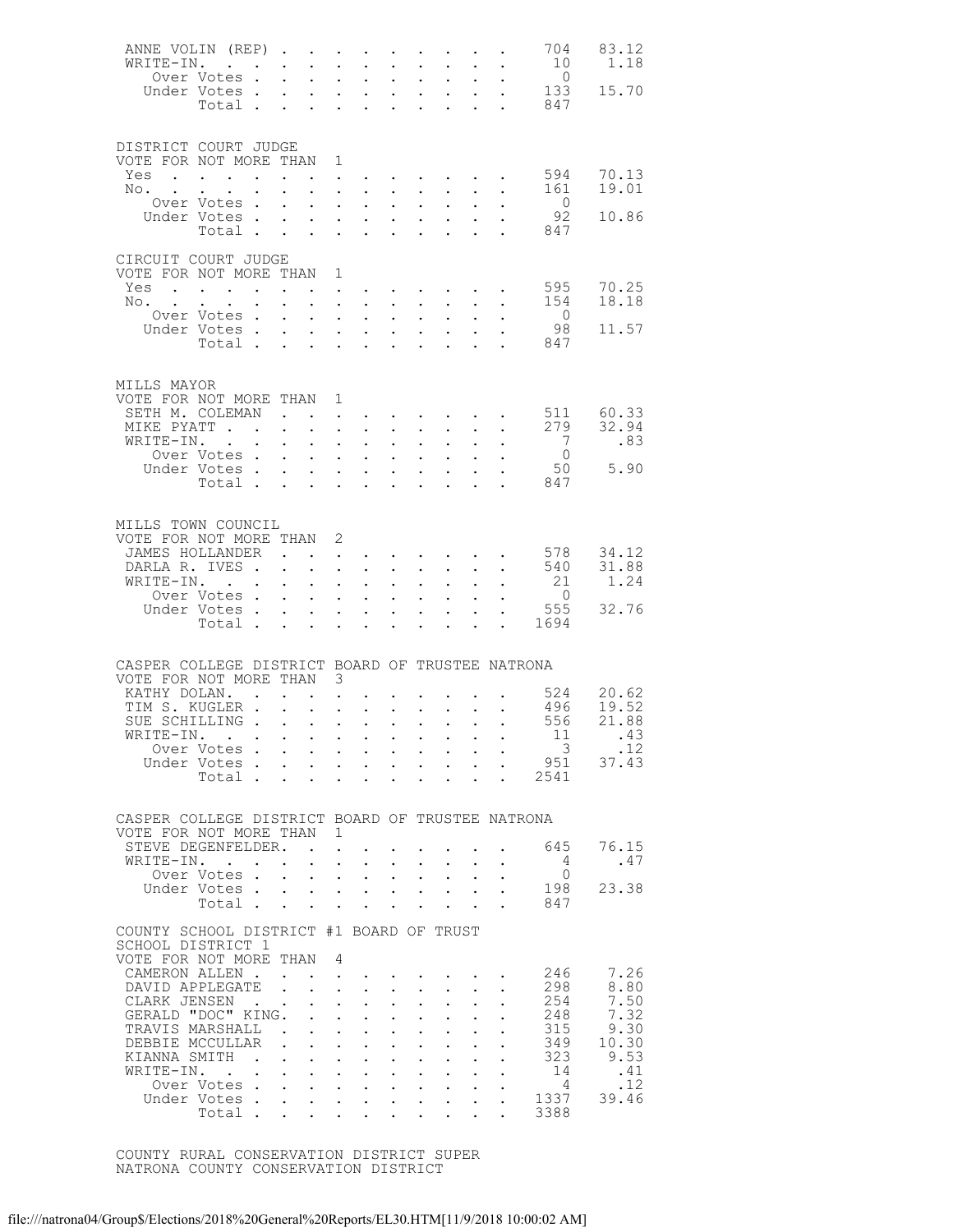| VOTE FOR NOT MORE THAN 2                                                                       | ANDREW C. ANDERSON 508 29.99<br>TAMMY COBB 527 31.11                                                                                                          |        |                                                                                                                                                           |                                                                                               |                                                                          |                                         |                      |                                                                            |                                              |                           |  |
|------------------------------------------------------------------------------------------------|---------------------------------------------------------------------------------------------------------------------------------------------------------------|--------|-----------------------------------------------------------------------------------------------------------------------------------------------------------|-----------------------------------------------------------------------------------------------|--------------------------------------------------------------------------|-----------------------------------------|----------------------|----------------------------------------------------------------------------|----------------------------------------------|---------------------------|--|
| 1 CENT SALES TAX<br>VOTE FOR NOT MORE THAN 1                                                   |                                                                                                                                                               |        |                                                                                                                                                           |                                                                                               |                                                                          |                                         |                      |                                                                            |                                              |                           |  |
| LODGING TAX<br>VOTE FOR NOT MORE THAN 1                                                        |                                                                                                                                                               |        |                                                                                                                                                           |                                                                                               |                                                                          |                                         |                      |                                                                            |                                              |                           |  |
|                                                                                                |                                                                                                                                                               |        |                                                                                                                                                           |                                                                                               |                                                                          |                                         |                      |                                                                            |                                              | **OFFICIAL COUNTY RESULTS |  |
| $0802 8 - 2$                                                                                   | REGISTERED VOTERS - TOTAL 303<br>BALLOTS CAST - TOTAL. 235<br>BALLOTS CAST - BLANK. 0<br>VOTER TURNOUT - TOTAL 77.56<br>VOTER TURNOUT - BLANK                 |        |                                                                                                                                                           |                                                                                               |                                                                          |                                         |                      |                                                                            |                                              |                           |  |
| UNITED STATES SENATOR FEDERAL DISTRICT<br>VOTE FOR NOT MORE THAN 1                             | JOHN BARRASSO (REP) 170 72.34<br>GARY TRAUNER (DEM) 48 20.43<br>JOSEPH PORAMBO (LIB). 14 5.96                                                                 |        |                                                                                                                                                           |                                                                                               |                                                                          |                                         |                      |                                                                            |                                              |                           |  |
| UNITED STATES REPRESENTATIVE<br>WYOMING CONGRESSIONAL DISTRICT ONE<br>VOTE FOR NOT MORE THAN 1 | LIZ CHENEY (REP)<br>GREG HUNTER (DEM).<br>DANIEL CLYDE CUMMINGS (CON)<br>RICHARD BRUBAKER (LIB)<br>WRITE-IN.<br>Over Votes<br>Under Votes<br>Total            |        | $\mathbf{r} = \mathbf{r} + \mathbf{r} + \mathbf{r} + \mathbf{r} + \mathbf{r}$<br>$\mathbf{r}$ , $\mathbf{r}$ , $\mathbf{r}$ , $\mathbf{r}$ , $\mathbf{r}$ | $\mathbf{1}^{\prime}$ , $\mathbf{1}^{\prime}$ , $\mathbf{1}^{\prime}$ , $\mathbf{1}^{\prime}$ | $\cdot$ $\cdot$ $\cdot$                                                  | $\mathbf{L} = \mathbf{L}$               | $\ddot{\phantom{a}}$ | 164<br>45<br>10<br>13<br>$\overline{0}$<br>$\circ$<br>$\mathcal{S}$<br>235 | 69.79<br>19.15<br>4.26<br>5.53<br>1.28       |                           |  |
| GOVERNOR STATE OF WYOMING<br>VOTE FOR NOT MORE THAN 1                                          | MARK GORDON (REP).<br>MARY A. THRONE (DEM).<br>REX "T-REX" RAMMELL (CON)<br>LAWRENCE GERARD STRUEMPF (LIB)<br>WRITE-IN.<br>Over Votes<br>Under Votes<br>Total | $\sim$ | $\mathbf{r} = \mathbf{r} + \mathbf{r} + \mathbf{r} + \mathbf{r} + \mathbf{r}$<br>$\mathbf{r}$ and $\mathbf{r}$ and $\mathbf{r}$ and $\mathbf{r}$          | $\mathcal{L}^{\text{max}}$                                                                    | $\mathbf{L}$<br>$\mathbf{L} = \mathbf{L}$<br>$\mathbf{r}$ , $\mathbf{r}$ | $\mathbf{L}^{\text{max}}$               |                      | 173<br>44<br>7<br>8<br>$2^{\circ}$<br>$\Omega$<br>1<br>235                 | 73.62<br>18.72<br>2.98<br>3.40<br>.85<br>.43 |                           |  |
| SECRETARY OF STATE STATE OF WYOMING<br>VOTE FOR NOT MORE THAN 1                                | EDWARD BUCHANAN (REP)<br>JAMES W. BYRD (DEM) .<br>KIT CARSON III (LIB).<br>WRITE-IN.                                                                          |        | $\mathbf{r} = \mathbf{r} + \mathbf{r} + \mathbf{r} + \mathbf{r}$ .                                                                                        |                                                                                               |                                                                          | and the state of the state of the state |                      | 175<br>41<br>$\overline{O}$                                                | 74.47<br>17.45<br>14 5.96                    |                           |  |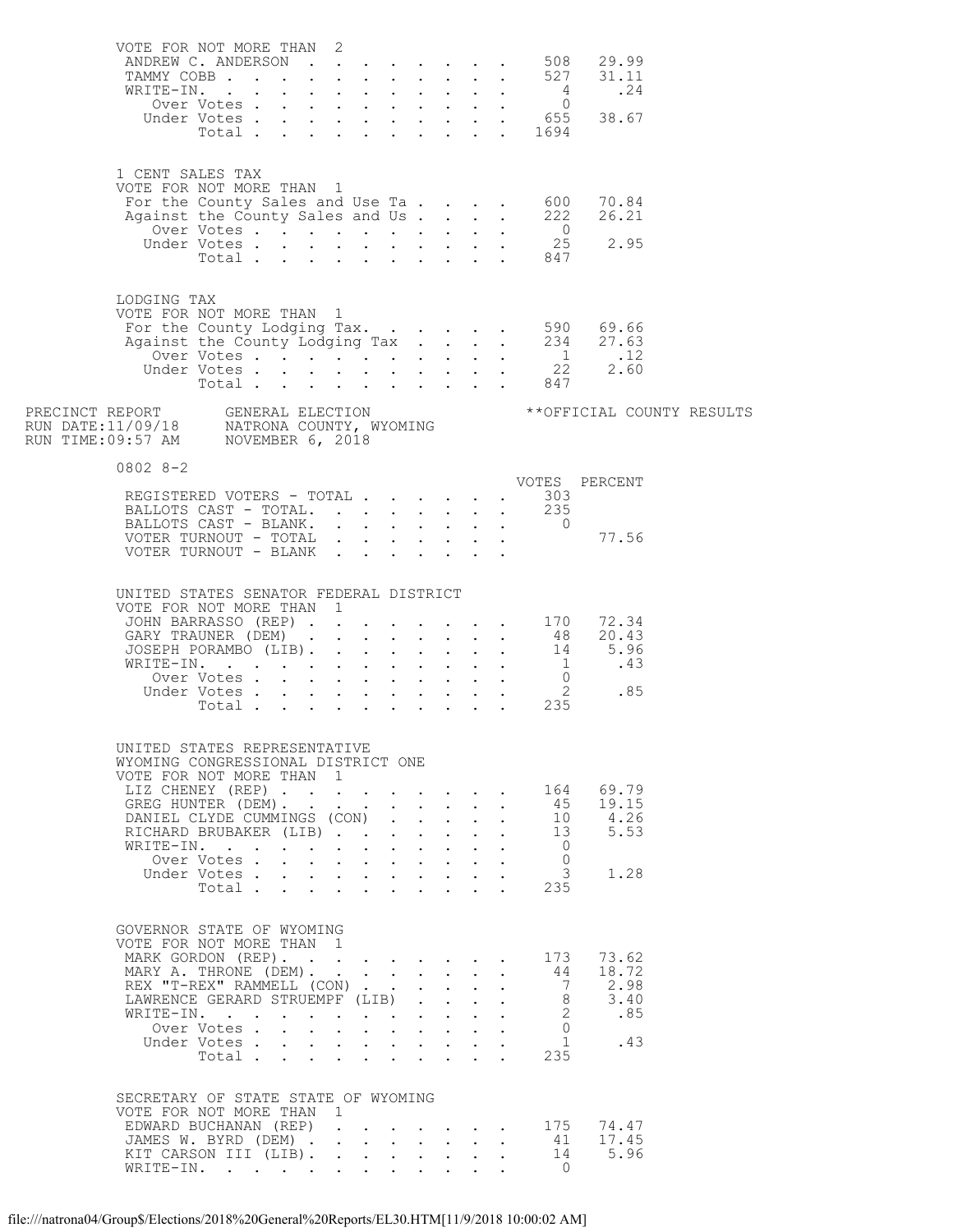|                                                            | Over Votes                                  |                                            |                                                           |                                                                                                                       |                                          |                                                                                            |                             |                                                                                               |                                                           |                      | $\overline{0}$                                        |                                                           |
|------------------------------------------------------------|---------------------------------------------|--------------------------------------------|-----------------------------------------------------------|-----------------------------------------------------------------------------------------------------------------------|------------------------------------------|--------------------------------------------------------------------------------------------|-----------------------------|-----------------------------------------------------------------------------------------------|-----------------------------------------------------------|----------------------|-------------------------------------------------------|-----------------------------------------------------------|
|                                                            |                                             |                                            |                                                           |                                                                                                                       |                                          |                                                                                            |                             |                                                                                               |                                                           |                      | 5<br>Under Votes 5<br>Total 235                       | 2.13                                                      |
|                                                            |                                             |                                            |                                                           |                                                                                                                       |                                          |                                                                                            |                             |                                                                                               |                                                           |                      |                                                       |                                                           |
|                                                            |                                             |                                            |                                                           |                                                                                                                       |                                          |                                                                                            |                             |                                                                                               |                                                           |                      |                                                       |                                                           |
|                                                            |                                             |                                            |                                                           |                                                                                                                       |                                          |                                                                                            |                             |                                                                                               |                                                           |                      |                                                       |                                                           |
| STATE AUDITOR STATE OF WYOMING<br>VOTE FOR NOT MORE THAN 1 |                                             |                                            |                                                           |                                                                                                                       |                                          |                                                                                            |                             |                                                                                               |                                                           |                      |                                                       |                                                           |
|                                                            | KRISTI RACINES (REP).                       |                                            |                                                           | $\sim$ $\sim$                                                                                                         |                                          |                                                                                            |                             |                                                                                               | and the contract of the contract of the                   |                      | 183                                                   | 77.87                                                     |
|                                                            | JEFF DOCKTER (DEM).                         |                                            |                                                           |                                                                                                                       | $\ddot{\phantom{a}}$<br>$\sim$           |                                                                                            |                             | $\cdot$ $\cdot$ $\cdot$ $\cdot$                                                               |                                                           |                      | 46                                                    | 19.57                                                     |
|                                                            | WRITE-IN.                                   |                                            |                                                           |                                                                                                                       |                                          |                                                                                            |                             | $\mathbf{L}^{\text{max}}$ , and $\mathbf{L}^{\text{max}}$                                     |                                                           |                      | 1                                                     | .43                                                       |
|                                                            | Over Votes .                                |                                            |                                                           |                                                                                                                       |                                          | <b>The Commission Commission Commission</b>                                                |                             |                                                                                               |                                                           |                      | $\overline{0}$                                        |                                                           |
|                                                            |                                             |                                            |                                                           |                                                                                                                       |                                          |                                                                                            |                             |                                                                                               |                                                           |                      | 5                                                     | 2.13                                                      |
|                                                            | Under Votes<br>Total                        |                                            |                                                           |                                                                                                                       |                                          |                                                                                            |                             |                                                                                               |                                                           |                      | 235                                                   |                                                           |
|                                                            |                                             |                                            |                                                           |                                                                                                                       |                                          |                                                                                            |                             |                                                                                               |                                                           |                      |                                                       |                                                           |
| STATE TREASURER STATE OF WYOMING                           |                                             |                                            |                                                           |                                                                                                                       |                                          |                                                                                            |                             |                                                                                               |                                                           |                      |                                                       |                                                           |
| VOTE FOR NOT MORE THAN                                     |                                             |                                            |                                                           | $\overline{1}$                                                                                                        |                                          |                                                                                            |                             |                                                                                               |                                                           |                      |                                                       |                                                           |
|                                                            | CURT MEIER (REP)                            |                                            |                                                           |                                                                                                                       | $\bullet$ .                              | $\mathbf{r} = \mathbf{r} + \mathbf{r} + \mathbf{r} + \mathbf{r} + \mathbf{r} + \mathbf{r}$ |                             |                                                                                               |                                                           |                      |                                                       | 183 77.87                                                 |
|                                                            | CHRIS LOWRY (DEM).                          |                                            |                                                           |                                                                                                                       |                                          |                                                                                            |                             |                                                                                               |                                                           |                      | 45                                                    | 19.15                                                     |
|                                                            | WRITE-IN.<br>Over Votes.                    |                                            |                                                           | $\sim$                                                                                                                | <b>Contract Contract Contract</b>        | $\mathcal{L}^{\text{max}}$                                                                 |                             | $\mathcal{L}^{\text{max}}$                                                                    |                                                           |                      | $\overline{1}$<br>$\overline{0}$                      | .43                                                       |
|                                                            | Under Votes                                 |                                            |                                                           | $\mathbf{1}^{\prime}$ , $\mathbf{1}^{\prime}$ , $\mathbf{1}^{\prime}$ , $\mathbf{1}^{\prime}$ , $\mathbf{1}^{\prime}$ |                                          | $\sim$<br>$\mathbf{r}$ , and $\mathbf{r}$ , and $\mathbf{r}$ , and $\mathbf{r}$            |                             | $\mathbf{L}^{\text{max}}$ , and $\mathbf{L}^{\text{max}}$                                     |                                                           |                      | $6\overline{6}$                                       | 2.55                                                      |
|                                                            |                                             | Total $\cdots$                             |                                                           |                                                                                                                       |                                          |                                                                                            |                             |                                                                                               | $\sim$ $-$                                                |                      | 235                                                   |                                                           |
|                                                            |                                             |                                            |                                                           |                                                                                                                       |                                          |                                                                                            |                             |                                                                                               |                                                           |                      |                                                       |                                                           |
|                                                            |                                             |                                            |                                                           |                                                                                                                       |                                          |                                                                                            |                             |                                                                                               |                                                           |                      |                                                       |                                                           |
|                                                            |                                             |                                            |                                                           |                                                                                                                       |                                          |                                                                                            |                             |                                                                                               |                                                           |                      | SUPERINTENDENT OF PUBLIC INSTRUCTION STATE OF WYOMING |                                                           |
| VOTE FOR NOT MORE THAN                                     |                                             |                                            |                                                           | 1                                                                                                                     |                                          |                                                                                            |                             |                                                                                               |                                                           |                      |                                                       |                                                           |
|                                                            | JILLIAN BALOW (REP)                         |                                            |                                                           |                                                                                                                       |                                          |                                                                                            |                             |                                                                                               |                                                           |                      | 199                                                   | 84.68                                                     |
| WRITE-IN.                                                  |                                             | the contract of the contract of the        |                                                           |                                                                                                                       |                                          |                                                                                            |                             | $\mathbf{A}^{(1)}$ and $\mathbf{A}^{(2)}$ .                                                   |                                                           |                      | $\mathbf{1}$                                          | .43                                                       |
|                                                            | Over Votes.                                 |                                            |                                                           | $\mathcal{L}^{\text{max}}$                                                                                            | $\mathbf{r}$ $\mathbf{r}$                | $\mathbf{A}$                                                                               |                             | $\mathbf{L} = \mathbf{L}$                                                                     |                                                           |                      | $\overline{0}$                                        |                                                           |
|                                                            | Under Votes<br>Total                        |                                            |                                                           |                                                                                                                       |                                          |                                                                                            |                             |                                                                                               |                                                           |                      | 35                                                    | 14.89                                                     |
|                                                            |                                             |                                            |                                                           |                                                                                                                       |                                          |                                                                                            |                             |                                                                                               |                                                           |                      | 235                                                   |                                                           |
|                                                            |                                             |                                            |                                                           |                                                                                                                       |                                          |                                                                                            |                             |                                                                                               |                                                           |                      |                                                       |                                                           |
| STATE SENATOR 29 SENATE DISTRICT 29                        |                                             |                                            |                                                           |                                                                                                                       |                                          |                                                                                            |                             |                                                                                               |                                                           |                      |                                                       |                                                           |
| VOTE FOR NOT MORE THAN 1                                   |                                             |                                            |                                                           |                                                                                                                       |                                          |                                                                                            |                             |                                                                                               |                                                           |                      |                                                       |                                                           |
|                                                            | DREW PERKINS (REP)                          |                                            |                                                           |                                                                                                                       |                                          |                                                                                            |                             |                                                                                               | $\mathbf{r}$ , $\mathbf{r}$ , $\mathbf{r}$ , $\mathbf{r}$ |                      | 202                                                   | 85.96                                                     |
|                                                            | WRITE-IN.                                   |                                            |                                                           | $\ddot{\phantom{0}}$                                                                                                  |                                          | $\mathbf{r}$ , $\mathbf{r}$ , $\mathbf{r}$                                                 |                             | $\mathbf{L}$ and $\mathbf{L}$                                                                 |                                                           |                      | $\overline{\mathbf{3}}$                               | 1.28                                                      |
|                                                            | Over Votes                                  |                                            |                                                           |                                                                                                                       |                                          |                                                                                            |                             | $\mathbf{L}^{\text{max}}$ , and $\mathbf{L}^{\text{max}}$                                     |                                                           |                      | $\overline{0}$                                        |                                                           |
|                                                            | Under Votes                                 |                                            |                                                           |                                                                                                                       |                                          | $\mathbf{r}$ , $\mathbf{r}$ , $\mathbf{r}$                                                 |                             | $\mathbf{L}$ and $\mathbf{L}$                                                                 |                                                           |                      | 30                                                    | 12.77                                                     |
|                                                            |                                             | Total $\cdots$                             |                                                           |                                                                                                                       |                                          |                                                                                            |                             | $\mathbf{r}$ .                                                                                | $\mathbf{L}$                                              |                      | 235<br>$\mathbf{r}$                                   |                                                           |
|                                                            |                                             |                                            |                                                           |                                                                                                                       |                                          |                                                                                            |                             |                                                                                               |                                                           |                      |                                                       |                                                           |
|                                                            |                                             |                                            |                                                           |                                                                                                                       |                                          |                                                                                            |                             |                                                                                               |                                                           |                      |                                                       |                                                           |
| STATE HOUSE 59 HOUSE DISTRICT 59                           |                                             |                                            |                                                           |                                                                                                                       |                                          |                                                                                            |                             |                                                                                               |                                                           |                      |                                                       |                                                           |
| VOTE FOR NOT MORE THAN 1                                   | BUNKY LOUCKS (REP).                         |                                            |                                                           |                                                                                                                       |                                          |                                                                                            |                             |                                                                                               |                                                           |                      |                                                       | $\cdot$ $\cdot$ $\cdot$ $\cdot$ $\cdot$ $\cdot$ 175 74.47 |
|                                                            | LAURIE L. LONGTINE (DEM)                    |                                            |                                                           |                                                                                                                       |                                          |                                                                                            |                             |                                                                                               |                                                           |                      | 54                                                    | 22.98                                                     |
|                                                            | WRITE-IN.                                   |                                            |                                                           |                                                                                                                       |                                          | $\mathbf{L}^{\text{max}}$ , $\mathbf{L}^{\text{max}}$                                      |                             | $\mathbf{L}$                                                                                  |                                                           |                      | $\overline{1}$                                        | .43                                                       |
|                                                            | Over Votes                                  |                                            |                                                           |                                                                                                                       |                                          |                                                                                            |                             |                                                                                               |                                                           |                      |                                                       |                                                           |
|                                                            | Under Votes                                 |                                            |                                                           | $\ddot{\phantom{a}}$                                                                                                  |                                          | the contract of the contract of the contract of                                            |                             |                                                                                               |                                                           |                      | $\begin{matrix}0\\5\end{matrix}$                      | 2.13                                                      |
|                                                            |                                             | Total                                      |                                                           |                                                                                                                       |                                          |                                                                                            |                             |                                                                                               |                                                           |                      | 235                                                   |                                                           |
|                                                            |                                             |                                            |                                                           |                                                                                                                       |                                          |                                                                                            |                             |                                                                                               |                                                           |                      |                                                       |                                                           |
|                                                            |                                             |                                            |                                                           |                                                                                                                       |                                          |                                                                                            |                             |                                                                                               |                                                           |                      |                                                       |                                                           |
| NATRONA COUNTY COMMISSIONERS                               |                                             |                                            |                                                           |                                                                                                                       |                                          |                                                                                            |                             |                                                                                               |                                                           |                      |                                                       |                                                           |
| VOTE FOR NOT MORE THAN 3                                   |                                             |                                            |                                                           |                                                                                                                       |                                          |                                                                                            |                             |                                                                                               |                                                           |                      |                                                       |                                                           |
|                                                            | ROBERT L. HENDRY (REP).                     |                                            |                                                           |                                                                                                                       |                                          | $\cdot$ $\cdot$ $\cdot$ $\cdot$                                                            |                             |                                                                                               |                                                           |                      | 117                                                   | 16.60<br>22.55                                            |
|                                                            | JIM MILNE (REP)<br>PAUL C. BERTOGLIO (REP). |                                            |                                                           |                                                                                                                       |                                          |                                                                                            | $\mathbf{L}$                | $\mathbf{r} = \mathbf{r} \cdot \mathbf{r}$ , where $\mathbf{r} = \mathbf{r} \cdot \mathbf{r}$ |                                                           |                      | 159<br>134                                            | 19.01                                                     |
|                                                            | TERRY WINGERTER (DEM)                       |                                            |                                                           | $\sim$                                                                                                                | $\mathbf{A}$                             | $\ddot{\phantom{0}}$                                                                       | $\ddot{\phantom{0}}$        | $\mathbf{L}$<br>$\ddot{\phantom{a}}$                                                          |                                                           |                      | 70                                                    | 9.93                                                      |
|                                                            | RICHARD "RICK" YOUNG (IND).                 |                                            |                                                           |                                                                                                                       |                                          | $\mathbf{r}$                                                                               | $\sim$                      |                                                                                               |                                                           |                      | 65                                                    | 9.22                                                      |
|                                                            | WRITE-IN.                                   | $\mathbf{r}$ , $\mathbf{r}$ , $\mathbf{r}$ | $\mathbf{L}^{\text{max}}$ , and $\mathbf{L}^{\text{max}}$ |                                                                                                                       | $\mathbf{z} = \mathbf{z} + \mathbf{z}$ . | $\ddot{\phantom{0}}$                                                                       | $\mathcal{L}^{\mathcal{L}}$ | $\ddot{\phantom{0}}$                                                                          |                                                           |                      | 4                                                     | .57                                                       |
|                                                            | Over Votes.                                 |                                            |                                                           |                                                                                                                       | $\ddot{\phantom{0}}$                     | $\mathbf{L}$<br>$\sim$                                                                     |                             | $\mathbf{L}$                                                                                  |                                                           |                      | $\overline{0}$                                        |                                                           |
|                                                            | Under Votes .                               |                                            | $\mathbf{L}^{\text{max}}$                                 | $\mathbf{z} = \mathbf{z} + \mathbf{z}$ .                                                                              | $\sim$                                   | $\ddot{\phantom{0}}$                                                                       |                             | $\mathbf{z} = \mathbf{z} + \mathbf{z}$                                                        |                                                           | $\ddot{\phantom{a}}$ | 156                                                   | 22.13                                                     |
|                                                            |                                             | Total .                                    |                                                           |                                                                                                                       |                                          |                                                                                            |                             |                                                                                               |                                                           |                      | 705                                                   |                                                           |
|                                                            |                                             |                                            |                                                           |                                                                                                                       |                                          |                                                                                            |                             |                                                                                               |                                                           |                      |                                                       |                                                           |
|                                                            |                                             |                                            |                                                           |                                                                                                                       |                                          |                                                                                            |                             |                                                                                               |                                                           |                      |                                                       |                                                           |
| NATRONA COUNTY CORONER                                     |                                             |                                            |                                                           |                                                                                                                       |                                          |                                                                                            |                             |                                                                                               |                                                           |                      |                                                       |                                                           |
| VOTE FOR NOT MORE THAN 1                                   |                                             |                                            |                                                           |                                                                                                                       |                                          |                                                                                            |                             |                                                                                               |                                                           |                      |                                                       |                                                           |
|                                                            | CONNIE JACOBSON (REP)<br>WRITE-IN.          |                                            |                                                           | $\mathbb{Z}^2$                                                                                                        |                                          |                                                                                            |                             |                                                                                               |                                                           |                      | 210<br>$\frac{1}{2}$                                  | 89.36                                                     |
|                                                            | Over Votes.                                 |                                            |                                                           | $\mathbf{z} = \mathbf{z} + \mathbf{z}$ , where $\mathbf{z} = \mathbf{z}$                                              | $\ddot{\phantom{0}}$                     | $\mathcal{L}^{\text{max}}$                                                                 |                             | $\mathbf{L} = \mathbf{L}$                                                                     |                                                           |                      | $\bigcirc$                                            | .43                                                       |
|                                                            | Under Votes .                               |                                            |                                                           | $\mathbf{L} = \mathbf{L} \mathbf{L}$                                                                                  |                                          | $\mathbf{r}$                                                                               |                             | $\cdot$ $\cdot$ $\cdot$                                                                       |                                                           |                      | 24                                                    | 10.21                                                     |
|                                                            |                                             | Total                                      |                                                           | $\sim$ $-$<br>$\ddot{\phantom{a}}$                                                                                    |                                          |                                                                                            |                             |                                                                                               |                                                           |                      | 235                                                   |                                                           |
|                                                            |                                             |                                            |                                                           |                                                                                                                       |                                          |                                                                                            |                             |                                                                                               |                                                           |                      |                                                       |                                                           |
| SEVENTH JUDICIAL DISTRICT ATTORNEY NATRONA                 |                                             |                                            |                                                           |                                                                                                                       |                                          |                                                                                            |                             |                                                                                               |                                                           |                      |                                                       |                                                           |
| VOTE FOR NOT MORE THAN                                     |                                             |                                            |                                                           | $\overline{1}$                                                                                                        |                                          |                                                                                            |                             |                                                                                               |                                                           |                      |                                                       |                                                           |
|                                                            | DAN ITZEN (REP)                             |                                            | $\ddot{\phantom{a}}$                                      |                                                                                                                       |                                          |                                                                                            |                             |                                                                                               |                                                           |                      | 197                                                   | 83.83                                                     |
|                                                            | WRITE-IN.                                   |                                            |                                                           | $\ddot{\phantom{a}}$                                                                                                  | $\ddot{\phantom{0}}$                     |                                                                                            |                             |                                                                                               |                                                           |                      | 2                                                     | .85                                                       |
|                                                            | Over Votes .                                |                                            | $\mathcal{L}^{\text{max}}$                                | $\sim$ $-$                                                                                                            | $\sim 10^{-10}$                          | $\sim$<br>$\bullet$ .                                                                      | $\mathbf{L}^{\text{max}}$   | $\sim$ $-$                                                                                    |                                                           |                      | $\bigcirc$                                            |                                                           |
|                                                            | Under Votes.                                |                                            |                                                           | $\mathbf{r}$                                                                                                          | $\ddot{\phantom{0}}$<br>$\sim$           |                                                                                            |                             |                                                                                               |                                                           |                      | 36                                                    | 15.32                                                     |
|                                                            |                                             | Total .                                    |                                                           | $\mathbf{r} = \mathbf{r} \cdot \mathbf{r}$                                                                            |                                          |                                                                                            |                             |                                                                                               |                                                           |                      | 235                                                   |                                                           |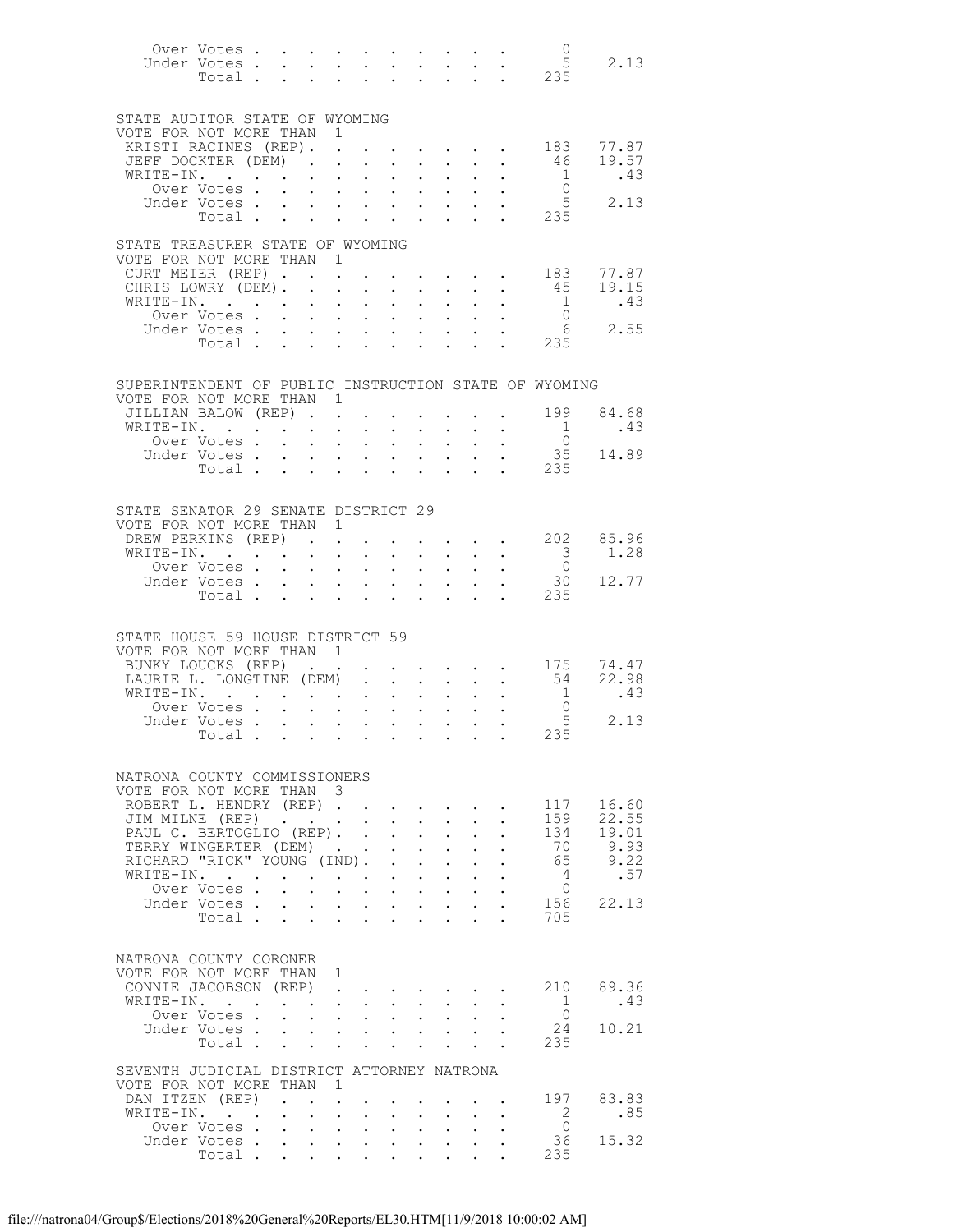| NATRONA COUNTY SHERIFF                                                       |                                                                                                 |        |                                |                                                                                                 |                                                                                   |                                                                                               |                                                   |                           |                                                                                                  |                           |                                                                                                                                                                                                                                |                                                             |                       |
|------------------------------------------------------------------------------|-------------------------------------------------------------------------------------------------|--------|--------------------------------|-------------------------------------------------------------------------------------------------|-----------------------------------------------------------------------------------|-----------------------------------------------------------------------------------------------|---------------------------------------------------|---------------------------|--------------------------------------------------------------------------------------------------|---------------------------|--------------------------------------------------------------------------------------------------------------------------------------------------------------------------------------------------------------------------------|-------------------------------------------------------------|-----------------------|
| VOTE FOR NOT MORE THAN 1                                                     |                                                                                                 |        |                                |                                                                                                 |                                                                                   |                                                                                               |                                                   |                           |                                                                                                  |                           |                                                                                                                                                                                                                                |                                                             |                       |
| GUS HOLBROOK (REP)<br>WRITE-IN.                                              |                                                                                                 |        |                                |                                                                                                 |                                                                                   |                                                                                               |                                                   |                           |                                                                                                  |                           | and a series of the contract of the series of the series of the series of the series of the series of the series of the series of the series of the series of the series of the series of the series of the series of the seri | $\cdot$ $\cdot$ $\cdot$ $\cdot$ $\cdot$ 208                 | 88.51<br>.43          |
|                                                                              | Over Votes.                                                                                     |        | $\sim$                         |                                                                                                 |                                                                                   | $\cdot$ $\cdot$ $\cdot$ $\cdot$                                                               | $\sim$                                            | $\sim$ $-$                | $\sim$ 100 $\pm$                                                                                 |                           |                                                                                                                                                                                                                                | $\frac{1}{0}$                                               |                       |
|                                                                              |                                                                                                 |        |                                |                                                                                                 |                                                                                   |                                                                                               |                                                   |                           |                                                                                                  |                           |                                                                                                                                                                                                                                | 26                                                          | 11.06                 |
|                                                                              | Under Votes<br>Total                                                                            |        |                                |                                                                                                 |                                                                                   |                                                                                               |                                                   |                           |                                                                                                  |                           |                                                                                                                                                                                                                                | $\frac{1}{2}$ $\frac{1}{2}$ $\frac{2}{3}$                   |                       |
|                                                                              |                                                                                                 |        |                                |                                                                                                 |                                                                                   |                                                                                               |                                                   |                           |                                                                                                  |                           |                                                                                                                                                                                                                                |                                                             |                       |
|                                                                              |                                                                                                 |        |                                |                                                                                                 |                                                                                   |                                                                                               |                                                   |                           |                                                                                                  |                           |                                                                                                                                                                                                                                |                                                             |                       |
| NATRONA COUNTY CLERK<br>VOTE FOR NOT MORE THAN 1                             |                                                                                                 |        |                                |                                                                                                 |                                                                                   |                                                                                               |                                                   |                           |                                                                                                  |                           |                                                                                                                                                                                                                                |                                                             |                       |
| TRACY GOOD (REP)                                                             |                                                                                                 |        |                                |                                                                                                 |                                                                                   |                                                                                               |                                                   |                           |                                                                                                  |                           |                                                                                                                                                                                                                                | 203                                                         | 86.38                 |
| WRITE-IN.                                                                    |                                                                                                 |        |                                |                                                                                                 |                                                                                   | $\cdot$ $\cdot$ $\cdot$ $\cdot$                                                               | $\ddot{\phantom{0}}$                              | $\sim$                    | $\sim$ 100 $\pm$                                                                                 |                           |                                                                                                                                                                                                                                | $\overline{\phantom{0}}^2$                                  | .85                   |
|                                                                              | Over Votes .                                                                                    |        | $\mathbf{L}^{\text{max}}$      |                                                                                                 |                                                                                   | $\mathbf{u} = \mathbf{u} \mathbf{u} + \mathbf{u} \mathbf{u}$                                  | $\sim$                                            | $\sim 100$                | $\sim 10^{-11}$                                                                                  | $\bullet$ .               |                                                                                                                                                                                                                                | $\bigcirc$                                                  |                       |
|                                                                              | Under Votes                                                                                     |        |                                |                                                                                                 |                                                                                   |                                                                                               |                                                   |                           |                                                                                                  |                           |                                                                                                                                                                                                                                | 30                                                          | 12.77                 |
|                                                                              | Total.                                                                                          |        |                                |                                                                                                 |                                                                                   |                                                                                               |                                                   |                           |                                                                                                  |                           |                                                                                                                                                                                                                                | $\cdot$ $\cdot$ 235                                         |                       |
|                                                                              |                                                                                                 |        |                                |                                                                                                 |                                                                                   |                                                                                               |                                                   |                           |                                                                                                  |                           |                                                                                                                                                                                                                                |                                                             |                       |
| NATRONA COUNTY TREASURER                                                     |                                                                                                 |        |                                |                                                                                                 |                                                                                   |                                                                                               |                                                   |                           |                                                                                                  |                           |                                                                                                                                                                                                                                |                                                             |                       |
| VOTE FOR NOT MORE THAN 1                                                     |                                                                                                 |        |                                |                                                                                                 |                                                                                   |                                                                                               |                                                   |                           |                                                                                                  |                           |                                                                                                                                                                                                                                |                                                             |                       |
| TOM DOYLE (REP)                                                              |                                                                                                 |        |                                |                                                                                                 |                                                                                   |                                                                                               |                                                   |                           |                                                                                                  |                           |                                                                                                                                                                                                                                | $\cdot$ $\cdot$ $\cdot$ $\cdot$ $\cdot$ $\cdot$ $\cdot$ 211 | 89.79                 |
| WRITE-IN.                                                                    |                                                                                                 |        |                                |                                                                                                 |                                                                                   |                                                                                               |                                                   |                           | $\mathbf{r} = \mathbf{r} + \mathbf{r} + \mathbf{r} + \mathbf{r} + \mathbf{r}$                    |                           |                                                                                                                                                                                                                                | $\overline{0}$                                              |                       |
|                                                                              | Over Votes .                                                                                    |        | $\ddot{\phantom{0}}$           |                                                                                                 |                                                                                   | $\mathbf{r}$ , $\mathbf{r}$ , $\mathbf{r}$                                                    | $\ddot{\phantom{0}}$                              | $\sim$                    | $\mathbf{L}$                                                                                     |                           |                                                                                                                                                                                                                                | $\overline{0}$<br>24                                        | 10.21                 |
|                                                                              | Under Votes<br>Total                                                                            |        |                                |                                                                                                 |                                                                                   | $\mathbf{r} = \mathbf{r}$                                                                     | $\sim$                                            |                           | $\mathcal{L}^{\text{max}}$ , where $\mathcal{L}^{\text{max}}$<br>$\cdot$ $\cdot$ $\cdot$ $\cdot$ | $\sim$                    | $\bullet$<br>$\mathbf{r}$                                                                                                                                                                                                      | 235                                                         |                       |
|                                                                              |                                                                                                 |        |                                |                                                                                                 |                                                                                   |                                                                                               |                                                   |                           |                                                                                                  |                           |                                                                                                                                                                                                                                |                                                             |                       |
|                                                                              |                                                                                                 |        |                                |                                                                                                 |                                                                                   |                                                                                               |                                                   |                           |                                                                                                  |                           |                                                                                                                                                                                                                                |                                                             |                       |
| NATRONA COUNTY ASSESSOR                                                      |                                                                                                 |        |                                |                                                                                                 |                                                                                   |                                                                                               |                                                   |                           |                                                                                                  |                           |                                                                                                                                                                                                                                |                                                             |                       |
| VOTE FOR NOT MORE THAN 1                                                     |                                                                                                 |        |                                |                                                                                                 |                                                                                   |                                                                                               |                                                   |                           |                                                                                                  |                           |                                                                                                                                                                                                                                |                                                             |                       |
| MATTHEW KEATING (REP)<br>WRITE-IN.                                           |                                                                                                 |        |                                |                                                                                                 |                                                                                   |                                                                                               |                                                   |                           | $\mathbf{L}$                                                                                     | $\ddot{\phantom{0}}$      |                                                                                                                                                                                                                                | 174<br>20                                                   | 74.04<br>8.51         |
|                                                                              | Over Votes .                                                                                    |        |                                | $\mathbf{r} = \mathbf{r} + \mathbf{r} + \mathbf{r}$                                             |                                                                                   | $\mathbf{L}^{\text{max}}$ , and $\mathbf{L}^{\text{max}}$                                     | $\ddot{\phantom{0}}$<br>$\mathbf{L}^{\text{max}}$ | $\sim$ $-$<br>$\sim 100$  | $\sim$ 100 $\pm$                                                                                 | $\ddotsc$                 | $\sim$                                                                                                                                                                                                                         | $\overline{0}$                                              |                       |
|                                                                              | Under Votes .                                                                                   |        | $\mathbf{L}$                   |                                                                                                 |                                                                                   | $\mathbf{r} = \mathbf{r} \times \mathbf{r}$ , where $\mathbf{r} = \mathbf{r}$                 |                                                   |                           |                                                                                                  |                           |                                                                                                                                                                                                                                | 41                                                          | 17.45                 |
|                                                                              | Total $\cdots$                                                                                  |        |                                |                                                                                                 |                                                                                   |                                                                                               |                                                   |                           |                                                                                                  |                           | $\sim 10^{-10}$                                                                                                                                                                                                                | 235                                                         |                       |
|                                                                              |                                                                                                 |        |                                |                                                                                                 |                                                                                   |                                                                                               |                                                   |                           |                                                                                                  |                           |                                                                                                                                                                                                                                |                                                             |                       |
| NATRONA COUNTY CLERK OF DISTRICT COURT                                       |                                                                                                 |        |                                |                                                                                                 |                                                                                   |                                                                                               |                                                   |                           |                                                                                                  |                           |                                                                                                                                                                                                                                |                                                             |                       |
| VOTE FOR NOT MORE THAN 1                                                     |                                                                                                 |        |                                |                                                                                                 |                                                                                   |                                                                                               |                                                   |                           |                                                                                                  |                           |                                                                                                                                                                                                                                |                                                             |                       |
| ANNE VOLIN (REP)                                                             |                                                                                                 |        |                                |                                                                                                 | $\mathbf{L}$                                                                      |                                                                                               |                                                   |                           |                                                                                                  |                           |                                                                                                                                                                                                                                | $\cdot$ $\cdot$ 202                                         | 85.96                 |
| WRITE-IN.                                                                    | $\sim$ $\sim$ $\sim$ $\sim$ $\sim$                                                              |        |                                |                                                                                                 |                                                                                   | $\mathbf{u} = \mathbf{u} \times \mathbf{u}$ , and $\mathbf{u} = \mathbf{u} \times \mathbf{u}$ |                                                   |                           |                                                                                                  |                           | $\mathbf{A}^{\text{max}}$ , and $\mathbf{A}^{\text{max}}$                                                                                                                                                                      | $\overline{1}$                                              | .43                   |
|                                                                              | Over Votes .                                                                                    |        | $\sim$                         | $\sim$                                                                                          |                                                                                   | $\mathbf{L}$ and $\mathbf{L}$                                                                 | $\ddot{\phantom{0}}$                              | $\sim$ $-$                | $\sim$ 100 $\pm$                                                                                 |                           |                                                                                                                                                                                                                                | $\overline{0}$                                              |                       |
|                                                                              | Under Votes                                                                                     |        |                                |                                                                                                 |                                                                                   |                                                                                               |                                                   |                           |                                                                                                  |                           | $\ddot{\phantom{0}}$                                                                                                                                                                                                           | 32                                                          | 13.62                 |
|                                                                              | Total                                                                                           |        |                                |                                                                                                 |                                                                                   |                                                                                               |                                                   |                           |                                                                                                  |                           | $\mathbf{r} = \mathbf{r}$                                                                                                                                                                                                      | 235                                                         |                       |
|                                                                              |                                                                                                 |        |                                |                                                                                                 |                                                                                   |                                                                                               |                                                   |                           |                                                                                                  |                           |                                                                                                                                                                                                                                |                                                             |                       |
| DISTRICT COURT JUDGE                                                         |                                                                                                 |        |                                |                                                                                                 |                                                                                   |                                                                                               |                                                   |                           |                                                                                                  |                           |                                                                                                                                                                                                                                |                                                             |                       |
| VOTE FOR NOT MORE THAN 1                                                     |                                                                                                 |        |                                |                                                                                                 |                                                                                   |                                                                                               |                                                   |                           |                                                                                                  |                           |                                                                                                                                                                                                                                |                                                             |                       |
| Yes                                                                          | . The contribution of the contribution of the contribution of the contribution of $\mathcal{A}$ |        |                                |                                                                                                 |                                                                                   |                                                                                               |                                                   |                           |                                                                                                  |                           |                                                                                                                                                                                                                                |                                                             | 164 69.79<br>50 21.28 |
| No. .                                                                        |                                                                                                 | $\sim$ |                                |                                                                                                 |                                                                                   |                                                                                               |                                                   |                           |                                                                                                  |                           | $\mathbf{r}$ , and $\mathbf{r}$ , and $\mathbf{r}$ , and $\mathbf{r}$ , and $\mathbf{r}$                                                                                                                                       |                                                             |                       |
|                                                                              |                                                                                                 |        |                                |                                                                                                 |                                                                                   |                                                                                               |                                                   |                           |                                                                                                  |                           |                                                                                                                                                                                                                                |                                                             |                       |
|                                                                              | Over Votes                                                                                      |        |                                |                                                                                                 |                                                                                   |                                                                                               |                                                   |                           |                                                                                                  |                           |                                                                                                                                                                                                                                | 1                                                           | .43                   |
|                                                                              | Under Votes                                                                                     |        |                                |                                                                                                 |                                                                                   |                                                                                               |                                                   |                           |                                                                                                  |                           |                                                                                                                                                                                                                                | 20<br>235                                                   | 8.51                  |
|                                                                              | Total $\cdots$                                                                                  |        |                                |                                                                                                 |                                                                                   |                                                                                               |                                                   |                           |                                                                                                  |                           | $\mathbf{1}$ and $\mathbf{1}$ and $\mathbf{1}$ and $\mathbf{1}$ and $\mathbf{1}$                                                                                                                                               |                                                             |                       |
| CIRCUIT COURT JUDGE                                                          |                                                                                                 |        |                                |                                                                                                 |                                                                                   |                                                                                               |                                                   |                           |                                                                                                  |                           |                                                                                                                                                                                                                                |                                                             |                       |
| VOTE FOR NOT MORE THAN 1                                                     |                                                                                                 |        |                                |                                                                                                 |                                                                                   |                                                                                               |                                                   |                           |                                                                                                  |                           |                                                                                                                                                                                                                                |                                                             |                       |
| Yes                                                                          |                                                                                                 |        | $\sim$ $\sim$                  | $\mathbf{z} = \mathbf{z} + \mathbf{z}$                                                          |                                                                                   |                                                                                               | $\sim$ $\sim$ $\sim$ $\sim$ $\sim$ $\sim$         |                           |                                                                                                  |                           |                                                                                                                                                                                                                                | 173                                                         | 73.62                 |
| No.                                                                          |                                                                                                 |        |                                | $\mathbf{L}$                                                                                    |                                                                                   | $\mathbf{L}$ and $\mathbf{L}$                                                                 | $\ddot{\phantom{0}}$                              | $\sim$ $-$                | $\ddot{\phantom{a}}$                                                                             |                           |                                                                                                                                                                                                                                | - 46<br>$\overline{0}$                                      | 19.57                 |
|                                                                              | Over Votes.<br>Under Votes.                                                                     |        | $\mathbf{L}^{\text{max}}$      | $\mathbf{r} = \mathbf{r} \times \mathbf{r}$ , where $\mathbf{r} = \mathbf{r} \times \mathbf{r}$ |                                                                                   | $\mathbf{z} = \mathbf{z} + \mathbf{z}$ , where $\mathbf{z} = \mathbf{z}$                      | $\mathbf{L}^{\text{max}}$<br>$\sim$               | $\sim$ $-$                | $\sim$<br>$\mathbf{r}$ , $\mathbf{r}$                                                            | $\ddot{\phantom{0}}$      | $\bullet$                                                                                                                                                                                                                      | 16                                                          | 6.81                  |
|                                                                              | Total .                                                                                         |        |                                | $\cdot$ $\cdot$ $\cdot$                                                                         |                                                                                   | $\mathbf{L}$ and $\mathbf{L}$                                                                 | $\ddot{\phantom{0}}$                              | $\ddot{\phantom{a}}$      | $\mathbf{L}$                                                                                     | $\ddot{\phantom{0}}$      | $\ddot{\phantom{a}}$                                                                                                                                                                                                           | 235                                                         |                       |
|                                                                              |                                                                                                 |        |                                |                                                                                                 |                                                                                   |                                                                                               |                                                   |                           |                                                                                                  |                           |                                                                                                                                                                                                                                |                                                             |                       |
|                                                                              |                                                                                                 |        |                                |                                                                                                 |                                                                                   |                                                                                               |                                                   |                           |                                                                                                  |                           |                                                                                                                                                                                                                                |                                                             |                       |
| CASPER COLLEGE DISTRICT BOARD OF TRUSTEE NATRONA<br>VOTE FOR NOT MORE THAN 3 |                                                                                                 |        |                                |                                                                                                 |                                                                                   |                                                                                               |                                                   |                           |                                                                                                  |                           |                                                                                                                                                                                                                                |                                                             |                       |
| KATHY DOLAN                                                                  |                                                                                                 |        |                                |                                                                                                 | $\ddot{\phantom{0}}$                                                              |                                                                                               |                                                   |                           |                                                                                                  |                           |                                                                                                                                                                                                                                | 146                                                         | 20.71                 |
| TIM S. KUGLER .                                                              |                                                                                                 |        | $\ddot{\phantom{0}}$           |                                                                                                 | $\mathbf{r} = \mathbf{r} \cdot \mathbf{r}$                                        | $\sim$ $-$                                                                                    | $\bullet$ .                                       | $\mathbf{L}^{\text{max}}$ |                                                                                                  |                           |                                                                                                                                                                                                                                | 135                                                         | 19.15                 |
| SUE SCHILLING.                                                               |                                                                                                 |        | $\mathbf{r}$                   | $\mathcal{L}^{\text{max}}$                                                                      | $\mathbf{L}$                                                                      | $\mathbf{L}$                                                                                  | $\ddot{\phantom{a}}$                              | $\ddot{\phantom{0}}$      | $\mathbf{r}$                                                                                     |                           |                                                                                                                                                                                                                                | 145                                                         | 20.57                 |
| WRITE-IN.                                                                    |                                                                                                 |        | $\ddot{\phantom{0}}$           |                                                                                                 |                                                                                   | $\mathbf{z} = \mathbf{z} + \mathbf{z}$ , where $\mathbf{z} = \mathbf{z}$                      | $\ddot{\phantom{0}}$                              | $\bullet$ .               | $\ddot{\phantom{0}}$                                                                             | $\ddot{\phantom{0}}$      |                                                                                                                                                                                                                                | 3                                                           | .43                   |
|                                                                              | Over Votes .                                                                                    |        |                                | $\cdot$ $\cdot$ $\cdot$ $\cdot$ $\cdot$                                                         |                                                                                   |                                                                                               | $\ddot{\phantom{0}}$                              | $\sim$                    | $\mathbf{L}$                                                                                     |                           |                                                                                                                                                                                                                                | $\circ$                                                     |                       |
|                                                                              | Under Votes .<br>Total .                                                                        |        | $\ddot{\phantom{0}}$           | $\mathbf{r}$ $\mathbf{r}$                                                                       | $\mathbf{L}$ $\mathbf{L}$                                                         | $\mathbf{r} = \mathbf{r} \times \mathbf{r}$ , where $\mathbf{r} = \mathbf{r}$                 | $\bullet$ .                                       | $\mathbf{z} = \mathbf{z}$ | $\sim$<br>$\mathbf{r}$                                                                           | $\ddotsc$<br>$\mathbf{r}$ | $\ddot{\phantom{a}}$                                                                                                                                                                                                           | 276<br>705                                                  | 39.15                 |
|                                                                              |                                                                                                 |        |                                |                                                                                                 |                                                                                   |                                                                                               |                                                   |                           |                                                                                                  |                           |                                                                                                                                                                                                                                |                                                             |                       |
|                                                                              |                                                                                                 |        |                                |                                                                                                 |                                                                                   |                                                                                               |                                                   |                           |                                                                                                  |                           |                                                                                                                                                                                                                                |                                                             |                       |
| CASPER COLLEGE DISTRICT BOARD OF TRUSTEE NATRONA                             |                                                                                                 |        |                                |                                                                                                 |                                                                                   |                                                                                               |                                                   |                           |                                                                                                  |                           |                                                                                                                                                                                                                                |                                                             |                       |
| VOTE FOR NOT MORE THAN                                                       |                                                                                                 |        |                                |                                                                                                 | 1                                                                                 |                                                                                               |                                                   |                           |                                                                                                  |                           |                                                                                                                                                                                                                                |                                                             |                       |
| STEVE DEGENFELDER.                                                           |                                                                                                 |        |                                |                                                                                                 | $\ddot{\phantom{a}}$                                                              |                                                                                               |                                                   |                           |                                                                                                  |                           |                                                                                                                                                                                                                                | 172                                                         | 73.19                 |
| WRITE-IN.                                                                    | $\sim$ $\sim$<br>Over Votes.                                                                    |        | $\sim$<br>$\ddot{\phantom{0}}$ | $\ddot{\phantom{0}}$                                                                            | $\ddot{\phantom{0}}$<br>$\mathbf{L}^{\text{max}}$ , and $\mathbf{L}^{\text{max}}$ | $\ddot{\phantom{0}}$<br>$\sim$ $-$                                                            | $\bullet$ .                                       | $\bullet$ .               | $\sim$ $-$                                                                                       |                           |                                                                                                                                                                                                                                | 3<br>$\circ$                                                | 1.28                  |
|                                                                              | Under Votes.                                                                                    |        | $\ddot{\phantom{0}}$           |                                                                                                 |                                                                                   | $\mathbf{r} = \mathbf{r} \times \mathbf{r}$                                                   | $\sim$                                            | $\ddot{\phantom{0}}$      | $\ddot{\phantom{0}}$                                                                             |                           |                                                                                                                                                                                                                                | 60<br>235                                                   | 25.53                 |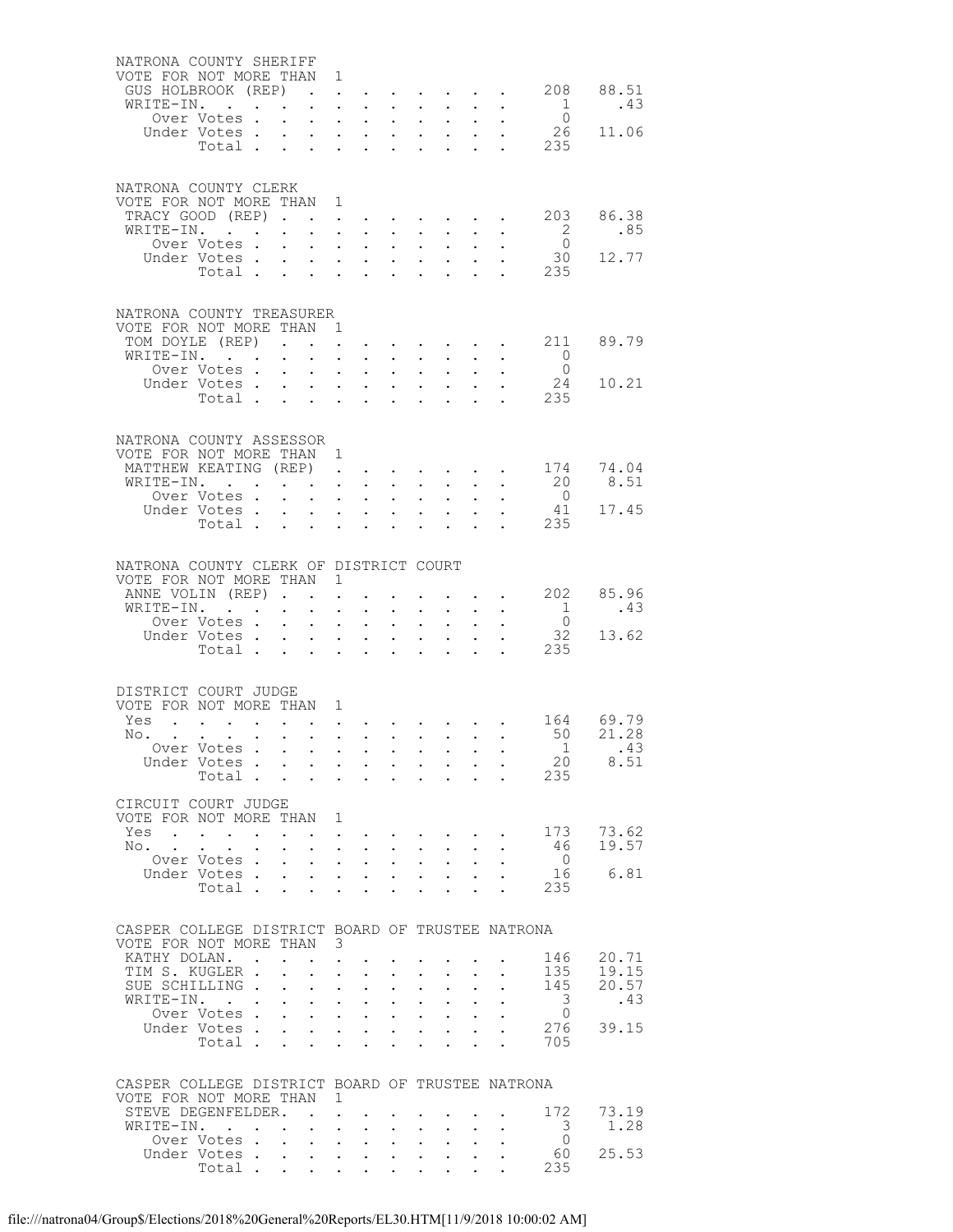| COUNTY SCHOOL DISTRICT #1 BOARD OF TRUST                                                | SCHOOL DISTRICT 1                                                                                               |       |              |                                                                                                                   |                                                                          |                                                                                               |                                                            |                                                             |             |                                          |                                                       |  |
|-----------------------------------------------------------------------------------------|-----------------------------------------------------------------------------------------------------------------|-------|--------------|-------------------------------------------------------------------------------------------------------------------|--------------------------------------------------------------------------|-----------------------------------------------------------------------------------------------|------------------------------------------------------------|-------------------------------------------------------------|-------------|------------------------------------------|-------------------------------------------------------|--|
| VOTE FOR NOT MORE THAN 4                                                                |                                                                                                                 |       |              |                                                                                                                   |                                                                          |                                                                                               |                                                            |                                                             |             |                                          |                                                       |  |
|                                                                                         |                                                                                                                 |       |              |                                                                                                                   |                                                                          |                                                                                               |                                                            |                                                             |             |                                          |                                                       |  |
|                                                                                         |                                                                                                                 |       |              |                                                                                                                   |                                                                          |                                                                                               |                                                            |                                                             |             |                                          |                                                       |  |
| FIRE DISTRICT CO                                                                        | COUNTY FIRE PROTECTION DISTRICT DIRECTOR                                                                        |       |              |                                                                                                                   |                                                                          |                                                                                               |                                                            |                                                             |             |                                          |                                                       |  |
| VOTE FOR NOT MORE THAN 2                                                                | DEAN A. JACKETT 185 39.36                                                                                       |       |              |                                                                                                                   |                                                                          |                                                                                               |                                                            |                                                             |             |                                          |                                                       |  |
|                                                                                         |                                                                                                                 |       |              |                                                                                                                   |                                                                          |                                                                                               |                                                            |                                                             |             |                                          |                                                       |  |
|                                                                                         | COUNTY RURAL CONSERVATION DISTRICT SUPER                                                                        |       |              |                                                                                                                   |                                                                          |                                                                                               |                                                            |                                                             |             |                                          |                                                       |  |
| NATRONA COUNTY CONSERVATION DISTRICT<br>VOTE FOR NOT MORE THAN 2                        |                                                                                                                 |       |              |                                                                                                                   |                                                                          |                                                                                               |                                                            |                                                             |             |                                          |                                                       |  |
|                                                                                         | ANDREW C. ANDERSON 147 31.28<br>TAMMY COBB 153 32.55                                                            |       |              |                                                                                                                   |                                                                          |                                                                                               |                                                            |                                                             |             |                                          |                                                       |  |
|                                                                                         |                                                                                                                 |       |              |                                                                                                                   |                                                                          |                                                                                               |                                                            |                                                             |             |                                          |                                                       |  |
| VOTE FOR NOT MORE THAN 1                                                                | 1 CENT SALES TAX<br>For the County Sales and Use Ta 140 59.57<br>Against the County Sales and Us 89 37.87       |       |              |                                                                                                                   |                                                                          |                                                                                               |                                                            |                                                             |             |                                          |                                                       |  |
|                                                                                         |                                                                                                                 |       |              |                                                                                                                   |                                                                          |                                                                                               |                                                            |                                                             |             |                                          | 2.55                                                  |  |
| LODGING TAX<br>VOTE FOR NOT MORE THAN 1                                                 | For the County Lodging Tax. 160 68.09<br>Against the County Lodging Tax 68 28.94<br>Over Votes 0<br>Under Votes |       |              |                                                                                                                   |                                                                          |                                                                                               |                                                            |                                                             |             | $\overline{7}$                           | 2.98                                                  |  |
| PRECINCT REPORT GENERAL ELECTION                                                        | Total.                                                                                                          |       |              |                                                                                                                   |                                                                          |                                                                                               |                                                            |                                                             |             | $\frac{1}{2}$ 235                        | **OFFICIAL COUNTY RESULTS                             |  |
| RUN DATE:11/09/18     NATRONA COUNTY, WYOMING<br>RUN TIME:09:57 AM     NOVEMBER 6, 2018 |                                                                                                                 |       |              |                                                                                                                   |                                                                          |                                                                                               |                                                            |                                                             |             |                                          |                                                       |  |
| 0803 8-3                                                                                | REGISTERED VOTERS - TOTAL                                                                                       |       |              |                                                                                                                   |                                                                          |                                                                                               |                                                            |                                                             |             | 575                                      | VOTES PERCENT                                         |  |
|                                                                                         | BALLOTS CAST - TOTAL.<br>BALLOTS CAST - BLANK.<br>VOTER TURNOUT - TOTAL<br>VOTER TURNOUT - BLANK                |       |              | $\mathbf{r}$ , $\mathbf{r}$ , $\mathbf{r}$                                                                        |                                                                          | $\mathbf{L}$                                                                                  | $\mathbf{L}$<br>$\mathbf{z} = \mathbf{z} + \mathbf{z}$ .   | $\bullet$ .<br><br><br><br><br><br><br><br><br><br><br><br> |             | . 385<br>$\overline{0}$                  | 66.96                                                 |  |
| UNITED STATES SENATOR FEDERAL DISTRICT<br>VOTE FOR NOT MORE THAN 1                      | JOHN BARRASSO (REP).<br>GARY TRAUNER (DEM).<br>JOSEPH PORAMBO (LIB).<br>WRITE-IN.<br>Over Votes<br>Under Votes  | Total | $\mathbf{r}$ | $\ddot{\phantom{0}}$<br>$\ddot{\phantom{0}}$<br>$\mathbf{L} = \mathbf{L}$<br>$\ddot{\phantom{0}}$<br>$\mathbf{L}$ | $\mathbf{A}$<br>$\mathcal{L}^{\text{max}}$<br>$\sim$<br>$\sim$ 100 $\pm$ | $\sim$<br>$\bullet$ .<br>$\ddot{\phantom{0}}$<br>$\ddot{\phantom{0}}$<br>$\ddot{\phantom{0}}$ | <b>Contract Contract Contract</b><br>$\bullet$ .<br>$\sim$ | $\bullet$ .<br><br><br><br><br><br><br><br><br><br><br><br> | $\bullet$ . | $\overline{2}$<br>$\frac{1}{3}$<br>. 385 | 286 74.29<br>66 17.14<br>27 7.01<br>.52<br>.26<br>.78 |  |
|                                                                                         |                                                                                                                 |       |              |                                                                                                                   |                                                                          |                                                                                               |                                                            |                                                             |             |                                          |                                                       |  |

 UNITED STATES REPRESENTATIVE WYOMING CONGRESSIONAL DISTRICT ONE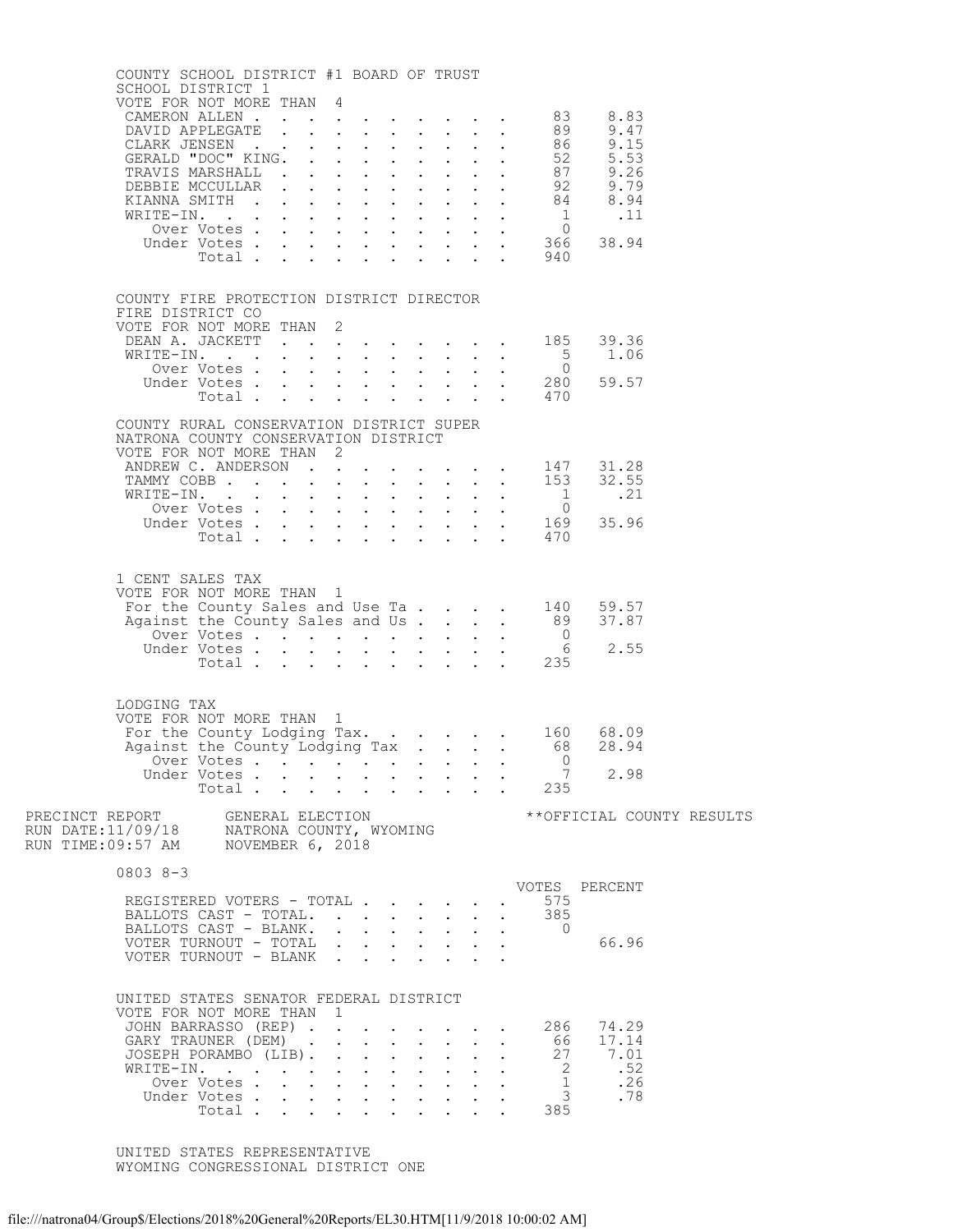| VOTE FOR NOT MORE THAN 1<br>LIZ CHENEY (REP)                                                                                                                                                                                        |       |                                                          |                                              |                                                                                                         |                                           |                                                                             |              |                                                                                                                               |                                                                                     | 270 70.13                                                                                                                                                            |
|-------------------------------------------------------------------------------------------------------------------------------------------------------------------------------------------------------------------------------------|-------|----------------------------------------------------------|----------------------------------------------|---------------------------------------------------------------------------------------------------------|-------------------------------------------|-----------------------------------------------------------------------------|--------------|-------------------------------------------------------------------------------------------------------------------------------|-------------------------------------------------------------------------------------|----------------------------------------------------------------------------------------------------------------------------------------------------------------------|
| GOVERNOR STATE OF WYOMING<br>VOTE FOR NOT MORE THAN 1<br>MARY A. THRONE (DEM).<br>REX "T-REX" RAMMELL (CON)<br>LAWRENCE GERARD STRUEMPF (LIB).<br>WRITE-IN.                                                                         |       |                                                          |                                              | $\mathbf{r} = \mathbf{r} \times \mathbf{r}$ , where $\mathbf{r} = \mathbf{r} \times \mathbf{r}$ , where |                                           |                                                                             |              | $\mathcal{L}^{\text{max}}_{\text{max}}$<br>$\mathcal{A}=\mathcal{A}=\mathcal{A}$ .<br>$\cdot$ $\cdot$ $\cdot$ $\cdot$ $\cdot$ | 53<br>$\overline{0}$<br>$\tilde{1}$<br>385                                          | MARK GORDON (REP). 298 77.40<br>13.77<br>$\begin{bmatrix} 22 & 5.71 \\ 11 & 2.86 \\ 0 & 0 \end{bmatrix}$<br>.26                                                      |
| SECRETARY OF STATE STATE OF WYOMING<br>VOTE FOR NOT MORE THAN 1<br>KIT CARSON III (LIB).<br>WRITE-IN.                                                                                                                               |       |                                                          |                                              |                                                                                                         |                                           |                                                                             |              |                                                                                                                               |                                                                                     | EDWARD BUCHANAN (REP) 288 74.81<br>JAMES W. BYRD (DEM) 58 15.06<br>KIT CARSON III (LIB) 30 7.79<br>XITE-IN. 0<br>Over Votes 1 .26<br>Under Votes 8 2.08<br>Total 385 |
| STATE AUDITOR STATE OF WYOMING<br>VOTE FOR NOT MORE THAN 1<br>KRISTI RACINES (REP).<br>JEFF DOCKTER (DEM)<br>WRITE-IN.<br>TE-IN.<br>Over Votes<br>Under Votes                                                                       | Total |                                                          | $\ddot{\phantom{0}}$                         |                                                                                                         |                                           | $\mathbf{r}$ , $\mathbf{r}$ , $\mathbf{r}$                                  |              |                                                                                                                               | $\overline{0}$<br>$\overline{0}$<br>14<br>385                                       | 311 80.78<br>60 15.58<br>3.64                                                                                                                                        |
| STATE TREASURER STATE OF WYOMING<br>VOTE FOR NOT MORE THAN 1<br>CURT MEIER (REP)<br>CHRIS LOWRY (DEM). .<br>WRITE-IN.<br>Over Votes<br>Under Votes                                                                                  | Total |                                                          | $\mathbf{r} = \mathbf{r} \cdot \mathbf{r}$ . |                                                                                                         | $\mathbf{L}$<br>$\mathbf{L}^{\text{max}}$ | $\mathbf{r} = \mathbf{r} + \mathbf{r}$ , where<br>$\mathbf{L}^{\text{max}}$ |              |                                                                                                                               | 72<br>$\overline{0}$<br>$\overline{0}$<br>Q<br>385                                  | $\cdot$ $\cdot$ $\cdot$ $\cdot$ $\cdot$ $\cdot$ $\cdot$ 304 78.96<br>18.70<br>2.34                                                                                   |
| VOTE FOR NOT MORE THAN 1<br>JILLIAN BALOW (REP)<br>WRITE-IN.<br>Over Votes.<br>Under Votes                                                                                                                                          | Total | a na kara na kara na kara<br>Ana na kara na kara na kara |                                              |                                                                                                         |                                           |                                                                             | $\mathbf{L}$ |                                                                                                                               | SUPERINTENDENT OF PUBLIC INSTRUCTION STATE OF WYOMING<br>6<br>$\overline{0}$<br>385 | 328 85.19<br>1.56<br>51 13.25                                                                                                                                        |
| STATE HOUSE 58 HOUSE DISTRICT 58<br>VOTE FOR NOT MORE THAN 1<br>PATRICK "PAT" SWEENEY (REP)<br>WRITE-IN.<br>Over Votes<br>Under Votes                                                                                               | Total |                                                          |                                              | $\ddot{\phantom{0}}$                                                                                    | $\cdot$ $\cdot$<br>$\ddot{\phantom{0}}$   | $\sim$ $\sim$<br>$\mathbf{L}$                                               |              | <b>Contract Contract</b>                                                                                                      | 13<br>$\overline{0}$<br>47<br>385                                                   | 325 84.42<br>3.38<br>12.21                                                                                                                                           |
| NATRONA COUNTY COMMISSIONERS<br>VOTE FOR NOT MORE THAN 3<br>ROBERT L. HENDRY (REP)<br>JIM MILNE (REP)<br>PAUL C. BERTOGLIO (REP).<br>TERRY WINGERTER (DEM)<br>RICHARD "RICK" YOUNG (IND).<br>WRITE-IN.<br>Over Votes<br>Under Votes |       |                                                          |                                              |                                                                                                         | $\sim$<br>$\sim 10^{-11}$                 | $\sim$<br>$\sim 10^{-10}$                                                   |              |                                                                                                                               | 212<br>249<br>87<br>14<br>$\overline{0}$<br>239                                     | 18.35<br>21.56<br>241 20.87<br>7.53<br>113 9.78<br>1.21<br>20.69                                                                                                     |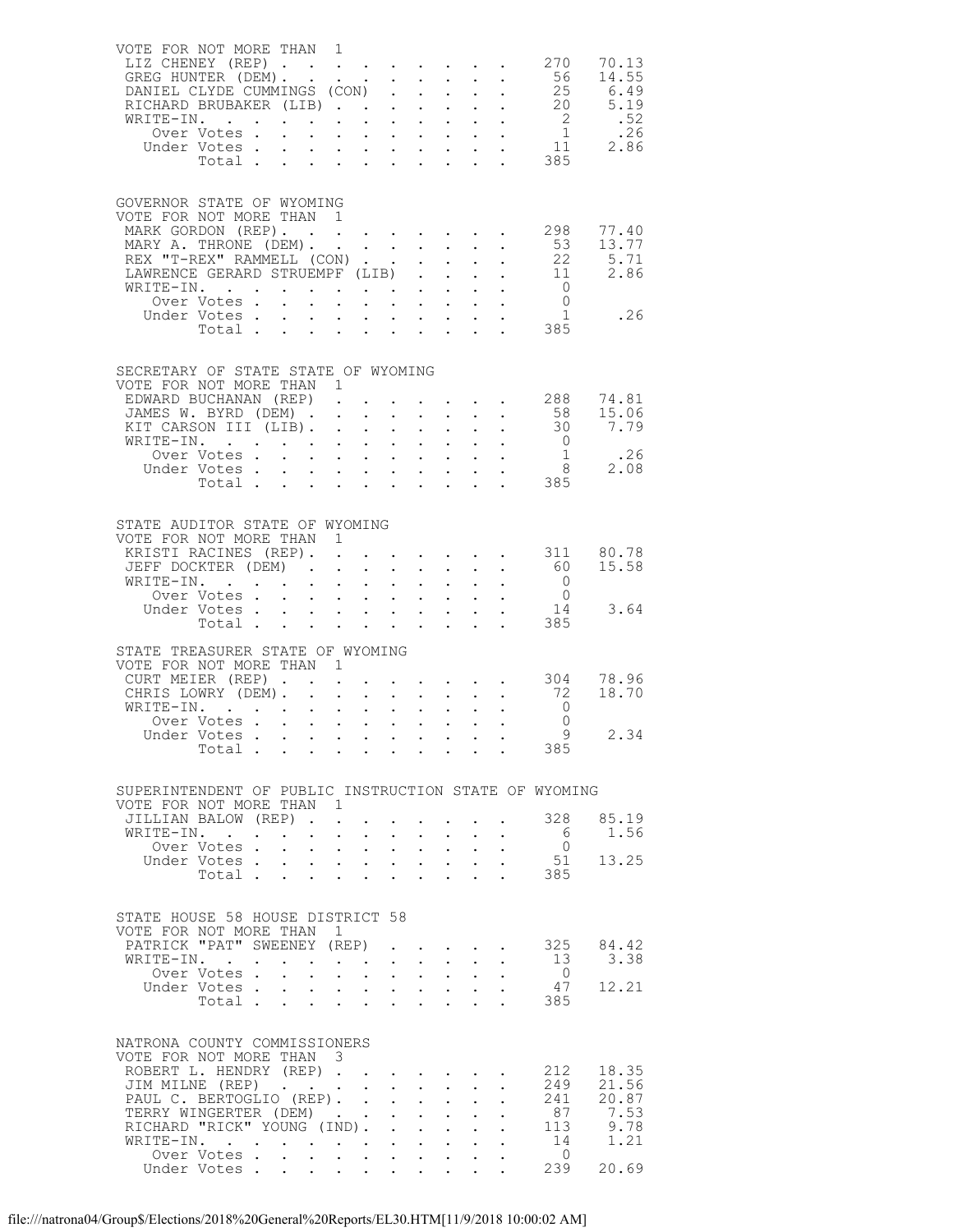|     |           | Total $\cdots$                                                                           |                      |                                                           |                                                                         |                                                             |                                                                                                                                                                                                                               |                                                                                           |                                                                 |                                                             |                                      |                                                                                 | 1155                                       |         |
|-----|-----------|------------------------------------------------------------------------------------------|----------------------|-----------------------------------------------------------|-------------------------------------------------------------------------|-------------------------------------------------------------|-------------------------------------------------------------------------------------------------------------------------------------------------------------------------------------------------------------------------------|-------------------------------------------------------------------------------------------|-----------------------------------------------------------------|-------------------------------------------------------------|--------------------------------------|---------------------------------------------------------------------------------|--------------------------------------------|---------|
|     |           | NATRONA COUNTY CORONER                                                                   |                      |                                                           |                                                                         |                                                             |                                                                                                                                                                                                                               |                                                                                           |                                                                 |                                                             |                                      |                                                                                 |                                            |         |
|     |           | VOTE FOR NOT MORE THAN 1                                                                 |                      |                                                           |                                                                         |                                                             |                                                                                                                                                                                                                               |                                                                                           |                                                                 |                                                             |                                      |                                                                                 |                                            |         |
|     |           | CONNIE JACOBSON (REP).                                                                   |                      |                                                           |                                                                         |                                                             |                                                                                                                                                                                                                               |                                                                                           |                                                                 |                                                             |                                      | the contract of the contract of the contract of the contract of the contract of | 348                                        | 90.39   |
|     |           | WRITE-IN.<br>Over Votes .                                                                |                      |                                                           | $\mathbf{L}^{\text{max}}$                                               | $\ddot{\phantom{0}}$<br>$\mathbf{L}^{\text{max}}$           | $\sim$<br>$\sim$ $-$                                                                                                                                                                                                          |                                                                                           | $\cdot$ $\cdot$ $\cdot$<br>$\mathbf{L} = \mathbf{L} \mathbf{L}$ | $\sim 100$                                                  |                                      |                                                                                 | $\overline{\phantom{a}}$<br>$\overline{0}$ | .52     |
|     |           | Under Votes .                                                                            |                      |                                                           |                                                                         |                                                             | $\mathbf{L}$ and $\mathbf{L}$                                                                                                                                                                                                 | $\mathbf{A}$ and $\mathbf{A}$                                                             |                                                                 |                                                             |                                      |                                                                                 |                                            | 35 9.09 |
|     |           | Total .                                                                                  |                      |                                                           | $\bullet$ .<br><br><br><br><br><br><br><br><br><br><br><br><br><br><br> |                                                             | $\mathbf{z} = \mathbf{z} + \mathbf{z}$ .                                                                                                                                                                                      | $\mathbf{A}^{\text{max}}$                                                                 | $\bullet$                                                       | $\bullet$ .<br><br><br><br><br><br><br><br><br><br><br><br> |                                      | $\mathbf{L} = \mathbf{L} \mathbf{L}$                                            | 385                                        |         |
|     |           |                                                                                          |                      |                                                           |                                                                         |                                                             |                                                                                                                                                                                                                               |                                                                                           |                                                                 |                                                             |                                      |                                                                                 |                                            |         |
|     |           | SEVENTH JUDICIAL DISTRICT ATTORNEY NATRONA<br>VOTE FOR NOT MORE THAN 1                   |                      |                                                           |                                                                         |                                                             |                                                                                                                                                                                                                               |                                                                                           |                                                                 |                                                             |                                      |                                                                                 |                                            |         |
|     |           | DAN ITZEN (REP).                                                                         |                      |                                                           |                                                                         | $\sim$                                                      |                                                                                                                                                                                                                               |                                                                                           |                                                                 |                                                             |                                      |                                                                                 | . 331 85.97                                | .78     |
|     |           | WRITE-IN.<br>Over Votes.                                                                 |                      | $\sim 100$                                                | $\mathbf{L}^{\text{max}}$                                               | $\bullet$<br>$\ddot{\phantom{a}}$                           | $\mathbf{L}^{\text{max}}$<br>$\sim$                                                                                                                                                                                           | $\mathbf{A}$                                                                              | $\mathbf{z} = \mathbf{z} + \mathbf{z}$<br>$\mathbf{r}$          |                                                             |                                      | $\sim$                                                                          | $\overline{\mathbf{3}}$<br>$\overline{0}$  |         |
|     |           | Under Votes                                                                              |                      |                                                           | $\sim 100$                                                              | $\bullet$ .                                                 | $\mathbf{L}^{\text{max}}$                                                                                                                                                                                                     |                                                                                           | $\bullet$ .<br><br><br><br><br><br><br><br><br><br><br><br><br> | $\mathbf{L}^{\text{max}}$                                   | $\bullet$ . $\bullet$                | $\bullet$ .                                                                     | 51                                         | 13.25   |
|     |           | Total                                                                                    |                      |                                                           |                                                                         |                                                             | $\mathbf{r}$ and $\mathbf{r}$ and $\mathbf{r}$ and $\mathbf{r}$                                                                                                                                                               |                                                                                           |                                                                 |                                                             |                                      |                                                                                 | 385                                        |         |
|     |           | NATRONA COUNTY SHERIFF                                                                   |                      |                                                           |                                                                         |                                                             |                                                                                                                                                                                                                               |                                                                                           |                                                                 |                                                             |                                      |                                                                                 |                                            |         |
|     |           | VOTE FOR NOT MORE THAN 1<br>GUS HOLBROOK (REP)                                           |                      |                                                           |                                                                         |                                                             |                                                                                                                                                                                                                               |                                                                                           |                                                                 | $\cdot$ $\cdot$ $\cdot$ $\cdot$ $\cdot$                     |                                      |                                                                                 | 334                                        | 86.75   |
|     |           | WRITE-IN. .                                                                              |                      | $\mathbf{L}^{\text{max}}$ , and $\mathbf{L}^{\text{max}}$ |                                                                         |                                                             | $\mathbf{r} = \mathbf{r} \cdot \mathbf{r}$ , where $\mathbf{r} = \mathbf{r} \cdot \mathbf{r}$                                                                                                                                 |                                                                                           | $\mathbf{z} = \mathbf{z} + \mathbf{z}$ .                        | $\sim$ 100 $\pm$                                            | $\ddot{\phantom{0}}$                 | $\sim$ $-$                                                                      | $\frac{2}{0}$                              | .52     |
|     |           | Over Votes .<br>Under Votes                                                              |                      |                                                           | $\mathbf{L}$                                                            |                                                             | $\cdot$ $\cdot$ $\cdot$                                                                                                                                                                                                       | $\mathbf{A}$                                                                              | $\mathbf{z} = \mathbf{z} + \mathbf{z}$ .                        | $\mathbf{L}^{\text{max}}$                                   | $\mathbf{L}^{\text{max}}$            |                                                                                 | 49                                         | 12.73   |
|     |           | Total                                                                                    |                      |                                                           |                                                                         |                                                             | $\mathcal{A}^{\mathcal{A}}$ and $\mathcal{A}^{\mathcal{A}}$ and $\mathcal{A}^{\mathcal{A}}$                                                                                                                                   |                                                                                           |                                                                 |                                                             |                                      |                                                                                 | 385                                        |         |
|     |           |                                                                                          |                      |                                                           |                                                                         |                                                             |                                                                                                                                                                                                                               |                                                                                           |                                                                 |                                                             |                                      |                                                                                 |                                            |         |
|     |           | NATRONA COUNTY CLERK                                                                     |                      |                                                           |                                                                         |                                                             |                                                                                                                                                                                                                               |                                                                                           |                                                                 |                                                             |                                      |                                                                                 |                                            |         |
|     |           | VOTE FOR NOT MORE THAN 1<br>TRACY GOOD (REP)                                             |                      |                                                           |                                                                         |                                                             |                                                                                                                                                                                                                               |                                                                                           |                                                                 |                                                             |                                      | $\mathbf{L}^{\text{max}}$ , and $\mathbf{L}^{\text{max}}$                       | 342                                        | 88.83   |
|     |           | WRITE-IN.                                                                                |                      |                                                           | $\ddot{\phantom{0}}$                                                    | $\sim$                                                      | $\sim$                                                                                                                                                                                                                        | $\mathbf{A}$                                                                              |                                                                 |                                                             |                                      |                                                                                 | $\overline{4}$                             | 1.04    |
|     |           | Over Votes .<br>Under Votes .                                                            |                      | $\mathbf{L}$                                              | $\mathbf{L}^{\text{max}}$<br>$\mathbf{r} = \mathbf{r}$                  |                                                             | $\bullet$ , $\bullet$ , $\bullet$ , $\bullet$<br>$\mathbf{L}$ and $\mathbf{L}$                                                                                                                                                | $\bullet$ .<br>$\sim$                                                                     | $\mathbf{L}^{\text{max}}$<br>$\sim$                             | $\mathbf{L}^{\text{max}}$                                   |                                      |                                                                                 | $\overline{0}$<br>39                       | 10.13   |
|     |           | Total                                                                                    |                      |                                                           |                                                                         |                                                             |                                                                                                                                                                                                                               | $\ddot{\phantom{0}}$                                                                      | $\sim$ 100 $\pm$                                                | $\bullet$ .<br><br><br><br><br><br><br><br><br><br><br><br> | $\ddot{\phantom{0}}$                 | $\sim$ $\sim$                                                                   | 385                                        |         |
|     |           |                                                                                          |                      |                                                           |                                                                         |                                                             |                                                                                                                                                                                                                               |                                                                                           |                                                                 |                                                             |                                      |                                                                                 |                                            |         |
|     |           | NATRONA COUNTY TREASURER                                                                 |                      |                                                           |                                                                         |                                                             |                                                                                                                                                                                                                               |                                                                                           |                                                                 |                                                             |                                      |                                                                                 |                                            |         |
|     |           | VOTE FOR NOT MORE THAN 1<br>TOM DOYLE (REP)                                              |                      |                                                           |                                                                         |                                                             | and a series of the series of the                                                                                                                                                                                             |                                                                                           |                                                                 |                                                             |                                      |                                                                                 | 344                                        | 89.35   |
|     |           | WRITE-IN.                                                                                |                      | $\bullet$ . $\bullet$                                     | $\mathcal{L}^{\text{max}}$                                              |                                                             | $\mathbf{z} = \mathbf{z} + \mathbf{z}$ .                                                                                                                                                                                      |                                                                                           | $\bullet$ .<br><br><br><br><br><br><br><br><br><br><br><br><br> | $\sim 100$                                                  |                                      | $\mathbf{z} = \mathbf{z} + \mathbf{z}$ .                                        | $\frac{5}{0}$                              | 1.30    |
|     |           | Over Votes.<br>Under Votes .                                                             |                      | $\ddot{\phantom{0}}$                                      | $\mathbf{L}$<br>$\sim 100$                                              | $\mathbf{a} = \mathbf{a}$                                   | $\cdot$ $\cdot$ $\cdot$<br>$\mathbf{L}^{\text{max}}$                                                                                                                                                                          | $\mathbf{L}$<br>$\mathcal{L}^{\text{max}}$                                                | $\mathbf{L}^{\text{max}}$                                       | $\bullet$ .                                                 | $\ddot{\phantom{0}}$                 |                                                                                 | 36 —                                       | 9.35    |
|     |           | Total.                                                                                   |                      |                                                           | $\mathbf{r} = \mathbf{r}$                                               |                                                             | $\mathbf{r} = \mathbf{r}$                                                                                                                                                                                                     | $\mathbf{L}$                                                                              |                                                                 |                                                             |                                      |                                                                                 | 385                                        |         |
|     |           |                                                                                          |                      |                                                           |                                                                         |                                                             |                                                                                                                                                                                                                               |                                                                                           |                                                                 |                                                             |                                      |                                                                                 |                                            |         |
|     |           | NATRONA COUNTY ASSESSOR                                                                  |                      |                                                           |                                                                         |                                                             |                                                                                                                                                                                                                               |                                                                                           |                                                                 |                                                             |                                      |                                                                                 |                                            |         |
|     |           | VOTE FOR NOT MORE THAN 1<br>MATTHEW KEATING (REP)                                        |                      |                                                           |                                                                         |                                                             | . The contract of the contract of the contract of the contract of the contract of the contract of the contract of the contract of the contract of the contract of the contract of the contract of the contract of the contrac |                                                                                           |                                                                 |                                                             |                                      |                                                                                 | 314                                        | 81.56   |
|     |           | WRITE-IN.                                                                                |                      |                                                           |                                                                         |                                                             |                                                                                                                                                                                                                               |                                                                                           |                                                                 |                                                             |                                      |                                                                                 | 17                                         | 4.42    |
|     |           | Over Votes<br>Under Votes.                                                               |                      |                                                           | $\sim 100$<br>$\cdot$ $\cdot$ $\cdot$                                   |                                                             | $\mathbf{z} = \mathbf{z} + \mathbf{z}$ .<br>$\mathbf{L} = \mathbf{L} \mathbf{L}$ .                                                                                                                                            | $\bullet$ .<br>$\mathbf{L}$                                                               | $\mathbf{L}^{\text{max}}$                                       | $\mathbf{L}^{\text{max}}$<br>$\mathbf{L}$ and $\mathbf{L}$  | $\bullet$ .<br>$\mathbf{L}$          |                                                                                 | $\circ$ 0<br>54                            | 14.03   |
|     |           | Total .                                                                                  |                      | $\ddot{\phantom{0}}$                                      | $\bullet$ .<br><br><br><br><br><br><br><br><br><br><br><br>             | $\bullet$ .<br><br><br><br><br><br><br><br><br><br><br><br> | $\mathbf{L}^{\text{max}}$                                                                                                                                                                                                     | $\mathbf{L}^{\text{max}}$                                                                 | $\ddot{\phantom{0}}$                                            | $\sim$                                                      | $\ddot{\phantom{0}}$                 | $\ddot{\phantom{a}}$                                                            | 385                                        |         |
|     |           |                                                                                          |                      |                                                           |                                                                         |                                                             |                                                                                                                                                                                                                               |                                                                                           |                                                                 |                                                             |                                      |                                                                                 |                                            |         |
|     |           | NATRONA COUNTY CLERK OF DISTRICT COURT                                                   |                      |                                                           |                                                                         |                                                             |                                                                                                                                                                                                                               |                                                                                           |                                                                 |                                                             |                                      |                                                                                 |                                            |         |
|     |           | VOTE FOR NOT MORE THAN<br>ANNE VOLIN (REP)                                               |                      |                                                           |                                                                         | $\overline{1}$<br>$\ddot{\phantom{a}}$                      |                                                                                                                                                                                                                               |                                                                                           |                                                                 |                                                             | $\mathbf{L} = \mathbf{L} \mathbf{L}$ |                                                                                 | 339                                        | 88.05   |
|     | WRITE-IN. | $\sim$ $\sim$                                                                            | $\ddot{\phantom{0}}$ | $\bullet$ .                                               |                                                                         | $\mathbf{A}^{(1)}$ and $\mathbf{A}^{(2)}$ and               | $\sim$ $-$                                                                                                                                                                                                                    |                                                                                           | $\bullet$ .<br><br><br><br><br><br><br><br><br><br><br><br><br> | $\bullet$ . $\bullet$                                       | $\bullet$ .                          |                                                                                 | - 2                                        | .52     |
|     |           | Over Votes.<br>Under Votes.                                                              |                      | $\ddot{\phantom{a}}$<br>$\ddot{\phantom{0}}$              | $\mathbf{L}$<br>$\sim 10^{-11}$                                         | $\ddot{\phantom{0}}$                                        | $\sim$                                                                                                                                                                                                                        | $\mathbf{L}$                                                                              | $\ddot{\phantom{0}}$                                            | $\ddot{\phantom{a}}$                                        |                                      |                                                                                 | $\overline{0}$<br>44                       | 11.43   |
|     |           | Total .                                                                                  |                      |                                                           | $\mathbf{L} = \mathbf{L}$                                               |                                                             | $\mathbf{L}^{\text{max}}$ , $\mathbf{L}^{\text{max}}$<br>$\mathbf{r}$ , $\mathbf{r}$ , $\mathbf{r}$                                                                                                                           | $\sim 10^{-11}$                                                                           | $\bullet$ .                                                     | $\mathbf{L}^{\text{max}}$<br>$\mathbf{r}$                   | $\bullet$ .                          |                                                                                 | 385                                        |         |
|     |           |                                                                                          |                      |                                                           |                                                                         |                                                             |                                                                                                                                                                                                                               |                                                                                           |                                                                 |                                                             |                                      |                                                                                 |                                            |         |
|     |           | DISTRICT COURT JUDGE                                                                     |                      |                                                           |                                                                         |                                                             |                                                                                                                                                                                                                               |                                                                                           |                                                                 |                                                             |                                      |                                                                                 |                                            |         |
| Yes |           | VOTE FOR NOT MORE THAN 1<br>$\mathbf{L} = \mathbf{L} \mathbf{L} + \mathbf{L} \mathbf{L}$ |                      | $\ddot{\phantom{0}}$                                      | $\sim$                                                                  |                                                             | $\mathbf{z} = \mathbf{z}$                                                                                                                                                                                                     | and the state of the state of                                                             |                                                                 |                                                             |                                      |                                                                                 | 276                                        | 71.69   |
| No. |           |                                                                                          |                      |                                                           | $\mathbf{L}$                                                            |                                                             | $\ddot{\phantom{1}}$                                                                                                                                                                                                          |                                                                                           | $\cdot$ $\cdot$ $\cdot$                                         | $\ddot{\phantom{0}}$                                        |                                      |                                                                                 | 80                                         | 20.78   |
|     |           | Over Votes.<br>Under Votes .                                                             |                      | $\ddot{\phantom{0}}$                                      | $\mathbf{A}^{\mathrm{max}}$                                             |                                                             | $\bullet$ , $\bullet$ , $\bullet$ , $\bullet$<br>$\mathbf{r}$ , $\mathbf{r}$ , $\mathbf{r}$ , $\mathbf{r}$                                                                                                                    | $\mathcal{L}^{\text{max}}$                                                                | $\bullet$ .<br>$\ddot{\phantom{0}}$                             | $\mathbf{L}^{\text{max}}$<br>$\mathbf{L}^{\text{max}}$      | $\mathcal{L}^{\text{max}}$           |                                                                                 | $\overline{0}$<br>29                       | 7.53    |
|     |           | Total                                                                                    |                      |                                                           | $\sim$ $-$                                                              | $\mathbf{L}^{\text{max}}$                                   | $\bullet$ .<br><br><br><br><br><br><br>                                                                                                                                                                                       | $\ddot{\phantom{0}}$                                                                      | $\ddot{\phantom{0}}$                                            | $\ddot{\phantom{0}}$                                        | $\ddot{\phantom{0}}$                 |                                                                                 | 385                                        |         |
|     |           |                                                                                          |                      |                                                           |                                                                         |                                                             |                                                                                                                                                                                                                               |                                                                                           |                                                                 |                                                             |                                      |                                                                                 |                                            |         |
|     |           | CIRCUIT COURT JUDGE<br>VOTE FOR NOT MORE THAN 1                                          |                      |                                                           |                                                                         |                                                             |                                                                                                                                                                                                                               |                                                                                           |                                                                 |                                                             |                                      |                                                                                 |                                            |         |
| Yes |           | $\cdot$                                                                                  |                      |                                                           |                                                                         | $\sim$                                                      |                                                                                                                                                                                                                               |                                                                                           |                                                                 |                                                             |                                      |                                                                                 | 263                                        | 68.31   |
|     | No. .     |                                                                                          | $\sim$               | $\ddot{\phantom{0}}$                                      | $\mathbf{L}^{\text{max}}$                                               |                                                             | $\mathbf{z} = \mathbf{z} + \mathbf{z}$ .                                                                                                                                                                                      |                                                                                           | $\mathbf{z} = \mathbf{z} + \mathbf{z}$ .                        | $\sim 100$                                                  |                                      |                                                                                 | 86                                         | 22.34   |
|     |           | Over Votes<br>Under Votes                                                                |                      |                                                           |                                                                         |                                                             | $\mathbf{r} = \left\{ \mathbf{r}_1, \ldots, \mathbf{r}_n \right\}$ .                                                                                                                                                          | $\mathcal{L}^{\text{max}}$<br>$\bullet$ .<br><br><br><br><br><br><br><br><br><br><br><br> | $\ddot{\phantom{0}}$<br>$\sim 10^{-10}$                         | $\mathbf{L}$<br>$\mathcal{L}^{\text{max}}$                  |                                      |                                                                                 | $\overline{0}$<br>36                       | 9.35    |
|     |           | Total                                                                                    |                      |                                                           |                                                                         |                                                             |                                                                                                                                                                                                                               |                                                                                           |                                                                 |                                                             |                                      |                                                                                 | 385                                        |         |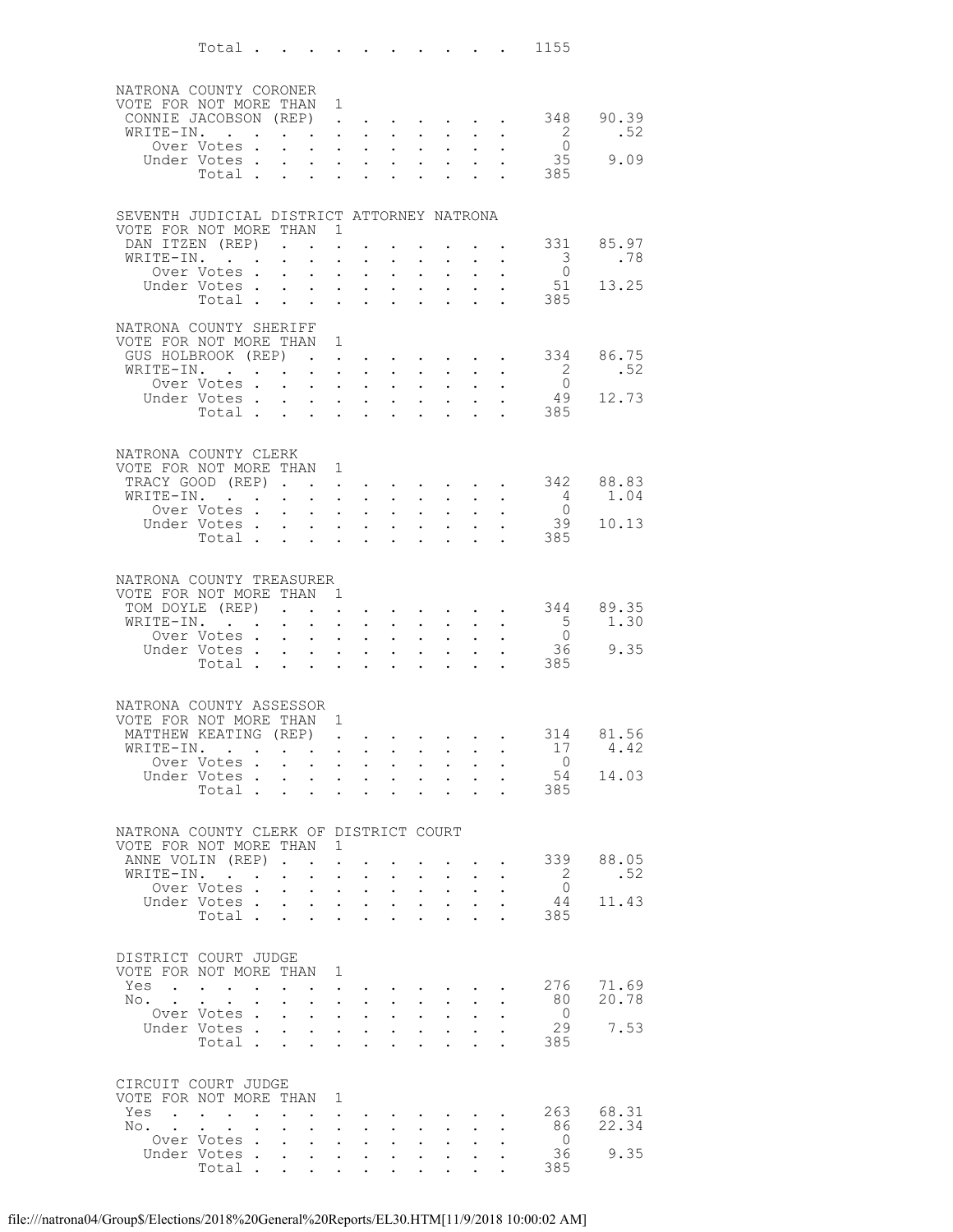|                                                                                                    | CASPER COLLEGE DISTRICT BOARD OF TRUSTEE NATRONA<br>VOTE FOR NOT MORE THAN 3                                                         |              |                                                                 |        |                                                                                                                                                                                                                                                                                                                                                                                                                        |                            |                                           |                                                                                                                                                                                                       |  |
|----------------------------------------------------------------------------------------------------|--------------------------------------------------------------------------------------------------------------------------------------|--------------|-----------------------------------------------------------------|--------|------------------------------------------------------------------------------------------------------------------------------------------------------------------------------------------------------------------------------------------------------------------------------------------------------------------------------------------------------------------------------------------------------------------------|----------------------------|-------------------------------------------|-------------------------------------------------------------------------------------------------------------------------------------------------------------------------------------------------------|--|
|                                                                                                    | KATHY DOLAN. 230                                                                                                                     |              |                                                                 |        |                                                                                                                                                                                                                                                                                                                                                                                                                        |                            |                                           | 19.91                                                                                                                                                                                                 |  |
|                                                                                                    | TIM S. KUGLER                                                                                                                        |              |                                                                 |        |                                                                                                                                                                                                                                                                                                                                                                                                                        |                            | 241                                       | 20.87                                                                                                                                                                                                 |  |
|                                                                                                    | SUE SCHILLING 232                                                                                                                    |              |                                                                 |        |                                                                                                                                                                                                                                                                                                                                                                                                                        |                            |                                           | 20.09                                                                                                                                                                                                 |  |
|                                                                                                    | WRITE-IN.<br>Over Votes                                                                                                              |              |                                                                 |        |                                                                                                                                                                                                                                                                                                                                                                                                                        |                            | $\overline{2}$                            | .17                                                                                                                                                                                                   |  |
|                                                                                                    | Under Votes                                                                                                                          |              |                                                                 |        |                                                                                                                                                                                                                                                                                                                                                                                                                        |                            |                                           | $\begin{bmatrix} 0 & 0 \\ 450 & 38.96 \end{bmatrix}$                                                                                                                                                  |  |
|                                                                                                    | Total 1155                                                                                                                           |              |                                                                 |        |                                                                                                                                                                                                                                                                                                                                                                                                                        |                            |                                           |                                                                                                                                                                                                       |  |
|                                                                                                    | CASPER COLLEGE DISTRICT BOARD OF TRUSTEE NATRONA                                                                                     |              |                                                                 |        |                                                                                                                                                                                                                                                                                                                                                                                                                        |                            |                                           |                                                                                                                                                                                                       |  |
|                                                                                                    | VOTE FOR NOT MORE THAN 1<br>STEVE DEGENFELDER. 285                                                                                   |              |                                                                 |        |                                                                                                                                                                                                                                                                                                                                                                                                                        |                            |                                           | 74.03                                                                                                                                                                                                 |  |
|                                                                                                    | WRITE-IN.                                                                                                                            |              |                                                                 |        |                                                                                                                                                                                                                                                                                                                                                                                                                        |                            | $\overline{c}$                            | .52                                                                                                                                                                                                   |  |
|                                                                                                    | Over Votes                                                                                                                           |              |                                                                 |        |                                                                                                                                                                                                                                                                                                                                                                                                                        |                            | $\overline{0}$                            |                                                                                                                                                                                                       |  |
|                                                                                                    | Over Votes 0<br>Under Votes 98<br>Total 385                                                                                          |              |                                                                 |        |                                                                                                                                                                                                                                                                                                                                                                                                                        |                            |                                           | 25.45                                                                                                                                                                                                 |  |
|                                                                                                    |                                                                                                                                      |              |                                                                 |        |                                                                                                                                                                                                                                                                                                                                                                                                                        |                            |                                           |                                                                                                                                                                                                       |  |
|                                                                                                    | COUNTY SCHOOL DISTRICT #1 BOARD OF TRUST<br>SCHOOL DISTRICT 1<br>VOTE FOR NOT MORE THAN 4                                            |              |                                                                 |        |                                                                                                                                                                                                                                                                                                                                                                                                                        |                            |                                           |                                                                                                                                                                                                       |  |
|                                                                                                    | CAMERON ALLEN 109 7.08                                                                                                               |              |                                                                 |        |                                                                                                                                                                                                                                                                                                                                                                                                                        |                            |                                           |                                                                                                                                                                                                       |  |
|                                                                                                    | DAVID APPLEGATE                                                                                                                      |              |                                                                 |        |                                                                                                                                                                                                                                                                                                                                                                                                                        |                            | 165                                       | 10.71                                                                                                                                                                                                 |  |
|                                                                                                    | CLARK JENSEN<br>GERALD "DOC" KING. .                                                                                                 |              | $\mathbf{L} = \mathbf{L} \mathbf{L}$                            | $\sim$ | $\mathbf{L} = \mathbf{L} \times \mathbf{L}$                                                                                                                                                                                                                                                                                                                                                                            | $\mathbf{L} = \mathbf{L}$  | 126<br>119                                | 8.18<br>7.73                                                                                                                                                                                          |  |
|                                                                                                    | TRAVIS MARSHALL                                                                                                                      |              |                                                                 |        | $\mathbf{r}$ and $\mathbf{r}$ and $\mathbf{r}$ and $\mathbf{r}$                                                                                                                                                                                                                                                                                                                                                        |                            | 105                                       | 6.82                                                                                                                                                                                                  |  |
|                                                                                                    | DEBBIE MCCULLAR                                                                                                                      |              |                                                                 |        |                                                                                                                                                                                                                                                                                                                                                                                                                        |                            |                                           |                                                                                                                                                                                                       |  |
|                                                                                                    | KIANNA SMITH                                                                                                                         |              |                                                                 | $\sim$ |                                                                                                                                                                                                                                                                                                                                                                                                                        |                            |                                           | $\begin{array}{ccccccccc}\n\cdot & \cdot & \cdot & \cdot & \cdot & 154 & 10.00 \\ \cdot & \cdot & \cdot & \cdot & \cdot & 153 & 9.94 \\ \cdot & \cdot & \cdot & \cdot & \cdot & 5 & .32\n\end{array}$ |  |
|                                                                                                    | WRITE-IN.                                                                                                                            |              |                                                                 |        | $\mathbf{r}$ , $\mathbf{r}$ , $\mathbf{r}$ , $\mathbf{r}$                                                                                                                                                                                                                                                                                                                                                              |                            |                                           |                                                                                                                                                                                                       |  |
|                                                                                                    | Over Votes<br>Under Votes 604                                                                                                        |              |                                                                 | $\sim$ | $\mathbf{r}$ , $\mathbf{r}$ , $\mathbf{r}$ , $\mathbf{r}$                                                                                                                                                                                                                                                                                                                                                              |                            | $\overline{0}$                            | 39.22                                                                                                                                                                                                 |  |
|                                                                                                    | Total 1540                                                                                                                           |              |                                                                 |        |                                                                                                                                                                                                                                                                                                                                                                                                                        |                            |                                           |                                                                                                                                                                                                       |  |
|                                                                                                    | COUNTY FIRE PROTECTION DISTRICT DIRECTOR<br>FIRE DISTRICT CO<br>VOTE FOR NOT MORE THAN 2                                             |              |                                                                 |        |                                                                                                                                                                                                                                                                                                                                                                                                                        |                            |                                           |                                                                                                                                                                                                       |  |
|                                                                                                    | DEAN A. JACKETT 304                                                                                                                  |              |                                                                 |        |                                                                                                                                                                                                                                                                                                                                                                                                                        |                            |                                           | 39.48                                                                                                                                                                                                 |  |
|                                                                                                    | WRITE-IN.                                                                                                                            |              |                                                                 |        |                                                                                                                                                                                                                                                                                                                                                                                                                        |                            | $\overline{7}$                            | .91                                                                                                                                                                                                   |  |
|                                                                                                    | Over Votes<br>Uver votes 0<br>Under Votes 459                                                                                        |              |                                                                 | $\sim$ |                                                                                                                                                                                                                                                                                                                                                                                                                        |                            | $\overline{0}$                            | 59.61                                                                                                                                                                                                 |  |
|                                                                                                    | Total                                                                                                                                |              | $\sim$ $\sim$                                                   |        | $\mathbf{1}=\mathbf{1}=\mathbf{1}=\mathbf{1}=\mathbf{1}=\mathbf{1}=\mathbf{1}=\mathbf{1}=\mathbf{1}=\mathbf{1}=\mathbf{1}=\mathbf{1}=\mathbf{1}=\mathbf{1}=\mathbf{1}=\mathbf{1}=\mathbf{1}=\mathbf{1}=\mathbf{1}=\mathbf{1}=\mathbf{1}=\mathbf{1}=\mathbf{1}=\mathbf{1}=\mathbf{1}=\mathbf{1}=\mathbf{1}=\mathbf{1}=\mathbf{1}=\mathbf{1}=\mathbf{1}=\mathbf{1}=\mathbf{1}=\mathbf{1}=\mathbf{1}=\mathbf{1}=\mathbf{$ |                            | 770                                       |                                                                                                                                                                                                       |  |
|                                                                                                    | COUNTY RURAL CONSERVATION DISTRICT SUPER<br>NATRONA COUNTY CONSERVATION DISTRICT<br>VOTE FOR NOT MORE THAN 2                         |              |                                                                 |        |                                                                                                                                                                                                                                                                                                                                                                                                                        |                            |                                           |                                                                                                                                                                                                       |  |
|                                                                                                    | ANDREW C. ANDERSON 237 30.78<br>TAMMY COBB                                                                                           |              |                                                                 |        |                                                                                                                                                                                                                                                                                                                                                                                                                        |                            | 226                                       | 29.35                                                                                                                                                                                                 |  |
|                                                                                                    | WRITE-IN.                                                                                                                            |              |                                                                 |        |                                                                                                                                                                                                                                                                                                                                                                                                                        |                            | 3                                         | .39                                                                                                                                                                                                   |  |
|                                                                                                    | Over Votes                                                                                                                           |              | $\mathbf{r}$ and $\mathbf{r}$ and $\mathbf{r}$ and $\mathbf{r}$ |        |                                                                                                                                                                                                                                                                                                                                                                                                                        |                            | $\bigcirc$                                |                                                                                                                                                                                                       |  |
|                                                                                                    | Under Votes                                                                                                                          |              |                                                                 |        |                                                                                                                                                                                                                                                                                                                                                                                                                        |                            | 304                                       | 39.48                                                                                                                                                                                                 |  |
|                                                                                                    | Total                                                                                                                                |              | $\mathbf{r}$ and $\mathbf{r}$ and $\mathbf{r}$ and $\mathbf{r}$ |        |                                                                                                                                                                                                                                                                                                                                                                                                                        |                            | 770                                       |                                                                                                                                                                                                       |  |
| 1 CENT SALES TAX                                                                                   | VOTE FOR NOT MORE THAN 1<br>For the County Sales and Use Ta<br>Against the County Sales and Us<br>Over Votes<br>Under Votes<br>Total |              |                                                                 |        |                                                                                                                                                                                                                                                                                                                                                                                                                        |                            | 223<br>151<br>$\sim$ 1<br>10<br>385       | 57.92<br>39.22<br>.26<br>2.60                                                                                                                                                                         |  |
| LODGING TAX                                                                                        | VOTE FOR NOT MORE THAN 1<br>For the County Lodging Tax.<br>Against the County Lodging Tax<br>Over Votes.<br>Under Votes<br>Total     | $\mathbf{r}$ |                                                                 |        | $\mathbf{r}$ , $\mathbf{r}$ , $\mathbf{r}$ , $\mathbf{r}$                                                                                                                                                                                                                                                                                                                                                              | $\mathcal{L}^{\text{max}}$ | 258<br>117<br>$\overline{0}$<br>10<br>385 | 67.01<br>30.39<br>2.60                                                                                                                                                                                |  |
| PRECINCT REPORT<br>RUN DATE:11/09/18 MATRONA COUNTY, WYOMING<br>RUN TIME:09:57 AM MOVEMBER 6, 2018 | GENERAL ELECTION                                                                                                                     |              |                                                                 |        |                                                                                                                                                                                                                                                                                                                                                                                                                        |                            |                                           | ** OFFICIAL COUNTY RESULTS                                                                                                                                                                            |  |
| $0804$ 8-4                                                                                         |                                                                                                                                      |              |                                                                 |        |                                                                                                                                                                                                                                                                                                                                                                                                                        |                            |                                           | VOTES PERCENT                                                                                                                                                                                         |  |
|                                                                                                    | REGISTERED VOTERS - TOTAL                                                                                                            |              |                                                                 |        |                                                                                                                                                                                                                                                                                                                                                                                                                        |                            | 1085                                      |                                                                                                                                                                                                       |  |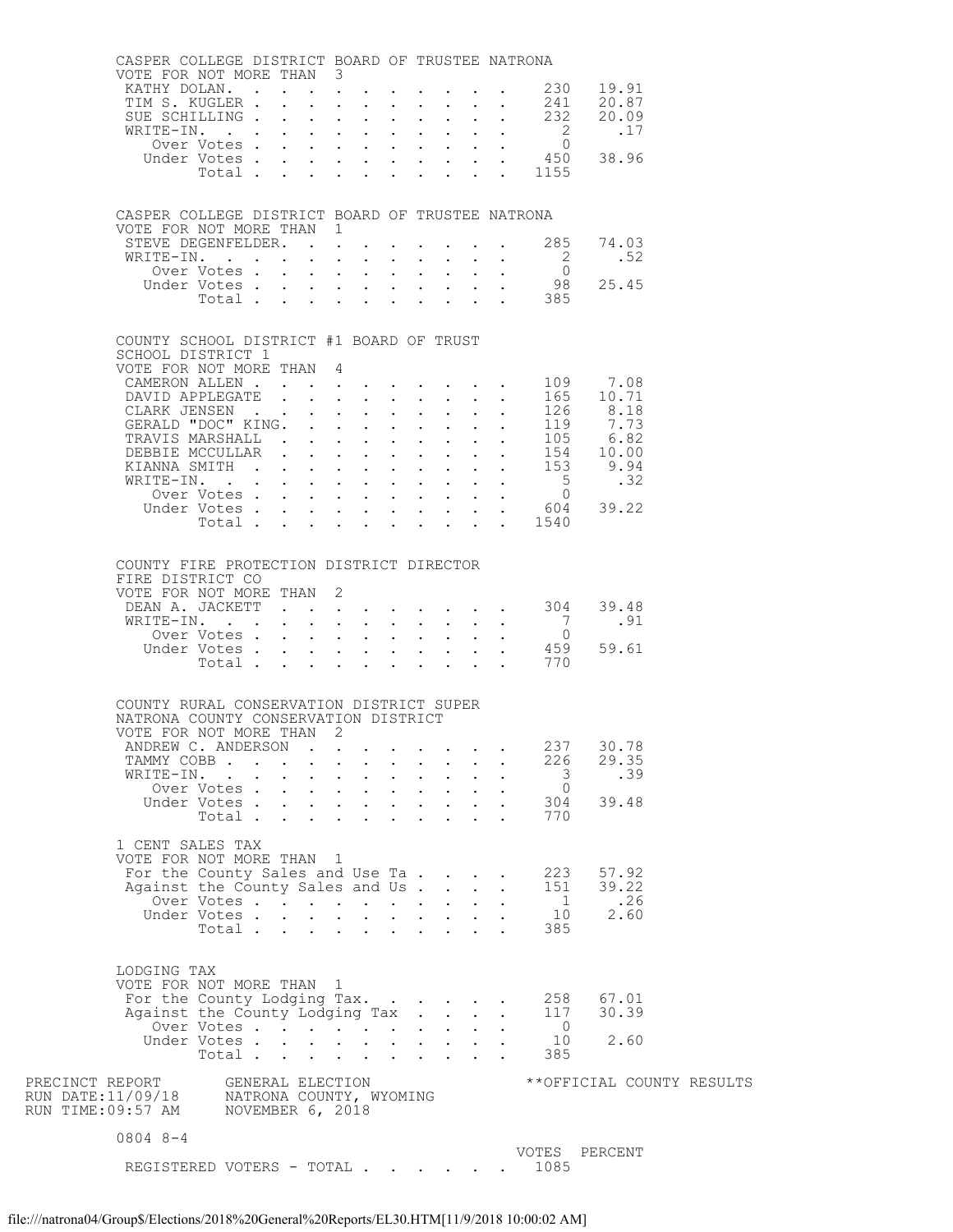|                                                                    | BALLOTS CAST - TOTAL.<br>BALLOTS CAST - BLANK.<br>VOTER TURNOUT - TOTAL $\cdot \cdot \cdot \cdot \cdot \cdot \cdot$ |                                                                                                                                                                                                                       |                                                                       |                                                                                                                      |             |                                                           |                                          |                      |                                                                                         | 778<br>$\overline{0}$                                                            | 71.71                                         |
|--------------------------------------------------------------------|---------------------------------------------------------------------------------------------------------------------|-----------------------------------------------------------------------------------------------------------------------------------------------------------------------------------------------------------------------|-----------------------------------------------------------------------|----------------------------------------------------------------------------------------------------------------------|-------------|-----------------------------------------------------------|------------------------------------------|----------------------|-----------------------------------------------------------------------------------------|----------------------------------------------------------------------------------|-----------------------------------------------|
|                                                                    |                                                                                                                     |                                                                                                                                                                                                                       |                                                                       |                                                                                                                      |             |                                                           |                                          |                      |                                                                                         |                                                                                  |                                               |
| UNITED STATES SENATOR FEDERAL DISTRICT<br>VOTE FOR NOT MORE THAN 1 |                                                                                                                     |                                                                                                                                                                                                                       |                                                                       |                                                                                                                      |             |                                                           |                                          |                      |                                                                                         |                                                                                  |                                               |
|                                                                    | JOHN BARRASSO (REP).                                                                                                |                                                                                                                                                                                                                       |                                                                       | $\mathcal{L}^{\text{max}}$                                                                                           |             |                                                           |                                          |                      | $\mathcal{A}^{\mathcal{A}}$ , $\mathcal{A}^{\mathcal{A}}$ , $\mathcal{A}^{\mathcal{A}}$ |                                                                                  | 603 77.51                                     |
|                                                                    | GARY TRAUNER (DEM).<br>JOSEPH PORAMBO (LIB).                                                                        |                                                                                                                                                                                                                       |                                                                       | $\mathbf{L}$ and $\mathbf{L}$                                                                                        |             |                                                           | $\mathbf{z} = \mathbf{z} + \mathbf{z}$ . |                      | $\mathbf{r}$ , $\mathbf{r}$ , $\mathbf{r}$ , $\mathbf{r}$                               | 150                                                                              | 19.28<br>2.57                                 |
|                                                                    | WRITE-IN.                                                                                                           |                                                                                                                                                                                                                       |                                                                       |                                                                                                                      |             |                                                           |                                          |                      |                                                                                         | $\begin{array}{cccc} . & . & . & . & 20 \\ . & . & . & . & 1 \end{array}$        | $\ldots$                                      |
|                                                                    | Over Votes.<br>Under Votes.                                                                                         | $\mathbf{u}^{\prime}$ , $\mathbf{u}^{\prime}$ , $\mathbf{u}^{\prime}$ , $\mathbf{u}^{\prime}$ , $\mathbf{u}^{\prime}$ , $\mathbf{u}^{\prime}$ , $\mathbf{u}^{\prime}$ , $\mathbf{u}^{\prime}$ , $\mathbf{u}^{\prime}$ |                                                                       |                                                                                                                      |             |                                                           |                                          |                      |                                                                                         |                                                                                  | $\begin{matrix} 0 \\ 4 \end{matrix}$ . 51     |
|                                                                    | Total                                                                                                               |                                                                                                                                                                                                                       |                                                                       |                                                                                                                      |             |                                                           |                                          |                      | $\mathbf{L}^{\text{max}}$ and $\mathbf{L}^{\text{max}}$                                 | 778                                                                              |                                               |
| UNITED STATES REPRESENTATIVE<br>WYOMING CONGRESSIONAL DISTRICT ONE |                                                                                                                     |                                                                                                                                                                                                                       |                                                                       |                                                                                                                      |             |                                                           |                                          |                      |                                                                                         |                                                                                  |                                               |
| VOTE FOR NOT MORE THAN 1                                           |                                                                                                                     |                                                                                                                                                                                                                       |                                                                       |                                                                                                                      |             |                                                           |                                          |                      |                                                                                         |                                                                                  |                                               |
|                                                                    | LIZ CHENEY (REP)<br>GREG HUNTER (DEM).                                                                              |                                                                                                                                                                                                                       |                                                                       |                                                                                                                      |             |                                                           |                                          |                      |                                                                                         | 132                                                                              | 585 75.19<br>16.97                            |
|                                                                    | DANIEL CLYDE CUMMINGS (CON).                                                                                        |                                                                                                                                                                                                                       |                                                                       |                                                                                                                      |             |                                                           |                                          |                      | $\mathbf{r} = \mathbf{r} \times \mathbf{r} = \mathbf{r} \times \mathbf{r}$              | $\begin{array}{c} 27 \\ 20 \end{array}$                                          | 3.47                                          |
|                                                                    | RICHARD BRUBAKER (LIB)                                                                                              |                                                                                                                                                                                                                       |                                                                       |                                                                                                                      |             |                                                           |                                          |                      |                                                                                         |                                                                                  | $3.47$<br>2.57                                |
|                                                                    | WRITE-IN.<br>Over Votes.                                                                                            | $\mathbf{r} = \mathbf{r} - \mathbf{r} = \mathbf{r} - \mathbf{r} = \mathbf{r} - \mathbf{r} = \mathbf{r} - \mathbf{r}$                                                                                                  |                                                                       |                                                                                                                      |             |                                                           |                                          |                      |                                                                                         |                                                                                  | $\begin{matrix} 1 & 13 \\ 0 & 1 \end{matrix}$ |
|                                                                    | Under Votes 13<br>Total 778                                                                                         |                                                                                                                                                                                                                       |                                                                       |                                                                                                                      |             |                                                           |                                          |                      |                                                                                         | 13                                                                               | 1.67                                          |
|                                                                    |                                                                                                                     |                                                                                                                                                                                                                       |                                                                       |                                                                                                                      |             |                                                           |                                          |                      |                                                                                         |                                                                                  |                                               |
| GOVERNOR STATE OF WYOMING<br>VOTE FOR NOT MORE THAN 1              |                                                                                                                     |                                                                                                                                                                                                                       |                                                                       |                                                                                                                      |             |                                                           |                                          |                      |                                                                                         |                                                                                  |                                               |
|                                                                    | MARK GORDON (REP).                                                                                                  |                                                                                                                                                                                                                       |                                                                       |                                                                                                                      |             |                                                           |                                          |                      |                                                                                         | 601                                                                              | 77.25                                         |
|                                                                    | MARY A. THRONE (DEM).                                                                                               |                                                                                                                                                                                                                       |                                                                       |                                                                                                                      |             |                                                           |                                          |                      |                                                                                         | 129                                                                              | 16.58                                         |
|                                                                    | REX "T-REX" RAMMELL (CON)<br>LAWRENCE GERARD STRUEMPF (LIB)                                                         |                                                                                                                                                                                                                       |                                                                       |                                                                                                                      |             |                                                           | $\sim$ $\sim$                            |                      | $\mathbf{L}^{\text{max}}$ , and $\mathbf{L}^{\text{max}}$                               | 29<br>$7\overline{)}$                                                            | 3.73<br>.90                                   |
|                                                                    | WRITE-IN.                                                                                                           |                                                                                                                                                                                                                       |                                                                       |                                                                                                                      |             |                                                           |                                          |                      | $\mathbf{r} = \mathbf{r} \times \mathbf{r} = \mathbf{r} \times \mathbf{r}$              | $\begin{matrix} 7 \\ 0 \end{matrix}$                                             | .90                                           |
|                                                                    | Over Votes                                                                                                          |                                                                                                                                                                                                                       | $\mathbf{r}$ , and $\mathbf{r}$ , and $\mathbf{r}$ , and $\mathbf{r}$ |                                                                                                                      |             |                                                           |                                          |                      |                                                                                         | 5 <sup>5</sup>                                                                   | .64                                           |
|                                                                    | Under Votes 5<br>Total 778                                                                                          |                                                                                                                                                                                                                       |                                                                       |                                                                                                                      |             |                                                           |                                          |                      |                                                                                         |                                                                                  |                                               |
|                                                                    |                                                                                                                     |                                                                                                                                                                                                                       |                                                                       |                                                                                                                      |             |                                                           |                                          |                      |                                                                                         |                                                                                  |                                               |
| SECRETARY OF STATE STATE OF WYOMING<br>VOTE FOR NOT MORE THAN 1    |                                                                                                                     |                                                                                                                                                                                                                       |                                                                       |                                                                                                                      |             |                                                           |                                          |                      |                                                                                         |                                                                                  |                                               |
|                                                                    | EDWARD BUCHANAN (REP)                                                                                               |                                                                                                                                                                                                                       |                                                                       |                                                                                                                      |             |                                                           |                                          |                      | $\mathbf{r}$ and $\mathbf{r}$ and $\mathbf{r}$ and $\mathbf{r}$                         | $\begin{array}{cccc} . & . & . & 622 & 79.95 \\ . & . & 105 & 13.50 \end{array}$ |                                               |
|                                                                    | JAMES W. BYRD (DEM)<br>KIT CARSON III (LIB).                                                                        |                                                                                                                                                                                                                       |                                                                       |                                                                                                                      |             |                                                           |                                          |                      | $\mathbf{L}^{\text{max}}$ , and $\mathbf{L}^{\text{max}}$                               | 31                                                                               | 13.50<br>3.98                                 |
|                                                                    | $\texttt{WRTTE-IN.}$                                                                                                |                                                                                                                                                                                                                       |                                                                       |                                                                                                                      |             |                                                           |                                          |                      |                                                                                         | $\overline{0}$                                                                   |                                               |
|                                                                    | Over Votes<br>Under Votes, , , , , , , , , , ,                                                                      |                                                                                                                                                                                                                       |                                                                       |                                                                                                                      |             |                                                           |                                          |                      |                                                                                         | $\overline{0}$<br>20                                                             | 2.57                                          |
|                                                                    | Total                                                                                                               |                                                                                                                                                                                                                       |                                                                       |                                                                                                                      |             |                                                           |                                          |                      |                                                                                         | 778                                                                              |                                               |
| STATE AUDITOR STATE OF WYOMING                                     |                                                                                                                     |                                                                                                                                                                                                                       |                                                                       |                                                                                                                      |             |                                                           |                                          |                      |                                                                                         |                                                                                  |                                               |
| VOTE FOR NOT MORE THAN 1                                           |                                                                                                                     |                                                                                                                                                                                                                       |                                                                       |                                                                                                                      |             |                                                           |                                          |                      |                                                                                         |                                                                                  | 631 81.11                                     |
|                                                                    | KRISTI RACINES (REP). .<br>JEFF DOCKTER (DEM).                                                                      |                                                                                                                                                                                                                       |                                                                       | $\mathbf{r} = \mathbf{r} + \mathbf{r} + \mathbf{r} + \mathbf{r} + \mathbf{r} + \mathbf{r} + \mathbf{r} + \mathbf{r}$ |             |                                                           |                                          |                      | $\mathbf{r} = \mathbf{r} \cdot \mathbf{r}$ , $\mathbf{r} = \mathbf{r} \cdot \mathbf{r}$ | 114                                                                              | 14.65                                         |
|                                                                    | WRITE-IN.                                                                                                           |                                                                                                                                                                                                                       | $\cdot$ $\cdot$ $\cdot$ $\cdot$                                       |                                                                                                                      |             | $\cdot$ $\cdot$ $\cdot$ $\cdot$                           |                                          | $\ddot{\phantom{0}}$ |                                                                                         | $\overline{0}$                                                                   |                                               |
|                                                                    | Over Votes<br>Under Votes                                                                                           |                                                                                                                                                                                                                       |                                                                       |                                                                                                                      |             | $\sim 10$                                                 | $\sim 10^{-10}$                          | $\sim$ $\sim$        |                                                                                         | $\overline{0}$<br>33                                                             | 4.24                                          |
|                                                                    | Total $\cdots$                                                                                                      |                                                                                                                                                                                                                       |                                                                       |                                                                                                                      |             |                                                           |                                          | $\sim$ $-$           |                                                                                         | 778                                                                              |                                               |
| STATE TREASURER STATE OF WYOMING                                   |                                                                                                                     |                                                                                                                                                                                                                       |                                                                       |                                                                                                                      |             |                                                           |                                          |                      |                                                                                         |                                                                                  |                                               |
| VOTE FOR NOT MORE THAN 1                                           |                                                                                                                     |                                                                                                                                                                                                                       |                                                                       |                                                                                                                      |             |                                                           |                                          |                      |                                                                                         |                                                                                  |                                               |
|                                                                    | CURT MEIER (REP).<br>CHRIS LOWRY (DEM).                                                                             | $\mathbf{L}$                                                                                                                                                                                                          | $\sim$ $-$<br>$\mathbf{L}$                                            | $\sim$                                                                                                               |             | and a series of the series of the<br>$\ddot{\phantom{0}}$ |                                          | $\sim$               |                                                                                         | 635<br>117                                                                       | 81.62<br>15.04                                |
|                                                                    | WRITE-IN.                                                                                                           | $\bullet$ .                                                                                                                                                                                                           |                                                                       | $\mathbf{A}^{(1)}$ and $\mathbf{A}^{(2)}$ and                                                                        | $\bullet$ . | $\sim 10$                                                 | $\sim 10^{-11}$                          | $\sim 100$           |                                                                                         | $\overline{0}$                                                                   |                                               |
|                                                                    | Over Votes                                                                                                          |                                                                                                                                                                                                                       |                                                                       |                                                                                                                      |             |                                                           |                                          |                      |                                                                                         | $\overline{0}$<br>26                                                             | 3.34                                          |
|                                                                    |                                                                                                                     |                                                                                                                                                                                                                       |                                                                       |                                                                                                                      |             |                                                           |                                          |                      |                                                                                         | 778                                                                              |                                               |
| SUPERINTENDENT OF PUBLIC INSTRUCTION STATE OF WYOMING              |                                                                                                                     |                                                                                                                                                                                                                       |                                                                       |                                                                                                                      |             |                                                           |                                          |                      |                                                                                         |                                                                                  |                                               |
| VOTE FOR NOT MORE THAN 1                                           |                                                                                                                     |                                                                                                                                                                                                                       |                                                                       |                                                                                                                      |             |                                                           |                                          |                      |                                                                                         |                                                                                  |                                               |
|                                                                    | JILLIAN BALOW (REP).<br>WRITE-IN.                                                                                   | $\ddot{\phantom{0}}$                                                                                                                                                                                                  |                                                                       | $\mathbf{L}^{\text{max}}$ , $\mathbf{L}^{\text{max}}$<br>$\cdot$ $\cdot$                                             |             | $\mathbf{L}$                                              |                                          |                      |                                                                                         | 650<br>10                                                                        | 83.55<br>1.29                                 |
|                                                                    | Over Votes                                                                                                          |                                                                                                                                                                                                                       |                                                                       |                                                                                                                      |             |                                                           |                                          |                      |                                                                                         | $\overline{0}$                                                                   |                                               |
|                                                                    | Under Votes<br>Total                                                                                                |                                                                                                                                                                                                                       |                                                                       |                                                                                                                      |             |                                                           |                                          | $\sim$               |                                                                                         | 118<br>778                                                                       | 15.17                                         |
|                                                                    |                                                                                                                     |                                                                                                                                                                                                                       |                                                                       |                                                                                                                      |             |                                                           |                                          |                      |                                                                                         |                                                                                  |                                               |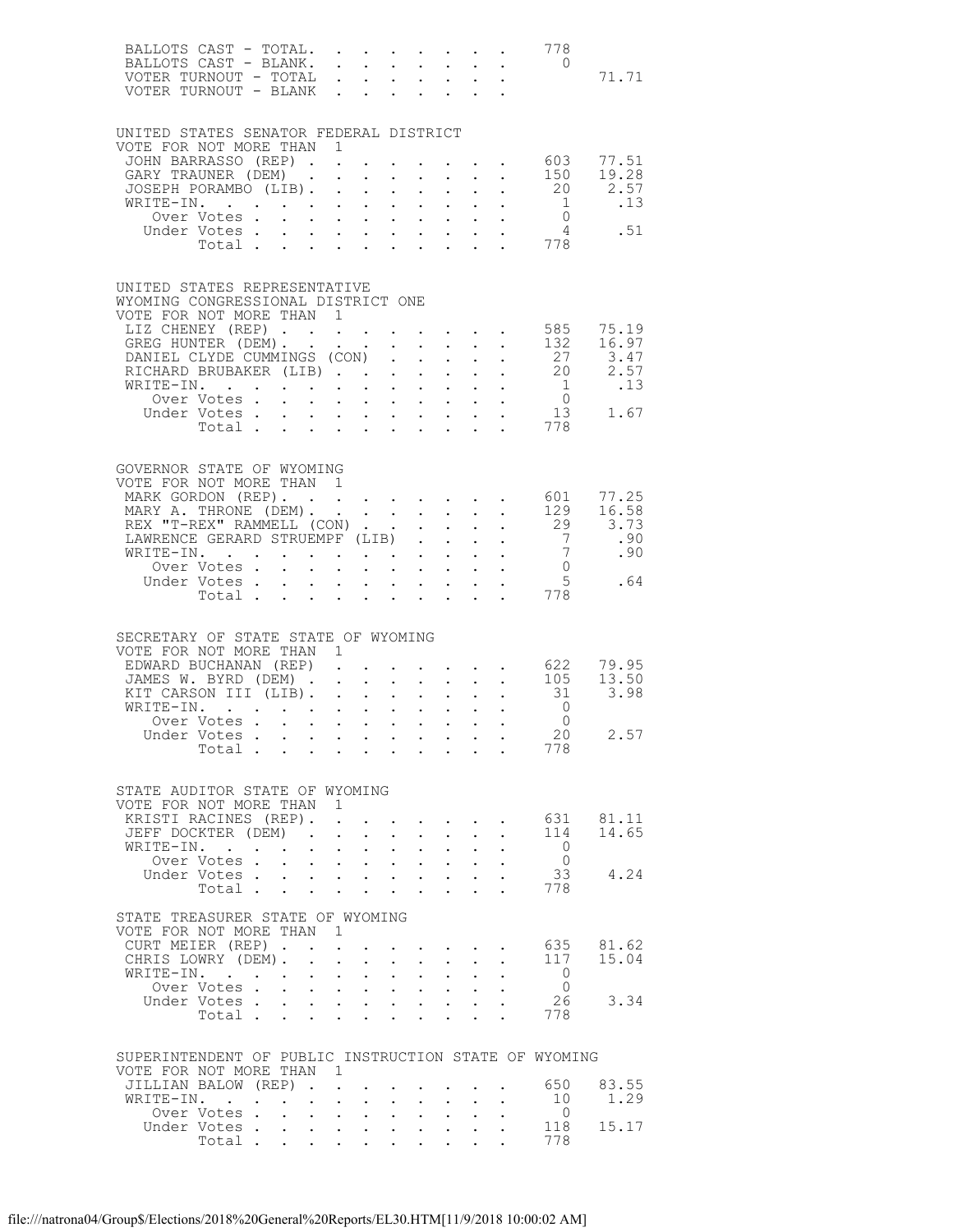| STATE HOUSE 58 HOUSE DISTRICT 58                                 |                                                           |                                                                                          |                             |                                                                                               |                            |                                                                                                     |                            |                                                                                                                       |                            |                                                         |                                                              |               |
|------------------------------------------------------------------|-----------------------------------------------------------|------------------------------------------------------------------------------------------|-----------------------------|-----------------------------------------------------------------------------------------------|----------------------------|-----------------------------------------------------------------------------------------------------|----------------------------|-----------------------------------------------------------------------------------------------------------------------|----------------------------|---------------------------------------------------------|--------------------------------------------------------------|---------------|
| VOTE FOR NOT MORE THAN 1<br>PATRICK "PAT" SWEENEY (REP)          |                                                           |                                                                                          |                             |                                                                                               |                            |                                                                                                     |                            |                                                                                                                       |                            |                                                         |                                                              | 627 80.59     |
| WRITE-IN.                                                        |                                                           |                                                                                          |                             | $\sim$ $-$                                                                                    | $\sim 10^{-1}$             | $\bullet$ .                                                                                         |                            | $\mathbf{L}^{\text{max}}$ , $\mathbf{L}^{\text{max}}$                                                                 |                            |                                                         | 29                                                           | 3.73          |
|                                                                  | Over Votes                                                |                                                                                          |                             |                                                                                               |                            |                                                                                                     |                            |                                                                                                                       | $\mathcal{L}^{\text{max}}$ | $\ddot{\phantom{0}}$                                    | $\overline{0}$                                               |               |
|                                                                  | Under Votes<br>Total                                      |                                                                                          |                             | $\sim 10^{-11}$                                                                               | $\sim 10^{-1}$             | $\sim$                                                                                              |                            | $\mathbf{z} = \mathbf{z} + \mathbf{z}$ .                                                                              |                            | $\mathbf{L}^{\text{max}}$ and $\mathbf{L}^{\text{max}}$ | 122<br>778                                                   | 15.68         |
|                                                                  |                                                           |                                                                                          |                             |                                                                                               |                            |                                                                                                     |                            |                                                                                                                       |                            |                                                         |                                                              |               |
|                                                                  |                                                           |                                                                                          |                             |                                                                                               |                            |                                                                                                     |                            |                                                                                                                       |                            |                                                         |                                                              |               |
| NATRONA COUNTY COMMISSIONERS<br>VOTE FOR NOT MORE THAN 3         |                                                           |                                                                                          |                             |                                                                                               |                            |                                                                                                     |                            |                                                                                                                       |                            |                                                         |                                                              |               |
| ROBERT L. HENDRY (REP)                                           |                                                           |                                                                                          |                             |                                                                                               |                            |                                                                                                     |                            |                                                                                                                       |                            |                                                         | 417                                                          | 17.87         |
| JIM MILNE (REP)                                                  |                                                           |                                                                                          |                             |                                                                                               |                            |                                                                                                     |                            |                                                                                                                       |                            | $\ddot{\phantom{0}}$                                    | 598                                                          | 25.62         |
| PAUL C. BERTOGLIO (REP).<br>TERRY WINGERTER (DEM)                |                                                           |                                                                                          |                             |                                                                                               |                            | $\mathbf{L}$                                                                                        |                            | $\mathbf{L} = \mathbf{L}$<br>$\mathbf{r}$ .                                                                           | $\mathbf{L}$               |                                                         | 451<br>. 186                                                 | 19.32<br>7.97 |
| RICHARD "RICK" YOUNG (IND).                                      |                                                           |                                                                                          |                             |                                                                                               |                            | $\ddot{\phantom{0}}$                                                                                | $\mathcal{L}^{\text{max}}$ | $\sim$ $-$                                                                                                            |                            |                                                         | 196                                                          | 8.40          |
| WRITE-IN.                                                        |                                                           |                                                                                          |                             |                                                                                               |                            |                                                                                                     |                            | $\mathbf{z} = \mathbf{z} + \mathbf{z}$ . The $\mathbf{z}$                                                             | $\sim$ 100 $\pm$           | $\mathcal{L}^{\text{max}}$                              | $\begin{array}{c} 17 \\ 3 \end{array}$                       | .73           |
|                                                                  | Over Votes .<br>Under Votes                               | $\mathbf{L}$                                                                             | $\ddot{\phantom{0}}$        |                                                                                               |                            | $\mathbf{1}^{\prime}$ and $\mathbf{1}^{\prime}$ and $\mathbf{1}^{\prime}$ and $\mathbf{1}^{\prime}$ |                            | $\mathbf{L}^{\text{max}}$ , and $\mathbf{L}^{\text{max}}$                                                             |                            |                                                         |                                                              | .13<br>19.97  |
|                                                                  | Total                                                     |                                                                                          | $\mathcal{L}^{\mathcal{L}}$ | $\mathbf{1}^{\prime}$ , $\mathbf{1}^{\prime}$ , $\mathbf{1}^{\prime}$ , $\mathbf{1}^{\prime}$ |                            |                                                                                                     |                            | $\cdot$ $\cdot$                                                                                                       |                            |                                                         | $\begin{array}{cc} . & 3 \\ . & 466 \\ . & 2334 \end{array}$ |               |
|                                                                  |                                                           |                                                                                          |                             |                                                                                               |                            |                                                                                                     |                            |                                                                                                                       |                            |                                                         |                                                              |               |
| NATRONA COUNTY CORONER                                           |                                                           |                                                                                          |                             |                                                                                               |                            |                                                                                                     |                            |                                                                                                                       |                            |                                                         |                                                              |               |
| VOTE FOR NOT MORE THAN 1                                         |                                                           |                                                                                          |                             |                                                                                               |                            |                                                                                                     |                            |                                                                                                                       |                            |                                                         |                                                              |               |
| CONNIE JACOBSON (REP) 689                                        |                                                           |                                                                                          |                             |                                                                                               |                            |                                                                                                     |                            |                                                                                                                       |                            |                                                         |                                                              | 88.56         |
| WRITE-IN.                                                        | Over Votes                                                |                                                                                          |                             | $\mathbf{A}^{\text{max}}$ , $\mathbf{A}^{\text{max}}$                                         |                            | $\sim$                                                                                              | $\sim$ $-$                 | $\sim$ $-$                                                                                                            | $\sim 10^{-10}$            | $\mathbf{L}^{\text{max}}$                               | $\overline{0}$<br>$\overline{0}$                             |               |
|                                                                  | Under Votes                                               |                                                                                          | $\mathcal{L}^{\text{max}}$  | $\mathbf{A}^{\text{max}}$ , $\mathbf{A}^{\text{max}}$                                         |                            | $\sim$                                                                                              |                            | $\cdot$ $\cdot$                                                                                                       |                            |                                                         | 89                                                           | 11.44         |
|                                                                  |                                                           |                                                                                          |                             |                                                                                               |                            |                                                                                                     |                            |                                                                                                                       |                            |                                                         | Total 778                                                    |               |
|                                                                  |                                                           |                                                                                          |                             |                                                                                               |                            |                                                                                                     |                            |                                                                                                                       |                            |                                                         |                                                              |               |
| SEVENTH JUDICIAL DISTRICT ATTORNEY NATRONA                       |                                                           |                                                                                          |                             |                                                                                               |                            |                                                                                                     |                            |                                                                                                                       |                            |                                                         |                                                              |               |
| VOTE FOR NOT MORE THAN 1                                         |                                                           |                                                                                          |                             |                                                                                               |                            |                                                                                                     |                            |                                                                                                                       |                            |                                                         |                                                              |               |
| DAN ITZEN (REP)<br>WRITE-IN.                                     |                                                           |                                                                                          |                             | $\sim$ $-$                                                                                    |                            |                                                                                                     |                            | <b>Service</b> State                                                                                                  |                            |                                                         | 652<br>$5^{\circ}$                                           | 83.80<br>.64  |
|                                                                  | Over Votes                                                |                                                                                          | $\mathcal{L}^{\mathcal{L}}$ | $\bullet$ .                                                                                   | $\sim$                     | $\mathbf{L}^{\text{max}}$                                                                           | $\mathbf{L}^{\text{max}}$  | $\sim 10$                                                                                                             |                            |                                                         | $\overline{0}$                                               |               |
|                                                                  | Under Votes                                               |                                                                                          |                             |                                                                                               |                            |                                                                                                     |                            | $\mathcal{L}^{\text{max}}$ , and $\mathcal{L}^{\text{max}}$                                                           | $\mathbf{L}^{\text{max}}$  |                                                         | 121                                                          | 15.55         |
|                                                                  | Total                                                     |                                                                                          |                             | $\sim 10^{-11}$                                                                               | $\ddot{\phantom{0}}$       |                                                                                                     |                            |                                                                                                                       |                            |                                                         | 778                                                          |               |
| NATRONA COUNTY SHERIFF                                           |                                                           |                                                                                          |                             |                                                                                               |                            |                                                                                                     |                            |                                                                                                                       |                            |                                                         |                                                              |               |
| VOTE FOR NOT MORE THAN 1<br>GUS HOLBROOK (REP)                   |                                                           |                                                                                          |                             |                                                                                               |                            |                                                                                                     |                            |                                                                                                                       |                            |                                                         | $\cdot$ $\cdot$ 671                                          | 86.25         |
| WRITE-IN.                                                        |                                                           |                                                                                          |                             |                                                                                               | $\sim$                     |                                                                                                     |                            | $\mathbf{A}^{(1)}$ and $\mathbf{A}^{(2)}$ and $\mathbf{A}^{(3)}$                                                      |                            |                                                         | 10                                                           | 1.29          |
|                                                                  | Over Votes                                                |                                                                                          | $\mathbf{L}^{\text{max}}$   | $\mathcal{L}^{\text{max}}$                                                                    | $\sim$ $-$                 | $\ddot{\phantom{0}}$                                                                                | $\mathcal{L}^{\text{max}}$ |                                                                                                                       |                            |                                                         | $\overline{0}$                                               |               |
|                                                                  | Under Votes                                               |                                                                                          |                             |                                                                                               |                            |                                                                                                     |                            | $\mathbf{1}^{\prime}$ , $\mathbf{1}^{\prime}$ , $\mathbf{1}^{\prime}$ , $\mathbf{1}^{\prime}$ , $\mathbf{1}^{\prime}$ |                            |                                                         | 97<br>778                                                    | 12.47         |
|                                                                  | Total                                                     |                                                                                          | $\mathcal{L}^{\text{max}}$  | $\mathbf{L}^{\text{max}}$                                                                     |                            |                                                                                                     |                            |                                                                                                                       |                            |                                                         |                                                              |               |
|                                                                  |                                                           |                                                                                          |                             |                                                                                               |                            |                                                                                                     |                            |                                                                                                                       |                            |                                                         |                                                              |               |
| NATRONA COUNTY CLERK<br>VOTE FOR NOT MORE THAN 1                 |                                                           |                                                                                          |                             |                                                                                               |                            |                                                                                                     |                            |                                                                                                                       |                            |                                                         |                                                              |               |
| TRACY GOOD (REP)                                                 |                                                           |                                                                                          |                             |                                                                                               |                            |                                                                                                     |                            |                                                                                                                       |                            |                                                         | 664                                                          | 85.35         |
| WRITE-IN.                                                        |                                                           |                                                                                          | $\ddot{\phantom{0}}$        | $\sim$                                                                                        | $\sim$                     | $\bullet$ .                                                                                         | $\sim$                     | $\sim$                                                                                                                |                            |                                                         | $\overline{\mathbf{3}}$                                      | .39           |
|                                                                  | Over Votes                                                |                                                                                          |                             |                                                                                               |                            |                                                                                                     |                            |                                                                                                                       | $\mathcal{L}^{\text{max}}$ | $\ddot{\phantom{0}}$                                    | $\mathbf{1}$<br>110                                          | .13<br>14.14  |
|                                                                  | Under Votes<br>Total                                      |                                                                                          | $\mathbf{L}^{\text{max}}$   | $\mathcal{A}^{\mathcal{A}}$ and $\mathcal{A}^{\mathcal{A}}$ and $\mathcal{A}^{\mathcal{A}}$   |                            | $\bullet$ .                                                                                         |                            | $\mathbf{z} = \mathbf{z} + \mathbf{z}$ .                                                                              | $\mathbf{L}$               | $\ddot{\phantom{0}}$                                    | 778                                                          |               |
|                                                                  |                                                           |                                                                                          |                             |                                                                                               |                            |                                                                                                     |                            |                                                                                                                       |                            |                                                         |                                                              |               |
| NATRONA COUNTY TREASURER                                         |                                                           |                                                                                          |                             |                                                                                               |                            |                                                                                                     |                            |                                                                                                                       |                            |                                                         |                                                              |               |
| VOTE FOR NOT MORE THAN                                           |                                                           |                                                                                          |                             | $\overline{1}$                                                                                |                            |                                                                                                     |                            |                                                                                                                       |                            |                                                         |                                                              |               |
| TOM DOYLE (REP)                                                  |                                                           |                                                                                          |                             | $\mathcal{L}^{\text{max}}$                                                                    |                            |                                                                                                     |                            | $\mathbf{r}$ , and $\mathbf{r}$ , and $\mathbf{r}$                                                                    |                            |                                                         | 674                                                          | 86.63         |
| WRITE-IN.                                                        | $\mathbf{r}$ , $\mathbf{r}$ , $\mathbf{r}$<br>Over Votes. | $\mathbf{z} = \mathbf{z} + \mathbf{z}$ , where $\mathbf{z} = \mathbf{z}$<br>$\mathbf{L}$ | $\ddot{\phantom{0}}$        |                                                                                               | $\sim$                     | $\ddot{\phantom{0}}$                                                                                | $\mathcal{L}^{\text{max}}$ | $\mathbf{r} = \mathbf{r} + \mathbf{r} + \mathbf{r} + \mathbf{r}$                                                      |                            | $\mathbf{L} = \mathbf{L}$                               | $5^{\circ}$<br>$\overline{0}$                                | .64           |
|                                                                  | Under Votes                                               |                                                                                          |                             | $\mathbf{L}^{\text{max}}$                                                                     |                            |                                                                                                     |                            | $\sim 10$                                                                                                             | $\mathbf{L}^{\text{max}}$  | $\ddot{\phantom{a}}$                                    | - 99                                                         | 12.72         |
|                                                                  | Total                                                     |                                                                                          | $\ddot{\phantom{0}}$        | $\sim$                                                                                        | $\mathcal{L}^{\text{max}}$ | $\ddot{\phantom{0}}$                                                                                |                            |                                                                                                                       |                            |                                                         | 778                                                          |               |
|                                                                  |                                                           |                                                                                          |                             |                                                                                               |                            |                                                                                                     |                            |                                                                                                                       |                            |                                                         |                                                              |               |
| NATRONA COUNTY ASSESSOR                                          |                                                           |                                                                                          |                             |                                                                                               |                            |                                                                                                     |                            |                                                                                                                       |                            |                                                         |                                                              |               |
| VOTE FOR NOT MORE THAN 1                                         |                                                           |                                                                                          |                             |                                                                                               |                            |                                                                                                     |                            |                                                                                                                       |                            |                                                         |                                                              |               |
| MATTHEW KEATING (REP)<br>WRITE-IN.                               |                                                           | $\mathbf{L} = \mathbf{L}$                                                                |                             | $\mathbf{A}^{\text{max}}$                                                                     | $\sim$ $-$                 | $\bullet$ .                                                                                         | $\sim 10^{-1}$             | $\sim$                                                                                                                |                            |                                                         | 595<br>- 69                                                  | 76.48<br>8.87 |
|                                                                  | Over Votes                                                |                                                                                          |                             |                                                                                               |                            |                                                                                                     |                            | $\mathbf{u} = \mathbf{u} \cdot \mathbf{u}$ .                                                                          | $\ddotsc$                  | $\ddot{\phantom{0}}$                                    | $\overline{0}$                                               |               |
|                                                                  | Under Votes                                               |                                                                                          | $\mathbf{L}^{\text{max}}$   | $\mathbf{1}^{\prime}$ , $\mathbf{1}^{\prime}$ , $\mathbf{1}^{\prime}$ , $\mathbf{1}^{\prime}$ |                            |                                                                                                     |                            | $\mathbf{L}^{\text{max}}$ , and $\mathbf{L}^{\text{max}}$                                                             |                            |                                                         | 114                                                          | 14.65         |
|                                                                  | Total                                                     |                                                                                          |                             |                                                                                               |                            |                                                                                                     |                            |                                                                                                                       | $\sim$ $\sim$              | $\mathbf{L}$                                            | 778                                                          |               |
|                                                                  |                                                           |                                                                                          |                             |                                                                                               |                            |                                                                                                     |                            |                                                                                                                       |                            |                                                         |                                                              |               |
| NATRONA COUNTY CLERK OF DISTRICT COURT<br>VOTE FOR NOT MORE THAN |                                                           |                                                                                          |                             | 1                                                                                             |                            |                                                                                                     |                            |                                                                                                                       |                            |                                                         |                                                              |               |
| ANNE VOLIN (REP)                                                 |                                                           |                                                                                          |                             | $\sim$                                                                                        | $\ddot{\phantom{0}}$       | $\ddot{\phantom{0}}$                                                                                | $\sim 100$                 |                                                                                                                       |                            |                                                         | 659                                                          | 84.70         |
| WRITE-IN.                                                        |                                                           | the contract of the contract of the contract of the                                      |                             |                                                                                               |                            |                                                                                                     |                            |                                                                                                                       |                            | $\ddot{\phantom{a}}$                                    | 1                                                            | .13           |
|                                                                  | Over Votes                                                |                                                                                          | $\sim$                      | $\mathbf{r} = \mathbf{r} + \mathbf{r} + \mathbf{r}$ .                                         |                            |                                                                                                     |                            | $\mathbf{z} = \mathbf{z} + \mathbf{z}$ .                                                                              |                            |                                                         | $\overline{0}$<br>118                                        | 15.17         |
|                                                                  | Under Votes                                               |                                                                                          |                             |                                                                                               |                            |                                                                                                     |                            |                                                                                                                       | $\sim$ 100 $\pm$           |                                                         |                                                              |               |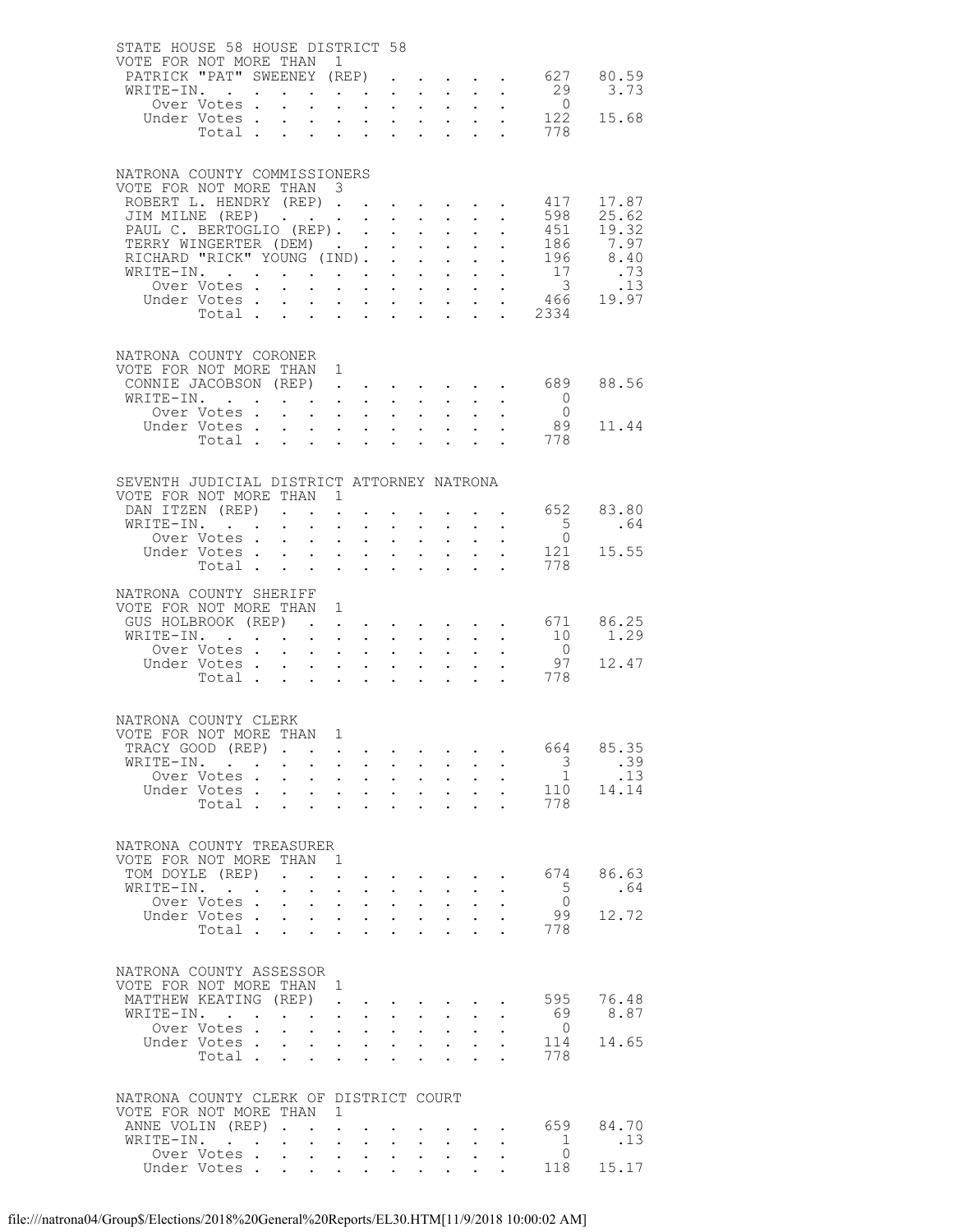|                                                                            | Total                                                                           |                                                                                      |                              |                                                             |                                              |                                                                                                                                                                                            |                      |                                                             |                                                                                                   |                      |                                                           | 778                                        |                |
|----------------------------------------------------------------------------|---------------------------------------------------------------------------------|--------------------------------------------------------------------------------------|------------------------------|-------------------------------------------------------------|----------------------------------------------|--------------------------------------------------------------------------------------------------------------------------------------------------------------------------------------------|----------------------|-------------------------------------------------------------|---------------------------------------------------------------------------------------------------|----------------------|-----------------------------------------------------------|--------------------------------------------|----------------|
| DISTRICT COURT JUDGE                                                       |                                                                                 |                                                                                      |                              |                                                             |                                              |                                                                                                                                                                                            |                      |                                                             |                                                                                                   |                      |                                                           |                                            |                |
| VOTE FOR NOT MORE THAN                                                     |                                                                                 |                                                                                      |                              |                                                             | 1                                            |                                                                                                                                                                                            |                      |                                                             |                                                                                                   |                      |                                                           |                                            |                |
| Yes                                                                        |                                                                                 |                                                                                      |                              |                                                             |                                              | $\mathbf{z} = \mathbf{z} + \mathbf{z}$ .                                                                                                                                                   |                      |                                                             |                                                                                                   |                      |                                                           | 579                                        | 74.42          |
| No.                                                                        | Over Votes.                                                                     |                                                                                      |                              |                                                             | $\ddot{\phantom{0}}$<br>$\ddot{\phantom{0}}$ | $\sim$ $\sim$<br>$\ddot{\phantom{0}}$                                                                                                                                                      |                      | $\sim$ $-$                                                  | $\cdot$ $\cdot$ $\cdot$ $\cdot$                                                                   |                      | $\ddot{\phantom{1}}$                                      | 119<br>$\overline{0}$                      | 15.30          |
|                                                                            | Under Votes .                                                                   |                                                                                      | $\mathbf{L}$                 | $\mathbf{L}$                                                | $\mathbf{L}$                                 | $\sim$                                                                                                                                                                                     | $\mathbf{L}$         | $\mathbf{L}$                                                | $\mathbf{r}$                                                                                      |                      |                                                           | 80                                         | 10.28          |
|                                                                            | Total .                                                                         |                                                                                      | $\ddot{\phantom{a}}$         | $\ddot{\phantom{0}}$                                        | $\ddot{\phantom{a}}$                         | $\ddot{\phantom{a}}$                                                                                                                                                                       |                      |                                                             |                                                                                                   |                      |                                                           | 778                                        |                |
| CIRCUIT COURT JUDGE                                                        |                                                                                 |                                                                                      |                              |                                                             |                                              |                                                                                                                                                                                            |                      |                                                             |                                                                                                   |                      |                                                           |                                            |                |
| VOTE FOR NOT MORE THAN                                                     |                                                                                 |                                                                                      |                              |                                                             | 1                                            |                                                                                                                                                                                            |                      |                                                             |                                                                                                   |                      |                                                           |                                            |                |
| Yes<br>No. .                                                               | the contract of the contract of the contract of the contract of the contract of |                                                                                      |                              | $\ddot{\phantom{0}}$                                        |                                              | $\mathbf{r} = \mathbf{r} - \mathbf{r} = \mathbf{r} - \mathbf{r} = \mathbf{r} - \mathbf{r} = \mathbf{r}$<br>$\mathbf{L}$ and $\mathbf{L}$                                                   |                      | $\cdot$ $\cdot$                                             | $\sim$                                                                                            | $\ddot{\phantom{a}}$ | $\ddot{\phantom{0}}$                                      | 570<br>118                                 | 73.26<br>15.17 |
|                                                                            | Over Votes.                                                                     |                                                                                      | $\sim$                       | $\mathcal{L}^{\text{max}}$                                  | $\ddot{\phantom{a}}$                         | $\sim$ $\sim$                                                                                                                                                                              |                      | $\mathbf{L} = \mathbf{L} \mathbf{L}$                        | $\sim$ 100 $\pm$                                                                                  |                      |                                                           | $\overline{0}$                             |                |
|                                                                            | Under Votes.<br>Total.                                                          |                                                                                      | $\ddot{\phantom{0}}$         | $\ddot{\phantom{0}}$<br><b>Contract Contract Contract</b>   | $\mathbf{L}^{\text{max}}$                    | $\sim$<br>$\mathbf{L}^{\text{max}}$ , and $\mathbf{L}^{\text{max}}$                                                                                                                        | $\mathbf{L}$         | $\sim$<br>$\ddot{\phantom{a}}$                              | $\ddot{\phantom{a}}$                                                                              |                      |                                                           | 90<br>778                                  | 11.57          |
| CASPER COLLEGE DISTRICT BOARD OF TRUSTEE NATRONA                           |                                                                                 |                                                                                      |                              |                                                             |                                              |                                                                                                                                                                                            |                      |                                                             |                                                                                                   |                      |                                                           |                                            |                |
| VOTE FOR NOT MORE THAN 3                                                   |                                                                                 |                                                                                      |                              |                                                             |                                              |                                                                                                                                                                                            |                      |                                                             |                                                                                                   |                      |                                                           |                                            |                |
| KATHY DOLAN. .                                                             |                                                                                 |                                                                                      |                              |                                                             | $\ddot{\phantom{a}}$                         |                                                                                                                                                                                            |                      |                                                             |                                                                                                   |                      |                                                           | 478                                        | 20.48<br>19.79 |
| TIM S. KUGLER.<br>SUE SCHILLING.                                           |                                                                                 |                                                                                      | $\mathbf{L}$<br>$\mathbf{r}$ | $\sim$<br>$\sim$ 10 $\pm$                                   | $\ddot{\phantom{a}}$<br>$\ddot{\phantom{a}}$ | $\ddot{\phantom{a}}$                                                                                                                                                                       | $\ddot{\phantom{0}}$ | $\ddot{\phantom{0}}$<br>$\ddot{\phantom{a}}$                | $\ddot{\phantom{a}}$                                                                              |                      | $\ddot{\phantom{0}}$<br>$\mathbf{r}$                      | 462<br>505                                 | 21.64          |
| WRITE-IN.                                                                  |                                                                                 |                                                                                      |                              | $\bullet$ .<br><br><br><br><br><br><br><br><br><br><br><br> | $\sim$ 100 $\pm$                             | $\ddot{\phantom{0}}$                                                                                                                                                                       |                      | $\bullet$ .                                                 | $\ddot{\phantom{0}}$                                                                              | $\ddot{\phantom{0}}$ | $\bullet$ .                                               | 11                                         | .47            |
|                                                                            | Over Votes.<br>Under Votes.                                                     |                                                                                      |                              | $\mathbf{L}$<br>$\mathbf{L}$                                |                                              | $\sim$<br>$\mathbf{L}^{\text{max}}$ , $\mathbf{L}^{\text{max}}$                                                                                                                            | $\mathbf{r}$         | $\ddot{\phantom{a}}$                                        | $\mathbf{L}$<br>$\mathbf{r} = \mathbf{r} \mathbf{r}$ , where $\mathbf{r} = \mathbf{r} \mathbf{r}$ | $\ddot{\phantom{0}}$ |                                                           | $\overline{0}$<br>878                      | 37.62          |
|                                                                            | Total.                                                                          |                                                                                      | $\mathbf{r}$                 | $\mathbf{L}$                                                |                                              | $\mathbf{L} = \mathbf{L} \mathbf{L}$                                                                                                                                                       | $\mathbf{L}$         | $\ddot{\phantom{a}}$                                        | $\sim$                                                                                            |                      |                                                           | . 2334                                     |                |
|                                                                            |                                                                                 |                                                                                      |                              |                                                             |                                              |                                                                                                                                                                                            |                      |                                                             |                                                                                                   |                      |                                                           |                                            |                |
| CASPER COLLEGE DISTRICT BOARD OF TRUSTEE NATRONA<br>VOTE FOR NOT MORE THAN |                                                                                 |                                                                                      |                              |                                                             | $\mathbf{1}$                                 |                                                                                                                                                                                            |                      |                                                             |                                                                                                   |                      |                                                           |                                            |                |
| STEVE DEGENFELDER. .                                                       |                                                                                 |                                                                                      |                              |                                                             | $\ddot{\phantom{a}}$                         |                                                                                                                                                                                            |                      |                                                             |                                                                                                   |                      |                                                           | 546                                        | 70.18          |
| WRITE-IN.                                                                  | $\mathbf{r}$ , $\mathbf{r}$ , $\mathbf{r}$<br>Over Votes.                       |                                                                                      | $\mathbf{L}$                 | $\ddot{\phantom{0}}$                                        | $\ddot{\phantom{a}}$                         | $\ddot{\phantom{a}}$                                                                                                                                                                       |                      | $\ddot{\phantom{a}}$                                        |                                                                                                   |                      | $\ddot{\phantom{0}}$                                      | $\overline{\phantom{0}}^2$<br>$\mathbf{0}$ | .26            |
|                                                                            | Under Votes .                                                                   |                                                                                      |                              | $\ddotsc$                                                   | $\sim$                                       | $\ddot{\phantom{0}}$<br>$\sim$                                                                                                                                                             | $\mathbf{L}$         | $\sim$<br>$\ddot{\phantom{a}}$                              |                                                                                                   |                      |                                                           | 230                                        | 29.56          |
|                                                                            | Total .                                                                         |                                                                                      | $\sim$                       | $\ddot{\phantom{0}}$                                        |                                              | $\ddot{\phantom{a}}$                                                                                                                                                                       |                      |                                                             | $\ddot{\phantom{a}}$                                                                              |                      | $\ddot{\phantom{a}}$                                      | 778                                        |                |
|                                                                            |                                                                                 |                                                                                      |                              |                                                             |                                              |                                                                                                                                                                                            |                      |                                                             |                                                                                                   |                      |                                                           |                                            |                |
| COUNTY SCHOOL DISTRICT #1 BOARD OF TRUST<br>SCHOOL DISTRICT 1              |                                                                                 |                                                                                      |                              |                                                             |                                              |                                                                                                                                                                                            |                      |                                                             |                                                                                                   |                      |                                                           |                                            |                |
| VOTE FOR NOT MORE THAN                                                     |                                                                                 |                                                                                      |                              |                                                             | $\overline{4}$                               |                                                                                                                                                                                            |                      |                                                             |                                                                                                   |                      |                                                           |                                            |                |
| CAMERON ALLEN.<br>DAVID APPLEGATE                                          |                                                                                 |                                                                                      | $\sim$ $\sim$                |                                                             |                                              | $\mathbf{L}$<br>$\ddot{\phantom{a}}$                                                                                                                                                       | $\mathbf{L}$         | $\mathbf{L}^{\text{max}}$                                   | $\mathbf{L}$                                                                                      |                      | $\ddot{\phantom{1}}$                                      | 248<br>313                                 | 7.97<br>10.06  |
| CLARK JENSEN                                                               |                                                                                 |                                                                                      |                              |                                                             | $\mathcal{L}^{\text{max}}$                   | $\bullet$ .                                                                                                                                                                                |                      | $\ddot{\phantom{0}}$                                        |                                                                                                   |                      |                                                           | 266                                        | 8.55           |
| GERALD "DOC" KING.<br>TRAVIS MARSHALL.                                     |                                                                                 |                                                                                      |                              | $\mathbf{r}$                                                |                                              | $\ddot{\phantom{a}}$                                                                                                                                                                       | $\mathbf{r}$         | $\ddot{\phantom{a}}$                                        | $\ddot{\phantom{a}}$                                                                              |                      |                                                           | 183<br>219                                 | 5.88<br>7.04   |
| DEBBIE MCCULLAR                                                            |                                                                                 |                                                                                      |                              |                                                             |                                              | $\mathbf{z} = \mathbf{z} + \mathbf{z}$ .                                                                                                                                                   |                      | $\cdot$ $\cdot$                                             | $\bullet$ .<br>$\Delta \sim 10^{-11}$                                                             | $\ddot{\phantom{0}}$ |                                                           | 314                                        | 10.09          |
| KIANNA SMITH                                                               |                                                                                 | $\mathcal{A}(\mathcal{A})$ , $\mathcal{A}(\mathcal{A})$ , $\mathcal{A}(\mathcal{A})$ |                              |                                                             |                                              | $\bullet$ . In the set of $\bullet$                                                                                                                                                        |                      | $\bullet$ .<br><br><br><br><br><br><br><br><br><br><br><br> |                                                                                                   |                      |                                                           | 248                                        | 7.97           |
| WRITE-IN.                                                                  | Over Votes                                                                      |                                                                                      |                              |                                                             |                                              | the contract of the contract of the contract of the contract of the contract of the contract of the contract of<br>$\mathbf{u}^{\prime}=\mathbf{u}^{\prime}$ , where $\mathbf{u}^{\prime}$ |                      |                                                             | $\mathbf{z} = \mathbf{z} + \mathbf{z}$ , where $\mathbf{z} = \mathbf{z}$                          |                      |                                                           | 6<br>$\overline{0}$                        | .19            |
|                                                                            | Under Votes                                                                     |                                                                                      |                              |                                                             |                                              |                                                                                                                                                                                            |                      |                                                             |                                                                                                   |                      |                                                           | 1315                                       | 42.26          |
|                                                                            | Total                                                                           |                                                                                      |                              |                                                             |                                              | $\sim$                                                                                                                                                                                     |                      |                                                             | $\mathbf{r}$ , $\mathbf{r}$ , $\mathbf{r}$                                                        |                      | $\sim$                                                    | 3112                                       |                |
| COUNTY FIRE PROTECTION DISTRICT DIRECTOR                                   |                                                                                 |                                                                                      |                              |                                                             |                                              |                                                                                                                                                                                            |                      |                                                             |                                                                                                   |                      |                                                           |                                            |                |
| FIRE DISTRICT CO                                                           |                                                                                 |                                                                                      |                              |                                                             |                                              |                                                                                                                                                                                            |                      |                                                             |                                                                                                   |                      |                                                           |                                            |                |
| VOTE FOR NOT MORE THAN 2<br>DEAN A. JACKETT.                               |                                                                                 |                                                                                      |                              |                                                             |                                              |                                                                                                                                                                                            |                      |                                                             |                                                                                                   |                      |                                                           | 621                                        | 39.91          |
| WRITE-IN.                                                                  |                                                                                 |                                                                                      |                              |                                                             |                                              | $\mathbf{r} = \mathbf{r} + \mathbf{r}$ , where<br>the contract of the contract of the contract of the contract of the contract of the contract of the contract of                          |                      |                                                             |                                                                                                   |                      | $\mathbf{L}$ $\mathbf{L}$                                 | 119                                        | 7.65           |
|                                                                            | Over Votes                                                                      |                                                                                      |                              |                                                             |                                              | $\mathbf{u} = \mathbf{u} \mathbf{u} + \mathbf{u} \mathbf{u}$                                                                                                                               |                      |                                                             | $\mathbf{r} = \mathbf{r} + \mathbf{r}$ , where $\mathbf{r} = \mathbf{r}$                          | $\ddot{\phantom{0}}$ |                                                           | $\overline{0}$                             |                |
|                                                                            | Under Votes<br>Total                                                            |                                                                                      |                              | $\sim$                                                      | $\mathcal{L}^{\text{max}}$                   | $\sim$                                                                                                                                                                                     |                      | $\mathbf{r}$                                                | $\mathcal{L}^{\text{max}}$                                                                        | $\ddot{\phantom{a}}$ | $\sim$ 100 $\sim$                                         | 816<br>1556                                | 52.44          |
|                                                                            |                                                                                 |                                                                                      |                              |                                                             |                                              |                                                                                                                                                                                            |                      |                                                             |                                                                                                   |                      |                                                           |                                            |                |
| COUNTY RURAL CONSERVATION DISTRICT SUPER                                   |                                                                                 |                                                                                      |                              |                                                             |                                              |                                                                                                                                                                                            |                      |                                                             |                                                                                                   |                      |                                                           |                                            |                |
| NATRONA COUNTY CONSERVATION DISTRICT<br>VOTE FOR NOT MORE THAN 2           |                                                                                 |                                                                                      |                              |                                                             |                                              |                                                                                                                                                                                            |                      |                                                             |                                                                                                   |                      |                                                           |                                            |                |
| ANDREW C. ANDERSON                                                         |                                                                                 |                                                                                      |                              | $\sim$ $\sim$                                               | $\mathcal{L}^{\text{max}}$                   |                                                                                                                                                                                            |                      |                                                             |                                                                                                   |                      |                                                           | 431                                        | 27.70          |
| TAMMY COBB<br>WRITE-IN.                                                    |                                                                                 |                                                                                      |                              |                                                             |                                              | $\mathbf{z} = \mathbf{z} + \mathbf{z}$ . The $\mathbf{z}$                                                                                                                                  |                      |                                                             | $\mathbf{z} = \mathbf{z} + \mathbf{z}$ , where $\mathbf{z} = \mathbf{z}$                          |                      | $\mathbf{r}$ , $\mathbf{r}$ , $\mathbf{r}$ , $\mathbf{r}$ | 487<br>3                                   | 31.30<br>.19   |
|                                                                            | Over Votes                                                                      |                                                                                      |                              |                                                             |                                              |                                                                                                                                                                                            |                      |                                                             |                                                                                                   |                      |                                                           | $\circ$                                    |                |
|                                                                            | Under Votes<br>Total                                                            |                                                                                      |                              |                                                             |                                              |                                                                                                                                                                                            |                      |                                                             |                                                                                                   |                      |                                                           | 635<br>1556                                | 40.81          |
|                                                                            |                                                                                 |                                                                                      |                              |                                                             |                                              |                                                                                                                                                                                            |                      |                                                             |                                                                                                   |                      |                                                           |                                            |                |
| 1 CENT SALES TAX<br>VOTE FOR NOT MORE THAN 1                               |                                                                                 |                                                                                      |                              |                                                             |                                              |                                                                                                                                                                                            |                      |                                                             |                                                                                                   |                      |                                                           |                                            |                |
| For the County Sales and Use Ta                                            |                                                                                 |                                                                                      |                              |                                                             |                                              |                                                                                                                                                                                            |                      |                                                             |                                                                                                   |                      |                                                           | 528                                        | 67.87          |
| Against the County Sales and Us                                            | Over Votes                                                                      |                                                                                      |                              |                                                             |                                              |                                                                                                                                                                                            |                      |                                                             |                                                                                                   |                      | $\sim$ $-$                                                | 234<br>$\Omega$                            | 30.08          |
|                                                                            |                                                                                 |                                                                                      |                              |                                                             |                                              |                                                                                                                                                                                            |                      |                                                             |                                                                                                   |                      |                                                           |                                            |                |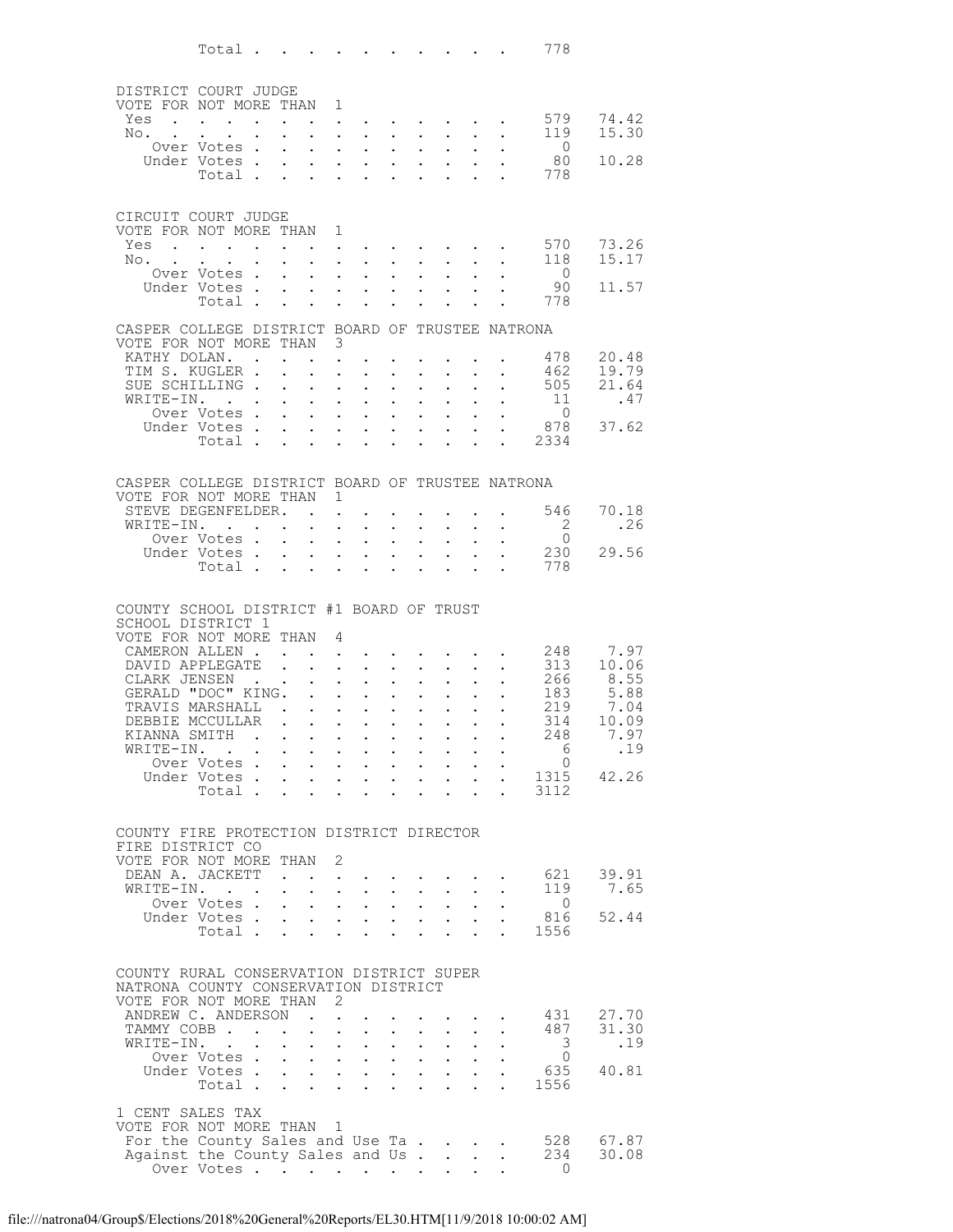|                                                                                                                                 | Total                                          |  |              |                               |                                                                                                                                    |                           |                                      | Under Votes $\ldots$ $\ldots$ $\ldots$ $\ldots$ $\ldots$ 16<br>. 778 | 2.06          |     |                            |
|---------------------------------------------------------------------------------------------------------------------------------|------------------------------------------------|--|--------------|-------------------------------|------------------------------------------------------------------------------------------------------------------------------------|---------------------------|--------------------------------------|----------------------------------------------------------------------|---------------|-----|----------------------------|
| LODGING TAX                                                                                                                     |                                                |  |              |                               |                                                                                                                                    |                           |                                      |                                                                      |               |     |                            |
| VOTE FOR NOT MORE THAN 1                                                                                                        |                                                |  |              |                               |                                                                                                                                    |                           |                                      |                                                                      | 72.62         |     |                            |
|                                                                                                                                 |                                                |  |              |                               |                                                                                                                                    |                           |                                      | For the County Lodging Tax 565<br>Against the County Lodging Tax 185 | 23.78         |     |                            |
|                                                                                                                                 | Over Votes                                     |  |              |                               |                                                                                                                                    |                           |                                      | $\overline{0}$<br>28                                                 | 3.60          |     |                            |
|                                                                                                                                 | Under Votes<br>Total                           |  |              |                               |                                                                                                                                    |                           |                                      | 778                                                                  |               |     |                            |
| PRECINCT REPORT     GENERAL ELECTION<br>RUN DATE:11/09/18     NATRONA COUNTY, WYOMING<br>RUN TIME:09:57 AM     NOVEMBER 6, 2018 |                                                |  |              |                               |                                                                                                                                    |                           |                                      |                                                                      |               |     | ** OFFICIAL COUNTY RESULTS |
| $08058 - 5$                                                                                                                     |                                                |  |              |                               |                                                                                                                                    |                           |                                      |                                                                      |               |     |                            |
|                                                                                                                                 | REGISTERED VOTERS - TOTAL                      |  |              |                               |                                                                                                                                    |                           |                                      | VOTES PERCENT<br>. 1210                                              |               |     |                            |
| BALLOTS CAST - TOTAL.                                                                                                           |                                                |  |              |                               |                                                                                                                                    |                           |                                      | 750                                                                  |               |     |                            |
| BALLOTS CAST - BLANK.                                                                                                           |                                                |  |              |                               |                                                                                                                                    |                           |                                      | $\overline{0}$                                                       |               |     |                            |
| VOTER TURNOUT - TOTAL<br>VOTER TURNOUT - BLANK                                                                                  |                                                |  |              |                               |                                                                                                                                    |                           |                                      |                                                                      | 61.98         |     |                            |
|                                                                                                                                 |                                                |  |              |                               |                                                                                                                                    |                           |                                      |                                                                      |               |     |                            |
| UNITED STATES SENATOR FEDERAL DISTRICT                                                                                          |                                                |  |              |                               |                                                                                                                                    |                           |                                      |                                                                      |               |     |                            |
| VOTE FOR NOT MORE THAN 1                                                                                                        |                                                |  |              |                               |                                                                                                                                    |                           |                                      |                                                                      |               |     |                            |
|                                                                                                                                 |                                                |  |              |                               |                                                                                                                                    |                           |                                      | JOHN BARRASSO (REP) 588 78.40<br>GARY TRAUNER (DEM) 123 16.40        |               |     |                            |
|                                                                                                                                 | JOSEPH PORAMBO (LIB).                          |  |              |                               |                                                                                                                                    |                           | $\mathbf{L}$ and $\mathbf{L}$        |                                                                      | $32$ 4.27     |     |                            |
|                                                                                                                                 | WRITE-IN.                                      |  |              |                               |                                                                                                                                    |                           |                                      |                                                                      |               |     |                            |
|                                                                                                                                 |                                                |  |              |                               |                                                                                                                                    |                           |                                      |                                                                      |               |     |                            |
|                                                                                                                                 |                                                |  |              |                               |                                                                                                                                    |                           |                                      | Under Votes 1<br>Under Votes 6 .80<br>Total 750                      |               |     |                            |
|                                                                                                                                 |                                                |  |              |                               |                                                                                                                                    |                           |                                      |                                                                      |               |     |                            |
| UNITED STATES REPRESENTATIVE<br>WYOMING CONGRESSIONAL DISTRICT ONE                                                              |                                                |  |              |                               |                                                                                                                                    |                           |                                      |                                                                      |               |     |                            |
| VOTE FOR NOT MORE THAN 1                                                                                                        |                                                |  |              |                               |                                                                                                                                    |                           |                                      |                                                                      |               |     |                            |
|                                                                                                                                 |                                                |  |              |                               |                                                                                                                                    |                           |                                      | LIZ CHENEY (REP) 556 74.13<br>GREG HUNTER (DEM) 110 14.67            |               |     |                            |
|                                                                                                                                 |                                                |  |              |                               |                                                                                                                                    |                           |                                      |                                                                      |               |     |                            |
|                                                                                                                                 |                                                |  |              |                               |                                                                                                                                    |                           |                                      | RICHARD BRUBAKER (LIB) 31 4.13<br>WRITE-IN. 40 5.33                  |               |     |                            |
|                                                                                                                                 |                                                |  |              |                               |                                                                                                                                    |                           |                                      |                                                                      |               |     |                            |
|                                                                                                                                 |                                                |  |              |                               |                                                                                                                                    |                           |                                      |                                                                      |               |     |                            |
|                                                                                                                                 |                                                |  |              |                               |                                                                                                                                    |                           |                                      |                                                                      |               |     |                            |
|                                                                                                                                 |                                                |  |              |                               |                                                                                                                                    |                           |                                      |                                                                      |               |     |                            |
| GOVERNOR STATE OF WYOMING                                                                                                       |                                                |  |              |                               |                                                                                                                                    |                           |                                      |                                                                      |               |     |                            |
| VOTE FOR NOT MORE THAN 1                                                                                                        |                                                |  |              |                               |                                                                                                                                    |                           |                                      |                                                                      |               |     |                            |
| MARK GORDON (REP).                                                                                                              |                                                |  |              |                               |                                                                                                                                    |                           |                                      | 575                                                                  | 76.67         |     |                            |
| MARY A. THRONE (DEM).                                                                                                           | REX "T-REX" RAMMELL (CON)                      |  |              |                               |                                                                                                                                    |                           | $\mathbf{L}$<br>$\ddot{\phantom{a}}$ | 116<br>39                                                            | 15.47<br>5.20 |     |                            |
|                                                                                                                                 | LAWRENCE GERARD STRUEMPF (LIB)                 |  |              |                               |                                                                                                                                    |                           |                                      | - 11                                                                 | 1.47          |     |                            |
|                                                                                                                                 | WRITE-IN.                                      |  |              |                               |                                                                                                                                    |                           |                                      | $\overline{2}$                                                       |               | .27 |                            |
|                                                                                                                                 | Over Votes                                     |  |              |                               |                                                                                                                                    |                           |                                      | $\overline{1}$                                                       | .13           |     |                            |
|                                                                                                                                 | Under Votes<br>Total                           |  |              |                               |                                                                                                                                    |                           |                                      | 6<br>750                                                             |               | .80 |                            |
|                                                                                                                                 |                                                |  |              |                               |                                                                                                                                    |                           |                                      |                                                                      |               |     |                            |
| SECRETARY OF STATE STATE OF WYOMING                                                                                             |                                                |  |              |                               |                                                                                                                                    |                           |                                      |                                                                      |               |     |                            |
| VOTE FOR NOT MORE THAN                                                                                                          |                                                |  | $\mathbf{1}$ |                               |                                                                                                                                    |                           |                                      |                                                                      |               |     |                            |
|                                                                                                                                 | EDWARD BUCHANAN (REP)                          |  |              |                               |                                                                                                                                    |                           | $\ddot{\phantom{a}}$                 | 582                                                                  | 77.60         |     |                            |
|                                                                                                                                 | JAMES W. BYRD (DEM) .<br>KIT CARSON III (LIB). |  |              |                               | $\mathbf{r}$ and $\mathbf{r}$ and $\mathbf{r}$ and $\mathbf{r}$<br>$\mathbf{r}$ and $\mathbf{r}$ and $\mathbf{r}$ and $\mathbf{r}$ |                           |                                      | 97<br>48                                                             | 12.93<br>6.40 |     |                            |
|                                                                                                                                 | WRITE-IN.                                      |  |              |                               |                                                                                                                                    |                           |                                      | $\overline{0}$                                                       |               |     |                            |
|                                                                                                                                 | Over Votes                                     |  |              |                               | $\mathbf{r}$ , $\mathbf{r}$ , $\mathbf{r}$ , $\mathbf{r}$                                                                          | $\sim$ $-$                |                                      | $\overline{0}$                                                       |               |     |                            |
|                                                                                                                                 | Under Votes<br>Total                           |  |              |                               |                                                                                                                                    |                           |                                      | 23<br>750                                                            | 3.07          |     |                            |
|                                                                                                                                 |                                                |  |              |                               | $\mathbf{r}$ , $\mathbf{r}$ , $\mathbf{r}$                                                                                         |                           |                                      |                                                                      |               |     |                            |
| STATE AUDITOR STATE OF WYOMING                                                                                                  |                                                |  |              |                               |                                                                                                                                    |                           |                                      |                                                                      |               |     |                            |
| VOTE FOR NOT MORE THAN 1                                                                                                        |                                                |  |              |                               |                                                                                                                                    |                           |                                      |                                                                      |               |     |                            |
|                                                                                                                                 | KRISTI RACINES (REP).                          |  |              |                               |                                                                                                                                    |                           |                                      | 614                                                                  | 81.87         |     |                            |
|                                                                                                                                 | JEFF DOCKTER (DEM).<br>WRITE-IN.               |  |              | $\mathbf{L}$ and $\mathbf{L}$ | $\mathbf{r}$ , $\mathbf{r}$ , $\mathbf{r}$ , $\mathbf{r}$ , $\mathbf{r}$<br>$\ddot{\phantom{0}}$                                   | $\mathbf{L}$ $\mathbf{L}$ |                                      | 97<br>$\overline{0}$                                                 | 12.93         |     |                            |
|                                                                                                                                 | Over Votes                                     |  |              |                               |                                                                                                                                    |                           |                                      | $\overline{1}$                                                       | .13           |     |                            |
|                                                                                                                                 | Under Votes                                    |  |              |                               |                                                                                                                                    |                           |                                      | - 38                                                                 | 5.07          |     |                            |
|                                                                                                                                 | Total.                                         |  |              |                               |                                                                                                                                    |                           |                                      | 750                                                                  |               |     |                            |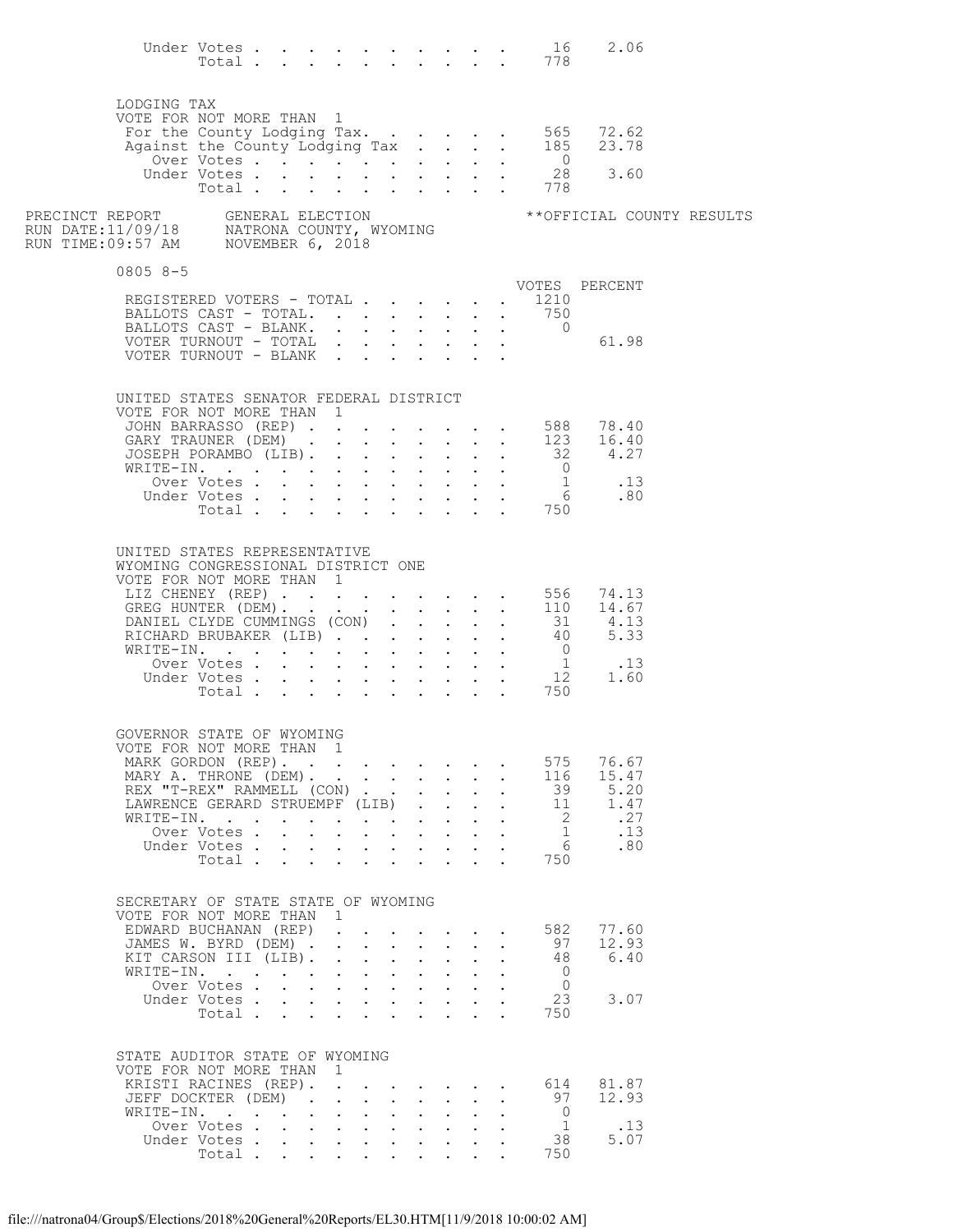|  | STATE TREASURER STATE OF WYOMING<br>VOTE FOR NOT MORE THAN 1                     |                                                                                                                                                  |                                                                                                                                                                                                                                                                                                                                                                                                                                     |                                                               |                                                                                                 |                      |                                                                                               |                                                                               |                                                       |                                                                                |
|--|----------------------------------------------------------------------------------|--------------------------------------------------------------------------------------------------------------------------------------------------|-------------------------------------------------------------------------------------------------------------------------------------------------------------------------------------------------------------------------------------------------------------------------------------------------------------------------------------------------------------------------------------------------------------------------------------|---------------------------------------------------------------|-------------------------------------------------------------------------------------------------|----------------------|-----------------------------------------------------------------------------------------------|-------------------------------------------------------------------------------|-------------------------------------------------------|--------------------------------------------------------------------------------|
|  | CURT MEIER (REP).                                                                |                                                                                                                                                  | $\mathbf{L} = \mathbf{L}$                                                                                                                                                                                                                                                                                                                                                                                                           |                                                               |                                                                                                 |                      |                                                                                               | $\mathbf{r} = \mathbf{r} + \mathbf{r} + \mathbf{r} + \mathbf{r} + \mathbf{r}$ |                                                       |                                                                                |
|  | CHRIS LOWRY (DEM).                                                               |                                                                                                                                                  | $\ddot{\phantom{0}}$<br>$\sim$                                                                                                                                                                                                                                                                                                                                                                                                      | $\ddot{\phantom{a}}$                                          |                                                                                                 |                      | $\cdot$ $\cdot$ $\cdot$ $\cdot$                                                               |                                                                               |                                                       | 618 82.40<br>103 13.73                                                         |
|  | WRITE-IN.                                                                        |                                                                                                                                                  | $\mathcal{L}^{\text{max}}$                                                                                                                                                                                                                                                                                                                                                                                                          | $\mathcal{A}^{\mathcal{A}}$ , $\mathcal{A}^{\mathcal{A}}$ ,   | $\sim$                                                                                          |                      | $\mathbf{r} = \mathbf{r} \cdot \mathbf{r}$                                                    |                                                                               | $\begin{matrix}0\\0\end{matrix}$                      |                                                                                |
|  | Over Votes                                                                       |                                                                                                                                                  |                                                                                                                                                                                                                                                                                                                                                                                                                                     |                                                               |                                                                                                 |                      |                                                                                               |                                                                               |                                                       |                                                                                |
|  |                                                                                  |                                                                                                                                                  |                                                                                                                                                                                                                                                                                                                                                                                                                                     |                                                               |                                                                                                 |                      |                                                                                               |                                                                               | $\frac{29}{750}$                                      | 29 3.87                                                                        |
|  |                                                                                  |                                                                                                                                                  |                                                                                                                                                                                                                                                                                                                                                                                                                                     |                                                               |                                                                                                 |                      |                                                                                               |                                                                               |                                                       |                                                                                |
|  |                                                                                  |                                                                                                                                                  |                                                                                                                                                                                                                                                                                                                                                                                                                                     |                                                               |                                                                                                 |                      |                                                                                               |                                                                               |                                                       |                                                                                |
|  |                                                                                  |                                                                                                                                                  |                                                                                                                                                                                                                                                                                                                                                                                                                                     |                                                               |                                                                                                 |                      |                                                                                               |                                                                               | SUPERINTENDENT OF PUBLIC INSTRUCTION STATE OF WYOMING |                                                                                |
|  | VOTE FOR NOT MORE THAN 1                                                         |                                                                                                                                                  |                                                                                                                                                                                                                                                                                                                                                                                                                                     |                                                               |                                                                                                 |                      |                                                                                               |                                                                               |                                                       |                                                                                |
|  | JILLIAN BALOW (REP)<br>WRITE-IN.                                                 |                                                                                                                                                  |                                                                                                                                                                                                                                                                                                                                                                                                                                     | $\mathbf{L}$ $\mathbf{L}$                                     |                                                                                                 |                      | $\mathbf{L}$ and $\mathbf{L}$                                                                 |                                                                               | 638<br>- 9                                            | 85.07<br>1.20                                                                  |
|  | Over Votes                                                                       |                                                                                                                                                  | $\sim$<br>$\mathbf{L}^{\text{max}}$                                                                                                                                                                                                                                                                                                                                                                                                 | $\mathcal{L}^{\text{max}}$ , where $\mathcal{L}^{\text{max}}$ | $\sim$<br>$\bullet$ .                                                                           |                      | $\mathbf{z} = \mathbf{z}$ .                                                                   |                                                                               | $\bigcirc$                                            |                                                                                |
|  | Under Votes                                                                      |                                                                                                                                                  |                                                                                                                                                                                                                                                                                                                                                                                                                                     |                                                               |                                                                                                 |                      |                                                                                               |                                                                               |                                                       | 103 13.73                                                                      |
|  | Total                                                                            |                                                                                                                                                  |                                                                                                                                                                                                                                                                                                                                                                                                                                     |                                                               | $\mathbf{L}^{\text{max}}$                                                                       |                      | $\mathbf{L}$ and $\mathbf{L}$                                                                 |                                                                               | 750                                                   |                                                                                |
|  |                                                                                  |                                                                                                                                                  |                                                                                                                                                                                                                                                                                                                                                                                                                                     |                                                               |                                                                                                 |                      |                                                                                               |                                                                               |                                                       |                                                                                |
|  | STATE HOUSE 58 HOUSE DISTRICT 58                                                 |                                                                                                                                                  |                                                                                                                                                                                                                                                                                                                                                                                                                                     |                                                               |                                                                                                 |                      |                                                                                               |                                                                               |                                                       |                                                                                |
|  | VOTE FOR NOT MORE THAN 1                                                         |                                                                                                                                                  |                                                                                                                                                                                                                                                                                                                                                                                                                                     |                                                               |                                                                                                 |                      |                                                                                               |                                                                               |                                                       |                                                                                |
|  |                                                                                  |                                                                                                                                                  |                                                                                                                                                                                                                                                                                                                                                                                                                                     |                                                               |                                                                                                 |                      |                                                                                               |                                                                               |                                                       | PATRICK "PAT" SWEENEY (REP) 629 83.87                                          |
|  | WRITE-IN.                                                                        | $\mathbf{r} = \mathbf{r} \cdot \mathbf{r}$ , where $\mathbf{r} = \mathbf{r} \cdot \mathbf{r}$ , where $\mathbf{r} = \mathbf{r} \cdot \mathbf{r}$ |                                                                                                                                                                                                                                                                                                                                                                                                                                     |                                                               |                                                                                                 |                      |                                                                                               |                                                                               | 11                                                    | 1.47                                                                           |
|  | Over Votes                                                                       |                                                                                                                                                  | $\mathbf{L}$                                                                                                                                                                                                                                                                                                                                                                                                                        |                                                               | $\mathbf{r}$ , and $\mathbf{r}$ , and $\mathbf{r}$                                              |                      | $\mathbf{L}^{\text{max}}$ , and $\mathbf{L}^{\text{max}}$                                     |                                                                               | $\bigcap$                                             |                                                                                |
|  | Under Votes<br>Total                                                             |                                                                                                                                                  |                                                                                                                                                                                                                                                                                                                                                                                                                                     |                                                               |                                                                                                 |                      |                                                                                               |                                                                               |                                                       | $\frac{110}{750}$ 14.67                                                        |
|  |                                                                                  |                                                                                                                                                  |                                                                                                                                                                                                                                                                                                                                                                                                                                     |                                                               |                                                                                                 |                      |                                                                                               |                                                                               |                                                       |                                                                                |
|  |                                                                                  |                                                                                                                                                  |                                                                                                                                                                                                                                                                                                                                                                                                                                     |                                                               |                                                                                                 |                      |                                                                                               |                                                                               |                                                       |                                                                                |
|  | NATRONA COUNTY COMMISSIONERS<br>VOTE FOR NOT MORE THAN 3                         |                                                                                                                                                  |                                                                                                                                                                                                                                                                                                                                                                                                                                     |                                                               |                                                                                                 |                      |                                                                                               |                                                                               |                                                       |                                                                                |
|  | ROBERT L. HENDRY (REP)                                                           |                                                                                                                                                  |                                                                                                                                                                                                                                                                                                                                                                                                                                     |                                                               |                                                                                                 |                      |                                                                                               |                                                                               | 431                                                   | 19.16                                                                          |
|  | JIM MILNE (REP)                                                                  |                                                                                                                                                  |                                                                                                                                                                                                                                                                                                                                                                                                                                     | $\bullet$ .                                                   | $\sim 10^{-10}$                                                                                 |                      | $\mathbf{r} = \mathbf{r} \cdot \mathbf{r}$ .                                                  |                                                                               |                                                       | 464 20.62                                                                      |
|  | PAUL C. BERTOGLIO (REP).                                                         |                                                                                                                                                  |                                                                                                                                                                                                                                                                                                                                                                                                                                     |                                                               | $\mathcal{L}^{\text{max}}$                                                                      |                      |                                                                                               |                                                                               |                                                       |                                                                                |
|  | TERRY WINGERTER (DEM).<br>TERRY WINGERTER (DEM)<br>RICHARD "RICK" YOUNG (IND). . |                                                                                                                                                  |                                                                                                                                                                                                                                                                                                                                                                                                                                     |                                                               |                                                                                                 |                      |                                                                                               |                                                                               |                                                       |                                                                                |
|  |                                                                                  |                                                                                                                                                  |                                                                                                                                                                                                                                                                                                                                                                                                                                     |                                                               |                                                                                                 |                      |                                                                                               |                                                                               |                                                       |                                                                                |
|  | WRITE-IN.<br>Over Votes .                                                        |                                                                                                                                                  | $\begin{array}{cccccccccc} \mathbf{1} & \mathbf{1} & \mathbf{1} & \mathbf{1} & \mathbf{1} & \mathbf{1} & \mathbf{1} & \mathbf{1} & \mathbf{1} & \mathbf{1} & \mathbf{1} & \mathbf{1} & \mathbf{1} & \mathbf{1} & \mathbf{1} & \mathbf{1} & \mathbf{1} & \mathbf{1} & \mathbf{1} & \mathbf{1} & \mathbf{1} & \mathbf{1} & \mathbf{1} & \mathbf{1} & \mathbf{1} & \mathbf{1} & \mathbf{1} & \mathbf{1} & \mathbf{1} & \mathbf{1} & \$ |                                                               |                                                                                                 |                      |                                                                                               |                                                                               |                                                       |                                                                                |
|  | Under Votes                                                                      | $\mathbf{L}$                                                                                                                                     | $\sim$                                                                                                                                                                                                                                                                                                                                                                                                                              |                                                               | $\mathbf{u} = \mathbf{u} + \mathbf{u} + \mathbf{u} + \mathbf{u} + \mathbf{u} + \mathbf{u}$      |                      |                                                                                               |                                                                               |                                                       | $\begin{array}{cccc}\n & 2 & .09 \\  & 9 & .40 \\  & 491 & 21.82\n\end{array}$ |
|  | Total                                                                            |                                                                                                                                                  |                                                                                                                                                                                                                                                                                                                                                                                                                                     |                                                               | $\sim$                                                                                          | $\ddot{\phantom{0}}$ | $\ddot{\phantom{0}}$                                                                          |                                                                               | . 2250                                                |                                                                                |
|  |                                                                                  |                                                                                                                                                  |                                                                                                                                                                                                                                                                                                                                                                                                                                     |                                                               |                                                                                                 |                      |                                                                                               |                                                                               |                                                       |                                                                                |
|  |                                                                                  |                                                                                                                                                  |                                                                                                                                                                                                                                                                                                                                                                                                                                     |                                                               |                                                                                                 |                      |                                                                                               |                                                                               |                                                       |                                                                                |
|  | NATRONA COUNTY CORONER<br>VOTE FOR NOT MORE THAN                                 |                                                                                                                                                  | 1                                                                                                                                                                                                                                                                                                                                                                                                                                   |                                                               |                                                                                                 |                      |                                                                                               |                                                                               |                                                       |                                                                                |
|  | CONNIE JACOBSON (REP).                                                           |                                                                                                                                                  |                                                                                                                                                                                                                                                                                                                                                                                                                                     |                                                               |                                                                                                 |                      |                                                                                               |                                                                               |                                                       | $674$ 89.87                                                                    |
|  | WRITE-IN.                                                                        | $\mathbf{r} = \mathbf{r} + \mathbf{r}$ .                                                                                                         |                                                                                                                                                                                                                                                                                                                                                                                                                                     |                                                               | $\mathcal{A}^{\mathcal{A}}$ , and $\mathcal{A}^{\mathcal{A}}$ , and $\mathcal{A}^{\mathcal{A}}$ |                      | <b>All Carl Carl Co.</b>                                                                      |                                                                               | $\overline{\phantom{a}}$ 3                            | .40                                                                            |
|  | Over Votes                                                                       |                                                                                                                                                  | $\mathbf{r} = \mathbf{r} \cdot \mathbf{r}$                                                                                                                                                                                                                                                                                                                                                                                          |                                                               | $\mathbf{L}$                                                                                    | $\mathbf{L}$         | $\mathcal{L}^{\text{max}}$                                                                    |                                                                               | $\overline{0}$                                        |                                                                                |
|  | Under Votes<br>Total                                                             |                                                                                                                                                  |                                                                                                                                                                                                                                                                                                                                                                                                                                     |                                                               |                                                                                                 |                      | $\mathbf{1}^{\prime}$ , $\mathbf{1}^{\prime}$ , $\mathbf{1}^{\prime}$ , $\mathbf{1}^{\prime}$ |                                                                               | 73<br>750                                             | 9.73                                                                           |
|  |                                                                                  |                                                                                                                                                  |                                                                                                                                                                                                                                                                                                                                                                                                                                     |                                                               |                                                                                                 |                      |                                                                                               |                                                                               |                                                       |                                                                                |
|  |                                                                                  |                                                                                                                                                  |                                                                                                                                                                                                                                                                                                                                                                                                                                     |                                                               |                                                                                                 |                      |                                                                                               |                                                                               |                                                       |                                                                                |
|  | SEVENTH JUDICIAL DISTRICT ATTORNEY NATRONA                                       |                                                                                                                                                  |                                                                                                                                                                                                                                                                                                                                                                                                                                     |                                                               |                                                                                                 |                      |                                                                                               |                                                                               |                                                       |                                                                                |
|  | VOTE FOR NOT MORE THAN 1                                                         |                                                                                                                                                  |                                                                                                                                                                                                                                                                                                                                                                                                                                     |                                                               |                                                                                                 |                      |                                                                                               |                                                                               |                                                       | 640 85.33                                                                      |
|  | DAN ITZEN (REP)<br>WRITE-IN.                                                     | $\ddot{\phantom{a}}$                                                                                                                             | $\bullet$<br>$\ddot{\phantom{0}}$<br>$\ddot{\phantom{0}}$                                                                                                                                                                                                                                                                                                                                                                           | $\ddot{\phantom{a}}$                                          |                                                                                                 |                      |                                                                                               |                                                                               | $7\phantom{0}$                                        | .93                                                                            |
|  | Over Votes .                                                                     | $\mathbf{L}^{\text{max}}$                                                                                                                        | $\ddot{\phantom{0}}$<br>$\sim 10^{-11}$                                                                                                                                                                                                                                                                                                                                                                                             | $\sim$                                                        | $\ddot{\phantom{0}}$                                                                            |                      | $\mathbf{z} = \mathbf{z} + \mathbf{z}$                                                        |                                                                               | $\bigcirc$                                            |                                                                                |
|  | Under Votes                                                                      |                                                                                                                                                  | $\sim$                                                                                                                                                                                                                                                                                                                                                                                                                              | $\mathbf{L}$ and $\mathbf{L}$                                 | $\mathbf{L}$                                                                                    |                      | $\cdot$ $\cdot$                                                                               |                                                                               |                                                       | 103 13.73                                                                      |
|  | Total                                                                            |                                                                                                                                                  | $\ddot{\phantom{a}}$<br>$\ddot{\phantom{0}}$                                                                                                                                                                                                                                                                                                                                                                                        | $\mathbf{r}$                                                  | $\ddot{\phantom{0}}$                                                                            | $\ddot{\phantom{a}}$ |                                                                                               |                                                                               | 750                                                   |                                                                                |
|  | NATRONA COUNTY SHERIFF                                                           |                                                                                                                                                  |                                                                                                                                                                                                                                                                                                                                                                                                                                     |                                                               |                                                                                                 |                      |                                                                                               |                                                                               |                                                       |                                                                                |
|  | VOTE FOR NOT MORE THAN 1                                                         |                                                                                                                                                  |                                                                                                                                                                                                                                                                                                                                                                                                                                     |                                                               |                                                                                                 |                      |                                                                                               |                                                                               |                                                       |                                                                                |
|  | GUS HOLBROOK (REP)                                                               |                                                                                                                                                  | $\bullet$                                                                                                                                                                                                                                                                                                                                                                                                                           |                                                               |                                                                                                 |                      | $\mathbf{r}$ , and $\mathbf{r}$ , and $\mathbf{r}$                                            |                                                                               |                                                       | 654 87.20                                                                      |
|  | WRITE-IN.                                                                        |                                                                                                                                                  | $\bullet$ .<br><br><br><br><br><br><br><br><br><br><br><br><br>$\ddot{\phantom{0}}$                                                                                                                                                                                                                                                                                                                                                 | $\ddot{\phantom{a}}$                                          |                                                                                                 | $\sim$               |                                                                                               |                                                                               | 7                                                     | .93                                                                            |
|  | Over Votes .                                                                     | $\ddot{\phantom{0}}$                                                                                                                             | $\mathcal{L}^{\text{max}}$                                                                                                                                                                                                                                                                                                                                                                                                          | $\mathbf{u} = \mathbf{u} \cdot \mathbf{u}$                    | $\mathbf{L}^{\text{max}}$                                                                       | $\bullet$ .          | $\ddot{\phantom{0}}$                                                                          |                                                                               | $\bigcirc$                                            |                                                                                |
|  | Under Votes.<br>Total                                                            |                                                                                                                                                  | $\mathbf{L}$<br>$\sim$<br>$\ddot{\phantom{a}}$                                                                                                                                                                                                                                                                                                                                                                                      | $\sim$<br>$\ddot{\phantom{a}}$                                | $\ddot{\phantom{0}}$                                                                            |                      | $\mathbf{L}$ and $\mathbf{L}$                                                                 |                                                                               | 750                                                   | 89 11.87                                                                       |
|  |                                                                                  |                                                                                                                                                  | $\ddot{\phantom{a}}$                                                                                                                                                                                                                                                                                                                                                                                                                |                                                               | $\ddot{\phantom{0}}$                                                                            | $\ddot{\phantom{a}}$ |                                                                                               |                                                                               |                                                       |                                                                                |
|  |                                                                                  |                                                                                                                                                  |                                                                                                                                                                                                                                                                                                                                                                                                                                     |                                                               |                                                                                                 |                      |                                                                                               |                                                                               |                                                       |                                                                                |
|  | NATRONA COUNTY CLERK                                                             |                                                                                                                                                  |                                                                                                                                                                                                                                                                                                                                                                                                                                     |                                                               |                                                                                                 |                      |                                                                                               |                                                                               |                                                       |                                                                                |
|  | VOTE FOR NOT MORE THAN 1                                                         |                                                                                                                                                  |                                                                                                                                                                                                                                                                                                                                                                                                                                     |                                                               |                                                                                                 |                      |                                                                                               |                                                                               |                                                       |                                                                                |
|  | TRACY GOOD (REP).<br>WRITE-IN.                                                   |                                                                                                                                                  | $\ddot{\phantom{0}}$<br>$\ddot{\phantom{0}}$<br>$\sim 10^{-11}$                                                                                                                                                                                                                                                                                                                                                                     | $\sim$                                                        | $\mathbf{L}^{\text{max}}$                                                                       | $\sim 10$            | $\mathbf{L}^{\text{max}}$                                                                     |                                                                               | $\overline{\mathbf{3}}$                               | 644 85.87<br>.40                                                               |
|  | Over Votes.                                                                      | $\sim$                                                                                                                                           | $\mathbf{L}$<br>$\sim$                                                                                                                                                                                                                                                                                                                                                                                                              | $\sim$                                                        | $\mathbf{L}$                                                                                    | $\sim$               |                                                                                               |                                                                               | $\bigcirc$                                            |                                                                                |
|  | Under Votes                                                                      |                                                                                                                                                  | $\mathbf{L}^{\text{max}}$                                                                                                                                                                                                                                                                                                                                                                                                           | $\mathcal{A}^{\text{max}}$ , $\mathcal{A}^{\text{max}}$       | $\mathbf{L}^{\text{max}}$                                                                       |                      | $\mathbf{z} = \mathbf{z} + \mathbf{z}$ .                                                      |                                                                               |                                                       | 103 13.73                                                                      |
|  | Total                                                                            |                                                                                                                                                  | $\mathbf{L}$<br>$\ddot{\phantom{a}}$                                                                                                                                                                                                                                                                                                                                                                                                | $\mathbf{r}$                                                  |                                                                                                 |                      |                                                                                               |                                                                               | 750                                                   |                                                                                |
|  |                                                                                  |                                                                                                                                                  |                                                                                                                                                                                                                                                                                                                                                                                                                                     |                                                               |                                                                                                 |                      |                                                                                               |                                                                               |                                                       |                                                                                |
|  | NATRONA COUNTY TREASURER                                                         |                                                                                                                                                  |                                                                                                                                                                                                                                                                                                                                                                                                                                     |                                                               |                                                                                                 |                      |                                                                                               |                                                                               |                                                       |                                                                                |
|  | VOTE FOR NOT MORE THAN 1                                                         |                                                                                                                                                  |                                                                                                                                                                                                                                                                                                                                                                                                                                     |                                                               |                                                                                                 |                      |                                                                                               |                                                                               |                                                       |                                                                                |
|  | TOM DOYLE (REP)                                                                  | $\sim 100$ km s $^{-1}$                                                                                                                          | $\mathbf{L}^{\text{max}}$ , $\mathbf{L}^{\text{max}}$                                                                                                                                                                                                                                                                                                                                                                               |                                                               |                                                                                                 |                      |                                                                                               |                                                                               |                                                       | 651 86.80                                                                      |
|  | WRITE-IN.                                                                        | $\ddot{\phantom{0}}$                                                                                                                             | $\ddot{\phantom{0}}$                                                                                                                                                                                                                                                                                                                                                                                                                | $\sim$                                                        |                                                                                                 | $\sim 100$           |                                                                                               |                                                                               | 5                                                     | .67                                                                            |
|  | Over Votes.                                                                      | $\bullet$ .                                                                                                                                      | $\ddot{\phantom{0}}$                                                                                                                                                                                                                                                                                                                                                                                                                | $\mathbf{L} = \mathbf{L} \mathbf{L}$                          |                                                                                                 |                      |                                                                                               |                                                                               | $\Omega$                                              |                                                                                |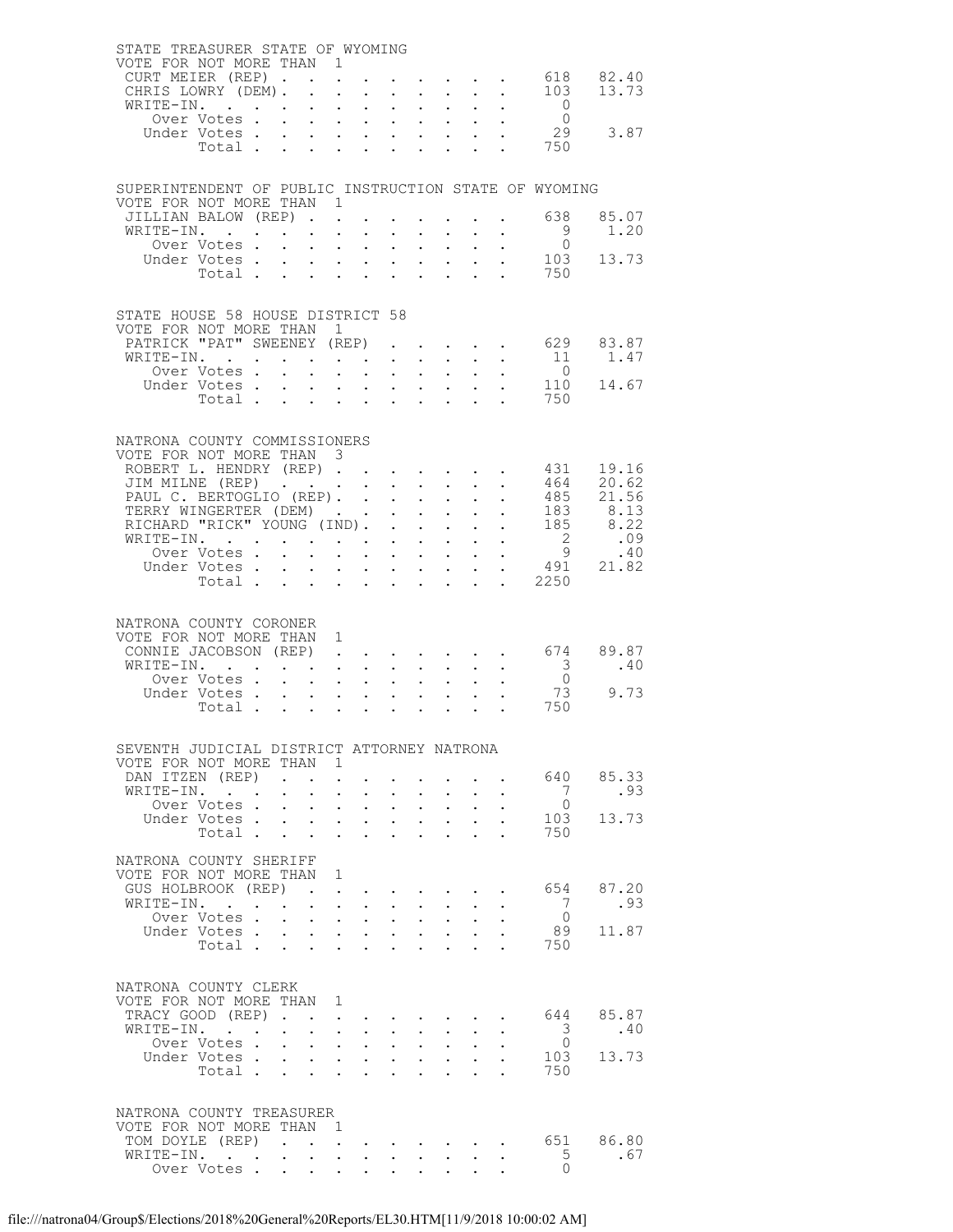|                                                                              | Under Votes                                                                                                                                                                                                                            |             |                           |                                                                                  |                                              |                                                                                                                                               |                                                   |                                                         |                                                                                           |                            |                                        | 94<br>Total 750                                                                                                                                                                                                                                                                                                                                                                            | 12.53          |
|------------------------------------------------------------------------------|----------------------------------------------------------------------------------------------------------------------------------------------------------------------------------------------------------------------------------------|-------------|---------------------------|----------------------------------------------------------------------------------|----------------------------------------------|-----------------------------------------------------------------------------------------------------------------------------------------------|---------------------------------------------------|---------------------------------------------------------|-------------------------------------------------------------------------------------------|----------------------------|----------------------------------------|--------------------------------------------------------------------------------------------------------------------------------------------------------------------------------------------------------------------------------------------------------------------------------------------------------------------------------------------------------------------------------------------|----------------|
| NATRONA COUNTY ASSESSOR                                                      |                                                                                                                                                                                                                                        |             |                           |                                                                                  |                                              |                                                                                                                                               |                                                   |                                                         |                                                                                           |                            |                                        |                                                                                                                                                                                                                                                                                                                                                                                            |                |
| VOTE FOR NOT MORE THAN 1<br>MATTHEW KEATING (REP)                            |                                                                                                                                                                                                                                        |             |                           |                                                                                  | $\mathbf{L}$                                 | $\bullet$ .                                                                                                                                   | $\sim$                                            |                                                         | $\sim$ $\sim$                                                                             | $\bullet$ .                | $\sim$                                 | 610                                                                                                                                                                                                                                                                                                                                                                                        | 81.33          |
| WRITE-IN.                                                                    | the contract of the contract of the<br>Over Votes.                                                                                                                                                                                     |             | $\sim$                    | $\sim$                                                                           | $\mathcal{L}^{\text{max}}$                   | $\sim$                                                                                                                                        |                                                   |                                                         | $\mathbf{z} = \mathbf{z} + \mathbf{z}$ , where $\mathbf{z} = \mathbf{z}$<br>$\bullet$ .   |                            | $\mathbf{L} = \mathbf{L}$              | 38<br>$\overline{0}$                                                                                                                                                                                                                                                                                                                                                                       | 5.07           |
|                                                                              | Under Votes                                                                                                                                                                                                                            |             |                           |                                                                                  |                                              |                                                                                                                                               | $\ddot{\phantom{0}}$                              | $\sim 100$                                              |                                                                                           | $\mathcal{L}^{\text{max}}$ | $\ddot{\phantom{0}}$                   | 102                                                                                                                                                                                                                                                                                                                                                                                        | 13.60          |
|                                                                              | Total .                                                                                                                                                                                                                                |             | $\Delta \sim 10$          | $\mathbf{L}$                                                                     |                                              | $\mathbf{L} = \mathbf{L}$                                                                                                                     | $\ddot{\phantom{0}}$                              | $\ddot{\phantom{a}}$                                    |                                                                                           |                            | $\mathbf{L}$                           | 750                                                                                                                                                                                                                                                                                                                                                                                        |                |
| NATRONA COUNTY CLERK OF DISTRICT COURT                                       |                                                                                                                                                                                                                                        |             |                           |                                                                                  |                                              |                                                                                                                                               |                                                   |                                                         |                                                                                           |                            |                                        |                                                                                                                                                                                                                                                                                                                                                                                            |                |
| VOTE FOR NOT MORE THAN 1                                                     |                                                                                                                                                                                                                                        |             |                           |                                                                                  |                                              |                                                                                                                                               |                                                   |                                                         |                                                                                           |                            |                                        |                                                                                                                                                                                                                                                                                                                                                                                            |                |
| ANNE VOLIN (REP)<br>WRITE-IN.                                                | $\mathbf{r}$ . The set of $\mathbf{r}$                                                                                                                                                                                                 |             |                           | $\bullet$ .<br><br><br><br><br><br><br><br><br><br><br>                          | $\ddot{\phantom{0}}$                         | $\ddot{\phantom{0}}$                                                                                                                          |                                                   | $\ddot{\phantom{0}}$                                    |                                                                                           |                            | <b>Contract Contract Contract</b>      | 641<br>$4\phantom{.0000}\phantom{.0000}\phantom{.0000}\phantom{.0000}\phantom{.0000}\phantom{.0000}\phantom{.0000}\phantom{.0000}\phantom{.0000}\phantom{.0000}\phantom{.0000}\phantom{.0000}\phantom{.0000}\phantom{.0000}\phantom{.0000}\phantom{.0000}\phantom{.0000}\phantom{.0000}\phantom{.0000}\phantom{.0000}\phantom{.0000}\phantom{.0000}\phantom{.0000}\phantom{.0000}\phantom$ | 85.47<br>.53   |
|                                                                              | Over Votes                                                                                                                                                                                                                             |             | $\bullet$ .               | $\mathcal{L}^{\text{max}}$ , $\mathcal{L}^{\text{max}}$                          |                                              | $\ddot{\phantom{0}}$<br>and the contract of the contract of                                                                                   |                                                   |                                                         |                                                                                           | $\sim$                     | $\ddot{\phantom{0}}$                   | $\overline{0}$                                                                                                                                                                                                                                                                                                                                                                             |                |
|                                                                              | Under Votes                                                                                                                                                                                                                            |             |                           | $\mathbf{A}^{\text{max}}$                                                        |                                              | $\mathbf{z} = \mathbf{z} + \mathbf{z}$ .                                                                                                      | $\sim$                                            | $\sim 100$                                              | $\mathcal{L}^{\text{max}}$                                                                |                            |                                        | 105                                                                                                                                                                                                                                                                                                                                                                                        | 14.00          |
|                                                                              | Total                                                                                                                                                                                                                                  |             |                           |                                                                                  |                                              |                                                                                                                                               |                                                   |                                                         | $\sim$ 100 $\pm$                                                                          |                            | $\mathbf{L}$ and $\mathbf{L}$          | 750                                                                                                                                                                                                                                                                                                                                                                                        |                |
| DISTRICT COURT JUDGE                                                         |                                                                                                                                                                                                                                        |             |                           |                                                                                  |                                              |                                                                                                                                               |                                                   |                                                         |                                                                                           |                            |                                        |                                                                                                                                                                                                                                                                                                                                                                                            |                |
| VOTE FOR NOT MORE THAN                                                       |                                                                                                                                                                                                                                        |             |                           |                                                                                  | 1                                            |                                                                                                                                               |                                                   |                                                         |                                                                                           |                            |                                        |                                                                                                                                                                                                                                                                                                                                                                                            | 71.33          |
| Yes<br>$No.$                                                                 | $\mathbf{L}^{\text{max}}$                                                                                                                                                                                                              |             |                           |                                                                                  |                                              | $\bullet$ . In the set of $\bullet$<br>$\mathbf{r}$ , and $\mathbf{r}$ , and $\mathbf{r}$                                                     |                                                   |                                                         | $\bullet$ . In the case of the case of the $\sim$<br>$\mathbf{L} = \mathbf{L} \mathbf{L}$ | $\ddot{\phantom{0}}$       | $\ddot{\phantom{0}}$                   | 535<br>119                                                                                                                                                                                                                                                                                                                                                                                 | 15.87          |
|                                                                              | Over Votes.                                                                                                                                                                                                                            |             | $\sim$                    |                                                                                  | $\ddot{\phantom{0}}$                         | $\bullet$ .                                                                                                                                   | $\ddot{\phantom{0}}$                              | $\mathbf{L}^{\text{max}}$                               | $\bullet$ .                                                                               |                            |                                        | $\overline{0}$                                                                                                                                                                                                                                                                                                                                                                             |                |
|                                                                              | Under Votes                                                                                                                                                                                                                            |             |                           |                                                                                  |                                              | $\mathbf{A}^{(1)}$ and $\mathbf{A}^{(2)}$ and $\mathbf{A}^{(3)}$                                                                              |                                                   | $\mathbf{L} = \mathbf{L}$                               | $\mathcal{L}^{\text{max}}$                                                                | $\mathcal{L}^{\text{max}}$ | $\ddot{\phantom{a}}$                   | - 96                                                                                                                                                                                                                                                                                                                                                                                       | 12.80          |
|                                                                              | Total                                                                                                                                                                                                                                  |             |                           | $\sim$                                                                           |                                              | $\mathbf{L} = \mathbf{L}$                                                                                                                     | $\ddot{\phantom{0}}$                              | $\ddot{\phantom{a}}$                                    |                                                                                           |                            |                                        | 750                                                                                                                                                                                                                                                                                                                                                                                        |                |
| CIRCUIT COURT JUDGE                                                          |                                                                                                                                                                                                                                        |             |                           |                                                                                  |                                              |                                                                                                                                               |                                                   |                                                         |                                                                                           |                            |                                        |                                                                                                                                                                                                                                                                                                                                                                                            |                |
| VOTE FOR NOT MORE THAN<br>Yes                                                | $\mathbf{u}^{\prime}$ . The contribution of the contribution of the contribution of the contribution of the contribution of the contribution of the contribution of the contribution of the contribution of the contribution of the co |             |                           |                                                                                  | 1                                            |                                                                                                                                               |                                                   |                                                         |                                                                                           |                            |                                        | 521                                                                                                                                                                                                                                                                                                                                                                                        | 69.47          |
| No.                                                                          | $\ddot{\phantom{0}}$                                                                                                                                                                                                                   | $\bullet$ . | $\bullet$ .               | $\ddot{\phantom{0}}$                                                             | $\bullet$ .                                  | $\sim$ $-$                                                                                                                                    | $\ddot{\phantom{0}}$                              | $\mathbf{A}^{\text{max}}$                               | $\sim$                                                                                    |                            | $\sim$                                 | 118                                                                                                                                                                                                                                                                                                                                                                                        | 15.73          |
|                                                                              | Over Votes                                                                                                                                                                                                                             |             |                           |                                                                                  |                                              |                                                                                                                                               | $\mathbf{L}^{\text{max}}$                         | $\sim$ $-$                                              | $\sim$                                                                                    | $\sim$                     | $\bullet$                              | $\overline{0}$                                                                                                                                                                                                                                                                                                                                                                             |                |
|                                                                              | Under Votes.<br>Total .                                                                                                                                                                                                                |             | $\mathbf{L}$              | $\mathbf{L}^{\text{max}}$                                                        | $\sim$ $-$                                   | $\mathbf{A}^{\text{max}}$<br>$\mathbf{r} = \mathbf{r} + \mathbf{r} + \mathbf{r} + \mathbf{r} + \mathbf{r} + \mathbf{r}$                       | $\ddot{\phantom{0}}$                              | $\sim$ 100 $\pm$                                        | $\mathbf{L}^{\text{max}}$<br>$\sim 10^{-11}$                                              | $\ddot{\phantom{0}}$       | $\ddot{\phantom{a}}$                   | 111<br>750                                                                                                                                                                                                                                                                                                                                                                                 | 14.80          |
| BAR NUNN MAYOR                                                               |                                                                                                                                                                                                                                        |             |                           |                                                                                  |                                              |                                                                                                                                               |                                                   |                                                         |                                                                                           |                            |                                        |                                                                                                                                                                                                                                                                                                                                                                                            |                |
| VOTE FOR NOT MORE THAN                                                       |                                                                                                                                                                                                                                        |             |                           |                                                                                  | 1                                            |                                                                                                                                               |                                                   |                                                         |                                                                                           |                            |                                        |                                                                                                                                                                                                                                                                                                                                                                                            |                |
| PATRICK R. FORD.                                                             |                                                                                                                                                                                                                                        |             |                           |                                                                                  |                                              |                                                                                                                                               |                                                   |                                                         |                                                                                           |                            |                                        | 645                                                                                                                                                                                                                                                                                                                                                                                        | 86.00          |
| WRITE-IN.                                                                    | $\mathbf{r}$ . The set of $\mathbf{r}$<br>Over Votes.                                                                                                                                                                                  |             | $\mathbf{L}^{\text{max}}$ | $\ddot{\phantom{0}}$                                                             | $\mathbf{L}^{\text{max}}$                    | $\sim 10^{-11}$                                                                                                                               | $\ddot{\phantom{0}}$                              | $\bullet$ .                                             | $\ddot{\phantom{0}}$                                                                      | $\bullet$ .                | $\ddot{\phantom{0}}$                   | 16<br>$\overline{0}$                                                                                                                                                                                                                                                                                                                                                                       | 2.13           |
|                                                                              | Under Votes.                                                                                                                                                                                                                           |             | $\mathbf{L}^{\text{max}}$ | $\mathbf{L}^{\text{max}}$                                                        | $\mathbf{L}^{\text{max}}$                    | $\mathbf{r} = \mathbf{r} + \mathbf{r} + \mathbf{r} + \mathbf{r}$<br>$\bullet$ .                                                               | $\mathbf{L}^{\text{max}}$<br>$\ddot{\phantom{0}}$ | $\mathbf{L}^{\text{max}}$<br>$\mathbf{L}^{\text{max}}$  | $\bullet$ .<br>$\mathbf{L}^{\text{max}}$                                                  | $\mathbf{L}$               | $\ddot{\phantom{0}}$                   | 89                                                                                                                                                                                                                                                                                                                                                                                         | 11.87          |
|                                                                              | Total                                                                                                                                                                                                                                  |             |                           |                                                                                  |                                              |                                                                                                                                               | $\sim$ 100 $\pm$                                  | $\ddot{\phantom{a}}$                                    | $\sim$ $-$                                                                                | $\mathbf{L}$               |                                        | 750                                                                                                                                                                                                                                                                                                                                                                                        |                |
| BAR NUNN TOWN COUNCIL                                                        |                                                                                                                                                                                                                                        |             |                           |                                                                                  |                                              |                                                                                                                                               |                                                   |                                                         |                                                                                           |                            |                                        |                                                                                                                                                                                                                                                                                                                                                                                            |                |
| VOTE FOR NOT MORE THAN                                                       |                                                                                                                                                                                                                                        |             |                           |                                                                                  | 2                                            |                                                                                                                                               |                                                   |                                                         |                                                                                           |                            |                                        |                                                                                                                                                                                                                                                                                                                                                                                            |                |
| STONEY BUSCH<br>ROBERT W. HOOVER .                                           |                                                                                                                                                                                                                                        |             |                           |                                                                                  | $\bullet$ .                                  | $\sim 10^{-11}$                                                                                                                               |                                                   |                                                         |                                                                                           |                            |                                        | 321<br>357                                                                                                                                                                                                                                                                                                                                                                                 | 21.40<br>23.80 |
| TERI KELLY                                                                   |                                                                                                                                                                                                                                        |             | $\bullet$ .               |                                                                                  | $\ddot{\phantom{0}}$                         | $\mathbf{z} = \mathbf{z} + \mathbf{z}$ , where $\mathbf{z} = \mathbf{z}$<br>$\bullet$ .                                                       |                                                   | $\mathbf{z} = \mathbf{z} + \mathbf{z}$ .<br>$\bullet$ . | $\sim 100$                                                                                | $\ddotsc$                  | $\bullet$                              | 393                                                                                                                                                                                                                                                                                                                                                                                        | 26.20          |
| WRITE-IN.                                                                    | $\sim 10^{-10}$                                                                                                                                                                                                                        |             | $\ddot{\phantom{0}}$      | $\ddot{\phantom{0}}$                                                             | $\bullet$                                    | $\ddot{\phantom{a}}$                                                                                                                          | $\ddot{\phantom{0}}$                              | $\bullet$                                               | $\ddot{\phantom{0}}$                                                                      | $\ddot{\phantom{0}}$       | $\ddot{\phantom{a}}$                   | 19                                                                                                                                                                                                                                                                                                                                                                                         | 1.27           |
|                                                                              | Over Votes.<br>Under Votes.                                                                                                                                                                                                            |             |                           |                                                                                  | $\ddot{\phantom{0}}$                         | $\ddot{\phantom{0}}$                                                                                                                          | $\ddot{\phantom{0}}$                              | $\sim 100$                                              |                                                                                           |                            |                                        | 2<br>408                                                                                                                                                                                                                                                                                                                                                                                   | .13<br>27.20   |
|                                                                              | Total .                                                                                                                                                                                                                                |             | $\ddot{\phantom{0}}$      |                                                                                  | $\ddot{\phantom{a}}$                         | $\mathbf{u}^{\prime}$ , $\mathbf{u}^{\prime}$ , $\mathbf{u}^{\prime}$ , $\mathbf{u}^{\prime}$ , $\mathbf{u}^{\prime}$<br>$\ddot{\phantom{a}}$ |                                                   |                                                         | $\mathbf{z} = \mathbf{z} + \mathbf{z}$ , where $\mathbf{z} = \mathbf{z}$                  | $\sim$                     |                                        | 1500                                                                                                                                                                                                                                                                                                                                                                                       |                |
|                                                                              |                                                                                                                                                                                                                                        |             |                           |                                                                                  |                                              |                                                                                                                                               |                                                   |                                                         |                                                                                           |                            |                                        |                                                                                                                                                                                                                                                                                                                                                                                            |                |
| CASPER COLLEGE DISTRICT BOARD OF TRUSTEE NATRONA<br>VOTE FOR NOT MORE THAN 3 |                                                                                                                                                                                                                                        |             |                           |                                                                                  |                                              |                                                                                                                                               |                                                   |                                                         |                                                                                           |                            |                                        |                                                                                                                                                                                                                                                                                                                                                                                            |                |
| KATHY DOLAN.                                                                 |                                                                                                                                                                                                                                        |             | $\sim$ 100 $\pm$          |                                                                                  |                                              |                                                                                                                                               |                                                   |                                                         |                                                                                           |                            |                                        | 434                                                                                                                                                                                                                                                                                                                                                                                        | 19.29          |
| TIM S. KUGLER.                                                               |                                                                                                                                                                                                                                        |             | $\ddot{\phantom{a}}$      |                                                                                  | $\ddot{\phantom{0}}$                         |                                                                                                                                               |                                                   |                                                         |                                                                                           |                            |                                        | 405                                                                                                                                                                                                                                                                                                                                                                                        | 18.00          |
| SUE SCHILLING.<br>WRITE-IN.                                                  | $\sim$ 100 $\sim$                                                                                                                                                                                                                      |             | $\mathbf{L}^{\text{max}}$ | $\mathcal{L}^{\text{max}}$                                                       | $\ddot{\phantom{0}}$<br>$\ddot{\phantom{0}}$ | $\mathbf{A}^{\text{max}}$<br>$\bullet$ .                                                                                                      | $\mathcal{L}^{\mathcal{L}}$                       | $\mathcal{L}^{\text{max}}$<br>$\bullet$ .               | $\sim$                                                                                    | $\ddot{\phantom{0}}$       | $\ddot{\phantom{0}}$                   | 422<br>9                                                                                                                                                                                                                                                                                                                                                                                   | 18.76<br>.40   |
|                                                                              | Over Votes.                                                                                                                                                                                                                            |             |                           | $\ddotsc$                                                                        |                                              | $\mathbf{L}^{\text{max}}$ , and $\mathbf{L}^{\text{max}}$                                                                                     | $\bullet$ .                                       | $\bullet$                                               | $\ddot{\phantom{0}}$                                                                      | $\ddot{\phantom{0}}$       |                                        | $\circ$                                                                                                                                                                                                                                                                                                                                                                                    |                |
|                                                                              | Under Votes.                                                                                                                                                                                                                           |             | $\ddot{\phantom{0}}$      |                                                                                  | $\mathbf{L}^{\text{max}}$                    | $\bullet$ .                                                                                                                                   | $\ddot{\phantom{0}}$                              | $\mathbf{a} = \mathbf{a}$                               | $\mathbf{L}^{\text{max}}$                                                                 |                            |                                        | 980                                                                                                                                                                                                                                                                                                                                                                                        | 43.56          |
|                                                                              | Total                                                                                                                                                                                                                                  |             |                           |                                                                                  |                                              |                                                                                                                                               | $\sim$ $-$                                        | $\ddot{\phantom{a}}$                                    |                                                                                           |                            | $\mathbf{r} = \mathbf{r} + \mathbf{r}$ | 2250                                                                                                                                                                                                                                                                                                                                                                                       |                |
| CASPER COLLEGE DISTRICT BOARD OF TRUSTEE NATRONA                             |                                                                                                                                                                                                                                        |             |                           |                                                                                  |                                              |                                                                                                                                               |                                                   |                                                         |                                                                                           |                            |                                        |                                                                                                                                                                                                                                                                                                                                                                                            |                |
| VOTE FOR NOT MORE THAN                                                       |                                                                                                                                                                                                                                        |             |                           |                                                                                  | 1                                            |                                                                                                                                               |                                                   |                                                         |                                                                                           |                            |                                        |                                                                                                                                                                                                                                                                                                                                                                                            | 65.87          |
| STEVE DEGENFELDER.<br>WRITE-IN.                                              | $\sim$                                                                                                                                                                                                                                 |             | <b>Contractor</b>         | $\sim$ 100 $\sim$<br>$\bullet$ .<br><br><br><br><br><br><br><br><br><br><br><br> | $\ddot{\phantom{a}}$<br>$\bullet$            | $\mathbf{L}^{\text{max}}$                                                                                                                     | $\sim 10^{-10}$                                   | $\bullet$ .                                             |                                                                                           | $\bullet$ .                | $\bullet$                              | 494<br>2                                                                                                                                                                                                                                                                                                                                                                                   | .27            |
|                                                                              | Over Votes.                                                                                                                                                                                                                            |             | $\ddot{\phantom{0}}$      |                                                                                  | $\ddot{\phantom{0}}$                         | $\ddot{\phantom{0}}$                                                                                                                          |                                                   | $\mathbf{L}^{\text{max}}$                               |                                                                                           |                            |                                        | $\mathbf{0}$                                                                                                                                                                                                                                                                                                                                                                               |                |
|                                                                              | Under Votes.                                                                                                                                                                                                                           |             | $\mathbf{a} = \mathbf{a}$ |                                                                                  |                                              | <b>All Carl Adams</b>                                                                                                                         | $\mathbf{L}^{\text{max}}$                         | $\ddot{\phantom{a}}$                                    | $\mathbf{L}^{\text{max}}$                                                                 | $\ddot{\phantom{0}}$       | $\ddot{\phantom{a}}$                   | 254                                                                                                                                                                                                                                                                                                                                                                                        | 33.87          |
|                                                                              | Total .                                                                                                                                                                                                                                |             |                           |                                                                                  | $\ddot{\phantom{a}}$                         | $\ddot{\phantom{a}}$                                                                                                                          |                                                   |                                                         |                                                                                           |                            |                                        | 750                                                                                                                                                                                                                                                                                                                                                                                        |                |
| COUNTY SCHOOL DISTRICT #1 BOARD OF TRUST                                     |                                                                                                                                                                                                                                        |             |                           |                                                                                  |                                              |                                                                                                                                               |                                                   |                                                         |                                                                                           |                            |                                        |                                                                                                                                                                                                                                                                                                                                                                                            |                |

SCHOOL DISTRICT 1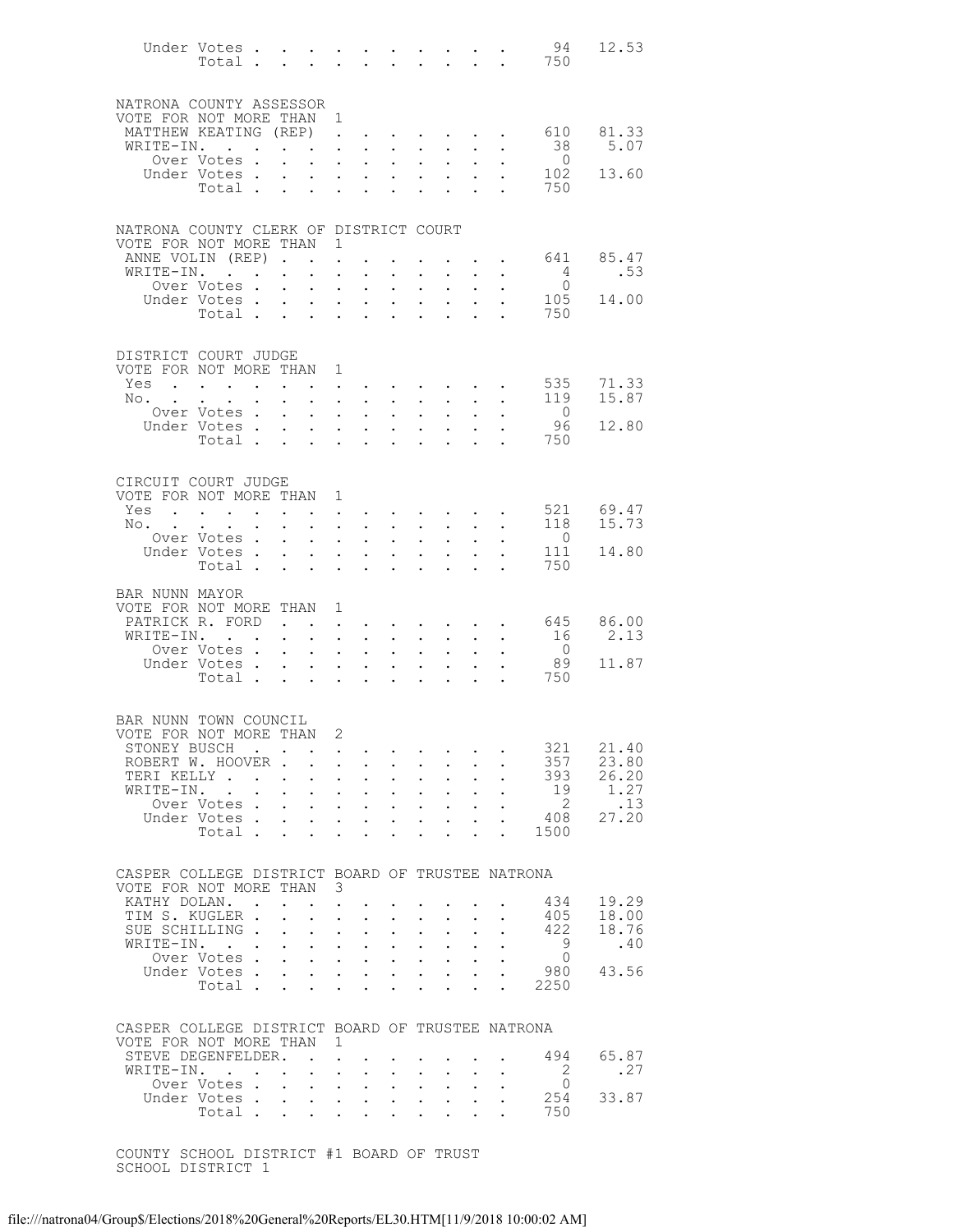| VOTE FOR NOT MORE THAN 4                                                                                                        |                                                                                                                   |                  |                           |                                                           |                                                           |                           |                            |                                                         |                                        |                           |  |
|---------------------------------------------------------------------------------------------------------------------------------|-------------------------------------------------------------------------------------------------------------------|------------------|---------------------------|-----------------------------------------------------------|-----------------------------------------------------------|---------------------------|----------------------------|---------------------------------------------------------|----------------------------------------|---------------------------|--|
|                                                                                                                                 | CAMERON ALLEN<br>DAVID APPLEGATE                                                                                  |                  |                           |                                                           |                                                           |                           |                            |                                                         | 237<br>316                             | 7.90<br>10.53             |  |
|                                                                                                                                 |                                                                                                                   |                  |                           |                                                           |                                                           |                           |                            |                                                         |                                        |                           |  |
|                                                                                                                                 |                                                                                                                   |                  |                           |                                                           |                                                           |                           |                            |                                                         |                                        |                           |  |
|                                                                                                                                 |                                                                                                                   |                  |                           |                                                           |                                                           |                           |                            |                                                         |                                        |                           |  |
|                                                                                                                                 |                                                                                                                   |                  |                           |                                                           |                                                           |                           |                            |                                                         |                                        |                           |  |
|                                                                                                                                 |                                                                                                                   |                  |                           |                                                           |                                                           |                           |                            |                                                         |                                        |                           |  |
|                                                                                                                                 |                                                                                                                   |                  |                           |                                                           |                                                           |                           |                            |                                                         |                                        |                           |  |
|                                                                                                                                 |                                                                                                                   |                  |                           |                                                           |                                                           |                           |                            |                                                         |                                        |                           |  |
|                                                                                                                                 | Total 3000                                                                                                        |                  |                           |                                                           |                                                           |                           |                            |                                                         |                                        |                           |  |
|                                                                                                                                 |                                                                                                                   |                  |                           |                                                           |                                                           |                           |                            |                                                         |                                        |                           |  |
| COUNTY RURAL CONSERVATION DISTRICT SUPER                                                                                        |                                                                                                                   |                  |                           |                                                           |                                                           |                           |                            |                                                         |                                        |                           |  |
| NATRONA COUNTY CONSERVATION DISTRICT<br>VOTE FOR NOT MORE THAN 2                                                                |                                                                                                                   |                  |                           |                                                           |                                                           |                           |                            |                                                         |                                        |                           |  |
|                                                                                                                                 |                                                                                                                   |                  |                           |                                                           |                                                           |                           |                            |                                                         |                                        |                           |  |
|                                                                                                                                 | ANDREW C. ANDERSON 436 29.07<br>TAMMY COBB 437 29.13                                                              |                  |                           |                                                           |                                                           |                           |                            |                                                         |                                        |                           |  |
|                                                                                                                                 | WRITE-IN.                                                                                                         |                  |                           |                                                           |                                                           |                           |                            |                                                         | $\overline{4}$                         | .27                       |  |
|                                                                                                                                 |                                                                                                                   |                  |                           |                                                           |                                                           |                           |                            |                                                         |                                        |                           |  |
|                                                                                                                                 |                                                                                                                   |                  |                           |                                                           |                                                           |                           |                            |                                                         |                                        |                           |  |
|                                                                                                                                 |                                                                                                                   |                  |                           |                                                           |                                                           |                           |                            |                                                         |                                        |                           |  |
|                                                                                                                                 |                                                                                                                   |                  |                           |                                                           |                                                           |                           |                            |                                                         |                                        |                           |  |
| 1 CENT SALES TAX                                                                                                                |                                                                                                                   |                  |                           |                                                           |                                                           |                           |                            |                                                         |                                        |                           |  |
| VOTE FOR NOT MORE THAN 1                                                                                                        |                                                                                                                   |                  |                           |                                                           |                                                           |                           |                            |                                                         |                                        | 73.47                     |  |
|                                                                                                                                 |                                                                                                                   |                  |                           |                                                           |                                                           |                           |                            |                                                         |                                        | 25.20                     |  |
|                                                                                                                                 |                                                                                                                   |                  |                           |                                                           |                                                           |                           |                            |                                                         |                                        |                           |  |
|                                                                                                                                 |                                                                                                                   |                  |                           |                                                           |                                                           |                           |                            |                                                         |                                        | 1.33                      |  |
|                                                                                                                                 | For the County Sales and Use Ta 551<br>Against the County Sales and Use Ta 189<br>Over Votes 0<br>Under Votes 750 |                  |                           |                                                           |                                                           |                           |                            |                                                         |                                        |                           |  |
|                                                                                                                                 |                                                                                                                   |                  |                           |                                                           |                                                           |                           |                            |                                                         |                                        |                           |  |
| LODGING TAX                                                                                                                     |                                                                                                                   |                  |                           |                                                           |                                                           |                           |                            |                                                         |                                        |                           |  |
| VOTE FOR NOT MORE THAN 1                                                                                                        |                                                                                                                   |                  |                           |                                                           |                                                           |                           |                            |                                                         |                                        |                           |  |
|                                                                                                                                 | For the County Lodging Tax. 557 74.27<br>Against the County Lodging Tax 174 23.20                                 |                  |                           |                                                           |                                                           |                           |                            |                                                         |                                        |                           |  |
|                                                                                                                                 |                                                                                                                   |                  |                           |                                                           |                                                           |                           |                            |                                                         |                                        |                           |  |
|                                                                                                                                 |                                                                                                                   |                  |                           |                                                           |                                                           |                           |                            |                                                         |                                        | 2.53                      |  |
|                                                                                                                                 |                                                                                                                   |                  |                           |                                                           |                                                           |                           |                            |                                                         |                                        |                           |  |
|                                                                                                                                 |                                                                                                                   |                  |                           |                                                           |                                                           |                           |                            |                                                         |                                        |                           |  |
|                                                                                                                                 |                                                                                                                   |                  |                           |                                                           |                                                           |                           |                            |                                                         |                                        |                           |  |
|                                                                                                                                 |                                                                                                                   |                  |                           |                                                           |                                                           |                           |                            |                                                         |                                        | **OFFICIAL COUNTY RESULTS |  |
|                                                                                                                                 |                                                                                                                   |                  |                           |                                                           |                                                           |                           |                            |                                                         |                                        |                           |  |
| PRECINCT REPORT     GENERAL ELECTION<br>RUN DATE:11/09/18     NATRONA COUNTY, WYOMING<br>RUN TIME:09:57 AM     NOVEMBER 6, 2018 |                                                                                                                   |                  |                           |                                                           |                                                           |                           |                            |                                                         |                                        |                           |  |
| $0901$ 9-1                                                                                                                      |                                                                                                                   |                  |                           |                                                           |                                                           |                           |                            |                                                         |                                        |                           |  |
|                                                                                                                                 |                                                                                                                   |                  |                           |                                                           |                                                           |                           |                            |                                                         |                                        |                           |  |
|                                                                                                                                 | REGISTERED VOTERS - TOTAL VOTES PERCENT<br>BALLOTS CAST - TOTAL.                                                  |                  |                           |                                                           |                                                           |                           |                            |                                                         | 901                                    |                           |  |
|                                                                                                                                 | BALLOTS CAST - BLANK.                                                                                             |                  |                           |                                                           |                                                           |                           |                            |                                                         | $\Omega$                               |                           |  |
|                                                                                                                                 | VOTER TURNOUT - TOTAL                                                                                             |                  |                           |                                                           |                                                           |                           |                            |                                                         |                                        | 75.71                     |  |
|                                                                                                                                 | VOTER TURNOUT - BLANK                                                                                             |                  |                           |                                                           |                                                           |                           |                            |                                                         |                                        |                           |  |
|                                                                                                                                 |                                                                                                                   |                  |                           |                                                           |                                                           |                           |                            |                                                         |                                        |                           |  |
| UNITED STATES SENATOR FEDERAL DISTRICT                                                                                          |                                                                                                                   |                  |                           |                                                           |                                                           |                           |                            |                                                         |                                        |                           |  |
| VOTE FOR NOT MORE THAN                                                                                                          |                                                                                                                   |                  | $\mathbf{1}$              |                                                           |                                                           |                           |                            |                                                         |                                        |                           |  |
|                                                                                                                                 | JOHN BARRASSO (REP)                                                                                               |                  |                           |                                                           |                                                           |                           |                            | $\mathbf{L}^{\text{max}}$ and $\mathbf{L}^{\text{max}}$ | 661                                    | 73.36                     |  |
|                                                                                                                                 | GARY TRAUNER (DEM)<br>JOSEPH PORAMBO (LIB).                                                                       |                  |                           | $\cdot$ $\cdot$ $\cdot$                                   | $\sim$                                                    |                           | $\mathbf{L}$               | $\ddot{\phantom{0}}$                                    | 218                                    | 24.20<br>19 2.11          |  |
|                                                                                                                                 | WRITE-IN.                                                                                                         |                  |                           |                                                           |                                                           |                           |                            | $\mathbf{L}$ and $\mathbf{L}$                           | $\bigcirc$                             |                           |  |
|                                                                                                                                 | Over Votes                                                                                                        |                  |                           | $\mathbf{L}^{\text{max}}$ , and $\mathbf{L}^{\text{max}}$ | $\mathbf{L}^{\text{max}}$ , and $\mathbf{L}^{\text{max}}$ |                           |                            |                                                         | $\circ$                                |                           |  |
|                                                                                                                                 | Under Votes                                                                                                       |                  |                           |                                                           | $\mathbf{L}$                                              | $\mathbf{L}^{\text{max}}$ |                            |                                                         | $\overline{\mathbf{3}}$                | .33                       |  |
|                                                                                                                                 | Total                                                                                                             |                  | $\mathbf{L}$              |                                                           |                                                           |                           |                            |                                                         | 901                                    |                           |  |
|                                                                                                                                 |                                                                                                                   |                  |                           |                                                           |                                                           |                           |                            |                                                         |                                        |                           |  |
| UNITED STATES REPRESENTATIVE                                                                                                    |                                                                                                                   |                  |                           |                                                           |                                                           |                           |                            |                                                         |                                        |                           |  |
| WYOMING CONGRESSIONAL DISTRICT ONE                                                                                              |                                                                                                                   |                  |                           |                                                           |                                                           |                           |                            |                                                         |                                        |                           |  |
| VOTE FOR NOT MORE THAN 1                                                                                                        |                                                                                                                   |                  |                           |                                                           |                                                           |                           |                            |                                                         |                                        |                           |  |
|                                                                                                                                 | LIZ CHENEY (REP)                                                                                                  |                  |                           |                                                           |                                                           |                           |                            | $\mathbf{L}$ and $\mathbf{L}$                           | 647<br>192                             | 71.81<br>21.31            |  |
|                                                                                                                                 | GREG HUNTER (DEM).<br>DANIEL CLYDE CUMMINGS (CON)                                                                 |                  |                           |                                                           |                                                           |                           |                            |                                                         |                                        | 25 2.77                   |  |
|                                                                                                                                 | RICHARD BRUBAKER (LIB)                                                                                            |                  |                           |                                                           |                                                           |                           | $\mathbf{L}$               | $\mathcal{L}^{\text{max}}$                              |                                        | 19 2.11                   |  |
|                                                                                                                                 | WRITE-IN.                                                                                                         |                  |                           |                                                           |                                                           |                           | $\sim$ 100 $\pm$           | $\sim$ 100 $\mu$                                        | 5 <sup>5</sup>                         | .55                       |  |
|                                                                                                                                 | Over Votes.                                                                                                       |                  |                           |                                                           |                                                           |                           |                            | $\ddot{\phantom{0}}$                                    | 1                                      | $\ldots$ 11               |  |
|                                                                                                                                 | Under Votes<br>Total $\cdots$                                                                                     | $\sim$ 100 $\pm$ | $\mathbf{L}^{\text{max}}$ |                                                           |                                                           |                           | $\mathcal{L}^{\text{max}}$ |                                                         | 12<br>$\mathbf{L} = \mathbf{L}$<br>901 | 1.33                      |  |
|                                                                                                                                 |                                                                                                                   |                  |                           |                                                           |                                                           |                           |                            |                                                         |                                        |                           |  |
|                                                                                                                                 |                                                                                                                   |                  |                           |                                                           |                                                           |                           |                            |                                                         |                                        |                           |  |
| GOVERNOR STATE OF WYOMING<br>VOTE FOR NOT MORE THAN 1                                                                           | MARK GORDON (REP). 672                                                                                            |                  |                           |                                                           |                                                           |                           |                            |                                                         |                                        |                           |  |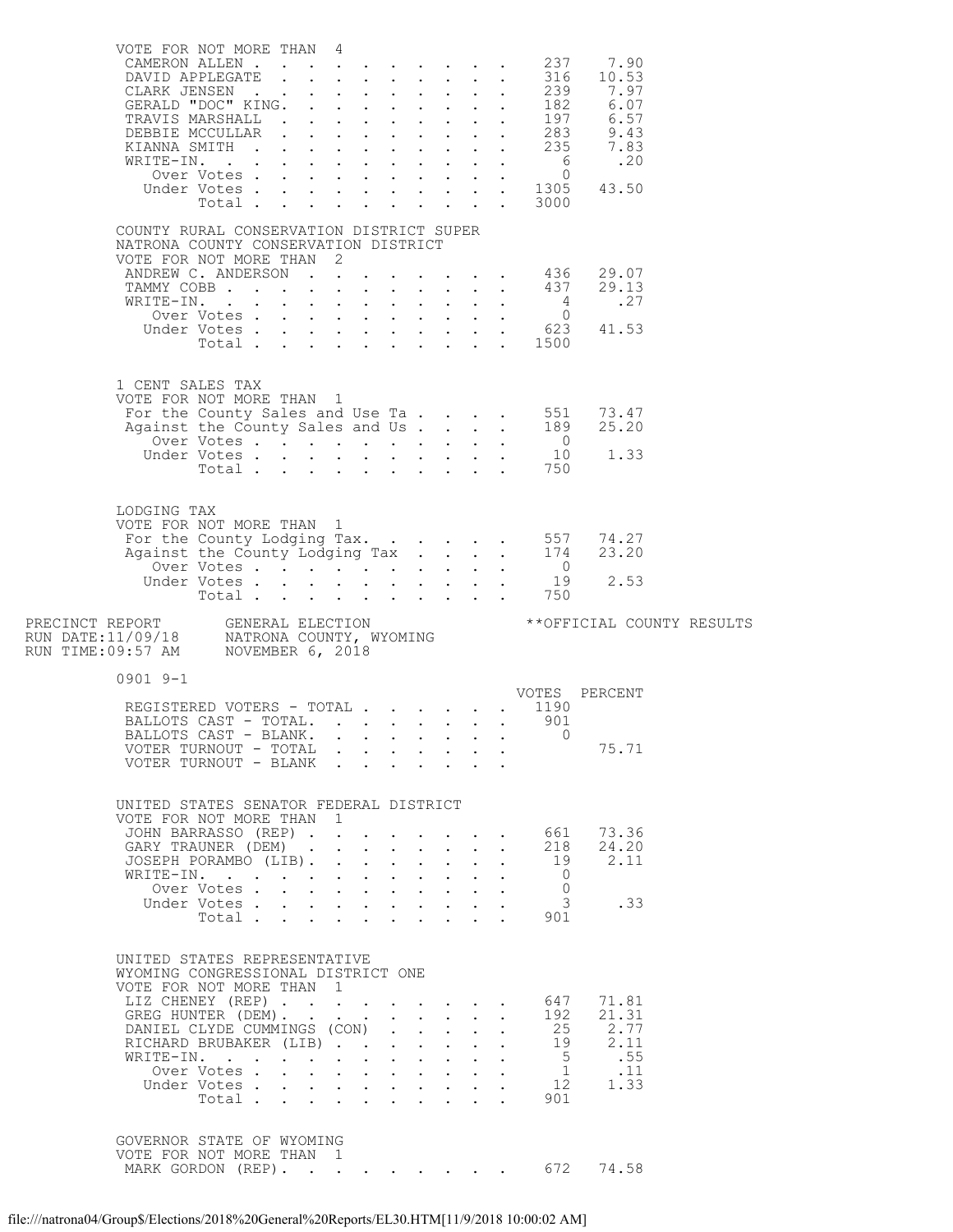| Under Votes                                                                                                                                                                                                                                                                                |                                                                                                |                                                                                                                                                                                                                                                                                                                                                                                                                                                                                                                                                  |                                                                                                                                                                     |                                                                                                                      | 26<br>901                                                                                  | 170<br>18.87<br>2.89<br>$\begin{array}{cc} 9 & 1.00 \\ 16 & 1.78 \end{array}$<br>$\begin{matrix} 0 & 0 \\ 8 & 0 \\ 0 & 0 \end{matrix}$ |
|--------------------------------------------------------------------------------------------------------------------------------------------------------------------------------------------------------------------------------------------------------------------------------------------|------------------------------------------------------------------------------------------------|--------------------------------------------------------------------------------------------------------------------------------------------------------------------------------------------------------------------------------------------------------------------------------------------------------------------------------------------------------------------------------------------------------------------------------------------------------------------------------------------------------------------------------------------------|---------------------------------------------------------------------------------------------------------------------------------------------------------------------|----------------------------------------------------------------------------------------------------------------------|--------------------------------------------------------------------------------------------|----------------------------------------------------------------------------------------------------------------------------------------|
| SECRETARY OF STATE STATE OF WYOMING<br>VOTE FOR NOT MORE THAN 1<br>EDWARD BUCHANAN (REP).<br>JAMES W. BYRD (DEM).<br>KIT CARSON III (LIB).<br>WRITE-IN.                                                                                                                                    |                                                                                                | $\mathbf{1} \qquad \mathbf{1} \qquad \mathbf{1} \qquad \mathbf{1} \qquad \mathbf{1} \qquad \mathbf{1} \qquad \mathbf{1} \qquad \mathbf{1} \qquad \mathbf{1} \qquad \mathbf{1} \qquad \mathbf{1} \qquad \mathbf{1} \qquad \mathbf{1} \qquad \mathbf{1} \qquad \mathbf{1} \qquad \mathbf{1} \qquad \mathbf{1} \qquad \mathbf{1} \qquad \mathbf{1} \qquad \mathbf{1} \qquad \mathbf{1} \qquad \mathbf{1} \qquad \mathbf{1} \qquad \mathbf{1} \qquad \mathbf{$<br>$\mathbf{L}^{\text{max}}$ , $\mathbf{L}^{\text{max}}$<br>$\mathbf{L}^{\text{max}}$ | $\mathbf{z} = \mathbf{z}$                                                                                                                                           | $\mathbf{r} = \mathbf{r} \times \mathbf{r}$ .                                                                        | $\cdot$ $\cdot$ $\cdot$ $\cdot$ 688<br>26<br>901                                           | 76.36<br>158<br>17.54<br>2.89<br>$\overline{0}$<br>$\overline{0}$<br>29<br>3.22                                                        |
| STATE AUDITOR STATE OF WYOMING<br>VOTE FOR NOT MORE THAN 1<br>KRISTI RACINES (REP). .<br>JEFF DOCKTER (DEM).<br>WRITE-IN.<br>Over Votes                                                                                                                                                    | $\ddot{\phantom{0}}$                                                                           | $\Delta \sim 10$<br>$\mathbf{L}^{\text{max}}$ , $\mathbf{L}^{\text{max}}$                                                                                                                                                                                                                                                                                                                                                                                                                                                                        | $\mathbf{z} = \mathbf{z} + \mathbf{z}$ .<br>$\mathbf{L}^{\text{max}}$ , $\mathbf{L}^{\text{max}}$<br>$\mathbf{z} = \mathbf{z} + \mathbf{z}$                         | $\mathbf{z} = \mathbf{z} + \mathbf{z}$ .                                                                             | $\frac{2}{0}$                                                                              | 77.03<br>18.42<br>.22<br>$39$ 4.33<br>901                                                                                              |
| STATE TREASURER STATE OF WYOMING<br>VOTE FOR NOT MORE THAN 1<br>CURT MEIER (REP).<br>CHRIS LOWRY (DEM).<br>WRITE-IN.<br>Over Votes<br>Under Votes<br>$\begin{array}{cccccccccccccccccc} \text{Votes} & . & . & . & . & . & . & . & . & . & \text{Total} & . & . & . & . & . & \end{array}$ | $\mathcal{L}^{\text{max}}$                                                                     |                                                                                                                                                                                                                                                                                                                                                                                                                                                                                                                                                  |                                                                                                                                                                     | $\mathbb{Z}^{(n)}$                                                                                                   | $\cdot$ $\cdot$ $\cdot$ $\cdot$ $\cdot$ $684$<br>1<br>901<br>$\mathbf{L}$ and $\mathbf{L}$ | 75.92<br>177<br>19.64<br>$\ldots$<br>$\overline{0}$<br>$39 \t 4.33$                                                                    |
| SUPERINTENDENT OF PUBLIC INSTRUCTION STATE OF WYOMING<br>VOTE FOR NOT MORE THAN 1<br>JILLIAN BALOW (REP).<br>WRITE-IN.                                                                                                                                                                     | $\sim$                                                                                         |                                                                                                                                                                                                                                                                                                                                                                                                                                                                                                                                                  |                                                                                                                                                                     |                                                                                                                      | 13<br>$\overline{0}$<br>159<br>$\mathbf{L}^{\text{max}}$<br>901                            | 729<br>80.91<br>1.44<br>17.65                                                                                                          |
| STATE SENATOR 29 SENATE DISTRICT 29<br>VOTE FOR NOT MORE THAN 1<br>DREW PERKINS (REP)<br>WRITE-IN.<br>Over Votes<br>Under Votes<br>Total $\cdots$                                                                                                                                          | $\mathcal{L}^{\mathcal{L}}$<br>$\mathbf{L}^{\text{max}}$                                       | $\sim$ $-$<br>$\mathbf{a} = \mathbf{a} \times \mathbf{a}$ , $\mathbf{a} = \mathbf{a} \times \mathbf{a}$                                                                                                                                                                                                                                                                                                                                                                                                                                          | $\mathbf{z} = \mathbf{z} + \mathbf{z}$ .                                                                                                                            |                                                                                                                      | 744<br>$\overline{0}$<br>901                                                               | 82.57<br>11<br>1.22<br>16.20<br>146                                                                                                    |
| STATE HOUSE 37 HOUSE DISTRICT 37<br>VOTE FOR NOT MORE THAN<br>STEVE HARSHMAN (REP).<br>WRITE-IN.<br>Over Votes .<br>Under Votes<br>Total                                                                                                                                                   | $\mathbf{1}$<br>$\ddot{\phantom{a}}$<br>$\mathbf{L}^{\text{max}}$<br>$\mathbf{L}^{\text{max}}$ | $\sim$ $-$<br>$\mathbf{L}^{\text{max}}$                                                                                                                                                                                                                                                                                                                                                                                                                                                                                                          | $\sim$ $-$                                                                                                                                                          | $\mathbf{L}^{\text{max}}$ , and $\mathbf{L}^{\text{max}}$<br>$\mathbf{L}^{\text{max}}$ and $\mathbf{L}^{\text{max}}$ | $\overline{0}$<br>898                                                                      | 81.63<br>733<br>2.56<br>23<br>142<br>15.81                                                                                             |
| STATE HOUSE 59 HOUSE DISTRICT 59<br>VOTE FOR NOT MORE THAN 1<br>BUNKY LOUCKS (REP).<br>LAURIE L. LONGTINE (DEM)<br>WRITE-IN.<br>Over Votes .<br>Under Votes<br>Total<br>Total                                                                                                              | $\mathbf{L}$<br>$\mathbf{L}^{(1)}$                                                             | $\bullet$ .<br>$\mathbf{1}=\mathbf{1}=\mathbf{1}=\mathbf{1}=\mathbf{1}=\mathbf{1}=\mathbf{1}=\mathbf{1}=\mathbf{1}=\mathbf{1}=\mathbf{1}=\mathbf{1}=\mathbf{1}=\mathbf{1}=\mathbf{1}=\mathbf{1}=\mathbf{1}=\mathbf{1}=\mathbf{1}=\mathbf{1}=\mathbf{1}=\mathbf{1}=\mathbf{1}=\mathbf{1}=\mathbf{1}=\mathbf{1}=\mathbf{1}=\mathbf{1}=\mathbf{1}=\mathbf{1}=\mathbf{1}=\mathbf{1}=\mathbf{1}=\mathbf{1}=\mathbf{1}=\mathbf{1}=\mathbf{$                                                                                                            | $\bullet \qquad \bullet \qquad \bullet \qquad \bullet \qquad \bullet \qquad \bullet \qquad \bullet \qquad$<br>$\mathbf{L}^{\text{max}}$ , $\mathbf{L}^{\text{max}}$ | $\mathcal{L}^{\text{max}}$<br>$\sim$<br>$\mathcal{L}^{\text{max}}(\mathcal{L}^{\text{max}})$                         |                                                                                            | 0<br>3<br>100.00<br>$\Omega$<br>$\mathbf{0}$<br>$\Omega$<br>3                                                                          |
| NATRONA COUNTY COMMISSIONERS<br>VOTE FOR NOT MORE THAN 3<br>ROBERT L. HENDRY (REP) .<br>PAUL C. BERTOGLIO (REP).                                                                                                                                                                           |                                                                                                | $\mathcal{L}(\mathcal{A})$ . The contribution of the contribution of $\mathcal{A}$                                                                                                                                                                                                                                                                                                                                                                                                                                                               |                                                                                                                                                                     | $\sim$                                                                                                               | 489<br>587<br>550                                                                          | 18.09<br>21.72<br>20.35                                                                                                                |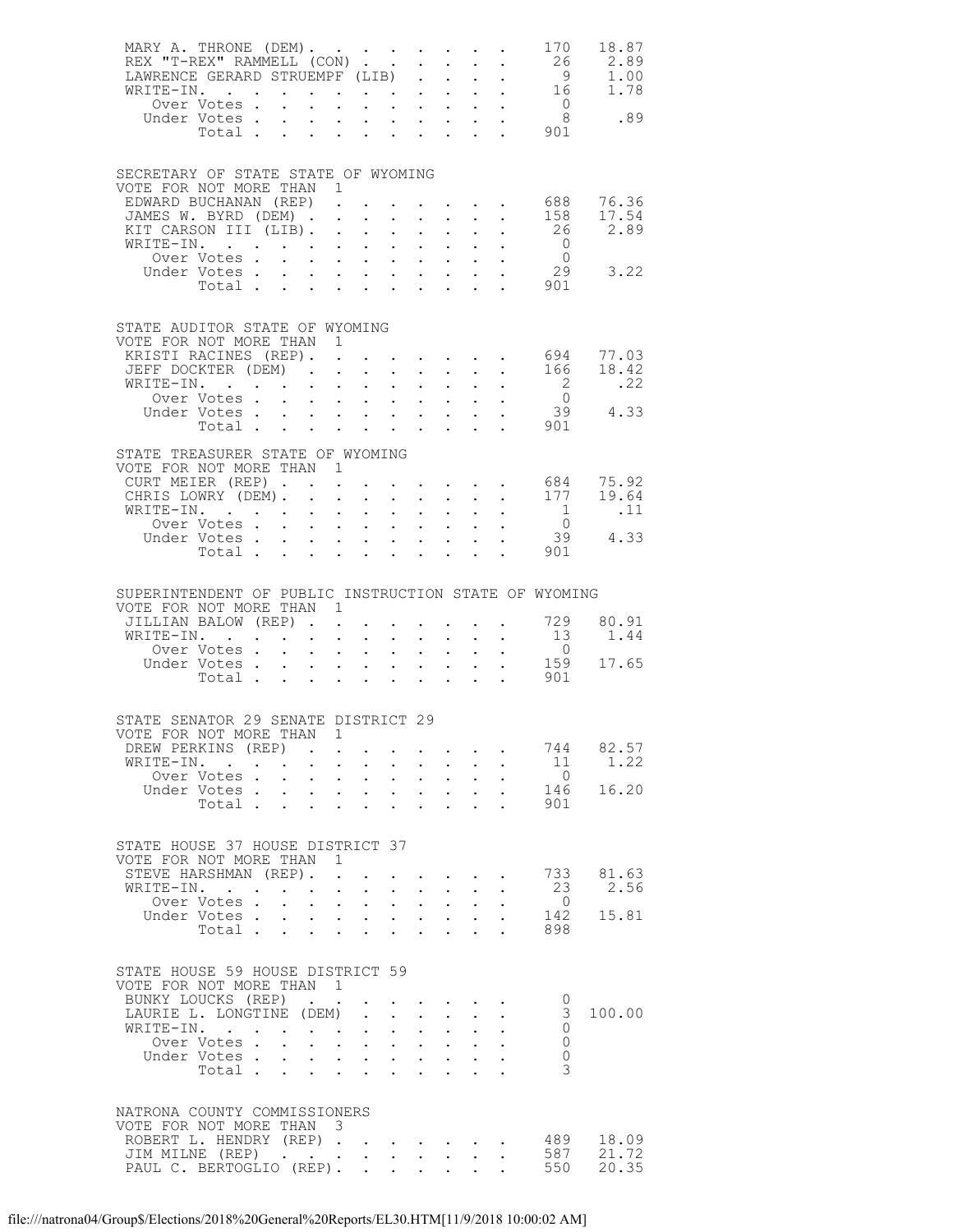| TERRY WINGERTER (DEM)                                                                    |                                                                                                                 |                      |                           |                                                                                                                       |                                                           |                                    |                                                                       |                                                                                                        |                                           |                                      | 297<br>192                                             | 10.99<br>7.10<br>.33<br>.44<br>20.98 |
|------------------------------------------------------------------------------------------|-----------------------------------------------------------------------------------------------------------------|----------------------|---------------------------|-----------------------------------------------------------------------------------------------------------------------|-----------------------------------------------------------|------------------------------------|-----------------------------------------------------------------------|--------------------------------------------------------------------------------------------------------|-------------------------------------------|--------------------------------------|--------------------------------------------------------|--------------------------------------|
| NATRONA COUNTY CORONER<br>VOTE FOR NOT MORE THAN 1<br>CONNIE JACOBSON (REP)<br>WRITE-IN. | Over Votes.                                                                                                     |                      |                           |                                                                                                                       |                                                           |                                    |                                                                       |                                                                                                        |                                           |                                      | 793<br>$\frac{2}{0}$                                   | 88.01<br>.22                         |
|                                                                                          | Under Votes<br>Total .                                                                                          |                      |                           | $\mathbf{z} = \mathbf{z} + \mathbf{z}$ , where $\mathbf{z} = \mathbf{z}$<br>$\mathbf{r}$                              | $\mathbf{L}$ and $\mathbf{L}$                             |                                    |                                                                       | $\mathbf{L}^{\text{max}}$ , $\mathbf{L}^{\text{max}}$                                                  |                                           |                                      | 106<br>901                                             | 11.76                                |
| SEVENTH JUDICIAL DISTRICT ATTORNEY NATRONA<br>VOTE FOR NOT MORE THAN 1                   |                                                                                                                 |                      |                           |                                                                                                                       |                                                           |                                    |                                                                       |                                                                                                        |                                           |                                      |                                                        |                                      |
| DAN ITZEN (REP)<br>WRITE-IN.                                                             |                                                                                                                 |                      |                           | $\mathbf{L}^{\text{max}}$<br>$\mathbf{L}^{\text{max}}$                                                                | $\mathbf{A}^{(1)}$ .                                      | $\bullet$ .                        | $\sim 100$                                                            |                                                                                                        |                                           |                                      | 729<br>6                                               | 80.91<br>.67                         |
|                                                                                          | Over Votes .<br>Under Votes.<br>Total.                                                                          |                      | $\ddot{\phantom{0}}$      | $\mathbf{r} = \mathbf{r} \cdot \mathbf{r} = \mathbf{r} \cdot \mathbf{r}$ .<br>$\sim 100$                              | $\mathbf{L}^{\text{max}}$ , $\mathbf{L}^{\text{max}}$     | $\mathbb{Z}^{\mathbb{Z}^{\times}}$ | $\mathcal{L}^{\text{max}}$                                            | $\mathcal{L}^{\text{max}}$<br>$\mathbf{1}=\mathbf{1}=\mathbf{1}=\mathbf{1}=\mathbf{1}$<br>$\mathbf{L}$ | $\mathbf{L}^{\text{max}}$<br>$\mathbf{L}$ |                                      | $\overline{0}$<br>901                                  | 166 18.42                            |
| NATRONA COUNTY SHERIFF                                                                   |                                                                                                                 |                      |                           |                                                                                                                       |                                                           |                                    |                                                                       |                                                                                                        |                                           |                                      |                                                        |                                      |
| VOTE FOR NOT MORE THAN 1<br>GUS HOLBROOK (REP) .                                         |                                                                                                                 |                      |                           | $\mathbf{L}^{\text{max}}$                                                                                             | $\bullet$ .<br><br><br><br><br><br><br>                   |                                    |                                                                       |                                                                                                        |                                           |                                      | $\cdot$ 764 84.79                                      |                                      |
| WRITE-IN.                                                                                | Over Votes .                                                                                                    |                      | $\mathbf{r}$              | $\sim$ 100 $\pm$                                                                                                      | $\mathbf{L}^{\text{max}}$ , $\mathbf{L}^{\text{max}}$     | $\mathbf{L}^{\text{max}}$          |                                                                       | $\mathbf{a} = \mathbf{a} \times \mathbf{a}$ , and $\mathbf{a} = \mathbf{a} \times \mathbf{a}$          |                                           |                                      | $\frac{5}{0}$                                          | .55                                  |
|                                                                                          | Under Votes<br>Total                                                                                            |                      |                           |                                                                                                                       |                                                           |                                    |                                                                       |                                                                                                        | $\mathcal{L}^{\text{max}}$                |                                      | 901                                                    | 132 14.65                            |
| NATRONA COUNTY CLERK<br>VOTE FOR NOT MORE THAN 1<br>TRACY GOOD (REP)                     |                                                                                                                 |                      |                           |                                                                                                                       |                                                           |                                    |                                                                       |                                                                                                        |                                           |                                      | 768                                                    | 85.24                                |
| WRITE-IN.                                                                                | Over Votes                                                                                                      |                      | $\bullet$ .               | $\bullet$ .<br><br><br><br><br><br><br><br><br><br><br><br>                                                           | $\mathbf{L}^{\text{max}}$ , and $\mathbf{L}^{\text{max}}$ | $\mathcal{L}^{\text{max}}$         | $\mathbf{1}^{\prime}$ , $\mathbf{1}^{\prime}$ , $\mathbf{1}^{\prime}$ | $\sim$ $-$                                                                                             |                                           |                                      | $\overline{\mathbf{c}}$<br>$\overline{0}$              | .22                                  |
|                                                                                          | Under Votes<br>Votes<br>Total                                                                                   |                      |                           |                                                                                                                       |                                                           |                                    |                                                                       |                                                                                                        |                                           | $\mathbf{L} = \mathbf{L} \mathbf{L}$ | 901                                                    | 131 14.54                            |
| NATRONA COUNTY TREASURER<br>VOTE FOR NOT MORE THAN 1                                     |                                                                                                                 |                      |                           |                                                                                                                       |                                                           |                                    |                                                                       |                                                                                                        |                                           |                                      |                                                        |                                      |
| TOM DOYLE (REP)<br>WRITE-IN.                                                             |                                                                                                                 |                      |                           | $\mathcal{L}^{\text{max}}$                                                                                            |                                                           |                                    |                                                                       |                                                                                                        |                                           |                                      | $\cdot$ $\cdot$ $\cdot$ 764 84.79                      | .22                                  |
|                                                                                          | Over Votes                                                                                                      |                      |                           | $\mathbf{1}^{\prime}$ , $\mathbf{1}^{\prime}$ , $\mathbf{1}^{\prime}$ , $\mathbf{1}^{\prime}$ , $\mathbf{1}^{\prime}$ |                                                           | $\ddot{\phantom{0}}$               |                                                                       | $\mathbf{L}^{\text{max}}$                                                                              |                                           |                                      | $\frac{2}{0}$                                          |                                      |
|                                                                                          | Under Votes<br>Total                                                                                            |                      |                           |                                                                                                                       |                                                           |                                    | $\mathcal{L}^{\text{max}}$                                            | $\sim$ $\sim$                                                                                          |                                           |                                      | $\frac{1}{2}$ $\frac{135}{2}$ $\frac{14.98}{2}$<br>901 |                                      |
| NATRONA COUNTY ASSESSOR<br>VOTE FOR NOT MORE THAN 1<br>MATTHEW KEATING (REP)             |                                                                                                                 |                      |                           | $\ddot{\phantom{a}}$                                                                                                  |                                                           |                                    |                                                                       |                                                                                                        |                                           |                                      | 650                                                    | 72.14                                |
| WRITE-IN.                                                                                | Over Votes.                                                                                                     |                      |                           | $\mathbf{1}^{\prime}$ , $\mathbf{1}^{\prime}$ , $\mathbf{1}^{\prime}$ , $\mathbf{1}^{\prime}$                         |                                                           | $\mathbb{Z}^{\mathbb{Z}^{\times}}$ |                                                                       | $\mathbf{A}^{\text{max}}$ , $\mathbf{A}^{\text{max}}$                                                  |                                           |                                      | 94<br>$\overline{0}$                                   | 10.43                                |
|                                                                                          | Under Votes .<br>Total .                                                                                        |                      | $\ddot{\phantom{0}}$      | $\mathbf{L}$<br>$\ddot{\phantom{a}}$                                                                                  | $\mathbf{L}$ and $\mathbf{L}$                             |                                    |                                                                       | $\mathcal{L}^{(1)}$                                                                                    |                                           |                                      | 157<br>901                                             | 17.43                                |
| NATRONA COUNTY CLERK OF DISTRICT COURT<br>VOTE FOR NOT MORE THAN                         |                                                                                                                 |                      |                           | 1                                                                                                                     |                                                           |                                    |                                                                       |                                                                                                        |                                           |                                      |                                                        |                                      |
| ANNE VOLIN (REP)                                                                         |                                                                                                                 |                      |                           |                                                                                                                       |                                                           |                                    |                                                                       |                                                                                                        |                                           |                                      | 743                                                    | 82.46                                |
| WRITE-IN.                                                                                | $\sim$ $\sim$<br>Over Votes.                                                                                    | $\ddot{\phantom{0}}$ | $\ddotsc$                 | $\mathbf{L}^{\text{max}}$ , and $\mathbf{L}^{\text{max}}$<br>$\mathbf{L}$                                             | $\ddot{\phantom{0}}$                                      |                                    |                                                                       |                                                                                                        |                                           |                                      | 5<br>$\overline{0}$                                    | .55                                  |
|                                                                                          | Under Votes<br>Total .                                                                                          |                      | $\mathbf{L}^{\text{max}}$ | $\mathcal{L}^{\text{max}}$<br>$\sim$ $-$                                                                              | $\sim$                                                    | $\mathcal{L}^{\pm}$                | $\mathbf{L}^{\text{max}}$                                             |                                                                                                        |                                           |                                      | 153<br>901                                             | 16.98                                |
| DISTRICT COURT JUDGE<br>VOTE FOR NOT MORE THAN<br>Yes                                    |                                                                                                                 |                      |                           | 1                                                                                                                     |                                                           |                                    |                                                                       |                                                                                                        |                                           |                                      | 685                                                    | 76.03                                |
| No.                                                                                      | Over Votes.                                                                                                     | $\ddot{\phantom{a}}$ |                           | $\mathbf{L}^{\text{max}}$ , and $\mathbf{L}^{\text{max}}$<br>$\mathcal{L}^{\text{max}}$                               | $\sim$ $-$<br>$\mathcal{L}^{\text{max}}$                  |                                    | $\mathbf{z} = \mathbf{z}$                                             |                                                                                                        |                                           |                                      | 113<br>$\overline{0}$                                  | 12.54                                |
|                                                                                          | Under Votes.<br>Total .                                                                                         |                      | $\mathbf{L}^{\text{max}}$ | $\Delta \phi = \Delta \phi$ .                                                                                         | $\sim$                                                    | $\mathbb{Z}^{\mathbb{Z}^2}$        | $\mathcal{L}^{(1)}$                                                   | $\mathbf{L}^{\text{max}}$                                                                              |                                           |                                      | 103<br>901                                             | 11.43                                |
| CIRCUIT COURT JUDGE<br>VOTE FOR NOT MORE THAN 1                                          |                                                                                                                 |                      |                           |                                                                                                                       |                                                           |                                    |                                                                       |                                                                                                        |                                           |                                      |                                                        |                                      |
| Yes                                                                                      | designed to the contract of the contract of the contract of the contract of the contract of the contract of the |                      |                           |                                                                                                                       |                                                           |                                    |                                                                       |                                                                                                        |                                           |                                      | 653                                                    | 72.48                                |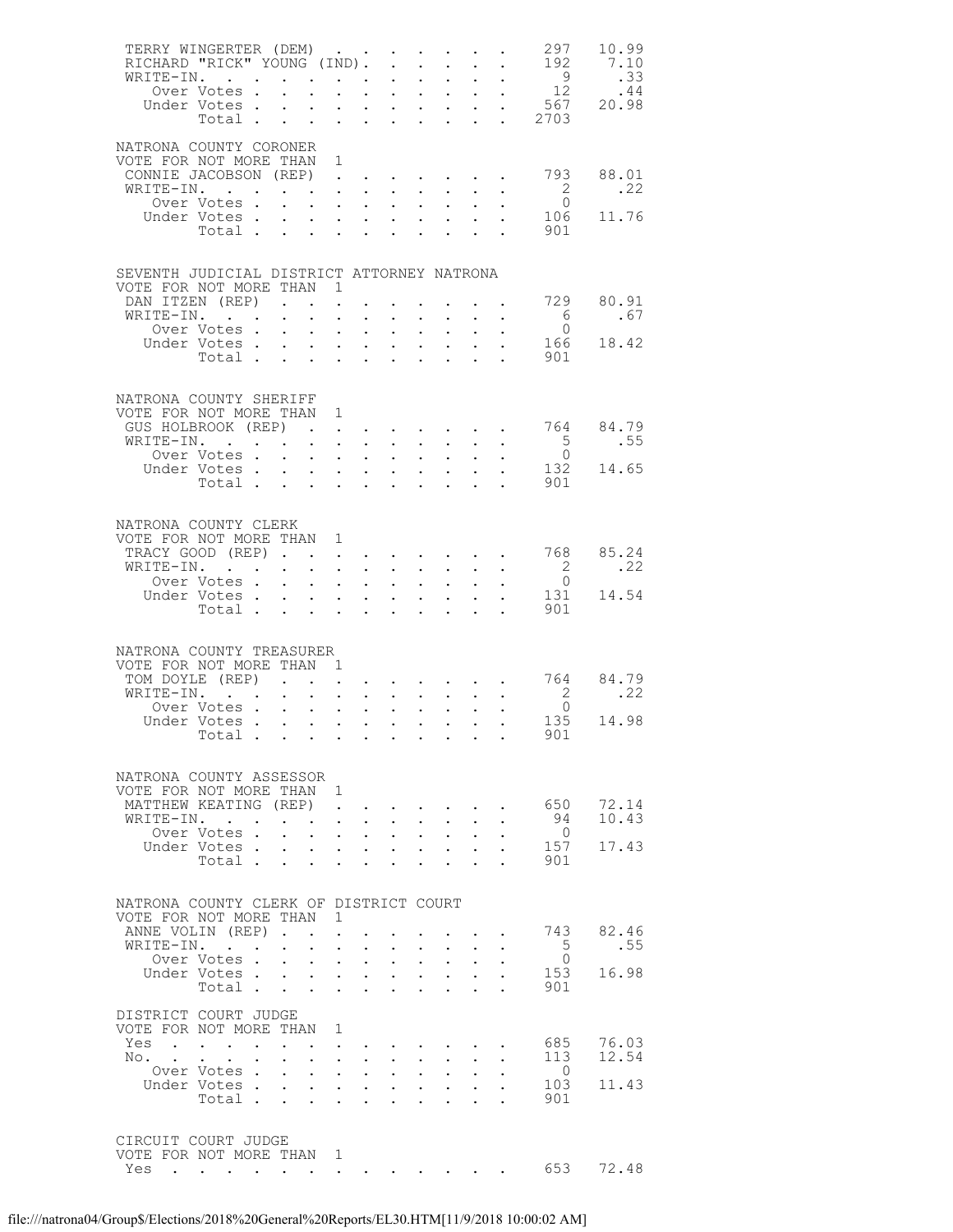| No.                                                                                                                      | $\mathcal{A}^{\mathcal{A}}$ . The contribution of the contribution of the contribution of the contribution of the contribution of the contribution of the contribution of the contribution of the contribution of the contribution of the |                            |                           |                            |                                                                                                                                                                                                                                                                                                                        |                                                           |                                            |                                                                                                                                           |                      |                                                       | 119                                                    | 13.21                  |
|--------------------------------------------------------------------------------------------------------------------------|-------------------------------------------------------------------------------------------------------------------------------------------------------------------------------------------------------------------------------------------|----------------------------|---------------------------|----------------------------|------------------------------------------------------------------------------------------------------------------------------------------------------------------------------------------------------------------------------------------------------------------------------------------------------------------------|-----------------------------------------------------------|--------------------------------------------|-------------------------------------------------------------------------------------------------------------------------------------------|----------------------|-------------------------------------------------------|--------------------------------------------------------|------------------------|
|                                                                                                                          | Over Votes<br>Under Votes .                                                                                                                                                                                                               |                            |                           |                            | $\mathbf{1}^{\prime}$ , $\mathbf{1}^{\prime}$ , $\mathbf{1}^{\prime}$ , $\mathbf{1}^{\prime}$ , $\mathbf{1}^{\prime}$<br>$\mathbf{r} = \mathbf{r} - \mathbf{r}$ , and $\mathbf{r} = \mathbf{r} - \mathbf{r}$ , and $\mathbf{r} = \mathbf{r} - \mathbf{r}$                                                              |                                                           |                                            | $\mathbf{u} = \mathbf{u} \mathbf{u} + \mathbf{u} \mathbf{u}$                                                                              |                      |                                                       | $\overline{0}$<br>129                                  | 14.32                  |
|                                                                                                                          | Total .                                                                                                                                                                                                                                   |                            |                           | $\sim$                     | $\ddot{\phantom{0}}$                                                                                                                                                                                                                                                                                                   | $\ddot{\phantom{0}}$                                      |                                            |                                                                                                                                           |                      | $\sim$ $\sim$                                         | 901                                                    |                        |
|                                                                                                                          |                                                                                                                                                                                                                                           |                            |                           |                            |                                                                                                                                                                                                                                                                                                                        |                                                           |                                            |                                                                                                                                           |                      |                                                       |                                                        |                        |
| CASPER COLLEGE DISTRICT BOARD OF TRUSTEE NATRONA<br>VOTE FOR NOT MORE THAN 3                                             |                                                                                                                                                                                                                                           |                            |                           |                            |                                                                                                                                                                                                                                                                                                                        |                                                           |                                            |                                                                                                                                           |                      |                                                       |                                                        |                        |
| KATHY DOLAN                                                                                                              |                                                                                                                                                                                                                                           |                            |                           |                            |                                                                                                                                                                                                                                                                                                                        |                                                           |                                            |                                                                                                                                           |                      |                                                       | $\cdot$ $\cdot$ $\cdot$ $\cdot$ 558                    | 20.64                  |
| TIM S. KUGLER .                                                                                                          |                                                                                                                                                                                                                                           |                            |                           |                            | $\mathbf{z} = \mathbf{z} + \mathbf{z}$ , where $\mathbf{z}$                                                                                                                                                                                                                                                            |                                                           |                                            | $\mathbf{z} = \left\{ \mathbf{z}_1, \ldots, \mathbf{z}_n \right\}$ .                                                                      |                      | $\mathbf{z} = \mathbf{z} + \mathbf{z}$                | 539                                                    | 19.94                  |
| SUE SCHILLING .                                                                                                          |                                                                                                                                                                                                                                           |                            | $\mathbf{L}$              | $\ddot{\phantom{a}}$       | $\mathbf{r}$ , $\mathbf{r}$ , $\mathbf{r}$                                                                                                                                                                                                                                                                             |                                                           | $\ddot{\phantom{0}}$                       | $\mathbf{L}$                                                                                                                              |                      |                                                       | 572                                                    | 21.16                  |
| WRITE-IN.                                                                                                                |                                                                                                                                                                                                                                           |                            |                           |                            | $\mathbf{u}^{\prime}=\mathbf{u}^{\prime}=\mathbf{u}^{\prime}$ .<br>$\mathbf{r} = \mathbf{r} - \mathbf{r}$ , where $\mathbf{r} = \mathbf{r} - \mathbf{r}$ , where $\mathbf{r} = \mathbf{r} - \mathbf{r}$                                                                                                                | $\mathbf{A}^{(1)}$ and $\mathbf{A}^{(2)}$ and             |                                            | $\mathbf{L}^{\text{max}}$                                                                                                                 |                      | $\mathbf{z} = \mathbf{z} + \mathbf{z}$ .              | $\begin{matrix} 4 \\ 0 \end{matrix}$                   | .15                    |
|                                                                                                                          |                                                                                                                                                                                                                                           |                            |                           |                            |                                                                                                                                                                                                                                                                                                                        |                                                           |                                            |                                                                                                                                           |                      |                                                       | 0ver Votes 0<br>Under Votes 1030<br>Total 2703<br>1030 | 38.11                  |
|                                                                                                                          |                                                                                                                                                                                                                                           |                            |                           |                            |                                                                                                                                                                                                                                                                                                                        |                                                           |                                            |                                                                                                                                           |                      |                                                       |                                                        |                        |
| CASPER COLLEGE DISTRICT BOARD OF TRUSTEE NATRONA                                                                         |                                                                                                                                                                                                                                           |                            |                           |                            |                                                                                                                                                                                                                                                                                                                        |                                                           |                                            |                                                                                                                                           |                      |                                                       |                                                        |                        |
| VOTE FOR NOT MORE THAN 1                                                                                                 |                                                                                                                                                                                                                                           |                            |                           |                            |                                                                                                                                                                                                                                                                                                                        |                                                           |                                            |                                                                                                                                           |                      |                                                       |                                                        |                        |
| STEVE DEGENFELDER.<br>WRITE-IN.                                                                                          |                                                                                                                                                                                                                                           |                            |                           |                            | $\mathbf{L}$ $\mathbf{L}$                                                                                                                                                                                                                                                                                              | $\sim$ 100 $\pm$                                          |                                            |                                                                                                                                           |                      |                                                       | 616<br>4                                               | 68.37<br>.44           |
|                                                                                                                          | Over Votes .                                                                                                                                                                                                                              | $\mathbf{r}$               | $\mathbf{L}^{\text{max}}$ |                            | $\mathbf{L}^{\text{max}}$ , and $\mathbf{L}^{\text{max}}$                                                                                                                                                                                                                                                              | $\mathbf{r} = \mathbf{r} + \mathbf{r}$ .                  |                                            | $\bullet$ .                                                                                                                               |                      |                                                       | $\overline{0}$                                         |                        |
|                                                                                                                          | Under Votes .                                                                                                                                                                                                                             | $\mathbf{L}$               | $\mathbf{L}$              |                            | $\mathbf{r} = \mathbf{r} \cdot \mathbf{r}$                                                                                                                                                                                                                                                                             |                                                           |                                            | $\mathbf{L}$ and $\mathbf{L}$                                                                                                             |                      |                                                       | 281                                                    | 31.19                  |
|                                                                                                                          | Total .                                                                                                                                                                                                                                   | $\sim$                     | $\mathbf{L}^{\text{max}}$ | $\mathbf{L}^{\text{max}}$  | $\ddot{\phantom{0}}$                                                                                                                                                                                                                                                                                                   | $\mathbf{L}$                                              |                                            | $\ddot{\phantom{0}}$                                                                                                                      |                      |                                                       | 901                                                    |                        |
| COUNTY SCHOOL DISTRICT #1 BOARD OF TRUST                                                                                 |                                                                                                                                                                                                                                           |                            |                           |                            |                                                                                                                                                                                                                                                                                                                        |                                                           |                                            |                                                                                                                                           |                      |                                                       |                                                        |                        |
| SCHOOL DISTRICT 1                                                                                                        |                                                                                                                                                                                                                                           |                            |                           |                            |                                                                                                                                                                                                                                                                                                                        |                                                           |                                            |                                                                                                                                           |                      |                                                       |                                                        |                        |
| VOTE FOR NOT MORE THAN 4                                                                                                 |                                                                                                                                                                                                                                           |                            |                           |                            |                                                                                                                                                                                                                                                                                                                        |                                                           |                                            |                                                                                                                                           |                      |                                                       |                                                        | 6.10                   |
| CAMERON ALLEN.<br>DAVID APPLEGATE                                                                                        |                                                                                                                                                                                                                                           |                            |                           |                            | $\mathbf{r} = \mathbf{r} \times \mathbf{r}$ , where $\mathbf{r} = \mathbf{r} \times \mathbf{r}$<br>$\mathbf{r} = \mathbf{r} + \mathbf{r} + \mathbf{r}$                                                                                                                                                                 |                                                           |                                            |                                                                                                                                           |                      |                                                       | 220<br>354                                             | 9.82                   |
| CLARK JENSEN                                                                                                             |                                                                                                                                                                                                                                           |                            |                           |                            | $\mathbf{z} = \mathbf{z} + \mathbf{z}$ .                                                                                                                                                                                                                                                                               | $\mathbf{A}^{\text{max}}$ , and $\mathbf{A}^{\text{max}}$ |                                            | $\mathbf{L}^{\text{max}}$                                                                                                                 |                      |                                                       | 332                                                    | 9.21                   |
| GERALD "DOC" KING.                                                                                                       |                                                                                                                                                                                                                                           |                            |                           |                            |                                                                                                                                                                                                                                                                                                                        |                                                           | $\ddot{\phantom{0}}$                       |                                                                                                                                           |                      |                                                       | 175                                                    | 4.86                   |
| TRAVIS MARSHALL.<br>DEBBIE MCCULLAR                                                                                      |                                                                                                                                                                                                                                           |                            |                           |                            | $\mathcal{A}^{\mathcal{A}}$ , and $\mathcal{A}^{\mathcal{A}}$ , and $\mathcal{A}^{\mathcal{A}}$                                                                                                                                                                                                                        | $\mathbf{A}^{\text{max}}$ , and $\mathbf{A}^{\text{max}}$ |                                            | $\mathbf{L}^{\text{max}}$                                                                                                                 |                      |                                                       | 239<br>337                                             | 6.63<br>9.35           |
| KIANNA SMITH                                                                                                             |                                                                                                                                                                                                                                           |                            |                           |                            | $\mathcal{L}(\mathbf{z})$ . The contribution of $\mathcal{L}(\mathbf{z})$                                                                                                                                                                                                                                              | $\mathbf{A}^{\text{max}}$ , and $\mathbf{A}^{\text{max}}$ | $\ddot{\phantom{0}}$                       | $\mathbf{L}^{\text{max}}$                                                                                                                 |                      | $\mathbf{L}^{\text{max}}$ , $\mathbf{L}^{\text{max}}$ | 283                                                    | 7.85                   |
| WRITE-IN. .                                                                                                              |                                                                                                                                                                                                                                           |                            |                           |                            | $\mathbf{r}$ , $\mathbf{r}$ , $\mathbf{r}$ , $\mathbf{r}$ , $\mathbf{r}$                                                                                                                                                                                                                                               |                                                           |                                            | $\mathbf{L} = \mathbf{L}$                                                                                                                 |                      |                                                       | 9                                                      | .25                    |
|                                                                                                                          | Over Votes.                                                                                                                                                                                                                               | $\mathbf{L}$               | $\sim$ $-$                |                            | $\mathbf{L}^{\text{max}}$ , and $\mathbf{L}^{\text{max}}$                                                                                                                                                                                                                                                              | $\mathcal{L}^{\text{max}}$ , $\mathcal{L}^{\text{max}}$   |                                            | $\mathbf{L}^{\text{max}}$                                                                                                                 |                      |                                                       | $\overline{0}$                                         |                        |
|                                                                                                                          | Under Votes .<br>Total .                                                                                                                                                                                                                  | $\ddot{\phantom{0}}$       | $\bullet$ .               | $\ddot{\phantom{0}}$       | $\mathbf{r}$ , $\mathbf{r}$ , $\mathbf{r}$ , $\mathbf{r}$ , $\mathbf{r}$<br>$\sim$                                                                                                                                                                                                                                     | $\sim$ 100 $\pm$                                          | $\mathbf{L}$                               | $\mathbf{L} = \mathbf{L}$<br>$\ddot{\phantom{0}}$                                                                                         | $\ddot{\phantom{0}}$ | $\ddot{\phantom{0}}$                                  | 3604                                                   | 1655 45.92             |
| COUNTY FIRE PROTECTION DISTRICT DIRECTOR<br>FIRE DISTRICT CO<br>VOTE FOR NOT MORE THAN 2<br>DEAN A. JACKETT<br>WRITE-IN. | $\mathbf{r}$ . $\mathbf{r}$<br>Over Votes.<br>Under Votes<br>Total                                                                                                                                                                        | $\mathcal{L}^{\text{max}}$ |                           |                            | $\mathbf{r} = \mathbf{r} + \mathbf{r}$ , where $\mathbf{r} = \mathbf{r} + \mathbf{r}$ , where $\mathbf{r} = \mathbf{r} + \mathbf{r}$<br>$\ddot{\phantom{a}}$<br>$\mathcal{A}=\mathcal{A}=\mathcal{A}=\mathcal{A}=\mathcal{A}=\mathcal{A}=\mathcal{A}=\mathcal{A}$<br>$\mathbf{r}=(\mathbf{r}_1,\ldots,\mathbf{r}_N)$ . | $\mathcal{L}^{\text{max}}$                                | $\epsilon$ .                               | $\mathbf{L}^{\text{max}}$ , and $\mathbf{L}^{\text{max}}$<br>$\mathcal{L}^{\text{max}}$ , where $\mathcal{L}^{\text{max}}$<br>$\bullet$ . |                      |                                                       | 651<br>24<br>- 0<br>1103<br>1778                       | 36.61<br>1.35<br>62.04 |
|                                                                                                                          |                                                                                                                                                                                                                                           |                            |                           |                            |                                                                                                                                                                                                                                                                                                                        |                                                           |                                            |                                                                                                                                           |                      |                                                       |                                                        |                        |
| CASPER MOUNTAIN FIRE DISTRICT DIRECTOR MTN FIRE<br>VOTE FOR NOT MORE THAN 2                                              |                                                                                                                                                                                                                                           |                            |                           |                            |                                                                                                                                                                                                                                                                                                                        |                                                           |                                            |                                                                                                                                           |                      |                                                       |                                                        |                        |
| DICK BREHM                                                                                                               |                                                                                                                                                                                                                                           |                            |                           |                            |                                                                                                                                                                                                                                                                                                                        |                                                           |                                            |                                                                                                                                           |                      |                                                       | $\mathcal{S}$                                          | 12.50                  |
| DAVID MOWRY. .<br>MARGO SPURRIER. .                                                                                      |                                                                                                                                                                                                                                           |                            |                           |                            | $\cdot$ $\cdot$ $\cdot$ $\cdot$                                                                                                                                                                                                                                                                                        |                                                           |                                            |                                                                                                                                           |                      |                                                       | 2<br>2                                                 | 8.33<br>8.33           |
| WRITE-IN.                                                                                                                |                                                                                                                                                                                                                                           |                            | $\sim 100$                | $\sim 10^{-11}$            | $\sim 10^{-11}$<br>$\mathbf{L} = \mathbf{L} \mathbf{L}$                                                                                                                                                                                                                                                                |                                                           | $\mathcal{L}^{\text{max}}$<br>$\mathbf{L}$ |                                                                                                                                           |                      |                                                       | $\overline{0}$                                         |                        |
|                                                                                                                          | Over Votes                                                                                                                                                                                                                                |                            |                           |                            |                                                                                                                                                                                                                                                                                                                        |                                                           |                                            |                                                                                                                                           |                      |                                                       | $\overline{0}$                                         |                        |
|                                                                                                                          | Under Votes                                                                                                                                                                                                                               |                            |                           | $\mathcal{L}^{\text{max}}$ |                                                                                                                                                                                                                                                                                                                        |                                                           |                                            |                                                                                                                                           |                      |                                                       | 17<br>24                                               | 70.83                  |
|                                                                                                                          | Total                                                                                                                                                                                                                                     |                            | $\sim$                    |                            | $\mathbf{L}$                                                                                                                                                                                                                                                                                                           | $\sim$                                                    |                                            |                                                                                                                                           |                      |                                                       |                                                        |                        |
| COUNTY RURAL CONSERVATION DISTRICT SUPER                                                                                 |                                                                                                                                                                                                                                           |                            |                           |                            |                                                                                                                                                                                                                                                                                                                        |                                                           |                                            |                                                                                                                                           |                      |                                                       |                                                        |                        |
| NATRONA COUNTY CONSERVATION DISTRICT<br>VOTE FOR NOT MORE THAN 2                                                         |                                                                                                                                                                                                                                           |                            |                           |                            |                                                                                                                                                                                                                                                                                                                        |                                                           |                                            |                                                                                                                                           |                      |                                                       |                                                        |                        |
| ANDREW C. ANDERSON                                                                                                       |                                                                                                                                                                                                                                           |                            |                           |                            |                                                                                                                                                                                                                                                                                                                        |                                                           |                                            |                                                                                                                                           |                      |                                                       | 487                                                    | 27.03                  |
| TAMMY COBB                                                                                                               |                                                                                                                                                                                                                                           |                            | $\ddot{\phantom{0}}$      |                            | $\mathbf{L} = \mathbf{L} \times \mathbf{L}$                                                                                                                                                                                                                                                                            |                                                           |                                            |                                                                                                                                           |                      |                                                       | 544                                                    | 30.19                  |
| WRITE-IN.                                                                                                                | TE-IN.<br>Over Votes                                                                                                                                                                                                                      |                            |                           |                            |                                                                                                                                                                                                                                                                                                                        |                                                           |                                            |                                                                                                                                           |                      |                                                       | 3                                                      | .17                    |
|                                                                                                                          |                                                                                                                                                                                                                                           |                            |                           |                            |                                                                                                                                                                                                                                                                                                                        |                                                           |                                            |                                                                                                                                           |                      |                                                       | $\overline{0}$<br>768                                  | 42.62                  |
|                                                                                                                          | Under Votes<br>Total                                                                                                                                                                                                                      |                            |                           |                            | <b><i>Contract Contract State</i></b>                                                                                                                                                                                                                                                                                  |                                                           |                                            |                                                                                                                                           |                      |                                                       | 1802                                                   |                        |
|                                                                                                                          |                                                                                                                                                                                                                                           |                            |                           |                            |                                                                                                                                                                                                                                                                                                                        |                                                           |                                            |                                                                                                                                           |                      |                                                       |                                                        |                        |
| 1 CENT SALES TAX<br>VOTE FOR NOT MORE THAN 1                                                                             |                                                                                                                                                                                                                                           |                            |                           |                            |                                                                                                                                                                                                                                                                                                                        |                                                           |                                            |                                                                                                                                           |                      |                                                       |                                                        |                        |
| For the County Sales and Use Ta                                                                                          |                                                                                                                                                                                                                                           |                            |                           |                            |                                                                                                                                                                                                                                                                                                                        |                                                           |                                            |                                                                                                                                           |                      |                                                       | 649                                                    | 72.03                  |
| Against the County Sales and Us                                                                                          |                                                                                                                                                                                                                                           |                            |                           |                            |                                                                                                                                                                                                                                                                                                                        |                                                           |                                            |                                                                                                                                           |                      |                                                       | 238                                                    | 26.42                  |
|                                                                                                                          | Over Votes<br>Under Votes                                                                                                                                                                                                                 |                            |                           |                            | $\mathcal{A}=\mathcal{A}=\mathcal{A}=\mathcal{A}=\mathcal{A}=\mathcal{A}=\mathcal{A}=\mathcal{A}$                                                                                                                                                                                                                      |                                                           |                                            |                                                                                                                                           |                      |                                                       | $\overline{0}$<br>14                                   | 1.55                   |
|                                                                                                                          | Total                                                                                                                                                                                                                                     |                            |                           |                            |                                                                                                                                                                                                                                                                                                                        |                                                           |                                            |                                                                                                                                           |                      |                                                       | 901                                                    |                        |
|                                                                                                                          |                                                                                                                                                                                                                                           |                            |                           |                            |                                                                                                                                                                                                                                                                                                                        |                                                           |                                            |                                                                                                                                           |                      |                                                       |                                                        |                        |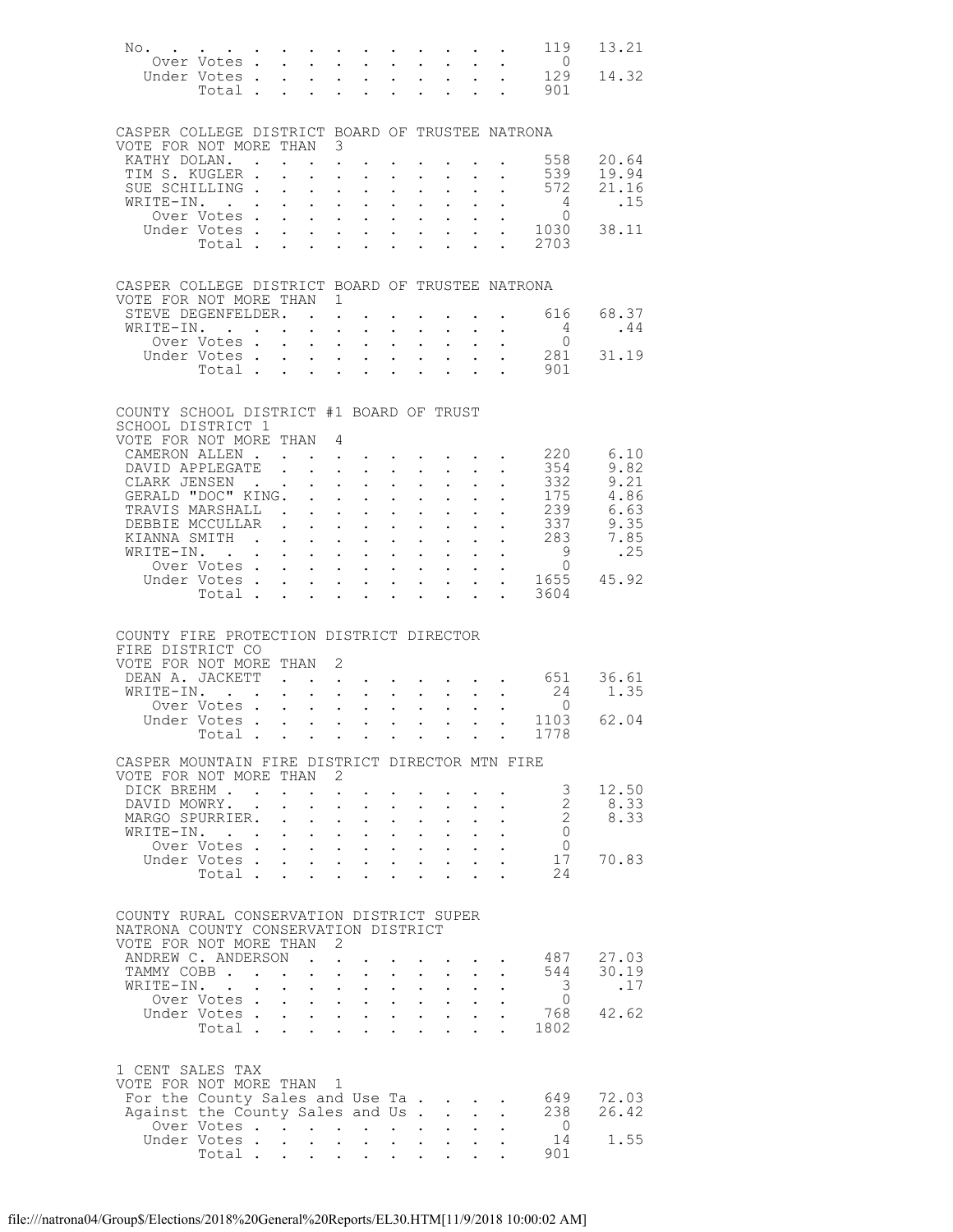| LODGING TAX<br>VOTE FOR NOT MORE THAN 1                                                                                                                                                                                        |                               |                      |                            |                                                                                                                                                                                                                      |                                                           |              |                                            |                            |                                          |                           |               |  |
|--------------------------------------------------------------------------------------------------------------------------------------------------------------------------------------------------------------------------------|-------------------------------|----------------------|----------------------------|----------------------------------------------------------------------------------------------------------------------------------------------------------------------------------------------------------------------|-----------------------------------------------------------|--------------|--------------------------------------------|----------------------------|------------------------------------------|---------------------------|---------------|--|
|                                                                                                                                                                                                                                |                               |                      |                            |                                                                                                                                                                                                                      |                                                           |              |                                            |                            |                                          |                           |               |  |
| $1101$ $11-1$                                                                                                                                                                                                                  |                               |                      |                            |                                                                                                                                                                                                                      |                                                           |              |                                            |                            |                                          |                           |               |  |
| REGISTERED VOTERS - TOTAL                                                                                                                                                                                                      |                               |                      |                            |                                                                                                                                                                                                                      |                                                           |              |                                            |                            |                                          | $\cdot$ 130               | VOTES PERCENT |  |
| BALLOTS CAST - TOTAL. 96                                                                                                                                                                                                       |                               |                      |                            |                                                                                                                                                                                                                      |                                                           |              |                                            |                            |                                          |                           |               |  |
| BALLOTS CAST - BLANK.                                                                                                                                                                                                          |                               |                      |                            |                                                                                                                                                                                                                      |                                                           |              |                                            |                            |                                          | $\overline{0}$            |               |  |
| VOTER TURNOUT - TOTAL $\cdot \cdot \cdot \cdot \cdot \cdot$ 73.85<br>VOTER TURNOUT - BLANK                                                                                                                                     |                               |                      |                            |                                                                                                                                                                                                                      |                                                           |              |                                            |                            |                                          |                           |               |  |
|                                                                                                                                                                                                                                |                               |                      |                            |                                                                                                                                                                                                                      |                                                           |              |                                            |                            |                                          |                           |               |  |
| UNITED STATES SENATOR FEDERAL DISTRICT                                                                                                                                                                                         |                               |                      |                            |                                                                                                                                                                                                                      |                                                           |              |                                            |                            |                                          |                           |               |  |
| VOTE FOR NOT MORE THAN 1<br>VOTE FOR NOT MORE THAN 1<br>JOHN BARRASSO (REP) 9<br>GARY TRAUNER (DEM) 9 9.38<br>JOSEPH PORAMBO (LIB). 8 8.33                                                                                     |                               |                      |                            |                                                                                                                                                                                                                      |                                                           |              |                                            |                            |                                          |                           |               |  |
|                                                                                                                                                                                                                                |                               |                      |                            |                                                                                                                                                                                                                      |                                                           |              |                                            |                            |                                          |                           |               |  |
|                                                                                                                                                                                                                                |                               |                      |                            |                                                                                                                                                                                                                      |                                                           |              |                                            |                            |                                          |                           |               |  |
|                                                                                                                                                                                                                                |                               |                      |                            |                                                                                                                                                                                                                      |                                                           |              |                                            |                            |                                          |                           |               |  |
|                                                                                                                                                                                                                                | Over Votes                    |                      |                            | $\mathbf{r} = \mathbf{r} + \mathbf{r} + \mathbf{r} + \mathbf{r}$                                                                                                                                                     |                                                           |              | $\sim$                                     |                            |                                          | $\overline{0}$            |               |  |
|                                                                                                                                                                                                                                | Under Votes                   |                      |                            |                                                                                                                                                                                                                      |                                                           |              |                                            |                            |                                          | $\overline{0}$<br>96      |               |  |
|                                                                                                                                                                                                                                | Total                         |                      |                            |                                                                                                                                                                                                                      |                                                           | $\mathbf{L}$ |                                            |                            |                                          |                           |               |  |
| UNITED STATES REPRESENTATIVE<br>WYOMING CONGRESSIONAL DISTRICT ONE<br>VOTE FOR NOT MORE THAN 1<br>UIZ CHENEY (REP) 77 80.21<br>GREG HUNTER (DEM) 7 7.29<br>DANIEL CLYDE CUMMINGS (CON) 6 6.25<br>RICHARD BRUBAKER (LIB) 6 6.25 |                               |                      |                            |                                                                                                                                                                                                                      |                                                           |              |                                            |                            |                                          |                           |               |  |
|                                                                                                                                                                                                                                |                               |                      |                            |                                                                                                                                                                                                                      |                                                           |              |                                            |                            |                                          |                           |               |  |
| WRITE-IN.                                                                                                                                                                                                                      |                               |                      |                            |                                                                                                                                                                                                                      |                                                           |              |                                            |                            |                                          | $\overline{0}$            |               |  |
|                                                                                                                                                                                                                                | Over Votes                    |                      |                            |                                                                                                                                                                                                                      |                                                           |              |                                            |                            |                                          | $\bigcirc$                |               |  |
|                                                                                                                                                                                                                                | Under Votes                   |                      |                            |                                                                                                                                                                                                                      |                                                           |              |                                            |                            | $\mathbf{z} = \mathbf{z} + \mathbf{z}$ . | $\overline{0}$            |               |  |
|                                                                                                                                                                                                                                |                               |                      |                            |                                                                                                                                                                                                                      |                                                           |              |                                            |                            |                                          | votes 0<br>Total 96       |               |  |
| GOVERNOR STATE OF WYOMING<br>VOTE FOR NOT MORE THAN 1<br>REX "T-REX" RAMMELL (CON)<br>LAWRENCE GERARD STRUEMPF (LIB)<br>WRITE-IN.                                                                                              |                               |                      |                            |                                                                                                                                                                                                                      |                                                           |              |                                            |                            |                                          | $6\overline{6}$<br>0<br>0 | 6.25          |  |
|                                                                                                                                                                                                                                | Over Votes                    |                      |                            |                                                                                                                                                                                                                      | $\mathbf{r} = \mathbf{r}$                                 |              | $\mathbf{r} = \mathbf{r} \cdot \mathbf{r}$ |                            |                                          | $\mathbf{0}$<br>1         | 1.04          |  |
|                                                                                                                                                                                                                                | Under Votes<br>Total $\cdots$ |                      |                            |                                                                                                                                                                                                                      |                                                           |              |                                            | $\mathcal{L}^{\text{max}}$ |                                          | 96                        |               |  |
|                                                                                                                                                                                                                                |                               |                      |                            |                                                                                                                                                                                                                      |                                                           |              |                                            |                            |                                          |                           |               |  |
| SECRETARY OF STATE STATE OF WYOMING<br>VOTE FOR NOT MORE THAN 1<br>EDWARD BUCHANAN (REP)                                                                                                                                       |                               |                      |                            |                                                                                                                                                                                                                      |                                                           |              |                                            |                            |                                          | 82                        | 85.42         |  |
| JAMES W. BYRD (DEM) .                                                                                                                                                                                                          |                               |                      |                            | $\mathbf{r}$ and $\mathbf{r}$ and $\mathbf{r}$                                                                                                                                                                       |                                                           | $\mathbf{r}$ |                                            |                            |                                          | 10                        | 10.42         |  |
| KIT CARSON III (LIB).<br>WRITE-IN.                                                                                                                                                                                             |                               |                      |                            | $\mathbf{r} = \left( \mathbf{r} \right) \left( \mathbf{r} \right) \left( \mathbf{r} \right) \left( \mathbf{r} \right) \left( \mathbf{r} \right) \left( \mathbf{r} \right)$<br>$\mathbf{r} = \mathbf{r} + \mathbf{r}$ |                                                           | $\mathbf{r}$ |                                            |                            |                                          | 3<br>$\Omega$             | 3.13          |  |
|                                                                                                                                                                                                                                | Over Votes                    |                      |                            | $\mathbf{r} = \mathbf{r} \times \mathbf{r}$ , where $\mathbf{r} = \mathbf{r} \times \mathbf{r}$                                                                                                                      |                                                           |              |                                            |                            |                                          | $\mathbf{0}$              |               |  |
|                                                                                                                                                                                                                                | Under Votes                   |                      |                            |                                                                                                                                                                                                                      |                                                           | $\mathbf{r}$ | $\mathbf{L}$                               |                            |                                          | -1                        | 1.04          |  |
|                                                                                                                                                                                                                                | Total                         |                      |                            | <b>All Carl Adams</b>                                                                                                                                                                                                |                                                           | $\mathbf{L}$ |                                            |                            |                                          | 96                        |               |  |
| STATE AUDITOR STATE OF WYOMING<br>VOTE FOR NOT MORE THAN 1<br>KRISTI RACINES (REP).<br>JEFF DOCKTER (DEM)<br>WRITE-IN.                                                                                                         |                               | $\ddot{\phantom{0}}$ |                            | $\mathbf{1}$ $\mathbf{1}$ $\mathbf{1}$ $\mathbf{1}$ $\mathbf{1}$ $\mathbf{1}$ $\mathbf{1}$                                                                                                                           |                                                           | $\mathbf{L}$ |                                            |                            |                                          | 87<br>-4<br>$\Omega$      | 90.63<br>4.17 |  |
|                                                                                                                                                                                                                                | Over Votes                    |                      | $\mathcal{L}^{\text{max}}$ |                                                                                                                                                                                                                      | $\mathbf{L}^{\text{max}}$ , and $\mathbf{L}^{\text{max}}$ |              | $\mathbf{L} = \mathbf{L} \mathbf{L}$       |                            |                                          | $\mathbf{0}$              |               |  |
|                                                                                                                                                                                                                                | Under Votes<br>Total $\cdots$ |                      |                            |                                                                                                                                                                                                                      |                                                           | $\mathbf{L}$ | $\mathbf{L}$                               |                            |                                          | 5<br>96                   | 5.21          |  |
| STATE TREASURER STATE OF WYOMING<br>VOTE FOR NOT MORE THAN 1                                                                                                                                                                   |                               |                      |                            |                                                                                                                                                                                                                      |                                                           |              |                                            |                            |                                          |                           |               |  |
| CURT MEIER (REP). 84                                                                                                                                                                                                           |                               |                      |                            |                                                                                                                                                                                                                      |                                                           |              |                                            |                            |                                          |                           | 87.50         |  |
|                                                                                                                                                                                                                                |                               |                      |                            |                                                                                                                                                                                                                      |                                                           |              |                                            |                            |                                          |                           |               |  |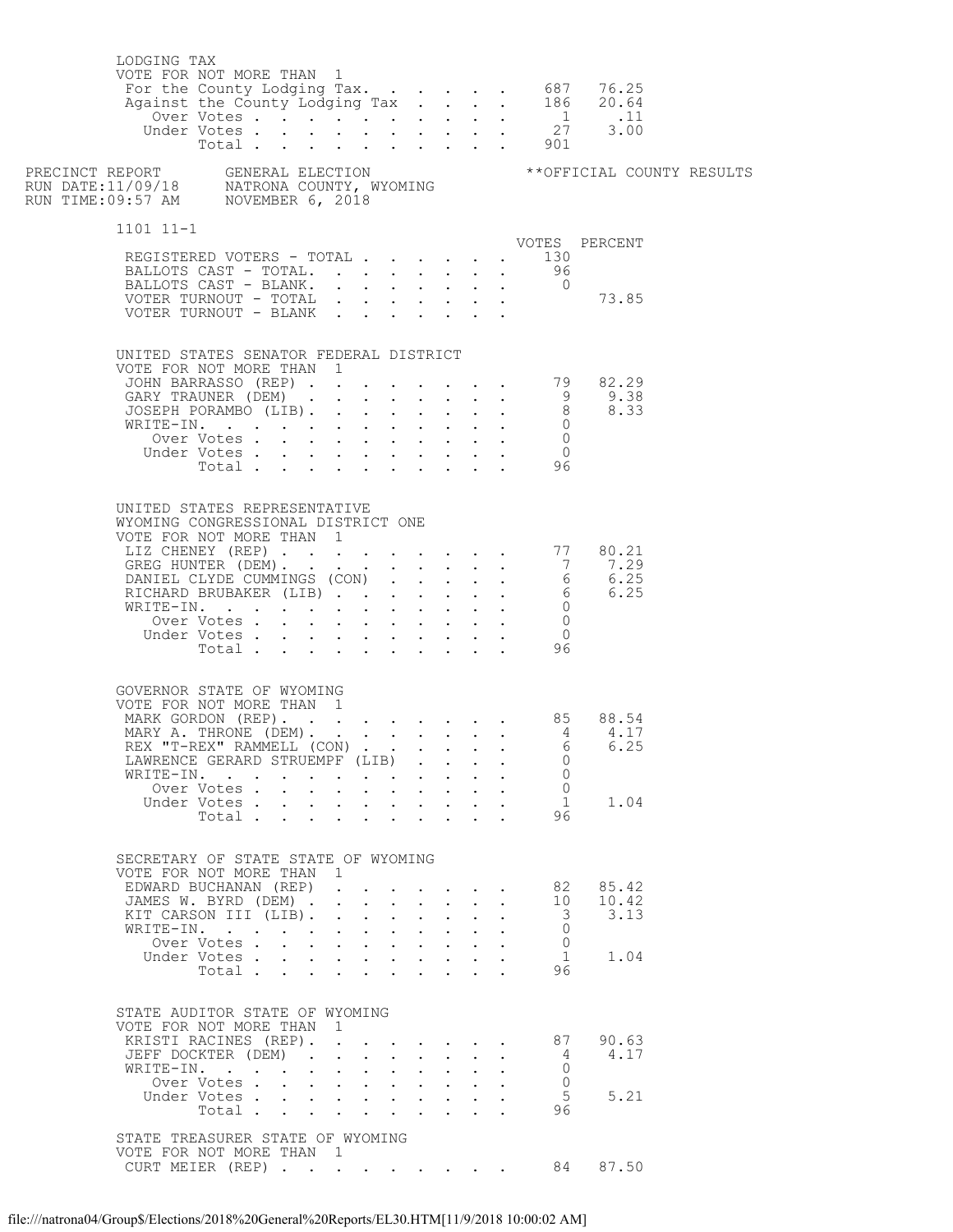| CHRIS LOWRY (DEM). 5<br>WRITE-IN. 0<br>WRITE-IN.                       |                          |                                                         |              |                                                                                                                                                                                                                                   |                                                         |                           |                                          |                            |                                                                       |                                                                               |                                                            | 5.21     |
|------------------------------------------------------------------------|--------------------------|---------------------------------------------------------|--------------|-----------------------------------------------------------------------------------------------------------------------------------------------------------------------------------------------------------------------------------|---------------------------------------------------------|---------------------------|------------------------------------------|----------------------------|-----------------------------------------------------------------------|-------------------------------------------------------------------------------|------------------------------------------------------------|----------|
|                                                                        | Over Votes               |                                                         |              |                                                                                                                                                                                                                                   |                                                         |                           |                                          |                            |                                                                       | $\mathcal{L}^{\text{max}}$                                                    |                                                            |          |
|                                                                        |                          |                                                         |              |                                                                                                                                                                                                                                   |                                                         |                           |                                          |                            |                                                                       |                                                                               | Over Votes 7<br>Under Votes 96                             | 7.29     |
|                                                                        |                          |                                                         |              |                                                                                                                                                                                                                                   |                                                         |                           |                                          |                            |                                                                       |                                                                               |                                                            |          |
|                                                                        |                          |                                                         |              |                                                                                                                                                                                                                                   |                                                         |                           |                                          |                            |                                                                       |                                                                               |                                                            |          |
|                                                                        |                          |                                                         |              |                                                                                                                                                                                                                                   |                                                         |                           |                                          |                            |                                                                       |                                                                               |                                                            |          |
| SUPERINTENDENT OF PUBLIC INSTRUCTION STATE OF WYOMING                  |                          |                                                         |              |                                                                                                                                                                                                                                   |                                                         |                           |                                          |                            |                                                                       |                                                                               |                                                            |          |
| VOTE FOR NOT MORE THAN 1                                               |                          |                                                         |              |                                                                                                                                                                                                                                   |                                                         |                           |                                          |                            |                                                                       |                                                                               |                                                            | 88.54    |
| JILLIAN BALOW (REP)<br>WRITE-IN.                                       |                          |                                                         |              |                                                                                                                                                                                                                                   |                                                         |                           |                                          |                            |                                                                       |                                                                               | 85<br>- 0                                                  |          |
|                                                                        | Over Votes               |                                                         |              |                                                                                                                                                                                                                                   |                                                         |                           |                                          |                            | $\cdot$ $\cdot$ $\cdot$ $\cdot$ $\cdot$ $\cdot$                       | $\sim$ $-$                                                                    | $\overline{0}$                                             |          |
|                                                                        |                          |                                                         |              |                                                                                                                                                                                                                                   |                                                         |                           |                                          |                            |                                                                       |                                                                               |                                                            | 11.46    |
|                                                                        |                          |                                                         |              |                                                                                                                                                                                                                                   |                                                         |                           |                                          |                            |                                                                       |                                                                               | Under Votes 11<br>Total 96                                 |          |
|                                                                        |                          |                                                         |              |                                                                                                                                                                                                                                   |                                                         |                           |                                          |                            |                                                                       |                                                                               |                                                            |          |
|                                                                        |                          |                                                         |              |                                                                                                                                                                                                                                   |                                                         |                           |                                          |                            |                                                                       |                                                                               |                                                            |          |
| STATE HOUSE 38 HOUSE DISTRICT 38                                       |                          |                                                         |              |                                                                                                                                                                                                                                   |                                                         |                           |                                          |                            |                                                                       |                                                                               |                                                            |          |
| VOTE FOR NOT MORE THAN 1                                               |                          |                                                         |              |                                                                                                                                                                                                                                   |                                                         |                           |                                          |                            |                                                                       |                                                                               |                                                            |          |
| TOM WALTERS (REP).                                                     |                          |                                                         |              |                                                                                                                                                                                                                                   |                                                         |                           |                                          |                            |                                                                       |                                                                               | $\cdot$ $\cdot$ $\cdot$ $\cdot$ $\cdot$ 85                 | 88.54    |
| WRITE-IN.                                                              |                          |                                                         |              |                                                                                                                                                                                                                                   | $\sim$                                                  |                           |                                          |                            |                                                                       |                                                                               | $\overline{\phantom{a}}$                                   | 2.08     |
|                                                                        | Over Votes               |                                                         |              | $\mathbf{u}^{\prime}=\mathbf{u}^{\prime}$ , where $\mathbf{u}^{\prime}$                                                                                                                                                           |                                                         |                           | $\mathbf{r} = \mathbf{r} + \mathbf{r}$ . | $\sim$ 100 $\pm$           |                                                                       | $\mathbf{L}^{\text{max}}$ , and $\mathbf{L}^{\text{max}}$                     | $\overline{0}$<br>- 9                                      | 9.38     |
|                                                                        | Under Votes<br>Total     |                                                         |              |                                                                                                                                                                                                                                   |                                                         |                           |                                          |                            |                                                                       | $\sim$                                                                        | 96                                                         |          |
|                                                                        |                          |                                                         |              |                                                                                                                                                                                                                                   |                                                         |                           |                                          |                            |                                                                       |                                                                               |                                                            |          |
|                                                                        |                          |                                                         |              |                                                                                                                                                                                                                                   |                                                         |                           |                                          |                            |                                                                       |                                                                               |                                                            |          |
| NATRONA COUNTY COMMISSIONERS                                           |                          |                                                         |              |                                                                                                                                                                                                                                   |                                                         |                           |                                          |                            |                                                                       |                                                                               |                                                            |          |
| VOTE FOR NOT MORE THAN 3                                               |                          |                                                         |              |                                                                                                                                                                                                                                   |                                                         |                           |                                          |                            |                                                                       |                                                                               |                                                            |          |
| ROBERT L. HENDRY (REP) 63                                              |                          |                                                         |              |                                                                                                                                                                                                                                   |                                                         |                           |                                          |                            |                                                                       |                                                                               |                                                            | 21.88    |
| JIM MILNE (REP)<br>PAUL C. BERTOGLIO (REP)                             |                          |                                                         |              |                                                                                                                                                                                                                                   |                                                         |                           |                                          |                            |                                                                       |                                                                               | 80 —                                                       | 27.78    |
|                                                                        |                          |                                                         |              |                                                                                                                                                                                                                                   |                                                         |                           |                                          |                            |                                                                       |                                                                               |                                                            | 56 19.44 |
| TERRY WINGERTER (DEM) 13 4.51<br>RICHARD "RICK" YOUNG (IND). 11 3.82   |                          |                                                         |              |                                                                                                                                                                                                                                   |                                                         |                           |                                          |                            |                                                                       |                                                                               |                                                            |          |
|                                                                        |                          |                                                         |              |                                                                                                                                                                                                                                   |                                                         |                           |                                          |                            |                                                                       |                                                                               |                                                            |          |
| WRITE-IN.<br>Over Votes                                                |                          |                                                         |              |                                                                                                                                                                                                                                   |                                                         |                           |                                          |                            |                                                                       | $\mathbf{a} = \mathbf{a} + \mathbf{a} + \mathbf{a} + \mathbf{a} + \mathbf{a}$ | 1                                                          | .35      |
|                                                                        |                          |                                                         |              |                                                                                                                                                                                                                                   |                                                         |                           |                                          |                            |                                                                       |                                                                               |                                                            |          |
|                                                                        | Under Votes              |                                                         |              |                                                                                                                                                                                                                                   |                                                         |                           |                                          |                            |                                                                       |                                                                               | $\begin{matrix}0\\64\end{matrix}$<br>Votes 64<br>Total 288 | 22.22    |
|                                                                        |                          |                                                         |              |                                                                                                                                                                                                                                   |                                                         |                           |                                          |                            |                                                                       |                                                                               |                                                            |          |
|                                                                        |                          |                                                         |              |                                                                                                                                                                                                                                   |                                                         |                           |                                          |                            |                                                                       |                                                                               |                                                            |          |
| NATRONA COUNTY CORONER                                                 |                          |                                                         |              |                                                                                                                                                                                                                                   |                                                         |                           |                                          |                            |                                                                       |                                                                               |                                                            |          |
| VOTE FOR NOT MORE THAN 1                                               |                          |                                                         |              |                                                                                                                                                                                                                                   |                                                         |                           |                                          |                            |                                                                       |                                                                               |                                                            |          |
| CONNIE JACOBSON (REP)                                                  |                          |                                                         |              |                                                                                                                                                                                                                                   |                                                         |                           |                                          |                            |                                                                       |                                                                               | 90                                                         | 93.75    |
| WRITE-IN.                                                              |                          |                                                         |              |                                                                                                                                                                                                                                   |                                                         |                           |                                          |                            |                                                                       | $\mathbf{r}$ , $\mathbf{r}$ , $\mathbf{r}$ , $\mathbf{r}$                     | $\overline{0}$                                             |          |
|                                                                        | Over Votes               |                                                         |              | $\mathbf{u} = \mathbf{u} + \mathbf{u}$ .                                                                                                                                                                                          |                                                         |                           | $\mathbf{L} = \mathbf{L} \mathbf{L}$     | $\sim$                     |                                                                       |                                                                               | $\overline{0}$                                             |          |
|                                                                        | Under Votes.             |                                                         |              |                                                                                                                                                                                                                                   |                                                         |                           |                                          |                            |                                                                       |                                                                               | - 6                                                        | 6.25     |
|                                                                        | Total                    |                                                         |              | $\mathbf{L} = \mathbf{L}$                                                                                                                                                                                                         | $\sim$ $-$                                              | $\ddot{\phantom{0}}$      | $\sim$                                   | $\mathbf{L}$               |                                                                       | $\cdot$ $\cdot$ $\cdot$                                                       | 96                                                         |          |
|                                                                        |                          |                                                         |              |                                                                                                                                                                                                                                   |                                                         |                           |                                          |                            |                                                                       |                                                                               |                                                            |          |
|                                                                        |                          |                                                         |              |                                                                                                                                                                                                                                   |                                                         |                           |                                          |                            |                                                                       |                                                                               |                                                            |          |
| SEVENTH JUDICIAL DISTRICT ATTORNEY NATRONA<br>VOTE FOR NOT MORE THAN 1 |                          |                                                         |              |                                                                                                                                                                                                                                   |                                                         |                           |                                          |                            |                                                                       |                                                                               |                                                            |          |
| DAN ITZEN (REP)                                                        |                          |                                                         |              |                                                                                                                                                                                                                                   |                                                         |                           |                                          |                            |                                                                       |                                                                               | 88                                                         | 91.67    |
| WRITE-IN.                                                              |                          |                                                         |              |                                                                                                                                                                                                                                   |                                                         |                           |                                          |                            |                                                                       |                                                                               | - 0                                                        |          |
|                                                                        | Over Votes               |                                                         |              |                                                                                                                                                                                                                                   |                                                         | $\mathbf{L}$              | $\mathbf{L}$                             |                            |                                                                       |                                                                               | $\bigcirc$                                                 |          |
|                                                                        | Under Votes              |                                                         | $\sim$       | $\bullet$ .<br><br><br><br><br><br><br><br><br><br><br><br>                                                                                                                                                                       | $\bullet$ .<br><br><br><br><br><br><br><br><br><br><br> | $\ddot{\phantom{0}}$      | $\sim$ $-$                               | $\mathbf{L}^{\text{max}}$  |                                                                       |                                                                               | - 8                                                        | 8.33     |
|                                                                        | Total                    |                                                         |              |                                                                                                                                                                                                                                   | $\sim$                                                  | $\mathbf{L} = \mathbf{L}$ |                                          | <b>Contract Contract</b>   |                                                                       | $\mathbf{L} = \mathbf{L}$                                                     | 96                                                         |          |
|                                                                        |                          |                                                         |              |                                                                                                                                                                                                                                   |                                                         |                           |                                          |                            |                                                                       |                                                                               |                                                            |          |
| NATRONA COUNTY SHERIFF                                                 |                          |                                                         |              |                                                                                                                                                                                                                                   |                                                         |                           |                                          |                            |                                                                       |                                                                               |                                                            |          |
| VOTE FOR NOT MORE THAN 1                                               |                          |                                                         |              |                                                                                                                                                                                                                                   |                                                         |                           |                                          |                            |                                                                       |                                                                               |                                                            |          |
| GUS HOLBROOK (REP)                                                     |                          |                                                         |              | $\mathbf{r}$ . The contract of the contract of the contract of the contract of the contract of the contract of the contract of the contract of the contract of the contract of the contract of the contract of the contract of th |                                                         |                           |                                          |                            |                                                                       |                                                                               | 87                                                         | 90.63    |
| WRITE-IN.                                                              |                          |                                                         |              | $\cdot$ $\cdot$ $\cdot$ $\cdot$                                                                                                                                                                                                   |                                                         | $\mathbf{L}$              | $\sim$                                   | $\sim 10^{-11}$            |                                                                       |                                                                               | 1                                                          | 1.04     |
|                                                                        | Over Votes               |                                                         |              | $\mathbf{r}$ and $\mathbf{r}$ and $\mathbf{r}$                                                                                                                                                                                    |                                                         |                           | $\ddot{\phantom{0}}$                     | $\mathbf{L}$               | $\mathbf{L}$                                                          |                                                                               | $\overline{0}$                                             |          |
|                                                                        | Under Votes              |                                                         |              | $\bullet$ . In the case of the case of the $\sim$                                                                                                                                                                                 |                                                         |                           | $\mathbf{z} = \mathbf{z} + \mathbf{z}$ . | $\bullet$ .                |                                                                       |                                                                               | 8                                                          | 8.33     |
|                                                                        | Total.                   |                                                         |              |                                                                                                                                                                                                                                   |                                                         |                           |                                          | $\mathcal{L}_{\text{max}}$ | $\mathbf{L}$                                                          |                                                                               | 96                                                         |          |
|                                                                        |                          |                                                         |              |                                                                                                                                                                                                                                   |                                                         |                           |                                          |                            |                                                                       |                                                                               |                                                            |          |
| NATRONA COUNTY CLERK                                                   |                          |                                                         |              |                                                                                                                                                                                                                                   |                                                         |                           |                                          |                            |                                                                       |                                                                               |                                                            |          |
| VOTE FOR NOT MORE THAN 1                                               |                          |                                                         |              |                                                                                                                                                                                                                                   |                                                         |                           |                                          |                            |                                                                       |                                                                               |                                                            |          |
| TRACY GOOD (REP)                                                       |                          |                                                         |              |                                                                                                                                                                                                                                   | $\mathbf{L}$ and $\mathbf{L}$                           |                           | $\mathbf{r} = \mathbf{r} + \mathbf{r}$   |                            |                                                                       |                                                                               | 82                                                         | 85.42    |
| WRITE-IN.                                                              |                          | $\ddot{\phantom{0}}$                                    |              | $\mathbf{L}$ and $\mathbf{L}$                                                                                                                                                                                                     | $\sim 10^{-11}$                                         |                           | $\ddot{\phantom{a}}$                     | $\mathbf{L}$               |                                                                       |                                                                               | - 1                                                        | 1.04     |
|                                                                        | Over Votes               |                                                         | $\mathbf{L}$ | $\sim$                                                                                                                                                                                                                            | $\ddot{\phantom{0}}$                                    | $\ddot{\phantom{0}}$      | $\bullet$ .                              | $\ddot{\phantom{0}}$       |                                                                       |                                                                               | $\overline{0}$                                             |          |
|                                                                        | Under Votes              |                                                         |              |                                                                                                                                                                                                                                   |                                                         |                           | $\ddot{\phantom{1}}$                     | $\mathbf{L}^{\text{max}}$  | $\ddot{\phantom{0}}$                                                  | $\ddot{\phantom{a}}$                                                          | 13                                                         | 13.54    |
|                                                                        | Total                    |                                                         |              |                                                                                                                                                                                                                                   |                                                         | $\ddot{\phantom{0}}$      | $\ddot{\phantom{a}}$                     | $\mathbf{L}$               |                                                                       | $\ddot{\phantom{a}}$                                                          | 96                                                         |          |
|                                                                        |                          |                                                         |              |                                                                                                                                                                                                                                   |                                                         |                           |                                          |                            |                                                                       |                                                                               |                                                            |          |
|                                                                        |                          |                                                         |              |                                                                                                                                                                                                                                   |                                                         |                           |                                          |                            |                                                                       |                                                                               |                                                            |          |
| NATRONA COUNTY TREASURER<br>VOTE FOR NOT MORE THAN 1                   |                          |                                                         |              |                                                                                                                                                                                                                                   |                                                         |                           |                                          |                            |                                                                       |                                                                               |                                                            |          |
| TOM DOYLE (REP)                                                        |                          | $\mathcal{L} = \mathcal{L} = \mathcal{L} = \mathcal{L}$ |              |                                                                                                                                                                                                                                   |                                                         |                           |                                          |                            | $\mathbf{r}$ , and $\mathbf{r}$ , and $\mathbf{r}$ , and $\mathbf{r}$ |                                                                               | 90                                                         | 93.75    |
| WRITE-IN.                                                              | <b>Contract Contract</b> |                                                         |              | $\cdot$ $\cdot$ $\cdot$ $\cdot$                                                                                                                                                                                                   |                                                         | $\ddot{\phantom{0}}$      | $\sim$                                   | $\mathbf{L}^{\text{max}}$  |                                                                       |                                                                               | - 0                                                        |          |
|                                                                        | Over Votes               |                                                         |              | $\mathbf{r}$ , $\mathbf{r}$ , $\mathbf{r}$                                                                                                                                                                                        |                                                         |                           | $\mathbf{L}$                             | $\mathcal{L}^{\text{max}}$ |                                                                       |                                                                               | $\bigcirc$                                                 |          |
|                                                                        | Under Votes              |                                                         |              | <b>Allen Adams</b>                                                                                                                                                                                                                |                                                         |                           | $\mathbf{z} = \mathbf{z} + \mathbf{z}$ . | $\ddot{\phantom{0}}$       | $\ddot{\phantom{0}}$                                                  |                                                                               | - 6                                                        | 6.25     |
|                                                                        | Total                    |                                                         |              |                                                                                                                                                                                                                                   |                                                         |                           |                                          |                            |                                                                       |                                                                               | 96                                                         |          |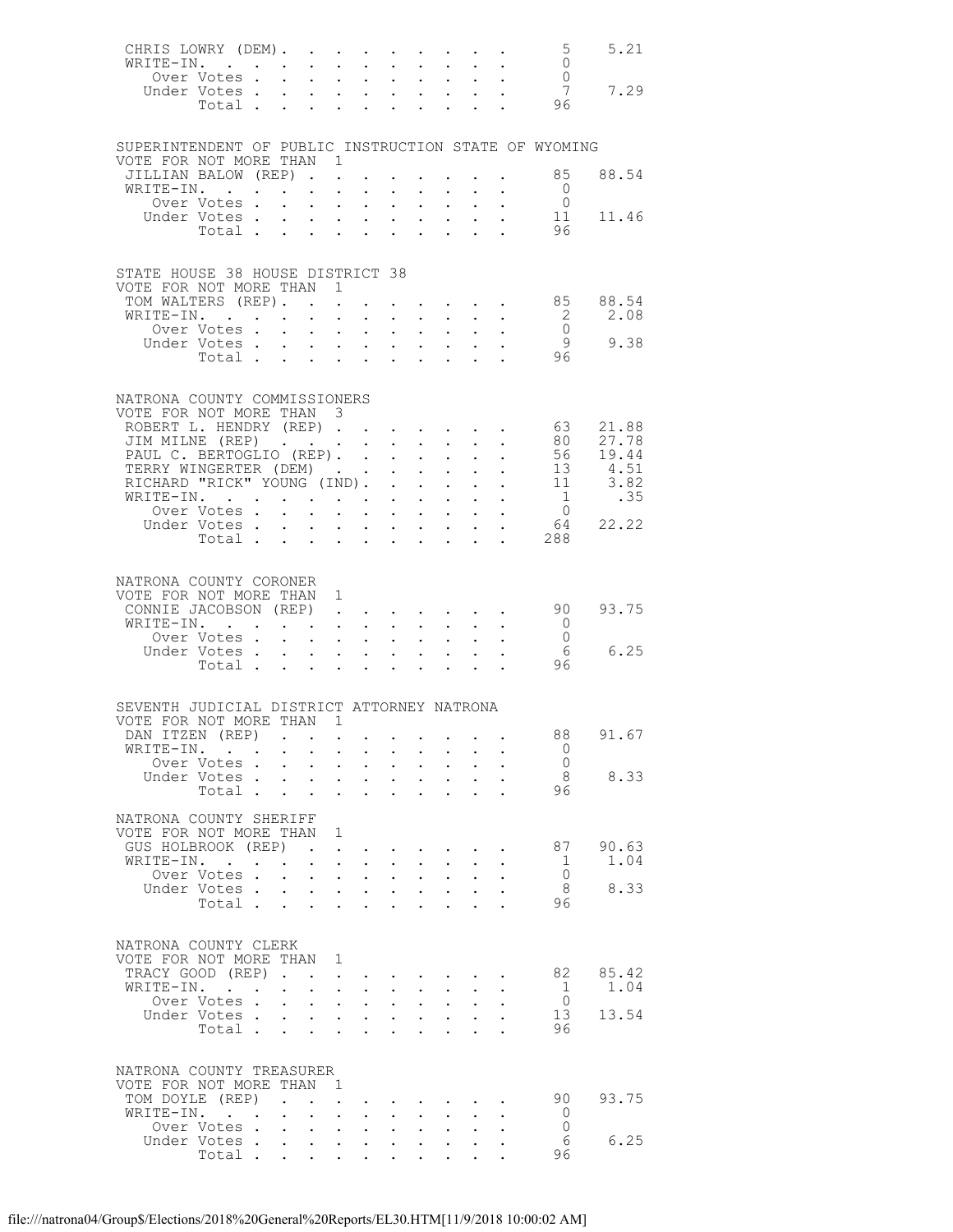| NATRONA COUNTY ASSESSOR<br>VOTE FOR NOT MORE THAN 1<br>MATTHEW KEATING (REP) |                             |                                                                                             | $\ddot{\phantom{a}}$                                             |                                                                                                                                                                                                                                |                           |                       |                      |                      |                    |                                  | 76 79.17           |
|------------------------------------------------------------------------------|-----------------------------|---------------------------------------------------------------------------------------------|------------------------------------------------------------------|--------------------------------------------------------------------------------------------------------------------------------------------------------------------------------------------------------------------------------|---------------------------|-----------------------|----------------------|----------------------|--------------------|----------------------------------|--------------------|
| WRITE-IN.                                                                    |                             |                                                                                             |                                                                  | <b>Contract Contract</b>                                                                                                                                                                                                       |                           |                       |                      |                      |                    | $\overline{7}$                   | 7.29               |
|                                                                              | Over Votes .                | $\mathbf{L}$                                                                                |                                                                  | $\mathbf{L}^{\text{max}}$ , and $\mathbf{L}^{\text{max}}$                                                                                                                                                                      | $\mathbf{L}^{\text{max}}$ | $\bullet$ .           |                      |                      |                    | $\overline{0}$                   |                    |
|                                                                              | Under Votes.                | $\mathbf{L}$                                                                                |                                                                  | $\mathbf{L} = \mathbf{L} \mathbf{L}$                                                                                                                                                                                           | $\Delta \sim 100$         |                       |                      |                      |                    |                                  | 13 13.54           |
|                                                                              | Total .                     | $\ddot{\phantom{a}}$<br>$\ddotsc$                                                           | $\ddot{\phantom{0}}$                                             | $\sim$                                                                                                                                                                                                                         |                           |                       |                      |                      |                    | 96                               |                    |
|                                                                              |                             |                                                                                             |                                                                  |                                                                                                                                                                                                                                |                           |                       |                      |                      |                    |                                  |                    |
| NATRONA COUNTY CLERK OF DISTRICT COURT<br>VOTE FOR NOT MORE THAN 1           |                             |                                                                                             |                                                                  |                                                                                                                                                                                                                                |                           |                       |                      |                      |                    |                                  |                    |
| ANNE VOLIN (REP)                                                             |                             |                                                                                             |                                                                  |                                                                                                                                                                                                                                |                           |                       |                      |                      |                    | 89                               | 92.71              |
| WRITE-IN.                                                                    | Over Votes.                 | $\sim$<br>$\mathbf{L}$                                                                      | $\bullet$<br>$\ddot{\phantom{a}}$                                | $\ddot{\phantom{0}}$<br>$\ddot{\phantom{a}}$                                                                                                                                                                                   | $\bullet$ .<br>$\sim$     | $\mathbf{L}$          |                      |                      |                    | $\circ$ 0<br>$\overline{0}$      |                    |
|                                                                              | Under Votes                 | $\bullet$ .                                                                                 |                                                                  | $\bullet$ , $\bullet$ , $\bullet$ , $\bullet$                                                                                                                                                                                  | $\bullet$ .               | $\bullet$ .           | $\sim 100$           |                      |                    | 7                                | 7.29               |
|                                                                              | Total                       |                                                                                             |                                                                  | $\mathbf{r}$ and $\mathbf{r}$                                                                                                                                                                                                  |                           |                       |                      |                      |                    | 96                               |                    |
|                                                                              |                             |                                                                                             |                                                                  |                                                                                                                                                                                                                                |                           |                       |                      |                      |                    |                                  |                    |
| DISTRICT COURT JUDGE<br>VOTE FOR NOT MORE THAN 1                             |                             |                                                                                             |                                                                  |                                                                                                                                                                                                                                |                           |                       |                      |                      |                    |                                  |                    |
| Yes<br>No. .                                                                 |                             |                                                                                             |                                                                  | $\mathbf{r} = \mathbf{r} + \mathbf{r}$ .                                                                                                                                                                                       |                           |                       |                      |                      |                    | 73<br>11                         | 76.04<br>11.46     |
|                                                                              | Over Votes .                | $\sim$ 100 $\pm$<br>$\bullet$ .                                                             |                                                                  | $\cdot$ $\cdot$ $\cdot$ $\cdot$<br>$\mathbf{L}^{\text{max}}$ , and $\mathbf{L}^{\text{max}}$                                                                                                                                   | $\bullet$ .               | $\bullet$ .           |                      |                      |                    | $\overline{0}$                   |                    |
|                                                                              | Under Votes .               | $\mathbf{L}$<br>$\mathbf{z}$ and $\mathbf{z}$                                               |                                                                  | $\cdot$ $\cdot$ $\cdot$                                                                                                                                                                                                        |                           |                       |                      |                      |                    | 12                               | 12.50              |
|                                                                              | Total                       | $\ddot{\phantom{0}}$                                                                        | $\ddot{\phantom{0}}$                                             | $\ddot{\phantom{0}}$                                                                                                                                                                                                           | $\ddot{\phantom{a}}$      |                       |                      |                      |                    | 96                               |                    |
|                                                                              |                             |                                                                                             |                                                                  |                                                                                                                                                                                                                                |                           |                       |                      |                      |                    |                                  |                    |
| CIRCUIT COURT JUDGE<br>VOTE FOR NOT MORE THAN 1                              |                             |                                                                                             |                                                                  |                                                                                                                                                                                                                                |                           |                       |                      |                      |                    |                                  |                    |
| Yes                                                                          |                             |                                                                                             |                                                                  | and a series of the contract of the series of the series of the series of the series of the series of the series of the series of the series of the series of the series of the series of the series of the series of the seri |                           |                       |                      |                      |                    |                                  | 72 75.00           |
| No.                                                                          | Over Votes .                | $\sim$<br>$\mathbf{r} = \mathbf{r}$ , $\mathbf{r} = \mathbf{r}$ , $\mathbf{r} = \mathbf{r}$ |                                                                  | $\mathbf{L}^{\text{max}}$ , $\mathbf{L}^{\text{max}}$                                                                                                                                                                          |                           | $\bullet$ .           |                      |                      |                    | 8 <sup>1</sup><br>$\overline{0}$ | 8.33               |
|                                                                              | Under Votes                 | $\ddot{\phantom{0}}$                                                                        |                                                                  | $\mathbf{z} = \mathbf{z} + \mathbf{z}$ .                                                                                                                                                                                       | $\ddot{\phantom{0}}$      | $\bullet$ .           |                      |                      |                    | 16                               | 16.67              |
|                                                                              | Total.                      | $\sim$<br>$\mathbf{L}$                                                                      | $\ddot{\phantom{a}}$                                             | $\mathbf{r}$                                                                                                                                                                                                                   |                           |                       |                      |                      |                    | 96                               |                    |
|                                                                              |                             |                                                                                             |                                                                  |                                                                                                                                                                                                                                |                           |                       |                      |                      |                    |                                  |                    |
| CASPER COLLEGE DISTRICT BOARD OF TRUSTEE NATRONA                             |                             |                                                                                             |                                                                  |                                                                                                                                                                                                                                |                           |                       |                      |                      |                    |                                  |                    |
| VOTE FOR NOT MORE THAN 3                                                     |                             |                                                                                             |                                                                  |                                                                                                                                                                                                                                |                           |                       |                      |                      |                    |                                  |                    |
| KATHY DOLAN<br>TIM S. KUGLER .                                               |                             |                                                                                             | $\ddot{\phantom{0}}$                                             | $\ddot{\phantom{0}}$                                                                                                                                                                                                           | $\bullet$ .               | $\bullet$ .           |                      |                      | <b>Allen Adams</b> | 48<br>55                         | 16.67<br>19.10     |
| SUE SCHILLING.                                                               |                             |                                                                                             | $\ddot{\phantom{a}}$                                             | $\ddot{\phantom{a}}$                                                                                                                                                                                                           |                           |                       |                      |                      |                    |                                  | $51 \quad 17.71$   |
| WRITE-IN.                                                                    |                             | $\ddotsc$                                                                                   |                                                                  | $\mathbf{z} = \mathbf{z} + \mathbf{z}$ .                                                                                                                                                                                       | $\mathbf{L}^{\text{max}}$ | $\bullet$ .           |                      |                      |                    | $\overline{0}$                   |                    |
|                                                                              | Over Votes .                |                                                                                             |                                                                  | $\mathbf{L} = \mathbf{L} \mathbf{L} + \mathbf{L} \mathbf{L}$                                                                                                                                                                   |                           | $\mathbf{r}$          |                      |                      |                    | $\overline{0}$                   |                    |
|                                                                              | Under Votes                 | $\ddot{\phantom{0}}$                                                                        |                                                                  | $\mathbf{z} = \mathbf{z} + \mathbf{z}$ .                                                                                                                                                                                       | $\mathbf{L}^{\text{max}}$ | $\bullet$ .           | $\bullet$ .          |                      |                    |                                  | 134 46.53          |
|                                                                              | Total                       |                                                                                             |                                                                  |                                                                                                                                                                                                                                |                           |                       |                      |                      | $\sim 10^{-10}$    | 288                              |                    |
|                                                                              |                             |                                                                                             |                                                                  |                                                                                                                                                                                                                                |                           |                       |                      |                      |                    |                                  |                    |
| CASPER COLLEGE DISTRICT BOARD OF TRUSTEE NATRONA                             |                             |                                                                                             |                                                                  |                                                                                                                                                                                                                                |                           |                       |                      |                      |                    |                                  |                    |
| VOTE FOR NOT MORE THAN 1                                                     |                             |                                                                                             |                                                                  |                                                                                                                                                                                                                                |                           |                       |                      |                      |                    |                                  |                    |
| STEVE DEGENFELDER. .<br>WRITE-IN. .                                          |                             |                                                                                             |                                                                  | <b>All All Andre</b>                                                                                                                                                                                                           |                           |                       |                      |                      |                    |                                  | 61 63.54<br>1 1.04 |
|                                                                              | Over Votes                  |                                                                                             |                                                                  |                                                                                                                                                                                                                                |                           |                       |                      |                      |                    | $\overline{0}$                   |                    |
|                                                                              | Under Votes                 |                                                                                             |                                                                  |                                                                                                                                                                                                                                |                           |                       |                      |                      |                    |                                  | 34 35.42           |
|                                                                              | Total                       |                                                                                             | $\mathbf{z} = \mathbf{z} + \mathbf{z}$ . The set of $\mathbf{z}$ | $\sim$                                                                                                                                                                                                                         | $\ddot{\phantom{0}}$      |                       | $\sim$               | $\sim$ $-$           |                    | 96                               |                    |
|                                                                              |                             |                                                                                             |                                                                  |                                                                                                                                                                                                                                |                           |                       |                      |                      |                    |                                  |                    |
| COUNTY SCHOOL DISTRICT #1 BOARD OF TRUST<br>SCHOOL DISTRICT 1                |                             |                                                                                             |                                                                  |                                                                                                                                                                                                                                |                           |                       |                      |                      |                    |                                  |                    |
| VOTE FOR NOT MORE THAN 4                                                     |                             |                                                                                             |                                                                  |                                                                                                                                                                                                                                |                           |                       |                      |                      |                    | 19                               | 4.95               |
| CAMERON ALLEN.<br>DAVID APPLEGATE                                            |                             |                                                                                             |                                                                  | $1 - 1 - 1$                                                                                                                                                                                                                    |                           |                       |                      |                      |                    | 29                               | 7.55               |
| CLARK JENSEN                                                                 |                             |                                                                                             |                                                                  | $\mathbf{z} = \mathbf{z} + \mathbf{z}$                                                                                                                                                                                         |                           |                       |                      |                      |                    | 19                               | 4.95               |
| GERALD "DOC" KING.                                                           |                             |                                                                                             |                                                                  | $\mathbf{L}$ and $\mathbf{L}$                                                                                                                                                                                                  | $\mathbf{L}$              | $\sim$                |                      |                      |                    | 24                               | 6.25               |
| TRAVIS MARSHALL .                                                            |                             |                                                                                             |                                                                  | $\mathbf{z} = \mathbf{z} + \mathbf{z}$ .                                                                                                                                                                                       | $\bullet$ .               | $\bullet$ .           |                      |                      |                    | 31                               | 8.07               |
| DEBBIE MCCULLAR                                                              |                             | $\mathbf{r} = \mathbf{r} + \mathbf{r} + \mathbf{r}$                                         |                                                                  |                                                                                                                                                                                                                                |                           | $\ddot{\phantom{0}}$  |                      |                      |                    | 27                               | 7.03               |
| KIANNA SMITH<br>WRITE-IN. .                                                  |                             | $\mathbf{L}^{\text{max}}$<br>$\cdot$ $\cdot$ $\cdot$ $\cdot$ $\cdot$                        |                                                                  | $\mathcal{A}^{\text{max}}$ , and $\mathcal{A}^{\text{max}}$                                                                                                                                                                    | $\mathbf{L}^{\text{max}}$ | $\bullet$ .<br>$\sim$ |                      |                      |                    | 17<br>$\overline{2}$             | 4.43<br>.52        |
|                                                                              | Over Votes                  | $\ddot{\phantom{0}}$                                                                        |                                                                  | $\mathbf{A}$ and $\mathbf{A}$ and $\mathbf{A}$                                                                                                                                                                                 | $\bullet$ .               | $\bullet$ .           | $\sim 10^{-11}$      |                      |                    | $\circ$                          |                    |
|                                                                              | Under Votes .               | $\mathbf{r} = \mathbf{r} - \mathbf{r}$ , and $\mathbf{r} = \mathbf{r} - \mathbf{r}$         |                                                                  |                                                                                                                                                                                                                                |                           |                       |                      |                      |                    | 216                              | 56.25              |
|                                                                              | Total                       | $\ddot{\phantom{0}}$                                                                        |                                                                  | <b>All Andre</b>                                                                                                                                                                                                               | $\ddot{\phantom{0}}$      | $\ddot{\phantom{0}}$  | $\ddot{\phantom{a}}$ | $\ddot{\phantom{a}}$ |                    | 384                              |                    |
| COUNTY FIRE PROTECTION DISTRICT DIRECTOR                                     |                             |                                                                                             |                                                                  |                                                                                                                                                                                                                                |                           |                       |                      |                      |                    |                                  |                    |
| FIRE DISTRICT CO                                                             |                             |                                                                                             |                                                                  |                                                                                                                                                                                                                                |                           |                       |                      |                      |                    |                                  |                    |
| VOTE FOR NOT MORE THAN                                                       |                             |                                                                                             | 2                                                                |                                                                                                                                                                                                                                |                           |                       |                      |                      |                    |                                  |                    |
| DEAN A. JACKETT                                                              |                             |                                                                                             |                                                                  |                                                                                                                                                                                                                                |                           |                       |                      |                      |                    | 69                               | 35.94              |
| WRITE-IN.                                                                    |                             |                                                                                             |                                                                  | $\cdot$ $\cdot$ $\cdot$ $\cdot$                                                                                                                                                                                                |                           |                       |                      |                      |                    | - 2                              | 1.04               |
|                                                                              | Over Votes<br>Under Votes . |                                                                                             |                                                                  | $\bullet$ . In the case of the contract $\bullet$<br><b>All All Andrew</b>                                                                                                                                                     |                           | $\bullet$ .           |                      |                      |                    | $\overline{0}$<br>121            | 63.02              |
|                                                                              | Total .                     | $\ddot{\phantom{0}}$<br>$\ddot{\phantom{0}}$                                                |                                                                  | $\cdot$ $\cdot$ $\cdot$                                                                                                                                                                                                        |                           |                       |                      |                      |                    | 192                              |                    |
|                                                                              |                             |                                                                                             |                                                                  |                                                                                                                                                                                                                                |                           |                       |                      |                      |                    |                                  |                    |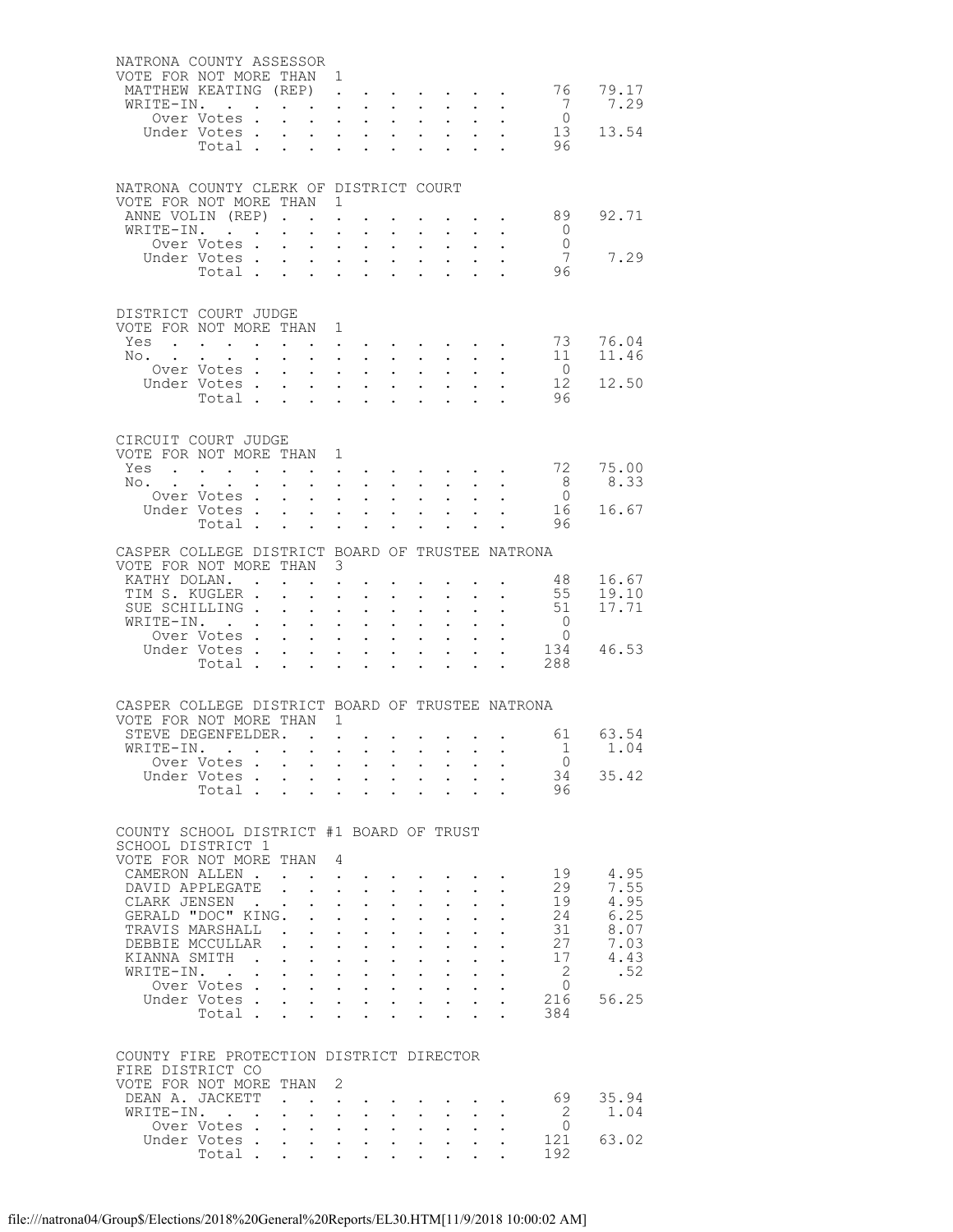| COUNTY RURAL CONSERVATION DISTRICT SUPER<br>NATRONA COUNTY CONSERVATION DISTRICT<br>VOTE FOR NOT MORE THAN 2 |                                                                                        |  |                                                                                                                                                                                                                                                                                      |                           |              |                                            |                                           |                                                                                                                        |  |
|--------------------------------------------------------------------------------------------------------------|----------------------------------------------------------------------------------------|--|--------------------------------------------------------------------------------------------------------------------------------------------------------------------------------------------------------------------------------------------------------------------------------------|---------------------------|--------------|--------------------------------------------|-------------------------------------------|------------------------------------------------------------------------------------------------------------------------|--|
|                                                                                                              | OTE FOR NOT MORE THAN 2<br>ANDREW C. ANDERSON 62 32.29<br>TAMMY COBB 48<br>WRITE-IN. 0 |  |                                                                                                                                                                                                                                                                                      |                           |              |                                            |                                           | 25.00                                                                                                                  |  |
|                                                                                                              | WRITE-IN.<br>XITE-IN.<br>Over Votes 0<br>Under Votes 82<br>192                         |  |                                                                                                                                                                                                                                                                                      |                           |              |                                            |                                           |                                                                                                                        |  |
|                                                                                                              |                                                                                        |  |                                                                                                                                                                                                                                                                                      |                           |              |                                            |                                           | 42.71                                                                                                                  |  |
|                                                                                                              |                                                                                        |  |                                                                                                                                                                                                                                                                                      |                           |              |                                            |                                           |                                                                                                                        |  |
| 1 CENT SALES TAX<br>VOTE FOR NOT MORE THAN 1                                                                 |                                                                                        |  |                                                                                                                                                                                                                                                                                      |                           |              |                                            |                                           |                                                                                                                        |  |
|                                                                                                              |                                                                                        |  |                                                                                                                                                                                                                                                                                      |                           |              |                                            |                                           | For the County Sales and Use Ta 59 61.46<br>Against the County Sales and Us 31 32.29<br>Over Votes 6 6.25<br>Total 96  |  |
|                                                                                                              |                                                                                        |  |                                                                                                                                                                                                                                                                                      |                           |              |                                            |                                           |                                                                                                                        |  |
|                                                                                                              |                                                                                        |  |                                                                                                                                                                                                                                                                                      |                           |              |                                            |                                           |                                                                                                                        |  |
|                                                                                                              |                                                                                        |  |                                                                                                                                                                                                                                                                                      |                           |              |                                            |                                           |                                                                                                                        |  |
|                                                                                                              |                                                                                        |  |                                                                                                                                                                                                                                                                                      |                           |              |                                            |                                           |                                                                                                                        |  |
| LODGING TAX<br>VOTE FOR NOT MORE THAN 1                                                                      |                                                                                        |  |                                                                                                                                                                                                                                                                                      |                           |              |                                            |                                           |                                                                                                                        |  |
|                                                                                                              |                                                                                        |  |                                                                                                                                                                                                                                                                                      |                           |              |                                            |                                           |                                                                                                                        |  |
|                                                                                                              |                                                                                        |  |                                                                                                                                                                                                                                                                                      |                           |              |                                            |                                           |                                                                                                                        |  |
|                                                                                                              |                                                                                        |  |                                                                                                                                                                                                                                                                                      |                           |              |                                            |                                           |                                                                                                                        |  |
|                                                                                                              |                                                                                        |  |                                                                                                                                                                                                                                                                                      |                           |              |                                            |                                           |                                                                                                                        |  |
|                                                                                                              |                                                                                        |  |                                                                                                                                                                                                                                                                                      |                           |              |                                            |                                           |                                                                                                                        |  |
| $1102$ $11-2$                                                                                                |                                                                                        |  |                                                                                                                                                                                                                                                                                      |                           |              |                                            |                                           |                                                                                                                        |  |
|                                                                                                              | REGISTERED VOTERS - TOTAL 140                                                          |  |                                                                                                                                                                                                                                                                                      |                           |              |                                            |                                           | VOTES PERCENT                                                                                                          |  |
|                                                                                                              |                                                                                        |  |                                                                                                                                                                                                                                                                                      |                           |              |                                            |                                           |                                                                                                                        |  |
|                                                                                                              | BALLOTS CAST - TOTAL. 112<br>BALLOTS CAST - BLANK. 0                                   |  |                                                                                                                                                                                                                                                                                      |                           |              |                                            |                                           |                                                                                                                        |  |
|                                                                                                              | $\verb VOTER TURNOUT - TOTAL + . + . + . + .   80.00$<br>VOTER TURNOUT - BLANK         |  |                                                                                                                                                                                                                                                                                      |                           |              |                                            |                                           |                                                                                                                        |  |
|                                                                                                              |                                                                                        |  |                                                                                                                                                                                                                                                                                      |                           |              |                                            |                                           |                                                                                                                        |  |
| UNITED STATES SENATOR FEDERAL DISTRICT                                                                       |                                                                                        |  |                                                                                                                                                                                                                                                                                      |                           |              |                                            |                                           |                                                                                                                        |  |
| VOTE FOR NOT MORE THAN 1                                                                                     |                                                                                        |  |                                                                                                                                                                                                                                                                                      |                           |              |                                            |                                           |                                                                                                                        |  |
|                                                                                                              |                                                                                        |  |                                                                                                                                                                                                                                                                                      |                           |              |                                            |                                           |                                                                                                                        |  |
|                                                                                                              |                                                                                        |  |                                                                                                                                                                                                                                                                                      |                           |              |                                            |                                           |                                                                                                                        |  |
|                                                                                                              |                                                                                        |  |                                                                                                                                                                                                                                                                                      |                           |              |                                            |                                           |                                                                                                                        |  |
|                                                                                                              |                                                                                        |  |                                                                                                                                                                                                                                                                                      |                           |              |                                            |                                           | VOTE FOR NOT MORE THAN 1<br>JOHN BARRASSO (REP) 16<br>GARY TRAUNER (DEM) 3<br>JOSEPH PORAMBO (LIB) 3 2.68<br>WRITE-IN. |  |
|                                                                                                              |                                                                                        |  |                                                                                                                                                                                                                                                                                      |                           |              |                                            |                                           |                                                                                                                        |  |
| UNITED STATES REPRESENTATIVE                                                                                 |                                                                                        |  |                                                                                                                                                                                                                                                                                      |                           |              |                                            |                                           |                                                                                                                        |  |
| WYOMING CONGRESSIONAL DISTRICT ONE<br>VOTE FOR NOT MORE THAN 1                                               |                                                                                        |  |                                                                                                                                                                                                                                                                                      |                           |              |                                            |                                           |                                                                                                                        |  |
|                                                                                                              | LIZ CHENEY (REP)                                                                       |  |                                                                                                                                                                                                                                                                                      |                           |              |                                            |                                           | 93 83.04                                                                                                               |  |
|                                                                                                              | GREG HUNTER (DEM).                                                                     |  | $\mathbf{r}$                                                                                                                                                                                                                                                                         |                           |              | $\mathbf{r} = \mathbf{r} \cdot \mathbf{r}$ | 16                                        | 14.29                                                                                                                  |  |
|                                                                                                              | DANIEL CLYDE CUMMINGS (CON)<br>RICHARD BRUBAKER (LIB)                                  |  |                                                                                                                                                                                                                                                                                      | $\mathbf{L} = \mathbf{L}$ | $\mathbf{L}$ |                                            | $\overline{0}$<br>2                       | 1.79                                                                                                                   |  |
|                                                                                                              | WRITE-IN.                                                                              |  |                                                                                                                                                                                                                                                                                      |                           |              |                                            | 0                                         |                                                                                                                        |  |
|                                                                                                              | Over Votes.<br>Under Votes                                                             |  | $\mathbf{r}$ , $\mathbf{r}$ , $\mathbf{r}$ , $\mathbf{r}$ , $\mathbf{r}$ , $\mathbf{r}$ , $\mathbf{r}$<br>$\mathbf{r} = \left( \mathbf{r} \right) \left( \mathbf{r} \right) \left( \mathbf{r} \right) \left( \mathbf{r} \right) \left( \mathbf{r} \right) \left( \mathbf{r} \right)$ |                           |              |                                            | $\Omega$<br>$\mathbf{1}$                  | .89                                                                                                                    |  |
|                                                                                                              | Total                                                                                  |  |                                                                                                                                                                                                                                                                                      |                           |              |                                            | 112                                       |                                                                                                                        |  |
|                                                                                                              |                                                                                        |  |                                                                                                                                                                                                                                                                                      |                           |              |                                            |                                           |                                                                                                                        |  |
| GOVERNOR STATE OF WYOMING<br>VOTE FOR NOT MORE THAN 1                                                        |                                                                                        |  |                                                                                                                                                                                                                                                                                      |                           |              |                                            |                                           |                                                                                                                        |  |
|                                                                                                              | MARK GORDON (REP).                                                                     |  |                                                                                                                                                                                                                                                                                      |                           |              |                                            | 89                                        | 79.46                                                                                                                  |  |
|                                                                                                              | MARY A. THRONE (DEM).                                                                  |  |                                                                                                                                                                                                                                                                                      |                           |              |                                            | 17                                        | 15.18                                                                                                                  |  |
|                                                                                                              | REX "T-REX" RAMMELL (CON)<br>LAWRENCE GERARD STRUEMPF (LIB)                            |  |                                                                                                                                                                                                                                                                                      |                           |              |                                            | $\overline{\mathbf{3}}$<br>$\overline{1}$ | 2.68<br>.89                                                                                                            |  |
|                                                                                                              | WRITE-IN.                                                                              |  |                                                                                                                                                                                                                                                                                      |                           |              |                                            | $\circ$                                   |                                                                                                                        |  |
|                                                                                                              | Over Votes .<br>Under Votes                                                            |  | $\mathbf{r}$ , $\mathbf{r}$ , $\mathbf{r}$ , $\mathbf{r}$ , $\mathbf{r}$ , $\mathbf{r}$<br>$\sim$                                                                                                                                                                                    |                           |              |                                            | $\Omega$<br>$\overline{2}$                | 1.79                                                                                                                   |  |
|                                                                                                              | Total                                                                                  |  |                                                                                                                                                                                                                                                                                      |                           |              |                                            | 112                                       |                                                                                                                        |  |
|                                                                                                              |                                                                                        |  |                                                                                                                                                                                                                                                                                      |                           |              |                                            |                                           |                                                                                                                        |  |
| SECRETARY OF STATE STATE OF WYOMING<br>VOTE FOR NOT MORE THAN 1                                              |                                                                                        |  |                                                                                                                                                                                                                                                                                      |                           |              |                                            |                                           |                                                                                                                        |  |
|                                                                                                              | EDWARD BUCHANAN (REP) 88                                                               |  |                                                                                                                                                                                                                                                                                      |                           |              |                                            |                                           | 78.57                                                                                                                  |  |
|                                                                                                              | JAMES W. BYRD (DEM)                                                                    |  |                                                                                                                                                                                                                                                                                      |                           |              |                                            | 16                                        | 14.29                                                                                                                  |  |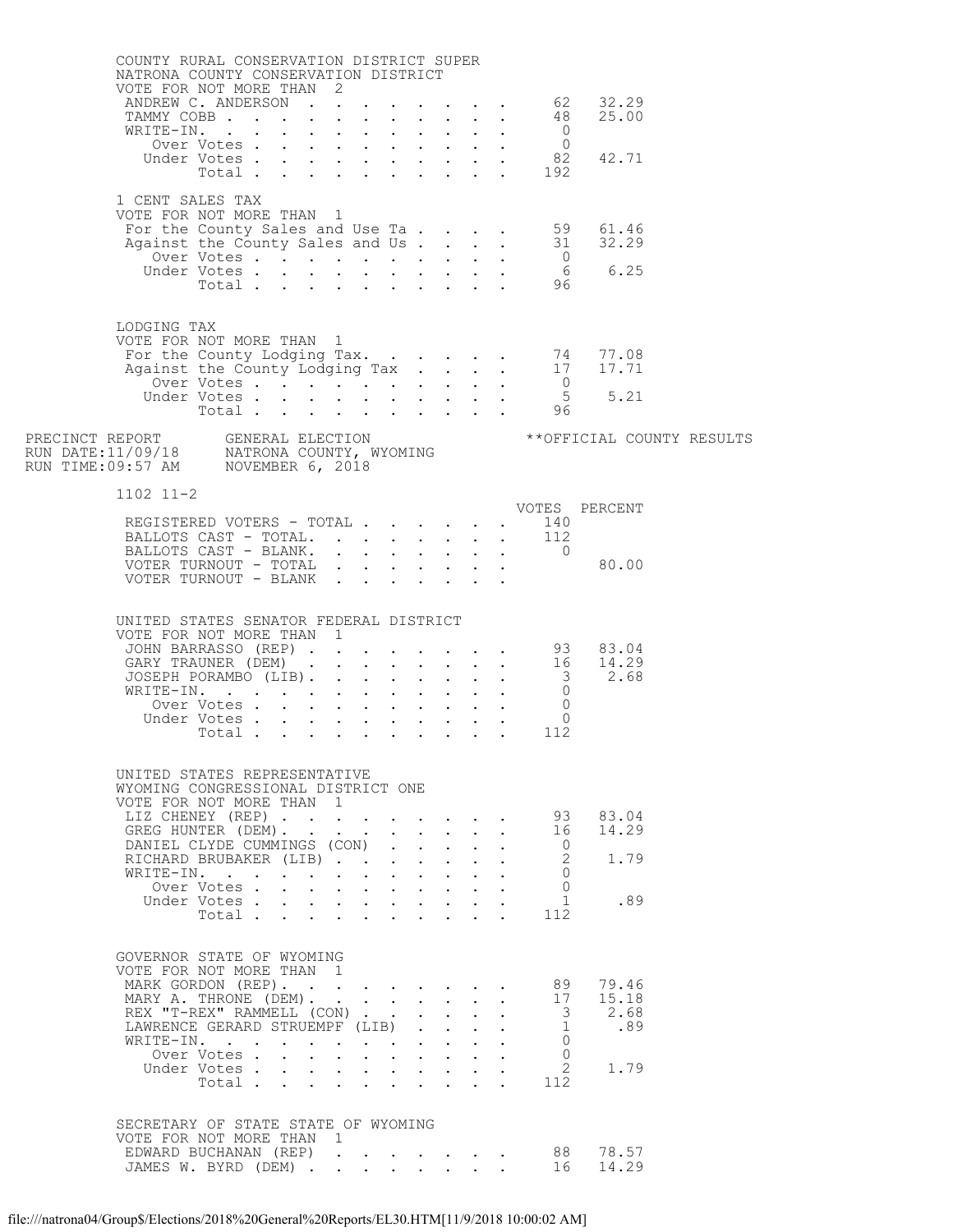| KIT CARSON III (LIB).<br>WRITE-IN.                                                              | Over Votes<br>Under Votes           |                                                                |                                                                      |                                                                                                                       |                                | $\mathbf{L}^{\text{max}}$  |                           | $\Delta \phi = \Delta \phi$ and $\Delta \phi$                                                    |                            | $\mathbf{L}^{\text{max}}$ , and $\mathbf{L}^{\text{max}}$                                                                                                                                                                                                                                                                                                                                                              | 8<br>$\overline{0}$<br>$\begin{array}{cccc} . & . & . & 0 \\ . & . & . & 0 \\ . & . & . & 112 \end{array}$ | 7.14                                    |
|-------------------------------------------------------------------------------------------------|-------------------------------------|----------------------------------------------------------------|----------------------------------------------------------------------|-----------------------------------------------------------------------------------------------------------------------|--------------------------------|----------------------------|---------------------------|--------------------------------------------------------------------------------------------------|----------------------------|------------------------------------------------------------------------------------------------------------------------------------------------------------------------------------------------------------------------------------------------------------------------------------------------------------------------------------------------------------------------------------------------------------------------|------------------------------------------------------------------------------------------------------------|-----------------------------------------|
| STATE AUDITOR STATE OF WYOMING                                                                  |                                     |                                                                |                                                                      |                                                                                                                       |                                |                            |                           |                                                                                                  |                            |                                                                                                                                                                                                                                                                                                                                                                                                                        |                                                                                                            |                                         |
| VOTE FOR NOT MORE THAN 1<br>KRISTI RACINES (REP). .                                             |                                     |                                                                |                                                                      |                                                                                                                       |                                |                            |                           |                                                                                                  |                            | $\mathbf{1}=\mathbf{1}=\mathbf{1}=\mathbf{1}=\mathbf{1}=\mathbf{1}=\mathbf{1}=\mathbf{1}=\mathbf{1}=\mathbf{1}=\mathbf{1}=\mathbf{1}=\mathbf{1}=\mathbf{1}=\mathbf{1}=\mathbf{1}=\mathbf{1}=\mathbf{1}=\mathbf{1}=\mathbf{1}=\mathbf{1}=\mathbf{1}=\mathbf{1}=\mathbf{1}=\mathbf{1}=\mathbf{1}=\mathbf{1}=\mathbf{1}=\mathbf{1}=\mathbf{1}=\mathbf{1}=\mathbf{1}=\mathbf{1}=\mathbf{1}=\mathbf{1}=\mathbf{1}=\mathbf{$ |                                                                                                            | 91 81.25                                |
| JEFF DOCKTER (DEM)<br>WRITE-IN.                                                                 |                                     |                                                                |                                                                      |                                                                                                                       |                                |                            |                           |                                                                                                  |                            |                                                                                                                                                                                                                                                                                                                                                                                                                        | 17<br>$\overline{0}$                                                                                       | 15.18                                   |
|                                                                                                 | TE-IN.<br>Over Votes<br>Lider Vites |                                                                |                                                                      |                                                                                                                       |                                |                            |                           |                                                                                                  |                            |                                                                                                                                                                                                                                                                                                                                                                                                                        | $\overline{0}$                                                                                             |                                         |
|                                                                                                 | Under Votes<br>Total                |                                                                |                                                                      |                                                                                                                       |                                |                            |                           |                                                                                                  | $\mathbf{L}$               |                                                                                                                                                                                                                                                                                                                                                                                                                        | 112                                                                                                        | 4 3.57                                  |
|                                                                                                 |                                     |                                                                |                                                                      |                                                                                                                       |                                |                            |                           |                                                                                                  |                            |                                                                                                                                                                                                                                                                                                                                                                                                                        |                                                                                                            |                                         |
| STATE TREASURER STATE OF WYOMING<br>VOTE FOR NOT MORE THAN 1                                    |                                     |                                                                |                                                                      |                                                                                                                       |                                |                            |                           |                                                                                                  |                            |                                                                                                                                                                                                                                                                                                                                                                                                                        |                                                                                                            |                                         |
| CURT MEIER (REP)<br>CHRIS LOWRY (DEM).                                                          |                                     |                                                                |                                                                      |                                                                                                                       |                                | $\ddot{\phantom{0}}$       |                           | $\mathcal{L}^{\text{max}}$ , and $\mathcal{L}^{\text{max}}$                                      |                            | $\mathbf{z} = \mathbf{z} + \mathbf{z} + \mathbf{z} + \mathbf{z} + \mathbf{z} + \mathbf{z}$ .                                                                                                                                                                                                                                                                                                                           |                                                                                                            | 93 83.04<br>18 16.07                    |
| WRITE-IN.                                                                                       |                                     |                                                                |                                                                      |                                                                                                                       |                                |                            |                           | $\mathbf{r} = \mathbf{r} \times \mathbf{r}$ , where                                              |                            | $\mathbf{L}^{\text{max}}$ , and $\mathbf{L}^{\text{max}}$                                                                                                                                                                                                                                                                                                                                                              | $\overline{0}$                                                                                             |                                         |
|                                                                                                 | Over Votes                          |                                                                |                                                                      |                                                                                                                       |                                | $\mathbf{L}^{\text{max}}$  | $\sim 100$                |                                                                                                  |                            |                                                                                                                                                                                                                                                                                                                                                                                                                        | $\overline{0}$                                                                                             | $1 \quad \blacksquare$<br>.89           |
|                                                                                                 | Under Votes<br>Total                |                                                                |                                                                      |                                                                                                                       |                                |                            |                           |                                                                                                  |                            |                                                                                                                                                                                                                                                                                                                                                                                                                        | $\,.\quad.\quad 112$                                                                                       |                                         |
|                                                                                                 |                                     |                                                                |                                                                      |                                                                                                                       |                                |                            |                           |                                                                                                  |                            |                                                                                                                                                                                                                                                                                                                                                                                                                        |                                                                                                            |                                         |
| SUPERINTENDENT OF PUBLIC INSTRUCTION STATE OF WYOMING<br>VOTE FOR NOT MORE THAN 1               |                                     |                                                                |                                                                      |                                                                                                                       |                                |                            |                           |                                                                                                  |                            |                                                                                                                                                                                                                                                                                                                                                                                                                        |                                                                                                            |                                         |
| JILLIAN BALOW (REP)                                                                             |                                     |                                                                |                                                                      |                                                                                                                       |                                |                            |                           |                                                                                                  |                            |                                                                                                                                                                                                                                                                                                                                                                                                                        | 95                                                                                                         | 84.82                                   |
| WRITE-IN.                                                                                       | Over Votes                          |                                                                |                                                                      | $\mathbf{u} = \mathbf{u} \mathbf{u} + \mathbf{u} \mathbf{u}$                                                          |                                |                            |                           |                                                                                                  |                            |                                                                                                                                                                                                                                                                                                                                                                                                                        | $\overline{1}$                                                                                             | .89                                     |
|                                                                                                 | Under Votes<br>Votes<br>Total       |                                                                |                                                                      |                                                                                                                       |                                |                            |                           |                                                                                                  |                            |                                                                                                                                                                                                                                                                                                                                                                                                                        |                                                                                                            | $\begin{matrix}0\\16\end{matrix}$ 14.29 |
|                                                                                                 |                                     |                                                                |                                                                      |                                                                                                                       |                                |                            |                           |                                                                                                  |                            |                                                                                                                                                                                                                                                                                                                                                                                                                        | $\cdot$ $\cdot$ 112                                                                                        |                                         |
| STATE HOUSE 38 HOUSE DISTRICT 38<br>VOTE FOR NOT MORE THAN 1                                    |                                     |                                                                |                                                                      |                                                                                                                       |                                |                            |                           |                                                                                                  |                            |                                                                                                                                                                                                                                                                                                                                                                                                                        |                                                                                                            |                                         |
| TOM WALTERS (REP).<br>WRITE-IN.                                                                 |                                     |                                                                |                                                                      |                                                                                                                       |                                |                            |                           |                                                                                                  |                            |                                                                                                                                                                                                                                                                                                                                                                                                                        |                                                                                                            | $\cdot$ 91 81.25<br>.89                 |
|                                                                                                 | Over Votes                          |                                                                |                                                                      | $\mathbf{1}^{\prime}$ , $\mathbf{1}^{\prime}$ , $\mathbf{1}^{\prime}$ , $\mathbf{1}^{\prime}$                         |                                | $\bullet$ .                |                           | $\mathbf{L}^{\text{max}}$ , $\mathbf{L}^{\text{max}}$                                            |                            |                                                                                                                                                                                                                                                                                                                                                                                                                        | $\frac{1}{0}$                                                                                              |                                         |
|                                                                                                 | Under Votes<br>Total $\cdots$       |                                                                |                                                                      |                                                                                                                       |                                |                            |                           |                                                                                                  | $\mathbf{L}^{\text{max}}$  |                                                                                                                                                                                                                                                                                                                                                                                                                        | 20<br>112                                                                                                  | 17.86                                   |
|                                                                                                 |                                     |                                                                |                                                                      |                                                                                                                       |                                |                            |                           |                                                                                                  |                            |                                                                                                                                                                                                                                                                                                                                                                                                                        |                                                                                                            |                                         |
| NATRONA COUNTY COMMISSIONERS                                                                    |                                     |                                                                |                                                                      |                                                                                                                       |                                |                            |                           |                                                                                                  |                            |                                                                                                                                                                                                                                                                                                                                                                                                                        |                                                                                                            |                                         |
| VOTE FOR NOT MORE THAN 3                                                                        |                                     |                                                                |                                                                      |                                                                                                                       |                                |                            |                           |                                                                                                  |                            |                                                                                                                                                                                                                                                                                                                                                                                                                        |                                                                                                            |                                         |
| ROBERT L. HENDRY (REP) 68 20.24<br>JIM MILNE (REP) 84 25.00<br>PAUL C. BERTOGLIO (REP) 66 19.64 |                                     |                                                                |                                                                      |                                                                                                                       |                                |                            |                           |                                                                                                  |                            |                                                                                                                                                                                                                                                                                                                                                                                                                        |                                                                                                            |                                         |
| TERRY WINGERTER (DEM)                                                                           |                                     |                                                                |                                                                      |                                                                                                                       |                                |                            |                           |                                                                                                  |                            |                                                                                                                                                                                                                                                                                                                                                                                                                        | 26                                                                                                         | 7.74                                    |
| RICHARD "RICK" YOUNG (IND).                                                                     |                                     |                                                                |                                                                      |                                                                                                                       |                                |                            |                           |                                                                                                  |                            |                                                                                                                                                                                                                                                                                                                                                                                                                        | 23                                                                                                         | 6.85                                    |
| WRITE-IN.                                                                                       | Over Votes .                        |                                                                |                                                                      |                                                                                                                       |                                | $\bullet$ .                |                           | $\mathbf{A}^{(1)}$ and $\mathbf{A}^{(2)}$ .                                                      | $\mathbf{L}^{\text{max}}$  | $\sim$ $-$<br>and a strong control of the state of the                                                                                                                                                                                                                                                                                                                                                                 | $\overline{2}$<br>$\overline{0}$                                                                           | .60                                     |
|                                                                                                 | Under Votes.                        | $\mathbf{L}^{\text{max}}$                                      | $\sim$                                                               |                                                                                                                       |                                |                            |                           | $\mathbf{r} = \mathbf{r} \times \mathbf{r}$ , where $\mathbf{r} = \mathbf{r} \times \mathbf{r}$  |                            |                                                                                                                                                                                                                                                                                                                                                                                                                        | 67                                                                                                         | 19.94                                   |
|                                                                                                 | Total.                              |                                                                |                                                                      |                                                                                                                       |                                |                            |                           |                                                                                                  | $\mathbf{L}$               |                                                                                                                                                                                                                                                                                                                                                                                                                        | 336                                                                                                        |                                         |
| NATRONA COUNTY CORONER<br>VOTE FOR NOT MORE THAN 1                                              |                                     |                                                                |                                                                      |                                                                                                                       |                                |                            |                           |                                                                                                  |                            |                                                                                                                                                                                                                                                                                                                                                                                                                        |                                                                                                            |                                         |
| CONNIE JACOBSON (REP).                                                                          |                                     |                                                                |                                                                      |                                                                                                                       |                                |                            |                           | $\mathcal{A}^{\mathcal{A}}$ , and $\mathcal{A}^{\mathcal{A}}$                                    |                            |                                                                                                                                                                                                                                                                                                                                                                                                                        | 94                                                                                                         | 83.93                                   |
| WRITE-IN.                                                                                       | Over Votes .                        | $\mathcal{A}$ . The set of the set of the set of $\mathcal{A}$ |                                                                      | $\mathbf{z} = \mathbf{z} + \mathbf{z} + \mathbf{z}$ .                                                                 |                                | $\bullet$ .                | $\sim 10^{-11}$           | $\mathbf{z} = \mathbf{z} + \mathbf{z}$ , where $\mathbf{z}$<br>$\mathbf{L}^{\text{max}}$         | $\mathbf{L}^{\text{max}}$  | $\ddot{\phantom{a}}$                                                                                                                                                                                                                                                                                                                                                                                                   | $\overline{2}$<br>$\overline{0}$                                                                           | 1.79                                    |
|                                                                                                 | Under Votes                         |                                                                |                                                                      |                                                                                                                       |                                |                            |                           |                                                                                                  | $\mathcal{L}^{\text{max}}$ | $\ddot{\phantom{a}}$                                                                                                                                                                                                                                                                                                                                                                                                   | 16                                                                                                         | 14.29                                   |
|                                                                                                 | Total                               |                                                                | $\mathbf{L}$                                                         | $\mathbf{L}$ $\mathbf{L}$                                                                                             |                                |                            |                           |                                                                                                  |                            |                                                                                                                                                                                                                                                                                                                                                                                                                        | 112                                                                                                        |                                         |
| SEVENTH JUDICIAL DISTRICT ATTORNEY NATRONA<br>VOTE FOR NOT MORE THAN<br>DAN ITZEN (REP).        |                                     |                                                                |                                                                      | $\overline{1}$                                                                                                        |                                |                            | $\sim 10^{-11}$           |                                                                                                  |                            | $\sim$ 100 $\pm$                                                                                                                                                                                                                                                                                                                                                                                                       | 91                                                                                                         | 81.25                                   |
| WRITE-IN.                                                                                       |                                     | $\bullet$ .                                                    | $\ddot{\phantom{a}}$                                                 | $\ddot{\phantom{0}}$                                                                                                  |                                |                            | $\mathbf{L}^{\text{max}}$ | $\bullet$ .                                                                                      |                            |                                                                                                                                                                                                                                                                                                                                                                                                                        | 1                                                                                                          | .89                                     |
|                                                                                                 | Over Votes<br>Under Votes           |                                                                |                                                                      | $\mathbf{1}^{\prime}$ , $\mathbf{1}^{\prime}$ , $\mathbf{1}^{\prime}$ , $\mathbf{1}^{\prime}$ , $\mathbf{1}^{\prime}$ |                                | $\mathcal{L}^{\text{max}}$ | $\sim 100$                | $\mathcal{L}^{\text{max}}$<br>$\mathbf{r} = \mathbf{r} + \mathbf{r}$ , $\mathbf{r} = \mathbf{r}$ | $\mathcal{L}^{\text{max}}$ |                                                                                                                                                                                                                                                                                                                                                                                                                        | $\overline{0}$<br>20                                                                                       | 17.86                                   |
|                                                                                                 | Total $\cdots$                      |                                                                |                                                                      |                                                                                                                       |                                | $\mathbf{L} = \mathbf{L}$  |                           | $\mathbf{L}$                                                                                     | $\mathbf{L}$               |                                                                                                                                                                                                                                                                                                                                                                                                                        | 112                                                                                                        |                                         |
| NATRONA COUNTY SHERIFF                                                                          |                                     |                                                                |                                                                      |                                                                                                                       |                                |                            |                           |                                                                                                  |                            |                                                                                                                                                                                                                                                                                                                                                                                                                        |                                                                                                            |                                         |
| VOTE FOR NOT MORE THAN                                                                          |                                     |                                                                |                                                                      | $\overline{1}$                                                                                                        |                                |                            |                           |                                                                                                  |                            |                                                                                                                                                                                                                                                                                                                                                                                                                        |                                                                                                            |                                         |
| GUS HOLBROOK (REP)<br>WRITE-IN.                                                                 |                                     |                                                                | $\mathbf{r}$ . The set of $\mathbf{r}$<br>$\mathcal{L}^{\text{max}}$ | $\sim$ $-$                                                                                                            | $\sim$ 100 $\pm$<br>$\sim$ $-$ |                            |                           | $\mathcal{A}$ , and $\mathcal{A}$ , and $\mathcal{A}$                                            |                            |                                                                                                                                                                                                                                                                                                                                                                                                                        | 96<br>1                                                                                                    | 85.71<br>.89                            |
|                                                                                                 | Over Votes                          |                                                                |                                                                      |                                                                                                                       |                                |                            | $\sim 10$                 | $\bullet$ .                                                                                      | $\ddot{\phantom{0}}$       |                                                                                                                                                                                                                                                                                                                                                                                                                        | $\overline{0}$                                                                                             |                                         |
|                                                                                                 | Under Votes.<br>Total               | $\sim 10^{-11}$                                                |                                                                      | $\mathbf{1}^{\prime}$ , $\mathbf{1}^{\prime}$ , $\mathbf{1}^{\prime}$ , $\mathbf{1}^{\prime}$                         |                                | $\mathcal{L}^{\text{max}}$ | $\sim 100$                |                                                                                                  |                            |                                                                                                                                                                                                                                                                                                                                                                                                                        | 15<br>112                                                                                                  | 13.39                                   |
|                                                                                                 |                                     |                                                                |                                                                      |                                                                                                                       |                                |                            |                           |                                                                                                  |                            |                                                                                                                                                                                                                                                                                                                                                                                                                        |                                                                                                            |                                         |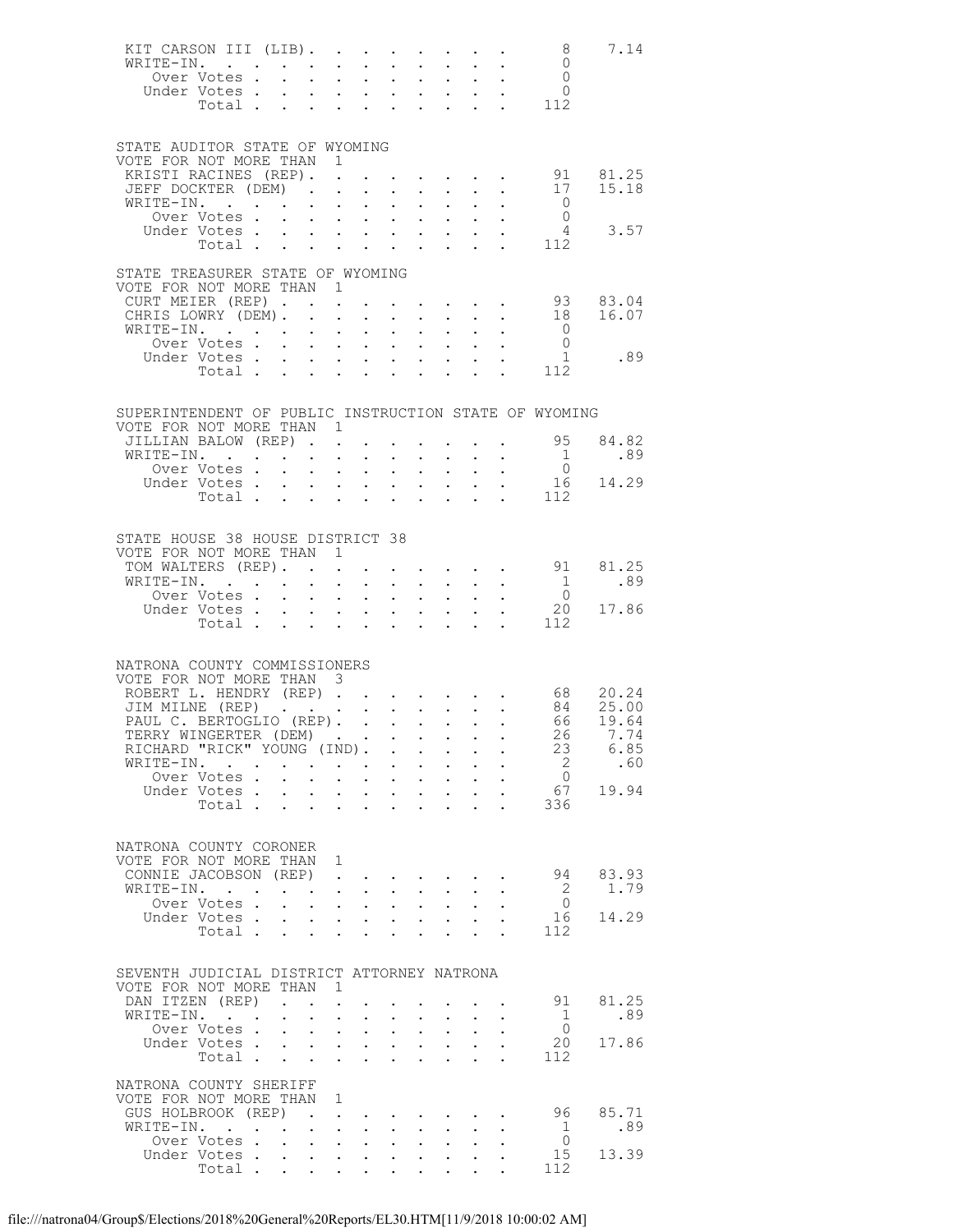| NATRONA COUNTY CLERK<br>VOTE FOR NOT MORE THAN 1                                            | TRACY GOOD (REP)<br>WRITE-IN.<br>Over Votes.<br>Under Votes<br>Total                                                          | $\mathbf{L}^{\text{max}}$<br>$\mathbf{L}$                                                                                       | $\bullet$ .                                                                                                                                                            | $\mathbf{r}$ , $\mathbf{r}$ , $\mathbf{r}$ , $\mathbf{r}$ , $\mathbf{r}$<br>$\mathbf{r}$ and $\mathbf{r}$ and $\mathbf{r}$<br>$\mathbf{r} = \mathbf{r} \cdot \mathbf{r}$ , where $\mathbf{r} = \mathbf{r} \cdot \mathbf{r}$                                                                   | $\mathbf{L}^{\text{max}}$                                                                    | $\mathbf{L} = \mathbf{L} \mathbf{L}$<br>$\cdot$ $\cdot$ $\cdot$ $\cdot$                                          | $\mathbf{A}^{(1)}$ and $\mathbf{A}^{(2)}$ .<br>$\mathbf{r}$ and $\mathbf{r}$                                                                                                                              | $\mathbf{L}^{\text{max}}$ | $\mathbf{L}^{\text{max}}$ , and $\mathbf{L}^{\text{max}}$ | 2<br>$\overline{0}$<br>$\frac{1}{2}$ $\frac{1}{2}$              | 91 81.25<br>1.79<br>19 16.96                                                          |
|---------------------------------------------------------------------------------------------|-------------------------------------------------------------------------------------------------------------------------------|---------------------------------------------------------------------------------------------------------------------------------|------------------------------------------------------------------------------------------------------------------------------------------------------------------------|-----------------------------------------------------------------------------------------------------------------------------------------------------------------------------------------------------------------------------------------------------------------------------------------------|----------------------------------------------------------------------------------------------|------------------------------------------------------------------------------------------------------------------|-----------------------------------------------------------------------------------------------------------------------------------------------------------------------------------------------------------|---------------------------|-----------------------------------------------------------|-----------------------------------------------------------------|---------------------------------------------------------------------------------------|
| NATRONA COUNTY TREASURER<br>VOTE FOR NOT MORE THAN 1                                        | TOM DOYLE (REP).<br>WRITE-IN.<br>Over Votes .<br>Under Votes.<br>Total                                                        | $\ddot{\phantom{0}}$<br>$\mathbf{L}$                                                                                            | $\sim$<br>$\mathbf{L}^{\text{max}}$                                                                                                                                    | $\mathbf{1}^{\prime}$ , $\mathbf{1}^{\prime}$ , $\mathbf{1}^{\prime}$ , $\mathbf{1}^{\prime}$<br><b>Contract Contract Contract</b><br>$\mathcal{L}(\mathcal{A})$ and $\mathcal{A}(\mathcal{A})$ .<br>$\mathbf{r}$ and $\mathbf{r}$ and $\mathbf{r}$<br>$\mathbf{r} = \mathbf{r} + \mathbf{r}$ | $\mathbf{L}^{\text{max}}$<br>$\ddot{\phantom{0}}$                                            | $\mathbf{r} = \mathbf{r}$                                                                                        | $\ddot{\phantom{0}}$<br>$\mathbf{A}^{(1)}$ and $\mathbf{A}^{(2)}$<br>$1 - 1 - 1 = 1$<br>$\mathbf{L} = \mathbf{L}$                                                                                         |                           |                                                           | $\mathbf{1}$<br>$\bigcirc$<br>112                               | 95 84.82<br>.89<br>16 14.29                                                           |
| NATRONA COUNTY ASSESSOR<br>VOTE FOR NOT MORE THAN 1<br>WRITE-IN. .                          | MATTHEW KEATING (REP).<br>Over Votes .<br>Under Votes<br>Total .                                                              | $\mathbf{r} = \mathbf{r} \times \mathbf{r}$ , where $\mathbf{r} = \mathbf{r} \times \mathbf{r}$<br>$\mathbf{r}$<br>$\mathbf{L}$ |                                                                                                                                                                        | $\mathbf{r}$ , $\mathbf{r}$ , $\mathbf{r}$<br>$\mathcal{L}^{\text{max}}(\mathcal{L}^{\text{max}}(\mathcal{L}^{\text{max}}))$                                                                                                                                                                  | $\mathbf{L}^{\text{max}}$<br>$\mathbf{L}^{\text{max}}$                                       | $\mathbf{z} = \mathbf{z} + \mathbf{z}$ .<br>$\cdot$ $\cdot$ $\cdot$                                              | $\mathbf{A}$ and $\mathbf{A}$ and $\mathbf{A}$<br>$\ddot{\phantom{a}}$<br>$\mathbf{A}^{(1)}$ and $\mathbf{A}^{(2)}$ .<br>$\mathbf{r}$                                                                     | $\mathbf{L}^{\text{max}}$ | $\mathcal{L}^{(1)}$                                       | 112                                                             | $\begin{array}{ccc} 78 & & 69.64 \\ 11 & & 9.82 \\ 1 & & .89 \end{array}$<br>22 19.64 |
| NATRONA COUNTY CLERK OF DISTRICT COURT<br>VOTE FOR NOT MORE THAN 1                          | ANNE VOLIN (REP).<br>WRITE-IN.<br>Over Votes .<br>Under Votes.<br>Total                                                       | $\sim$<br>$\mathbf{L}^{\text{max}}$<br>$\ddot{\phantom{0}}$                                                                     | $\sim$<br>$\ddot{\phantom{a}}$ .<br>$\ddot{\phantom{a}}$<br>$\sim$ $-$<br>$\mathcal{L}^{\mathcal{L}}$<br>$\sim 10^{-10}$<br>$\mathbf{r}$<br>$\mathcal{L}^{\text{max}}$ | $\sim$<br>$\sim$ $-$<br>$\mathbf{L} = \mathbf{L} \mathbf{L}$<br>$\mathbf{L}$<br>$\sim$ $-$                                                                                                                                                                                                    | $\sim$<br>$\ddot{\phantom{0}}$<br>$\ddot{\phantom{0}}$                                       | $\sim$ $-$<br>$\ddot{\phantom{0}}$                                                                               | $\ddot{\phantom{0}}$<br>$\mathbf{z} = \mathbf{z} + \mathbf{z}$<br>$\cdot$ $\cdot$ $\cdot$ $\cdot$<br>$\ddot{\phantom{0}}$                                                                                 | $\ddot{\phantom{0}}$      | $\mathbf{L}^{\text{max}}$ , and $\mathbf{L}^{\text{max}}$ | $\overline{1}$<br>$\bigcirc$<br>112                             | 91 81.25<br>.89<br>20 17.86                                                           |
| DISTRICT COURT JUDGE<br>VOTE FOR NOT MORE THAN 1                                            | Yes<br>No.<br>Over Votes .<br>Under Votes<br>Total                                                                            | $\sim$<br>$\mathbf{z} = \mathbf{z}$<br>$\sim$                                                                                   | $\mathbf{L} = \mathbf{L} \mathbf{L}$<br>$\mathcal{L}^{\text{max}}$<br>$\mathbf{L}$                                                                                     | $\mathcal{L}(\mathcal{L})$ and $\mathcal{L}(\mathcal{L})$<br>$\mathbf{r}$ , $\mathbf{r}$                                                                                                                                                                                                      | $\mathbf{L}^{\text{max}}$<br>$\mathbf{r}$<br>$\ddot{\phantom{0}}$                            |                                                                                                                  | $\mathcal{L}^{\text{max}}$ , where $\mathcal{L}^{\text{max}}$<br>$\ddot{\phantom{a}}$<br>$\mathbf{L}^{\text{max}}$ , and $\mathbf{L}^{\text{max}}$<br>$\mathbf{1}$ $\mathbf{1}$ $\mathbf{1}$ $\mathbf{1}$ |                           |                                                           | $\overline{0}$<br>25<br>112                                     | 71 63.39<br>16 14.29<br>22.32                                                         |
| CIRCUIT COURT JUDGE<br>VOTE FOR NOT MORE THAN 1<br>Yes<br>No.                               | $\mathbf{r} = \mathbf{r} + \mathbf{r} + \mathbf{r} + \mathbf{r} + \mathbf{r}$<br>$\sim$<br>Over Votes<br>Under Votes<br>Total | $\ddot{\phantom{0}}$                                                                                                            |                                                                                                                                                                        | $\mathbf{a} = \mathbf{a} + \mathbf{a} + \mathbf{a} + \mathbf{a} + \mathbf{a} + \mathbf{a} + \mathbf{a} + \mathbf{a}$                                                                                                                                                                          |                                                                                              |                                                                                                                  |                                                                                                                                                                                                           |                           |                                                           | $\bigcirc$<br>26<br>$\cdot$ $\cdot$ $\cdot$ $\cdot$ $\cdot$ 112 | 65 58.04<br>21 18.75<br>23.21                                                         |
| CASPER COLLEGE DISTRICT BOARD OF TRUSTEE NATRONA<br>VOTE FOR NOT MORE THAN 3                | KATHY DOLAN. .<br>TIM S. KUGLER.<br>SUE SCHILLING .<br>WRITE-IN.<br>Over Votes.<br>Under Votes<br>Total                       | $\mathbf{L}^{\text{max}}$<br>$\mathcal{L}^{\text{max}}$                                                                         | $\ddot{\phantom{0}}$<br>$\mathbf{r}$<br>$\sim$ $-$<br>$\bullet$ .<br>$\mathcal{L}^{\mathcal{L}}$                                                                       | $\sim$<br>$\ddot{\phantom{a}}$<br>$\sim 10$<br>$\mathbf{r} = \mathbf{r} + \mathbf{r}$<br>$\mathcal{L}(\mathcal{A})$ and $\mathcal{A}(\mathcal{A})$ .<br><b>All All Andrew</b>                                                                                                                 | $\ddot{\phantom{0}}$<br>$\ddot{\phantom{0}}$<br>$\ddot{\phantom{0}}$<br>$\ddot{\phantom{0}}$ | $\mathbf{L}^{\text{max}}$<br>$\ddot{\phantom{0}}$<br>$\mathbf{L}$ and $\mathbf{L}$<br>$\mathcal{L}^{\text{max}}$ | $\bullet$ .<br>$\ddot{\phantom{0}}$<br>$\mathbf{z} = \mathbf{z} + \mathbf{z}$ .<br>$\ddot{\phantom{a}}$<br>$\ddot{\phantom{0}}$                                                                           | $\sim$<br>$\ddotsc$       |                                                           | 72<br>66  <br>69<br>$\bigcirc$<br>$\Omega$<br>129<br>336        | 21.43<br>19.64<br>20.54<br>38.39                                                      |
| CASPER COLLEGE DISTRICT BOARD OF TRUSTEE NATRONA<br>VOTE FOR NOT MORE THAN 1<br>WRITE-IN. . | STEVE DEGENFELDER.<br>Over Votes.<br>Under Votes<br>Total .                                                                   | $\sim 100$<br>$\mathbf{L}$<br><b>Contract Contract Contract</b>                                                                 |                                                                                                                                                                        | $\mathbf{z} = \mathbf{z} + \mathbf{z} + \mathbf{z}$<br>$\mathbf{r} = \mathbf{r} \times \mathbf{r}$ . The $\mathbf{r}$<br>$\mathbf{z} = \mathbf{z} + \mathbf{z} + \mathbf{z}$ .<br>$\mathbf{r} = \mathbf{r}$                                                                                   | $\mathbf{L}^{\text{max}}$<br>$\ddot{\phantom{0}}$<br>$\ddot{\phantom{0}}$                    | $\sim 100$<br>$\mathbf{L}^{\text{max}}$                                                                          | $\sim 100$<br>$\ddot{\phantom{a}}$<br>$\mathbf{z} = \mathbf{z} + \mathbf{z}$ .                                                                                                                            | $\mathbf{L}^{\text{max}}$ |                                                           | 69<br>$\overline{0}$<br>$\overline{0}$<br>43<br>112             | 61.61<br>38.39                                                                        |
| COUNTY SCHOOL DISTRICT #1 BOARD OF TRUST<br>SCHOOL DISTRICT 1<br>VOTE FOR NOT MORE THAN     | CAMERON ALLEN.<br>DAVID APPLEGATE<br>CLARK JENSEN.                                                                            | $\ddot{\phantom{0}}$<br>$\bullet$ .<br><br><br><br><br><br><br><br><br><br><br><br><br>                                         | 4<br>$\bullet$ .<br><br><br><br><br><br><br><br><br><br><br><br><br>$\mathbf{L}^{\text{max}}$<br>$\sim 10^{-11}$<br>$\sim 10^{-11}$                                    | $\mathbf{A}^{\mathrm{max}}$<br>$\mathbf{r} = \mathbf{r} + \mathbf{r}$ .                                                                                                                                                                                                                       |                                                                                              |                                                                                                                  | $\mathcal{L}_{\text{max}}$ , and $\mathcal{L}_{\text{max}}$                                                                                                                                               |                           |                                                           | 33<br>33<br>35                                                  | 7.37<br>7.37<br>7.81                                                                  |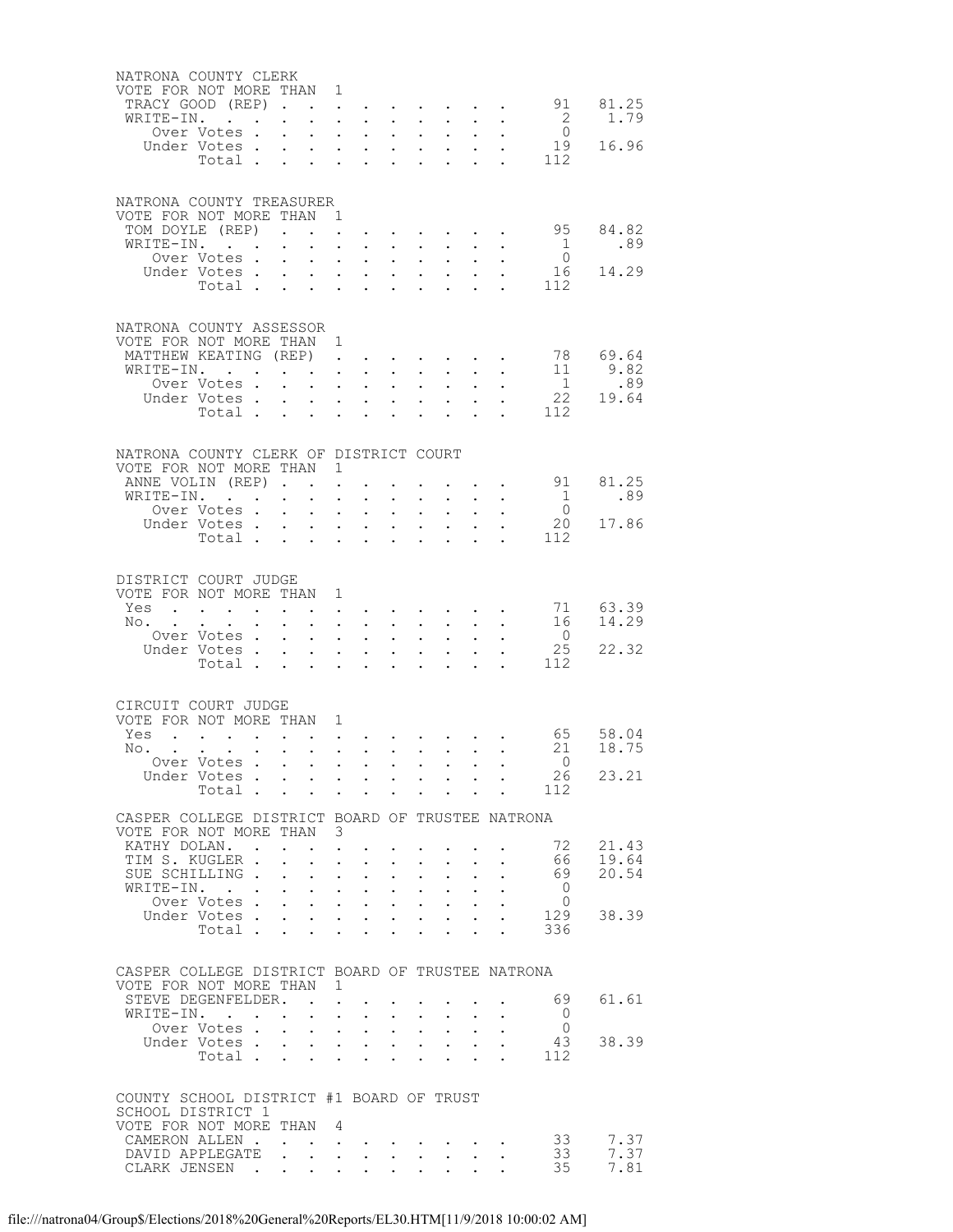|                                                                                                                     |                                                                                                              |                                       |  |                           |                            |                      | GERALD "DOC" KING. 26   | 5.80                                                                                                                                  |  |
|---------------------------------------------------------------------------------------------------------------------|--------------------------------------------------------------------------------------------------------------|---------------------------------------|--|---------------------------|----------------------------|----------------------|-------------------------|---------------------------------------------------------------------------------------------------------------------------------------|--|
|                                                                                                                     |                                                                                                              |                                       |  |                           |                            |                      |                         |                                                                                                                                       |  |
|                                                                                                                     | COUNTY FIRE PROTECTION DISTRICT DIRECTOR<br>FIRE DISTRICT CO                                                 |                                       |  |                           |                            |                      |                         |                                                                                                                                       |  |
|                                                                                                                     | VOTE FOR NOT MORE THAN 2                                                                                     |                                       |  |                           |                            |                      |                         |                                                                                                                                       |  |
|                                                                                                                     |                                                                                                              |                                       |  |                           |                            |                      |                         | DEAN A. JACKETT 82 36.61<br>WRITE-IN. 9 4.02<br>Over Votes 0<br>Under Votes 133 59.38<br>Total 224                                    |  |
|                                                                                                                     | COUNTY RURAL CONSERVATION DISTRICT SUPER<br>NATRONA COUNTY CONSERVATION DISTRICT<br>VOTE FOR NOT MORE THAN 2 |                                       |  |                           |                            |                      |                         |                                                                                                                                       |  |
|                                                                                                                     |                                                                                                              |                                       |  |                           |                            |                      |                         |                                                                                                                                       |  |
|                                                                                                                     |                                                                                                              |                                       |  |                           |                            |                      |                         |                                                                                                                                       |  |
|                                                                                                                     |                                                                                                              |                                       |  |                           |                            |                      |                         |                                                                                                                                       |  |
|                                                                                                                     |                                                                                                              |                                       |  |                           |                            |                      |                         |                                                                                                                                       |  |
|                                                                                                                     | 1 CENT SALES TAX<br>VOTE FOR NOT MORE THAN 1                                                                 |                                       |  |                           |                            |                      |                         |                                                                                                                                       |  |
|                                                                                                                     |                                                                                                              |                                       |  |                           |                            |                      |                         | For the County Sales and Use Ta. 67 59.82<br>Against the County Sales and Use Ta. 40 35.71<br>Over Votes 5 4.46<br>Under Votes 5 4.46 |  |
|                                                                                                                     |                                                                                                              |                                       |  |                           |                            |                      |                         |                                                                                                                                       |  |
|                                                                                                                     |                                                                                                              |                                       |  |                           |                            |                      |                         |                                                                                                                                       |  |
| LODGING TAX                                                                                                         | VOTE FOR NOT MORE THAN 1                                                                                     |                                       |  |                           |                            |                      |                         | For the County Lodging Tax. 66 58.93<br>Against the County Lodging Tax. 40 35.71                                                      |  |
|                                                                                                                     |                                                                                                              |                                       |  |                           |                            |                      |                         |                                                                                                                                       |  |
|                                                                                                                     |                                                                                                              |                                       |  |                           |                            |                      |                         |                                                                                                                                       |  |
| PRECINCT REPORT GENERAL ELECTION<br>RUN DATE:11/09/18 MATRONA COUNTY, WYOMING<br>RUN TIME:09:57 AM NOVEMBER 6, 2018 |                                                                                                              |                                       |  |                           |                            |                      |                         | **OFFICIAL COUNTY RESULTS                                                                                                             |  |
| $1103$ $11-3$                                                                                                       |                                                                                                              |                                       |  |                           |                            |                      |                         |                                                                                                                                       |  |
|                                                                                                                     | REGISTERED VOTERS - TOTAL                                                                                    |                                       |  |                           |                            |                      | 295                     | VOTES PERCENT                                                                                                                         |  |
|                                                                                                                     | BALLOTS CAST - TOTAL.                                                                                        |                                       |  |                           |                            | $\ddot{\phantom{0}}$ | 211                     |                                                                                                                                       |  |
|                                                                                                                     | VOTER TURNOUT - TOTAL                                                                                        |                                       |  |                           |                            |                      | BALLOTS CAST - BLANK. 0 | 71.53                                                                                                                                 |  |
|                                                                                                                     | VOTER TURNOUT - BLANK                                                                                        |                                       |  |                           |                            |                      |                         |                                                                                                                                       |  |
|                                                                                                                     | UNITED STATES SENATOR FEDERAL DISTRICT<br>VOTE FOR NOT MORE THAN 1                                           |                                       |  |                           |                            |                      |                         |                                                                                                                                       |  |
|                                                                                                                     | JOHN BARRASSO (REP)                                                                                          |                                       |  |                           |                            |                      |                         | . 167 79.15                                                                                                                           |  |
|                                                                                                                     | GARY TRAUNER (DEM)<br>JOSEPH PORAMBO (LIB).                                                                  |                                       |  | $\mathbf{r} = \mathbf{r}$ | $\sim$                     | $\ddotsc$            | 37<br>$\overline{4}$    | 17.54<br>1.90                                                                                                                         |  |
|                                                                                                                     | WRITE-IN.                                                                                                    |                                       |  |                           | $\mathcal{L}^{\text{max}}$ | $\sim$               | $\bigcirc$              |                                                                                                                                       |  |
|                                                                                                                     | Over Votes<br>Under Votes                                                                                    |                                       |  |                           |                            |                      | $\bigcirc$              | 3 1.42                                                                                                                                |  |
|                                                                                                                     |                                                                                                              | $Total \cdot \cdot \cdot \cdot \cdot$ |  |                           |                            |                      | 211                     |                                                                                                                                       |  |
|                                                                                                                     | UNITED STATES REPRESENTATIVE<br>WYOMING CONGRESSIONAL DISTRICT ONE<br>VOTE FOR NOT MORE THAN 1               |                                       |  |                           |                            |                      |                         |                                                                                                                                       |  |
|                                                                                                                     | LIZ CHENEY (REP)<br>GREG HUNTER (DEM).                                                                       |                                       |  |                           | $\mathbf{L}$               | $\ddotsc$            |                         | . 157 74.41                                                                                                                           |  |
|                                                                                                                     | DANIEL CLYDE CUMMINGS (CON)                                                                                  |                                       |  |                           |                            |                      |                         | $34$ $16.11$<br>$10$ $4.74$                                                                                                           |  |
|                                                                                                                     | RICHARD BRUBAKER (LIB)<br>WRITE-IN.                                                                          |                                       |  |                           | $\mathbf{L}^{\text{max}}$  | $\sim$               | $\overline{0}$          | 4 1.90                                                                                                                                |  |
|                                                                                                                     | Over Votes                                                                                                   |                                       |  |                           | $\sim 10^{-11}$            |                      | 1                       | .47                                                                                                                                   |  |
|                                                                                                                     | Under Votes                                                                                                  |                                       |  |                           |                            |                      | 5 <sup>5</sup>          | 2.37                                                                                                                                  |  |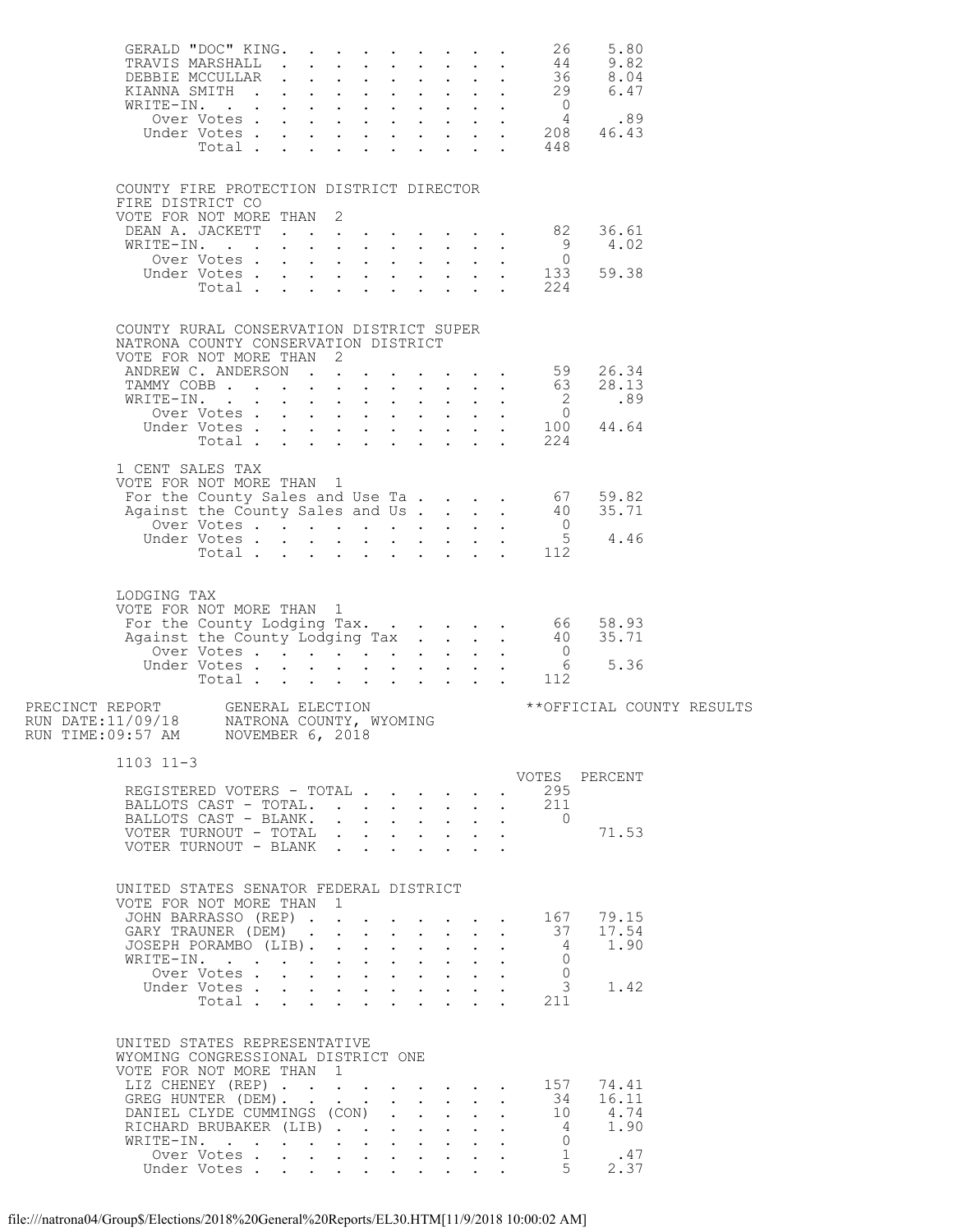|                                                                                                                                                                                                           | Total $\ldots$                                                                                                                                                                           |                                                                                     |                                                                                                                                                                                                 |                                                                                                                                                                                                             |                                                                                                                                                                                                     |                                                                                                                                                       |                                                                                                                                                                                        |                                                                                                                                                 |                                                                                              | 211                                                                                                                    |                                                         |
|-----------------------------------------------------------------------------------------------------------------------------------------------------------------------------------------------------------|------------------------------------------------------------------------------------------------------------------------------------------------------------------------------------------|-------------------------------------------------------------------------------------|-------------------------------------------------------------------------------------------------------------------------------------------------------------------------------------------------|-------------------------------------------------------------------------------------------------------------------------------------------------------------------------------------------------------------|-----------------------------------------------------------------------------------------------------------------------------------------------------------------------------------------------------|-------------------------------------------------------------------------------------------------------------------------------------------------------|----------------------------------------------------------------------------------------------------------------------------------------------------------------------------------------|-------------------------------------------------------------------------------------------------------------------------------------------------|----------------------------------------------------------------------------------------------|------------------------------------------------------------------------------------------------------------------------|---------------------------------------------------------|
| GOVERNOR STATE OF WYOMING<br>VOTE FOR NOT MORE THAN<br>MARK GORDON (REP). 171 81.04<br>MARY A. THRONE (DEM).<br>REX "T-REX" RAMMELL (CON)<br>LAWRENCE GERARD STRUEMPF (LIB)<br>WRITE-IN.                  | Over Votes .<br>Under Votes.<br>Total .                                                                                                                                                  | $\bullet$ .<br><br><br><br><br><br><br><br><br><br><br><br><br>$\ddot{\phantom{0}}$ | $\overline{1}$<br>$\ddot{\phantom{0}}$<br>$\ddot{\phantom{a}}$<br>$\sim$                                                                                                                        |                                                                                                                                                                                                             | $\ddot{\phantom{a}}$<br>$\mathbf{r} = \mathbf{r} \cdot \mathbf{r}$ .<br>$\ddot{\phantom{0}}$                                                                                                        | $\mathbf{L}$<br>$\mathbf{L}$<br>$\ddotsc$                                                                                                             | $\mathbf{L}$ and $\mathbf{L}$<br>$\ddot{\phantom{0}}$<br>$\sim$<br>$\mathbf{L} = \mathbf{L}$<br>$\mathbf{L}^{\text{max}}$ , and $\mathbf{L}^{\text{max}}$<br>$\mathbf{L} = \mathbf{L}$ | $\sim 10^{-11}$                                                                                                                                 | $\ddot{\phantom{0}}$<br>$\mathbb{Z}^{n-1}$<br>$\mathbb{R}^n \times \mathbb{R}^n$             | 34<br>$\overline{4}$<br>$\frac{2}{0}$<br>$\overline{0}$<br>$\overline{0}$<br>211                                       | 16.11<br>1.90<br>.95                                    |
| SECRETARY OF STATE STATE OF WYOMING<br>VOTE FOR NOT MORE THAN 1<br>EDWARD BUCHANAN (REP).<br>JAMES W. BYRD (DEM).<br>KIT CARSON III (LIB).<br>WRITE-IN.                                                   | Over Votes .<br>Under Votes<br>Total                                                                                                                                                     | $\mathbf{r} = \mathbf{r} + \mathbf{r} + \mathbf{r} + \mathbf{r}$                    | $\ddot{\phantom{0}}$<br>$\ddot{\phantom{a}}$<br>$\mathbf{L}^{\text{max}}$<br>$\mathcal{L}^{\text{max}}$                                                                                         | $\ddot{\phantom{a}}$<br>$\sim$<br>$\mathcal{A}^{\mathcal{A}}$ , $\mathcal{A}^{\mathcal{A}}$ , $\mathcal{A}^{\mathcal{A}}$ , $\mathcal{A}^{\mathcal{A}}$                                                     | $\ddot{\phantom{0}}$<br>$\ddot{\phantom{0}}$<br>$\bullet$ .<br>$\mathcal{L}^{\text{max}}$                                                                                                           | $\mathbb{Z}^{\mathbb{Z}^{\times}}$                                                                                                                    | $\mathbf{L}^{\text{max}}$ , and $\mathbf{L}^{\text{max}}$<br>$\ddot{\phantom{0}}$<br>$\mathbf{z} = \mathbf{z} + \mathbf{z}$ .<br>$\mathbf{z} = \mathbf{z} + \mathbf{z}$                | $\mathbf{L}^{\text{max}}$                                                                                                                       | $\mathcal{L}^{\text{max}}$ , and $\mathcal{L}^{\text{max}}$ , and $\mathcal{L}^{\text{max}}$ | $\cdot$ $\cdot$ $\cdot$ $\cdot$ 165<br>33<br>$6\overline{6}$<br>$\begin{matrix}0\\0\\7\end{matrix}$<br>$\frac{1}{211}$ | 78.20<br>15.64<br>2.84<br>3.32                          |
| STATE AUDITOR STATE OF WYOMING<br>VOTE FOR NOT MORE THAN 1<br>KRISTI RACINES (REP). .<br>JEFF DOCKTER (DEM)<br>WRITE-IN.                                                                                  | Over Votes<br>Under Votes<br>Total                                                                                                                                                       |                                                                                     | $\bullet$<br>$\mathbf{L} = \mathbf{L}$<br>$\ddot{\phantom{a}}$<br>$\mathbf{z} = \left( \mathbf{z} \right) \left( \mathbf{z} \right)$ , where                                                    | $\ddot{\phantom{a}}$<br>$\sim$<br>$\mathbf{r}$ , $\mathbf{r}$ , $\mathbf{r}$ , $\mathbf{r}$ , $\mathbf{r}$                                                                                                  | $\mathcal{L}^{\text{max}}$<br>$\bullet$ .<br>$\ddot{\phantom{0}}$<br>$\sim$                                                                                                                         | $\mathbf{L}$ and $\mathbf{L}$<br>$\bullet$ .                                                                                                          | $\sim$ $-$<br>$\mathbf{r} = \mathbf{r}$<br>$\mathbf{z} = \mathbf{z} + \mathbf{z}$ .                                                                                                    | $\mathbf{L}^{\text{max}}$                                                                                                                       | $\ddot{\phantom{0}}$                                                                         | . 167<br>33<br>$\overline{0}$<br>$\begin{matrix}0\\0\\11\end{matrix}$<br>211                                           | 79.15<br>15.64<br>5.21                                  |
| STATE TREASURER STATE OF WYOMING<br>VOTE FOR NOT MORE THAN 1<br>CURT MEIER (REP)<br>CHRIS LOWRY (DEM).<br>WRITE-IN.                                                                                       | $\mathcal{L}(\mathcal{L}^{\mathcal{L}}(\mathcal{L}^{\mathcal{L}}(\mathcal{L}^{\mathcal{L}}(\mathcal{L}^{\mathcal{L}}(\mathcal{L}^{\mathcal{L}})))$<br>Over Votes<br>Under Votes<br>Total |                                                                                     | $\mathcal{L}^{\mathcal{L}}$<br>$\ddot{\phantom{a}}$<br>$\ddot{\phantom{a}}$<br>$\sim 10^{-11}$<br>$\mathcal{L}^{\text{max}}$<br>$\sim 10$<br>$\mathcal{L}^{\text{max}}$                         | $\ddot{\phantom{0}}$<br>$\ddot{\phantom{a}}$<br>$\sim$<br>$\mathbf{L}^{\text{max}}$                                                                                                                         | $\ddot{\phantom{0}}$<br>$\mathcal{L}^{\text{max}}$<br>$\bullet$ .<br>$\mathcal{L}^{\text{max}}$<br>$\ddot{\phantom{0}}$                                                                             | $\mathbb{Z}^{\mathbb{Z}^{\times}}$                                                                                                                    | $\cdot$ $\cdot$ $\cdot$<br>$\ddot{\phantom{0}}$<br>$\mathbf{L} = \mathbf{L} \mathbf{L}$<br>$\mathbf{1}^{\text{max}}$ , $\mathbf{1}^{\text{max}}$                                       | $\mathbf{L}^{\text{max}}$                                                                                                                       |                                                                                              | $\frac{1}{2}$<br>$\overline{0}$<br>11<br>211                                                                           | $\cdot$ 170 80.57<br>29 13.74<br>.47<br>5.21            |
| SUPERINTENDENT OF PUBLIC INSTRUCTION STATE OF WYOMING<br>VOTE FOR NOT MORE THAN<br>JILLIAN BALOW (REP)<br>WRITE-IN.<br>STATE HOUSE 38 HOUSE DISTRICT 38                                                   | Over Votes<br>Under Votes<br>Total 211                                                                                                                                                   |                                                                                     | $\mathbf{1}$<br>$\mathbf{z} = \mathbf{z} + \mathbf{z}$ , where $\mathbf{z} = \mathbf{z}$                                                                                                        |                                                                                                                                                                                                             | $\mathbf{r} = \mathbf{r} + \mathbf{r} + \mathbf{r} + \mathbf{r} + \mathbf{r}$                                                                                                                       |                                                                                                                                                       |                                                                                                                                                                                        | $\mathbf{u}^{\prime}$ , $\mathbf{u}^{\prime}$ , $\mathbf{u}^{\prime}$ , $\mathbf{u}^{\prime}$ , $\mathbf{u}^{\prime}$ , $\mathbf{u}^{\prime}$ , | $\mathbf{r} = \mathbf{r} + \mathbf{r} + \mathbf{r} + \mathbf{r} + \mathbf{r} + \mathbf{r}$   | 179<br>$\overline{2}$<br>$\Omega$<br>30                                                                                | 84.83<br>.95<br>14.22                                   |
| VOTE FOR NOT MORE THAN<br>TOM WALTERS (REP). .<br>WRITE-IN.                                                                                                                                               | $\mathcal{L}(\mathbf{X})$ , and $\mathcal{L}(\mathbf{X})$<br>Over Votes .<br>Under Votes<br>Total                                                                                        | $\sim 10$                                                                           | 1<br>$\ddot{\phantom{a}}$<br>$\sim$ $-$<br>$\bullet$ .<br>$\mathbf{L}^{\text{max}}$<br>$\mathbf{r} = \mathbf{r} + \mathbf{r} + \mathbf{r}$<br>$\ddot{\phantom{a}}$<br>$\mathbf{L}^{\text{max}}$ | $\mathcal{L}^{\text{max}}$<br>$\mathbf{A}^{(1)}$ and $\mathbf{A}^{(2)}$ and<br>$\sim$                                                                                                                       | $\sim$ $-$<br>$\ddot{\phantom{0}}$                                                                                                                                                                  | $\mathbf{1}$ $\mathbf{1}$ $\mathbf{1}$ $\mathbf{1}$ $\mathbf{1}$ $\mathbf{1}$ $\mathbf{1}$<br>$\mathcal{L}^{\text{max}}$ , $\mathcal{L}^{\text{max}}$ | $\mathbf{L}^{\text{max}}$ , and $\mathbf{L}^{\text{max}}$                                                                                                                              |                                                                                                                                                 |                                                                                              | 176<br>$\overline{2}$<br>$\bigcirc$<br>33<br>211                                                                       | 83.41<br>.95<br>15.64                                   |
| NATRONA COUNTY COMMISSIONERS<br>VOTE FOR NOT MORE THAN 3<br>ROBERT L. HENDRY (REP).<br>JIM MILNE (REP)<br>PAUL C. BERTOGLIO (REP). .<br>TERRY WINGERTER (DEM)<br>RICHARD "RICK" YOUNG (IND).<br>WRITE-IN. | Over Votes.<br>Under Votes<br>Total                                                                                                                                                      |                                                                                     | $\ddot{\phantom{a}}$<br>$\sim$                                                                                                                                                                  | $\mathbf{r}$ , $\mathbf{r}$ , $\mathbf{r}$ , $\mathbf{r}$ , $\mathbf{r}$<br>$\mathbf{r} = \left\{ \mathbf{r}_1, \ldots, \mathbf{r}_n \right\}$<br>$\mathbf{r}$ , $\mathbf{r}$ , $\mathbf{r}$ , $\mathbf{r}$ | $\mathcal{L}(\mathbf{z})$ , and $\mathcal{L}(\mathbf{z})$ , and $\mathcal{L}(\mathbf{z})$<br>$\sim$<br>$\ddot{\phantom{0}}$<br>$\ddot{\phantom{0}}$<br>$\ddot{\phantom{0}}$<br>$\ddot{\phantom{0}}$ | $\mathbf{L}^{\text{max}}$<br>$\mathbf{L} = \mathbf{L}$<br>$\sim$<br>$\ddot{\phantom{a}}$<br>$\sim$                                                    | $\sim$<br>$\sim$ $-$<br>$\ddot{\phantom{a}}$<br>$\sim$ $-$<br>$\mathbf{z} = \mathbf{z} + \mathbf{z}$ .                                                                                 | $\mathbf{L}$<br>$\ddot{\phantom{a}}$                                                                                                            | $\ddot{\phantom{0}}$                                                                         | 125<br>146<br>133<br>57<br>46<br>6<br>$\overline{0}$<br>120<br>633                                                     | 19.75<br>23.06<br>21.01<br>9.00<br>7.27<br>.95<br>18.96 |
| NATRONA COUNTY CORONER<br>VOTE FOR NOT MORE THAN<br>CONNIE JACOBSON (REP).<br>WRITE-IN.                                                                                                                   | Over Votes                                                                                                                                                                               |                                                                                     | 1<br>$\mathbf{r}$ and $\mathbf{r}$ and $\mathbf{r}$                                                                                                                                             |                                                                                                                                                                                                             | and a series of the series of<br>$\sim$                                                                                                                                                             |                                                                                                                                                       |                                                                                                                                                                                        |                                                                                                                                                 |                                                                                              | $\cup$ 0<br>$\Omega$                                                                                                   | 186 88.15                                               |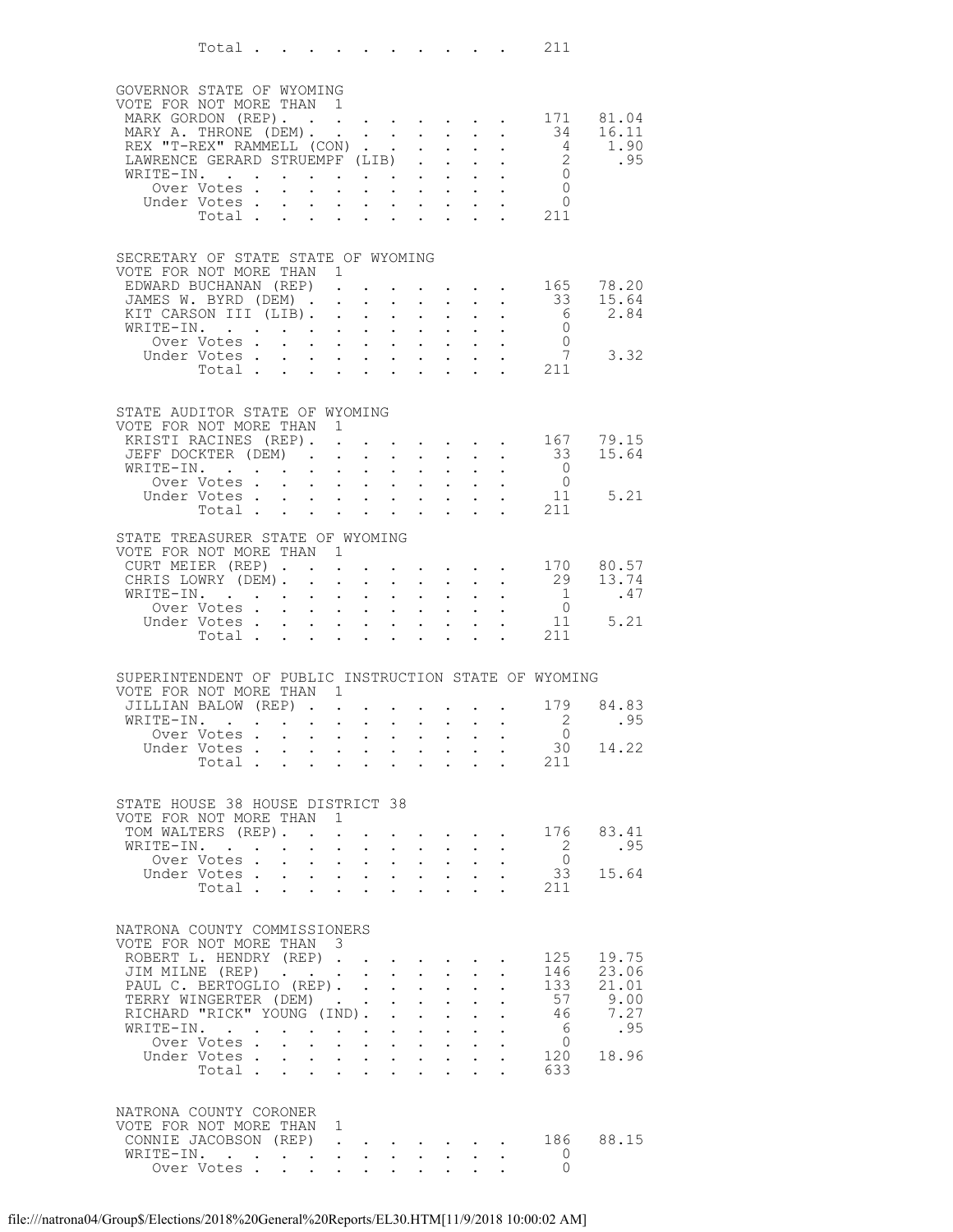|                                                                            |                                                                                                                                                          |           |                                                                                     |                                                             |                                              |                                                                               |                                                                                   |                                                                       |                                                                                     |                                     |                                                                     | 25                                              | 11.85            |
|----------------------------------------------------------------------------|----------------------------------------------------------------------------------------------------------------------------------------------------------|-----------|-------------------------------------------------------------------------------------|-------------------------------------------------------------|----------------------------------------------|-------------------------------------------------------------------------------|-----------------------------------------------------------------------------------|-----------------------------------------------------------------------|-------------------------------------------------------------------------------------|-------------------------------------|---------------------------------------------------------------------|-------------------------------------------------|------------------|
| SEVENTH JUDICIAL DISTRICT ATTORNEY NATRONA                                 |                                                                                                                                                          |           |                                                                                     |                                                             |                                              |                                                                               |                                                                                   |                                                                       |                                                                                     |                                     |                                                                     |                                                 |                  |
| VOTE FOR NOT MORE THAN 1                                                   |                                                                                                                                                          |           |                                                                                     |                                                             |                                              |                                                                               |                                                                                   |                                                                       |                                                                                     |                                     |                                                                     |                                                 |                  |
| DAN ITZEN (REP).<br>WRITE-IN.                                              |                                                                                                                                                          |           |                                                                                     | $\mathbf{L}$                                                | $\ddot{\phantom{0}}$                         |                                                                               |                                                                                   | $\bullet$ .<br><br><br><br><br><br><br><br><br><br><br><br>           |                                                                                     |                                     | $\sim$                                                              | $\overline{2}$                                  | 172 81.52<br>.95 |
|                                                                            | Over Votes .                                                                                                                                             |           | $\bullet$ .<br><br><br><br><br><br><br><br><br><br><br><br><br>$\ddot{\phantom{0}}$ | $\mathbf{L}^{\text{max}}$<br>$\bullet$ .                    | $\bullet$<br>$\ddot{\phantom{0}}$            | $\bullet$<br>$\bullet$ .<br><br><br><br><br><br><br><br><br><br><br><br>      | $\sim$                                                                            | $\mathbf{L} = \mathbf{L} \mathbf{L}$<br>$\mathbf{A}^{(1)}$ .          | $\ddot{\phantom{1}}$<br>$\bullet$ .<br><br><br><br><br><br><br><br><br><br><br><br> |                                     | $\cdot$ $\cdot$ $\cdot$<br>$\bullet$ .                              | $\bigcirc$                                      |                  |
|                                                                            | Under Votes                                                                                                                                              |           |                                                                                     |                                                             |                                              | $\mathbf{L} = \mathbf{L} \mathbf{L}$                                          |                                                                                   | $\mathbf{L} = \mathbf{L}$                                             | $\sim 10^{-11}$                                                                     | $\ddot{\phantom{0}}$                | $\ddot{\phantom{0}}$                                                | 37                                              | 17.54            |
|                                                                            | Total                                                                                                                                                    |           |                                                                                     |                                                             |                                              | $\ddot{\phantom{a}}$                                                          | $\sim$                                                                            | $\ddot{\phantom{a}}$                                                  | $\mathbf{L}$                                                                        |                                     | $\ddot{\phantom{a}}$                                                | 211                                             |                  |
| NATRONA COUNTY SHERIFF                                                     |                                                                                                                                                          |           |                                                                                     |                                                             |                                              |                                                                               |                                                                                   |                                                                       |                                                                                     |                                     |                                                                     |                                                 |                  |
| VOTE FOR NOT MORE THAN 1                                                   |                                                                                                                                                          |           |                                                                                     |                                                             |                                              |                                                                               |                                                                                   |                                                                       |                                                                                     |                                     |                                                                     |                                                 |                  |
| GUS HOLBROOK (REP).                                                        |                                                                                                                                                          |           |                                                                                     |                                                             | $\ddot{\phantom{0}}$                         | $\bullet$ .                                                                   |                                                                                   | $\sim 10^{-10}$                                                       | $\sim$                                                                              |                                     | $\sim$                                                              | 182                                             | 86.26            |
| WRITE-IN.                                                                  |                                                                                                                                                          |           |                                                                                     | $\bullet$ .<br><br><br><br><br><br><br><br><br><br><br><br> | $\ddot{\phantom{a}}$                         | $\sim$ $-$                                                                    |                                                                                   | $\mathbf{L} = \mathbf{L}$                                             | $\sim$                                                                              |                                     | $\mathbf{L} = \mathbf{L} \mathbf{L}$                                | $\overline{2}$                                  | .95              |
|                                                                            | Over Votes .<br>Under Votes.                                                                                                                             |           | $\ddot{\phantom{0}}$                                                                | $\sim$<br>$\sim$ $-$                                        | $\sim$                                       | $\sim$ 100 $\mu$<br>$\mathbf{L}^{\text{max}}$ , and $\mathbf{L}^{\text{max}}$ | $\sim$                                                                            | $\sim 100$                                                            | $\bullet$ .<br>$\mathbf{L} = \mathbf{L} \times \mathbf{L}$                          | $\ddot{\phantom{0}}$                | $\ddot{\phantom{a}}$                                                | $\overline{0}$<br>27                            | 12.80            |
|                                                                            | Total                                                                                                                                                    |           | $\ddot{\phantom{0}}$                                                                | $\sim 100$                                                  |                                              | $\mathbf{L}$ and $\mathbf{L}$                                                 | $\cdot$ $\cdot$                                                                   |                                                                       |                                                                                     |                                     | $\ddot{\phantom{a}}$                                                | 211                                             |                  |
|                                                                            |                                                                                                                                                          |           |                                                                                     |                                                             |                                              |                                                                               |                                                                                   |                                                                       |                                                                                     |                                     |                                                                     |                                                 |                  |
|                                                                            |                                                                                                                                                          |           |                                                                                     |                                                             |                                              |                                                                               |                                                                                   |                                                                       |                                                                                     |                                     |                                                                     |                                                 |                  |
| NATRONA COUNTY CLERK<br>VOTE FOR NOT MORE THAN 1                           |                                                                                                                                                          |           |                                                                                     |                                                             |                                              |                                                                               |                                                                                   |                                                                       |                                                                                     |                                     |                                                                     |                                                 |                  |
| TRACY GOOD (REP)                                                           |                                                                                                                                                          |           |                                                                                     |                                                             |                                              | $\mathbf{L}$ $\mathbf{L}$                                                     |                                                                                   |                                                                       | $\cdot$ $\cdot$ $\cdot$ $\cdot$                                                     |                                     | $\mathbf{z} = \mathbf{z} + \mathbf{z}$ .                            | 170                                             | 80.57            |
| WRITE-IN.                                                                  |                                                                                                                                                          |           | $\ddot{\phantom{0}}$                                                                | $\bullet$ .<br><br><br><br><br><br><br><br><br><br><br><br> |                                              | $\mathbf{L} = \mathbf{L}$                                                     |                                                                                   | $\mathbf{L} = \mathbf{L} \mathbf{L}$                                  | $\sim$ 100 $\pm$                                                                    | $\ddot{\phantom{0}}$                | $\sim$                                                              | 5 <sup>5</sup>                                  | 2.37             |
|                                                                            | Over Votes                                                                                                                                               |           |                                                                                     | $\sim$ $\sim$                                               | $\sim$                                       | $\sim 100$ km s $^{-1}$                                                       | $\mathcal{L}^{\text{max}}$                                                        | $\mathcal{L}^{\text{max}}$                                            | $\mathbf{L}$                                                                        |                                     | $\mathcal{L}^{\text{max}}$<br>$\ddot{\phantom{0}}$                  | $\overline{0}$                                  |                  |
|                                                                            | Under Votes<br>$\begin{array}{cccccccccccccccccc} \text{Votes} & . & . & . & . & . & . & . & . & . & \text{Total} & . & . & . & . & . & . & \end{array}$ |           |                                                                                     |                                                             |                                              |                                                                               |                                                                                   |                                                                       | $\mathcal{L}^{\text{max}}$                                                          | $\mathbf{L}^{\text{max}}$           | $\bullet$ .                                                         |                                                 | 36 17.06         |
|                                                                            |                                                                                                                                                          |           |                                                                                     |                                                             |                                              |                                                                               |                                                                                   |                                                                       | $\mathbf{L}$                                                                        |                                     |                                                                     | $\cdot$ $\cdot$ 211                             |                  |
|                                                                            |                                                                                                                                                          |           |                                                                                     |                                                             |                                              |                                                                               |                                                                                   |                                                                       |                                                                                     |                                     |                                                                     |                                                 |                  |
| NATRONA COUNTY TREASURER                                                   |                                                                                                                                                          |           |                                                                                     |                                                             |                                              |                                                                               |                                                                                   |                                                                       |                                                                                     |                                     |                                                                     |                                                 |                  |
| VOTE FOR NOT MORE THAN 1                                                   |                                                                                                                                                          |           |                                                                                     |                                                             |                                              |                                                                               |                                                                                   |                                                                       |                                                                                     |                                     |                                                                     |                                                 |                  |
| TOM DOYLE (REP)<br>WRITE-IN.                                               |                                                                                                                                                          |           | $\bullet$ .<br><br><br><br><br><br><br><br><br><br><br><br>                         | $\sim 10^{-11}$                                             | $\bullet$                                    | $\mathbf{L} = \mathbf{L}$<br>$\sim 100$ km s $^{-1}$                          |                                                                                   | $\mathbf{z} = \mathbf{z} + \mathbf{z}$ .<br>$\mathbf{L} = \mathbf{L}$ | $\sim 10^{-11}$<br>$\sim$                                                           |                                     | $\mathbf{L} = \mathbf{L}$                                           | $\cdot$ $\cdot$ 178<br>$\overline{1}$           | 84.36<br>.47     |
|                                                                            | Over Votes .                                                                                                                                             |           | $\ddot{\phantom{0}}$                                                                | $\bullet$ .                                                 | $\bullet$ .                                  | $\bullet$ . $\bullet$                                                         | $\sim$                                                                            | $\mathbf{A}^{(1)}$ .                                                  | $\bullet$ .<br><br><br><br><br><br><br><br><br><br><br>                             |                                     | $\bullet$ .                                                         | $\overline{0}$                                  |                  |
|                                                                            | Under Votes .                                                                                                                                            |           | $\ddot{\phantom{0}}$                                                                | $\sim$ $-$                                                  |                                              | $\mathbf{z} = \mathbf{z} + \mathbf{z}$ .                                      |                                                                                   | $\mathbf{L} = \mathbf{L}$                                             | $\mathcal{L}^{\text{max}}$                                                          | $\ddot{\phantom{0}}$                | $\ddot{\phantom{0}}$                                                | 32                                              | 15.17            |
|                                                                            | Total                                                                                                                                                    |           |                                                                                     |                                                             |                                              | $\mathbf{L} = \mathbf{L} \mathbf{L}$                                          | $\sim$                                                                            | $\sim$                                                                | $\ddot{\phantom{0}}$                                                                |                                     | $\ddot{\phantom{0}}$                                                | 211                                             |                  |
|                                                                            |                                                                                                                                                          |           |                                                                                     |                                                             |                                              |                                                                               |                                                                                   |                                                                       |                                                                                     |                                     |                                                                     |                                                 |                  |
| NATRONA COUNTY ASSESSOR                                                    |                                                                                                                                                          |           |                                                                                     |                                                             |                                              |                                                                               |                                                                                   |                                                                       |                                                                                     |                                     |                                                                     |                                                 |                  |
| VOTE FOR NOT MORE THAN 1                                                   |                                                                                                                                                          |           |                                                                                     |                                                             |                                              |                                                                               |                                                                                   |                                                                       |                                                                                     |                                     |                                                                     |                                                 |                  |
| MATTHEW KEATING (REP).                                                     |                                                                                                                                                          |           |                                                                                     |                                                             |                                              |                                                                               |                                                                                   |                                                                       |                                                                                     |                                     |                                                                     | $\cdot \cdot \cdot \cdot \cdot \cdot \cdot 153$ | 72.51            |
| WRITE-IN.                                                                  |                                                                                                                                                          |           |                                                                                     |                                                             |                                              |                                                                               | $\bullet$ .                                                                       | $\sim$ $-$                                                            | $\ddot{\phantom{0}}$                                                                | $\ddot{\phantom{0}}$                | $\sim$ $-$                                                          | 23                                              | 10.90            |
|                                                                            | Over Votes<br>Under Votes.                                                                                                                               |           |                                                                                     | $\bullet$ .<br><br><br><br><br><br><br><br><br><br><br><br> | $\mathcal{L}^{\mathcal{L}}$                  | $\langle \rangle$                                                             | $\mathcal{L}^{\text{max}}$                                                        | $\mathcal{L}^{\text{max}}$<br>$\mathbf{L} = \mathbf{L} \mathbf{L}$    | $\mathbf{L}$<br>$\mathbf{L}^{\text{max}}$                                           | $\ddot{\phantom{0}}$<br>$\bullet$ . | $\ddot{\phantom{0}}$                                                | $\overline{0}$<br>35                            | 16.59            |
|                                                                            | Total                                                                                                                                                    |           | $\mathbf{L}^{\text{max}}$                                                           |                                                             |                                              | $\mathbf{L}^{\text{max}}$ , $\mathbf{L}^{\text{max}}$                         | $\mathbf{1}^{\text{max}}$ , $\mathbf{1}^{\text{max}}$ , $\mathbf{1}^{\text{max}}$ | $\ddot{\phantom{a}}$                                                  | $\ddot{\phantom{a}}$                                                                | $\sim$ $\sim$                       |                                                                     | . 211                                           |                  |
|                                                                            |                                                                                                                                                          |           |                                                                                     |                                                             |                                              |                                                                               |                                                                                   |                                                                       |                                                                                     |                                     |                                                                     |                                                 |                  |
| NATRONA COUNTY CLERK OF DISTRICT COURT                                     |                                                                                                                                                          |           |                                                                                     |                                                             |                                              |                                                                               |                                                                                   |                                                                       |                                                                                     |                                     |                                                                     |                                                 |                  |
| VOTE FOR NOT MORE THAN 1                                                   |                                                                                                                                                          |           |                                                                                     |                                                             |                                              |                                                                               |                                                                                   |                                                                       |                                                                                     |                                     |                                                                     |                                                 |                  |
| ANNE VOLIN (REP)                                                           |                                                                                                                                                          |           | $\sim$ $\sim$                                                                       |                                                             | $\mathbf{L}^{\text{max}}$                    |                                                                               |                                                                                   |                                                                       |                                                                                     |                                     |                                                                     | 181                                             | 85.78            |
| WRITE-IN.                                                                  | $\sim 10^{-11}$                                                                                                                                          |           | $\sim$ 100 $\pm$                                                                    | $\mathbf{L}^{\text{max}}$                                   | $\mathcal{L}^{\text{max}}$                   | $\sim$ $-$                                                                    | $\ddot{\phantom{0}}$                                                              | $\mathbf{L}^{\text{max}}$                                             | $\sim$                                                                              | $\ddot{\phantom{0}}$                |                                                                     | 1                                               | .47              |
|                                                                            | Over Votes.                                                                                                                                              |           | $\ddot{\phantom{0}}$                                                                | $\ddot{\phantom{0}}$                                        | $\ddot{\phantom{0}}$                         | $\mathbf{L}^{\text{max}}$                                                     | $\ddot{\phantom{0}}$                                                              | $\mathbf{L}^{\text{max}}$                                             | $\ddot{\phantom{0}}$                                                                |                                     |                                                                     | $\overline{0}$                                  |                  |
|                                                                            | Under Votes .<br>Total .                                                                                                                                 |           | $\sim$ $-$                                                                          | $\mathbf{L}$                                                | $\mathbf{L}^{\text{max}}$                    | $\mathcal{L}^{\text{max}}$                                                    | $\mathbf{L}^{\text{max}}$                                                         | $\ddot{\phantom{0}}$                                                  | $\ddot{\phantom{a}}$                                                                | $\ddot{\phantom{0}}$                | $\ddot{\phantom{0}}$                                                | 29<br>211                                       | 13.74            |
|                                                                            |                                                                                                                                                          |           | $\mathbf{L}$                                                                        | $\ddot{\phantom{0}}$                                        | $\ddot{\phantom{0}}$                         | $\ddot{\phantom{a}}$                                                          |                                                                                   |                                                                       |                                                                                     |                                     |                                                                     |                                                 |                  |
|                                                                            |                                                                                                                                                          |           |                                                                                     |                                                             |                                              |                                                                               |                                                                                   |                                                                       |                                                                                     |                                     |                                                                     |                                                 |                  |
| DISTRICT COURT JUDGE                                                       |                                                                                                                                                          |           |                                                                                     |                                                             |                                              |                                                                               |                                                                                   |                                                                       |                                                                                     |                                     |                                                                     |                                                 |                  |
| VOTE FOR NOT MORE THAN<br>Yes                                              |                                                                                                                                                          |           |                                                                                     |                                                             | 1                                            |                                                                               |                                                                                   |                                                                       |                                                                                     |                                     |                                                                     | 161                                             | 76.30            |
| No.                                                                        | $\sim$ $\sim$ $\sim$ $\sim$ $\sim$ $\sim$                                                                                                                | $\bullet$ | $\ddot{\phantom{0}}$<br>$\ddot{\phantom{0}}$                                        | $\ddotsc$                                                   | $\bullet$<br>$\ddot{\phantom{0}}$            | $\sim$ $-$                                                                    | $\ddot{\phantom{0}}$                                                              | $\mathbf{A}^{\mathrm{max}}$                                           | $\bullet$ .                                                                         | $\ddot{\phantom{0}}$                | and a series of the series of the series of<br>$\ddot{\phantom{a}}$ | 26                                              | 12.32            |
|                                                                            | Over Votes.                                                                                                                                              |           | $\ddot{\phantom{a}}$                                                                | $\ddot{\phantom{0}}$                                        | $\ddot{\phantom{a}}$                         | $\ddot{\phantom{a}}$                                                          | $\mathbb{Z}^{\mathbb{Z}^2}$                                                       | $\ddot{\phantom{a}}$                                                  | $\ddot{\phantom{a}}$                                                                | $\ddot{\phantom{a}}$                |                                                                     | $\overline{0}$                                  |                  |
|                                                                            | Under Votes.                                                                                                                                             |           | $\mathbf{L}$                                                                        | $\mathbf{L}^{\text{max}}$                                   | $\mathbb{Z}^{n+1}$                           | $\sim$                                                                        |                                                                                   | $\mathbf{z} = \mathbf{z} + \mathbf{z}$ .                              | $\mathbf{L}^{\text{max}}$                                                           | $\ddot{\phantom{0}}$                |                                                                     | 24                                              | 11.37            |
|                                                                            | Total .                                                                                                                                                  |           | $\ddot{\phantom{a}}$                                                                | $\mathbf{L}$                                                | $\ddot{\phantom{a}}$                         | $\langle \rangle$                                                             | $\mathbf{r}$                                                                      | $\ddot{\phantom{a}}$                                                  | $\ddot{\phantom{a}}$                                                                | $\ddot{\phantom{0}}$                |                                                                     | 211                                             |                  |
|                                                                            |                                                                                                                                                          |           |                                                                                     |                                                             |                                              |                                                                               |                                                                                   |                                                                       |                                                                                     |                                     |                                                                     |                                                 |                  |
| CIRCUIT COURT JUDGE                                                        |                                                                                                                                                          |           |                                                                                     |                                                             |                                              |                                                                               |                                                                                   |                                                                       |                                                                                     |                                     |                                                                     |                                                 |                  |
| VOTE FOR NOT MORE THAN                                                     |                                                                                                                                                          |           |                                                                                     |                                                             | 1                                            |                                                                               |                                                                                   |                                                                       |                                                                                     |                                     |                                                                     |                                                 |                  |
| Yes                                                                        | $\mathbf{L} = \mathbf{L}$<br>$\mathbf{r}$                                                                                                                |           | $\ddot{\phantom{a}}$                                                                |                                                             | $\bullet$                                    |                                                                               |                                                                                   |                                                                       |                                                                                     |                                     |                                                                     | 153                                             | 72.51            |
| No.                                                                        | $\ddot{\phantom{a}}$<br>Over Votes.                                                                                                                      |           | $\ddot{\phantom{0}}$<br>$\mathbf{L}$                                                | $\ddot{\phantom{a}}$<br>$\sim$                              | $\ddot{\phantom{a}}$<br>$\ddot{\phantom{0}}$ | $\mathcal{L}^{\text{max}}$<br>$\sim$                                          |                                                                                   | $\mathbf{L} = \mathbf{L}$<br>$\mathcal{L}^{\text{max}}$               | $\ddot{\phantom{0}}$                                                                | $\ddot{\phantom{0}}$                | $\ddot{\phantom{0}}$                                                | 27<br>1                                         | 12.80<br>.47     |
|                                                                            | Under Votes.                                                                                                                                             |           | $\mathbf{L}$                                                                        | $\ddot{\phantom{0}}$                                        | $\mathcal{L}^{\text{max}}$                   | $\ddot{\phantom{a}}$                                                          | $\ddot{\phantom{0}}$<br>$\mathcal{L}^{\text{max}}$                                | $\ddot{\phantom{0}}$                                                  | $\ddot{\phantom{0}}$<br>$\ddot{\phantom{a}}$                                        | $\ddot{\phantom{a}}$                |                                                                     | 30                                              | 14.22            |
|                                                                            | Total .                                                                                                                                                  |           | $\ddot{\phantom{a}}$                                                                | $\ddot{\phantom{a}}$                                        | $\ddot{\phantom{a}}$                         | $\ddot{\phantom{a}}$                                                          |                                                                                   |                                                                       | $\ddot{\phantom{a}}$                                                                | $\ddot{\phantom{0}}$                | $\ddot{\phantom{a}}$                                                | 211                                             |                  |
|                                                                            |                                                                                                                                                          |           |                                                                                     |                                                             |                                              |                                                                               |                                                                                   |                                                                       |                                                                                     |                                     |                                                                     |                                                 |                  |
| CASPER COLLEGE DISTRICT BOARD OF TRUSTEE NATRONA<br>VOTE FOR NOT MORE THAN |                                                                                                                                                          |           |                                                                                     |                                                             | 3                                            |                                                                               |                                                                                   |                                                                       |                                                                                     |                                     |                                                                     |                                                 |                  |
| KATHY DOLAN.                                                               |                                                                                                                                                          | $\sim$    |                                                                                     |                                                             | $\ddot{\phantom{0}}$                         |                                                                               |                                                                                   |                                                                       |                                                                                     |                                     |                                                                     | 127                                             | 20.06            |
| TIM S. KUGLER .                                                            |                                                                                                                                                          |           | $\ddot{\phantom{a}}$                                                                | $\mathcal{L}^{\text{max}}$                                  | $\ddot{\phantom{a}}$                         | $\ddot{\phantom{0}}$                                                          | $\ddot{\phantom{0}}$                                                              | $\ddot{\phantom{a}}$                                                  | $\ddot{\phantom{a}}$                                                                | $\ddot{\phantom{0}}$                | $\ddot{\phantom{0}}$                                                | 127                                             | 20.06            |
| SUE SCHILLING.                                                             |                                                                                                                                                          |           | $\ddot{\phantom{0}}$                                                                | $\ddot{\phantom{0}}$                                        | $\ddot{\phantom{0}}$                         | $\mathbf{L}^{\text{max}}$                                                     | $\ddot{\phantom{0}}$                                                              | $\mathbf{L}^{\text{max}}$                                             | $\ddot{\phantom{0}}$                                                                | $\ddot{\phantom{0}}$                |                                                                     | 135                                             | 21.33            |
| WRITE-IN.                                                                  |                                                                                                                                                          |           | $\mathbf{L}^{\text{max}}$                                                           | $\mathcal{L}^{\text{max}}$                                  | $\mathcal{L}^{(1)}$                          | $\sim$                                                                        | $\mathbf{L}^{\text{max}}$                                                         | $\ddot{\phantom{0}}$                                                  | $\ddot{\phantom{a}}$                                                                | $\ddot{\phantom{0}}$                |                                                                     | 8                                               | 1.26             |
|                                                                            | Over Votes.                                                                                                                                              |           | $\mathbf{r}$                                                                        |                                                             |                                              | $\mathbf{L}^{\text{max}}$ , and $\mathbf{L}^{\text{max}}$                     | $\ddot{\phantom{0}}$                                                              | $\ddot{\phantom{0}}$                                                  | $\mathbf{L}$                                                                        |                                     |                                                                     | $\Omega$                                        |                  |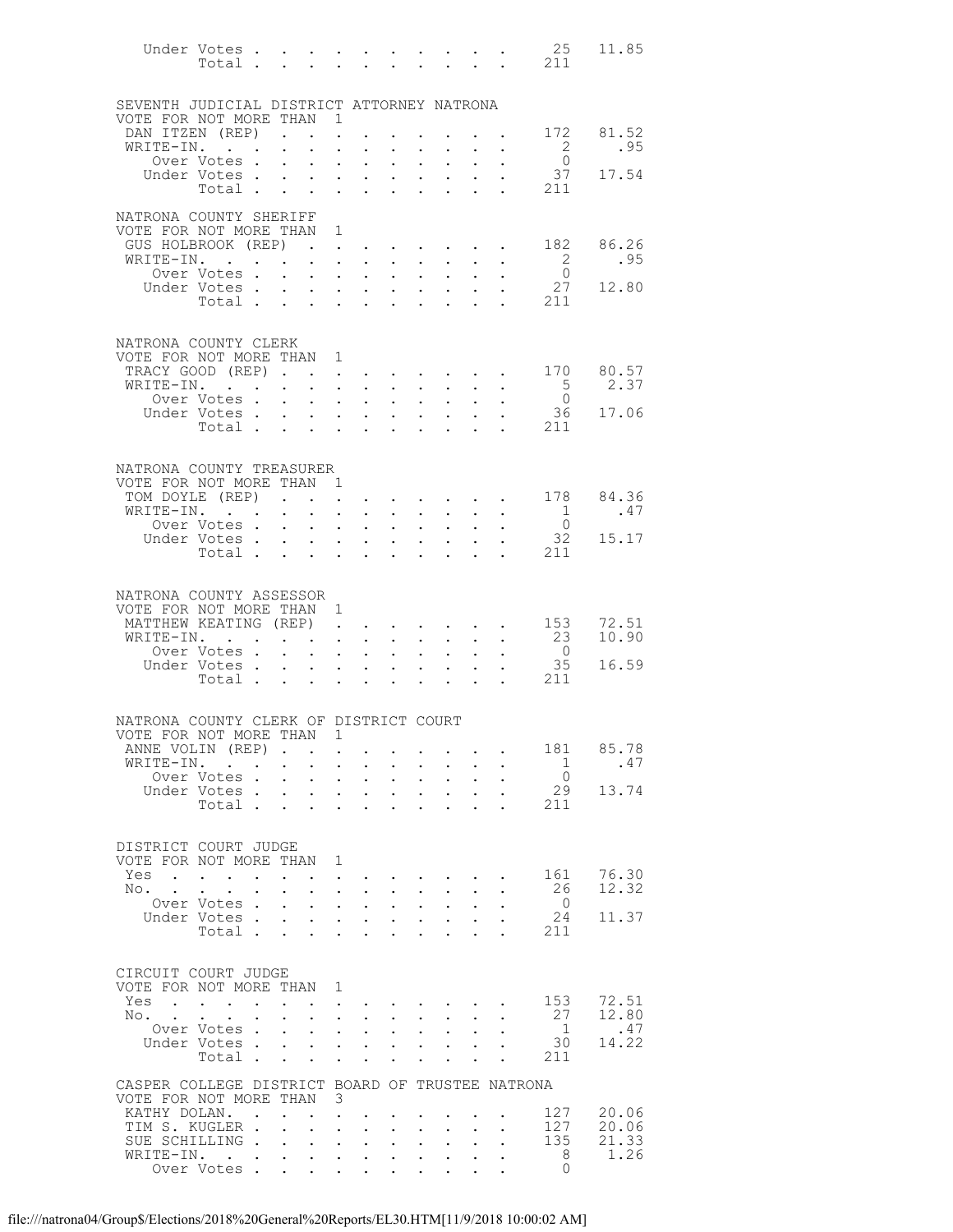|                                                                                                                                  | Under Votes                     |  |              |                                                                                                                                    |                                                                                                    |               |                               |                        |                                                                   | 236<br>Total 633              | 37.28                     |  |
|----------------------------------------------------------------------------------------------------------------------------------|---------------------------------|--|--------------|------------------------------------------------------------------------------------------------------------------------------------|----------------------------------------------------------------------------------------------------|---------------|-------------------------------|------------------------|-------------------------------------------------------------------|-------------------------------|---------------------------|--|
| CASPER COLLEGE DISTRICT BOARD OF TRUSTEE NATRONA<br>VOTE FOR NOT MORE THAN 1                                                     |                                 |  |              |                                                                                                                                    |                                                                                                    |               |                               |                        |                                                                   |                               |                           |  |
| STEVE DEGENFELDER.                                                                                                               |                                 |  |              |                                                                                                                                    |                                                                                                    |               |                               |                        |                                                                   | 149                           | 70.62                     |  |
| WRITE-IN.                                                                                                                        | Over Votes                      |  |              | $\mathbf{r}$ , $\mathbf{r}$ , $\mathbf{r}$ , $\mathbf{r}$                                                                          |                                                                                                    |               |                               |                        | $\cdot$ $\cdot$                                                   | <sup>2</sup><br>$\Omega$      | .95                       |  |
|                                                                                                                                  |                                 |  |              |                                                                                                                                    |                                                                                                    |               |                               |                        |                                                                   | 60                            | 28.44                     |  |
|                                                                                                                                  |                                 |  |              |                                                                                                                                    |                                                                                                    |               |                               |                        |                                                                   | Under Votes 60<br>Total 211   |                           |  |
| COUNTY SCHOOL DISTRICT #1 BOARD OF TRUST<br>SCHOOL DISTRICT 1                                                                    |                                 |  |              |                                                                                                                                    |                                                                                                    |               |                               |                        |                                                                   |                               |                           |  |
| VOTE FOR NOT MORE THAN                                                                                                           |                                 |  |              | 4                                                                                                                                  |                                                                                                    |               |                               |                        |                                                                   |                               |                           |  |
| CAMERON ALLEN<br>DAVID APPLEGATE                                                                                                 |                                 |  |              | $\mathbf{r}$ , $\mathbf{r}$ , $\mathbf{r}$ , $\mathbf{r}$ , $\mathbf{r}$ , $\mathbf{r}$ , $\mathbf{r}$                             |                                                                                                    |               |                               |                        |                                                                   | 74<br>74                      | 8.77<br>8.77              |  |
| CLARK JENSEN                                                                                                                     |                                 |  |              | $\mathbf{r}$ , $\mathbf{r}$                                                                                                        |                                                                                                    |               | $\mathbf{r} = \mathbf{r}$     |                        |                                                                   | 69                            | 8.18                      |  |
| GERALD "DOC" KING.                                                                                                               |                                 |  | $\mathbf{L}$ | $\mathbf{r}$ , $\mathbf{r}$ , $\mathbf{r}$                                                                                         |                                                                                                    | $\sim$ $\sim$ | $\sim$ $-$                    |                        | $\mathbf{L} = \mathbf{L} \mathbf{L}$                              | 36                            | 4.27                      |  |
| TRAVIS MARSHALL.                                                                                                                 |                                 |  |              | $\mathbf{r} = \mathbf{r} \cdot \mathbf{r}$                                                                                         |                                                                                                    | $\mathbf{L}$  | $\mathbf{L}$                  |                        |                                                                   | 71                            | 8.41                      |  |
| DEBBIE MCCULLAR<br>KIANNA SMITH                                                                                                  |                                 |  |              |                                                                                                                                    |                                                                                                    | $\mathbf{L}$  | $\sim$ $-$<br>$\mathbf{L}$    |                        | $\mathbf{L} = \mathbf{L}$<br>$\mathbf{L} = \mathbf{L} \mathbf{L}$ | 96<br>53                      | 11.37<br>6.28             |  |
| WRITE-IN.                                                                                                                        |                                 |  |              |                                                                                                                                    |                                                                                                    |               | $\sim$                        |                        | $\mathcal{L}^{\text{max}}$ , $\mathcal{L}^{\text{max}}$           | 8 <sup>8</sup>                | .95                       |  |
|                                                                                                                                  | Over Votes                      |  |              |                                                                                                                                    |                                                                                                    |               | $\mathbf{L}$                  |                        | $\mathcal{L}^{\text{max}}$ , and $\mathcal{L}^{\text{max}}$       | $\overline{0}$                |                           |  |
|                                                                                                                                  |                                 |  |              |                                                                                                                                    |                                                                                                    |               |                               |                        |                                                                   | Under Votes 363               | 43.01                     |  |
|                                                                                                                                  | Total $\cdots$                  |  |              |                                                                                                                                    |                                                                                                    |               |                               |                        |                                                                   | 844                           |                           |  |
| COUNTY FIRE PROTECTION DISTRICT DIRECTOR<br>FIRE DISTRICT CO                                                                     |                                 |  |              |                                                                                                                                    |                                                                                                    |               |                               |                        |                                                                   |                               |                           |  |
| VOTE FOR NOT MORE THAN                                                                                                           |                                 |  |              | 2                                                                                                                                  |                                                                                                    |               |                               |                        |                                                                   |                               |                           |  |
| DEAN A. JACKETT 159 37.68<br>WRITE-IN.                                                                                           |                                 |  |              |                                                                                                                                    |                                                                                                    |               |                               |                        |                                                                   | $5^{\circ}$                   | 1.18                      |  |
|                                                                                                                                  | Over Votes                      |  |              |                                                                                                                                    |                                                                                                    |               | $\mathbf{r} = \mathbf{r}$     | $\mathbf{L}$           |                                                                   | $\overline{0}$                |                           |  |
|                                                                                                                                  | Under Votes                     |  |              |                                                                                                                                    |                                                                                                    |               |                               |                        |                                                                   | $\cdot \quad \cdot \quad 258$ | 61.14                     |  |
|                                                                                                                                  | Total                           |  |              |                                                                                                                                    |                                                                                                    |               |                               |                        | $\mathbf{r} = \mathbf{r}$                                         | 422                           |                           |  |
| COUNTY RURAL CONSERVATION DISTRICT SUPER<br>NATRONA COUNTY CONSERVATION DISTRICT<br>VOTE FOR NOT MORE THAN<br>ANDREW C. ANDERSON |                                 |  |              | 2                                                                                                                                  |                                                                                                    |               |                               |                        |                                                                   | 133                           | 31.52                     |  |
| TAMMY COBB                                                                                                                       |                                 |  |              |                                                                                                                                    |                                                                                                    |               |                               |                        | $\mathbf{L}^{\text{max}}$ , and $\mathbf{L}^{\text{max}}$         | 127                           | 30.09                     |  |
| WRITE-IN.                                                                                                                        |                                 |  | $\mathbf{L}$ | $\mathbf{L}$ and $\mathbf{L}$                                                                                                      | $\sim$                                                                                             | $\mathbf{r}$  | $\sim$                        |                        |                                                                   | $\overline{1}$                | .24                       |  |
|                                                                                                                                  | Over Votes<br>Under Votes       |  |              | $\mathbf{r}$ , $\mathbf{r}$ , $\mathbf{r}$ , $\mathbf{r}$<br>$\mathbf{r}$ , and $\mathbf{r}$ , and $\mathbf{r}$ , and $\mathbf{r}$ |                                                                                                    |               |                               |                        | $\mathbf{L}$ $\mathbf{L}$<br>$\mathbf{L}$                         | $\bigcirc$<br>161             | 38.15                     |  |
|                                                                                                                                  | Total                           |  |              | $\cdot$ $\cdot$ $\cdot$ $\cdot$ $\cdot$ $\cdot$                                                                                    |                                                                                                    |               | $\mathbf{L} = \mathbf{L}$     |                        | $\mathbf{L} = \mathbf{L}$                                         | 422                           |                           |  |
| 1 CENT SALES TAX<br>VOTE FOR NOT MORE THAN 1<br>For the County Sales and Use Ta                                                  |                                 |  |              |                                                                                                                                    |                                                                                                    |               |                               |                        |                                                                   | 152                           | 72.04                     |  |
| Against the County Sales and Us                                                                                                  |                                 |  |              |                                                                                                                                    |                                                                                                    |               |                               |                        |                                                                   | 52                            | 24.64                     |  |
|                                                                                                                                  | Over Votes . $\overline{\cdot}$ |  |              |                                                                                                                                    |                                                                                                    |               |                               |                        |                                                                   | $\overline{0}$                |                           |  |
|                                                                                                                                  | Under Votes                     |  |              |                                                                                                                                    |                                                                                                    |               |                               |                        |                                                                   | 7                             | 3.32                      |  |
|                                                                                                                                  | Total $\cdots$                  |  |              |                                                                                                                                    |                                                                                                    |               | $\mathbf{L}$ and $\mathbf{L}$ | $\mathbf{L}$           |                                                                   | 211                           |                           |  |
| LODGING TAX<br>VOTE FOR NOT MORE THAN 1<br>For the County Lodging Tax.<br>Against the County Lodging Tax                         | Over Votes                      |  |              |                                                                                                                                    |                                                                                                    |               | $\mathbf{L}$ and $\mathbf{L}$ | $\sim$                 |                                                                   | 154<br>46<br>$\overline{0}$   | 72.99<br>21.80            |  |
|                                                                                                                                  | Under Votes<br>Total            |  |              |                                                                                                                                    | $\mathbf{r} = \mathbf{r} \cdot \mathbf{r}$ . The set of $\mathbf{r} = \mathbf{r} \cdot \mathbf{r}$ |               |                               |                        |                                                                   | 11<br>211                     | 5.21                      |  |
|                                                                                                                                  |                                 |  |              |                                                                                                                                    |                                                                                                    |               |                               |                        |                                                                   |                               |                           |  |
| PRECINCT REPORT<br>RUN DATE:11/09/18   NATRONA COUNTY, WYOMING<br>RUN TIME:09:57 AM   NOVEMBER 6, 2018                           |                                 |  |              | GENERAL ELECTION                                                                                                                   |                                                                                                    |               |                               |                        |                                                                   |                               | **OFFICIAL COUNTY RESULTS |  |
| $1104$ $11-4$                                                                                                                    |                                 |  |              |                                                                                                                                    |                                                                                                    |               |                               |                        |                                                                   |                               |                           |  |
| REGISTERED VOTERS - TOTAL<br>BALLOTS CAST - TOTAL.<br>BALLOTS CAST - BLANK.<br>VOTER TURNOUT - TOTAL                             |                                 |  |              |                                                                                                                                    |                                                                                                    |               | $\mathbf{L} = \mathbf{L}$     | $\sim$<br>$\mathbf{L}$ | $\ddot{\phantom{a}}$                                              | 127<br>95<br>$\bigcirc$       | VOTES PERCENT<br>74.80    |  |
| VOTER TURNOUT - BLANK                                                                                                            |                                 |  |              |                                                                                                                                    |                                                                                                    |               | $\mathbf{r} = \mathbf{r}$     |                        |                                                                   |                               |                           |  |

 UNITED STATES SENATOR FEDERAL DISTRICT VOTE FOR NOT MORE THAN 1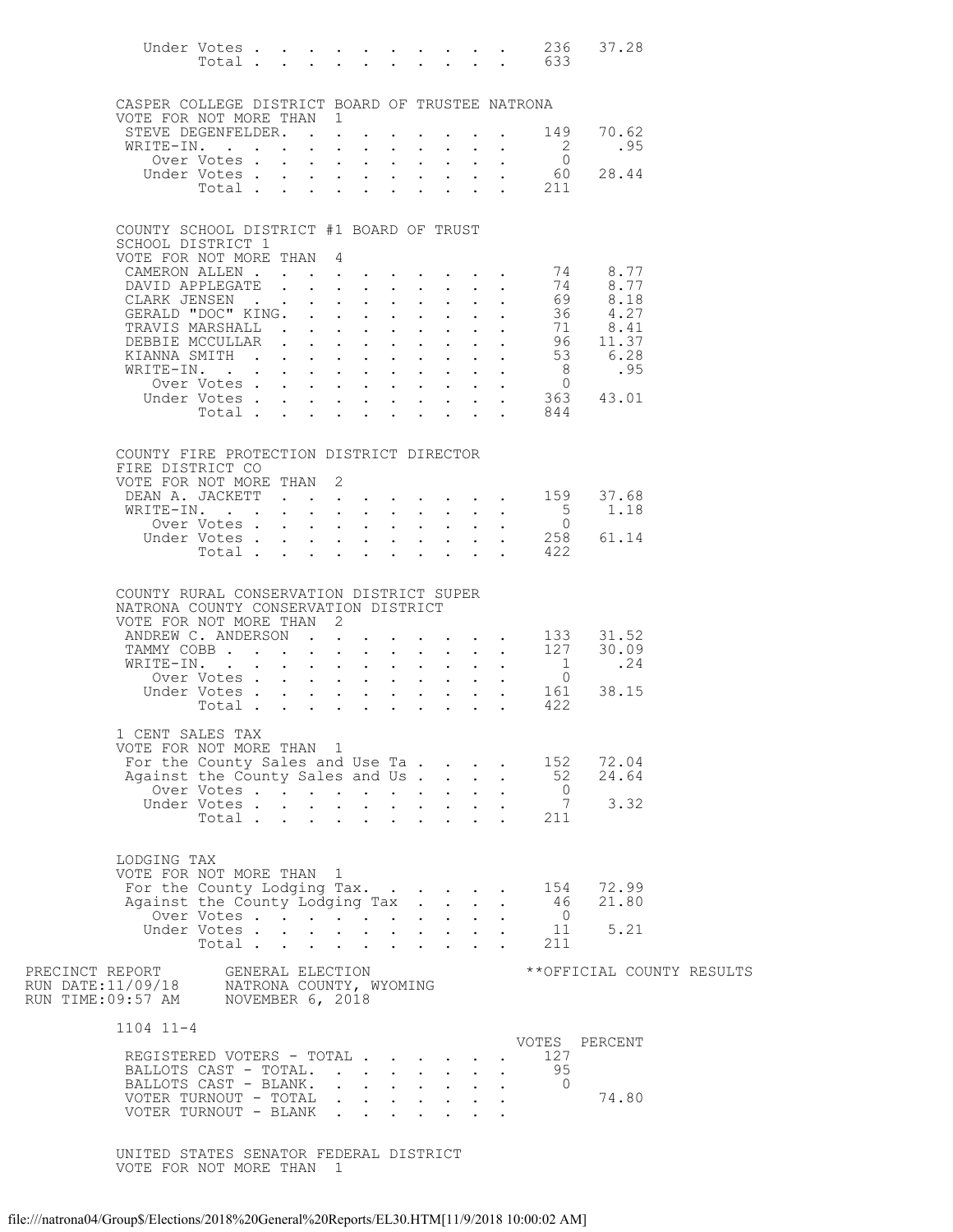| JOHN BARRASSO (REP)<br>GARY TRAUNER (DEM)                                                                                                                                                                                                   |                                                                                 |                                                                                                                                                                                                                                                                                                                                                                                                                                                       |                                                                                                                                                        |                                                    |                                                                 |                                          |                                                                                                 | 80<br>11<br>$\begin{array}{c} 1 \\ 1 \\ 0 \end{array}$<br>$\overline{2}$<br>95                          | 84.21<br>11.58<br>1.05<br>1.05<br>2.11 |
|---------------------------------------------------------------------------------------------------------------------------------------------------------------------------------------------------------------------------------------------|---------------------------------------------------------------------------------|-------------------------------------------------------------------------------------------------------------------------------------------------------------------------------------------------------------------------------------------------------------------------------------------------------------------------------------------------------------------------------------------------------------------------------------------------------|--------------------------------------------------------------------------------------------------------------------------------------------------------|----------------------------------------------------|-----------------------------------------------------------------|------------------------------------------|-------------------------------------------------------------------------------------------------|---------------------------------------------------------------------------------------------------------|----------------------------------------|
| UNITED STATES REPRESENTATIVE<br>WYOMING CONGRESSIONAL DISTRICT ONE<br>VOTE FOR NOT MORE THAN 1<br>LIZ CHENEY (REP)<br>GREG HUNTER (DEM).<br>DANIEL CLYDE CUMMINGS (CON)<br>RICHARD BRUBAKER (LIB)<br>WRITE-IN.<br>Over Votes<br>Under Votes | Votes<br>Total                                                                  |                                                                                                                                                                                                                                                                                                                                                                                                                                                       | $\mathbf{u} = \mathbf{u} \times \mathbf{u}$ , and $\mathbf{u} = \mathbf{u} \times \mathbf{u}$ , and $\mathbf{u} = \mathbf{u}$                          |                                                    |                                                                 |                                          |                                                                                                 | 74<br>$\overline{\phantom{0}}8$<br>$rac{4}{3}$<br>$\overline{0}$<br>$\overline{0}$<br>6<br>95           | 77.89<br>8.42<br>4.21<br>3.16<br>6.32  |
| GOVERNOR STATE OF WYOMING<br>VOTE FOR NOT MORE THAN<br>MARK GORDON (REP).<br>MARY A. THRONE (DEM).<br>REX "T-REX" RAMMELL (CON)<br>LAWRENCE GERARD STRUEMPF (LIB)<br>WRITE-IN.<br>Over Votes.<br>Under Votes                                | $\mathcal{L}^{\text{max}}$<br>Votes<br>Total                                    | $\overline{1}$<br>$\begin{array}{cccccccccc} \mathbf{1} & \mathbf{1} & \mathbf{1} & \mathbf{1} & \mathbf{1} & \mathbf{1} & \mathbf{1} & \mathbf{1} & \mathbf{1} & \mathbf{1} & \mathbf{1} & \mathbf{1} & \mathbf{1} & \mathbf{1} & \mathbf{1} & \mathbf{1} & \mathbf{1} & \mathbf{1} & \mathbf{1} & \mathbf{1} & \mathbf{1} & \mathbf{1} & \mathbf{1} & \mathbf{1} & \mathbf{1} & \mathbf{1} & \mathbf{1} & \mathbf{1} & \mathbf{1} & \mathbf{1} & \$ |                                                                                                                                                        |                                                    |                                                                 |                                          |                                                                                                 | 78<br>12<br>$\overline{\phantom{0}}^2$<br>$\overline{0}$<br>3<br>$\overline{0}$<br>$\overline{0}$<br>95 | 82.11<br>12.63<br>2.11<br>3.16         |
| SECRETARY OF STATE STATE OF WYOMING<br>VOTE FOR NOT MORE THAN 1<br>EDWARD BUCHANAN (REP).<br>JAMES W. BYRD (DEM)<br>KIT CARSON III (LIB).<br>WRITE-IN.<br>Over Votes .                                                                      | $\mathbf{L}$                                                                    | $\mathbf{1}^{\prime}$ , $\mathbf{1}^{\prime}$ , $\mathbf{1}^{\prime}$ , $\mathbf{1}^{\prime}$ , $\mathbf{1}^{\prime}$                                                                                                                                                                                                                                                                                                                                 |                                                                                                                                                        |                                                    | $\mathbf{1}=\mathbf{1}=\mathbf{1}=\mathbf{1}=\mathbf{1}$        |                                          | $\mathbf{r} = \mathbf{r} \times \mathbf{r}$ , where $\mathbf{r} = \mathbf{r} \times \mathbf{r}$ | 80<br>7<br>4<br>$\overline{0}$<br>$\overline{0}$<br>$\overline{4}$<br>95                                | 84.21<br>7.37<br>4.21<br>4.21          |
| STATE AUDITOR STATE OF WYOMING<br>VOTE FOR NOT MORE THAN 1<br>KRISTI RACINES (REP).<br>JEFF DOCKTER (DEM)<br>WRITE-IN.<br>Over Votes<br>Under Votes<br>STATE TREASURER STATE OF WYOMING                                                     | Total .                                                                         |                                                                                                                                                                                                                                                                                                                                                                                                                                                       |                                                                                                                                                        | $\mathcal{L}^{(1)}$                                | $\mathcal{L}^{\text{max}}(\mathcal{L}^{\text{max}})$            | $\mathcal{L}^{\text{max}}$               |                                                                                                 | 85<br>$-5$<br>$\Omega$<br>$\circ$ 0<br>5<br>95                                                          | 89.47<br>5.26<br>5.26                  |
| VOTE FOR NOT MORE THAN<br>CURT MEIER (REP).<br>CHRIS LOWRY (DEM).<br>WRITE-IN. .<br>Over Votes .<br>Under Votes.                                                                                                                            | $\mathbf{L}^{\text{max}}$<br>Total .<br>$\mathcal{L}^{\text{max}}$              | $\overline{1}$<br>$\bullet$<br>$\ddot{\phantom{a}}$<br>$\mathbf{L}^{\text{max}}$<br>$\mathbf{L}^{\text{max}}$<br>$\mathbf{L}$                                                                                                                                                                                                                                                                                                                         | $\sim$<br>$\sim$<br>$\mathbf{A}^{\text{max}}$ , $\mathbf{A}^{\text{max}}$<br>$\mathbf{L}^{\text{max}}$ , and $\mathbf{L}^{\text{max}}$<br>$\mathbf{L}$ | $\mathcal{L}^{\text{max}}$<br>$\ddot{\phantom{0}}$ | $\mathbf{L}^{\text{max}}$<br>$\sim$ $-$<br>$\ddot{\phantom{a}}$ | $\ddot{\phantom{0}}$                     |                                                                                                 | 85<br>-7<br>$\circ$<br>$\mathbf{0}$<br>3<br>95                                                          | 89.47<br>7.37<br>3.16                  |
| SUPERINTENDENT OF PUBLIC INSTRUCTION STATE OF WYOMING<br>VOTE FOR NOT MORE THAN<br>JILLIAN BALOW (REP).<br>WRITE-IN.<br>Over Votes.<br>Under Votes.                                                                                         | $\mathbf{L}$ . The set of $\mathbf{L}$<br>$\ddot{\phantom{0}}$<br>Total .       | $-1$<br>$\mathbf{r} = \left\{ \mathbf{r}_1, \ldots, \mathbf{r}_n \right\}$<br>$\sim$ $-$<br>$\mathbf{r} = \mathbf{r} + \mathbf{r}$ , where                                                                                                                                                                                                                                                                                                            | $\sim$ $-$                                                                                                                                             | $\ddot{\phantom{0}}$                               | $\mathcal{L}^{\text{max}}$                                      | $\bullet$ .<br>$\mathbf{L}^{\text{max}}$ |                                                                                                 | 84<br>1<br>$\overline{0}$<br>10<br>95                                                                   | 88.42<br>1.05<br>10.53                 |
| STATE HOUSE 38 HOUSE DISTRICT 38<br>VOTE FOR NOT MORE THAN<br>TOM WALTERS (REP).<br>WRITE-IN.<br>Over Votes .<br>Under Votes.                                                                                                               | $\cdot$ $\cdot$<br>$\ddot{\phantom{0}}$<br>$\mathbf{L}^{\text{max}}$<br>Total . | 1<br>$\mathbf{L}^{\text{max}}$ , $\mathbf{L}^{\text{max}}$                                                                                                                                                                                                                                                                                                                                                                                            | $\sim$ $-$                                                                                                                                             | $\mathbf{L}^{\text{max}}$                          | $\mathbf{L}^{\text{max}}$<br>$\ddot{\phantom{a}}$               |                                          |                                                                                                 | 88<br>1<br>$\overline{0}$<br>6<br>95                                                                    | 92.63<br>1.05<br>6.32                  |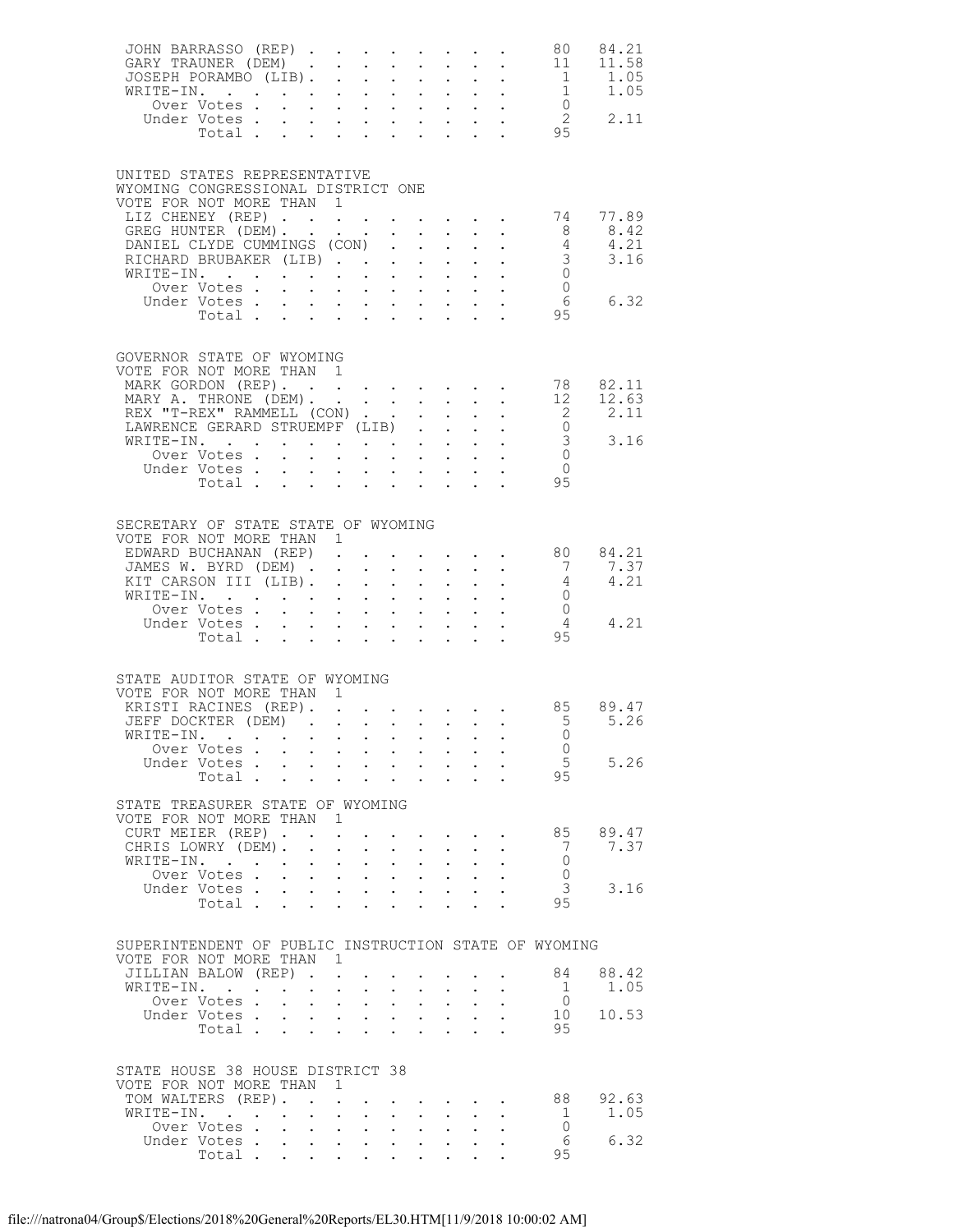| NATRONA COUNTY COMMISSIONERS                          |                                                           |                                                                             |                                                                                               |                                                                 |                                                                       |                                |                                                                                                                                       |                      |                                              |                                              |                             |
|-------------------------------------------------------|-----------------------------------------------------------|-----------------------------------------------------------------------------|-----------------------------------------------------------------------------------------------|-----------------------------------------------------------------|-----------------------------------------------------------------------|--------------------------------|---------------------------------------------------------------------------------------------------------------------------------------|----------------------|----------------------------------------------|----------------------------------------------|-----------------------------|
| VOTE FOR NOT MORE THAN 3<br>ROBERT L. HENDRY (REP) 51 |                                                           |                                                                             |                                                                                               |                                                                 |                                                                       |                                |                                                                                                                                       |                      |                                              |                                              | 17.89                       |
| JIM MILNE (REP)                                       |                                                           |                                                                             |                                                                                               |                                                                 |                                                                       |                                |                                                                                                                                       |                      |                                              | 81                                           | 28.42                       |
| PAUL C. BERTOGLIO (REP).                              |                                                           |                                                                             |                                                                                               |                                                                 |                                                                       |                                |                                                                                                                                       |                      |                                              |                                              |                             |
| TERRY WINGERTER (DEM)                                 |                                                           |                                                                             |                                                                                               |                                                                 |                                                                       |                                |                                                                                                                                       |                      |                                              |                                              |                             |
| RICHARD "RICK" YOUNG (IND).                           |                                                           |                                                                             |                                                                                               |                                                                 |                                                                       |                                |                                                                                                                                       |                      |                                              |                                              |                             |
| WRITE-IN.                                             | Over Votes.                                               |                                                                             | $\mathbf{L}$                                                                                  |                                                                 | $\mathbf{r}$ , and $\mathbf{r}$ , and $\mathbf{r}$ , and $\mathbf{r}$ |                                |                                                                                                                                       |                      |                                              |                                              |                             |
|                                                       |                                                           |                                                                             |                                                                                               |                                                                 |                                                                       |                                |                                                                                                                                       |                      |                                              |                                              | 61 21.40                    |
|                                                       |                                                           |                                                                             |                                                                                               |                                                                 |                                                                       |                                |                                                                                                                                       |                      |                                              | $\begin{array}{c} 61 \\ 285 \end{array}$     |                             |
|                                                       |                                                           |                                                                             |                                                                                               |                                                                 |                                                                       |                                |                                                                                                                                       |                      |                                              |                                              |                             |
| NATRONA COUNTY CORONER                                |                                                           |                                                                             |                                                                                               |                                                                 |                                                                       |                                |                                                                                                                                       |                      |                                              |                                              |                             |
| VOTE FOR NOT MORE THAN 1                              |                                                           |                                                                             |                                                                                               |                                                                 |                                                                       |                                |                                                                                                                                       |                      |                                              |                                              |                             |
| CONNIE JACOBSON (REP)                                 |                                                           |                                                                             |                                                                                               |                                                                 |                                                                       |                                |                                                                                                                                       |                      |                                              | 83                                           | 87.37                       |
| WRITE-IN.                                             |                                                           |                                                                             |                                                                                               |                                                                 | $\mathbf{r} = \mathbf{r} \cdot \mathbf{r}$                            |                                | $\cdot$ $\cdot$ $\cdot$                                                                                                               |                      |                                              | $\overline{2}$                               | 2.11                        |
|                                                       | Over Votes<br>Under Votes                                 |                                                                             |                                                                                               |                                                                 |                                                                       |                                | $\mathbf{L}^{\text{max}}$ , and $\mathbf{L}^{\text{max}}$<br>$\mathbf{L} = \mathbf{L} \mathbf{L} + \mathbf{L} \mathbf{L}$             |                      | $\mathcal{L}^{\text{max}}$                   | $\begin{smallmatrix}0\0\10\end{smallmatrix}$ | 10.53                       |
|                                                       | Total $\cdots$                                            |                                                                             | $\mathbf{r} = \mathbf{r} \cdot \mathbf{r}$ , where $\mathbf{r} = \mathbf{r} \cdot \mathbf{r}$ |                                                                 |                                                                       |                                |                                                                                                                                       |                      |                                              | 95                                           |                             |
|                                                       |                                                           |                                                                             |                                                                                               |                                                                 |                                                                       |                                |                                                                                                                                       |                      |                                              |                                              |                             |
|                                                       |                                                           |                                                                             |                                                                                               |                                                                 |                                                                       |                                |                                                                                                                                       |                      |                                              |                                              |                             |
| SEVENTH JUDICIAL DISTRICT ATTORNEY NATRONA            |                                                           |                                                                             |                                                                                               |                                                                 |                                                                       |                                |                                                                                                                                       |                      |                                              |                                              |                             |
| VOTE FOR NOT MORE THAN 1<br>DAN ITZEN (REP)           |                                                           |                                                                             | $\mathcal{L}^{\text{max}}$                                                                    |                                                                 |                                                                       |                                |                                                                                                                                       |                      |                                              | 81                                           | 85.26                       |
| WRITE-IN.                                             |                                                           |                                                                             |                                                                                               |                                                                 |                                                                       |                                |                                                                                                                                       |                      |                                              | $\overline{2}$                               | 2.11                        |
|                                                       | Over Votes                                                |                                                                             |                                                                                               | $\mathbf{L}$ and $\mathbf{L}$                                   | $\ddot{\phantom{0}}$                                                  |                                | $\mathbf{L}$ and $\mathbf{L}$                                                                                                         |                      |                                              | $\overline{0}$                               |                             |
|                                                       | Under Votes                                               |                                                                             |                                                                                               |                                                                 |                                                                       |                                | $\mathbf{L} = \mathbf{L}$                                                                                                             |                      | $\Delta \phi = \Delta \phi$ .                | $1\overset{\circ}{2}$                        | 12.63                       |
|                                                       | Total                                                     |                                                                             |                                                                                               |                                                                 |                                                                       |                                | $\mathbf{L}$<br>$\mathbf{L}$                                                                                                          |                      | $\mathbf{L}$                                 | 95                                           |                             |
| NATRONA COUNTY SHERIFF                                |                                                           |                                                                             |                                                                                               |                                                                 |                                                                       |                                |                                                                                                                                       |                      |                                              |                                              |                             |
| VOTE FOR NOT MORE THAN 1                              |                                                           |                                                                             |                                                                                               |                                                                 |                                                                       |                                |                                                                                                                                       |                      |                                              |                                              |                             |
|                                                       |                                                           |                                                                             |                                                                                               |                                                                 |                                                                       |                                |                                                                                                                                       |                      |                                              |                                              | GUS HOLBROOK (REP) 82 86.32 |
| WRITE-IN.                                             |                                                           |                                                                             |                                                                                               |                                                                 |                                                                       |                                |                                                                                                                                       |                      |                                              | $\begin{bmatrix} 2 \\ 0 \\ 11 \end{bmatrix}$ | 2.11                        |
|                                                       | Over Votes<br>Under Votes                                 |                                                                             | $\mathbf{r} = \mathbf{r}$ and $\mathbf{r} = \mathbf{r}$                                       |                                                                 | $\ddot{\phantom{0}}$                                                  |                                | $\mathbf{L}^{\text{max}}$<br>$\mathbf{L}$ and $\mathbf{L}$                                                                            |                      | $\mathbf{u} = \mathbf{u} \cdot \mathbf{u}$ . |                                              | 11.58                       |
|                                                       | Total                                                     |                                                                             |                                                                                               |                                                                 | $\mathbf{L}^{\text{max}}$                                             |                                | $\mathcal{L}^{\text{max}}$<br>$\mathbf{L}$                                                                                            |                      | $\mathbf{L}$                                 | 95                                           |                             |
|                                                       |                                                           |                                                                             |                                                                                               |                                                                 |                                                                       |                                |                                                                                                                                       |                      |                                              |                                              |                             |
| NATRONA COUNTY CLERK                                  |                                                           |                                                                             |                                                                                               |                                                                 |                                                                       |                                |                                                                                                                                       |                      |                                              |                                              |                             |
| VOTE FOR NOT MORE THAN 1                              |                                                           |                                                                             |                                                                                               |                                                                 |                                                                       |                                |                                                                                                                                       |                      |                                              |                                              |                             |
| TRACY GOOD (REP)                                      |                                                           |                                                                             |                                                                                               |                                                                 |                                                                       |                                |                                                                                                                                       |                      |                                              | 84                                           | 88.42                       |
| WRITE-IN.                                             |                                                           |                                                                             | $\mathbf{L} = \mathbf{L}$                                                                     | $\sim$                                                          |                                                                       |                                | $\mathbf{L}$ and $\mathbf{L}$                                                                                                         |                      | $\frac{1}{2} \left( \frac{1}{2} \right)$     | $\overline{1}$                               | 1.05                        |
|                                                       | Over Votes                                                |                                                                             |                                                                                               |                                                                 | $\mathbf{L}^{\text{max}}$                                             |                                | $\mathbf{L}^{\text{max}}$ , $\mathbf{L}^{\text{max}}$                                                                                 |                      |                                              | $\begin{array}{c} 0 \\ 10 \end{array}$       | 10.53                       |
|                                                       | Under Votes<br>Total $\cdots$                             |                                                                             | $\mathbf{r} = \mathbf{r} + \mathbf{r} + \mathbf{r}$                                           |                                                                 | $\bullet$ .                                                           | $\ddot{\phantom{a}}$           | $\mathbf{1}^{\prime}$ , $\mathbf{1}^{\prime}$ , $\mathbf{1}^{\prime}$ , $\mathbf{1}^{\prime}$ , $\mathbf{1}^{\prime}$<br>$\mathbf{L}$ | $\ddot{\phantom{a}}$ | $\mathbf{L}$                                 | 95                                           |                             |
|                                                       |                                                           |                                                                             |                                                                                               |                                                                 |                                                                       |                                |                                                                                                                                       |                      |                                              |                                              |                             |
|                                                       |                                                           |                                                                             |                                                                                               |                                                                 |                                                                       |                                |                                                                                                                                       |                      |                                              |                                              |                             |
| NATRONA COUNTY TREASURER                              |                                                           |                                                                             |                                                                                               |                                                                 |                                                                       |                                |                                                                                                                                       |                      |                                              |                                              |                             |
| VOTE FOR NOT MORE THAN 1<br>TOM DOYLE (REP)           |                                                           |                                                                             |                                                                                               |                                                                 |                                                                       |                                |                                                                                                                                       |                      |                                              | 88                                           | 92.63                       |
| WRITE-IN.                                             |                                                           | $\sim 10^{-10}$                                                             | $\bullet$ .                                                                                   | $\mathcal{A}^{\mathcal{A}}$ and $\mathcal{A}^{\mathcal{A}}$ and | $\sim$ $-$                                                            | $\mathbf{A}^{(1)}$ .           | $\sim 10^{-11}$                                                                                                                       |                      |                                              | -1                                           | 1.05                        |
|                                                       | Over Votes                                                |                                                                             | $\mathcal{L}^{\text{max}}$<br>$\sim$ $-$                                                      | $\ddot{\phantom{a}}$                                            | $\ddot{\phantom{0}}$                                                  |                                | $\mathbf{L}$                                                                                                                          |                      |                                              | $\bigcirc$                                   |                             |
|                                                       | Under Votes.                                              | $\mathbf{L}^{\text{max}}$                                                   | $\mathbf{L}^{\text{max}}$                                                                     | $\bullet$ .<br>$\sim$                                           | $\ddot{\phantom{0}}$                                                  | $\bullet$                      | $\ddot{\phantom{0}}$                                                                                                                  | $\bullet$ .          |                                              | 6                                            | 6.32                        |
|                                                       | Total .                                                   |                                                                             | $\mathbf{L}^{\text{max}}$                                                                     |                                                                 |                                                                       |                                |                                                                                                                                       |                      |                                              | 95                                           |                             |
|                                                       |                                                           |                                                                             |                                                                                               |                                                                 |                                                                       |                                |                                                                                                                                       |                      |                                              |                                              |                             |
| NATRONA COUNTY ASSESSOR                               |                                                           |                                                                             |                                                                                               |                                                                 |                                                                       |                                |                                                                                                                                       |                      |                                              |                                              |                             |
| VOTE FOR NOT MORE THAN 1                              |                                                           |                                                                             |                                                                                               |                                                                 |                                                                       |                                |                                                                                                                                       |                      |                                              | 85                                           | 89.47                       |
| MATTHEW KEATING (REP)<br>WRITE-IN.                    |                                                           |                                                                             | $\sim$ $\sim$                                                                                 | $\ddot{\phantom{a}}$                                            | $\ddot{\phantom{0}}$                                                  | $\sim$<br>$\ddot{\phantom{0}}$ |                                                                                                                                       |                      |                                              | -2                                           | 2.11                        |
|                                                       | Over Votes.                                               |                                                                             | $\ddot{\phantom{0}}$                                                                          | $\sim$<br>$\sim$                                                | $\mathbf{L}^{\text{max}}$                                             | $\bullet$ .                    | $\sim$                                                                                                                                |                      |                                              | $\bigcirc$                                   |                             |
|                                                       | Under Votes .                                             |                                                                             | $\mathbf{L}$                                                                                  | $\cdot$ $\cdot$ $\cdot$                                         | $\sim$                                                                |                                | $\cdot$ $\cdot$                                                                                                                       |                      |                                              | - 8                                          | 8.42                        |
|                                                       | Total                                                     |                                                                             | $\mathcal{L}^{\text{max}}$                                                                    | $\bullet$ .<br>$\ddot{\phantom{0}}$                             | $\ddot{\phantom{0}}$                                                  | $\ddot{\phantom{a}}$           | $\ddot{\phantom{a}}$                                                                                                                  | $\ddot{\phantom{a}}$ |                                              | 95                                           |                             |
|                                                       |                                                           |                                                                             |                                                                                               |                                                                 |                                                                       |                                |                                                                                                                                       |                      |                                              |                                              |                             |
| NATRONA COUNTY CLERK OF DISTRICT COURT                |                                                           |                                                                             |                                                                                               |                                                                 |                                                                       |                                |                                                                                                                                       |                      |                                              |                                              |                             |
| VOTE FOR NOT MORE THAN                                |                                                           |                                                                             | 1                                                                                             |                                                                 |                                                                       |                                |                                                                                                                                       |                      |                                              |                                              |                             |
| ANNE VOLIN (REP).                                     |                                                           |                                                                             | $\ddot{\phantom{a}}$<br>$\ddot{\phantom{a}}$                                                  |                                                                 |                                                                       |                                |                                                                                                                                       |                      |                                              | 84                                           | 88.42                       |
| WRITE-IN.                                             | $\mathbf{r}$ , $\mathbf{r}$ , $\mathbf{r}$<br>Over Votes. | $\bullet$ .<br><br><br><br><br><br><br><br><br><br><br><br><br>$\mathbf{L}$ | $\bullet$<br>$\ddot{\phantom{0}}$<br>$\ddot{\phantom{0}}$                                     | $\bullet$<br>$\ddot{\phantom{0}}$<br>$\ddot{\phantom{a}}$       | $\ddot{\phantom{0}}$<br>$\ddot{\phantom{0}}$                          | $\bullet$ .<br>$\sim$          | $\mathbf{L}^{\text{max}}$                                                                                                             |                      | $\ddot{\phantom{0}}$                         | -1<br>$\bigcirc$                             | 1.05                        |
|                                                       | Under Votes                                               |                                                                             | $\mathcal{L}^{\mathcal{L}}$                                                                   | $\Delta \phi = \Delta \phi$ .                                   | $\mathbf{L}^{\text{max}}$                                             | $\ddot{\phantom{a}}$           | $\mathbf{L}^{\text{max}}$                                                                                                             | $\ddot{\phantom{a}}$ |                                              | 10                                           | 10.53                       |
|                                                       | Total                                                     |                                                                             | $\mathbf{L}$                                                                                  | $\mathbf{r}$<br>$\mathbf{L}$                                    | $\mathbf{L}^{\text{max}}$                                             |                                |                                                                                                                                       |                      |                                              | 95                                           |                             |
|                                                       |                                                           |                                                                             |                                                                                               |                                                                 |                                                                       |                                |                                                                                                                                       |                      |                                              |                                              |                             |
| DISTRICT COURT JUDGE                                  |                                                           |                                                                             |                                                                                               |                                                                 |                                                                       |                                |                                                                                                                                       |                      |                                              |                                              |                             |
| VOTE FOR NOT MORE THAN                                |                                                           |                                                                             | 1                                                                                             |                                                                 |                                                                       |                                |                                                                                                                                       |                      |                                              |                                              |                             |
| Yes                                                   | $\mathbf{r}$ , $\mathbf{r}$ , $\mathbf{r}$ , $\mathbf{r}$ |                                                                             | $\langle \cdot \rangle$                                                                       |                                                                 |                                                                       |                                |                                                                                                                                       |                      |                                              | 66                                           | 69.47                       |
| No.                                                   |                                                           |                                                                             |                                                                                               | $\sim$<br>$\sim$                                                |                                                                       |                                | $\mathbf{L} = \mathbf{L}$                                                                                                             |                      |                                              | 19                                           | 20.00                       |
|                                                       | Over Votes                                                |                                                                             | $\ddot{\phantom{0}}$<br>$\ddot{\phantom{0}}$                                                  | $\sim$                                                          | $\bullet$ .<br><br><br><br><br><br><br><br><br><br><br><br>           |                                |                                                                                                                                       |                      |                                              | $\Omega$                                     |                             |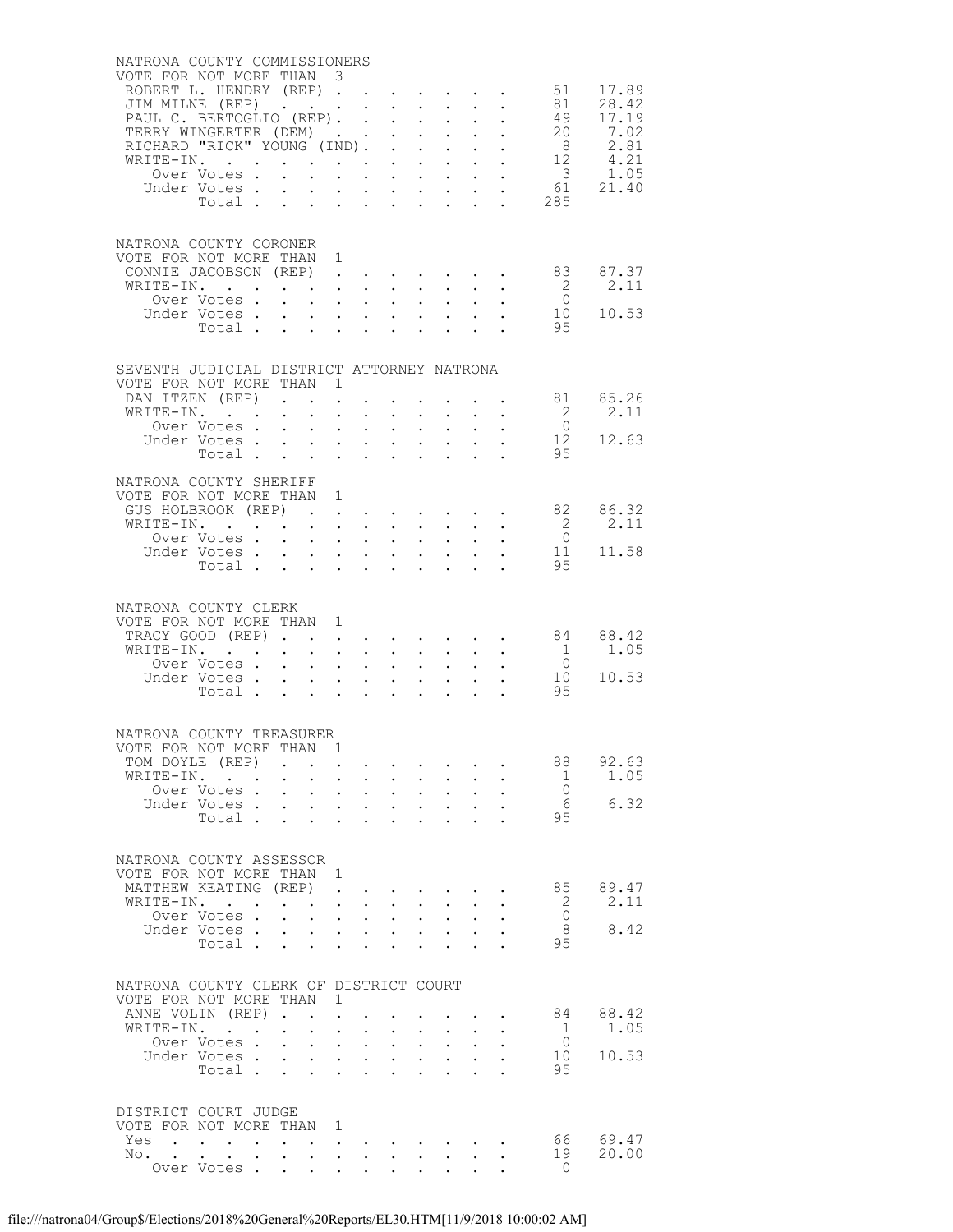|                                                                                  | Under Votes<br>Total          |                      |                                                                  |                                                                                         |                                                                                                                                                                                                              |                                                                                                     | $\mathbf{r}$                      |                                                                                                 |                      | $\mathbf{r}$ , $\mathbf{r}$ , $\mathbf{r}$ | 10<br>95                         | 10.53               |
|----------------------------------------------------------------------------------|-------------------------------|----------------------|------------------------------------------------------------------|-----------------------------------------------------------------------------------------|--------------------------------------------------------------------------------------------------------------------------------------------------------------------------------------------------------------|-----------------------------------------------------------------------------------------------------|-----------------------------------|-------------------------------------------------------------------------------------------------|----------------------|--------------------------------------------|----------------------------------|---------------------|
| CIRCUIT COURT JUDGE                                                              |                               |                      |                                                                  |                                                                                         |                                                                                                                                                                                                              |                                                                                                     |                                   |                                                                                                 |                      |                                            |                                  |                     |
| VOTE FOR NOT MORE THAN 1                                                         |                               |                      |                                                                  |                                                                                         |                                                                                                                                                                                                              |                                                                                                     |                                   |                                                                                                 |                      |                                            |                                  |                     |
| Yes<br>No.                                                                       |                               |                      |                                                                  |                                                                                         | and a series of the series of the series of the series of the series of the series of the series of the series<br>$\mathbf{1}$ $\mathbf{1}$ $\mathbf{1}$ $\mathbf{1}$ $\mathbf{1}$ $\mathbf{1}$ $\mathbf{1}$ | $\sim$                                                                                              |                                   |                                                                                                 |                      | $\mathbf{L}$ and $\mathbf{L}$              | 24                               | 59 62.11<br>25.26   |
|                                                                                  | Over Votes.                   |                      |                                                                  |                                                                                         | $\mathbf{r} = \mathbf{r} \cdot \mathbf{r}$ , where $\mathbf{r} = \mathbf{r} \cdot \mathbf{r}$                                                                                                                | $\sim$                                                                                              | $\mathbf{L}^{\text{max}}$         | $\sim 100$                                                                                      |                      |                                            | $\overline{0}$                   |                     |
|                                                                                  | Under Votes .                 |                      |                                                                  |                                                                                         | <u>.</u>                                                                                                                                                                                                     |                                                                                                     |                                   |                                                                                                 |                      |                                            | 12                               | 12.63               |
|                                                                                  | Total .                       |                      | $\sim$                                                           | $\ddot{\phantom{0}}$                                                                    | $\ddot{\phantom{a}}$                                                                                                                                                                                         |                                                                                                     |                                   |                                                                                                 |                      |                                            | 95                               |                     |
| CASPER COLLEGE DISTRICT BOARD OF TRUSTEE NATRONA                                 |                               |                      |                                                                  |                                                                                         |                                                                                                                                                                                                              |                                                                                                     |                                   |                                                                                                 |                      |                                            |                                  |                     |
| VOTE FOR NOT MORE THAN 3                                                         |                               |                      |                                                                  |                                                                                         |                                                                                                                                                                                                              |                                                                                                     |                                   |                                                                                                 |                      |                                            |                                  |                     |
| KATHY DOLAN<br>TIM S. KUGLER .                                                   |                               |                      |                                                                  | $\bullet$ .<br><br><br><br><br><br><br><br><br><br><br><br><br><br>$\ddot{\phantom{a}}$ |                                                                                                                                                                                                              |                                                                                                     |                                   |                                                                                                 |                      |                                            | 54                               | 18.95<br>55 19.30   |
| SUE SCHILLING.                                                                   |                               |                      | $\ddot{\phantom{0}}$                                             | $\mathbf{L}^{\text{max}}$                                                               | $\bullet$ .                                                                                                                                                                                                  | $\ddot{\phantom{0}}$                                                                                | $\bullet$                         | $\bullet$ .                                                                                     |                      | $\sim$ $-$                                 | 56                               | 19.65               |
| WRITE-IN. .                                                                      |                               |                      | $\sim$ 100 $\pm$                                                 |                                                                                         | $\mathbf{L}$                                                                                                                                                                                                 | $\mathbf{r}$                                                                                        |                                   |                                                                                                 |                      |                                            | $5^{\circ}$                      | 1.75                |
|                                                                                  | Over Votes .<br>Under Votes . |                      | $\mathbf{L} = \mathbf{L}$                                        | $\mathbf{z} = \mathbf{z} + \mathbf{z}$ .                                                | $\ddot{\phantom{0}}$<br>$\mathbf{1}$ $\mathbf{1}$ $\mathbf{1}$ $\mathbf{1}$ $\mathbf{1}$ $\mathbf{1}$ $\mathbf{1}$                                                                                           | $\bullet$ .                                                                                         | $\bullet$<br>$\ddot{\phantom{a}}$ | $\ddot{\phantom{0}}$                                                                            |                      |                                            | $\overline{0}$                   | 115 40.35           |
|                                                                                  | Total .                       | $\ddot{\phantom{a}}$ | $\ddot{\phantom{0}}$                                             | $\ddot{\phantom{0}}$                                                                    | $\sim$                                                                                                                                                                                                       | $\ddot{\phantom{0}}$                                                                                | $\ddot{\phantom{a}}$              | $\ddot{\phantom{0}}$                                                                            |                      | $\ddot{\phantom{0}}$                       | 285                              |                     |
|                                                                                  |                               |                      |                                                                  |                                                                                         |                                                                                                                                                                                                              |                                                                                                     |                                   |                                                                                                 |                      |                                            |                                  |                     |
| CASPER COLLEGE DISTRICT BOARD OF TRUSTEE NATRONA                                 |                               |                      |                                                                  |                                                                                         |                                                                                                                                                                                                              |                                                                                                     |                                   |                                                                                                 |                      |                                            |                                  |                     |
| VOTE FOR NOT MORE THAN 1                                                         |                               |                      |                                                                  |                                                                                         |                                                                                                                                                                                                              |                                                                                                     |                                   |                                                                                                 |                      |                                            |                                  |                     |
| STEVE DEGENFELDER.                                                               |                               |                      |                                                                  |                                                                                         |                                                                                                                                                                                                              |                                                                                                     |                                   |                                                                                                 |                      |                                            | $\cdot$ $\cdot$ $\cdot$ 63       | 66.32<br>2.11       |
| WRITE-IN. .                                                                      | Over Votes.                   | $\ddot{\phantom{0}}$ | $\mathbf{L}$                                                     | $\mathbf{A}^{(1)}$ and $\mathbf{A}^{(2)}$ and<br>$\ddot{\phantom{a}}$                   | $\bullet$ .<br>$\ddot{\phantom{a}}$                                                                                                                                                                          | $\bullet$ .<br><br><br><br><br><br><br><br><br><br><br><br><br><br><br><br><br>$\ddot{\phantom{0}}$ |                                   | $\sim 100$                                                                                      |                      |                                            | $\overline{2}$<br>$\overline{0}$ |                     |
|                                                                                  | Under Votes .                 |                      |                                                                  | $\mathbf{A}^{(1)}$ and $\mathbf{A}^{(2)}$ and $\mathbf{A}^{(3)}$                        | $\mathbf{L}^{\text{max}}$                                                                                                                                                                                    | $\bullet$ .                                                                                         | $\mathbf{A}^{\text{max}}$         | $\bullet$ .<br><br><br><br><br><br><br><br><br><br><br><br>                                     | $\ddot{\phantom{0}}$ |                                            | 30                               | 31.58               |
|                                                                                  | Total .                       |                      | $\mathbf{r} = \mathbf{r}$                                        | $\ddot{\phantom{a}}$                                                                    |                                                                                                                                                                                                              | $\sim$                                                                                              |                                   |                                                                                                 |                      |                                            | 95                               |                     |
|                                                                                  |                               |                      |                                                                  |                                                                                         |                                                                                                                                                                                                              |                                                                                                     |                                   |                                                                                                 |                      |                                            |                                  |                     |
| COUNTY SCHOOL DISTRICT #1 BOARD OF TRUST                                         |                               |                      |                                                                  |                                                                                         |                                                                                                                                                                                                              |                                                                                                     |                                   |                                                                                                 |                      |                                            |                                  |                     |
| SCHOOL DISTRICT 1                                                                |                               |                      |                                                                  |                                                                                         |                                                                                                                                                                                                              |                                                                                                     |                                   |                                                                                                 |                      |                                            |                                  |                     |
| VOTE FOR NOT MORE THAN 4<br>CAMERON ALLEN.                                       |                               |                      |                                                                  |                                                                                         |                                                                                                                                                                                                              |                                                                                                     |                                   |                                                                                                 |                      |                                            |                                  | 31 8.16             |
| DAVID APPLEGATE                                                                  |                               | $\mathbf{L}$         |                                                                  |                                                                                         | <b>Contract Contract</b>                                                                                                                                                                                     | $\mathbf{L}^{\text{max}}$                                                                           | $\sim 10^{-11}$                   | $\sim$ $-$                                                                                      |                      |                                            | 32                               | 8.42                |
| CLARK JENSEN.                                                                    |                               |                      |                                                                  | $\ddot{\phantom{0}}$                                                                    | $\sim$                                                                                                                                                                                                       | $\mathbf{L}$                                                                                        | $\ddot{\phantom{a}}$              |                                                                                                 |                      |                                            | 26                               | 6.84                |
| GERALD "DOC" KING.<br>TRAVIS MARSHALL.                                           |                               |                      |                                                                  | $\mathbf{L}$                                                                            | $\mathbf{1}^{\prime}$ , $\mathbf{1}^{\prime}$ , $\mathbf{1}^{\prime}$ , $\mathbf{1}^{\prime}$ , $\mathbf{1}^{\prime}$                                                                                        | $\ddot{\phantom{0}}$<br>$\mathbf{L}$                                                                | $\ddot{\phantom{a}}$              | $\ddot{\phantom{0}}$                                                                            |                      |                                            | 16                               | 4.21<br>$26$ $6.84$ |
| DEBBIE MCCULLAR                                                                  |                               |                      | $\sim$                                                           | $\mathbf{L} = \mathbf{L}$                                                               | $\sim$ $\sim$<br>$\bullet$ .                                                                                                                                                                                 | $\ddot{\phantom{0}}$                                                                                | $\sim 100$                        | $\ddot{\phantom{0}}$                                                                            |                      | $\bullet$ .                                |                                  | 9.21                |
| KIANNA SMITH .                                                                   |                               |                      | $\mathbf{1}$ $\mathbf{1}$ $\mathbf{1}$ $\mathbf{1}$ $\mathbf{1}$ |                                                                                         | $\sim$                                                                                                                                                                                                       | $\sim$                                                                                              |                                   |                                                                                                 |                      |                                            | $\frac{35}{28}$                  | 7.37                |
| WRITE-IN. .                                                                      |                               |                      |                                                                  |                                                                                         | $\mathbf{A}^{(1)}$ and $\mathbf{A}^{(2)}$ and $\mathbf{A}^{(3)}$ and                                                                                                                                         | $\bullet$ .                                                                                         | $\mathbf{A}^{\text{max}}$         | $\bullet$ .                                                                                     |                      | $\mathbf{L} = \mathbf{L} \mathbf{L}$       | 5 <sup>5</sup><br>$\overline{0}$ | 1.32                |
|                                                                                  | Over Votes.<br>Under Votes .  |                      | $\mathbf{r} = \mathbf{r}$                                        | $\mathbf{r} = \mathbf{r} + \mathbf{r}$ .                                                | $\mathbf{1}$ $\mathbf{1}$ $\mathbf{1}$ $\mathbf{1}$ $\mathbf{1}$ $\mathbf{1}$ $\mathbf{1}$<br>$\bullet$ .<br><br><br><br><br><br><br><br><br><br><br><br>                                                    | $\sim$                                                                                              | $\ddot{\phantom{a}}$<br>$\bullet$ | $\bullet$ .<br><br><br><br><br><br><br><br><br><br><br><br>                                     |                      |                                            | 181                              | 47.63               |
|                                                                                  | Total.                        |                      | $\mathbf{L}$                                                     |                                                                                         |                                                                                                                                                                                                              | $\ddot{\phantom{a}}$                                                                                |                                   | $\ddot{\phantom{a}}$                                                                            |                      |                                            | 380                              |                     |
|                                                                                  |                               |                      |                                                                  |                                                                                         |                                                                                                                                                                                                              |                                                                                                     |                                   |                                                                                                 |                      |                                            |                                  |                     |
| COUNTY FIRE PROTECTION DISTRICT DIRECTOR                                         |                               |                      |                                                                  |                                                                                         |                                                                                                                                                                                                              |                                                                                                     |                                   |                                                                                                 |                      |                                            |                                  |                     |
| FIRE DISTRICT CO                                                                 |                               |                      |                                                                  |                                                                                         |                                                                                                                                                                                                              |                                                                                                     |                                   |                                                                                                 |                      |                                            |                                  |                     |
| VOTE FOR NOT MORE THAN<br>DEAN A. JACKETT                                        |                               |                      |                                                                  | -2                                                                                      |                                                                                                                                                                                                              |                                                                                                     |                                   |                                                                                                 |                      |                                            | 72                               | 37.89               |
| WRITE-IN.                                                                        |                               |                      |                                                                  |                                                                                         |                                                                                                                                                                                                              |                                                                                                     |                                   |                                                                                                 |                      |                                            | 11                               | 5.79                |
|                                                                                  | TE-IN.<br>Over Votes          |                      |                                                                  |                                                                                         |                                                                                                                                                                                                              |                                                                                                     |                                   |                                                                                                 |                      |                                            | $\overline{0}$                   |                     |
|                                                                                  | Under Votes                   |                      |                                                                  |                                                                                         |                                                                                                                                                                                                              |                                                                                                     |                                   | $\mathbf{z} = \mathbf{z} + \mathbf{z}$ , where $\mathbf{z} = \mathbf{z}$                        |                      |                                            | 107                              | 56.32               |
|                                                                                  | Total                         |                      |                                                                  |                                                                                         |                                                                                                                                                                                                              |                                                                                                     |                                   |                                                                                                 |                      |                                            | 190                              |                     |
| COUNTY RURAL CONSERVATION DISTRICT SUPER<br>NATRONA COUNTY CONSERVATION DISTRICT |                               |                      |                                                                  |                                                                                         |                                                                                                                                                                                                              |                                                                                                     |                                   |                                                                                                 |                      |                                            |                                  |                     |
| VOTE FOR NOT MORE THAN 2                                                         |                               |                      |                                                                  |                                                                                         |                                                                                                                                                                                                              |                                                                                                     |                                   |                                                                                                 |                      |                                            |                                  |                     |
| ANDREW C. ANDERSON<br>TAMMY COBB                                                 |                               |                      |                                                                  |                                                                                         | $\mathbf{z} = \left\{ \mathbf{z}_1, \ldots, \mathbf{z}_n \right\}$ .                                                                                                                                         |                                                                                                     |                                   |                                                                                                 |                      |                                            | 51<br>59                         | 26.84<br>31.05      |
| WRITE-IN.                                                                        |                               |                      |                                                                  |                                                                                         | $\mathbf{r}$ , $\mathbf{r}$ , $\mathbf{r}$                                                                                                                                                                   | $\mathbf{L} = \mathbf{L}$                                                                           |                                   | $\mathbf{L}$                                                                                    |                      |                                            | -3                               | 1.58                |
|                                                                                  | Over Votes                    |                      |                                                                  |                                                                                         | $\mathbf{A}^{(1)}$ and $\mathbf{A}^{(2)}$ and $\mathbf{A}^{(3)}$                                                                                                                                             | $\bullet$ .                                                                                         |                                   | $\mathcal{A}^{\mathcal{A}}$ , $\mathcal{A}^{\mathcal{A}}$ , $\mathcal{A}^{\mathcal{A}}$         |                      |                                            | $\overline{0}$                   |                     |
|                                                                                  | Under Votes<br>Total          |                      |                                                                  |                                                                                         | $\sim$                                                                                                                                                                                                       | $\ddot{\phantom{0}}$                                                                                |                                   |                                                                                                 |                      |                                            | 77<br>190                        | 40.53               |
|                                                                                  |                               |                      |                                                                  |                                                                                         |                                                                                                                                                                                                              |                                                                                                     |                                   |                                                                                                 |                      |                                            |                                  |                     |
| 1 CENT SALES TAX                                                                 |                               |                      |                                                                  |                                                                                         |                                                                                                                                                                                                              |                                                                                                     |                                   |                                                                                                 |                      |                                            |                                  |                     |
| VOTE FOR NOT MORE THAN 1<br>For the County Sales and Use Ta                      |                               |                      |                                                                  |                                                                                         |                                                                                                                                                                                                              |                                                                                                     |                                   |                                                                                                 |                      |                                            | 66                               | 69.47               |
| Against the County Sales and Us                                                  |                               |                      |                                                                  |                                                                                         |                                                                                                                                                                                                              |                                                                                                     |                                   |                                                                                                 | $\mathbf{L}$         |                                            | 26                               | 27.37               |
|                                                                                  | Over Votes                    |                      |                                                                  |                                                                                         |                                                                                                                                                                                                              |                                                                                                     |                                   | $\bullet$ . In the case of the case of the $\sim$                                               |                      |                                            | $\circ$                          |                     |
|                                                                                  | Under Votes                   |                      |                                                                  |                                                                                         |                                                                                                                                                                                                              |                                                                                                     |                                   | $\mathbf{r} = \mathbf{r} \times \mathbf{r}$ , where $\mathbf{r} = \mathbf{r} \times \mathbf{r}$ |                      |                                            | $\mathcal{E}$<br>95              | 3.16                |
|                                                                                  | Total                         |                      |                                                                  |                                                                                         |                                                                                                                                                                                                              | $\mathcal{L}^{\text{max}}$                                                                          | $\bullet$                         |                                                                                                 |                      |                                            |                                  |                     |
|                                                                                  |                               |                      |                                                                  |                                                                                         |                                                                                                                                                                                                              |                                                                                                     |                                   |                                                                                                 |                      |                                            |                                  |                     |
| LODGING TAX                                                                      |                               |                      |                                                                  |                                                                                         |                                                                                                                                                                                                              |                                                                                                     |                                   |                                                                                                 |                      |                                            |                                  |                     |
| VOTE FOR NOT MORE THAN 1                                                         |                               |                      |                                                                  |                                                                                         |                                                                                                                                                                                                              |                                                                                                     |                                   |                                                                                                 |                      |                                            | 67                               | 70.53               |
| For the County Lodging Tax.<br>Against the County Lodging Tax                    |                               |                      |                                                                  |                                                                                         |                                                                                                                                                                                                              |                                                                                                     |                                   |                                                                                                 |                      |                                            | 25                               | 26.32               |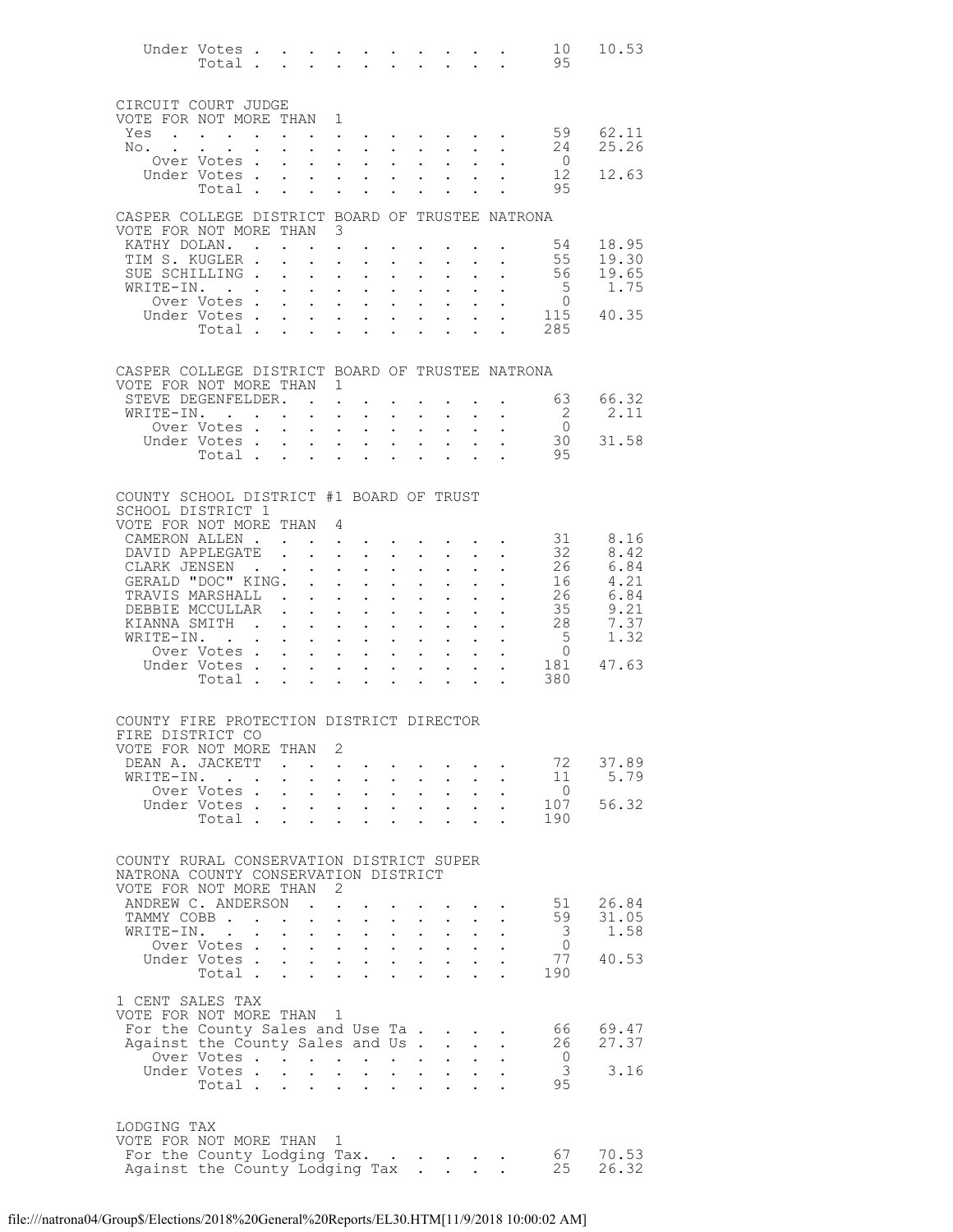|                                                                                                | Over Votes<br>Under Votes                                                                  |  |  |                                                                                                                                                                                                                                         |              |                                      |                                  |                                              | $\overline{0}$<br>Total 95                                                                  | $\frac{0}{3}$ 3.16                                                                                         |  |
|------------------------------------------------------------------------------------------------|--------------------------------------------------------------------------------------------|--|--|-----------------------------------------------------------------------------------------------------------------------------------------------------------------------------------------------------------------------------------------|--------------|--------------------------------------|----------------------------------|----------------------------------------------|---------------------------------------------------------------------------------------------|------------------------------------------------------------------------------------------------------------|--|
|                                                                                                |                                                                                            |  |  |                                                                                                                                                                                                                                         |              |                                      |                                  |                                              |                                                                                             |                                                                                                            |  |
| 1202 12-2                                                                                      |                                                                                            |  |  |                                                                                                                                                                                                                                         |              |                                      |                                  |                                              |                                                                                             |                                                                                                            |  |
| REGISTERED VOTERS - TOTAL 415<br>BALLOTS CAST - TOTAL 306                                      |                                                                                            |  |  |                                                                                                                                                                                                                                         |              |                                      |                                  |                                              |                                                                                             | VOTES PERCENT                                                                                              |  |
| BALLOTS CAST - BLANK.                                                                          |                                                                                            |  |  |                                                                                                                                                                                                                                         |              |                                      |                                  |                                              |                                                                                             |                                                                                                            |  |
| VOTER TURNOUT - TOTAL                                                                          |                                                                                            |  |  |                                                                                                                                                                                                                                         |              |                                      |                                  |                                              |                                                                                             | $\begin{array}{cccc} . & . & . & 0 \\ . & . & . & . & .73.73 \end{array}$                                  |  |
| VOTER TURNOUT - BLANK                                                                          |                                                                                            |  |  |                                                                                                                                                                                                                                         |              |                                      |                                  |                                              |                                                                                             |                                                                                                            |  |
| UNITED STATES SENATOR FEDERAL DISTRICT                                                         |                                                                                            |  |  |                                                                                                                                                                                                                                         |              |                                      |                                  |                                              |                                                                                             |                                                                                                            |  |
| VOTE FOR NOT MORE THAN 1                                                                       |                                                                                            |  |  |                                                                                                                                                                                                                                         |              |                                      |                                  |                                              |                                                                                             | JOHN BARRASSO (REP) 223 72.88                                                                              |  |
|                                                                                                |                                                                                            |  |  |                                                                                                                                                                                                                                         |              |                                      |                                  |                                              |                                                                                             | 23.20<br>GARY TRAUNER (DEM) 71 23.20<br>JOSEPH PORAMBO (LIB) 10 3.27                                       |  |
|                                                                                                |                                                                                            |  |  |                                                                                                                                                                                                                                         |              |                                      |                                  |                                              |                                                                                             |                                                                                                            |  |
| WRITE-IN.                                                                                      | Over Votes                                                                                 |  |  |                                                                                                                                                                                                                                         |              |                                      |                                  |                                              | $\overline{0}$<br>$\mathcal{L}^{\text{max}}$ , $\mathcal{L}^{\text{max}}$<br>$\overline{0}$ |                                                                                                            |  |
|                                                                                                | Under Votes                                                                                |  |  |                                                                                                                                                                                                                                         |              |                                      |                                  |                                              | Votes 2<br>Total 306                                                                        | 2 .65                                                                                                      |  |
|                                                                                                |                                                                                            |  |  |                                                                                                                                                                                                                                         |              |                                      |                                  |                                              |                                                                                             |                                                                                                            |  |
| UNITED STATES REPRESENTATIVE<br>WYOMING CONGRESSIONAL DISTRICT ONE<br>VOTE FOR NOT MORE THAN 1 |                                                                                            |  |  |                                                                                                                                                                                                                                         |              |                                      |                                  |                                              |                                                                                             |                                                                                                            |  |
| LIZ CHENEY (REP) 207 67.65                                                                     |                                                                                            |  |  |                                                                                                                                                                                                                                         |              |                                      |                                  |                                              |                                                                                             |                                                                                                            |  |
|                                                                                                |                                                                                            |  |  |                                                                                                                                                                                                                                         |              |                                      |                                  |                                              |                                                                                             | GREG HUNTER (DEM).<br>DANIEL CLYDE CUMMINGS (CON) 10 3.27<br>RICHARD BRUBAKER (LIB) 11 3.59<br>WRITE-IN. 0 |  |
|                                                                                                |                                                                                            |  |  |                                                                                                                                                                                                                                         |              |                                      |                                  |                                              |                                                                                             |                                                                                                            |  |
|                                                                                                | Over Votes                                                                                 |  |  |                                                                                                                                                                                                                                         |              |                                      |                                  |                                              |                                                                                             |                                                                                                            |  |
|                                                                                                | Under Votes                                                                                |  |  |                                                                                                                                                                                                                                         |              |                                      |                                  |                                              |                                                                                             |                                                                                                            |  |
|                                                                                                |                                                                                            |  |  |                                                                                                                                                                                                                                         |              |                                      |                                  |                                              |                                                                                             | votes 33<br>Votes 5 1.63<br>Total 306                                                                      |  |
| GOVERNOR STATE OF WYOMING<br>VOTE FOR NOT MORE THAN 1                                          |                                                                                            |  |  |                                                                                                                                                                                                                                         |              |                                      |                                  |                                              |                                                                                             |                                                                                                            |  |
| MARK GORDON (REP). 230 75.16                                                                   |                                                                                            |  |  |                                                                                                                                                                                                                                         |              |                                      |                                  |                                              |                                                                                             |                                                                                                            |  |
|                                                                                                |                                                                                            |  |  |                                                                                                                                                                                                                                         |              |                                      |                                  |                                              |                                                                                             |                                                                                                            |  |
|                                                                                                |                                                                                            |  |  |                                                                                                                                                                                                                                         |              |                                      |                                  |                                              |                                                                                             |                                                                                                            |  |
|                                                                                                | Over Votes                                                                                 |  |  |                                                                                                                                                                                                                                         |              |                                      |                                  |                                              | $\overline{0}$                                                                              |                                                                                                            |  |
|                                                                                                | Under Votes                                                                                |  |  |                                                                                                                                                                                                                                         |              |                                      |                                  |                                              | $\cdot$ $\cdot$ $\cdot$ $\cdot$ $\cdot$ $\cdot$ $\cdot$ 4                                   | 1.31                                                                                                       |  |
|                                                                                                | Total $\cdots$                                                                             |  |  |                                                                                                                                                                                                                                         |              |                                      |                                  |                                              | 306                                                                                         |                                                                                                            |  |
| SECRETARY OF STATE STATE OF WYOMING                                                            |                                                                                            |  |  |                                                                                                                                                                                                                                         |              |                                      |                                  |                                              |                                                                                             |                                                                                                            |  |
| VOTE FOR NOT MORE THAN 1<br>EDWARD BUCHANAN (REP) 223                                          |                                                                                            |  |  |                                                                                                                                                                                                                                         |              |                                      |                                  |                                              |                                                                                             | 72.88                                                                                                      |  |
| JAMES W. BYRD (DEM)                                                                            |                                                                                            |  |  |                                                                                                                                                                                                                                         |              |                                      |                                  | $\mathbf{r} = \mathbf{r} \cdot \mathbf{r}$ . | 57                                                                                          | 18.63                                                                                                      |  |
| KIT CARSON III (LIB).                                                                          |                                                                                            |  |  | $\mathbf{1}$ $\mathbf{1}$ $\mathbf{1}$ $\mathbf{1}$ $\mathbf{1}$ $\mathbf{1}$                                                                                                                                                           |              | $\mathbf{L} = \mathbf{L} \mathbf{L}$ | $\mathbf{r}$                     |                                              | $\frac{13}{2}$                                                                              | 4.25                                                                                                       |  |
| WRITE-IN.                                                                                      | Over Votes                                                                                 |  |  | and a strong control of the strong strong                                                                                                                                                                                               |              |                                      | $\sim$                           |                                              | $\overline{0}$<br>$\ddot{\phantom{0}}$<br>$\bigcirc$                                        |                                                                                                            |  |
|                                                                                                | Under Votes                                                                                |  |  |                                                                                                                                                                                                                                         |              |                                      | $\mathbf{A}^{\text{max}}$        |                                              | 13                                                                                          | 4.25                                                                                                       |  |
|                                                                                                | $\begin{tabular}{ccccccccccc} Total & . & . & . & . & . & . & . & . & . & . \end{tabular}$ |  |  |                                                                                                                                                                                                                                         |              |                                      |                                  |                                              | 306                                                                                         |                                                                                                            |  |
| STATE AUDITOR STATE OF WYOMING<br>VOTE FOR NOT MORE THAN 1                                     |                                                                                            |  |  |                                                                                                                                                                                                                                         |              |                                      |                                  |                                              |                                                                                             |                                                                                                            |  |
| KRISTI RACINES (REP).                                                                          |                                                                                            |  |  |                                                                                                                                                                                                                                         |              |                                      |                                  |                                              | 230                                                                                         | 75.16                                                                                                      |  |
| JEFF DOCKTER (DEM).<br>WRITE-IN.                                                               |                                                                                            |  |  | $\mathbf{r}$ , $\mathbf{r}$ , $\mathbf{r}$ , $\mathbf{r}$<br>$\mathbf{r} = \left( \mathbf{r} \right) \left( \mathbf{r} \right) \left( \mathbf{r} \right) \left( \mathbf{r} \right) \left( \mathbf{r} \right) \left( \mathbf{r} \right)$ |              |                                      | $\mathbf{L}$<br>$\sim$ 100 $\pm$ | $\mathbf{L}$                                 | 59<br>$\overline{0}$<br>$\ddot{\phantom{0}}$                                                | 19.28                                                                                                      |  |
|                                                                                                | Over Votes                                                                                 |  |  |                                                                                                                                                                                                                                         |              |                                      |                                  |                                              | $\overline{0}$                                                                              |                                                                                                            |  |
|                                                                                                | Under Votes<br>Total                                                                       |  |  |                                                                                                                                                                                                                                         |              |                                      | $\sim$ $-$                       |                                              | 17<br>306                                                                                   | 5.56                                                                                                       |  |
| STATE TREASURER STATE OF WYOMING                                                               |                                                                                            |  |  |                                                                                                                                                                                                                                         |              |                                      |                                  |                                              |                                                                                             |                                                                                                            |  |
| VOTE FOR NOT MORE THAN 1                                                                       |                                                                                            |  |  |                                                                                                                                                                                                                                         |              |                                      |                                  |                                              |                                                                                             |                                                                                                            |  |
| CURT MEIER (REP). 225                                                                          |                                                                                            |  |  |                                                                                                                                                                                                                                         |              |                                      |                                  |                                              |                                                                                             | 73.53                                                                                                      |  |
| CHRIS LOWRY (DEM). .<br>WRITE-IN.                                                              |                                                                                            |  |  | $\mathbf{r} = \mathbf{r} \times \mathbf{r}$ , where $\mathbf{r} = \mathbf{r} \times \mathbf{r}$                                                                                                                                         | $\mathbf{r}$ | $\mathbf{L}$                         |                                  | $\mathbf{z} = \mathbf{z} + \mathbf{z}$ .     | - 63<br>$\overline{0}$                                                                      | 20.59                                                                                                      |  |
|                                                                                                | Over Votes                                                                                 |  |  |                                                                                                                                                                                                                                         |              |                                      | $\sim$                           |                                              | $\overline{0}$                                                                              |                                                                                                            |  |
|                                                                                                | Under Votes.                                                                               |  |  |                                                                                                                                                                                                                                         |              |                                      |                                  |                                              | 18                                                                                          | 5.88                                                                                                       |  |
|                                                                                                | Total $\cdots$                                                                             |  |  |                                                                                                                                                                                                                                         |              |                                      |                                  |                                              | 306                                                                                         |                                                                                                            |  |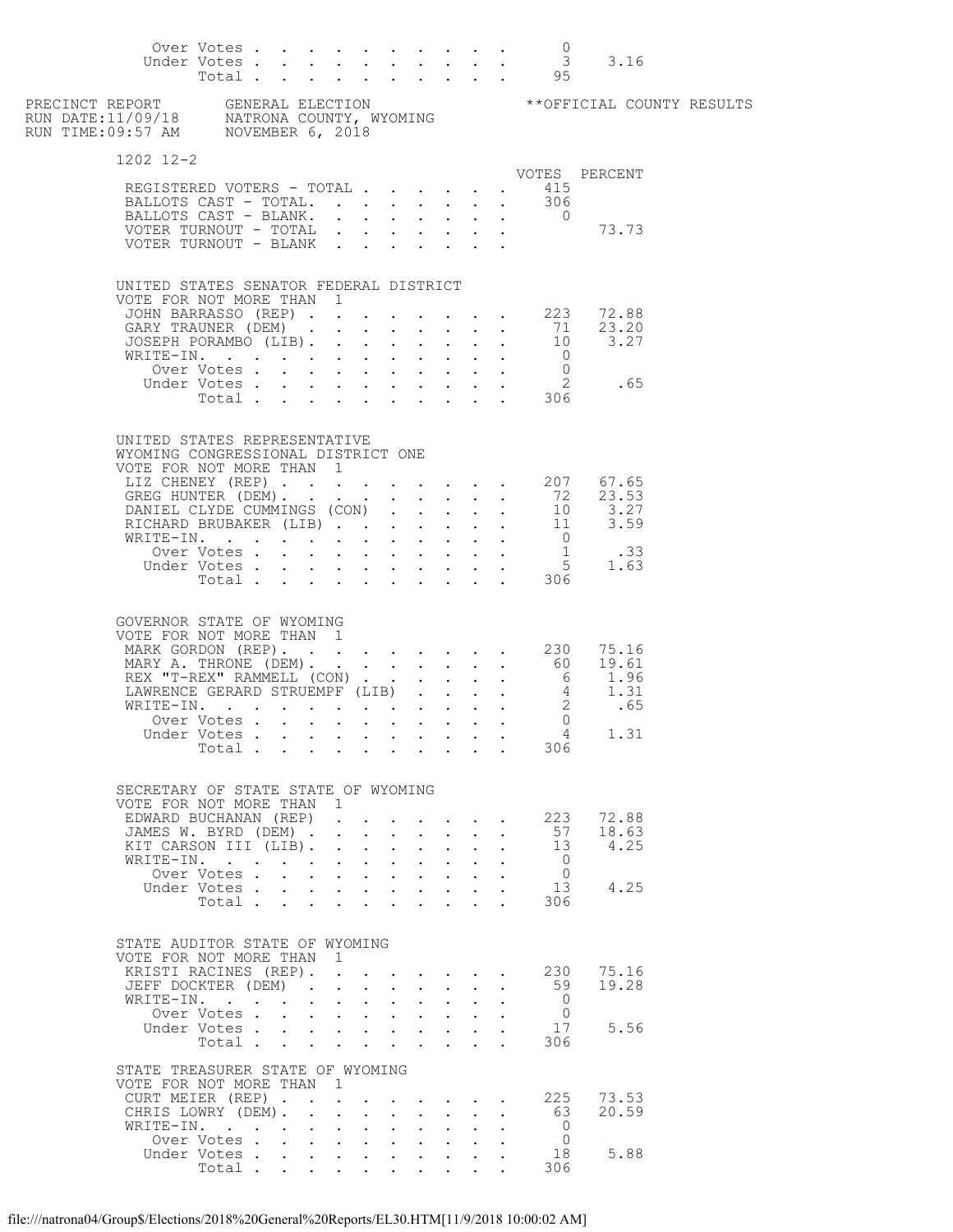| SUPERINTENDENT OF PUBLIC INSTRUCTION STATE OF WYOMING        |                                                                                |                                              |                                                                      |                                                                                           |                                                             |                                                    |                                                                                                                       |                                                                             |                                                           |                         |                                         |
|--------------------------------------------------------------|--------------------------------------------------------------------------------|----------------------------------------------|----------------------------------------------------------------------|-------------------------------------------------------------------------------------------|-------------------------------------------------------------|----------------------------------------------------|-----------------------------------------------------------------------------------------------------------------------|-----------------------------------------------------------------------------|-----------------------------------------------------------|-------------------------|-----------------------------------------|
| VOTE FOR NOT MORE THAN 1                                     | JILLIAN BALOW (REP).                                                           |                                              |                                                                      |                                                                                           |                                                             |                                                    |                                                                                                                       |                                                                             | $\mathbf{L}^{\text{max}}$ and $\mathbf{L}^{\text{max}}$   | 238                     | 77.78                                   |
|                                                              | WRITE-IN.                                                                      |                                              | $\sim 10^{-11}$                                                      | $\bullet$ .<br>$\bullet$                                                                  | $\ddot{\phantom{0}}$<br>$\ddot{\phantom{0}}$                | $\mathbf{a}$ and $\mathbf{a}$                      | $\bullet$ .<br><br><br><br><br><br><br><br><br><br><br><br><br>$\mathbf{L} = \mathbf{L} \mathbf{L}$                   |                                                                             | $\mathbf{L} = \mathbf{L} \mathbf{L}$                      | $6\overline{6}$         | 1.96                                    |
|                                                              | Over Votes .                                                                   |                                              | $\ddot{\phantom{0}}$                                                 | $\mathbf{z} = \mathbf{z}$<br>$\sim$                                                       | $\mathbf{L}^{\text{max}}$                                   | $\bullet$ .                                        | $\sim 10^{-11}$                                                                                                       |                                                                             | $\mathbf{z} = \mathbf{z} + \mathbf{z}$ .                  | $\Omega$                |                                         |
|                                                              | Under Votes.                                                                   | $\mathbf{L}^{\text{max}}$                    | $\mathcal{L}^{\text{max}}$                                           | $\ddot{\phantom{0}}$                                                                      | $\mathcal{L}^{\text{max}}$                                  |                                                    | $\mathbf{L}$ $\mathbf{L}$                                                                                             |                                                                             | $\mathbf{L}^{\text{max}}$                                 | 62                      | 20.26                                   |
|                                                              | Total                                                                          |                                              | $\mathbf{L}$                                                         | $\mathcal{L}^{\text{max}}$ , $\mathcal{L}^{\text{max}}$                                   | $\mathbf{L}^{\text{max}}$                                   |                                                    | $\ddot{\phantom{a}}$                                                                                                  |                                                                             |                                                           | 306                     |                                         |
|                                                              |                                                                                |                                              |                                                                      |                                                                                           |                                                             |                                                    |                                                                                                                       |                                                                             |                                                           |                         |                                         |
| STATE SENATOR 29 SENATE DISTRICT 29                          |                                                                                |                                              |                                                                      |                                                                                           |                                                             |                                                    |                                                                                                                       |                                                                             |                                                           |                         |                                         |
| VOTE FOR NOT MORE THAN 1                                     |                                                                                |                                              |                                                                      |                                                                                           |                                                             |                                                    |                                                                                                                       |                                                                             |                                                           |                         |                                         |
|                                                              | DREW PERKINS (REP)                                                             |                                              |                                                                      |                                                                                           |                                                             |                                                    |                                                                                                                       |                                                                             |                                                           |                         | $\cdot$ 249 81.37                       |
| WRITE-IN.                                                    |                                                                                |                                              | $\mathbf{L}^{\text{max}}$                                            | $\mathbf{A}^{\text{max}}$<br>$\ddot{\phantom{0}}$                                         |                                                             | $\ddot{\phantom{0}}$                               | $\sim$ 100 $\pm$                                                                                                      |                                                                             | $\mathbf{z} = \mathbf{z} + \mathbf{z}$ .                  | $\overline{\mathbf{3}}$ | .98                                     |
|                                                              | Over Votes<br>Under Votes                                                      |                                              |                                                                      | $\mathbf{L} = \mathbf{L} \times \mathbf{L}$                                               | $\mathcal{L}^{\text{max}}$                                  |                                                    | $\mathbf{L}$ $\mathbf{L}$                                                                                             |                                                                             | $\mathbf{L}$ and $\mathbf{L}$                             |                         | $\begin{matrix}0\\54\end{matrix}$ 17.65 |
|                                                              |                                                                                |                                              |                                                                      |                                                                                           |                                                             |                                                    |                                                                                                                       |                                                                             |                                                           | Votes 54<br>Total 306   |                                         |
|                                                              |                                                                                |                                              |                                                                      |                                                                                           |                                                             |                                                    |                                                                                                                       |                                                                             |                                                           |                         |                                         |
|                                                              |                                                                                |                                              |                                                                      |                                                                                           |                                                             |                                                    |                                                                                                                       |                                                                             |                                                           |                         |                                         |
| STATE HOUSE 37 HOUSE DISTRICT 37<br>VOTE FOR NOT MORE THAN 1 |                                                                                |                                              |                                                                      |                                                                                           |                                                             |                                                    |                                                                                                                       |                                                                             |                                                           |                         |                                         |
|                                                              | STEVE HARSHMAN (REP).                                                          |                                              | $\sim$ $\sim$                                                        |                                                                                           |                                                             |                                                    |                                                                                                                       |                                                                             |                                                           |                         | $\cdot$ 245 80.07                       |
| WRITE-IN.                                                    |                                                                                |                                              |                                                                      |                                                                                           |                                                             |                                                    | $\mathbf{1}$ $\mathbf{1}$ $\mathbf{1}$ $\mathbf{1}$ $\mathbf{1}$ $\mathbf{1}$                                         |                                                                             | $\mathbf{L}^{\text{max}}$ , and $\mathbf{L}^{\text{max}}$ | 8 <sup>1</sup>          | 2.61                                    |
|                                                              | Over Votes                                                                     |                                              | $\mathcal{L}^{\text{max}}$                                           | $\mathbf{z} = \mathbf{z} + \mathbf{z}$ .                                                  | $\mathbf{L}^{\text{max}}$                                   | $\mathbf{L}^{\text{max}}$                          | $\sim 100$                                                                                                            | $\sim$                                                                      |                                                           | $\overline{0}$          |                                         |
|                                                              | Under Votes                                                                    |                                              |                                                                      |                                                                                           | $\mathcal{L}^{\text{max}}$                                  |                                                    | $\mathbf{L}$ $\mathbf{L}$                                                                                             |                                                                             | $\mathbf{L}^{\text{max}}$ , $\mathbf{L}^{\text{max}}$     | 53                      | 17.32                                   |
|                                                              | Total                                                                          |                                              | $\ddot{\phantom{0}}$                                                 | $\mathcal{L}^{\text{max}}$ , where $\mathcal{L}^{\text{max}}$                             | $\ddot{\phantom{0}}$                                        | $\ddot{\phantom{0}}$                               | $\sim$                                                                                                                |                                                                             |                                                           | 306                     |                                         |
|                                                              |                                                                                |                                              |                                                                      |                                                                                           |                                                             |                                                    |                                                                                                                       |                                                                             |                                                           |                         |                                         |
| NATRONA COUNTY COMMISSIONERS                                 |                                                                                |                                              |                                                                      |                                                                                           |                                                             |                                                    |                                                                                                                       |                                                                             |                                                           |                         |                                         |
| VOTE FOR NOT MORE THAN 3                                     |                                                                                |                                              |                                                                      |                                                                                           |                                                             |                                                    |                                                                                                                       |                                                                             |                                                           |                         |                                         |
|                                                              | ROBERT L. HENDRY (REP)                                                         |                                              |                                                                      |                                                                                           |                                                             |                                                    |                                                                                                                       |                                                                             |                                                           |                         | 161 17.54                               |
|                                                              | JIM MILNE (REP)                                                                |                                              |                                                                      |                                                                                           | $\sim$                                                      | $\sim$ $-$                                         | $\sim$ $-$                                                                                                            | $\sim$ 100 $\pm$                                                            | $\ddot{\phantom{0}}$<br>$\mathbf{L}^{\text{max}}$         |                         | 187 20.37                               |
|                                                              | PAUL C. BERTOGLIO (REP). .                                                     |                                              |                                                                      |                                                                                           | $\mathbf{L}$<br>$\mathbf{L}^{\text{max}}$                   | $\mathcal{L}^{\text{max}}$<br>$\ddot{\phantom{0}}$ | $\mathbf{L}$<br>$\sim$ $-$                                                                                            | $\mathbf{L}$<br>$\bullet$ .<br><br><br><br><br><br><br><br><br><br><br><br> | $\ddot{\phantom{0}}$                                      |                         | 166 18.08<br>107 11.66                  |
| TERRY WINGERTER (DEM)<br>RICHARD "RICK" YOUNG (IND).         |                                                                                |                                              |                                                                      |                                                                                           | $\mathbf{L}^{\text{max}}$                                   | $\ddot{\phantom{0}}$                               | $\mathbf{L}$                                                                                                          |                                                                             | $\ddot{\phantom{a}}$                                      |                         | 71 7.73                                 |
| WRITE-IN.                                                    |                                                                                |                                              |                                                                      |                                                                                           |                                                             |                                                    | $\mathbf{z} = \mathbf{z} + \mathbf{z}$ .                                                                              | $\sim$ $-$                                                                  | $\bullet$ .                                               | 7                       | .76                                     |
|                                                              | Over Votes                                                                     |                                              |                                                                      |                                                                                           |                                                             |                                                    | $\mathbf{L} = \mathbf{L}$                                                                                             |                                                                             | $\ddot{\phantom{0}}$                                      |                         | $6$ .65<br>213 23.20                    |
|                                                              | Under Votes<br>Votes<br>Total                                                  |                                              |                                                                      |                                                                                           |                                                             |                                                    |                                                                                                                       | $\ddot{\phantom{0}}$                                                        | $\ddot{\phantom{0}}$                                      |                         |                                         |
|                                                              |                                                                                |                                              |                                                                      |                                                                                           |                                                             |                                                    |                                                                                                                       | $\ddot{\phantom{a}}$                                                        | $\sim 10^{10}$ km s $^{-1}$                               | 918                     |                                         |
|                                                              |                                                                                |                                              |                                                                      |                                                                                           |                                                             |                                                    |                                                                                                                       |                                                                             |                                                           |                         |                                         |
|                                                              |                                                                                |                                              |                                                                      |                                                                                           |                                                             |                                                    |                                                                                                                       |                                                                             |                                                           |                         |                                         |
| NATRONA COUNTY CORONER                                       |                                                                                |                                              |                                                                      |                                                                                           |                                                             |                                                    |                                                                                                                       |                                                                             |                                                           |                         |                                         |
| VOTE FOR NOT MORE THAN 1                                     |                                                                                |                                              |                                                                      |                                                                                           |                                                             |                                                    |                                                                                                                       |                                                                             |                                                           |                         |                                         |
|                                                              | CONNIE JACOBSON (REP).                                                         |                                              |                                                                      | $\sim$                                                                                    | $\bullet$ .<br><br><br><br><br><br><br><br><br><br><br><br> | $\sim$ $-$                                         | $\sim$                                                                                                                |                                                                             |                                                           |                         | $\cdot$ $\cdot$ 260 84.97               |
|                                                              | WRITE-IN.                                                                      |                                              |                                                                      |                                                                                           | $\mathbf{L}^{\text{max}}$                                   | $\mathcal{L}^{\text{max}}$                         | $\sim$ $-$                                                                                                            |                                                                             | $\mathbf{L}^{\text{max}}$ , and $\mathbf{L}^{\text{max}}$ | $\overline{1}$          | .33 <sub>1</sub>                        |
|                                                              | Over Votes                                                                     |                                              | $\sim$                                                               | $\Delta \phi = \Delta \phi$ .                                                             | $\bullet$ .                                                 | $\sim$                                             | $\sim$ $-$                                                                                                            |                                                                             |                                                           | $\overline{0}$          | 14.71                                   |
|                                                              | Under Votes<br>Total .                                                         | $\sim 100$ km s $^{-1}$                      | $\bullet$                                                            | $\sim$                                                                                    |                                                             |                                                    | $\mathbf{1}^{\prime}$ , $\mathbf{1}^{\prime}$ , $\mathbf{1}^{\prime}$ , $\mathbf{1}^{\prime}$ , $\mathbf{1}^{\prime}$ |                                                                             | $\mathbf{z} = \mathbf{z}$ .                               | 45<br>306               |                                         |
|                                                              |                                                                                |                                              |                                                                      |                                                                                           |                                                             |                                                    |                                                                                                                       |                                                                             |                                                           |                         |                                         |
| SEVENTH JUDICIAL DISTRICT ATTORNEY NATRONA                   |                                                                                |                                              |                                                                      |                                                                                           |                                                             |                                                    |                                                                                                                       |                                                                             |                                                           |                         |                                         |
| VOTE FOR NOT MORE THAN 1                                     |                                                                                |                                              |                                                                      |                                                                                           |                                                             |                                                    |                                                                                                                       |                                                                             |                                                           |                         |                                         |
|                                                              | DAN ITZEN (REP)                                                                | <b>Contract</b>                              |                                                                      |                                                                                           |                                                             |                                                    |                                                                                                                       |                                                                             |                                                           | 233<br>$\mathbf{1}$     | 76.14                                   |
|                                                              | WRITE-IN.<br>Over Votes.                                                       | $\mathbf{L}^{\text{max}}$                    | $\ddot{\phantom{0}}$<br>$\ddot{\phantom{0}}$                         | $\mathcal{L}^{\text{max}}$<br>$\ddot{\phantom{0}}$<br>$\bullet$ .<br>$\ddot{\phantom{0}}$ | $\ddot{\phantom{0}}$<br>$\ddot{\phantom{0}}$                | $\mathbf{L}^{\text{max}}$                          | $\sim$<br>$\bullet$ .                                                                                                 |                                                                             | $\ddot{\phantom{a}}$                                      | $\overline{0}$          | .33                                     |
|                                                              | Under Votes.                                                                   | $\mathcal{L}^{\text{max}}$                   | $\ddot{\phantom{0}}$<br>$\ddot{\phantom{0}}$                         | $\ddot{\phantom{a}}$                                                                      | $\ddot{\phantom{a}}$                                        | $\ddot{\phantom{0}}$                               | $\ddot{\phantom{a}}$                                                                                                  |                                                                             |                                                           | 72                      | 23.53                                   |
|                                                              | Total .                                                                        | $\mathbf{L}$                                 |                                                                      |                                                                                           |                                                             |                                                    |                                                                                                                       |                                                                             |                                                           | 306                     |                                         |
|                                                              |                                                                                |                                              |                                                                      |                                                                                           |                                                             |                                                    |                                                                                                                       |                                                                             |                                                           |                         |                                         |
| NATRONA COUNTY SHERIFF                                       |                                                                                |                                              |                                                                      |                                                                                           |                                                             |                                                    |                                                                                                                       |                                                                             |                                                           |                         |                                         |
| VOTE FOR NOT MORE THAN                                       |                                                                                |                                              | $\overline{1}$                                                       |                                                                                           |                                                             |                                                    |                                                                                                                       |                                                                             |                                                           |                         |                                         |
|                                                              | GUS HOLBROOK (REP)                                                             | $\sim$                                       |                                                                      | $\bullet$                                                                                 |                                                             | $\sim 100$ km s $^{-1}$                            |                                                                                                                       |                                                                             | $\sim$ $\sim$                                             | 248                     | 81.05                                   |
|                                                              | WRITE-IN.                                                                      | $\Delta \sim 10^4$                           | $\ddot{\phantom{a}}$                                                 | $\mathcal{L}^{\mathcal{L}}$                                                               | $\ddot{\phantom{0}}$                                        | $\ddot{\phantom{0}}$                               | $\ddot{\phantom{0}}$                                                                                                  |                                                                             |                                                           | $\overline{2}$          | .65                                     |
|                                                              | Over Votes.                                                                    | $\ddot{\phantom{a}}$<br>$\ddot{\phantom{a}}$ | $\ddot{\phantom{a}}$                                                 | $\ddot{\phantom{0}}$                                                                      | $\ddot{\phantom{a}}$                                        | $\ddot{\phantom{a}}$                               | $\ddot{\phantom{a}}$                                                                                                  |                                                                             |                                                           | $\bigcirc$              |                                         |
|                                                              | Under Votes.<br>Total .                                                        | $\ddot{\phantom{0}}$<br>$\sim$               | $\ddot{\phantom{0}}$<br>$\ddot{\phantom{a}}$<br>$\ddot{\phantom{a}}$ | $\mathbf{L}^{\text{max}}$ , $\mathbf{L}^{\text{max}}$<br>$\ddot{\phantom{a}}$             | $\ddotsc$<br>$\ddot{\phantom{a}}$                           | $\sim$<br>$\ddot{\phantom{a}}$                     | $\sim$ $-$<br>$\ddot{\phantom{a}}$                                                                                    |                                                                             |                                                           | 56<br>306               | 18.30                                   |
|                                                              |                                                                                |                                              |                                                                      |                                                                                           |                                                             |                                                    |                                                                                                                       |                                                                             |                                                           |                         |                                         |
|                                                              |                                                                                |                                              |                                                                      |                                                                                           |                                                             |                                                    |                                                                                                                       |                                                                             |                                                           |                         |                                         |
| NATRONA COUNTY CLERK                                         |                                                                                |                                              |                                                                      |                                                                                           |                                                             |                                                    |                                                                                                                       |                                                                             |                                                           |                         |                                         |
| VOTE FOR NOT MORE THAN                                       |                                                                                |                                              | 1                                                                    |                                                                                           |                                                             |                                                    |                                                                                                                       |                                                                             |                                                           |                         |                                         |
| WRITE-IN.                                                    | TRACY GOOD (REP).<br>$\mathcal{L}(\mathcal{A})$ and $\mathcal{A}(\mathcal{A})$ | $\ddot{\phantom{0}}$                         | $\ddot{\phantom{a}}$<br>$\ddot{\phantom{a}}$<br>$\ddot{\phantom{0}}$ | $\ddot{\phantom{a}}$                                                                      | $\ddot{\phantom{0}}$                                        | $\mathbf{L}^{\text{max}}$                          | $\ddot{\phantom{a}}$                                                                                                  |                                                                             |                                                           | 240<br>$\overline{1}$   | 78.43<br>.33                            |
|                                                              | Over Votes .                                                                   | $\mathbf{L}$                                 | $\ddot{\phantom{0}}$                                                 | $\ddot{\phantom{0}}$<br>$\ddot{\phantom{0}}$                                              |                                                             |                                                    |                                                                                                                       |                                                                             |                                                           | $\bigcirc$              |                                         |
|                                                              | Under Votes .                                                                  | $\ddot{\phantom{0}}$                         | $\ddot{\phantom{0}}$                                                 | $\mathbf{L}^{\text{max}}$<br>$\ddot{\phantom{a}}$                                         | $\ddot{\phantom{a}}$                                        | $\ddot{\phantom{a}}$                               | $\ddot{\phantom{a}}$                                                                                                  |                                                                             |                                                           | 65                      | 21.24                                   |
|                                                              | Total .                                                                        | $\mathbf{r}$<br>$\ddot{\phantom{a}}$         | $\ddot{\phantom{0}}$                                                 | $\ddot{\phantom{a}}$                                                                      |                                                             |                                                    |                                                                                                                       |                                                                             |                                                           | 306                     |                                         |
|                                                              |                                                                                |                                              |                                                                      |                                                                                           |                                                             |                                                    |                                                                                                                       |                                                                             |                                                           |                         |                                         |
| NATRONA COUNTY TREASURER                                     |                                                                                |                                              |                                                                      |                                                                                           |                                                             |                                                    |                                                                                                                       |                                                                             |                                                           |                         |                                         |
| VOTE FOR NOT MORE THAN 1                                     |                                                                                |                                              |                                                                      |                                                                                           |                                                             |                                                    |                                                                                                                       |                                                                             |                                                           |                         |                                         |
| WRITE-IN.                                                    | TOM DOYLE (REP)                                                                | $\ddot{\phantom{0}}$                         | $\sim$<br>$\ddot{\phantom{0}}$                                       |                                                                                           | $\mathbf{L}$                                                | $\mathbf{r}$                                       | $\mathbf{L}$                                                                                                          |                                                                             | <b>Contract Contract</b>                                  | 250<br>$\mathbf{1}$     | 81.70<br>.33                            |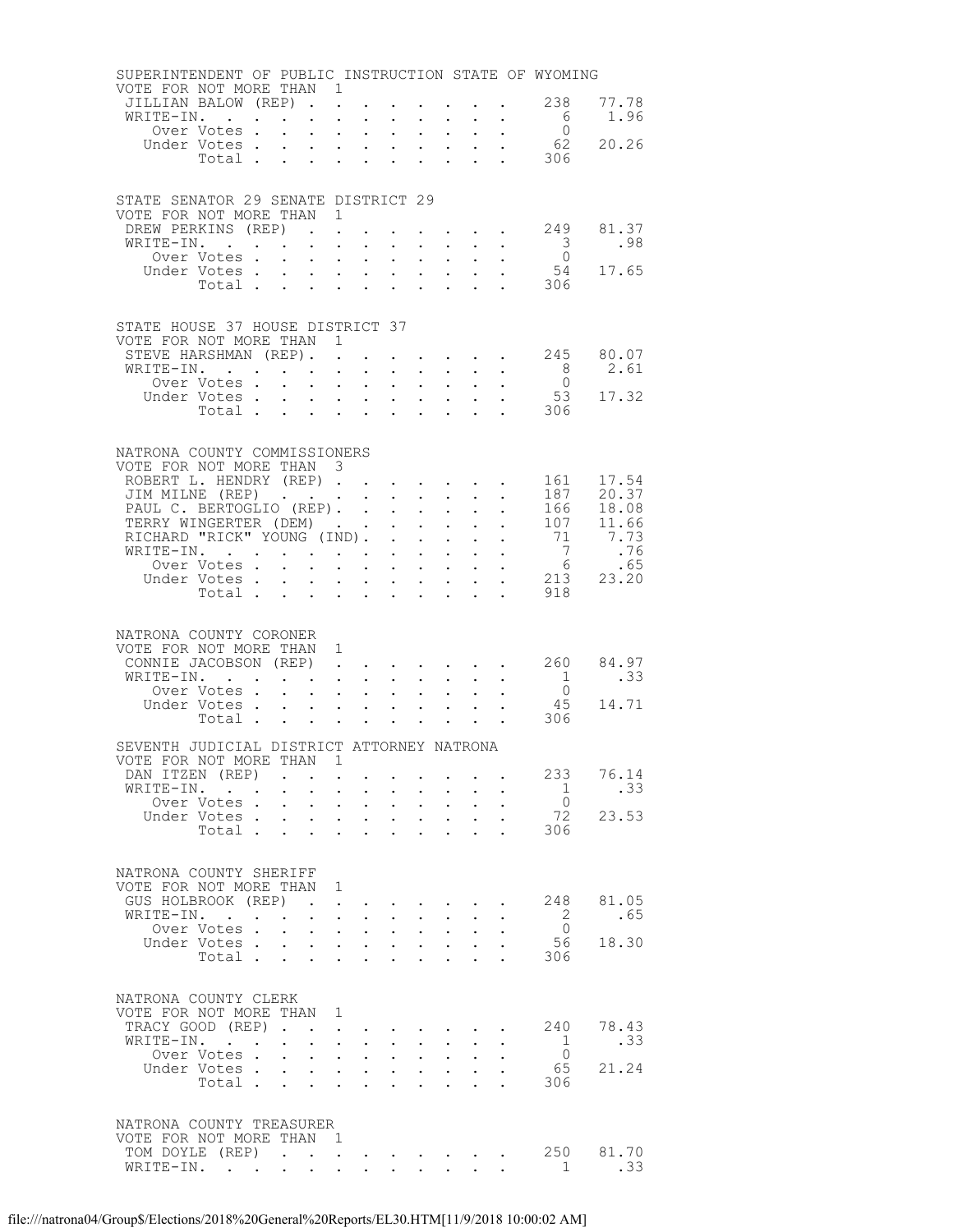|                                                                              | Over Votes<br>Under Votes.<br>Total . | $\ddot{\phantom{a}}$           | $\mathbf{L}$                                 | $\mathbf{L}$                                                | $\mathbf{L}$                                                                                  | $\sim$                                                      | $\ddot{\phantom{0}}$                              | $\sim$ $-$<br>$\ddot{\phantom{a}}$       |              | $\sim 100$ km s $^{-1}$<br>$\mathbf{L}$                                                                                  | $\overline{0}$<br>306            | 55 17.97       |
|------------------------------------------------------------------------------|---------------------------------------|--------------------------------|----------------------------------------------|-------------------------------------------------------------|-----------------------------------------------------------------------------------------------|-------------------------------------------------------------|---------------------------------------------------|------------------------------------------|--------------|--------------------------------------------------------------------------------------------------------------------------|----------------------------------|----------------|
| NATRONA COUNTY ASSESSOR<br>VOTE FOR NOT MORE THAN 1<br>WRITE-IN. .           | MATTHEW KEATING (REP).<br>Over Votes. |                                | $\mathbf{L}$                                 |                                                             | $\cdot$ $\cdot$<br>$\mathbf{L}$ and $\mathbf{L}$                                              | $\sim$<br>$\mathbf{L}$                                      | $\ddot{\phantom{a}}$<br>$\mathbf{L}$              | $\sim$<br>$\sim$                         |              | $\cdot$ $\cdot$<br>$\cdot$ $\cdot$                                                                                       | . 223<br>25<br>$\overline{0}$    | 72.88<br>8.17  |
|                                                                              | Under Votes.<br>Total                 | $\sim$ 100 $\pm$               | $\ddot{\phantom{0}}$                         |                                                             | $\mathbf{L} = \mathbf{L}$                                                                     | $\ddot{\phantom{0}}$<br>$\ddot{\phantom{a}}$                | $\bullet$ .<br>$\mathbf{r}$                       | $\sim$<br>$\sim$                         | $\mathbf{r}$ | $\mathbf{L}^{\text{max}}$ , and $\mathbf{L}^{\text{max}}$<br>$\mathcal{L}^{\text{max}}$ . The $\mathcal{L}^{\text{max}}$ | 58<br>306                        | 18.95          |
| NATRONA COUNTY CLERK OF DISTRICT COURT<br>VOTE FOR NOT MORE THAN 1           |                                       |                                |                                              |                                                             |                                                                                               |                                                             |                                                   |                                          |              |                                                                                                                          |                                  |                |
|                                                                              | ANNE VOLIN (REP).                     |                                |                                              |                                                             |                                                                                               |                                                             |                                                   |                                          |              | $\mathbf{L}$ and $\mathbf{L}$                                                                                            | 245                              | 80.07          |
|                                                                              | WRITE-IN.<br>Over Votes .             | $\mathbf{L}$                   | $\ddot{\phantom{0}}$                         | $\sim$ $-$<br>$\ddot{\phantom{0}}$                          | $\sim$                                                                                        | $\mathbf{L}$<br>$\ddot{\phantom{0}}$                        | $\mathcal{L}^{\text{max}}$<br>$\sim$              | $\mathbf{L}$<br>$\bullet$ .              |              | $\cdot$ $\cdot$                                                                                                          | $\overline{1}$<br>$\overline{0}$ | .33            |
|                                                                              | Under Votes.<br>Total .               | $\sim$ 100 $\pm$<br>$\sim$     | $\mathbf{L}$<br>$\mathbf{L}$                 | $\mathbf{L}$<br>$\ddot{\phantom{a}}$                        | $\ddot{\phantom{a}}$<br>$\sim$                                                                | $\ddot{\phantom{a}}$<br>$\ddot{\phantom{a}}$                | $\ddot{\phantom{0}}$                              | $\ddot{\phantom{a}}$                     |              | $\sim$ $\sim$<br>$\mathbf{L}$                                                                                            | 60<br>306                        | 19.61          |
|                                                                              |                                       |                                |                                              |                                                             |                                                                                               |                                                             |                                                   |                                          |              |                                                                                                                          |                                  |                |
| DISTRICT COURT JUDGE<br>VOTE FOR NOT MORE THAN 1                             |                                       |                                |                                              |                                                             |                                                                                               |                                                             |                                                   |                                          |              |                                                                                                                          |                                  |                |
| Yes                                                                          | . 217                                 |                                |                                              |                                                             |                                                                                               |                                                             |                                                   |                                          |              |                                                                                                                          | 45                               | 70.92<br>14.71 |
| No.                                                                          | Over Votes.                           | $\ddot{\phantom{0}}$<br>$\sim$ | $\ddot{\phantom{0}}$<br>$\mathbf{L}$         | $\ddot{\phantom{a}}$                                        | $\cdot$ $\cdot$ $\cdot$<br>$\ddot{\phantom{a}}$                                               | $\ddot{\phantom{0}}$<br>$\ddot{\phantom{a}}$                | $\mathbf{L}^{\text{max}}$<br>$\ddot{\phantom{0}}$ | $\sim$<br>$\mathbf{L}$                   |              | $\mathbf{L} = \mathbf{L}$<br>$\mathbf{L}$                                                                                | $\overline{0}$                   |                |
|                                                                              | Under Votes                           |                                | $\ddot{\phantom{0}}$                         |                                                             | $\mathbf{z} = \mathbf{z} + \mathbf{z}$ .                                                      | $\ddot{\phantom{0}}$                                        | $\ddot{\phantom{0}}$                              | $\sim$ 100 $\pm$                         |              | $\ddot{\phantom{0}}$                                                                                                     | -44                              | 14.38          |
|                                                                              | Total .                               | $\sim$                         | $\sim$ $\sim$                                | $\mathbf{L}$ $\mathbf{L}$                                   |                                                                                               | $\ddot{\phantom{a}}$                                        | $\ddot{\phantom{a}}$                              | $\ddot{\phantom{a}}$                     |              | <b>Contract Contract Contract</b>                                                                                        | 306                              |                |
| CIRCUIT COURT JUDGE<br>VOTE FOR NOT MORE THAN                                |                                       |                                |                                              | $\mathbf{1}$                                                |                                                                                               |                                                             |                                                   |                                          |              |                                                                                                                          |                                  |                |
| No.                                                                          | Yes 205 66.99                         |                                |                                              |                                                             |                                                                                               |                                                             |                                                   |                                          |              |                                                                                                                          | - 46                             | 15.03          |
|                                                                              | Over Votes.                           | $\ddot{\phantom{0}}$<br>$\sim$ | $\ddot{\phantom{0}}$<br>$\mathbf{L}$         | $\ddot{\phantom{a}}$                                        | $\mathbf{r} = \mathbf{r} \cdot \mathbf{r}$ .<br>$\ddot{\phantom{a}}$                          | $\ddot{\phantom{0}}$<br>$\ddot{\phantom{a}}$                | $\mathbf{L}^{\text{max}}$<br>$\ddot{\phantom{0}}$ | $\sim$ 100 $\pm$<br>$\ddot{\phantom{a}}$ |              | $\mathbf{L} = \mathbf{L}$                                                                                                | $\overline{0}$                   |                |
|                                                                              | Under Votes.<br>Total .               | $\sim$ $-$<br>$\sim$           | $\ddot{\phantom{0}}$                         |                                                             | $\mathbf{L} = \mathbf{L} \mathbf{L}$<br>$\mathbf{L} = \mathbf{L}$                             | $\ddot{\phantom{0}}$                                        |                                                   | $\sim$<br>$\ddot{\phantom{a}}$           |              | <b>Contract Contract</b>                                                                                                 | 55<br>306                        | 17.97          |
|                                                                              |                                       |                                | $\mathbf{L}$                                 |                                                             |                                                                                               | $\ddot{\phantom{a}}$                                        | $\ddot{\phantom{a}}$                              |                                          |              |                                                                                                                          |                                  |                |
| CASPER COLLEGE DISTRICT BOARD OF TRUSTEE NATRONA                             |                                       |                                |                                              |                                                             |                                                                                               |                                                             |                                                   |                                          |              |                                                                                                                          |                                  |                |
| VOTE FOR NOT MORE THAN                                                       | KATHY DOLAN. .                        |                                |                                              | 3<br>$\ddot{\phantom{a}}$                                   |                                                                                               |                                                             |                                                   |                                          |              |                                                                                                                          | 163                              | 17.76          |
|                                                                              | TIM S. KUGLER .                       |                                |                                              | $\ddot{\phantom{a}}$                                        |                                                                                               | $\ddot{\phantom{a}}$                                        | $\ddot{\phantom{0}}$                              | $\ddot{\phantom{a}}$                     |              | $\sim$ $\sim$                                                                                                            | 158                              | 17.21          |
|                                                                              | SUE SCHILLING.<br>WRITE-IN.           | $\ddot{\phantom{a}}$           | $\mathbf{L}$                                 | $\ddot{\phantom{0}}$<br>$\ddot{\phantom{a}}$                | $\ddot{\phantom{0}}$<br>$\ddot{\phantom{a}}$                                                  | $\ddot{\phantom{0}}$<br>$\ddot{\phantom{a}}$                | $\sim$<br>$\ddot{\phantom{a}}$                    | $\bullet$ .<br>$\ddot{\phantom{a}}$      |              | $\ddot{\phantom{a}}$                                                                                                     | 176<br>$\overline{0}$            | 19.17          |
|                                                                              | Over Votes .                          | $\mathbf{L}$                   | $\ddot{\phantom{0}}$                         | $\bullet$ .<br><br><br><br><br><br><br><br><br><br><br><br> | $\ddot{\phantom{0}}$                                                                          | $\ddot{\phantom{0}}$                                        | $\ddot{\phantom{0}}$                              | $\sim$                                   |              |                                                                                                                          | $\overline{0}$                   |                |
|                                                                              | Under Votes.<br>Total .               | $\mathbf{L}$                   | $\mathbf{L}^{(1)}$ .<br>$\ddot{\phantom{0}}$ | $\ddot{\phantom{0}}$<br>$\ddot{\phantom{0}}$                | $\ddot{\phantom{a}}$<br>$\ddot{\phantom{0}}$                                                  | $\ddot{\phantom{a}}$<br>$\ddot{\phantom{0}}$                | $\ddot{\phantom{a}}$                              | $\ddot{\phantom{a}}$                     |              | $\ddot{\phantom{a}}$                                                                                                     | 421<br>918                       | 45.86          |
|                                                                              |                                       |                                |                                              |                                                             |                                                                                               |                                                             |                                                   |                                          |              |                                                                                                                          |                                  |                |
| CASPER COLLEGE DISTRICT BOARD OF TRUSTEE NATRONA<br>VOTE FOR NOT MORE THAN 1 |                                       |                                |                                              |                                                             |                                                                                               |                                                             |                                                   |                                          |              |                                                                                                                          |                                  |                |
| WRITE-IN. .                                                                  | STEVE DEGENFELDER.                    |                                |                                              |                                                             |                                                                                               |                                                             |                                                   |                                          |              |                                                                                                                          | 179<br>$\overline{0}$            | 58.50          |
|                                                                              | Over Votes                            |                                |                                              |                                                             | $\mathbf{L}$ and $\mathbf{L}$<br>$\mathbf{r}$ , $\mathbf{r}$ , $\mathbf{r}$ , $\mathbf{r}$    |                                                             |                                                   |                                          |              |                                                                                                                          | $\overline{0}$                   |                |
|                                                                              | Under Votes<br>Total                  |                                | $\mathbf{L}$                                 |                                                             | <b>All Adams</b><br>$\mathbf{r} = \mathbf{r}$                                                 | $\ddot{\phantom{0}}$<br>$\ddot{\phantom{a}}$                |                                                   | $\mathbf{L}$                             | $\mathbf{A}$ | $\sim$ 100 $\sim$                                                                                                        | 127<br>306                       | 41.50          |
|                                                                              |                                       |                                |                                              |                                                             |                                                                                               |                                                             |                                                   |                                          |              |                                                                                                                          |                                  |                |
| COUNTY SCHOOL DISTRICT #1 BOARD OF TRUST                                     |                                       |                                |                                              |                                                             |                                                                                               |                                                             |                                                   |                                          |              |                                                                                                                          |                                  |                |
| SCHOOL DISTRICT 1<br>VOTE FOR NOT MORE THAN                                  |                                       |                                |                                              | 4                                                           |                                                                                               |                                                             |                                                   |                                          |              |                                                                                                                          |                                  |                |
|                                                                              | CAMERON ALLEN.                        |                                |                                              |                                                             | $\mathbf{L} = \mathbf{L} \mathbf{L} + \mathbf{L} \mathbf{L} + \mathbf{L} \mathbf{L}$          |                                                             |                                                   |                                          |              |                                                                                                                          | 81                               | 6.62           |
|                                                                              | DAVID APPLEGATE<br>CLARK JENSEN .     | $\mathbf{r}$                   | $\mathbf{r}$                                 |                                                             | $\mathbf{L}$ and $\mathbf{L}$<br>$\mathbf{L}$ and $\mathbf{L}$                                | $\bullet$ .<br>$\mathbf{L}$                                 | $\ddot{\phantom{0}}$<br>$\ddot{\phantom{0}}$      | $\sim$<br>$\ddot{\phantom{0}}$           |              |                                                                                                                          | 107<br>91                        | 8.74<br>7.43   |
|                                                                              | GERALD "DOC" KING.                    |                                | $\mathbf{r}$                                 |                                                             | $\mathbf{L} = \mathbf{L} \mathbf{L}$                                                          | $\ddot{\phantom{0}}$                                        |                                                   |                                          |              |                                                                                                                          | 40                               | 3.27           |
|                                                                              | TRAVIS MARSHALL<br>DEBBIE MCCULLAR    | $\mathbf{r}$                   | $\ddot{\phantom{0}}$                         | $\mathbf{L} = \mathbf{L} \mathbf{L}$                        | $\mathbf{r} = \mathbf{r} \cdot \mathbf{r}$ .                                                  | $\ddot{\phantom{0}}$                                        | $\cdot$ $\cdot$<br>$\sim$ $-$                     | $\sim$ $-$                               |              |                                                                                                                          | 50<br>93                         | 4.08<br>7.60   |
|                                                                              | KIANNA SMITH .                        | $\mathbf{L}$                   |                                              |                                                             | $\mathbf{L} = \mathbf{L} \mathbf{L}$                                                          |                                                             | $\cdot$ $\cdot$                                   | $\ddot{\phantom{0}}$                     |              |                                                                                                                          | 75                               | 6.13           |
|                                                                              | WRITE-IN.<br>Over Votes               |                                | $\ddot{\phantom{0}}$                         |                                                             | <b>Service</b> State<br>$\mathbf{r}$ , and $\mathbf{r}$ , and $\mathbf{r}$ , and $\mathbf{r}$ | $\bullet$ .<br><br><br><br><br><br><br><br><br><br><br><br> |                                                   |                                          |              |                                                                                                                          | 2<br>$\circ$                     | .16            |
|                                                                              | Under Votes                           |                                |                                              |                                                             | <b>Service</b> State                                                                          | $\ddot{\phantom{0}}$                                        |                                                   | $\sim 10^{-10}$                          |              |                                                                                                                          | 685                              | 55.96          |
|                                                                              | Total                                 |                                |                                              |                                                             | $\mathbf{r}$ and $\mathbf{r}$ and $\mathbf{r}$ and $\mathbf{r}$                               |                                                             |                                                   |                                          |              | $\mathbf{r}$ , $\mathbf{r}$ , $\mathbf{r}$ , $\mathbf{r}$                                                                | 1224                             |                |
| COUNTY FIRE PROTECTION DISTRICT DIRECTOR<br>FIRE DISTRICT CO                 |                                       |                                |                                              |                                                             |                                                                                               |                                                             |                                                   |                                          |              |                                                                                                                          |                                  |                |
| VOTE FOR NOT MORE THAN                                                       |                                       |                                |                                              | 2                                                           |                                                                                               |                                                             |                                                   |                                          |              |                                                                                                                          |                                  |                |
|                                                                              | DEAN A. JACKETT<br>WRITE-IN.          |                                |                                              |                                                             |                                                                                               |                                                             |                                                   |                                          |              |                                                                                                                          | 8<br>$\Omega$                    | 50.00          |
|                                                                              |                                       |                                |                                              |                                                             |                                                                                               |                                                             |                                                   |                                          |              |                                                                                                                          |                                  |                |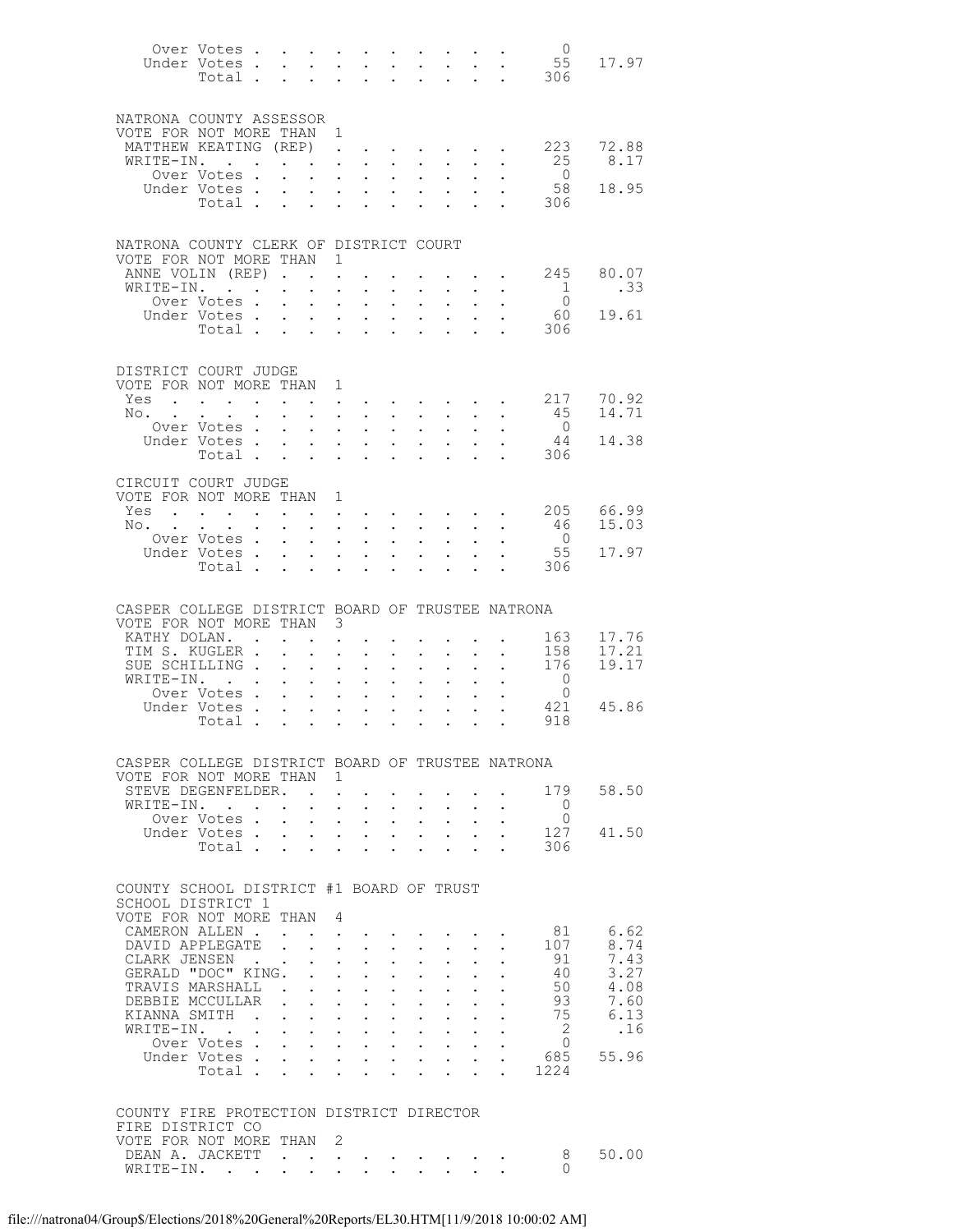|                                                                                                                                                                                                                | Over Votes<br>Under Votes<br>Total  |  |                                                                               |  |                                                                                                     |                      | 0<br>8 <sup>8</sup><br>16                                                                    | 50.00                                                                                                                         |  |
|----------------------------------------------------------------------------------------------------------------------------------------------------------------------------------------------------------------|-------------------------------------|--|-------------------------------------------------------------------------------|--|-----------------------------------------------------------------------------------------------------|----------------------|----------------------------------------------------------------------------------------------|-------------------------------------------------------------------------------------------------------------------------------|--|
| CASPER MOUNTAIN FIRE DISTRICT DIRECTOR MTN FIRE                                                                                                                                                                |                                     |  |                                                                               |  |                                                                                                     |                      |                                                                                              |                                                                                                                               |  |
| VOTE FOR NOT MORE THAN 2<br>DICK BREHM                                                                                                                                                                         |                                     |  |                                                                               |  |                                                                                                     |                      |                                                                                              |                                                                                                                               |  |
| DAVID MOWRY.                                                                                                                                                                                                   |                                     |  | $\mathbf{r}$ , $\mathbf{r}$ , $\mathbf{r}$ , $\mathbf{r}$ , $\mathbf{r}$      |  |                                                                                                     |                      |                                                                                              | 110 18.46<br>137 22.99                                                                                                        |  |
| MARGO SPURRIER.<br>WRITE-IN.                                                                                                                                                                                   |                                     |  |                                                                               |  |                                                                                                     |                      | 1                                                                                            | 122 20.47<br>.17                                                                                                              |  |
|                                                                                                                                                                                                                |                                     |  | $\mathbf{r} = \mathbf{r} + \mathbf{r} + \mathbf{r} + \mathbf{r} + \mathbf{r}$ |  |                                                                                                     |                      |                                                                                              |                                                                                                                               |  |
|                                                                                                                                                                                                                |                                     |  |                                                                               |  |                                                                                                     |                      |                                                                                              | 0<br>0<br>0<br>0<br>0<br>0<br>0<br>0<br>0<br>0<br>0<br>0<br>0<br>0<br>0<br>0<br>0<br>0<br>0<br>0<br>0<br>0<br>0<br>1<br>0<br> |  |
|                                                                                                                                                                                                                |                                     |  |                                                                               |  |                                                                                                     |                      | Total 596                                                                                    |                                                                                                                               |  |
| COUNTY RURAL CONSERVATION DISTRICT SUPER<br>NATRONA COUNTY CONSERVATION DISTRICT<br>VOTE FOR NOT MORE THAN 2                                                                                                   |                                     |  |                                                                               |  |                                                                                                     |                      |                                                                                              |                                                                                                                               |  |
| ANDREW C. ANDERSON 141 23.04<br>TAMMY COBB 150 24.51                                                                                                                                                           |                                     |  |                                                                               |  |                                                                                                     |                      |                                                                                              |                                                                                                                               |  |
| WRITE-IN. 0                                                                                                                                                                                                    |                                     |  |                                                                               |  |                                                                                                     |                      |                                                                                              |                                                                                                                               |  |
|                                                                                                                                                                                                                |                                     |  |                                                                               |  |                                                                                                     |                      |                                                                                              |                                                                                                                               |  |
|                                                                                                                                                                                                                |                                     |  |                                                                               |  |                                                                                                     |                      | TTE-IN. 0<br>Over Votes 321<br>Under Votes 612                                               | 52.45                                                                                                                         |  |
|                                                                                                                                                                                                                |                                     |  |                                                                               |  |                                                                                                     |                      |                                                                                              |                                                                                                                               |  |
| 1 CENT SALES TAX<br>VOTE FOR NOT MORE THAN 1<br>OTE FOR NOT MORE THAN 1<br>For the County Sales and Use Ta 239                                                                                                 |                                     |  |                                                                               |  |                                                                                                     |                      |                                                                                              | 78.10                                                                                                                         |  |
| Against the County Sales and Us                                                                                                                                                                                |                                     |  |                                                                               |  |                                                                                                     |                      | 58                                                                                           | 18.95                                                                                                                         |  |
|                                                                                                                                                                                                                | Over Votes . $\cdot$                |  |                                                                               |  |                                                                                                     |                      | $\overline{0}$<br>- 9                                                                        | 2.94                                                                                                                          |  |
|                                                                                                                                                                                                                |                                     |  |                                                                               |  |                                                                                                     |                      | Under Votes 9<br>Total 306                                                                   |                                                                                                                               |  |
| LODGING TAX<br>VOTE FOR NOT MORE THAN 1<br>For the County Lodging Tax. 241 78.76<br>Against the County Lodging Tax 56                                                                                          |                                     |  |                                                                               |  |                                                                                                     |                      | $\overline{0}$                                                                               | 18.30                                                                                                                         |  |
|                                                                                                                                                                                                                |                                     |  |                                                                               |  |                                                                                                     |                      | - 9<br>306                                                                                   | 2.94                                                                                                                          |  |
| PRECINCT REPORT GENERAL ELECTION<br>- HIM DATE:11/09/18 MATRONA COUNTY, WYOMING<br>RUN TIME:09:57 AM MOVEMBER 6, 2018                                                                                          |                                     |  |                                                                               |  |                                                                                                     |                      |                                                                                              | ** OFFICIAL COUNTY RESULTS                                                                                                    |  |
| 1301 13-1                                                                                                                                                                                                      |                                     |  |                                                                               |  |                                                                                                     |                      |                                                                                              |                                                                                                                               |  |
| REGISTERED VOTERS - TOTAL .                                                                                                                                                                                    |                                     |  |                                                                               |  |                                                                                                     |                      | 102                                                                                          | VOTES PERCENT                                                                                                                 |  |
| BALLOTS CAST - TOTAL.                                                                                                                                                                                          |                                     |  |                                                                               |  |                                                                                                     |                      | 76                                                                                           |                                                                                                                               |  |
| BALLOTS CAST - BLANK.                                                                                                                                                                                          |                                     |  |                                                                               |  | $\mathbf{L} = \mathbf{L}$                                                                           |                      | $\bigcirc$                                                                                   |                                                                                                                               |  |
| VOTER TURNOUT - TOTAL<br>VOTER TURNOUT - BLANK                                                                                                                                                                 |                                     |  |                                                                               |  |                                                                                                     |                      |                                                                                              | 74.51                                                                                                                         |  |
| UNITED STATES SENATOR FEDERAL DISTRICT<br>VOTE FOR NOT MORE THAN 1                                                                                                                                             |                                     |  |                                                                               |  |                                                                                                     |                      |                                                                                              |                                                                                                                               |  |
| JOHN BARRASSO (REP)                                                                                                                                                                                            |                                     |  |                                                                               |  |                                                                                                     |                      | 63                                                                                           | 82.89                                                                                                                         |  |
| GARY TRAUNER (DEM).                                                                                                                                                                                            |                                     |  | $\mathbf{r} = \mathbf{r} + \mathbf{r} + \mathbf{r} + \mathbf{r} + \mathbf{r}$ |  | $\sim$                                                                                              | $\ddot{\phantom{0}}$ | 12                                                                                           | 15.79                                                                                                                         |  |
| JOSEPH PORAMBO (LIB).                                                                                                                                                                                          |                                     |  |                                                                               |  |                                                                                                     | $\sim$               | $\mathbf{1}$<br>$\Omega$                                                                     | 1.32                                                                                                                          |  |
| WRITE-IN.                                                                                                                                                                                                      | Over Votes                          |  |                                                                               |  |                                                                                                     |                      | $\Omega$                                                                                     |                                                                                                                               |  |
|                                                                                                                                                                                                                | Under Votes<br>Total                |  |                                                                               |  | $\mathbf{r} = \mathbf{r} \cdot \mathbf{r}$ .                                                        |                      | $\Omega$<br>76                                                                               |                                                                                                                               |  |
| UNITED STATES REPRESENTATIVE<br>WYOMING CONGRESSIONAL DISTRICT ONE<br>VOTE FOR NOT MORE THAN 1<br>LIZ CHENEY (REP)<br>GREG HUNTER (DEM).<br>DANIEL CLYDE CUMMINGS (CON)<br>RICHARD BRUBAKER (LIB)<br>WRITE-IN. | Over Votes<br>Under Votes<br>Total. |  |                                                                               |  | $\mathbf{L}$<br>$\mathbf{L}$ and $\mathbf{L}$<br>$\ddot{\phantom{0}}$<br>$\mathcal{L}^{\text{max}}$ |                      | 60<br>11<br>$\overline{\mathbf{3}}$<br>$\mathbf{2}$<br>$\Omega$<br>$\circ$<br>$\Omega$<br>76 | 78.95<br>14.47<br>3.95<br>2.63                                                                                                |  |

GOVERNOR STATE OF WYOMING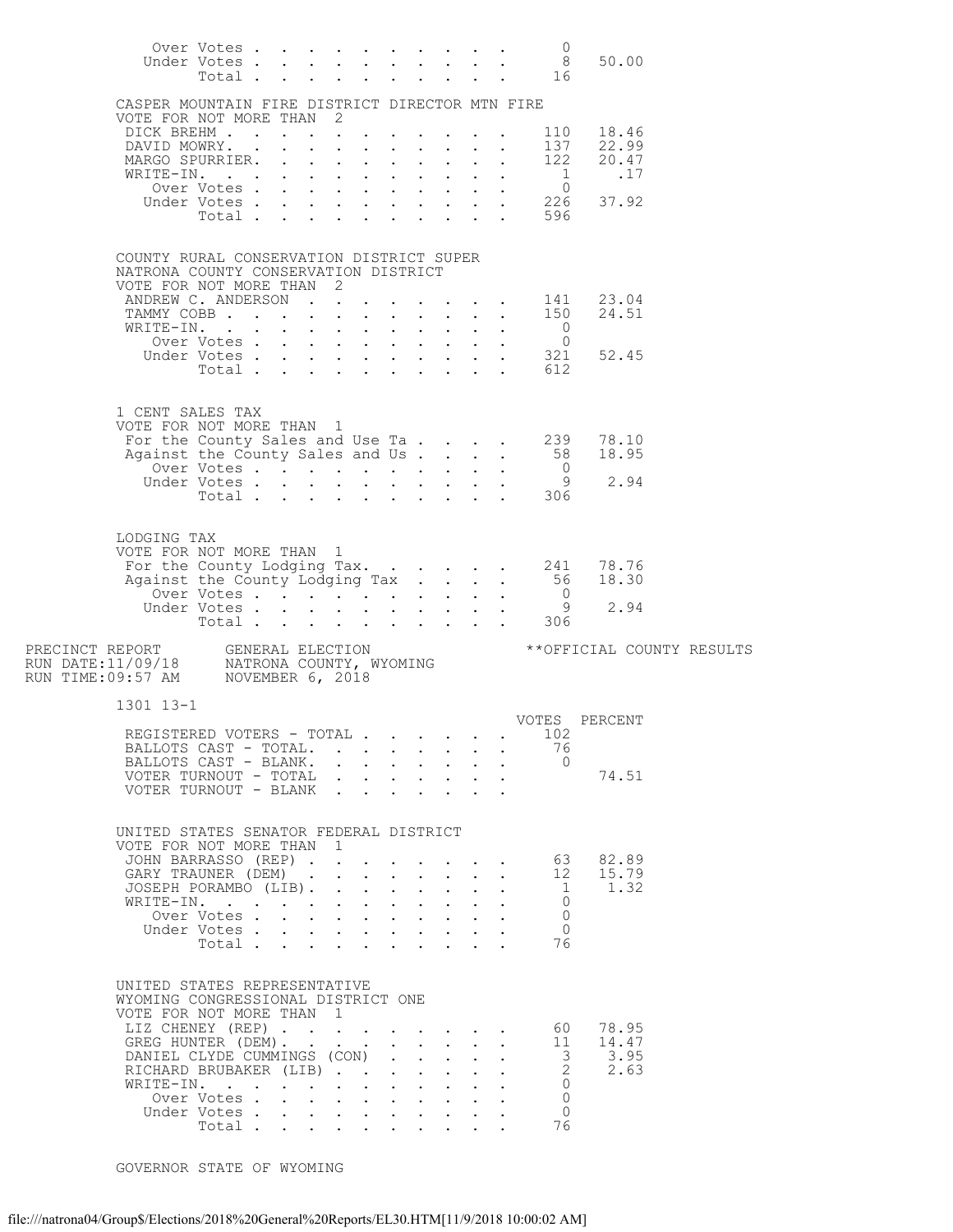| MARK GORDON (REP).<br>MARY A. THRONE (DEM).                                           | VOTE FOR NOT MORE THAN 1                                    |               |                                                                            |                                                           |                                                                    | $\ddot{\phantom{0}}$                                                     | $\sim 10^{-10}$                                                                               | $\ddot{\phantom{0}}$                                                  | $\sim$ $\sim$                                             | 60<br>14                                                        | 78.95<br>18.42    |
|---------------------------------------------------------------------------------------|-------------------------------------------------------------|---------------|----------------------------------------------------------------------------|-----------------------------------------------------------|--------------------------------------------------------------------|--------------------------------------------------------------------------|-----------------------------------------------------------------------------------------------|-----------------------------------------------------------------------|-----------------------------------------------------------|-----------------------------------------------------------------|-------------------|
| REX "T-REX" RAMMELL (CON)                                                             |                                                             |               |                                                                            |                                                           |                                                                    |                                                                          | $\mathbf{L}$<br>$\ddot{\phantom{0}}$                                                          |                                                                       | $\mathcal{L}^{\text{max}}$ , $\mathcal{L}^{\text{max}}$   | $\overline{1}$                                                  | 1.32              |
| LAWRENCE GERARD STRUEMPF (LIB)                                                        |                                                             |               |                                                                            |                                                           |                                                                    |                                                                          | $\mathbf{L}$<br>$\mathcal{L}^{\text{max}}$                                                    | $\mathcal{L}^{\text{max}}$                                            | $\mathbf{L}^{\text{max}}$                                 | $\overline{0}$                                                  |                   |
| WRITE-IN.                                                                             |                                                             |               |                                                                            |                                                           |                                                                    |                                                                          | $\mathbf{L} = \mathbf{L}$                                                                     |                                                                       | $\mathbf{L} = \mathbf{L}$                                 | $\overline{1}$                                                  | 1.32              |
|                                                                                       | Over Votes.                                                 | $\sim$        | $\ddot{\phantom{0}}$                                                       |                                                           | $\mathbf{r}$ and $\mathbf{r}$ and $\mathbf{r}$                     |                                                                          | $\mathbf{L}^{\text{max}}$<br>$\sim 10^{-11}$                                                  |                                                                       | $\mathbf{L}$ and $\mathbf{L}$                             | $\bigcirc$                                                      |                   |
| Under Votes                                                                           | Total .                                                     | $\sim$ $\sim$ |                                                                            |                                                           |                                                                    | $\mathcal{L}^{\text{max}}$                                               |                                                                                               |                                                                       | $\mathbf{L}^{\text{max}}$ , $\mathbf{L}^{\text{max}}$     | $\bigcirc$<br>- 76                                              |                   |
|                                                                                       |                                                             |               |                                                                            |                                                           |                                                                    |                                                                          |                                                                                               |                                                                       |                                                           |                                                                 |                   |
| SECRETARY OF STATE STATE OF WYOMING<br>VOTE FOR NOT MORE THAN 1                       |                                                             |               |                                                                            |                                                           |                                                                    |                                                                          |                                                                                               |                                                                       |                                                           |                                                                 |                   |
| EDWARD BUCHANAN (REP)                                                                 |                                                             |               |                                                                            |                                                           |                                                                    |                                                                          |                                                                                               |                                                                       |                                                           | $\cdot \cdot \cdot \cdot \cdot 61$                              | 80.26             |
| JAMES W. BYRD (DEM).                                                                  |                                                             |               |                                                                            | $\ddot{\phantom{0}}$                                      |                                                                    | $\ddot{\phantom{0}}$                                                     | $\sim$ $\sim$<br>$\ddot{\phantom{0}}$                                                         | $\ddot{\phantom{0}}$                                                  | $\mathbf{L}$                                              | 11                                                              | 14.47             |
| KIT CARSON III (LIB).<br>WRITE-IN.                                                    |                                                             |               |                                                                            |                                                           |                                                                    | $\ddot{\phantom{0}}$                                                     | $\mathcal{L}^{\text{max}}$<br>$\mathcal{L}^{\text{max}}$                                      | $\ddot{\phantom{a}}$                                                  | $\ddot{\phantom{0}}$                                      | $\overline{\mathbf{3}}$                                         | 3.95              |
|                                                                                       | Over Votes                                                  |               |                                                                            | $\mathbf{L}^{\text{max}}$ , and $\mathbf{L}^{\text{max}}$ |                                                                    | $\bullet$ .                                                              | $\mathbf{L}^{\text{max}}$<br>$\sim$ $-$                                                       |                                                                       | $\mathcal{L}^{\text{max}}$ and $\mathcal{L}^{\text{max}}$ | $\begin{matrix} 0 \\ 0 \end{matrix}$                            |                   |
| Under Votes                                                                           |                                                             |               | $\sim$                                                                     |                                                           | $\mathbf{a} = \mathbf{a} + \mathbf{a}$ , $\mathbf{a} = \mathbf{a}$ |                                                                          |                                                                                               |                                                                       |                                                           | 1                                                               | 1.32              |
|                                                                                       | Total                                                       |               |                                                                            |                                                           |                                                                    |                                                                          |                                                                                               |                                                                       |                                                           | $\begin{array}{ccc} . & . & . & . \\ . & . & . & . \end{array}$ |                   |
| STATE AUDITOR STATE OF WYOMING<br>VOTE FOR NOT MORE THAN 1<br>KRISTI RACINES (REP). . |                                                             |               |                                                                            |                                                           |                                                                    |                                                                          | $\mathbf{1}^{\prime}$ , $\mathbf{1}^{\prime}$ , $\mathbf{1}^{\prime}$ , $\mathbf{1}^{\prime}$ |                                                                       |                                                           | $\cdot$ $\cdot$ 61                                              | 80.26             |
| JEFF DOCKTER (DEM)                                                                    |                                                             |               |                                                                            |                                                           |                                                                    |                                                                          |                                                                                               |                                                                       | $\ddot{\phantom{a}}$                                      | 15                                                              | 19.74             |
| WRITE-IN.                                                                             |                                                             | $\sim$ $-$    | $\sim$                                                                     | $\mathbf{L}^{\text{max}}$ , $\mathbf{L}^{\text{max}}$     |                                                                    | $\bullet$ .                                                              | $\sim$<br>$\mathbf{L}^{\text{max}}$                                                           |                                                                       |                                                           | $\bigcirc$                                                      |                   |
|                                                                                       | Over Votes                                                  |               |                                                                            |                                                           |                                                                    |                                                                          | $\sim$<br>$\mathbf{L}$                                                                        |                                                                       |                                                           | $\overline{0}$                                                  |                   |
| Under Votes                                                                           |                                                             |               | $\mathbf{r} = \left\{ \mathbf{r}_1, \ldots, \mathbf{r}_n \right\}$ , where |                                                           |                                                                    |                                                                          | $\mathbf{L}^{\text{max}}$ , and $\mathbf{L}^{\text{max}}$                                     |                                                                       | $\mathcal{L}^{\text{max}}(\mathcal{L}^{\text{max}})$      | $\overline{0}$                                                  |                   |
|                                                                                       | Total                                                       |               |                                                                            |                                                           |                                                                    |                                                                          |                                                                                               |                                                                       |                                                           | 76                                                              |                   |
| STATE TREASURER STATE OF WYOMING<br>VOTE FOR NOT MORE THAN 1                          |                                                             |               |                                                                            |                                                           |                                                                    |                                                                          |                                                                                               |                                                                       |                                                           |                                                                 |                   |
| CURT MEIER (REP)<br>CHRIS LOWRY (DEM).                                                |                                                             |               | $\ddot{\phantom{0}}$                                                       |                                                           |                                                                    |                                                                          |                                                                                               | $\mathbf{r}$ , and $\mathbf{r}$ , and $\mathbf{r}$ , and $\mathbf{r}$ |                                                           | 13                                                              | 62 81.58<br>17.11 |
| WRITE-IN.                                                                             |                                                             |               |                                                                            | $\sim$ $-$                                                | $\ddot{\phantom{a}}$<br>$\sim$                                     | $\ddot{\phantom{0}}$<br>$\mathbf{L}^{\text{max}}$                        | $\sim$ $-$<br>$\mathcal{L}^{\pm}$<br>$\mathcal{L}^{\text{max}}$<br>$\ddot{\phantom{0}}$       | $\ddot{\phantom{a}}$<br>$\mathbf{L}$                                  | $\mathbf{L}^{\text{max}}$<br>$\mathbf{L}^{\text{max}}$    | $\overline{0}$                                                  |                   |
|                                                                                       | Over Votes                                                  |               | $\mathcal{L}^{\text{max}}$                                                 | $\mathbf{L} = \mathbf{L}$                                 |                                                                    | $\bullet$ .                                                              | $\mathcal{L}^{\text{max}}$<br>$\mathbf{L}^{\text{max}}$                                       |                                                                       |                                                           | $\overline{0}$                                                  |                   |
| Under Votes                                                                           |                                                             |               |                                                                            |                                                           |                                                                    |                                                                          | $\sim$ $\sim$<br>$\mathbf{L}$                                                                 |                                                                       | $\mathbf{z}^{\text{max}}$                                 | $\overline{1}$                                                  | 1.32              |
|                                                                                       | Total                                                       |               | $\mathbf{L} = \mathbf{L} \mathbf{L} + \mathbf{L} \mathbf{L}$               |                                                           |                                                                    | $\mathbf{L}$                                                             |                                                                                               |                                                                       |                                                           | 76                                                              |                   |
|                                                                                       |                                                             |               |                                                                            |                                                           |                                                                    |                                                                          |                                                                                               |                                                                       |                                                           |                                                                 |                   |
| VOTE FOR NOT MORE THAN 1<br>JILLIAN BALOW (REP)                                       |                                                             |               |                                                                            |                                                           |                                                                    |                                                                          |                                                                                               |                                                                       |                                                           | SUPERINTENDENT OF PUBLIC INSTRUCTION STATE OF WYOMING<br>69     | 90.79             |
| WRITE-IN.                                                                             |                                                             |               |                                                                            | $\mathbf{L}^{\text{max}}$ , $\mathbf{L}^{\text{max}}$     |                                                                    | $\mathbf{L}^{\text{max}}$                                                | $\mathbb{Z}^{\mathbb{Z}^{\times}}$<br>$\sim 10^{-11}$                                         | $\ddot{\phantom{0}}$                                                  |                                                           | $\overline{0}$                                                  |                   |
|                                                                                       | Over Votes                                                  |               |                                                                            |                                                           | $\mathcal{L}^{\text{max}}$                                         | $\mathcal{L}^{\text{max}}$                                               | $\mathbf{L}^{\text{max}}$                                                                     | $\mathbf{L}^{\text{max}}$                                             | $\mathbb{Z}^{n-1}$                                        | $\overline{0}$<br>7                                             | 9.21              |
| Under Votes                                                                           | Total.                                                      |               |                                                                            | $\mathcal{L}^{\text{max}}$                                |                                                                    | $\ddot{\phantom{0}}$                                                     | $\mathbf{r} = \mathbf{r} \mathbf{r}$ .<br>$\mathbf{r}$<br>$\mathbf{L}$                        |                                                                       |                                                           | 76                                                              |                   |
| STATE HOUSE 38 HOUSE DISTRICT 38<br>VOTE FOR NOT MORE THAN                            |                                                             |               |                                                                            | 1                                                         |                                                                    |                                                                          |                                                                                               |                                                                       |                                                           |                                                                 |                   |
| TOM WALTERS (REP).                                                                    |                                                             |               | $\mathbf{r}$                                                               | $\ddot{\phantom{a}}$                                      |                                                                    |                                                                          |                                                                                               |                                                                       |                                                           | 69                                                              | 90.79             |
| WRITE-IN.                                                                             | $\mathcal{L}^{\text{max}}$ , and $\mathcal{L}^{\text{max}}$ |               | $\ddotsc$                                                                  | $\ddot{\phantom{0}}$                                      | $\ddot{\phantom{0}}$                                               | $\ddot{\phantom{0}}$                                                     | $\ddot{\phantom{0}}$<br>$\mathcal{L}^{\text{max}}$                                            |                                                                       |                                                           | - 0                                                             |                   |
|                                                                                       | Over Votes                                                  |               | $\mathcal{L}^{\text{max}}$                                                 | $\mathbf{L} = \mathbf{L} \mathbf{L}$                      |                                                                    | $\mathbf{L}^{\text{max}}$                                                | $\mathbf{L}^{\text{max}}$                                                                     |                                                                       |                                                           | $\overline{0}$                                                  |                   |
| Under Votes                                                                           | Total .                                                     | $\mathbf{L}$  | $\ddot{\phantom{0}}$                                                       | $\mathcal{L}^{\text{max}}$ , $\mathcal{L}^{\text{max}}$   | $\ddot{\phantom{a}}$                                               | $\mathcal{L}^{\text{max}}$                                               | $\mathcal{L}^{\text{max}}$<br>$\ddot{\phantom{a}}$                                            |                                                                       |                                                           | - 7<br>76                                                       | 9.21              |
| NATRONA COUNTY COMMISSIONERS                                                          |                                                             |               |                                                                            |                                                           |                                                                    |                                                                          |                                                                                               |                                                                       |                                                           |                                                                 |                   |
| VOTE FOR NOT MORE THAN 3                                                              |                                                             |               |                                                                            |                                                           |                                                                    |                                                                          |                                                                                               |                                                                       |                                                           |                                                                 |                   |
| ROBERT L. HENDRY (REP).                                                               |                                                             |               |                                                                            |                                                           |                                                                    | <b>Contract Contract</b>                                                 |                                                                                               |                                                                       |                                                           | 50                                                              | 21.93             |
| JIM MILNE (REP)                                                                       |                                                             |               |                                                                            |                                                           |                                                                    | $\mathbf{L}^{\text{max}}$<br>$\mathcal{L}^{\mathcal{L}}$<br>$\mathbf{L}$ | $\mathbf{L}$<br>$\ddot{\phantom{a}}$                                                          | $\ddot{\phantom{a}}$                                                  |                                                           | 58<br>47                                                        | 25.44<br>20.61    |
| PAUL C. BERTOGLIO (REP). .<br>TERRY WINGERTER (DEM)                                   |                                                             |               |                                                                            |                                                           |                                                                    | $\ddot{\phantom{0}}$                                                     | $\ddot{\phantom{0}}$<br>$\ddot{\phantom{0}}$                                                  |                                                                       |                                                           | 19                                                              | 8.33              |
| RICHARD "RICK" YOUNG (IND).                                                           |                                                             |               |                                                                            |                                                           | $\ddot{\phantom{a}}$                                               | $\ddot{\phantom{a}}$                                                     | $\ddot{\phantom{a}}$                                                                          |                                                                       |                                                           | 10                                                              | 4.39              |
| WRITE-IN.                                                                             |                                                             |               |                                                                            |                                                           |                                                                    | $\ddot{\phantom{0}}$                                                     | $\ddot{\phantom{0}}$                                                                          |                                                                       |                                                           | $\overline{0}$                                                  |                   |
|                                                                                       | Over Votes .                                                |               | $\ddot{\phantom{0}}$                                                       |                                                           | $\mathbf{L}^{\text{max}}$ , and $\mathbf{L}^{\text{max}}$          | $\sim$                                                                   | $\mathcal{L}^{\text{max}}$                                                                    | $\ddot{\phantom{a}}$                                                  |                                                           | $\overline{0}$                                                  |                   |
| Under Votes                                                                           |                                                             |               |                                                                            | $\mathbf{L}^{\text{max}}$ , and $\mathbf{L}^{\text{max}}$ |                                                                    | $\mathbf{L}^{\text{max}}$                                                | $\mathcal{L}^{\text{max}}$<br>$\mathbf{L}^{\text{max}}$                                       |                                                                       |                                                           | 44                                                              | 19.30             |
|                                                                                       | Total                                                       |               |                                                                            | $\mathbf{L}$                                              | $\mathbf{L}$ and $\mathbf{L}$                                      | $\ddot{\phantom{a}}$                                                     | $\ddot{\phantom{a}}$                                                                          |                                                                       |                                                           | 228                                                             |                   |
|                                                                                       |                                                             |               |                                                                            |                                                           |                                                                    |                                                                          |                                                                                               |                                                                       |                                                           |                                                                 |                   |
| NATRONA COUNTY CORONER                                                                |                                                             |               |                                                                            |                                                           |                                                                    |                                                                          |                                                                                               |                                                                       |                                                           |                                                                 |                   |
| VOTE FOR NOT MORE THAN                                                                |                                                             |               |                                                                            | $\mathbf{1}$                                              |                                                                    |                                                                          |                                                                                               |                                                                       |                                                           |                                                                 |                   |
| CONNIE JACOBSON (REP)<br>WRITE-IN.                                                    |                                                             |               |                                                                            | $\mathbf{L}$                                              | $\ddot{\phantom{0}}$                                               |                                                                          |                                                                                               |                                                                       |                                                           | 70<br>$\overline{0}$                                            | 92.11             |
|                                                                                       | $\sim$ $\sim$ $\sim$ $\sim$<br>Over Votes .                 |               | $\sim 100$ km s $^{-1}$<br>$\sim$                                          | $\mathbf{L}^{\text{max}}$<br>$\mathbf{A}^{\text{max}}$    | $\sim$                                                             | $\ddot{\phantom{0}}$<br>$\mathbf{L}^{\text{max}}$                        | $\bullet$ .                                                                                   |                                                                       |                                                           | $\overline{0}$                                                  |                   |
| Under Votes                                                                           | Total .                                                     |               | $\mathbf{L}$                                                               | $\mathcal{L}^{\text{max}}$                                | $\mathbf{L}^{\text{max}}$<br>$\ddot{\phantom{0}}$                  |                                                                          |                                                                                               |                                                                       |                                                           | - 6<br>76                                                       | 7.89              |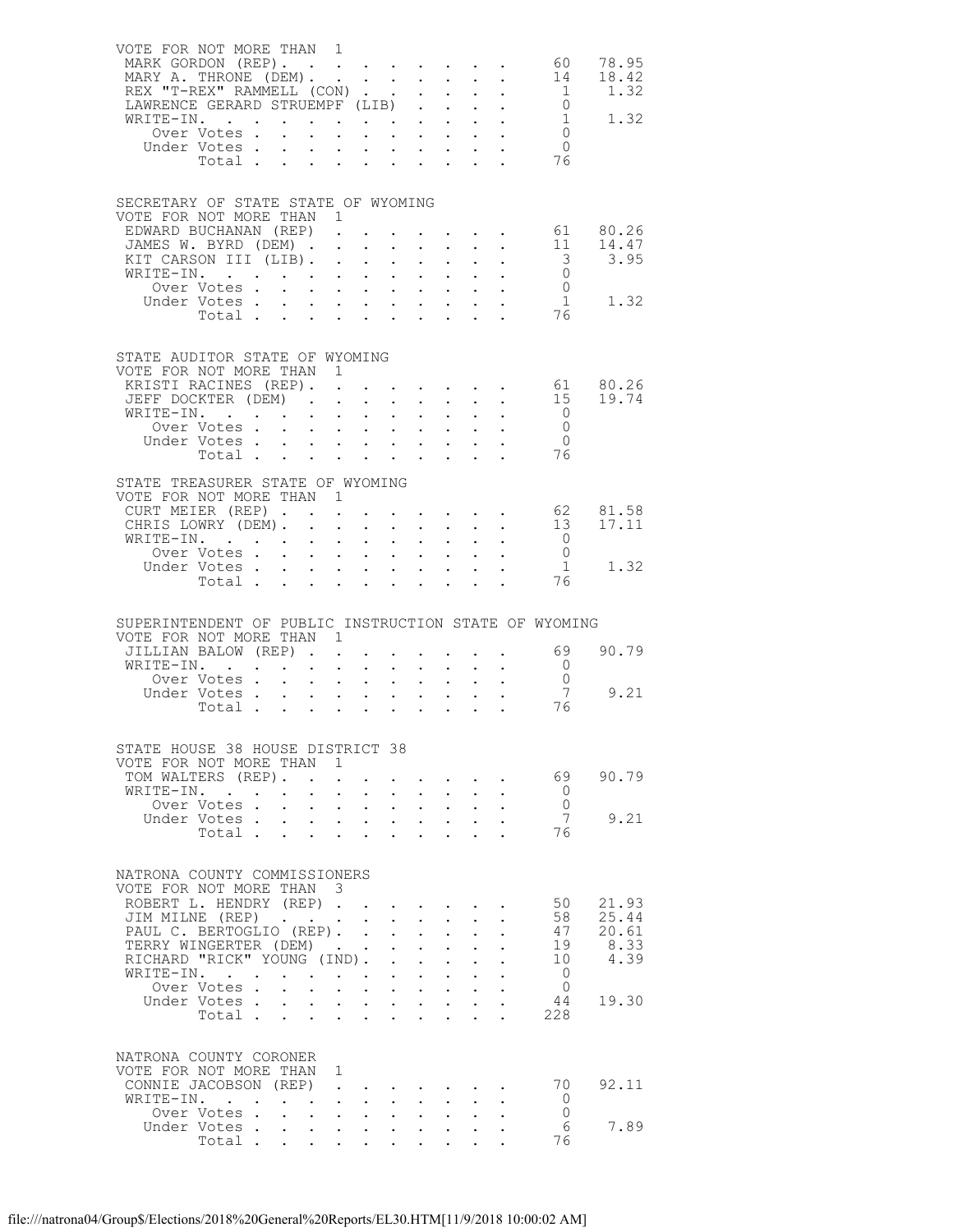| SEVENTH JUDICIAL DISTRICT ATTORNEY NATRONA         |                          |        |                           |                                                             |                                              |                                                                                                                                                          |                                                             |                                                             |                                                                             |                             |           |                                  |                |
|----------------------------------------------------|--------------------------|--------|---------------------------|-------------------------------------------------------------|----------------------------------------------|----------------------------------------------------------------------------------------------------------------------------------------------------------|-------------------------------------------------------------|-------------------------------------------------------------|-----------------------------------------------------------------------------|-----------------------------|-----------|----------------------------------|----------------|
| VOTE FOR NOT MORE THAN 1<br>DAN ITZEN (REP)        |                          |        | $\ddot{\phantom{a}}$      |                                                             |                                              |                                                                                                                                                          |                                                             |                                                             |                                                                             |                             |           |                                  | 68 89.47       |
| WRITE-IN.                                          |                          |        |                           |                                                             |                                              |                                                                                                                                                          |                                                             |                                                             |                                                                             |                             |           | $\circ$                          |                |
|                                                    | Over Votes .             |        |                           | $\bullet$ .<br><br><br><br><br><br><br><br><br><br><br><br> | $\mathbf{L}^{\text{max}}$                    | $\bullet$ .                                                                                                                                              | $\ddot{\phantom{0}}$                                        | $\bullet$ .                                                 |                                                                             |                             |           | $\overline{0}$                   |                |
|                                                    | Under Votes.             |        |                           | $\ddotsc$                                                   |                                              | $\ddotsc$ $\ddotsc$                                                                                                                                      | $\mathbf{L}$                                                | $\ddot{\phantom{a}}$                                        |                                                                             |                             |           | - 8                              | 10.53          |
|                                                    | Total                    |        |                           | $\sim 100$                                                  |                                              | $\mathbf{L}$ and $\mathbf{L}$                                                                                                                            | $\ddot{\phantom{0}}$                                        | $\ddot{\phantom{0}}$                                        |                                                                             |                             |           | 76                               |                |
|                                                    |                          |        |                           |                                                             |                                              |                                                                                                                                                          |                                                             |                                                             |                                                                             |                             |           |                                  |                |
| NATRONA COUNTY SHERIFF<br>VOTE FOR NOT MORE THAN 1 |                          |        |                           |                                                             |                                              |                                                                                                                                                          |                                                             |                                                             |                                                                             |                             |           |                                  |                |
| GUS HOLBROOK (REP)                                 |                          |        |                           |                                                             |                                              |                                                                                                                                                          |                                                             |                                                             |                                                                             |                             |           | 70 —                             | 92.11          |
| WRITE-IN.                                          |                          |        |                           |                                                             |                                              | $1 - 1 - 1 = 1$                                                                                                                                          | $\ddot{\phantom{0}}$                                        |                                                             |                                                                             |                             |           | $\overline{1}$                   | 1.32           |
|                                                    | Over Votes .             |        | $\mathbf{L}$              |                                                             |                                              | $\mathbf{z} = \mathbf{z} + \mathbf{z}$ , where $\mathbf{z} = \mathbf{z}$                                                                                 | $\bullet$ .                                                 | $\bullet$                                                   |                                                                             |                             |           | $\overline{0}$                   |                |
|                                                    | Under Votes.             |        |                           | $\cdot$ $\cdot$ $\cdot$                                     |                                              | $\mathbf{1}$ $\mathbf{1}$ $\mathbf{1}$ $\mathbf{1}$ $\mathbf{1}$ $\mathbf{1}$ $\mathbf{1}$                                                               |                                                             | $\ddot{\phantom{a}}$                                        |                                                                             |                             |           | $5\phantom{.0}$                  | 6.58           |
|                                                    | Total                    |        |                           |                                                             | $\mathbf{L}$                                 | $\ddot{\phantom{0}}$                                                                                                                                     | $\ddot{\phantom{a}}$                                        | $\ddot{\phantom{0}}$                                        |                                                                             |                             |           | 76                               |                |
|                                                    |                          |        |                           |                                                             |                                              |                                                                                                                                                          |                                                             |                                                             |                                                                             |                             |           |                                  |                |
| NATRONA COUNTY CLERK                               |                          |        |                           |                                                             |                                              |                                                                                                                                                          |                                                             |                                                             |                                                                             |                             |           |                                  |                |
| VOTE FOR NOT MORE THAN 1                           |                          |        |                           |                                                             |                                              |                                                                                                                                                          |                                                             |                                                             |                                                                             |                             |           |                                  |                |
| TRACY GOOD (REP)                                   |                          |        |                           |                                                             |                                              |                                                                                                                                                          |                                                             |                                                             | <b>All Contracts</b>                                                        |                             |           | 70                               | 92.11          |
| WRITE-IN.                                          |                          |        | $\bullet$ .               |                                                             |                                              | $\mathbf{A}^{(i)}$ and $\mathbf{A}^{(i)}$ and $\mathbf{A}^{(i)}$ and<br>$\mathbf{r}$ , $\mathbf{r}$ , $\mathbf{r}$ , $\mathbf{r}$                        | $\sim 10^{-11}$                                             | $\sim 10^{-11}$                                             |                                                                             |                             |           | $\overline{0}$<br>$\overline{0}$ |                |
|                                                    | Over Votes               |        |                           |                                                             |                                              |                                                                                                                                                          |                                                             | $\ddot{\phantom{a}}$                                        | $\mathcal{L}^{\text{max}}$                                                  |                             |           | 6                                | 7.89           |
|                                                    | Under Votes<br>Total     |        |                           |                                                             |                                              |                                                                                                                                                          |                                                             |                                                             |                                                                             |                             |           | 76                               |                |
|                                                    |                          |        |                           |                                                             |                                              |                                                                                                                                                          |                                                             |                                                             |                                                                             |                             |           |                                  |                |
|                                                    |                          |        |                           |                                                             |                                              |                                                                                                                                                          |                                                             |                                                             |                                                                             |                             |           |                                  |                |
| NATRONA COUNTY TREASURER                           |                          |        |                           |                                                             |                                              |                                                                                                                                                          |                                                             |                                                             |                                                                             |                             |           |                                  |                |
| VOTE FOR NOT MORE THAN 1<br>TOM DOYLE (REP)        |                          |        |                           |                                                             |                                              |                                                                                                                                                          |                                                             |                                                             |                                                                             |                             |           | 70                               | 92.11          |
| WRITE-IN.                                          |                          |        |                           | $\sim$ 100 $\pm$                                            |                                              | $\mathbf{L} = \mathbf{L}$                                                                                                                                | $\ddot{\phantom{0}}$                                        |                                                             |                                                                             |                             |           | $\overline{0}$                   |                |
|                                                    | Over Votes .             |        | $\ddot{\phantom{0}}$      |                                                             |                                              | $\mathbf{z} = \mathbf{z} + \mathbf{z}$ , where $\mathbf{z} = \mathbf{z}$                                                                                 | $\bullet$ .                                                 | $\bullet$                                                   |                                                                             |                             |           | $\overline{0}$                   |                |
|                                                    | Under Votes .            |        |                           | $\ddot{\phantom{a}}$                                        |                                              | $\mathbf{1}$ $\mathbf{1}$ $\mathbf{1}$ $\mathbf{1}$ $\mathbf{1}$ $\mathbf{1}$ $\mathbf{1}$                                                               |                                                             | $\ddot{\phantom{a}}$                                        |                                                                             |                             |           | 6                                | 7.89           |
|                                                    | Total                    |        |                           |                                                             |                                              | $\mathbf{r} = \mathbf{r}$                                                                                                                                | $\ddot{\phantom{0}}$                                        | $\ddot{\phantom{a}}$                                        |                                                                             |                             |           | 76                               |                |
|                                                    |                          |        |                           |                                                             |                                              |                                                                                                                                                          |                                                             |                                                             |                                                                             |                             |           |                                  |                |
| NATRONA COUNTY ASSESSOR                            |                          |        |                           |                                                             |                                              |                                                                                                                                                          |                                                             |                                                             |                                                                             |                             |           |                                  |                |
| VOTE FOR NOT MORE THAN 1                           |                          |        |                           |                                                             |                                              |                                                                                                                                                          |                                                             |                                                             |                                                                             |                             |           |                                  |                |
| MATTHEW KEATING (REP)                              |                          |        |                           |                                                             |                                              |                                                                                                                                                          |                                                             |                                                             |                                                                             |                             |           | 70                               | 92.11          |
| WRITE-IN.                                          |                          |        |                           |                                                             |                                              |                                                                                                                                                          | $\bullet$ .                                                 | $\sim 10^{-11}$                                             |                                                                             |                             |           | $\overline{0}$                   |                |
|                                                    | Over Votes .             |        |                           |                                                             |                                              | $\mathbf{r}$ , $\mathbf{r}$ , $\mathbf{r}$                                                                                                               | $\mathbf{L}$                                                |                                                             |                                                                             |                             |           | $\overline{0}$                   |                |
|                                                    | Under Votes<br>Total     |        |                           |                                                             |                                              |                                                                                                                                                          | $\ddot{\phantom{0}}$                                        | $\ddot{\phantom{0}}$                                        |                                                                             |                             |           | - 6<br>76                        | 7.89           |
|                                                    |                          |        |                           |                                                             |                                              |                                                                                                                                                          | $\sim$                                                      |                                                             |                                                                             |                             |           |                                  |                |
|                                                    |                          |        |                           |                                                             |                                              |                                                                                                                                                          |                                                             |                                                             |                                                                             |                             |           |                                  |                |
| NATRONA COUNTY CLERK OF DISTRICT COURT             |                          |        |                           |                                                             |                                              |                                                                                                                                                          |                                                             |                                                             |                                                                             |                             |           |                                  |                |
| VOTE FOR NOT MORE THAN 1                           |                          |        |                           |                                                             |                                              |                                                                                                                                                          |                                                             |                                                             |                                                                             |                             |           |                                  |                |
| ANNE VOLIN (REP).<br>WRITE-IN.                     |                          |        |                           |                                                             | $\ddot{\phantom{a}}$<br>$\ddot{\phantom{a}}$ |                                                                                                                                                          |                                                             |                                                             |                                                                             |                             |           | 68<br>$\overline{0}$             | 89.47          |
|                                                    | Over Votes               |        |                           | $\sim$ 100 $\pm$                                            |                                              | $\mathbf{z} = \mathbf{z} + \mathbf{z}$ .                                                                                                                 | $\sim 10$                                                   | $\sim 100$                                                  | $\sim 100$                                                                  |                             | $\bullet$ | $\overline{0}$                   |                |
| Under Votes                                        |                          |        |                           |                                                             |                                              |                                                                                                                                                          |                                                             |                                                             |                                                                             |                             |           | - 8                              | 10.53          |
|                                                    | Total                    |        |                           |                                                             |                                              |                                                                                                                                                          |                                                             |                                                             |                                                                             |                             |           | 76                               |                |
|                                                    |                          |        |                           |                                                             |                                              |                                                                                                                                                          |                                                             |                                                             |                                                                             |                             |           |                                  |                |
| DISTRICT COURT JUDGE                               |                          |        |                           |                                                             |                                              |                                                                                                                                                          |                                                             |                                                             |                                                                             |                             |           |                                  |                |
| VOTE FOR NOT MORE THAN 1                           |                          |        |                           |                                                             |                                              |                                                                                                                                                          |                                                             |                                                             |                                                                             |                             |           |                                  |                |
| Yes                                                |                          |        |                           |                                                             |                                              | and a series of the series of the series of the series of the series of the series of the series of the series                                           |                                                             |                                                             |                                                                             |                             |           | 55                               | 72.37          |
| No. .                                              |                          | $\sim$ | $\mathbf{L}^{\text{max}}$ |                                                             |                                              | <b>Contract Contract</b>                                                                                                                                 |                                                             | $\sim$ $-$                                                  | $\sim$ 100 $\pm$                                                            |                             |           | 13                               | 17.11          |
|                                                    | Over Votes.              |        | $\mathbf{L}$              |                                                             |                                              | $\mathbf{r}$ , $\mathbf{r}$ , $\mathbf{r}$                                                                                                               | $\mathbf{r}$                                                | $\ddot{\phantom{a}}$                                        | $\mathbf{r}$                                                                |                             |           | $\overline{0}$                   |                |
|                                                    | Under Votes<br>Total     |        |                           |                                                             |                                              | <b>All Carl Carl Control</b><br>and the state of the                                                                                                     | $\bullet$ . In the case of the $\sim$                       |                                                             | $\bullet$ .<br><br><br><br><br><br><br><br><br><br><br><br><br>$\mathbf{r}$ | $\bullet$ .<br>$\mathbf{L}$ |           | -8<br>76                         | 10.53          |
|                                                    |                          |        |                           |                                                             |                                              |                                                                                                                                                          |                                                             |                                                             |                                                                             |                             |           |                                  |                |
|                                                    |                          |        |                           |                                                             |                                              |                                                                                                                                                          |                                                             |                                                             |                                                                             |                             |           |                                  |                |
| CIRCUIT COURT JUDGE                                |                          |        |                           |                                                             |                                              |                                                                                                                                                          |                                                             |                                                             |                                                                             |                             |           |                                  |                |
| VOTE FOR NOT MORE THAN 1                           |                          |        |                           |                                                             |                                              |                                                                                                                                                          |                                                             |                                                             |                                                                             |                             |           |                                  |                |
| Yes<br>No.                                         |                          |        |                           |                                                             |                                              |                                                                                                                                                          |                                                             |                                                             |                                                                             |                             |           | 55<br>12                         | 72.37<br>15.79 |
|                                                    | Over Votes .             |        | $\ddot{\phantom{0}}$      |                                                             |                                              | $\cdot$ $\cdot$ $\cdot$ $\cdot$<br>$\mathbf{a}^{\prime}$ , $\mathbf{a}^{\prime}$ , $\mathbf{a}^{\prime}$ , $\mathbf{a}^{\prime}$ , $\mathbf{a}^{\prime}$ | $\ddot{\phantom{0}}$<br>$\ddot{\phantom{0}}$                | $\mathbf{L}^{\text{max}}$                                   | $\sim$ $\sim$<br>$\ddot{\phantom{0}}$                                       |                             |           | $\overline{0}$                   |                |
|                                                    | Under Votes              |        |                           |                                                             |                                              |                                                                                                                                                          |                                                             | $\ddot{\phantom{a}}$                                        | $\Delta \sim 100$                                                           |                             |           | - 9                              | 11.84          |
|                                                    | Total                    |        |                           | $\sim$                                                      | $\ddot{\phantom{0}}$                         | $\sim$                                                                                                                                                   |                                                             |                                                             | $\ddot{\phantom{0}}$                                                        |                             |           | 76                               |                |
|                                                    |                          |        |                           |                                                             |                                              |                                                                                                                                                          |                                                             |                                                             |                                                                             |                             |           |                                  |                |
| CASPER COLLEGE DISTRICT BOARD OF TRUSTEE NATRONA   |                          |        |                           |                                                             |                                              |                                                                                                                                                          |                                                             |                                                             |                                                                             |                             |           |                                  |                |
| VOTE FOR NOT MORE THAN 3<br>KATHY DOLAN. .         |                          |        |                           | $\cdot$ $\cdot$                                             |                                              |                                                                                                                                                          |                                                             |                                                             |                                                                             |                             |           | 48                               | 21.05          |
| TIM S. KUGLER.                                     |                          |        |                           | $\mathbf{L}$                                                | $\ddot{\phantom{a}}$                         |                                                                                                                                                          |                                                             |                                                             |                                                                             |                             |           | 50                               | 21.93          |
| SUE SCHILLING.                                     |                          |        | $\ddot{\phantom{0}}$      | $\ddot{\phantom{0}}$                                        | $\ddot{\phantom{0}}$                         | $\mathbf{L}^{\text{max}}$                                                                                                                                |                                                             | $\ddot{\phantom{a}}$                                        |                                                                             |                             |           | 50                               | 21.93          |
| WRITE-IN.                                          |                          |        |                           | $\mathbf{L}$                                                |                                              | $\mathbf{L}$ and $\mathbf{L}$                                                                                                                            | $\ddot{\phantom{a}}$                                        |                                                             |                                                                             |                             |           | $\mathbf{1}$                     | .44            |
|                                                    | Over Votes               |        |                           |                                                             |                                              | $\mathbf{A}^{(i)}$ and $\mathbf{A}^{(i)}$ and $\mathbf{A}^{(i)}$ and                                                                                     | $\bullet$ .                                                 | $\bullet$ .<br><br><br><br><br><br><br><br><br><br><br><br> | $\ddot{\phantom{0}}$                                                        |                             |           | $\overline{0}$                   |                |
|                                                    | Under Votes .<br>Total . |        | $\mathbf{L}$              | $\mathbf{L}$                                                | $\mathbf{L}$                                 | $\sim$                                                                                                                                                   |                                                             |                                                             |                                                                             |                             |           | 79<br>228                        | 34.65          |
|                                                    |                          |        |                           | $\ddotsc$                                                   | $\mathbf{L}^{\text{max}}$                    | $\mathbf{L}^{\text{max}}$                                                                                                                                | $\bullet$ .<br><br><br><br><br><br><br><br><br><br><br><br> |                                                             |                                                                             |                             |           |                                  |                |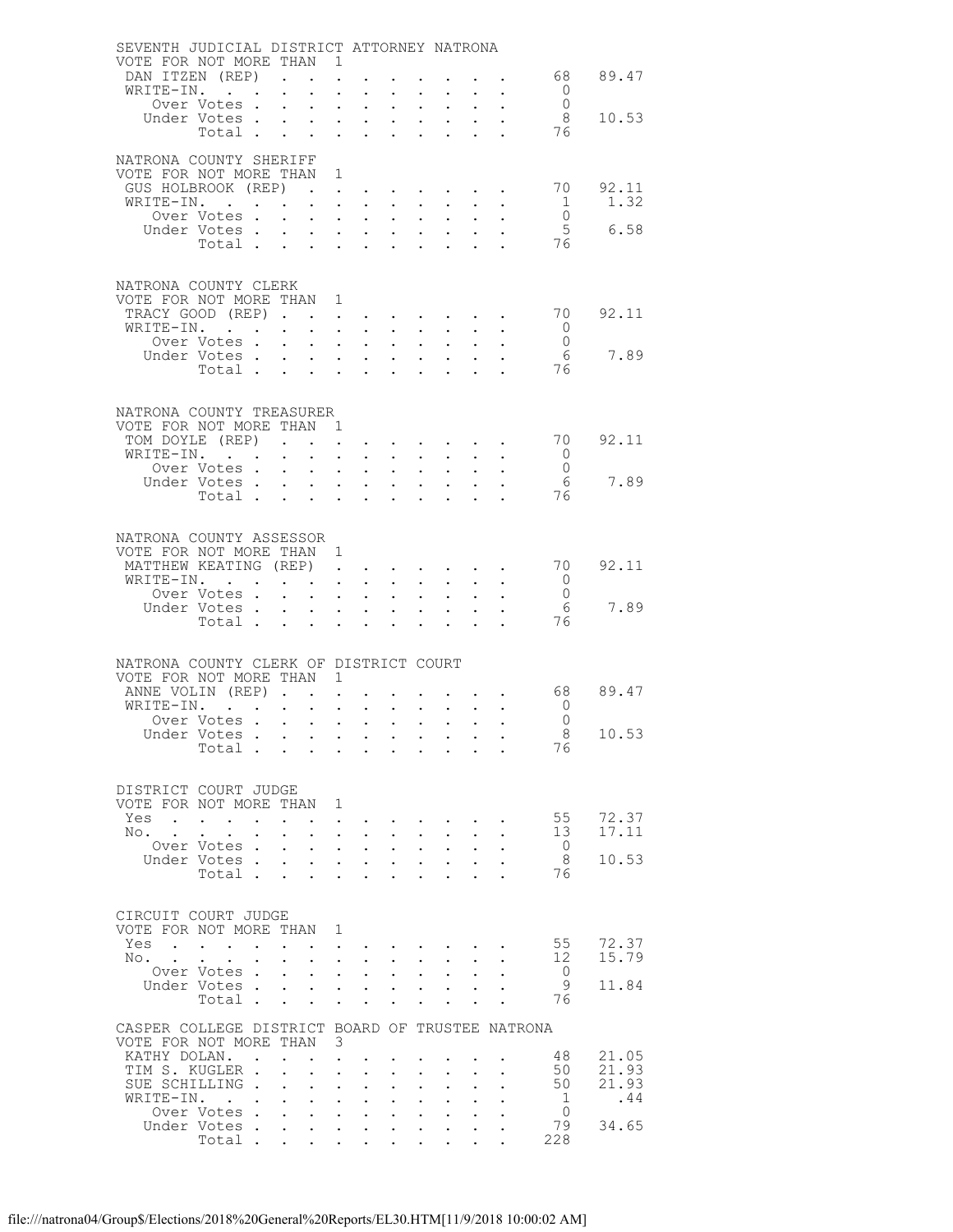| CASPER COLLEGE DISTRICT BOARD OF TRUSTEE NATRONA                                                                               |             |                      |  |  |                                                               |                  |              |                                            |                                                                                       |  |
|--------------------------------------------------------------------------------------------------------------------------------|-------------|----------------------|--|--|---------------------------------------------------------------|------------------|--------------|--------------------------------------------|---------------------------------------------------------------------------------------|--|
| VOTE FOR NOT MORE THAN 1<br>STEVE DEGENFELDER. 54                                                                              |             |                      |  |  |                                                               |                  |              |                                            | 71.05                                                                                 |  |
| WRITE-IN. $\cdots$ $\cdots$ $\cdots$ $\cdots$ $\cdots$ $\cdots$ $\cdots$ $\cdots$ $\cdots$ $\cdots$ $\cdots$ $\cdots$          |             |                      |  |  |                                                               |                  |              |                                            | 1.32                                                                                  |  |
|                                                                                                                                | Over Votes  |                      |  |  |                                                               |                  |              |                                            |                                                                                       |  |
|                                                                                                                                |             |                      |  |  |                                                               |                  |              | Over Votes 0<br>Under Votes 21<br>Total 76 | 27.63                                                                                 |  |
|                                                                                                                                |             |                      |  |  |                                                               |                  |              |                                            |                                                                                       |  |
|                                                                                                                                |             |                      |  |  |                                                               |                  |              |                                            |                                                                                       |  |
| COUNTY SCHOOL DISTRICT #1 BOARD OF TRUST<br>SCHOOL DISTRICT 1                                                                  |             |                      |  |  |                                                               |                  |              |                                            |                                                                                       |  |
| VOTE FOR NOT MORE THAN 4                                                                                                       |             |                      |  |  |                                                               |                  |              |                                            |                                                                                       |  |
|                                                                                                                                |             |                      |  |  |                                                               |                  |              |                                            |                                                                                       |  |
|                                                                                                                                |             |                      |  |  |                                                               |                  |              |                                            |                                                                                       |  |
|                                                                                                                                |             |                      |  |  |                                                               |                  |              |                                            |                                                                                       |  |
|                                                                                                                                |             |                      |  |  |                                                               |                  |              |                                            |                                                                                       |  |
|                                                                                                                                |             |                      |  |  |                                                               |                  |              |                                            |                                                                                       |  |
|                                                                                                                                |             |                      |  |  |                                                               |                  |              |                                            |                                                                                       |  |
|                                                                                                                                |             |                      |  |  |                                                               |                  |              |                                            |                                                                                       |  |
|                                                                                                                                |             |                      |  |  |                                                               |                  |              |                                            |                                                                                       |  |
|                                                                                                                                |             |                      |  |  |                                                               |                  |              |                                            |                                                                                       |  |
|                                                                                                                                |             |                      |  |  |                                                               |                  |              |                                            |                                                                                       |  |
| COUNTY FIRE PROTECTION DISTRICT DIRECTOR                                                                                       |             |                      |  |  |                                                               |                  |              |                                            |                                                                                       |  |
| FIRE DISTRICT CO                                                                                                               |             |                      |  |  |                                                               |                  |              |                                            |                                                                                       |  |
| VOTE FOR NOT MORE THAN 2                                                                                                       |             |                      |  |  |                                                               |                  |              |                                            | 38.82                                                                                 |  |
|                                                                                                                                |             |                      |  |  |                                                               |                  |              |                                            | 1.32                                                                                  |  |
|                                                                                                                                |             |                      |  |  |                                                               |                  |              |                                            |                                                                                       |  |
|                                                                                                                                |             |                      |  |  |                                                               |                  |              |                                            | 59.87                                                                                 |  |
|                                                                                                                                |             |                      |  |  |                                                               |                  |              |                                            |                                                                                       |  |
|                                                                                                                                |             |                      |  |  |                                                               |                  |              |                                            |                                                                                       |  |
| COUNTY RURAL CONSERVATION DISTRICT SUPER                                                                                       |             |                      |  |  |                                                               |                  |              |                                            |                                                                                       |  |
| NATRONA COUNTY CONSERVATION DISTRICT<br>VOTE FOR NOT MORE THAN 2                                                               |             |                      |  |  |                                                               |                  |              |                                            |                                                                                       |  |
| ANDREW C. ANDERSON 41                                                                                                          |             |                      |  |  |                                                               |                  |              |                                            | 26.97                                                                                 |  |
| TAMMY COBB 58                                                                                                                  |             |                      |  |  |                                                               |                  |              |                                            | 38.16                                                                                 |  |
|                                                                                                                                |             |                      |  |  |                                                               |                  |              |                                            |                                                                                       |  |
|                                                                                                                                |             |                      |  |  |                                                               |                  |              |                                            | 34.87                                                                                 |  |
| WRITE-IN. 0<br>Over Votes 0<br>Under Votes 53<br>Total 152                                                                     |             |                      |  |  |                                                               |                  |              |                                            |                                                                                       |  |
| 1 CENT SALES TAX                                                                                                               |             |                      |  |  |                                                               |                  |              |                                            |                                                                                       |  |
| VOTE FOR NOT MORE THAN 1                                                                                                       |             |                      |  |  |                                                               |                  |              |                                            |                                                                                       |  |
|                                                                                                                                |             |                      |  |  |                                                               |                  |              |                                            | For the County Sales and Use Ta 49 64.47<br>Against the County Sales and Us. 24 31.58 |  |
|                                                                                                                                |             |                      |  |  |                                                               |                  |              |                                            |                                                                                       |  |
|                                                                                                                                | Under Votes |                      |  |  |                                                               |                  |              | $\overline{\mathbf{3}}$                    | 3.95                                                                                  |  |
|                                                                                                                                | Total       |                      |  |  |                                                               |                  |              | 76                                         |                                                                                       |  |
|                                                                                                                                |             |                      |  |  |                                                               |                  |              |                                            |                                                                                       |  |
| LODGING TAX                                                                                                                    |             |                      |  |  |                                                               |                  |              |                                            |                                                                                       |  |
| VOTE FOR NOT MORE THAN 1                                                                                                       |             |                      |  |  |                                                               |                  |              |                                            |                                                                                       |  |
| For the County Lodging Tax.                                                                                                    |             |                      |  |  |                                                               |                  |              | 55<br>19                                   | 72.37                                                                                 |  |
| Against the County Lodging Tax                                                                                                 | Over Votes  |                      |  |  |                                                               |                  | $\mathbf{L}$ | $\overline{0}$                             | 25.00                                                                                 |  |
|                                                                                                                                | Under Votes |                      |  |  |                                                               |                  |              | $\overline{\phantom{0}}^2$                 | 2.63                                                                                  |  |
|                                                                                                                                | Total       | $\ddot{\phantom{0}}$ |  |  | $\mathcal{L}^{\text{max}}$ , where $\mathcal{L}^{\text{max}}$ |                  |              | 76                                         |                                                                                       |  |
|                                                                                                                                |             |                      |  |  |                                                               |                  |              |                                            | **OFFICIAL COUNTY RESULTS                                                             |  |
| PRECINCT REPORT     GENERAL ELECTION<br>RUN DATE:11/09/18     NATRONA COUNTY, WYOMING<br>RUN TIME:09:57 AM    NOVEMBER 6, 2018 |             |                      |  |  |                                                               |                  |              |                                            |                                                                                       |  |
|                                                                                                                                |             |                      |  |  |                                                               |                  |              |                                            |                                                                                       |  |
| 1302 13-2                                                                                                                      |             |                      |  |  |                                                               |                  |              |                                            |                                                                                       |  |
|                                                                                                                                |             |                      |  |  |                                                               |                  |              |                                            | VOTES PERCENT                                                                         |  |
| REGISTERED VOTERS - TOTAL<br>BALLOTS CAST - TOTAL.                                                                             |             |                      |  |  |                                                               | $\mathbf{L}$     |              | 79<br>52                                   |                                                                                       |  |
| BALLOTS CAST - BLANK.                                                                                                          |             |                      |  |  |                                                               | $\sim$ 100 $\pm$ |              | $\overline{0}$                             |                                                                                       |  |
| VOTER TURNOUT - TOTAL                                                                                                          |             |                      |  |  |                                                               |                  |              |                                            | 65.82                                                                                 |  |
| VOTER TURNOUT - BLANK                                                                                                          |             |                      |  |  |                                                               |                  |              |                                            |                                                                                       |  |
|                                                                                                                                |             |                      |  |  |                                                               |                  |              |                                            |                                                                                       |  |
| UNITED STATES SENATOR FEDERAL DISTRICT                                                                                         |             |                      |  |  |                                                               |                  |              |                                            |                                                                                       |  |
| VOTE FOR NOT MORE THAN 1<br>JOHN BARRASSO (REP)                                                                                |             |                      |  |  |                                                               |                  |              | -48                                        | 92.31                                                                                 |  |
| GARY TRAUNER (DEM)                                                                                                             |             |                      |  |  |                                                               |                  |              | $\overline{\mathbf{3}}$                    | 5.77                                                                                  |  |
| JOSEPH PORAMBO (LIB).                                                                                                          |             |                      |  |  |                                                               |                  |              | $\mathbf{0}$                               |                                                                                       |  |
| WRITE-IN.                                                                                                                      |             |                      |  |  |                                                               |                  |              | $\mathbf{1}$                               | 1.92                                                                                  |  |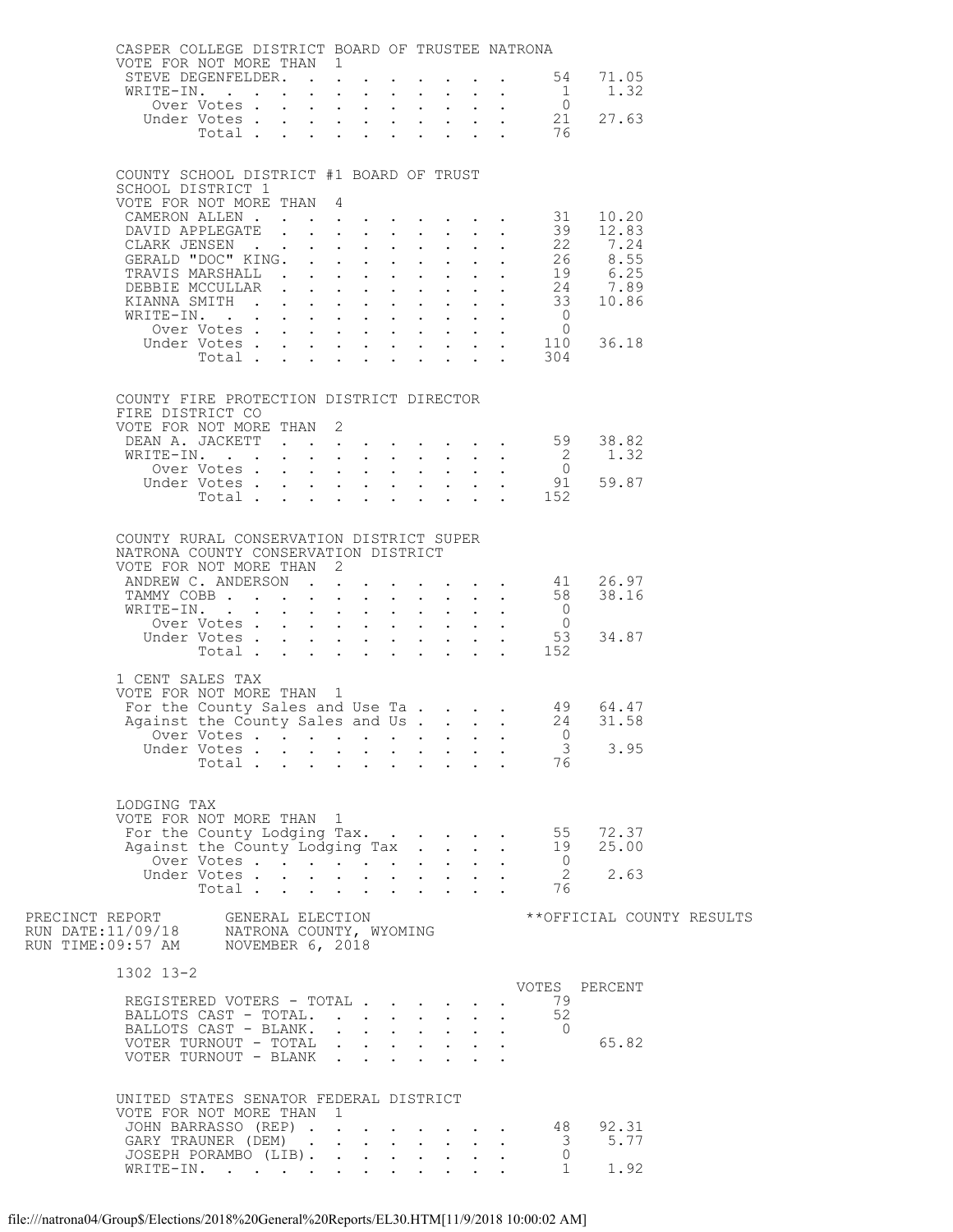|           | Over Votes<br>Under Votes<br>Total .                               |                 |                            |                                                                                                                                                                                                                                                      |                         |                           |                                                                                   |                                                                  |                           |                                                                  | $\overline{0}$<br>$\overline{0}$<br>52          |                        |
|-----------|--------------------------------------------------------------------|-----------------|----------------------------|------------------------------------------------------------------------------------------------------------------------------------------------------------------------------------------------------------------------------------------------------|-------------------------|---------------------------|-----------------------------------------------------------------------------------|------------------------------------------------------------------|---------------------------|------------------------------------------------------------------|-------------------------------------------------|------------------------|
|           | UNITED STATES REPRESENTATIVE<br>WYOMING CONGRESSIONAL DISTRICT ONE |                 |                            |                                                                                                                                                                                                                                                      |                         |                           |                                                                                   |                                                                  |                           |                                                                  |                                                 |                        |
|           | VOTE FOR NOT MORE THAN 1                                           |                 |                            |                                                                                                                                                                                                                                                      |                         |                           |                                                                                   |                                                                  |                           |                                                                  |                                                 |                        |
|           | LIZ CHENEY (REP)<br>GREG HUNTER (DEM). .                           |                 |                            | $\mathcal{L}(\mathbf{z})$ , and $\mathcal{L}(\mathbf{z})$ , and                                                                                                                                                                                      |                         |                           |                                                                                   |                                                                  |                           |                                                                  | 46<br>$\overline{2}$                            | 88.46<br>3.85          |
|           | DANIEL CLYDE CUMMINGS (CON)                                        |                 |                            |                                                                                                                                                                                                                                                      |                         |                           |                                                                                   |                                                                  |                           |                                                                  | $\overline{2}$                                  | 3.85                   |
|           | RICHARD BRUBAKER (LIB)                                             |                 |                            |                                                                                                                                                                                                                                                      |                         |                           |                                                                                   | $\mathbf{A}$ and $\mathbf{A}$ and $\mathbf{A}$                   |                           |                                                                  | $\frac{1}{0}$                                   | 1.92                   |
|           | WRITE-IN.<br>Over Votes.                                           |                 |                            | $\mathbf{z} = \mathbf{z} + \mathbf{z}$ , where $\mathbf{z} = \mathbf{z}$                                                                                                                                                                             | $\cdot$ $\cdot$ $\cdot$ | $\mathbf{L}^{\text{max}}$ | $\mathbf{r} = \mathbf{r}$                                                         | $\mathbf{A}^{(1)}$ and $\mathbf{A}^{(2)}$ and                    |                           |                                                                  | $\bigcirc$                                      |                        |
|           | Under Votes.                                                       |                 |                            | $\mathbf{r}$ and $\mathbf{r}$ are a set of the set of the set of the set of the set of the set of the set of the set of the set of the set of the set of the set of the set of the set of the set of the set of the set of the set of                |                         |                           |                                                                                   |                                                                  |                           |                                                                  | -1                                              | 1.92                   |
|           | Total                                                              |                 |                            |                                                                                                                                                                                                                                                      |                         | $\ddot{\phantom{0}}$      |                                                                                   | <b>Service</b> State                                             |                           |                                                                  | 52                                              |                        |
|           | GOVERNOR STATE OF WYOMING<br>VOTE FOR NOT MORE THAN                |                 |                            | $\overline{1}$                                                                                                                                                                                                                                       |                         |                           |                                                                                   |                                                                  |                           |                                                                  |                                                 |                        |
|           | MARK GORDON (REP). 40                                              |                 |                            |                                                                                                                                                                                                                                                      |                         |                           |                                                                                   |                                                                  |                           |                                                                  |                                                 | 76.92                  |
|           | MARY A. THRONE (DEM).                                              |                 |                            |                                                                                                                                                                                                                                                      |                         |                           |                                                                                   |                                                                  |                           | $\mathbf{u} = \mathbf{u} + \mathbf{u} + \mathbf{u} + \mathbf{u}$ | $\begin{array}{c} 4 \\ 3 \\ 1 \\ 3 \end{array}$ | 7.69<br>5.77           |
|           | REX "T-REX" RAMMELL (CON)<br>LAWRENCE GERARD STRUEMPF (LIB)        |                 |                            |                                                                                                                                                                                                                                                      |                         |                           |                                                                                   | $\mathbf{L} = \mathbf{L}$                                        |                           |                                                                  |                                                 | 1.92                   |
|           | WRITE-IN.                                                          |                 |                            | $\cdot$ $\cdot$ $\cdot$ $\cdot$                                                                                                                                                                                                                      | $\sim 100$              |                           | $\mathbf{L}$                                                                      |                                                                  |                           |                                                                  |                                                 | 5.77                   |
|           | Over Votes.<br>Under Votes.                                        |                 | $\mathcal{L}^{\text{max}}$ | $\sim 10^{-11}$<br>$\mathbf{r}$ . The set of the set of the set of the set of the set of the set of the set of the set of the set of the set of the set of the set of the set of the set of the set of the set of the set of the set of the set of t | $\sim$ $-$              | $\ddot{\phantom{0}}$      |                                                                                   | $\mathbf{A}^{(1)}$ and $\mathbf{A}^{(2)}$ and                    |                           |                                                                  | $\bigcirc$<br>1                                 | 1.92                   |
|           | Total                                                              |                 | $\mathbf{L}$               | and a strong control of the strong strong                                                                                                                                                                                                            |                         |                           |                                                                                   |                                                                  |                           |                                                                  | 52                                              |                        |
|           |                                                                    |                 |                            |                                                                                                                                                                                                                                                      |                         |                           |                                                                                   |                                                                  |                           |                                                                  |                                                 |                        |
|           | SECRETARY OF STATE STATE OF WYOMING<br>VOTE FOR NOT MORE THAN 1    |                 |                            |                                                                                                                                                                                                                                                      |                         |                           |                                                                                   |                                                                  |                           |                                                                  |                                                 |                        |
|           | EDWARD BUCHANAN (REP)                                              |                 |                            |                                                                                                                                                                                                                                                      |                         |                           |                                                                                   |                                                                  |                           |                                                                  | $\cdot$ $\cdot$ $\cdot$ $\cdot$ $\cdot$ 42      | 80.77                  |
|           | JAMES W. BYRD (DEM)<br>KIT CARSON III (LIB).                       |                 |                            |                                                                                                                                                                                                                                                      |                         |                           | $\mathbf{L}^{\text{max}}$ , and $\mathbf{L}^{\text{max}}$<br>$\ddot{\phantom{0}}$ |                                                                  |                           |                                                                  | $\frac{4}{2}$                                   | 7.69<br>3.85           |
|           | WRITE-IN.                                                          |                 |                            |                                                                                                                                                                                                                                                      |                         | $\mathbf{L}^{\text{max}}$ |                                                                                   | $\mathbf{A}$ and $\mathbf{A}$ and $\mathbf{A}$                   |                           |                                                                  | $\overline{2}$                                  | 3.85                   |
|           | Over Votes.                                                        |                 |                            | $\mathbf{r}$ , $\mathbf{r}$ , $\mathbf{r}$ , $\mathbf{r}$ , $\mathbf{r}$ , $\mathbf{r}$                                                                                                                                                              |                         |                           |                                                                                   |                                                                  |                           |                                                                  | $\overline{0}$                                  |                        |
|           | Under Votes<br>Votes<br>Total                                      |                 |                            |                                                                                                                                                                                                                                                      |                         |                           |                                                                                   |                                                                  |                           |                                                                  | 52                                              | $\overline{2}$<br>3.85 |
|           | STATE AUDITOR STATE OF WYOMING<br>VOTE FOR NOT MORE THAN           |                 |                            | $\overline{1}$                                                                                                                                                                                                                                       |                         |                           |                                                                                   |                                                                  |                           |                                                                  |                                                 |                        |
|           | KRISTI RACINES (REP). .<br>JEFF DOCKTER (DEM)                      |                 |                            |                                                                                                                                                                                                                                                      |                         |                           | $\mathbf{r} = \mathbf{r} + \mathbf{r} + \mathbf{r} + \mathbf{r}$<br>$\ddotsc$     |                                                                  |                           |                                                                  | 44<br>4                                         | 84.62<br>7.69          |
|           | WRITE-IN.                                                          |                 |                            |                                                                                                                                                                                                                                                      | $\sim 100$              |                           | $\mathbf{L}^{\text{max}}$                                                         |                                                                  |                           |                                                                  | $\frac{1}{0}$                                   | 1.92                   |
|           | Over Votes.                                                        |                 |                            | $\mathbf{r}$ , $\mathbf{r}$ , $\mathbf{r}$ , $\mathbf{r}$ , $\mathbf{r}$                                                                                                                                                                             |                         |                           |                                                                                   |                                                                  |                           |                                                                  |                                                 |                        |
|           | Under Votes .<br>Total .                                           |                 | $\sim 10$                  | <b>Carl Carl Co</b><br>$\mathbf{r} = \mathbf{r} \cdot \mathbf{r}$                                                                                                                                                                                    |                         | $\ddot{\phantom{0}}$      | $\mathbf{z} = \mathbf{z}$                                                         | $\mathbf{L}^{\text{max}}$                                        |                           |                                                                  | 3<br>52                                         | 5.77                   |
|           |                                                                    |                 |                            |                                                                                                                                                                                                                                                      |                         |                           |                                                                                   |                                                                  |                           |                                                                  |                                                 |                        |
|           | STATE TREASURER STATE OF WYOMING<br>VOTE FOR NOT MORE THAN 1       |                 |                            |                                                                                                                                                                                                                                                      |                         |                           |                                                                                   |                                                                  |                           |                                                                  |                                                 |                        |
|           | CURT MEIER (REP)<br>CHRIS LOWRY (DEM).                             |                 | $\sim$                     | <b>Contract Contract</b>                                                                                                                                                                                                                             |                         |                           | $\sim 100$                                                                        |                                                                  |                           |                                                                  | 46<br>3                                         | 88.46<br>5.77          |
|           | WRITE-IN.                                                          |                 |                            | $\ddot{\phantom{0}}$                                                                                                                                                                                                                                 | $\sim$                  |                           |                                                                                   |                                                                  |                           |                                                                  | 1                                               | 1.92                   |
|           | Over Votes                                                         |                 | $\sim 10$                  | <b>Service</b> State                                                                                                                                                                                                                                 |                         | $\ddot{\phantom{0}}$      | $\bullet$ .                                                                       | $\mathbf{L}^{\text{max}}$                                        |                           |                                                                  | $\Omega$                                        |                        |
|           | Under Votes.<br>Total                                              |                 |                            | $\mathbf{r}$ , $\mathbf{r}$ , $\mathbf{r}$ , $\mathbf{r}$ , $\mathbf{r}$ , $\mathbf{r}$ , $\mathbf{r}$<br>$\mathbf{L} = \mathbf{L} \mathbf{L} + \mathbf{L} \mathbf{L}$                                                                               |                         | $\ddot{\phantom{0}}$      | $\sim$ 100 $\mu$                                                                  | $\bullet$ .<br><br><br><br><br><br><br><br><br><br><br><br>      |                           |                                                                  | - 2<br>52                                       | 3.85                   |
|           |                                                                    |                 |                            |                                                                                                                                                                                                                                                      |                         |                           |                                                                                   |                                                                  |                           |                                                                  |                                                 |                        |
|           | SUPERINTENDENT OF PUBLIC INSTRUCTION STATE OF WYOMING              |                 |                            |                                                                                                                                                                                                                                                      |                         |                           |                                                                                   |                                                                  |                           |                                                                  |                                                 |                        |
|           | VOTE FOR NOT MORE THAN 1<br>JILLIAN BALOW (REP)                    |                 |                            |                                                                                                                                                                                                                                                      |                         |                           |                                                                                   |                                                                  |                           |                                                                  | 44                                              | 84.62                  |
|           | WRITE-IN.                                                          |                 |                            | $\mathbf{r} = \mathbf{r} \cdot \mathbf{r}$ , where $\mathbf{r} = \mathbf{r} \cdot \mathbf{r}$                                                                                                                                                        | $\sim 100$              |                           | $\bullet$ .                                                                       | $\mathbf{L}^{\text{max}}$                                        |                           |                                                                  | 1                                               | 1.92                   |
|           | Over Votes.                                                        |                 |                            | $\cdot$ $\cdot$ $\cdot$ $\cdot$                                                                                                                                                                                                                      |                         |                           | $\mathbf{L}$                                                                      |                                                                  |                           |                                                                  | $\bigcirc$                                      |                        |
|           | Under Votes<br>Total .                                             |                 |                            | <b>All Carl Carl Control</b><br>$\mathbf{r}$ and $\mathbf{r}$ and $\mathbf{r}$                                                                                                                                                                       |                         | $\mathbf{L}^{\text{max}}$ | $\mathbf{r} = \mathbf{r}$                                                         | $\mathbf{A}^{(1)}$ and $\mathbf{A}^{(2)}$ and $\mathbf{A}^{(3)}$ | $\sim 10^{-10}$           |                                                                  | 7<br>52                                         | 13.46                  |
|           |                                                                    |                 |                            |                                                                                                                                                                                                                                                      |                         |                           |                                                                                   |                                                                  |                           |                                                                  |                                                 |                        |
|           | STATE HOUSE 38 HOUSE DISTRICT 38<br>VOTE FOR NOT MORE THAN 1       |                 |                            |                                                                                                                                                                                                                                                      |                         |                           |                                                                                   |                                                                  |                           |                                                                  |                                                 |                        |
|           | TOM WALTERS (REP). .                                               |                 |                            | $\ddot{\phantom{0}}$                                                                                                                                                                                                                                 |                         |                           |                                                                                   |                                                                  |                           | $\sim$                                                           | 47                                              | 90.38                  |
| WRITE-IN. | $\mathcal{L}(\mathcal{A})$ , and $\mathcal{L}(\mathcal{A})$        | $\sim 10^{-10}$ | $\sim$                     | $\sim$ $\sim$                                                                                                                                                                                                                                        |                         |                           |                                                                                   |                                                                  |                           |                                                                  | $\circ$                                         |                        |
|           | Over Votes .<br>Under Votes .                                      |                 | $\sim 10$                  | $\sim$ $-$<br>$\mathbf{r}$ , $\mathbf{r}$ , $\mathbf{r}$ , $\mathbf{r}$ , $\mathbf{r}$                                                                                                                                                               | $\sim 100$              | $\mathbf{L}^{\text{max}}$ | $\bullet$ .<br>$\mathbf{L}$                                                       | $\mathbf{L}^{\text{max}}$                                        | $\mathbf{L} = \mathbf{L}$ |                                                                  | $\overline{0}$<br>- 5                           | 9.62                   |
|           | Total                                                              |                 |                            | $\mathbf{L} = \mathbf{L} \mathbf{L} + \mathbf{L} \mathbf{L}$                                                                                                                                                                                         |                         | $\ddot{\phantom{0}}$      | $\ddot{\phantom{0}}$                                                              | $\ddot{\phantom{0}}$                                             | $\ddot{\phantom{0}}$      |                                                                  | 52                                              |                        |
|           | NATRONA COUNTY COMMISSIONERS                                       |                 |                            |                                                                                                                                                                                                                                                      |                         |                           |                                                                                   |                                                                  |                           |                                                                  |                                                 |                        |
|           | VOTE FOR NOT MORE THAN 3                                           |                 |                            |                                                                                                                                                                                                                                                      |                         |                           |                                                                                   |                                                                  |                           |                                                                  |                                                 |                        |
|           | ROBERT L. HENDRY (REP)                                             |                 |                            |                                                                                                                                                                                                                                                      |                         |                           |                                                                                   |                                                                  |                           |                                                                  | 40                                              | 25.64                  |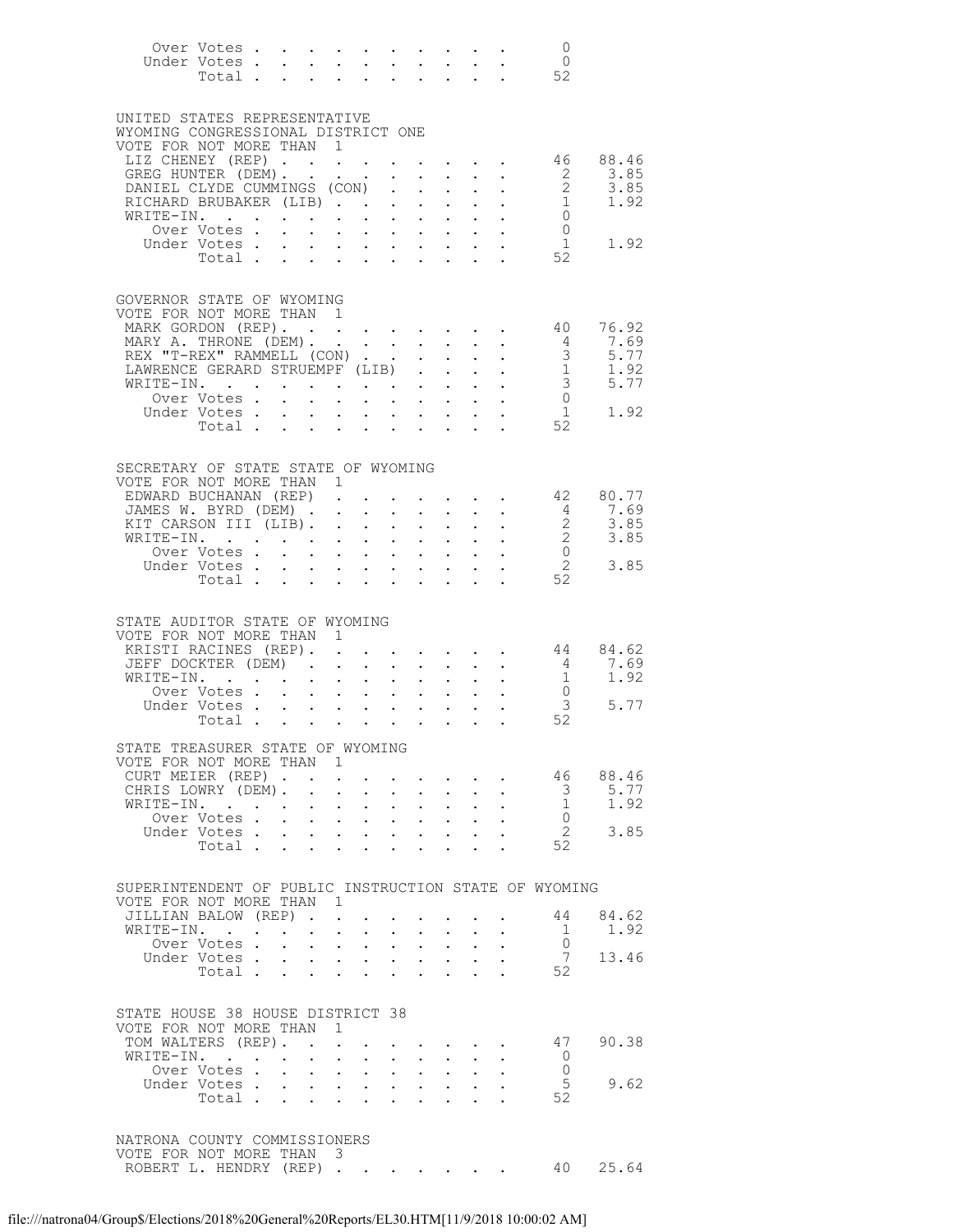| JIM MILNE (REP)<br>PAUL C. BERTOGLIO (REP).<br>TERRY WINGERTER (DEM) |                           |                  |                                                                                                                                 |                                                                                           |                                                             |                                                           | $\mathbf{L}^{\text{max}}$ , and $\mathbf{L}^{\text{max}}$           |                                        | $\mathcal{L}^{\text{max}}$                                                                                | $\mathbb{Z}^{\mathbb{Z}^{\times}}$ | $\sim$ $-$<br>$\sim$                                                     | 35<br>20                                   | 22.44<br>12.82<br>4.49 |
|----------------------------------------------------------------------|---------------------------|------------------|---------------------------------------------------------------------------------------------------------------------------------|-------------------------------------------------------------------------------------------|-------------------------------------------------------------|-----------------------------------------------------------|---------------------------------------------------------------------|----------------------------------------|-----------------------------------------------------------------------------------------------------------|------------------------------------|--------------------------------------------------------------------------|--------------------------------------------|------------------------|
| RICHARD "RICK" YOUNG (IND). .<br>WRITE-IN.                           |                           |                  |                                                                                                                                 |                                                                                           | $\mathbf{z} = \mathbf{z}$ .                                 |                                                           | $\sim$                                                              | $\sim 10^{-11}$<br>$\sim$              | $\mathbf{L}^{\text{max}}$                                                                                 |                                    | $\mathcal{L}^{\text{max}}$ , $\mathcal{L}^{\text{max}}$<br>$\sim$ $-$    | $\begin{array}{c} 7 \\ 9 \\ 3 \end{array}$ | 5.77<br>1.92           |
|                                                                      | Over Votes                |                  |                                                                                                                                 |                                                                                           |                                                             |                                                           |                                                                     |                                        |                                                                                                           |                                    |                                                                          | $\overline{0}$                             |                        |
|                                                                      | Under Votes.<br>Total     |                  | $\ddot{\phantom{0}}$                                                                                                            | $\bullet$ .                                                                               | $\mathbf{L}^{\text{max}}$ , $\mathbf{L}^{\text{max}}$       |                                                           |                                                                     |                                        | $\mathbf{L} = \mathbf{L} \times \mathbf{L}$                                                               | $\mathbf{L}^{\text{max}}$          | $\sim$                                                                   | 42<br>156                                  | 26.92                  |
| NATRONA COUNTY CORONER<br>VOTE FOR NOT MORE THAN                     |                           |                  |                                                                                                                                 | 1                                                                                         |                                                             |                                                           |                                                                     |                                        |                                                                                                           |                                    |                                                                          |                                            |                        |
| CONNIE JACOBSON (REP).                                               |                           |                  |                                                                                                                                 |                                                                                           |                                                             |                                                           |                                                                     |                                        | $\mathbf{r} = \mathbf{r} + \mathbf{r} + \mathbf{r} + \mathbf{r}$                                          |                                    | $\sim$                                                                   | 45                                         | 86.54                  |
| WRITE-IN.                                                            | Over Votes.               |                  | the contract of the contract of the contract of the<br>$\mathbf{L}$                                                             | $\sim 100$                                                                                | $\mathbf{L}^{\text{max}}$ , $\mathbf{L}^{\text{max}}$       |                                                           | $\ddot{\phantom{0}}$                                                | $\sim 10^{-1}$                         | $\mathbf{L}^{\text{max}}$                                                                                 |                                    | $\bullet$ .                                                              | $\overline{0}$<br>$\overline{0}$           |                        |
|                                                                      | Under Votes<br>Total .    |                  | $\mathcal{L}^{\text{max}}$                                                                                                      | $\mathbf{L}^{\text{max}}$                                                                 | $\mathbb{Z}^{n+1}$                                          | $\mathcal{L}^{\text{max}}$                                |                                                                     |                                        |                                                                                                           |                                    | $\mathbf{u} = \mathbf{u} + \mathbf{u}$ , where $\mathbf{u} = \mathbf{u}$ | 7<br>52                                    | 13.46                  |
| SEVENTH JUDICIAL DISTRICT ATTORNEY NATRONA                           |                           |                  |                                                                                                                                 |                                                                                           |                                                             |                                                           |                                                                     |                                        |                                                                                                           |                                    |                                                                          |                                            |                        |
| VOTE FOR NOT MORE THAN 1<br>DAN ITZEN (REP)                          |                           |                  |                                                                                                                                 |                                                                                           |                                                             |                                                           |                                                                     |                                        | and a series of the series of the                                                                         |                                    |                                                                          | 43                                         | 82.69                  |
| WRITE-IN.                                                            |                           |                  | $\bullet$ .                                                                                                                     | $\sim$ 100 $\pm$                                                                          | $\ddot{\phantom{0}}$                                        | $\ddot{\phantom{0}}$                                      |                                                                     | $\sim$ $-$                             |                                                                                                           |                                    | $\bullet$ .                                                              | $\overline{0}$                             |                        |
|                                                                      | Over Votes<br>Under Votes |                  |                                                                                                                                 |                                                                                           |                                                             |                                                           | $\mathbf{L} = \mathbf{L}$                                           |                                        | $\mathbf{r}$ , $\mathbf{r}$ , $\mathbf{r}$ , $\mathbf{r}$ , $\mathbf{r}$                                  | $\mathcal{L}^{\mathcal{L}}$        |                                                                          | $\overline{0}$<br>- 9                      | 17.31                  |
|                                                                      | Total                     |                  |                                                                                                                                 | $\mathbf{a} = \mathbf{a} + \mathbf{a}$ , $\mathbf{a} = \mathbf{a}$                        |                                                             |                                                           |                                                                     |                                        | $\mathcal{L}^{\text{max}}$                                                                                |                                    | $\sim$                                                                   | 52                                         |                        |
| NATRONA COUNTY SHERIFF<br>VOTE FOR NOT MORE THAN 1                   |                           |                  |                                                                                                                                 |                                                                                           |                                                             |                                                           |                                                                     |                                        |                                                                                                           |                                    |                                                                          |                                            |                        |
| GUS HOLBROOK (REP)<br>WRITE-IN.                                      |                           |                  |                                                                                                                                 | $\mathcal{L}^{\text{max}}$                                                                | $\mathbf{z} = \mathbf{z} + \mathbf{z}$ .                    |                                                           | $\mathbf{z} = \mathbf{z} + \mathbf{z}$ .                            |                                        | $\mathbf{L}^{\text{max}}$                                                                                 | $\ddot{\phantom{0}}$               | $\sim$                                                                   | 46<br>$\mathbf{1}$                         | 88.46<br>1.92          |
|                                                                      | Over Votes                |                  |                                                                                                                                 |                                                                                           |                                                             |                                                           |                                                                     |                                        |                                                                                                           |                                    |                                                                          | $\overline{0}$                             |                        |
|                                                                      | Under Votes<br>Total      |                  |                                                                                                                                 | $\mathbf{z} = \left( \mathbf{z} \right) \in \mathbf{z}$ .                                 |                                                             |                                                           | $\mathbf{z} = \mathbf{z} + \mathbf{z}$ .                            |                                        | $\mathcal{L}^{\text{max}}$                                                                                |                                    |                                                                          | 5<br>52                                    | 9.62                   |
|                                                                      |                           |                  |                                                                                                                                 |                                                                                           |                                                             |                                                           |                                                                     |                                        |                                                                                                           |                                    |                                                                          |                                            |                        |
| NATRONA COUNTY CLERK<br>VOTE FOR NOT MORE THAN 1                     |                           |                  |                                                                                                                                 |                                                                                           |                                                             |                                                           |                                                                     |                                        |                                                                                                           |                                    |                                                                          |                                            |                        |
| TRACY GOOD (REP)                                                     |                           |                  |                                                                                                                                 |                                                                                           |                                                             | $\mathbf{L}^{\text{max}}$ , and $\mathbf{L}^{\text{max}}$ |                                                                     |                                        | <b>All All Angel</b>                                                                                      |                                    | $\mathbf{L}^{\text{max}}$ , and $\mathbf{L}^{\text{max}}$                | 44                                         | 84.62                  |
| WRITE-IN.                                                            | Over Votes                |                  | the contract of the contract of the contract of the contract of the contract of the contract of the contract of                 | $\sim$ $-$                                                                                | $\mathbf{z} = \mathbf{z} + \mathbf{z}$ .                    |                                                           | $\ddot{\phantom{0}}$                                                | $\sim 10^{-1}$                         |                                                                                                           |                                    |                                                                          | $\overline{0}$<br>$\overline{0}$           |                        |
|                                                                      | Under Votes<br>Total      |                  |                                                                                                                                 | $\mathcal{L}^{\text{max}}$ , and $\mathcal{L}^{\text{max}}$                               |                                                             |                                                           | $\ddot{\phantom{0}}$                                                | $\sim$ $\sim$                          |                                                                                                           |                                    | $\sim$ $\sim$                                                            | - 8<br>52                                  | 15.38                  |
|                                                                      |                           |                  |                                                                                                                                 |                                                                                           |                                                             |                                                           |                                                                     |                                        |                                                                                                           |                                    |                                                                          |                                            |                        |
| NATRONA COUNTY TREASURER<br>VOTE FOR NOT MORE THAN 1                 |                           |                  |                                                                                                                                 |                                                                                           |                                                             |                                                           |                                                                     |                                        |                                                                                                           |                                    |                                                                          |                                            |                        |
| TOM DOYLE (REP)<br>WRITE-IN.                                         |                           |                  |                                                                                                                                 |                                                                                           |                                                             |                                                           |                                                                     |                                        |                                                                                                           |                                    |                                                                          | 46                                         | 88.46                  |
|                                                                      | Over Votes                |                  |                                                                                                                                 |                                                                                           |                                                             |                                                           |                                                                     |                                        |                                                                                                           |                                    |                                                                          | $\sim$ 1<br>$\bigcap$                      | 1.92                   |
|                                                                      | Under Votes               |                  |                                                                                                                                 |                                                                                           |                                                             |                                                           |                                                                     |                                        |                                                                                                           |                                    |                                                                          | $5\phantom{.0}$                            | 9.62                   |
|                                                                      | Total                     |                  |                                                                                                                                 |                                                                                           |                                                             |                                                           |                                                                     |                                        |                                                                                                           |                                    |                                                                          | 52                                         |                        |
| NATRONA COUNTY ASSESSOR<br>VOTE FOR NOT MORE THAN 1                  |                           |                  |                                                                                                                                 |                                                                                           |                                                             |                                                           |                                                                     |                                        |                                                                                                           |                                    |                                                                          |                                            |                        |
| MATTHEW KEATING (REP)                                                |                           |                  |                                                                                                                                 |                                                                                           | $\ddot{\phantom{0}}$                                        | $\bullet$ . $\bullet$                                     | $\bullet$ .<br><br><br><br><br><br><br><br><br><br><br><br><br><br> |                                        |                                                                                                           |                                    |                                                                          | 39                                         | 75.00                  |
| WRITE-IN.                                                            | Over Votes.               |                  | the contract of the contract of the contract of the contract of the contract of the contract of the contract of<br>$\mathbf{L}$ | $\sim$ $-$                                                                                | $\sim$ $-$                                                  | $\sim$                                                    | $\mathbf{L}^{\text{max}}$                                           | $\sim 10^{-1}$                         | $\sim$                                                                                                    | $\bullet$ .                        | $\ddot{\phantom{0}}$                                                     | - 6<br>$\Omega$                            | 11.54                  |
|                                                                      | Under Votes               |                  |                                                                                                                                 |                                                                                           |                                                             |                                                           |                                                                     |                                        | $\sim$ $-$                                                                                                | $\mathcal{L}^{\text{max}}$         |                                                                          | 7                                          | 13.46                  |
|                                                                      | Total .                   |                  | $\ddot{\phantom{0}}$                                                                                                            | $\sim$                                                                                    | $\mathcal{L}^{\text{max}}$                                  | $\ddot{\phantom{a}}$                                      |                                                                     |                                        |                                                                                                           |                                    |                                                                          | 52                                         |                        |
| NATRONA COUNTY CLERK OF DISTRICT COURT<br>VOTE FOR NOT MORE THAN 1   |                           |                  |                                                                                                                                 |                                                                                           |                                                             |                                                           |                                                                     |                                        |                                                                                                           |                                    |                                                                          |                                            |                        |
| ANNE VOLIN (REP)                                                     |                           |                  |                                                                                                                                 |                                                                                           |                                                             | $\bullet$                                                 |                                                                     |                                        |                                                                                                           |                                    | $\cdot$ $\cdot$                                                          | 47                                         | 90.38                  |
| WRITE-IN.                                                            |                           |                  | $\mathbf{L}^{\text{max}}$                                                                                                       | $\bullet$ .<br><br><br><br><br><br><br><br><br><br><br><br>                               | $\ddot{\phantom{0}}$                                        | $\sim$                                                    |                                                                     |                                        |                                                                                                           |                                    |                                                                          | 1<br>$\overline{0}$                        | 1.92                   |
|                                                                      | Over Votes<br>Under Votes |                  |                                                                                                                                 | $\sim 100$                                                                                | $\mathbf{z} = \mathbf{z} + \mathbf{z}$ .                    |                                                           | $\sim 10^{-11}$                                                     | $\sim 100$                             | $\mathbf{r} = \mathbf{r} + \mathbf{r} + \mathbf{r} + \mathbf{r} + \mathbf{r} + \mathbf{r}$<br>$\bullet$ . | $\mathcal{L}^{\text{max}}$         | $\ddot{\phantom{a}}$                                                     | -4                                         | 7.69                   |
|                                                                      | Total                     |                  |                                                                                                                                 |                                                                                           |                                                             |                                                           |                                                                     |                                        | $\sim$                                                                                                    |                                    | $\ddotsc$                                                                | 52                                         |                        |
| DISTRICT COURT JUDGE<br>VOTE FOR NOT MORE THAN                       |                           |                  |                                                                                                                                 | 1                                                                                         |                                                             |                                                           |                                                                     |                                        |                                                                                                           |                                    |                                                                          |                                            |                        |
| Yes                                                                  |                           |                  | $\mathbf{L}$                                                                                                                    |                                                                                           | $\bullet$ .<br><br><br><br><br><br><br><br><br><br><br><br> | $\ddot{\phantom{0}}$                                      |                                                                     |                                        |                                                                                                           |                                    |                                                                          | 33                                         | 63.46                  |
| No.                                                                  |                           | $\sim$ 100 $\mu$ |                                                                                                                                 |                                                                                           |                                                             |                                                           | $\mathbf{z} = \mathbf{z} + \mathbf{z}$ .                            |                                        | $\bullet$ .                                                                                               | $\ddot{\phantom{0}}$               |                                                                          | - 9                                        | 17.31                  |
|                                                                      | Over Votes<br>Under Votes |                  |                                                                                                                                 | $\mathbf{L}^{\text{max}}$<br>$\mathbf{u} = \mathbf{u} \mathbf{u} + \mathbf{u} \mathbf{u}$ | $\bullet$ .                                                 | $\sim 10^{-11}$                                           | $\sim$<br>$\sim 10^{-10}$                                           | $\mathbf{L}^{\text{max}}$<br>$\bullet$ | $\bullet$ .<br><br><br><br><br><br><br><br><br><br><br>                                                   | $\bullet$ .                        | $\ddot{\phantom{a}}$                                                     | $\overline{0}$<br>10                       | 19.23                  |
|                                                                      | Total .                   |                  |                                                                                                                                 | $\mathcal{L}^{\text{max}}$                                                                |                                                             | $\mathbf{L} = \mathbf{L}$                                 |                                                                     |                                        |                                                                                                           |                                    |                                                                          | 52                                         |                        |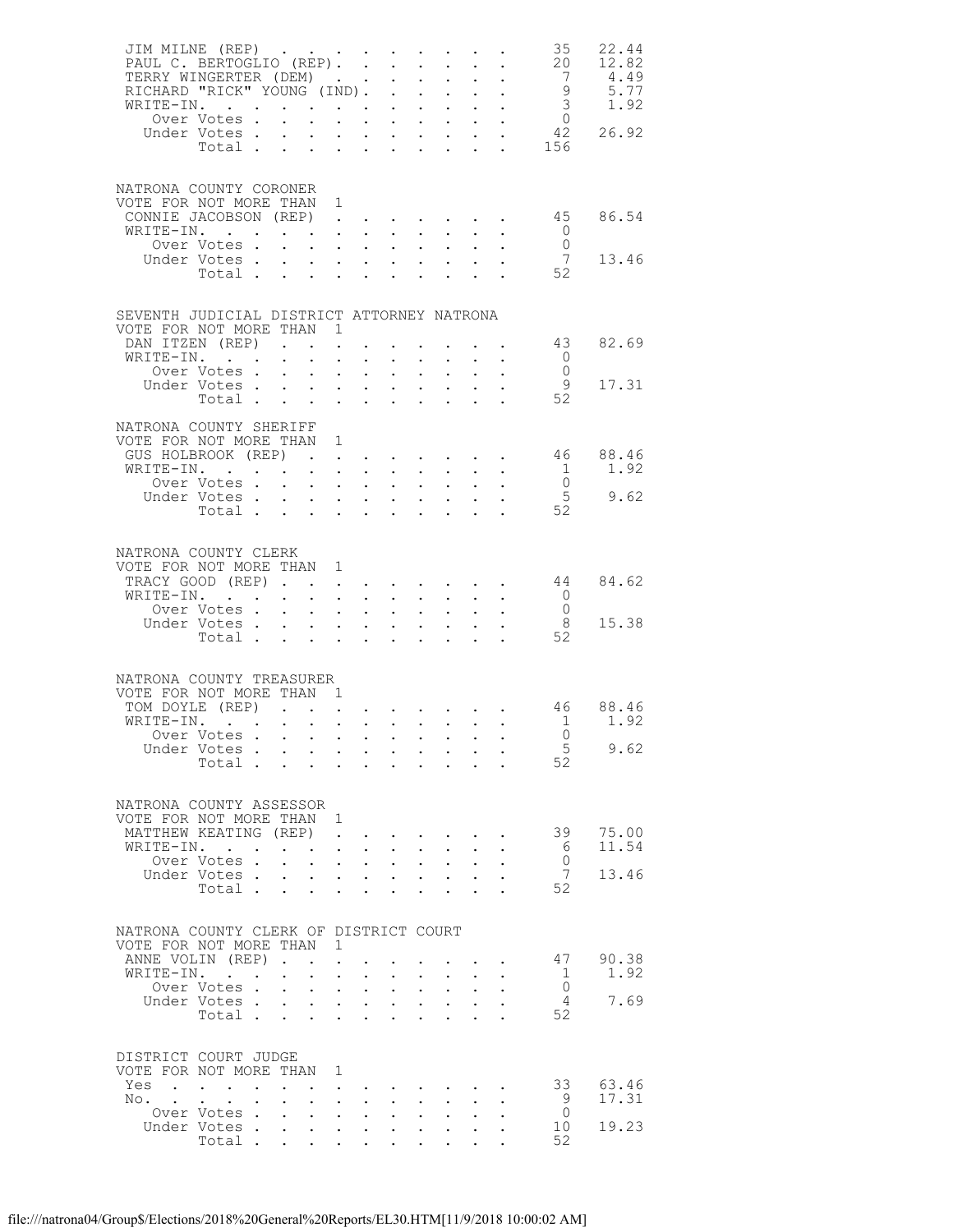| CIRCUIT COURT JUDGE<br>VOTE FOR NOT MORE THAN 1                                  |                                                             |                                                                  |                                                                                 |                                      |                                                             |                                                                                             |                           |                                                                                                         |                                   |                                                       |
|----------------------------------------------------------------------------------|-------------------------------------------------------------|------------------------------------------------------------------|---------------------------------------------------------------------------------|--------------------------------------|-------------------------------------------------------------|---------------------------------------------------------------------------------------------|---------------------------|---------------------------------------------------------------------------------------------------------|-----------------------------------|-------------------------------------------------------|
| Yes                                                                              |                                                             |                                                                  | and a series of the contract of the                                             |                                      |                                                             |                                                                                             |                           |                                                                                                         |                                   | 33 63.46                                              |
| No.<br>Over Votes .                                                              |                                                             |                                                                  | $\mathbf{r}$ , $\mathbf{r}$ , $\mathbf{r}$                                      |                                      | $\sim$ $-$                                                  |                                                                                             |                           | $\sim$                                                                                                  | 9<br>$\overline{0}$               | 17.31                                                 |
| Under Votes.                                                                     |                                                             | $\sim$ $-$<br>$\sim$                                             | $\sim 10^{-11}$<br>$\sim$<br>$\mathbf{r}$ and $\mathbf{r}$ and $\mathbf{r}$     |                                      | $\mathbf{L}^{\text{max}}$                                   | $\ddot{\phantom{0}}$                                                                        |                           | $\sim$<br>$\cdot$ $\cdot$                                                                               | 10                                | 19.23                                                 |
| Total .                                                                          | $\sim$ $\sim$                                               | $\sim$                                                           | $\mathbf{z} = \mathbf{z} + \mathbf{z}$ .                                        | $\bullet$ .                          | $\bullet$                                                   |                                                                                             |                           |                                                                                                         | 52                                |                                                       |
| CASPER COLLEGE DISTRICT BOARD OF TRUSTEE NATRONA                                 |                                                             |                                                                  |                                                                                 |                                      |                                                             |                                                                                             |                           |                                                                                                         |                                   |                                                       |
| VOTE FOR NOT MORE THAN 3                                                         |                                                             |                                                                  |                                                                                 |                                      |                                                             |                                                                                             |                           |                                                                                                         |                                   |                                                       |
| KATHY DOLAN. .<br>TIM S. KUGLER.                                                 |                                                             | $\mathbf{z} = \mathbf{z} + \mathbf{z}$ .<br>$\ddot{\phantom{0}}$ |                                                                                 |                                      | $\sim 100$                                                  |                                                                                             |                           | $\mathbf{z} = \mathbf{z} + \mathbf{z}$ , where $\mathbf{z} = \mathbf{z}$                                |                                   | 21 13.46<br>25 16.03                                  |
| SUE SCHILLING.                                                                   |                                                             | $\sim$<br>$\bullet$ .                                            | $\mathbf{L}^{\text{max}}$<br>$\sim$ $-$                                         | $\ddot{\phantom{0}}$                 | $\bullet$ .                                                 | $\mathbf{L}^{\text{max}}$                                                                   |                           | $\sim$<br>$\mathbf{L}^{\text{max}}$<br>$\sim$ $-$                                                       | 23                                | 14.74                                                 |
| WRITE-IN.                                                                        |                                                             | $\mathbf{L}$                                                     | $\mathbf{L}$<br>$\mathbf{r}$                                                    |                                      |                                                             |                                                                                             |                           | $\sim$                                                                                                  | $\overline{7}$                    | 4.49                                                  |
| Over Votes.                                                                      |                                                             | $\ddot{\phantom{0}}$                                             | $\mathbf{L}^{\text{max}}$<br>$\sim 10$                                          | $\ddot{\phantom{0}}$                 | $\mathbf{L}^{\text{max}}$                                   | $\bullet$ .                                                                                 |                           | $\mathcal{L}^{\text{max}}$<br>$\ddot{\phantom{0}}$                                                      | $\overline{0}$                    |                                                       |
| Under Votes.<br>Total                                                            |                                                             | $\mathbf{L}$<br>$\sim$ $-$                                       | $\mathbf{L}$<br>$\mathbf{r}$ and $\mathbf{r}$<br>$\ddot{\phantom{0}}$<br>$\sim$ | $\mathbf{L}$<br>$\ddot{\phantom{0}}$ | $\ddot{\phantom{0}}$                                        | $\mathbf{L}$<br>$\bullet$ .                                                                 |                           | $\ddot{\phantom{0}}$                                                                                    | 80<br>. 156                       | 51.28                                                 |
|                                                                                  |                                                             |                                                                  |                                                                                 |                                      |                                                             |                                                                                             |                           |                                                                                                         |                                   |                                                       |
| CASPER COLLEGE DISTRICT BOARD OF TRUSTEE NATRONA                                 |                                                             |                                                                  |                                                                                 |                                      |                                                             |                                                                                             |                           |                                                                                                         |                                   |                                                       |
| VOTE FOR NOT MORE THAN 1                                                         |                                                             |                                                                  |                                                                                 |                                      |                                                             |                                                                                             |                           |                                                                                                         |                                   |                                                       |
| STEVE DEGENFELDER.                                                               |                                                             |                                                                  |                                                                                 |                                      |                                                             |                                                                                             |                           |                                                                                                         | $\cdot$ , , , 32 61.54            |                                                       |
| WRITE-IN.<br>Over Votes.                                                         | <b>Contract Contract Contract</b>                           | $\sim$                                                           | $\sim 100$<br>$\sim$ $\sim$<br>$\sim$                                           | $\mathbf{L}^{\text{max}}$            |                                                             | $\mathbf{r} = \mathbf{r} \cdot \mathbf{r}$ , where $\mathbf{r} = \mathbf{r}$                |                           | $\sim$ $-$<br>$\ddot{\phantom{a}}$                                                                      | $\overline{0}$                    | $1 \t 1.92$                                           |
| Under Votes                                                                      |                                                             | $\sim$ $-$                                                       | <b>Contract Contract</b>                                                        | $\mathbf{L}^{\text{max}}$            | $\mathbf{L}^{\text{max}}$                                   | $\mathbf{L}^{\text{max}}$                                                                   |                           | $\mathbf{L}^{\text{max}}$<br>$\ddot{\phantom{0}}$                                                       |                                   | $\frac{19}{52}$ 36.54                                 |
| Total .                                                                          | $\mathbf{r} = \mathbf{r}$                                   |                                                                  | $\mathbf{L} = \mathbf{L}$                                                       |                                      |                                                             |                                                                                             |                           | $\sim$ $\sim$                                                                                           | 52                                |                                                       |
|                                                                                  |                                                             |                                                                  |                                                                                 |                                      |                                                             |                                                                                             |                           |                                                                                                         |                                   |                                                       |
| COUNTY SCHOOL DISTRICT #1 BOARD OF TRUST                                         |                                                             |                                                                  |                                                                                 |                                      |                                                             |                                                                                             |                           |                                                                                                         |                                   |                                                       |
| SCHOOL DISTRICT 1<br>VOTE FOR NOT MORE THAN 4                                    |                                                             |                                                                  |                                                                                 |                                      |                                                             |                                                                                             |                           |                                                                                                         |                                   |                                                       |
| CAMERON ALLEN.                                                                   |                                                             | $\mathbf{L}$ $\mathbf{L}$                                        |                                                                                 |                                      |                                                             |                                                                                             |                           | and a straight and a straight and                                                                       | $4\overline{4}$                   | 1.92                                                  |
| DAVID APPLEGATE                                                                  | $\mathbf{L}$                                                |                                                                  | <b>Contract Contract</b>                                                        | $\mathbf{L}^{\text{max}}$            |                                                             | $\mathcal{L}^{\text{max}}$ , where $\mathcal{L}^{\text{max}}$                               |                           | $\mathbf{L}^{\text{max}}$<br>$\sim$ $-$                                                                 | 16                                | 7.69                                                  |
| CLARK JENSEN .<br>GERALD "DOC" KING.                                             |                                                             |                                                                  | $\mathbf{L}$                                                                    |                                      | $\mathbf{L}$                                                |                                                                                             |                           | $\mathbf{L}$                                                                                            | $\frac{1}{1}$ .                   | 9.13                                                  |
| TRAVIS MARSHALL.                                                                 |                                                             | $\ddot{\phantom{a}}$<br>$\mathbf{L}$                             | $\bullet$ .<br>$\sim$<br>$\sim$<br>$\mathbf{A}$                                 | $\ddot{\phantom{0}}$                 | $\mathbf{L}^{\text{max}}$<br>$\ddot{\phantom{a}}$           | $\bullet$ .<br>$\ddot{\phantom{0}}$                                                         | $\mathbf{L}^{\text{max}}$ | $\bullet$ .<br>$\ddot{\phantom{0}}$                                                                     |                                   | 14 6.73<br>14 6.73                                    |
| DEBBIE MCCULLAR                                                                  | $\ddot{\phantom{0}}$                                        | $\ddot{\phantom{0}}$                                             | $\sim 100$<br>$\sim$                                                            | $\ddot{\phantom{0}}$                 | $\mathbf{A}^{\text{max}}$                                   | $\ddot{\phantom{0}}$                                                                        |                           | $\ddotsc$<br>$\sim$                                                                                     |                                   | $\begin{array}{cc} 11 & 5.29 \\ 9 & 4.33 \end{array}$ |
| KIANNA SMITH .                                                                   |                                                             | $\sim$                                                           | $\mathbf{L}$<br>$\mathbf{L}$                                                    |                                      | $\mathbf{L}$                                                | $\ddot{\phantom{0}}$                                                                        |                           | $\sim$                                                                                                  |                                   |                                                       |
| WRITE-IN.<br>Over Votes .                                                        | $\bullet$ .<br><br><br><br><br><br><br><br><br><br><br><br> | $\sim 10$<br>$\sim$                                              | $\sim 100$<br>$\mathbf{A}^{(1)}$ .<br>$\mathbf{L}$                              | $\ddot{\phantom{0}}$                 | $\mathbf{a} = \mathbf{b}$<br>$\mathbf{L}$                   | $\bullet$ .                                                                                 |                           | $\mathcal{L}^{\text{max}}$<br>$\mathcal{L}^{\text{max}}$                                                | $4\overline{ }$<br>$\overline{0}$ | 1.92                                                  |
| Under Votes .                                                                    |                                                             | $\sim$                                                           | $\sim$<br>$\mathbf{L}^{\text{max}}$<br>$\sim$                                   | $\ddot{\phantom{0}}$                 | $\bullet$ .<br><br><br><br><br><br><br><br><br><br><br><br> | $\mathbf{L}$<br>$\mathbf{L}^{\text{max}}$                                                   |                           | $\sim 10^{-10}$<br>$\bullet$                                                                            |                                   | 117 56.25                                             |
| Total .                                                                          |                                                             | $\sim$                                                           | $\sim$                                                                          | $\mathbf{r}$                         | $\ddot{\phantom{a}}$                                        | $\ddot{\phantom{a}}$                                                                        |                           | $\mathbf{r} = \mathbf{r}$                                                                               | 208                               |                                                       |
|                                                                                  |                                                             |                                                                  |                                                                                 |                                      |                                                             |                                                                                             |                           |                                                                                                         |                                   |                                                       |
| COUNTY FIRE PROTECTION DISTRICT DIRECTOR                                         |                                                             |                                                                  |                                                                                 |                                      |                                                             |                                                                                             |                           |                                                                                                         |                                   |                                                       |
| FIRE DISTRICT CO                                                                 |                                                             |                                                                  |                                                                                 |                                      |                                                             |                                                                                             |                           |                                                                                                         |                                   |                                                       |
| VOTE FOR NOT MORE THAN 2<br>DEAN A. JACKETT 28 26.92                             |                                                             |                                                                  |                                                                                 |                                      |                                                             |                                                                                             |                           |                                                                                                         |                                   |                                                       |
| WRITE-IN.                                                                        |                                                             |                                                                  |                                                                                 |                                      |                                                             |                                                                                             |                           |                                                                                                         |                                   | 11 10.58                                              |
| Over Votes .                                                                     |                                                             |                                                                  |                                                                                 |                                      |                                                             |                                                                                             |                           |                                                                                                         | $\overline{0}$                    |                                                       |
| Under Votes<br>Total                                                             |                                                             |                                                                  |                                                                                 |                                      |                                                             |                                                                                             |                           |                                                                                                         | 65                                | 62.50                                                 |
|                                                                                  |                                                             |                                                                  |                                                                                 |                                      |                                                             |                                                                                             |                           |                                                                                                         | 104                               |                                                       |
|                                                                                  |                                                             |                                                                  |                                                                                 |                                      |                                                             |                                                                                             |                           |                                                                                                         |                                   |                                                       |
| COUNTY RURAL CONSERVATION DISTRICT SUPER<br>NATRONA COUNTY CONSERVATION DISTRICT |                                                             |                                                                  |                                                                                 |                                      |                                                             |                                                                                             |                           |                                                                                                         |                                   |                                                       |
| VOTE FOR NOT MORE THAN 2                                                         |                                                             |                                                                  |                                                                                 |                                      |                                                             |                                                                                             |                           |                                                                                                         |                                   |                                                       |
| ANDREW C. ANDERSON                                                               |                                                             | $\mathbf{r}$ , $\mathbf{r}$ , $\mathbf{r}$                       |                                                                                 |                                      |                                                             |                                                                                             |                           |                                                                                                         | 26                                | 25.00                                                 |
| TAMMY COBB<br>WRITE-IN.                                                          |                                                             |                                                                  |                                                                                 |                                      |                                                             | $\mathbf{A}^{\text{max}}$ , and $\mathbf{A}^{\text{max}}$                                   |                           | $\bullet$ .<br><br><br><br><br><br><br><br><br><br><br><br><br>                                         | 26                                | 25.00<br>1.92                                         |
| Over Votes                                                                       | $\sim$                                                      |                                                                  | $\mathbf{L} = \mathbf{L} \mathbf{L} + \mathbf{L} \mathbf{L}$                    | $\bullet$ .                          |                                                             | $\mathbf{u} = \mathbf{u} \cdot \mathbf{u}$ , and $\mathbf{u} = \mathbf{u} \cdot \mathbf{u}$ |                           | $\mathbf{L}^{\text{max}} = \mathbf{L}^{\text{max}} = \mathbf{L}^{\text{max}} = \mathbf{L}^{\text{max}}$ | $\overline{2}$<br>$\circ$ 0       |                                                       |
| Under Votes.                                                                     |                                                             |                                                                  |                                                                                 |                                      |                                                             |                                                                                             |                           |                                                                                                         | 50                                | 48.08                                                 |
| Total                                                                            |                                                             |                                                                  |                                                                                 |                                      |                                                             |                                                                                             |                           |                                                                                                         | 104                               |                                                       |
| 1 CENT SALES TAX                                                                 |                                                             |                                                                  |                                                                                 |                                      |                                                             |                                                                                             |                           |                                                                                                         |                                   |                                                       |
| VOTE FOR NOT MORE THAN 1                                                         |                                                             |                                                                  |                                                                                 |                                      |                                                             |                                                                                             |                           |                                                                                                         |                                   |                                                       |
| For the County Sales and Use Ta                                                  |                                                             |                                                                  |                                                                                 |                                      |                                                             |                                                                                             |                           |                                                                                                         | 24                                | 46.15                                                 |
| Against the County Sales and Us                                                  |                                                             |                                                                  |                                                                                 |                                      |                                                             |                                                                                             |                           | $\sim$ $\sim$                                                                                           | 26<br>$\overline{0}$              | 50.00                                                 |
| Over Votes<br>Under Votes                                                        |                                                             |                                                                  |                                                                                 |                                      |                                                             |                                                                                             | $\mathbf{L}^{\text{max}}$ | $\sim$                                                                                                  | $\overline{2}$                    | 3.85                                                  |
| Total                                                                            |                                                             |                                                                  |                                                                                 |                                      |                                                             |                                                                                             |                           |                                                                                                         | 52                                |                                                       |
|                                                                                  |                                                             |                                                                  |                                                                                 |                                      |                                                             |                                                                                             |                           |                                                                                                         |                                   |                                                       |
| LODGING TAX                                                                      |                                                             |                                                                  |                                                                                 |                                      |                                                             |                                                                                             |                           |                                                                                                         |                                   |                                                       |
| VOTE FOR NOT MORE THAN 1                                                         |                                                             |                                                                  |                                                                                 |                                      |                                                             |                                                                                             |                           |                                                                                                         |                                   |                                                       |
| For the County Lodging Tax.<br>Against the County Lodging Tax                    |                                                             |                                                                  |                                                                                 |                                      |                                                             |                                                                                             |                           |                                                                                                         | 32<br>18                          | 61.54<br>34.62                                        |
| Over Votes                                                                       |                                                             |                                                                  |                                                                                 |                                      |                                                             |                                                                                             |                           |                                                                                                         | $\overline{0}$                    |                                                       |
|                                                                                  |                                                             |                                                                  |                                                                                 |                                      |                                                             |                                                                                             |                           |                                                                                                         | 2                                 | 3.85                                                  |
|                                                                                  |                                                             |                                                                  |                                                                                 |                                      |                                                             |                                                                                             |                           |                                                                                                         | 52                                |                                                       |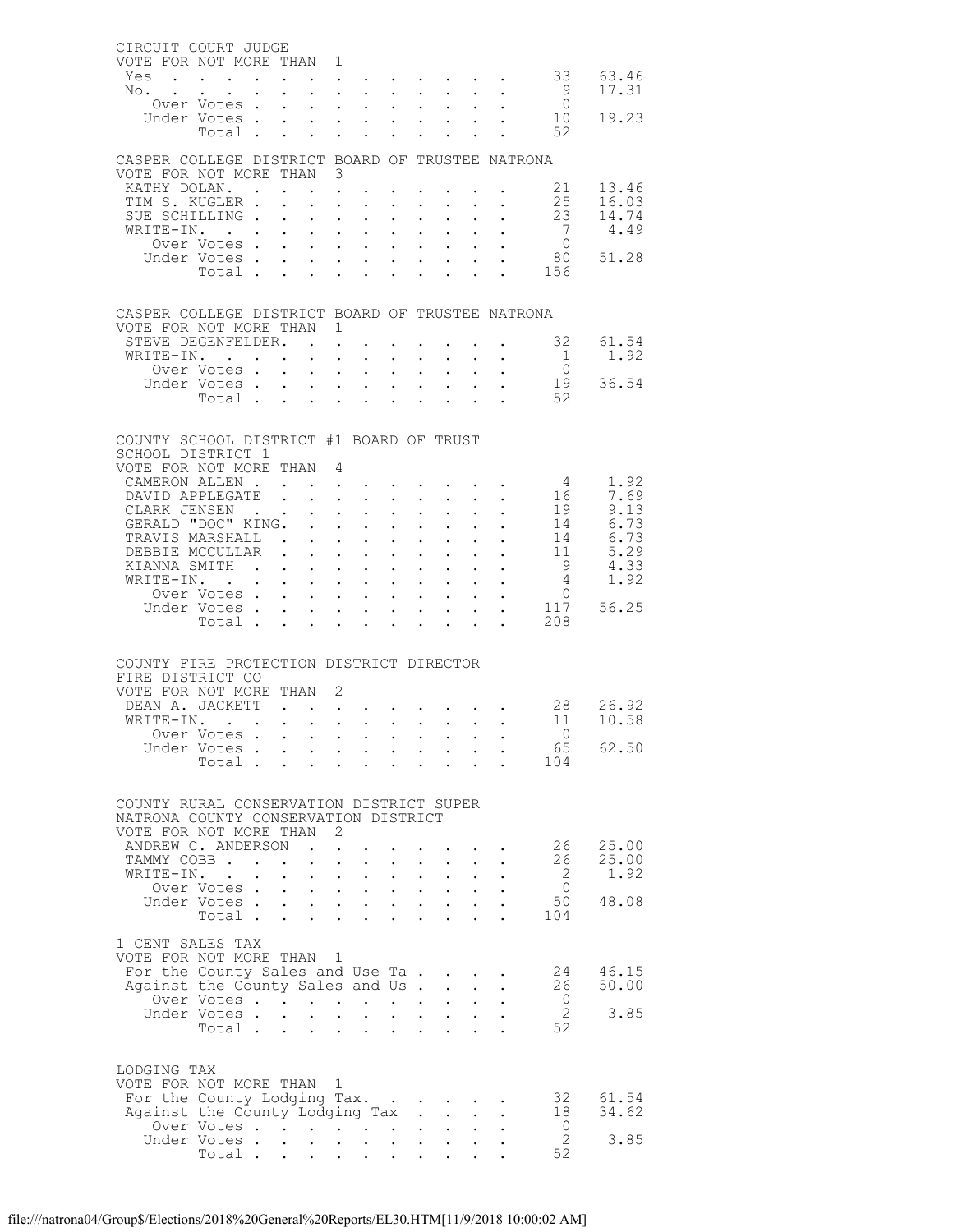| PRECINCT REPORT     GENERAL ELECTION<br>RUN DATE:11/09/18     NATRONA COUNTY, WYOMING<br>RUN TIME:09:57 AM     NOVEMBER 6, 2018                                                                    |                                                                                                                                                                                                                                                                                                                                           |              |                                                                                                                                                                                                        |                           |              |                         |                                                                  |                                    | ** OFFICIAL COUNTY RESULTS |
|----------------------------------------------------------------------------------------------------------------------------------------------------------------------------------------------------|-------------------------------------------------------------------------------------------------------------------------------------------------------------------------------------------------------------------------------------------------------------------------------------------------------------------------------------------|--------------|--------------------------------------------------------------------------------------------------------------------------------------------------------------------------------------------------------|---------------------------|--------------|-------------------------|------------------------------------------------------------------|------------------------------------|----------------------------|
| 1401 14-1                                                                                                                                                                                          |                                                                                                                                                                                                                                                                                                                                           |              |                                                                                                                                                                                                        |                           |              |                         |                                                                  |                                    |                            |
| REGISTERED VOTERS - TOTAL<br>BALLOTS CAST - TOTAL. 24<br>BALLOTS CAST - BLANK.<br>VOTER TURNOUT - TOTAL<br>VOTER TURNOUT - BLANK                                                                   |                                                                                                                                                                                                                                                                                                                                           |              |                                                                                                                                                                                                        |                           |              |                         | VOTES PERCENT<br>29<br>$\frac{1}{2}$ . 0<br>82.76                |                                    |                            |
| UNITED STATES SENATOR FEDERAL DISTRICT<br>VOTE FOR NOT MORE THAN 1<br>JOHN BARRASSO (REP) 22 91.67<br>GARY TRAUNER (DEM)<br>JOSEPH PORAMBO (LIB).<br>WRITE-IN.                                     | Over Votes.<br>Under Votes<br>$\frac{1}{10}$ $\frac{1}{10}$ $\frac{1}{10}$ $\frac{1}{10}$ $\frac{1}{10}$ $\frac{1}{10}$ $\frac{1}{10}$ $\frac{1}{10}$ $\frac{1}{10}$ $\frac{1}{10}$ $\frac{1}{10}$ $\frac{1}{10}$ $\frac{1}{10}$ $\frac{1}{10}$ $\frac{1}{10}$ $\frac{1}{10}$ $\frac{1}{10}$ $\frac{1}{10}$ $\frac{1}{10}$ $\frac{1}{10}$ |              |                                                                                                                                                                                                        |                           |              | $\cdot$ $\cdot$ $\cdot$ | $\begin{matrix}0\\0\end{matrix}$<br>$\overline{0}$               | $\frac{1}{2}$ $\frac{31.67}{8.33}$ |                            |
| UNITED STATES REPRESENTATIVE<br>WYOMING CONGRESSIONAL DISTRICT ONE<br>VOTE FOR NOT MORE THAN 1<br>LIZ CHENEY (REP) 21 87.50                                                                        | Over Votes<br>Under Votes.<br>Total                                                                                                                                                                                                                                                                                                       |              |                                                                                                                                                                                                        |                           |              |                         | $\overline{0}$<br>$\bigcirc$<br>24                               |                                    |                            |
| GOVERNOR STATE OF WYOMING<br>VOTE FOR NOT MORE THAN 1<br>MARK GORDON (REP). 22 91.67<br>MARY A. THRONE (DEM). 2 8.33<br>REX "T-REX" RAMMELL (CON) 0<br>LAWRENCE GERARD STRUEMPF (LIB)<br>WRITE-IN. | Over Votes<br>Under Votes.<br>Total                                                                                                                                                                                                                                                                                                       | $\mathbf{r}$ | $\cdot$ $\cdot$ $\cdot$ $\cdot$ $\cdot$                                                                                                                                                                |                           |              |                         | $\overline{0}$<br>$\Omega$<br>$\overline{0}$<br>$\bigcirc$<br>24 |                                    |                            |
| SECRETARY OF STATE STATE OF WYOMING<br>VOTE FOR NOT MORE THAN 1<br>EDWARD BUCHANAN (REP)<br>JAMES W. BYRD (DEM)<br>KIT CARSON III (LIB).<br>WRITE-IN.                                              | Over Votes<br>Under Votes<br>Total                                                                                                                                                                                                                                                                                                        |              | $\mathbf{r} = \mathbf{r} + \mathbf{r} + \mathbf{r}$                                                                                                                                                    |                           |              |                         | 22<br>2<br>$\Omega$<br>$\Omega$<br>$\Omega$<br>$\Omega$<br>24    | 91.67<br>8.33                      |                            |
| STATE AUDITOR STATE OF WYOMING<br>VOTE FOR NOT MORE THAN<br>KRISTI RACINES (REP).<br>JEFF DOCKTER (DEM).<br>WRITE-IN.                                                                              | Over Votes<br>Under Votes<br>Total                                                                                                                                                                                                                                                                                                        | 1            | $\mathbf{r} = \mathbf{r} + \mathbf{r} + \mathbf{r} + \mathbf{r} + \mathbf{r}$<br>$\cdot$ $\cdot$ $\cdot$ $\cdot$<br>$\cdot$ $\cdot$ $\cdot$ $\cdot$ $\cdot$<br>$\cdot$ $\cdot$ $\cdot$ $\cdot$ $\cdot$ |                           | $\mathbf{L}$ |                         | 21<br>2<br>0<br>$\Omega$<br>$\mathbf{1}$<br>24                   | 87.50<br>8.33<br>4.17              |                            |
| STATE TREASURER STATE OF WYOMING<br>VOTE FOR NOT MORE THAN 1<br>CURT MEIER (REP)<br>CHRIS LOWRY (DEM).<br>WRITE-IN.                                                                                | Over Votes.<br>Under Votes<br>Total                                                                                                                                                                                                                                                                                                       |              |                                                                                                                                                                                                        | $\mathbf{L}^{\text{max}}$ |              |                         | 21<br>3<br>$\Omega$<br>$\circ$<br>$\Omega$<br>24                 | 87.50<br>12.50                     |                            |

 SUPERINTENDENT OF PUBLIC INSTRUCTION STATE OF WYOMING VOTE FOR NOT MORE THAN 1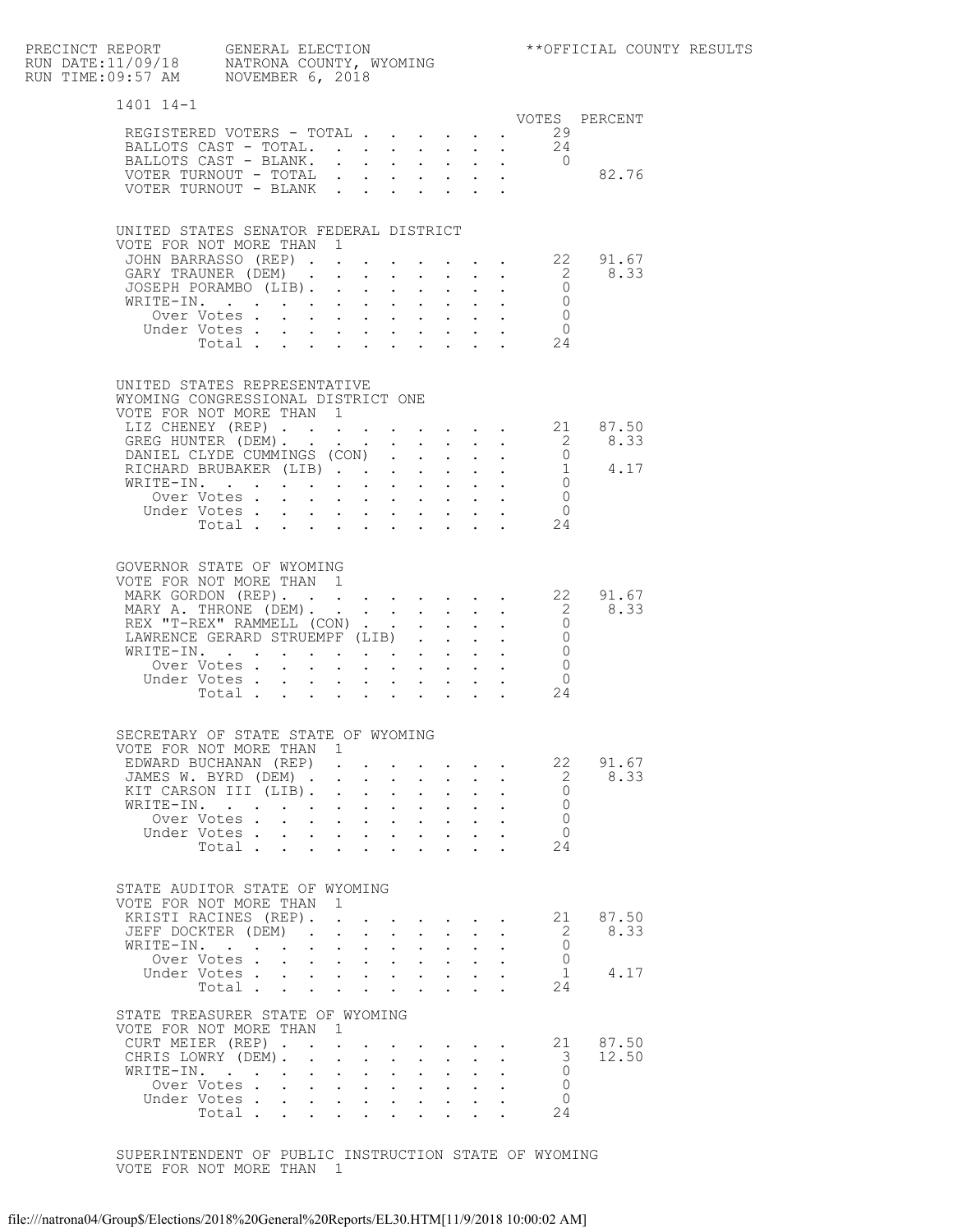| JILLIAN BALOW (REP)<br>WRITE-IN.                             |                               |                   |                                                           | $\sim$                                                                                                                  | $\sim$                                                              |                                                             |                      | $\mathbf{L}$ and $\mathbf{L}$                                                                                                                                                                                                                                                                      |                      | $\mathbf{L} = \mathbf{L}$                                      |                                       | 19<br>$\overline{0}$                   | 79.17                                                                           |
|--------------------------------------------------------------|-------------------------------|-------------------|-----------------------------------------------------------|-------------------------------------------------------------------------------------------------------------------------|---------------------------------------------------------------------|-------------------------------------------------------------|----------------------|----------------------------------------------------------------------------------------------------------------------------------------------------------------------------------------------------------------------------------------------------------------------------------------------------|----------------------|----------------------------------------------------------------|---------------------------------------|----------------------------------------|---------------------------------------------------------------------------------|
|                                                              | Over Votes                    |                   | $\sim$                                                    | $\sim 10$                                                                                                               | $\sim$ $-$                                                          | $\mathbf{L}^{\text{max}}$                                   |                      | $\mathbf{z} = \mathbf{z} + \mathbf{z}$                                                                                                                                                                                                                                                             |                      | $\sigma_{\rm{eff}}$ , $\sigma_{\rm{eff}}$                      |                                       |                                        |                                                                                 |
|                                                              | Under Votes                   |                   |                                                           |                                                                                                                         |                                                                     |                                                             |                      |                                                                                                                                                                                                                                                                                                    |                      |                                                                | $\begin{array}{c} 0 \\ 5 \end{array}$ |                                        | 20.83                                                                           |
|                                                              | Total                         |                   |                                                           |                                                                                                                         |                                                                     |                                                             |                      | <b>Service</b> State                                                                                                                                                                                                                                                                               |                      | $\mathbf{L} = \mathbf{L}$                                      | 24                                    |                                        |                                                                                 |
|                                                              |                               |                   |                                                           |                                                                                                                         |                                                                     |                                                             |                      |                                                                                                                                                                                                                                                                                                    |                      |                                                                |                                       |                                        |                                                                                 |
|                                                              |                               |                   |                                                           |                                                                                                                         |                                                                     |                                                             |                      |                                                                                                                                                                                                                                                                                                    |                      |                                                                |                                       |                                        |                                                                                 |
| STATE HOUSE 38 HOUSE DISTRICT 38<br>VOTE FOR NOT MORE THAN 1 |                               |                   |                                                           |                                                                                                                         |                                                                     |                                                             |                      |                                                                                                                                                                                                                                                                                                    |                      |                                                                |                                       |                                        |                                                                                 |
| TOM WALTERS (REP).                                           |                               |                   |                                                           |                                                                                                                         |                                                                     |                                                             |                      |                                                                                                                                                                                                                                                                                                    |                      |                                                                | $\cdot$ 18                            |                                        | 75.00                                                                           |
| WRITE-IN.                                                    |                               |                   |                                                           |                                                                                                                         |                                                                     |                                                             |                      |                                                                                                                                                                                                                                                                                                    |                      |                                                                |                                       | $\overline{0}$                         |                                                                                 |
|                                                              | Over Votes                    |                   |                                                           |                                                                                                                         |                                                                     |                                                             |                      |                                                                                                                                                                                                                                                                                                    |                      |                                                                |                                       | $\overline{0}$                         |                                                                                 |
|                                                              | Under Votes                   |                   |                                                           | $\mathbf{a}^{\prime}$ , $\mathbf{a}^{\prime}$ , $\mathbf{a}^{\prime}$ , $\mathbf{a}^{\prime}$ , $\mathbf{a}^{\prime}$ , |                                                                     |                                                             |                      | $\mathbf{r}$ , and $\mathbf{r}$ , and $\mathbf{r}$                                                                                                                                                                                                                                                 |                      |                                                                |                                       | - 6                                    | 25.00                                                                           |
|                                                              | Total                         |                   |                                                           |                                                                                                                         |                                                                     |                                                             |                      |                                                                                                                                                                                                                                                                                                    |                      |                                                                |                                       | $\begin{array}{c} 6 \\ 24 \end{array}$ |                                                                                 |
|                                                              |                               |                   |                                                           |                                                                                                                         |                                                                     |                                                             |                      |                                                                                                                                                                                                                                                                                                    |                      |                                                                |                                       |                                        |                                                                                 |
|                                                              |                               |                   |                                                           |                                                                                                                         |                                                                     |                                                             |                      |                                                                                                                                                                                                                                                                                                    |                      |                                                                |                                       |                                        |                                                                                 |
| NATRONA COUNTY COMMISSIONERS                                 |                               |                   |                                                           |                                                                                                                         |                                                                     |                                                             |                      |                                                                                                                                                                                                                                                                                                    |                      |                                                                |                                       |                                        |                                                                                 |
| VOTE FOR NOT MORE THAN 3<br>ROBERT L. HENDRY (REP)           |                               |                   |                                                           |                                                                                                                         |                                                                     |                                                             |                      |                                                                                                                                                                                                                                                                                                    |                      |                                                                |                                       | 17                                     | 23.61                                                                           |
| JIM MILNE (REP)                                              |                               |                   |                                                           |                                                                                                                         |                                                                     |                                                             |                      |                                                                                                                                                                                                                                                                                                    |                      |                                                                |                                       |                                        | 13 18.06                                                                        |
| PAUL C. BERTOGLIO (REP). .                                   |                               |                   |                                                           |                                                                                                                         |                                                                     | $\bullet$ .                                                 |                      | $\mathbf{u} = \mathbf{u} \cdot \mathbf{u}$ .                                                                                                                                                                                                                                                       | $\sim 100$           | $\mathbb{R}^{n+1}$                                             |                                       |                                        |                                                                                 |
| TERRY WINGERTER (DEM)                                        |                               |                   |                                                           |                                                                                                                         |                                                                     | $\mathbf{L}$                                                |                      | $\mathbf{L} = \mathbf{L} \mathbf{L}$                                                                                                                                                                                                                                                               |                      | $\cdot$ $\cdot$                                                |                                       |                                        |                                                                                 |
| RICHARD "RICK" YOUNG (IND). .                                |                               |                   |                                                           |                                                                                                                         |                                                                     |                                                             |                      | $\frac{1}{2} \left( \frac{1}{2} \left( \frac{1}{2} \left( \frac{1}{2} \left( \frac{1}{2} \right) - \frac{1}{2} \left( \frac{1}{2} \right) \right) \right) - \frac{1}{2} \left( \frac{1}{2} \left( \frac{1}{2} \left( \frac{1}{2} \right) - \frac{1}{2} \left( \frac{1}{2} \right) \right) \right)$ |                      |                                                                |                                       |                                        | $\begin{array}{ccc} 18 & 25.00 \\ 5 & 6.94 \\ 2 & 2.78 \\ 1 & 1.39 \end{array}$ |
| WRITE-IN.                                                    |                               |                   |                                                           |                                                                                                                         |                                                                     |                                                             |                      |                                                                                                                                                                                                                                                                                                    |                      |                                                                |                                       |                                        |                                                                                 |
|                                                              | Over Votes.                   |                   | $\mathbf{L}^{\text{max}}$                                 |                                                                                                                         | $\mathbf{r} = \mathbf{r} \times \mathbf{r}$ . The $\mathbf{r}$      |                                                             |                      | $\mathbf{A}^{(1)}$ and $\mathbf{A}^{(2)}$ and                                                                                                                                                                                                                                                      |                      | $\mathcal{L}^{\text{max}}$ , and $\mathcal{L}^{\text{max}}$    |                                       |                                        | $\begin{matrix}0\\16\\22.22\end{matrix}$                                        |
|                                                              | Under Votes.                  |                   | $\sim$                                                    |                                                                                                                         |                                                                     |                                                             |                      | $\mathbf{r}$ and $\mathbf{r}$ and $\mathbf{r}$ and $\mathbf{r}$                                                                                                                                                                                                                                    |                      | $\mathcal{L}^{\text{max}}$                                     |                                       |                                        |                                                                                 |
|                                                              | Total                         |                   |                                                           |                                                                                                                         |                                                                     |                                                             |                      | $\mathbf{L}^{\text{max}}$ , and $\mathbf{L}^{\text{max}}$                                                                                                                                                                                                                                          |                      | $\mathbf{L} = \mathbf{L}$                                      |                                       | 72                                     |                                                                                 |
|                                                              |                               |                   |                                                           |                                                                                                                         |                                                                     |                                                             |                      |                                                                                                                                                                                                                                                                                                    |                      |                                                                |                                       |                                        |                                                                                 |
| NATRONA COUNTY CORONER                                       |                               |                   |                                                           |                                                                                                                         |                                                                     |                                                             |                      |                                                                                                                                                                                                                                                                                                    |                      |                                                                |                                       |                                        |                                                                                 |
| VOTE FOR NOT MORE THAN 1                                     |                               |                   |                                                           |                                                                                                                         |                                                                     |                                                             |                      |                                                                                                                                                                                                                                                                                                    |                      |                                                                |                                       |                                        |                                                                                 |
| CONNIE JACOBSON (REP) 21 87.50                               |                               |                   |                                                           |                                                                                                                         |                                                                     |                                                             |                      |                                                                                                                                                                                                                                                                                                    |                      |                                                                |                                       |                                        |                                                                                 |
| WRITE-IN.                                                    |                               |                   |                                                           |                                                                                                                         |                                                                     |                                                             |                      |                                                                                                                                                                                                                                                                                                    |                      |                                                                |                                       | $\begin{matrix}0\\0\end{matrix}$       |                                                                                 |
|                                                              | Over Votes                    |                   |                                                           |                                                                                                                         |                                                                     |                                                             | $\mathbf{L}$         |                                                                                                                                                                                                                                                                                                    |                      |                                                                |                                       |                                        |                                                                                 |
|                                                              | Under Votes<br>Total          |                   |                                                           |                                                                                                                         |                                                                     |                                                             |                      |                                                                                                                                                                                                                                                                                                    |                      |                                                                |                                       | $\mathcal{S}$                          | 12.50                                                                           |
|                                                              |                               |                   |                                                           |                                                                                                                         |                                                                     |                                                             |                      |                                                                                                                                                                                                                                                                                                    |                      |                                                                |                                       | 24                                     |                                                                                 |
|                                                              |                               |                   |                                                           |                                                                                                                         |                                                                     |                                                             |                      |                                                                                                                                                                                                                                                                                                    |                      |                                                                |                                       |                                        |                                                                                 |
| SEVENTH JUDICIAL DISTRICT ATTORNEY NATRONA                   |                               |                   |                                                           |                                                                                                                         |                                                                     |                                                             |                      |                                                                                                                                                                                                                                                                                                    |                      |                                                                |                                       |                                        |                                                                                 |
| VOTE FOR NOT MORE THAN 1                                     |                               |                   |                                                           |                                                                                                                         |                                                                     |                                                             |                      |                                                                                                                                                                                                                                                                                                    |                      |                                                                |                                       |                                        |                                                                                 |
|                                                              |                               |                   |                                                           |                                                                                                                         |                                                                     |                                                             |                      |                                                                                                                                                                                                                                                                                                    |                      |                                                                |                                       |                                        |                                                                                 |
|                                                              |                               |                   |                                                           |                                                                                                                         |                                                                     |                                                             |                      |                                                                                                                                                                                                                                                                                                    |                      |                                                                |                                       |                                        |                                                                                 |
| DAN ITZEN (REP)                                              |                               |                   |                                                           | $\cdot$ $\cdot$ $\cdot$ $\cdot$                                                                                         | $\sim$                                                              |                                                             | $\mathbf{L}$         |                                                                                                                                                                                                                                                                                                    |                      | $\mathbf{L}$ and $\mathbf{L}$<br>$\mathbf{L}$ and $\mathbf{L}$ |                                       | 21<br>$\overline{0}$                   | 87.50                                                                           |
| WRITE-IN.                                                    | Over Votes                    |                   | $\sim 100$                                                |                                                                                                                         | $\mathcal{A}^{\mathcal{A}}$ , and $\mathcal{A}^{\mathcal{A}}$ , and | $\bullet$ .                                                 |                      | $\bullet$ , $\bullet$ , $\bullet$ , $\bullet$                                                                                                                                                                                                                                                      |                      | $\mathbf{L}^{\text{max}}$ , $\mathbf{L}^{\text{max}}$          |                                       | $\overline{0}$                         |                                                                                 |
|                                                              | Under Votes                   |                   |                                                           |                                                                                                                         |                                                                     |                                                             | $\sim 10^{-10}$      | $\mathbf{L}^{\text{max}}$                                                                                                                                                                                                                                                                          |                      |                                                                |                                       | $\overline{\mathbf{3}}$                | 12.50                                                                           |
|                                                              | Total                         |                   |                                                           |                                                                                                                         |                                                                     | $\bullet$ .<br><br><br><br><br><br><br><br><br><br><br><br> |                      | $\cdot$ $\cdot$ $\cdot$ $\cdot$ $\cdot$                                                                                                                                                                                                                                                            |                      |                                                                |                                       | 24                                     |                                                                                 |
|                                                              |                               |                   |                                                           |                                                                                                                         |                                                                     |                                                             |                      |                                                                                                                                                                                                                                                                                                    |                      |                                                                |                                       |                                        |                                                                                 |
| NATRONA COUNTY SHERIFF                                       |                               |                   |                                                           |                                                                                                                         |                                                                     |                                                             |                      |                                                                                                                                                                                                                                                                                                    |                      |                                                                |                                       |                                        |                                                                                 |
| VOTE FOR NOT MORE THAN 1                                     |                               |                   |                                                           |                                                                                                                         |                                                                     |                                                             |                      |                                                                                                                                                                                                                                                                                                    |                      |                                                                |                                       |                                        |                                                                                 |
| GUS HOLBROOK (REP)                                           |                               |                   |                                                           |                                                                                                                         |                                                                     |                                                             |                      |                                                                                                                                                                                                                                                                                                    |                      |                                                                |                                       |                                        | 21 87.50                                                                        |
| WRITE-IN.                                                    |                               |                   |                                                           |                                                                                                                         |                                                                     |                                                             |                      |                                                                                                                                                                                                                                                                                                    |                      |                                                                |                                       | $\bigcirc$                             |                                                                                 |
|                                                              | Over Votes                    |                   |                                                           |                                                                                                                         |                                                                     |                                                             |                      |                                                                                                                                                                                                                                                                                                    |                      |                                                                |                                       | $\overline{0}$                         |                                                                                 |
|                                                              | Under Votes                   |                   |                                                           |                                                                                                                         | $\mathbf{r}$ , $\mathbf{r}$ , $\mathbf{r}$ , $\mathbf{r}$           |                                                             |                      | $\mathbf{r} = \mathbf{r} + \mathbf{r}$<br>$\cdot$ $\cdot$ $\cdot$ $\cdot$                                                                                                                                                                                                                          |                      |                                                                |                                       | 24                                     | 3 12.50                                                                         |
|                                                              | Total $\cdots$ $\cdots$       |                   |                                                           |                                                                                                                         |                                                                     |                                                             |                      |                                                                                                                                                                                                                                                                                                    |                      |                                                                |                                       |                                        |                                                                                 |
|                                                              |                               |                   |                                                           |                                                                                                                         |                                                                     |                                                             |                      |                                                                                                                                                                                                                                                                                                    |                      |                                                                |                                       |                                        |                                                                                 |
| NATRONA COUNTY CLERK                                         |                               |                   |                                                           |                                                                                                                         |                                                                     |                                                             |                      |                                                                                                                                                                                                                                                                                                    |                      |                                                                |                                       |                                        |                                                                                 |
| VOTE FOR NOT MORE THAN 1                                     |                               |                   |                                                           |                                                                                                                         |                                                                     |                                                             |                      |                                                                                                                                                                                                                                                                                                    |                      |                                                                |                                       |                                        |                                                                                 |
| TRACY GOOD (REP)                                             |                               |                   |                                                           |                                                                                                                         |                                                                     | <b>Contract Contract Contract</b>                           |                      | $\sim$                                                                                                                                                                                                                                                                                             |                      |                                                                |                                       |                                        | 21 87.50                                                                        |
| WRITE-IN.                                                    |                               |                   | $\bullet$ .                                               |                                                                                                                         | <b>Service Contracts</b>                                            |                                                             |                      | $\mathbf{A}$ and $\mathbf{A}$ and $\mathbf{A}$                                                                                                                                                                                                                                                     |                      |                                                                |                                       | $\circ$ 0                              |                                                                                 |
|                                                              | Over Votes .                  | $\sim$            |                                                           | $\cdot$ $\cdot$ $\cdot$ $\cdot$                                                                                         |                                                                     | $\mathbf{L}$                                                | $\ddot{\phantom{0}}$ |                                                                                                                                                                                                                                                                                                    |                      |                                                                |                                       | $\overline{0}$                         |                                                                                 |
|                                                              | Under Votes                   |                   | $\sim 10$                                                 |                                                                                                                         | $\mathcal{A}^{\mathcal{A}}$ , and $\mathcal{A}^{\mathcal{A}}$       | $\bullet$ .                                                 |                      | $\mathbf{L}^{\text{max}}$ , and $\mathbf{L}^{\text{max}}$                                                                                                                                                                                                                                          | $\sim 10^{-10}$      |                                                                |                                       | $\mathcal{S}$                          | 12.50                                                                           |
|                                                              | Total                         |                   |                                                           |                                                                                                                         |                                                                     |                                                             |                      |                                                                                                                                                                                                                                                                                                    |                      |                                                                |                                       | 24                                     |                                                                                 |
|                                                              |                               |                   |                                                           |                                                                                                                         |                                                                     |                                                             |                      |                                                                                                                                                                                                                                                                                                    |                      |                                                                |                                       |                                        |                                                                                 |
| NATRONA COUNTY TREASURER                                     |                               |                   |                                                           |                                                                                                                         |                                                                     |                                                             |                      |                                                                                                                                                                                                                                                                                                    |                      |                                                                |                                       |                                        |                                                                                 |
| VOTE FOR NOT MORE THAN 1                                     |                               |                   |                                                           |                                                                                                                         |                                                                     |                                                             |                      |                                                                                                                                                                                                                                                                                                    |                      |                                                                |                                       |                                        |                                                                                 |
| TOM DOYLE (REP)                                              |                               | $\sim$ 100 $\sim$ |                                                           |                                                                                                                         |                                                                     |                                                             |                      | $\mathbf{r} = \mathbf{r} + \mathbf{r} + \mathbf{r} + \mathbf{r} + \mathbf{r} + \mathbf{r}$                                                                                                                                                                                                         |                      |                                                                |                                       |                                        | 21 87.50                                                                        |
| WRITE-IN.                                                    |                               |                   | $\ddot{\phantom{0}}$                                      |                                                                                                                         | $\mathbf{r}$ $\mathbf{r}$                                           |                                                             | $\ddot{\phantom{0}}$ |                                                                                                                                                                                                                                                                                                    |                      |                                                                |                                       | $\overline{0}$                         |                                                                                 |
|                                                              | Over Votes                    |                   | $\bullet$ .                                               |                                                                                                                         | $\mathcal{A}^{\mathcal{A}}$ , and $\mathcal{A}^{\mathcal{A}}$       | $\bullet$ .                                                 | $\sim 100$           | $\sim$                                                                                                                                                                                                                                                                                             |                      |                                                                |                                       | $\overline{0}$                         |                                                                                 |
|                                                              | Under Votes                   |                   |                                                           |                                                                                                                         |                                                                     |                                                             | $\sim$               | $\sim$                                                                                                                                                                                                                                                                                             |                      |                                                                |                                       | $\overline{\mathbf{3}}$                | 12.50                                                                           |
|                                                              | Total                         |                   |                                                           |                                                                                                                         |                                                                     | $\ddot{\phantom{0}}$                                        |                      | <b>All Andre</b>                                                                                                                                                                                                                                                                                   | $\ddot{\phantom{0}}$ |                                                                |                                       | 24                                     |                                                                                 |
|                                                              |                               |                   |                                                           |                                                                                                                         |                                                                     |                                                             |                      |                                                                                                                                                                                                                                                                                                    |                      |                                                                |                                       |                                        |                                                                                 |
| NATRONA COUNTY ASSESSOR                                      |                               |                   |                                                           |                                                                                                                         |                                                                     |                                                             |                      |                                                                                                                                                                                                                                                                                                    |                      |                                                                |                                       |                                        |                                                                                 |
| VOTE FOR NOT MORE THAN 1                                     |                               |                   |                                                           |                                                                                                                         |                                                                     |                                                             |                      |                                                                                                                                                                                                                                                                                                    |                      |                                                                |                                       |                                        |                                                                                 |
| MATTHEW KEATING (REP)                                        |                               |                   |                                                           |                                                                                                                         |                                                                     |                                                             |                      |                                                                                                                                                                                                                                                                                                    | $\ddotsc$            |                                                                |                                       |                                        | 21 87.50                                                                        |
| WRITE-IN.                                                    |                               |                   | $\mathbf{L}^{\text{max}}$ , and $\mathbf{L}^{\text{max}}$ |                                                                                                                         | $\mathcal{L}(\mathcal{A})$ and $\mathcal{A}(\mathcal{A})$ .         | $\bullet$ .                                                 | $\bullet$ .          |                                                                                                                                                                                                                                                                                                    |                      |                                                                |                                       | $\overline{0}$                         |                                                                                 |
|                                                              | Over Votes .                  |                   |                                                           | $\mathbf{r} = \mathbf{r} + \mathbf{r} + \mathbf{r} + \mathbf{r} + \mathbf{r}$                                           |                                                                     |                                                             | $\ddot{\phantom{0}}$ |                                                                                                                                                                                                                                                                                                    |                      |                                                                |                                       | $\overline{0}$                         |                                                                                 |
|                                                              | Under Votes<br>Total $\cdots$ |                   | $\sim$ $-$                                                | $\sim 10^{-11}$                                                                                                         | $\sim$ 100 $\pm$                                                    | $\bullet$ .                                                 | $\bullet$            |                                                                                                                                                                                                                                                                                                    |                      |                                                                |                                       | 3<br>24                                | 12.50                                                                           |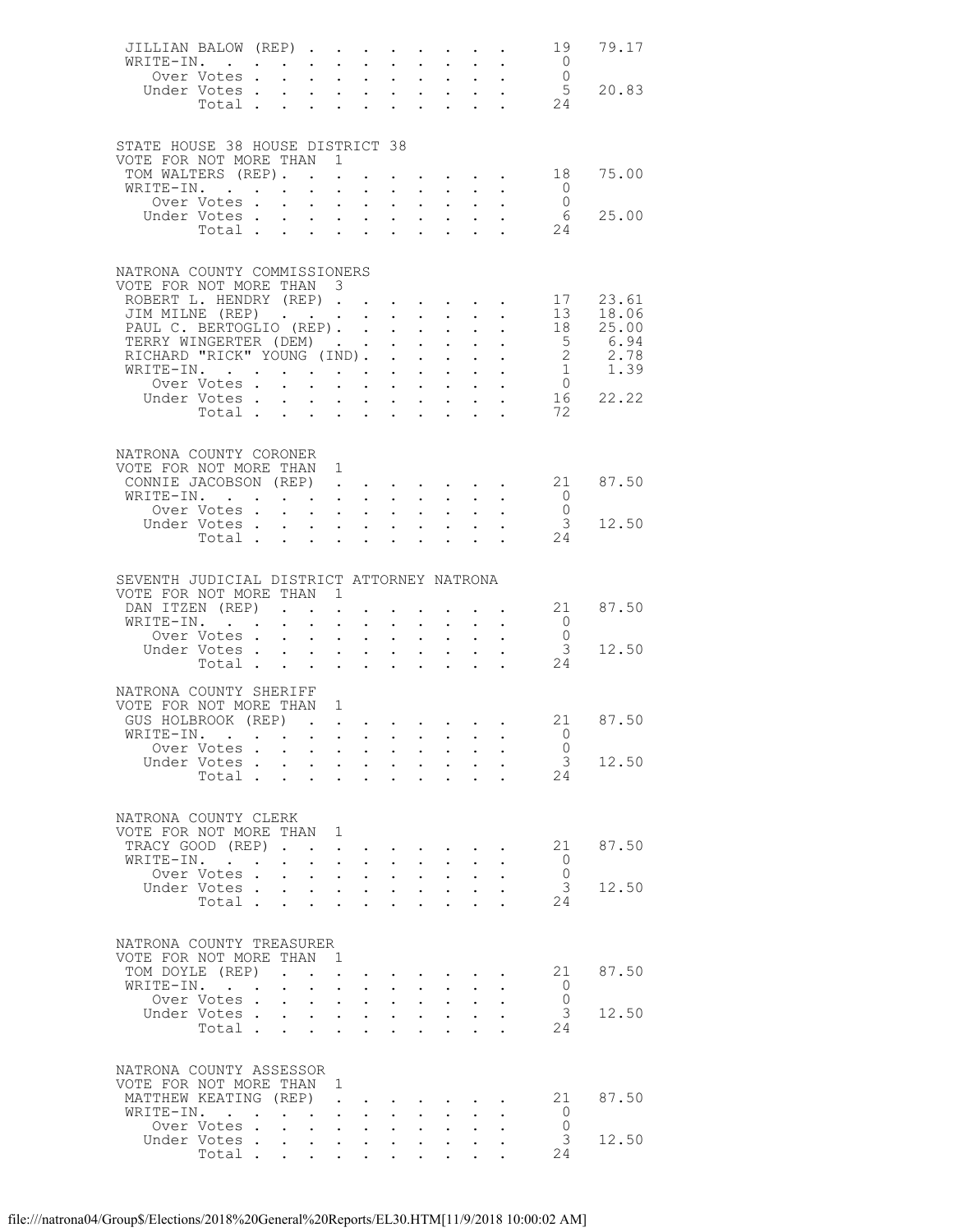| NATRONA COUNTY CLERK OF DISTRICT COURT                                       |                                                                          |                                                                                         |                                             |                                                                                                                                                                                    |                           |                                                                                |                                                                  |              |                                                                                                                      |                       |                   |
|------------------------------------------------------------------------------|--------------------------------------------------------------------------|-----------------------------------------------------------------------------------------|---------------------------------------------|------------------------------------------------------------------------------------------------------------------------------------------------------------------------------------|---------------------------|--------------------------------------------------------------------------------|------------------------------------------------------------------|--------------|----------------------------------------------------------------------------------------------------------------------|-----------------------|-------------------|
| VOTE FOR NOT MORE THAN 1<br>ANNE VOLIN (REP).                                |                                                                          |                                                                                         |                                             |                                                                                                                                                                                    |                           |                                                                                |                                                                  |              | $\mathbf{L} = \mathbf{L} \mathbf{L} + \mathbf{L} \mathbf{L}$                                                         |                       | 21 87.50          |
| WRITE-IN.                                                                    |                                                                          |                                                                                         | $\bullet$<br>$\ddot{\phantom{a}}$<br>$\sim$ |                                                                                                                                                                                    |                           |                                                                                |                                                                  |              | $\mathbf{L} = \mathbf{L}$                                                                                            | $\overline{0}$        |                   |
|                                                                              | Over Votes .                                                             |                                                                                         | $\ddot{\phantom{0}}$<br>$\bullet$ .         | $\sim$                                                                                                                                                                             |                           | $\bullet$ .<br><br><br><br><br><br><br><br><br><br><br><br>                    |                                                                  |              | $\mathbf{L} = \mathbf{L} \mathbf{L}$                                                                                 | $\overline{0}$        |                   |
|                                                                              | Under Votes.                                                             |                                                                                         | $\mathbf{L}$                                | $\ddot{\phantom{0}}$                                                                                                                                                               |                           |                                                                                |                                                                  |              |                                                                                                                      |                       | $3 \t 12.50$      |
|                                                                              | Total                                                                    | $\sim$                                                                                  | $\ddot{\phantom{a}}$                        | $\sim$                                                                                                                                                                             |                           |                                                                                |                                                                  |              |                                                                                                                      | 24                    |                   |
|                                                                              |                                                                          |                                                                                         |                                             |                                                                                                                                                                                    |                           |                                                                                |                                                                  |              |                                                                                                                      |                       |                   |
| DISTRICT COURT JUDGE                                                         |                                                                          |                                                                                         |                                             |                                                                                                                                                                                    |                           |                                                                                |                                                                  |              |                                                                                                                      |                       |                   |
| VOTE FOR NOT MORE THAN 1                                                     |                                                                          |                                                                                         |                                             |                                                                                                                                                                                    |                           |                                                                                |                                                                  |              |                                                                                                                      |                       |                   |
| Yes                                                                          | $\mathbf{r}$ , $\mathbf{r}$ , $\mathbf{r}$ , $\mathbf{r}$ , $\mathbf{r}$ |                                                                                         |                                             |                                                                                                                                                                                    |                           |                                                                                | $\sim 100$                                                       |              |                                                                                                                      | $\overline{7}$        | 29.17             |
| No. .                                                                        | Over Votes.                                                              |                                                                                         | $\ddot{\phantom{0}}$                        | $\mathcal{A}^{\mathcal{A}}$ . The contribution of the contribution of $\mathcal{A}^{\mathcal{A}}$<br>$\mathbf{1}$ $\mathbf{1}$ $\mathbf{1}$ $\mathbf{1}$ $\mathbf{1}$ $\mathbf{1}$ | $\mathbf{L}$              | $\sim$                                                                         |                                                                  |              | $\mathbf{z} = \mathbf{z} + \mathbf{z}$ .                                                                             | 9<br>$\overline{0}$   | 37.50             |
|                                                                              | Under Votes                                                              |                                                                                         |                                             |                                                                                                                                                                                    |                           |                                                                                | $\mathbf{z} = \mathbf{z} + \mathbf{z}$                           |              |                                                                                                                      |                       | 8 33.33           |
|                                                                              | Votes<br>Total                                                           |                                                                                         |                                             |                                                                                                                                                                                    |                           |                                                                                | $\mathbf{L} = \mathbf{L}$                                        |              |                                                                                                                      | 24                    |                   |
|                                                                              |                                                                          |                                                                                         |                                             |                                                                                                                                                                                    |                           |                                                                                |                                                                  |              |                                                                                                                      |                       |                   |
| CIRCUIT COURT JUDGE                                                          |                                                                          |                                                                                         |                                             |                                                                                                                                                                                    |                           |                                                                                |                                                                  |              |                                                                                                                      |                       |                   |
| VOTE FOR NOT MORE THAN 1                                                     |                                                                          |                                                                                         |                                             |                                                                                                                                                                                    |                           |                                                                                |                                                                  |              |                                                                                                                      |                       |                   |
| Yes                                                                          |                                                                          |                                                                                         |                                             |                                                                                                                                                                                    |                           |                                                                                |                                                                  |              | $\mathbf{u} = \mathbf{u} + \mathbf{u} + \mathbf{u} + \mathbf{u} + \mathbf{u} + \mathbf{u} + \mathbf{u} + \mathbf{u}$ | 8                     | 33.33             |
| $\mathrm{No.}$                                                               |                                                                          |                                                                                         |                                             | $\mathbf{1}$ $\mathbf{1}$ $\mathbf{1}$ $\mathbf{1}$ $\mathbf{1}$ $\mathbf{1}$ $\mathbf{1}$                                                                                         |                           | $\sim$                                                                         |                                                                  |              | $\mathbf{L}$ and $\mathbf{L}$                                                                                        | - 8                   | 33.33             |
|                                                                              | Over Votes<br>Under Votes                                                |                                                                                         | $\bullet$ .                                 | $\mathbf{r} = \mathbf{r} + \mathbf{r}$ .<br>$\cdot$ $\cdot$ $\cdot$                                                                                                                | $\mathbf{L}^{\text{max}}$ |                                                                                | $\mathbf{z} = \mathbf{z} + \mathbf{z}$ .                         |              |                                                                                                                      | - 0<br>- 8            | 33.33             |
|                                                                              | Total                                                                    |                                                                                         |                                             | $\mathcal{A}^{\mathcal{A}}$ and $\mathcal{A}^{\mathcal{A}}$ and $\mathcal{A}^{\mathcal{A}}$                                                                                        |                           |                                                                                |                                                                  |              |                                                                                                                      | 24                    |                   |
|                                                                              |                                                                          |                                                                                         |                                             |                                                                                                                                                                                    |                           |                                                                                |                                                                  |              |                                                                                                                      |                       |                   |
| CASPER COLLEGE DISTRICT BOARD OF TRUSTEE NATRONA<br>VOTE FOR NOT MORE THAN 3 |                                                                          |                                                                                         |                                             |                                                                                                                                                                                    |                           |                                                                                |                                                                  |              |                                                                                                                      |                       |                   |
| KATHY DOLAN. .                                                               |                                                                          |                                                                                         |                                             |                                                                                                                                                                                    |                           |                                                                                |                                                                  |              |                                                                                                                      | 12                    | 16.67             |
| TIM S. KUGLER.                                                               |                                                                          |                                                                                         | $\mathbf{L}$                                | $\mathbf{L}$                                                                                                                                                                       |                           |                                                                                |                                                                  |              |                                                                                                                      | - 9                   | 12.50             |
| SUE SCHILLING                                                                |                                                                          |                                                                                         | $\bullet$ .                                 | $\mathbf{L}^{\text{max}}$ , and $\mathbf{L}^{\text{max}}$                                                                                                                          | $\ddot{\phantom{0}}$      | $\bullet$ .                                                                    | $\bullet$ .                                                      |              |                                                                                                                      | 11                    | 15.28             |
| WRITE-IN.                                                                    |                                                                          |                                                                                         | $\mathbf{L}$                                | $\mathbf{L} = \mathbf{L}$                                                                                                                                                          |                           |                                                                                |                                                                  |              |                                                                                                                      | $\overline{0}$        |                   |
|                                                                              | Over Votes<br>Under Votes.                                               | $\mathbf{r}$ , $\mathbf{r}$ , $\mathbf{r}$ , $\mathbf{r}$                               | $\sim$                                      | $\mathcal{L}^{\text{max}}$ , $\mathcal{L}^{\text{max}}$                                                                                                                            | $\ddot{\phantom{0}}$      | $\bullet$ .<br>$\mathbf{A}$                                                    | $\ddot{\phantom{0}}$                                             |              |                                                                                                                      | $\overline{0}$        | 40 55.56          |
|                                                                              | Total                                                                    |                                                                                         | $\bullet$ .                                 | $\mathbf{L} = \mathbf{L} \mathbf{L}$                                                                                                                                               |                           | $\ddot{\phantom{0}}$                                                           |                                                                  |              | $\cdot$ $\cdot$ $\cdot$                                                                                              | 72                    |                   |
|                                                                              |                                                                          |                                                                                         |                                             |                                                                                                                                                                                    |                           |                                                                                |                                                                  |              |                                                                                                                      |                       |                   |
| CASPER COLLEGE DISTRICT BOARD OF TRUSTEE NATRONA                             |                                                                          |                                                                                         |                                             |                                                                                                                                                                                    |                           |                                                                                |                                                                  |              |                                                                                                                      |                       |                   |
| VOTE FOR NOT MORE THAN 1                                                     |                                                                          |                                                                                         |                                             |                                                                                                                                                                                    |                           |                                                                                |                                                                  |              |                                                                                                                      |                       |                   |
| STEVE DEGENFELDER.                                                           |                                                                          |                                                                                         |                                             |                                                                                                                                                                                    |                           |                                                                                |                                                                  |              |                                                                                                                      | 12                    | 50.00             |
| WRITE-IN. .                                                                  |                                                                          |                                                                                         | $\bullet$ .                                 | $\mathcal{A}^{\mathcal{A}}$ and $\mathcal{A}^{\mathcal{A}}$ and                                                                                                                    | $\mathbf{L}^{\text{max}}$ | $\bullet$ .                                                                    |                                                                  |              |                                                                                                                      | $\circ$ 0             |                   |
|                                                                              | Over Votes<br>Under Votes                                                |                                                                                         | $\ddot{\phantom{a}}$<br>$\sim$              | $\sim$ $\sim$                                                                                                                                                                      | $\mathbf{L}$              | $\mathbf{L}$                                                                   |                                                                  |              |                                                                                                                      | $\overline{0}$<br>12  | 50.00             |
|                                                                              | Total                                                                    |                                                                                         |                                             | $\mathbf{L}^{\text{max}}$ , and $\mathbf{L}^{\text{max}}$<br>$\mathbf{r} = \mathbf{r}$ , $\mathbf{r} = \mathbf{r}$                                                                 |                           |                                                                                | $\mathbf{z} = \mathbf{z} + \mathbf{z}$ .                         | $\mathbf{L}$ |                                                                                                                      | 24                    |                   |
|                                                                              |                                                                          |                                                                                         |                                             |                                                                                                                                                                                    |                           |                                                                                |                                                                  |              |                                                                                                                      |                       |                   |
|                                                                              |                                                                          |                                                                                         |                                             |                                                                                                                                                                                    |                           |                                                                                |                                                                  |              |                                                                                                                      |                       |                   |
| COUNTY SCHOOL DISTRICT #1 BOARD OF TRUST<br>SCHOOL DISTRICT 1                |                                                                          |                                                                                         |                                             |                                                                                                                                                                                    |                           |                                                                                |                                                                  |              |                                                                                                                      |                       |                   |
| VOTE FOR NOT MORE THAN 4                                                     |                                                                          |                                                                                         |                                             |                                                                                                                                                                                    |                           |                                                                                |                                                                  |              |                                                                                                                      |                       |                   |
| CAMERON ALLEN.                                                               |                                                                          |                                                                                         |                                             |                                                                                                                                                                                    |                           |                                                                                |                                                                  |              |                                                                                                                      | 5                     | 5.21              |
| DAVID APPLEGATE                                                              |                                                                          |                                                                                         |                                             |                                                                                                                                                                                    |                           |                                                                                |                                                                  |              |                                                                                                                      | $7\phantom{.0}$       | 7.29              |
| CLARK JENSEN .<br>GERALD "DOC" KING. .                                       |                                                                          | $\ddot{\phantom{0}}$                                                                    |                                             | <b>Service</b> State                                                                                                                                                               | $\bullet$ .               |                                                                                | $\mathbf{A}^{(1)}$ and $\mathbf{A}^{(2)}$ and                    |              | $\mathbf{r}$ , and $\mathbf{r}$ , and $\mathbf{r}$ , and $\mathbf{r}$                                                | 6<br>5 <sup>5</sup>   | 6.25<br>5.21      |
| TRAVIS MARSHALL.                                                             |                                                                          |                                                                                         |                                             | $\mathbf{1}$ $\mathbf{1}$ $\mathbf{1}$ $\mathbf{1}$ $\mathbf{1}$                                                                                                                   |                           | $\mathbf{L} = \mathbf{L}$                                                      |                                                                  |              | $\frac{1}{2}$                                                                                                        | $7\overline{ }$       | 7.29              |
| DEBBIE MCCULLAR                                                              |                                                                          | $\sim 10^{-11}$<br>$\mathbf{L}$                                                         |                                             | $\mathcal{A}^{\mathcal{A}}$ and $\mathcal{A}^{\mathcal{A}}$ and $\mathcal{A}^{\mathcal{A}}$                                                                                        | $\bullet$ .               |                                                                                | $\mathbf{z} = \mathbf{z} + \mathbf{z}$ .                         |              | $\frac{1}{2}$                                                                                                        | $5\overline{)}$       | 5.21              |
| KIANNA SMITH                                                                 |                                                                          |                                                                                         |                                             |                                                                                                                                                                                    |                           |                                                                                | <b>Contract Contract Contract</b>                                |              |                                                                                                                      | $\mathcal{S}$         | 3.13              |
| WRITE-IN.                                                                    | Over Votes                                                               |                                                                                         |                                             |                                                                                                                                                                                    | $\mathbf{L}^{\text{max}}$ |                                                                                | $\mathbf{A}^{(1)}$ and $\mathbf{A}^{(2)}$ and $\mathbf{A}^{(3)}$ |              |                                                                                                                      | $\circ$<br>- 0        |                   |
|                                                                              | Under Votes                                                              |                                                                                         |                                             |                                                                                                                                                                                    |                           |                                                                                |                                                                  |              |                                                                                                                      | 58                    | 60.42             |
|                                                                              | Total                                                                    |                                                                                         |                                             |                                                                                                                                                                                    |                           |                                                                                |                                                                  |              |                                                                                                                      | 96                    |                   |
|                                                                              |                                                                          |                                                                                         |                                             |                                                                                                                                                                                    |                           |                                                                                |                                                                  |              |                                                                                                                      |                       |                   |
| COUNTY FIRE PROTECTION DISTRICT DIRECTOR                                     |                                                                          |                                                                                         |                                             |                                                                                                                                                                                    |                           |                                                                                |                                                                  |              |                                                                                                                      |                       |                   |
| FIRE DISTRICT CO                                                             |                                                                          |                                                                                         |                                             |                                                                                                                                                                                    |                           |                                                                                |                                                                  |              |                                                                                                                      |                       |                   |
| VOTE FOR NOT MORE THAN 2                                                     |                                                                          |                                                                                         |                                             |                                                                                                                                                                                    |                           |                                                                                |                                                                  |              |                                                                                                                      |                       |                   |
| DEAN A. JACKETT.                                                             |                                                                          |                                                                                         |                                             |                                                                                                                                                                                    |                           |                                                                                |                                                                  |              |                                                                                                                      | 14                    | 29.17             |
| WRITE-IN.                                                                    | Over Votes .                                                             | $\mathbf{r}$ , $\mathbf{r}$ , $\mathbf{r}$ , $\mathbf{r}$ , $\mathbf{r}$ , $\mathbf{r}$ | $\mathbf{L}^{\text{max}}$                   | $\mathcal{A}^{\mathcal{A}}$ , $\mathcal{A}^{\mathcal{A}}$ , $\mathcal{A}^{\mathcal{A}}$ , $\mathcal{A}^{\mathcal{A}}$                                                              |                           |                                                                                | $\mathbf{u} = \mathbf{u} \cdot \mathbf{u}$ .                     |              | $\mathbf{L}$                                                                                                         | - 0<br>$\overline{0}$ |                   |
|                                                                              |                                                                          |                                                                                         |                                             |                                                                                                                                                                                    |                           |                                                                                |                                                                  |              |                                                                                                                      | 34                    | 70.83             |
|                                                                              | Under Votes<br>Total                                                     |                                                                                         |                                             |                                                                                                                                                                                    |                           |                                                                                |                                                                  |              |                                                                                                                      | 48                    |                   |
|                                                                              |                                                                          |                                                                                         |                                             |                                                                                                                                                                                    |                           |                                                                                |                                                                  |              |                                                                                                                      |                       |                   |
| COUNTY RURAL CONSERVATION DISTRICT SUPER                                     |                                                                          |                                                                                         |                                             |                                                                                                                                                                                    |                           |                                                                                |                                                                  |              |                                                                                                                      |                       |                   |
| NATRONA COUNTY CONSERVATION DISTRICT                                         |                                                                          |                                                                                         |                                             |                                                                                                                                                                                    |                           |                                                                                |                                                                  |              |                                                                                                                      |                       |                   |
| VOTE FOR NOT MORE THAN 2                                                     |                                                                          |                                                                                         |                                             |                                                                                                                                                                                    |                           |                                                                                |                                                                  |              |                                                                                                                      |                       |                   |
| ANDREW C. ANDERSON<br>TAMMY COBB                                             |                                                                          |                                                                                         | <b>Contract Contract Contract</b>           |                                                                                                                                                                                    |                           |                                                                                |                                                                  |              |                                                                                                                      | 11                    | 13 27.08<br>22.92 |
| WRITE-IN. .                                                                  |                                                                          | $\mathbf{L}$                                                                            | $\sim 10^{-11}$<br>$\sim$ $-$               | $\sim 10^{-11}$<br>$\mathbf{r} = \mathbf{r} + \mathbf{r} + \mathbf{r}$                                                                                                             |                           | $\bullet$ .<br><br><br><br><br><br><br><br><br><br><br><br><br>$\sim 10^{-10}$ | $\mathbf{L}^{\text{max}}$                                        |              |                                                                                                                      | $\overline{0}$        |                   |
|                                                                              | Over Votes                                                               | $\bullet$ .                                                                             |                                             | $\mathcal{A}^{\mathcal{A}}$ , and $\mathcal{A}^{\mathcal{A}}$                                                                                                                      |                           |                                                                                |                                                                  |              |                                                                                                                      | $\overline{0}$        |                   |
|                                                                              | Under Votes                                                              |                                                                                         |                                             |                                                                                                                                                                                    |                           | $\cdot$ $\cdot$ $\cdot$                                                        |                                                                  |              |                                                                                                                      | 24                    | 50.00             |